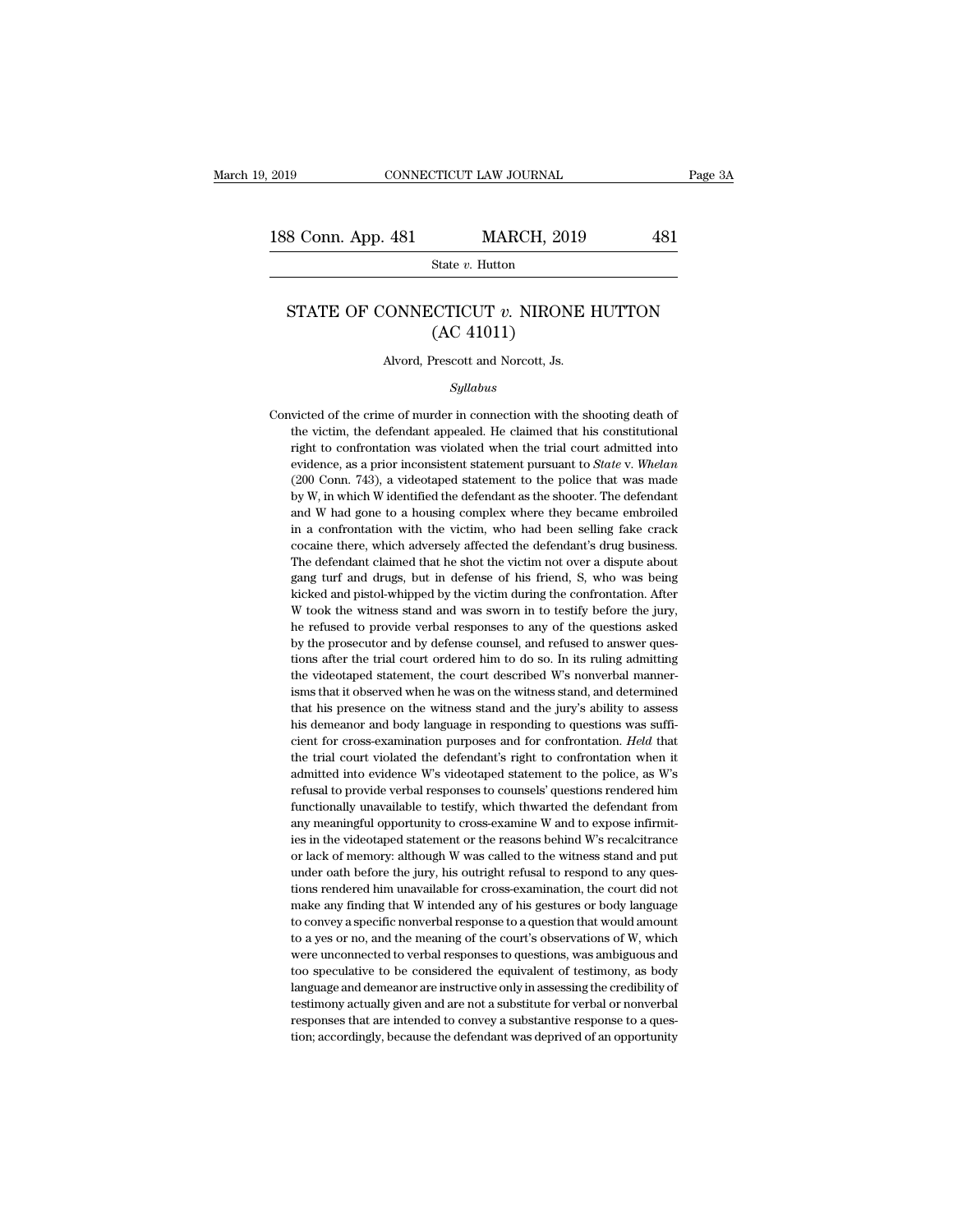### EXECUTE CONNECTICUT LAW JOURNAL March 19, 2019<br>
482 MARCH, 2019 188 Conn. App. 481<br>
5tate v. Hutton State *v.* Hutton MARCH, 2019 188 Conn. App. 481<br>
State v. Hutton<br>
to cross-examine W regarding his prior videotaped statement to the<br>
police, the statement was inadmissible, and its improper admission was

MARCH, 2019 188 Conn. App. 481<br>
State v. Hutton<br>
to cross-examine W regarding his prior videotaped statement to the<br>
police, the statement was inadmissible, and its improper admission was<br>
not harmless beyond a reasonable MARCH, 2019 188 Conn. App. 481<br>
state v. Hutton<br>
to cross-examine W regarding his prior videotaped statement to the<br>
police, the statement was inadmissible, and its improper admission was<br>
not harmless beyond a reasonable State  $v$ . Hutton<br>
to cross-examine W regarding his prior videotaped statement to the<br>
police, the statement was inadmissible, and its improper admission was<br>
not harmless beyond a reasonable doubt, it having been reasona State  $v$ . Hutton<br>to cross-examine W regarding his prior videotaped statement to the<br>police, the statement was inadmissible, and its improper admission was<br>not harmless beyond a reasonable doubt, it having been reasonably to cross-examine W regarding his prior videotaped statement to the police, the statement was inadmissible, and its improper admission was not harmless beyond a reasonable doubt, it having been reasonably likely that the st police, the statement was inadmissible, and its improper admission was not harmless beyond a reasonable doubt, it having been reasonably likely that the statement played a significant role in the jury's decision to disrega porto, are beyond a reasonable doubt, it having been reasonably<br>likely that the statement played a significant role in the jury's decision<br>to disregard the defendant's justification defense, as the defendant's<br>claim that t likely that the statement played a significant role in the jury's decision<br>it is disregard the defendant's justification defense, as the defendant's<br>claim that the shooting occurred in his defense of S, even if technically definition defendant's justification defense, as the defendant's claim that the shooting occurred in his defense of S, even if technically weak, was sufficiently supported in law and fact such that the court instructed the claim that the shooting occurred in his defense of S, even if tectorial that the shooting occurred in his defense of S, even if tectorial in the defendant of the jury on that defense, and W's statement providing with evide ak, was sufficiently supported in law and fact such that the court<br>tructed the jury on that defense, and W's statement provided the<br>y with evidence of a clear and alternative motive on the part of the<br>fendant to shoot the % instructed the jury on that defense, and W's statement provided the jury with evidence of a clear and alternative motive on the part of the defendant to shoot the victim that, if credited, obliterated any need for the j instructed the jury on that defense, and W's statement provided the<br>jury with evidence of a clear and alternative motive on the part of the<br>defendant to shoot the victim that, if credited, obliterated any need for<br>the jury

jury with evidence of a clear and alternative motive on the part of the<br>defendant to shoot the victim that, if credited, obliterated any need for<br>the jury to consider the defendant's justification defense.<br>Argued October 2 detendant to shoot the victim that, if credited, obiterated any need for<br>the jury to consider the defendant's justification defense.<br>Argued October 25, 2018—officially released March 19, 2019<br>*Procedural History*<br>Substitut Argued October 25, 2018—officially released March 19, 2019<br>*Procedural History*<br>Substitute information charging the defendant with<br>the crime of murder, brought to the Superior Court in<br>the judicial district of Fairfield an *Procedural History*<br>*Procedural History*<br>Substitute information charging the defendant with<br>the crime of murder, brought to the Superior Court in<br>the judicial district of Fairfield and tried to the jury<br>before *Kahn*, *J* Substitute information<br>the crime of murder, l<br>the judicial district of<br>before *Kahn*, *J*.; verd<br>which the defendant *a*<br>*Jennifer B. Smith*,<br>lant (defendant).<br>*James A. Killen*, s *Let trained in the state of Fairfield and tried to the jury fore Kahn, J.; verdict and judgment of guilty, from inch the defendant appealed. <i>Reversed; new trial. Jennifer B. Smith, assigned counsel, for the appelant (d* 

whom, J.; verdict and judgment of guilty, from<br>which the defendant appealed. *Reversed*; new trial.<br>*Jennifer B. Smith*, assigned counsel, for the appel-<br>lant (defendant).<br>*James A. Killen*, senior assistant state's attorn before Ham, 9., verdet and *Jaagnent of ganty*, non-<br>which the defendant appealed. *Reversed*; new trial.<br>*James A. Killen*, senior assistant state's attorney,<br>with whom, on the brief, were *John C. Smriga*, state's<br>attorn *Jennifer B. Smith, assigned counse*<br>lant (defendant).<br>*James A. Killen, senior assistant s*<br>with whom, on the brief, were *John C.*<br>attorney, and *Joseph J. Harry*, senior<br>attorney, for the appellee (state).<br>*Opinion James A. Killen*, senior assistant state's attorney,<br>th whom, on the brief, were *John C. Smriga*, state's<br>torney, and *Joseph J. Harry*, senior assistant state's<br>formey, for the appellee (state).<br>*Opinion*<br>PRESCOTT, J. T

### *Opinion*

but the whom, on the brief, were *John C. Smriga*, state's attorney, and *Joseph J. Harry*, senior assistant state's attorney, for the appellee (state).<br>  $opinion$ <br>
PRESCOTT, J. The defendant, Nirone Hutton, appeals from the j what whold, on the strict, were some c. Showgat, state s<br>attorney, and *Joseph J. Harry*, senior assistant state's<br>attorney, for the appellee (state).<br> $o$ <br> $o$ <br> $PRESCOTT$ , J. The defendant, Nirone Hutton, appeals<br>from the judg attorney, for the appellee (state).<br>  $opinion$ <br>
PRESCOTT, J. The defendant, Nirone Hutton, appeals<br>
from the judgment of conviction, rendered against him<br>
after a jury trial, of murder in violation of General Stat-<br>
utes § 53a opinion<br>
opinion<br>
PRESCOTT, J. The defendant, Nirone Hutton, appeals<br>
from the judgment of conviction, rendered against him<br>
after a jury trial, of murder in violation of General Stat-<br>
utes § 53a-54a. The defendant claim opinion<br>
PRESCOTT, J. The defendant, Nirone Hutton, appeals<br>
from the judgment of conviction, rendered against him<br>
after a jury trial, of murder in violation of General Stat-<br>
utes § 53a-54a. The defendant claims on appe PRESCOTT, J. The defendant, Nirone Hutton, appeals<br>from the judgment of conviction, rendered against him<br>after a jury trial, of murder in violation of General Stat-<br>utes § 53a-54a. The defendant claims on appeal that the<br>t tes § 53a-54a. The defendant claims on appeal that the ial court violated his rights under the confrontation ause of the sixth amendment to the United States constitution<sup>1</sup> as articulated in *Crawford* v. *Washington*, <sup></sup> trial court violated his rights under the confrontation<br>clause of the sixth amendment to the United States<br>constitution<sup>1</sup> as articulated in *Crawford* v. *Washington*,<br><sup>1</sup> The sixth amendment to the United States constit

clause of the sixth amendment to the United States<br>
constitution<sup>1</sup> as articulated in *Crawford* v. *Washington*,<br>
<sup>1</sup>The sixth amendment to the United States constitution provides in rele-<br>
vant part: "In all criminal pr constitution<sup>1</sup> as articulated in *Crawford* v. *Washington*,<br><sup>1</sup> The sixth amendment to the United States constitution provides in relevant part: "In all criminal prosecutions, the accused shall enjoy the right ... to be **CONSTRUILION** as articulated in Craw form  $V$ . Washington,<br>
<sup>1</sup> The sixth amendment to the United States constitution provides in relevant part: "In all criminal prosecutions, the accused shall enjoy the right . . . to b <sup>1</sup> The sixth amendment to the United States constitution provides in relevant part: "In all criminal prosecutions, the accused shall enjoy the right  $\dots$  to be confronted with the witnesses against him  $\dots$ .' U.S. Const. vant part: "In all criminal prosecutions, the accused shall enjoy the right . . . . to be confronted with the witnesses against him . . . . " U.S. Const., amend. VI. "[T]he sixth amendment rights to confrontation and to c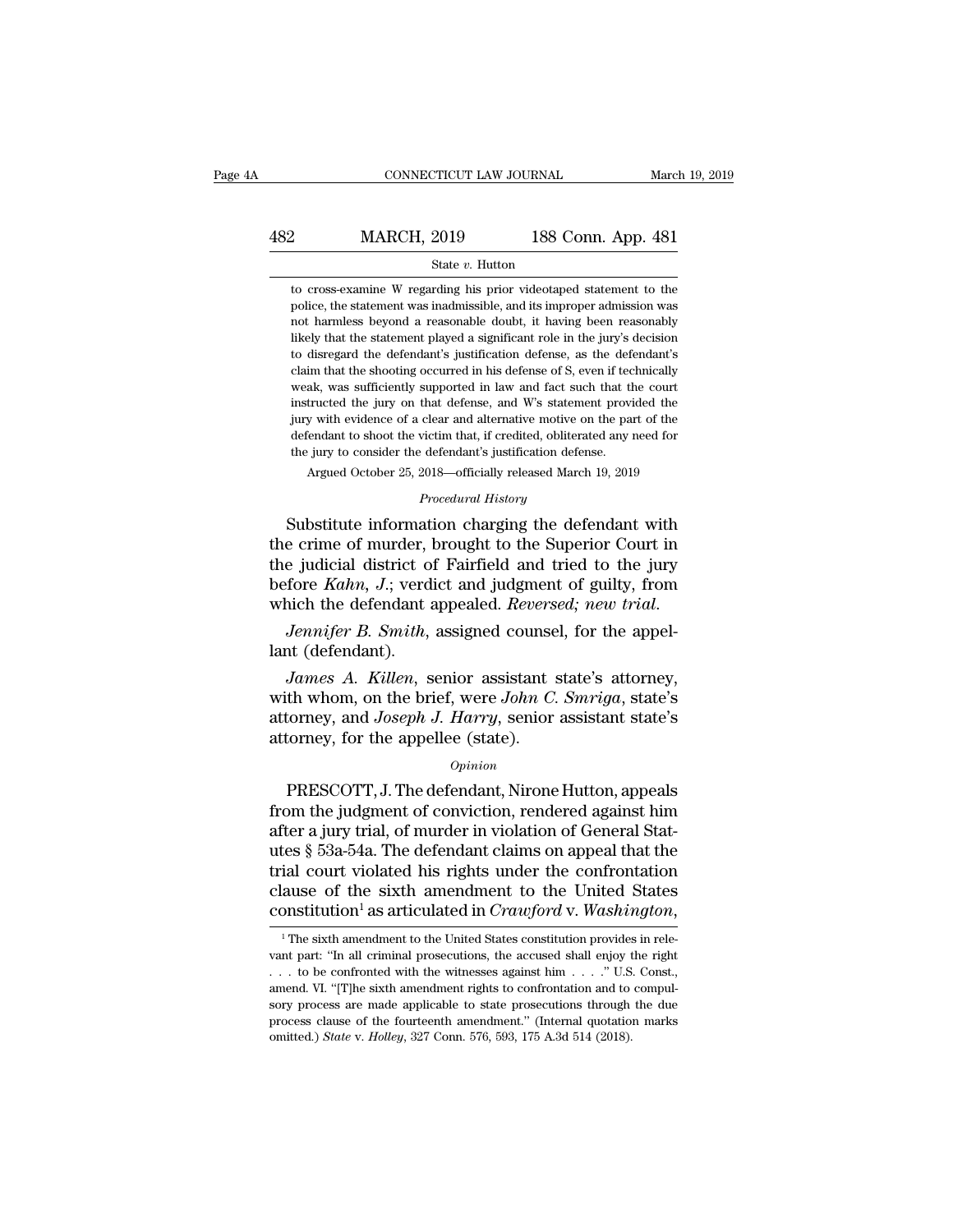2019 CONNECTICUT LAW JOURNAL Page<br>
188 Conn. App. 481 MARCH, 2019 483<br>
State v. Hutton<br>
541 U.S. 36, 124 S. Ct. 1354, 158 L. Ed. 2d 177 (2004).<br>
Specifically, the defendant argues that the court vio-188 Conn. App. 481 MARCH, 2019 483<br>
State v. Hutton<br>
541 U.S. 36, 124 S. Ct. 1354, 158 L. Ed. 2d 177 (2004).<br>
Specifically, the defendant argues that the court vio-<br>
lated his confrontation rights by improperly admitting<br> 188 Conn. App. 481 MARCH, 2019 483<br>
State v. Hutton<br>
541 U.S. 36, 124 S. Ct. 1354, 158 L. Ed. 2d 177 (2004).<br>
Specifically, the defendant argues that the court vio-<br>
lated his confrontation rights by improperly admitting<br> 188 Conn. App. 481 MARCH, 2019 483<br>
State v. Hutton<br>
541 U.S. 36, 124 S. Ct. 1354, 158 L. Ed. 2d 177 (2004).<br>
Specifically, the defendant argues that the court vio-<br>
lated his confrontation rights by improperly admitting<br> State *v.* Hulton, State *v.* Hulton, State *v.* Hulton, Specifically, the defendant argues that the court violated his confrontation rights by improperly admitting into evidence a witness' prior videotaped statement to th state v. Hutton<br>
541 U.S. 36, 124 S. Ct. 1354, 158 L. Ed. 2d 177 (2004).<br>
Specifically, the defendant argues that the court vio-<br>
lated his confrontation rights by improperly admitting<br>
into evidence a witness' prior video 541 U.S. 36, 124 S. Ct. 1354, 158 L. Ed. 2d 177 (2004).<br>Specifically, the defendant argues that the court vio-<br>lated his confrontation rights by improperly admitting<br>into evidence a witness' prior videotaped statement to<br>t Specifically, the defendant argues that the court violated his confrontation rights by improperly admitting<br>into evidence a witness' prior videotaped statement to<br>the police in accordance with *Statev. Whelan*, 200 Conn.<br>7 lated his confrontation rights by improperly admitting<br>into evidence a witness' prior videotaped statement to<br>the police in accordance with *State* v. Whelan, 200 Conn.<br>743, 753, 513 A.2d 86, cert. denied, 479 U.S. 994, 10 into evidence a witness' prior videotaped statement to<br>the police in accordance with *State* v. *Whelan*, 200 Conn.<br>743, 753, 513 A.2d 86, cert. denied, 479 U.S. 994, 107 S.<br>Ct. 597, 93 L. Ed. 2d 598 (1986), because the wi the police in accordance with *State* v. *Whelan*, 200 Conn.<br>743, 753, 513 A.2d 86, cert. denied, 479 U.S. 994, 107 S.<br>Ct. 597, 93 L. Ed. 2d 598 (1986), because the witness<br>was functionally unavailable for cross-examinatio 743, 753, 513 A.2d 86, cert. denied, 479 U.S. 994, 107 S.<br>Ct. 597, 93 L. Ed. 2d 598 (1986), because the witness<br>was functionally unavailable for cross-examination due<br>to his refusal to provide verbal responses to any ques-Ct. 597, 93 L. Ed. 2d 598 (1986), because the witness<br>was functionally unavailable for cross-examination due<br>to his refusal to provide verbal responses to any ques-<br>tions asked by the prosecutor or defense counsel when<br>cal was functionally unavailable for cross-examination due<br>to his refusal to provide verbal responses to any ques-<br>tions asked by the prosecutor or defense counsel when<br>called to testify before the jury. The defendant further<br> to his refusal to provide verbal responses to any questions asked by the prosecutor or defense counsel when called to testify before the jury. The defendant further argues that the improper admission of the witness' prior tions asked by the prosecutor or defense counsel when<br>called to testify before the jury. The defendant further<br>argues that the improper admission of the witness' prior<br>statement did not constitute harmless error because it called to testify before the ju<br>argues that the improper admi<br>statement did not constitute h<br>content significantly under<br>defense. We agree with the de<br>reverse the judgment of cor<br>matter for a new trial.<sup>2</sup><br>The jury reasona Matement did not constitute harmless error because its<br>ntement did not constitute harmless error because its<br>ntent significantly undermined his justification<br>fense. We agree with the defendant and, accordingly,<br>verse the j statement that not construct narmless error because its<br>content significantly undermined his justification<br>defense. We agree with the defendant and, accordingly,<br>reverse the judgment of conviction and remand the<br>matter for

defense. We agree with the defendant and, accordingly,<br>reverse the judgment of conviction and remand the<br>matter for a new trial.<sup>2</sup><br>The jury reasonably could have found the following<br>facts. Late in the evening on February of the gives we say that are determined and, accordingly,<br>reverse the judgment of conviction and remand the<br>matter for a new trial.<sup>2</sup><br>The jury reasonably could have found the following<br>facts. Late in the evening on Februa matter for a new trial.<sup>2</sup><br>The jury reasonably could have found the following<br>facts. Late in the evening on February 27, 2007, the<br>defendant and Lenworth Williams entered Building 5<br>of the Greene Homes housing complex in B The jury reasonably could have found the following<br>facts. Late in the evening on February 27, 2007, the<br>defendant and Lenworth Williams entered Building 5<br>of the Greene Homes housing complex in Bridgeport, at<br>which time th The jury reasonably could have found the following<br>facts. Late in the evening on February 27, 2007, the<br>defendant and Lenworth Williams entered Building 5<br>of the Greene Homes housing complex in Bridgeport, at<br>which time th facts. Late in the evening on February 27, 2007, the<br>defendant and Lenworth Williams entered Building 5<br>of the Greene Homes housing complex in Bridgeport, at<br>which time they encountered the victim, Juan Marcano,<br>and severa defendant and Lenworth Williams entered Building 5<br>of the Greene Homes housing complex in Bridgeport, at<br>which time they encountered the victim, Juan Marcano,<br>and several of his friends. The victim and his friends<br>became e of the Greene Homes housing complex in Bridgeport, at<br>which time they encountered the victim, Juan Marcano,<br>and several of his friends. The victim and his friends<br>became embroiled in a confrontation with the defen-<br>dant an which time they encountered the victim, Juan Marcano, and several of his friends. The victim and his friends became embroiled in a confrontation with the defendant and Williams. The defendant, who was part of a group that and several of his friends. The victim and his friends<br>became embroiled in a confrontation with the defen-<br>dant and Williams. The defendant, who was part of a<br>group that controlled the sale of drugs in Building 5,<br>was angr became embroiled in a confrontation with the defen-<br>dant and Williams. The defendant, who was part of a<br>group that controlled the sale of drugs in Building 5,<br>was angry with the victim because he had been selling<br>fake crac dant and Williams. The defendant, who was part of a<br>group that controlled the sale of drugs in Building 5,<br>was angry with the victim because he had been selling<br>fake crack cocaine in Building 5, damaging the defen-<br>dant's EXECUTE ALSO CONSIDED A HOMEON SCREEN and STREAM is reputation and drug business. As the confronta-<br>on escalated, the victim went to his car and retrieved<br>handgun. At some point, Williams was able to get<br> $\frac{1}{2}$  The def dant's reputation and drug business. As the confrontation escalated, the victim went to his car and retrieved a handgun. At some point, Williams was able to get  $\frac{1}{2}$  The defendant also claims on appeal that the court

tion escalated, the victim went to his car and retrieved<br>a handgun. At some point, Williams was able to get<br> $\frac{1}{2}$ The defendant also claims on appeal that the court improperly admitted<br>evidence of his gang affiliation a handgun. At some point, Williams was able to get<br>
<sup>2</sup> The defendant also claims on appeal that the court improperly admitted<br>
evidence of his gang affiliation and prior gun trafficking activities, which<br>
the defendant c a nantuguri. At some point, wind also was able to get  $\frac{1}{2}$  The defendant also claims on appeal that the court improperly admitted evidence of his gang affiliation and prior gun trafficking activities, which the defen <sup>2</sup> The defendant also claims on appeal that the court improperly admitted evidence of his gang affiliation and prior gun trafficking activities, which the defendant characterizes as inadmissible evidence of uncharged mis evidence of his gang affiliation and prior gun trafficking activities, which the defendant characterizes as inadmissible evidence of uncharged misconduct. See Conn. Code Evid.  $\S 4-5$  (a). Because we conclude that the def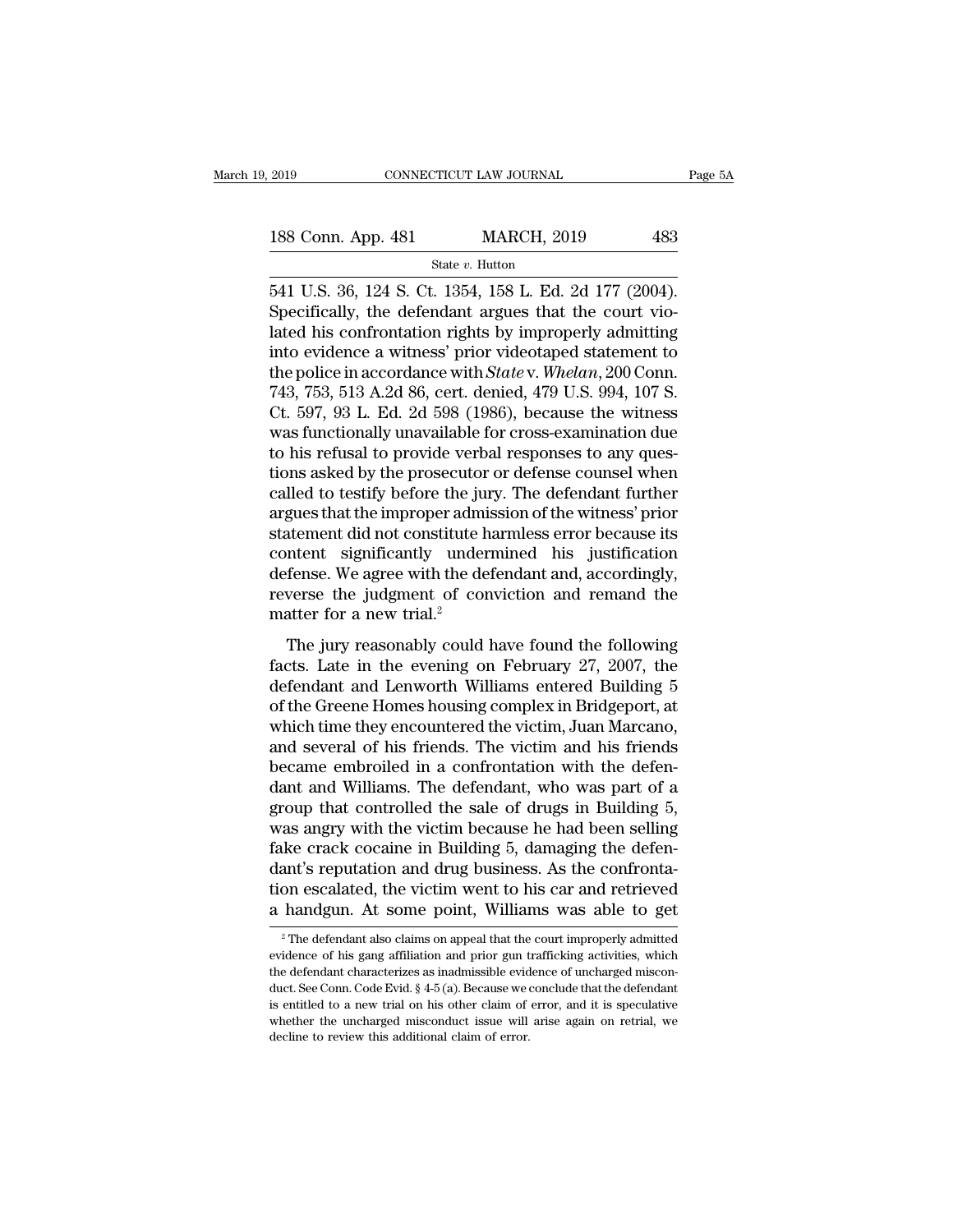## EXECUTE CONNECTICUT LAW JOURNAL March 19, 2019<br>
484 MARCH, 2019 188 Conn. App. 481<br>
5tate v. Hutton State *v.* Hutton

CONNECTICUT LAW JOURNAL March 19, 2019<br>
484 MARCH, 2019 188 Conn. App. 481<br>
5tate v. Hutton<br>
away by ascending a nearby staircase, returning soon<br>
thereafter with Garrett Bostick, also known as "Slim,"<br>
who lived on the fi MARCH, 2019 188 Conn. App. 481<br>
State v. Hutton<br>
away by ascending a nearby staircase, returning soon<br>
thereafter with Garrett Bostick, also known as "Slim,"<br>
who lived on the fifth floor of Building 5, and John<br>
Trovil al MARCH, 2019 188 Conn. App. 481<br>
State v. Hutton<br>
away by ascending a nearby staircase, returning soon<br>
thereafter with Garrett Bostick, also known as "Slim,"<br>
who lived on the fifth floor of Building 5, and John<br>
Trevil,  $\frac{\text{484}}{\text{State } v. \text{ Hutton}}$ <br>  $\frac{\text{State } v. \text{ Hutton}}{\text{away by ascending a nearby staircase, returning soon}$ <br>
thereafter with Garrett Bostick, also known as "Slim,"<br>
who lived on the fifth floor of Building 5, and John<br>
Trevil, also known as "Pealz" or "Pills." When the de State v. Hutton<br>
State v. Hutton<br>
away by ascending a nearby staircase, returning soon<br>
thereafter with Garrett Bostick, also known as "Slim,"<br>
who lived on the fifth floor of Building 5, and John<br>
Trevil, also known as " state v. Hutton<br>away by ascending a nearby staircase, returning soon<br>thereafter with Garrett Bostick, also known as "Slim,"<br>who lived on the fifth floor of Building 5, and John<br>Trevil, also known as "Pealz" or "Pills." Whe away by ascending a nearby staircase, returning soon<br>thereafter with Garrett Bostick, also known as "Slim,"<br>who lived on the fifth floor of Building 5, and John<br>Trevil, also known as "Pealz" or "Pills." When the defen-<br>dan thereafter with Garrett Bostick, also known as "Slim,"<br>who lived on the fifth floor of Building 5, and John<br>Trevil, also known as "Pealz" or "Pills." When the defen-<br>dant and his group tried to exit the lobby back into the who lived on the fifth floor of Building 5, and John<br>Trevil, also known as "Pealz" or "Pills." When the defen-<br>dant and his group tried to exit the lobby back into the<br>stairwell and up the stairs, the victim grabbed Slim a Trevil, also known as "Pealz" or "Pills." When the defendant and his group tried to exit the lobby back into the stairwell and up the stairs, the victim grabbed Slim and pulled him back down the stairs, at which time the v dant and his group tried to exit the lobby back into the stairwell and up the stairs, the victim grabbed Slim and pulled him back down the stairs, at which time the victim was kicking and pistol-whipping Slim. The victim, stairwell and up the stairs, the victim grabbed Slim and<br>pulled him back down the stairs, at which time the<br>victim was kicking and pistol-whipping Slim. The vic-<br>tim, who was six feet, eight inches tall and weighed<br>approxi pulled him back down the stairs, at which time the victim was kicking and pistol-whipping Slim. The victim, who was six feet, eight inches tall and weighed approximately 400 pounds, was considerably larger than Slim. Neith victim was kicking and pistol-whipping Slim. The victim, who was six feet, eight inches tall and weighed approximately 400 pounds, was considerably larger than Slim. Neither the defendant nor his friends called for help or tim, who was six feet, eight inches tall are<br>approximately 400 pounds, was consider-<br>than Slim. Neither the defendant nor his fri-<br>for help or otherwise attempted to break u<br>by nondeadly means. Rather, the defendant<br>a pist Frommately 100 points, was constantedly larger<br>an Slim. Neither the defendant nor his friends called<br>r help or otherwise attempted to break up the fight<br>indeadly means. Rather, the defendant pulled out<br>pistol and fired two For help or otherwise attempted to break up the fight<br>by nondeadly means. Rather, the defendant pulled out<br>a pistol and fired two gunshots into the victim's back,<br>which immediately incapacitated him.<br>The victim's friends c

by nondeadly means. Rather, the defendant pulled out<br>a pistol and fired two gunshots into the victim's back,<br>which immediately incapacitated him.<br>The victim's friends chased the defendant and his<br>group up the stairs. Slim ment before the defendant below the selection of a pistol and fired two gunshots into the victim's back, which immediately incapacitated him.<br>The victim's friends chased the defendant and his group up the stairs. Slim and which immediately incapacitated him.<br>The victim's friends chased the defendant and his<br>group up the stairs. Slim and Pills went into Slim's<br>apartment. The defendant tossed his gun into the apart-<br>ment before he and William The victim's friends chased the defendant and his<br>group up the stairs. Slim and Pills went into Slim's<br>apartment. The defendant tossed his gun into the apart-<br>ment before he and Williams continued down the hall-<br>way, exiti The victim's friends chased the defendar<br>group up the stairs. Slim and Pills went i<br>apartment. The defendant tossed his gun into<br>ment before he and Williams continued dow<br>way, exiting the building via a different<br>Williams oup up the stant. Smit and This went has simely<br>artment. The defendant tossed his gun into the apart-<br>ent before he and Williams continued down the hall-<br>ay, exiting the building via a different stairway.<br>illiams eventuall aparanchi. The detendant asssed his gan hite die dpart<br>ment before he and Williams continued down the hall-<br>way, exiting the building via a different stairway.<br>Williams eventually drove the defendant back to his<br>mother's h

them before he did while bondined down are nail<br>way, exiting the building via a different stairway.<br>Williams eventually drove the defendant back to his<br>mother's house at 135 Higgins Avenue.<br>The victim was able to call 911 way, example of standing via a different standing.<br>Williams eventually drove the defendant back to his<br>mother's house at 135 Higgins Avenue.<br>The victim was able to call 911 for medical assistance<br>and, after the police resp mother's house at 135 Higgins Avenue.<br>The victim was able to call 911 for medical assistance<br>and, after the police responded, he was transported<br>to Bridgeport Hospital. The next morning, the police<br>arrested Slim, Pills, an The victim was able to call 911 for medical assistance<br>and, after the police responded, he was transported<br>to Bridgeport Hospital. The next morning, the police<br>arrested Slim, Pills, and a third man, Ricardo Richmond,<br>at Bu The victim was able to call 911 for medical assistance<br>and, after the police responded, he was transported<br>to Bridgeport Hospital. The next morning, the police<br>arrested Slim, Pills, and a third man, Ricardo Richmond,<br>at Bu and, after the police responded,<br>to Bridgeport Hospital. The next<br>arrested Slim, Pills, and a third man<br>at Building 5 on wholly unrelated c<br>time, the police searched Slim's ay<br>ered a gun that later was determine<br>in the sho Enageport Hospital: The field morning, are police<br>rested Slim, Pills, and a third man, Ricardo Richmond,<br>Building 5 on wholly unrelated drug charges. At that<br>me, the police searched Slim's apartment and recov-<br>ed a gun tha are been bindly the victim, the victim of the victim of the victim and the victim, at Building 5 on wholly unrelated drug charges. At that time, the police searched Slim's apartment and recovered a gun that later was deter

as banding 9 of wholf y alterated drag enarges. To that<br>time, the police searched Slim's apartment and recov-<br>ered a gun that later was determined to be the gun used<br>in the shooting of the victim.<br>The police showed photogr ered a gun that later was determined to be the gun used<br>in the shooting of the victim.<br>The police showed photographs of Slim, Pills and<br>Richmond to the victim, who remained hospitalized.<br>The victim was able to identify Sli in the shooting of the victim.<br>
The police showed photographs of Slim, Pills and<br>
Richmond to the victim, who remained hospitalized.<br>
The victim was able to identify Slim as the person with<br>
whom he was fighting at the tim The police showed photographs of Slim, Pills and<br>Richmond to the victim, who remained hospitalized.<br>The victim was able to identify Slim as the person with<br>whom he was fighting at the time he was shot. The<br>victim could not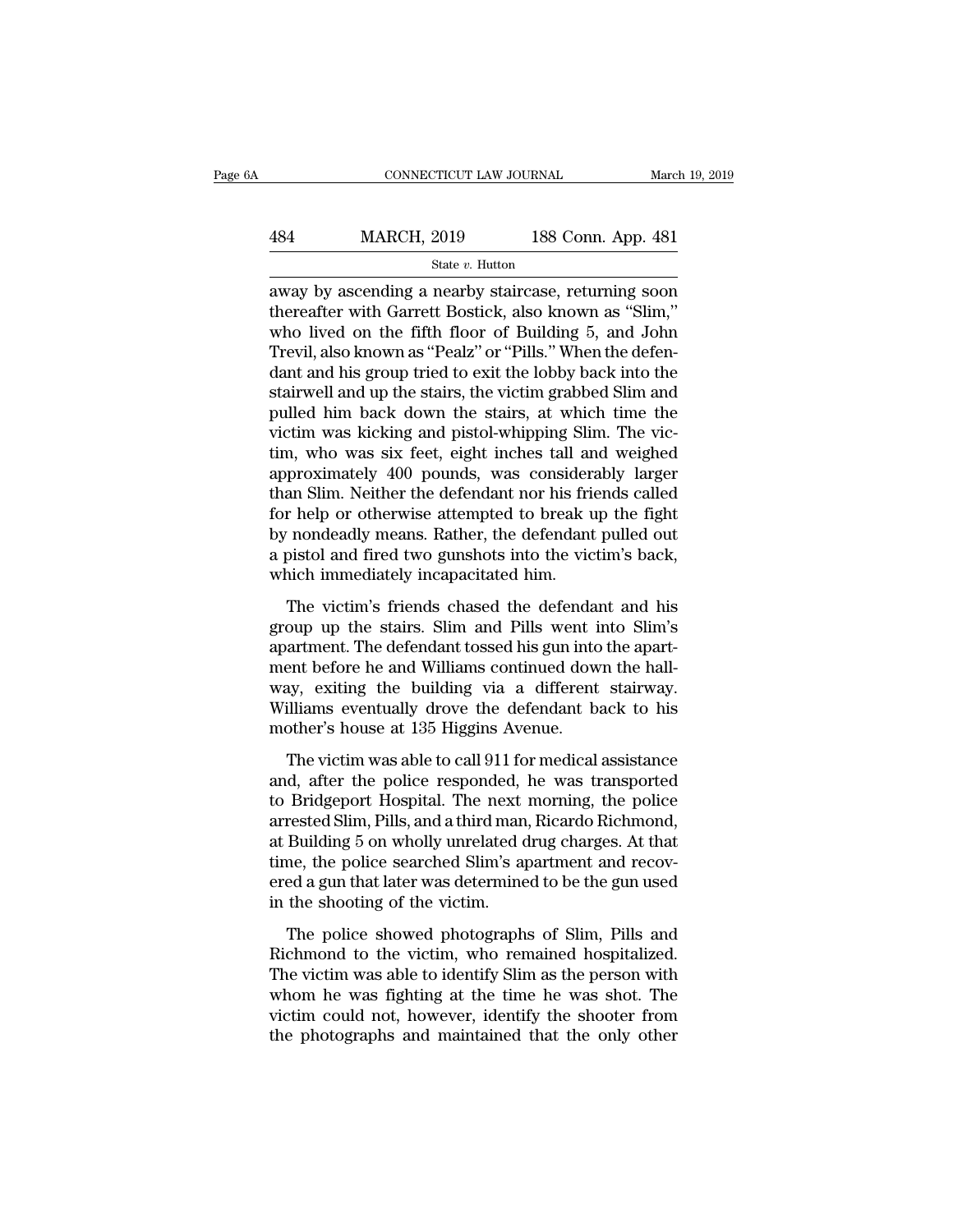| 2019               | CONNECTICUT LAW JOURNAL |     | Page 7A |
|--------------------|-------------------------|-----|---------|
| 188 Conn. App. 481 | <b>MARCH, 2019</b>      | 485 |         |
|                    | State $v$ . Hutton      |     |         |

Page 7A<br>
persons in the area at the time of the incident were<br>
himself, Slim, and Slim's friends. The victim eventually<br>
died of complications from his sumplet were 188 Conn. App. 481 MARCH, 2019 485<br>
State v. Hutton<br>
persons in the area at the time of the incident were<br>
himself, Slim, and Slim's friends. The victim eventually<br>
died of complications from his gunshot wounds. 188 Conn. App. 481 MARCH, 2019 485<br>
State v. Hutton<br>
persons in the area at the time of the incident were<br>
himself, Slim, and Slim's friends. The victim eventually<br>
died of complications from his gunshot wounds.<br>
Despite  $\frac{\text{State } v. \text{ Hutton}}{\text{State } v. \text{ Hutton}}$ <br>
Tries in the area at the time of the incident were<br>
mself, Slim, and Slim's friends. The victim eventually<br>
ed of complications from his gunshot wounds.<br>
Despite some leads, the police were

State *v*. Hutton<br>persons in the area at the time of the incident were<br>himself, Slim, and Slim's friends. The victim eventually<br>died of complications from his gunshot wounds.<br>Despite some leads, the police were unable to<br> persons in the area at the time of the incident were<br>himself, Slim, and Slim's friends. The victim eventually<br>died of complications from his gunshot wounds.<br>Despite some leads, the police were unable to<br>develop sufficient Filmself, Slim, and Slim's friends. The victim eventually<br>died of complications from his gunshot wounds.<br>Despite some leads, the police were unable to<br>develop sufficient evidence to obtain an arrest warrant,<br>and the matter died of complications from his gunshot wounds.<br>Despite some leads, the police were unable to<br>develop sufficient evidence to obtain an arrest warrant,<br>and the matter eventually was classified as a cold case.<br>On July 4, 2013 Despite some leads, the police were unable to<br>develop sufficient evidence to obtain an arrest warrant,<br>and the matter eventually was classified as a cold case.<br>On July 4, 2013, however, Williams, who the police<br>had arreste Despite some leads, the police were unable to<br>develop sufficient evidence to obtain an arrest warrant,<br>and the matter eventually was classified as a cold case.<br>On July 4, 2013, however, Williams, who the police<br>had arreste develop sufficient evidence to obtain an arrest warrant,<br>and the matter eventually was classified as a cold case.<br>On July 4, 2013, however, Williams, who the police<br>had arrested and were booking on unrelated charges,<br>infor and the matter eventually was classified as a cold case.<br>On July 4, 2013, however, Williams, who the police<br>had arrested and were booking on unrelated charges,<br>informed the police that he had information about the<br>2007 sho On July 4, 2013, however, Williams, who the police<br>had arrested and were booking on unrelated charges,<br>informed the police that he had information about the<br>2007 shooting. He thereafter gave a videotaped state-<br>ment to the had arrested and were booking on unrelated charges,<br>informed the police that he had information about the<br>2007 shooting. He thereafter gave a videotaped state-<br>ment to the police in which he identified the defendant<br>as the informed the police that he had information about the<br>2007 shooting. He thereafter gave a videotaped state-<br>ment to the police in which he identified the defendant<br>as the person who shot the victim. In his statement,<br>Willi 2007 shooting. He thereafter gave a videotaped statement to the police in which he identified the defendant<br>as the person who shot the victim. In his statement,<br>Williams also explained that Building 5 was part of the<br>drug ment to the police in which he identified the defendant<br>as the person who shot the victim. In his statement,<br>Williams also explained that Building 5 was part of the<br>drug dealing territory controlled by the defendant and<br>Sl as the person who shot the victi<br>Williams also explained that Build<br>drug dealing territory controlled l<br>Slim. According to Williams, the c<br>and shot the victim because the vi<br>fake drugs in Building 5, which a<br>defendant's dr ug dealing territory controlled by the defendant and<br>im. According to Williams, the defendant confronted<br>d shot the victim because the victim had been selling<br>ke drugs in Building 5, which adversely affected the<br>fendant's Slim. According to Williams, the defendant confronted<br>and shot the victim because the victim had been selling<br>fake drugs in Building 5, which adversely affected the<br>defendant's drug business.<sup>3</sup><br>Williams' statement identif

and shot the victim because the victim had been selling<br>fake drugs in Building 5, which adversely affected the<br>defendant's drug business.<sup>3</sup><br>Williams' statement identifying the defendant as the<br>shooter also corroborated ot fake drugs in Building 5, which adversely affected the<br>defendant's drug business.<sup>3</sup><br>Williams' statement identifying the defendant as the<br>shooter also corroborated other evidence that the<br>police had collected implicating t defendant's drug business.<sup>3</sup><br>Williams' statement identifying the defendant as the<br>shooter also corroborated other evidence that the<br>police had collected implicating the defendant in the<br>victim's murder. Specifically, the Williams' statement identifying the defendant as the shooter also corroborated other evidence that the police had collected implicating the defendant in the victim's murder. Specifically, the police had obtained a letter t Williams' statement identifying the defendant as the<br>shooter also corroborated other evidence that the<br>police had collected implicating the defendant in the<br>victim's murder. Specifically, the police had obtained<br>a letter t shooter also corroborated other evidence that the<br>police had collected implicating the defendant in the<br>victim's murder. Specifically, the police had obtained<br>a letter that the defendant had sent to a friend in prison.<br>In police had collected implicating the defendant in the<br>victim's murder. Specifically, the police had obtained<br>a letter that the defendant had sent to a friend in prison.<br>In the letter, the defendant admitted to having commi victim's murder. Specifically, the police had obtained<br>a letter that the defendant had sent to a friend in prison.<br>In the letter, the defendant admitted to having commit-<br>ted a "redrum," which was street slang for murder, a letter that the defendant had sent to a friend in prison.<br>In the letter, the defendant admitted to having commit-<br>ted a "redrum," which was street slang for murder, and<br>he also indicated that Slim had been caught with th e also molicated that Slim had been caught with the<br>in he used a few hours later. Additionally, a jailhouse<br>formant, Anestos Moffat, who was incarcerated for<br>time with the defendant and Pills, told the police that<br> $\frac{3}{8}$ gun he used a few hours later. Additionally, a jailhouse<br>informant, Anestos Moffat, who was incarcerated for<br>a time with the defendant and Pills, told the police that<br><sup>3</sup>At trial, the state presented testimony from a polic

informant, Anestos Moffat, who was incarcerated for<br>a time with the defendant and Pills, told the police that<br> $a^3$ At trial, the state presented testimony from a police sergeant familiar<br>with gang activities at the Greene a time with the defendant and Pills, told the police that<br><sup>3</sup> At trial, the state presented testimony from a police sergeant familiar<br>with gang activities at the Greene Homes housing complex. He explained<br>that the five Gre a title with the determinant and 1 ins, told the poince that<br>
<sup>3</sup> At trial, the state presented testimony from a police sergeant familiar<br>
with gang activities at the Greene Homes housing complex. He explained<br>
that the fi <sup>3</sup> At trial, the state presented testimony from a police sergeant familiar with gang activities at the Greene Homes housing complex. He explained that the five Greene Homes buildings were controlled by several different For the group of the Greene Homes housing complex. He explained that the five Greene Homes buildings were controlled by several different groups, and that violence often broke out if one group tried to sell drugs to anothe with gang activities at the Greene Homes housing complex. He explained that the five Greene Homes buildings were controlled by several different groups, and that violence often broke out if one group tried to sell drugs to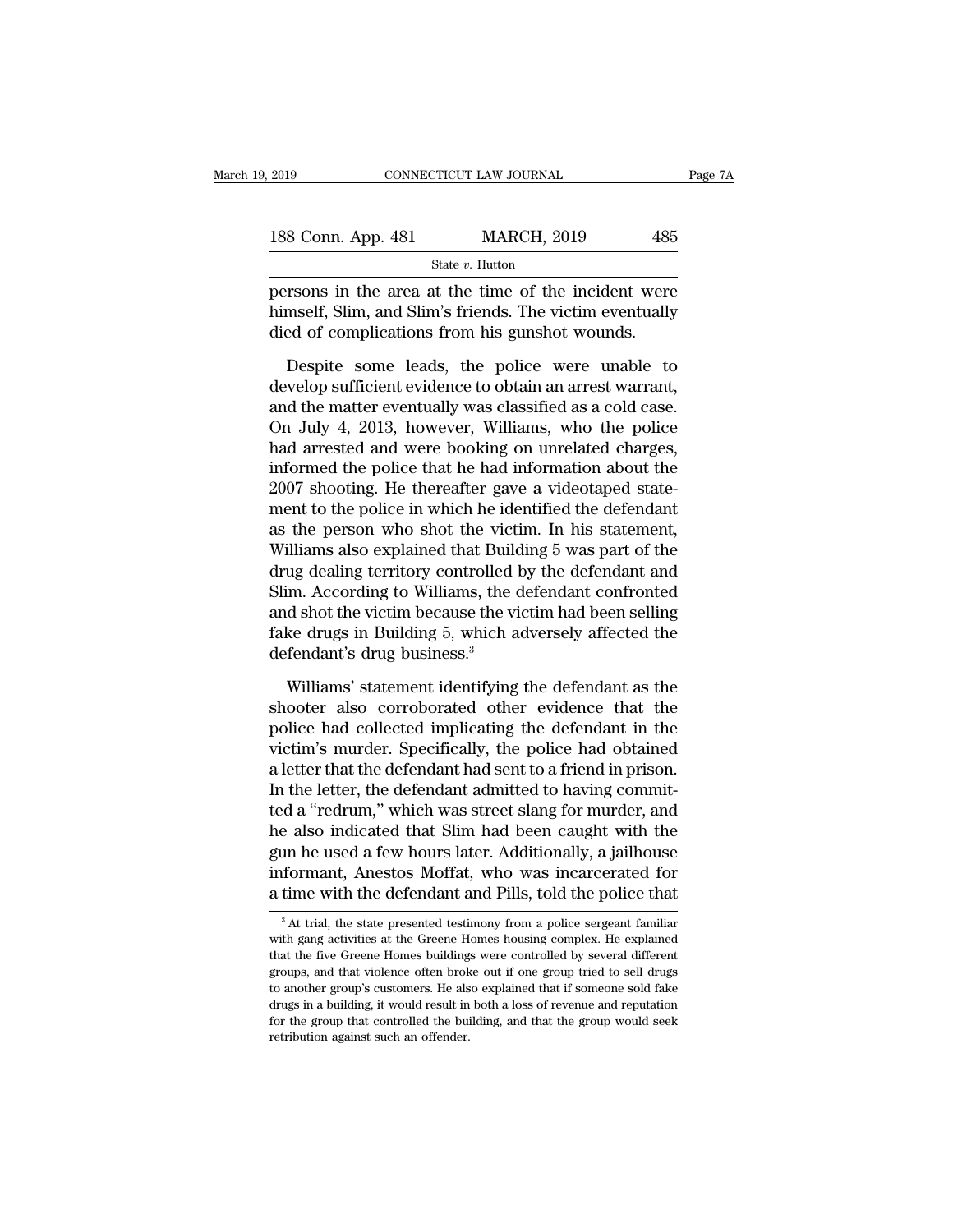|     | CONNECTICUT LAW JOURNAL                                                                                 |                    | March 19, 2019 |
|-----|---------------------------------------------------------------------------------------------------------|--------------------|----------------|
| 486 | <b>MARCH, 2019</b>                                                                                      | 188 Conn. App. 481 |                |
|     | State v. Hutton                                                                                         |                    |                |
|     | the defendant had confessed to him about shooting a<br>"Spanish kid" who was "getting the best of Slim" |                    |                |

MARCH, 2019 188 Conn. App. 481<br>
State v. Hutton<br>
e defendant had confessed to him about shooting a<br>
panish kid" who was "getting the best of Slim . . . ."<br>
On October 4, 2013, the defendant was arrested and<br>
arged with th State v. Hutton<br>
the defendant had confessed to him about shooting a<br>
"Spanish kid" who was "getting the best of Slim . . . ."<br>
On October 4, 2013, the defendant was arrested and<br>
charged with the victim's murder.<sup>4</sup> He p state v. Hutton<br>the defendant had confessed to him about shooting a<br>"Spanish kid" who was "getting the best of Slim . . . ."<br>On October 4, 2013, the defendant was arrested and<br>charged with the victim's murder.<sup>4</sup> He plead the defendant had confessed to him about shooting a<br>
"Spanish kid" who was "getting the best of Slim . . . ."<br>
On October 4, 2013, the defendant was arrested and<br>
charged with the victim's murder.<sup>4</sup> He pleaded not guilty "Spanish kid" who was "getting the best of Slim  $\ldots$ ."<br>
On October 4, 2013, the defendant was arrested and<br>
charged with the victim's murder.<sup>4</sup> He pleaded not guilty<br>
and elected a jury trial. The defendant testified at On October 4, 2013, the defendant was arrested and<br>charged with the victim's murder.<sup>4</sup> He pleaded not guilty<br>and elected a jury trial. The defendant testified at trial<br>on his own behalf and admitted to shooting the victim On October 4, 2013, the defendant was arrested and<br>charged with the victim's murder.<sup>4</sup> He pleaded not guilty<br>and elected a jury trial. The defendant testified at trial<br>on his own behalf and admitted to shooting the victi charged with the victim s murder. He pleaded not guity<br>and elected a jury trial. The defendant testified at trial<br>on his own behalf and admitted to shooting the victim.<br>The theory of the defense was that the defendant had<br> and elected a jury trial. The defendant testined at trial<br>on his own behalf and admitted to shooting the victim.<br>The theory of the defense was that the defendant had<br>shot the victim, not over a dispute about gang turf and<br> on his own benair and admitted to shooting the victim.<br>The theory of the defense was that the defendant had<br>shot the victim, not over a dispute about gang turf and<br>drugs, but in defense of his friend, Slim, who was being<br>r Ine theory of the defense was that the defendant had<br>shot the victim, not over a dispute about gang turf and<br>drugs, but in defense of his friend, Slim, who was being<br>repeatedly pistol-whipped by the victim.<sup>5</sup> The state's<br> shot the victim, not over a dispute about gang turn and<br>drugs, but in defense of his friend, Slim, who was being<br>repeatedly pistol-whipped by the victim.<sup>5</sup> The state's<br>theory was that the confrontation with the victim ce drugs, but in defense of nis friend, slim, who was being<br>repeatedly pistol-whipped by the victim.<sup>5</sup> The state's<br>theory was that the confrontation with the victim cen-<br>tered on a dispute over the victim selling "burn bags repeatedly pisto<br>theory was that<br>tered on a dispu<br>i.e., fake drugs, in<br>evidence establi:<br>the defendant's a<br>of others.<sup>6</sup><br>The jury foun red on a dispute over the victim selling "burn bags,"<br>
., fake drugs, in the defendant's territory and that the<br>
idence established beyond a reasonable doubt that<br>
e defendant's actions were not justified as a defense<br>
ot i.e., fake drugs, in the defendant's territory and that the<br>evidence established beyond a reasonable doubt that<br>the defendant's actions were not justified as a defense<br>of others.<sup>6</sup><br>The jury found the defendant guilty of m

evidence established beyond a reasonable doubt that<br>the defendant's actions were not justified as a defense<br>of others.<sup>6</sup><br>The jury found the defendant guilty of murder. On<br>May 2, 2016, the court sentenced him to fifty-five the defendant's actions were not justified as a defense<br>of others.<sup>6</sup><br>The jury found the defendant guilty of murder. On<br>May 2, 2016, the court sentenced him to fifty-five years<br>of incarceration. This appeal followed. Addit The Jury found the defendant guilty of filturer. On<br>fay 2, 2016, the court sentenced him to fifty-five years<br>f incarceration. This appeal followed. Additional facts<br>and procedural history will be set forth as necessary.<br><sup>4</sup> May 2, 2016, the court sentenced him to fifty-five years<br>of incarceration. This appeal followed. Additional facts<br>and procedural history will be set forth as necessary.<br> $\frac{4}{\text{In addition to the murder, the state initially charged the defendant with}}$ <br>one count of criminal posse

<sup>%</sup> of incarceration. This appeal followed. Additional facts and procedural history will be set forth as necessary.<br>  $\frac{4 \text{In addition to the murder, the state initially charged the defendant with one count of criminal possession of a firearm in violation of General Status } $53a-217$  and carrying a pistol without a permit in violation of Gener and procedural history will be set forth as necessary.<br>  $\frac{4 \text{In addition to the murder, the state initially charged the defendant with one count of criminal possession of a firearm in violation of General Statistics § 53a-217 and carrying a piston without a permit in violation of General Statistics § 29-35 (a). The state later chose not to pursue those additional charges, filing a substitute information limited to the murder charge.  $^5$  We note that this defense strategy was in place prior to trial and prior$ The substitute information limited to the murder charges for the defendant with one count of criminal possession of a firearm in violation of General Statutes § 29-35 (a). The state later chose not to pursue those additio one count of criminal possession of a firearm in violation of General Statutes § 53a-217 and carrying a pistol without a permit in violation of General Statutes § 29-35 (a). The state later chose not to pursue those addit

 $$53a-217$  and carrying a pistol without a permit in violation of General Statutes  $$29-35$  (a). The state later chose not to pursue those additional charges, filing a substitute information limited to the murder charge.<br> Statutes § 29-35 (a). The state later chose not to pursue those additional charges, filing a substitute information limited to the murder charge.<br>
<sup>5</sup> We note that this defense strategy was in place prior to trial and pri charges, filing a substitute information limited to the murder charge.<br>
<sup>5</sup> We note that this defense strategy was in place prior to trial and prior to the admission of Williams' statement identifying the defendant as the to the admission of Williams' statement identifying the defendant as the person who shot the victim. The defendant submitted pretrial written requests to charge that included an instruction on self-defense and the defense

person who shot the victim. The defendant submitted pretrial written<br>requests to charge that included an instruction on self-defense and the<br>defense of others.<br> $\degree$  General Statutes  $\S$  53a-19 (a) codifies defense of othe prequests to charge that included an instruction on self-defense and the defense of others.<br>  $\degree$  General Statutes  $\S$  53a-19 (a) codifies defense of others and provides in relevant part: "[A] person is justified in using such defense of others.<br>
Contents of the reasonable of the reasonable physical force<br>
in relevant part: "[A] person is justified in using reasonable physical force<br>
upon another person to defend . . . a third person from w defense of others.<br>
<sup>6</sup> General Statutes § 53a-19 (a) codifies defense of others and provides in relevant part: "[A] person is justified in using reasonable physical force upon another person to defend . . . a third perso relevant part: "[A] person is justified in using reasonable physical force upon another person to defend . . . a third person from what he reasonably believes to be the use or imminent use of physical force, and he may us upon another person to defend . . . a third person from what he reasonably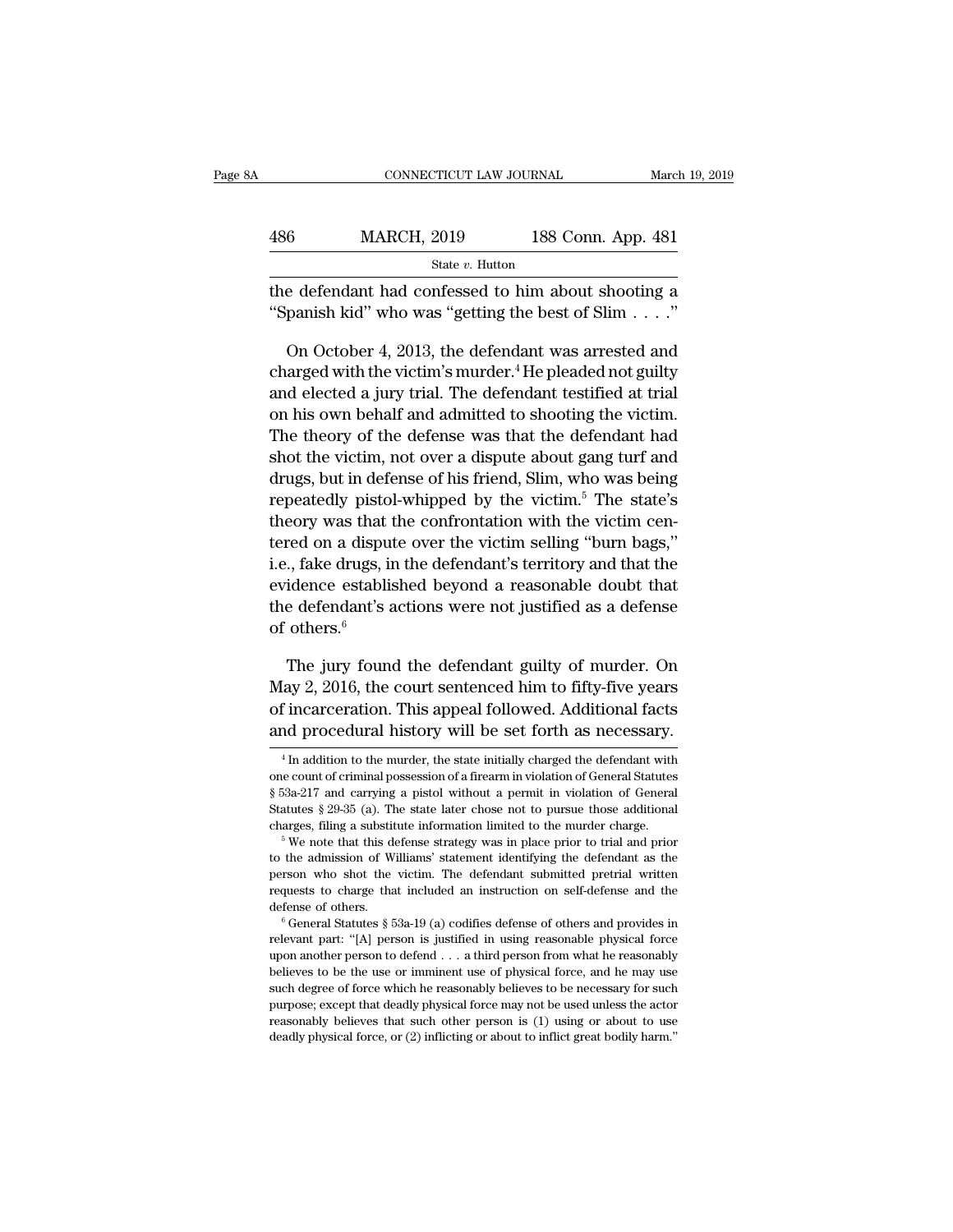The defendant claims on appeal that the trial court of the defendant claims on appeal that the trial court of the defendant claims on appeal that the trial court of the defendant claims on appeal that the trial court of t 188 Conn. App. 481 MARCH, 2019 487<br>  $\frac{\text{State } v. \text{ Hutton}}{\text{The defendant claims on appeal that the trial court  
\nimproperly violated his constitutional right to confrontation by admitting into evidence Williams' videotaped  
\nstationant to the police. In particular, the defordant$ 188 Conn. App. 481 MARCH, 2019 487<br>
State  $v$ . Hutton<br>
The defendant claims on appeal that the trial court<br>
improperly violated his constitutional right to confron-<br>
tation by admitting into evidence Williams' videotaped<br> 188 Conn. App. 481 MARCH, 2019 487<br>
State v. Hutton<br>
The defendant claims on appeal that the trial court<br>
improperly violated his constitutional right to confron-<br>
tation by admitting into evidence Williams' videotaped<br>
s State v. Hutton,  $\frac{1}{2}$  and  $\frac{1}{2}$  are state v. Hutton  $\frac{1}{2}$  and  $\frac{1}{2}$  are  $\frac{1}{2}$  and  $\frac{1}{2}$  are  $\frac{1}{2}$  and  $\frac{1}{2}$  are  $\frac{1}{2}$  are  $\frac{1}{2}$  and  $\frac{1}{2}$  are  $\frac{1}{2}$  are  $\frac{1}{2}$  and  $\frac{1}{$ state v. Hutton<br>
The defendant claims on appeal that the trial court<br>
improperly violated his constitutional right to confron-<br>
tation by admitting into evidence Williams' videotaped<br>
statement to the police. In particula The defendant claims on appeal that the trial court<br>improperly violated his constitutional right to confron-<br>tation by admitting into evidence Williams' videotaped<br>statement to the police. In particular, the defendant<br>argu improperly violated his constitutional right to confrontation by admitting into evidence Williams' videotaped<br>statement to the police. In particular, the defendant<br>argues that because Williams refused to answer even<br>a sing tation by admitting into evidence Williams' videotaped<br>statement to the police. In particular, the defendant<br>argues that because Williams refused to answer even<br>a single question when he was called to testify before<br>the ju statement to the police. In particular, the defendant<br>argues that because Williams refused to answer even<br>a single question when he was called to testify before<br>the jury, he was functionally unavailable for purposes<br>of cro argues that because Williams refused to answer even<br>a single question when he was called to testify before<br>the jury, he was functionally unavailable for purposes<br>of cross-examination and, therefore, his statement was<br>inadm a single question when he was called to testify before<br>the jury, he was functionally unavailable for purposes<br>of cross-examination and, therefore, his statement was<br>inadmissible under *State* v. *Whelan*, supra, 200 Conn.<br> the jury, he was functionally unavailable for purposes<br>of cross-examination and, therefore, his statement was<br>inadmissible under *State* v. *Whelan*, supra, 200 Conn.<br>753, and its admission violated his confrontation right of cross-examination and, therefore, his statemed<br>inadmissible under *State* v. *Whelan*, supra, 200<br>753, and its admission violated his confrontation<br>under *Crawford* v. *Washington*, supra, 541 U.S.<br>defendant further ar 3, and its admission violated his confrontation rights<br>3, and its admission violated his confrontation rights<br>der *Crawford* v. *Washington*, supra, 541 U.S. 36. The<br>fendant further argues that the state could not dem-<br>st Fos, and its admission violated its confrontation rights<br>
under *Crawford* v. *Washington*, supra, 541 U.S. 36. The<br>
defendant further argues that the state could not demonstrate that the improper admission of the stateme

inder *Craajora* v. *washington*, supra, 541 0.5. 50. The<br>defendant further argues that the state could not dem-<br>onstrate that the improper admission of the statement<br>was harmless beyond a reasonable doubt.<br>The state respo defendant futuler argues that the state could not define<br>onstrate that the improper admission of the statement<br>was harmless beyond a reasonable doubt.<br>The state responds that the court properly admitted<br>Williams' statement onstrate that the improper admission of the statement<br>was harmless beyond a reasonable doubt.<br>The state responds that the court properly admitted<br>Williams' statement as a prior inconsistent statement<br>in accordance with *Wh* Was harmless beyond a reasonable doubt.<br>
The state responds that the court properly admitted<br>
Williams' statement as a prior inconsistent statement<br>
in accordance with *Whelan*, and that Williams' refusal<br>
to give verbal The state responds that the court properly admitted<br>Williams' statement as a prior inconsistent statement<br>in accordance with *Whelan*, and that Williams' refusal<br>to give verbal responses to the questions asked at trial<br>did Williams' statement as a prior inconsistent statement<br>in accordance with *Whelan*, and that Williams' refusal<br>to give verbal responses to the questions asked at trial<br>did not implicate the defendant's confrontation clause<br> in accordance with Whelan, and that Williams' refusal<br>to give verbal responses to the questions asked at trial<br>did not implicate the defendant's confrontation clause<br>rights because the jury was able to observe and evaluate to give verbal responses to the questions asked at trial<br>did not implicate the defendant's confrontation clause<br>rights because the jury was able to observe and evaluate<br>Williams' nonverbal reactions to the questions posed<br> did not implicate the defendant's confrontation clause<br>rights because the jury was able to observe and evaluate<br>Williams' nonverbal reactions to the questions posed<br>to him by the prosecutor and by defense counsel. We<br>agree rights because the jury was able to observe and evaluate<br>Williams' nonverbal reactions to the questions posed<br>to him by the prosecutor and by defense counsel. We<br>agree with the defendant that, despite Williams' physi-<br>cal Williams' nonverbal reactions to the questions posed<br>to him by the prosecutor and by defense counsel. We<br>agree with the defendant that, despite Williams' physi-<br>cal presence on the witness stand, the defendant was<br>not affo to him by the prosecutor and by defense counsel. We<br>agree with the defendant that, despite Williams' physi-<br>cal presence on the witness stand, the defendant was<br>not afforded a meaningful opportunity to cross-examine<br>Willia agree with the defendant that, despite Williams' physical presence on the witness stand, the defendant was<br>not afforded a meaningful opportunity to cross-examine<br>Williams about his prior statement due to Williams'<br>outright cal presence on the witness stand, the defendant was<br>not afforded a meaningful opportunity to cross-examine<br>Williams about his prior statement due to Williams'<br>outright refusal to answer questions, and, therefore, the<br>admi not afforded a meaningful opportunity<br>Williams about his prior statement<br>outright refusal to answer questions, a<br>admission of Williams' statement vic<br>dant's right to confrontation. We als<br>state has failed to demonstrate th miants about his prior statement due to wintants<br>tright refusal to answer questions, and, therefore, the<br>mission of Williams' statement violated the defen-<br>nt's right to confrontation. We also agree that the<br>tate has faile but fight refusar to answer questions, and, therefore, the<br>admission of Williams' statement violated the defen-<br>dant's right to confrontation. We also agree that the<br>state has failed to demonstrate that the error was harm

admission of winding statement violated the defendant's right to confrontation. We also agree that the state has failed to demonstrate that the error was harmless beyond a reasonable doubt.<br>The following additional facts particular text in the state has failed to demonstrate that the error was harm-<br>less beyond a reasonable doubt.<br>The following additional facts are relevant to our<br>resolution of this claim. On the afternoon of February<br>3, 2 The following additional facts are relevant to our resolution of this claim. On the afternoon of February 3, 2016, during the state's case-in-chief and outside the presence of the jury, the state informed the court, *Kahn*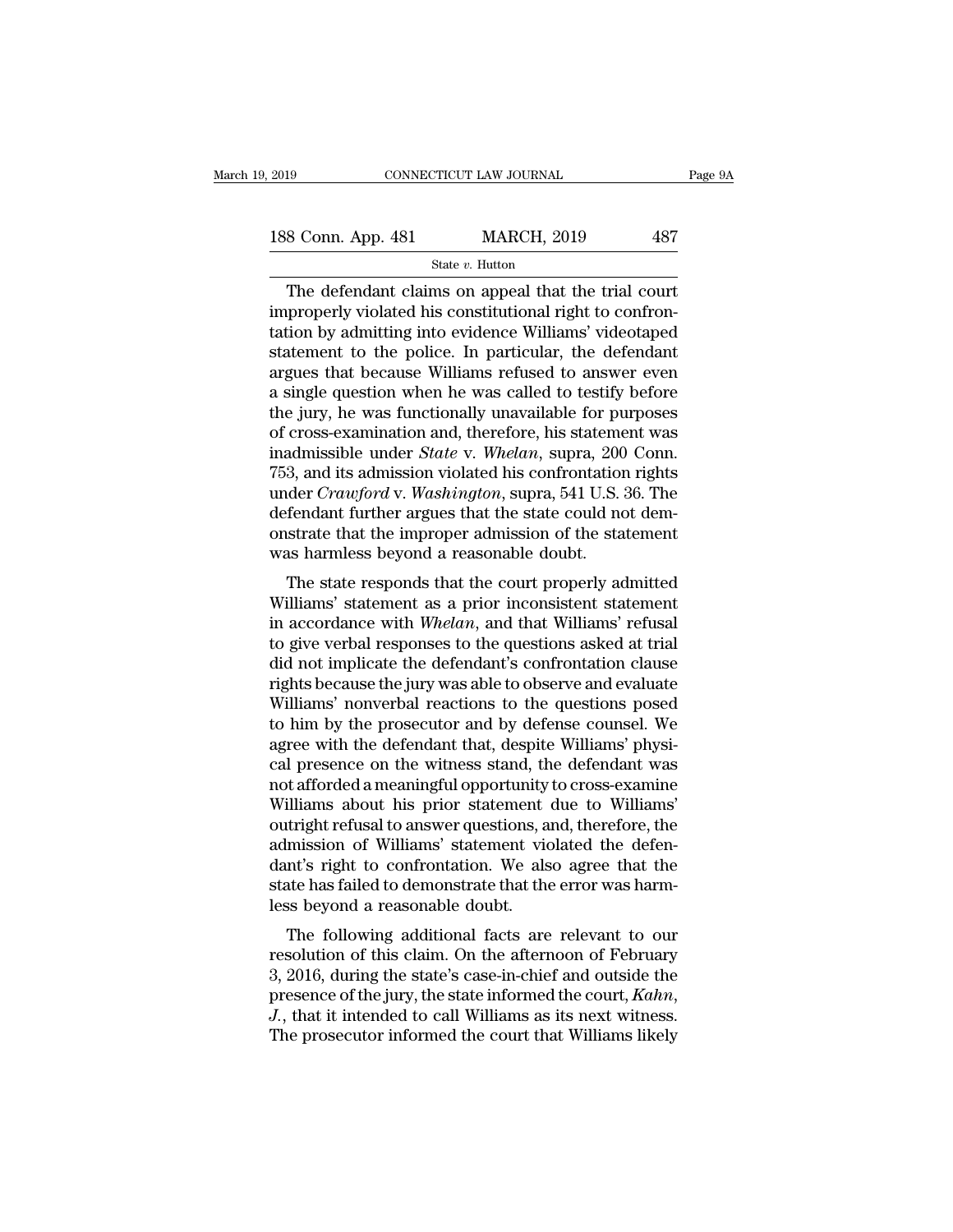| A   | CONNECTICUT LAW JOURNAL |                    | March 19, 2019 |
|-----|-------------------------|--------------------|----------------|
|     |                         |                    |                |
| 488 | <b>MARCH, 2019</b>      | 188 Conn. App. 481 |                |
|     | State $v$ . Hutton      |                    |                |

CONNECTICUT LAW JOURNAL March 19, 2019<br>
MARCH, 2019 188 Conn. App. 481<br>
State v. Hutton<br>
would be a "difficult witness" and that the court may<br>
want to permit the state first to question him outside<br>
the presence of the ju MARCH, 2019 188 Conn. App. 481<br>
State v. Hutton<br>
would be a "difficult witness" and that the court may<br>
want to permit the state first to question him outside<br>
the presence of the jury "just to see where he stands<br>
" The  $\frac{\text{MARCH}}{\text{State } v. \text{ Hutton}}$ <br>
State v. Hutton<br>
would be a "difficult witness" and that the court may<br>
want to permit the state first to question him outside<br>
the presence of the jury "just to see where he stands<br>
. . . . " The 488 MARCH, 2019 188 Conn. App. 481<br>
State v. Hutton<br>
would be a "difficult witness" and that the court may<br>
want to permit the state first to question him outside<br>
the presence of the jury "just to see where he stands<br>
. State v. Hutton<br>
would be a "difficult witness" and that the court may<br>
want to permit the state first to question him outside<br>
the presence of the jury "just to see where he stands<br>
. . . ." The court asked the prosecuto state v. Hutton<br>would be a "difficult witness" and that the court may<br>want to permit the state first to question him outside<br>the presence of the jury "just to see where he stands<br>...." The court asked the prosecutor if Wi would be a "difficult witness" and that the court may<br>want to permit the state first to question him outside<br>the presence of the jury "just to see where he stands<br> $\ldots$ ." The court asked the prosecutor if Williams had<br>a " want to permit the state first to question him outside<br>the presence of the jury "just to see where he stands<br> $\ldots$ ." The court asked the prosecutor if Williams had<br>a "fifth amendment issue  $\ldots$ ." The prosecutor indi-<br>cat the presence of the jury "just to see where he stands<br>  $\ldots$ ." The court asked the prosecutor if Williams had<br>
a "fifth amendment issue  $\ldots$ ." The prosecutor indi-<br>
cated that because the case was nine years old, every-<br> . . . . . " The court asked the prosecutor if Williams had<br>a "fifth amendment issue  $\ldots$  ." The prosecutor indicated that because the case was nine years old, every-<br>thing but the murder fell outside the statute of<br>limit a "fifth amendment issue . . . . ." The prosecutor indicated that because the case was nine years old, every-<br>thing but the murder fell outside the statute of<br>limitations and, thus, he did not believe that Williams<br>intende cated that because the case was nine years old, every-<br>thing but the murder fell outside the statute of<br>limitations and, thus, he did not believe that Williams<br>intended to invoke the fifth amendment. Nevertheless,<br>the pros thing but the murder fell outside the statute of limitations and, thus, he did not believe that Williams<br>intended to invoke the fifth amendment. Nevertheless,<br>the prosecutor informed the court that the witness was<br>represen limitations and, thus, he did not believe that Williams<br>intended to invoke the fifth amendment. Nevertheless,<br>the prosecutor informed the court that the witness was<br>represented by Attorney Don Cretella, who was present<br>and intended to invoke the fifth amendment. Nevertheless,<br>the prosecutor informed the court that the witness was<br>represented by Attorney Don Cretella, who was present<br>and could address that issue further. Cretella told the<br>cou the prosecutor informed the court that the witness was<br>represented by Attorney Don Cretella, who was present<br>and could address that issue further. Cretella told the<br>court that he had spoken with Williams in the court-<br>hous represented by Attorney Don Cretella, who was present<br>and could address that issue further. Cretella told the<br>court that he had spoken with Williams in the court-<br>house lockup and that he did not anticipate him invok-<br>ing and could address that issue further. Cretella told the<br>court that he had spoken with Williams in the court-<br>house lockup and that he did not anticipate him invok-<br>ing his fifth amendment right not to incriminate himself.<br> court that he had spoken with Williams in the court-<br>house lockup and that he did not anticipate him invok-<br>ing his fifth amendment right not to incriminate himself.<br>Cretella, however, informed the court that Williams had<br> house lockup and that he did not anticipate him invoking his fifth amendment right not to incriminate himself.<br>Cretella, however, informed the court that Williams had<br>indicated that he was going to refuse to answer any<br>que ing his fifth amendment right not to incriminate himself.<br>Cretella, however, informed the court that Williams had<br>indicated that he was going to refuse to answer any<br>questions, despite Cretella's advisement of the possible Cretella, however, informed the court that Williams had<br>indicated that he was going to refuse to answer any<br>questions, despite Cretella's advisement of the possible<br>consequences of pursuing that course of action. After<br>tak indicated that he was going to refuse<br>questions, despite Cretella's advisemer<br>consequences of pursuing that course<br>taking a brief recess to speak with all d<br>bers, the court came back on the reco<br>that it intended to permit After Milliams was sworn in, the court addressed means of action. After<br>thing a brief recess to speak with all counsel in cham-<br>rs, the court came back on the record and indicated<br>at it intended to permit the state to ques taking a brief recess to speak with all counsel in cham-<br>bers, the court came back on the record and indicated<br>that it intended to permit the state to question Williams<br>outside the presence of the jury.<br>After Williams was

Making a stick recess to speak what an estable in chain<br>bers, the court came back on the record and indicated<br>that it intended to permit the state to question Williams<br>outside the presence of the jury.<br>After Williams was s right interest of the state of the color and materials that it intended to permit the state to question Williams outside the presence of the jury.<br>After Williams was sworn in, the court addressed him. The court first indic courtside the presence of the jury.<br>
After Williams was sworn in, the court addressed<br>
him. The court first indicated its understanding that<br>
Williams did not intend to invoke his fifth amendment<br>
right not to testify. Wil After Williams was sworn in, the court addressed<br>him. The court first indicated its understanding that<br>Williams did not intend to invoke his fifth amendment<br>right not to testify. Williams answered that this was<br>correct. T After Williams was sworn in, the court addressed<br>him. The court first indicated its understanding that<br>Williams did not intend to invoke his fifth amendment<br>right not to testify. Williams answered that this was<br>correct. Th him. The court first indicated its understanding that<br>Williams did not intend to invoke his fifth amendment<br>right not to testify. Williams answered that this was<br>correct. The court then explained to Williams that, as<br>a sub Williams did not intend to invoke his fifth amendment<br>right not to testify. Williams answered that this was<br>correct. The court then explained to Williams that, as<br>a subpoenaed witness, he would be questioned under<br>oath by right not to testify. Williams answered that this was<br>correct. The court then explained to Williams that, as<br>a subpoenaed witness, he would be questioned under<br>oath by the state following which defense counsel<br>would have a correct. The court then explained to Williams that, as<br>a subpoenaed witness, he would be questioned under<br>oath by the state following which defense counsel<br>would have an opportunity to cross-examine him. Wil-<br>liams indicat a subpoenaed witness, he would be questioned under<br>oath by the state following which defense counsel<br>would have an opportunity to cross-examine him. Wil-<br>liams indicated that he understood the process. When<br>the court asked oath by the state following which defense counsel<br>would have an opportunity to cross-examine him. Wil-<br>liams indicated that he understood the process. When<br>the court asked if he intended to go forward with that<br>process, W would have an opportunity to cross-examine him. Williams indicated that he understood the process. When the court asked if he intended to go forward with that process, Williams said: "I'm not complying with nothing you're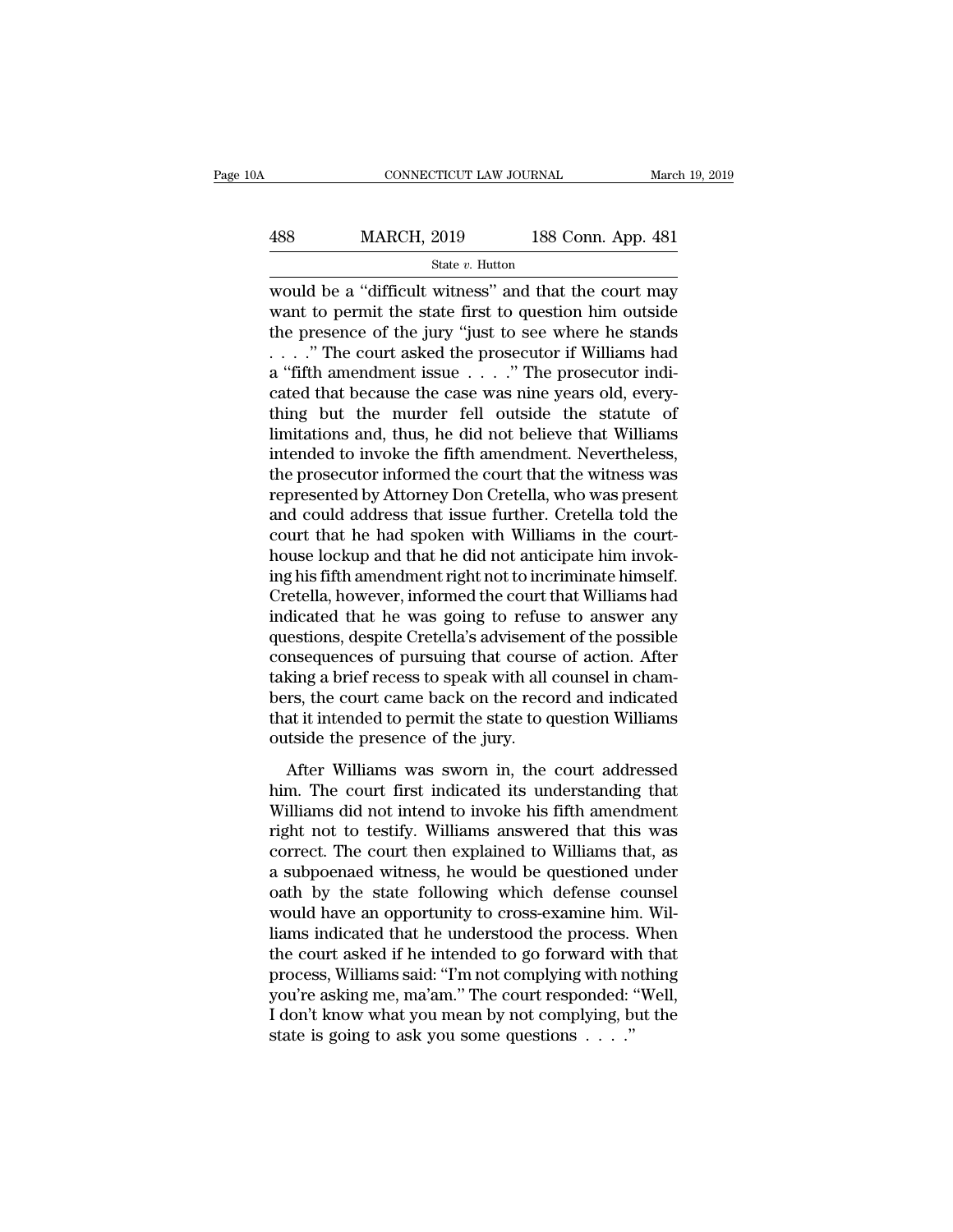| 2019               | CONNECTICUT LAW JOURNAL | Page 11A |  |
|--------------------|-------------------------|----------|--|
| 188 Conn. App. 481 | <b>MARCH, 2019</b>      | 489      |  |
|                    | State $v$ . Hutton      |          |  |

The prosecutor began by asking Williams his name,<br>
The prosecutor began by asking Williams his name,<br>
The prosecutor began by asking Williams his name,<br>
The prosecutor began by asking Williams his name,<br>
Uloguy opsued: 188 Conn. App. 481 MARCH, 2019 489<br>
State v. Hutton<br>
The prosecutor began by asking Williams his name,<br>
which did not elicit a verbal response. The following<br>
colloquy ensued: 188 Conn. App. 481<br>
The prosecutor beg<br>
which did not elicit a<br>
colloquy ensued:<br>
"The Court: Mr. Wi <sup>8</sup> Conn. App. 481 MARCH, 2019 489<br>
<sup>State v. Hutton<br>
The prosecutor began by asking Williams his name,<br>
nich did not elicit a verbal response. The following<br>
lloquy ensued:<br>
"The Court: Mr. Williams, are you going to ans</sup> <sup>Sta</sup><br>The prosecutor began<br>which did not elicit a<br>colloquy ensued:<br>"The Court: Mr. Willi<br>the questions?<br>"[Williams]: No. Then The prosecutor began by asking Williams his name,<br>nich did not elicit a verbal response. The following<br>lloquy ensued:<br>"The Court: Mr. Williams, are you going to answer<br>e questions?<br>"[Williams]: No. There's no question. I d

nothing.

"The Court: Mr. Williams, are you going to answer<br>"(Williams): No. There's no question. I don't know<br>"(Williams): No. There's no question. I don't know<br>"The Court: Well, that's different. If you don't know<br>ything, that's d "The Court: Mr. Williams, are you going to answer<br>the questions?<br>"[Williams]: No. There's no question. I don't know<br>nothing.<br>"The Court: Well, that's different. If you don't know<br>anything, that's different. The question is the questions?<br>
"[Williams]: No. There's no question. I don't know<br>
nothing.<br>
"The Court: Well, that's different. If you don't know<br>
anything, that's different. The question is whether<br>
you're going to answer any of the qu "[Williams]: No. The:<br>thing.<br>"The Court: Well, tha<br>ything, that's differe<br>u're going to answer<br>"[Williams]: No.<br>"The Court: —posed "The Court: Well, that's different. If you don't know<br>"The Court: Well, that's different. If you don't know<br>"Ything, that's different. The questions—"<br>"[Williams]: No.<br>"The Court: —posed to you—"[Williams]: No. The Court: wen, that's differe<br>
ything, that's differe<br>
u're going to answer<br>
"[Williams]: No.<br>
"The Court: —posed<br>
"[Williams]: No.<br>
"The Court: —by the u're going to answer any of the<br>"[Williams]: No.<br>"The Court: —posed to you—<br>"[Williams]: No.<br>"The Court: —by the state.<br>"[Williams]: No.

"[Williams]: No.<br>"The Court: —posed"<br>[Williams]: No.<br>"The Court: —by the"<br>[Williams]: No.<br>"The Court: What" "The Court: —posed to you—<br>"[Williams]: No.<br>"The Court: —by the state.<br>"[Williams]: No.<br>"The Court: What about questions posed by<br>efense counsel]? "[Williams]: No.<br>"The Court: —by the stat"<br>"[Williams]: No.<br>"The Court: What abe<br>[defense counsel]?"<br>"[Williams]: No—um, no, "The Court: —by the state.<br>"[Williams]: No.<br>"The Court: What about question<br>efense counsel]?<br>"[Williams]: No—um, no, um, no.<br>"The Court: You understand that if y

"[Williams]: No.<br>"The Court: What about questions posed by<br>efense counsel]?<br>"[Williams]: No—um, no, um, no.<br>"The Court: You understand that if you refuse to<br>swer questions the court can hold you in contempt? [wintains]: No.<br>
"The Court: What about questions posed by<br>
[defense counsel]?<br>
"[Williams]: No—um, no, um, no.<br>
"The Court: You understand that if you refuse to<br>
answer questions the court can hold you in contempt?<br>
"[Wil The Court: What about questic<br>efense counsel]?<br>"[Williams]: No—um, no, um, no.<br>"The Court: You understand that if<br>swer questions the court can hold yo<br>"[Williams]: Yeah, do that then.<br>"The Court: And I can sentence you "[Williams]: No—um, no, um, no.<br>"The Court: You understand that if you refuse to<br>swer questions the court can hold you in contempt?<br>"[Williams]: Yeah, do that then.<br>"The Court: And I can sentence you to six months<br>jail. winam<br>
"The Cou<br>
answer que<br>
"[William<br>
"The Cou<br>
in jail.<br>"[William

The Court: Tou under<br>swer questions the cou<br>"[Williams]: Yeah, do the<br>"The Court: And I can<br>jail. "[Williams]: Okay.<br>"The Court: That you w

"[Williams]: Yeah, do that then.<br>"The Court: And I can sentence you to six months<br>jail.<br>"[Williams]: Okay.<br>"The Court: That you will not get any credit for any<br>od time, and it will not count toward any of your<br>ntonce. So t williams]: Tean, do that then.<br>
"The Court: And I can sentence you to six months<br>
in jail.<br>
"[Williams]: Okay.<br>
"The Court: That you will not get any credit for any<br>
good time, and it will not count toward any of your<br>
sen "The Court: And I can sentence you to six months<br>in jail.<br>"[Williams]: Okay.<br>"The Court: That you will not get any credit for any<br>good time, and it will not count toward any of your<br>sentence. So that you're basically doing in jail.<br>
"[Williams]: Okay.<br>
"The Court: That you will not get any cre<br>
good time, and it will not count toward an<br>
sentence. So that you're basically doing dea<br>
six months with no credit whatsoever.<br>
"[Williams]: Everyth "[Williams]: Okay.<br>"The Court: That you will not get any credical od time, and it will not count toward any<br>ntence. So that you're basically doing dead<br>k months with no credit whatsoever.<br>"[Williams]: Everything is underst The Court: That you vood time, and it will numence. So that you're<br>a months with no cred<br>"[Williams]: Everything"<br>In sorry?"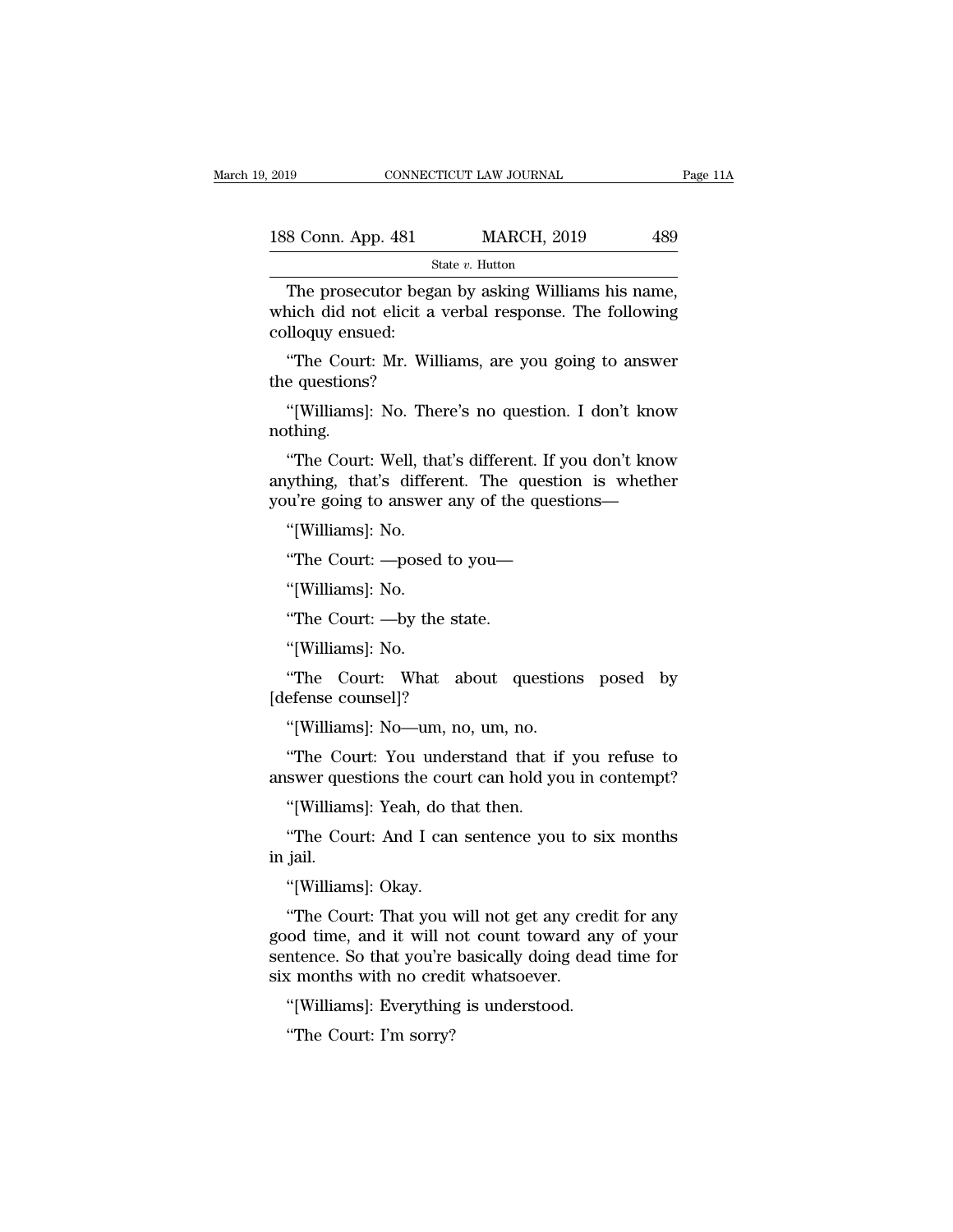|                | CONNECTICUT LAW JOURNAL                               |                    | March 19, 2019 |
|----------------|-------------------------------------------------------|--------------------|----------------|
|                |                                                       |                    |                |
| 490            | <b>MARCH, 2019</b>                                    | 188 Conn. App. 481 |                |
|                | State $v$ . Hutton                                    |                    |                |
| thing clearly. | "[Williams]: I said I understand. I understand every- |                    |                |
|                | "The Court: Okay.                                     |                    |                |
|                | "[Cretella]: I have advised him of that, Your Honor.  |                    |                |

State v. Hutton<br>
"[Williams]: I said I understand. I understand every-<br>
ing clearly.<br>
"The Court: Okay.<br>
"[Cretella]: I have advised him of that, Your Honor.<br>
"The Court: You have advised him— "[Williams]: I said I understand. I understand every-<br>ing clearly.<br>"The Court: Okay.<br>"[Cretella]: I have advised him of that, Your Honor.<br>"The Court: You have advised him—<br>"[Cretella]: That it's my opinion that he does—

"The Court: Okay.<br>"[Cretella]: I have advised him of that, Your Honor.<br>"The Court: You have advised him—<br>"[Cretella]: That it's my opinion that he does—<br>"The Court: —that the court could hold him in "The Court: Okay.<br>"[Cretella]: I have advised him of that, Your Honor.<br>"The Court: You have advised him—<br>"[Cretella]: That it's my opinion that he does—<br>"The Court: —that the court could hold him in ntempt? contempt? "The Court: You have advised him—"<br>[Cretella]: That it's my opinion that he does—"<br>The Court: —that the court could hold him in<br>ntempt?<br>"[Cretella]: And it is my opinion that he does under-<br>and what I've explained. "[Cretella]: That it's my opini"<br>The Court: —that the courcontempt?<br>"[Cretella]: And it is my opining stand what I've explained."<br>The Court: The state's posit "The Court: —that the court could hol<br>"The Court: —that the court could hol<br>"[Cretella]: And it is my opinion that he do<br>and what I've explained.<br>"The Court: The state's position?<br>"[The Prosecutor]: Your Honor, the state v

The Prosecutor and the College of the state work is an<br>
"[Cretella]: And it is my opinion that he does under-<br>
"The Court: The state's position?<br>"[The Prosecutor]: Your Honor, the state would ask<br>
at the witness be held in "[Cretella]: And it is my opinion that he does understand what I've explained.<br>"The Court: The state's position?<br>"[The Prosecutor]: Your Honor, the state would ask that the witness be held in contempt if he refuses to answ "[Cretella]: And it is my of the stand what I've explained."<br>"The Court: The state's put<br>"[The Prosecutor]: Your<br>that the witness be held in answer the questions."<br>"The Court: Do you und "The Court: The state's position?<br>"[The Prosecutor]: Your Honor, the state would ask<br>at the witness be held in contempt if he refuses to<br>swer the questions.<br>"The Court: Do you understand, Mr. Williams, that<br>"The Court: Do

The Court: The state's position?<br>
"[The Prosecutor]: Your Honor, the state would ask<br>
that the witness be held in contempt if he refuses to<br>
answer the questions.<br>
"The Court: Do you understand, Mr. Williams, that<br>
if—if y "[The Prosecutor]: Your Honor, the state would ask<br>that the witness be held in contempt if he refuses to<br>answer the questions.<br>"The Court: Do you understand, Mr. Williams, that<br>if—if you believe that the information you g The Trosecator<sub>1</sub>: Foar Honor, the state would ask<br>that the witness be held in contempt if he refuses to<br>answer the questions.<br>"The Court: Do you understand, Mr. Williams, that<br>if—if you believe that the information you ga and the whitess be field in contempt if it refuses to answer the questions.<br>
"The Court: Do you understand, Mr. Williams, that<br>
if—if you believe that the information you gave pre-<br>
viously is wrong, this would be your cha "The Court: Do you understand, Mr. Williams, that if—if you believe that the information you gave previously is wrong, this would be your chance to correct that, you understand that, and to answer the questions posed to yo Inc Code. *Do you* diderstand, fin. while with solution with the information you gave pre-<br>
bush is wrong, this would be your chance to correct<br>
at, you understand that, and to answer the questions<br>
sed to you by the defen In a you seneve that the mormation you<br>viously is wrong, this would be your chance if<br>that, you understand that, and to answer the<br>posed to you by the defense. But it's your po<br>to answer any questions posed by either side<br> at, you understand that, and to answer the questions<br>sed to you by the defense. But it's your position not<br>answer any questions posed by either side?<br>"[Williams]: No. As I told you before, I'm not answer-<br>g no questions. I

posed to you by the<br>to answer any ques<br>"[Williams]: No. 4<br>ing no questions. I<br>"[The Prosecuto:<br>my questions.<br>"The Court: Yes. "The Theory"<br>"''[Williams]: No. As I to<br>"''[The Prosecutor]: Yes.<br>"The Court: Yes.<br>"'[The Prosecutor]: Yes.

g no questions. I don't know nothing.<br>
"[The Prosecutor]: You can say that to each one of<br>
y questions.<br>
"The Court: Yes.<br>
"[The Prosecutor]: You can say that. If you don't<br>
tow anything, you don't know anything to any of (The Prosecutor): You can say that to each one of<br>my questions.<br>"The Court: Yes.<br>"[The Prosecutor]: You can say that. If you don't<br>know anything, you don't know anything to any of my<br>questions. Did you meet with Detective "[The Prosecutor]: You can say that to each one of<br>my questions.<br>"The Court: Yes.<br>"[The Prosecutor]: You can say that. If you don't<br>know anything, you don't know anything to any of my<br>questions. Did you meet with Detective Teixeira? "The Court: Yes.<br>
"[The Prosecutor]: You can say that. If you don't<br>
know anything, you don't know anything to any of my<br>
questions. Did you meet with Detective [Heitor]<br>
Teixeira?<br>
"[Williams]: (No verbal response.)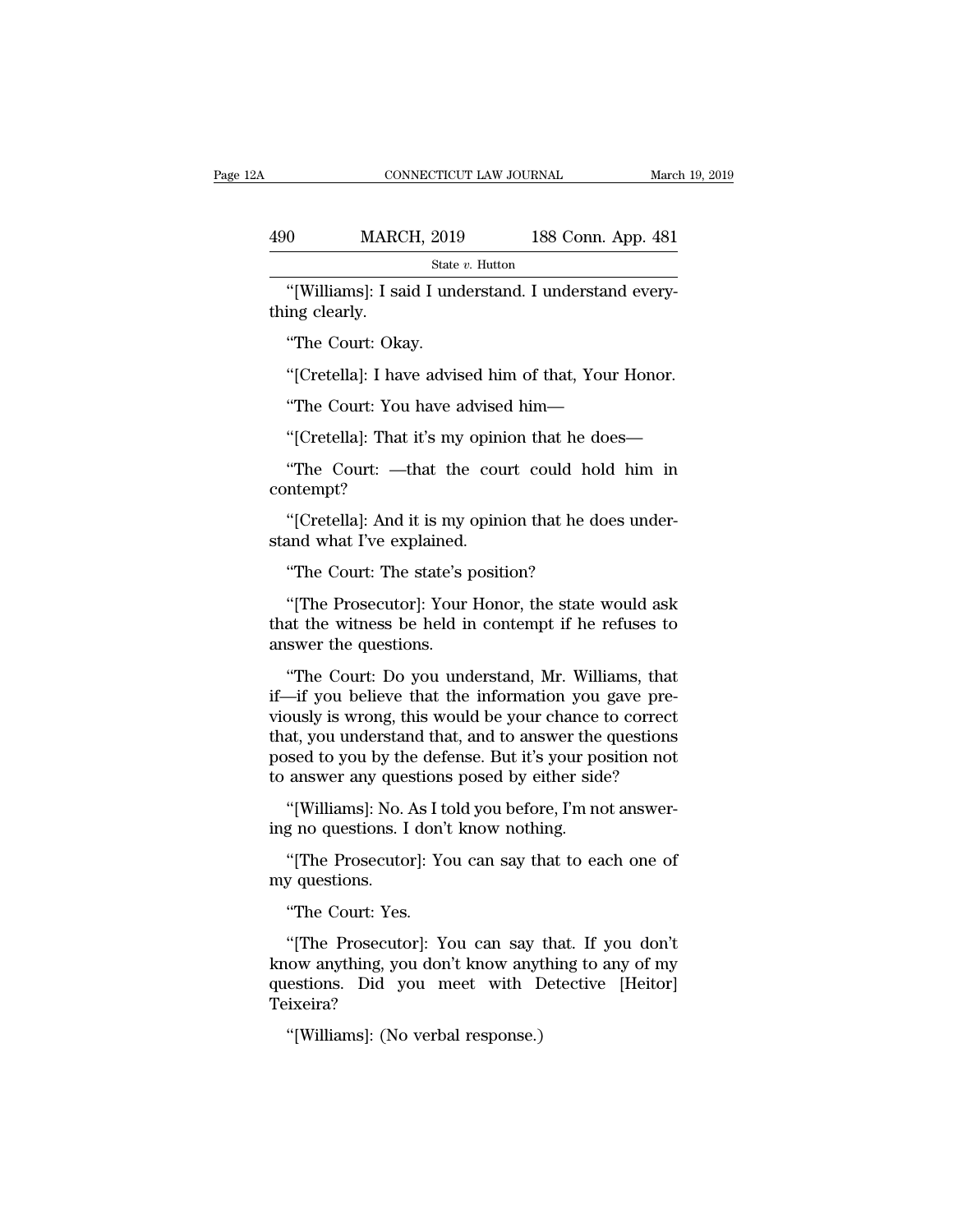| 2019                                            | CONNECTICUT LAW JOURNAL                              | Page 13A |
|-------------------------------------------------|------------------------------------------------------|----------|
| 188 Conn. App. 481                              | <b>MARCH, 2019</b>                                   | 491      |
|                                                 | State v. Hutton                                      |          |
| Police Department detectives on July 4th, 2013? | "[The Prosecutor]: Did you meet with the Bridgeport" |          |
| "[Williams]: (No verbal response.)              |                                                      |          |
|                                                 | "The Prosecutor: Do you remember meeting with        |          |

State v. Hutton<br>
"[The Prosecutor]: Did you meet with the Bridgeport<br>
blice Department detectives on July 4th, 2013?<br>
"[Williams]: (No verbal response.)<br>
"[The Prosecutor]: Do you remember meeting with<br>
em? them?

blice Department detectives on July 4th, 2013?<br>
"[Williams]: (No verbal response.)<br>
"[The Prosecutor]: Do you remember meeting with<br>
em?<br>"[Cretella]: Your Honor, the offer of proof I think<br>
e can safely assume this is how "[Williams]: (No verbal response.)<br>"[The Prosecutor]: Do you remember meeting with<br>them?<br>"[Cretella]: Your Honor, the offer of proof I think<br>we can safely assume this is how each question will<br>be answered. "[Williams]: (No<br>"[The Prosecutc<br>them?<br>"[Cretella]: You<br>we can safely ass<br>be answered.<br>"The Court: So, ] "[The Prosecutor]: Do you remember meeting with<br>em?<br>"[Cretella]: Your Honor, the offer of proof I think<br>e can safely assume this is how each question will<br>answered.<br>"The Court: So, Mr. Williams, I'm going to begin con-<br>mpt them?<br>
"[Cretella]: Your Honor, the offer of proof I think<br>
we can safely assume this is how each question will<br>
be answered.<br>
"The Court: So, Mr. Williams, I'm going to begin con-<br>
tempt proceedings. You can talk to your "[Cretella]: Your Honor, the offer of proof I think<br>
e can safely assume this is how each question will<br>
"The Court: So, Mr. Williams, I'm going to begin con-<br>
mpt proceedings. You can talk to your lawyer."<br>
After making f

we can safely assume this is how each question will<br>be answered.<br>"The Court: So, Mr. Williams, I'm going to begin con-<br>tempt proceedings. You can talk to your lawyer."<br>After making findings that the defendant had<br>appeared be answered.<br>
"The Court: So, Mr. Williams, I'm going to begin contempt proceedings. You can talk to your lawyer."<br>
After making findings that the defendant had<br>
appeared pursuant to a valid subpoena, he did not have<br>
a va "The Court: So, Mr. Williams, I'm going to begin con-<br>tempt proceedings. You can talk to your lawyer."<br>After making findings that the defendant had<br>appeared pursuant to a valid subpoena, he did not have<br>a valid fifth amend anyther proceedings. You can talk to your lawyer."<br>After making findings that the defendant had<br>appeared pursuant to a valid subpoena, he did not have<br>a valid fifth amendment claim, and he was refusing<br>to answer any questi entry proceedings. To a can can be your ranger.<br>After making findings that the defendant had<br>appeared pursuant to a valid subpoena, he did not have<br>a valid fifth amendment claim, and he was refusing<br>to answer any questions After making findings that the defendant had<br>appeared pursuant to a valid subpoena, he did not have<br>a valid fifth amendment claim, and he was refusing<br>to answer any questions "not just with I don't know<br>anything but not ev appeared pursuant to a valid subpoena, he did not have<br>a valid fifth amendment claim, and he was refusing<br>to answer any questions "not just with I don't know<br>anything but not even answering," the court gave the<br>parties an a valid fifth amendment claim, and he was refusing<br>to answer any questions "not just with I don't know<br>anything but not even answering," the court gave the<br>parties an opportunity to address the court regarding<br>contempt. Bo to answer any questions "not just with I don't know<br>anything but not even answering," the court gave the<br>parties an opportunity to address the court regarding<br>contempt. Both Williams and Cretella declined to make<br>any state anything but not even answering," the court gave the<br>parties an opportunity to address the court regarding<br>contempt. Both Williams and Cretella declined to make<br>any statement. The prosecutor also made no statement<br>with res parties an opportunity to address the court regarding<br>contempt. Both Williams and Cretella declined to make<br>any statement. The prosecutor also made no statement<br>with respect to the contempt proceedings but argued<br>that beca contempt. Both Williams and Cretella declined to make<br>any statement. The prosecutor also made no statement<br>with respect to the contempt proceedings but argued<br>that because Williams had indicated to the court under<br>oath dur any statement. The prosecutor also made no statement<br>with respect to the contempt proceedings but argued<br>that because Williams had indicated to the court under<br>oath during the state's proffer that he did not know<br>anything with respect to the contempt proceedings but argued<br>that because Williams had indicated to the court under<br>oath during the state's proffer that he did not know<br>anything about the shooting, which was in direct contra-<br>dicti that because Williams had indicated to the court under<br>oath during the state's proffer that he did not know<br>anything about the shooting, which was in direct contra-<br>diction to his videotaped statement to the police, the<br>st oath during the state's proffer that he did not know<br>anything about the shooting, which was in direct contra-<br>diction to his videotaped statement to the police, the<br>state should be permitted to play the videotaped state-<br>m anything about the shooting, which was in direct contra-<br>diction to his videotaped statement to the police, the<br>state should be permitted to play the videotaped state-<br>ment to the jury as a prior inconsistent statement.<br>De Exace should be permised to play are videousped state<br>ment to the jury as a prior inconsistent statement.<br>Defense counsel argued that Williams was not "avail-<br>able" to testify and, therefore, his prior statement was<br>not ad

here is a commodule to an alleged that Williams was not "available" to testify and, therefore, his prior statement was not admissible under *Whelan*.<br>The court found Williams in criminal contempt and imposed a sentence of Level Court of each of the next day, however, and admissible under Whelan.<br>The court found Williams in criminal contempt and imposed a sentence of six months of incarceration for his failure to answer questions. The court individually and, and terms. The court found williams in criminal contempt and imposed a sentence of six months of incarceration for his failure to answer questions. The court ordered Williams to return to court the next d The court found Williams in criminal contempt and<br>imposed a sentence of six months of incarceration for<br>his failure to answer questions. The court ordered Wil-<br>liams to return to court the next day, however, and,<br>indicated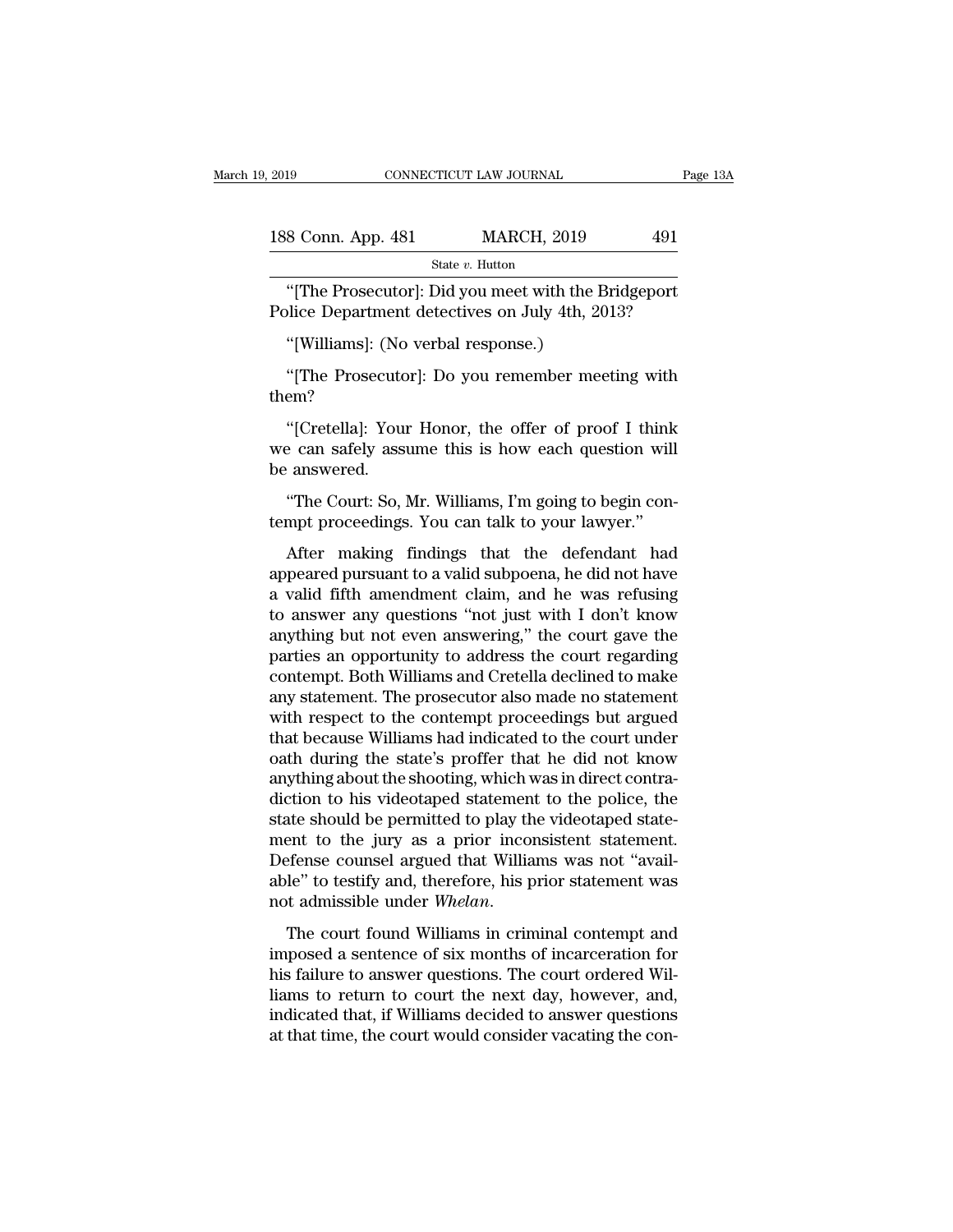| А   | CONNECTICUT LAW JOURNAL |                    | March 19, 2019 |
|-----|-------------------------|--------------------|----------------|
|     |                         |                    |                |
| 492 | <b>MARCH, 2019</b>      | 188 Conn. App. 481 |                |
|     | State $v$ . Hutton      |                    |                |

CONNECTICUT LAW JOURNAL March 19, 2019<br>
MARCH, 2019 188 Conn. App. 481<br>
State v. Hutton<br>
tempt conviction. The court reserved making a decision<br>
on whether Williams' videotaped prior statement would<br>
he edmitted into evide MARCH, 2019 188 Conn. App. 481<br>
State v. Hutton<br>
tempt conviction. The court reserved making a decision<br>
on whether Williams' videotaped prior statement would<br>
be admitted into evidence.  $\begin{array}{c} \text{492} \text{19} \\ \text{5019} \text{100} \\ \text{511} \text{100} \end{array}$  and  $\begin{array}{c} \text{51} \\ \text{52} \\ \text{63} \end{array}$  and  $\begin{array}{c} \text{53} \\ \text{64} \\ \text{65} \end{array}$  admitted into evidence.<br>The next day, in the presence State v. Hutton<br>
State v. Hutton<br>
The court reserved making a decision<br>
in whether Williams' videotaped prior statement would<br>
admitted into evidence.<br>
The next day, in the presence of the jury, the state<br>
ain called Will

 $\frac{\text{State } v. \text{ Hutton}}{\text{tempt} \text{ conviction. The court reserved making a decision}}$ <br>
on whether Williams' videotaped prior statement would<br>
be admitted into evidence.<br>
The next day, in the presence of the jury, the state<br>
again called Williams to testify. The prosecut tempt conviction. The court reserved making a decision<br>on whether Williams' videotaped prior statement would<br>be admitted into evidence.<br>The next day, in the presence of the jury, the state<br>again called Williams to testify. on whether Williams' videotaped prior statement would<br>be admitted into evidence.<br>The next day, in the presence of the jury, the state<br>again called Williams to testify. The prosecutor asked<br>Williams if he remembered being i be admitted into evidence.<br>
The next day, in the presence of the jury, the state<br>
again called Williams to testify. The prosecutor asked<br>
Williams if he remembered being in court the day before<br>
and telling the judge that The next day, in the presence of the jury, the state<br>again called Williams to testify. The prosecutor asked<br>Williams if he remembered being in court the day before<br>and telling the judge that he knew "nothing about noth-<br>i The next day, in the presence of the jury, the state<br>again called Williams to testify. The prosecutor asked<br>Williams if he remembered being in court the day before<br>and telling the judge that he knew "nothing about noth-<br>i again called Williams to testify. The prosecutor asked<br>Williams if he remembered being in court the day before<br>and telling the judge that he knew "nothing about noth-<br>ing . . . . " Williams provided no verbal response. The Williams if he remembered being in court the day before<br>and telling the judge that he knew "nothing about noth-<br>ing  $\ldots$  ." Williams provided no verbal response. The<br>prosecutor then asked Williams if he remembered being<br> and telling the judge that he knew "nothing about nothing  $\ldots$ " Williams provided no verbal response. The prosecutor then asked Williams if he remembered being interviewed by the police on July 4, 2013, and signing a sta ing . . . ." Williams provided no verbal response. The<br>prosecutor then asked Williams if he remembered being<br>interviewed by the police on July 4, 2013, and signing<br>a statement identifying the person who shot the victim<br>in prosecutor then asked Williams if he remembered being<br>interviewed by the police on July 4, 2013, and signing<br>a statement identifying the person who shot the victim<br>in the present case. Williams refused to respond and<br>initi interviewed by the police on July 4, 2013, and signing<br>a statement identifying the person who shot the victim<br>in the present case. Williams refused to respond and<br>initially would not look at the copy of his written state-<br> a statement identifying the person who shot the victim<br>in the present case. Williams refused to respond and<br>initially would not look at the copy of his written state-<br>ment when it was handed to him by the prosecutor to<br>ver in the present case. Williams refused to respond and<br>initially would not look at the copy of his written state-<br>ment when it was handed to him by the prosecutor to<br>verify his signature on the document. At the state's<br>reque initially would not look at the copy of his written statement when it was handed to him by the prosecutor to verify his signature on the document. At the state's request, the court admonished Williams that he was in court ment when it was handed to him by the prosecutor to<br>verify his signature on the document. At the state's<br>request, the court admonished Williams that he was in<br>court under a subpoena and had a legal obligation to<br>answer the verify his signature on the docu<br>request, the court admonished Wi<br>court under a subpoena and had<br>answer the questions posed to h<br>resumed questioning Williams, wl<br>no verbal responses to the prosec<br>court then excused the jur urt under a subpoena and had a legal obligation to<br>swer the questions posed to him. The state briefly<br>sumed questioning Williams, who continued to give<br>verbal responses to the prosecutor's questions. The<br>urt then excused t Framework the questions posed to him. The state briefly<br>resumed questioning Williams, who continued to give<br>no verbal responses to the prosecutor's questions. The<br>court then excused the jury.<br>Once the jury left, the prose

resumed questioning Williams, who continued to give<br>no verbal responses to the prosecutor's questions. The<br>court then excused the jury.<br>Once the jury left, the prosecutor renewed his request<br>that the court allow the jury t mo verbal responses to the prosecutor's questions. The<br>court then excused the jury.<br>Once the jury left, the prosecutor renewed his request<br>that the court allow the jury to hear Williams' video-<br>taped statement. The prosecu court then excused the jury.<br>
Once the jury left, the prosecutor renewed his request<br>
that the court allow the jury to hear Williams' video-<br>
taped statement. The prosecutor argued that the state-<br>
ment was admissible unde Once the jury left, the prosecutor renewed his request<br>that the court allow the jury to hear Williams' video-<br>taped statement. The prosecutor argued that the state-<br>ment was admissible under *Whelan* as a prior<br>inconsiste Once the jury left, the prosecutor renewed his request<br>that the court allow the jury to hear Williams' video-<br>taped statement. The prosecutor argued that the state-<br>ment was admissible under *Whelan* as a prior<br>inconsiste that the court allow the jury to hear Williams' videotaped statement. The prosecutor argued that the statement was admissible under *Whelan* as a prior inconsistent statement on the basis of Williams' testimony to the cour taped statement. The prosecutor argued that the statement was admissible under *Whelan* as a prior inconsistent statement on the basis of Williams' testimony to the court the day before that he knew nothing. Defense counse ment was admissible under *Whelan* as a prior<br>inconsistent statement on the basis of Williams' testi-<br>mony to the court the day before that he knew nothing.<br>Defense counsel responded that the availability of a<br>witness is a mconsistent statement on the basis of Williams' testi-<br>mony to the court the day before that he knew nothing.<br>Defense counsel responded that the availability of a<br>witness is a prerequisite to the admission of any Whelan<br>st mony to the court the day before that he knew nothing.<br>Defense counsel responded that the availability of a<br>witness is a prerequisite to the admission of any Whelan<br>statement and that Williams' refusal to answer any of<br>the Detense counsel responded that the availability of a<br>witness is a prerequisite to the admission of any Whelan<br>statement and that Williams' refusal to answer any of<br>the questions posed to him rendered him unavailable.<br>Defen witness is a prerequisite to the admission of any *Whelan* statement and that Williams' refusal to answer any of the questions posed to him rendered him unavailable. Defense counsel clarified that he was not challenging wh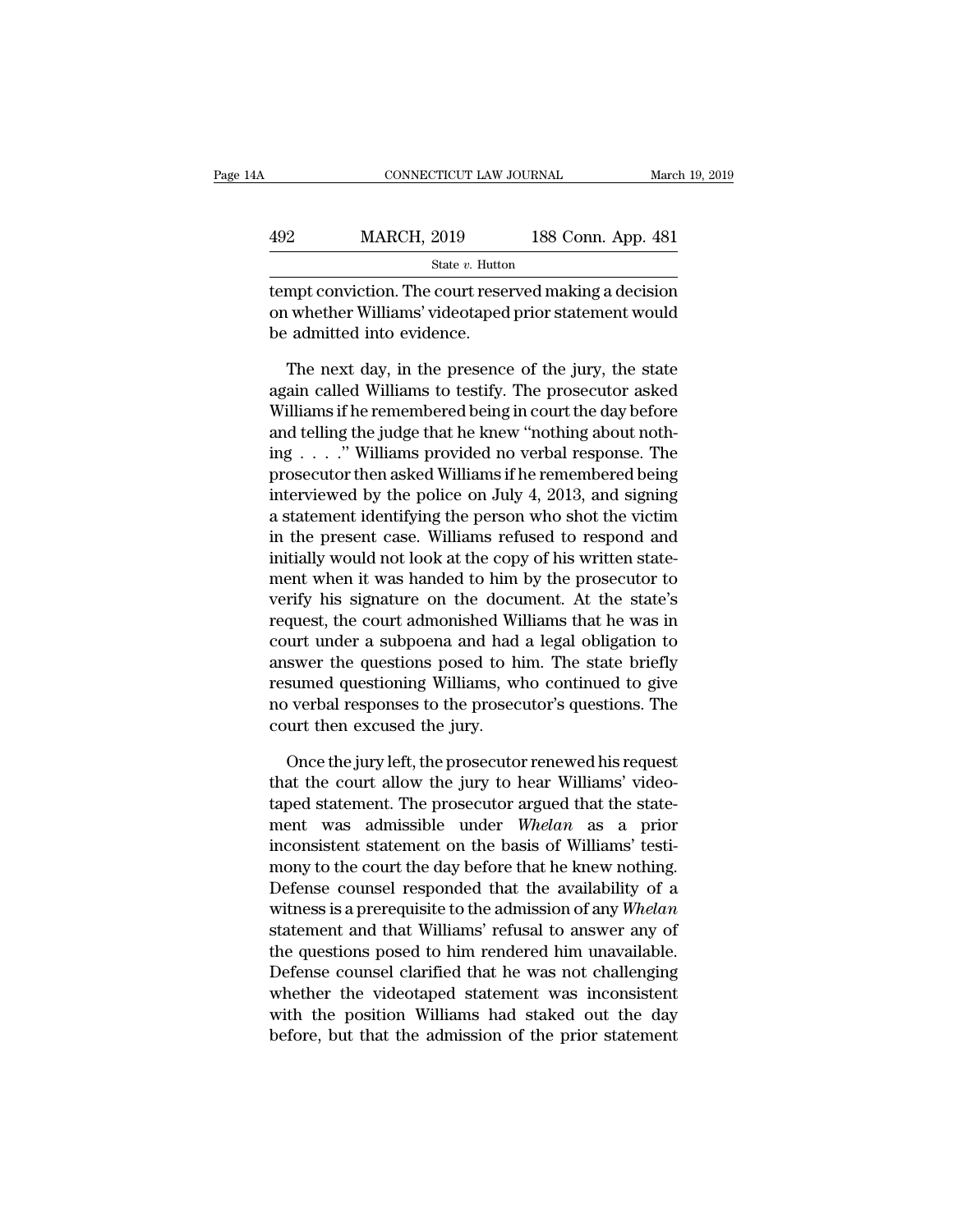| 2019               | CONNECTICUT LAW JOURNAL | Page 15A |  |
|--------------------|-------------------------|----------|--|
| 188 Conn. App. 481 | <b>MARCH, 2019</b>      | 493      |  |
|                    | State $v$ . Hutton      |          |  |

EXECUTE 2019 CONNECTICUT LAW JOURNAL<br>
188 Conn. App. 481 MARCH, 2019 493<br>
State v. Hutton<br>
without any opportunity for meaningful cross-examina-<br>
tion would seriously impede the defendant's right to 188 Conn. App. 481 MARCH, 2019 493<br>
State v. Hutton<br>
without any opportunity for meaningful cross-examination would seriously impede the defendant's right to<br>
confrontation. confrontation.  $\frac{1}{100}$ <br>State v. Hutton<br>Thout any opportunity for meaningful cross-examina-<br>in would seriously impede the defendant's right to<br>nfrontation.<br>The court made an oral ruling admitting Williams'<br>atement to the police, conc

State v. Hutton<br>
without any opportunity for meaningful cross-examina-<br>
tion would seriously impede the defendant's right to<br>
confrontation.<br>
The court made an oral ruling admitting Williams'<br>
statement to the police, con without any opportunity for meaningful cross-examination would seriously impede the defendant's right to confrontation.<br>The court made an oral ruling admitting Williams'<br>statement to the police, concluding that the stateme tion would seriously impede the defendant's right to<br>confrontation.<br>The court made an oral ruling admitting Williams'<br>statement to the police, concluding that the statement<br>met the *Whelan* criteria. Specifically, the cour confrontation.<br>The court made an oral ruling admitting Williams'<br>statement to the police, concluding that the statement<br>met the *Whelan* criteria. Specifically, the court found<br>that the statement was reliably recorded by a The court made an oral ruling admitting Williams'<br>statement to the police, concluding that the statement<br>met the Whelan criteria. Specifically, the court found<br>that the statement was reliably recorded by audio/video-<br>tape, The court made an oral ruling admitting Williams'<br>statement to the police, concluding that the statement<br>met the Whelan criteria. Specifically, the court found<br>that the statement was reliably recorded by audio/video-<br>tape, statement to the police, concluding that the statement<br>met the *Whelan* criteria. Specifically, the court found<br>that the statement was reliably recorded by audio/video-<br>tape, the statement was duly authenticated, and Wil-<br> met the *Whelan* criteria. Specifically, the court found<br>that the statement was reliably recorded by audio/video-<br>tape, the statement was duly authenticated, and Wil-<br>liams had personal knowledge of the events recounted<br>in that the statement was reliably recorded by audio/video-<br>tape, the statement was duly authenticated, and Wil-<br>liams had personal knowledge of the events recounted<br>in the statement. With respect to the defense's objection<br>t tape, the statement was duly authenticated, and Williams had personal knowledge of the events recounted<br>in the statement. With respect to the defense's objection<br>that the witness was functionally unavailable and never<br>subj liams had personal knowledge of the events recounted<br>in the statement. With respect to the defense's objection<br>that the witness was functionally unavailable and never<br>subject to cross-examination with respect to his statein the statement. With respect to the defense's objection<br>that the witness was functionally unavailable and never<br>subject to cross-examination with respect to his state-<br>ment, the court first read into the record Williams' that the witness was functionally unavailable and never<br>subject to cross-examination with respect to his state-<br>ment, the court first read into the record Williams' testi-<br>mony proffered the day before, concluding: "Clear subject to cross-examination with respect to his statement, the court first read into the record Williams' testi-<br>mony proffered the day before, concluding: "Clearly,<br>his statements yesterday under oath are inconsistent<br>wi ment, the court first read into the record Williams' testi-<br>mony proffered the day before, concluding: "Clearly,<br>his statements yesterday under oath are inconsistent<br>with the interview he provided to the police back on<br>Jul mony proffered the day before, concluding: "Clearly,<br>his statements yesterday under oath are inconsistent<br>with the interview he provided to the police back on<br>July 4th, 2013, as well as what he signed on that date.<br>And pur his statements yesterday under oath are inconsistent<br>with the interview he provided to the police back on<br>July 4th, 2013, as well as what he signed on that date.<br>And pursuant to *State* v. *Simpson*, [286 Conn. 634, 945<br>A. with the interview he provided to the police back on<br>July 4th, 2013, as well as what he signed on that date.<br>And pursuant to *State* v. *Simpson*, [286 Conn. 634, 945<br>A.2d 449 (2008)], the [Supreme] Court admitted under<br>Wh July 4th, 2013, as well as what he signed on that date.<br>And pursuant to *State* v. *Simpson*, [286 Conn. 634, 945<br>A.2d 449 (2008)], the [Supreme] Court admitted under<br>*Whelan* a taped interview, even though the witness di And pursuant to *State* v. *Simpson*, [286 Conn. 634, 945<br>A.2d 449 (2008)], the [Supreme] Court admitted under<br>*Whelan* a taped interview, even though the witness did<br>not remember making the prior statement. Also *State*<br>[ A.2d 449 (2008)], the [Supreme] Court admitted under<br>Whelan a taped interview, even though the witness did<br>not remember making the prior statement. Also *State*<br>[v. *Cameron M.*, 307 Conn. 504, 55 A.3d 272 (2012), cert.<br>de *Whelan* a taped interview, even though the witness did<br>not remember making the prior statement. Also *State*<br>[v. *Cameron M.*, 307 Conn. 504, 55 A.3d 272 (2012), cert.<br>denied, 569 U.S. 1005, 133 S. Ct. 2744, 186 L. Ed. 2 *State* [v. *Cameron M.*, 307 Conn. 504, 55 A.3d 272 (2012), cert. denied, 569 U.S. 1005, 133 S. Ct. 2744, 186 L. Ed. 2d 194 (2013), and overruled in part on other grounds by *State* v. *Elson*, 311 Conn. 726, 748 n.14, 75 [v. *Cameron M.*, 307 Conn. 504, 55 A.3d 272 (2012), cert.<br>denied, 569 U.S. 1005, 133 S. Ct. 2744, 186 L. Ed. 2d 194<br>(2013), and overruled in part on other grounds by *State*<br>v. *Elson*, 311 Conn. 726, 748 n.14, 754, 91 A. denied, 569 U.S. 1005, 133 S. Ct. 2744, 186 L. Ed. 2d 194<br>(2013), and overruled in part on other grounds by *State*<br>v. *Elson*, 311 Conn. 726, 748 n.14, 754, 91 A.3d 862<br>(2014)]. That case really stands for the propositio Elson, 311 Conn. 726, 748 n.14, 754, 91 A.3d 862<br>014)]. That case really stands for the proposition that<br>*ate* v. *Pierre*, [277 Conn. 42, 890 A.2d 474, cert. denied,<br>7 U.S. 1197, 126 S. Ct. 2873, 165 L. Ed. 2d 904 (2006)] (2014)]. That case really stands for the proposition that  $State$  v.  $Pierre$ , [277 Conn. 42, 890 A.2d 474, cert. denied, 547 U.S. 1197, 126 S. Ct. 2873, 165 L. Ed. 2d 904 (2006)] and other cases this court is relying on are stil

State v. Pierre, [277 Conn. 42, 890 A.2d 474, cert. denied,<br>547 U.S. 1197, 126 S. Ct. 2873, 165 L. Ed. 2d 904 (2006)]<br>and other cases this court is relying on are still valid law.<br>"State [v. Eaton, 59 Conn. App. 252, 755 547 U.S. 1197, 126 S. Ct. 2873, 165 L. Ed. 2d 904 (2006)]<br>and other cases this court is relying on are still valid law.<br>"*State* [v. *Eaton*, 59 Conn. App. 252, 755 A.2d 973,<br>cert. denied, 254 Conn. 937, 761 A.2d 763 (2000 and other cases this court is relying on are still valid law.<br>
"*State* [v. *Eaton*, 59 Conn. App. 252, 755 A.2d 973,<br>
cert. denied, 254 Conn. 937, 761 A.2d 763 (2000)]. Also,<br>
there is no need for the court to find that t *f guez*, 139 Conn. App. 252, 755 A.2d 973, cert. denied, 254 Conn. 937, 761 A.2d 763 (2000)]. Also, there is no need for the court to find that the lack of memory is not feigned. And that's under *State* [v. *Cameron M.*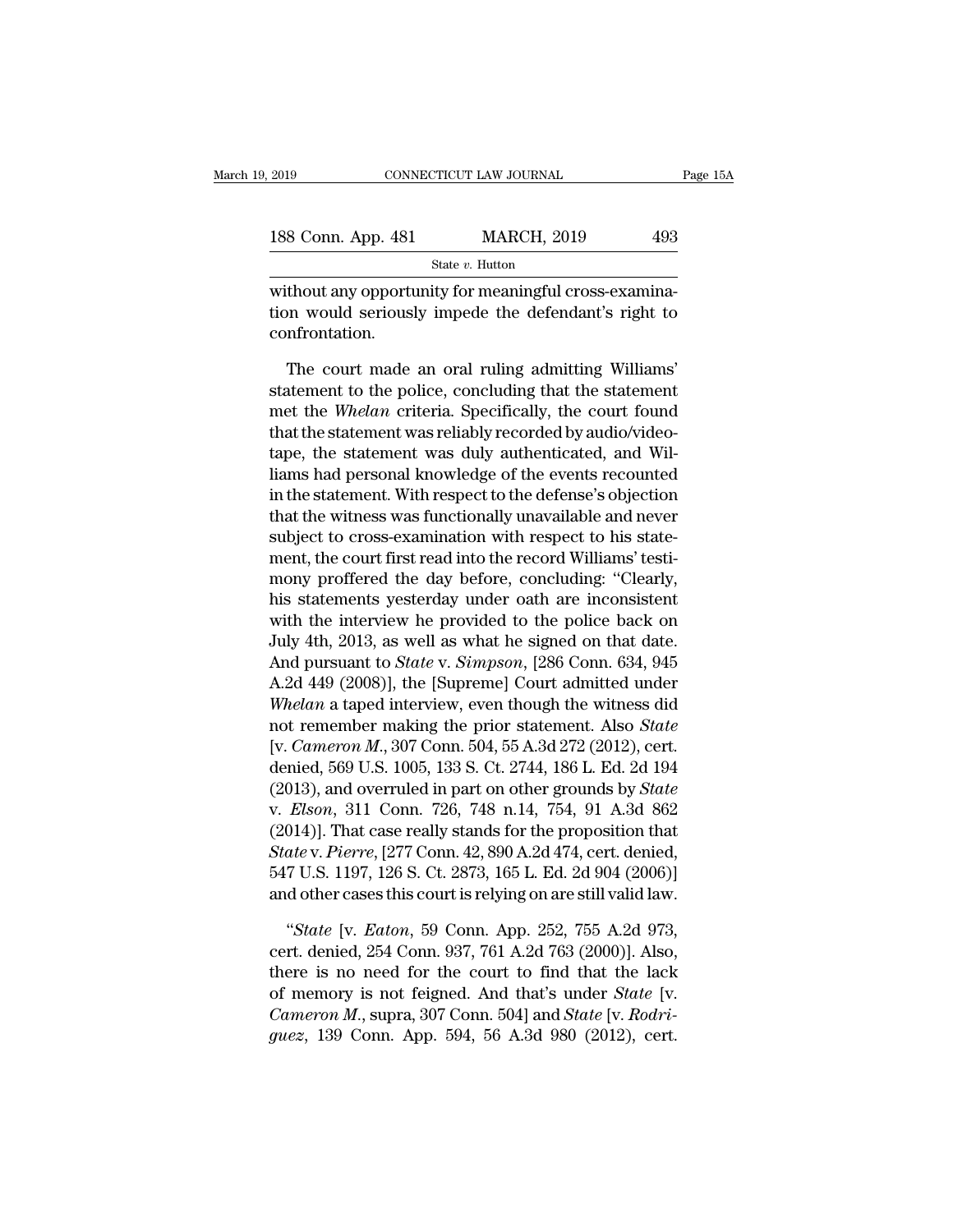## EXECUTE CONNECTICUT LAW JOURNAL March 19, 2019<br>
494 MARCH, 2019 188 Conn. App. 481<br>
5tate v. Hutton State *v.* Hutton

CONNECTICUT LAW JOURNAL March March 1994<br>
MARCH, 2019 188 Conn. App. 481<br>
State v. Hutton<br>
denied, 308 Conn. 902, 60 A.3d 286 (2013)]. And specifi-<br>
cally in [*Rodriguez*], the issue was raised about a wit-MARCH, 2019 188 Conn. App. 481<br>
<sup>State v. Hutton</sup><br>
denied, 308 Conn. 902, 60 A.3d 286 (2013)]. And specifically in [*Rodriguez*], the issue was raised about a wit-<br>
ness' lack of response to any questions . . . . And in MARCH, 2019 188 Conn. App. 481<br>
State v. Hutton<br>
denied, 308 Conn. 902, 60 A.3d 286 (2013)]. And specifically in [*Rodriguez*], the issue was raised about a wit-<br>
ness' lack of response to any questions . . . . And in<br>
a 494 MARCH, 2019 188 Conn. App. 481<br>  $\frac{\text{State } v. \text{ Hutton}}{\text{denied, 308 Conn. 902, 60 A.3d 286 (2013)].}$  And specifically in [*Rodriguez*], the issue was raised about a witness' lack of response to any questions . . . . And in a footnote State v. Hutton<br>denied, 308 Conn. 902, 60 A.3d 286 (2013)]. And specifically in [*Rodriguez*], the issue was raised about a wit-<br>ness' lack of response to any questions . . . . And in<br>a footnote the [Appellate Court] wrot state v. Hutton<br>denied, 308 Conn. 902, 60 A.3d 286 (2013)]. And specifi-<br>cally in [*Rodriguez*], the issue was raised about a wit-<br>ness' lack of response to any questions . . . . . And in<br>a footnote the [Appellate Court] denied, 308 Conn. 902, 60 A.3d 286 (2013)]. And specifically in [*Rodriguez*], the issue was raised about a witness' lack of response to any questions . . . . And in a footnote the [Appellate Court] wrote: we note that the cally in [*Rodriguez*], the issue was raised about a wit-<br>ness' lack of response to any questions . . . . And in<br>a footnote the [Appellate Court] wrote: we note that<br>the witness, in that case, need not have affirmatively<br> ness' lack of response to any questions . . . . And in<br>a footnote the [Appellate Court] wrote: we note that<br>the witness, in that case, need not have affirmatively<br>renounced his statement for the court to have properly<br>dec a footnote the [Appellate Court] wrote: we note that<br>the witness, in that case, need not have affirmatively<br>renounced his statement for the court to have properly<br>decided it was inconsistent. [*State* v. *Rodriguez*, supra the witness, in that case, need not held renounced his statement for the courdecided it was inconsistent. [*State v. 1*605 n.12.] The court makes its determ the overall effect of the witness' test both omissions and contra is statement for the coart to have property<br>
cided it was inconsistent. [*State v. Rodriguez*, supra,<br>
5 n.12.] The court makes its determination based on<br>
e overall effect of the witness' testimony looking at<br>
the omissio (*Pierrel*) and *Pierrel*, *State* **Consistent** (*Pierre*), *State* (*Pierrel*) and contradictions under *State* v.<br> *Pierrel*, *State* [*V. George J., 280 Conn. 551, 910 A.2d* (*Pierrel, State V. George J., 280 Conn. 551,* 

bos h.i.e., The coal makes as determinated based on<br>the overall effect of the witness' testimony looking at<br>both omissions and contradictions under *State* v.<br>[*Whelan*, supra, 200 Conn. 743].<br>"Both under [*Cameron M.*], [ the overal enect of the wratess elements, footing as<br>both omissions and contradictions under *State* v.<br>[*Whelan*, supra, 200 Conn. 743].<br>"Both under [*Cameron M.*], [*Rodriguez*], as well as<br>[*Pierre*], *State* [v. *Georg* [Whelan, supra, 200 Conn. 743].<br>
"Both under [*Cameron M.*], [*Rodriguez*], as well as<br>
[*Pierre*], *State* [v. *George J.*, 280 Conn. 551, 910 A.2d<br>
931 (2006), cert. denied, 549 U.S. 1326, 127 S. Ct. 1919,<br>
167 L. Ed. 2d "Both under *[Cameron M.], [Rodriguez]*, as well as *[Pierre], State [v. George J., 280 Conn. 551, 910 A.2d* 931 (2006), cert. denied, 549 U.S. 1326, 127 S. Ct. 1919, 167 L. Ed. 2d 573 (2007)], and under *Crawford* and oth "Both under [*Cameron M.*], [*Rodriguez*], as well as [*Pierre*], *State* [v. *George J.*, 280 Conn. 551, 910 A.2d 931 (2006), cert. denied, 549 U.S. 1326, 127 S. Ct. 1919, 167 L. Ed. 2d 573 (2007)], and under *Crawford* a [*Pierre*], *State* [v. *George J.*, 280 Conn. 551, 910 A.2d 931 (2006), cert. denied, 549 U.S. 1326, 127 S. Ct. 1919, 167 L. Ed. 2d 573 (2007)], and under *Crawford* and other cases cited under *Crawford*, it is obvious t 931 (2006), cert. denied, 549 U.S. 1326, 127 S. Ct. 1919, 167 L. Ed. 2d 573 (2007)], and under *Crawford* and other cases cited under *Crawford*, it is obvious that as far as availability, both under *Crawford* and under 167 L. Ed. 2d 573 (2007)], and under *Crawford* and<br>other cases cited under *Crawford*, it is obvious that<br>as far as availability, both under *Crawford* and under<br>*Whelan*, as long as the witness is physically present on<br> other cases cited under *Crawford*, it is obvious that<br>as far as availability, both under *Crawford* and under<br>Whelan, as long as the witness is physically present on<br>the stand, as he is, and the jury is able to assess his as far as availability, both under *Crawford* and under Whelan, as long as the witness is physically present on the stand, as he is, and the jury is able to assess his demeanor, his body language, his gestures, his omissio Whelan, as long as the witness is physically present on<br>the stand, as he is, and the jury is able to assess his<br>demeanor, his body language, his gestures, his omis-<br>sions in responding to questions, that is sufficient for<br> the stand, as he is, and the jury is able to assess his<br>demeanor, his body language, his gestures, his omis-<br>sions in responding to questions, that is sufficient for<br>cross-examination purposes and for confrontation. And<br>in demeanor, his body language, his gestures, his omissions in responding to questions, that is sufficient for cross-examination purposes and for confrontation. And in *State* [v. *Pierre*, supra, 277 Conn. 57], [our Supreme sions in responding to questions, that is sufficient for cross-examination purposes and for confrontation. And<br>in *State* [v. *Pierre*, supra, 277 Conn. 57], [our Supreme<br>Court] noted: The cross-examination to which a<br>reca cross-examination purposes and for confrontation. And<br>in *State* [v. *Pierre*, supra, 277 Conn. 57], [our Supreme<br>Court] noted: The cross-examination to which a<br>recanting witness will be subjected is likely to be mean-<br>ing in *State* [v. *Pierre*, supra, 277 Conn. 57], [our Supreme<br>Court] noted: The cross-examination to which a<br>recanting witness will be subjected is likely to be mean-<br>ingful because the witness will be forced either to<br>expla Court] noted: The cross-examination to which a<br>recanting witness will be subjected is likely to be mean-<br>ingful because the witness will be forced either to<br>explain the discrepancies between the earlier state-<br>ments and hi recanting witness will be subjected is likely to be mean-<br>ingful because the witness will be forced either to<br>explain the discrepancies between the earlier state-<br>ments and his present testimony or to deny [that] the<br>earli ingful because the witness will be forced either to<br>explain the discrepancies between the earlier state-<br>ments and his present testimony or to deny [that] the<br>earlier statement was made at all. If, from all [that] the<br>jury explain the discrepancies between the earlier statements and his present testimony or to deny [that] the earlier statement was made at all. If, from all [that] the jury see of the witness, they conclude that what he says ments and his present testimony or to deny [that] the<br>earlier statement was made at all. If, from all [that] the<br>jury see of the witness, they conclude that what he says<br>now is not the truth, but what he said before, they earlier statement was made at all. If, from all [that] the<br>jury see of the witness, they conclude that what he says<br>now is not the truth, but what he said before, they are<br>none the less deciding from what they see and hea jury see of the witness, they conclude that what he says<br>now is not the truth, but what he said before, they are<br>none the less deciding from what they see and hear of<br>that person and in court.... The jury can, therefore,<br>d now is not the truth, but what he said before, they are<br>none the less deciding from what they see and hear of<br>that person and in court.... The jury can, therefore,<br>determine whether to believe the present testimony,<br>the p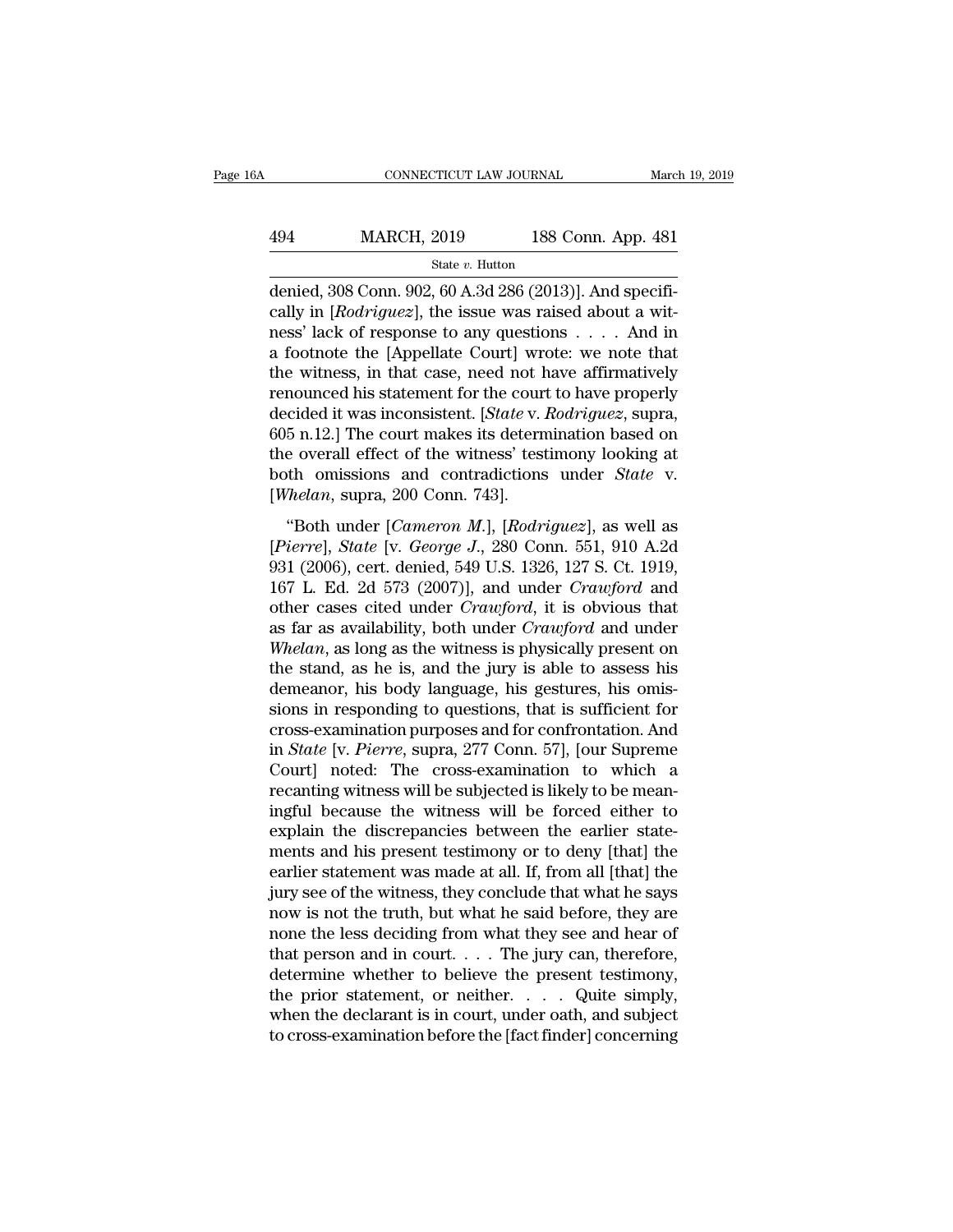| 2019               | CONNECTICUT LAW JOURNAL |                    | Page 17A |  |
|--------------------|-------------------------|--------------------|----------|--|
| 188 Conn. App. 481 |                         | <b>MARCH, 2019</b> | 495      |  |
|                    | State $v$ . Hutton      |                    |          |  |

Fage 1<br>
both his out-of-court and in-court statements, the usual<br>
dangers of hearsay are largely nonexistent. [Internal<br>
mustation marks omitted 1 188 Conn. App. 481 MARCH, 2019 495<br>
State v. Hutton<br>
both his out-of-court and in-court statements, the usual<br>
dangers of hearsay are largely nonexistent. [Internal<br>
quotation marks omitted.] 188 Conn. App. 481 MAR<br>
188 Conn. App. 481 MAR<br>
1990 Marks out-of-court and in-court<br>
1990 dangers of hearsay are largely<br>
1990 Marks omitted.]<br>
1990 The court [in *Pierre*] goes on t <sup>8</sup> Conn. App. 481 MARCH, 2019 495<br>  $\frac{1}{\text{State } v. \text{ Hutton}}$ <br>
oth his out-of-court and in-court statements, the usual<br>
ngers of hearsay are largely nonexistent. [Internal<br>
otation marks omitted.]<br>
"The court [in *Pierre*] goe

state v. Hutton<br>
both his out-of-court and in-court statements, the usual<br>
dangers of hearsay are largely nonexistent. [Internal<br>
quotation marks omitted.]<br>
"The court [in *Pierre*] goes on to note that: Addition-<br>
ally, both his out-of-court and in-court statements, the usual<br>dangers of hearsay are largely nonexistent. [Internal<br>quotation marks omitted.]<br>"The court [in *Pierre*] goes on to note that: Addition-<br>ally, we note that other jur bout its out-oi-court and in-court statements, the usual<br>dangers of hearsay are largely nonexistent. [Internal<br>quotation marks omitted.]<br>"The court [in *Pierre*] goes on to note that: Addition-<br>ally, we note that other jur "The court [in *Pierre*] goes on to note that: Additionally, we note that other jurisdictions that have had the opportunity to interpret what it means to [appear] for cross-examination under *Crawford* [v. *Washington*, s "The court [in *Pierre*] goes on to note that: Additionally, we note that other jurisdictions that have had the opportunity to interpret what it means to [appear] for cross-examination under *Crawford* [v. *Washington*, s ally, we note that other jurisdictions that have had the<br>opportunity to interpret what it means to [appear] for<br>cross-examination under *Crawford* [v. *Washington*,<br>supra, 541 U.S. 60 n.9], have concluded that a refusal<br>or opportunity to interpret what it means to [appear] for<br>cross-examination under *Crawford* [v. *Washington*,<br>supra, 541 U.S. 60 n.9], have concluded that a refusal<br>or inability by the witness to recall the events recorded<br>i cross-examination under *Crawford* [v. *Washington*,<br>supra, 541 U.S. 60 n.9], have concluded that a refusal<br>or inability by the witness to recall the events recorded<br>in a prior statement does not render the witness unavail supra, 541 U.S<br>or inability by<br>in a prior state:<br>able for purpo<br>cases for which<br>I'm going to d<br>come in."<br>The court tl The court was going to bring the jury back into the matter of the matter and they cite<br>ses for which I will now not cite. So, here's what<br>a going to do. I'm going to allow the statements to<br>me in."<br>The court then addressed the approximation. And they cite<br>asses for which I will now not cite. So, here's what<br>I'm going to do. I'm going to allow the statements to<br>come in."<br>The court then addressed Williams, explaining that<br>the court was going t

able for purposes of cross-examination. And they che<br>cases for which I will now not cite. So, here's what<br>I'm going to do. I'm going to allow the statements to<br>come in."<br>The court then addressed Williams, explaining that<br>t cases for which I will now hot che. So, here's what<br>I'm going to do. I'm going to allow the statements to<br>come in."<br>The court then addressed Williams, explaining that<br>the court was going to bring the jury back into the<br>cou rif going to do. The going to allow the statements to<br>come in."<br>The court then addressed Williams, explaining that<br>the court was going to bring the jury back into the<br>courtroom and that the state would resume asking him<br>qu come in."<br>The court then addressed Williams, explaining that<br>the court was going to bring the jury back into the<br>courtroom and that the state would resume asking him<br>questions. The court explained: "You can choose to<br>answe The court then addressed Williams, explaining that<br>the court was going to bring the jury back into the<br>courtroom and that the state would resume asking him<br>questions. The court explained: "You can choose to<br>answer them or the court was going to bring the jury back into the courtroom and that the state would resume asking him questions. The court explained: "You can choose to answer them or proceed the way you have, at which point they will courtroom and that the state would resume asking him<br>questions. The court explained: "You can choose to<br>answer them or proceed the way you have, at which<br>point they will read portions of yesterday's transcript,<br>and the sta questions. The court explained: "You can choose to<br>answer them or proceed the way you have, at which<br>point they will read portions of yesterday's transcript,<br>and the state will move to admit [your prior written<br>and videota answer them or proceed the way you have, at which<br>point they will read portions of yesterday's transcript,<br>and the state will move to admit [your prior written<br>and videotaped statements], at which point, based on<br>my ruling point they will read portions of yesterday's transcript,<br>and the state will move to admit [your prior written<br>and videotaped statements], at which point, based on<br>my ruling, I will allow that to come in. It's your choice<br>w and the state will move to adm<br>and videotaped statements], at<br>my ruling, I will allow that to co<br>whether you choose to answer<br>not answer the state's questions,<br>not recant it; take it back, not ta<br>defense's questions or not I will allow that to come in. It's your choice<br>
nether you choose to answer the state's questions,<br>
it answer the state's questions, recant your statement,<br>
it recant it; take it back, not take it back, answer the<br>
fense's the defendant's questions, you're not helping him any<br>the defense's questions, recant your statement,<br>not recant it; take it back, not take it back, answer the<br>defense's questions or not.<br>"I want you to understand somethin

whether you choose to answer the state's questions,<br>not answer the state's questions, recant your statement,<br>not recant it; take it back, not take it back, answer the<br>defense's questions or not.<br>"I want you to understand s not answer the state s questions, recant your statement,<br>not recant it; take it back, not take it back, answer the<br>defense's questions or not.<br>"I want you to understand something. Not answering<br>the defendant's questions, y not recant n, take it back, not take it back, answer the<br>defense's questions or not.<br>"I want you to understand something. Not answering<br>the defendant's questions, you're not helping him any<br>because the case law is clear, j "I want you to understand something. Not answering<br>the defendant's questions, you're not helping him any<br>because the case law is clear, just by sitting there that's<br>enough for cross-examination for the jury to assess<br>wheth "I want you to unite defendant's que<br>because the case lavenough for cross-e<br>whether you're truth<br>truthful or not. The<br>your conduct."<br>After the jury re e defermant s questions, you're not neiping innt any<br>cause the case law is clear, just by sitting there that's<br>ough for cross-examination for the jury to assess<br>nether you're truthful—your statement back then was<br>uthful or because the case faw is clear, just by sitting there that serious<br>enough for cross-examination for the jury to assess<br>whether you're truthful—your statement back then was<br>truthful or not. They can assess your demeanor and<br>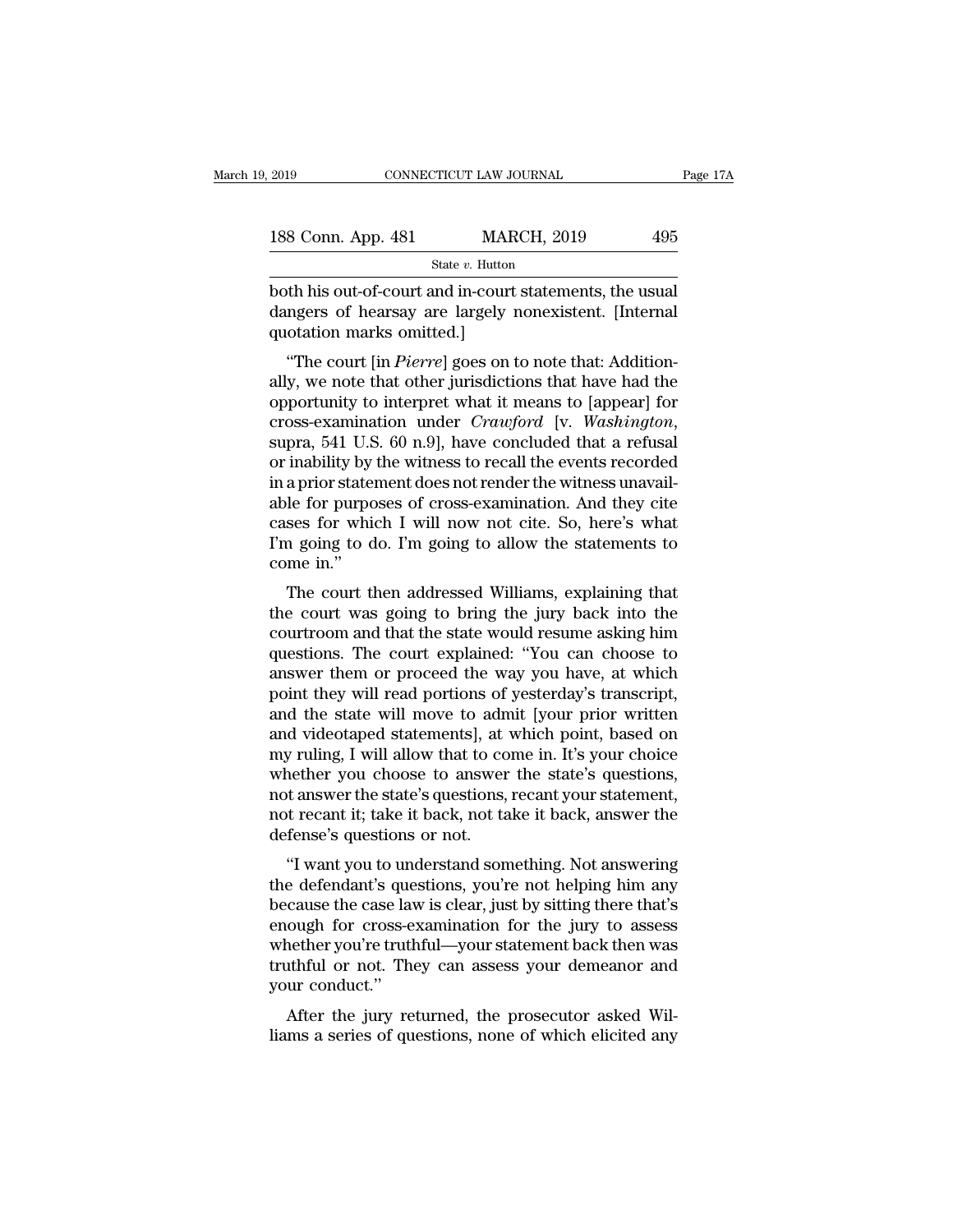## EXECUTE CONNECTICUT LAW JOURNAL March 19, 2019<br>
496 MARCH, 2019 188 Conn. App. 481<br>
5tate v. Hutton State *v.* Hutton

CONNECTICUT LAW JOURNAL March 19, 2019<br>
496 MARCH, 2019 188 Conn. App. 481<br>
5tate v. Hutton<br>
verbal response. Williams' prior videotaped statement<br>
was admitted into evidence and played for the jury.<br>
Williams refused to r  $\frac{\text{MARCH}}{\text{State } v. \text{ Hutton}}$ <br>
State *v*. Hutton<br>
verbal response. Williams' prior videotaped statement<br>
was admitted into evidence and played for the jury.<br>
Williams refused to respond to any of the prosecutor's<br>
remaining que  $\frac{\text{MARCH, 2019}}{\text{State } v. \text{ Hutton}}$ <br>  $\frac{\text{State } v. \text{ Hutton}}{\text{verbal response. Williams' prior video  
to the jury.}$ <br>
Williams' prior videotaped statement<br>
was admitted into evidence and played for the jury.<br>
Williams refused to respond to any of the prosecutor's<br>
remain  $\frac{\text{MARCH, 2019}}{\text{State } v. \text{ Hutton}}$ <br>
verbal response. Williams' prior videotaped statement<br>
was admitted into evidence and played for the jury.<br>
Williams refused to respond to any of the prosecutor's<br>
remaining questions, and h  $\begin{array}{l} \hline \text{State } v. \text{ Hutton} \\ \hline \text{Vert } v. \text{ Hutton} \\ \hline \text{werbal response. Williams' prior violateded statement} \\ \text{was admitted into evidence and played for the jury. Williams refused to respond to any of the processor's remaining questions, and he also refused to give verbal responses when defense course! sought to cross-examine him. After both the processor and defense course indicated, they had no more questions for Williams, the$ siate  $v$ . Him. The probability of the probability with the probability will also refused for the jury. Williams refused to respond to any of the prosecutor's remaining questions, and he also refused to give verbal respon verbal response. Williams' prior videotaped statement<br>was admitted into evidence and played for the jury.<br>Williams refused to respond to any of the prosecutor's<br>remaining questions, and he also refused to give verbal<br>respo was admitted into evidence<br>Williams refused to respond<br>remaining questions, and he<br>responses when defense cour<br>ine him. After both the prose<br>indicated they had no more c<br>court excused the jury.<br>Outside the presence of maining questions, and he also refused to give verbal<br>sponses when defense counsel sought to cross-exam-<br>e him. After both the prosecutor and defense counsel<br>dicated they had no more questions for Williams, the<br>urt excused responses when defense counsel sought to cross-exam-<br>responses when defense counsel sought to cross-exam-<br>ine him. After both the prosecutor and defense counsel<br>indicated they had no more questions for Williams, the<br>court

responses when accurate counservagne of cross share<br>ine him. After both the prosecutor and defense counsel<br>indicated they had no more questions for Williams, the<br>court excused the jury.<br>Outside the presence of the jury, th indicated they had no more questions for Williams, the<br>court excused the jury.<br>Outside the presence of the jury, the court then<br>elected to vacate Williams' contempt conviction ren-<br>dered the day before despite the fact th That the growth and state of the jury, the court then<br>elected to vacate Williams' contempt conviction ren-<br>dered the day before despite the fact that Williams had<br>continued to engage in the same contumacious behavior<br>that Outside the presence of the jury, the court then<br>elected to vacate Williams' contempt conviction ren-<br>dered the day before despite the fact that Williams had<br>continued to engage in the same contumacious behavior<br>that had Outside the presence of the jury, the court then<br>elected to vacate Williams' contempt conviction ren-<br>dered the day before despite the fact that Williams had<br>continued to engage in the same contumacious behavior<br>that had j elected to vacate Williams' contempt conviction rendered the day before despite the fact that Williams had continued to engage in the same contumacious behavior that had justified the court holding him in contempt the prev dered the day before despite the fact that Williams had<br>
continued to engage in the same contumacious behavior<br>
that had justified the court holding him in contempt<br>
the previous day.<sup>7</sup> The court next decided to place on<br> continued to engage in the same contumacious behavior<br>that had justified the court holding him in contempt<br>the previous day.<sup>7</sup> The court next decided to place on<br>the record the following observations it had made of<br>Willia that had justified the court holding his<br>the previous day.<sup>7</sup> The court next decid<br>the record the following observations<br>Williams and the jury while Williams wa<br>"[T]he jury was looking at the witness<br>being asked questions e record the following observations it had made of<br>
illiams and the jury while Williams was on the stand:<br>
I']he jury was looking at the witness while he was<br>
ing asked questions both by the state as well as on<br>
oss-examin Williams and the jury while Williams was on the stand:<br>"[T]he jury was looking at the witness while he was<br>being asked questions both by the state as well as on<br>cross-examination by the defense.<br>"For the record, the defens "[T]he jury was looking at the witness while he was<br>being asked questions both by the state as well as on<br>cross-examination by the defense.<br>"For the record, the defense questioned, based on<br>my timing, this witness for app

"For the record, the defense questioned, based on<br>my timing, this witness for approximately over forty<br>minutes or certainly close to forty minutes. When—<br> $\frac{1}{100}$  The court stated: "Yesterday, I held Mr. Williams in co

my timing, this witness for approximately over forty minutes or certainly close to forty minutes. When— $\frac{1}{\tau}$ The court stated: "Yesterday, I held Mr. Williams in contempt for his entire conduct yesterday. I told him I my timing, this witness for approximately over forty<br>minutes or certainly close to forty minutes. When—<br><sup>7</sup>The court stated: "Yesterday, I held Mr. Williams in contempt for his<br>entire conduct yesterday. I told him I'd be b minutes or certainly close to forty minutes. When—<br>
<sup>7</sup>The court stated: "Yesterday, I held Mr. Williams in contempt for his<br>
entire conduct yesterday. I told him I'd be bringing him back today. I advised<br>
him that, under The court stated: "Yesterday, I held Mr. Williams in contempt for his entire conduct yesterday. I told him I'd be bringing him back today. I advised him that, under *Whelan*, given the responses he had given yesterday, th The court stated: "Yesterday, I held Mr. Williams in contempt for his entire conduct yesterday. I told him I'd be bringing him back today. I advised him that, under *Whelan*, given the responses he had given yesterday, th entire conduct yesterday. I told him I'd be bringing him back today. I advised him that, under *Whelan*, given the responses he had given yesterday, that—and the inconsistencies, that, in all likelihood I would take a loo him that, under *Whelan*, given the responses he had given yesterday, that—<br>and the inconsistencies, that, in all likelihood I would take a look at the<br>case law, but his statement to the police back on July 4th would likel and the inconsistencies, that, in all likelihood I would take a look at the case law, but his statement to the police back on July 4th would likely be shown to the jury, and he had a choice to answer questions or not answ case law, but his statement to the police back on July 4th would likely be shown to the jury, and he had a choice to answer questions or not answer questions; and by not answering questions and his gestures and facial expr shown to the jury, and he had a choice to answer questions or not answer questions; and by not answering questions and his gestures and facial expressions, that is a part of testimony for which the jury could assess whethe mestions; and by not answering questions and his gestures and facial expressions, that is a part of testimony for which the jury could assess whether his position today, which is inconsistent from that of July 4, 2013, is but given that, Mr. Williams, I understand the payer of the predicament into the predical and the predical and the predical and the predicament that of July 4, 2013, is the utiful one or the statement he gave back on July his position today, which is inconsistent from that of July 4, 2013, is the truthful one or the statement he gave back on July 4th. They can assess all of it; the questions he was posed both by the state and on cross-exami of it; the questions he was posed both by the state and on cross-examination, his expressions—and I'll make a record of some of those in a moment.

truthful one or the statement he gave back on July 4th. They can assess all of it; the questions he was posed both by the state and on cross-examination, his expressions—and I'll make a record of some of those in a moment.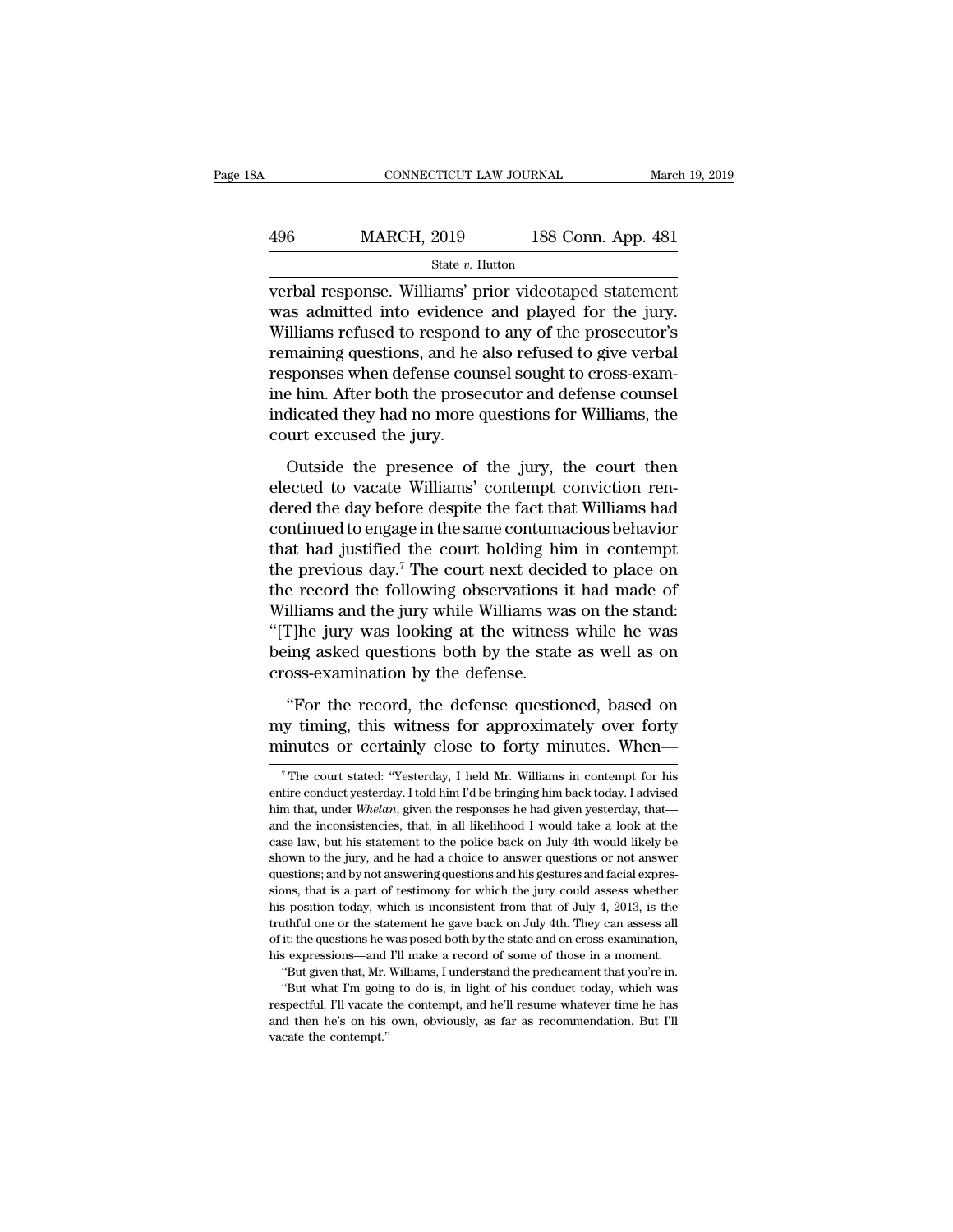| 2019               | CONNECTICUT LAW JOURNAL | Page 19A |  |
|--------------------|-------------------------|----------|--|
| 188 Conn. App. 481 | <b>MARCH, 2019</b>      | 497      |  |
|                    | State $v$ . Hutton      |          |  |

There were times when I observed the witness he either<br>
There were times when I observed the witness he either<br>
There were times when I observed the witness he either<br>
The raised his eyebrows, looked askance at counsel. He 188 Conn. App. 481 MARCH, 2019 497<br>
State v. Hutton<br>
there were times when I observed the witness he either<br>
raised his eyebrows, looked askance at counsel. He<br>
raised his eyebrows at certain critical times, like when<br>
he 188 Conn. App. 481 MARCH, 2019 497<br>
State v. Hutton<br>
there were times when I observed the witness he either<br>
raised his eyebrows, looked askance at counsel. He<br>
raised his eyebrows at certain critical times, like when<br>
th 188 Conn. App. 481 MARCH, 2019 497<br>
State v. Hutton<br>
there were times when I observed the witness he either<br>
raised his eyebrows, looked askance at counsel. He<br>
raised his eyebrows at certain critical times, like when<br>
th State v. Hutton<br>there were times when I observed the witness he either<br>raised his eyebrows, looked askance at counsel. He<br>raised his eyebrows at certain critical times, like when<br>he was cross-examined about not knowing th state v. Hutton<br>there were times when I observed the witness he either<br>raised his eyebrows, looked askance at counsel. He<br>raised his eyebrows at certain critical times, like when<br>he was cross-examined about not knowing the there were times when I observed the witness he either<br>raised his eyebrows, looked askance at counsel. He<br>raised his eyebrows at certain critical times, like when<br>he was cross-examined about not knowing the date of<br>the sho raised his eyebrows, looked askance at counsel. He raised his eyebrows at certain critical times, like when he was cross-examined about not knowing the date of the shooting when the police asked him the date. He first didn Exercised about a certain entied and states, the when<br>
"was cross-examined about not knowing the date of<br>
e shooting when the police asked him the date. He<br>
st didn't look at state's exhibits 9 and 14, then he<br>
oked at it, first didn't look at state's exhibits 9 and 14, then he<br>first didn't look at state's exhibits 9 and 14, then he<br>looked at it, then he looked and looked away. He<br>had gestures.<br>"When questioned about whether he could see the

first didn't look at state's exhibits 9 and 14, then he<br>looked at it, then he looked and looked away. He<br>had gestures.<br>"When questioned about whether he could see the<br>first step let alone the landing, he looked down. When<br> looked at it, then he looked and looked away. He<br>had gestures.<br>"When questioned about whether he could see the<br>first step let alone the landing, he looked down. When<br>asked how long he was selling drugs in Building 5, he<br>lo the policia and the name of the control and the project was the first step let alone the landing, he looked down. When<br>asked how long he was selling drugs in Building 5, he<br>looked up at the ceiling. Questioned about not te "When questioned about whether he could see the<br>first step let alone the landing, he looked down. When<br>asked how long he was selling drugs in Building 5, he<br>looked up at the ceiling. Questioned about not telling<br>the police "When questioned about whether he could see the<br>first step let alone the landing, he looked down. When<br>asked how long he was selling drugs in Building 5, he<br>looked up at the ceiling. Questioned about not telling<br>the police first step let alone the landing, he looked down. When<br>asked how long he was selling drugs in Building 5, he<br>looked up at the ceiling. Questioned about not telling<br>the police that the name of the project was Greenes or<br>som asked how long he was selling drugs in Building 5, he<br>looked up at the ceiling. Questioned about not telling<br>the police that the name of the project was Greenes or<br>something like that, yet he knew the name well, he<br>closed looked up at the ceiling. Questioned about not telling<br>the police that the name of the project was Greenes or<br>something like that, yet he knew the name well, he<br>closed his eyes. When asked about whether he was a<br>womanizer, the police that the name of the project was Greenes or<br>something like that, yet he knew the name well, he<br>closed his eyes. When asked about whether he was a<br>womanizer, he didn't audibly do it but he sort of chuck-<br>led in h something like t<br>closed his eyes.<br>womanizer, he di<br>led in his nony<br>whether he wan<br>know where this<br>straight up.<br>"Again, he con Seed his eyes. When usided used whence he was a<br>
manizer, he didn't audibly do it but he sort of chuck-<br>
in his nonverbal expression. When questioned<br>
nether he wanted the jury to believe that he didn't<br>
cow where this gir montanaer, he and valuatly as *h* stat he sort of entack<br>led in his nonverbal expression. When questioned<br>whether he wanted the jury to believe that he didn't<br>know where this girl lived that he was seeing, he sat<br>straight

about the wanted the jury to believe that he didn't<br>know where this girl lived that he was seeing, he sat<br>straight up.<br>"Again, he continued to make facial expressions, clos-<br>ing his eyes. He sighed when he was asked questi meaner he wanted are jary to seneve that he than t<br>know where this girl lived that he was seeing, he sat<br>straight up.<br>"Again, he continued to make facial expressions, clos-<br>ing his eyes. He sighed when he was asked questio being the reason where the gain inveal that it was seenig, it sat<br>straight up.<br>"Again, he continued to make facial expressions, clos-<br>ing his eyes. He sighed when he was asked questions<br>about Caroline [a woman at Greene Ho "Again, he continued to make facial expressions, closing his eyes. He sighed when he was asked questions about Caroline [a woman at Greene Homes with whom, he told the police, he had been having sex] and that being the re "Again, he continued to make facial expressions, closing his eyes. He sighed when he was asked questions about Caroline [a woman at Greene Homes with whom, he told the police, he had been having sex] and that being the re ing his eyes. He sighed when he was asked questions<br>about Caroline [a woman at Greene Homes with whom,<br>he told the police, he had been having sex] and that<br>being the reason he went to Building 5, and saying that<br>she was ni about Caroline [a woman at Greene Homes with whom,<br>he told the police, he had been having sex] and that<br>being the reason he went to Building 5, and saying that<br>she was nice and straight. When asked about whether<br>he indicat he told the police, he had been having sex] and that<br>being the reason he went to Building 5, and saying that<br>she was nice and straight. When asked about whether<br>he indicated that [the victim] was the villain who went<br>out o being the reason he went to Building 5, and saying that<br>she was nice and straight. When asked about whether<br>he indicated that [the victim] was the villain who went<br>out of his way to raise trouble, he nodded and raised<br>his she was nice and straight. When asked about whether<br>he indicated that [the victim] was the villain who went<br>out of his way to raise trouble, he nodded and raised<br>his eyebrows. Asked questions about whether he<br>observed the he indicated that [the victim] was the viout of his way to raise trouble, he node<br>his eyebrows. Asked questions abou<br>observed the victim go to the car to grab<br>start a conversation with Slim, he raised<br>sighed, and looked at S eyebrows. Asked questions about whether he<br>served the victim go to the car to grab a gun and then<br>art a conversation with Slim, he raised his eyebrows,<br>ghed, and looked at defense counsel. And there were<br>any instances wh defendant's increased the victim go to the car to grab a gun and then<br>start a conversation with Slim, he raised his eyebrows,<br>sighed, and looked at defense counsel. And there were<br>many instances where he did that.<br>"When he SESET Ca are Vestings of the car to grast a gain and areas<br>start a conversation with Slim, he raised his eyebrows,<br>sighed, and looked at defense counsel. And there were<br>many instances where he did that.<br>"When he was questi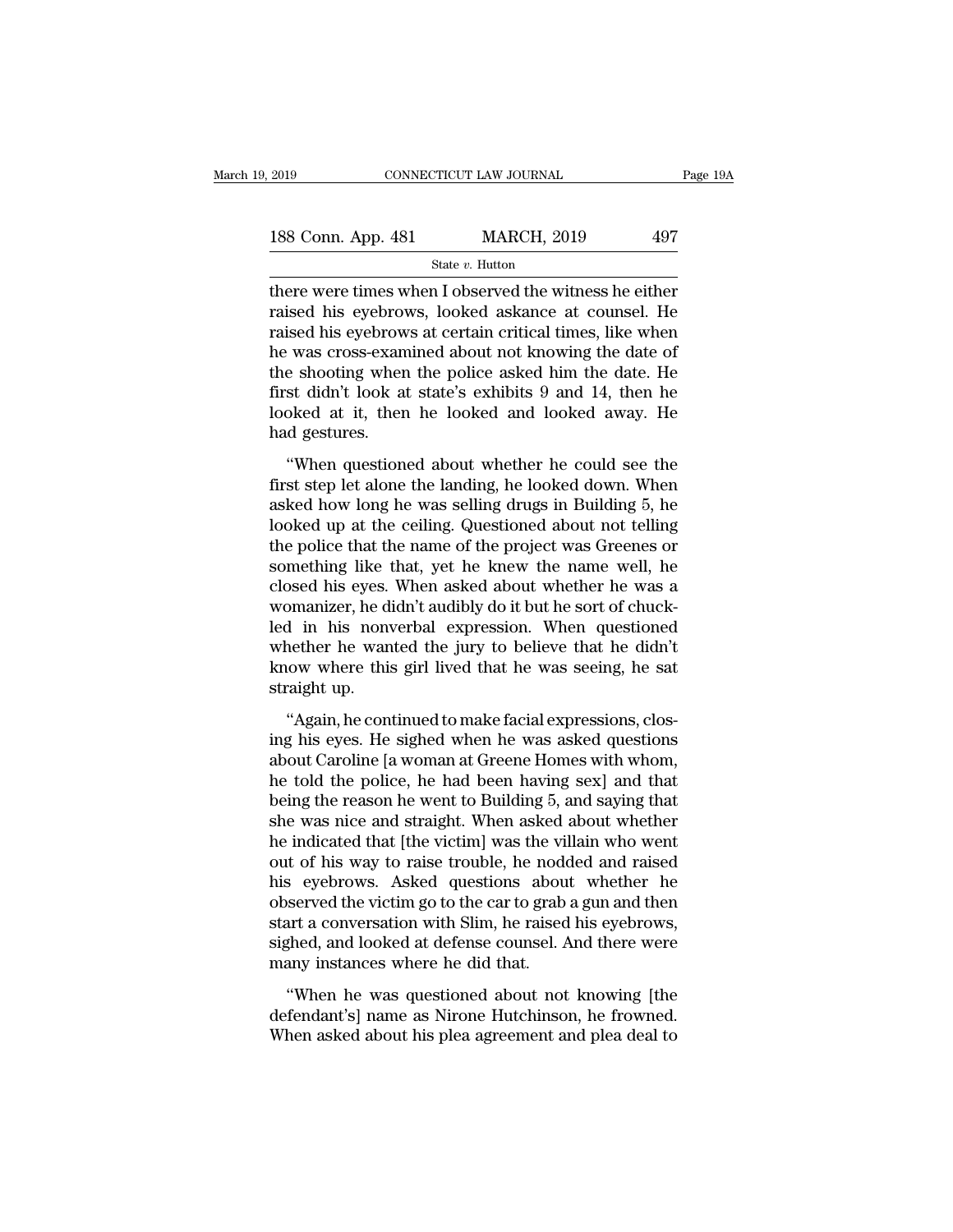| 0A  | CONNECTICUT LAW JOURNAL               |                    | March 19, 2019 |
|-----|---------------------------------------|--------------------|----------------|
|     |                                       |                    |                |
| 498 | <b>MARCH, 2019</b><br>State v. Hutton | 188 Conn. App. 481 |                |

CONNECTICUT LAW JOURNAL March 19, 2019<br>
MARCH, 2019 188 Conn. App. 481<br>
State v. Hutton<br>
get cooperation for his testimony, he nodded and raised<br>
his eyebrows, and then when asked about whether he<br>
teld the police he was s  $\frac{\text{MARCH, 2019}}{\text{State } v. \text{ Hutton}}$ <br>  $\frac{\text{State } v. \text{ Hutton}}{\text{get cooperation for his testimony, he noded and raised}}$ <br>
his eyebrows, and then when asked about whether he<br>
told the police he was smoking and what he was smoking which was toward the ond of the gross, he sighed  $\frac{\text{MARCH}}{\text{State } v. \text{Hutton}}$ <br>  $\frac{\text{State } v. \text{Hutton}}{\text{get cooperation for his testimony, he noded and raised}}$ <br>
his eyebrows, and then when asked about whether he told the police he was smoking and what he was smok-<br>
ing, which was toward the end of the cross, he sighed<br>
ag MARCH, 2019 188 Conn. App. 481<br>
state v. Hutton<br>
get cooperation for his testimony, he nodded and raised<br>
his eyebrows, and then when asked about whether he<br>
told the police he was smoking and what he was smok-<br>
ing, whic State v. Hutton<br>get cooperation for his testimony, he nodded and raised<br>his eyebrows, and then when asked about whether he<br>told the police he was smoking and what he was smok-<br>ing, which was toward the end of the cross, h state  $v$ . Hutton<br>get cooperation for his testimony, he nodded and raised<br>his eyebrows, and then when asked about whether he<br>told the police he was smoking and what he was smok-<br>ing, which was toward the end of the cross, get cooperation for his testimony, he nodded and rais<br>his eyebrows, and then when asked about whether<br>told the police he was smoking and what he was smo<br>ing, which was toward the end of the cross, he sigh<br>again. So, there Id the police he was smoking and what he was smok-<br>g, which was toward the end of the cross, he sighed<br>ain. So, there were many instances. I didn't capture<br>em all, but certainly his body language is something<br>pm which the ing, which was toward the end of the cross, he sighed<br>again. So, there were many instances. I didn't capture<br>them all, but certainly his body language is something<br>from which the jury can assess his credibility."<br>We begin

again. So, there were many instances. I didn't capture<br>them all, but certainly his body language is something<br>from which the jury can assess his credibility."<br>We begin our discussion of the defendant's claim by<br>setting for them all, but certainly his body language is something<br>from which the jury can assess his credibility."<br>We begin our discussion of the defendant's claim by<br>setting forth the legal principles that govern our review.<br>Althoug from which the jury can assess his credibility."<br> *We begin our discussion of the defendant's claim by*<br>
setting forth the legal principles that govern our review.<br> *Although we review evidentiary rulings, including*<br>
whet We begin our discussion of the defendant's claim by<br>setting forth the legal principles that govern our review.<br>Although we review evidentiary rulings, including<br>whether a statement is properly admitted pursuant to<br>Whelan, We begin our discussion of the defendant's claim by<br>setting forth the legal principles that govern our review.<br>Although we review evidentiary rulings, including<br>whether a statement is properly admitted pursuant to<br>Whelan, setting forth the legal principles that govern our review.<br>Although we review evidentiary rulings, including<br>whether a statement is properly admitted pursuant to<br>Whelan, under a deferential abuse of discretion stan-<br>dard; Although we review evidentiary rulings, including<br>whether a statement is properly admitted pursuant to<br>*Whelan*, under a deferential abuse of discretion stan-<br>dard; *State* v. *Simpson*, supra, 286 Conn. 643; whether<br>the t whether a statement is properly admitted pursuant to<br>Whelan, under a deferential abuse of discretion stan-<br>dard; *State* v. *Simpson*, supra, 286 Conn. 643; whether<br>the trial court properly concluded that the admission<br>of Whelan, under a deferential abuse of discretion stan-<br>dard; *State* v. *Simpson*, supra, 286 Conn. 643; whether<br>the trial court properly concluded that the admission<br>of Williams' videotaped statement to the police did not<br> e trial court properly concluded that the admission<br>Williams' videotaped statement to the police did not<br>olate his confrontation clause rights under *Crawford*<br>esents a legal question over which we exercise ple-<br>ry review. of Williams' videotaped statement to the police did not<br>violate his confrontation clause rights under *Crawford*<br>presents a legal question over which we exercise ple-<br>nary review. *State* v. *George J.*, supra, 280 Conn. 5

violate his confrontation clause rights under *Crawford*<br>presents a legal question over which we exercise ple-<br>nary review. *State* v. *George J.*, supra, 280 Conn. 592.<br>Generally, a statement made outside of court and<br>off presents a legal question over which we exercise ple-<br>nary review. *State* v. *George J.*, supra, 280 Conn. 592.<br>Generally, a statement made outside of court and<br>offered at trial to establish the truth of the facts con-<br>ta nary review. *State* v. *George J.*, supra, 280 Conn. 592.<br>
Generally, a statement made outside of court and<br>
offered at trial to establish the truth of the facts con-<br>
tained in that statement is hearsay and, therefore, Generally, a statement made outside of court and<br>offered at trial to establish the truth of the facts con-<br>tained in that statement is hearsay and, therefore, pre-<br>sumptively inadmissible. Conn. Code Evid.  $\S$  8-1 and<br>8-2 Generally, a statement made outside of court and<br>offered at trial to establish the truth of the facts con-<br>tained in that statement is hearsay and, therefore, pre-<br>sumptively inadmissible. Conn. Code Evid. §§ 8-1 and<br>8-2. offered at trial to establish the truth of the facts contained in that statement is hearsay and, therefore, pre-<br>sumptively inadmissible. Conn. Code Evid. §§ 8-1 and<br>8-2. There are, nevertheless, many exceptions to the<br>hea tained in that staten<br>sumptively inadmiss<br>8-2. There are, neve<br>hearsay rule. One su<br>the Connecticut Coo<br>and codifies a rule es<br>200 Conn. 753.<br>In *Whelan*, our St 2. There are, nevertheless, many exceptions to the arsay rule. One such exception is set forth in § 8-5 of e Connecticut Code of Evidence, which incorporates d codifies a rule established in *State* v. *Whelan*, supra, 0 C hearsay rule. One such exception is set forth in  $\S 8-5$  of<br>the Connecticut Code of Evidence, which incorporates<br>and codifies a rule established in *State* v. Whelan, supra,<br>200 Conn. 753.<br>In *Whelan*, our Supreme Court r

the Connecticut Code of Evidence, which incorporates<br>and codifies a rule established in *State* v. Whelan, supra,<br>200 Conn. 753.<br>In Whelan, our Supreme Court rejected traditional,<br>common-law application of the hearsay rule and codifies a rule established in *State* v. Whelan, supra,<br>200 Conn. 753.<br>In Whelan, our Supreme Court rejected traditional,<br>common-law application of the hearsay rule, pursuant<br>to which courts admitted prior inconsiste 200 Conn. 753.<br>
In *Whelan*, our Supreme Court rejected traditional,<br>
common-law application of the hearsay rule, pursuant<br>
to which courts admitted prior inconsistent statements<br>
only for impeachment purposes, and "adopt In *Whelan*, our Supreme Court rejected traditional,<br>common-law application of the hearsay rule, pursuant<br>to which courts admitted prior inconsistent statements<br>only for impeachment purposes, and "adopted [a] rule<br>allowing In *Whelan*, our Supreme Court rejected traditional, common-law application of the hearsay rule, pursuant to which courts admitted prior inconsistent statements only for impeachment purposes, and "adopted [a] rule allowin common-law application of the hearsay rule, pursuant<br>to which courts admitted prior inconsistent statements<br>only for impeachment purposes, and "adopted [a] rule<br>allowing the substantive use of a prior inconsistent<br>statemen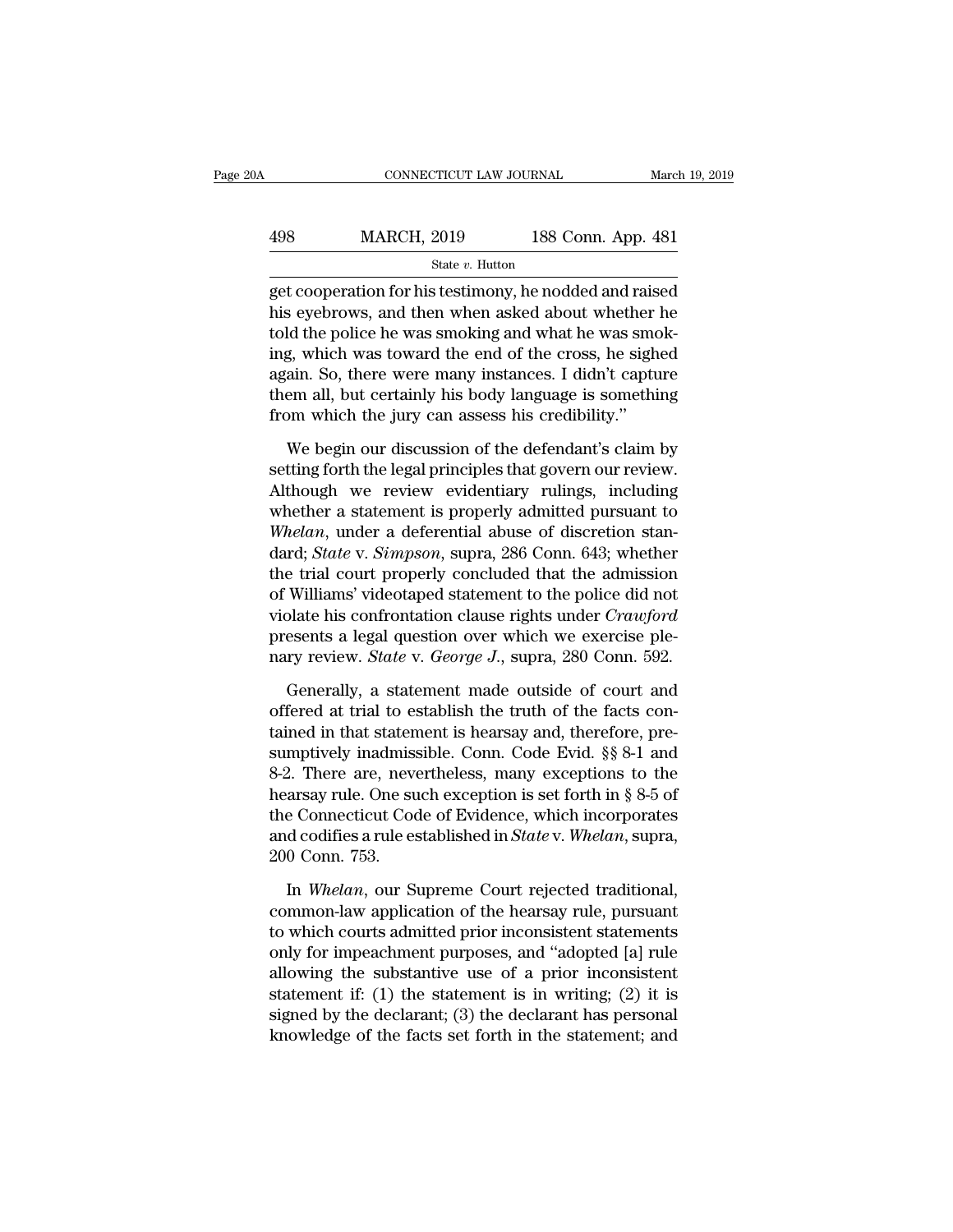# 2019 CONNECTICUT LAW JOURNAL Page 21A<br>188 Conn. App. 481 MARCH, 2019 499<br>State v. Hutton

State *v.* Hutton

(4) the declarant testifies at trial and is subject to cross-<br>
examination." (Footnote omitted.) *State v. Hopkins*,<br>
(4) the declarant testifies at trial and is subject to cross-<br>
examination." (Footnote omitted.) *State* 188 Conn. App. 481 MARCH, 2019 499<br>
State v. Hutton<br>
(4) the declarant testifies at trial and is subject to cross-<br>
examination." (Footnote omitted.) *State* v. *Hopkins*,<br>
222 Conn. 117, 123, 609 A.2d 236 (1992). The cour **188 Conn. App. 481** MARCH, 2019 499<br> **WARCH, 2019** 499<br> **WARCH, 2019** 499<br> **Examination.**" (Footnote omitted.) *State v. Hopkins*, 222 Conn. 117, 123, 609 A.2d 236 (1992). The court in *Whelan* explained: "[If] the decla State v. Hutton<br>
(4) the declarant testifies at trial and is subject to cross-<br>
examination." (Footnote omitted.) *State* v. *Hopkins*,<br>
222 Conn. 117, 123, 609 A.2d 236 (1992). The court in<br>
Whelan explained: "[If] the d state v. Hutton<br>
(4) the declarant testifies at trial and is subject to cross-<br>
examination." (Footnote omitted.) *State v. Hopkins*,<br>
222 Conn. 117, 123, 609 A.2d 236 (1992). The court in<br> *Whelan* explained: "[If] the d (4) the declarant testifies at trial and is subject to cross-examination." (Footnote omitted.) *State* v. *Hopkins*, 222 Conn. 117, 123, 609 A.2d 236 (1992). The court in *Whelan* explained: "[If] the declarant is availab examination." (Footnote omitted.) *State* v. *Hopkins*,<br>222 Conn. 117, 123, 609 A.2d 236 (1992). The court in<br>Whelan explained: "[If] the declarant is available for<br>cross-examination the jury has the opportunity to<br>observe 222 Conn. 117, 123, 609 A.2d 236 (1992). The court in *Whelan* explained: "[If] the declarant is available for cross-examination the jury has the opportunity to observe him as he repudiates or varies his former statement. Whelan explained: "[If] the declarant is available for<br>cross-examination the jury has the opportunity to<br>observe him as he repudiates or varies his former state-<br>ment. The cross-examination to which a recanting wit-<br>ness w cross-examination the jury has the opportunity to<br>observe him as he repudiates or varies his former state-<br>ment. The cross-examination to which a recanting wit-<br>ness will be subjected is likely to be meaningful because<br>the observe him as he repudiates or varies his former statement. The cross-examination to which a recanting witness will be subjected is likely to be meaningful because the witness will be forced either to explain the discrepa ment. The cross-examination to which a recanting witness will be subjected is likely to be meaningful because<br>the witness will be forced either to explain the discrep-<br>ancies between the earlier statements and his present<br> ness will be subjected is likely to be meaningful because<br>the witness will be forced either to explain the discrep-<br>ancies between the earlier statements and his present<br>testimony, or to deny that the earlier statement was the witness will be forced either to explain the discrepancies between the earlier statements and his present testimony, or to deny that the earlier statement was made at all. If, from all that the jury see of the witness, ancies between the earlier statements and his present<br>testimony, or to deny that the earlier statement was<br>made at all. If, from all that the jury see of the witness,<br>they conclude that what he says now is not the truth,<br> testimony, or to deny that the earlier statement was<br>made at all. If, from all that the jury see of the witness,<br>they conclude that what he says now is not the truth,<br>but what he said before, they are none the less decidi made at all. If, from all that the jury see of the witness,<br>they conclude that what he says now is not the truth,<br>but what he said before, they are none the less deciding<br>from what they see and hear of that person and in<br> they conclude that what he says now is not the truth,<br>but what he said before, they are none the less deciding<br>from what they see and hear of that person and in<br>court.... The jury can, therefore, determine whether<br>to belie but what he said before, they are none the less deciding<br>from what they see and hear of that person and in<br>court....The jury can, therefore, determine whether<br>to believe the present testimony, the prior statement,<br>or neith from what they see *and hear* of that person and in<br>
court.... The jury can, therefore, determine whether<br>
to believe the present testimony, the prior statement,<br>
or neither.....Quite simply, when the declarant is in<br>
cou court.... The jury can, therefore, determine whether<br>to believe the present testimony, the prior statement,<br>or neither.....Quite simply, when the declarant is in<br>court, under oath, and subject to cross-examination<br>before to believe the present testimony, the prior statement,<br>or neither....Quite simply, when the declarant is in<br>court, under oath, and subject to cross-examination<br>before the factfinder concerning both his out-of-court<br>and inor neither. . . . Quite simply, when the<br>court, under oath, *and subject to cros*<br>*before the factfinder concerning both i*<br>*and in-court statements*, the usual dan<br>are largely nonexistent." (Citations om<br>added; internal q Fore the factfinder concerning both his out-of-court<br>fore the factfinder concerning both his out-of-court<br>ad in-court statements, the usual dangers of hearsay<br>e largely nonexistent." (Citations omitted.) State v.<br>helan, su *and in-court statements*, the usual dangers of hearsay<br>are largely nonexistent." (Citations omitted; emphasis<br>added; internal quotation marks omitted.) *State* v.<br>*Whelan*, supra, 200 Conn. 750–51.<br>Section 8-5 of the Conn

and *in bourt biddements*, the asian dangers of hearsa,<br>are largely nonexistent." (Citations omitted.) *State* v.<br>*Whelan*, supra, 200 Conn. 750–51.<br>Section 8-5 of the Connecticut Code of Evidence codi-<br>fies the *Whelan* r are argery nonemistent. (entations omitted.) State v.<br>
Whelan, supra, 200 Conn. 750–51.<br>
Section 8-5 of the Connecticut Code of Evidence codi-<br>
fies the Whelan rule, including later developments and<br>
clarifications of tha *Provided the declarant is share is available for cross-examination at trial:* (1)  $\ldots$  A prior inconsistent same provided the declarant is available for cross-examination at trial: (1)  $\ldots$  A prior inconsistent statemen *the Section 8-5 of the Connecticut Code of Evidence codifies the Whelan rule, including later developments and clarifications of that rule. It provides in relevant part: "The following are not excluded by the hearsay rule* Section 8-5 of the Connecticut Code of Evidence codi-<br>fies the *Whelan* rule, including later developments and<br>clarifications of that rule. It provides in relevant part:<br>"The following are not excluded by the hearsay rule fies the Whelan rule, including later developments and<br>clarifications of that rule. It provides in relevant part:<br>"The following are not excluded by the hearsay rule,<br>provided the declarant is available for cross-examinaclarifications of that rule. It provides in relevant part:<br>
"The following are not excluded by the hearsay rule,<br> *provided the declarant is available for cross-examina-*<br> *tion at trial*: (1) . . . A prior inconsistent s "The following are not excluded by the hearsay rule,<br>provided the declarant is available for cross-examina-<br>tion at trial: (1)  $\ldots$  A prior inconsistent statement<br>of a witness, provided (A) the statement is in writing<br>or provided the declarant is available for cross-examina-<br>tion at trial: (1) . . . A prior inconsistent statement<br>of a witness, provided (A) the statement is in writing<br>or otherwise recorded by audiotape, videotape or some<br>o tion at trial: (1)  $\ldots$  A prior inconsistent statement<br>of a witness, provided (A) the statement is in writing<br>or otherwise recorded by audiotape, videotape or some<br>other equally reliable medium, (B) the writing or<br>record of a witness, provided (A) the statement is in writing<br>or otherwise recorded by audiotape, videotape or some<br>other equally reliable medium, (B) the writing or<br>recording is duly authenticated as that of the witness,<br>and (C)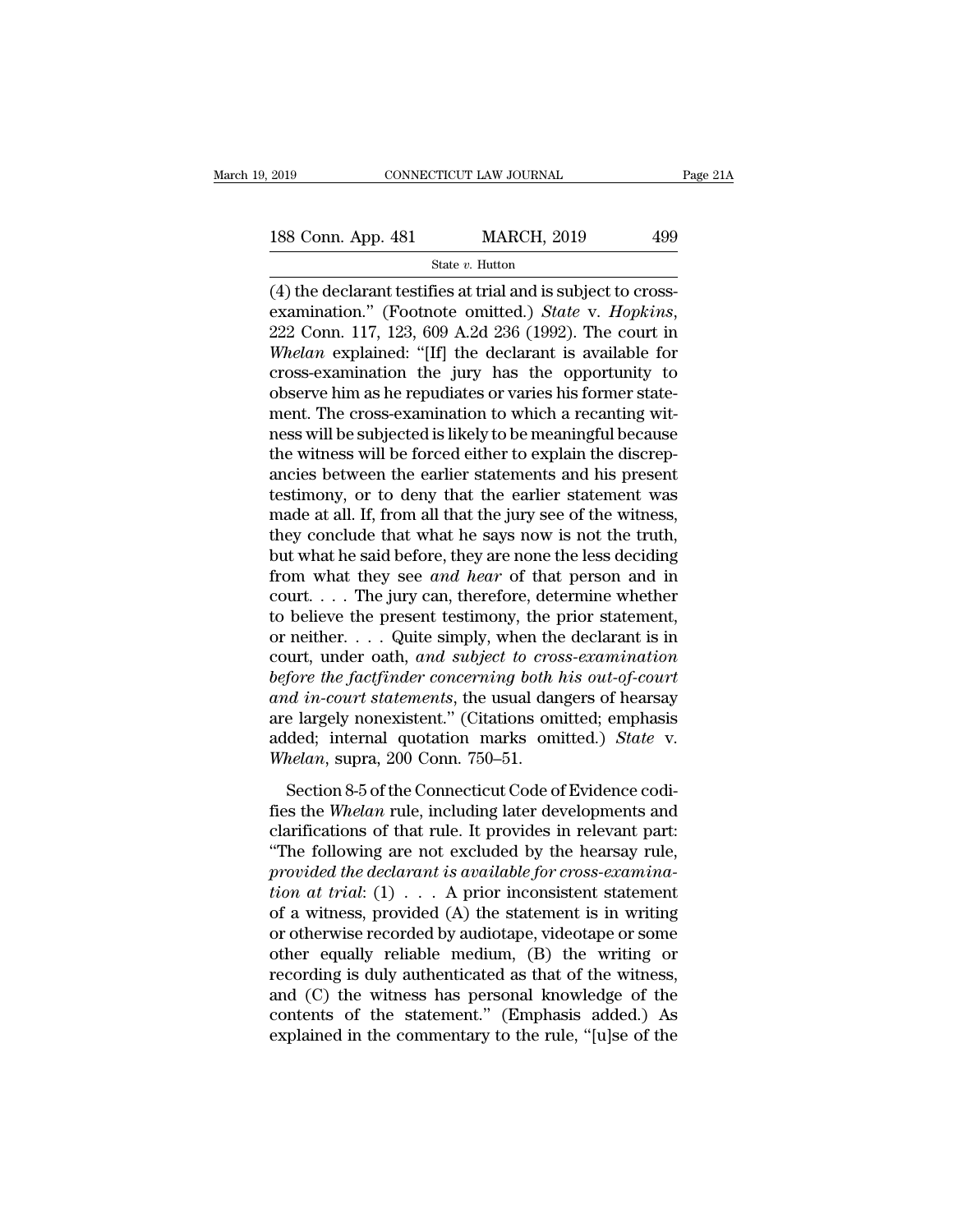| ?Α  | CONNECTICUT LAW JOURNAL |                    | March 19, 2019 |
|-----|-------------------------|--------------------|----------------|
| 500 | <b>MARCH, 2019</b>      | 188 Conn. App. 481 |                |
|     | State v. Hutton         |                    |                |

CONNECTICUT LAW JOURNAL March 19, 2019<br>
MARCH, 2019 188 Conn. App. 481<br>
State v. Hutton<br>
word 'witness' in Section 8-5 (1) assumes that the<br>
declarant has testified at the proceeding in question,<br>
as required by the Whelem MARCH, 2019 188 Conn. App. 481<br>
State *v*. Hutton<br>
word 'witness' in Section 8-5 (1) assumes that the<br>
declarant *has testified at the proceeding in question*,<br>
as required by the *Whelan* rule.'' (Emphasis added.)<br>
Conn. word 'witness' in Section 8-5 (1) assumes that the declarant has testified at the proceeding in question, as required by the Whelan rule." (Emphasis added.) Conn. Code Evid.  $\S 8-5$  (1), commentary.<br>Even if hearsay eviden State v. Hutton<br>
State v. Hutton<br>
Correct in Section 8-5 (1) assumes that the<br>
clarant has testified at the proceeding in question,<br>
required by the Whelan rule." (Emphasis added.)<br>
Donn. Code Evid. § 8-5 (1), commentary. word 'witness' in Section 8-5 (1) assumes that the declarant has testified at the proceeding in question, as required by the Whelan rule." (Emphasis added.) Conn. Code Evid.  $\S 8-5$  (1), commentary.<br>Even if hearsay eviden

declarant has testified at the proceeding in question,<br>as required by the Whelan rule." (Emphasis added.)<br>Conn. Code Evid. § 8-5 (1), commentary.<br>Even if hearsay evidence satisfies an exception to<br>the hearsay rule, howeve as required by the Whelan rule." (Emphasis added.)<br>Conn. Code Evid. § 8-5 (1), commentary.<br>Even if hearsay evidence satisfies an exception to<br>the hearsay rule, however, it may remain inadmissible<br>in a criminal case unless the connections. Code Evid. § 8-5 (1), commentary.<br>
Even if hearsay evidence satisfies an exception to<br>
the hearsay rule, however, it may remain inadmissible<br>
in a criminal case unless it also comports with the<br>
confronta Even if hearsay evidence satisfies an exception to<br>the hearsay rule, however, it may remain inadmissible<br>in a criminal case unless it also comports with the<br>confrontation clauses of the federal and state constitu-<br>tions.<sup>8</sup> Even if hearsay evidence satisfies an exception to<br>the hearsay rule, however, it may remain inadmissible<br>in a criminal case unless it also comports with the<br>confrontation clauses of the federal and state constitu-<br>tions.<sup></sup> the hearsay rule, however, it may remain inadmissible<br>in a criminal case unless it also comports with the<br>confrontation clauses of the federal and state constitu-<br>tions.<sup>8</sup> Conn. Code Evid. § 8-2 (b);<sup>9</sup> see also *Califor* in a criminal case unless it also comports with the confrontation clauses of the federal and state constitu-<br>tions.<sup>8</sup> Conn. Code Evid. § 8-2 (b);<sup>9</sup> see also *California*<br>v. *Green*, 399 U.S. 149, 155–56, 90 S. Ct. 1930, confrontation clauses of the federal and state constitu-<br>tions.<sup>8</sup> Conn. Code Evid. § 8-2 (b);<sup>9</sup> see also *California*<br>v. *Green*, 399 U.S. 149, 155–56, 90 S. Ct. 1930, 26 L. Ed.<br>2d 489 (1970) (noting that "more than onc In *Crawford* V. *Washington*, superally confinition of confrontation [cargo v. *Creen*, 399 U.S. 149, 155–56, 90 S. Ct. 1930, 26 L. Ed. 489 (1970) (noting that "more than once [the court d] found a violation of confrontat 2d 489 (1970) (noting that "more than once [the court<br>2d 489 (1970) (noting that "more than once [the court<br>had] found a violation of confrontation [rights] even<br>though the statements in issue were admitted under an<br>argua

Let 150 (1610) (houng man more than once [the coals]<br>had] found a violation of confrontation [rights] even<br>though the statements in issue were admitted under an<br>arguably recognized hearsay exception").<br>In *Crawford* v. Was inal, I can a consistent of controlled included in though the statements in issue were admitted under an arguably recognized hearsay exception").<br>
In *Crawford* v. *Washington*, supra, 541 U.S. 68, the United States Suprem are and a critical cases. The calculation of a critical cases and a critical critical critical States. Supreme Court reexamined and refined<br>its confrontation clause jurisprudence with respect to<br>its limitations on the admi In *Crawford* v. *Washington*, supra, 541 U.S. 68, the<br>United States Supreme Court reexamined and refined<br>its confrontation clause jurisprudence with respect to<br>its limitations on the admission of hearsay evidence in<br>crim In *Crawford* v. *Washington*, supra, 541 U.S. 68, the<br>United States Supreme Court reexamined and refined<br>its confrontation clause jurisprudence with respect to<br>its limitations on the admission of hearsay evidence in<br>crim United States Supreme Court reexamined and refined<br>its confrontation clause jurisprudence with respect to<br>its limitations on the admission of hearsay evidence in<br>criminal cases. Prior to *Crawford*, courts faced with<br>decid its confrontation clause jurisprudence with respect to<br>its limitations on the admission of hearsay evidence in<br>criminal cases. Prior to *Crawford*, courts faced with<br>deciding whether the admission of a hearsay statement<br>w eciding whether the admission of a hearsay statement<br>ould violate the confrontation clause followed the test<br>et forth in *Ohio v. Roberts*, 448 U.S. 56, 66, 100 S. Ct.<br>531, 65 L. Ed. 2d 597 (1980), overruled in part by<br><sup>8</sup> would violate the confrontation clause followed the test<br>set forth in *Ohio* v. *Roberts*, 448 U.S. 56, 66, 100 S. Ct.<br>2531, 65 L. Ed. 2d 597 (1980), overruled in part by<br><sup>8</sup>The defendant in the present case has not raised

set forth in *Ohio* v. *Roberts*, 448 U.S. 56, 66, 100 S. Ct.<br>2531, 65 L. Ed. 2d 597 (1980), overruled in part by<br><sup>8</sup>The defendant in the present case has not raised a claim under the state<br>constitution. Nevertheless, we 2531, 65 L. Ed. 2d 597 (1980), overruled in part by<br>
<sup>8</sup> The defendant in the present case has not raised a claim under the state<br>
constitution. Nevertheless, we note that "our Supreme Court has interpreted<br>
Connecticut's <sup>8</sup> The defendant in the present case has not raised a claim under the state constitution. Nevertheless, we note that "our Supreme Court has interpreted Connecticut's confrontation clause to provide the same protections a <sup>8</sup> The defendant in the present case has not raised a claim under the state constitution. Nevertheless, we note that "our Supreme Court has interpreted Connecticut's confrontation clause to provide the same protections a constitution. Nevertheless, we note that "our Supreme Court has interpreted Connecticut's confrontation clause to provide the same protections as its federal counterpart. . . . [W]ith respect to the right to confrontation Connecticut's confrontation clause to provide the same protections as its federal counterpart. . . . [W]ith respect to the right to confrontation within article first, § 8, of our state constitution, its language is nearl federal counterpart. . . . [W]ith respect to the right to confrontation within article first, § 8, of our state constitution, its language is nearly identical to the confrontation clause in the United States constitution. article first, § 8, of our state constitution, its language is nearly identical to the confrontation clause in the United States constitution. The provisions have a shared genesis in the common law. . . . [T]he principles the confrontation clause in the United States constitution. The provisions have a shared genesis in the common law. . . . [T]he principles of interpretation for applying these clauses are identical." (Citations omitted; i have a shared genesis in the common law.... [T]he principles of interpretation for applying these clauses are identical." (Citations omitted; internal quotation marks omitted.) *State v. Jones*, 140 Conn. App. 455, 474–75 quotation marks omitted.) State v. Jones, 140 Conn. App. 455, 474–75, 59 A.3d 320 (2013) (rejecting claim that confrontation clause of our state constitution provides greater protections than its federal counterpart), aff quotation marks omitted.) State v. Jones, 140 Conn. App. 455, 474–75, 59 A.3d 320 (2013) (rejecting claim that confrontation clause of our state constitution provides greater protections than its federal counterpart), aff provides greater protections than its federal counterpart), aff'd, 314 Conn.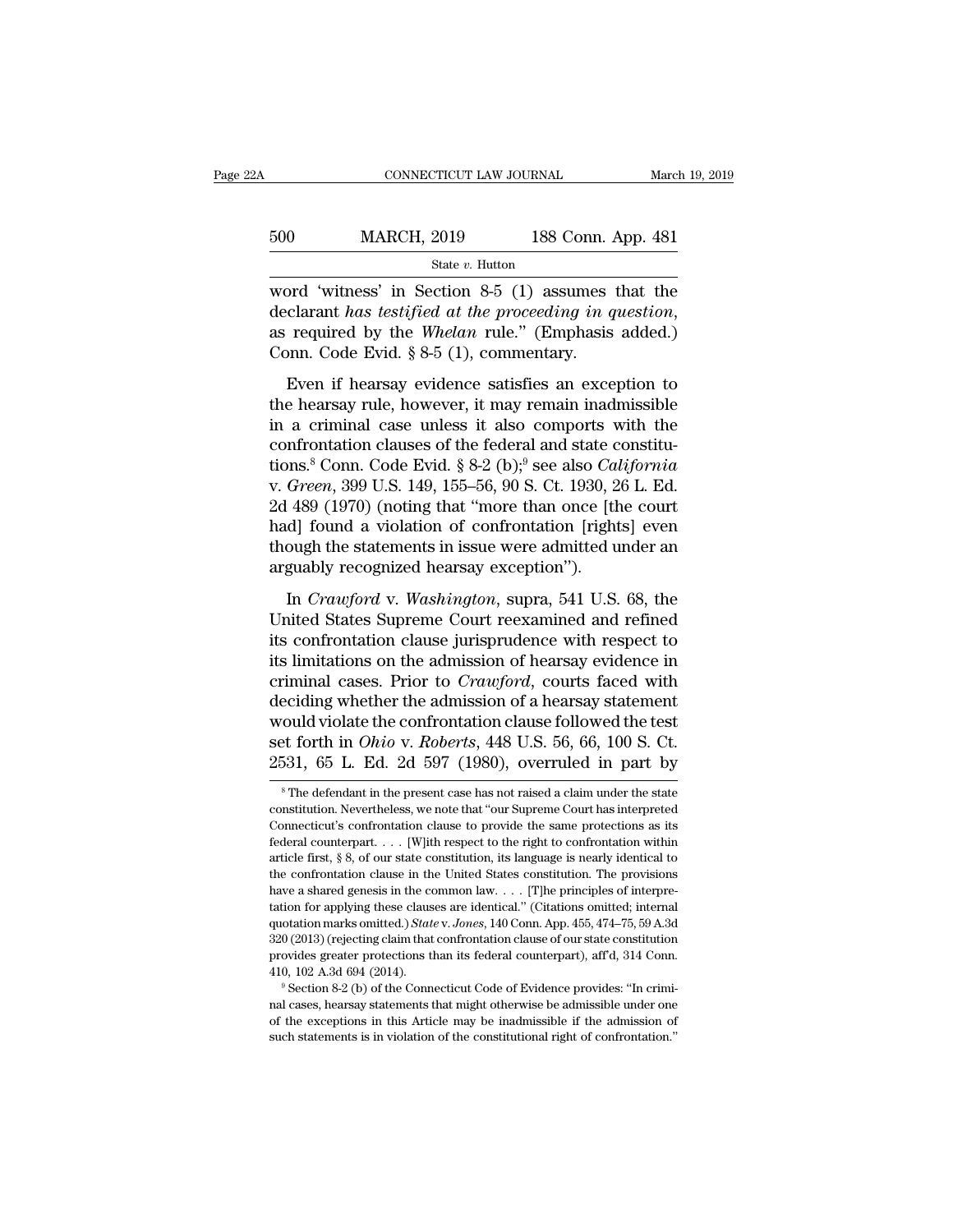2019 CONNECTICUT LAW JOURNAL Page 23A<br>
188 Conn. App. 481 MARCH, 2019 501<br>
State v. Hutton

State *v.* Hutton

*CONNECTICUT LAW JOURNAL* Page 2<br> **CPACIFY 188 Conn.** App. 481 MARCH, 2019 501<br> *Crawford* v. *Washington*, 541 U.S. 36, 68, 124 S. Ct.<br>
1354, 158 L. Ed. 2d 177 (2004). Under *Roberts*, hearsay 188 Conn. App. 481 MARCH, 2019 501<br>
State v. Hutton<br>
Crawford v. Washington, 541 U.S. 36, 68, 124 S. Ct.<br>
1354, 158 L. Ed. 2d 177 (2004). Under *Roberts*, hearsay<br>
statements by an unavailable declarant were constitu-188 Conn. App. 481 MARCH, 2019 501<br>
State v. Hutton<br>
Crawford v. Washington, 541 U.S. 36, 68, 124 S. Ct.<br>
1354, 158 L. Ed. 2d 177 (2004). Under Roberts, hearsay<br>
statements by an unavailable declarant were constitu-<br>
tion 188 Conn. App. 481 MARCH, 2019 501<br>
State v. Hutton<br>
Crawford v. Washington, 541 U.S. 36, 68, 124 S. Ct.<br>
1354, 158 L. Ed. 2d 177 (2004). Under *Roberts*, hearsay<br>
statements by an unavailable declarant were constitu-<br>
ti State v. Hutton<br>
Crawford v. Washington, 541 U.S. 36, 68, 124 S. Ct.<br>
1354, 158 L. Ed. 2d 177 (2004). Under *Roberts*, hearsay<br>
statements by an unavailable declarant were constitu-<br>
tionally admissible provided that the **Example 19. Example 19. Example 19. All U.S.** 36, 68, 124 S. Ct.<br>1354, 158 L. Ed. 2d 177 (2004). Under *Roberts*, hearsay<br>statements by an unavailable declarant were constitu-<br>tionally admissible provided that the statem Crawford v. Washington, 541 U.S. 36, 68, 124 S. Ct.<br>1354, 158 L. Ed. 2d 177 (2004). Under *Roberts*, hearsay<br>statements by an unavailable declarant were constitu-<br>tionally admissible provided that the statement had an<br>"ade 1354, 158 L. Ed. 2d 177 (2004). Under *Roberts*, hearsay<br>statements by an unavailable declarant were constitu-<br>tionally admissible provided that the statement had an<br>"adequate indicia of reliability," which could be inferr statements by an unavailable declarant were constitu-<br>tionally admissible provided that the statement had an<br>"adequate indicia of reliability," which could be inferred<br>by a court either on the basis of a "firmly rooted hea tionally admissible provided that the statement had an<br>
"adequate indicia of reliability," which could be inferred<br>
by a court either on the basis of a "firmly rooted hearsay<br>
exception" or if the statement bore other "par "adequate indicia of reliability," which could be inferred<br>by a court either on the basis of a "firmly rooted hearsay<br>exception" or if the statement bore other "particular-<br>ized guarantees of trustworthiness." Id. Thus, in by a court either on the basis of a "firmly rooted hearsay<br>exception" or if the statement bore other "particular-<br>ized guarantees of trustworthiness." Id. Thus, in prac-<br>tice, a defendant's confrontation rights were genera exception" or if the statement bore other "particular-<br>ized guarantees of trustworthiness." Id. Thus, in prac-<br>tice, a defendant's confrontation rights were generally<br>not implicated provided that a hearsay statement was<br>ad not implicated provided that a hearsay statement was<br>admitted pursuant to a recognized statutory or com-<br>mon-law exception to the hearsay rule. The court<br>rejected that approach in *Crawford*, overruling *Roberts*.<br>The cour

admitted pursuant to a recognized statutory or common-law exception to the hearsay rule. The court<br>rejected that approach in *Crawford*, overruling *Roberts*.<br>The court in *Crawford* reasoned that the cornerstone<br>of a defe mon-law exception to the hearsay rule. The court<br>
rejected that approach in *Crawford*, overruling *Roberts*.<br>
The court in *Crawford* reasoned that the cornerstone<br>
of a defendant's right to confrontation was *not* the r rejected that approach in *Crawford*, overruling *Roberts*.<br>The court in *Crawford* reasoned that the cornerstone<br>of a defendant's right to confrontation was *not* the relia-<br>bility or trustworthiness of a statement, but The court in *Crawford* reasoned that the cornerstone<br>of a defendant's right to confrontation was *not* the relia-<br>bility or trustworthiness of a statement, but the defen-<br>dant's opportunity to question the declarant abou The court in *Crawford* reasoned that the cornerstone<br>of a defendant's right to confrontation was *not* the relia-<br>bility or trustworthiness of a statement, but the defen-<br>dant's opportunity to question the declarant abou of a defendant's right to confrontation was *not* the reliability or trustworthiness of a statement, but the defendant's opportunity to question the declarant about the statement through cross-examination. It observed tha bility or trustworthiness of a statement, but the defen-<br>dant's opportunity to question the declarant about the<br>statement through cross-examination. It observed that<br>hearsay statements fell into two broad categories: testi dant's opportunity to question the declarant about the<br>statement through cross-examination. It observed that<br>hearsay statements fell into two broad categories: testi-<br>monial and nontestimonial.<sup>10</sup> The court held that, in statement through cross-examination. It observed that<br>hearsay statements fell into two broad categories: testi-<br>monial and nontestimonial.<sup>10</sup> The court held that, in a<br>criminal trial, the confrontation clause prohibits th hearsay statements fell into two broad categories: testi-<br>monial and nontestimonial.<sup>10</sup> The court held that, in a<br>criminal trial, the confrontation clause prohibits the<br>admission of testimonial hearsay statements by an<br>un monial and nontestimonial.<sup>10</sup> The court held that, in a<br>criminal trial, the confrontation clause prohibits the<br>admission of testimonial hearsay statements by an<br>unavailable declarant unless the defendant previously<br>had an criminal trial, the confrontation clause prohibits the<br>admission of testimonial hearsay statements by an<br>unavailable declarant unless the defendant previously<br>had an opportunity to cross-examine the declarant<br>about the sta at an opportunity to cross-examine the declarant<br>bout the statement. The court made clear that if a<br>eclarant appears for cross-examination at trial, the<br>ponfrontation clause "places no constraints at all on<br> $\frac{10}{10}$  Hea about the statement. The court made clear that if a declarant appears for cross-examination at trial, the confrontation clause "places no constraints at all on  $\frac{10}{10}$  Hearsay statements that are nontestimonial in nat

declarant appears for cross-examination at trial, the confrontation clause "places no constraints at all on  $^{10}$  Hearsay statements that are nontestimonial in nature do not implicate the confrontation clause; rather, the confrontation clause "places no constraints at all on<br>
<sup>10</sup> Hearsay statements that are nontestimonial in nature do not implicate<br>
the confrontation clause; rather, their admissibility is governed solely by<br>
the rules of <sup>10</sup> Hearsay statements that are nontestimonial in nature do not implicate<br><sup>10</sup> Hearsay statements that are nontestimonial in nature do not implicate<br>the confrontation clause; rather, their admissibility is governed solely <sup>10</sup> Hearsay statements that are nontestimonial in nature do not implicate the confrontation clause; rather, their admissibility is governed solely by the rules of evidence. See *State* v. *Slater*, 285 Conn. 162, 169–70, the confrontation clause; rather, their admissibility is governed solely by the rules of evidence. See *State* v. *Slater*, 285 Conn. 162, 169–70, 939 A.2d 1105, cert. denied, 553 U.S. 1085, 128 S. Ct. 2885, 171 L. Ed. 2d the rules of evidence. See *State v. Slater*, 285 Conn. 162, 169–70, 939 A2d 1105, cert. denied, 553 U.S. 1085, 128 S. Ct. 2885, 171 L. Ed. 2d 822 (2008). Although *Crawford*'s failure to precisely define what it meant by 105, cert. denied, 553 U.S. 1085, 128 S. Ct. 2885, 171 L. Ed. 2d 822 (2008).<br>Although *Crawford*'s failure to precisely define what it meant by "testimo-<br>nial" has resulted in an abundance of litigation on that subject; id Although *Crawford*'s failure to precisely define what it meant by "testimo-<br>nial" has resulted in an abundance of litigation on that subject; id., 171; the<br>parties in the present appeal agree that the videotaped police i nial" has resulted in an abundance of litigation on that subject; id., 171; the parties in the present appeal agree that the videotaped police interview of Williams was testimonial in nature and, thus, implicates *Crawfor*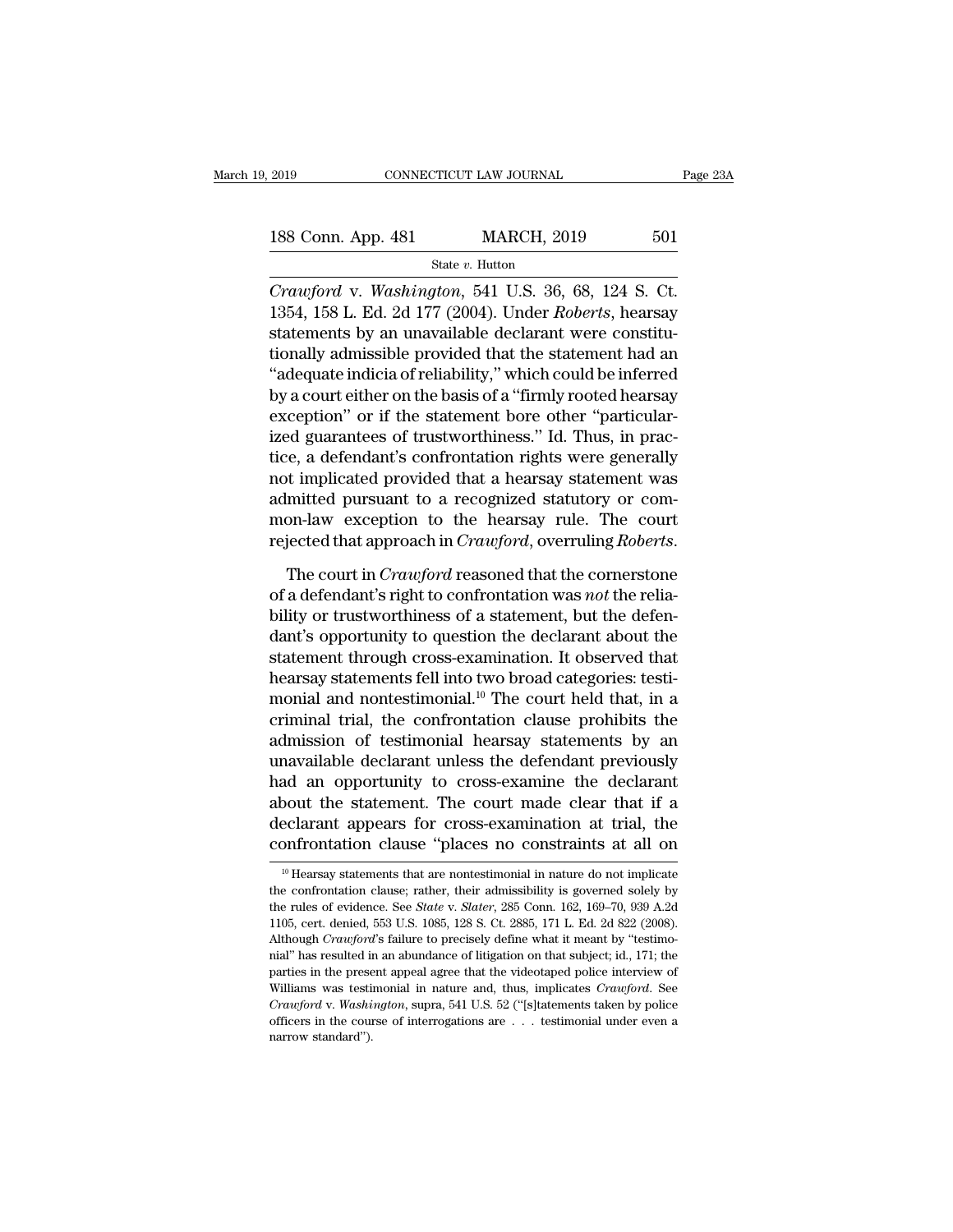| łΑ  | CONNECTICUT LAW JOURNAL |                    | March 19, 2019 |
|-----|-------------------------|--------------------|----------------|
|     |                         |                    |                |
| 502 | <b>MARCH, 2019</b>      | 188 Conn. App. 481 |                |
|     | State v. Hutton         |                    |                |

CONNECTICUT LAW JOURNAL March 19, 2019<br>
502 MARCH, 2019 188 Conn. App. 481<br>  $\frac{\text{State } v. \text{ Hutton}}{\text{the use of [the declarant's] prior testimomial statements}}$ <br>
. . . so long as the declarant is present at trial to defend<br>
or evrolsin it." (Citations emitted) Creauford 502 MARCH, 2019 188 Conn. App. 481<br>
State v. Hutton<br>
the use of [the declarant's] prior testimonial statements<br>
... so long as the declarant is present at trial to defend<br>
or explain it." (Citations omitted.) Crawford v. MARCH, 2019 188 Conn. App. 481<br>
State v. Hutton<br>
the use of [the declarant's] prior testimonial statements<br>
... so long as the declarant is present at trial to defend<br>
or explain it." (Citations omitted.) *Crawford* v. *Wa i* 502 **iington**, 2019 188 Conn. App. 481<br> **i** state *v*. Hutton<br> **i** state *v*. Hutton<br> **ii** state and **i** statements<br>  $\therefore$  so long as the declarant is present at trial to defend<br>
or explain it." (Citations omitted.) *C* State v. Hutton<br>the use of [the declarant's] prior testimonial statements<br>... so long as the declarant is present at trial to defend<br>or explain it." (Citations omitted.) *Crawford* v. *Wash-<br>ington*, supra, 541 U.S. 60 n. state *v*. Hutton<br>the use of [the declarant's] prior testimonial statements<br>... so long as the declarant is present at trial to defend<br>or explain it." (Citations omitted.) *Crawford* v. *Wash-<br>ington*, supra, 541 U.S. 60 the use of [the declarant's] prior testimonial statements<br>
... so long as the declarant is present at trial to defend<br>
or explain it." (Citations omitted.) *Crawford* v. *Wash-<br>
ington*, supra, 541 U.S. 60 n.9. Accordingl ... so long as the declarant is present at trial to defend<br>or explain it." (Citations omitted.) *Crawford v. Wash-<br>ington*, supra, 541 U.S. 60 n.9. Accordingly, pursuant<br>to the confrontation clause, "[a witness'] testimon or explain it." (Citations omitted.) *Crawford v. Washington*, supra, 541 U.S. 60 n.9. Accordingly, pursuant to the confrontation clause, "[a witness'] testimony against a defendant is thus inadmissible unless the witness ington, supra, 541 U.S. 60 n.9. Accordingly, pursu<br>to the confrontation clause, "[a witness'] testime<br>against a defendant is thus inadmissible unless the v<br>ness appears at trial or, if the witness is unavailal<br>the defendan ainst a defendant is thus inadmissible unless the wit-<br>ss appears at trial or, if the witness is unavailable,<br>e defendant had a prior opportunity for cross-exami-<br>tion." *Melendez-Diaz v. Massachusetts*, 557 U.S. 305,<br>9, dispute that will approach in the witness is unavailable,<br>the defendant had a prior opportunity for cross-exami-<br>nation." *Melendez-Diaz* v. *Massachusetts*, 557 U.S. 305,<br>309, 129 S. Ct. 2527, 174 L. Ed. 2d 314 (2009).<br>T

policing the defendant had a prior opportunity for cross-examination." *Melendez-Diaz* v. *Massachusetts*, 557 U.S. 305, 309, 129 S. Ct. 2527, 174 L. Ed. 2d 314 (2009).<br>Turning to the present case, the defendant does not d nation." *Melendez-Diaz* v. *Massachusetts*, 557 U.S. 305, 309, 129 S. Ct. 2527, 174 L. Ed. 2d 314 (2009).<br>Turning to the present case, the defendant does not dispute that Williams' testimonial statement to the police was 309, 129 S. Ct. 2527, 174 L. Ed. 2d 314 (2009).<br>
Turning to the present case, the defendant does not<br>
dispute that Williams' testimonial statement to the<br>
police was inconsistent with sworn testimony that Williams<br>
provide Turning to the present case, the defendant does not<br>dispute that Williams' testimonial statement to the<br>police was inconsistent with sworn testimony that Wil-<br>liams provided outside the presence of the jury that he<br>"knew n Turning to the present case, the defendant does not<br>dispute that Williams' testimonial statement to the<br>police was inconsistent with sworn testimony that Wil-<br>liams provided outside the presence of the jury that he<br>"knew n dispute that Williams' testimonial statement to the<br>police was inconsistent with sworn testimony that Wil-<br>liams provided outside the presence of the jury that he<br>"knew nothing," from which it reasonably could be<br>inferred police was inconsistent with sworn testimony that Williams provided outside the presence of the jury that he<br>"knew nothing," from which it reasonably could be<br>inferred that he was claiming to know nothing about<br>the shootin liams provided outside the presence of the jury that he<br>"knew nothing," from which it reasonably could be<br>inferred that he was claiming to know nothing about<br>the shooting. There is also no dispute that the state<br>sought to "knew nothing," from which it reasonably could be<br>inferred that he was claiming to know nothing about<br>the shooting. There is also no dispute that the state<br>sought to admit Williams' prior statement for the truth<br>of the mat inferred that he was claiming to know nothing about<br>the shooting. There is also no dispute that the state<br>sought to admit Williams' prior statement for the truth<br>of the matters asserted therein, which included both<br>William the shooting. There is also no dispute that the state<br>sought to admit Williams' prior statement for the truth<br>of the matters asserted therein, which included both<br>Williams' identification of the defendant as the shooter<br>an sought to admit Williams' prior statement for the truth<br>of the matters asserted therein, which included both<br>Williams' identification of the defendant as the shooter<br>and his explanation for why the defendant shot the<br>victi of the matters asserted therein, which included both<br>Williams' identification of the defendant as the shooter<br>and his explanation for why the defendant shot the<br>victim, which directly undermined the defense's theory<br>of the Williams' identification of the defendant as the shooter<br>and his explanation for why the defendant shot the<br>victim, which directly undermined the defense's theory<br>of the case that the defendant was justified in shooting<br>th and his explanation for why the defendant shot the<br>victim, which directly undermined the defense's theory<br>of the case that the defendant was justified in shooting<br>the victim. The court considered all the relevant factors<br>s victim, which directly undermined the defense's theory<br>of the case that the defendant was justified in shooting<br>the victim. The court considered all the relevant factors<br>set forth in *Whelan*, including Williams' "availabi of the case that the defendant was justified in shooting<br>the victim. The court considered all the relevant factors<br>set forth in *Whelan*, including Williams' "availability"<br>for cross-examination at trial and concluded that t forth in *Whelan*, including Williams' "availability"<br>r cross-examination at trial and concluded that his<br>ior inconsistent statement was made with personal<br>lowledge, properly recorded and authenticated, and,<br>us, was admi for cross-examination at trial and concluded that his<br>prior inconsistent statement was made with personal<br>knowledge, properly recorded and authenticated, and,<br>thus, was admissible hearsay under the Whelan rule.<br>The dispute

prior inconsistent statement was made with personal<br>knowledge, properly recorded and authenticated, and,<br>thus, was admissible hearsay under the Whelan rule.<br>The dispute on appeal is limited to whether the court<br>properly re refluxed and authenticated, and, thus, was admissible hearsay under the Whelan rule.<br>The dispute on appeal is limited to whether the court<br>properly rejected the defendant's argument that, due<br>to Williams' refusal to provid thus, was admissible hearsay under the Whelan rule.<br>The dispute on appeal is limited to whether the court<br>properly rejected the defendant's argument that, due<br>to Williams' refusal to provide verbal responses to any<br>of the The dispute on appeal is limited to whether the court<br>properly rejected the defendant's argument that, due<br>to Williams' refusal to provide verbal responses to any<br>of the questions asked under oath by the prosecutor<br>and by The dispute on appeal is limited to whether the court<br>properly rejected the defendant's argument that, due<br>to Williams' refusal to provide verbal responses to any<br>of the questions asked under oath by the prosecutor<br>and by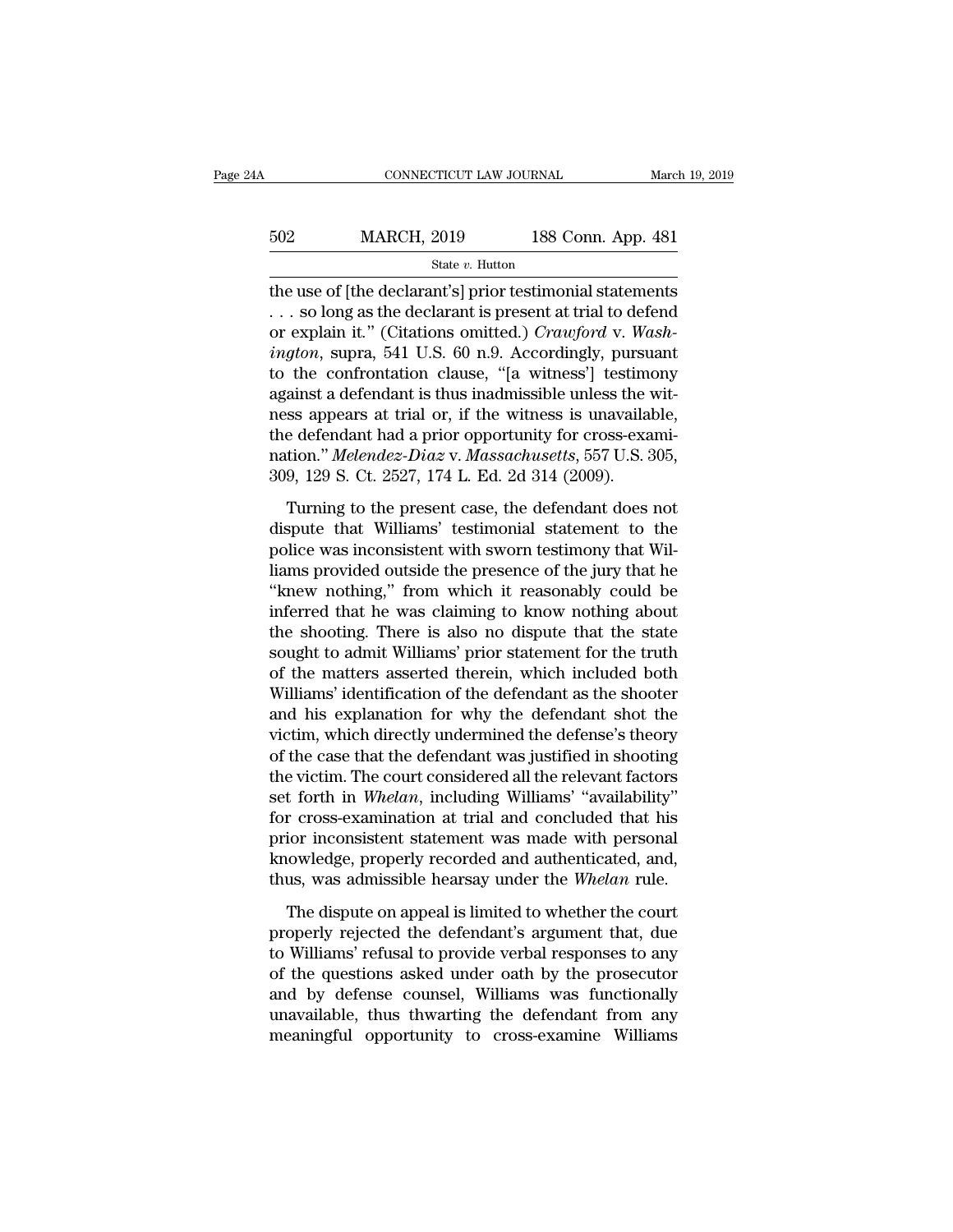| 2019               | CONNECTICUT LAW JOURNAL | Page 25A |  |
|--------------------|-------------------------|----------|--|
| 188 Conn. App. 481 | <b>MARCH, 2019</b>      | 503      |  |
|                    | State $v$ . Hutton      |          |  |

2019 CONNECTICUT LAW JOURNAL<br>
188 Conn. App. 481 MARCH, 2019 503<br>  $\frac{\text{State } v. \text{ Hutton}}{\text{State } v. \text{ Hutton}}$ <br>
about his prior statement, something that was neces-<br>
sary to satisfy both the *Whelan* rule and to protect<br>
his right to c 188 Conn. App. 481 MARCH, 2019 503<br>
State *v*. Hutton<br>
about his prior statement, something that was necessary to satisfy both the *Whelan* rule and to protect<br>
his right to confrontation. Accordingly, we must first 188 Conn. App. 481 MARCH, 2019 503<br>
State v. Hutton<br>
about his prior statement, something that was neces-<br>
sary to satisfy both the *Whelan* rule and to protect<br>
his right to confrontation. Accordingly, we must first<br>
con 188 Conn. App. 481 MARCH, 2019 503<br>
State v. Hutton<br>
about his prior statement, something that was necessary to satisfy both the *Whelan* rule and to protect<br>
his right to confrontation. Accordingly, we must first<br>
consid State v. Hutton State v. Hutton about his prior statement, something that was necessary to satisfy both the *Whelan* rule and to protect his right to confrontation. Accordingly, we must first consider whether the defendan state v. Hutton<br>about his prior statement, something that was neces-<br>sary to satisfy both the *Whelan* rule and to protect<br>his right to confrontation. Accordingly, we must first<br>consider whether the defendant was denied a about his prior statement, something that was necessary to satisfy both the *Whelan* rule and to protect his right to confrontation. Accordingly, we must first consider whether the defendant was denied an opportunity for c doubt. ty for cross-examination that implicated his right to<br>nfrontation, and then, if so, whether that constitu-<br>nal violation was harmless beyond a reasonable<br>ubt.<br>I<br>The United States Supreme Court has described the<br>ght of conf

I

confrontation, and then, if so, whether that constitu-<br>tional violation was harmless beyond a reasonable<br>doubt.<br>I<br>The United States Supreme Court has described the<br>right of confrontation as composed of several elements:<br>"p tional violation was harmless beyond a reasonable<br>
doubt.<br>  $I$ <br>
The United States Supreme Court has described the<br>
right of confrontation as composed of several elements:<br>
"physical presence, oath, cross-examination, and I<br>
The United States Supreme Court has described the<br>
right of confrontation as composed of several elements:<br>
"physical presence, oath, cross-examination, and obser-<br>
vation of demeanor by the trier of fact . . . . ." *Ma* <sup>1</sup><br> *Lando* v. *Confrontation as composed of several elements:*<br> *Craiga presence, oath, cross-examination, and observation of demeanor by the trier of fact....." <i>Maryland v. Craig, 497 U.S. 836, 846, 110 S. Ct. 3157, 11* The United States Supreme Court has described the<br>right of confrontation as composed of several elements:<br>"physical presence, oath, cross-examination, and obser-<br>vation of demeanor by the trier of fact  $\ldots$ ." Mary-<br>land The United States Supreme Court has described the<br>right of confrontation as composed of several elements:<br>"physical presence, oath, cross-examination, and obser-<br>vation of demeanor by the trier of fact . . . . ." Mary-<br>la right of confrontation as composed of several elements:<br>
"physical presence, oath, cross-examination, and observation of demeanor by the trier of fact  $\ldots$ ." Mary-<br>
land v. Craig, 497 U.S. 836, 846, 110 S. Ct. 3157, 111 "physical presence, oath, cross-examination, and observation of demeanor by the trier of fact  $\ldots$ ." Mary-<br>land v. Craig, 497 U.S. 836, 846, 110 S. Ct. 3157, 111 L.<br>Ed. 2d 666 (1990). Neither the United States Supreme<br>Co vation of demeanor by the trier of fact  $\ldots$  ." Mary-<br>land v. Craig, 497 U.S. 836, 846, 110 S. Ct. 3157, 111 L.<br>Ed. 2d 666 (1990). Neither the United States Supreme<br>Court nor any appellate court in this state has held th land v. Craig, 497 U.S. 836, 846, 110 S. Ct. 3157, 111 L.<br>Ed. 2d 666 (1990). Neither the United States Supreme<br>Court nor any appellate court in this state has held that<br>a witness' mere physical presence at trial on the wi Ed. 2d 666 (1990). Neither the United States Supreme<br>Court nor any appellate court in this state has held that<br>a witness' mere physical presence at trial on the witness<br>stand is sufficient to satisfy a criminal defendant' Court nor any appellate court in this state has held that<br>a witness' mere physical presence at trial on the witness<br>stand is sufficient to satisfy a criminal defendant's right<br>to confrontation. Such a holding would be inco a witness' mere physical presence at trial on the witness<br>stand is sufficient to satisfy a criminal defendant's right<br>to confrontation. Such a holding would be inconsistent<br>with the right to an adequate opportunity to cros stand is sufficient to satisfy a criminal defendant's right<br>to confrontation. Such a holding would be inconsistent<br>with the right to an adequate opportunity to cross-exam-<br>ine, an indispensable element of a defendant's rig to confrontation. Such a holding would be inconsistent<br>
with the right to an adequate opportunity to cross-exam-<br>
ine, an indispensable element of a defendant's right to<br>
confrontation. See *State* v. *Martinez*, 171 Conn. with the right to an adequate opportunity to cross-exam-<br>ine, an indispensable element of a defendant's right to<br>confrontation. See *State* v. *Martinez*, 171 Conn. App.<br>702, 733–34, 158 A.3d 373 ("primary interest secured ine, an indispensable element of a defendant's right to confrontation. See *State* v. *Martinez*, 171 Conn. App. 702, 733–34, 158 A.3d 373 ("primary interest secured by confrontation is the right to cross-examination" and confrontation. See *State* v. *Martinez*, 171 Conn. App.<br>702, 733–34, 158 A.3d 373 ("primary interest secured<br>by confrontation is the right to cross-examination" and<br>"if testimony of a witness is to remain in the case as 702, 733–34, 158 A.3d 373 ("primary interest secured<br>by confrontation is the right to cross-examination" and<br>"if testimony of a witness is to remain in the case as a<br>basis for conviction, the defendant must be afforded a<br> by confrontation is the right to cross-examination" and<br>"if testimony of a witness is to remain in the case as a<br>basis for conviction, the defendant must be afforded a<br>reasonable opportunity to reveal any infirmities that<br> "if testimony of a witness is to remain in the case as a basis for conviction, the defendant must be afforded a reasonable opportunity to reveal any infirmities that cast doubt on the reliability of that testimony" [inter basis for conviction, the defendant must be afforded a<br>reasonable opportunity to reveal any infirmities that<br>cast doubt on the reliability of that testimony" [internal<br>quotation marks omitted]), cert. denied, 325 Conn. 925 reasonable opportunity to reveal any infirmities that<br>cast doubt on the reliability of that testimony" [internal<br>quotation marks omitted]), cert. denied, 325 Conn. 925,<br>160 A.3d 1067 (2017); 5 J. Wigmore, Evidence (Chad-<br>b 0 A.3d 1067 (2017); 5 J. Wigmore, Evidence (Chad-<br>
urn Rev. 1974) § 1395, p. 150 ("[t]he main and essen-<br>
ul purpose of confrontation is to secure for the<br>
ponent the opportunity of cross-examination"<br>
"The test of cross-For the 1861 1861 (2011), 9 at Mgmore, Evidence (changed bourn Rev. 1974) § 1395, p. 150 ("[t]he main and essential purpose of confrontation is to *secure for the opponent the opportunity of cross-examination*" [emphasis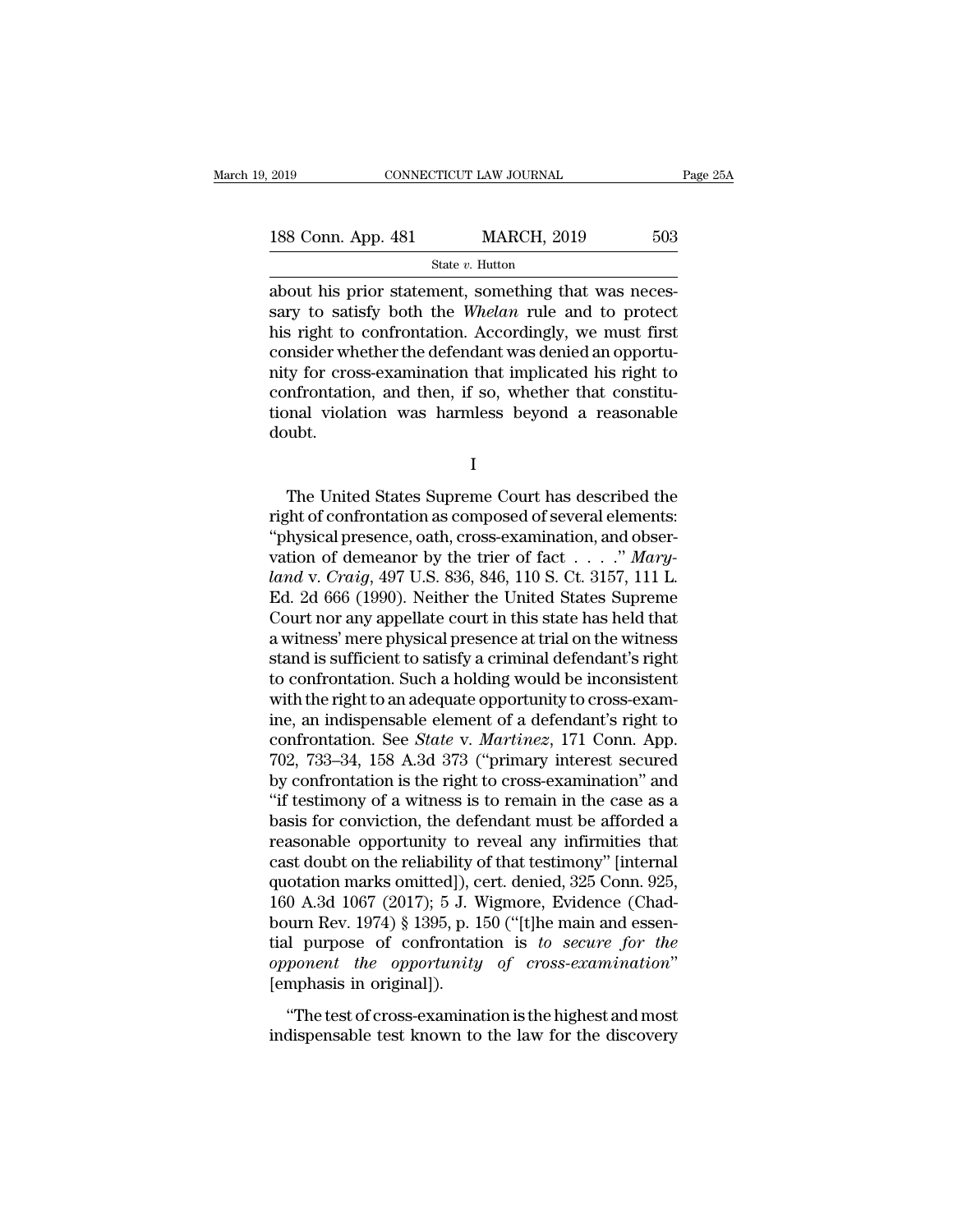## EXECUTE CONNECTICUT LAW JOURNAL March 19, 2019<br>504 MARCH, 2019 188 Conn. App. 481<br>504 MARCH, 2019 188 Conn. App. 481 State *v.* Hutton

CONNECTICUT LAW JOURNAL March 19, 2019<br>
504 MARCH, 2019 188 Conn. App. 481<br>
<sup>State v.</sup> Hutton<br>
of truth." *Bishop* v. *Copp*, 96 Conn. 571, 575, 114 A. 682<br>
(1921). Cross-examination "cannot be had except by the<br>
direct an  $\begin{array}{lll} \text{504} & \text{MARCH, 2019} & \text{188 Conn. App. 481} \ \text{544} & \text{554} & \text{564} & \text{571, 575, 114 A. 682} \ \text{554} & \text{564} & \text{571, 575, 114 A. 682} \ \text{(1921). Cross-examination "cannot be had except by the direct and personal putting of questions and obtaining immediately are larger." (Fmmbaris added.)\ 5. I Wimeroc.} \end{array}$ MARCH, 2019 188 Conn. App. 481<br>
State *v.* Hutton<br>
of truth." *Bishop* v. *Copp*, 96 Conn. 571, 575, 114 A. 682<br>
(1921). Cross-examination "cannot be had except by the<br>
direct and personal putting of questions *and obtaini isola* MARCH, 2019 188 Conn. App. 481<br> *State v. Hutton*<br> *inmediate answers.* Copp, 96 Conn. 571, 575, 114 A. 682<br>
(1921). Cross-examination "cannot be had except by the<br>
direct and personal putting of questions *and obt* state v. Hutton<br>
of truth." *Bishop* v. *Copp*, 96 Conn. 571, 575, 114 A. 682<br>
(1921). Cross-examination "cannot be had except by the<br>
direct and personal putting of questions *and obtaining*<br> *immediate answers.*" (Empha state v. Hutton<br>
of truth." *Bishop* v. *Copp*, 96 Conn. 571, 575, 114 A. 682<br>
(1921). Cross-examination "cannot be had except by the<br>
direct and personal putting of questions *and obtaining*<br> *immediate answers.*" (Empha of truth." *Bishop* v. *Copp*, 96 Conn. 571, 575, 114 A. 682 (1921). Cross-examination "cannot be had except by the direct and personal putting of questions *and obtaining immediate answers*." (Emphasis added.) 5 J. Wigmor (1921). Cross-examination "cannot be had except by the direct and personal putting of questions *and obtaining immediate answers.*" (Emphasis added.) 5 J. Wigmore, supra, p. 150. "Ordinarily, a witness is regarded as su direct and personal putting of questions *and obtaining*<br> *immediate answers.*" (Emphasis added.) 5 J. Wigmore,<br>
supra, p. 150. "Ordinarily, a witness is regarded as sub-<br>
ject to cross-examination when he is placed on the immediate answers." (Emphasis added.) 5 J. Wigmore,<br>supra, p. 150. "Ordinarily, a witness is regarded as sub-<br>ject to cross-examination when he is placed on the<br>stand, under oath, and responds willingly to ques-<br>tions." (E supra, p. 150. "Ordinarily, a witness is regarded as sub-<br>ject to cross-examination when he is placed on the<br>stand, under oath, and responds willingly to ques-<br>tions." (Emphasis added; internal quotation marks<br>omitted.) Un ject to cross-examination when he is placed on the stand, under oath, *and responds willingly to questions.*" (Emphasis added; internal quotation marks omitted.) *United States v. Owens*, 484 U.S. 554, 561, 108 S. Ct. 838, stand, under oath, and responds willingly to ques-<br>tions." (Emphasis added; internal quotation marks<br>omitted.) United States v. Owens, 484 U.S. 554, 561,<br>108 S. Ct. 838, 98 L. Ed. 2d 951 (1988). We certainly are<br>mindful th tions." (Emphasis added; internal quotation marks<br>omitted.) United States v. Owens, 484 U.S. 554, 561,<br>108 S. Ct. 838, 98 L. Ed. 2d 951 (1988). We certainly are<br>mindful that "the [c]onfrontation [c]lause guarantees<br>only a omitted.) United States v. Owens, 484 U.S. 554, 561, 108 S. Ct. 838, 98 L. Ed. 2d 951 (1988). We certainly are mindful that "the [c]onfrontation [c]lause guarantees only an *opportunity* for effective cross-examination, no 108 S. Ct. 838, 98 L. Ed. 2d 951 (1988). We certainly are<br>mindful that "the [c]onfrontation [c]lause guarantees<br>only an *opportunity* for effective cross-examination,<br>not cross-examination that is effective in whatever way mindful that "the [c]onfrontation [c]lause guarantees<br>only an *opportunity* for effective cross-examination,<br>not cross-examination that is effective in whatever way,<br>and to whatever extent, the defense might wish."<br>(Emphas only an *opportunity* for effective cross-examination,<br>not cross-examination that is effective in whatever way,<br>and to whatever extent, the defense might wish."<br>(Emphasis in original; internal quotation marks omit-<br>ted.) not cross-examination that is effective in whatever way,<br>and to whatever extent, the defense might wish."<br>(Emphasis in original; internal quotation marks omit-<br>ted.) *Kentucky* v. *Stincer*, 482 U.S. 730, 739, 107 S. Ct.<br>2 and to whatever extent, the defense might wish."<br>(Emphasis in original; internal quotation marks omit-<br>ted.) *Kentucky* v. *Stincer*, 482 U.S. 730, 739, 107 S. Ct.<br>2658, 96 L. Ed. 2d 631 (1987). Further, "[t]he [c]onfronta (Emphasis in original; internal quotation marks omit-<br>ted.) *Kentucky* v. *Stincer*, 482 U.S. 730, 739, 107 S. Ct.<br>2658, 96 L. Ed. 2d 631 (1987). Further, "[t]he [c]onfronta-<br>tion [c]lause includes no guarantee that every ted.) *Kentucky* v. *Stincer*, 482 U.S. 730, 739, 107 S. Ct.<br>2658, 96 L. Ed. 2d 631 (1987). Further, "[t]he [c]onfronta-<br>tion [c]lause includes no guarantee that every witness<br>called by the prosecution will refrain from gi 2658, 96 L. Ed. 2d 631 (1987). Further, "[t]he [c]onfrontation [c]lause includes no guarantee that every witness called by the prosecution will refrain from giving testimony that is marred by forgetfulness, confusion, or e tion [c]lause includes no guarantee that every witness<br>called by the prosecution will refrain from giving testi-<br>mony that is marred by forgetfulness, confusion, or<br>evasion. To the contrary, the [c]onfrontation [c]lause<br>i called by the prosecution will refrain from giving testi-<br>mony that is marred by forgetfulness, confusion, or<br>evasion. To the contrary, the [c]onfrontation [c]lause<br>is generally satisfied when the defense is given a full mony that is marred by forgetfulness, confusion, or<br>evasion. To the contrary, the [c]onfrontation [c]lause<br>is generally satisfied when the defense is given a full and<br>fair opportunity to probe and expose these infirmities<br> evasion. To the contrary, the [c]onfrontation [c]lause<br>is generally satisfied when the defense is given a full and<br>fair opportunity to probe and expose these infirmities<br>through cross-examination, thereby calling to the at is generally satisfied when the defense is given a full and<br>fair opportunity to probe and expose these infirmities<br>through cross-examination, thereby calling to the atten-<br>tion of the factfinder the reasons for giving scan fair opportunity to probe and expose these infirmities<br>through cross-examination, thereby calling to the atten-<br>tion of the factfinder the reasons for giving scant weight<br>to the witness' testimony." *Delaware* v. Fenstere through cross-examination, thereby calling to the attention of the factfinder the reasons for giving scant weight<br>to the witness' testimony." *Delaware* v. Fensterer, 474<br>U.S. 15, 21–22, 106 S. Ct. 292, 88 L. Ed. 2d 15 (19 tion of the factfinder the reasons for giving scant weight<br>to the witness' testimony." *Delaware* v. Fensterer, 474<br>U.S. 15, 21–22, 106 S. Ct. 292, 88 L. Ed. 2d 15 (1985).<br>In other words, "[t]he [confrontation clause] does to the witness' testimony." *Delau*<br>U.S. 15, 21–22, 106 S. Ct. 292, 88<br>In other words, "[t]he [confronta<br>bar admission of a statement so<br>is present at trial to defend or ex<br>added; internal quotation mark<br>*Pierre*, supra, 2 of the words, "[t]he [confrontation clause] does not r admission of a statement so long as the declarant present at trial *to defend or explain it.*" (Emphasis ded; internal quotation marks omitted.) *State* v. *erre*, su the state words, tepte (controllation cladse) does not<br>bar admission of a statement so long as the declarant<br>is present at trial to defend or explain it." (Emphasis<br>added; internal quotation marks omitted.) State v.<br>Pierr

the witness is a statement of a statement of the with a single state is present at trial to defend or explain it." (Emphasis added; internal quotation marks omitted.) State v.<br>Pierre, supra, 277 Conn. 78.<br>Accordingly, the the process at that to adjoint of explaint in (Emprassemental added; internal quotation marks omitted.) State v.<br>Pierre, supra, 277 Conn. 78.<br>Accordingly, the mere fact that a witness is called to<br>the stand and placed unde *Pierre*, supra, 277 Conn. 78.<br>
Accordingly, the mere fact that a witness is called to<br>
the stand and placed under oath does not mean that<br>
the witness is necessarily available for cross-examina-<br>
tion. In some circumstanc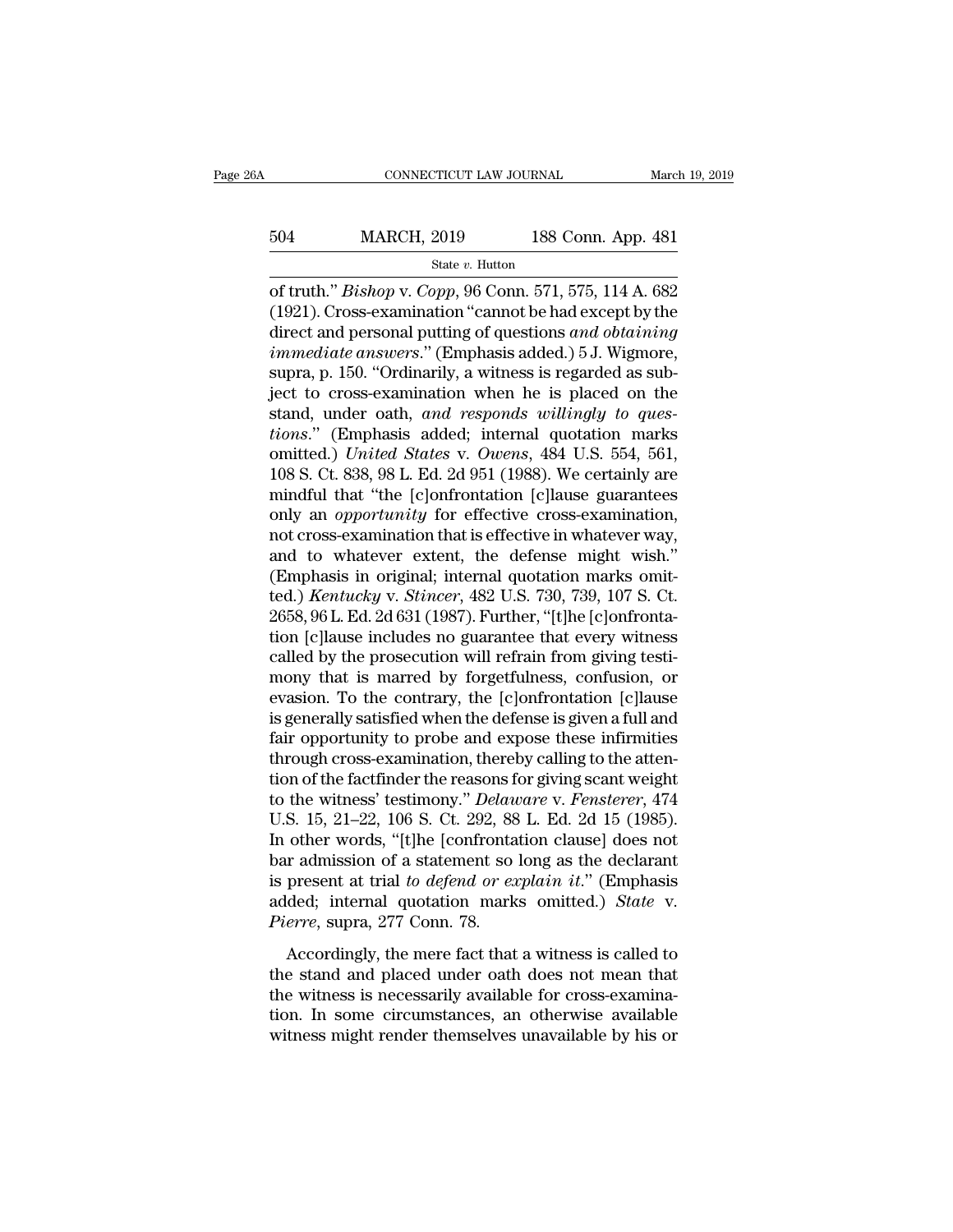2019 CONNECTICUT LAW JOURNAL Page 27A<br>
188 Conn. App. 481 MARCH, 2019 505<br>
State v. Hutton

State *v.* Hutton

 $\frac{188 \text{ Conn. App. } 481}{2019}$  CONNECTICUT LAW JOURNAL Page 27A<br>  $\frac{188 \text{ Conn. App. } 481}{2019}$  MARCH, 2019 505<br>
her actions on the witness stand. Although no appellate<br>
court in this state has squarely addressed whether a<br>
witne 188 Conn. App. 481 MARCH, 2019 505<br>State v. Hutton<br>her actions on the witness stand. Although no appellate<br>court in this state has squarely addressed whether a<br>witness is "available for cross-examination" if he or she<br>refu 188 Conn. App. 481 MARCH, 2019 505<br>
State v. Hutton<br>
her actions on the witness stand. Although no appellate<br>
court in this state has squarely addressed whether a<br>
witness is "available for cross-examination" if he or she 188 Conn. App. 481 MARCH, 2019 505<br>
State v. Hutton<br>
her actions on the witness stand. Although no appellate<br>
court in this state has squarely addressed whether a<br>
witness is "available for cross-examination" if he or she So Colum. App. 401 MARCH, 2015 500<br>
State v. Hutton<br>
her actions on the witness stand. Although no appellate<br>
court in this state has squarely addressed whether a<br>
witness is "available for cross-examination" if he or she State v. Hutton<br>her actions on the witness stand. Although no appellate<br>court in this state has squarely addressed whether a<br>witness is "available for cross-examination" if he or she<br>refuses outright to answer any questio her actions on the witness stand. Although no appellate<br>court in this state has squarely addressed whether a<br>witness is "available for cross-examination" if he or she<br>refuses outright to answer any questions after being<br>sw court in this state has squarely addressed whether a<br>witness is "available for cross-examination" if he or she<br>refuses outright to answer any questions after being<br>sworn in to testify, courts in other jurisdictions that<br>ha witness is "available for cross-examination" if he or she<br>refuses outright to answer any questions after being<br>sworn in to testify, courts in other jurisdictions that<br>have considered this issue have concluded that such a<br> refuses outright to answer any questions after being<br>sworn in to testify, courts in other jurisdictions that<br>have considered this issue have concluded that such a<br>witness is functionally unavailable and, therefore, the<br>adm sworn in to testify, courts in other jurisdictions that<br>have considered this issue have concluded that such a<br>witness is functionally unavailable and, therefore, the<br>admission of a prior statement of that witness would<br>vi have considered this issue have concluded that such a<br>witness is functionally unavailable and, therefore, the<br>admission of a prior statement of that witness would<br>violate the confrontation clause's guarantee of an<br>opportu witness is functionally unavailable and, therefore, the<br>admission of a prior statement of that witness would<br>violate the confrontation clause's guarantee of an<br>opportunity to cross-examine. Although not binding on<br>this cou admission of a prior statement of that witness would<br>violate the confrontation clause's guarantee of an<br>opportunity to cross-examine. Although not binding on<br>this court, we find these cases persuasive.<sup>11</sup> The state<br>has no violate the confrontation clause's guarantee of an opportunity to cross-examine. Although not binding on this court, we find these cases persuasive.<sup>11</sup> The state has not cited, nor has our own research revealed, any post opportunity to cross-examine. Although not binding on this court, we find these cases persuasive.<sup>11</sup> The state has not cited, nor has our own research revealed, any post-*Crawford* court decision expressly holding that a nation.<sup>12</sup> itness who takes the stand but then refuses to answer<br>ny questions despite having no valid right to refuse to<br>nswer the questions is available for cross-exami-<br>ation.<sup>12</sup><br><sup>11</sup> "[T]he contours of the post-*Crawford* jurispr any questions despite having no valid right to refuse to<br>answer the questions is available for cross-exami-<br>nation.<sup>12</sup><br> $\frac{11 \text{``[T]he contours of the post-Crawford jurisprudence regarding unaval-  
ability for Confrontation Clause purposes—especially as unavailability  
relates to refusal to testify—are emerging." State v. Kitt, 284 Neb. 611, 629,$ 

relates to refusal to relations is available for cross-examination.<sup>12</sup><br>
<sup>11</sup> "[T]he contours of the post-*Crawford* jurisprudence regarding unavailability for Confrontation Clause purposes—especially as unavailability rel **EXECUTE:** The different of the post-Crawford jurisprudence regarding unavailability for Confrontation Clause purposes—especially as unavailability relates to refusal to testify—are emerging." *State* v. *Kitt*, 284 Neb. <sup>11</sup> "[T]he contours of the post-*Crawford* jurisprudence regarding unavailability for Confrontation Clause purposes—especially as unavailability relates to refusal to testify—are emerging." *State* v. *Kitt*, 284 Neb. 61

ability for Confrontation Clause purposes—especially as unavailability for Confrontation Clause purposes—especially as unavailability relates to refusal to testify—are emerging." *State v. Kitt*, 284 Neb. 611, 629, 823 N. and takes to refusal to testify—are emerging." *State* v. *Kitt*, 284 Neb. 611, 629, 823 N.W.2d 175 (2012).<br><sup>12</sup> We note that in *Fowler* v. *Indiana*, 829 N.E.2d 459 (Ind. 2005), cert. denied, 547 U.S. 1193, 126 S. Ct. 2 323 N.W.2d 175 (2012).<br>
<sup>12</sup> We note that in *Fowler* v. *Indiana*, 829 N.E.2d 459 (Ind. 2005), cert.<br>
denied, 547 U.S. 1193, 126 S. Ct. 2862, 165 L. Ed. 2d 898 (2006), the issue<br>
before the Indiana Supreme Court was "whe <sup>22</sup> We note that in *Fowler* v. *Indiana*, 829 N.E.2d 459 (Ind. 2005), cert.<br>denied, 547 U.S. 1193, 126 S. Ct. 2862, 165 L. Ed. 2d 898 (2006), the issue<br>before the Indiana Supreme Court was "whether a witness who is prese denied, 547 U.S. 1193, 126 S. Ct. 2862, 165 L. Ed. 2d 898 (2006), the issue before the Indiana Supreme Court was "whether a witness who is present and takes the stand, but then refuses to testify with no valid claim of pr before the Indiana Supreme Court was "whether a witness who is present and takes the stand, but then refuses to testify with no valid claim of privilege, is a witness who 'appears for cross-examination' (as that term is us and takes the stand, but then refuses to testify with no valid claim of privilege, is a witness who 'appears for cross-examination' (as that term is used in  $Crauford$ ) if no effort is made to compel the witness to respond." and takes the stand, but then refuses to testify with no valid claim of privilege, is a witness who 'appears for cross-examination' (as that term is used in *Crawford*) if no effort is made to compel the witness to respon *Crawford*) if no effort is made to compel the witness to respond." Id., 465. The court, in a scholarly and historical discussion of the issue, first noted that, pre-*Crawford*, although a witness who asserted an inabilit The court, in a scholarly and historical discussion of the issue, first noted that, pre-*Crawford*, although a witness who asserted an inability to recall any significant information was deemed available for cross-examina that, pre-*Crawford*, although a witness who asserted an inability to recall any significant information was deemed available for cross-examination under existing United State Supreme Court precedent, some courts neverthel anay significant information was deemed available for cross-examination<br>under existing United State Supreme Court precedent, some courts neverthe-<br>less held that a witness who refused to answer any questions on the stand<br>w under existing United State Supreme Court precedent, some courts nevertheless held that a witness who refused to answer any questions on the stand was not available for cross-examination for confrontation purposes. Id., 46 less held that a witness who refused to answer any questions on the stand was not available for cross-examination for confrontation purposes. Id., 466–67. The court in *Fouler* concluded that it was unnecessary to decide t was not available for cross-examination for confrontation purposes. Id., 466–67. The court in *Fouler* concluded that it was unnecessary to decide the confrontation issue post-*Crawford* because it concluded that the defe 466–67. The court in *Fowler* concluded that it was unnecessary to decide the confrontation issue post-*Crawford* because it concluded that the defendant had forfeited any right to confrontation by making no effort to comp the confrontation issue post-*Crawford* because it concluded that the defendant had forfeited any right to confrontation by making no effort to compel the witness' testimony. The court explained: "A refusal to answer, even dant had forfeited any right to confrontation by making no effort to compel<br>the witness' testimony. The court explained: "A refusal to answer, even<br>after a court order, arguably falls on the loss of memory side of the line the witness' testimoy. The court explained: "A refusal to answer, even after a court order, arguably falls on the loss of memory side of the line. Unlike a privilege that, as in *Crawford*, prevents the witness from taking the witness' testimony. The court explained: "A refusal to answer, even after a court order, arguably falls on the loss of memory side of the line. Unlike a privilege that, as in *Crawford*, prevents the witness from taki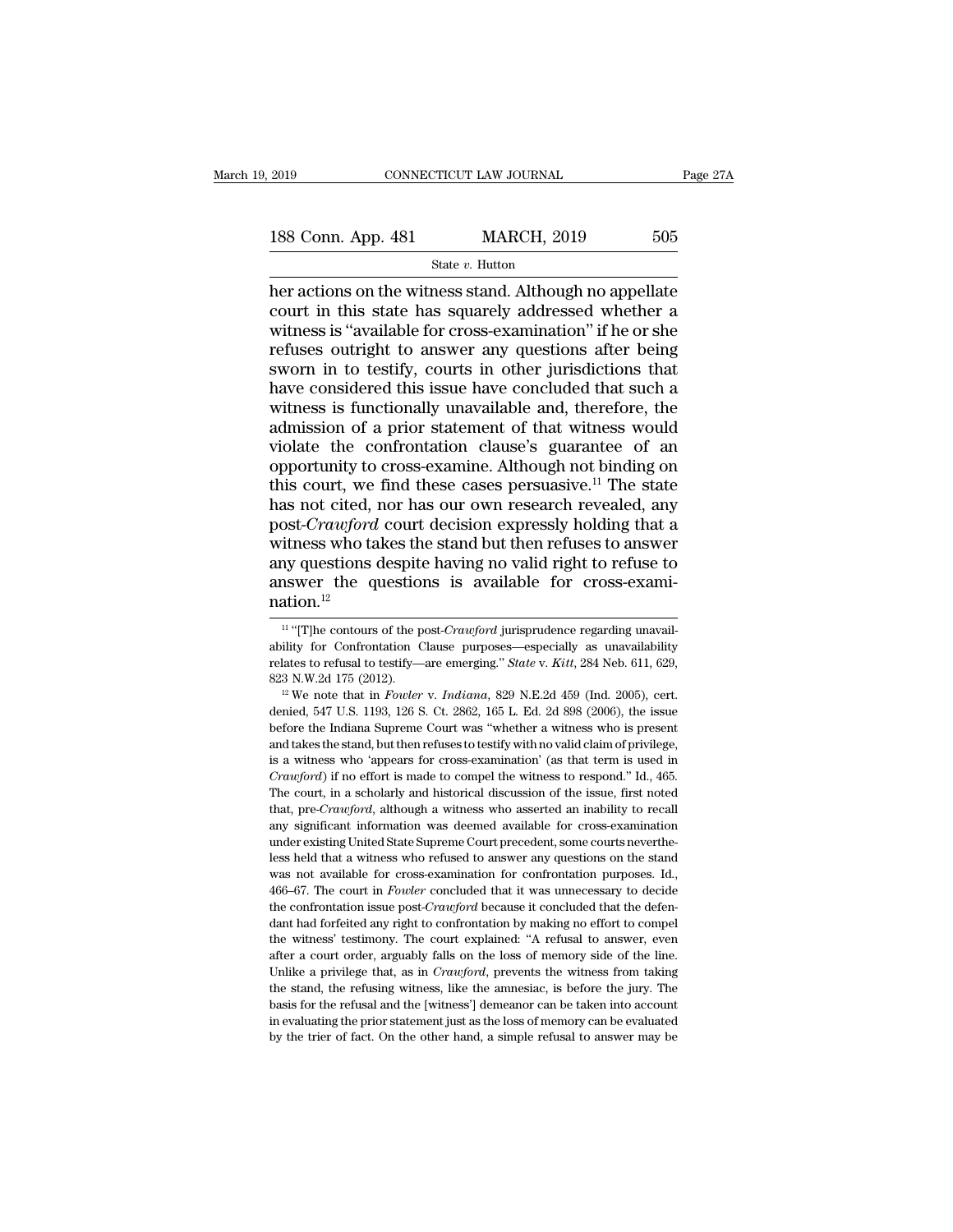## EXECUTE CONNECTICUT LAW JOURNAL March 19, 2019<br>506 MARCH, 2019 188 Conn. App. 481<br>51 State v. Hutton State *v.* Hutton

CONNECTICUT LAW JOURNAL March 19, 2<br> **ISB Conn. App. 481**<br>
State *v*. Hutton<br>
In *Barksdale* v. *State*, 265 Ga. 9, 453 S.E.2d 2 (1995),<br>
e Georgia Supreme Court was presented with a situa-506 MARCH, 2019 188 Conn. App. 481<br>  $\frac{\text{State } v. \text{ Hutton}}{\text{In } Barksdale \text{ V. } State, 265 \text{ Ga. } 9, 453 \text{ S.E.}2d 2 (1995),\text{the Georgia Supreme Court was presented with a situation quite similar to the one now before us. The defendant in *Baskedale* was charged with murder and armed.$ 506 MARCH, 2019 188 Conn. App. 481<br>
State v. Hutton<br>
In *Barksdale* v. *State*, 265 Ga. 9, 453 S.E.2d 2 (1995),<br>
the Georgia Supreme Court was presented with a situa-<br>
tion quite similar to the one now before us. The defe 506 MARCH,  $2019$  188 Conn. App. 481<br>
state v. Hutton<br>
In *Barksdale* v. *State*,  $265$  Ga. 9,  $453$  S.E.2d 2 (1995),<br>
the Georgia Supreme Court was presented with a situa-<br>
tion quite similar to the one now before us. Th State v. Hutton<br>
In *Barksdale* v. *State*, 265 Ga. 9, 453 S.E.2d 2 (1995),<br>
the Georgia Supreme Court was presented with a situa-<br>
tion quite similar to the one now before us. The defen-<br>
dant in *Barksdale* was charged state v. Hutton<br>In *Barksdale* v. *State*, 265 Ga. 9, 453 S.E.2d 2 (1995),<br>the Georgia Supreme Court was presented with a situa-<br>tion quite similar to the one now before us. The defen-<br>dant in *Barksdale* was charged with In *Barksdale v. State*, 265 Ga. 9, 453 S.E.2d 2 (1995),<br>the Georgia Supreme Court was presented with a situa-<br>tion quite similar to the one now before us. The defen-<br>dant in *Barksdale* was charged with murder and armed<br>r the Georgia Supreme Court was presented with a situation quite similar to the one now before us. The defendant in *Barksdale* was charged with murder and armed robbery. The state called as a witness one of the defendant's tion quite similar to the one now before us. The defen-<br>dant in *Barksdale* was charged with murder and armed<br>robbery. The state called as a witness one of the defen-<br>dant's accomplices, who already had pleaded guilty to<br>a dant in *Barksdale* was charged with murder and armed robbery. The state called as a witness one of the defendant's accomplices, who already had pleaded guilty to armed robbery in exchange for the state's dropping the murd robbery. The state called as a witness one of the defendant's accomplices, who already had pleaded guilty to armed robbery in exchange for the state's dropping the murder charge against him. The witness, who remained incar dant's accomplices, who already had pleaded guilty to<br>armed robbery in exchange for the state's dropping the<br>murder charge against him. The witness, who remained<br>incarcerated, refused to testify at trial, believing that,<br>b armed robbery in exchange for the state's dropping the<br>murder charge against him. The witness, who remained<br>incarcerated, refused to testify at trial, believing that,<br>by doing so, he would put his life in danger. After con murder charge against him. The witness, who remained<br>incarcerated, refused to testify at trial, believing that,<br>by doing so, he would put his life in danger. After con-<br>sulting with counsel, the trial court ruled that the incarcerated, refused to testify at trial, believing that,<br>by doing so, he would put his life in danger. After con-<br>sulting with counsel, the trial court ruled that the wit-<br>ness did not have any valid fifth amendment priv by doing so, he would put his life in danger. After consulting with counsel, the trial court ruled that the witness did not have any valid fifth amendment privilege to assert, and the court ordered him to testify. The witn sulting with counsel, the trial court ruled that the witness did not have any valid fifth amendment privilege<br>to assert, and the court ordered him to testify. The<br>witness nevertheless continued to refuse to answer any<br>ques ness did not have any valid fifth amendment privilege<br>to assert, and the court ordered him to testify. The<br>witness nevertheless continued to refuse to answer any<br>questions. The prosecutor asked the court to hold him<br>in con to assert, and the court ordered him to testify. The<br>witness nevertheless continued to refuse to answer any<br>questions. The prosecutor asked the court to hold him<br>in contempt, but the trial court declined to do so imme-<br>dia witness nevertheless continued to refuse to answer any<br>questions. The prosecutor asked the court to hold him<br>in contempt, but the trial court declined to do so imme-<br>diately. The state also moved to admit a videotaped<br>stat questions. The prosecutor asked the court to hold him<br>in contempt, but the trial court declined to do so imme-<br>diately. The state also moved to admit a videotaped<br>statement that the witness previously had provided to<br>the p in contempt, but the trial court declined to do so imme-<br>diately. The state also moved to admit a videotaped<br>statement that the witness previously had provided to<br>the police. The court postponed ruling on the request<br>to pe diately. The state also moved to admit a videotaped<br>statement that the witness previously had provided to<br>the police. The court postponed ruling on the request<br>to permit counsel time to research the issue. The next<br>day, th statement that the witness previously had provided to<br>the police. The court postponed ruling on the request<br>to permit counsel time to research the issue. The next<br>day, the state recalled the witness. The prosecutor<br>asked t the police. The court postponed ruling on the request<br>to permit counsel time to research the issue. The next<br>day, the state recalled the witness. The prosecutor<br>asked the witness if he still refused to answer questions<br>in to permit counsel time to research the issue. The next<br>day, the state recalled the witness. The prosecutor<br>asked the witness if he still refused to answer questions<br>in light of a possible criminal contempt conviction. He<br>c day, the state recalled the witness. The prosecutor<br>asked the witness if he still refused to answer questions<br>in light of a possible criminal contempt conviction. He<br>continued to refuse to testify and was excused. The<br>stat asked the witness if he still refused to answer questions<br>in light of a possible criminal contempt conviction. He<br>continued to refuse to testify and was excused. The<br>state renewed its motion to admit the prior videotaped<br>s in light of a possible criminal contempt conviction. He continued to refuse to testify and was excused. The state renewed its motion to admit the prior videotaped statement, arguing that it was admissible for substantive p continued to refuse to testify and was excused. The<br>state renewed its motion to admit the prior videotaped<br>statement, arguing that it was admissible for substan-<br>tive purposes as a prior inconsistent statement under<br>Georgi state renewed its motion to admit the prior videotaped<br>statement, arguing that it was admissible for substan-<br>tive purposes as a prior inconsistent statement under<br>Georgia's version of the *Whelan* rule.<sup>13</sup> The defendant<br> statement, arguing that it was admissible for substantive purposes as a prior inconsistent statement under Georgia's version of the *Whelan* rule.<sup>13</sup> The defendant objected, arguing, inter alia, that the admission of the objected, arguing, inter alia, that the admission of the videotaped statement would violate his confrontation rights. The trial court nevertheless ruled that the videotaped statement was admissible as a prior inconsistent videotaped statement would violate his confrontation<br>rights. The trial court nevertheless ruled that the video-<br>taped statement was admissible as a prior inconsistent<br>viewed as barring the defendant's access to meaningful

rights. The trial court nevertheless ruled that the video-<br>taped statement was admissible as a prior inconsistent<br>viewed as barring the defendant's access to meaningful cross-examination.<br>We believe we need not resolve thi taped statement was admissible as a prior inconsistent<br>wiewed as barring the defendant's access to meaningful cross-examination.<br>We believe we need not resolve this issue because here [the defendant] did<br>not seek an order taped statement was admissible as a prior inconsistent<br>viewed as barring the defendant's access to meaningful cross-examination<br>We believe we need not resolve this issue because here [the defendant] di<br>not seek an order co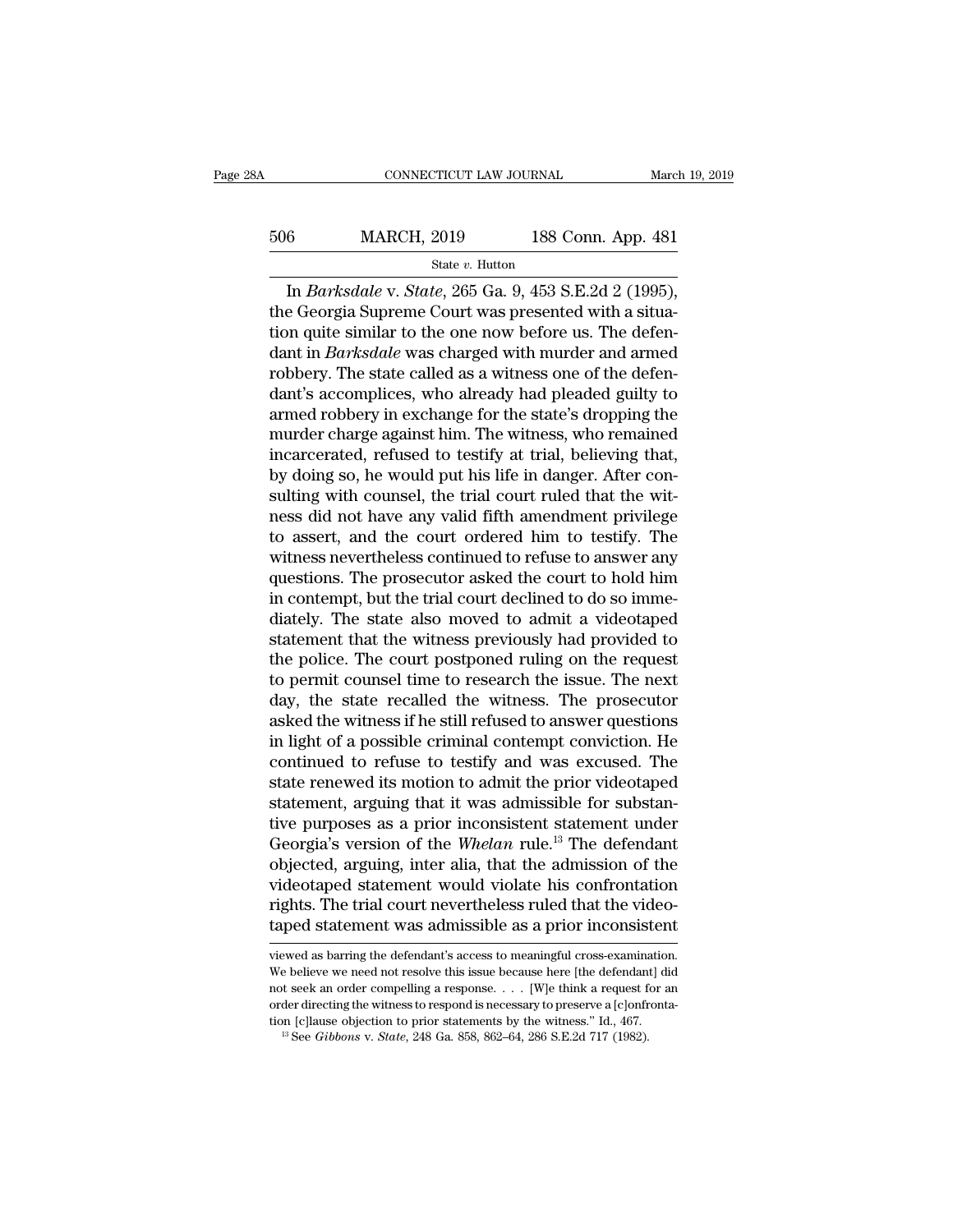| 2019               | CONNECTICUT LAW JOURNAL |                    | Page 29A |  |
|--------------------|-------------------------|--------------------|----------|--|
| 188 Conn. App. 481 |                         | <b>MARCH, 2019</b> | 507      |  |
|                    | State $v$ . Hutton      |                    |          |  |

Fage 29A<br>
State Triangle 2019 (State v. Hutton<br>
State v. Hutton<br>
State v. Hutton<br>
Statement. The state recalled the witness to the stand<br>
and played the videotaped statement to the jury. At the<br>
conclusion of the videotape 188 Conn. App. 481 MARCH, 2019 507<br>
State v. Hutton<br>
statement. The state recalled the witness to the stand<br>
and played the videotaped statement to the jury. At the<br>
conclusion of the videotape, the court permitted the<br>
de 188 Conn. App. 481 MARCH, 2019 507<br>
State v. Hutton<br>
statement. The state recalled the witness to the stand<br>
and played the videotaped statement to the jury. At the<br>
conclusion of the videotape, the court permitted the<br>
d 188 Conn. App. 481 MARCH, 2019 507<br>
State  $v$ . Hutton<br>
statement. The state recalled the witness to the stand<br>
and played the videotaped statement to the jury. At the<br>
conclusion of the videotape, the court permitted the<br> Statement. The state recalled the witness to the stand<br>and played the videotaped statement to the jury. At the<br>conclusion of the videotape, the court permitted the<br>defense to attempt to cross-examine the witness.<br>Defense statement. The state recalled the witness to the stand<br>and played the videotaped statement to the jury. At the<br>conclusion of the videotape, the court permitted the<br>defense to attempt to cross-examine the witness.<br>Defense statement. The state recalled the witness to the stand<br>and played the videotaped statement to the jury. At the<br>conclusion of the videotape, the court permitted the<br>defense to attempt to cross-examine the witness.<br>Defense c and played the videotaped statement to the jury conclusion of the videotape, the court permidefense to attempt to cross-examine the Defense counsel asked the witness if he intercontinue to refuse to answer questions. The a Inclusion of the videotape, the court permitted the<br>fense to attempt to cross-examine the witness.<br>Pense counsel asked the witness if he intended to<br>ntinue to refuse to answer questions. The witness<br>swered in the affirmati defense to attempt to cross-examme the witness.<br>
Defense counsel asked the witness if he intended to<br>
continue to refuse to answer questions. The witness<br>
answered in the affirmative, and defense counsel indi-<br>
cated that

Detense counsel asked the witness if he intended to<br>continue to refuse to answer questions. The witness<br>answered in the affirmative, and defense counsel indi-<br>cated that he had nothing further to ask.<br>In his appeal of the continue to refuse to answer questions. The witness<br>answered in the affirmative, and defense counsel indi-<br>cated that he had nothing further to ask.<br>In his appeal of the conviction, the defendant in *Bark-<br>sdale* claimed answered in the affirmative, and defense counsel indi-<br>cated that he had nothing further to ask.<br>In his appeal of the conviction, the defendant in *Bark-*<br>*sdale* claimed that the admission of the videotaped prior<br>statemen cated that he had nothing further to ask.<br>
In his appeal of the conviction, the defendant in *Bark-*<br>
sdale claimed that the admission of the videotaped prior<br>
statement violated his right to confrontation because<br>
the wit In his appeal of the conviction, the defendant in *Bark-*<br>sdale claimed that the admission of the videotaped prior<br>statement violated his right to confrontation because<br>the witness was not subject to cross-examination<br>reg sdale claimed that the admission of the videotaped prior<br>statement violated his right to confrontation because<br>the witness was not subject to cross-examination<br>regarding the prior statement. The Georgia Supreme<br>Court unani statement violated his right to confrontation because<br>the witness was not subject to cross-examination<br>regarding the prior statement. The Georgia Supreme<br>Court unanimously agreed and reversed his conviction.<br>In so doing, i the witness was not subject to cross-examination<br>regarding the prior statement. The Georgia Supreme<br>Court unanimously agreed and reversed his conviction.<br>In so doing, it distinguished for confrontation purposes<br>the case be regarding the prior statement. The Georgia Supreme<br>Court unanimously agreed and reversed his conviction.<br>In so doing, it distinguished for confrontation purposes<br>the case before it, in which the witness refused to<br>answer q Court unanimously agreed and reversed his conviction.<br>In so doing, it distinguished for confrontation purposes<br>the case before it, in which the witness refused to<br>answer questions outright, from cases in which a wit-<br>ness In so doing, it distinguished for confrontation purposes<br>the case before it, in which the witness refused to<br>answer questions outright, from cases in which a wit-<br>ness had testified but asserted a lack of memory regard-<br>in the case before it, in which the witness refused to<br>answer questions outright, from cases in which a wit-<br>ness had testified but asserted a lack of memory regard-<br>ing a prior statement or the events at issue. In the latte answer questions outright, from cases in which a with<br>ness had testified but asserted a lack of memory regard-<br>ing a prior statement or the events at issue. In the latter<br>line of cases, the court explained, the defendant ness had testified but asserted a lack of memory regarding a prior statement or the events at issue. In the latter line of cases, the court explained, the defendant had "the opportunity to cross-examine a forgetful witness ing a prior statement or the events at issue. In the latter<br>line of cases, the court explained, the defendant had<br>"the opportunity to cross-examine a forgetful witness<br>about such matters as his bias, his lack of care and<br>[ line of cases, the court explained, the defendant had "the opportunity to cross-examine a forgetful witness about such matters as his bias, his lack of care and [attentiveness]  $\ldots$  and even  $\ldots$  the very fact that he h "the opportunity to cross-examine a forgetful witness<br>about such matters as his bias, his lack of care and<br>[attentiveness] . . . and even . . . the very fact that<br>he has a bad memory." Id., 13, quoting *United States*<br>v. about such matters as his bias, his lack of care and [attentiveness]  $\ldots$  and even  $\ldots$  the very fact that he has a bad memory." Id., 13, quoting *United States* v. *Owens*, supra, 484 U.S. 559. The court reasoned that [attentiveness] . . . and even . . . the very fact that<br>he has a bad memory." Id., 13, quoting *United States*<br>v. *Owens*, supra, 484 U.S. 559. The court reasoned that<br>unlike a witness who claims memory loss but nonethe-<br> he has a bad memory." Id., 13, quoting *United States* v. *Owens*, supra, 484 U.S. 559. The court reasoned that unlike a witness who claims memory loss but nonetheless is willing to answer questions, the witness in the cas v. Owens, supra, 484 U.S. 559. The c<br>unlike a witness who claims memor<sub>.</sub><br>less is willing to answer questions,<br>case before it had refused to provid<br>questions, even in the face of a tria<br>do so or be held in contempt and, t ase before it had refused to provide *any* answers to<br>uestions, even in the face of a trial court's order to<br>o so or be held in contempt and, thus, "was not avail-<br>ple for cross-examination."<sup>14</sup><br><sup>14</sup> We note that because questions, even in the face of a trial court's order to<br>do so or be held in contempt and, thus, "was not avail-<br>able for cross-examination."<sup>14</sup><br><sup>14</sup> We note that because *Barksdale* was decided prior to the United States<br>

do so or be held in contempt and, thus, "was not available for cross-examination."<sup>14</sup><br>a<sup>14</sup> We note that because *Barksdale* was decided prior to the United States Supreme Court's decision in *Crawford*, the court, in an able for cross-examination.<sup>"14</sup><br>
<sup>14</sup> We note that because *Barksdale* was decided prior to the United States<br>
Supreme Court's decision in *Crawford*, the court, in analyzing whether the<br>
defendant's right to confrontatio Figure 101 Cross-examination. The witness was decided prior to the United States Supreme Court's decision in *Crawford*, the court, in analyzing whether the defendant's right to confrontation was violated, applied the for <sup>14</sup> We note that because *Barksdale* was decided prior to the United States Supreme Court's decision in *Crawford*, the court, in analyzing whether the defendant's right to confrontation was violated, applied the former Supreme Court's decision in *Crawford*, the court, in analyzing whether the defendant's right to confrontation was violated, applied the former trustworthiness standard set forth in *Ohio* v. *Roberts*, supra, 448 U.S. 56. defendant's right to confrontation was violated, applied the former trustworthiness standard set forth in *Ohio* v. *Roberts*, supra, 448 U.S. 56. The court's finding that the witness was not available for cross-examinati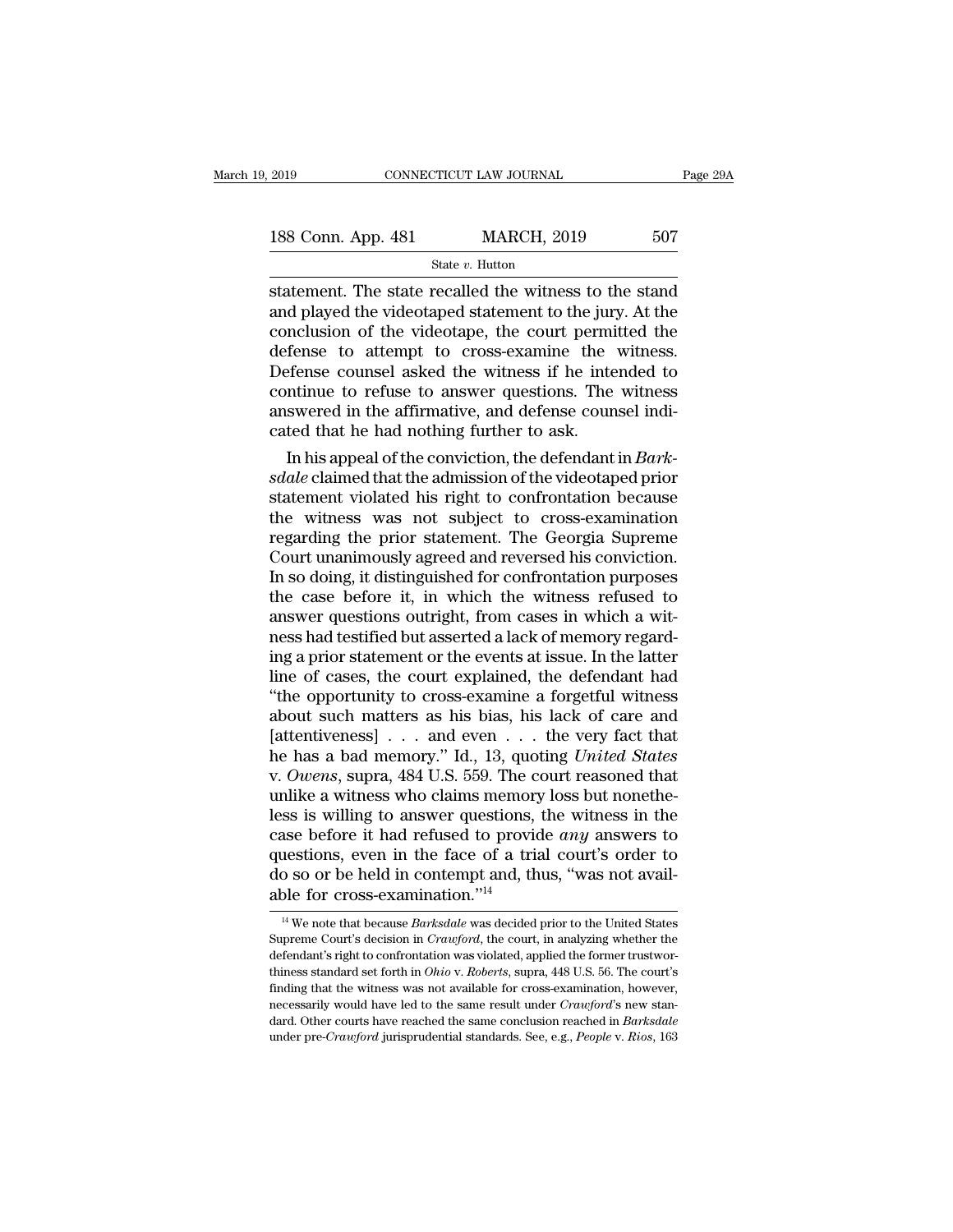| 0A  | CONNECTICUT LAW JOURNAL               |                    | March 19, 2019 |
|-----|---------------------------------------|--------------------|----------------|
| 508 |                                       |                    |                |
|     | <b>MARCH, 2019</b><br>State v. Hutton | 188 Conn. App. 481 |                |

CONNECTICUT LAW JOURNAL March 19, 2019<br>
Sand MARCH, 2019 188 Conn. App. 481<br>
State v. Hutton<br>
The Pennsylvania Supreme Court reached a similar<br>
nclusion in *In re N.C.*, 629 Pa. 475, 105 A.3d 1199<br>
014) In that case, a del MARCH, 2019 188 Conn. App. 481<br>
State v. Hutton<br>
The Pennsylvania Supreme Court reached a similar<br>
conclusion in *In re N.C.*, 629 Pa. 475, 105 A.3d 1199<br>
(2014). In that case—a delinquency adjudication in<br>
which the inven 508 MARCH, 2019 188 Conn. App. 481<br>
State v. Hutton<br>
The Pennsylvania Supreme Court reached a similar<br>
conclusion in *In re N.C.*, 629 Pa. 475, 105 A.3d 1199<br>
(2014). In that case—a delinquency adjudication in<br>
which the 508 MARCH, 2019 188 Conn. App. 481<br>  $\frac{\text{State } v. \text{ Hutton}}{\text{The Pennsylvania Supreme Court reached a similar  
conclusion in } In \text{ re } N.C., 629 \text{ Pa. } 475, 105 \text{ A.}3d 1199$ <br>
(2014). In that case—a delinquency adjudication in<br>
which the juvenile was alleged to have committed a sex-<br> State v. Hutton<br>
The Pennsylvania Supreme Court reached a similar<br>
conclusion in *In re N.C.*, 629 Pa. 475, 105 A.3d 1199<br>
(2014). In that case—a delinquency adjudication in<br>
which the juvenile was alleged to have committ mined that a juvenile court is an admitted a similar conclusion in *In re N.C.*, 629 Pa. 475, 105 A.3d 1199 (2014). In that case—a delinquency adjudication in which the juvenile was alleged to have committed a sexual assa The Pennsylvania Supreme Court reached a similar conclusion in  $In$   $re$   $N.C.,$  629 Pa. 475, 105 A.3d 1199 (2014). In that case—a delinquency adjudication in which the juvenile was alleged to have committed a sex-<br>ual assaul conclusion in *In re N.C.*, 629 Pa. 475, 105 A.3d 1199 (2014). In that case—a delinquency adjudication in which the juvenile was alleged to have committed a sex-<br>ual assault on a three year old child—the court deter-<br>mine (2014). In that case—a delinquency adjudication in which the juvenile was alleged to have committed a sex-<br>ual assault on a three year old child—the court deter-<br>mined that a juvenile court had admitted a videotaped<br>foren which the juvenile was alleged to have committed a sex-<br>ual assault on a three year old child—the court deter-<br>mined that a juvenile court had admitted a videotaped<br>forensic interview of the minor victim in violation of<br>th ual assault on a three year old child—the court deter-<br>mined that a juvenile court had admitted a videotaped<br>forensic interview of the minor victim in violation of<br>the juvenile's right to confrontation. Although the vic-<br>t mined that a juvenile court had admitted a videotaped<br>forensic interview of the minor victim in violation of<br>the juvenile's right to confrontation. Although the vic-<br>tim, who was four years old at the time of the adjudicaforensic interview of the minor victim in violation of<br>the juvenile's right to confrontation. Although the vic-<br>tim, who was four years old at the time of the adjudica-<br>tion hearing, was found competent by the juvenile cou the juvenile's right to confrontation. Although the victim, who was four years old at the time of the adjudication hearing, was found competent by the juvenile court<br>to testify; id., 480; she was unable on direct examinati tim, who was four years old at the time of the adjudication hearing, was found competent by the juvenile court<br>to testify; id., 480; she was unable on direct examination<br>to verbalize any responses to questions about the ju tion hearing, was found competent by the juvenile court<br>to testify; id., 480; she was unable on direct examination<br>to verbalize any responses to questions about the juve-<br>nile or his alleged contacts with her, although sh to testify; id., 480; she was unable on direct examination<br>to verbalize any responses to questions about the juve-<br>nile or his alleged contacts with her, although she did<br>nod or shake her head in response to a few prelimin to verbalize any responses to questions about the juve-<br>nile or his alleged contacts with her, although she did<br>nod or shake her head in response to a few preliminary<br>questions. Id., 480–81. After a number of unsuccessful<br> nile or his alleged contacts with her, although she did<br>nod or shake her head in response to a few preliminary<br>questions. Id., 480–81. After a number of unsuccessful<br>attempts to elicit her testimony, the witness eventually nod or shake her head in r<br>questions. Id., 480–81. Aft<br>attempts to elicit her testii<br>became totally unresponsi<br>position.<sup>15</sup> Id., 487. The juve<br>counsel would like to ask h<br>counsel declined. Id.<br>Later in the proceeding Lempts to elicit her testimony, the witness eventually<br>
came totally unresponsive and curled up into a fetal<br>
sition.<sup>15</sup> Id., 487. The juvenile court inquired if defense<br>
unsel would like to ask her any questions, but de a forence to the security, the matter counted,<br>became totally unresponsive and curled up into a fetal<br>position.<sup>15</sup> Id., 487. The juvenile court inquired if defense<br>counsel would like to ask her any questions, but defense<br>

position.<sup>15</sup> Id., 487. The juvenile court inquired if defense<br>counsel would like to ask her any questions, but defense<br>counsel declined. Id.<br>Later in the proceeding, following the testimony of<br>a forensic interviewer, the prediction from the year and previously counsel would like to ask her any questions, but defense<br>counsel declined. Id.<br>Later in the proceeding, following the testimony of<br>a forensic interviewer, the juvenile court admitted Example of a static and questions) sat accessed<br>counsel declined. Id.<br>Later in the proceeding, following the testimony of<br>a forensic interviewer, the juvenile court admitted, over<br>the objections of defense counsel, a DVD c Later in the proceeding, following the testimony of<br>a forensic interviewer, the juvenile court admitted, over<br>the objections of defense counsel, a DVD containing a<br>previously recorded forensic interview of the witness.<br>Id. Later in the proceeding, following the testimony of<br>a forensic interviewer, the juvenile court admitted, over<br>the objections of defense counsel, a DVD containing a<br>previously recorded forensic interview of the witness.<br>Id. a forensic interviewer, the juvenile court admitted, over<br>the objections of defense counsel, a DVD containing a<br>previously recorded forensic interview of the witness.<br>Id., 487–88. The juvenile objected on the grounds that<br> the objections of defense counsel, a DVD containing a<br>previously recorded forensic interview of the witness.<br>Id., 487–88. The juvenile objected on the grounds that<br>the video constituted testimonial hearsay evidence and<br>tha the video constituted testimonial nearsay evidence and<br>that its admission would violate his sixth amendment<br>right to confrontation. Id. The juvenile court ruled that<br>although there was no Pennsylvania case law defining<br>cal that its admission would violate his sixth amendment<br>right to confrontation. Id. The juvenile court ruled that<br>although there was no Pennsylvania case law defining<br>cal. App. 3d 852, 864, 210 Cal. Rptr. 271 (1985) ("we find

right to confrontation. Id. The juvenile court ruled that<br>although there was no Pennsylvania case law defining<br>Cal. App. 3d 852, 864, 210 Cal. Rptr. 271 (1985) ("we find the admission of<br>a prior statement made by a witness although there was no Pennsylvania case law defining<br>Cal. App. 3d 852, 864, 210 Cal. Rptr. 271 (1985) ("we find the admission of<br>a prior statement made by a witness who stonewalls at trial and refuses to<br>answer any questio cross-examine the with the care in the admission of a prior statement made by a witness who stonewalls at trial and refuses to answer any question on direct or cross-examination denies a defendant the right to confrontatio court took two recesses and made changes in the caregivers and refuses to answer any question on direct or cross-examination denies a defendant the right to confrontation which contemplates a meaningful opportunity to cros a prior statement made by a witness who stonewalls at trial and refuses to answer any question on direct or cross-examination denies a defendant the right to confrontation which contemplates a meaningful opportunity to cr right to confrontation which contemplates a meaningful opportunity to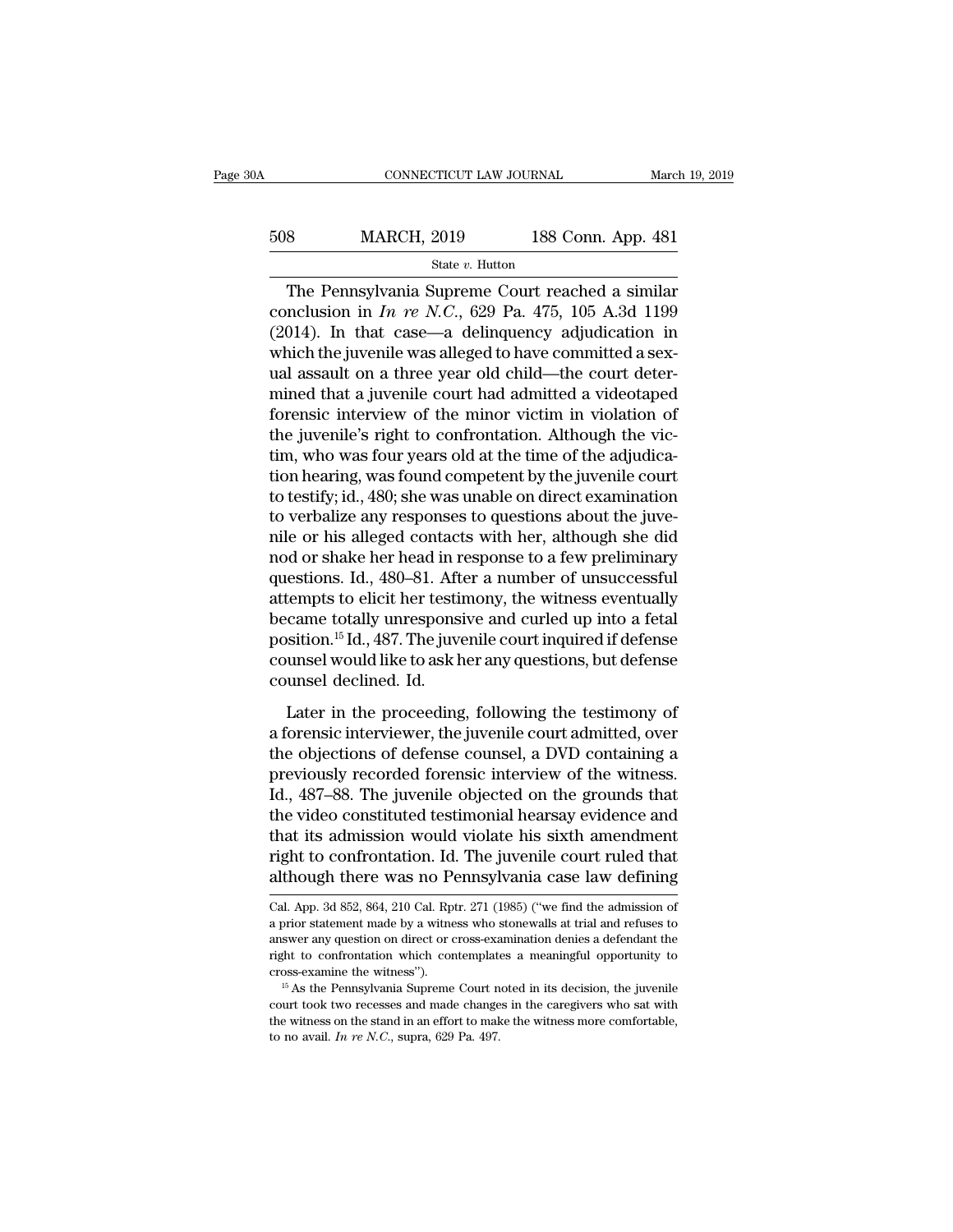| 2019               | CONNECTICUT LAW JOURNAL | Page 31A |  |
|--------------------|-------------------------|----------|--|
| 188 Conn. App. 481 | <b>MARCH, 2019</b>      | 509      |  |
|                    | State $v$ . Hutton      |          |  |

 $\begin{array}{|l|l|} \hline \text{2019} & \text{COMRECTICUT LAW JOURNAL} & \text{Page 31A} \ \hline \text{188 Conn. App. 481} & \text{MARCH, 2019} & \text{509} \ \hline \text{State } v. \text{Hutton} & \text{what it means to testify in a proceeding, it concluded that the witness effectively had testified because she was found, comment to testify and took the witness.} \hline \end{array}$ 188 Conn. App. 481 MARCH, 2019 509<br>
State v. Hutton<br>
what it means to testify in a proceeding, it concluded<br>
that the witness effectively had testified because she<br>
was found competent to testify and took the witness<br>
sta 188 Conn. App. 481 MARCH, 2019 509<br>
State v. Hutton<br>
what it means to testify in a proceeding, it concluded<br>
that the witness effectively had testified because she<br>
was found competent to testify and took the witness<br>
sta 188 Conn. App. 481 MARCH, 2019 509<br>
State  $v$ . Hutton<br>
what it means to testify in a proceeding, it concluded<br>
that the witness effectively had testified because she<br>
was found competent to testify and took the witness<br>
s  $\begin{array}{c}\n\hline\n\text{State } v. \text{ Hutton} \\
\hline\n\text{What it means to testify in a proceeding, } \text{that the witness effectively had testified was found competent to testify and took stand. Id., 488. The juvenile was adjusted and appeared to the Superior Court.}\n\hline\n\end{array}$ nat it means to testify in a proceeding, it concluded<br>at the witness effectively had testified because she<br>as found competent to testify and took the witness<br>and. Id., 488. The juvenile was adjudicated delinquent<br>d appeale what it means to testify in a proceeding, it concruded<br>that the witness effectively had testified because she<br>was found competent to testify and took the witness<br>stand. Id., 488. The juvenile was adjudicated delinquent<br>an

inat the withess enectively had testified because she<br>was found competent to testify and took the witness<br>stand. Id., 488. The juvenile was adjudicated delinquent<br>and appealed to the Superior Court.<br>The juvenile claimed on was found competent to testify and took the witness<br>stand. Id., 488. The juvenile was adjudicated delinquent<br>and appealed to the Superior Court.<br>The juvenile claimed on appeal that the admission of<br>the witness' prior testi stand. Id., 488. The Juvenile was adjudicated definition<br>and appealed to the Superior Court.<br>The juvenile claimed on appeal that the admission of<br>the witness' prior testimonial statement to the forensic<br>interviewer was adm The juvenile claimed on appeal that the admission of<br>the witness' prior testimonial statement to the forensic<br>interviewer was admitted in violation of *Crawford*<br>because the witness had been unavailable for cross-<br>examinat The juvenile claimed on appeal that the admission of<br>the witness' prior testimonial statement to the forensic<br>interviewer was admitted in violation of *Crawford*<br>because the witness had been unavailable for cross-<br>examinat the witness' prior testimonial statement to the forensic<br>interviewer was admitted in violation of *Crawford*<br>because the witness had been unavailable for cross-<br>examination at the adjudicatory hearing. Id., 489–90.<br>The Sup interviewer was admitted in violation of *Crawford*<br>because the witness had been unavailable for cross-<br>examination at the adjudicatory hearing. Id., 489–90.<br>The Superior Court agreed, concluding that the juve-<br>nile court because the<br>examination<br>The Superior<br>nile court ha<br>available for s<br>delinquency<br>Id., 490.<br>The comn animation at the adjudicatory hearing. 1d., 469–90.<br>
ie Superior Court agreed, concluding that the juve-<br>
le court had improperly found that the witness was<br>
ailable for sixth amendment purposes. It reversed the<br>
linquenc The superior Court agreed, concluding that the juve-<br>nile court had improperly found that the witness was<br>available for sixth amendment purposes. It reversed the<br>delinquency adjudication and ordered a new hearing.<br>Id., 490

Fine court had improperly found that the whitess was<br>available for sixth amendment purposes. It reversed the<br>delinquency adjudication and ordered a new hearing.<br>Id., 490.<br>The commonwealth was granted permission to<br>appeal f avanable for sixth americancely puposes. It reversed the<br>delinquency adjudication and ordered a new hearing.<br>Id., 490.<br>The commonwealth was granted permission to<br>appeal from the Superior Court's decision to the Penn-<br>sylva d., 490.<br>Id., 490.<br>The commonwealth was granted permission to<br>appeal from the Superior Court's decision to the Penn-<br>sylvania Supreme Court. Id., 492. The commonwealth<br>argued that the dispositive concern under the confronnd., 450.<br>The commonwealth was granted permission to<br>appeal from the Superior Court's decision to the Penn-<br>sylvania Supreme Court. Id., 492. The commonwealth<br>argued that the dispositive concern under the confron-<br>tation c The commonwealth was granted permission to<br>appeal from the Superior Court's decision to the Penn-<br>sylvania Supreme Court. Id., 492. The commonwealth<br>argued that the dispositive concern under the confron-<br>tation clause was appeal from the Superior Court's decision to the Penn-<br>sylvania Supreme Court. Id., 492. The commonwealth<br>argued that the dispositive concern under the confron-<br>tation clause was not "the manner in which a witness<br>performs sylvania Supreme Court. Id., 492. The commonwealth<br>argued that the dispositive concern under the confron-<br>tation clause was not "the manner in which a witness<br>performs during direct examination but rather whether<br>the defen argued that the dispositive concern under the confrontation clause was not "the manner in which a witness performs during direct examination but rather whether the defendant was given the opportunity to conduct an effectiv tation clause was not "the manner in which a witness<br>performs during direct examination but rather whether<br>the defendant was given the opportunity to conduct an<br>effective cross-examination of that witness." Id., 494.<br>The c performs during direct examination but rather whether<br>the defendant was given the opportunity to conduct an<br>effective cross-examination of that witness." Id., 494.<br>The commonwealth contended that "a [witness'] eva-<br>sivenes the defendant was given the opportunity to conduct an effective cross-examination of that witness." Id., 494.<br>The commonwealth contended that "a [witness'] eva-<br>siveness, refusal to cooperate, or lack of memory of<br>certain effective cross-examination of that witness." Id., 494.<br>The commonwealth contended that "a [witness'] eva-<br>siveness, refusal to cooperate, or lack of memory of<br>certain events does not preclude a finding that a defen-<br>dant' The commonwealth contended that "a [witness'] eva-<br>siveness, refusal to cooperate, or lack of memory of<br>certain events does not preclude a finding that a defen-<br>dant's right to cross-examine that witness under the<br>confront siveness, refusal to cooperate, or lack of memory of<br>certain events does not preclude a finding that a defen-<br>dant's right to cross-examine that witness under the<br>confrontation clause has been satisfied." Id. The juve-<br>nil certain events does not preclude a finding that a defendant's right to cross-examine that witness under the confrontation clause has been satisfied." Id. The juve-<br>nile responded that the United States Supreme Court has al dant's right to cross-examine that witness under the confrontation clause has been satisfied." Id. The juve-<br>nile responded that the United States Supreme Court<br>has always required "meaningful participation in the<br>courtroo confrontation clause has been satisfied." Id. The juve-<br>nile responded that the United States Supreme Court<br>has always required "meaningful participation in the<br>courtroom proceeding before a witness may be deemed<br>available mile responded that the United States Supreme Court<br>has always required "meaningful participation in the<br>courtroom proceeding before a witness may be deemed<br>available for cross-examination and that the [c]ommon-<br>wealth's a has always required "meaningful participation in the<br>courtroom proceeding before a witness may be deemed<br>available for cross-examination and that the [c]ommon-<br>wealth's arguments stand for the proposition that the<br>mere pre courtroom proceeding before a witness may be deemed<br>available for cross-examination and that the [c]ommon-<br>wealth's arguments stand for the proposition that the<br>mere presence of a witness in the courtroom will satisfy<br>a de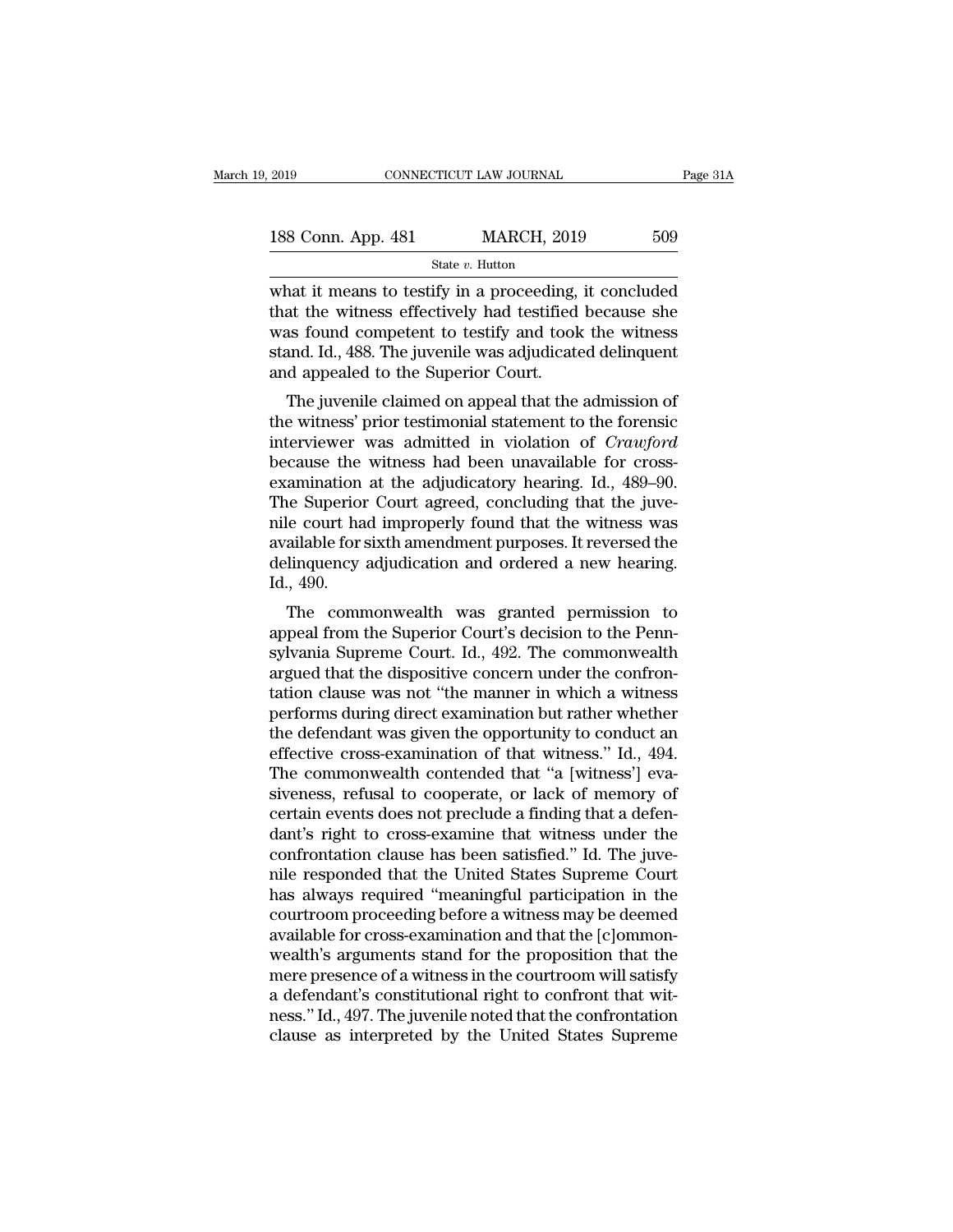| A   | CONNECTICUT LAW JOURNAL |                    | March 19, 2019 |
|-----|-------------------------|--------------------|----------------|
|     |                         |                    |                |
| 510 | <b>MARCH, 2019</b>      | 188 Conn. App. 481 |                |
|     | State $v$ . Hutton      |                    |                |

CONNECTICUT LAW JOURNAL March 19, 2019<br>
S10 MARCH, 2019 188 Conn. App. 481<br>
State v. Hutton<br>
Court "requires a witness who appears and takes the<br>
stand at trial *and willingly responds to questions.*" Stand MARCH, 2019 188 Conn. App. 481<br>
State v. Hutton<br>
Court "requires a witness who appears and takes the<br>
stand at trial *and willingly responds to questions*."<br>
(Emphasis added.) Id.  $\frac{\text{510}}{\text{Current "requires a witness}}$ <br>Court "requires a witness v<br>stand at trial *and willingl*<br>(Emphasis added.) Id.<br>The Pennsylvania Supi MARCH, 2019 188 Conn. App. 481<br>
State v. Hutton<br>
Durt "requires a witness who appears and takes the<br>
and at trial *and willingly responds to questions.*"<br>
mphasis added.) Id.<br>
The Pennsylvania Supreme Court unanimously<br>
r

State v. Hutton<br>
State v. Hutton<br>
Court "requires a witness who appears and takes the<br>
stand at trial *and willingly responds to questions.*"<br>
(Emphasis added.) Id.<br>
The Pennsylvania Supreme Court unanimously<br>
agreed with Court "requires a witness who appears and takes the<br>stand at trial *and willingly responds to questions.*"<br>(Emphasis added.) Id.<br>The Pennsylvania Supreme Court unanimously<br>agreed with the juvenile that his right to confron Source Tequines a manieuse and called and active and stand at trial and willingly responds to questions."<br>
(Emphasis added.) Id.<br>
The Pennsylvania Supreme Court unanimously<br>
agreed with the juvenile that his right to confr (Emphasis added.) Id.<br>
The Pennsylvania Supreme Court unanimously<br>
agreed with the juvenile that his right to confrontation<br>
was violated and affirmed the decision of the Superior<br>
Court. Id., 504. The court explained: "[ The Pennsylvania Supreme Court unanimously<br>agreed with the juvenile that his right to confrontation<br>was violated and affirmed the decision of the Superior<br>Court. Id., 504. The court explained: "[I]t is difficult to<br>harmon The Pennsylvania Supreme Court unanimously<br>agreed with the juvenile that his right to confrontation<br>was violated and affirmed the decision of the Superior<br>Court. Id., 504. The court explained: "[I]t is difficult to<br>harmoni agreed with the juvenile that his right to confrontation<br>was violated and affirmed the decision of the Superior<br>Court. Id., 504. The court explained: "[I]t is difficult to<br>harmonize the juvenile court's ultimate determinat was violated and affirmed the decision of the Superior<br>Court. Id., 504. The court explained: "[I]t is difficult to<br>harmonize the juvenile court's ultimate determination<br>at the adjudicatory hearing that [the minor witness]<br> Court. Id., 504. The court explained: "[I]t is difficult to<br>harmonize the juvenile court's ultimate determination<br>at the adjudicatory hearing that [the minor witness]<br>was available for cross-examination under the [s]ixth<br> harmonize the juvenile court's ultimate determination<br>at the adjudicatory hearing that [the minor witness]<br>was available for cross-examination under the [s]ixth<br>[a]mendment with its unequivocal statement on the<br>record earl at the adjudicatory hearing that [the minor witness]<br>was available for cross-examination under the [s]ixth<br>[a]mendment with its unequivocal statement on the<br>record earlier that 'she's not going to testify' and its<br>observat was available for cross-examination under the [s]ixth [a]mendment with its unequivocal statement on the record earlier that 'she's not going to testify' and its observation she did not testify on the substantive issues of [a]mendment with its unequivocal statement on the<br>record earlier that 'she's not going to testify' and its<br>observation she did not testify on the substantive issues<br>of the case.... Its contemporaneous courtroom<br>observatio record earlier that 'she's not going to testify' and its<br>observation she did not testify on the substantive issues<br>of the case. . . . . Its contemporaneous courtroom<br>observations also belie the juvenile court's characteri observation she did not testify on the substantive issues<br>of the case. . . . Its contemporaneous courtroom<br>observations also belie the juvenile court's characteriza-<br>tion of [the witness'] behavior as merely 'less than for of the case.  $\ldots$  its contemporaneous courtroom<br>observations also belie the juvenile court's characteriza-<br>tion of [the witness'] behavior as merely 'less than forth-<br>coming'  $\ldots$ . [A] review of its explanation for its<br> observations also belie the juvenile court's characterization of [the witness'] behavior as merely 'less than forth-<br>coming' . . . . [A] review of its explanation for its<br>reasoning on the record suggests the juvenile court tion of [the witness'] behavior as merely 'less than forth-<br>coming'..... [A] review of its explanation for its<br>reasoning on the record suggests the juvenile court<br>conflated the federal constitutional challenge that was<br>be coming'..... [A] review of its explanation for its<br>reasoning on the record suggests the juvenile court<br>conflated the federal constitutional challenge that was<br>before it—whether [the juvenile's] right to confronta-<br>tion un reasoning on the record suggests the juvenile court<br>conflated the federal constitutional challenge that was<br>before it—whether [the juvenile's] right to confronta-<br>tion under the [c]onfrontation [c]lause of the [s]ixth<br>[a]m conflated the federal constitutional challenge that was<br>before it—whether [the juvenile's] right to confronta-<br>tion under the [c]onfrontation [c]lause of the [s]ixth<br>[a]mendment had been satisfied—with the separate<br>issues exception]. |mendment had been satisfied—with the separate<br>sues of [the witness'] competency to testify at the<br>judicatory hearing . . . and of whether the forensic<br>terview was admissible under [a statutory hearsay<br>ception].<br>"We cannot *ford* issues of [the witness'] competency to testify at the adjudicatory hearing . . . and of whether the forensic interview was admissible under [a statutory hearsay exception].<br>"We cannot find the confrontation element

adjudicatory hearing . . . and of whether the forensic<br>interview was admissible under [a statutory hearsay<br>exception].<br>"We cannot find the confrontation element of *Craw-<br>ford* was met herein, for *Crawford* and its progen interview was admissible under [a statutory hearsay<br>exception].<br>"We cannot find the confrontation element of *Craw-<br>ford* was met herein, for *Crawford* and its progeny<br>require an *opportunity* for effective cross-examinat exception].<br>
"We cannot find the confrontation element of *Craw-<br>
ford* was met herein, for *Crawford* and its progeny<br>
require an *opportunity* for effective cross-examination<br>
which [the juvenile] simply did not have. C "We cannot find the confrontation element of *Craw-<br>ford* was met herein, for *Crawford* and its progeny<br>require an *opportunity* for effective cross-examination<br>which [the juvenile] simply did not have. Contrary to<br>the j "We cannot find the confrontation element of *Craw-*<br>ford was met herein, for *Crawford* and its progeny<br>require an *opportunity* for effective cross-examination<br>which [the juvenile] simply did not have. Contrary to<br>the j ford was met herein, for *Crawford* and its progeny<br>require an *opportunity* for effective cross-examination<br>which [the juvenile] simply did not have. Contrary to<br>the juvenile court's analysis, defense counsel's indica-<br>ti require an *opportunity* for effective cross-examination<br>which [the juvenile] simply did not have. Contrary to<br>the juvenile court's analysis, defense counsel's indica-<br>tion he had no questions on cross-examination cannot<br>b which [the juvenile] simply did not have. Contrary to<br>the juvenile court's analysis, defense counsel's indica-<br>tion he had no questions on cross-examination cannot<br>be deemed to have been a strategic choice, for any<br>attempt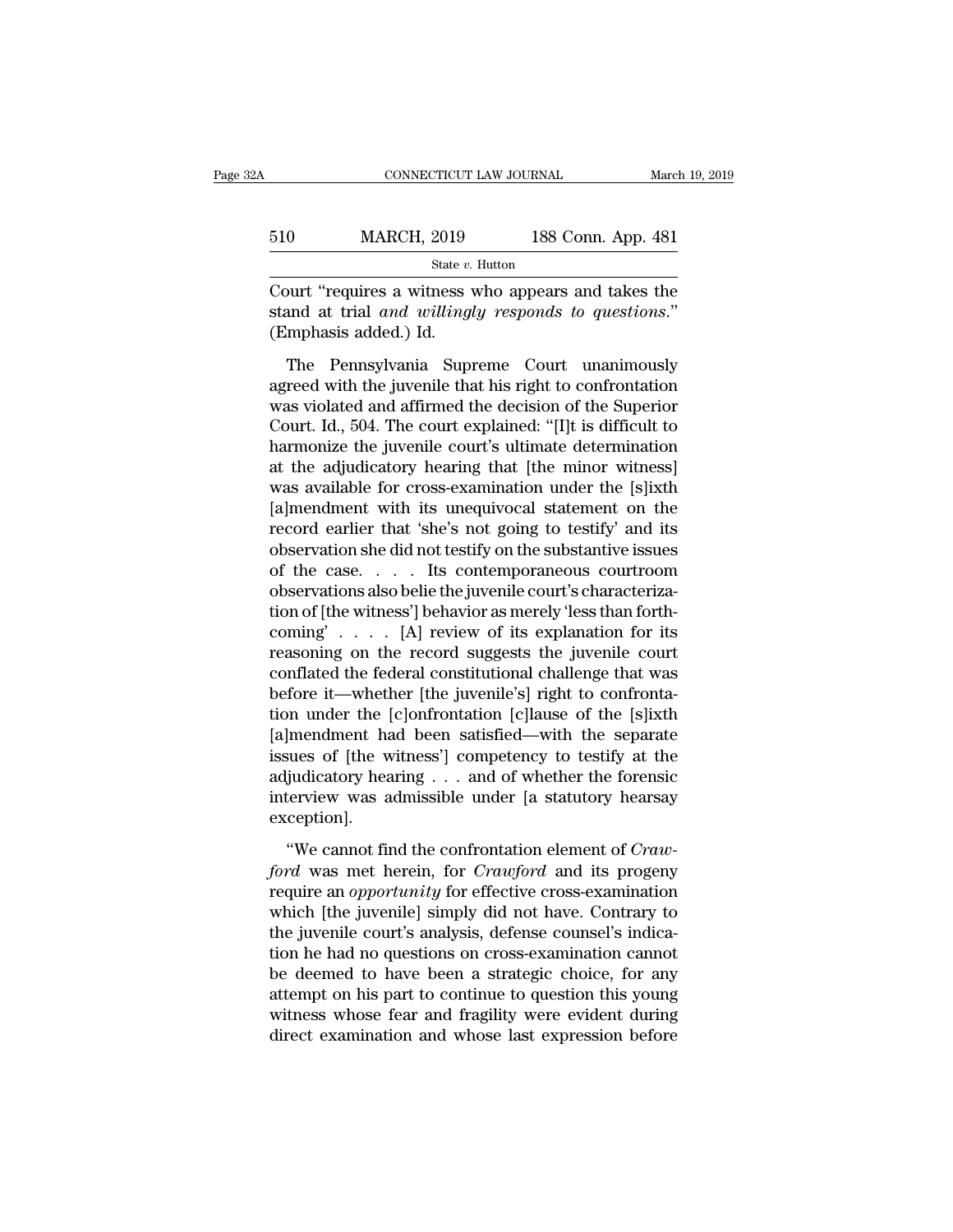| , 2019             | CONNECTICUT LAW JOURNAL |                    |     | Page 33A |
|--------------------|-------------------------|--------------------|-----|----------|
| 188 Conn. App. 481 |                         | <b>MARCH, 2019</b> | 511 |          |
|                    | State $v$ . Hutton      |                    |     |          |

melding herself into a fetal position on her grandmoth-188 Conn. App. 481 MARCH, 2019 511<br>
State v. Hutton<br>
melding herself into a fetal position on her grandmother's lap was a desire to go home would have been, at<br>
best, pro forma. In addition, [the witness] did not act<br>
mor 188 Conn. App. 481 MARCH, 2019 511<br>
State v. Hutton<br>
melding herself into a fetal position on her grandmoth-<br>
er's lap was a desire to go home would have been, at<br>
best, pro forma. In addition, [the witness] did not act<br> 188 Conn. App. 481 MARCH, 2019 511<br>
State v. Hutton<br>
melding herself into a fetal position on her grandmother's lap was a desire to go home would have been, at<br>
best, pro forma. In addition, [the witness] did not act<br>
mer State v. Hutton<br>
melding herself into a fetal position on her grandmoth-<br>
er's lap was a desire to go home would have been, at<br>
best, pro forma. In addition, [the witness] did not act<br>
merely with trepidation at the heari state  $v$ . Hutton<br>
melding herself into a fetal position on her grandmoth-<br>
er's lap was a desire to go home would have been, at<br>
best, pro forma. In addition, [the witness] did not act<br>
merely with trepidation at the hea melding herself into a fetal position on her grandmother's lap was a desire to go home would have been, at<br>best, pro forma. In addition, [the witness] did not act<br>merely with trepidation at the hearing; she provided<br>virtua er's lap was a desire to go home would have been, at<br>best, pro forma. In addition, [the witness] did not act<br>merely with trepidation at the hearing; she provided<br>virtually no verbal responses on direct examination,<br>despite best, pro forma. In addition, [the witness] did not act<br>merely with trepidation at the hearing; she provided<br>virtually no verbal responses on direct examination,<br>despite two recesses and as many changes in caregivers<br>to co merely with trepid<br>virtually no verbal<br>despite two recesse<br>to comfort her while<br>effectively left def<br>to cross-examine l<br>[the juvenile].<br>"[The witness'] ir Figure 12 and as many changes in caregivers<br>
spite two recesses and as many changes in caregivers<br>
comfort her while she was on the witness stand which<br>
fectively left defense counsel with no opportunity<br>
cross-examine her ing is not her while she was on the witness stand which<br>to comfort her while she was on the witness stand which<br>effectively left defense counsel with no opportunity<br>to cross-examine her on the charges brought against<br>[the

effectively left defense counsel with no opportunity<br>to cross-examine her on the charges brought against<br>[the juvenile].<br>"[The witness'] inability to speak and physical recoil-<br>ing simply is not of the ilk of the witnesses to cross-examine her on the charges brought against<br>[the juvenile].<br>"[The witness'] inability to speak and physical recoil-<br>ing simply is not of the ilk of the witnesses in the case-<br>law to which the [c]ommonwealth cites w [the juvenile].<br>"[The witness'] inability to speak and physical recoil-<br>ing simply is not of the ilk of the witnesses in the case-<br>law to which the [c]ommonwealth cites who either<br>could not remember certain details or refu "[The witness'] inability to speak and physical recoil-<br>ing simply is not of the ilk of the witnesses in the case-<br>law to which the [c]ommonwealth cites who either<br>could not remember certain details or refused to coop-<br>er "[The witness'] inability to speak and physical recoil-<br>ing simply is not of the ilk of the witnesses in the case-<br>law to which the [c]ommonwealth cites who either<br>could not remember certain details or refused to coop-<br>era ing simply is not of the ilk of the witnesses in the case-<br>law to which the [c]ommonwealth cites who either<br>could not remember certain details or refused to coop-<br>erate with counsel. As such, the Superior Court correctly<br>d law to which the [c]ommonwealth cites who either<br>could not remember certain details or refused to coop-<br>erate with counsel. As such, the Superior Court correctly<br>determined that the juvenile court improperly deemed<br>[the wi could not remember certain details or refused to coop-<br>erate with counsel. As such, the Superior Court correctly<br>determined that the juvenile court improperly deemed<br>[the witness] to have been available for cross-examina-<br> erate with counsel. As such, the Superior Court correctly<br>determined that the juvenile court improperly deemed<br>[the witness] to have been available for cross-examina-<br>tion and that [the juvenile's] right to confront her gu determined that the juvenile court improperly deemed<br>[the witness] to have been available for cross-examina-<br>tion and that [the juvenile's] right to confront her guaran-<br>teed under the [c]onfrontation [c]lause of the[s]ixt [the witness] to have been available for cross-examination and that [the juvenile's] right to confront her guaranteed under the [c]onfrontation [c]lause of the[s]ixth [a]mendment to the United States constitution had been tion and that [the juvenile's] right to confront her guaranteed under the [c]onfrontation [c]lause of the[s]ixth [a]mendment to the United States constitution had been violated when it admitted her recorded statements, whi teed under the [c]onfrontation [c]lause of<br>[a]mendment to the United States constitution<br>violated when it admitted her recorded st<br>which were testimonial in nature, into eviden<br>[the juvenile's] adjudicatory hearing without plated when it admitted her recorded statements,<br>nich were testimonial in nature, into evidence during<br>ne juvenile's] adjudicatory hearing without [his] having<br>daprior opportunity to cross-examine her." (Citations<br>nitted; which were testimonial in nature, into evidence during<br>
[the juvenile's] adjudicatory hearing without [his] having<br>
had a prior opportunity to cross-examine her." (Citations<br>
omitted; emphasis altered.) Id., 503–504.<br>
Fina

[the juvenile's] adjudicatory hearing without [his] having<br>had a prior opportunity to cross-examine her." (Citations<br>omitted; emphasis altered.) Id., 503–504.<br>Finally, in *State* v. *Irlas*, 888 N.W.2d 709 (Minn. App.<br>2016 had a prior opportunity to cross-examine her." (Citations<br>omitted; emphasis altered.) Id., 503–504.<br>Finally, in *State* v. *Irlas*, 888 N.W.2d 709 (Minn. App.<br>2016), the Court of Appeals of Minnesota, was asked<br>to determin omitted; emphasis altered.) Id., 503–504.<br>Finally, in *State* v. *Irlas*, 888 N.W.2d 709 (Minn. App.<br>2016), the Court of Appeals of Minnesota, was asked<br>to determine, as a matter of first impression, whether<br>a witness who Finally, in *State* v. *Irlas*, 888 N.W.2d 709 (Minn. App. 2016), the Court of Appeals of Minnesota, was asked to determine, as a matter of first impression, whether a witness who took the stand and answered some pre-<br>lim Finally, in *State* v. *Irlas*, 888 N.W.2d 709 (Minn. App. 2016), the Court of Appeals of Minnesota, was asked to determine, as a matter of first impression, whether a witness who took the stand and answered some prelimin 2016), the Court of Appeals of Minnesota, was asked<br>to determine, as a matter of first impression, whether<br>a witness who took the stand and answered some pre-<br>liminary questions, but then invoked his fifth amend-<br>ment priv to determine, as a matter of first impression, whether<br>a witness who took the stand and answered some pre-<br>liminary questions, but then invoked his fifth amend-<br>ment privilege and refused to respond willingly to<br>questions a witness who took the stand and answered some pre-<br>liminary questions, but then invoked his fifth amend-<br>ment privilege and refused to respond willingly to<br>questions about a prior guilty plea statement, was not<br>available liminary questions, but then invoked his fifth amendment privilege and refused to respond willingly to questions about a prior guilty plea statement, was not available for cross-examination for purposes of the confrontatio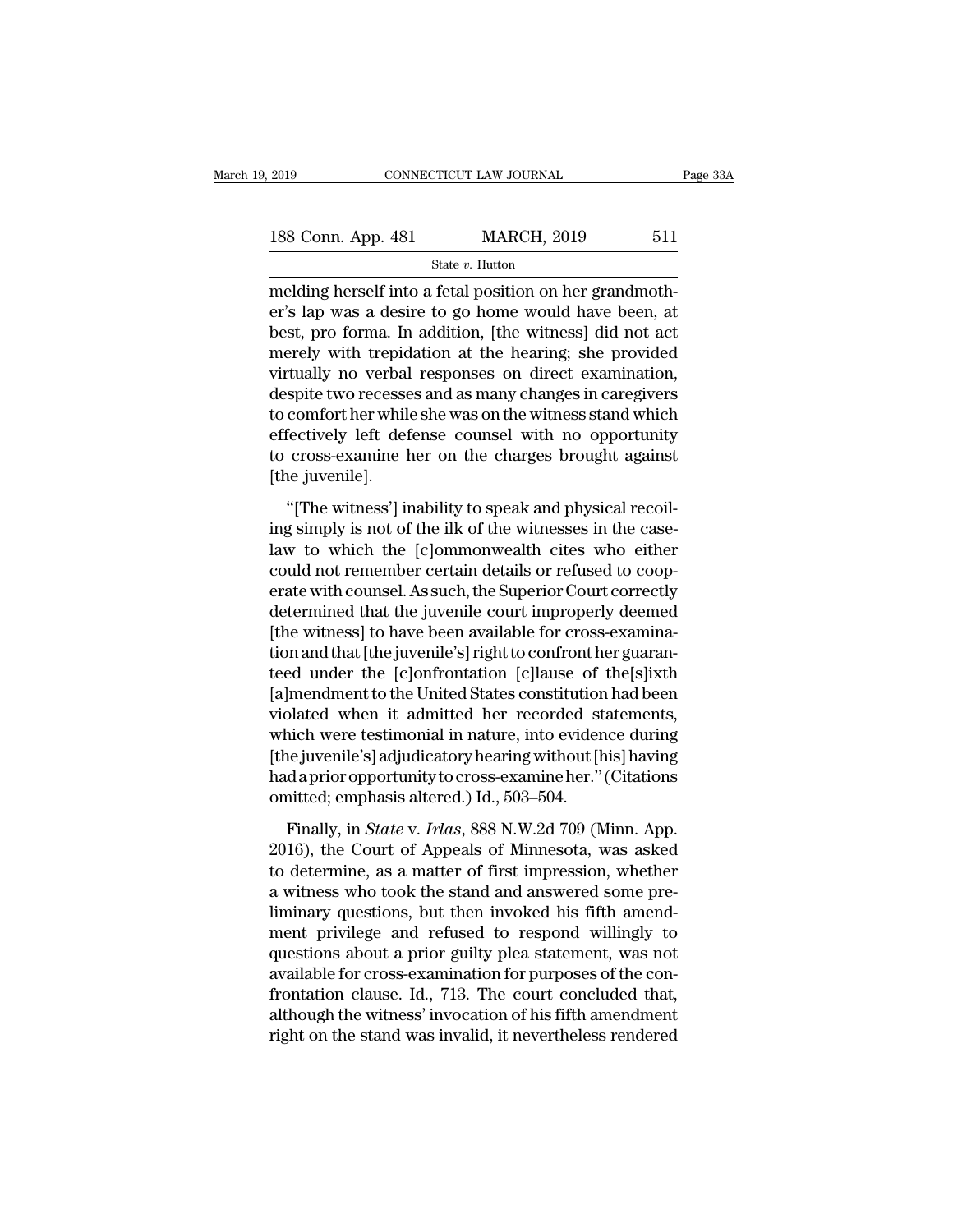| А   | CONNECTICUT LAW JOURNAL |                    | March 19, 2019 |
|-----|-------------------------|--------------------|----------------|
|     |                         |                    |                |
| 512 | <b>MARCH, 2019</b>      | 188 Conn. App. 481 |                |
|     | State v. Hutton         |                    |                |

CONNECTICUT LAW JOURNAL March March 2019<br>
Handle For Chatter and State v. Hutton<br>
him unavailable for cross-examination, and the subse-<br>
quent admission of his prior plea transcript violated the<br>
defendent's rights under t  $\begin{array}{r} \n512 \text{ } \text{MARCH, 2019} \text{ } \text{188 Conn. App. 481} \\
 \text{State } v. \text{ Hutton} \\
 \hline\n \text{him unavailable for cross-examination, and the subsequent admission of his prior, and the subsequent admission of his prior, and the subsequent admission of his prior, and the subsequent administration of his prior, and the subsequent additional system.} \n\end{array}$ MARCH, 2019 188 Conn. App. 481<br>
State v. Hutton<br>
him unavailable for cross-examination, and the subsequent admission of his prior plea transcript violated the<br>
defendant's rights under the confrontation clause. Id.<br>
The c MARCH, 2019 188 Conn. App. 481<br>
State v. Hutton<br>
him unavailable for cross-examination, and the subsequent admission of his prior plea transcript violated the<br>
defendant's rights under the confrontation clause. Id.<br>
The c State v. Hutton<br>
him unavailable for cross-examination, and the subse-<br>
quent admission of his prior plea transcript violated the<br>
defendant's rights under the confrontation clause. Id.<br>
The court explained that, by refus state *v*. Hutton<br>him unavailable for cross-examination, and the subse-<br>quent admission of his prior plea transcript violated the<br>defendant's rights under the confrontation clause. Id.<br>The court explained that, by refusing Fendant's rights under the confrontation clause. Id.<br>
i.e. court explained that, by refusing to respond to<br>
estions, the witness "did not testify . . . making him<br>
i.e. subject to cross-examination under  $Crawford$ ."<br>
., 714.<br> defendant s rights under the confrontation clause. Id:<br>The court explained that, by refusing to respond to<br>questions, the witness "did not testify . . . making him<br>not subject to cross-examination under *Crawford*."<br>Id.,

The court explained that, by Terusing to Tespond to<br>questions, the witness "did not testify . . . making him<br>not subject to cross-examination under *Crawford*."<br>Id., 714.<br>On the basis of the preceding case law and our care questions, the withess did not testify  $\ldots$  making function and the subject to cross-examination under  $Crawford$ ."<br>Id., 714.<br>On the basis of the preceding case law and our careful<br>consideration of confrontation clause jurisp Id., 714.<br>
On the basis of the preceding case law and our careful<br>
consideration of confrontation clause jurisprudence as<br>
it exists post-*Crawford*, with its emphasis on the signifi-<br>
cance of a defendant's right to cros the state state state state state state state state state state state state state state state state state state sport crawford, with its emphasis on the significance of a defendant's right to cross-examine a declarant abo On the basis of the preceding case law and our careful consideration of confrontation clause jurisprudence as it exists post-*Crawford*, with its emphasis on the significance of a defendant's right to cross-examine a decla consideration of confrontation clause jurisprudence as<br>it exists post-*Crawford*, with its emphasis on the signifi-<br>cance of a defendant's right to cross-examine a declar-<br>ant about any out-of-court testimonial statement t it exists post-*Crawford*, with its emphasis on the significance of a defendant's right to cross-examine a declarant about any out-of-court testimonial statement that the state seeks to admit against the defendant for subs cance of a defendant's right to cross-examine a declar-<br>ant about any out-of-court testimonial statement that<br>the state seeks to admit against the defendant for sub-<br>stantive purposes, we conclude that Williams' video-<br>tap ant about any out-of-court testimonial statement that<br>the state seeks to admit against the defendant for sub-<br>stantive purposes, we conclude that Williams' video-<br>taped statement to the police was admitted in violation<br>of the state seeks to admit against the defendant for substantive purposes, we conclude that Williams' video-<br>taped statement to the police was admitted in violation<br>of the defendant's constitutional right to confrontation.<br>A stantive purposes, we conclude that Williams' video-<br>taped statement to the police was admitted in violation<br>of the defendant's constitutional right to confrontation.<br>Although Williams was called to the stand and put under taped statement to the police was admitted in violation<br>of the defendant's constitutional right to confrontation.<br>Although Williams was called to the stand and put under<br>oath before the jury, he outright refused to give an of the defendant's constitutional right to confrontation.<br>Although Williams was called to the stand and put under<br>oath before the jury, he outright refused to give any<br>verbal responses to questions asked of him. Although<br>b Although Williams was called to the stand and put under<br>oath before the jury, he outright refused to give any<br>verbal responses to questions asked of him. Although<br>both the prosecutor and the defense counsel were per-<br>mitte oath before the jury, he outright refused to give any<br>verbal responses to questions asked of him. Although<br>both the prosecutor and the defense counsel were per-<br>mitted to ask Williams a series of questions, merely<br>posing q verbal responses to questions asked of him. Although<br>both the prosecutor and the defense counsel were per-<br>mitted to ask Williams a series of questions, merely<br>posing questions is not the equivalent of cross-examina-<br>tion; both the prosecutor and the defense counsel were permitted to ask Williams a series of questions, merely posing questions is not the equivalent of cross-examination; the defendant is also entitled to answers, whatever they mitted to ask Williams a series of questions, merely<br>posing questions is not the equivalent of cross-examina-<br>tion; the defendant is also entitled to answers, whatever<br>they may be. If a witness does not provide even a sing posing questions is not the equivalent of cross-examination; the defendant is also entitled to answers, whatever<br>they may be. If a witness does not provide even a single<br>answer while on the witness stand, the defendant is<br> tion; the defendant is also entitled to answers, whatever<br>they may be. If a witness does not provide even a single<br>answer while on the witness stand, the defendant is<br>completely deprived of any opportunity he might have<br>to they may be. If a witness does not provide even a single<br>answer while on the witness stand, the defendant is<br>completely deprived of any opportunity he might have<br>to probe and expose infirmities in the witness' prior<br>statem answer while on the witness stand, the defendant is<br>completely deprived of any opportunity he might have<br>to probe and expose infirmities in the witness' prior<br>statement or even the reasons behind the witness' recal-<br>citran completely deprived of any opportunity he might have<br>to probe and expose infirmities in the witness' prior<br>statement or even the reasons behind the witness' recal-<br>citrance or lack of memory. Williams' outright refusal<br>to to probe and expose infirmities in the witness' prior statement or even the reasons behind the witness' recalcitrance or lack of memory. Williams' outright refusal to respond to any questions rendered him unavailable for c statement or even the reasons behind the witness' recalcitrance or lack of memory. Williams' outright refusal<br>to respond to any questions rendered him unavailable<br>for cross-examination, and because the defendant never<br>had to respond to any questions rendered initial diavanable<br>for cross-examination, and because the defendant never<br>had any other opportunity to cross-examine Williams<br>about his statement to the police prior to trial, admis-<br>si For Cross-examination, and because the defendant never<br>had any other opportunity to cross-examine Williams<br>about his statement to the police prior to trial, admis-<br>sion of that statement violated *Crawford*.<br>Our conclusion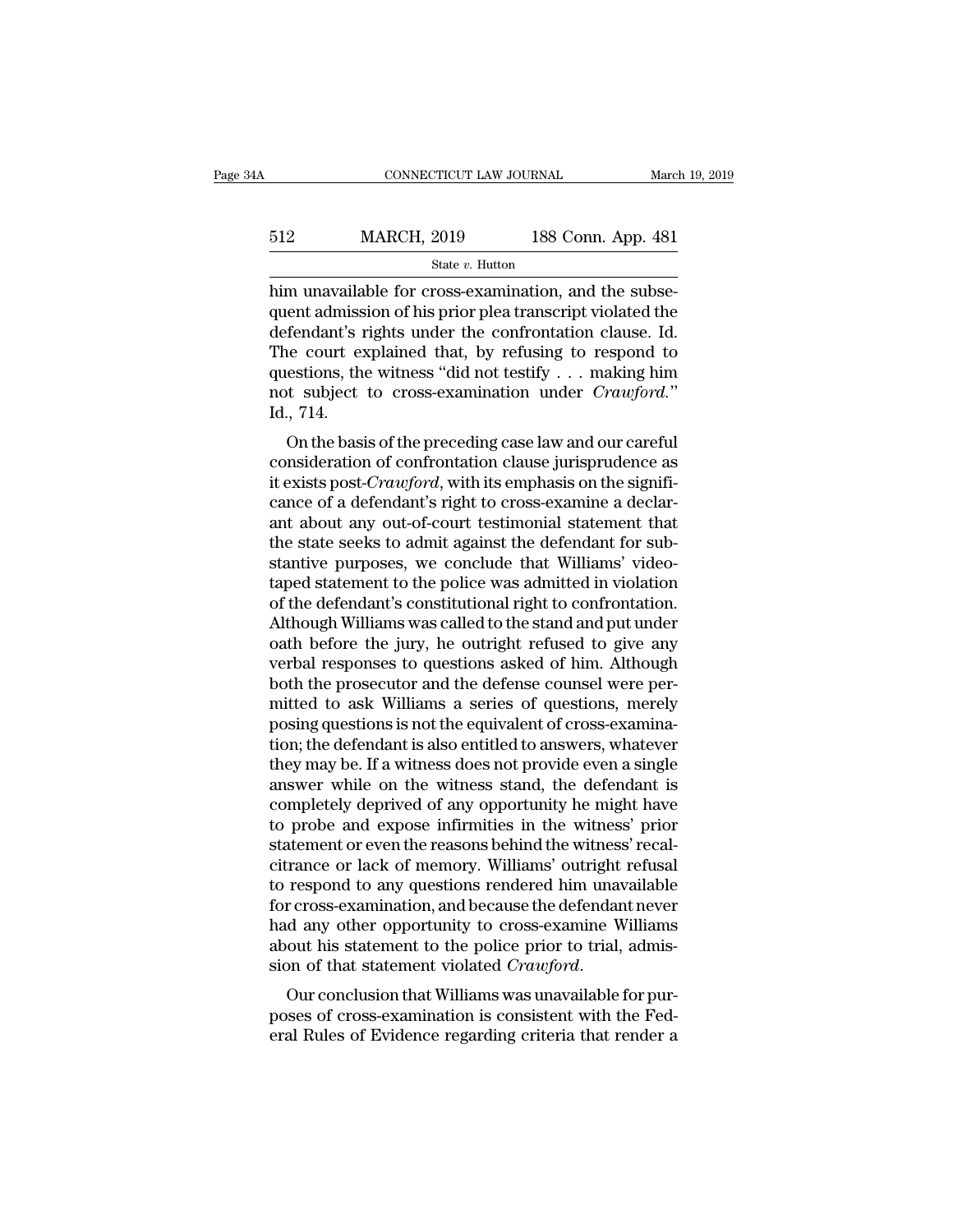2019 CONNECTICUT LAW JOURNAL Page 35A<br>
188 Conn. App. 481 MARCH, 2019 513<br>
State v. Hutton<br>
witness unavailable under the federal rules for purposes<br>
of admitting hearsay statements. Rule 804 (a) of the<br>
Federal Pules of E 188 Conn. App. 481 MARCH, 2019 513<br>
State v. Hutton<br>
witness unavailable under the federal rules for purposes<br>
of admitting hearsay statements. Rule 804 (a) of the<br>
Federal Rules of Evidence provides in relevant part: "A 188 Conn. App. 481 MARCH, 2019 513<br>
State v. Hutton<br>
witness unavailable under the federal rules for purposes<br>
of admitting hearsay statements. Rule 804 (a) of the<br>
Federal Rules of Evidence provides in relevant part: "A<br> 188 Conn. App. 481 MARCH, 2019 513<br>
State v. Hutton<br>
witness unavailable under the federal rules for purposes<br>
of admitting hearsay statements. Rule 804 (a) of the<br>
Federal Rules of Evidence provides in relevant part: "A<br> State v. Hutton<br>witness unavailable under the federal rules for purposes<br>of admitting hearsay statements. Rule 804 (a) of the<br>Federal Rules of Evidence provides in relevant part: "A<br>declarant is considered to be unavailab state v. Hutton<br>witness unavailable under the federal rules for purposes<br>of admitting hearsay statements. Rule 804 (a) of the<br>Federal Rules of Evidence provides in relevant part: "A<br>declarant is considered to be unavailab witness unavailable under the federal rules for purposes<br>of admitting hearsay statements. Rule 804 (a) of the<br>Federal Rules of Evidence provides in relevant part: "A<br>declarant is considered to be unavailable as a witness<br> of admitting hearsay statements. Rule 804 (a) of the<br>Federal Rules of Evidence provides in relevant part: "A<br>declarant is considered to be unavailable as a witness<br>if the declarant  $\dots$  (2) refuses to testify about the<br>su Federal Rules of Evidence provides in relevant part: "A<br>declarant is considered to be unavailable as a witness<br>if the declarant . . . (2) refuses to testify about the<br>subject matter despite a court order to do so . . . ." declarant is considered to be unavailable as a witness<br>if the declarant . . . (2) refuses to testify about the<br>subject matter despite a court order to do so . . . ."<br>As this court has previously noted, prior to the adopti *State* v. *Richard P.*, 179 Conn. 676, 687 n.11, 181 A.3d 107, cert. denied *N*. *Richard P., Propention* 676, 687 n.11, 181 a.3d 107, cert. denied, 328 Conn. 676, 687 n.11, 181 a.3d 107, cert. denied, 328 Conn. 924, 181 subject matter despite a court order to do so . . . ."<br>As this court has previously noted, prior to the adoption<br>of the Connecticut Code of Evidence, our Supreme<br>Court has cited with approval rule 804 in determining<br>wheth As this court has previously noted, prior to the adoption<br>of the Connecticut Code of Evidence, our Supreme<br>Court has cited with approval rule 804 in determining<br>whether a declarant was unavailable as a witness. See<br>*State* of the Connecticut Code of Evidence, our Supreme<br>Court has cited with approval rule 804 in determining<br>whether a declarant was unavailable as a witness. See<br>State v. Richard P., 179 Conn. App. 676, 687 n.11, 181<br>A.3d 107, Court has cited with approval rule 804 in determining<br>whether a declarant was unavailable as a witness. See<br>State v. Richard P., 179 Conn. App. 676, 687 n.11, 181<br>A.3d 107, cert. denied, 328 Conn. 924, 181 A.3d 567<br>(2018), whether a declarant was unavailable as a witness. See<br> *State* v. *Richard P.*, 179 Conn. App. 676, 687 n.11, 181<br>
A.3d 107, cert. denied, 328 Conn. 924, 181 A.3d 567<br>
(2018), citing *State* v. *Bryant*, 202 Conn. 676, 69 State v. Richard P., 179 Conn. App. 676, 687 n.11, 181<br>A.3d 107, cert. denied, 328 Conn. 924, 181 A.3d 567<br>(2018), citing *State* v. *Bryant*, 202 Conn. 676, 694, 523<br>A.2d 451 (1987). Here, despite the court's order that<br>h A.3d 107, cert. denied, 328 Conn. 924, 181 A.3d 567<br>(2018), citing *State* v. *Bryant*, 202 Conn. 676, 694, 523<br>A.2d 451 (1987). Here, despite the court's order that<br>he answer questions, Williams refused to provide any<br>inf (2018), citing  $St$ <br>A.2d 451 (1987)<br>he answer ques<br>information abo<br>meant any infor<br>circumstances s<br>the police.<br>In reaching it  $\alpha$  answer questions, Williams refused to provide any<br>
answer questions, Williams refused to provide any<br>
formation about the shooting or about the<br>
ccumstances surrounding his videotaped statement to<br>
e police.<br>
In reac information about the "subject matter," which here<br>meant any information about the shooting or about the<br>circumstances surrounding his videotaped statement to<br>the police.<br>In reaching its contrary conclusion that the defen-

meant any information about the shooting or about the<br>circumstances surrounding his videotaped statement to<br>the police.<br>In reaching its contrary conclusion that the defen-<br>dant's confrontation rights were not violated on t the court and any modulation about the shooting of about the circumstances surrounding his videotaped statement to the police.<br>
In reaching its contrary conclusion that the defendant's confrontation rights were not violate the police.<br>
In reaching its contrary conclusion that the defen-<br>
dant's confrontation rights were not violated on the<br>
basis of Williams' outright refusal to respond to ques-<br>
tions, the court relied on a line of cases in In reaching its contrary conclusion that the defendant's confrontation rights were not violated on the basis of Williams' outright refusal to respond to questions, the court relied on a line of cases in which a witness' p In reaching its contrary conclusion that the defendant's confrontation rights were not violated on the basis of Williams' outright refusal to respond to questions, the court relied on a line of cases in which a witness' p dant's confrontation rights were not violated on the<br>basis of Williams' outright refusal to respond to ques-<br>tions, the court relied on a line of cases in which a<br>witness' prior statement was deemed properly admitted<br>despi **Shasis of Williams' outright refusal to respond to questions, the court relied on a line of cases in which a witness' prior statement was deemed properly admitted despite the witness' claimed lack of memory either about t** tions, the court relied on a line of cases in which a<br>witness' prior statement was deemed properly admitted<br>despite the witness' claimed lack of memory either<br>about the statement and/or the events in question. See<br>*State* witness' prior statement was deemed properly admitted<br>despite the witness' claimed lack of memory either<br>about the statement and/or the events in question. See<br>*State* v. *Cameron M.*, supra, 307 Conn. 504; *State* v.<br>*Sim* despite the witness' claimed lack of memory either<br>about the statement and/or the events in question. See<br>*State v. Cameron M.*, supra, 307 Conn. 504; *State v.<br>Simpson*, supra, 286 Conn. 634; *State v. George J.*, supra,<br> about the statement and/or the events in question. See<br> *State* v. *Cameron M.*, supra, 307 Conn. 504; *State* v.<br> *Simpson*, supra, 286 Conn. 634; *State* v. *George J.*, supra,<br>
280 Conn. 551; *State* v. *Pierre*, supra, State v. Cameron M., supra, 307 Conn. 504; State v. Simpson, supra, 286 Conn. 634; State v. George J., supra, 220 Conn. 551; State v. Pierre, supra, 277 Conn. 42; State v. Rodriguez, supra, 139 Conn. App. 594; State v. Eat 280 Conn. 551; *State v. Pierre*, supra, 277 Conn. 42;<br> *State v. Rodriguez*, supra, 139 Conn. App. 594; *State v.*<br> *Eaton*, supra, 59 Conn. App. 252. For purposes of the<br>
confrontation clause analysis now before us, how State v. Rodriguez, supra, 139 Conn. App. 594; State v.<br>Eaton, supra, 59 Conn. App. 252. For purposes of the<br>confrontation clause analysis now before us, however,<br>we conclude, as did the court in *Barksdale* v. State,<br>supr Eaton, supra, 59 Conn. App. 252. For purposes of the confrontation clause analysis now before us, however, we conclude, as did the court in *Barksdale* v. *State*, supra, 265 Ga. 12–13, that cases involving a witness with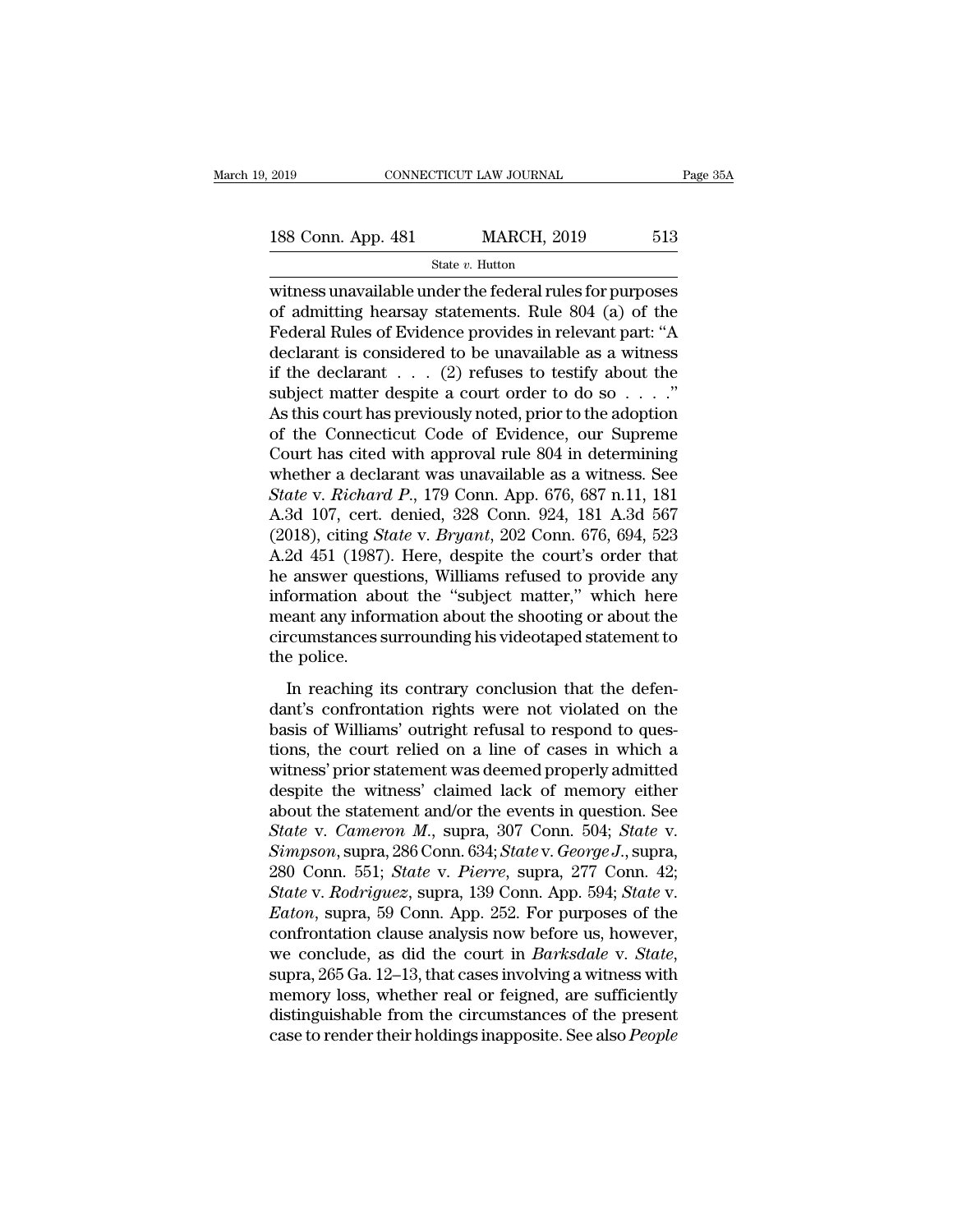# EXECUTE CONNECTICUT LAW JOURNAL March 19, 2019<br>
514 MARCH, 2019 188 Conn. App. 481<br>
514 March 2019 188 Conn. App. 481

State *v.* Hutton

CONNECTICUT LAW JOURNAL March 19, 2<br>
514 MARCH, 2019 188 Conn. App. 481<br>
<sup>State v. Hutton</sup><br>
v. *Foalima*, 239 Cal. App. 4th 1376, 1390–91, 192 Cal.<br>
Rptr. 3d 136 (2015) ("[An] opportunity [to cross-examinal may be denied i MARCH, 2019 188 Conn. App. 481<br>
State v. Hutton<br>
V. Foalima, 239 Cal. App. 4th 1376, 1390–91, 192 Cal.<br>
Rptr. 3d 136 (2015) ("[An] opportunity [to cross-exam-<br>
ine] may be denied if a witness refuses to answer ques-<br>
tions 514 MARCH, 2019 188 Conn. App. 481<br>
state v. Hutton<br>
v. Foalima, 239 Cal. App. 4th 1376, 1390–91, 192 Cal.<br>
Rptr. 3d 136 (2015) ("[An] opportunity [to cross-exam-<br>
ine] may be denied if a witness refuses to answer ques-<br> 514 MARCH, 2019 188 Conn. App. 481<br>
state v. Hutton<br>
v. Foalima, 239 Cal. App. 4th 1376, 1390–91, 192 Cal.<br>
Rptr. 3d 136 (2015) ("[An] opportunity [to cross-exam-<br>
ine] may be denied if a witness refuses to answer ques-<br> State v. Hutton<br>
v. Foalima, 239 Cal. App. 4th 1376, 1390–91, 192 Cal.<br>
Rptr. 3d 136 (2015) ("[An] opportunity [to cross-exam-<br>
ine] may be denied if a witness refuses to answer ques-<br>
tions, but it is not denied if a wit state v. Hutton<br>v. Foalima, 239 Cal. App. 4th 1376, 1390–91, 192 Cal.<br>Rptr. 3d 136 (2015) ("[An] opportunity [to cross-exam-<br>ine] may be denied if a witness refuses to answer ques-<br>tions, but it is not denied if a witness v. Foalima, 239 Cal. App. 4th 1376, 1390–91, 192 Cal.<br>Rptr. 3d 136 (2015) ("[An] opportunity [to cross-examine] may be denied if a witness refuses to answer questions, but it is not denied if a witness cannot remember.<br>A Rptr. 3d 136 (2015) ("[An] opportunity [to cross-examine] may be denied if a witness refuses to answer questions, but it is not denied if a witness cannot remember.<br>A witness who refuses to answer any question on direct or ine] may be denied if a witness refuses to answer questions, but it is not denied if a witness cannot remember.<br>A witness who refuses to answer any question on direct<br>or cross-examination denies a defendant the right to<br>co tions, but it is not denied if a witness cannot remember.<br>A witness who refuses to answer any question on direct<br>or cross-examination denies a defendant the right to<br>confrontation which contemplates a meaningful oppor-<br>tun A witness who refuses to answer any question on direct<br>or cross-examination denies a defendant the right to<br>confrontation which contemplates a meaningful oppor-<br>tunity to cross-examine the witness. . . . By contrast,<br>a wit or cross-examination denies a defendant the right to<br>confrontation which contemplates a meaningful oppor-<br>tunity to cross-examine the witness. . . . By contrast,<br>a witness who suffers from memory loss—real or<br>feigned—is co confrontation which contemplates a meaningful opportunity to cross-examine the witness. . . . By contrast,<br>a witness who suffers from memory loss—real or<br>feigned—is considered subject to cross-examination<br>because his pres tunity to cross-examine the witness. . . . By contrast,<br>a witness who suffers from memory loss—real or<br>feigned—is considered subject to cross-examination<br>because his presence and responses provide the jury<br>with the opportu a witness who suffers from memory loss—real or<br>feigned—is considered subject to cross-examination<br>because his presence and responses provide the jury<br>with the opportunity to see [his] demeanor and assess<br>[his] credibility. feigned—is considered subject to cross-examina<br>because his presence and responses provide the<br>with the opportunity to see [his] demeanor and ass<br>[his] credibility." [Citations omitted; internal quota<br>marks omitted.]). It i the exportance can a responses provide are jury<br>th the opportunity to see [his] demeanor and assess<br>is] credibility." [Citations omitted; internal quotation<br>arks omitted.]). It is helpful to briefly discuss this line<br>cases what are opportuncy to see [Ins] defined and assess<br>[his] credibility." [Citations omitted; internal quotation<br>marks omitted.]). It is helpful to briefly discuss this line<br>of cases before explaining why they are not contro

this court priority. Tendations of this court at a marks omitted.]). It is helpful to briefly discuss this line<br>of cases before explaining why they are not controlling<br>under the circumstances of the present case.<br>The earli marks onlined. J.). It is helpful to strent, also<br>also also the of cases before explaining why they are not controlling<br>under the circumstances of the present case.<br>The earliest case cited by the trial court was *State*<br>v and the circumstances of the present case.<br>The earliest case cited by the trial court was *State*<br>v. *Eaton*, supra, 59 Conn. App. 252, a case decided by<br>this court prior to *Crawford*. In *Eaton*, we held that a<br>witness' The earliest case cited by the trial court was *State*<br>v. *Eaton*, supra, 59 Conn. App. 252, a case decided by<br>this court prior to *Crawford*. In *Eaton*, we held that a<br>witness' written statement to the police properly w The earliest case cited by the trial court was *State* v. *Eaton*, supra, 59 Conn. App. 252, a case decided by this court prior to *Crawford*. In *Eaton*, we held that a witness' written statement to the police properly wa v. *Eaton*, supra, 59 Conn. App. 252, a case decided by<br>this court prior to *Crawford*. In *Eaton*, we held that a<br>witness' written statement to the police properly was<br>admitted as a full exhibit under *Whelan* despite the this court prior to *Crawford*. In *Eaton*, we held that a<br>witness' written statement to the police properly was<br>admitted as a full exhibit under *Whelan* despite the fact<br>that the witness, when called to testify at trial, witness' written statement to the police properly was<br>admitted as a full exhibit under *Whelan* despite the fact<br>that the witness, when called to testify at trial, indicated<br>that she could not recall making the statement. admitted as a full exhibit under Whelan despite the fact<br>that the witness, when called to testify at trial, indicated<br>that she could not recall making the statement. Id., 264.<br>Specifically, the record on appeal showed that that the witness, when called to testify at trial, indicated<br>that she could not recall making the statement. Id., 264.<br>Specifically, the record on appeal showed that after<br>the witness was called to testify, she was shown t that she could not recall making the statement. Id., 264.<br>Specifically, the record on appeal showed that after<br>the witness was called to testify, she was shown the<br>statement that she previously had given to the police.<br>The Specifically, the record on appeal showed that after<br>the witness was called to testify, she was shown the<br>statement that she previously had given to the police.<br>The witness, in response to questioning, indicated that<br>altho the witness was called to testify, she was shown the statement that she previously had given to the police.<br>The witness, in response to questioning, indicated that although she recognized the signature on the statement<br>as statement that she previously had given to the police.<br>The witness, in response to questioning, indicated that<br>although she recognized the signature on the statement<br>as being her own, she did not recall making the state-<br>m The witness, in response to questioning, indicated that<br>although she recognized the signature on the statement<br>as being her own, she did not recall making the state-<br>ment. The statement was then admitted into evidence<br>unde although she recognized the signature on the statement<br>as being her own, she did not recall making the statement. The statement was then admitted into evidence<br>under *Whelan* over the objection of the defendant. The<br>defend as being her own, she did not recall making the statement. The statement was then admitted into evidence under *Whelan* over the objection of the defendant. The defendant was permitted to cross-examine the witness, and "pr ment. The statement was then admitted into evidence<br>under Whelan over the objection of the defendant. The<br>defendant was permitted to cross-examine the witness,<br>and "probed into the circumstances under which she<br>gave her st under Whelan over the objection of the defendant. The defendant was permitted to cross-examine the witness, and "probed into the circumstances under which she gave her statement to the police, including how she got to the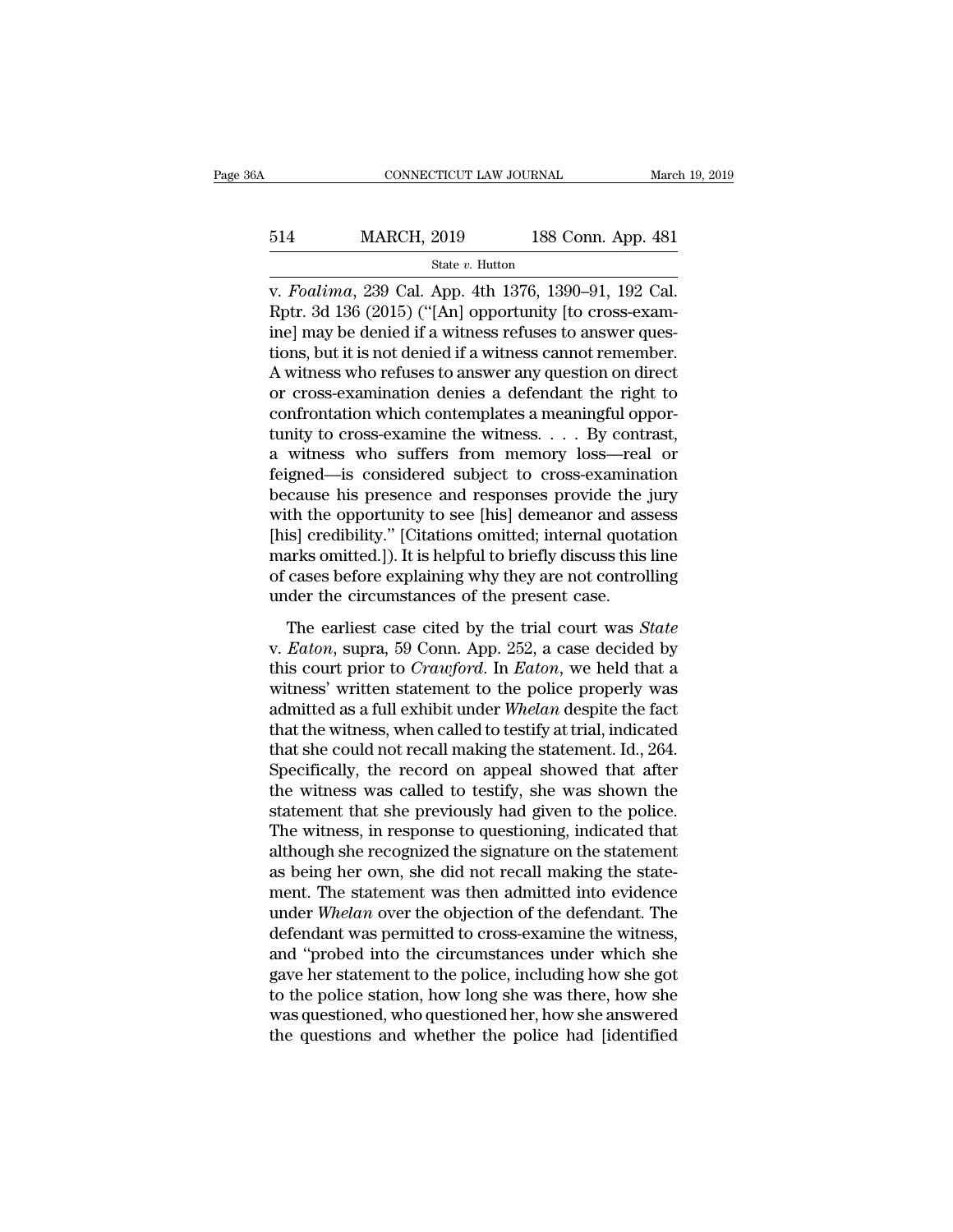The perpetrator is a set of the perpetrator in the perpetrator in the perpetrator in the perpetrator in the perpetrator in the defendant's sixth amendment right to confrontation was not violated because despite the confron 188 Conn. App. 481 MARCH, 2019 515<br>
State v. Hutton<br>
the perpetrator]." Id., 258. This court concluded on<br>
appeal that the defendant's sixth amendment right to<br>
confrontation was not violated because, despite the<br>
claim o 188 Conn. App. 481 MARCH, 2019 515<br>
State v. Hutton<br>
the perpetrator]." Id., 258. This court concluded on<br>
appeal that the defendant's sixth amendment right to<br>
confrontation was not violated because, despite the<br>
claim o 188 Conn. App. 481 MARCH, 2019 515<br>
State v. Hutton<br>
the perpetrator]." Id., 258. This court concluded on<br>
appeal that the defendant's sixth amendment right to<br>
confrontation was not violated because, despite the<br>
claim o State v. Hutton<br>the perpetrator]." Id., 258. This court concluded on<br>appeal that the defendant's sixth amendment right to<br>confrontation was not violated because, despite the<br>claim of lack of memory, the defendant had a me state v. Hutton<br>the perpetrator]." Id., 258. This court concluded on<br>appeal that the defendant's sixth amendment right to<br>confrontation was not violated because, despite the<br>claim of lack of memory, the defendant had a me the perpetrator]." Id., 258. This court concluded on<br>appeal that the defendant's sixth amendment right to<br>confrontation was not violated because, despite the<br>claim of lack of memory, the defendant had a meaning-<br>ful opport appeal that the defendant's sixth amendment right to<br>confrontation was not violated because, despite the<br>claim of lack of memory, the defendant had a meaning-<br>ful opportunity to cross-examine the witness while she<br>was on t confrontation was not violated because, despite the<br>claim of lack of memory, the defendant had a meaning-<br>ful opportunity to cross-examine the witness while she<br>was on the witness stand. We explained: "Although [the<br>witnes claim of lack of memory, the defendant had a meaning-<br>ful opportunity to cross-examine the witness while she<br>was on the witness stand. We explained: "Although [the<br>witness] was uncooperative for the defense as well as<br>for ful opportunity to cross-examine the witness while she<br>was on the witness stand. We explained: "Although [the<br>witness] was uncooperative for the defense as well as<br>for the state in failing to recall her statement to the<br>po was on the witness stand. We explained: "Although [the witness] was uncooperative for the defense as well as for the state in failing to recall her statement to the police even after she was given the opportunity to review witness] was uncooperative for the defense as well as<br>for the state in failing to recall her statement to the<br>police even after she was given the opportunity to<br>review it, she did describe in some detail the circum-<br>stance for the state in failing to recall her statement to the police even after she was given the opportunity to review it, she did describe in some detail the circumstances of when she gave her statement to the police. She was police even after she was given the opportunity to<br>review it, she did describe in some detail the circum-<br>stances of when she gave her statement to the police.<br>She was able to recall that she signed and initialed the<br>stat review it, she did describe in son<br>stances of when she gave her stat<br>She was able to recall that she sig<br>statement after it was read to h<br>present at the club at the time of<br>cantly, she testified that the conte<br> $\ldots$  were Incess of when she gave her statement to the ponce.<br>
In was able to recall that she signed and initialed the<br>
atement after it was read to her and that she was<br>
esent at the club at the time of that incident. Signifi-<br>
Inl statement after it was read to her and that she was<br>present at the club at the time of that incident. Signifi-<br>cantly, she testified that the contents of her statement<br> $\ldots$  were truthful." Id., 266.<br>In *State* v. *Pierre* 

present at the club at the time of that incident. Significantly, she testified that the contents of her statement<br>  $\ldots$  were truthful." Id., 266.<br>
In *State* v. *Pierre*, supra, 277 Conn. 42, our Supreme<br>
Court rejected cantly, she testified that the contents of her statement<br>  $\ldots$  were truthful." Id., 266.<br>
In *State* v. *Pierre*, supra, 277 Conn. 42, our Supreme<br>
Court rejected the defendant's claim on appeal that the<br>
trial court imp the trial with the state of the statement<br>  $\ldots$  were truthful." Id., 266.<br>
In *State* v. *Pierre*, supra, 277 Conn. 42, our Supreme<br>
Court rejected the defendant's claim on appeal that the<br>
trial court improperly admitte In *State v. Pierre*, supra, 277 Conn. 42, our Supreme<br>Court rejected the defendant's claim on appeal that the<br>trial court improperly admitted a witness' prior written<br>statement to the police because the witness was func-In *State* v. *Pierre*, supra, 277 Conn. 42, our Supreme<br>Court rejected the defendant's claim on appeal that the<br>trial court improperly admitted a witness' prior written<br>statement to the police because the witness was func Court rejected the defendant's claim on appeal that the<br>trial court improperly admitted a witness' prior written<br>statement to the police because the witness was func-<br>tionally unavailable for cross-examination at trial and trial court improperly admitted a witness' prior written<br>statement to the police because the witness was func-<br>tionally unavailable for cross-examination at trial and<br>the defendant had not had any prior opportunity to<br>cros statement to the police because the witness was functionally unavailable for cross-examination at trial and<br>the defendant had not had any prior opportunity to<br>cross-examine the witness about the statement. The<br>defendant ar tionally unavailable for cross-examination at trial and<br>the defendant had not had any prior opportunity to<br>cross-examine the witness about the statement. The<br>defendant argued that although the witness had taken<br>the stand a the defendant had not had any prior opportunity to<br>cross-examine the witness about the statement. The<br>defendant argued that although the witness had taken<br>the stand at trial and answered questions, he was func-<br>tionally un cross-examine the witness about the statement. The<br>defendant argued that although the witness had taken<br>the stand at trial and answered questions, he was func-<br>tionally unavailable because he claimed that he "could<br>not rem defendant argued that although the witness had taken<br>the stand at trial and answered questions, he was func-<br>tionally unavailable because he claimed that he "could<br>not remember ever having heard any of the information<br>reco the stand at trial and answered questions, he was functionally unavailable because he claimed that he "could not remember ever having heard any of the information recounted in the written statement, that he never had subst tionally unavailable because he claimed that he "could<br>not remember ever having heard any of the information<br>recounted in the written statement, that he never had<br>substantively reviewed the statement, and had signed<br>the d not remember ever having heard any of the information<br>recounted in the written statement, that he never had<br>substantively reviewed the statement, and had signed<br>the document only to stop the police from harassing<br>him . . . recounted in the written statement, that he never had<br>substantively reviewed the statement, and had signed<br>the document only to stop the police from harassing<br>him  $\dots$ ." Id., 79. The Supreme Court agreed with the<br>state th substantively reviewed the statement, and had signed<br>the document only to stop the police from harassing<br>him . . . ." Id., 79. The Supreme Court agreed with the<br>state that the defendant's confrontation right to cross-<br>exam the document only to stop the police from harassing<br>him . . . . " Id., 79. The Supreme Court agreed with the<br>state that the defendant's confrontation right to cross-<br>examination was not violated because the witness "took<br>t him  $\ldots$  ." Id., 79. The Supreme Court agreed with the state that the defendant's confrontation right to cross-<br>examination was not violated because the witness "took the stand at trial, agreed to testify truthfully, was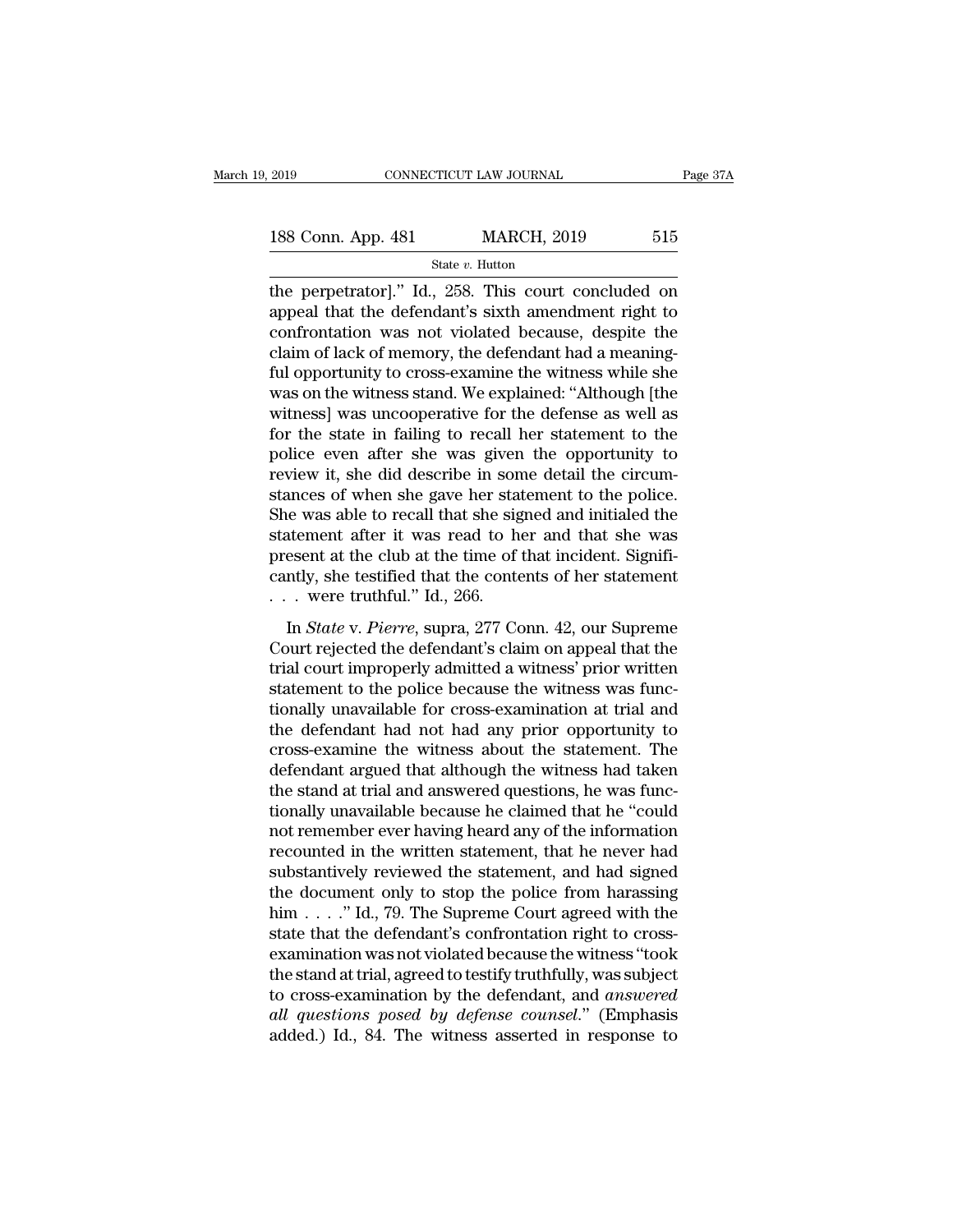## EXECUTE CONNECTICUT LAW JOURNAL March 19, 2019<br>516 MARCH, 2019 188 Conn. App. 481<br>516 MARCH, 2019 188 Conn. App. 481 State *v.* Hutton

 $\begin{array}{ll}\n & \text{COMRECTICUT LAW JOURNAL} & \text{Marc}\n\hline\n & \text{MARCH, 2019} & \text{188 Conn. App. 481} \\
 \hline\n & \text{State } v. \text{ Hutton} & \text{questions that he had no memory of the details contained in his signed statement to the police. The court noted however, that the witness "calrouleded most."} \end{array}$ 516 MARCH, 2019 188 Conn. App. 481<br>
State v. Hutton<br>
questions that he had no memory of the details contained in his signed statement to the police. The court<br>
noted, however, that the witness "acknowledged meet-<br>
ing wit 516 MARCH, 2019 188 Conn. App. 481<br>
State v. Hutton<br>
questions that he had no memory of the details contained in his signed statement to the police. The court<br>
noted, however, that the witness "acknowledged meet-<br>
ing wit  $\frac{\text{516}}{\text{State } v. \text{ Hutton}}$ <br>  $\frac{\text{State } v. \text{ Hutton}}{\text{questions that he had no memory of the details contained in his signed statement to the police. The court noted, however, that the witness "acknowledged meeting with the detectors in his attempt's office and signing the written statement prepared by the investigating offisors. Additionally, the universal responded to say.$ State v. Hutton<br>
questions that he had no memory of the details con-<br>
tained in his signed statement to the police. The court<br>
noted, however, that the witness "acknowledged meet-<br>
ing with the detectives in his attorney' state v. Hutton<br>questions that he had no memory of the details con-<br>tained in his signed statement to the police. The court<br>noted, however, that the witness "acknowledged meet-<br>ing with the detectives in his attorney's of questions that he had no memory of the details contained in his signed statement to the police. The court<br>noted, however, that the witness "acknowledged meet-<br>ing with the detectives in his attorney's office and sign-<br>ing tained in his signed statement to the police. The court<br>noted, however, that the witness "acknowledged meet-<br>ing with the detectives in his attorney's office and sign-<br>ing the written statement prepared by the investigati noted, however, that the witness "acknowledged meet-<br>ing with the detectives in his attorney's office and sign-<br>ing the written statement prepared by the investigating<br>officers. Additionally, [the witness] responded to sev ing with the detectives in his attorney's office and signing the written statement prepared by the investigating officers. Additionally, [the witness] responded to several questions regarding his motives and interest in p ing the written statement prepared by the investigating<br>officers. Additionally, [the witness] responded to sev-<br>eral questions regarding his motives and interest in<br>providing information to the police. . . . [The witness]<br> % officers. Additionally, [the witness] responded to several questions regarding his motives and interest in providing information to the police.  $\dots$  [The witness] stated that he had signed the written statement despite eral questions regarding his motives and interest in<br>providing information to the police. . . . [The witness]<br>stated that he had signed the written statement despite<br>the fact that it was not accurate, because the police<br>h providing information to the police. . . . [The witness]<br>stated that he had signed the written statement despite<br>the fact that it was not accurate, because the police<br>had contacted him on several occasions and he was<br>inte stated that he had signed the written statement despite<br>the fact that it was not accurate, because the police<br>had contacted him on several occasions and he was<br>interested in trying to get them to stop bothering him.<br>Moreov the fact that it was not accurate, because the police<br>had contacted him on several occasions and he was<br>interested in trying to get them to stop bothering him.<br>Moreover, [the witness] confirmed several other pieces<br>of inf had contacted him on several occasions and he was<br>interested in trying to get them to stop bothering him.<br>Moreover, [the witness] confirmed several other pieces<br>of information contained in the statement  $\dots$ . "Id.,<br>84–85. interested in trying to get them to stop bothering him.<br>Moreover, [the witness] confirmed several other pieces<br>of information contained in the statement  $\dots$ ..." Id.,<br>84–85. In sum, the court held that "a witness' claimed Moreover, [the witness] confirmed several other pieces<br>of information contained in the statement  $\ldots$ ." Id.,<br>84–85. In sum, the court held that "a witness' claimed<br>inability to remember earlier statements or the events<br>s oath to testify truthfully, *and answers the questions put* 84–85. In sum, the court held that "a witness' claimed<br>inability to remember earlier statements or the events<br>surrounding those statements does not implicate the<br>requirements of the confrontation clause under *Craw-*<br>*ford* inability to remember earlier statements or the events<br>surrounding those statements does not implicate the<br>requirements of the confrontation clause under *Craw-*<br>ford, so long as the witness appears at trial, takes an<br>oath surrounding those statements does not implicate the<br>requirements of the confrontation clause under *Craw-*<br>*ford*, so long as the witness appears at trial, takes an<br>oath to testify truthfully, and answers the questions put *Pierre*, so long as the vonfrontation clause under *Craw-ford*, so long as the witness appears at trial, takes an oath to testify truthfully, *and answers the questions put to him or her during cross-examination.*" (Emp ford, so long as the witness appears at trial, takes an<br>oath to testify truthfully, and answers the questions put<br>to him or her during cross-examination." (Emphasis<br>added.) Id., 86. Later that same year, in *State* v. *Geo* oath to testify truthfully, and answers the questions put<br>to him or her during cross-examination." (Emphasis<br>added.) Id., 86. Later that same year, in *State* v. *George*<br>J., supra, 280 Conn. 551, our Supreme Court, citing to him or her during cross-examina<br>added.) Id., 86. Later that same year, i<br>J., supra, 280 Conn. 551, our Supre<br>*Pierre*, reiterated that the fact that a t<br>claimed to have no recollection of t<br>past statement did not render In 2008, our Supreme Court decided *State* v. *Simpson*, supra, 280 Conn. 551, our Supreme Court, citing *Pierre*, reiterated that the fact that a testifying witness claimed to have no recollection of the contents of a pas

between convicted and the race and a testar,  $j$  mg where convicted that a different of a past statement did not render the witness unavailable for *Crawford* purposes. Id., 596.<br>In 2008, our Supreme Court decided *Statev* past statement did not render the witness unavailable<br>for *Crawford* purposes. Id., 596.<br>In 2008, our Supreme Court decided *State* v. *Simpson*,<br>supra, 286 Conn. 634. The defendant in *Simpson* had<br>been convicted, inter for *Crawford* purposes. Id., 596.<br>In 2008, our Supreme Court decided *Statev. Simpson*,<br>supra, 286 Conn. 634. The defendant in *Simpson* had<br>been convicted, inter alia, of sexually assaulting a<br>minor. During trial, the co In 2008, our Supreme Court decided *Statev. Simpson*,<br>supra, 286 Conn. 634. The defendant in *Simpson* had<br>been convicted, inter alia, of sexually assaulting a<br>minor. During trial, the court had admitted into evi-<br>dence fo In 2008, our Supreme Court decided *State* v. *Simpson*, supra, 286 Conn. 634. The defendant in *Simpson* had been convicted, inter alia, of sexually assaulting a minor. During trial, the court had admitted into evidence f supra, 286 Conn. 634. The defendant in *Simpson* had<br>been convicted, inter alia, of sexually assaulting a<br>minor. During trial, the court had admitted into evi-<br>dence for substantive purposes under *Whelan* portions<br>of a vi been convicted, inter alia, of sexually assaulting a<br>minor. During trial, the court had admitted into evi-<br>dence for substantive purposes under Whelan portions<br>of a videotaped forensic interview of the victim, after<br>the vi minor. During trial, the court had admitted into evidence for substantive purposes under *Whelan* portions of a videotaped forensic interview of the victim, after the victim testified at trial that she did not remember the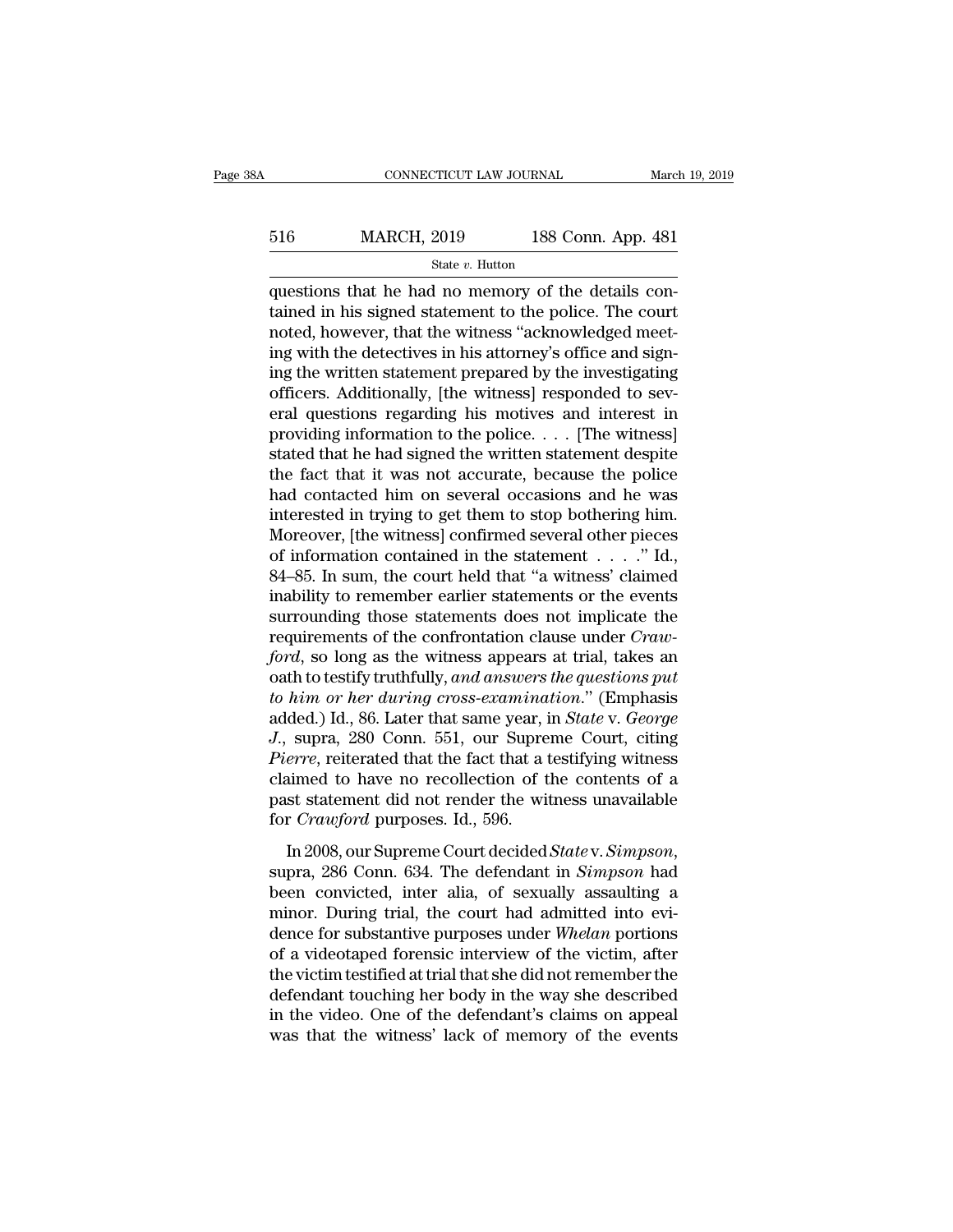2019 CONNECTICUT LAW JOURNAL Page 39A<br>
188 Conn. App. 481 MARCH, 2019 517<br>
State v. Hutton

State *v.* Hutton

FRI 2019<br>
THE CONNECTICUT LAW JOURNAL<br>
TRISS CONN. App. 481 MARCH, 2019 517<br>
State v. Hutton<br>
Transferred her functionally unavailable for cross-exami-<br>
Transferred the functionally unavailable for cross-exami-<br>
The court 188 Conn. App. 481 MARCH, 2019 517<br>
State *v*. Hutton<br>
Fendered her functionally unavailable for cross-examination under *Crawford*. Relying on its prior decisions<br>
in *Pierre* and *George J*., the court upheld the admissi 188 Conn. App. 481 MARCH, 2019 517<br>
State *v*. Hutton<br>
Fendered her functionally unavailable for cross-exami-<br>
mation under *Crawford*. Relying on its prior decisions<br>
in *Pierre* and *George J*., the court upheld the admi 188 Conn. App. 481 MARCH, 2019 517<br>
State v. Hutton<br>
rendered her functionally unavailable for cross-exami-<br>
nation under *Crawford*. Relying on its prior decisions<br>
in *Pierre* and *George J*., the court upheld the admis State v. Hutton<br>
Fendered her functionally unavailable for cross-exami-<br>
nation under *Crawford*. Relying on its prior decisions<br>
in *Pierre* and *George J*., the court upheld the admission<br>
of the videotape. In so doing, state v. Hutton<br>rendered her functionally unavailable for cross-exami-<br>nation under *Crawford*. Relying on its prior decisions<br>in *Pierre* and *George J.*, the court upheld the admission<br>of the videotape. In so doing, the rendered her functionally unavailable for cross-exami-<br>nation under *Crawford*. Relying on its prior decisions<br>in *Pierre* and *George J*., the court upheld the admission<br>of the videotape. In so doing, the court noted tha nation under *Crawford*. Relying on its prior decisions<br>in *Pierre* and *George J*., the court upheld the admission<br>of the videotape. In so doing, the court noted that the<br>defendant "cross-examined [the witness] extensive in *Pierre* and *George J*., the court upheld the admission<br>of the videotape. In so doing, the court noted that the<br>defendant "cross-examined [the witness] extensively<br>about her memory and perception  $\dots$ " Id., 654. Fur-<br> % of the videotape. In so doing, the court noted that the defendant "cross-examined [the witness] extensively about her memory and perception  $\dots$ ." Id., 654. Further, with respect to the specific allegations contained in defendant "cross-examined [the witness] extensively<br>about her memory and perception . . . ." Id., 654. Fur-<br>ther, with respect to the specific allegations contained<br>in the videotaped statement, "the defendant also cross-<br>e about her memory and perception  $\ldots$  ." Id., 654. Further, with respect to the specific allegations contained<br>in the videotaped statement, "the defendant also cross-<br>examined [the witness] extensively and elicited testither, with respect to the specific allegations contained<br>in the videotaped statement, "the defendant also cross-<br>examined [the witness] extensively and elicited testi-<br>mony that she had never seen a man or boy without<br>his in the videotaped statement, "the defendant also cross-<br>examined [the witness] extensively and elicited testi-<br>mony that she had never seen a man or boy without<br>his clothing on, and that she did not remember partici-<br>patin examined [the witness] extensively and elicited testi-<br>mony that she had never seen a man or boy without<br>his clothing on, and that she did not remember partici-<br>pating in the videotaped interview or making the accu-<br>sation mony that she had never seen a man or boy without<br>his clothing on, and that she did not remember partici-<br>pating in the videotaped interview or making the accu-<br>sation that the defendant had touched her with his<br>penis, tha his clothing on, and that she did not remember participating in the videotaped interview or making the accusation that the defendant had touched her with his penis, that she got in trouble when she was younger for touching pating in the videotaped interview or making the accusation that the defendant had touched her with his penis, that she got in trouble when she was younger for touching herself, and that she was not afraid of the defendant sation that the defendant had touched her with his<br>penis, that she got in trouble when she was younger<br>for touching herself, and that she was not afraid of the<br>defendant. Finally, the defendant was able to utilize<br>this inf penis, that she got in trouble when she was younger<br>for touching herself, and that she was not afraid of the<br>defendant. Finally, the defendant was able to utilize<br>this information in his closing arguments to the jury.<br>Acco for touching herself, and that she was not afraid of the<br>defendant. Finally, the defendant was able to utilize<br>this information in his closing arguments to the jury.<br>Accordingly, we conclude that the defendant had an<br>ample defendant. Finally, the defendant was this information in his closing argumen<br>Accordingly, we conclude that the defeample opportunity to cross-examine [the<br>tively, and, therefore, his confrontation<br>were not violated by th In *Stater we* conclude that the defendant had an apple opportunity to cross-examine [the witness] effec-<br>rely, and, therefore, his confrontation clause rights<br>ere not violated by the admission into evidence of the<br>deotape Exercisingly, we conclude that the determinit had the ample opportunity to cross-examine [the witness] effec-<br>tively, and, therefore, his confrontation clause rights<br>were not violated by the admission into evidence of the

dively, and, therefore, his confrontation clause rights<br>were not violated by the admission into evidence of the<br>videotaped statement." Id., 654–55.<br>In *State* v. *Cameron M.*, supra, 307 Conn. 504, the<br>Supreme Court reject avery, and, afterence, the conflormation clause rights<br>were not violated by the admission into evidence of the<br>videotaped statement." Id., 654–55.<br>In *State* v. *Cameron M.*, supra, 307 Conn. 504, the<br>Supreme Court reject videotaped statement." Id., 654–55.<br>In *State* v. *Cameron M.*, supra, 307 Conn. 504, the<br>Supreme Court rejected a claim nearly identical to the<br>one raised in *Simpson*, namely, that the child sexual<br>assault victim was fun In *State* v. *Cameron M.*, supra, 307 Conn. 504, the<br>Supreme Court rejected a claim nearly identical to the<br>one raised in *Simpson*, namely, that the child sexual<br>assault victim was functionally unavailable for cross-<br>ex In *State* v. *Cameron M.*, supra, 307 Conn. 504, the<br>Supreme Court rejected a claim nearly identical to the<br>one raised in *Simpson*, namely, that the child sexual<br>assault victim was functionally unavailable for cross-<br>exa Supreme Court rejected a claim nearly identical to the<br>one raised in *Simpson*, namely, that the child sexual<br>assault victim was functionally unavailable for cross-<br>examination for purposes of *Crawford* because she tes-<br>t one raised in *Simpson*, namely, that the child sexual<br>assault victim was functionally unavailable for cross-<br>examination for purposes of *Crawford* because she tes-<br>tified at trial during direct examination that she coul assault victim was functionally unavailable for cross-<br>examination for purposes of *Crawford* because she tes-<br>tified at trial during direct examination that she could<br>not remember anything regarding the forensic intervie examination for purposes of *Crawford* because she tes-<br>tified at trial during direct examination that she could<br>not remember anything regarding the forensic interview<br>or the allegations at issue. Id., 515–16. The court i tified at trial during direct examination that she could<br>not remember anything regarding the forensic interview<br>or the allegations at issue. Id., 515–16. The court indi-<br>cated that to the extent the defendant was claiming<br> not remember anything regarding the forensic interview<br>or the allegations at issue. Id., 515–16. The court indi-<br>cated that to the extent the defendant was claiming<br>that the witness was functionally unavailable solely due<br> or the allegations at issue. Id., 515–16. The court indicated that to the extent the defendant was claiming that the witness was functionally unavailable solely due to her lack of memory, that claim was controlled by its cated that to the extent the defendant was claiming<br>that the witness was functionally unavailable solely due<br>to her lack of memory, that claim was controlled by its<br>holding in *Simpson*. Further, the court noted that the<br>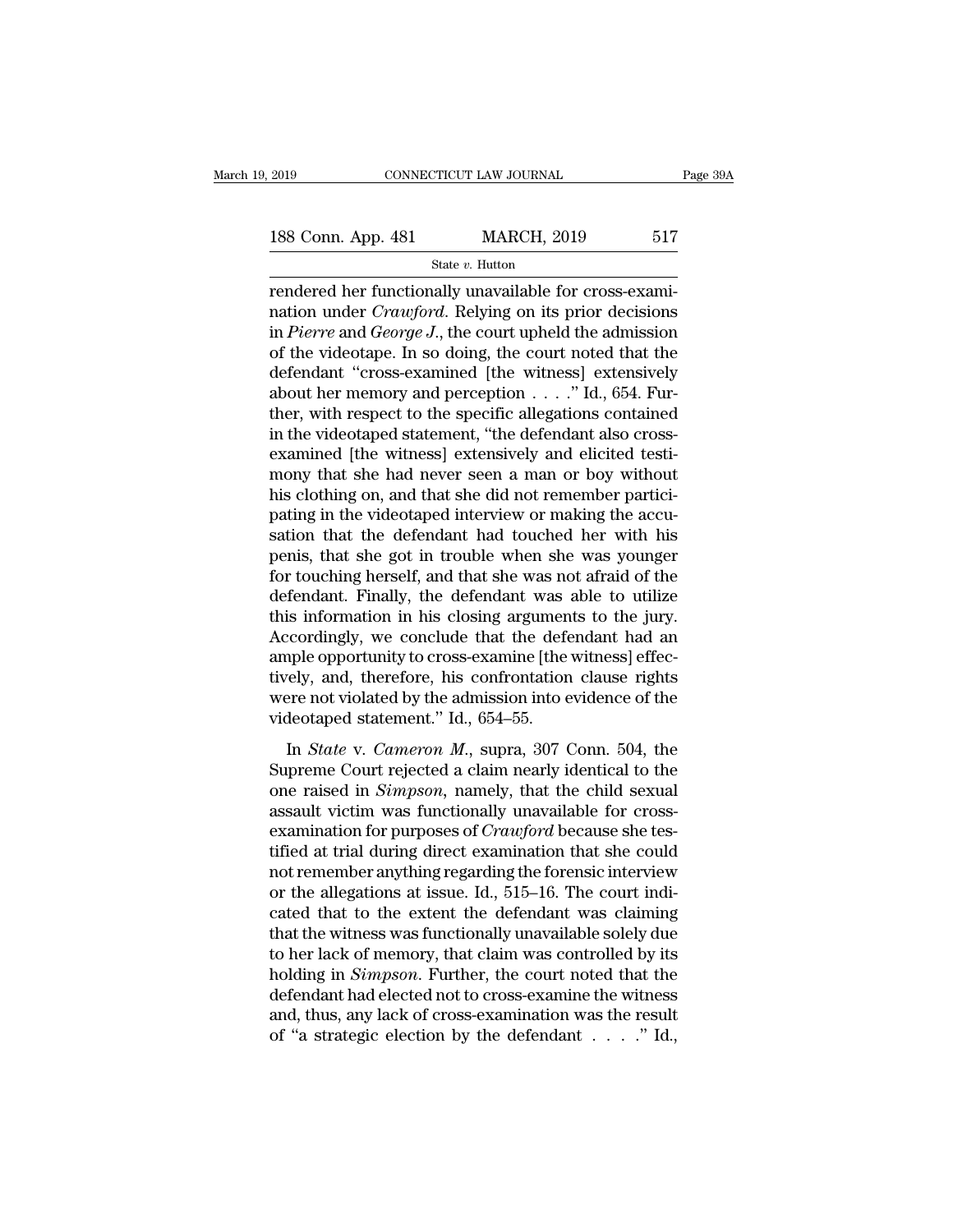# EXECUTE CONNECTICUT LAW JOURNAL March 19, 2019<br>
518 MARCH, 2019 188 Conn. App. 481<br>
518 March 2019 188 Conn. App. 481 State *v.* Hutton

 $\begin{array}{cccc}\n & \text{CONRECTICUT LAW JOURNAL} & \text{ Marc} \\
\hline\n & \text{518} & \text{MARCH, } 2019 & \text{188 Conn. App. 481} \\
\hline\n & \text{State } v. \text{ Hutton} \\
\hline\n\end{array}$ Example 188 Conn. App. 481<br>
Example, 2019<br>
Example, 188 Conn. App. 481<br>
Example, her memory and understand-<br>
Sammed on, for example, her memory and understand-<br>
ings of truth and fantasy was sufficient to render her<br>
examp 518 MARCH, 2019 188 Conn. App. 481<br>
State v. Hutton<br>
520. The fact that "the victim could have been cross-<br>
examined on, for example, her memory and understand-<br>
ings of truth and fantasy was sufficient to render her<br>
ava MARCH, 2019 188 Conn. App. 481<br>
<sup>State v. Hutton</sup><br>
520. The fact that "the victim could have been cross-<br>
examined on, for example, her memory and understand-<br>
ings of truth and fantasy was sufficient to render her<br>
availa  $\begin{array}{c}\n\hline\n\text{State } v. \text{ H} \\
\hline\n\text{520.} \text{ The fact that "the victim example, he} \\
\text{ings of truth and fantasy was available for confrontation put (Emphasis omitted.) Id. \\
\hline\n\text{The circumstances of the p} \\
\hline\n\end{array}$ 0. The fact that "the victim could have been cross-<br>amined on, for example, her memory and understand-<br>gs of truth and fantasy was sufficient to render her<br>ailable for confrontation purposes under  $Crawford$ ."<br>mphasis omitted. 520. The fact that the victini could have been cross-<br>examined on, for example, her memory and understand-<br>ings of truth and fantasy was sufficient to render her<br>available for confrontation purposes under *Crawford*."<br>(Emp

Examined on, for example, the memory and diderstandings of truth and fantasy was sufficient to render her available for confrontation purposes under *Crawford*."<br>(Emphasis omitted.) Id.<br>The circumstances of the present ca responses to the questions as sufficient to tender her<br>available for confrontation purposes under *Crawford.*"<br>(Emphasis omitted.) Id.<br>The circumstances of the present case render it dis-<br>tinguishable from *Pierre* and its Avanable for confrontation purposes under  $Craayona$ .<br>
(Emphasis omitted.) Id.<br>
The circumstances of the present case render it dis-<br>
tinguishable from *Pierre* and its progeny. In each of<br>
those cases, the witnesse willingly The circumstances of the present case render it dis-<br>tinguishable from *Pierre* and its progeny. In each of<br>those cases, the witness willingly provided some<br>responses to the questions asked when called to testify.<br>Althoug The circumstances of the present case render it dis-<br>tinguishable from *Pierre* and its progeny. In each of<br>those cases, the witness willingly provided some<br>responses to the questions asked when called to testify.<br>Although tinguishable from *Pierre* and its progeny. In each of<br>those cases, the witness willingly provided some<br>responses to the questions asked when called to testify.<br>Although the witnesses in the cases cited by the trial<br>court those cases, the witness willingly provided some<br>responses to the questions asked when called to testify.<br>Although the witnesses in the cases cited by the trial<br>court claimed or feigned memory loss regarding the<br>informatio responses to the questions asked when called to testify.<br>Although the witnesses in the cases cited by the trial<br>court claimed or feigned memory loss regarding the<br>information provided in the statement or of making the<br>stat Although the witnesses in the cases cited by the trial<br>court claimed or feigned memory loss regarding the<br>information provided in the statement or of making the<br>statement at all, they nevertheless responded verbally<br>to que court claimed or feigned memory loss regarding the<br>information provided in the statement or of making the<br>statement at all, they nevertheless responded verbally<br>to questioning, providing some relevant information<br>from whic information provided in the statement or of making the<br>statement at all, they nevertheless responded verbally<br>to questioning, providing some relevant information<br>from which the jury, in combination with the witness'<br>demean statement at all, they nevertheless responded verbally<br>to questioning, providing some relevant information<br>from which the jury, in combination with the witness'<br>demeanor, could evaluate whether to believe the facts<br>of the to questioning, providing some relevant information<br>from which the jury, in combination with the witness'<br>demeanor, could evaluate whether to believe the facts<br>of the statement or the witness' trial testimony. In the<br>prese from which the jury, in combination with the witness'<br>demeanor, could evaluate whether to believe the facts<br>of the statement or the witness' trial testimony. In the<br>present case, Williams did not respond in any way to<br>any demeanor, could evaluate whether to believe the facts<br>of the statement or the witness' trial testimony. In the<br>present case, Williams did not respond in any way to<br>any of the questions asked. He did not assert whether<br>he h of the statement or the witness' trial testimony. In the present case, Williams did not respond in any way to any of the questions asked. He did not assert whether he had or had not made the statement at issue, whether he present case, Williams did not respond in any way to<br>any of the questions asked. He did not assert whether<br>he had or had not made the statement at issue, whether<br>he remembered the contents of the statement or the<br>events co any of the questions asked. He did not assert whether<br>he had or had not made the statement at issue, whether<br>he remembered the contents of the statement or the<br>events contained therein. He simply failed to provide<br>any test he had or had not made the statement at issue, whether<br>he remembered the contents of the statement or the<br>events contained therein. He simply failed to provide<br>any testimony. Contrary to the position that the state<br>now tak he remembered the contents of the statement or the events contained therein. He simply failed to provide any testimony. Contrary to the position that the state now takes on appeal, at trial, the prosecutor seemed to unders events contained therein. He simply failed to provide<br>any testimony. Contrary to the position that the state<br>now takes on appeal, at trial, the prosecutor seemed<br>to understand that it was essential that Williams provide<br>ve any testimony. Contrary to the position that the state<br>now takes on appeal, at trial, the prosecutor seemed<br>to understand that it was essential that Williams provide<br>verbal responses to questions. When Williams stated,<br>out asked. malerstand that it was essential that will malins provide<br>rbal responses to questions. When Williams stated,<br>itside the presence of the jury, that he was not<br>inswering no questions," the prosecutor told him that<br>could say render responses to questions. When Williams stated,<br>outside the presence of the jury, that he was not<br>"answering no questions," the prosecutor told him that<br>he could say that in response to each question he was<br>asked.<br>The

outside the presence of the jury, that he was not<br>
"answering no questions," the prosecutor told him that<br>
he could say that in response to each question he was<br>
asked.<br>
The utter lack of a verbal response to any questions Figure 1.1 The trial court and the could say that in response to each question he was asked.<br>The utter lack of a verbal response to any questions renders the present case wholly unlike the cases that the trial court relied re could say that in response to each question he was<br>asked.<br>The utter lack of a verbal response to any questions<br>renders the present case wholly unlike the cases that<br>the trial court relied on in admitting Williams' prior The utter lack of a verbal response to any questions<br>renders the present case wholly unlike the cases that<br>the trial court relied on in admitting Williams' prior<br>statement. The trial court, in rendering its ruling, indi-<br>c The utter lack of a verbal response to any questions<br>renders the present case wholly unlike the cases that<br>the trial court relied on in admitting Williams' prior<br>statement. The trial court, in rendering its ruling, indi-<br>c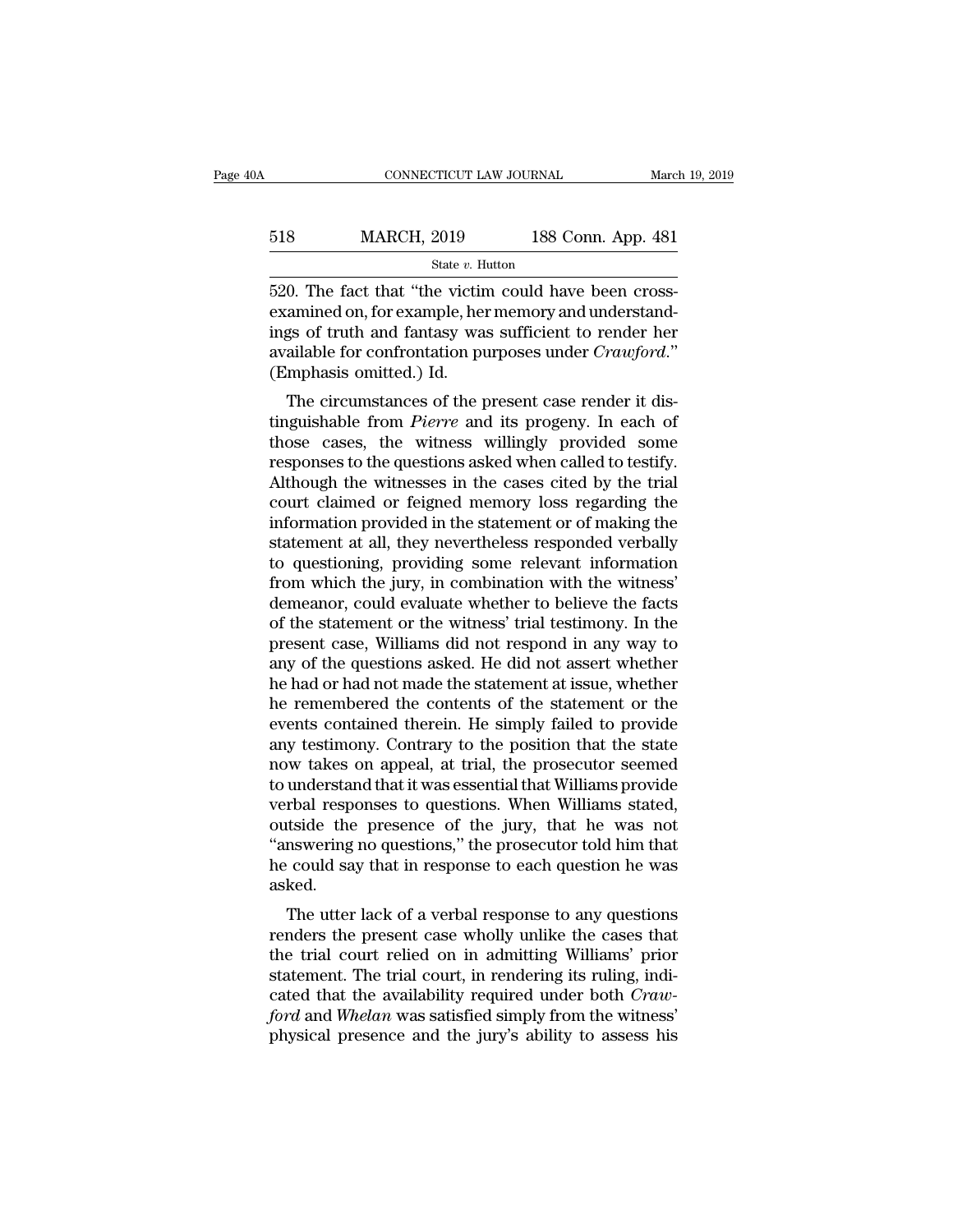| 2019<br>CONNECTICUT LAW JOURNAL |  |                    | Page 41A |  |
|---------------------------------|--|--------------------|----------|--|
| 188 Conn. App. 481              |  | <b>MARCH, 2019</b> | 519      |  |
|                                 |  | State $v$ . Hutton |          |  |

EXECTE 2019 CONNECTICUT LAW JOURNAL<br>
188 Conn. App. 481 MARCH, 2019 519<br>
19 State v. Hutton<br>
demeanor and body language "*in responding to ques-*<br> *tions.*" (Emphasis added.) Williams, however, never<br>
regnonded to a single **188 Conn. App. 481** MARCH, 2019 519<br> **times** State v. Hutton<br> **demeanor and body language** "*in responding to ques-*<br> *tions.*" (Emphasis added.) Williams, however, never<br>
responded to a single question asked of him befor 188 Conn. App. 481 MARCH, 2019 519<br>
State v. Hutton<br>
demeanor and body language "*in responding to ques-*<br> *tions.*" (Emphasis added.) Williams, however, never<br>
responded to a single question asked of him before<br>
the jury 188 Conn. App. 481 MARCH, 2019 519<br>
State v. Hutton<br>
demeanor and body language "*in responding to ques-*<br> *tions.*" (Emphasis added.) Williams, however, never<br>
responded to a single question asked of him before<br>
the jury State v. Hutton<br>demeanor and body language "*in responding to ques-<br>tions.*" (Emphasis added.) Williams, however, never<br>responded to a single question asked of him before<br>the jury, remaining silent throughout. In its anal demeanor and body language "*in responding to ques-<br>tions.*" (Emphasis added.) Williams, however, never<br>responded to a single question asked of him before<br>the jury, remaining silent throughout. In its analysis of<br>whether demeanor and body language "*in responding to ques-*<br>tions." (Emphasis added.) Williams, however, never<br>responded to a single question asked of him before<br>the jury, remaining silent throughout. In its analysis of<br>whether W tions." (Emphasis added.) Williams, however, never<br>responded to a single question asked of him before<br>the jury, remaining silent throughout. In its analysis of<br>whether Williams' refusal to answer questions rendered<br>him fun responded to a single question asked of hin<br>the jury, remaining silent throughout. In its an<br>whether Williams' refusal to answer questions r<br>him functionally unavailable to testify, the tri<br>also appeared to conflate that q It certainly unavailable to testify, the trial court<br>It counts a functionally unavailable to testify, the trial court<br>It compeased to conflate that question with whether<br>prior statement could be considered inconsistent if<br> him functionally unavailable to testify, the trial court<br>also appeared to conflate that question with whether<br>a prior statement could be considered inconsistent if<br>a witness failed to respond to questions.<br>It certainly is

also appeared to conflate that question with whether<br>a prior statement could be considered inconsistent if<br>a witness failed to respond to questions.<br>It certainly is within the province of the jury in its<br>role as fact finde a prior statement could be considered inconsistent if<br>a witness failed to respond to questions.<br>It certainly is within the province of the jury in its<br>role as fact finder to assess the credibility of a witness'<br>answers to a witness failed to respond to questions.<br>
It certainly is within the province of the jury in its<br>
role as fact finder to assess the credibility of a witness'<br>
answers to questions by assessing the witness'<br>
demeanor on th It certainly is within the province of the jury in its<br>role as fact finder to assess the credibility of a witness'<br>answers to questions by assessing the witness'<br>demeanor on the stand, which would include how a<br>witness loo It certainly is within the province of the jury in its<br>role as fact finder to assess the credibility of a witness'<br>answers to questions by assessing the witness'<br>demeanor on the stand, which would include how a<br>witness loo role as fact finder to assess the credibility of a witness'<br>answers to questions by assessing the witness'<br>demeanor on the stand, which would include how a<br>witness looks and acts while testifying. In the present<br>case, the answers to questions by assessing the witness<br>demeanor on the stand, which would include how a<br>witness looks and acts while testifying. In the present<br>case, the trial court stated on the record its own obser-<br>vations of Wi demeanor on the stand, which would include how a<br>
witness looks and acts while testifying. In the present<br>
case, the trial court stated on the record its own obser-<br>
vations of Williams while he was on the stand, including witness looks and acts while testitying. In the present<br>case, the trial court stated on the record its own obser-<br>vations of Williams while he was on the stand, including,<br>inter alia, that Williams had looked up at the cei case, the trial court stated on the record its own observations of Williams while he was on the stand, including,<br>inter alia, that Williams had looked up at the ceiling,<br>looked down, raised his eyebrows, closed his eyes, a vations of Williams while he was on the stand, including,<br>inter alia, that Williams had looked up at the ceiling,<br>looked down, raised his eyebrows, closed his eyes, and<br>"sort of chuckled in his nonverbal expression." The<br>c inter alla, that Williams had looked up at the celling,<br>looked down, raised his eyebrows, closed his eyes, and<br>"sort of chuckled in his nonverbal expression." The<br>court did not make any finding, however, that Williams<br>inte flooked down, raised his eyebrows, closed his eyes, and<br>"sort of chuckled in his nonverbal expression." The<br>court did not make any finding, however, that Williams<br>intended any of his gestures or body language to convey<br>a s "sort of chuckled in his nonverbal expression." The<br>court did not make any finding, however, that Williams<br>intended any of his gestures or body language to convey<br>a specific nonverbal response to a question that would<br>amou court did not make any finding, however, that Williams<br>intended any of his gestures or body language to convey<br>a specific nonverbal response to a question that would<br>amount to a yes or no. We agree with the defendant that<br> intended any of his gestures or body language to convey<br>a specific nonverbal response to a question that would<br>amount to a yes or no. We agree with the defendant that<br>the meaning of the court's observations of Williams,<br>wh a specific nonverbal response to a question that would<br>amount to a yes or no. We agree with the defendant that<br>the meaning of the court's observations of Williams,<br>which were completely unconnected to verbal responses<br>to q amount to a yes or no. We agree with the detendant that<br>the meaning of the court's observations of Williams,<br>*which were completely unconnected to verbal responses*<br>*to questions*, is ambiguous and far too speculative to b the meaning of the court's observations of Williams,<br> *which were completely unconnected to verbal responses*<br> *to questions*, is ambiguous and far too speculative to be<br>
considered as the equivalent of testimony. In other which were completely unconnected to verbal responses<br>to questions, is ambiguous and far too speculative to be<br>considered as the equivalent of testimony. In other<br>words, body language and demeanor are only instructive<br>in *to questions*, is ambiguous and<br>considered as the equivalent<br>words, body language and demet<br>in assessing the credibility of t<br>and are not a substitute for v<br>verbal responses intended to<br>response to a question.<sup>16</sup> in assessing the credibility of testimony actually given,<br>and are not a substitute for verbal responses or non-<br>verbal responses intended to convey a substantive<br>response to a question.<sup>16</sup><br> $\frac{16}{16}$  The cases the state and are not a substitute for verbal responses or non-<br>verbal responses intended to convey a substantive<br>response to a question.<sup>16</sup><br> $\frac{16}{16}$  The cases the state relies on to support its assertion that nonverbal<br>conduct

verbal responses intended to convey a substantive<br>response to a question.<sup>16</sup><br> $\frac{16}{16}$  The cases the state relies on to support its assertion that nonverbal<br>conduct by a witness properly could be viewed as testimony ar **response to a question.**<sup>16</sup><br> $\frac{16}{16}$  The cases the state relies or conduct by a witness properly constances of nodding and shaking of yes and no.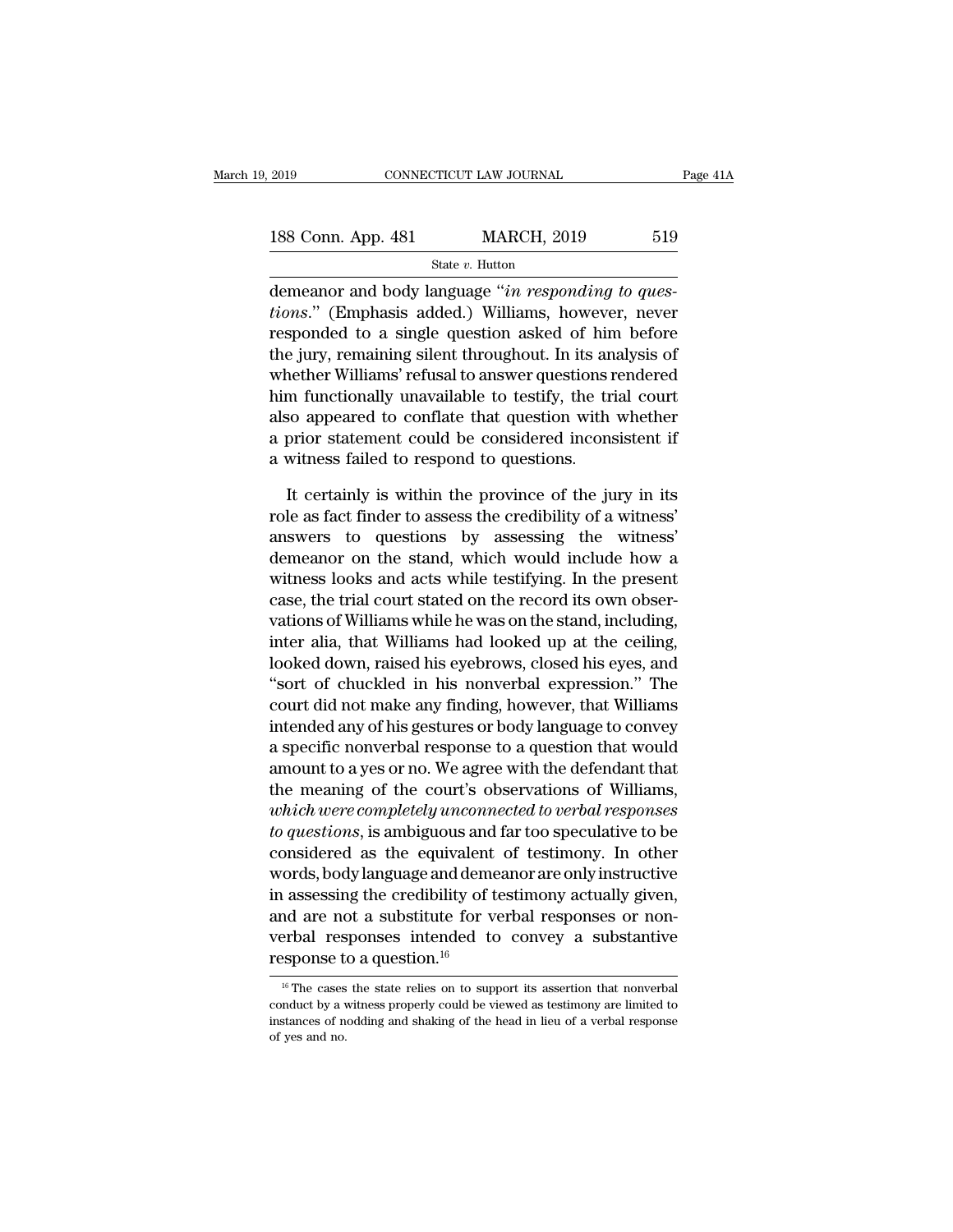# EXECUTE CONNECTICUT LAW JOURNAL March 19, 2019<br>520 MARCH, 2019 188 Conn. App. 481<br>54te v. Hutton State *v.* Hutton

CONNECTICUT LAW JOURNAL March 19, 2019<br>
OURTHER MARCH, 2019 188 Conn. App. 481<br>
State v. Hutton<br>
Our reasoning is consistent with observations made<br>
The United States Court of Appeals for the Second  $\begin{array}{c|c} \text{520} & \text{MARCH, 2019} & \text{188 Conn. App. 481} \\ \hline \text{State } v. \text{ Hutton} \\ \hline \text{Our reasoning is consistent with observations made} \\ \text{by the United States Court of Appeals for the Second} \\ \text{Circuit in upholding a District Court's ruling that it} \\ \text{did not implicate confirmation rights for a witness} \end{array}$ 520 MARCH, 2019 188 Conn. App. 481<br>
State v. Hutton<br>
Our reasoning is consistent with observations made<br>
by the United States Court of Appeals for the Second<br>
Circuit in upholding a District Court's ruling that it<br>
did no 520 MARCH, 2019 188 Conn. App. 481<br>
State v. Hutton<br>
Our reasoning is consistent with observations made<br>
by the United States Court of Appeals for the Second<br>
Circuit in upholding a District Court's ruling that it<br>
did no State v. Hutton<br>
State v. Hutton<br>
Our reasoning is consistent with observations made<br>
by the United States Court of Appeals for the Second<br>
Circuit in upholding a District Court's ruling that it<br>
did not implicate confron State v. Hutton<br>
Our reasoning is consistent with observations made<br>
by the United States Court of Appeals for the Second<br>
Circuit in upholding a District Court's ruling that it<br>
did not implicate confrontation rights for Our reasoning is consistent with observations made<br>by the United States Court of Appeals for the Second<br>Circuit in upholding a District Court's ruling that it<br>did not implicate confrontation rights for a witness<br>to testify Circuit in upholding a District Court's ruling that it<br>did not implicate confrontation rights for a witness<br>to testify while wearing dark sunglasses. The Second<br>Circuit noted: "Even if we accept the idea, *grounded*<br>perhap did not implicate confrontation rights for a witness<br>to testify while wearing dark sunglasses. The Second<br>Circuit noted: "Even if we accept the idea, *grounded*<br>perhaps more on tradition than on empirical data,<br>that demean to testify while wearing dark sunglasses. The Second<br>Circuit noted: "Even if we accept the idea, *grounded*<br>*perhaps more on tradition than on empirical data*,<br>that demeanor is a useful basis for assessing credibility,<br>the Circuit noted: "Even if we accept the idea, *grounded*<br>perhaps more on tradition than on empirical data,<br>that demeanor is a useful basis for assessing credibility,<br>the jurors had an entirely unimpaired opportunity to<br>asses perhaps more on tradition than on empirical data,<br>that demeanor is a useful basis for assessing credibility,<br>the jurors had an entirely unimpaired opportunity to<br>assess the delivery of [the witness'] testimony, notice<br>any that demeanor is a useful basis for assessing credibility,<br>the jurors had an entirely unimpaired opportunity to<br>assess the delivery of [the witness'] testimony, notice<br>any evident nervousness, and observe her body lan-<br>gua the jurors had an entirely unimpaired opportunity to assess the delivery of [the witness'] testimony, notice any evident nervousness, and observe her body language. *Most important*, they had a full opportunity to combine assess the delivery of [the witness'] testimony, notice<br>any evident nervousness, and observe her body language. Most important, they had a full opportunity to<br>combine these fully observable aspects of demeanor<br>with their c any evident nervousness, and observe her body language. *Most important*, they had a full opportunity to combine these fully observable aspects of demeanor *with their consideration of the substance of her testimony*, ass guage. *Most important*, they had a full opportunity to combine these fully observable aspects of demeanor *with their consideration of the substance of her testi-mony*, assessing her opportunity to observe, the consistenc *With their consideration of the substance of her testi-mony, assessing her opportunity to observe, the consistency of her account, any hostile motive, and all the other traditional bases for evaluating testimony." (Emphas* mony, assessing her op<br>tency of her account,<br>other traditional bas<br>(Emphasis added; foot<br>281 F.3d 55, 61–62 (2<br>Morales v. Greiner, 53<br>Ed. 2d 56 (2002).<br>In sum, because of In sum, the metallical bases for evaluating testimony."<br>
In sum, because of Williams' refusal to provide any<br>
In sum, because of Williams' refusal to provide any<br>
The sum, because of Williams' refusal to provide any<br>
The verbal responses to a contaming essentiony.<br>
(Emphasis added; footnotes omitted.) Morales v. Artuz,<br>
281 F.3d 55, 61–62 (2d Cir.), cert. denied sub nom.<br>
Morales v. Greiner, 537 U.S. 836, 123 S. Ct. 152, 154 L.<br>
Ed. 2d 56

(Emphasis added, roombies omitted.) *Hordies* v. *Article*, 281 F.3d 55, 61–62 (2d Cir.), cert. denied sub nom.<br>*Morales v. Greiner*, 537 U.S. 836, 123 S. Ct. 152, 154 L.<br>Ed. 2d 56 (2002).<br>In sum, because of Williams' ref Let 1.5d 55, or 52 (2d en.), een. denied sub hom.<br> *Morales v. Greiner*, 537 U.S. 836, 123 S. Ct. 152, 154 L.<br>
Ed. 2d 56 (2002).<br>
In sum, because of Williams' refusal to provide any<br>
verbal responses to questions he was a normos v. Gremer, 651 0.5. 656, 125 5. 0. 152, 151 1.<br>Ed. 2d 56 (2002).<br>In sum, because of Williams' refusal to provide any<br>verbal responses to questions he was asked by both<br>the prosecutor and defense counsel, and absent In sum, because of Williams' refusal to provide any<br>verbal responses to questions he was asked by both<br>the prosecutor and defense counsel, and absent any-<br>thing more than speculation as to the nonverbal man-<br>nerisms observ In sum, because of Williams' refusal to provide any<br>verbal responses to questions he was asked by both<br>the prosecutor and defense counsel, and absent any-<br>thing more than speculation as to the nonverbal man-<br>nerisms observ verbal responses to questions he was asked by both<br>the prosecutor and defense counsel, and absent any-<br>thing more than speculation as to the nonverbal man-<br>nerisms observed by the trial court, we conclude that<br>the defendan the prosecutor and defense counsel, and absent any-<br>thing more than speculation as to the nonverbal man-<br>nerisms observed by the trial court, we conclude that<br>the defendant was deprived of an opportunity to cross-<br>examine thing more than speculation as to the non<br>nerisms observed by the trial court, we co<br>the defendant was deprived of an opporture<br>examine Williams regarding his prior video<br>ment to the police. Because he admittedly<br>opportuni Examine Williams regarding his prior videotaped statement to the police. Because he admittedly had no prior opportunity to cross-examine Williams, the statement as inadmissible under  $Crawford.<sup>17</sup>$ <br>as inadmissible under  $C$ ment to the police. Because he admittedly had no prior<br>opportunity to cross-examine Williams, the statement<br>was inadmissible under  $Crawford$ .<sup>17</sup><br> $\frac{17}{17}$  Our decision today is to be read as limited to the unique set of ci

opportunity to cross-examine Williams, the statement<br>was inadmissible under  $Crawford$ .<sup>17</sup><br> $\frac{17}{17}$  Our decision today is to be read as limited to the unique set of circum-<br>stances present in this case. We are cognizant of **Example 18 Theless** concerned when  $Crawford.<sup>17</sup>$ <br>The concerned was inadmissible under  $Crawford.<sup>17</sup>$ <br> $\frac{17}{17}$  Our decision today is to be read as limited to the unique set of circumstances present in this case. We are was inauffusible under  $C \cap U \cup \cap U$ .<br>
<sup>17</sup> Our decision today is to be read as limited to the unique set of circum-<br>
stances present in this case. We are cognizant of the reality that the state<br>
thas limited control over r  $^{17}$  Our decision today is to be read as limited to the unique set of circumstances present in this case. We are cognizant of the reality that the state has limited control over recalcitrant and noncooperating witnesses stances present in this case. We are cognizant of the reality that the state has limited control over recalcitrant and noncooperating witnesses. Nevertheless, this concern is overborne by our duty to adhere to existing co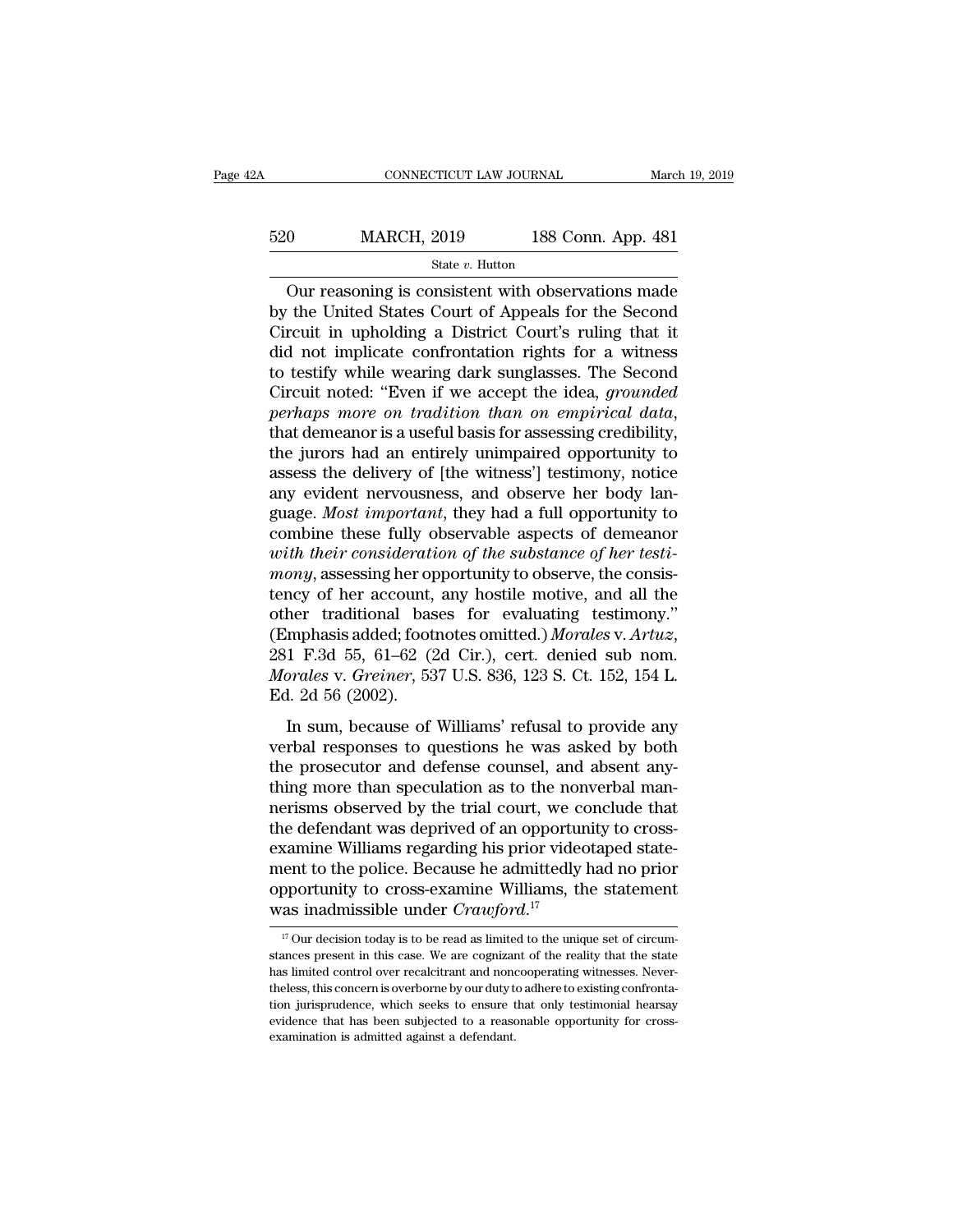State *v.* Hutton

### II

 $\begin{array}{r} \text{8 Conn. App. 481} \text{ {}} \text{ 521} \text{ \textit{State } }v \text{. Hutton} \text{ {\textit{I}} } \text{ 521} \end{array}$ <br>  $\begin{array}{r} \text{ 1} \text{ 1} \text{ 1} \end{array}$ <br>
Our conclusion that the court violated the defendant's shts under the confrontation clause by admitting Willi 188 Conn. App. 481 MARCH, 2019 521<br>
State v. Hutton<br>
II<br>
Our conclusion that the court violated the defendant's<br>
rights under the confrontation clause by admitting Wil-<br>
liams' prior videotaped statement into evidence with 188 Conn. App. 481 MARCH, 2019 521<br>
State v. Hutton<br>
II<br>
Our conclusion that the court violated the defendant's<br>
rights under the confrontation clause by admitting Wil-<br>
liams' prior videotaped statement into evidence wit State  $v$ . Hutton<br>
II<br>
Our conclusion that the court violated the defendant's<br>
rights under the confrontation clause by admitting Wil-<br>
liams' prior videotaped statement into evidence without<br>
an opportunity for cross-exa II<br>
Our conclusion that the court violated the defendant's<br>
rights under the confrontation clause by admitting Wil-<br>
liams' prior videotaped statement into evidence without<br>
an opportunity for cross-examination does not en Fights under the confrontation clause by admitting Williams' prior videotaped statement into evidence without an opportunity for cross-examination does not end our inquiry. We must also consider whether the defendant was h rights under the confrontation clause by admitting Will-<br>liams' prior videotaped statement into evidence without<br>an opportunity for cross-examination does not end our<br>inquiry. We must also consider whether the defendant<br>wa liams' prior videotaped statement into evidence without<br>an opportunity for cross-examination does not end our<br>inquiry. We must also consider whether the defendant<br>was harmed by this error. See *Delaware* v. *Van Arsdall*,<br> an opportunity for cross-examination does not end our<br>inquiry. We must also consider whether the defendant<br>was harmed by this error. See *Delaware* v. Van Arsdall,<br>475 U.S. 673, 684, 106 S. Ct. 1431, 89 L. Ed. 2d 674 (1986 inquiry. We must also consider whether the defendant<br>was harmed by this error. See *Delaware* v. *Van Arsdall*,<br>475 U.S. 673, 684, 106 S. Ct. 1431, 89 L. Ed. 2d 674 (1986)<br>(stating that confrontation clause violations are was harmed by this error. See *Delaware* v. *Van Arsdall*, 475 U.S. 673, 684, 106 S. Ct. 1431, 89 L. Ed. 2d 674 (1986) (stating that confrontation clause violations are subject to harmless error analysis). Because the err 475 U.S. 673, 684, 106 S. Ct. 1431, 89 L. Ed. 2d 674 (1986)<br>(stating that confrontation clause violations are subject<br>to harmless error analysis). Because the error is consti-<br>tutional in magnitude, "the state has the burd (stating that confrontation clause violations are subject<br>to harmless error analysis). Because the error is consti-<br>tutional in magnitude, "the state has the burden of prov-<br>ing [that] the constitutional error was harmless to harmless error analysis). Because the error is constitutional in magnitude, "the state has the burden of proving [that] the constitutional error was harmless beyond a reasonable doubt." (Internal quotation marks omitted tutional in magnitude, "the state has the burden of proving [that] the constitutional error was harmless beyond a reasonable doubt." (Internal quotation marks omitted.) *State v. Peeler*, 271 Conn. 338, 384, 857 A.2d 808 reasonable doubt." (Internal quotation marks omit-<br>d.) *State* v. *Peeler*, 271 Conn. 338, 384, 857 A.2d 808<br>004), cert. denied, 546 U.S. 845, 126 S. Ct. 94, 163 L.<br>d. 2d 110 (2005). We conclude that the state has failed<br> defendant as the shooter. The shooted as a set of the shooted.) State v. Peeler, 271 Conn. 338, 384, 857 A.2d 808 (2004), cert. denied, 546 U.S. 845, 126 S. Ct. 94, 163 L.<br>Ed. 2d 110 (2005). We conclude that the state has

(2004), cert. denied, 546 U.S. 845, 126 S. Ct. 94, 163 L.<br>Ed. 2d 110 (2005). We conclude that the state has failed<br>to meet that high burden in the present case.<br>In Williams' videotaped statement, he identified the<br>defenda (2007), een: achiea, 910 0.1. 010, 120 0. 01. 01, 130 2.<br>Ed. 2d 110 (2005). We conclude that the state has failed<br>to meet that high burden in the present case.<br>In Williams' videotaped statement, he identified the<br>defendan Ed. 2d 110 (2000). We conclude that the state has failed<br>to meet that high burden in the present case.<br>In Williams' videotaped statement, he identified the<br>defendant as the shooter. If the identification had been<br>the only In Williams' videotaped statement, he identified the<br>defendant as the shooter. If the identification had been<br>the only inculpatory information conveyed by Williams<br>in his statement, its subsequent admission at trial likely In Williams' videotaped statement, he identified the<br>defendant as the shooter. If the identification had been<br>the only inculpatory information conveyed by Williams<br>in his statement, its subsequent admission at trial likely defendant as the shooter. If the identification had been<br>the only inculpatory information conveyed by Williams<br>in his statement, its subsequent admission at trial likely<br>would have been harmless in light of the defendant's the only inculpatory information conveyed by Williams<br>in his statement, its subsequent admission at trial likely<br>would have been harmless in light of the defendant's<br>decision to admit that he shot the victim, but that he d in his statement, its subsequent admission at tria<br>would have been harmless in light of the defer<br>decision to admit that he shot the victim, but that<br>so in defense of his friend, Slim. In his prior stat<br>however, Williams a cision to admit that he shot the victim, but that he did<br>
in defense of his friend, Slim. In his prior statement,<br>
wever, Williams also provided information that, if<br>
edited, significantly undercut the defendant's claim<br> so in defense of his friend, Slim. In his prior statement,<br>so in defense of his friend, Slim. In his prior statement,<br>however, Williams also provided information that, if<br>credited, significantly undercut the defendant's c

of a determine of this friend, similar in this prior statement,<br>however, Williams also provided information that, if<br>credited, significantly undercut the defendant's claim<br>that he shot the victim in defense of Slim.<br>"[Gene for ever, which is disc provided incrinded. Then, if<br>credited, significantly undercut the defendant's claim<br>that he shot the victim in defense of Slim.<br>"[General Statutes] § 53a-19 provides for two sepa-<br>rate, but related that he shot the victim in defense of Slim.<br>
"[General Statutes]  $\S$  53a-19 provides for two separate, but related, defenses—self-defense and defense<br>
of others . . . . " State v. Bryan, 307 Conn. 823,<br>
833, 60 A.3d 246 ( "[General Statutes] § 53a-19 provides for two separate, but related, defenses—self-defense and defense of others  $\ldots$  " State v. Bryan, 307 Conn. 823, 833, 60 A.3d 246 (2013). "The defense of others, like self-defense, i "[General Statutes] § 53a-19 provides for two separate, but related, defenses—self-defense and defense<br>of others  $\ldots$   $\ldots$  " *State* v. *Bryan*, 307 Conn. 823,<br>833, 60 A.3d 246 (2013). "The defense of others, like<br>selfrate, but related, defenses—self-defense and defense<br>of others . . . . " *State* v. *Bryan*, 307 Conn. 823,<br>833, 60 A.3d 246 (2013). "The defense of others, like<br>self-defense, is a justification defense. These defenses<br>op of others  $\ldots$   $\ldots$  *State* v. *Bryan*, 307 Conn. 823, 833, 60 A.3d 246 (2013). "The defense of others, like self-defense, is a justification defense. These defenses operate to exempt from punishment otherwise criminal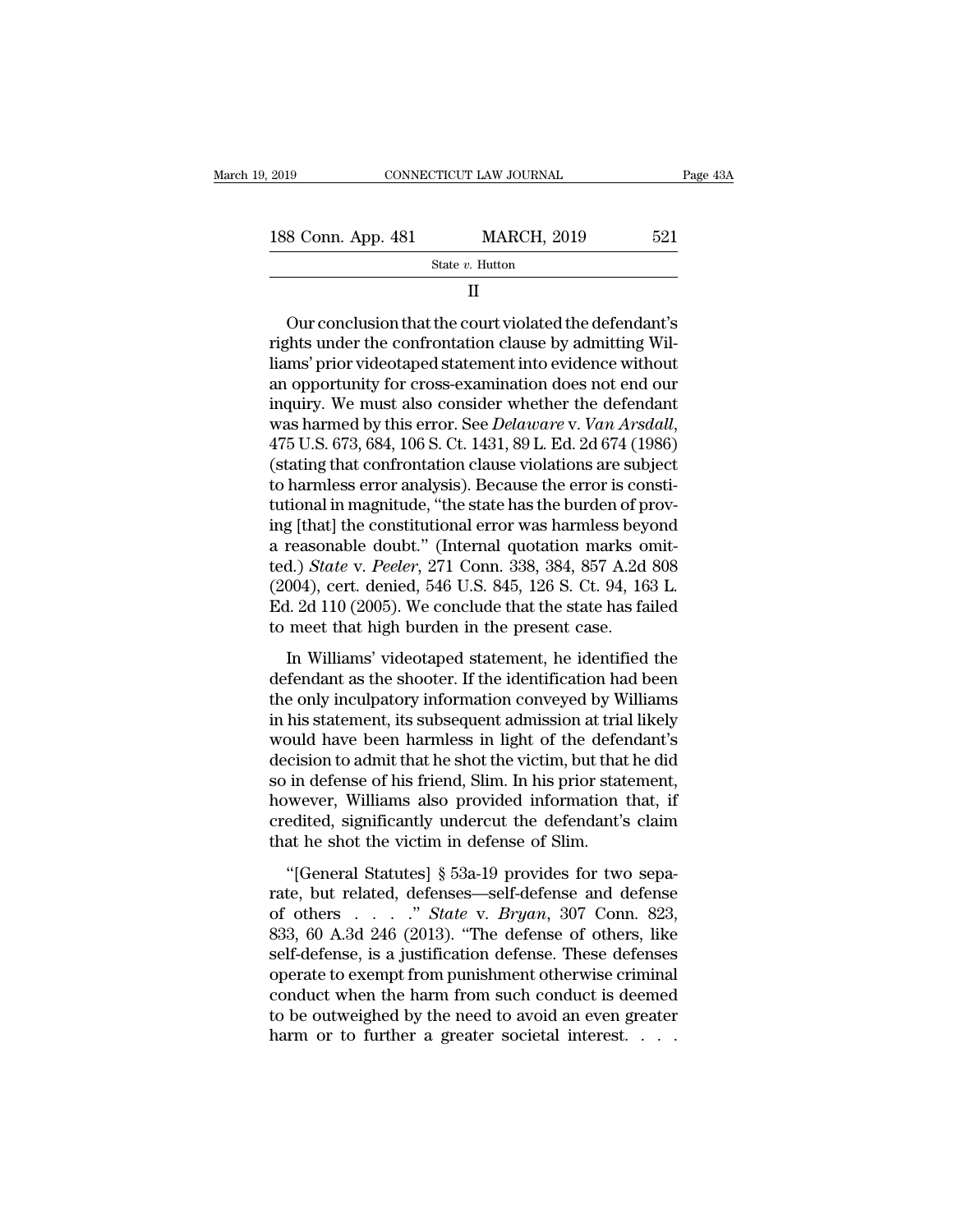# EXECUTE CONNECTICUT LAW JOURNAL March 19, 2019<br>522 MARCH, 2019 188 Conn. App. 481<br>524 State v. Hutton State *v.* Hutton

CONNECTICUT LAW JOURNAL March 19, 2019<br>  $\begin{array}{r}\n 522 \text{ MARCH, } 2019 \\
 \hline\n 524 \text{ State } v. \text{ Hutton} \\
 \hline\n \end{array}$ <br>
Thus, conduct that is found to be justified is, under the circumstances, not criminal." (Internal quotation marks omitted 522 MARCH, 2019 188 Conn. App. 481<br>
State v. Hutton<br>
Thus, conduct that is found to be justified is, under the<br>
circumstances, not criminal.'' (Internal quotation marks<br>
omitted.) Id., 832–33. "Under . . . § 53a-19 (a), a 522 MARCH, 2019 188 Conn. App. 481<br>
State v. Hutton<br>
Thus, conduct that is found to be justified is, under the<br>
circumstances, not criminal." (Internal quotation marks<br>
omitted.) Id., 832–33. "Under . . . § 53a-19 (a), a 522 MARCH, 2019 188 Conn. App. 481<br>
State v. Hutton<br>
Thus, conduct that is found to be justified is, under the<br>
circumstances, not criminal." (Internal quotation marks<br>
omitted.) Id., 832–33. "Under . . . § 53a-19 (a), a State v. Hutton<br>
Thus, conduct that is found to be justified is, under the<br>
circumstances, not criminal." (Internal quotation marks<br>
omitted.) Id., 832–33. "Under . . . § 53a-19 (a), a per-<br>
son can, under appropriate cir state v. Hutton<br>Thus, conduct that is found to be justified is, under the<br>circumstances, not criminal." (Internal quotation marks<br>omitted.) Id., 832–33. "Under  $\dots$  § 53a-19 (a), a per-<br>son can, under appropriate circumst Thus, conduct that is found to be justified is, under the circumstances, not criminal." (Internal quotation marks omitted.) Id., 832–33. "Under  $\ldots$  § 53a-19 (a), a person can, under appropriate circumstances, justifiabl circumstances, not criminal." (Internal quotation marks<br>omitted.) Id., 832–33. "Under  $\ldots$ , § 53a-19 (a), a per-<br>son can, under appropriate circumstances, justifiably<br>exercise  $\ldots$  deadly force if he reasonably believes omitted.) Id., 832–33. "Under . . . § 53a-19 (a), a person can, under appropriate circumstances, justifiably<br>exercise . . . deadly force if he reasonably believes<br>both that [the] attacker is using or about to use deadly<br>f son can, under appropriate circumstances, justifiably<br>exercise  $\ldots$  deadly force if he reasonably believes<br>both that [the] attacker is using or about to use deadly<br>force against [himself or a third person] and that deadl exercise . . . . deadly force if he reasonably believes<br>both that [the] attacker is using or about to use deadly<br>force against [himself or a third person] and that deadly<br>force is necessary to repel such attack." (Internal both that [the] attacker is using or about to use deadly<br>force against [himself or a third person] and that deadly<br>force is necessary to repel such attack." (Internal quota-<br>tion marks omitted.) Id., 835–36. Unlike an affi force against [himself or a third person] and that deadly<br>force is necessary to repel such attack." (Internal quota-<br>tion marks omitted.) Id., 835–36. Unlike an affirmative<br>defense, the defendant has no burden of persuasio force is necessary to repel such attack." (Internal quotation marks omitted.) Id., 835–36. Unlike an affirmative defense, the defendant has no burden of persuasion for a claim of defense of others, only a burden of product tion marks omitted.) Id., 835–36. Unlike an affirmative<br>defense, the defendant has no burden of persuasion for<br>a claim of defense of others, only a burden of produc-<br>tion. Id., 834. In other words, once the defendant has<br> defense, the defendant has no burden of persuasion for<br>a claim of defense of others, only a burden of produc-<br>tion. Id., 834. In other words, once the defendant has<br>adduced evidence to raise a reasonable doubt in the<br>mind a claim of defense of others, only a burden of production. Id., 834. In other words, once the defendant has adduced evidence to raise a reasonable doubt in the mind of a rational juror as to whether he acted in defense of tion. Id., 834. In other words, once the defendant has<br>adduced evidence to raise a reasonable doubt in the<br>mind of a rational juror as to whether he acted in<br>defense of another, the state has the burden to prove<br>beyond a r adduced evidence to raise a reasonable doubt in the<br>
mind of a rational juror as to whether he acted in<br>
defense of another, the state has the burden to prove<br>
beyond a reasonable doubt that the defendant's actions<br>
were u mind of a rational juror as to whether he acted in<br>defense of another, the state has the burden to prove<br>beyond a reasonable doubt that the defendant's actions<br>were unjustified. Id., 832; *State* v. *Hall-Davis*, 177 Conn defense of another, the state has the burden to prove<br>beyond a reasonable doubt that the defendant's actions<br>were unjustified. Id., 832; *State* v. Hall-Davis, 177 Conn.<br>App. 211, 224, 172 A.3d 222 (jury's duty to ascertai beyond a reasonable doubt that the c<br>were unjustified. Id., 832; *State* v. Ha<br>App. 211, 224, 172 A.3d 222 (jury's<br>"whether the state has met its burder<br>a reasonable doubt that the [crime]<br>[internal quotation marks omitted The digital testified testified before the jury that, at the same here showed that the increasional testified.<br>The show that the increasional testified.<br>The defendant testified before the jury that, at the ne he shot the v tipp. 211, 224, 112 1130 222 (jdr) 5 day to assertant<br>
"whether the state has met its burden of proving beyond<br>
a reasonable doubt that the [crime] was not justified"<br>
[internal quotation marks omitted]), cert. denied, 32

a reasonable doubt that the [crime] was not justified"<br>[internal quotation marks omitted]), cert. denied, 327<br>Conn. 987, 175 A.3d 43 (2017).<br>The defendant testified before the jury that, at the<br>time he shot the victim, the internal quotation marks omitted]), cert. denied, 327<br>Conn. 987, 175 A.3d 43 (2017).<br>The defendant testified before the jury that, at the<br>time he shot the victim, the victim was physically<br>assaulting his friend, Slim, that From 1987, 175 A.3d 43 (2017).<br>
The defendant testified before the jury that, at the<br>
time he shot the victim, the victim was physically<br>
assaulting his friend, Slim, that the victim was much<br>
taller and significantly heav The defendant testified before the jury that, at the<br>time he shot the victim, the victim was physically<br>assaulting his friend, Slim, that the victim was much<br>taller and significantly heavier than Slim, and that the<br>victim The defendant testified before the jury that, at the<br>time he shot the victim, the victim was physically<br>assaulting his friend, Slim, that the victim was much<br>taller and significantly heavier than Slim, and that the<br>victim time he shot the victim, the victim was physically<br>assaulting his friend, Slim, that the victim was much<br>taller and significantly heavier than Slim, and that the<br>victim was armed with a handgun and was pistol-whip-<br>ping Sl assaulting his friend, Slim, that the victim was much taller and significantly heavier than Slim, and that the victim was armed with a handgun and was pistol-whipping Slim. Significantly, aspects of the defendant's account taller and significantly heavier than Slim, and that the victim was armed with a handgun and was pistol-whipping Slim. Significantly, aspects of the defendant's account were corroborated by other evidence. The state's medi victim was armed with a handgun and was pistol-whip-<br>ping Slim. Significantly, aspects of the defendant's<br>account were corroborated by other evidence. The<br>state's medical examiner testified that the victim was<br>six feet, ei ping Slim. Significantly, aspects of the defendant's<br>account were corroborated by other evidence. The<br>state's medical examiner testified that the victim was<br>six feet, eight inches tall and weighed about 400 pounds.<br>Detecti account were corroborated by other evidence. The<br>state's medical examiner testified that the victim was<br>six feet, eight inches tall and weighed about 400 pounds.<br>Detective Michael Fiumidinisi, who initially investi-<br>gated state's medical examiner testified that the victim was<br>six feet, eight inches tall and weighed about 400 pounds.<br>Detective Michael Fiumidinisi, who initially investi-<br>gated the shooting, testified that Slim was six feet, t six feet, eight inches tall and weighed about 400 pounds.<br>Detective Michael Fiumidinisi, who initially investigated the shooting, testified that Slim was six feet, two<br>inches tall, from which the jury could infer that he w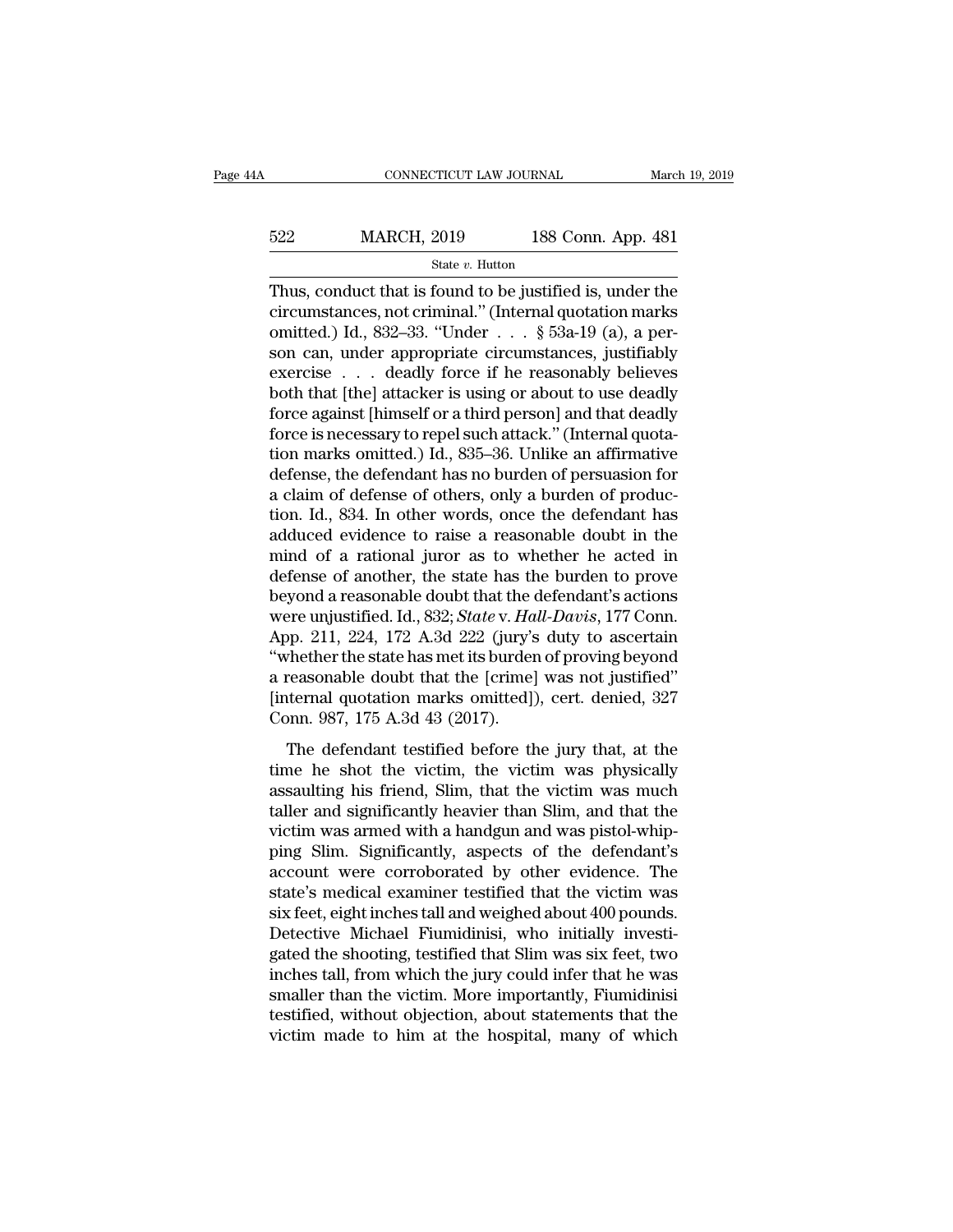| 2019               |  | CONNECTICUT LAW JOURNAL | Page 45A |  |
|--------------------|--|-------------------------|----------|--|
| 188 Conn. App. 481 |  | <b>MARCH, 2019</b>      | 523      |  |
| State $v$ . Hutton |  |                         |          |  |

2019 CONNECTICUT LAW JOURNAL Page 45A<br>
188 Conn. App. 481 MARCH, 2019 523<br>
State v. Hutton<br>
corroborated the defendant's narrative of the events<br>
just prior to the shooting. For example, the victim stated<br>
to the detectiv 188 Conn. App. 481 MARCH, 2019 523<br>
State v. Hutton<br>
corroborated the defendant's narrative of the events<br>
just prior to the shooting. For example, the victim stated<br>
to the detective that he had followed Slim when Slim<br> 188 Conn. App. 481 MARCH, 2019 523<br>
State v. Hutton<br>
corroborated the defendant's narrative of the events<br>
just prior to the shooting. For example, the victim stated<br>
to the detective that he had followed Slim when Slim<br> 188 Conn. App. 481 MARCH, 2019 523<br>
State v. Hutton<br>
corroborated the defendant's narrative of the events<br>
just prior to the shooting. For example, the victim stated<br>
to the detective that he had followed Slim when Slim<br> Slim,  $\frac{1}{2}$  and  $\frac{1}{2}$  and  $\frac{1}{2}$  and  $\frac{1}{2}$  and  $\frac{1}{2}$  and  $\frac{1}{2}$  are corroborated the defendant's narrative of the events just prior to the shooting. For example, the victim stated to the detective th state  $v$ . Hutton<br>corroborated the defendant's narrative of the events<br>just prior to the shooting. For example, the victim stated<br>to the detective that he had followed Slim when Slim<br>tried to leave the lobby, that he was corroborated the<br>just prior to the she<br>to the detective th<br>tried to leave the le<br>Slim, and that he<br>engaged in a fist<br>from behind.<br>Williams' videot Supflorm to the shooting. For example, the victim stated<br>the detective that he had followed Slim when Slim<br>ed to leave the lobby, that he was trying to intimidate<br>im, and that he pulled him down the stairs and was<br>gaged in tried to leave the lobby, that he was trying to intimidate<br>Slim, and that he pulled him down the stairs and was<br>engaged in a fistfight with Slim when he was shot<br>from behind.<br>Williams' videotaped statement to the police wa

the shooting. That he pulled him down the stairs and was engaged in a fistfight with Slim when he was shot from behind.<br>Williams' videotaped statement to the police was the only other evidence presented from an eyewitness be downplayed in a fistfight with Slim when he was shot<br>from behind.<br>Williams' videotaped statement to the police was the<br>only other evidence presented from an eyewitness of<br>the shooting. The significance of his statement engaged in a instignt with simit when he was shot<br>from behind.<br>Williams' videotaped statement to the police was the<br>only other evidence presented from an eyewitness of<br>the shooting. The significance of his statement cannot Williams' videotaped statement to the police was the<br>only other evidence presented from an eyewitness of<br>the shooting. The significance of his statement cannot<br>be downplayed given that prior to that statement, there<br>was in Williams' videotaped statement to the police was the<br>only other evidence presented from an eyewitness of<br>the shooting. The significance of his statement cannot<br>be downplayed given that prior to that statement, there<br>was in only other evidence presented from an eyewitness of<br>the shooting. The significance of his statement cannot<br>be downplayed given that prior to that statement, there<br>was insufficient evidence to establish probable cause<br>for t the shooting. The significance of his statement cannot<br>be downplayed given that prior to that statement, there<br>was insufficient evidence to establish probable cause<br>for the defendant's arrest. Williams told the police that be downplayed given that prior to that statement, there was insufficient evidence to establish probable cause<br>for the defendant's arrest. Williams told the police that<br>the defendant was part of the group that controlled<br>dr was insufficient evidence to establish probable cause<br>for the defendant's arrest. Williams told the police that<br>the defendant was part of the group that controlled<br>drug sales in Building 5. Williams indicated that the<br>defe for the defendant's arrest. Williams told the police that<br>the defendant was part of the group that controlled<br>drug sales in Building 5. Williams indicated that the<br>defendant knew that the victim was selling fake drugs,<br>whi the defendant was part of the group that controlled<br>drug sales in Building 5. Williams indicated that the<br>defendant knew that the victim was selling fake drugs,<br>which adversely affected the defendant's drug business.<br>It ca drug sales in Building 5. Williams indicated that the<br>defendant knew that the victim was selling fake drugs,<br>which adversely affected the defendant's drug business.<br>It can be reasonably inferred from Williams' statement<br>th defendant knew that the victim was selling fake drugs,<br>which adversely affected the defendant's drug business.<br>It can be reasonably inferred from Williams' statement<br>that this knowledge motivated the defendant to con-<br>fron which adversely affected the defendant's drug business.<br>It can be reasonably inferred from Williams' statement<br>that this knowledge motivated the defendant to con-<br>front and ultimately shoot the victim. If the jury believed It can be reasonably inferred from Williams' statement<br>that this knowledge motivated the defendant to con-<br>front and ultimately shoot the victim. If the jury believed<br>Williams, this would have cast serious doubt on the<br>ver that this knowledge motivated the defendant to confront and ultimately shoot the victim. If the jury believed<br>Williams, this would have cast serious doubt on the<br>veracity of the defendant's version of events, namely,<br>that front and ultimately shoot the victim. If the jury believed<br>Williams, this would have cast serious doubt on the<br>veracity of the defendant's version of events, namely,<br>that he and Williams were initially attacked by the vic Williams, this would have cast serious doubt on the veracity of the defendant's version of events, namely, that he and Williams were initially attacked by the victim and his friends, and that he had shot the victim only to veracity of the defendant's version of events, namely,<br>that he and Williams were initially attacked by the vic-<br>tim and his friends, and that he had shot the victim<br>only to prevent him from seriously injuring Slim, who<br>had that he and Williams were initially attacked by the victim<br>tim and his friends, and that he had shot the victim<br>only to prevent him from seriously injuring Slim, who<br>had come to their aid. Without Williams' alternate ver-<br> tim and his friends, and that he had shot the victim<br>only to prevent him from seriously injuring Slim, who<br>had come to their aid. Without Williams' alternate ver-<br>sion of events, which put the defendant's encounter<br>with th only to prevent him from seriously injurin<br>had come to their aid. Without Williams' a<br>sion of events, which put the defendant'<br>with the victim into a different context, t<br>dence before the jury would have been<br>given by the In order to their and. Whilout Williams and the ver-<br>on of events, which put the defendant's encounter<br>th the victim into a different context, the only evi-<br>nce before the jury would have been the account<br>ven by the defend sion of events, which put the defendant's encounter<br>
with the victim into a different context, the only evi-<br>
dence before the jury would have been the account<br>
given by the defendant, which, as we have set forth,<br>
was cor

with the victim into a different context, the only evidence before the jury would have been the account<br>given by the defendant, which, as we have set forth,<br>was corroborated by other evidence.<br>The state argues that the def dence before the jury would have been the account<br>given by the defendant, which, as we have set forth,<br>was corroborated by other evidence.<br>The state argues that the defendant's testimony was<br>"inconsistent and patently incr given by the defendant, which, as we have set forth,<br>was corroborated by other evidence.<br>The state argues that the defendant's testimony was<br>"inconsistent and patently incredible." Moreover, the<br>state contends that the def was corroborated by other evidence.<br>The state argues that the defendant's testimony was<br>"inconsistent and patently incredible." Moreover, the<br>state contends that the defendant's claimed justification<br>for using deadly force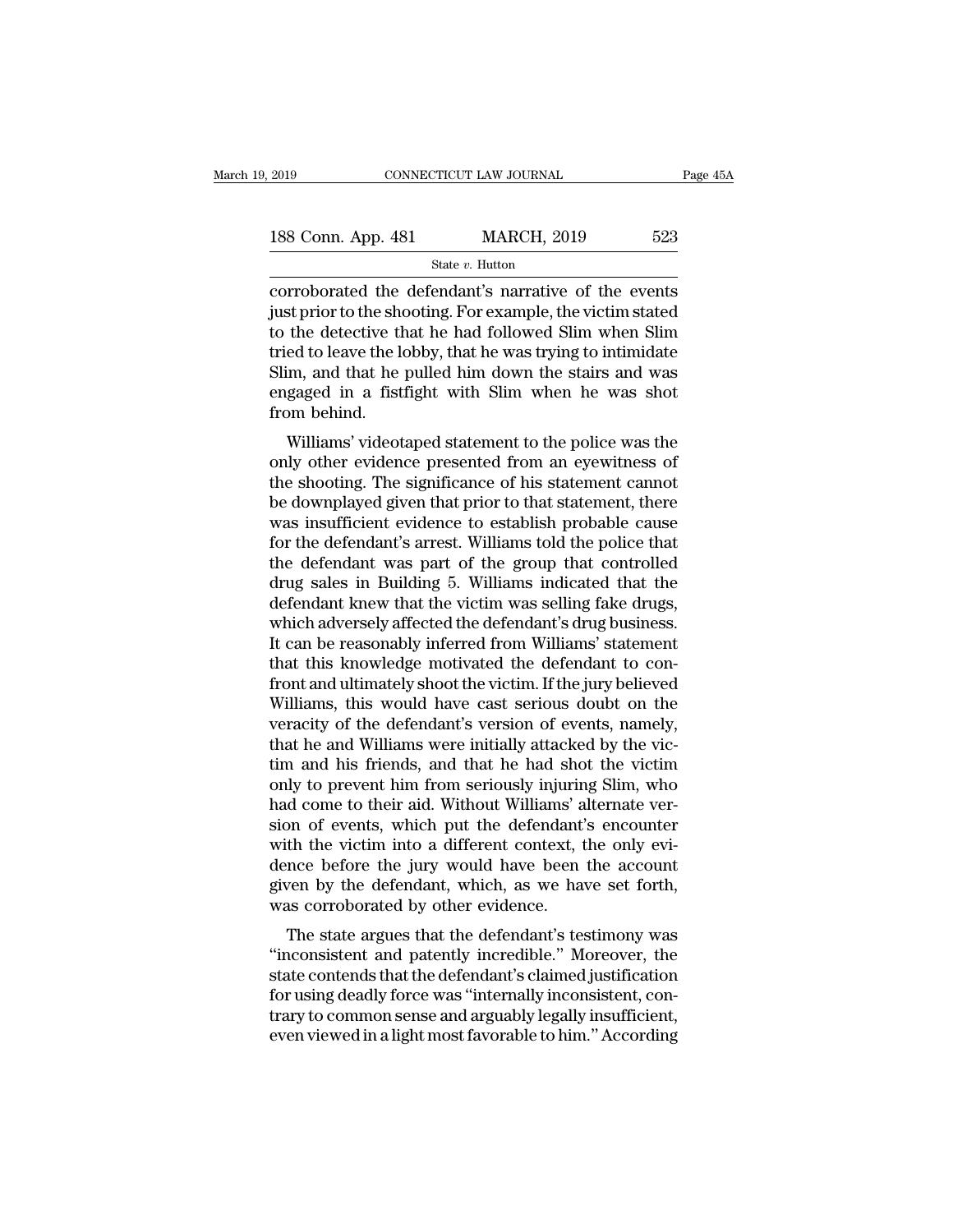# EXECUTE CONNECTICUT LAW JOURNAL March 19, 2019<br>524 MARCH, 2019 188 Conn. App. 481<br>524 MARCH, 2019 188 Conn. App. 481 State *v.* Hutton

CONNECTICUT LAW JOURNAL March 19, 2019<br>  $\begin{array}{r}\n 524 \text{ MARCH, } 2019 \\
 \hline\n 524 \text{ MarkCH, } 2019 \\
 \hline\n 524 \text{ State } v. \text{ Hutton} \\
 \hline\n 524 \text{ State } v. \text{ Hutton} \\
 \hline\n 524 \text{ State } v. \text{ Hutton} \\
 \hline\n 524 \text{ State } v. \text{ Hutton} \\
 \hline\n 524 \text{ State } v. \text{ Hutton} \\
 \hline\n 524 \text{ State } v. \text{$ 524 MARCH, 2019 188 Conn. App. 481<br>
state v. Hutton<br>
to the state, even if the jury credited the defendant's<br>
version of events, the jury was "unlikely to have found<br>
that the scenario he posited, whereby neither he nor<br> 524 MARCH, 2019 188 Conn. App. 481<br>
state v. Hutton<br>
to the state, even if the jury credited the defendant's<br>
version of events, the jury was "unlikely to have found<br>
that the scenario he posited, whereby neither he nor<br>  $\frac{\text{524}}{\text{524}}$  MARCH, 2019 188 Conn. App. 481<br>
state *v*. Hutton<br>
to the state, even if the jury credited the defendant's<br>
version of events, the jury was "unlikely to have found<br>
that the scenario he posited, whereby State v. Hutton<br>to the state, even if the jury credited the defendant's<br>version of events, the jury was "unlikely to have found<br>that the scenario he posited, whereby neither he nor<br>any of his friends made any effort to as state  $v$ . Hutton<br>
to the state, even if the jury credited the defendant's<br>
version of events, the jury was "unlikely to have found<br>
that the scenario he posited, whereby neither he nor<br>
any of his friends made any effort to the state, even if the jury credited the defendant's<br>version of events, the jury was "unlikely to have found<br>that the scenario he posited, whereby neither he nor<br>any of his friends made any effort to assist Slim in<br>stop version of events, the jury was "unlikely to have found<br>that the scenario he posited, whereby neither he nor<br>any of his friends made any effort to assist Slim in<br>stopping the victim by using nonlethal force, justified<br>his that the scenario he posited, whereby neither he nor<br>any of his friends made any effort to assist Slim in<br>stopping the victim by using nonlethal force, justified<br>his actions." In short, the state takes the position that<br>th any of his friends made<br>stopping the victim by u<br>his actions." In short, th<br>the defendant's defense e<br>with problems that the ju<br>that any improper admiss<br>rendered harmless.<br>Although we acknowle France are in short, the state takes the position that<br>a defendant's defense of others claim was so "fraught<br>th problems that the jury could not have overlooked"<br>at any improper admission of Williams' statement was<br>mdered the defendant's defense of others claim was so "fraught<br>with problems that the jury could not have overlooked"<br>that any improper admission of Williams' statement was<br>rendered harmless.<br>Although we acknowledge that, as the

or a problems that the jury could not have overlooked"<br>that any improper admission of Williams' statement was<br>rendered harmless.<br>Although we acknowledge that, as the state suggests,<br>there were potential problems with the d that any improper admission of Williams' statement was<br>rendered harmless.<br>Although we acknowledge that, as the state suggests,<br>there were potential problems with the defendant's the-<br>ory of defense and there is no *guarant* rendered harmless.<br>
Although we acknowledge that, as the state suggests,<br>
there were potential problems with the defendant's the-<br>
ory of defense and there is no *guarantee* that the jury<br>
would have found the defendant no Although we acknowledge that, as the state suggests,<br>there were potential problems with the defendant's the-<br>ory of defense and there is no *guarantee* that the jury<br>would have found the defendant not guilty on that basis<br> Although we acknowledge that, as the state suggests,<br>there were potential problems with the defendant's the-<br>ory of defense and there is no *guarantee* that the jury<br>would have found the defendant not guilty on that basis<br> there were potential problems with the defendant's theory of defense and there is no *guarantee* that the jury would have found the defendant not guilty on that basis in the absence of the erroneous admission of Williams' ory of defense and there is no *guarantee* that the jury<br>would have found the defendant not guilty on that basis<br>in the absence of the erroneous admission of Williams'<br>statement, the state's arguments are insufficient to s would have found the defendant not guilty on that basis<br>in the absence of the erroneous admission of Williams'<br>statement, the state's arguments are insufficient to sat-<br>isfy its demanding burden of demonstrating harm-<br>less in the absence of the erroneous admission of Williams'<br>statement, the state's arguments are insufficient to sat-<br>isfy its demanding burden of demonstrating harm-<br>lessness beyond a reasonable doubt. First, however<br>technical statement, the state's arguments are insufficient to satisfy its demanding burden of demonstrating harm-<br>lessness beyond a reasonable doubt. First, however<br>technically weak the defendant's claim of defense of<br>others might isfy its demanding burden of demonstrating harm-<br>lessness beyond a reasonable doubt. First, however<br>technically weak the defendant's claim of defense of<br>others might have been, it was sufficiently supported<br>by both law and lessness beyond a reasonable doubt. First, however<br>technically weak the defendant's claim of defense of<br>others might have been, it was sufficiently supported<br>by both law and fact that the court agreed to give the<br>jury an i technically weak the defendant's claim of defense of<br>others might have been, it was sufficiently supported<br>by both law and fact that the court agreed to give the<br>jury an instruction on the defense of others. The state<br>does others might have been, it was sufficiently supported<br>by both law and fact that the court agreed to give the<br>jury an instruction on the defense of others. The state<br>does not argue that the defendant was not entitled to<br>the by both law and fact that the court agreed to give the<br>jury an instruction on the defense of others. The state<br>does not argue that the defendant was not entitled to<br>the instruction. Second, and more importantly, the<br>introd jury an instruction on the defense of others. The state<br>does not argue that the defendant was not entitled to<br>the instruction. Second, and more importantly, the<br>introduction of Williams' statement provided the jury<br>with ev does not argue that the defendant was not<br>the instruction. Second, and more impo<br>introduction of Williams' statement provi<br>with evidence of a clear and alternative m<br>part of the defendant to shoot the victim tha<br>effectivel troduction of Williams' statement provided the jury<br>th evidence of a clear and alternative motive on the<br>art of the defendant to shoot the victim that, if credited,<br>fectively obliterated any need for the jury to consider<br>e with evidence of a clear and alternative motive on the<br>part of the defendant to shoot the victim that, if credited,<br>effectively obliterated any need for the jury to consider<br>the defendant's justification defense.<br>Contrary

part of the defendant to shoot the victim that, if credited,<br>effectively obliterated any need for the jury to consider<br>the defendant's justification defense.<br>Contrary to the position taken by the state, we con-<br>clude that effectively obliterated any need for the jury to consider<br>the defendant's justification defense.<br>Contrary to the position taken by the state, we con-<br>clude that it was reasonably likely that Williams' state-<br>ment played a the defendant's justification defense.<br>Contrary to the position taken by the state, we conclude that it was reasonably likely that Williams' state-<br>ment played a significant role in the jury's decision<br>to disregard the def Contrary to the position taken by the state, we conclude that it was reasonably likely that Williams' statement played a significant role in the jury's decision to disregard the defendant's justification defense, and, ther Contrary to the position taken by the clude that it was reasonably likely that<br>ment played a significant role in the to disregard the defendant's justificat<br>therefore, the improper admission of<br>ment and its effect on the j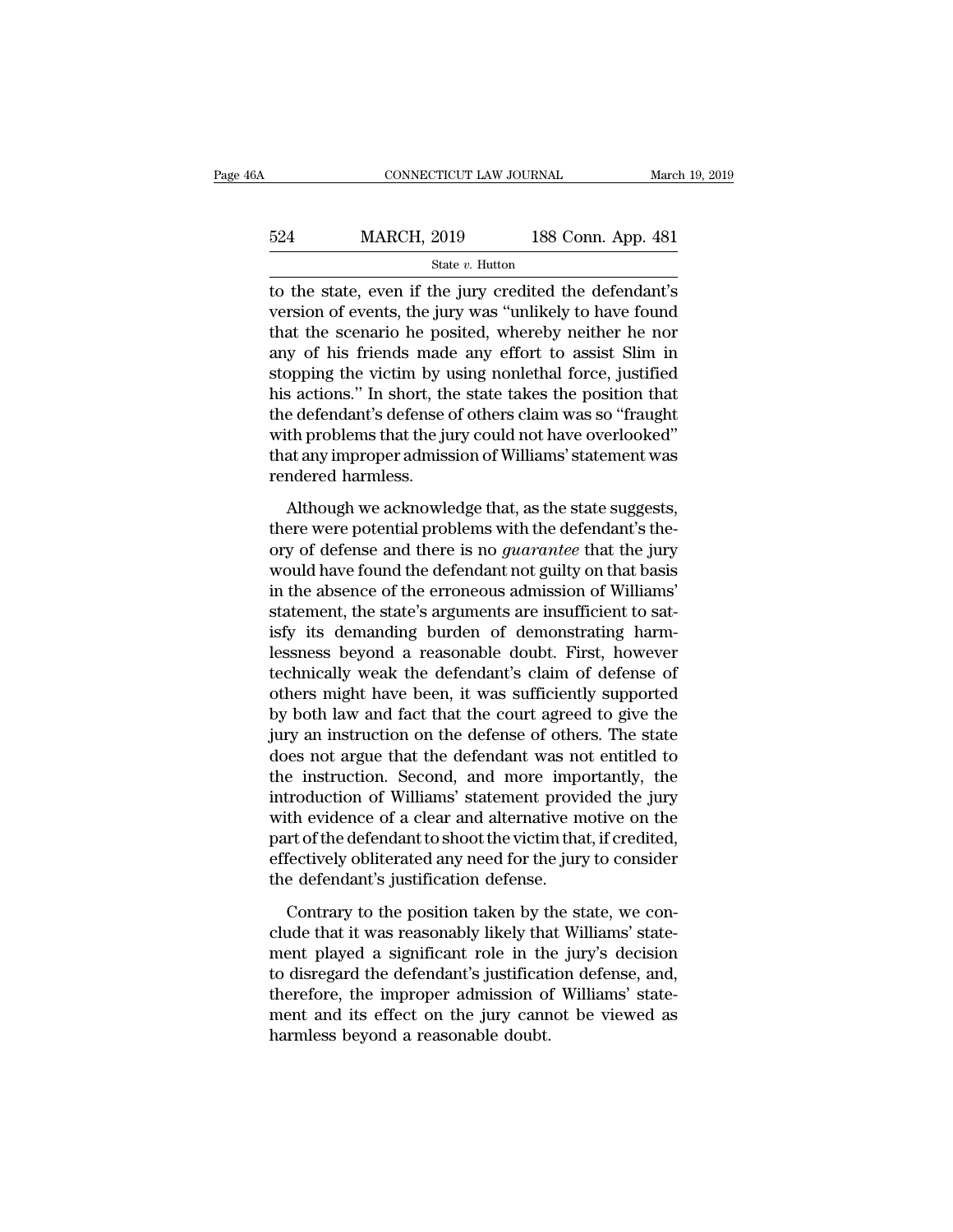# 2019 CONNECTICUT LAW JOURNAL Page 47A<br>188 Conn. App. 525 MARCH, 2019 525<br>Smalls v. Commissioner of Correction CONNECTICUT LAW JOURNAL<br>
pp. 525 MARCH, 2019<br>
Smalls *v*. Commissioner of Correction<br>
ent is reversed and the case is rema

The judgment is reversed and the case is remanded<br>
The judgment is reversed and the case is remanded<br>
The judgment is reversed and the case is remanded<br>
The yudgment is reversed and the case is remanded 188 Conn. App. 525<br>
Smalls  $v$ .<br>
The judgment is r<br>
for a new trial.<br>
In this opinion the 8 Conn. App. 525 MARCH, 2019<br>
Smalls v. Commissioner of Correction<br>
The judgment is reversed and the case is reman<br>
r a new trial.<br>
In this opinion the other judges concurred.

### e judgment is reversed and the case is remanded<br>new trial.<br>this opinion the other judges concurred.<br>BERNARD SMALLS *v*. COMMISSIONER OF<br>CORRECTION **CORRECTION** other judges concu<br>
LLS v. COMMISSIO<br>
ORRECTION<br>
(AC 40751)<br>
J., and Sheldon and Moll, BERNARD SMALLS  $v$ . COMMISSIONER OF<br>CORRECTION<br>(AC 40751)<br>DiPentima, C. J., and Sheldon and Moll, Js.

### *Syllabus*

CORRECTION<br>
(AC 40751)<br>
DiPentima, C. J., and Sheldon and Moll, Js.<br>
Syllabus<br>
The petitioner, who previously had been convicted of murder, risk of injury<br>
to a child and criminal possession of a firearm, sought a writ of  $(AC 40751)$ <br>DiPentima, C. J., and Sheldon and Moll, Js.<br>Syllabus<br>petitioner, who previously had been convicted of murder, risk of injury<br>to a child and criminal possession of a firearm, sought a writ of habeas<br>corpus, cla DiPentima, C. J., and Sheldon and Moll, Js.<br>
Syllabus<br>
petitioner, who previously had been convicted of murder, risk of injury<br>
to a child and criminal possession of a firearm, sought a writ of habeas<br>
corpus, claiming, in *Syllabus*<br>*Syllabus*<br>petitioner, who previously had been convicted of murder, risk of injury<br>to a child and criminal possession of a firearm, sought a writ of habeas<br>corpus, claiming, inter alia, that the habeas counsel w *Syllabus*<br> *Syllabus*<br>
pertitioner, who previously had been convicted of murder, risk of injury<br>
to a child and criminal possession of a firearm, sought a writ of habeas<br>
corpus, claiming, inter alia, that the habeas coun petitioner, who previously had been convicted of murder, risk of injury<br>to a child and criminal possession of a firearm, sought a writ of habeas<br>corpus, claiming, inter alia, that the habeas counsel who had represented<br>him petitioner, who petitions, had been convided of matter, that or hydrogroups, claiming, inter alia, that the habeas coursel who had represented him with respect to a previous habeas petition he had filed provided ineffectiv relations, claiming possession of a meaning sought a wind of national corpus, claiming, inter alia, that the habeas counsel who had represented him with respect to a previous habeas petition he had filed provided ineffecti tion, channing, met and, that are has essention he had filed provided ineffective assistance by, inter alia, failing effectively to raise the claim that the petitioner's trial counsel was ineffective for failing to fully e that the petitioners in the different method in the that the petitioner's trial counsel was ineffective for failing to fully explain to the petitioner a plea offer he had rejected. The habeas court rendered judgment denyin mented assistance by, meaning that and perfective for failing to fully explain to the petitioner a plea offer he had rejected. The habeas court rendered judgment denying the habeas petition, from which the petitioner, on the information regarding the please offer he had rejected. The habeas court<br>rendered judgment denying the habeas petition, from which the petitioner, on the granting of certification, appealed to this court. *Held*<br>that t crimination of the presented revealed for the material contribution of the present rendered judgment denying the habeas court. Held that the habeas court properly rendered judgment denying the habeas petition: that count h relatively judgment derlying the nabetas petition, promotioner, on the grantiner, on the granting of certification, appealed to this court. Held that the habeas court properly rendered judgment denying the habeas petition: maximum sentences, the petitioner all differences of the habeas count properly rendered judgment denying the habeas petition: that court having found that trial counsel properly had conveyed the information regarding the p representation of him was deficient, and, therefore, the habeas court properly had conveyed the information regarding the plea offer to the petitioner and that the credible evidence presented revealed that trial counsel ha the information regarding the plea offer to the petitioner and that the credible evidence presented revealed that trial counsel had fully explained to the petitioner all of the charges and their minimum and maximum sentenc counsel's evidence presented revealed that trial counsel had fully explained to the petitioner all of the charges and their minimum and maximum sentences, the petitioner failed to establish that trial counsel's representat explained to the petitioner all of the charges and their minimum and maximum sentences, the petitioner failed to establish that trial counsel's representation of him was deficient, and, therefore, the habeas court properly replantion of the performance of either failed to establish that trial counsel's representation of him was deficient, and, therefore, the habeas court properly concluded that he likewise failed to establish that prior habe manning behaviors, and petitioner hand a collection, that and counsel's representation of him was deficient, and, therefore, the habeas court properly concluded that he likewise failed to establish that prior habeas court representation of him was deficient, and, ancretore, are hadeds count<br>properly concluded that he likewise failed to establish that prior habeas<br>counsel's representation of him was deficient; moreover, the habeas<br>counsel of properly concluded and it in the visit duration of bind was deficient; moreover, the habeas court correctly determined that the petitioner was not prejudiced by any alleged deficient performance of either trial counsel or Forecentrical expression of that the petitioner was not prejudiced by any alleged deficient performance of either trial counsel or prior habeas counsel, as the petitioner's claim that he would have accepted the plead offer any alleged deficient performance of either trial counsel or prior habeas counsel, as the petitioner's claim that he would have accepted the plead offer of twenty-five years if trial counsel had explained to him that it wo slaughter. % offer of twenty-five years if trial counsel had explained to him that it would have resolved all of the charges that were then pending against him was belied by the petitioner's testimony that he had adamantly refused t him was belied by the petitioner's testimony that he had adamantly<br>refused to plead guilty to murder and would plead guilty only to man-<br>slaughter.<br>Argued January 3—officially released March 19, 2019<br>*Procedural History*<br>A would have resolved all of the charges that were then pending against<br>him was belied by the petitioner's testimony that he had adamantly<br>refused to plead guilty to murder and would plead guilty only to man-<br>slaughter.<br>Arg

him was belied by the pethology that in the flad adamative<br>refused to plead guilty to murder and would plead guilty only to man-<br>slaughter.<br>Argued January 3—officially released March 19, 2019<br>Procedural History<br>Amended pet Folday and the court, *Oliver*, *J.*; judgment and tried to the court, *Oliver*, *J.*; judgment and and tried to the court, *Oliver*, *J.*; judgment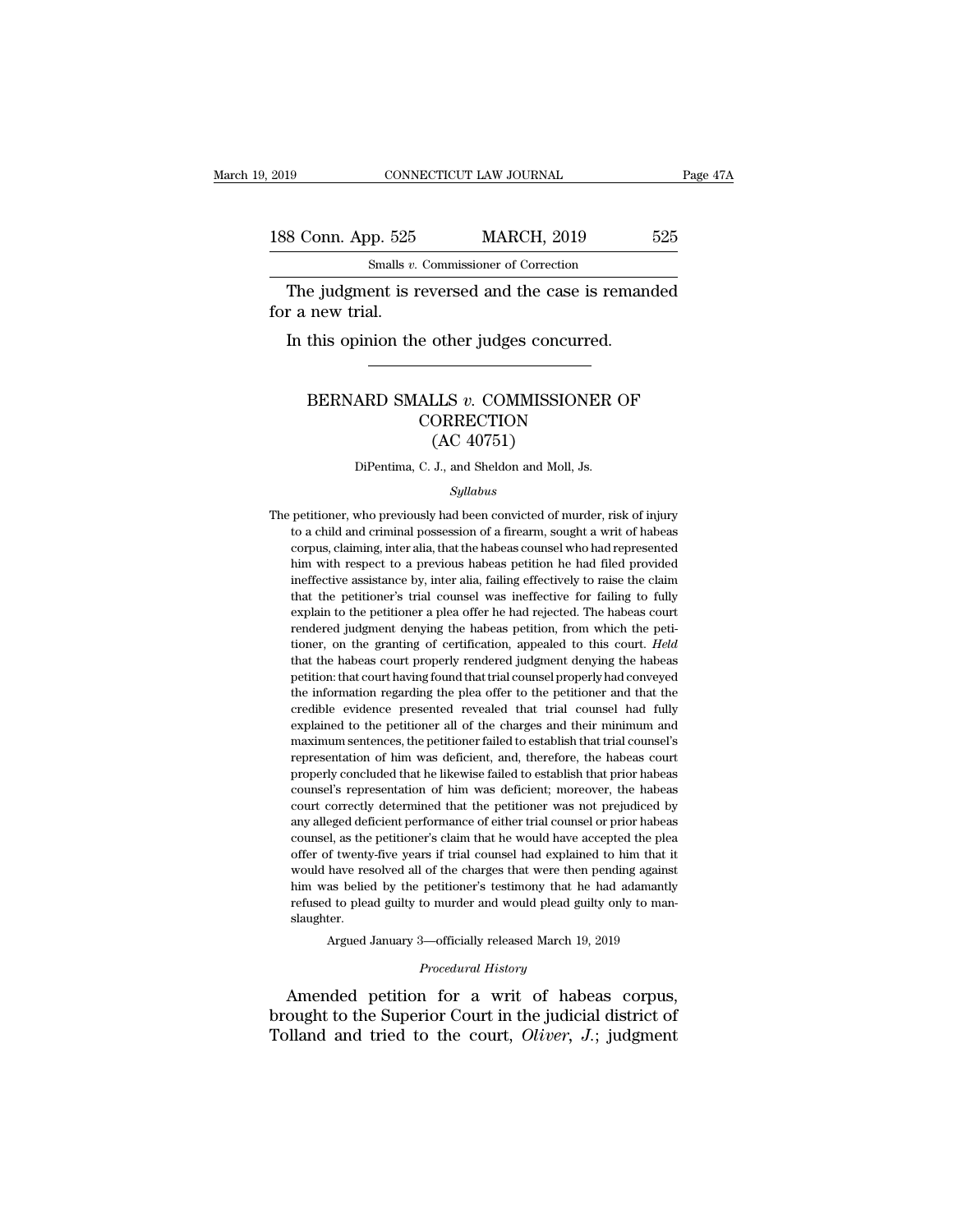# EXECUTE CONNECTICUT LAW JOURNAL March 19, 2019<br>526 MARCH, 2019 188 Conn. App. 525<br>526 Smalls v. Commissioner of Correction CONNECTICUT LAW JOURNAL<br>MARCH, 2019 188 Conn. App<br>Smalls *v*. Commissioner of Correction<br>petition from which the netitioner of

CONNECTICUT LAW JOURNAL March 19, 2019<br>
526 MARCH, 2019 188 Conn. App. 525<br>
Smalls v. Commissioner of Correction<br>
denying the petition, from which the petitioner, on the<br>
granting of certification, appealed to this court. 526 MARCH, 2019 188 Conn. App. 525<br>
Smalls v. Commissioner of Correction<br>
denying the petition, from which the petitioner, on the<br>
granting of certification, appealed to this court.<br>
Affirmed. *Affirmed. MARCH*, 2019 188 Conn. App. 525<br> *Smalls v. Commissioner of Correction*<br> *nying the petition, from which the petitioner, on the*<br> *Anomi T. Fetterman, for the appellant (petitioner).*<br> *Denise B. Smoker, senior assistant Smalls v. Commissioner of Correction*<br> *Denise g. Smoker, senior assistant state's attorney,*<br> *Denise B. Smoker, senior assistant state's attorney,*<br> *Denise B. Smoker, senior assistant state's attorney,*<br>
th whom, on th

denying the petition, from which the petitioner, on the granting of certification, appealed to this court.<br>Affirmed.<br>Naomi T. Fetterman, for the appellant (petitioner).<br>Denise B. Smoker, senior assistant state's attorney,<br> granting of certification, appealed to this court.<br>Affirmed.<br>Naomi T. Fetterman, for the appellant (petitioner).<br>Denise B. Smoker, senior assistant state's attorney,<br>with whom, on the brief, were *Patrick Griffin*, state's Affirmed.<br>
Naomi T. Fetterman, for the appellar<br>
Denise B. Smoker, senior assistant st<br>
with whom, on the brief, were Patrick (<br>
attorney, and Adrienne Russo, assistan<br>
ney, for the appellee (respondent).<br>
Opinion Denise B. Smoker, senior assistant state's attorney,<br>th whom, on the brief, were *Patrick Griffin*, state's<br>torney, and *Adrienne Russo*, assistant state's attor-<br>y, for the appellee (respondent).<br>Opinion<br>SHELDON, J. Follo

### *Opinion*

with whom, on the brief, were *Patrick Griffin*, state's<br>attorney, and *Adrienne Russo*, assistant state's attor-<br>ney, for the appellee (respondent).<br>*Opinion*<br>SHELDON, J. Following the granting of his petition<br>for certifi attorney, and *Adrienne Russo*, assistant state's attor-<br>ney, for the appellee (respondent).<br> $opinion$ <br>SHELDON, J. Following the granting of his petition<br>for certification to appeal, the petitioner, Bernard<br>Smalls, appeals from ney, for the appellee (respondent).<br>  $\phi_{pinion}$ <br>
SHELDON, J. Following the granting of his petition<br>
for certification to appeal, the petitioner, Bernard<br>
Smalls, appeals from the judgment of the habeas court<br>
denying his am **SHELDON, J. Following the granting of his petition**<br>for certification to appeal, the petitioner, Bernard<br>Smalls, appeals from the judgment of the habeas court<br>denying his amended petition for a writ of habeas cor-<br>pus. Th SHELDON, J. Following the granting of his petition<br>for certification to appeal, the petitioner, Bernard<br>Smalls, appeals from the judgment of the habeas court<br>denying his amended petition for a writ of habeas cor-<br>pus. The SHELDON, J. Following the granting of his petition<br>for certification to appeal, the petitioner, Bernard<br>Smalls, appeals from the judgment of the habeas court<br>denying his amended petition for a writ of habeas cor-<br>pus. The for certification to appeal, the petitioner, Bernard<br>Smalls, appeals from the judgment of the habeas court<br>denying his amended petition for a writ of habeas cor-<br>pus. The petitioner claims that the habeas court erred<br>in re Smalls, appeals from the judgment of the habeas court<br>denying his amended petition for a writ of habeas cor-<br>pus. The petitioner claims that the habeas court erred<br>in rejecting his claim that his prior habeas attorney<br>rend denying his amended petition for a writ of habeas corpus. The petitioner claims that the habeas court erred<br>in rejecting his claim that his prior habeas attorney<br>rendered ineffective assistance by failing effectively to<br>ra pus. The petitioner claims that the habeas court erred<br>in rejecting his claim that his prior habeas attorney<br>rendered ineffective assistance by failing effectively to<br>raise his claim that his attorney in his underlying cri Tegecting ins claim that his prior nascas attorney<br>medered ineffective assistance by failing effectively to<br>ise his claim that his attorney in his underlying crimi-<br>a trial rendered ineffective assistance by failing to<br>pla rendered increase assistance by raining erretavery to<br>raise his claim that his attorney in his underlying crimi-<br>nal trial rendered ineffective assistance by failing to<br>explain to him the implications of a plea offer that

raise his chaint that his attorney in his anterlying ernia<br>
and trial rendered ineffective assistance by failing to<br>
explain to him the implications of a plea offer that he<br>
rejected. We affirm the judgment of the habeas ran and rendered metricary associated by namig to<br>explain to him the implications of a plea offer that he<br>rejected. We affirm the judgment of the habeas court.<br>The following undisputed procedural history is rele-<br>vant to rejected. We affirm the judgment of the habeas court.<br>The following undisputed procedural history is relevant to this appeal. On December 7, 2001, the petitioner<br>was sentenced to a total effective sentence of fifty years<br> The following undisputed procedural history is relevant to this appeal. On December 7, 2001, the petitioner was sentenced to a total effective sentence of fifty years incarceration after being convicted of murder by use o The following undisputed procedural history is relevant to this appeal. On December 7, 2001, the petitioner was sentenced to a total effective sentence of fifty years incarceration after being convicted of murder by use o vant to this appeal. On December 7, 2001, the petitioner<br>was sentenced to a total effective sentence of fifty years<br>incarceration after being convicted of murder by use<br>of a firearm in violation of General Statutes  $\S$  53 was sentenced to a total effective sentence of fifty years<br>incarceration after being convicted of murder by use<br>of a firearm in violation of General Statutes  $\S$  53a-54a<br>(a), risk of injury to a child in violation of Gene incarceration after being convicted of murder by use<br>of a firearm in violation of General Statutes § 53a-54a<br>(a), risk of injury to a child in violation of General<br>Statutes (Rev. to 1999) § 53-21 (1), and criminal possesof a firearm in violation of General Statutes § 53a-54a<br>
(a), risk of injury to a child in violation of General<br>
Statutes (Rev. to 1999) § 53-21 (1), and criminal posses-<br>
sion of a firearm in violation of General Statute (a), risk of injury to a child in violation of General<br>Statutes (Rev. to 1999) § 53-21 (1), and criminal posses-<br>sion of a firearm in violation of General Statutes (Rev.<br>to 1999) § 53a-217 (a). His sentence was enhanced b Statutes (Rev. to 1999) § 53-21 (1), and criminal posses-<br>sion of a firearm in violation of General Statutes (Rev.<br>to 1999) § 53a-217 (a). His sentence was enhanced by<br>a guilty finding of commission of a class A, B or C<br>fe sion of a firearm in violation of General Statutes (Rev.<br>to 1999) § 53a-217 (a). His sentence was enhanced by<br>a guilty finding of commission of a class A, B or C<br>felony with a firearm in violation of General Statutes<br>§ 53 to 1999) § {<br>a guilty fir<br>felony with<br>§ 53-202k. '<br>direct appe<br>548, 827 A.:<br>806 (2003).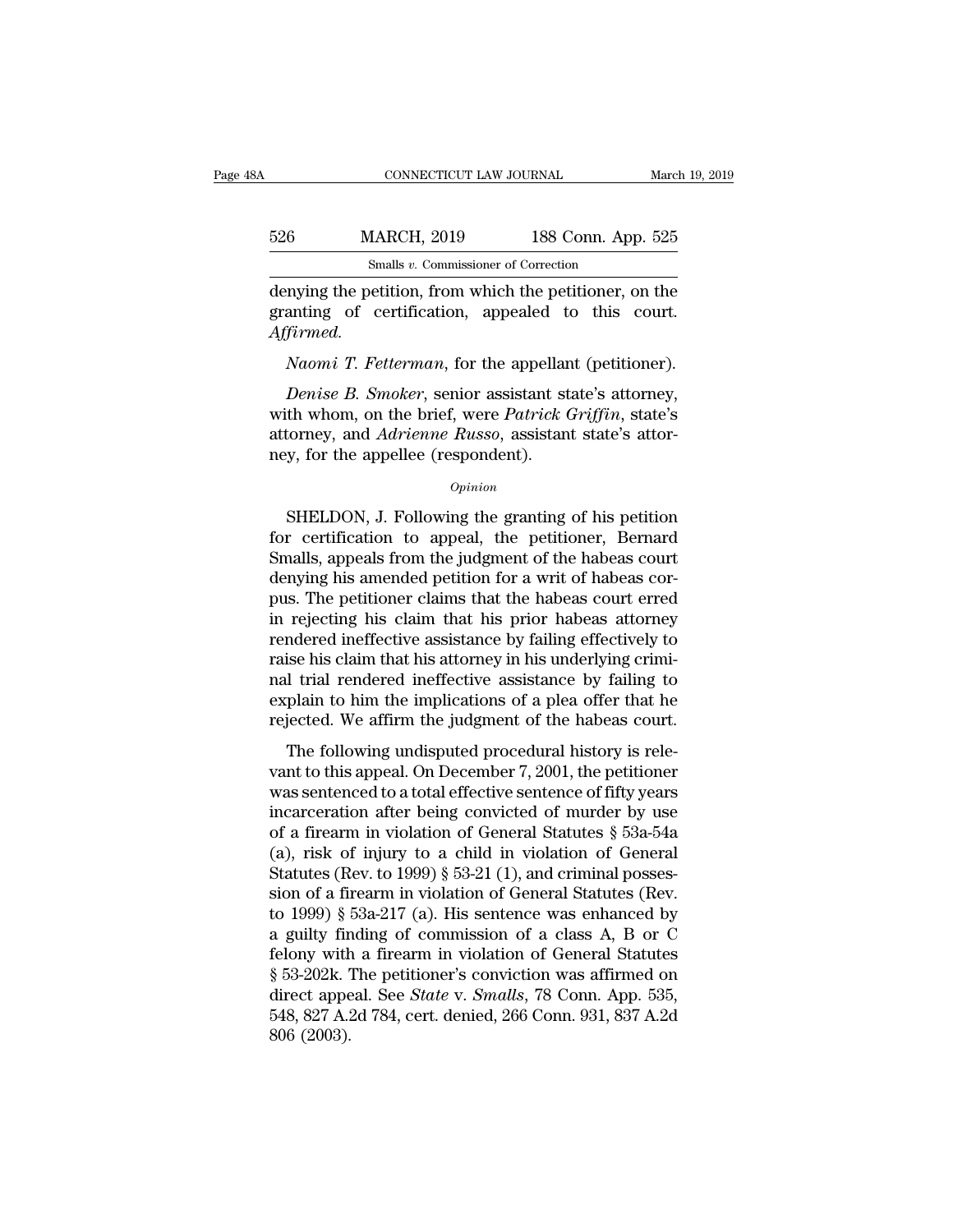The petitioner filed his first habeas petition in 2004.<br>
The petitioner filed his first habeas petition in 2004.<br>
The petitioner filed his first habeas petition in 2004.<br>
The petitioner filed his first habeas petition in 2 188 Conn. App. 525 MARCH, 2019 527<br>
Smalls v. Commissioner of Correction<br>
The petitioner filed his first habeas petition in 2004.<br>
On July 31, 2007, the petitioner, who was then repre-<br>
sented by Attorney Cheryl A. Juniew 188 Conn. App. 525 MARCH, 2019 527<br>
Smalls v. Commissioner of Correction<br>
The petitioner filed his first habeas petition in 2004.<br>
On July 31, 2007, the petitioner, who was then represented by Attorney Cheryl A. Juniewic, 188 Conn. App. 525 MARCH, 2019 527<br>
Smalls v. Commissioner of Correction<br>
The petitioner filed his first habeas petition in 2004.<br>
On July 31, 2007, the petitioner, who was then repre-<br>
sented by Attorney Cheryl A. Juniew Smalls v. Commissioner of Correction<br>The petitioner filed his first habeas petition in 2004.<br>On July 31, 2007, the petitioner, who was then repre-<br>sented by Attorney Cheryl A. Juniewic, filed an<br>amended petition, wherein Smalls v. Commissioner of Correction<br>
The petitioner filed his first habeas petition in 2004.<br>
On July 31, 2007, the petitioner, who was then repre-<br>
sented by Attorney Cheryl A. Juniewic, filed an<br>
amended petition, wher The petitioner filed his first habeas petition in 2004.<br>On July 31, 2007, the petitioner, who was then repre-<br>sented by Attorney Cheryl A. Juniewic, filed an<br>amended petition, wherein he alleged, inter alia,<sup>1</sup> that he<br>was On July 31, 2007, the petitioner, who was then represented by Attorney Cheryl A. Juniewic, filed an amended petition, wherein he alleged, inter alia,<sup>1</sup> that he was denied the effective assistance of his trial counsel, Mic sented by Attorney Cheryl A. Juniewic, filed an amended petition, wherein he alleged, inter alia,<sup>1</sup> that he was denied the effective assistance of his trial counsel, Michael Moscowitz. The petitioner claimed, inter alia, amended petition, wherein he alleged, inter alia,<sup>1</sup> that he<br>was denied the effective assistance of his trial counsel,<br>Michael Moscowitz. The petitioner claimed, inter alia,<br>that Moscowitz "did not adequately consult with was denied the effective assistance of his trial counsel,<br>Michael Moscowitz. The petitioner claimed, inter alia,<br>that Moscowitz "did not adequately consult with or<br>advise [the] petitioner concerning the status of any plea<br> Michael Moscowitz. The petitioner claimed, inter alia,<br>that Moscowitz "did not adequately consult with or<br>advise [the] petitioner concerning the status of any plea<br>negotiations, any potential plea agreements or the con-<br>se that Moscowitz "did not adequately consult with or<br>advise [the] petitioner concerning the status of any plea<br>negotiations, any potential plea agreements or the con-<br>sequences of accepting a plea agreement as opposed<br>to the advise [the] petitioner concerning the status of any plea<br>negotiations, any potential plea agreements or the con-<br>sequences of accepting a plea agreement as opposed<br>to the consequences of going to trial before a jury."<br>The negotiations, any potential plea agreements or the consequences of accepting a plea agreement as opposed<br>to the consequences of going to trial before a jury."<br>The habeas court rejected the petitioner's claim, finding<br>that sequences of accepting a plea agreement as opposed<br>to the consequences of going to trial before a jury."<br>The habeas court rejected the petitioner's claim, finding<br>that "the twenty-five year offer of pleading to murder<br>was to the consequences of going to trial before a jury."<br>The habeas court rejected the petitioner's claim, finding<br>that "the twenty-five year offer of pleading to murder<br>was in fact conveyed to [the petitioner], and he reject The habeas court rejected the petitioner's claim, finding<br>that "the twenty-five year offer of pleading to murder<br>was in fact conveyed to [the petitioner], and he rejected<br>that offer." This court dismissed the petitioner's that "the twenty<br>was in fact converthat offer." This<br>from the judgme<br>*Commissioner*<br>A.3d 307 (2013)<sub>.</sub><br>579 (2014).<br>On March 12, as in fact conveyed to fine petitioner J, and ne rejected<br>at offer." This court dismissed the petitioner's appeal<br>om the judgment of the habeas court. See *Smalls v*.<br>*mumissioner of Correction*, 146 Conn. App. 909, 78<br>3d from the judgment of the habeas court. See *Smalls v.*<br>Commissioner of Correction, 146 Conn. App. 909, 78<br>A.3d 307 (2013), cert. denied, 311 Conn. 931, 87 A.3d<br>579 (2014).<br>On March 12, 2012, the petitioner commenced this<br>

From the Jaughtent of the habeas court. See *Smalls v.*<br>Commissioner of Correction, 146 Conn. App. 909, 78<br>A.3d 307 (2013), cert. denied, 311 Conn. 931, 87 A.3d<br>579 (2014).<br>On March 12, 2012, the petitioner commenced this<br> Lemmassioner of Correction, 140 Collii. App. 303, 18<br>A.3d 307 (2013), cert. denied, 311 Conn. 931, 87 A.3d<br>579 (2014).<br>On March 12, 2012, the petitioner commenced this<br>habeas action, claiming ineffective assistance by Juni Example 12015), eclaimed, but collait sol, or Asia<br>579 (2014).<br>On March 12, 2012, the petitioner commenced this<br>habeas action, claiming ineffective assistance by Junie-<br>wic in his prior habeas action. He filed a second<br>am on March 12, 2012, the petitioner commenced this<br>habeas action, claiming ineffective assistance by Junie-<br>wic in his prior habeas action. He filed a second<br>amended petition on January 20, 2017, wherein he<br>claimed that Jun On March 12, 2012, the petitioner commenced this<br>habeas action, claiming ineffective assistance by Junie-<br>wic in his prior habeas action. He filed a second<br>amended petition on January 20, 2017, wherein he<br>claimed that Juni habeas action, claiming ine<br>wic in his prior habeas<br>amended petition on Jan<br>claimed that Juniewic ren<br>by, inter alia, failing effect<br>Moscowitz was ineffective<br>the plea offer to him.<br>After a two day trial, th Let it has prior habeas action. The fired a second<br>nended petition on January 20, 2017, wherein he<br>aimed that Juniewic rendered ineffective assistance<br>is inter alia, failing effectively to raise the claim that<br>oscowitz was decision of sandary 20, 2011, wherein he<br>claimed that Juniewic rendered ineffective assistance<br>by, inter alia, failing effectively to raise the claim that<br>Moscowitz was ineffective for failing to fully explain<br>the plea off

Earnica that sufficient rendered interfective assistance<br>by, inter alia, failing effectively to raise the claim that<br>Moscowitz was ineffective for failing to fully explain<br>the plea offer to him.<br>After a two day trial, the by, inter ana, raining encetively to raise the elant that<br>Moscowitz was ineffective for failing to fully explain<br>the plea offer to him.<br>After a two day trial, the habeas court rendered a<br>decision rejecting the petitioner's moscowiz was increasive for failing to fully explaint<br>the plea offer to him.<br>After a two day trial, the habeas court rendered a<br>decision rejecting the petitioner's claim that Juniewic<br>rendered ineffective assistance to him After a two day trial, the habeas court rendered a decision rejecting the petitioner's claim that Juniewic rendered ineffective assistance to him in his previous habeas action. The habeas court concluded that the petitione endered mettective assistance to him in his previous<br>abeas action. The habeas court concluded that the<br>etitioner failed to prove that Juniewic's representation<br>f him was deficient or prejudicial. The court explained<br><sup>1</sup>In habeas action. The habeas court concluded that the petitioner failed to prove that Juniewic's representation of him was deficient or prejudicial. The court explained  $\frac{1}{\ln}$  that petition, the petitioner also claimed t

petitioner failed to prove that Juniewic's representation<br>of him was deficient or prejudicial. The court explained<br> $\frac{1}{1}$  In that petition, the petitioner also claimed that his appellate counsel,<br>on his direct appeal, w of him was<br> $\frac{1}{1}$  In that pet<br>on his direct a<br>violated becaus<br>to this appeal.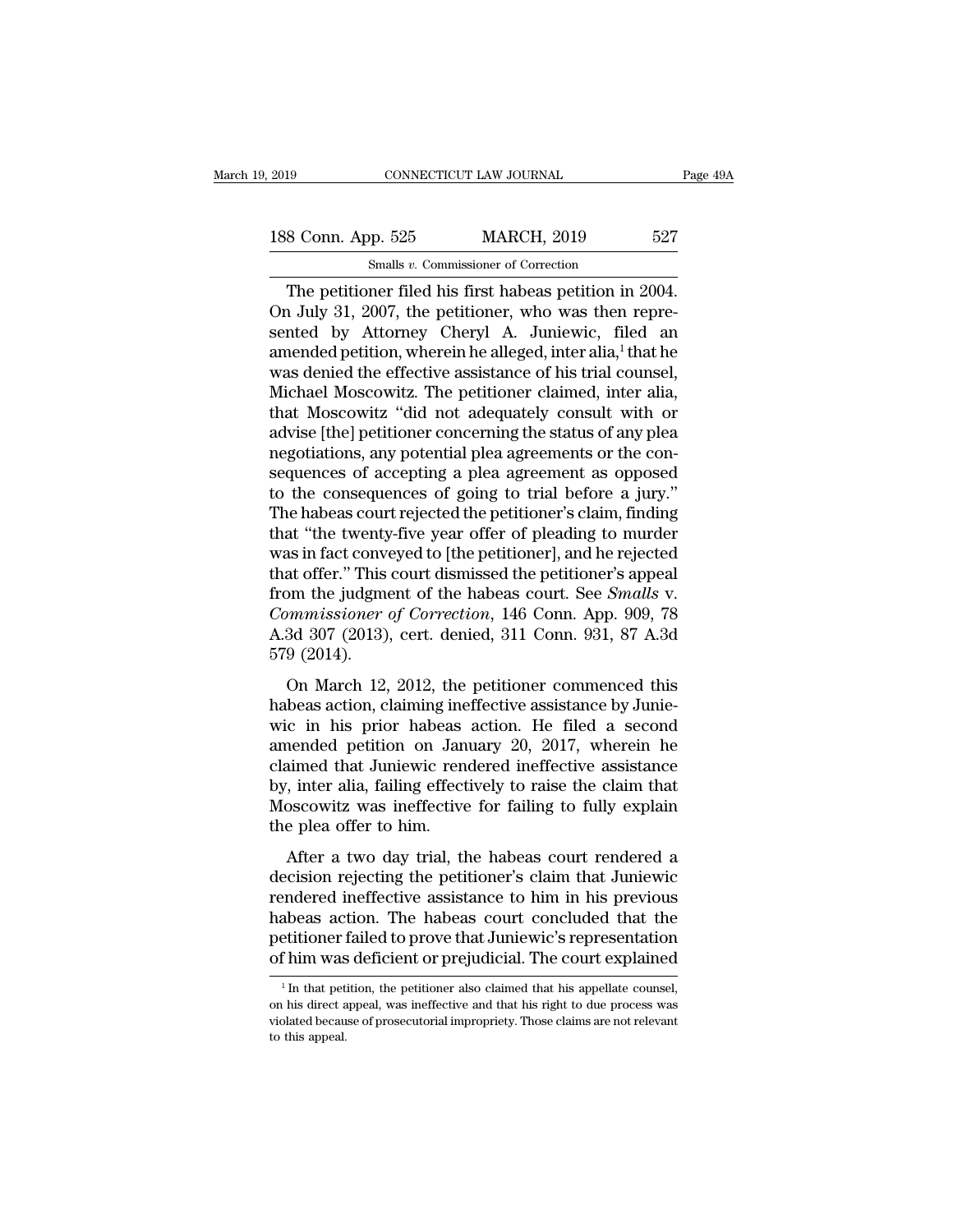# EXECUTE CONNECTICUT LAW JOURNAL March 19, 2019<br>
528 MARCH, 2019 188 Conn. App. 525<br>
528 MARCH, 2019 188 Conn. App. 525 CONNECTICUT LAW JOURNAL<br>MARCH, 2019 188 Conn. App<br>Smalls *v*. Commissioner of Correction<br>follows: "In the instant matter all o

CONNECTICUT LAW JOURNAL March 19, 2019<br>
SINEXET, 2019 188 Conn. App. 525<br>
Simalls v. Commissioner of Correction<br>
its ruling as follows: "In the instant matter, all of the<br>
credible evidence adduced at the habeas trial clea 528 MARCH, 2019 188 Conn. App. 525<br>
smalls v. Commissioner of Correction<br>
its ruling as follows: "In the instant matter, all of the<br>
credible evidence adduced at the habeas trial clearly<br>
demonstrates that the petitioner  $\frac{\text{528}}{\text{Smalls }v}$ . Commissioner of Correction<br>its ruling as follows: "In the instant matter, all of the<br>credible evidence adduced at the habeas trial clearly<br>demonstrates that the petitioner would not have<br>accepted any  $\frac{528}{528}$  MARCH, 2019 188 Conn. App. 525<br>
smalls v. Commissioner of Correction<br>
its ruling as follows: "In the instant matter, all of the<br>
credible evidence adduced at the habeas trial clearly<br>
demonstrates that the p Smalls v. Commissioner of Correction<br>its ruling as follows: "In the instant matter, all of the<br>credible evidence adduced at the habeas trial clearly<br>demonstrates that the petitioner would not have<br>accepted any plea offer Smalls  $v$ . Commissioner of Correction<br>its ruling as follows: "In the instant matter, all of the<br>credible evidence adduced at the habeas trial clearly<br>demonstrates that the petitioner would not have<br>accepted any plea offe its ruling as follows: "In the instant matter, all of the credible evidence adduced at the habeas trial clearly demonstrates that the petitioner would not have accepted any plea offer for a murder charge from the prosecuti credible evidence adduced at the habeas trial clearly<br>demonstrates that the petitioner would not have<br>accepted any plea offer for a murder charge from the<br>prosecuting authority. Attorney Moscowitz testified<br>credibly at the demonstrates that the petitioner would not have<br>accepted any plea offer for a murder charge from the<br>prosecuting authority. Attorney Moscowitz testified<br>credibly at the habeas trial that he reviewed with the<br>petitioner the accepted any plea offer for a murder charge from the<br>prosecuting authority. Attorney Moscowitz testified<br>credibly at the habeas trial that he reviewed with the<br>petitioner the nature and elements of the charges<br>against him, prosecuting authority. Attorney Moscowitz testified<br>credibly at the habeas trial that he reviewed with the<br>petitioner the nature and elements of the charges<br>against him, the minimum and maximum sentences he<br>could receive i credibly at the habeas trial that he reviewed with the petitioner the nature and elements of the charges against him, the minimum and maximum sentences he could receive if convicted, and what the state would have to prove petitioner the nature and elements of the charges<br>against him, the minimum and maximum sentences he<br>could receive if convicted, and what the state would<br>have to prove in order to convict the petitioner of the<br>charges. Atto against him, the minimum and maximum sentences he<br>could receive if convicted, and what the state would<br>have to prove in order to convict the petitioner of the<br>charges. Attorney Moscowitz also testified that he pre-<br>sented could receive if convicted, and what the state would<br>have to prove in order to convict the petitioner of the<br>charges. Attorney Moscowitz also testified that he pre-<br>sented a twenty-five year offer to the petitioner and<br>adv have to prove in order to convict the petitioner of the charges. Attorney Moscowitz also testified that he presented a twenty-five year offer to the petitioner and advised him to take it, but the petitioner refused to plea charges. Attorney Moscowitz also testified that he presented a twenty-five year offer to the petitioner and advised him to take it, but the petitioner refused to plead guilty unless the [principal charge was] reduced from sented a twenty-five year offer to the petitioner and<br>advised him to take it, but the petitioner refused to<br>plead guilty unless the [principal charge was] reduced<br>from murder to manslaughter, which [the state's attor-<br>ney] advised him to take it, but the petitioner refused to<br>plead guilty unless the [principal charge was] reduced<br>from murder to manslaughter, which [the state's attor-<br>ney] was unwilling to do. The petitioner also testified<br>at plead guilty unless the [principal charge was] reduced<br>from murder to manslaughter, which [the state's attor-<br>ney] was unwilling to do. The petitioner also testified<br>at the habeas trial that he did not want to plead guilty from murder to manslaughter, which [the state's attor-<br>ney] was unwilling to do. The petitioner also testified<br>at the habeas trial that he did not want to plead guilty<br>to a murder charge. Furthermore, [the state's attorney result was unwilling to do. The petitioner also testified<br>at the habeas trial that he did not want to plead guilty<br>to a murder charge. Furthermore, [the state's attorney]<br>testified that he was responsible for all decisions at the habeas trial that he did not want to plead guilty<br>to a murder charge. Furthermore, [the state's attorney]<br>testified that he was responsible for all decisions regard-<br>ing the charges the petitioner faced, and he was to a murder charge. Furthermore, [the state's attorney]<br>testified that he was responsible for all decisions regard-<br>ing the charges the petitioner faced, and he was not<br>willing to reduce the murder charge in this case. As testified that he was responsible for all decisions regarding the charges the petitioner faced, and he was not willing to reduce the murder charge in this case. As a result, the court finds that Attorney Moscowitz properly ing the charges the petitioner faced, and he was not<br>willing to reduce the murder charge in this case. As a<br>result, the court finds that Attorney Moscowitz properly<br>conveyed the information regarding the plea offer to the<br> willing to reduce the murder charge in this case. As a<br>result, the court finds that Attorney Moscowitz properly<br>conveyed the information regarding the plea offer to the<br>petitioner, and therefore his conduct did not constit result, the court finds that Attorney Moscowitz properly<br>conveyed the information regarding the plea offer to the<br>petitioner, and therefore his conduct did not constitute<br>deficient performance. Furthermore, it is not reaso conveyed the information regarding the plea offer to the<br>petitioner, and therefore his conduct did not constitute<br>deficient performance. Furthermore, it is not reason-<br>ably probable that the petitioner was going to accept<br> petitioner, and therefore his conduct did not constitute<br>deficient performance. Furthermore, it is not reason-<br>ably probable that the petitioner was going to accept<br>the plea offer given the fact that he admitted that he<br>di deficient performance. Furthermore, it is not reasonably probable that the petitioner was going to accept<br>the plea offer given the fact that he admitted that he<br>did not want to plead [guilty] to a murder charge. As<br>a resul ably probable that the petitioner was going to accept<br>the plea offer given the fact that he admitted that he<br>did not want to plead [guilty] to a murder charge. As<br>a result, the petitioner has failed to sustain his burden<br>o the plea offer given the fact that he admitted that he<br>did not want to plead [guilty] to a murder charge. As<br>a result, the petitioner has failed to sustain his burden<br>of establishing that Attorney Moscowitz was ineffective did not want to plead [guilty] to a murder charge. As<br>a result, the petitioner has failed to sustain his burden<br>of establishing that Attorney Moscowitz was ineffective<br>for failing to properly explain a plea offer, and ther a result, the petitioner has<br>of establishing that Attorne<br>for failing to properly expla<br>his claim of ineffective<br>Juniewic must be denied.<br>the petitioner's petition fo<br>this appeal followed.<br>The petitioner claims th establishing that Attorney Moscowitz was inerfective<br>r failing to properly explain a plea offer, and therefore<br>s claim of ineffective assistance against Attorney<br>niewic must be denied." The habeas court granted<br>e petitione ror raining to properly explain a plea offer, and therefore<br>his claim of ineffective assistance against Attorney<br>Juniewic must be denied." The habeas court granted<br>the petitioner's petition for certification to appeal, and his claim of ineffective assistance against Attorney<br>Juniewic must be denied." The habeas court granted<br>the petitioner's petition for certification to appeal, and<br>this appeal followed.<br>The petitioner claims that the habeas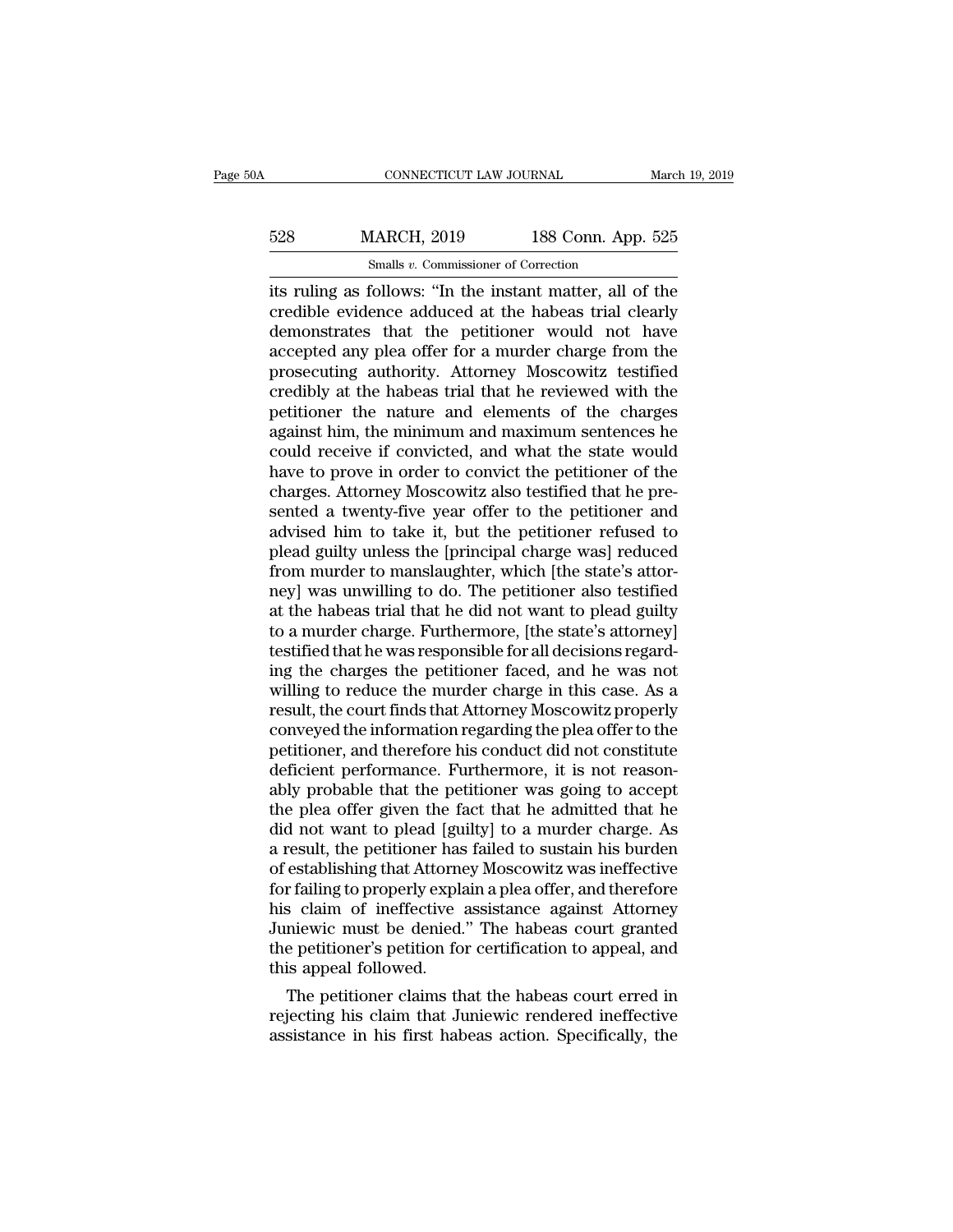| 2019               | CONNECTICUT LAW JOURNAL                              | Page 51A |
|--------------------|------------------------------------------------------|----------|
| 188 Conn. App. 525 | <b>MARCH, 2019</b>                                   | 529      |
|                    | Smalls v. Commissioner of Correction                 |          |
|                    | netitioner claims that Juniewic rendered ineffective |          |

Page 51A<br>
188 Conn. App. 525 MARCH, 2019 529<br>
Smalls v. Commissioner of Correction<br>
petitioner claims that Juniewic rendered ineffective<br>
assistance by failing effectively to argue that Moscow-188 Conn. App. 525 MARCH, 2019 529<br>
Smalls v. Commissioner of Correction<br>
petitioner claims that Juniewic rendered ineffective<br>
assistance by failing effectively to argue that Moscow-<br>
itz's representation of him was inef 188 Conn. App. 525 MARCH, 2019 529<br>
Smalls *v*. Commissioner of Correction<br>
petitioner claims that Juniewic rendered ineffective<br>
assistance by failing effectively to argue that Moscow-<br>
itz's representation of him was in 188 Conn. App. 525 MARCH, 2019 529<br>
Smalls v. Commissioner of Correction<br>
petitioner claims that Juniewic rendered ineffective<br>
assistance by failing effectively to argue that Moscow-<br>
itz's representation of him was inef Smalls  $v$ . Commissioner of Correction<br>petitioner claims that Juniewic rendered ineffective<br>assistance by failing effectively to argue that Moscow-<br>itz's representation of him was ineffective because he<br>failed to explain petitioner claims that Juniew<br>assistance by failing effectively<br>itz's representation of him was<br>failed to explain that the twe<br>would have resolved all charges<br>against him. We disagree.<br>"The use of a babeas petition sistance by failing effectively to argue that Moscow-<br>'s representation of him was ineffective because he<br>led to explain that the twenty-five year plea offer<br>puld have resolved all charges that were then pending<br>ainst him. itz's representation of him was ineffective because he<br>failed to explain that the twenty-five year plea offer<br>would have resolved all charges that were then pending<br>against him. We disagree.<br>"The use of a habeas petition t

failed to explain that the twenty-five year plea offer<br>would have resolved all charges that were then pending<br>against him. We disagree.<br>"The use of a habeas petition to raise an ineffective<br>assistance of habeas counsel cl would have resolved all charges that were then pending<br>against him. We disagree.<br>"The use of a habeas petition to raise an ineffective<br>assistance of habeas counsel claim, commonly referred<br>to as a habeas on a habeas, was a against him. We disagree.<br>
"The use of a habeas petition to raise an ineffective<br>
assistance of habeas counsel claim, commonly referred<br>
to as a habeas on a habeas, was approved by our<br>
Supreme Court in *Lozada* v. Warden, "The use of a habeas petition to raise an ineffective<br>assistance of habeas counsel claim, commonly referred<br>to as a habeas on a habeas, was approved by our<br>Supreme Court in *Lozada* v. *Warden*, 223 Conn. 834,<br>613 A.2d 81 The use of a habeas petition to raise an inerfective<br>assistance of habeas counsel claim, commonly referred<br>to as a habeas on a habeas, was approved by our<br>Supreme Court in *Lozada* v. *Warden*, 223 Conn. 834,<br>613 A.2d 818 assistance of nabeas counsel claim, commonly referred<br>to as a habeas on a habeas, was approved by our<br>Supreme Court in *Lozada* v. Warden, 223 Conn. 834,<br>613 A.2d 818 (1992). In *Lozada*, the court determined<br>that the sta to as a nabeas on a nabeas, was approved by our<br>Supreme Court in *Lozada* v. *Warden*, 223 Conn. 834,<br>613 A.2d 818 (1992). In *Lozada*, the court determined<br>that the statutory right to habeas counsel for indigent<br>petition supreme Court in *Lozada* v. *warden*, 223 Conn. 854,<br>613 A.2d 818 (1992). In *Lozada*, the court determined<br>that the statutory right to habeas counsel for indigent<br>petitioners provided in General Statutes § 51-296 (a)<br>in bia A.2d 818 (1992). In *Lozada*, the court determined<br>that the statutory right to habeas counsel for indigent<br>petitioners provided in General Statutes § 51-296 (a)<br>includes an implied requirement that such counsel be<br>eff that the statutory right to habeas counsel for muigent<br>petitioners provided in General Statutes § 51-296 (a)<br>includes an implied requirement that such counsel be<br>effective, and it held that the appropriate vehicle to<br>chal petitioners provided in General statutes  $\hat{s}$  51-290 (a)<br>includes an implied requirement that such counsel be<br>effective, and it held that the appropriate vehicle to<br>challenge the effectiveness of habeas counsel is throu metudes an implied requirement that such counser be<br>effective, and it held that the appropriate vehicle to<br>challenge the effectiveness of habeas counsel is through<br>a habeas petition.... In *Lozada*, the court explained<br>th enective, and it neid that the appropriate venicle to<br>challenge the effectiveness of habeas counsel is through<br>a habeas petition. . . . In  $Lozada$ , the court explained<br>that [t]o succeed in his bid for a writ of habeas corpu challenge the effectiveness of habeas counser is through<br>a habeas petition. . . . . In *Lozada*, the court explained<br>that [t]o succeed in his bid for a writ of habeas corpus,<br>the petitioner must prove both (1) that his ap a nabeas petition. . . . . In *Lozada*, the court explained<br>that [t]o succeed in his bid for a writ of habeas corpus,<br>the petitioner must prove both (1) that his appointed<br>habeas counsel was ineffective, and (2) that his t the petutoner must prove both (1) that his appointed<br>habeas counsel was ineffective, and (2) that his trial<br>counsel was ineffective. [Id.,] 842. As to each of those<br>inquiries, the petitioner is required to satisfy the fam mabeas counser was inerrective, and  $(2)$  that his trial<br>counsel was ineffective. [Id.,] 842. As to each of those<br>inquiries, the petitioner is required to satisfy the familiar<br>two-pronged test set forth in *Strickland* v. counser was menective. [id.,] 842. As to each of those inquiries, the petitioner is required to satisfy the familiar two-pronged test set forth in *Strickland* v. *Washington*, [466 U.S. 668, 687, 104 S. Ct. 2052, 80 L. E mquiries, the petitioner is required to satisfy the familiar<br>two-pronged test set forth in *Strickland* v. *Washington*,<br>[466 U.S. 668, 687, 104 S. Ct. 2052, 80 L. Ed. 2d 674<br>(1984)]. First, the [petitioner] must show tha two-pronged test set forth in *Strickland* v. *washington*,<br>[466 U.S. 668, 687, 104 S. Ct. 2052, 80 L. Ed. 2d 674<br>(1984)]. First, the [petitioner] must show that counsel's<br>performance was deficient.... Second, the [peti-<br> (400 U.S. 008, 087, 104 S. Ct. 2052, 80 L. Ed. 2d 074<br>(1984)]. First, the [petitioner] must show that counsel's<br>performance was deficient.... Second, the [peti-<br>tioner] must show that the deficient performance preju-<br>dice (1984)]. FIFSt, the [petitioner] must show that counsers<br>performance was deficient. . . . . Second, the [peti-<br>tioner] must show that the deficient performance preju-<br>diced the defense. . . . Unless a [petitioner] makes<br>bo periorinance was dencient. . . . . Second, the [peut-<br>tioner] must show that the deficient performance preju-<br>diced the defense. . . . Unless a [petitioner] makes<br>both showings, it cannot be said that the conviction<br>. . . tioner] must show that the deficient performance prejudiced the defense. . . . . Unless a [petitioner] makes<br>both showings, it cannot be said that the conviction<br>. . . resulted from a breakdown in the adversary pro-<br>cess diced the defense. . . . . Unless a [petitioner] makes<br>both showings, it cannot be said that the conviction<br>. . . resulted from a breakdown in the adversary pro-<br>cess that renders the result unreliable. . . .  $Lozada$  v.<br>War both showings, it cannot be said that the ... resulted from a breakdown in the address that renders the result unreliable... Warden, supra, 842–43. In other words, claiming ineffective assistance of habeas the basis of ine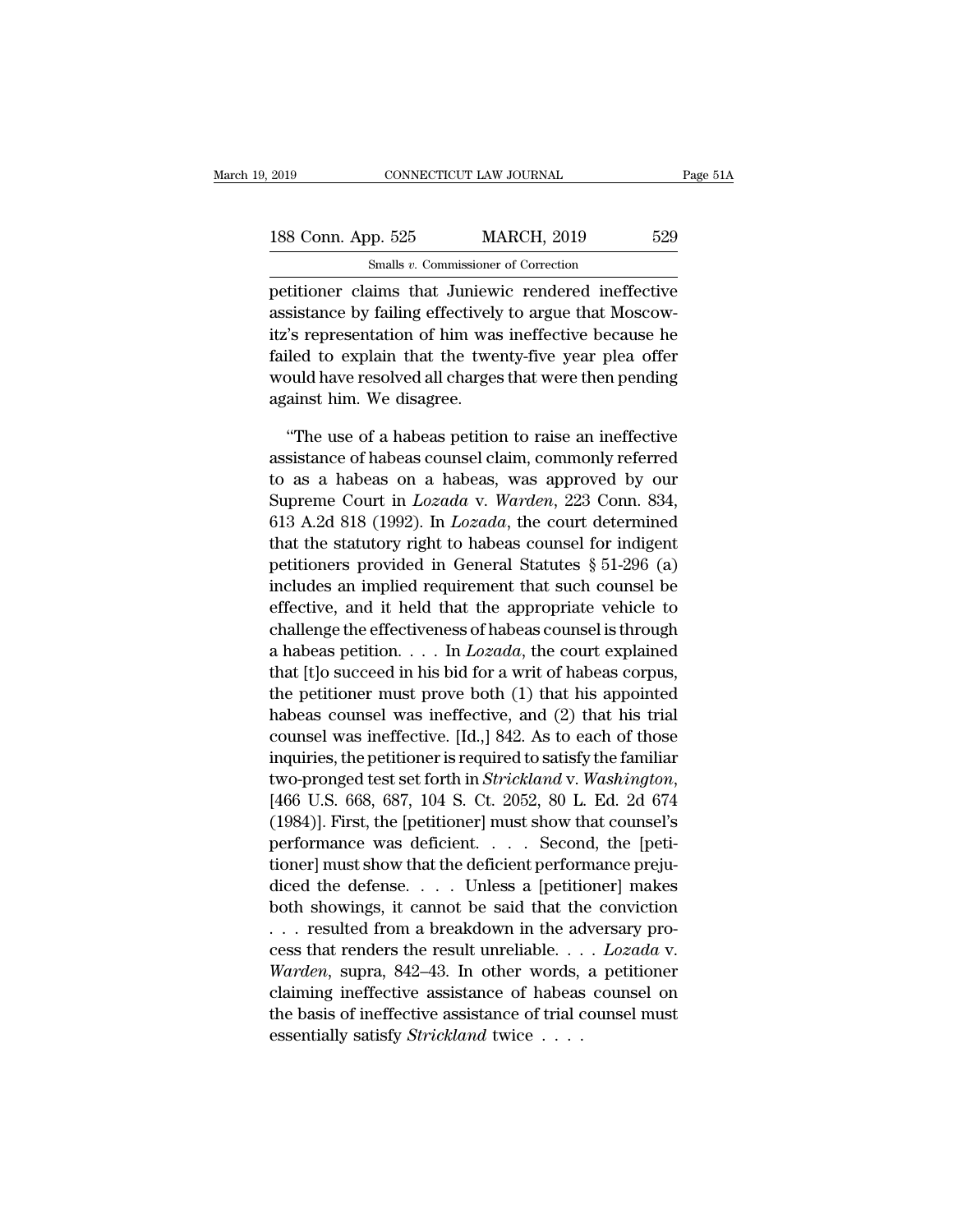# CONNECTICUT LAW JOURNAL March 19, 2019<br>530 MARCH, 2019 188 Conn. App. 525<br>530 MARCH, 2019 188 Conn. App. 525 CONNECTICUT LAW JOURNAL<br>MARCH, 2019 188 Conn. App<br>Smalls *v.* Commissioner of Correction<br>Connection of Correction

CONNECTICUT LAW JOURNAL March 19, 2019<br>
0 MARCH, 2019 188 Conn. App. 525<br>
Smalls v. Commissioner of Correction<br>
"In any case presenting an ineffectiveness claim, the<br>
rformance inquiry must be whether counsel's assis- $\frac{530}{188 \text{ Com. App. } 525}$ <br>
Smalls *v*. Commissioner of Correction<br>
"In any case presenting an ineffectiveness claim, the<br>
performance inquiry must be whether counsel's assis-<br>
tance was reasonable considering all the circ 530 MARCH, 2019 188 Conn. App. 525<br>
Smalls v. Commissioner of Correction<br>
"In any case presenting an ineffectiveness claim, the<br>
performance inquiry must be whether counsel's assistance was reasonable considering all the 530 MARCH, 2019 188 Conn. App. 525<br>
Smalls v. Commissioner of Correction<br>
"In any case presenting an ineffectiveness claim, the<br>
performance inquiry must be whether counsel's assis-<br>
tance was reasonable considering all t For the distribution of the term of the highly deferential and courts must<br>formance inquiry must be whether counsel's assistance was reasonable considering all the circumstances.<br> $\ldots$  and indicial scrutiny of counsel's p  $\frac{\text{Smalls } v. \text{ Commissioner of Correction}}{\text{in any case presenting an ineffectiveness claim, the performance inquiry must be whether course's assistance was reasonable considering all the circumstances.}\n\n... \text{Judicial scrutiny of course's performance must be highly differential and courts must induce a strong presupption that course's conduct falls within the wide range of reasonable professional assistance: that is the Institutional must overcome the$ "In any case presenting an ineffectiveness claim, the performance inquiry must be whether counsel's assistance was reasonable considering all the circumstances......... Judicial scrutiny of counsel's performance must be h assistance; that is, the [petitioner] must overcome the tance was reasonable considering all the circum-<br>stances. . . . . Judicial scrutiny of counsel's<br>performance must be highly deferential and courts must<br>indulge a strong presumption that counsel's conduct<br>falls within the w stances. . . . . Judicial scrutiny of counsel's<br>performance must be highly deferential and courts must<br>indulge a strong presumption that counsel's conduct<br>falls within the wide range of reasonable professional<br>assistance; performance must be highly deferential and courts must<br>indulge a strong presumption that counsel's conduct<br>falls within the wide range of reasonable professional<br>assistance; that is, the [petitioner] must overcome the<br>pres indulge a strong presumption that counsel's conduct<br>falls within the wide range of reasonable professional<br>assistance; that is, the [petitioner] must overcome the<br>presumption that, under the circumstances, the chal-<br>lenged falls within the wide range of reasonable professional<br>assistance; that is, the [petitioner] must overcome the<br>presumption that, under the circumstances, the chal-<br>lenged action might be considered sound trial strategy.<br>. assistance; that is, the [petitioner] must overcome the<br>presumption that, under the circumstances, the chal-<br>lenged action might be considered sound trial strategy.<br>. . . [S]trategic choices made after thorough investiga-<br> presumption that, under the circumstances, the challenged action might be considered sound trial strategy.<br>
. . . [S]trategic choices made after thorough investiga-<br>
tion of law and facts relevant to plausible options are<br> lenged action might be considered sound trial strategy.<br>
. . . [S]trategic choices made after thorough investiga-<br>
tion of law and facts relevant to plausible options are<br>
virtually unchallengeable; [but] strategic choices . . . [S]trategic choices made after thorough investigation of law and facts relevant to plausible options are virtually unchallengeable; [but] strategic choices made after less than complete investigation are reasonable p tion of law and facts relevant to plausible options are<br>virtually unchallengeable; [but] strategic choices made<br>after less than complete investigation are reasonable<br>precisely to the extent that reasonable professional<br>jud virtually unchallengeable; [but] strategic choices made<br>after less than complete investigation are reasonable<br>precisely to the extent that reasonable professional<br>judgments support the limitations on investigation.<br>... Wit after less than complete investigation are reasonable<br>precisely to the extent that reasonable professional<br>judgments support the limitations on investigation.<br>...With respect to the prejudice prong, the petitioner<br>must est precisely to the extent that reasonable professional<br>judgments support the limitations on investigation.<br>...With respect to the prejudice prong, the petitioner<br>must establish that if he had received effective represen-<br>tat trial . . . . . With respect to the prejudice prong, the petitioner<br>ust establish that if he had received effective represention by habeas counsel, there is a reasonable probabil-<br>t that the habeas court would have found that he<br>as ent must establish that if he had received effective representation by habeas counsel, there is a reasonable probability that the habeas court would have found that he was entitled to reversal of the conviction and a new tria

tation by habeas counsel, there is a reasonable probability that the habeas court would have found that he was entitled to reversal of the conviction and a new trial . . . .<br>"It is well settled that in reviewing the denia found that the habeas court would have found that he<br>was entitled to reversal of the conviction and a new<br>trial  $\ldots$ .<br>"It is well settled that in reviewing the denial of a<br>habeas petition alleging the ineffective assista was entitled to reversal of the conviction and a new<br>trial . . . .<br>"It is well settled that in reviewing the denial of a<br>habeas petition alleging the ineffective assistance of<br>counsel, [t]his court cannot disturb the unde trial . . . .<br>"It is well settled that in reviewing the denial of a<br>habeas petition alleging the ineffective assistance of<br>counsel, [t]his court cannot disturb the underlying facts<br>found by the habeas court unless they are "It is well settled that in reviewing the denial of a<br>habeas petition alleging the ineffective assistance of<br>counsel, [t]his court cannot disturb the underlying facts<br>found by the habeas court unless they are clearly erro habeas petition alleging the ineffective assistance of counsel, [t]his court cannot disturb the underlying facts found by the habeas court unless they are clearly erro-<br>neous, but our review of whether the facts as found b counsel, [t]his court cannot disturb the underlying facts<br>found by the habeas court unless they are clearly erro-<br>neous, but our review of whether the facts as found by<br>the habeas court constituted a violation of the petit found by the habeas court unless they are clearly erro-<br>neous, but our review of whether the facts as found by<br>the habeas court constituted a violation of the petition-<br>er's constitutional right to effective assistance of neous, but our review of v<br>the habeas court constitut<br>er's constitutional right to<br>sel is plenary." (Internal<br>Adkins v. Commissioner<br>139, 150–52, 196 A.3d 1149<br>196 A.3d 326 (2018).<br>"To show prejudice fr e habeas court constituted a violation of the petition-<br>
's constitutional right to effective assistance of coun-<br>
1 is plenary." (Internal quotation marks omitted.)<br> *lkins* v. Commissioner of Correction, 185 Conn. 946,<br> er's constitutional right to effective assistance of counsel is plenary." (Internal quotation marks omitted.)<br>Adkins v. Commissioner of Correction, 185 Conn. App.<br>139, 150–52, 196 A.3d 1149, cert. denied, 330 Conn. 946,<br>19

sel is plenary." (Internal quotation marks omitted.)<br>Adkins v. Commissioner of Correction, 185 Conn. App.<br>139, 150–52, 196 A.3d 1149, cert. denied, 330 Conn. 946,<br>196 A.3d 326 (2018).<br>"To show prejudice from ineffective as Adkins v. Commissioner of Correction, 185 Conn. App.<br>139, 150–52, 196 A.3d 1149, cert. denied, 330 Conn. 946,<br>196 A.3d 326 (2018).<br>"To show prejudice from ineffective assistance of<br>counsel where a plea offer has  $\dots$  been 139, 150–52, 196 A.3d 1149, cert. denied, 330 Conn. 946, 196 A.3d 326 (2018).<br>
"To show prejudice from ineffective assistance of counsel where a plea offer has  $\dots$  been rejected because of counsel's deficient performance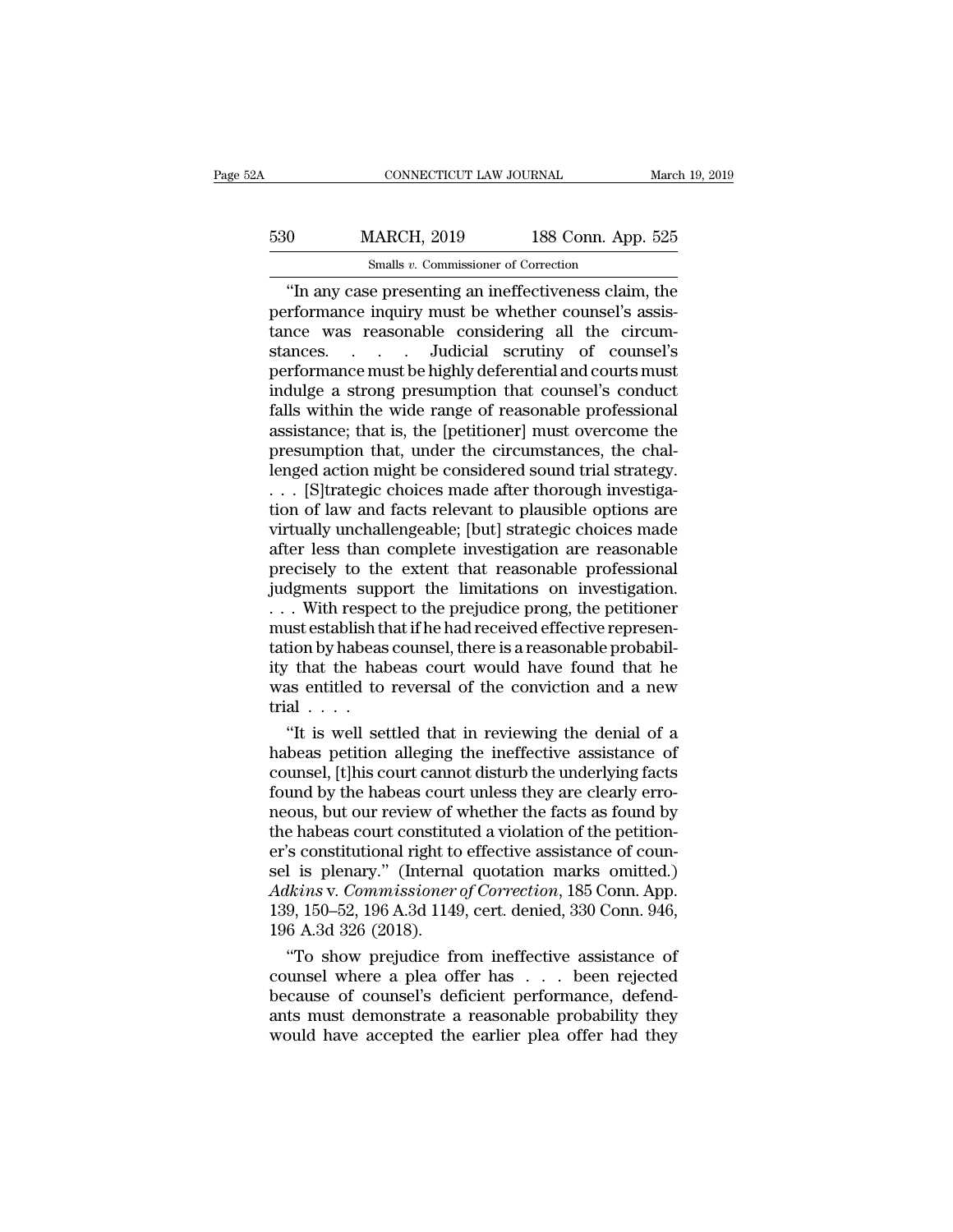EXECUTE 2019<br>
Been afforded effective assistance of counsel. Defendants must also demonstrate a reasonable probability<br>
the plea would have been artered without the prosecution 188 Conn. App. 525 MARCH, 2019 531<br>
Smalls v. Commissioner of Correction<br>
been afforded effective assistance of counsel. Defendants must also demonstrate a reasonable probability<br>
the plea would have been entered without 188 Conn. App. 525 MARCH, 2019 531<br>
Smalls v. Commissioner of Correction<br>
been afforded effective assistance of counsel. Defen-<br>
dants must also demonstrate a reasonable probability<br>
the plea would have been entered witho 188 Conn. App. 525 MARCH, 2019 531<br>
Smalls  $v$ . Commissioner of Correction<br>
been afforded effective assistance of counsel. Defen-<br>
dants must also demonstrate a reasonable probability<br>
the plea would have been entered wit Smalls v. Commissioner of Correction<br>been afforded effective assistance of counsel. Defen-<br>dants must also demonstrate a reasonable probability<br>the plea would have been entered without the prosecu-<br>tion canceling it or th Smalls v. Commissioner of Correction<br>been afforded effective assistance of counsel. Defen-<br>dants must also demonstrate a reasonable probability<br>the plea would have been entered without the prosecu-<br>tion canceling it or th been afforded effective assistance of counsel. Defendants must also demonstrate a reasonable probability the plea would have been entered without the prosecution canceling it or the trial court refusing to accept it, if th dants must also demonstrate a reasonable probability<br>the plea would have been entered without the prosecu-<br>tion canceling it or the trial court refusing to accept it,<br>if they had the authority to exercise that discretion<br>u the plea would have been entered without the prosecution canceling it or the trial court refusing to accept it, if they had the authority to exercise that discretion under state law. To establish prejudice in this instance tion canceling it or the trial court refusing to accept it,<br>if they had the authority to exercise that discretion<br>under state law. To establish prejudice in this instance,<br>it is necessary to show a reasonable probability if they had the authority to exercise that discretion<br>under state law. To establish prejudice in this instance,<br>it is necessary to show a reasonable probability that<br>the end result of the criminal process would have been<br>m under state law. To establish prejudice in this instance,<br>it is necessary to show a reasonable probability that<br>the end result of the criminal process would have been<br>more favorable by reason of a plea to a lesser charge<br>o it is necessary to show a reasonable probability<br>the end result of the criminal process would have<br>more favorable by reason of a plea to a lesser cl<br>or a sentence of less prison time." (Internal quot<br>marks omitted.) Mahon e end result of the criminal process would have been<br>ore favorable by reason of a plea to a lesser charge<br>a sentence of less prison time." (Internal quotation<br>arks omitted.) Mahon v. Commissioner of Correc-<br>om, 157 Conn. A more favorable by reason of a plea to a lesser charge<br>or a sentence of less prison time." (Internal quotation<br>marks omitted.) Mahon v. Commissioner of Correc-<br>tion, 157 Conn. App. 246, 253–54, 116 A.3d 331, cert.<br>denied, 3

or a sentence of less prison time." (Internal quotation<br>marks omitted.) *Mahon v. Commissioner of Correc-<br>tion*, 157 Conn. App. 246, 253–54, 116 A.3d 331, cert.<br>denied, 317 Conn. 917, 117 A.3d 855 (2015).<br>The petitioner cl marks omitted.) Mahon v. Commissioner of Correction, 157 Conn. App. 246, 253–54, 116 A.3d 331, cert.<br>denied, 317 Conn. 917, 117 A.3d 855 (2015).<br>The petitioner claims on appeal that the habeas court<br>erred in concluding tha tion, 157 Conn. App. 246, 253–54, 116 A.3d 331, cert.<br>denied, 317 Conn. 917, 117 A.3d 855 (2015).<br>The petitioner claims on appeal that the habeas court<br>erred in concluding that Juniewic's performance was<br>neither deficient denied, 317 Conn. 917, 117 A.3d 855 (2015).<br>The petitioner claims on appeal that the habeas court<br>erred in concluding that Juniewic's performance was<br>neither deficient nor prejudicial based on her alleged<br>failure properly The petitioner claims on appeal that the habeas court<br>erred in concluding that Juniewic's performance was<br>neither deficient nor prejudicial based on her alleged<br>failure properly to raise his argument that Moscowitz<br>failed erred in concluding that Juniewic's performance was<br>neither deficient nor prejudicial based on her alleged<br>failure properly to raise his argument that Moscowitz<br>failed to advise him that the twenty-five year plea offer<br>wou neither deficient nor prejudicial based on her alleged<br>failure properly to raise his argument that Moscowitz<br>failed to advise him that the twenty-five year plea offer<br>would have resolved all of the charges then pending<br>aga failure properly to raise his argument that Moscowitz<br>failed to advise him that the twenty-five year plea offer<br>would have resolved all of the charges then pending<br>against him. Although the habeas court found that Mos-<br>cow failed to advise him that the twenty-five year plea offer<br>would have resolved all of the charges then pending<br>against him. Although the habeas court found that Mos-<br>cowitz properly had conveyed the information regard-<br>ing would have resolved all of the charges then pending<br>against him. Although the habeas court found that Mos-<br>cowitz properly had conveyed the information regard-<br>ing the plea offer to the petitioner, the petitioner claims<br>th against him. Although the habeas court found that Mos-<br>cowitz properly had conveyed the information regard-<br>ing the plea offer to the petitioner, the petitioner claims<br>that that finding is erroneous based on Moscowitz's<br>te cowitz properly had conveyed the information regard-<br>ing the plea offer to the petitioner, the petitioner claims<br>that that finding is erroneous based on Moscowitz's<br>testimony in the petitioner's first habeas trial that the ing the plea offer to the petitioner, the petitioner claims<br>that that finding is erroneous based on Moscowitz's<br>testimony in the petitioner's first habeas trial that the<br>parties "didn't get into details about the other cha that that finding is erroneous based on Moscowitz's<br>testimony in the petitioner's first habeas trial that the<br>parties "didn't get into details about the other charges"<br>during the plea negotiations. The petitioner claims th testimony in the petitioner's first habeas trial that the parties "didn't get into details about the other charges" during the plea negotiations. The petitioner claims that because the other charges were not discussed duri parties "didn't get into details about the other charges"<br>during the plea negotiations. The petitioner claims that<br>because the other charges were not discussed during<br>the plea negotiations, Moscowitz could not have<br>advised during the plea negotiations. The petitioner claims that<br>because the other charges were not discussed during<br>the plea negotiations, Moscowitz could not have<br>advised him and, in fact, did not advise him, that his<br>acceptance because the other charges were not discussed during<br>the plea negotiations, Moscowitz could not have<br>advised him and, in fact, did not advise him, that his<br>acceptance of the twenty-five year offer on the murder<br>charge would the plea negotiations, Moscowitz could not have<br>advised him and, in fact, did not advise him, that his<br>acceptance of the twenty-five year offer on the murder<br>charge would have resolved all of the charges against<br>him. Mosco advised him and, in fact, did not advise him, that his<br>acceptance of the twenty-five year offer on the murder<br>charge would have resolved all of the charges against<br>him. Moscowitz, however, testified in this habeas action<br>t acceptance of the twenty-five year offer on the murder<br>charge would have resolved all of the charges against<br>him. Moscowitz, however, testified in this habeas action<br>that he did not recall the proposed structure of the<br>twe charge would have resolved all of the charges against<br>him. Moscowitz, however, testified in this habeas action<br>that he did not recall the proposed structure of the<br>twenty-five year plea offer, but that that sentence would<br> him. Moscowitz, however, testified in this habeas action<br>that he did not recall the proposed structure of the<br>twenty-five year plea offer, but that that sentence would<br>be "the controlling sentence," and he had explained<br>th that he did not recall the proposed structure of the<br>twenty-five year plea offer, but that that sentence would<br>be "the controlling sentence," and he had explained<br>that to the petitioner. Although the petitioner testified<br>t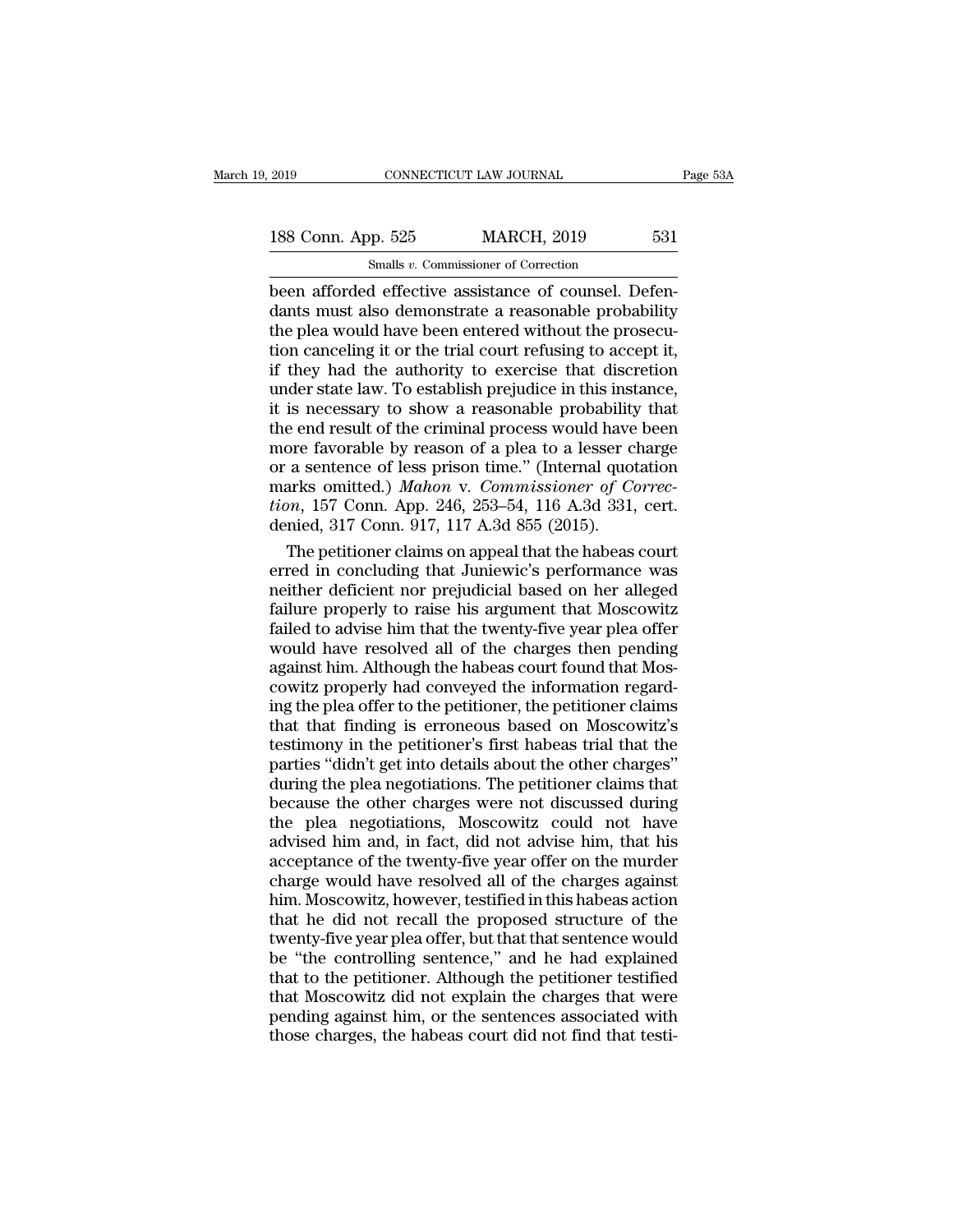| 4Α  | CONNECTICUT LAW JOURNAL |                    | March 19, 2019 |
|-----|-------------------------|--------------------|----------------|
|     |                         |                    |                |
| 532 | <b>MARCH, 2019</b>      | 188 Conn. App. 532 |                |
|     | State v. Dawson         |                    |                |

 $\begin{array}{r|l} \text{COMRECTICUT LAW JOURNAL} & \text{March 19, 2019} \ \hline \text{532} & \text{MARCH, 2019} & \text{188 Conn. App. 532} \ \hline \text{State } v. \text{ Dawson} & \text{many credible. Rather, the habeas court found that the credible evidence presented revealed that Moscowitz had fully explained to the notification or all of the charges.} \end{array}$  $\begin{array}{r} \text{MARCH, 2019} \\ \text{State } v. \text{ Dawson} \end{array}$  188 Conn. App. 532<br>
mony credible. Rather, the habeas court found that the<br>
credible evidence presented revealed that Moscowitz<br>
had fully explained to the petitioner all of the c had fully explained to the petitioner all of the charges  $\frac{\text{532}}{\text{State } v. \text{ Dawson}}$ <br>  $\frac{\text{State } v. \text{ Dawson}}{\text{money credible. Rather, the habeas court found that the credible evidence presented revealed that Moscow \n As a good way, the total number of the changes and their minimum and maximum sentences. Because the performance failed to establish that Moscow \n *Stabilish that Moscow \n *Stabilish that Moscow \n *Stabilish that* is represented as a function of him was a definition of the shapes count from the context.**$  $\begin{array}{l} \hline \text{State } v. \text{ Dawson} \end{array}$  State v. Dawson<br>
mony credible. Rather, the habeas court found that the<br>
credible evidence presented revealed that Moscowitz<br>
had fully explained to the petitioner all of the charges<br>
and t state  $v$ . Dawson<br>
mony credible. Rather, the habeas court found that the<br>
credible evidence presented revealed that Moscowitz<br>
had fully explained to the petitioner all of the charges<br>
and their minimum and maximum sente mony credible. Rather, the habeas court found that the credible evidence presented revealed that Moscowitz had fully explained to the petitioner all of the charges and their minimum and maximum sentences. Because the petit credible evidence presented revealed that Moscowi<br>had fully explained to the petitioner all of the charge<br>and their minimum and maximum sentences. Becaus<br>the petitioner failed to establish that Moscowitz's repr<br>sentation o d ruly explained to the petitioner all of the charges<br>d their minimum and maximum sentences. Because<br>e petitioner failed to establish that Moscowitz's repre-<br>ntation of him was deficient, the habeas court prop-<br>ly conclude and their minimum and maximum sentences. Because<br>the petitioner failed to establish that Moscowitz's repre-<br>sentation of him was deficient, the habeas court prop-<br>erly concluded that he likewise failed to establish that<br>Ju

the petitioner ranea to establish that Moscowitz s representation of him was deficient, the habeas court properly concluded that he likewise failed to establish that Juniewic's representation of him was deficient.<br>Moreover sentation of nim was deficient, the nabeas court properly concluded that he likewise failed to establish that<br>Juniewic's representation of him was deficient.<br>Moreover, the petitioner testified, and Moscowitz<br>confirmed, tha Fig. 2012 and the number of him was deficient.<br>
Moreover, the petitioner testified, and Moscowitz<br>
confirmed, that he had adamantly refused to plead<br>
guilty to murder and would only plead guilty to man-<br>
slaughter. The pet Jumewic's representation of nim was deficient.<br>
Moreover, the petitioner testified, and Moscowitz<br>
confirmed, that he had adamantly refused to plead<br>
guilty to murder and would only plead guilty to man-<br>
slaughter. The pe Moreover, the petitioner testified, and Moscowitz<br>confirmed, that he had adamantly refused to plead<br>guilty to murder and would only plead guilty to man-<br>slaughter. The petitioner testified: "It was just mainly<br>the title, confirmed, that he had adamantly refused to plead<br>guilty to murder and would only plead guilty to man-<br>slaughter. The petitioner testified: "It was just mainly<br>the title, but the number really  $\ldots$  didn't matter. It<br>was guilty to murder and would only plead guilty to man-<br>slaughter. The petitioner testified: "It was just mainly<br>the title, but the number really . . . didn't matter. It<br>was the title, meaning murder or manslaughter." He<br>also slaughter. The petitioner testified: "It was just mainly<br>the title, but the number really . . . didn't matter. It<br>was the title, meaning murder or manslaughter." He<br>also testified: "I just didn't want that . . . murder ti the title, but the number really  $\ldots$  didn't matter. It<br>was the title, meaning murder or manslaughter." He<br>also testified: "I just didn't want that  $\ldots$  murder title<br>on my name  $\ldots$  because I  $\ldots$  believe that it wasn was the title, meaning murder or manslaughter." He<br>also testified: "I just didn't want that . . . murder title<br>on my name . . . because I . . . believe that it wasn't<br>intentional. I didn't . . . mean to kill him." Thus, t also testified: "I just didn't want that . . . murder title<br>on my name . . . because I . . . believe that it wasn't<br>intentional. I didn't . . . mean to kill him." Thus, the<br>petitioner's claim that he would have accepted th on my name  $\ldots$  because I  $\ldots$  believe that it wasn't intentional. I didn't  $\ldots$  mean to kill him." Thus, the petitioner's claim that he would have accepted the twenty-five year offer if Moscowitz had explained to him intentional. I didn't . . . . mean to kill him." Thus, the petitioner's claim that he would have accepted the twenty-five year offer if Moscowitz had explained to him that it would resolve all of the charges that were then petitioner's claim that he would have accepted the<br>twenty-five year offer if Moscowitz had explained to<br>him that it would resolve all of the charges that were<br>then pending against him is belied by his own testimony.<br>We the twenty-five year offer<br>him that it would reacher<br>then pending against<br>We therefore conclu<br>rectly determined that<br>by any alleged deficie<br>itz or Juniewic.<br>The judgment is a m that it would resolve all of the<br>en pending against him is belied<br>e therefore conclude that the h<br>ctly determined that the petition<br>any alleged deficient performan<br>i or Juniewic.<br>The judgment is affirmed.<br>In this opinion In the therefore conclude that the habeas court also<br>
In this determined that the petitioner was not prejudior any alleged deficient performance by either Mosc<br>
In this opinion the other judges concurred.

### or Juniewic.<br>
The judgment is affirmed.<br>
In this opinion the other judges concurred.<br>
STATE OF CONNECTICUT *v*. ANDRE DAWSON<br>
(AC 40337) firmed.<br>
other judges concu<br>
CCTICUT v. ANDRE<br>
(AC 40337)<br>
Bright and Harper, Js. STATE OF CONNECTICUT  $v$ . ANDRE DAWSON<br>(AC 40337)<br>Lavine, Bright and Harper, Js.

*Syllabus*

STATE OF CONNECTICUT *V*. ANDRE DAWSON<br>
(AC 40337)<br>
Lavine, Bright and Harper, Js.<br>
Syllabus<br>
Convicted, after a jury trial, of the crimes of criminal possession of a pistol<br>
or revolver and criminal trespass in the third  $\rm (AC~40337)$ <br>Lavine, Bright and Harper, Js.<br>Syllabus<br>victed, after a jury trial, of the crimes of criminal possession of a pistol<br>or revolver and criminal trespass in the third degree, the defendant<br>appealed to this cour Lavine, Bright and Harper, Js.<br>
Syllabus<br>
victed, after a jury trial, of the crimes of criminal possession of a pistol<br>
or revolver and criminal trespass in the third degree, the defendant<br>
appealed to this court. Police o Syllabus<br>Syllabus<br>wicted, after a jury trial, of the crimes of criminal possession of a pistol<br>or revolver and criminal trespass in the third degree, the defendant<br>appealed to this court. Police officers were patrolling a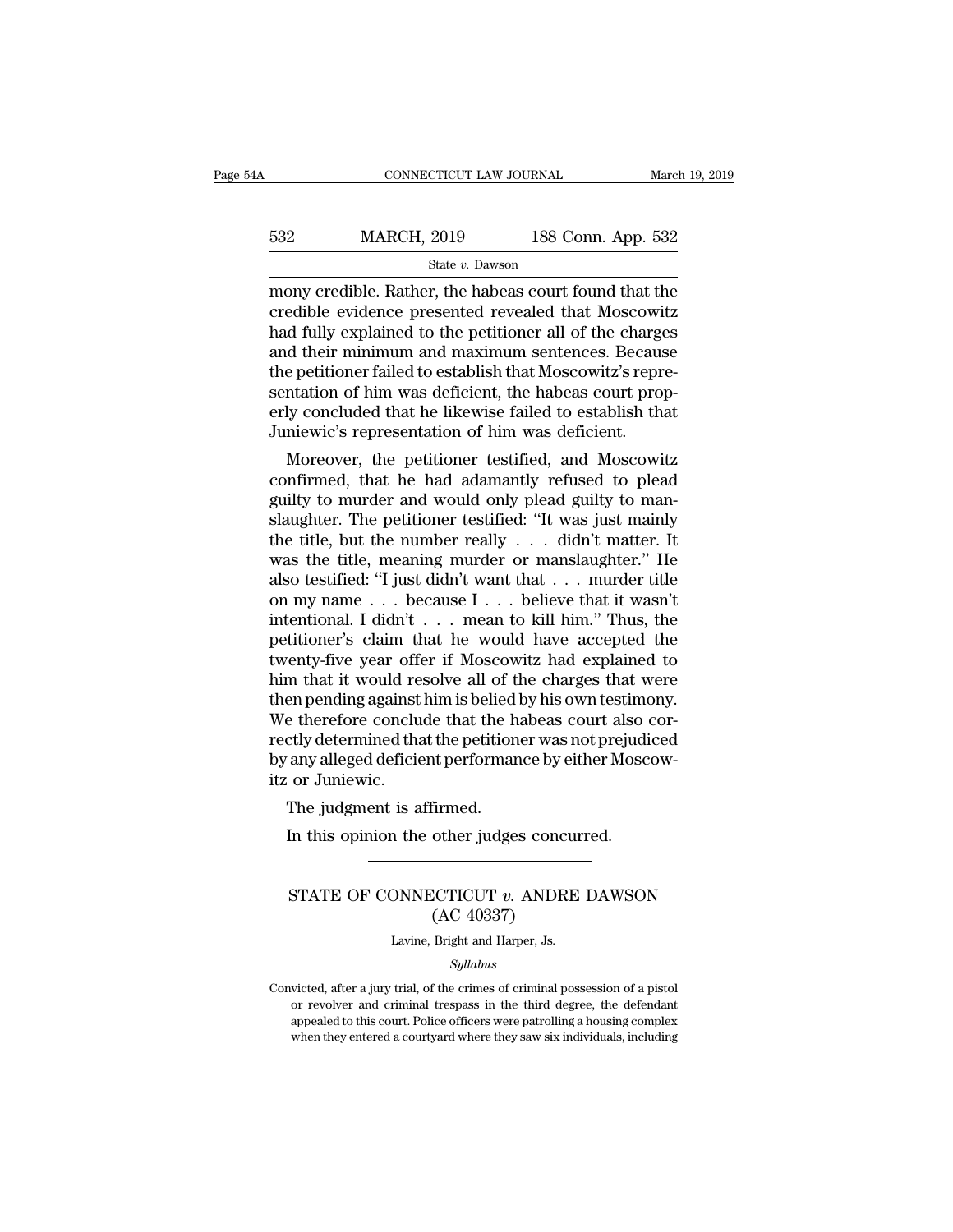$\begin{array}{r} \text{3 Conn. App. 532} \text{12 MARCH, 2019} \text{1333} \end{array}$ <br>
State v. Dawson<br>
the defendant. While two officers conversed with the defendant and<br>
three others who were seated at a picnic table near a corner formed  $\frac{\text{State } v. \text{ Dawson}}{\text{State } v. \text{ Dawson}}$ <br>the defendant. While two officers conversed with the defendant and<br>three others who were seated at a picnic table near a corner formed<br>by the cement walls of a planter, a third officer, L  $\begin{array}{r} \text{3 Conn. App. 532} \text{State } v. \text{ Dawson} \end{array}$ <br>
the defendant. While two officers conversed with the defendant and<br>
three others who were seated at a picnic table near a corner formed<br>
by the cement walls of a planter, a third o State v. Dawson<br>the defendant. While two officers conversed with the defendant and<br>three others who were seated at a picnic table near a corner formed<br>by the cement walls of a planter, a third officer, L, stepped onto the<br> State v. Dawson<br>the defendant. While two officers conversed with the defendant and<br>three others who were seated at a picnic table near a corner formed<br>by the cement walls of a planter, a third officer, L, stepped onto the<br> the defendant. While two officers conversed with the defendant and three others who were seated at a picnic table near a corner formed by the cement walls of a planter, a third officer, L, stepped onto the wall behind the three others who were seated at a picnic table near a corner formed<br>by the cement walls of a planter, a third officer, L, stepped onto the<br>wall behind the defendant and immediately saw in plain view a gun<br>lying in the corn by the cement walls of a planter, a third officer, L, stepped onto the wall behind the defendant and immediately saw in plain view a gun lying in the corner by the bushes, about four to five feet away from the defendant. S wall behind the defendant and immediately saw in plain view a gun lying in the corner by the bushes, about four to five feet away from the defendant. Subsequently, the police used swabs to collect DNA from the gun and the lying in the corner by the bushes, about four to five feet away from the defendant. Subsequently, the police used swabs to collect DNA from the gun and the ammunition that L had removed from the gun. The swabs, as well as defendant. Subsequently, the police used swabs to collect DNA from<br>the gun and the ammunition that L had removed from the gun. The<br>swabs, as well as DNA samples provided by the defendant and the three<br>others were delivered the gun and the ammunition that L had removed from the gun. The swabs, as well as DNA samples provided by the defendant and the three others were delivered to the state forensics laboratory, where R, a forensic science exa swabs, as well as DNA samples provided by the defendant and the three others were delivered to the state forensics laboratory, where R, a forensic science examiner, conducted DNA analyses of the materials. The quantity of others were delivered to the state forensics laboratory, where R, a forensic science examiner, conducted DNA analyses of the materials. The quantity of the touch DNA on the swabs was small, and the DNA was partially degrad forensic science examiner, conducted DNA analyses of the materials.<br>The quantity of the touch DNA on the swabs was small, and the DNA<br>was partially degraded, but R was able to compare the DNA from the<br>swabs with the sample The quantity of the touch DNA on the swabs was small, and the DNA was partially degraded, but R was able to compare the DNA from the swabs with the samples provided in a scientifically accurate way and to obtain scientific was partially degraded, but R was able to compare the DNA from the swabs with the samples provided in a scientifically accurate way and to obtain scientifically viable and accurate results. R's analysis eliminated the thr to obtain scientifically viable and accurate results. R's analysis eliminated the three other individuals as possible contributors to the DNA profile she developed from the swabs, but the defendant could not be eliminated

nated the three other individuals as possible contributors to the DNA<br>profile she developed from the swabs, but the defendant could not be<br>eliminated as a contributor. *Held*:<br>the defendant could not prevail on his claim t profile she developed from the swabs, but the defendant could not be eliminated as a contributor. *Held*:<br>he defendant could not prevail on his claim that there was insufficient<br>evidence to support his conviction of crimin eliminated as a contributor. *Held*:<br>he defendant could not prevail on his claim that there was insufficient<br>evidence to support his conviction of criminal possession of a pistol or<br>revolver because there was insufficient the defendant could not prevail on his claim that there was insufficient evidence to support his conviction of criminal possession of a pistol or revolver because there was insufficient evidence of his knowledge of the gun evidence to support his conviction of criminal possession of a pistol or<br>revolver because there was insufficient evidence of his knowledge of<br>the gun and no evidence to prove his dominion or control over it: even<br>though th revolver because there was insufficient evidence of his knowledge of<br>the gun and no evidence to prove his dominion or control over it: even<br>though the defendant was not in exclusive control of the courtyard where<br>the gun w the gun and no evidence to prove his dominion or control over it: even<br>though the defendant was not in exclusive control of the courtyard where<br>the gun was found, the circumstances established a nexus between the<br>defendant though the defendant was not in exclusive control of the courtyard where<br>the gun was found, the circumstances established a nexus between the<br>defendant and the gun and permitted the jury reasonably to infer that<br>the defend the gun was found, the circumstances established a nexus between the defendant and the gun and permitted the jury reasonably to infer that the defendant knew of the gun's presence, that he was in a position to exercise dom defendant and the gun and permitted the jury reasonably to infer that<br>the defendant knew of the gun's presence, that he was in a position to<br>exercise dominion or control over it, and that he intended to do so, as<br>the gun, the defendant knew of the gun's presence, that he was in a position to exercise dominion or control over it, and that he intended to do so, as the gun, which was discovered using a flashlight, was found in plain view in th exercise dominion or control over it, and that he intended to do so, as<br>the gun, which was discovered using a flashlight, was found in plain<br>view in the open, and was uncovered and appeared to have been placed<br>near the bus the gun, which was discovered using a flashlight, was found in plain<br>view in the open, and was uncovered and appeared to have been placed<br>near the bushes just before L discovered it, the jury reasonably could<br>have inferred view in the open, and was uncovered and appeared to have been placed<br>near the bushes just before L discovered it, the jury reasonably could<br>have inferred therefrom that the person who put the gun near the bushes<br>did not ab near the bushes just before L discovered it, the jury reasonably could have inferred therefrom that the person who put the gun near the bushes did not abandon it and leave the courtyard but, instead, was one of the six ind near the bushes just before L discovered it, the jury reasonably could have inferred therefrom that the person who put the gun near the bushes did not abandon it and leave the courtyard but, instead, was one of the six ind did not abandon it and leave the courtyard but, instead, was one of the six individuals in the courtyard when the police officers arrived, L testified that individuals who have a gun in their possession try to discard or s six individuals in the courtyard when the police officers arrived, L<br>testified that individuals who have a gun in their possession try to<br>discard or stash the gun in an area close to them when they become<br>aware of a police testified that individuals who have a gun in their possession try to discard or stash the gun in an area close to them when they become aware of a police presence so that they will not be detected with it and, thus, it was discard or stash the gun in an area close to them when they become<br>aware of a police presence so that they will not be detected with it and,<br>thus, it was reasonable for the jury to infer that the defendant, a convicted<br>fel aware of a police presence so that they will not be detected with it and, thus, it was reasonable for the jury to infer that the defendant, a convicted felon, quickly put the gun on the wall near the bushes to avoid being thus, it was reasonable for the jury to infer that the defendant, a convicted<br>felon, quickly put the gun on the wall near the bushes to avoid being<br>found with the gun, which was found four to five feet from the defendant,<br> felon, quickly put the gun on the wall near the bushes to avoid being<br>found with the gun, which was found four to five feet from the defendant,<br>who was the only person at the picnic table who could not be eliminated<br>as a c found with the gun, which was found four to five feet from the defendant, who was the only person at the picnic table who could not be eliminated as a contributor to the DNA profile found on the gun and ammunition; moreove who was the only person at the picnic table who could not be eliminated as a contributor to the DNA profile found on the gun and ammunition; moreover, contrary to the defendant's claim, the state did not rely on DNA eviden as a contributor to the DNA profile found on the gun and ammunition;<br>moreover, contrary to the defendant's claim, the state did not rely on<br>DNA evidence alone to prove that the defendant knew of the gun's<br>presence on the w moreover, contrary to the defendant's claim, the state did not rely on DNA evidence alone to prove that the defendant knew of the gun's presence on the wall near the bushes, and although the defendant claimed that the DNA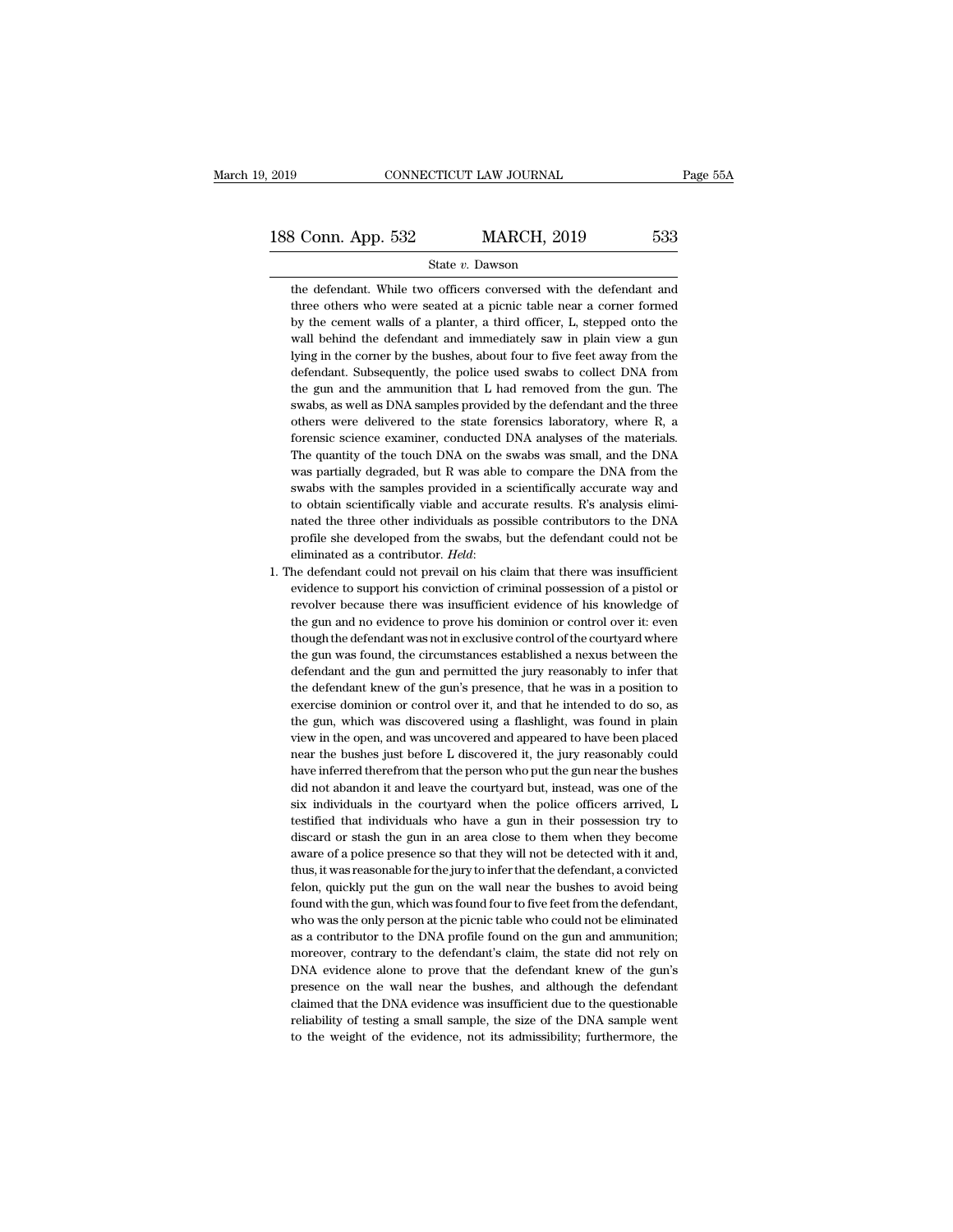### EXECUTE CONNECTICUT LAW JOURNAL March 19, 2019<br>
534 MARCH, 2019 188 Conn. App. 532<br>
534 MARCH, 2019 188 Conn. App. 532 State *v.* Dawson MARCH, 2019 188 Conn. App. 532<br>State v. Dawson<br>defendant could not prevail on his claim that even if the state produced<br>sufficient evidence that he knew of the gun's presence, it failed to adduce

 $\begin{tabular}{ll} \bf 1 & MARCH, 2019 & 188 Conn. App. 532 \\ \hline \bf 2 & State $v$. Dawson \\ \bf 1 & \bf 2 & \bf 3 & \bf 4 & \bf 5 & \bf 6 \\ \bf 2 & \bf 3 & \bf 5 & \bf 7 & \bf 8 \\ \bf 3 & \bf 6 & \bf 7 & \bf 8 & \bf 9 \\ \bf 4 & \bf 6 & \bf 8 & \bf 9 & \bf 1 & \bf 1 \\ \bf 5 & \bf 9 & \bf 1 & \bf 1 & \bf 1 & \bf 1 \\ \bf 6 & \bf 9 & \bf 1 & \bf 1 & \bf 1 & \bf 1 \\ \$ 534 MARCH, 2019 188 Conn. App. 532<br>
State  $v$ . Dawson<br>
defendant could not prevail on his claim that even if the state produced<br>
sufficient evidence that he knew of the gun's presence, it failed to adduce<br>
any evidence of State  $v$ . Dawson<br>defendant could not prevail on his claim that even if the state produced<br>sufficient evidence that he knew of the gun's presence, it failed to adduce<br>any evidence of his intent to exercise dominion or con State  $v$ . Dawson<br>defendant could not prevail on his claim that even if the state produced<br>sufficient evidence that he knew of the gun's presence, it failed to adduce<br>any evidence of his intent to exercise dominion or con defendant could not prevail on his claim that even if the state produced sufficient evidence that he knew of the gun's presence, it failed to adduce any evidence of his intent to exercise dominion or control of the gun, as sufficient evidence that he knew of the gun's presence, it failed to adduce<br>any evidence of his intent to exercise dominion or control of the gun,<br>as there was evidence of the defendant's proximity to the gun, which<br>provid any evidence of his intent to exercise dominion or control of the gun, as there was evidence of the defendant's proximity to the gun, which provided a DNA profile from which, among those present, only the defendant could n as there was evidence of the defendant's proximity to the gun, which<br>provided a DNA profile from which, among those present, only the<br>defendant could not be excluded, there was circumstantial evidence<br>that the gun recently provided a DNA profile from which, among those present, only the defendant could not be excluded, there was circumstantial evidence that the gun recently had been placed on the wall near the bushes, the defendant, a convi defendant could not be excluded, there was circumstantial evidence<br>that the gun recently had been placed on the wall near the bushes, the<br>defendant, a convicted felon, had a reason not to want to be found with<br>the gun on h inferred that he stashed the gun but remained in close proximity to it,<br>so that he could exercise dominion or control over it, and that he<br>intended to do so.<br>2. The defendant's unpreserved claim that he was deprived of his defendant, a convicted felon, had a reason not to want to be found with<br>the gun on his person, and the jury, therefore, reasonably could have<br>inferred that he stashed the gun but remained in close proximity to it,<br>so that the gun on his person, and the jury, therefore, reasonably could have<br>inferred that he stashed the gun but remained in close proximity to it,<br>so that he could exercise dominion or control over it, and that he<br>intended to d

so that he could exercise dominion or control over it, and that he intended to do so.<br>he defendant's unpreserved claim that he was deprived of his constitutional right to a fair trial as a result of certain instances of pr

impropriety during closing argument was unavailing:<br>a. Even though the prosecutor provided the jury with an incomplete<br>and incorrect statement of the law of constructive possession by leaving intended to do so.<br>he defendant's unpreserved claim that he was deprived of his constitu-<br>tional right to a fair trial as a result of certain instances of prosecutorial<br>impropriety during closing argument was unavailing:<br>a he defendant's unpreserved claim that he was deprived of his constitutional right to a fair trial as a result of certain instances of prosecutorial impropriety during closing argument was unavailing:<br>a. Even though the pro tional right to a fair trial as a result of certain instances of prosecutorial<br>impropriety during closing argument was unavailing:<br>a. Even though the prosecutor provided the jury with an incomplete<br>and incorrect statement impropriety during closing argument was unavailing:<br>a. Even though the prosecutor provided the jury with an incomplete<br>and incorrect statement of the law of constructive possession by leaving<br>out the necessary element of i a. Even though the prosecutor provided the jury with an incomplete and incorrect statement of the law of constructive possession by leaving out the necessary element of intent when she incorrectly told the jury that it cou and incorrect statement of the law of constructive possession by leaving<br>out the necessary element of intent when she incorrectly told the jury<br>that it could convict the defendant if he knew where the gun was located<br>and h out the necessary element of intent when she incorrectly told the jury<br>that it could convict the defendant if he knew where the gun was located<br>and had access to it, that error did not deprive the defendant of his<br>right to and had access to it, that error did not deprive the defendant of his right to a fair trial; the trial court's jury instructions, which were nearly identical to our model jury instructions for criminal possession of a gun, and had access to it, that error did not deprive the defendant of his right to a fair trial; the trial court's jury instructions, which were nearly identical to our model jury instructions for criminal possession of a gun, right to a fair trial; the trial court's jury instructions, which were nearly identical to our model jury instructions for criminal possession of a gun, corrected the prosecutor's incorrect statement of the law of possessi identical to our model jury instructions for criminal possession of a<br>gun, corrected the prosecutor's incorrect statement of the law of posses-<br>sion by giving a full and complete instruction on possession, the defen-<br>dant gun, corrected the prosecutor's incorrect statement of the law of possession by giving a full and complete instruction on possession, the defendant failed to demonstrate how the model jury instruction that was used in the sion by giving a full and complete instruction on possession, the defendant failed to demonstrate how the model jury instruction that was used in the present case was a source of constitutional error, and despite the fact dant failed to demonstrate how the model jury instruction that was used<br>in the present case was a source of constitutional error, and despite the<br>fact that the prosecutor's inaccurate reference to the law of constructive<br>p in the present case was a source of constitutional error, and despite the fact that the prosecutor's inaccurate reference to the law of constructive possession had the potential to confuse the jury, any perceived improprie fact that the prosecutor's inaccurate reference to the law of constructive possession had the potential to confuse the jury, any perceived impropriety did not deprive the defendant of a fair trial, as the prosecutor's argu possession had the potential to confuse the jury, any perceived impropriety did not deprive the defendant of a fair trial, as the prosecutor's argument was not central to the theory of defense that focused on the DNA evide ety did not deprive the defendant of a fair trial, as the prosecutor's argument was not central to the theory of defense that focused on the DNA evidence, the state's case was convincing, and the court's correct charge on argument was not central to the theory of defense that focused on the DNA evidence, the state's case was convincing, and the court's correct charge on constructive possession, coupled with the repeated admonitions that the DNA evidence, the state's case was convincing, and the court's correct charge on constructive possession, coupled with the repeated admonitions that the jury must follow the law as given to it by the court, adequately cure

charge on constructive possession, coupled with the repeated admonitions that the jury must follow the law as given to it by the court, adequately cured the prosecutor's error.<br>b. The defendant could not prevail on his cla tions that the jury must follow the law as given to it by the court,<br>adequately cured the prosecutor's error.<br>b. The defendant could not prevail on his claim that the prosecutor<br>mischaracterized the DNA evidence and R's te adequately cured the prosecutor's error.<br>
b. The defendant could not prevail on his claim that the prosecutor<br>
mischaracterized the DNA evidence and R's testimony, and improperly<br>
suggested that there was no evidence to su b. The defendant could not prevail on his claim that the prosecutor mischaracterized the DNA evidence and R's testimony, and improperly suggested that there was no evidence to support the defense's theory that the defendan mischaracterized the DNA evidence and R's testimony, and improperly suggested that there was no evidence to support the defense's theory that the defendant's DNA on the gun or ammunition came to be there in some incidental suggested that there was no evidence to support the defense's theory<br>that the defendant's DNA on the gun or ammunition came to be there<br>in some incidental or accidental fashion; although R, who testified as<br>to a number of that the defendant's DNA on the gun or ammunition came to be there<br>in some incidental or accidental fashion; although R, who testified as<br>to a number of ways in which the defendant's DNA could have been<br>transferred to the in some incidental or accidental fashion; although R, who testified as<br>to a number of ways in which the defendant's DNA could have been<br>transferred to the gun and that she did not know how his DNA was<br>deposited on it, desc to a number of ways in which the defendant's DNA could have been transferred to the gun and that she did not know how his DNA was deposited on it, described possibilities or hypotheticals, her testimony was not evidence of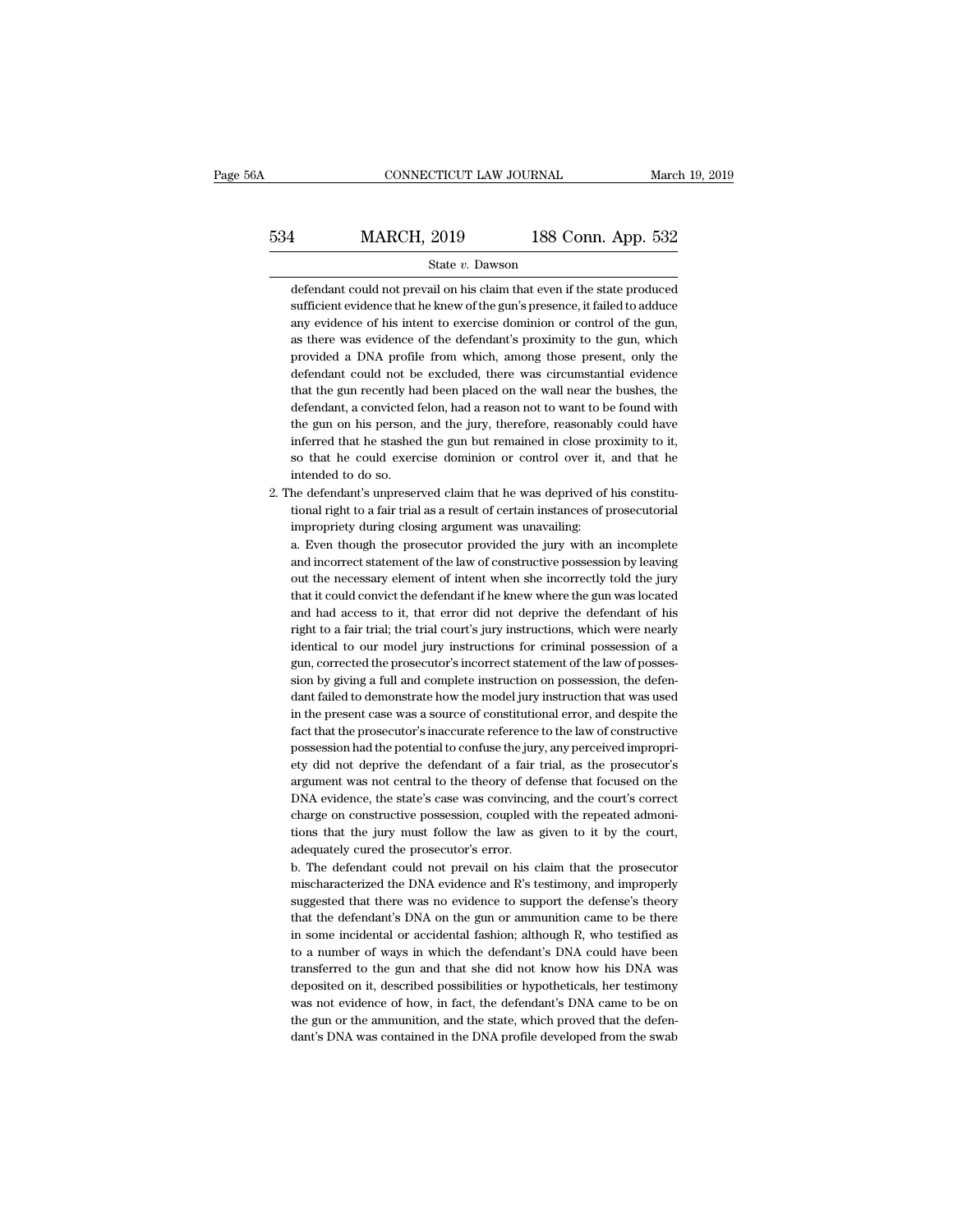| 2019               |  | CONNECTICUT LAW JOURNAL | Page 57A |
|--------------------|--|-------------------------|----------|
| 188 Conn. App. 532 |  | <b>MARCH, 2019</b>      | 535      |
| State v. Dawson    |  |                         |          |

**Solution Solution Solution Solution**<br>
State *v*. Dawson<br>
of the gun and ammunition, and presented circumstantial evidence per-<br>
mitting the jury to find the defendant guilty of criminal possession of<br>
a pistol or revolve  $\begin{array}{r} \text{3.32}\qquad \text{MARCH, 2019}\qquad \text{535}\ \text{State } v. \text{ Dawson} \end{array}$  of the gun and ammunition, and presented circumstantial evidence permitting the jury to find the defendant guilty of criminal possession of a pistol or revolver,  $\begin{array}{ll} \text{3 Conn. App. 532} & \text{MARCH, 2019} & \text{535} \\ \text{State } v. \text{ Dawson} \end{array}$ <br>of the gun and ammunition, and presented circumstantial evidence permitting the jury to find the defendant guilty of criminal possession of a pistol or revol  $\begin{minipage}[t]{0.7\textwidth} \begin{tabular}{l} \multicolumn{2}{l}{{\small \begin{tabular}{l} \hline \multicolumn{2}{l}{c} {\textwidth} \begin{tabular}{l} \multicolumn{2}{l}{{\small \begin{tabular}{l} \hline \multicolumn{2}{l}{c} {\textwidth} \begin{tabular}{l} \hline \multicolumn{2}{l}{\textwidth} \end{tabular} \hline \multicolumn{2}{l}{\textwidth} \end{tabular} }} \hline \end{tabular} & \multicolumn{2}{l}{\textwidth} \begin{tabular}{l} \multicolumn{2}{l}{\textwidth} \begin{tabular}{l} \hline \multicolumn$ The gun and ammunition, and presented circumstantial evidence perifiting the jury to find the defendant guilty of criminal possession of pistol or revolver, was not required to introduce evidence to corrobote that the DNA **Example 3** and required to introduce evidenced on the gun or ammunition b<br>
2018—officially released Marc<br> *Procedural History* 

Information, in the first case, charging the defendant<br>that the crime of correlation of a pistol or revolver, was not required to introduce evidence to corrobo-<br>rate that the DNA was placed on the gun or ammunition by dire rate that the DNA was placed on the gun or ammunition by direct contact.<br>
Argued November 15, 2018—officially released March 19, 2019<br>
Procedural History<br>
Information, in the first case, charging the defendant<br>
with the cr Argued November 15, 2018—officially released March 19, 2019<br> *Procedural History*<br>
Information, in the first case, charging the defendant<br>
with the crime of criminal possession of a firearm, and<br>
information, in the second Frocedural History<br>
Procedural History<br>
Procedural History<br>
The criminal possession of a firearm, and<br>
information, in the second case, charging the defendant<br>
with the crime of criminal trespass in the third degree,<br>
brou *Procedural History*<br>Information, in the first case, charging the defendant<br>with the crime of criminal possession of a firearm, and<br>information, in the second case, charging the defendant<br>with the crime of criminal trespas Information, in the first case, charging the defendant<br>with the crime of criminal possession of a firearm, and<br>information, in the second case, charging the defendant<br>with the crime of criminal trespass in the third degree Information, in the first case, charging the defendant<br>with the crime of criminal possession of a firearm, and<br>information, in the second case, charging the defendant<br>with the crime of criminal trespass in the third degree with the crime of criminal possession of a firearm, and<br>information, in the second case, charging the defendant<br>with the crime of criminal trespass in the third degree,<br>brought to the Superior Court in the judicial distric information, in the second case, charging the defendant<br>with the crime of criminal trespass in the third degree,<br>brought to the Superior Court in the judicial district of<br>Stamford-Norwalk, geographical area number twenty,<br> with the crime of criminal trespass in the third degree,<br>brought to the Superior Court in the judicial district of<br>Stamford-Norwalk, geographical area number twenty,<br>where the cases were consolidated; thereafter, the state brought to the Superior Court in the judicial district of<br>Stamford-Norwalk, geographical area number twenty,<br>where the cases were consolidated; thereafter, the state<br>filed a substitute information charging the defendant<br>wi Stamford-Norwalk, geographical area number twenty,<br>where the cases were consolidated; thereafter, the state<br>filed a substitute information charging the defendant<br>with the crimes of criminal possession of a pistol or<br>revolv where the cases were consolidated; thereafter, the state<br>filed a substitute information charging the defendant<br>with the crimes of criminal possession of a pistol or<br>revolver and criminal trespass in the third degree; subfiled a substitute information charging the defendant<br>with the crimes of criminal possession of a pistol or<br>revolver and criminal trespass in the third degree; sub-<br>sequently, the matter was tried to the jury before *Her-<br>* with the crimes of criminal possession of a pistol or<br>revolver and criminal trespass in the third degree; sub-<br>sequently, the matter was tried to the jury before  $Her$ -<br>*nandez*,  $J$ .; thereafter, the court denied the defe revolver and criminal trespass in the third degree; sub-<br>sequently, the matter was tried to the jury before *Her-*<br>*nandez*, *J*.; thereafter, the court denied the defendant's<br>motion for a judgment of acquittal as to the c motion for a judgment of acquittal as to the count of<br>criminal possession of a pistol or revolver; verdicts and<br>judgments of guilty, from which the defendant appealed<br>in part to this court. Affirmed.<br>*Erica A. Barber*, ass

(defendant). *Nancy L. Walker*, assigned counsel, with whom, on<br>*Prica A. Barber*, assigned counsel, with whom, on<br>*e* brief, was *Allison M. Near*, for the appellant<br>efendant).<br>*Nancy L. Walker*, assistant state's attorney, with<br>nom,

*Erica A. Barber*, assigned counsel, with whom, on the brief, was *Allison M. Near*, for the appellant (defendant).<br> *Nancy L. Walker*, assistant state's attorney, with whom, on the brief, were *Richard J. Colangelo, Jr.*, the brief, was *Allison M. Near*, for the appellant (defendant).<br> *Nancy L. Walker*, assistant state's attorney, with whom, on the brief, were *Richard J. Colangelo*, *Jr.*, state's attorney, and *Suzanne M. Vieux*, super Franch, and the brief, were *Richard J. Colangelo, Jr.*,<br>nom, on the brief, were *Richard J. Colangelo, Jr.*,<br>the's attorney, and *Suzanne M. Vieux*, supervisory<br>sistant state's attorney, for the appellee (state).<br> $opinion$ <br>LA

*Opinion*

from, on the stres, were riveral a stressingner, ort,<br>state's attorney, and *Suzanne M. Vieux*, supervisory<br>assistant state's attorney, for the appellee (state).<br>*Opinion*<br>LAVINE, J. The defendant, Andre Dawson, appeals<br>fr trial, of criminal possession of a pistol or revolver in the same distance opinion<br>LAVINE, J. The defendant, Andre Dawson, appeals<br>from the judgment of conviction, rendered after a jury<br>trial, of criminal possession of a p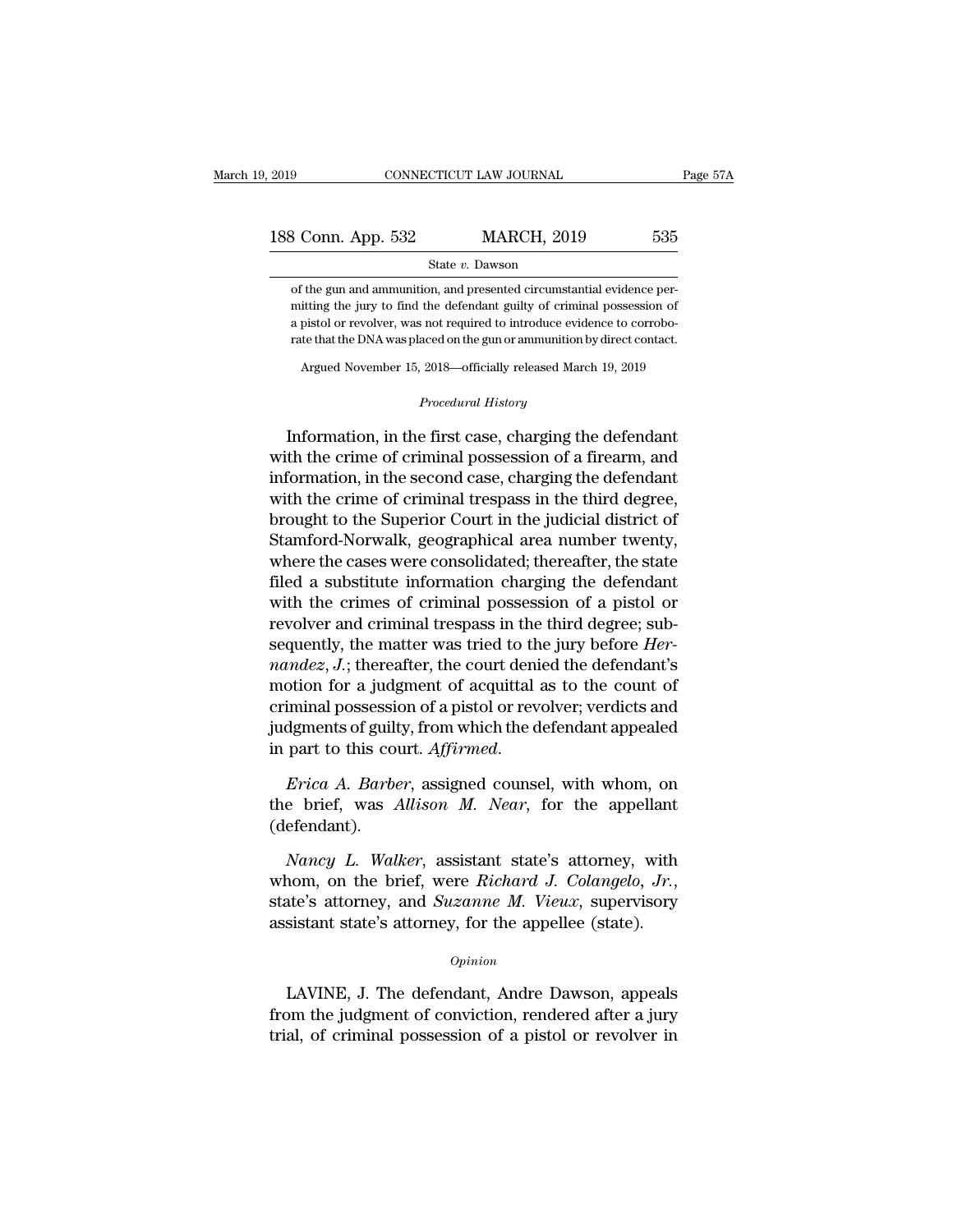| 8A  | CONNECTICUT LAW JOURNAL |                    | March 19, 2019 |
|-----|-------------------------|--------------------|----------------|
| 536 | <b>MARCH, 2019</b>      | 188 Conn. App. 532 |                |
|     | State v. Dawson         |                    |                |

CONNECTICUT LAW JOURNAL March 19, 2019<br>
536 MARCH, 2019 188 Conn. App. 532<br>
state v. Dawson<br>
violation of General Statutes § 53a-217c (a)  $(1).1$  On<br>
appeal, the defendant claims that  $(1)$  there was insuffi-536 MARCH, 2019 188 Conn. App. 532<br>
State v. Dawson<br>
violation of General Statutes § 53a-217c (a) (1).<sup>1</sup> On<br>
appeal, the defendant claims that (1) there was insuffi-<br>
cient evidence that he was in possession of a pistol 536 MARCH, 2019 188 Conn. App. 532<br>
State v. Dawson<br>
violation of General Statutes § 53a-217c (a)  $(1)$ <sup>1</sup> On<br>
appeal, the defendant claims that  $(1)$  there was insuffi-<br>
cient evidence that he was in possession of a pist 536 MARCH, 2019 188 Conn. App. 532<br>
state v. Dawson<br>
violation of General Statutes § 53a-217c (a)  $(1)$ .<sup>1</sup> On<br>
appeal, the defendant claims that  $(1)$  there was insuffi-<br>
cient evidence that he was in possession of a pis State v. Dawson<br>
violation of General Statutes § 53a-217c (a)  $(1)$ .<sup>1</sup> On<br>
appeal, the defendant claims that  $(1)$  there was insuffi-<br>
cient evidence that he was in possession of a pistol or<br>
revolver (gun), and  $(2)$  he state v. Bawson<br>violation of General Statutes § 53a-217c (a) (1).<sup>1</sup> On<br>appeal, the defendant claims that (1) there was insuffi-<br>cient evidence that he was in possession of a pistol or<br>revolver (gun), and (2) he was depri violation of General Statutes  $\S$  53a-217c (a) (1).<sup>1</sup> On appeal, the defendant claims that (1) there was insufficient evidence that he was in possession of a pistol or revolver (gun), and (2) he was deprived of a fair tr appeal, the defendant claims that (1) there was insufficient evidence that he was in possession of a pistol or<br>revolver (gun), and (2) he was deprived of a fair trial by<br>the prosecutor's final argument in which the prosecu wolver (gun), and (2) he was deprived of a fair trial by<br>e prosecutor's final argument in which the prosecutor<br>egedly (a) misstated the law of constructive posses-<br>on and (b) mischaracterized the DNA evidence pre-<br>nted at the prosecutor's final argument in which the prosecutor<br>allegedly (a) misstated the law of constructive posses-<br>sion and (b) mischaracterized the DNA evidence pre-<br>sented at trial.<sup>2</sup> We affirm the judgment of the trial co

allegedly (a) misstated the law of constructive possession and (b) mischaracterized the DNA evidence presented at trial.<sup>2</sup> We affirm the judgment of the trial court.<br>On the basis of the evidence presented at trial, the ju sion and (b) mischaracterized the DNA evidence presented at trial.<sup>2</sup> We affirm the judgment of the trial court.<br>On the basis of the evidence presented at trial, the<br>jury reasonably could have found the following facts.<br>At sented at trial.<sup>2</sup> We affirm the judgment of the trial court.<br>
On the basis of the evidence presented at trial, the<br>
jury reasonably could have found the following facts.<br>
At approximately 9:35 p.m. on August 10, 2014, Po On the basis of the evidence presented at trial, the<br>jury reasonably could have found the following facts.<br>At approximately 9:35 p.m. on August 10, 2014, Police<br>Officers Kyle Lipeika, Stephen Cowf, and Michael Pug-<br>liese ( On the basis of the evidence presented at trial, the<br>jury reasonably could have found the following facts.<br>At approximately 9:35 p.m. on August 10, 2014, Police<br>Officers Kyle Lipeika, Stephen Cowf, and Michael Pug-<br>liese ( jury reasonably could have found the following facts.<br>At approximately 9:35 p.m. on August 10, 2014, Police<br>Officers Kyle Lipeika, Stephen Cowf, and Michael Pug-<br>liese (officers) were patrolling Washington Village, a<br>housi At approximately 9:35 p.m. on August 10, 2014, Police<br>Officers Kyle Lipeika, Stephen Cowf, and Michael Pug-<br>liese (officers) were patrolling Washington Village, a<br>housing complex in Norwalk. The officers were mem-<br>bers of Officers Kyle Lipeika, Stephen Cowf, and Michael Pug-<br>liese (officers) were patrolling Washington Village, a<br>housing complex in Norwalk. The officers were mem-<br>bers of the Street Crimes Task Force within the Special<br>Servic liese (officers) were patrolling Washington Village, a<br>housing complex in Norwalk. The officers were mem-<br>bers of the Street Crimes Task Force within the Special<br>Services Division (task force) of the Norwalk Police<br>Departm housing complex in Norwalk. The officers were members of the Street Crimes Task Force within the Special<br>Services Division (task force) of the Norwalk Police<br>Department (department).<sup>3</sup> They had entered Washing-<br>ton Villag bers of the Street Crimes Task Force within the Special<br>Services Division (task force) of the Norwalk Police<br>Department (department).<sup>3</sup> They had entered Washing-<br>ton Village from Day Street and walked through an alley<br>tha Services Division (task force) of the Norwalk Police<br>Department (department).<sup>3</sup> They had entered Washing-<br>ton Village from Day Street and walked through an alley<br>that led to a courtyard between buildings 104 and 304.<br>Lipe Department (department).<sup>5</sup> They had entered Washington Village from Day Street and walked through an alley that led to a courtyard between buildings 104 and 304. Lipeika was shining a flashlight in order for people in th Lipeika was shining a flashlight in order for people in the courtyard to see the officers approaching. Lipeika and Cowf were wearing uniforms with yellow letters identifying them as police. When the officers entered  $\frac{1$ the courtyard to see the officers approaching. Lipeika<br>and Cowf were wearing uniforms with yellow letters<br>identifying them as police. When the officers entered<br> $\frac{1}{2}$  Although § 53a-217c (a) (1) was the subject of tech

and Cowf were wearing uniforms with yellow letters<br>identifying them as police. When the officers entered<br> $\frac{1}{1}$ Although § 53a-217c (a) (1) was the subject of technical amendments in<br>2015; see Public Acts, Spec. Sess., identifying them as police. When the officers entered<br>
<sup>1</sup> Although § 53a-217c (a) (1) was the subject of technical amendments in<br>
2015; see Public Acts, Spec. Sess., June, 2015, No. 15-2, § 7; those amend-<br>
ments have no 2015; see Public Acts, Spec. Sess., June, 2015, No. 15-2, § 7; those amendments have no bearing on the merits of this appeal. In the interest of simplicity, we refer to the current revision of the statute.<br><sup>2</sup> The defenda

simplicity, we refer to the current revision of the statute.<br>
<sup>2</sup> The defendant was also convicted under a separate docket number of criminal trespass in the third degree in violation of General Statutes § 53a-109 (a) (1)

simplicity, we refer to the current revision of the statute.<br>
<sup>2</sup> The defendant was also convicted under a separate docket number of criminal trespass in the third degree in violation of General Statutes  $\S$  53a-109 (a) ( <sup>2</sup> The defendant was also convicted under a separate docket number of criminal trespass in the third degree in violation of General Statutes  $\S$  53a-109 (a) (1). He has not challenged that judgment of conviction on appea criminal trespass in the third degree in violation of General Statutes § 53a-109 (a) (1). He has not challenged that judgment of conviction on appeal.<br><sup>3</sup> The task force's objective was to deter street level crime by provi 109 (a) (1). He has not challenged that judgment of conviction on appeal.<br>
<sup>3</sup> The task force's objective was to deter street level crime by providing "high visibility police patrol in high crime areas throughout" the cit The task force's objective was to deter street level crime by providing<br>"The task force's objective was to deter street level crime by providing<br>"high visibility police patrol in high crime areas throughout" the city of<br>No "high visibility police patrol in high crime areas throughout" the city of Norwalk. The department had an agreement with the Norwalk Housing Authority to deter trespassing in housing complexes. The task force undertook foo Norwalk. The department had an agreement with the Norwalk Housing<br>Authority to deter trespassing in housing complexes. The task force under-<br>took foot patrols in housing complexes to put the residents at ease, to let<br>them Authority to deter trespassing in housing complexes. The task force under-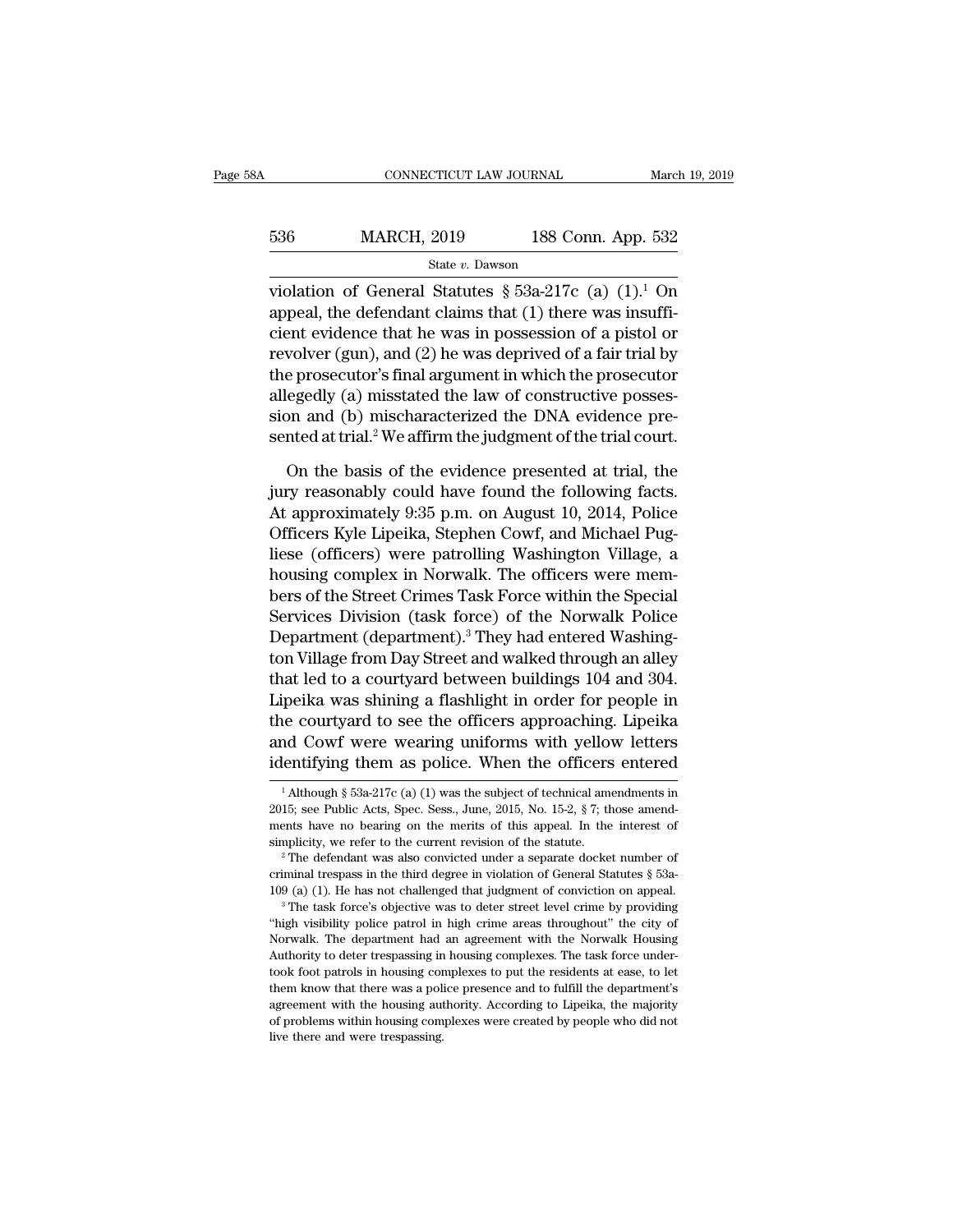| 2019               |  | CONNECTICUT LAW JOURNAL | Page 59A |
|--------------------|--|-------------------------|----------|
| 188 Conn. App. 532 |  | <b>MARCH, 2019</b>      | 537      |
|                    |  | State v. Dawson         |          |

2019 CONNECTICUT LAW JOURNAL Page 59A<br>
188 Conn. App. 532 MARCH, 2019 537<br>
State v. Dawson<br>
the courtyard, they saw benches, a picnic table, a<br>
cement retaining wall,<sup>4</sup> bushes, a playground, and six 188 Conn. App. 532 MARCH, 2019 537<br>
State v. Dawson<br>
the courtyard, they saw benches, a picnic table, a<br>
cement retaining wall,<sup>4</sup> bushes, a playground, and six<br>
individuals.<sup>5</sup> individuals.<sup>5</sup>  $\begin{array}{r} \text{8 Conn. App. 532} \end{array}$  MARCH, 2019 537<br>  $\begin{array}{r} \text{State } v. \text{ Dawson} \end{array}$ <br>
e courtyard, they saw benches, a picnic table, a<br>
ment retaining wall,<sup>4</sup> bushes, a playground, and six<br>
dividuals.<sup>5</sup><br>
The defendant, Kason Sumpter

State v. Dawson<br>the courtyard, they saw benches, a picnic table, a<br>cement retaining wall,<sup>4</sup> bushes, a playground, and six<br>individuals.<sup>5</sup><br>The defendant, Kason Sumpter, and Altolane Jackson<br>were seated at the picnic table the courtyard, they saw benches, a picnic table, a<br>cement retaining wall,<sup>4</sup> bushes, a playground, and six<br>individuals.<sup>5</sup><br>The defendant, Kason Sumpter, and Altolane Jackson<br>were seated at the picnic table near a corner fo the courty and, they saw benches, a picinc table, a<br>cement retaining wall,<sup>4</sup> bushes, a playground, and six<br>individuals.<sup>5</sup><br>The defendant, Kason Sumpter, and Altolane Jackson<br>were seated at the picnic table near a corner f Example 1 of this opinion. Subsetex, a provided and six individuals.<sup>5</sup><br>The defendant, Kason Sumpter, and Altolane Jackson<br>were seated at the picnic table near a corner formed<br>by the cement walls of a planter. The defenda The defendant, Kason Sumpter, and Altolane Jackson<br>were seated at the picnic table near a corner formed<br>by the cement walls of a planter. The defendant was<br>seated with his back to the cement wall containing the<br>bushes. See The defendant, Kason Sumpter, and Altolane Jackson<br>were seated at the picnic table near a corner formed<br>by the cement walls of a planter. The defendant was<br>seated with his back to the cement wall containing the<br>bushes. See were seated at the picnic table near a corner formed<br>by the cement walls of a planter. The defendant was<br>seated with his back to the cement wall containing the<br>bushes. See footnote 4 of this opinion. Brian Elmore<br>first wal by the cement walls of a planter. The defendant was<br>seated with his back to the cement wall containing the<br>bushes. See footnote 4 of this opinion. Brian Elmore<br>first walked away from the officers, but turned back<br>and sat seated with his back to the cement wall containing the<br>bushes. See footnote 4 of this opinion. Brian Elmore<br>first walked away from the officers, but turned back<br>and sat at the picnic table.<sup>6</sup> To establish rapport with<br>the bushes. See footnote 4 of this opinion. Brian Elmore<br>first walked away from the officers, but turned back<br>and sat at the picnic table.<sup>6</sup> To establish rapport with<br>the individuals sitting at the table, the officers engaged first walked away from the officers, but turned back<br>and sat at the picnic table.<sup>6</sup> To establish rapport with<br>the individuals sitting at the table, the officers engaged<br>them in conversation. As was their practice, the off and sat at the picnic table.<sup>6</sup> To establish rapport with the individuals sitting at the table, the officers engaged them in conversation. As was their practice, the officers scanned the area for firearms and narcotics th the individuals sitting at the table, the officers engaged<br>them in conversation. As was their practice, the officers<br>scanned the area for firearms and narcotics that the<br>individuals may have tried to conceal.<sup>7</sup> As Cowf an them in conversation. As was th<br>scanned the area for firearms<br>individuals may have tried to<br>Pugliese conversed with the in<br>table, Lipeika stepped onto the<br>dant and immediately saw in p<br>the corner by the bushes.<br>According t anned the area for meanns and narcotics that the<br>dividuals may have tried to conceal.<sup>7</sup> As Cowf and<br>gliese conversed with the individuals at the picnic<br>ble, Lipeika stepped onto the wall behind the defen-<br>nt and immediate muviduals hay have theu to conceal. As Cowr and<br>Pugliese conversed with the individuals at the picnic<br>table, Lipeika stepped onto the wall behind the defen-<br>dant and immediately saw in plain view a gun lying in<br>the corner rugnese conversed with the murviduals at the picinc<br>table, Lipeika stepped onto the wall behind the defen-<br>dant and immediately saw in plain view a gun lying in<br>the corner by the bushes.<br>According to Lipeika, the gun looke

the corner by the bushes.<br>
According to Lipeika, the gun looked like it had been<br>
placed there just before he discovered it because the<br>
gun was resting on top of leaves, was not covered with<br>  $\frac{1}{1}$ <br>  $\frac{1}{1}$  Lipeika According to Lipeika, the gun looked like it had been<br>placed there just before he discovered it because the<br>gun was resting on top of leaves, was not covered with<br><sup>4</sup> Lipeika described a "cement retaining wall with bushes

placed there just before he discovered it because the<br>gun was resting on top of leaves, was not covered with<br><sup>4</sup>Lipeika described a "cement retaining wall with bushes in, like, the<br>retaining wall area." Photographs of the gun was resting on top of leaves, was not covered with<br>
<sup>4</sup> Lipeika described a "cement retaining wall with bushes in, like, the<br>
retaining wall area." Photographs of the courtyard were placed into evidence<br>
and published Figure was resting off top of feaves, was flot covered with<br>
<sup>4</sup> Lipeika described a "cement retaining wall with bushes in, like, the<br>
retaining wall area." Photographs of the courtyard were placed into evidence<br>
and publi <sup>4</sup> Lipeika described a "cement retaining wall with bushes in, like, the retaining wall area." Photographs of the courtyard were placed into evidence and published to the jury. The photographs depict a courtyard surrounde retaining wall area." Photographs of the courtyard were placed into evidence and published to the jury. The photographs depict a courtyard surrounded by large concrete planters. One of the planters consists of two arms of Frame and published to the jury. The photographs depict a courtyard surrounded by large concrete planters. One of the planters consists of two arms of a right angle bounding two sides of the courtyard. A long bench is set by any of the planter and a picnic table is situated close to the correr to one arm of the planter and a picnic table is situated close to the correr of the angle. A shrubbery hedge is planted in the arm of the planter beh

subsequent investigation disclosed that none of the individuals was a resi-<br>to one arm of the planter and a picnic table is situated close to the corner<br>of the angle. A shrubbery hedge is planted in the arm of the planter of the angle. A shrubbery hedge is planted in the arm of the planter behind<br>the bench and one side of the picnic table.<br>
<sup>5</sup> The individuals in the courtyard were the defendant, Kason Sumpter,<br>
Altolane Jackson, Brian Elmo <sup>a</sup> <sup>5</sup> The individuals in the courtyard were the defendant, Kason Sumpter, Altolane Jackson, Brian Elmore, Jefferson Sumpter, and Janet Cruz. Lipeika's subsequent investigation disclosed that none of the individuals was a Altolane Jackson, Brian Elmore, Jefferson Sumpter, and Janet Cruz. Lipeika's<br>subsequent investigation disclosed that none of the individuals was a resi-<br>dent of Washington Village.<br><sup>6</sup> Jefferson Sumpter and Janet Cruz were

are a different part of Washington Village.<br>
Control of Washington Village.<br>
Control of the courty and Janet Cruz were "hanging over by the bench" in<br>
a different part of the courty area. According to Lipeika, they appeare <sup>or</sup> Jefferson Sumpter and Janet Cruz were "hanging over by the bench" in a different part of the courtyard. According to Lipeika, they appeared to be highly intoxicated and did not approach the picnic table. Their person a different part of the courtyard. According to Lipeika, they appeared to be highly intoxicated and did not approach the picnic table.<br><sup>7</sup> Lipeika testified on the basis of his training and experience that when armed subje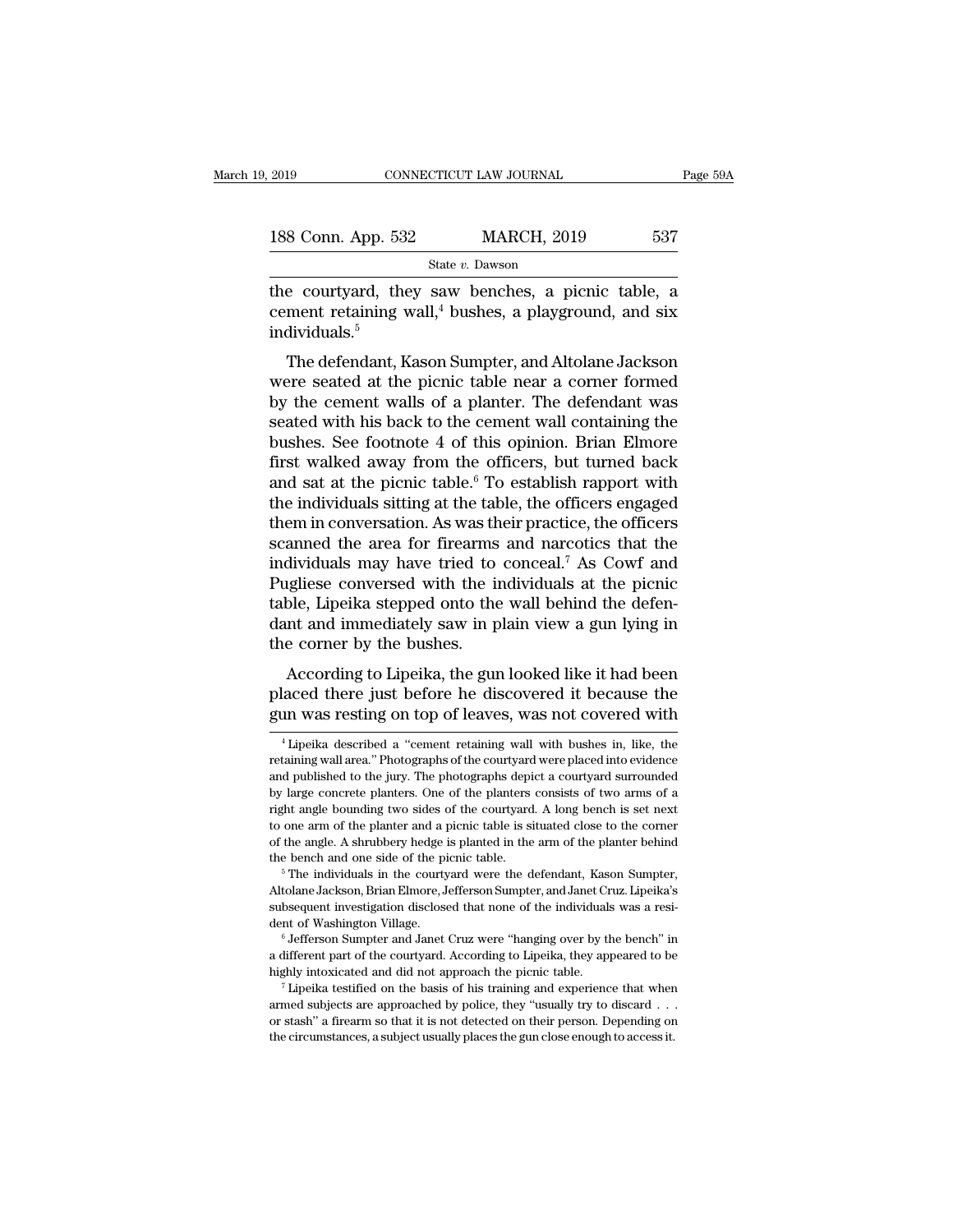| 0A  | CONNECTICUT LAW JOURNAL |                    | March 19, 2019 |
|-----|-------------------------|--------------------|----------------|
| 538 | <b>MARCH, 2019</b>      | 188 Conn. App. 532 |                |
|     | State v. Dawson         |                    |                |

 $\begin{array}{r|l} \text{COMRECTICUT LAW JOURNAL} \text{March 19, 2019} \\\\ \hline \text{538} & \text{MARCH, 2019} & \text{188 Conn. App. 532} \\\\ \hline \text{State } v. \text{ Dawson} \\\\ \hline \text{dirt or debris, except a twig, and appeared to be free} \\\ \text{of rust and dust. Jackson and Kason Summer were} \\\\ \text{soated closest to the gun two or three foot away from} \end{array}$  $\begin{array}{lll} \text{538} & \text{MARCH, 2019} & \text{188 Conn. App. 532} \\ & \text{State } v. \text{ Dawson} \end{array}$ <br>dirt or debris, except a twig, and appeared to be free of rust and dust. Jackson and Kason Sumpter were seated closest to the gun, two or three feet away f  $\begin{array}{lll}\n & \text{MARCH, 2019} & \text{188 Conn. App. 532} \\
 & \text{State } v. \text{ Dawson} \\
\hline\n\end{array}\n\text{dit or debris, except a twig, and appeared to be free of rust and dust. Jackson and Kason Summer were seated closest to the gun, two or three feet away from it. The defendant was seated four to five feet away from the gun. None of the officers who testified had soon.$  $\frac{\text{538}}{\text{State } v. \text{ Dawson}}$ <br>  $\frac{\text{State } v. \text{ Dawson}}{\text{dirt or debris, except a twig, and appeared to be free}}$ <br>
of rust and dust. Jackson and Kason Sumpter were<br>
seated closest to the gun, two or three feet away from<br>
it. The defendant was seated four to five feet away f State v. Dawson<br>
dirt or debris, except a twig, and appeared to be free<br>
of rust and dust. Jackson and Kason Sumpter were<br>
seated closest to the gun, two or three feet away from<br>
it. The defendant was seated four to five  $\begin{array}{l} \text{state } v \text{.} \text{ Dawson} \\ \text{dirt or debris, except a twig, and} \\ \text{of rust and dust. Jackson and K} \\ \text{seated closest to the gun, two or t} \\ \text{it. The defendant was seated four to the gun. None of the officers who the defendant touch the gun.} \\ \text{When Lipeika discovered the} \end{array}$ The details, except a twig, and appeared to be rice<br>rust and dust. Jackson and Kason Sumpter were<br>ated closest to the gun, two or three feet away from<br>The defendant was seated four to five feet away from<br>e gun. None of the or rust and tast. Sackson and nason sampler were<br>seated closest to the gun, two or three feet away from<br>it. The defendant was seated four to five feet away from<br>the gun. None of the officers who testified had seen<br>the defe

it. The defendant was seated four to five feet away from<br>it. The defendant was seated four to five feet away from<br>the gun. None of the officers who testified had seen<br>the defendant touch the gun.<br>When Lipeika discovered th the gun. None of the officers who testified had seen<br>the gun. None of the officers who testified had seen<br>the defendant touch the gun.<br>When Lipeika discovered the gun, he drew his<br>weapon and ordered the six individuals in The defendant touch the gun.<br>
When Lipeika discovered the gun, he drew his<br>
weapon and ordered the six individuals in the court-<br>
yard to show their hands. Pugliese and Cowf detained<br>
the individuals and moved them away fr When Lipeika discovered the gun, he drew his<br>weapon and ordered the six individuals in the court-<br>yard to show their hands. Pugliese and Cowf detained<br>the individuals and moved them away from the gun.<br>Lipeika radioed for m When Lipeika discovered the gun, he drew his<br>weapon and ordered the six individuals in the court-<br>yard to show their hands. Pugliese and Cowf detained<br>the individuals and moved them away from the gun.<br>Lipeika radioed for m weapon and ordered the six individuals in the court-<br>yard to show their hands. Pugliese and Cowf detained<br>the individuals and moved them away from the gun.<br>Lipeika radioed for more officers and guarded the gun<br>until the sc yard to show their hands. Pugliese and Cowf detained<br>the individuals and moved them away from the gun.<br>Lipeika radioed for more officers and guarded the gun<br>until the scene was secured. The additional officers<br>photographed the individuals and moved them away from the gun.<br>Lipeika radioed for more officers and guarded the gun<br>until the scene was secured. The additional officers<br>photographed the scene and the gun. Then Lipeika put<br>on a new pai Lipeika radioed for more officers and guarded the gun<br>until the scene was secured. The additional officers<br>photographed the scene and the gun. Then Lipeika put<br>on a new pair of rubber gloves and seized the loaded<br>gun in ac until the scene was secured.<br>photographed the scene and th<br>on a new pair of rubber glove<br>gun in accordance with depa<br>removed the ammunition from<br>a two inch barrel, and took t<br>gun to the police station.<br>Days later, at Lipei  $\alpha$  a new pair of rubber gloves and seized the loaded<br>
i a new pair of rubber gloves and seized the loaded<br>
in in accordance with department procedures. He<br>
moved the ammunition from the gun, a revolver with<br>
two inch ba Sumpter in a new pair of rabber groves and sealed are roaded<br>gun in accordance with department procedures. He<br>removed the ammunition from the gun, a revolver with<br>a two inch barrel, and took the ammunition and the<br>gun to t

Fremoved the ammunition from the gun, a revolver with<br>a two inch barrel, and took the ammunition and the<br>gun to the police station.<br>Days later, at Lipeika's request, the defendant, Kason<br>Sumpter, Jackson, and Elmore went t removed are diminimated from are gan, a revolver was<br>a two inch barrel, and took the ammunition and the<br>gun to the police station.<br>Days later, at Lipeika's request, the defendant, Kason<br>Sumpter, Jackson, and Elmore went to defendant also here is a worder state.<br>
gun to the police station.<br>
Days later, at Lipeika's request, the defendant, Kason<br>
Sumpter, Jackson, and Elmore went to the police sta-<br>
tion; each of them voluntarily provided a sa he stated that he is different to the police stated Sumpter, Jackson, and Elmore went to the police station; each of them voluntarily provided a sample of his DNA. None of them claimed that the gun was his. The defendant a Days later, at Lipeika's request, the defendant, Kason<br>Sumpter, Jackson, and Elmore went to the police sta-<br>tion; each of them voluntarily provided a sample of his<br>DNA. None of them claimed that the gun was his. The<br>defend Sumpter, Jackson, and Elmore went to the police station; each of them voluntarily provided a sample of his DNA. None of them claimed that the gun was his. The defendant also provided a written statement in which he stated tion; each of them voluntari<br>DNA. None of them claimed<br>defendant also provided a v<br>he stated that he "walked t<br>to Water Street, stopped to<br>through and found a handgı<br>[where] I was talking."<br>Jackson, too, provided a v Fendant also provided a written statement in which<br>fendant also provided a written statement in which<br>stated that he "walked through Washington Village<br>Water Street, stopped to talk when officers came<br>rough and found a han field at trial that he "walked through Washington Village<br>to Water Street, stopped to talk when officers came<br>through and found a handgun in the bushes in the area<br>[where] I was talking."<br>Jackson, too, provided a written s

to Water Street, stopped to talk when officers came<br>through and found a handgun in the bushes in the area<br>[where] I was talking."<br>Jackson, too, provided a written statement and testi-<br>fied at trial that he was in the Washi through and found a handgun in the bushes in the area<br>
[where] I was talking."<br>
Jackson, too, provided a written statement and testi-<br>
fied at trial that he was in the Washington Village court-<br>
yard when the defendant wal said of the last is a staking."<br>
Jackson, too, provided a written statement and testi-<br>
fied at trial that he was in the Washington Village court-<br>
yard when the defendant walked through and stopped<br>
to talk. He also state Jackson, too, provided a written statement and testi-<br>fied at trial that he was in the Washington Village court-<br>yard when the defendant walked through and stopped<br>to talk. He also stated that ten minutes later someone<br>sa Jackson, too, provided a written statement and testi-<br>fied at trial that he was in the Washington Village court-<br>yard when the defendant walked through and stopped<br>to talk. He also stated that ten minutes later someone<br>sai fied at trial that he was in the Washington Village court-<br>yard when the defendant walked through and stopped<br>to talk. He also stated that ten minutes later someone<br>said "police," and everyone looked up. Jackson did not<br>se yard wl<br>to talk.<br>said "po<br>see the<br>defend:<br>found.<br>to him.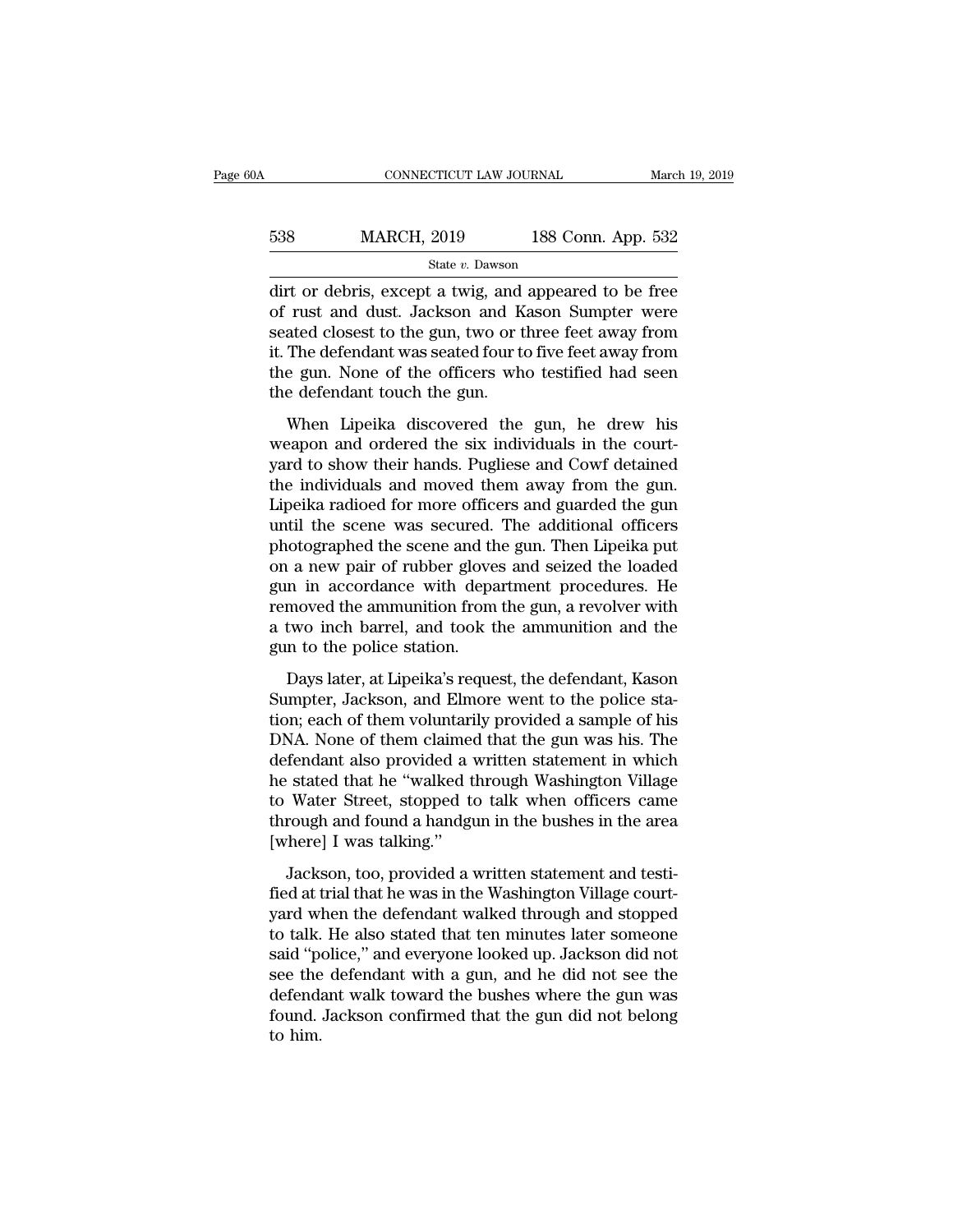CONNECTICUT LAW JOURNAL Page 61<br>
8 Conn. App. 532 MARCH, 2019 539<br>
State v. Dawson<br>
On August 28, 2014, Arthur Weisgerber, a lieutenant<br>
the department, tested the gun for latent fingerprints<br>
the did not find any suitable 188 Conn. App. 532 MARCH, 2019 539<br>
State v. Dawson<br>
On August 28, 2014, Arthur Weisgerber, a lieutenant<br>
in the department, tested the gun for latent fingerprints<br>
but did not find any suitable for identification. There-188 Conn. App. 532 MARCH, 2019 539<br>
State v. Dawson<br>
On August 28, 2014, Arthur Weisgerber, a lieutenant<br>
in the department, tested the gun for latent fingerprints<br>
but did not find any suitable for identification. There-188 Conn. App. 532 MARCH, 2019 539<br>
State v. Dawson<br>
On August 28, 2014, Arthur Weisgerber, a lieutenant<br>
in the department, tested the gun for latent fingerprints<br>
but did not find any suitable for identification. There-State v. Dawson<br>
On August 28, 2014, Arthur Weisgerber, a lieutenant<br>
in the department, tested the gun for latent fingerprints<br>
but did not find any suitable for identification. There-<br>
after, he used swabs to collect DN State v. Dawson<br>
State v. Dawson<br>
in the department, tested the gun for latent fingerprints<br>
but did not find any suitable for identification. There-<br>
after, he used swabs to collect DNA from the gun and<br>
the ammunition t On August 28, 2014, Arthur Weisgerber, a lieutenant<br>in the department, tested the gun for latent fingerprints<br>but did not find any suitable for identification. There-<br>after, he used swabs to collect DNA from the gun and<br>th in the department, tested the gun for latent fingerprints<br>but did not find any suitable for identification. There-<br>after, he used swabs to collect DNA from the gun and<br>the ammunition that Lipeika had removed from the<br>gun. but did not find any suitable for identification. There-<br>after, he used swabs to collect DNA from the gun and<br>the ammunition that Lipeika had removed from the<br>gun. He placed the swabs in an envelope. In addition,<br>Weisgerbe after, he used swabs to collect DNA from the gun and<br>the ammunition that Lipeika had removed from the<br>gun. He placed the swabs in an envelope. In addition,<br>Weisgerber fired the gun and determined that it was<br>operable. The the ammunition that Lipeika had removed from the<br>gun. He placed the swabs in an envelope. In addition,<br>Weisgerber fired the gun and determined that it was<br>operable. The swabs and the DNA samples provided<br>by the defendant, gun. He placed the swabs in an envelope. In addition,<br>Weisgerber fired the gun and determined that it was<br>operable. The swabs and the DNA samples provided<br>by the defendant, Kason Sumpter, Jackson, and Elmore,<br>were delivere Weisgerber fired the gun and determin<br>operable. The swabs and the DNA san<br>by the defendant, Kason Sumpter, Jackso<br>were delivered to the state forensics labo<br>tory), where Melanie Russell, a forensic<br>iner, conducted DNA anal Frames. The swabs and the DNA samples provided<br>the defendant, Kason Sumpter, Jackson, and Elmore,<br>ere delivered to the state forensics laboratory (labora-<br>ry), where Melanie Russell, a forensic science exam-<br>er, conducted by the defendant, Kason Sumpter, Jackson, and Emore,<br>were delivered to the state forensics laboratory (labora-<br>tory), where Melanie Russell, a forensic science exam-<br>iner, conducted DNA analyses of the materials. Russell<br>p

were denvered to the state forensics faboratory (faboratory), where Melanie Russell, a forensic science examiner, conducted DNA analyses of the materials. Russell provided expert testimony at trial.<br>The laboratory has proc tory), where metalle russel, a forensic science examiner, conducted DNA analyses of the materials. Russell<br>provided expert testimony at trial.<br>The laboratory has procedures to protect DNA sam-<br>ples and evidence from contam the gun and ammunition is to general and ammunition. It also prescribes how laboratory analysis of DNA is to be conducted. The DNA that Weisgerber swabbed from the gun and ammunition is touch DNA because it was deposited o The laboratory has procedures to protect DNA samples and evidence from contamination. It also prescribes how laboratory analysis of DNA is to be conducted. The DNA that Weisgerber swabbed from the gun and ammunition is tou The laboratory has procedures to protect DNA samples and evidence from contamination. It also prescribes how laboratory analysis of DNA is to be conducted. The DNA that Weisgerber swabbed from the gun and ammunition is tou ples and evidence from contamination. It also pre-<br>scribes how laboratory analysis of DNA is to be<br>conducted. The DNA that Weisgerber swabbed from<br>the gun and ammunition is touch DNA because it was<br>deposited on the gun or scribes how laboratory analysis of DNA is to be<br>conducted. The DNA that Weisgerber swabbed from<br>the gun and ammunition is touch DNA because it was<br>deposited on the gun or ammunition when someone<br>touched them directly, thro conducted. The DNA that Weisgerber swabbed from<br>the gun and ammunition is touch DNA because it was<br>deposited on the gun or ammunition when someone<br>touched them directly, through a secondary transfer or<br>through aerosolizati the gun and ammunition is touch DNA because it was<br>deposited on the gun or ammunition when someone<br>touched them directly, through a secondary transfer or<br>through aerosolization, that is, coughing or sneezing.<br>Touch DNA com deposited on the gun or ammunition when someone<br>touched them directly, through a secondary transfer or<br>through aerosolization, that is, coughing or sneezing.<br>Touch DNA comes from skin cells left behind when a<br>person touche touched them directly, through a secondary transfer or<br>through aerosolization, that is, coughing or sneezing.<br>Touch DNA comes from skin cells left behind when a<br>person touches an object. The quantity and quality of<br>touch D through aerosolization, that is, coughing or sneezing.<br>Touch DNA comes from skin cells left behind when a<br>person touches an object. The quantity and quality of<br>touch DNA varies according to the character of the<br>object's su Touch DNA comes from skin cells left behind when a<br>person touches an object. The quantity and quality of<br>touch DNA varies according to the character of the<br>object's surface, i.e., rough or smooth, and the length<br>of time th person touches an object. The quantity and quality of<br>touch DNA varies according to the character of the<br>object's surface, i.e., rough or smooth, and the length<br>of time the DNA has been on the object. DNA degrades<br>with tim der DNA varies according to the character of the<br>ject's surface, i.e., rough or smooth, and the length<br>time the DNA has been on the object. DNA degrades<br>th time due to environmental factors, such as heat<br>d moisture. Degrad object s surface, i.e., fough of shibout, and the length<br>of time the DNA has been on the object. DNA degrades<br>with time due to environmental factors, such as heat<br>and moisture. Degradation makes it difficult to amplify<br>the

of the the DNA has been on the object. DNA degrades<br>with time due to environmental factors, such as heat<br>and moisture. Degradation makes it difficult to amplify<br>the DNA and, in some cases, even to detect DNA.<br>The quantity with thile due to environmental factors, such as heat<br>and moisture. Degradation makes it difficult to amplify<br>the DNA and, in some cases, even to detect DNA.<br>The quantity of DNA on the swabs was small, and<br>the DNA was part and moisture. Degradation makes it difficult to amplify<br>the DNA and, in some cases, even to detect DNA.<br>The quantity of DNA on the swabs was small, and<br>the DNA was partially degraded. Nonetheless, Russell<br>was able to extra The quantity of DNA on the swabs was small, and<br>the DNA was partially degraded. Nonetheless, Russell<br>was able to extract a DNA solution of 7.16 picograms<br>per microliter from the swabs. Although she was able<br>to amplify a sa The quantity of DNA on the swabs was small, and<br>the DNA was partially degraded. Nonetheless, Russell<br>was able to extract a DNA solution of 7.16 picograms<br>per microliter from the swabs. Although she was able<br>to amplify a sa the DNA was partially degraded. Nonetheless, Russell<br>was able to extract a DNA solution of 7.16 picograms<br>per microliter from the swabs. Although she was able<br>to amplify a sample of about seventy picograms of DNA,<br>1000 pic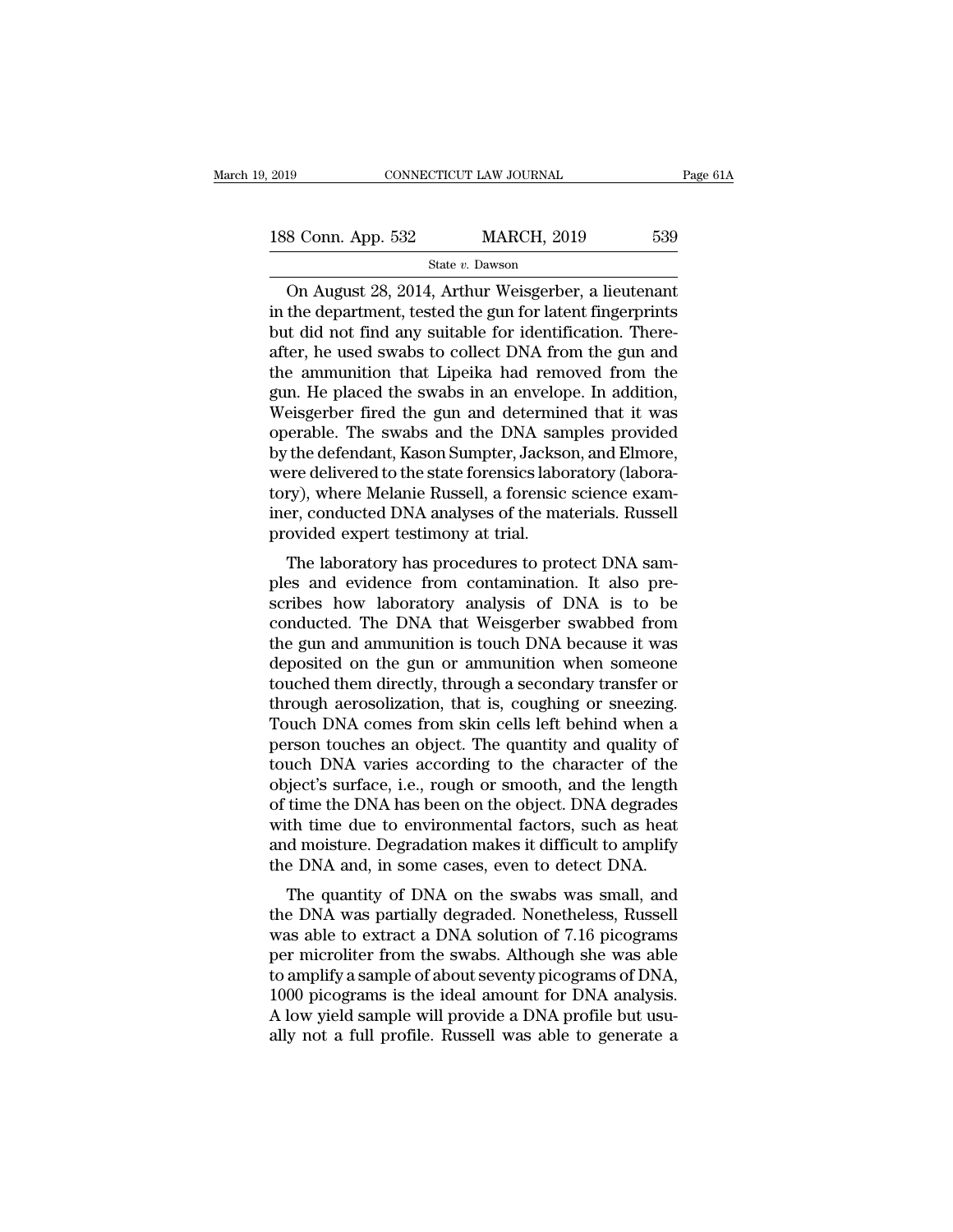# EXECUTE CONNECTICUT LAW JOURNAL March 19, 2019<br>540 MARCH, 2019 188 Conn. App. 532<br>5tate v. Dawson State *v.* Dawson

 $\begin{array}{ccc}\n & \text{COMRECTICUT LAW JOURNAL} & \text{Marc}\n \hline\n 540 & \text{MARCH, } 2019 & \text{188 Conn. App. 532}\n \hline\n \end{array}$ <br>  $\begin{array}{ccc}\n & \text{State } v. \text{ Dawson} \\
 \text{partial profile and obtained results at seven out of fifteen loci tested. The profile Russell obtained from the\n \end{array}$ 540 MARCH, 2019 188 Conn. App. 532<br>  $\frac{\text{State } v. \text{ Dawson}}{\text{partial profile and obtained results at seven out of fif-} }$ <br>
teen loci tested. The profile Russell obtained from the gun and ammunition consisted of a mixture of DNA,<br>
signifying the prosence of more than one per  $\frac{\text{540}}{\text{State } v. \text{ Dawson}}$  188 Conn. App. 532<br>
partial profile and obtained results at seven out of fif-<br>
teen loci tested. The profile Russell obtained from the<br>
gun and ammunition consisted of a mixture of DNA,<br>
signifyi  $\begin{array}{lll} \text{540} & \text{MARCH, 2019} & \text{188 Conn. App. 532} \\ & & \\ \hline \text{540} & \text{540} & \text{540} \\ \text{553} & \text{554} \\ \text{564} & \text{574} \\ \text{574} & \text{584} \\ \text{585} & \text{574} \\ \text{586} & \text{574} \\ \text{586} & \text{574} \\ \text{586} & \text{574} \\ \text{586} & \text{574} \\ \text{586} & \text{574} \\ \$ She was able to compare the DNA from the swabs with the samples provided by the defendant, Kason Sumpter,<br>Experiment and annunition consisted of a mixture of DNA,<br>signifying the presence of more than one person's DNA.<br>She state v. Dawson<br>partial profile and obtained results at seven out of fif-<br>teen loci tested. The profile Russell obtained from the<br>gun and ammunition consisted of a mixture of DNA,<br>signifying the presence of more than one p partial profile and obtained results at seven out of fif-<br>teen loci tested. The profile Russell obtained from the<br>gun and ammunition consisted of a mixture of DNA,<br>signifying the presence of more than one person's DNA.<br>She teen loci tested. The profile Russell obtained from the<br>gun and ammunition consisted of a mixture of DNA,<br>signifying the presence of more than one person's DNA.<br>She was able to compare the DNA from the swabs with<br>the sampl gun and ammunition consisted of a mixture of DNA,<br>signifying the presence of more than one person's DNA.<br>She was able to compare the DNA from the swabs with<br>the samples provided by the defendant, Kason Sumpter,<br>Elmore and signifying the presence of more than one person's DNA.<br>She was able to compare the DNA from the swabs with<br>the samples provided by the defendant, Kason Sumpter,<br>Elmore and Jackson in a scientifically accurate way<br>and to ob She was able to compare the DNA from the swabs with<br>the samples provided by the defendant, Kason Sumpter,<br>Elmore and Jackson in a scientifically accurate way<br>and to obtain scientifically viable and accurate results.<br>Her an the samples provided by the defendant, Kason Sumpter,<br>Elmore and Jackson in a scientifically accurate way<br>and to obtain scientifically viable and accurate results.<br>Her analysis eliminated Kason Sumpter, Elmore, and<br>Jackson Elmore and Jackson in a scientifically accurate way<br>and to obtain scientifically viable and accurate results.<br>Her analysis eliminated Kason Sumpter, Elmore, and<br>Jackson as possible contributors to the DNA profile<br>she devel and to obtain scientifically viable and accurate results.<br>Her analysis eliminated Kason Sumpter, Elmore, and<br>Jackson as possible contributors to the DNA profile<br>she developed from the swabs. The defendant, however,<br>could n Her analysis eliminated Kason Sumpter, Elmore, and<br>Jackson as possible contributors to the DNA profile<br>she developed from the swabs. The defendant, however,<br>could not be eliminated as a contributor. The expected<br>frequency Jackson as possible contributors to the DNA profile<br>she developed from the swabs. The defendant, however,<br>could not be eliminated as a contributor. The expected<br>frequency of individuals who could not be eliminated<br>as a con she developed from the swabs. The defendant, however,<br>could not be eliminated as a contributor. The expected<br>frequency of individuals who could not be eliminated<br>as a contributor to the DNA profile is approximately<br>one in could not be eliminated as<br>frequency of individuals v<br>as a contributor to the D<br>one in 1.5 million in the  $\ell$ <br>one in 3.5 million in the C;<br>in 930,000 in the Hispanic<br>is African-American.<br>A warrant was issued 1 a contributor to the DNA profile is approximately<br>
is a contributor to the DNA profile is approximately<br>
ie in 1.5 million in the African-American population,<br>
ie in 3.5 million in the Caucasian population, and one<br>
930,0 as a commutual to the DNA prome is approximately<br>one in 1.5 million in the African-American population,<br>one in 3.5 million in the Caucasian population, and one<br>in 930,000 in the Hispanic population.<sup>8</sup> The defendant<br>is Af

one in 1.5 minion in the African-American population,<br>one in 3.5 million in the Caucasian population, and one<br>in 930,000 in the Hispanic population.<sup>8</sup> The defendant<br>is African-American.<br>A warrant was issued for the defen one in 3.5 minion in the Caucasian population, and one<br>in 930,000 in the Hispanic population.<sup>8</sup> The defendant<br>is African-American.<br>A warrant was issued for the defendant's arrest on<br>September 25, 2014. He was charged in In 550,000 in the Hispanic population. The defendant<br>is African-American.<br>A warrant was issued for the defendant's arrest on<br>September 25, 2014. He was charged in separate infor-<br>mations with criminal possession of a fire 109 (a) (1). The information charging the defendant's arrest on<br>September 25, 2014. He was charged in separate informations with criminal possession of a firearm in viola-<br>tion of General Statutes  $\S$  53a-217<sup>9</sup> and crimi A warrant was issued for the defendant's arrest on<br>September 25, 2014. He was charged in separate infor-<br>mations with criminal possession of a firearm in viola-<br>tion of General Statutes § 53a-217<sup>9</sup> and criminal trespass<br> September 25, 2014. He was charged in separate informations with criminal possession of a firearm in violation of General Statutes § 53a-217<sup>9</sup> and criminal trespass<br>in the third degree in violation of General Statutes § mations with criminal possession of a firearm in violation of General Statutes § 53a-217<sup>9</sup> and criminal trespass<br>in the third degree in violation of General Statutes § 53a-<br>109 (a) (1). The informations were consolidated tion of General Statutes § 53a-217<sup>9</sup> and criminal trespass<br>in the third degree in violation of General Statutes § 53a-<br>109 (a) (1). The informations were consolidated for<br>trial. Subsequently, the state filed an amended l in the third degree in violation of General Statutes  $\S$  53a-109 (a) (1). The informations were consolidated for trial. Subsequently, the state filed an amended long form information charging the defendant with criminal p 109 (a) (1). The informations were consolidated for<br>trial. Subsequently, the state filed an amended long<br>form information charging the defendant with criminal<br>possession of a pistol or revolver in violation of  $\S$  53a-<br>21 trial. Subsequently, the state filed an amended long<br>form information charging the defendant with criminal<br>possession of a pistol or revolver in violation of  $\S$  53a-<br>217c and criminal trespass in the third degree in viol form information charging the defendant with criminal possession of a pistol or revolver in violation of § 53a-217c and criminal trespass in the third degree in violation of § 53a-109 (a) (1). At the conclusion of the sta on of § 53a-109 (a) (1). At the conclusion of the state's<br>ase-in-chief, the defendant moved for a judgment of<br>cquittal on the charge of criminal possession of a pistol<br>revolver. The court denied the motion for a judgment<br> case-in-chief, the defendant moved for a judgment of acquittal on the charge of criminal possession of a pistol<br>or revolver. The court denied the motion for a judgment<br> $^8$ Russell's work was reviewed for accuracy by a tec

or revolver. The court denied the motion for a judgment<br>
<sup>8</sup> Russell's work was reviewed for accuracy by a technical reviewer at<br>
the laboratory.<br>
<sup>9</sup> Although § 53a-217 (a) (1) was the subject of technical amendments in<br> <sup>8</sup> Russell's work was reviewed for accuracy by a technical reviewer at the laboratory.<br><sup>9</sup> Although § 53a-217 (a) (1) was the subject of technical amendments in  $2015$ ; see Public Acts, Spec. Sess., June, 2015, No. 15-2, <sup>8</sup> Russell's work was reviewed for accuracy by a tech<br>the laboratory.<br><sup>9</sup> Although § 53a-217 (a) (1) was the subject of technica<br>2015; see Public Acts, Spec. Sess., June, 2015, No. 15-2, §<br>ments have no bearing on the me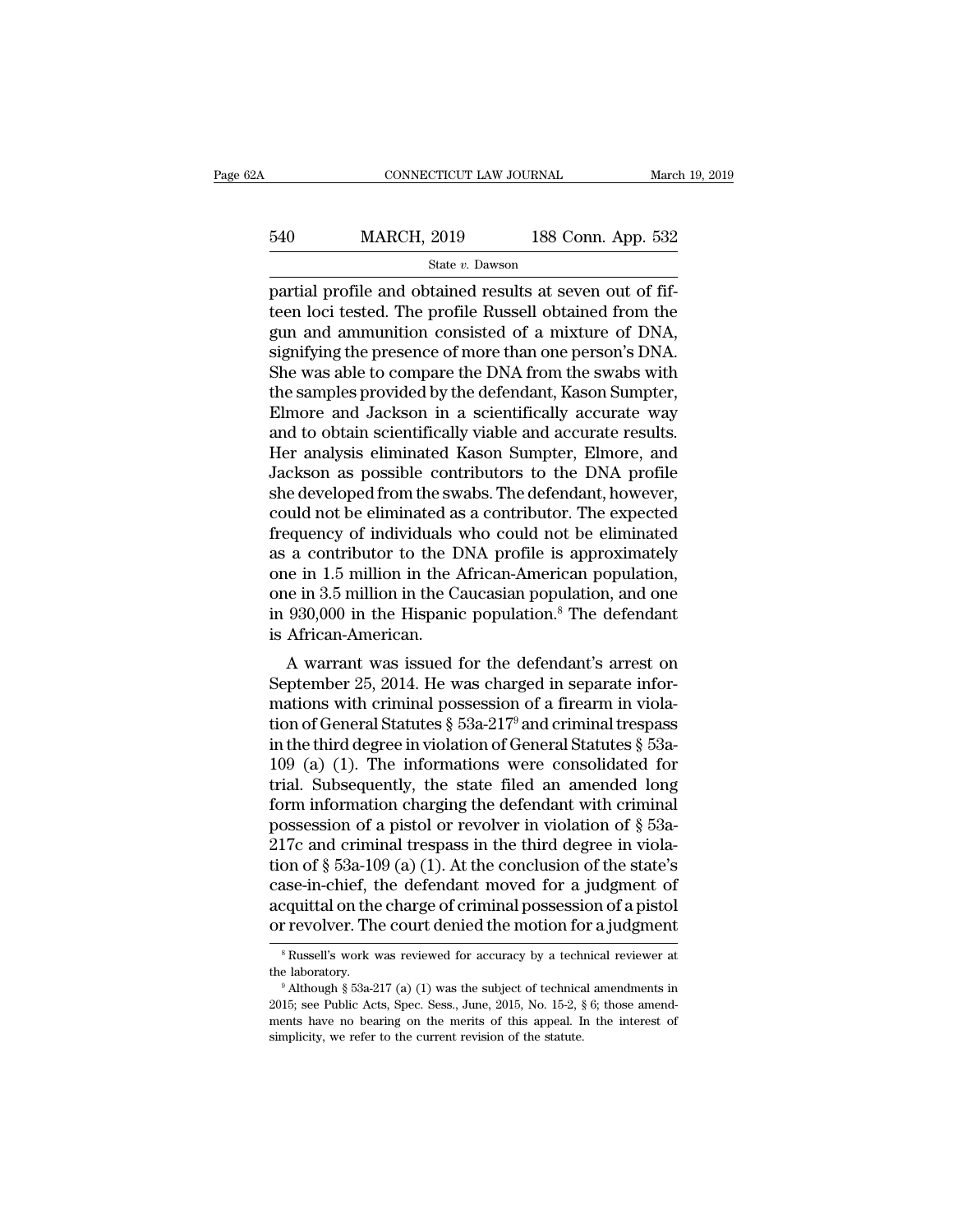| 2019               |  | CONNECTICUT LAW JOURNAL | Page 63A |  |
|--------------------|--|-------------------------|----------|--|
| 188 Conn. App. 532 |  | <b>MARCH, 2019</b>      | 541      |  |
| State v. Dawson    |  |                         |          |  |

 $\begin{array}{|l|l|} \hline \text{2019} & \text{COMRECTICUT LAW JOURNAL} & \text{Page 63A} \ \hline \text{188 Conn. App. 532} & \text{MARCH, 2019} & \text{541} \ \hline \text{State } v. \text{ Dawson} & \text{of acquittal. The jury found the defendant guilty of both charges. The court sentence the defendant to consecutive terms of top users immigration. How many happens to find a specific number of times.} \hline \end{array}$ 188 Conn. App. 532 MARCH, 2019 541<br>
State v. Dawson<br>
of acquittal. The jury found the defendant guilty of both<br>
charges. The court sentenced the defendant to consecu-<br>
tive terms of ten years imprisonment, two years being 188 Conn. App. 532 MARCH, 2019 541<br>
State v. Dawson<br>
of acquittal. The jury found the defendant guilty of both<br>
charges. The court sentenced the defendant to consecu-<br>
tive terms of ten years imprisonment, two years being 188 Conn. App. 532 MARCH, 2019 541<br>
State v. Dawson<br>
of acquittal. The jury found the defendant guilty of both<br>
charges. The court sentenced the defendant to consecu-<br>
tive terms of ten years imprisonment, two years being State v. Dawson<br>
of acquittal. The jury found the defendant guilty of both<br>
charges. The court sentenced the defendant to consecu-<br>
tive terms of ten years imprisonment, two years being<br>
a mandatory minimum, on the convic state v. Dawson<br>
of acquittal. The jury found the defendant guilty of both<br>
charges. The court sentenced the defendant to consecu-<br>
tive terms of ten years imprisonment, two years being<br>
a mandatory minimum, on the convic of acquittal. The jury found the defendant guilty of both<br>charges. The court sentenced the defendant to consecu-<br>tive terms of ten years imprisonment, two years being<br>a mandatory minimum, on the conviction of criminal<br>poss charges. The court sentenced the defendant to consecutive terms of ten years imprisonment, two years being a mandatory minimum, on the conviction of criminal possession of a pistol or revolver, and three months imprisonmen tive terms of ten year<br>a mandatory minim<br>possession of a pis<br>imprisonment on the<br>the third degree, fo<br>years and three mor<br>dant appealed. prisonment on the conviction of criminal trespass in<br>
e third degree, for a total effective sentence of ten<br>
ars and three months to serve. Thereafter, the defen-<br>
nt appealed.<br>
I<br>
The defendant claims that there was insuf

I

the third degree, for a total effective sentence of ten<br>years and three months to serve. Thereafter, the defen-<br>dant appealed.<br>I<br>The defendant claims that there was insufficient evi-<br>dence to convict him of criminal posses years and three months to serve. Thereafter, the defen-<br>dant appealed.<br>I<br>The defendant claims that there was insufficient evi-<br>dence to convict him of criminal possession of a pistol<br>or revolver because there was insuffic dant appealed.<br>
I<br>
The defendant claims that there was insufficient evidence to convict him of criminal possession of a pistol<br>
or revolver because there was insufficient evidence of<br>
his knowledge of the gun and no evide I<br>
The defendant claims that there was insufficie<br>
dence to convict him of criminal possession of a<br>
or revolver because there was insufficient evide<br>
his knowledge of the gun and no evidence to pro<br>
dominion or control o The defendant claims that there was insufficient evi-<br>nce to convict him of criminal possession of a pistol<br>revolver because there was insufficient evidence of<br>s knowledge of the gun and no evidence to prove his<br>minion or The detendant elains that there was insufficient evidence to convict him of criminal possession of a pistol<br>or revolver because there was insufficient evidence of<br>his knowledge of the gun and no evidence to prove his<br>domi

or revolver because there was insufficient evidence of<br>his knowledge of the gun and no evidence to prove his<br>dominion or control over it.<sup>10</sup> We disagree.<br>The defendant was charged, in part, with violation<br>of § 53a-217c, between because there was instance to vidence of<br>his knowledge of the gun and no evidence to prove his<br>dominion or control over it.<sup>10</sup> We disagree.<br>The defendant was charged, in part, with violation<br>of § 53a-217c, which The defendant was charged, in part, with violation<br>of § 53a-217c, which provides in relevant part: "(a) A<br>person is guilty of criminal possession of a pistol or<br>revolver when such person possesses a pistol or<br>revolver ... The defendant was charged, in part, with violation<br>of § 53a-217c, which provides in relevant part: "(a) A<br>person is guilty of criminal possession of a pistol or<br>revolver when such person possesses a pistol or<br>revolver . . The defendant was charged, in part, with violation<br>
of § 53a-217c, which provides in relevant part: "(a) A<br>
person is guilty of criminal possession of a pistol or<br>
revolver when such person possesses a pistol or<br>
revolver of § 53a-217c, which provides in relevant part: "(a) A<br>person is guilty of criminal possession of a pistol or<br>revolver when such person possesses a pistol or<br>revolver . . . and (1) has been convicted of a felony<br> $\dots$ ."<sup>11</sup> Because the gun was not found on the defendant's perrevolver when such person possesses a pistol or<br>revolver . . . and (1) has been convicted of a felony<br>..."<sup>11</sup> General Statutes § 53a-3 (2) defines "possess"<br>as "to have physical possession or otherwise to exercise<br>domini revolver . . . and (1) has been convic<br>
. . . . ."<sup>11</sup> General Statutes  $\S$  53a-3 (2) det<br>
as "to have physical possession or otherv<br>
dominion or control over tangible pro<br>
Because the gun was not found on the d<br>
son, the "to have physical possession or otherwise to exercise<br>
"to have physical possession or otherwise to exercise<br>
ecause the gun was not found on the defendant's per-<br>
n, the state prosecuted the subject charge under the<br>
eor as to have physical possession of otherwise to exercise<br>dominion or control over tangible property . . . ."<br>Because the gun was not found on the defendant's per-<br>son, the state prosecuted the subject charge under the<br>theo

Frequires the defendant of the direct physics of physics of physics on, the state prosecuted the subject charge under the theory of constructive possession.<br>
"There are two types of possession, actual possession and const Eccludes the gan was not found on the detendants per<br>son, the state prosecuted the subject charge under the<br>theory of constructive possession.<br>"There are two types of possession, actual possession<br>and constructive possessi theory of constructive possession.<br>
"There are two types of possession, actual possession<br>
and constructive possession.... Actual possession<br>
requires the defendant to have had direct physical con-<br>
tact with the [gun]." ( nd constructive possession. . . . . Actual possession<br>equires the defendant to have had direct physical con-<br>loct with the [gun]." (Citation omitted; internal quota-<br>on marks omitted.) State v. Johnson, 137 Conn. App.<br><sup>10</sup> requires the defendant to have had direct physical contact with the [gun]." (Citation omitted; internal quotation marks omitted.) *State v. Johnson*, 137 Conn. App.<br><sup>10</sup> Throughout his briefs on appeal, the defendant has u

tact with the [gun]." (Citation omitted; internal quotation marks omitted.) *State* v. *Johnson*, 137 Conn. App.<br>
<sup>10</sup> Throughout his briefs on appeal, the defendant has used the term "exercised dominion *and* control." (E added.) 11 **the parties stipulated that the defendant has used the term** "exercised dominion *and* control." (Emphasis added.) The language of General Statutes § 53a-3 (2) is "exercise dominion *or* control...." (Emphasis added.)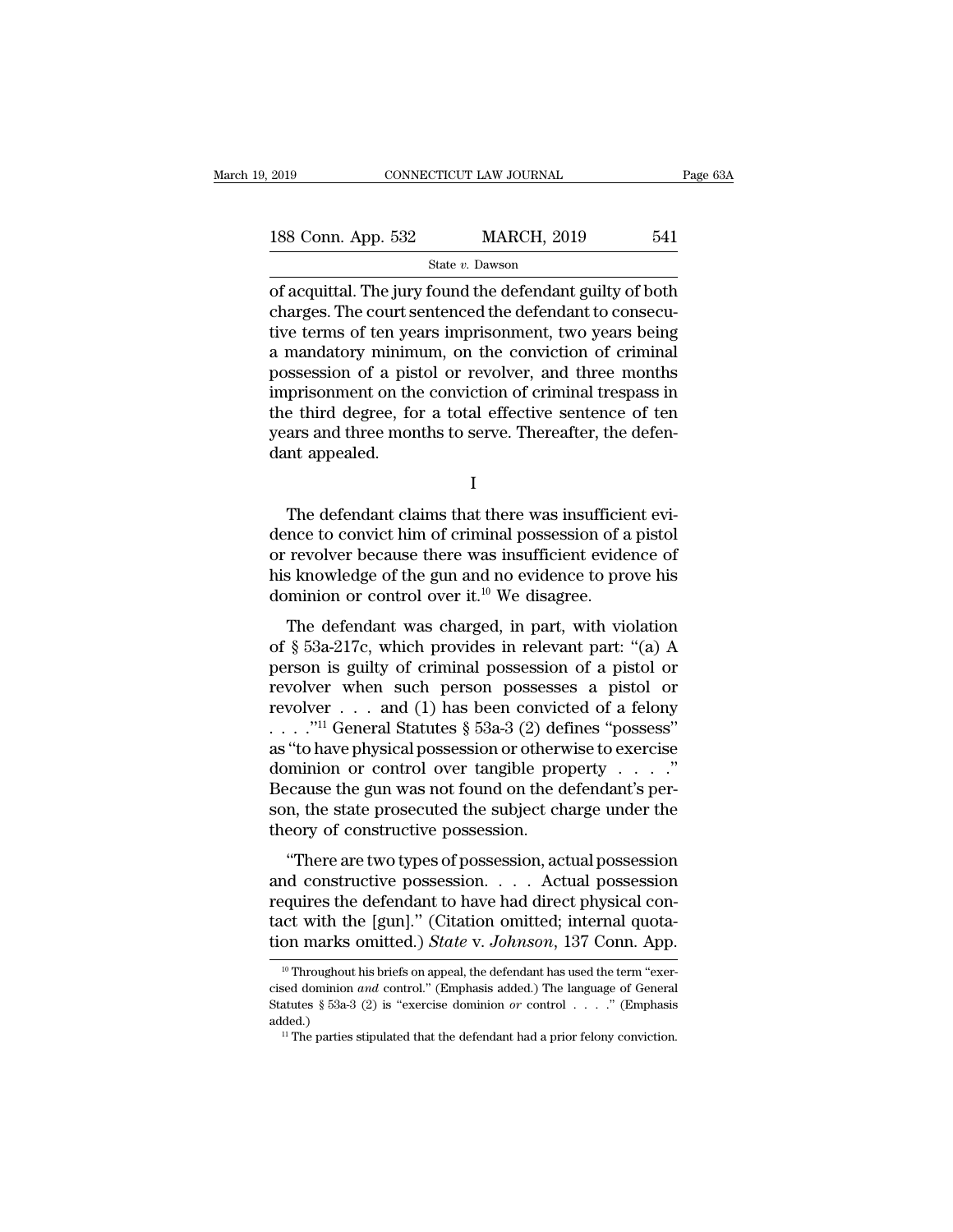# EXECUTE CONNECTICUT LAW JOURNAL March 19, 2019<br>542 MARCH, 2019 188 Conn. App. 532<br>5tate v. Dawson

### State *v.* Dawson

CONNECTICUT LAW JOURNAL March 19, 2019<br>
542 MARCH, 2019 188 Conn. App. 532<br>
542 MARCH, 2019 188 Conn. App. 532<br>
542 State v. Dawson<br>
733, 740, 49 A.3d 1046 (2012), rev'd in part on other<br>
grounds, 316 Conn. 34, 111 A.3d 44 MARCH, 2019 188 Conn. App. 532<br>
State v. Dawson<br>
733, 740, 49 A.3d 1046 (2012), rev'd in part on other<br>
grounds, 316 Conn. 34, 111 A.3d 447, and aff'd, 316<br>
Conn. 45, 111 A.3d 436 (2015). "Where ... the [gun<br>
isl not found MARCH, 2019 188 Conn. App. 532<br>
State v. Dawson<br>
T33, 740, 49 A.3d 1046 (2012), rev'd in part on other<br>
grounds, 316 Conn. 34, 111 A.3d 447, and aff'd, 316<br>
Conn. 45, 111 A.3d 436 (2015). "Where ... the [gun<br>
is] not foun 542 MARCH, 2019 188 Conn. App. 532<br>
state v. Dawson<br>
733, 740, 49 A.3d 1046 (2012), rev'd in part on other<br>
grounds, 316 Conn. 34, 111 A.3d 447, and aff'd, 316<br>
Conn. 45, 111 A.3d 436 (2015). "Where ... the [gun<br>
is] not State v. Dawson<br>
State v. Dawson<br>
733, 740, 49 A.3d 1046 (2012), rev'd in part on other<br>
grounds, 316 Conn. 34, 111 A.3d 447, and aff'd, 316<br>
Conn. 45, 111 A.3d 436 (2015). "Where ... the [gun<br>
is] not found on the defend state v. Dawson<br>
733, 740, 49 A.3d 1046 (2012), rev'd in part on other<br>
grounds, 316 Conn. 34, 111 A.3d 447, and aff'd, 316<br>
Conn. 45, 111 A.3d 436 (2015). "Where ... the [gun<br>
is] not found on the defendant's person, the 733, 740, 49 A.3d 1046 (2012), rev'd in part on other<br>grounds, 316 Conn. 34, 111 A.3d 447, and aff'd, 316<br>Conn. 45, 111 A.3d 436 (2015). "Where  $\dots$  the [gun<br>is] not found on the defendant's person, the state must<br>proceed grounds, 316 Conn. 34, 111 A.3d 447, and aff'd, 316<br>Conn. 45, 111 A.3d 436 (2015). "Where  $\dots$  the [gun<br>is] not found on the defendant's person, the state must<br>proceed on the theory of constructive possession, that<br>is, po Conn. 45, 111 A.3d 436 (2015). "Where  $\ldots$  the [gun<br>is] not found on the defendant's person, the state must<br>proceed on the theory of constructive possession, that<br>is, possession without direct physical contact.  $\ldots$ <br>Whe is] not found on the defendant's person, the state must<br>proceed on the theory of constructive possession, that<br>is, possession without direct physical contact. . . . .<br>Where the defendant is not in exclusive possession of<br>t proceed on the theory of constructive possession, that<br>is, possession without direct physical contact. . . .<br>Where the defendant is not in exclusive possession of<br>the premises where the [gun is] found, it may not be<br>infer is, possession without direct physical contact. . . . . Where the defendant is not in exclusive possession of the premises where the [gun is] found, it may not be inferred that [the defendant] knew of the presence of the Where the defendant is not in exclusive possession of<br>the premises where the [gun is] found, it may not be<br>inferred that [the defendant] knew of the presence of<br>the [gun] and had control of [it], unless there are other<br>inc the premises where the [gun is] found, it may not be<br>inferred that [the defendant] knew of the presence of<br>the [gun] and had control of [it], unless there are other<br>incriminating statements or circumstances tending to<br>butt inferred that [the defendant] knew of the presence of<br>the [gun] and had control of [it], unless there are other<br>incriminating statements or circumstances tending to<br>buttress such an inference." (Internal quotation marks<br>o the [gun] and had control of [it], unless there are other<br>incriminating statements or circumstances tending to<br>buttress such an inference." (Internal quotation marks<br>omitted.) *State* v. *Winfrey*, 302 Conn. 195, 210–11, 2 incriminating statements or circumstances tending to<br>buttress such an inference." (Internal quotation marks<br>omitted.) *State* v. *Winfrey*, 302 Conn. 195, 210–11, 24<br>A.3d 1218 (2011). "The essence of exercising control is<br> buttress such an inference." (Internal quotation marks<br>omitted.) *State* v. *Winfrey*, 302 Conn. 195, 210–11, 24<br>A.3d 1218 (2011). "The essence of exercising control is<br>not the manifestation of an act of control but instea omitted.) *State* v. *Winfrey*, 302 Conn. 195, 210–11, 24<br>A.3d 1218 (2011). "The essence of exercising control is<br>not the manifestation of an act of control but instead<br>it is the act of being in a position of control coupl A.3d 1218 (2011). "The essence of exercising control is<br>not the manifestation of an act of control but instead<br>it is the act of being in a position of control coupled<br>with the requisite mental intent. In our criminal statu not the manifestation of and<br>it is the act of being in a<br>with the requisite mental in<br>involving possession, this<br>intentionally and with knc<br>the controlled object." Stat<br>523 A.2d 1252 (1986).<br>"[T]o mitigate the possil is the act of being in a position of control coupled<br>th the requisite mental intent. In our criminal statutes<br>volving possession, this control must be exercised<br>tentionally and with knowledge of the character of<br>e control which the requisite mental intent. In our criminal statutes<br>involving possession, this control must be exercised<br>intentionally and with knowledge of the character of<br>the controlled object." *State* v. *Hill*, 201 Conn. 50

Intentionally and with knowledge of the character of<br>the controlled object." *State* v. *Hill*, 201 Conn. 505, 516,<br>523 A.2d 1252 (1986).<br>"[T]o mitigate the possibility that innocent persons<br>might be prosecuted for . . . p the controlled object." *State v. Hill*, 201 Conn. 505, 516, 523 A.2d 1252 (1986).<br>
"[T]o mitigate the possibility that innocent persons<br>
might be prosecuted for  $\dots$  possessory offenses  $\dots$ <br>
it is essential that the sta defendant and the controlling and spatial matrix and the prosecuted for  $\ldots$  possessory offenses  $\ldots$  it is essential that the state's evidence include more than just a temporal and spatial nexus between the defendant a <sup>923</sup> A.2d 1252 (1980).<br>
"[T]o mitigate the possibility that innocent persons<br>
might be prosecuted for . . . possessory offenses . . .<br>
it is essential that the state's evidence include more<br>
than just a temporal and spati "[T]o mitigate the possibility that innocent persons<br>might be prosecuted for  $\dots$  possessory offenses  $\dots$ <br>it is essential that the state's evidence include more<br>than just a temporal and spatial nexus between the<br>defendan might be prosecuted for  $\dots$  possessory offenses  $\dots$  it is essential that the state's evidence include more<br>than just a temporal and spatial nexus between the<br>defendant and the contraband." (Internal quotation<br>marks omit it is essential that the state's evidence include more<br>than just a temporal and spatial nexus between the<br>defendant and the contraband." (Internal quotation<br>marks omitted.) *State* v. *Bowens*, 118 Conn. App. 112,<br>121, 982 than just a temporal and spatial nexus between the<br>defendant and the contraband." (Internal quotation<br>marks omitted.) *State* v. *Bowens*, 118 Conn. App. 112,<br>121, 982 A.2d 1089 (2009), cert. denied, 295 Conn. 902,<br>988 A.2 defendant and the contraband." (Internal quotation<br>marks omitted.) *State* v. *Bowens*, 118 Conn. App. 112,<br>121, 982 A.2d 1089 (2009), cert. denied, 295 Conn. 902,<br>988 A.2d 878 (2010). "[M]ere proximity to a gun is not<br>alo marks omitted.) *State* v. *Bowens*, 118 Conn. App. 112, 121, 982 A.2d 1089 (2009), cert. denied, 295 Conn. 902, 988 A.2d 878 (2010). "[M]ere proximity to a gun is not alone sufficient to establish constructive possession, 121, 982 A.2d 1089 (2009), cert. denied, 295 Conn. 902, 988 A.2d 878 (2010). "[M]ere proximity to a gun is not alone sufficient to establish constructive possession, evidence of some other factor—including connection with 988 A.2d 878 (2010). "[M]ere proximity to a gun i<br>alone sufficient to establish constructive posses<br>evidence of some other factor—including conne<br>with a gun, proof of motive, a gesture implying co<br>evasive conduct, or a sta The summer to establish constructive possession,<br>idence of some other factor—including connection<br>th a gun, proof of motive, a gesture implying control,<br>asive conduct, or a statement indicating involvement<br>an enterprise—co evidence of some other factor—including connection<br>with a gun, proof of motive, a gesture implying control,<br>evasive conduct, or a statement indicating involvement<br>in an enterprise—coupled with proximity may suffice."<br>(Inte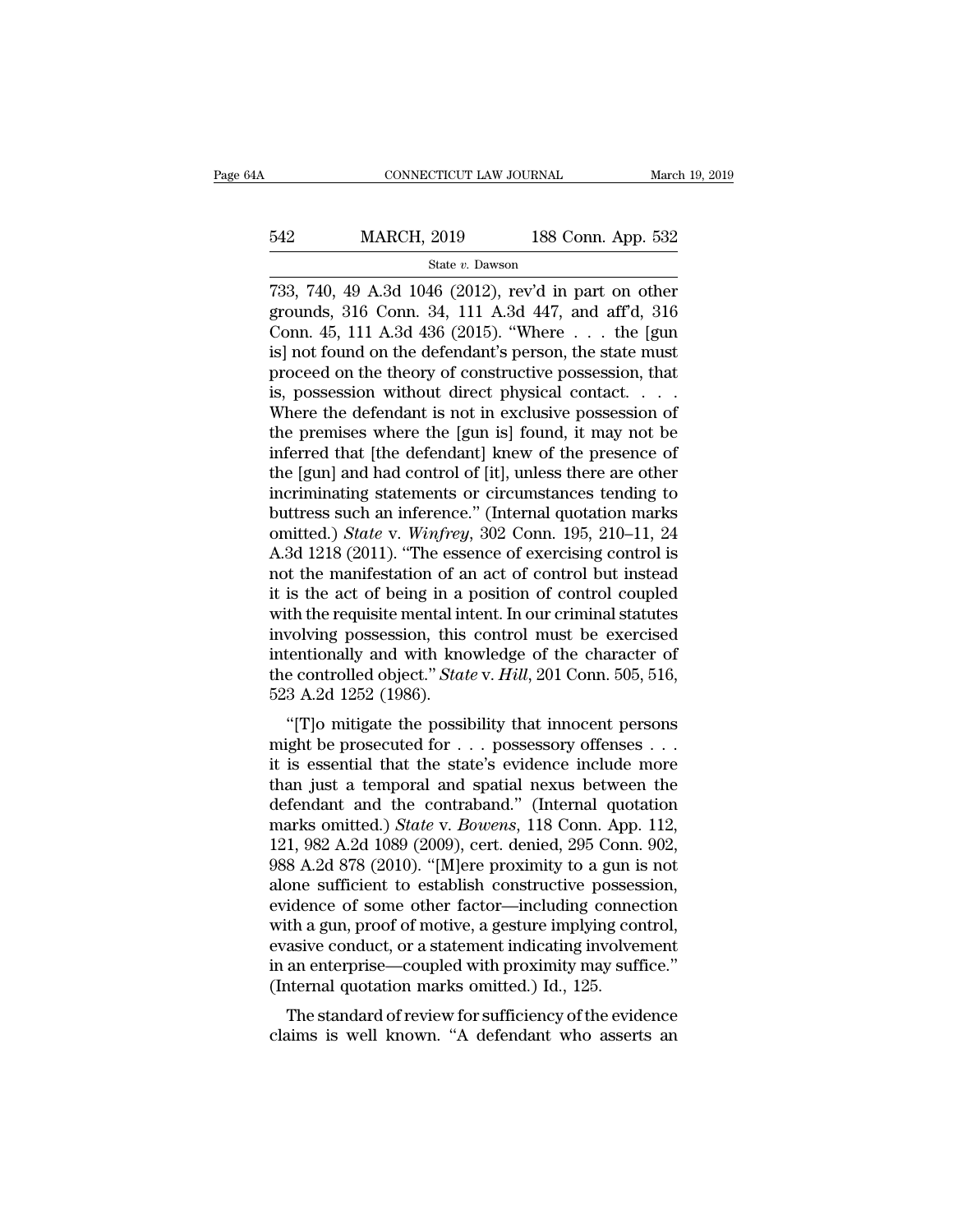| 2019               | CONNECTICUT LAW JOURNAL | Page 65A |  |
|--------------------|-------------------------|----------|--|
|                    |                         |          |  |
| 188 Conn. App. 532 | <b>MARCH, 2019</b>      | 543      |  |
|                    | State v. Dawson         |          |  |

2019 CONNECTICUT LAW JOURNAL Page 65A<br>
188 Conn. App. 532 MARCH, 2019 543<br>
State v. Dawson<br>
insufficiency of the evidence claim bears an arduous<br>
burden." *State* v. *Hopkins*, 62 Conn. App. 665, 669–70,<br>
772 A 2d 657 (200 188 Conn. App. 532 MARCH, 2019 543<br>
State v. Dawson<br>
insufficiency of the evidence claim bears an arduous<br>
burden." *State* v. *Hopkins*, 62 Conn. App. 665, 669–70,<br>
772 A.2d 657 (2001). "In reviewing a sufficiency [of the 188 Conn. App. 532 MARCH, 2019 543<br>
State v. Dawson<br>
insufficiency of the evidence claim bears an arduous<br>
burden." *State v. Hopkins*, 62 Conn. App. 665, 669–70,<br>
772 A.2d 657 (2001). "In reviewing a sufficiency [of the<br> 188 Conn. App. 532 MARCH, 2019 543<br>
State v. Dawson<br>
insufficiency of the evidence claim bears an arduous<br>
burden." *State* v. *Hopkins*, 62 Conn. App. 665, 669–70,<br>
772 A.2d 657 (2001). "In reviewing a sufficiency [of th State v. Dawson<br>insufficiency of the evidence claim bears an arduous<br>burden." State v. Hopkins, 62 Conn. App. 665, 669–70,<br>772 A.2d 657 (2001). "In reviewing a sufficiency [of the<br>evidence] claim, we apply a two part test state v. Dawson<br>insufficiency of the evidence claim bears an arduous<br>burden." *State* v. *Hopkins*, 62 Conn. App. 665, 669–70,<br>772 A.2d 657 (2001). "In reviewing a sufficiency [of the<br>evidence] claim, we apply a two part insufficiency of the evidence claim bears an arduous<br>burden." *State v. Hopkins*, 62 Conn. App. 665, 669–70,<br>772 A.2d 657 (2001). "In reviewing a sufficiency [of the<br>evidence] claim, we apply a two part test. First, we<br>co burden." *State* v. *Hopkins*, 62 Conn. App. 665, 669–70, 772 A.2d 657 (2001). "In reviewing a sufficiency [of the evidence] claim, we apply a two part test. First, we construe the evidence in the light most favorable to s 772 A.2d 657 (2001). "In reviewing a sufficiency [of the evidence] claim, we apply a two part test. First, we construe the evidence in the light most favorable to sustaining the verdict. Second, we determine whether upon evidence] claim, we apply a two part test. First, we construe the evidence in the light most favorable to sustaining the verdict. Second, we determine whether upon the facts so construed and the inferences reasonably drawn construe the evidence in the light most favorable to<br>sustaining the verdict. Second, we determine whether<br>upon the facts so construed and the inferences reason-<br>ably drawn therefrom the jury reasonably could have<br>concluded sustaining the verdict. Second, we determine whether<br>upon the facts so construed and the inferences reason-<br>ably drawn therefrom the jury reasonably could have<br>concluded that the cumulative force of the evidence<br>establishe upon the facts so construe<br>ably drawn therefrom the<br>concluded that the cumuli<br>established guilt beyond a i<br>quotation marks omitted.)<br>App. 384, 400, 780 A.2d 223,<br>782 A.2d 1246 (2001).<br>"It is within the province  $\mu$  must ancient and jury reasonably coda rave<br>
mcluded that the cumulative force of the evidence<br>
tablished guilt beyond a reasonable doubt." (Internal<br>
otation marks omitted.) *State* v. *Abraham*, 64 Conn.<br>
pp. 384, 4 established guilt beyond a reasonable doubt." (Internal<br>quotation marks omitted.) *State v. Abraham*, 64 Conn.<br>App. 384, 400, 780 A.2d 223, cert. denied, 258 Conn. 917,<br>782 A.2d 1246 (2001).<br>"It is within the province of

quotation marks omitted.) *State v. Abraham*, 64 Conn.<br>App. 384, 400, 780 A.2d 223, cert. denied, 258 Conn. 917,<br>782 A.2d 1246 (2001).<br>"It is within the province of the jury to draw reason-<br>able and logical inferences fro App. 384, 400, 780 A.2d 223, cert. denied, 258 Conn. 917,<br>
782 A.2d 1246 (2001).<br>
"It is within the province of the jury to draw reason-<br>
able and logical inferences from the facts proven....<br>
The jury may draw reasonable . . . Our review is a fact based inquiry limited to "It is within the province of the jury to draw reason-<br>able and logical inferences from the facts proven....<br>The jury may draw reasonable inferences based on<br>other inferences drawn from the evidence presented.<br>... Our rev "It is within the province of the jury to draw reason-<br>able and logical inferences from the facts proven....<br>The jury may draw reasonable inferences based on<br>other inferences drawn from the evidence presented.<br>... Our rev able and logical inferences from the facts proven. . . . The jury may draw reasonable inferences based on other inferences drawn from the evidence presented.<br>
. . . Our review is a fact based inquiry limited to determining The jury may draw reasonable inferences based on<br>other inferences drawn from the evidence presented.<br>... Our review is a fact based inquiry limited to<br>determining whether the inferences drawn by the jury<br>are so unreasonab other inferences drawn from the evidence presented.<br>  $\ldots$  Our review is a fact based inquiry limited to<br>
determining whether the inferences drawn by the jury<br>
are so unreasonable as to be unjustifiable." (Internal<br>
quota ... Our review is a fact based inquiry limited to<br>determining whether the inferences drawn by the jury<br>are so unreasonable as to be unjustifiable." (Internal<br>quotation marks omitted.) *State* v. *Bradley*, 60 Conn.<br>App. 5 determining whether the inferences drawn by the jury<br>are so unreasonable as to be unjustifiable." (Internal<br>quotation marks omitted.) *State* v. *Bradley*, 60 Conn.<br>App. 534, 540, 760 A.2d 520, cert. denied, 255 Conn. 921, are so unreasonable as to be unjustifiable." (Internal quotation marks omitted.) *State* v. *Bradley*, 60 Conn. App. 534, 540, 760 A.2d 520, cert. denied, 255 Conn. 921, 763 A.2d 1042 (2000). "The trier [of fact] may draw quotation marks omitted.) *State* v. *Bradley*, 60 Conn.<br>App. 534, 540, 760 A.2d 520, cert. denied, 255 Conn. 921,<br>763 A.2d 1042 (2000). "The trier [of fact] may draw<br>whatever inferences from the evidence or facts estab-<br> App. 534, 540, 760 A.2d 520, cert. denied, 255 Conn. 921,<br>763 A.2d 1042 (2000). "The trier [of fact] may draw<br>whatever inferences from the evidence or facts estab-<br>lished by the evidence it deems to be reasonable and<br>logi 763 A.2d 1042 (2000). "The trier [of fact] may draw<br>whatever inferences from the evidence or facts estab-<br>lished by the evidence it deems to be reasonable and<br>logical. . . . This does not require that each subordi-<br>nate c whatever inferences from the evidence or facts established by the evidence it deems to be reasonable and logical. . . . This does not require that each subordinate conclusion established by or inferred from the evidence, o lished by the evidence it deems to be reasonable and logical. . . . This does not require that each subordinate conclusion established by or inferred from the evidence, or even from other inferences, be proved beyond a re logical. . . . This does not require that each subordinate conclusion established by or inferred from the evidence, or even from other inferences, be proved beyond a reasonable doubt . . . ." (Internal quotation marks omi nate conclusion established by or inferred from the evidence, or even from other inferences, be proved<br>beyond a reasonable doubt . . . ." (Internal quotation<br>marks omitted.) *State* v. *Fagan*, 280 Conn. 69, 80, 905<br>A.2d evidence, or even from other inferences, be proved<br>beyond a reasonable doubt . . . ." (Internal quotation<br>marks omitted.) *State* v. *Fagan*, 280 Conn. 69, 80, 905<br>A.2d 1101 (2006), cert. denied, 549 U.S. 1269, 127 S. Ct. beyond a reasonable doubt . . . ." (Internal quotation<br>marks omitted.) *State* v. *Fagan*, 280 Conn. 69, 80, 905<br>A.2d 1101 (2006), cert. denied, 549 U.S. 1269, 127 S. Ct.<br>1491, 167 L. Ed. 2d 236 (2007). "[T]his court has h marks omitted.) *State* v. *Fagan*, 280 Conn. 69, 80, 905<br>A.2d 1101 (2006), cert. denied, 549 U.S. 1269, 127 S. Ct.<br>1491, 167 L. Ed. 2d 236 (2007). "[T]his court has held<br>that a jury's factual inferences that support a gui A.2d 1101 (<br>1491, 167 I<br>that a jury<br>verdict nee<br>marks omit<br>384, 85 A.3<br>550 (2014).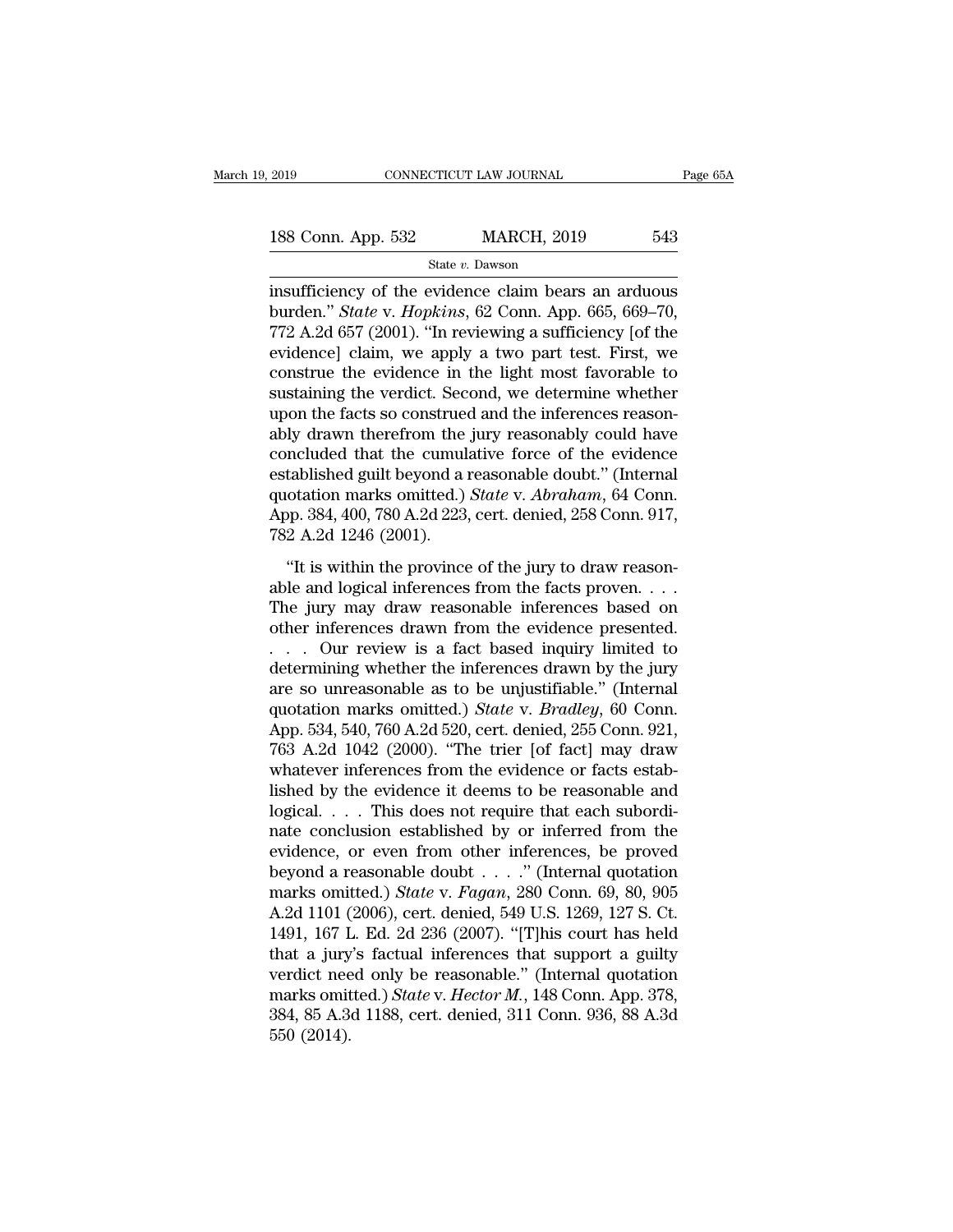# EXECUTE CONNECTICUT LAW JOURNAL March 19, 2019<br>544 MARCH, 2019 188 Conn. App. 532<br>5tate v. Dawson State *v.* Dawson

CONNECTICUT LAW JOURNAL March 19, 2019<br>
As OURECH, 2019 188 Conn. App. 532<br>
State v. Dawson<br>
As our Supreme Court has often noted, "proof beyond<br>
Treasonable doubt does not mean proof beyond all<br>
scable doubt are does proo MARCH, 2019 188 Conn. App. 532<br>
State v. Dawson<br>
As our Supreme Court has often noted, "proof beyond<br>
a reasonable doubt does not mean proof beyond all<br>
possible doubt . . . nor does proof beyond a reasonable doubt require  $\begin{array}{lll}\n 544 & \text{MARCH, } 2019 & 188 \text{ Conn. App. } 532 \\
 \hline\n 544 & \text{State } v. \text{ Dawson} \\
 \hline\n 45 \text{ our Supreme Court has often noted, "proof beyond a reasonable doubt does not mean proof beyond all possible doubt . . . nor does proof beyond a reasonable doubt require acceptance of every hypothesis of innoconce needs by the defendant that had it been.} \n\end{array}$ 544 MARCH, 2019 188 Conn. App. 532<br>  $\frac{\text{State } v. \text{ Dawson}}{\text{A} s \text{ our Supreme Court has often noted, "proof beyond}}$ <br>
a reasonable doubt does not mean proof beyond all<br>
possible doubt . . . nor does proof beyond a reason-<br>
able doubt require acceptance of every h State v. Dawson<br>
State v. Dawson<br>
As our Supreme Court has often noted, "proof beyond<br>
a reasonable doubt does not mean proof beyond all<br>
possible doubt . . . nor does proof beyond a reason-<br>
able doubt require acceptance From As our Supreme Court has often noted, "proof beyond<br>a reasonable doubt does not mean proof beyond all<br>possible doubt . . . nor does proof beyond a reason-<br>able doubt require acceptance of every hypothesis of<br>innocenc As our Supreme Court has often noted, "proof beyond<br>a reasonable doubt does not mean proof beyond all<br>possible doubt . . . nor does proof beyond a reason-<br>able doubt require acceptance of every hypothesis of<br>innocence pos a reasonable doubt does not mean proof beyond all<br>possible doubt . . . nor does proof beyond a reason-<br>able doubt require acceptance of every hypothesis of<br>innocence posed by the defendant that, had it been<br>found credible possible doubt . . . nor does proof beyond a reasonable doubt require acceptance of every hypothesis of innocence posed by the defendant that, had it been found credible by the trier, would have resulted in an acquittal. able doubt require acceptance of every hypothesis of innocence posed by the defendant that, had it been found credible by the trier, would have resulted in an acquittal. . . . . Furthermore, [i]n [our] process of review, innocence posed by the defendant that, had it been<br>found credible by the trier, would have resulted in an<br>acquittal. . . . . Furthermore, [i]n [our] process of<br>review, it does not diminish the probative force of the<br>evide found credible by the trier, would have resulted in an acquittal. . . . . Furthermore, [i]n [our] process of review, it does not diminish the probative force of the evidence that it consists, in whole or in part, of evide acquittal. . . . . Furthermore, [i]n [our] process of<br>review, it does not diminish the probative force of the<br>evidence that it consists, in whole or in part, of evidence<br>that is circumstantial rather than direct. . . . It review, it does not diminish the probative force of the evidence that it consists, in whole or in part, of evidence that is circumstantial rather than direct. . . . It is not one fact, but the cumulative impact of a multi evidence that it consists, in whole or in part, of evidence<br>that is circumstantial rather than direct. . . . It is not<br>one fact, but the cumulative impact of a multitude of<br>facts which establishes guilt in a case involvin that is circumstantial rather than direct. . . . It is not<br>one fact, but the cumulative impact of a multitude of<br>facts which establishes guilt in a case involving substan-<br>tial circumstantial evidence. . . . Indeed, direc one fact, but the cumulative impact of a multitude of<br>facts which establishes guilt in a case involving substan-<br>tial circumstantial evidence.... Indeed, direct evi-<br>dence of the accused's state of mind is rarely availabl facts which establishes guilt in a case involving substantial circumstantial evidence.... Indeed, direct evidence of the accused's state of mind is rarely available.... Therefore, intent is often inferred from conduct<br>... tial circumstantial evidence. . . . Indeed, direct evidence of the accused's state of mind is rarely available.<br>. . . Therefore, intent is often inferred from conduct<br>. . . and from the cumulative effect of the circumstandence of the accused's state of mind is rarely available.<br>
. . . Therefore, intent is often inferred from conduct<br>
. . . and from the cumulative effect of the circumstan-<br>
tial evidence and the rational inferences drawn th *State v.* Therefore, intent is often inferred from ... and from the cumulative effect of the circular video and the rational inferences drafrom." (Internal quotation marks omitted.) *Robert S.*, 179 Conn. App. 831, 835–36 In the calculation inferences drawn therebom." (Internal quotation marks omitted.) *State* v.<br>bbert *S.*, 179 Conn. App. 831, 835–36, 181 A.3d 568, rt. denied, 328 Conn. 933, 183 A.3d 1174 (2018), citing ate v. *Fagan*, s from." (Internal quotation marks omitted.) *State* v.<br>*Robert S.*, 179 Conn. App. 831, 835–36, 181 A.3d 568,<br>cert. denied, 328 Conn. 933, 183 A.3d 1174 (2018), citing<br>*State* v. *Fagan*, supra, 280 Conn. 79–81.<br>In the pre

Hohert S., 179 Conn. App. 831, 835–36, 181 A.3d 568,<br>cert. denied, 328 Conn. 933, 183 A.3d 1174 (2018), citing<br>*State* v. *Fagan*, supra, 280 Conn. 79–81.<br>In the present case, there is no dispute that the defen-<br>dant did Exercisely B., The Column Hipp. 891, 899-83, 101 Thisd 808, cert. denied, 328 Conn. 933, 183 A.3d 1174 (2018), citing State v. Fagan, supra, 280 Conn. 79–81.<br>
In the present case, there is no dispute that the defendant di State v. Fagan, supra, 280 Conn. 79–81.<br>
In the present case, there is no dispute that the defen-<br>
dant did not have the gun on his person at the time<br>
Lipeika discovered it in the courtyard of Washington<br>
Village on Augu In the present case, there is no dispute that the defendant did not have the gun on his person at the time<br>Lipeika discovered it in the courtyard of Washington<br>Village on August 10, 2014, and that he was not in<br>exclusive In the present case, there is no dispute that the defendant did not have the gun on his person at the time<br>Lipeika discovered it in the courtyard of Washington<br>Village on August 10, 2014, and that he was not in<br>exclusive dant did not have the gun on his person at the time<br>Lipeika discovered it in the courtyard of Washington<br>Village on August 10, 2014, and that he was not in<br>exclusive possession of the courtyard where Lipeika<br>found the gun. Lipeika discovered it in the courtyard of Washington<br>Village on August 10, 2014, and that he was not in<br>exclusive possession of the courtyard where Lipeika<br>found the gun. The state, therefore, was required to<br>establish tha Village on August 10, 2014, and that he was not in<br>exclusive possession of the courtyard where Lipeika<br>found the gun. The state, therefore, was required to<br>establish that the defendant was in constructive posses-<br>sion of exclusive possession of the courtyard where Lipeika<br>found the gun. The state, therefore, was required to<br>establish that the defendant was in constructive posses-<br>sion of the gun. To prove constructive possession under<br> $\S$ found the gun. The state, therefore, was required to<br>establish that the defendant was in constructive posses-<br>sion of the gun. To prove constructive possession under<br>§ 53a-217c (a) (1), the state had to present evidence<br>be establish that the defendant was in constructive possession of the gun. To prove constructive possession under  $\S$  53a-217c (a) (1), the state had to present evidence beyond a reasonable doubt that the defendant had knowle sion of the gun. To prove constructive possession under<br>§ 53a-217c (a) (1), the state had to present evidence<br>beyond a reasonable doubt that the defendant had<br>knowledge of the gun and intended to exercise domin-<br>ion or con  $\S$  53a-217c (a) (1), the state had to present evidence<br>beyond a reasonable doubt that the defendant had<br>knowledge of the gun and intended to exercise domin-<br>ion or control over it. See *State* v. *Hernandez*, 254 Conn.<br>6 beyond a reasonable doubt that the defendant had<br>knowledge of the gun and intended to exercise domin-<br>ion or control over it. See *State* v. *Hernandez*, 254 Conn.<br>659, 669, 759 A.2d 79 (2000); *State* v. *Davis*, 84 Conn.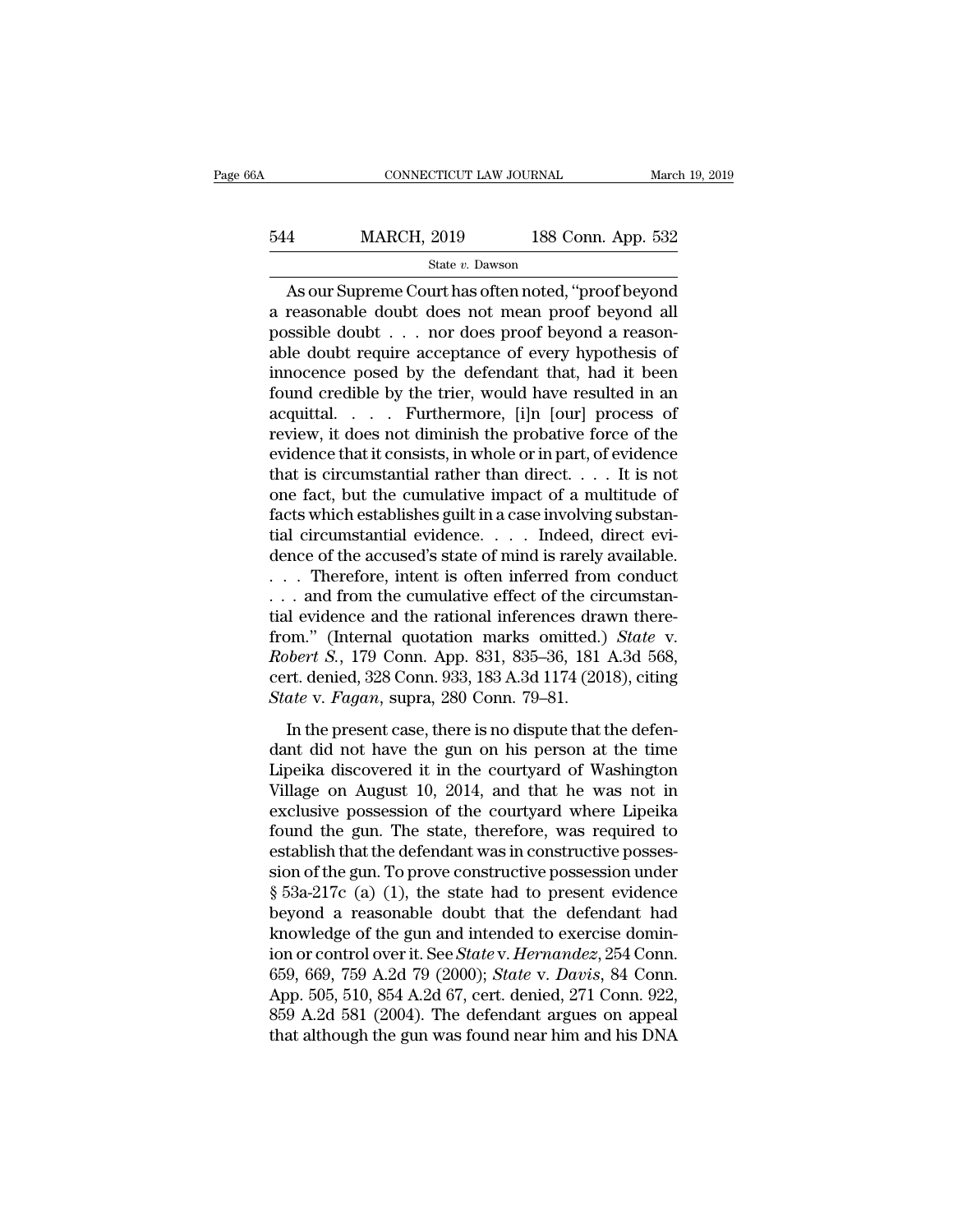2019 CONNECTICUT LAW JOURNAL Page 67A<br>
188 Conn. App. 532 MARCH, 2019 545<br>
State v. Dawson<br>
was found on it, his proximity to it and the presence<br>
of his DNA on the gun and ammunition are not sufficient<br>
ovidence to prove 188 Conn. App. 532 MARCH, 2019 545<br>
State v. Dawson<br>
was found on it, his proximity to it and the presence<br>
of his DNA on the gun and ammunition are not sufficient<br>
evidence to prove that he had knowledge of the gun,<br>
kno 188 Conn. App. 532 MARCH, 2019 545<br>
State v. Dawson<br>
was found on it, his proximity to it and the presence<br>
of his DNA on the gun and ammunition are not sufficient<br>
evidence to prove that he had knowledge of the gun,<br>
kne 188 Conn. App. 532 MARCH, 2019 545<br>
State v. Dawson<br>
was found on it, his proximity to it and the presence<br>
of his DNA on the gun and ammunition are not sufficient<br>
evidence to prove that he had knowledge of the gun,<br>
kne State v. Dawson<br>
State v. Dawson<br>
Was found on it, his proximity to it and the presence<br>
of his DNA on the gun and ammunition are not sufficient<br>
evidence to prove that he had knowledge of the gun,<br>
knew of its presence o state  $v$ . Dawson<br>was found on it, his proximity to it and the presence<br>of his DNA on the gun and ammunition are not sufficient<br>evidence to prove that he had knowledge of the gun,<br>knew of its presence or exercised dominio was found on it, his proximity to it and the presence<br>of his DNA on the gun and ammunition are not sufficient<br>evidence to prove that he had knowledge of the gun,<br>knew of its presence or exercised dominion or control<br>over i of his DNA on the gun and ammunition are not sufficient<br>evidence to prove that he had knowledge of the gun,<br>knew of its presence or exercised dominion or control<br>over it. In particular, the defendant argues that the<br>presen evidence to prove that he had knowledge of the gun,<br>knew of its presence or exercised dominion or control<br>over it. In particular, the defendant argues that the<br>presence of his DNA on the gun merely means that at<br>some unkno presence. For it. In particular, the defendant argues that the esence of his DNA on the gun merely means that at me unknown time and under unknown circumstances is DNA was transferred to the gun, but that is insufficient to support presence or nis DNA on the gun merely means that at<br>some unknown time and under unknown circumstances<br>his DNA was transferred to the gun, but that is insuffi-<br>cient to support a finding that he knew of the gun's<br>presence.<br>

some unknown time and under unknown circumstances<br>his DNA was transferred to the gun, but that is insuffi-<br>cient to support a finding that he knew of the gun's<br>presence.<br>The state acknowledges that because the defendant<br>wa his DNA was transferred to the gun, but that is insufficient to support a finding that he knew of the gun's<br>presence.<br>The state acknowledges that because the defendant<br>was not in exclusive control of the courtyard, the ju cient to support a finding that he knew of the gun's<br>presence.<br>The state acknowledges that because the defendant<br>was not in exclusive control of the courtyard, the jury<br>could not infer properly from that circumstance that The state acknowledges that because the defendant<br>was not in exclusive control of the courtyard, the jury<br>could not infer properly from that circumstance that<br>the defendant knew of the gun's presence without<br>incriminating The state acknowledges that because the defendant<br>was not in exclusive control of the courtyard, the jury<br>could not infer properly from that circumstance that<br>the defendant knew of the gun's presence without<br>incriminating was not in exclusive control of the courtyard, the jury<br>could not infer properly from that circumstance that<br>the defendant knew of the gun's presence without<br>incriminating statements or other circumstances to but-<br>tress th could not infer properly from that circumstance that<br>the defendant knew of the gun's presence without<br>incriminating statements or other circumstances to but-<br>tress the inference. See *State* v. *Butler*, 296 Conn. 62,<br>78, the defendant knew of the gun's presence without<br>incriminating statements or other circumstances to but-<br>tress the inference. See *State* v. *Butler*, 296 Conn. 62,<br>78, 993 A.2d 970 (2010). The state, however, contends<br>tha incriminating statements or other circumstances to but-<br>tress the inference. See *State* v. *Butler*, 296 Conn. 62,<br>78, 993 A.2d 970 (2010). The state, however, contends<br>that there were four circumstances that established tress the inference. See *State* v. *Butler*, 296 Conn. 62,<br>78, 993 A.2d 970 (2010). The state, however, contends<br>that there were four circumstances that established a<br>nexus between the defendant and the gun and permitted<br> 78, 993 A.2d 970 (2010). The state, however, contends<br>that there were four circumstances that established a<br>nexus between the defendant and the gun and permitted<br>the jury reasonably to infer that the defendant knew of<br>the that there were fou<br>nexus between the c<br>the jury reasonably<br>the gun's presence,<br>dominion or control<br>so. See *State* v. Hii<br>with the state.<br>First, the state no xus between the defendant and the gun and permitted<br>e jury reasonably to infer that the defendant knew of<br>e gun's presence, that he was in a position to exercise<br>minion or control over it, and that he intended to do<br>. See the jury reasonably to inter that the detendant knew of<br>the gun's presence, that he was in a position to exercise<br>dominion or control over it, and that he intended to do<br>so. See *State* v. *Hill*, supra, 201 Conn. 516. We

the gun's presence, that he was in a position to exercise<br>dominion or control over it, and that he intended to do<br>so. See *State* v. Hill, supra, 201 Conn. 516. We agree<br>with the state.<br>First, the state notes that the gun dominion or control over it, and that he intended to do<br>so. See *State* v. Hill, supra, 201 Conn. 516. We agree<br>with the state.<br>First, the state notes that the gun was found in plain<br>view and appeared to have been placed n so. See *State v. Huu*, supra, 201 Conn. 516. We agree<br>with the state.<br>First, the state notes that the gun was found in plain<br>view and appeared to have been placed near the bushes<br>recently. The jury, therefore, reasonably With the state.<br>First, the state notes that the gun was found in plain<br>view and appeared to have been placed near the bushes<br>recently. The jury, therefore, reasonably could have<br>inferred that the person who put the gun nea First, the state notes that the gun was found in plain<br>view and appeared to have been placed near the bushes<br>recently. The jury, therefore, reasonably could have<br>inferred that the person who put the gun near the bushes<br>di view and appeared to have been placed near the bushes<br>recently. The jury, therefore, reasonably could have<br>inferred that the person who put the gun near the bushes<br>did not abandon it and leave the courtyard but, instead,<br>w recently. The jury, therefore, reasonably could have<br>inferred that the person who put the gun near the bushes<br>did not abandon it and leave the courtyard but, instead,<br>was one of the six individuals in the courtyard when<br>t as one of the six individuals in the courtyard when<br>he officers arrived. In response, the defendant argues<br>hat the gun was not in plain view because Lipeika<br>eeded a flashlight to see it.<sup>12</sup> The defendant's argument<br> $\frac{1$ the officers arrived. In response, the defendant argues<br>that the gun was not in plain view because Lipeika<br>needed a flashlight to see it.<sup>12</sup> The defendant's argument<br> $\frac{12 \text{ Most often, plain view, or the plain view doctrine, arises in the context of a fourth amendment illegal search and seizure claim, which is not present  
in this case. The defendant has not claimed that he$ 

that the gun was not in plain view because Lipeika meeded a flashlight to see it.<sup>12</sup> The defendant's argument  $\frac{12}{12}$  Most often, plain view, or the plain view doctrine, arises in the context of a fourth amendment il meeded a flashlight to see it.<sup>12</sup> The defendant's argument  $\frac{12}{12}$  Most often, plain view, or the plain view doctrine, arises in the context of a fourth amendment illegal search and seizure claim, which is not presen  $^{12}$  Most often, plain view, or the plain view doctrine, arises in the context of a fourth amendment illegal search and seizure claim, which is not present in this case. The defendant has not claimed that he had a reaso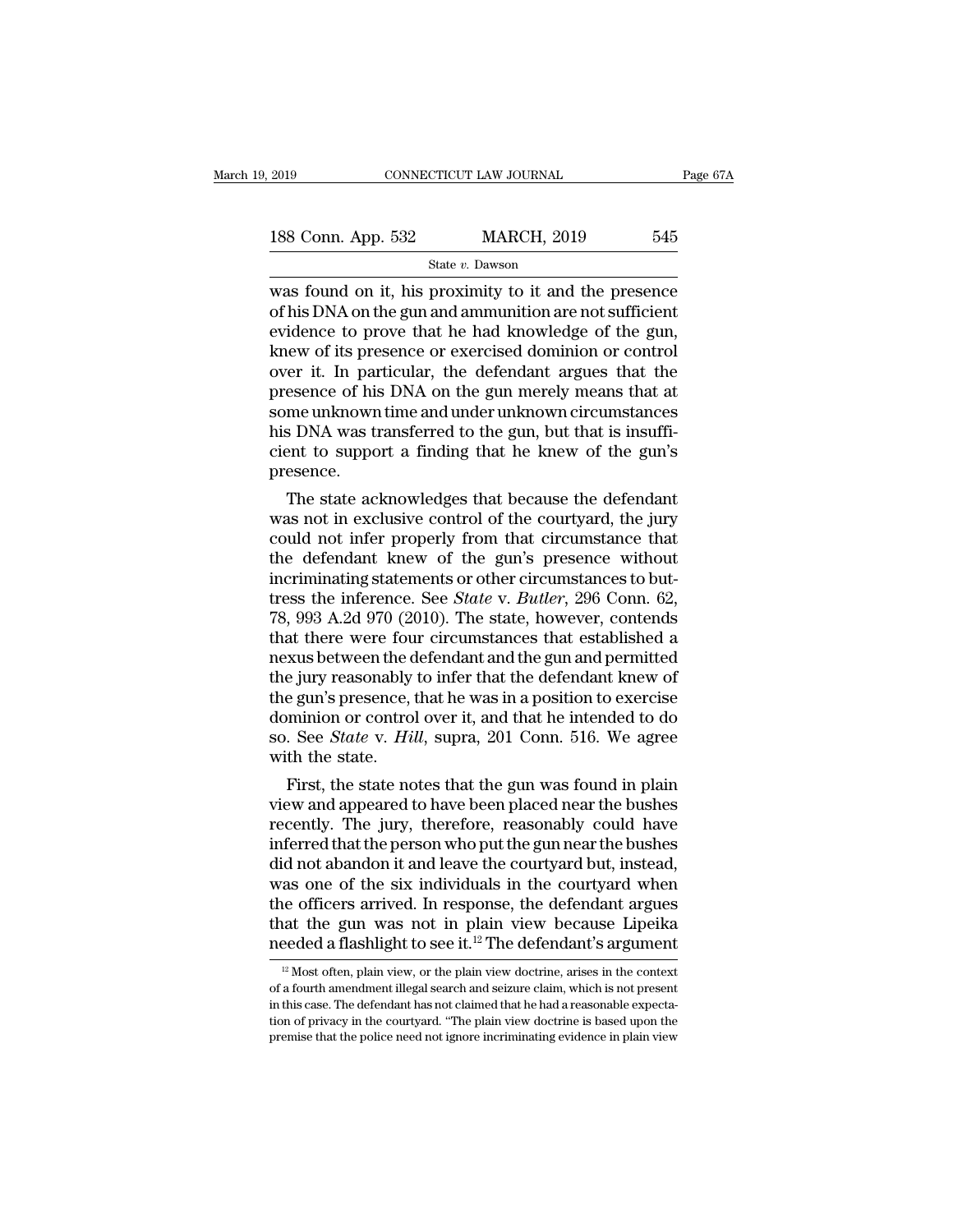# EXECUTE CONNECTICUT LAW JOURNAL March 19, 2019<br>546 MARCH, 2019 188 Conn. App. 532<br>5tate v. Dawson State *v.* Dawson

CONNECTICUT LAW JOURNAL March 19, 2019<br>
MARCH, 2019 188 Conn. App. 532<br>
State v. Dawson<br>
Iacks merit. The police were patrolling the courtyard<br>
pursuant to the department's agreement with the hous-<br>
ing outherity. The offi  $\frac{\text{MARCH}}{\text{State } v. \text{ Dawson}}$ <br>State  $v. \text{ Dawson}$ <br>lacks merit. The police were patrolling the courtyard<br>pursuant to the department's agreement with the hous-<br>ing authority. The officers needed artificial light both<br>to be seen as  $\begin{array}{ll}\n 546 & \text{MARCH, } 2019 & \text{188 Conn. App. 532} \\
 \hline\n \text{Stacks merit. The police were patrolling the courtyard pursuit to the department's agreement with the housing authority. The officers needed artificial light both to be seen as they approached the courtyard and to see what was in the courtward. The gun was lying on a wall.\n$ 546 MARCH, 2019 188 Conn. App. 532<br>  $\frac{\text{State } v. \text{ Dawson}}{\text{lacks}}$ <br>
lacks merit. The police were patrolling the courtyard<br>
pursuant to the department's agreement with the hous-<br>
ing authority. The officers needed artificial light State v. Dawson<br>
State v. Dawson<br>
lacks merit. The police were patrolling the courtyard<br>
pursuant to the department's agreement with the hous-<br>
ing authority. The officers needed artificial light both<br>
to be seen as they state v. Dawson<br>lacks merit. The police were patrolling the courtyard<br>pursuant to the department's agreement with the hous-<br>ing authority. The officers needed artificial light both<br>to be seen as they approached the courty lacks merit. The police were patrolling the courtyard<br>pursuant to the department's agreement with the hous-<br>ing authority. The officers needed artificial light both<br>to be seen as they approached the courtyard and to see<br>wh pursuant to the department's agreement with the hous-<br>ing authority. The officers needed artificial light both<br>to be seen as they approached the courtyard and to see<br>what was in the courtyard. The gun was lying on a wall<br>i ing authority. The officers needed artificial light both<br>to be seen as they approached the courtyard and to see<br>what was in the courtyard. The gun was lying on a wall<br>in a public space, and it was dark. The gun was in the<br> to be seen as they approached the courtyard and to see<br>what was in the courtyard. The gun was lying on a wall<br>in a public space, and it was dark. The gun was in the<br>open and uncovered, and, therefore, it was in plain<br>view. what was in the courtyard. The gun was lying on a wall<br>in a public space, and it was dark. The gun was in the<br>open and uncovered, and, therefore, it was in plain<br>view. It clearly would have been visible in daylight.<br>Under in a public space, and it was dark. The gun was in the<br>open and uncovered, and, therefore, it was in plain<br>view. It clearly would have been visible in daylight.<br>Under the circumstances, there is no difference<br>between Lipei open and uncovered, and, therefore, it was in plain<br>view. It clearly would have been visible in daylight.<br>Under the circumstances, there is no difference<br>between Lipeika's using a flashlight and turning on a<br>light in a dar view. It clearly would have been visible in daylight.<br>Under the circumstances, there is no difference<br>between Lipeika's using a flashlight and turning on a<br>light in a dark room. Furthermore, the state's argument<br>is not tha Under the circumstances, there is no difference<br>between Lipeika's using a flashlight and turning on a<br>light in a dark room. Furthermore, the state's argument<br>is not that the location of the gun is evidence that the<br>defenda between Lipeika's using a flashlight and turning on a<br>light in a dark room. Furthermore, the state's argument<br>is not that the location of the gun is evidence that the<br>defendant saw it there. Instead, the state's argument i light in a dark room. Furthermore, the state's<br>is not that the location of the gun is evidence<br>defendant saw it there. Instead, the state's arg<br>that the location of the uncovered gun near th<br>close to the defendant supports Fredant saw it there. Instead, the state's argument is<br>at the location of the uncovered gun near the bushes<br>ose to the defendant supports the inference that the<br>fendant had placed the gun there. Thus, the lighting<br>mditions defendant saw it there. Instead, the state's argument is<br>that the location of the uncovered gun near the bushes<br>close to the defendant supports the inference that the<br>defendant had placed the gun there. Thus, the lighting<br>

Inat the location of the uncovered gun hear the busness<br>close to the defendant supports the inference that the<br>defendant had placed the gun there. Thus, the lighting<br>conditions at the time were immaterial.<br>Second, the stat close to the defendant supports the interence that the<br>defendant had placed the gun there. Thus, the lighting<br>conditions at the time were immaterial.<br>Second, the state points out that Lipeika was shining<br>his flashlight whe defendant had placed the gun there. Thus, the lighting<br>
conditions at the time were immaterial.<br>
Second, the state points out that Lipeika was shining<br>
his flashlight when the officers walked through the alley<br>
into the co conductions at the time were intimaterial.<br>
Second, the state points out that Lipeika was shining<br>
his flashlight when the officers walked through the alley<br>
into the courtyard. In his statement to the police, Jack-<br>
son s Second, the state points out that Lipeika was shining<br>his flashlight when the officers walked through the alley<br>into the courtyard. In his statement to the police, Jack-<br>son stated that someone saw the light and called ou his flashlight when the officers walked through the alley<br>into the courtyard. In his statement to the police, Jack-<br>son stated that someone saw the light and called out<br>"police," causing individuals in the courtyard to loo into the courtyard. In his statement to the police, Jackson stated that someone saw the light and called out "police," causing individuals in the courtyard to look up. According to Lipeika, when individuals who have a gun son stated that someone saw the light and called out<br>"police," causing individuals in the courtyard to look<br>up. According to Lipeika, when individuals who have<br>a gun in their possession become aware of a police<br>presence, t "police," causing individuals in the courtyard to look up. According to Lipeika, when individuals who have a gun in their possession become aware of a police presence, they try to "discard  $\ldots$  or stash" the gun so that up. According to Lipeika, when individuals who have<br>a gun in their possession become aware of a police<br>presence, they try to "discard . . . or stash" the gun<br>so that they will not be detected with it. The state,<br>therefore, a gun in their possession become aware of a police<br>presence, they try to "discard  $\ldots$  or stash" the gun<br>so that they will not be detected with it. The state,<br>therefore, argues that it was reasonable for the jury to<br>infe presence, they try to "discard . . . or stash" the gun<br>so that they will not be detected with it. The state,<br>therefore, argues that it was reasonable for the jury to<br>infer that the defendant quickly put the gun on the wall so that they will not be detected with it. The state,<br>therefore, argues that it was reasonable for the jury to<br>infer that the defendant quickly put the gun on the wall<br>near the bushes to avoid being found with it. The jury therefore, argues that it was reasonable for the jury to infer that the defendant quickly put the gun on the wall near the bushes to avoid being found with it. The jury reasonably could have inferred from the evidence tha reasonably could have inferred from the evidence that<br>the defendant, whom it knew to be a convicted felon,<br>was motivated to "stash" the gun because he is not<br>entitled to possess a gun.<br>while they are . . . entitled to be the defendant, whom it knew to be a convicted felon, was motivated to "stash" the gun because he is not entitled to possess a gun.<br>
while they are . . . entitled to be in a position to view the items seized."<br>
(Internal qu

was motivated to "stash" the gun because he is not<br>entitled to possess a gun.<br>while they are . . . entitled to be in a position to view the items seized."<br>(Internal quotation marks omitted.) *State* v. Arokium, 143 Conn. A **Coolidge v.** *New Hampshire*, 403 U.S. 443, 464–73, 91 S. Ct. 2022, 29 L. Ed. 2d 564 (1971); *State v. Architechondge v. New Hampshire*, 403 U.S. 443, 464–73, 91 S. Ct. 2022, 29 L. Ed. 2d 564 (1971); *State v. Ruth*, 181 while they are . . . entitled to be in a position to view the items seized."<br>(Internal quotation marks omitted.) *State* v. *Arokium*, 143 Conn. App. 419, 433, 71 A.3d 569, cert. denied, 310 Conn. 904, 75 A.3d 31 (2013); s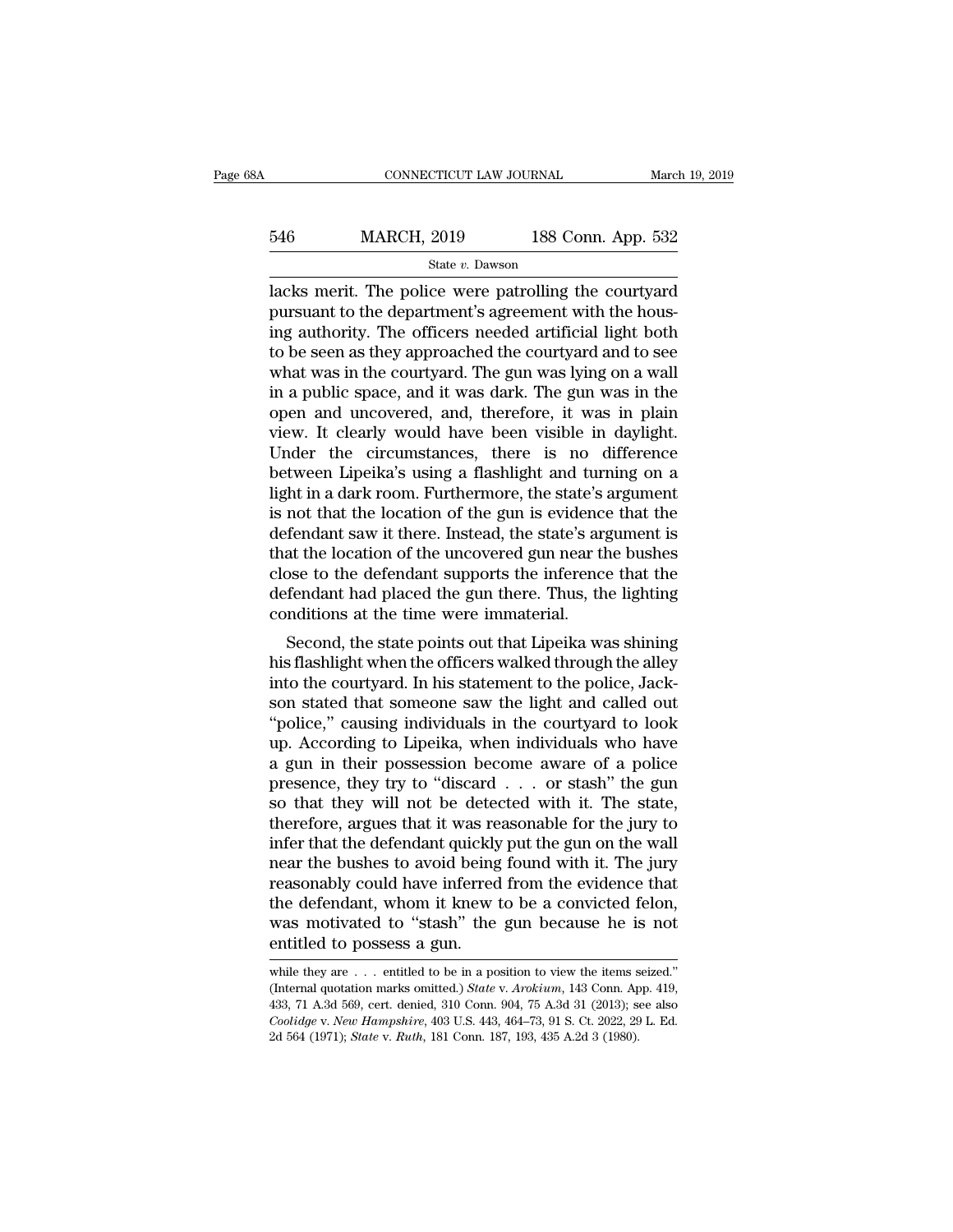| 2019               |  | CONNECTICUT LAW JOURNAL | Page 69A |  |
|--------------------|--|-------------------------|----------|--|
| 188 Conn. App. 532 |  | <b>MARCH, 2019</b>      | 547      |  |
| State v. Dawson    |  |                         |          |  |

Third, the state cites Lipeika's testimony that, when<br>
Third, the state cites Lipeika's testimony that, when<br>
dividuals with a gun seek to "discard . . . or stash"<br>
they nut the gun in a place close apough to be "geness" 188 Conn. App. 532 MARCH, 2019 547<br>
State v. Dawson<br>
Third, the state cites Lipeika's testimony that, when<br>
individuals with a gun seek to "discard . . . or stash"<br>
it, they put the gun in a place close enough to be "acce 188 Conn. App. 532 MARCH, 2019 547<br>
State v. Dawson<br>
Third, the state cites Lipeika's testimony that, when<br>
individuals with a gun seek to "discard . . . or stash"<br>
it, they put the gun in a place close enough to be "acce 188 Conn. App. 532 MARCH, 2019 547<br>
State v. Dawson<br>
Third, the state cites Lipeika's testimony that, when<br>
individuals with a gun seek to "discard . . . or stash"<br>
it, they put the gun in a place close enough to be "acce State v. Dawson<br>Third, the state cites Lipeika's testimony that, when<br>individuals with a gun seek to "discard . . . or stash"<br>it, they put the gun in a place close enough to be "acces-<br>sible" to them. In this instance, th Third, the state cites Lipeika's testim<br>individuals with a gun seek to "discard<br>it, they put the gun in a place close enoug<br>sible" to them. In this instance, the gun v<br>feet from the defendant, who was sitt<br>table next to t dividuals with a gun seek to "discard . . . or stash"<br>they put the gun in a place close enough to be "acces-<br>ble" to them. In this instance, the gun was four to five<br>et from the defendant, who was sitting at a picnic<br>ble n it, they put the gun in a place close enough to be "accessible" to them. In this instance, the gun was four to five<br>feet from the defendant, who was sitting at a picnic<br>table next to the wall and bushes.<br>Fourth, the defend

sible" to them. In this instance, the gun was four to five<br>feet from the defendant, who was sitting at a picnic<br>table next to the wall and bushes.<br>Fourth, the defendant was the only person at the<br>picnic table who could not feet from the defendant, who was sitting at a picnic<br>table next to the wall and bushes.<br>Fourth, the defendant was the only person at the<br>picnic table who could not be eliminated as a contribu-<br>tor to the DNA profile found table next to the wall and bushes.<br>
Fourth, the defendant was the only person at the<br>
picnic table who could not be eliminated as a contribu-<br>
tor to the DNA profile found on the gun and ammuni-<br>
tion. The chance that a ra Fourth, the defendant was the only person at the<br>picnic table who could not be eliminated as a contribu-<br>tor to the DNA profile found on the gun and ammuni-<br>tion. The chance that a random individual, someone<br>other than the Fourth, the defendant was the only person at the<br>picnic table who could not be eliminated as a contribu-<br>tor to the DNA profile found on the gun and ammuni-<br>tion. The chance that a random individual, someone<br>other than th picnic table who could not be eliminated as a contributor to the DNA profile found on the gun and ammunition. The chance that a random individual, someone other than the defendant, could have contributed to the DNA was one tor to the DNA profile found on the gun and ammunition. The chance that a random individual, someone other than the defendant, could have contributed to the DNA was one in 1.5 million in the African-American population. On tion. The chance that a random individual, someone<br>other than the defendant, could have contributed to the<br>DNA was one in 1.5 million in the African-American<br>population. On the basis of these four circumstances,<br>the state other than the defendant, could have contributed to the<br>DNA was one in 1.5 million in the African-American<br>population. On the basis of these four circumstances,<br>the state argues that the jury reasonably could have<br>inferred DNA was one in 1.5 million in the African-American<br>population. On the basis of these four circumstances,<br>the state argues that the jury reasonably could have<br>inferred that the defendant knew of the gun's presence<br>and could population. On the basis of these four circumstances,<br>the state argues that the jury reasonably could have<br>inferred that the defendant knew of the gun's presence<br>and could have exercised dominion or control over it,<br>and in the state argues that the jury reasonably could have<br>inferred that the defendant knew of the gun's presence<br>and could have exercised dominion or control over it,<br>and intended to do so. Although none of the factors<br>alone is inferred that the defendant knew of the gun's presence<br>and could have exercised dominion or control over it,<br>and intended to do so. Although none of the factors<br>alone is direct evidence of the defendant's knowledge<br>of the and could have exercised dominion or control over it,<br>and intended to do so. Although none of the factors<br>alone is direct evidence of the defendant's knowledge<br>of the gun's presence or his intent to possess it, the<br>cumulat and intended to do so. Although none of the factors<br>alone is direct evidence of the defendant's knowledge<br>of the gun's presence or his intent to possess it, the<br>cumulative force of the circumstantial evidence was<br>sufficien alone is direct evidence of the defendant's knowledge<br>of the gun's presence or his intent to possess it, the<br>cumulative force of the circumstantial evidence was<br>sufficient for the jury reasonably to infer that the defen-<br>d of the gun's presence or his intent to possess it, the<br>cumulative force of the circumstantial evidence was<br>sufficient for the jury reasonably to infer that the defen-<br>dant knew of the gun and was in constructive posses-<br>si cumulative force of the circumstantial evidence was<br>sufficient for the jury reasonably to infer that the defen-<br>dant knew of the gun and was in constructive posses-<br>sion of it. "Where a group of facts [is] relied upon for<br> sufficient for the jury reasonably to infer that the defen-<br>dant knew of the gun and was in constructive posses-<br>sion of it. "Where a group of facts [is] relied upon for<br>proof of an element of the crime it is [the] cumula dant knew of the gun and was in constructive possession of it. "Where a group of facts [is] relied upon for proof of an element of the crime it is [the] cumulative impact [of those facts] that is to be weighed in deciding sion of it. "Where a group of facts [is] relied upon for<br>proof of an element of the crime it is [the] cumulative<br>impact [of those facts] that is to be weighed in deciding<br>whether the standard of proof beyond a reasonable<br>d proof of an element of the crime it is [the] cumulative<br>impact [of those facts] that is to be weighed in deciding<br>whether the standard of proof beyond a reasonable<br>doubt has been met and each individual fact need not<br>be pr impact [of those facts] that is to be weighed in deciding<br>whether the standard of proof beyond a reasonable<br>doubt has been met and each individual fact need not<br>be proved in accordance with that standard." (Internal<br>quotat whether the standard of proof beyond a reasonable<br>doubt has been met and each individual fact need not<br>be proved in accordance with that standard." (Internal<br>quotation marks omitted.) *State* v. *McDonough*, 205<br>Conn. 352, doubt has been met and each individual fact need not<br>be proved in accordance with that standard." (Internal<br>quotation marks omitted.) *State* v. *McDonough*, 205<br>Conn. 352, 355, 533 A.2d 857 (1987), cert. denied, 485<br>U.S. be proved in accordance with that standard." (Internal<br>quotation marks omitted.) *State* v. *McDonough*, 205<br>Conn. 352, 355, 533 A.2d 857 (1987), cert. denied, 485<br>U.S. 906, 108 S. Ct. 1079, 99 L. Ed. 2d 238 (1988). Evi-<br>d quotation marks omitted.) *State* v. *McDonough*, 205<br>Conn. 352, 355, 533 A.2d 857 (1987), cert. denied, 485<br>U.S. 906, 108 S. Ct. 1079, 99 L. Ed. 2d 238 (1988). Evi-<br>dence of the defendant's DNA on the gun and ammuni-<br>tion Conn. 352, 355, 53<br>U.S. 906, 108 S. Ct<br>dence of the defen<br>tion, plus his proxi<br>inference that the<br>person and intend<br>left the courtyard.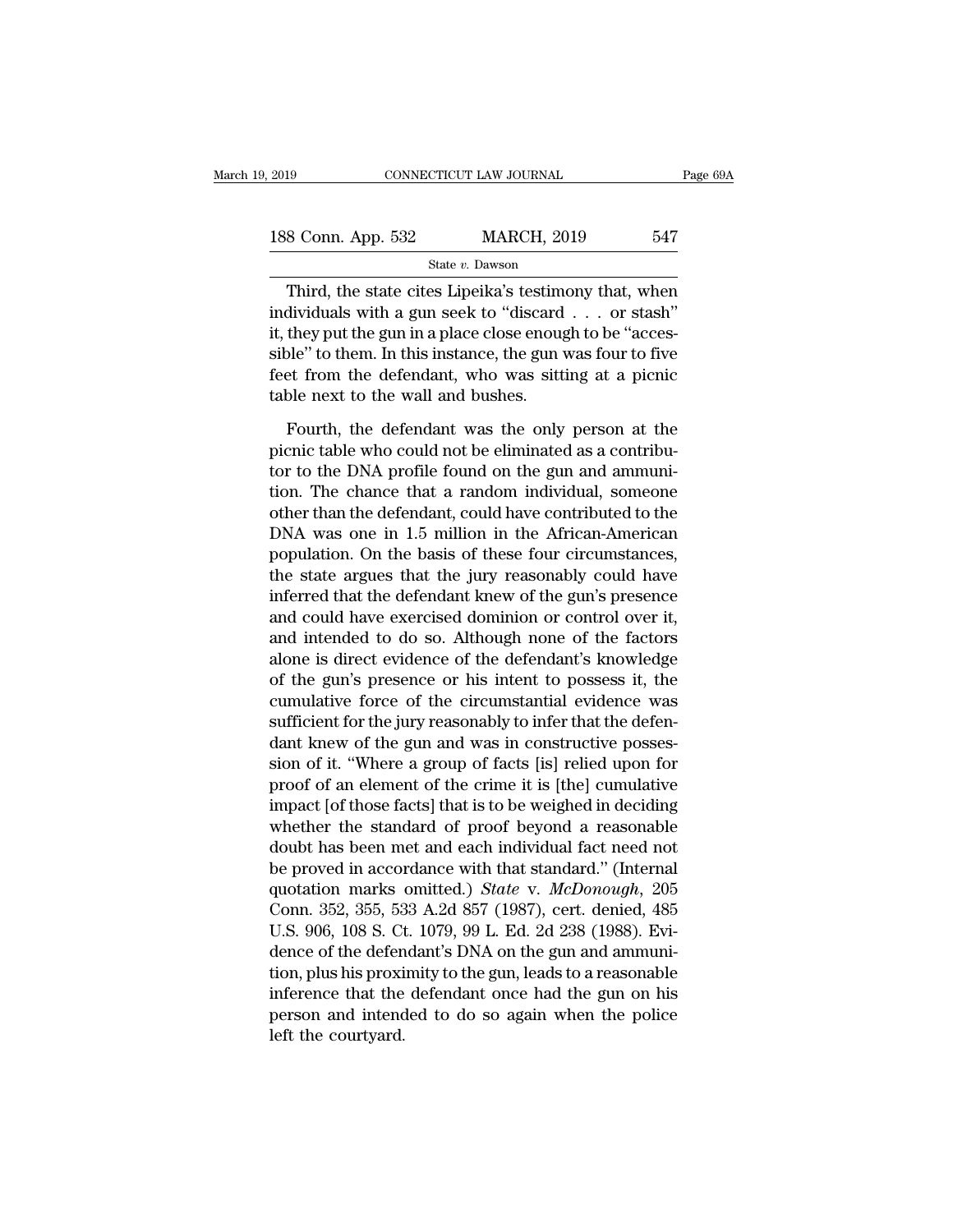# EXECUTE CONNECTICUT LAW JOURNAL March 19, 2019<br>548 MARCH, 2019 188 Conn. App. 532<br>5tate v. Dawson State *v.* Dawson

CONNECTICUT LAW JOURNAL March 19, 2019<br> **Sand MARCH, 2019** 188 Conn. App. 532<br>
State v. Dawson<br>
The defendant argues, citing *State* v. *Payne*, 186<br>
Donn. 179, 440 A.2d 280 (1982), that the state cannot<br>
Ly on the DNA cyr 548 MARCH, 2019 188 Conn. App. 532<br>
State v. Dawson<br>
The defendant argues, citing *State v. Payne*, 186<br>
Conn. 179, 440 A.2d 280 (1982), that the state cannot<br>
rely on the DNA evidence alone to prove that he knew<br>
of the For the MARCH, 2019 188 Conn. App. 532<br>
State v. Dawson<br>
The defendant argues, citing *State v. Payne*, 186<br>
Conn. 179, 440 A.2d 280 (1982), that the state cannot<br>
rely on the DNA evidence alone to prove that he knew<br>
of MARCH, 2019 188 Conn. App. 532<br>
State v. Dawson<br>
The defendant argues, citing *State v. Payne*, 186<br>
Conn. 179, 440 A.2d 280 (1982), that the state cannot<br>
rely on the DNA evidence alone to prove that he knew<br>
of the gun' State v. Dawson<br>The defendant argues, citing *State v. Payne*, 186<br>Conn. 179, 440 A.2d 280 (1982), that the state cannot<br>rely on the DNA evidence alone to prove that he knew<br>of the gun's presence on the wall near the bush State *v. Bawson*<br>The defendant argues, citing *State v. Payne*, 186<br>Conn. 179, 440 A.2d 280 (1982), that the state cannot<br>rely on the DNA evidence alone to prove that he knew<br>of the gun's presence on the wall near the bus The defendant argues, citing *State v. Payne*, 186<br>Conn. 179, 440 A.2d 280 (1982), that the state cannot<br>rely on the DNA evidence alone to prove that he knew<br>of the gun's presence on the wall near the bushes. He<br>compares t Conn. 179, 440 A.2d 280 (1982), that the state cannot<br>rely on the DNA evidence alone to prove that he knew<br>of the gun's presence on the wall near the bushes. He<br>compares the presence of DNA on the gun to finger-<br>prints fo rely on the DNA evidence alone to prove that he knew<br>of the gun's presence on the wall near the bushes. He<br>compares the presence of DNA on the gun to finger-<br>prints found on a vehicle in *Payne*. "[A] conviction may<br>not st of the gun's presence on the wall near the bushes. He<br>compares the presence of DNA on the gun to finger-<br>prints found on a vehicle in *Payne*. "[A] conviction may<br>not stand on fingerprint evidence alone unless the prints<br>w compares the presence of DNA on the gun to finger-<br>prints found on a vehicle in *Payne*. "[A] conviction may<br>not stand on fingerprint evidence alone unless the prints<br>were found under such circumstances that they could<br>ha prints found on a vehicle in *Payne*. "[A] conviction may<br>not stand on fingerprint evidence alone unless the prints<br>were found under such circumstances that they could<br>have only been impressed at the time the crime was<br>per not stand on fingerprint evidence alone unless the prints<br>were found under such circumstances that they could<br>have only been impressed at the time the crime was<br>perpetrated." Id., 182. In *Payne*, the defendant's finger-<br>p were found under such circumstances that they could<br>have only been impressed at the time the crime was<br>perpetrated." Id., 182. In *Payne*, the defendant's finger-<br>prints were found on the driver's door of a motor vehicle<br>i have only been impressed at the time the crime was<br>perpetrated." Id., 182. In *Payne*, the defendant's finger-<br>prints were found on the driver's door of a motor vehicle<br>in which the victim had been restrained. Id., 181. Th perpetrated." Id., 182. In *Payne*, the defendant's finger-<br>prints were found on the driver's door of a motor vehicle<br>in which the victim had been restrained. Id., 181. The<br>victim was unable to identify the defendant in a prints were found on the driver's door of a motor vehicle<br>in which the victim had been restrained. Id., 181. The<br>victim was unable to identify the defendant in a photo-<br>graphic array or at trial. Id. Our Supreme Court reve in which the victim had been restrained. Id., 181. The<br>victim was unable to identify the defendant in a photo-<br>graphic array or at trial. Id. Our Supreme Court reversed<br>the defendant's conviction because "[t]he evidence i victim was unable to identify the defendant in a photographic array or at trial. Id. Our Supreme Court reversed<br>the defendant's conviction because "[t]he evidence in<br>the present case does not reasonably exclude the<br>hypothe the defendant's conviction because "[t]he evidence in<br>the present case does not reasonably exclude the<br>hypothesis that the defendant's fingerprints were<br>placed on the car at a time other than during the perpe-<br>tration of t the present case does not reasonably exclude the<br>hypothesis that the defendant's fingerprints were<br>placed on the car at a time other than during the perpe-<br>tration of the crime." Id., 184; see also *State* v. *Mayell*,<br>163 hypothesis that the defendant's fingerprints were<br>placed on the car at a time other than during the perpe-<br>tration of the crime." Id., 184; see also *State* v. *Mayell*,<br>163 Conn. 419, 426, 311 A.2d 60 (1972) (where defen placed on the car at a time other than during the perpetration of the crime." Id., 184; see also *State v. Mayell*, 163 Conn. 419, 426, 311 A.2d 60 (1972) (where defendant was regularly employed to drive vehicle and rightf tration of the crime." Id., 184; see also *State* v. *Mayell*, 163 Conn. 419, 426, 311 A.2d 60 (1972) (where defendant was regularly employed to drive vehicle and rightfully in it six hours before crime defendant's fingerp as regularly employed to drive vehicle and rightfully<br>it six hours before crime defendant's fingerprints<br>a rearview mirror of abandoned vehicle were of no<br>oment unless circumstances were such that finger-<br>ints only could in it six hours before crime defendant's fingerprints<br>on rearview mirror of abandoned vehicle were of no<br>moment unless circumstances were such that finger-<br>prints only could have been impressed at time of crime).<br>The facts

on rearview mirror of abandoned vehicle were of no<br>moment unless circumstances were such that finger-<br>prints only could have been impressed at time of crime).<br>The facts of the present case, however, are distin-<br>guishable moment unless circumstances were such that finger-<br>prints only could have been impressed at time of crime).<br>The facts of the present case, however, are distin-<br>guishable from both *Payne* and *Mayell*. Here, the defen-<br>dan prints only could have been impressed at time of crime).<br>The facts of the present case, however, are distinguishable from both *Payne* and *Mayell*. Here, the defen-<br>dant not only was at the scene at the time the gun was<br> The facts of the present case, however, are distinguishable from both *Payne* and *Mayell*. Here, the defendant not only was at the scene at the time the gun was found, but he also was in close proximity to it. Others wer The facts of the present case, however, are distinguishable from both *Payne* and *Mayell*. Here, the defendant not only was at the scene at the time the gun was found, but he also was in close proximity to it. Others wer guishable from both *Payne* and *Mayell*. Here, the defendant not only was at the scene at the time the gun was found, but he also was in close proximity to it. Others were in close proximity to the gun too, but the defend dant not only was at the scene at the time the gun was<br>found, but he also was in close proximity to it. Others<br>were in close proximity to the gun too, but the defen-<br>dant was the only one of them who was a contributor<br>to t found, but he also was in close proximity to it. Others<br>were in close proximity to the gun too, but the defen-<br>dant was the only one of them who was a contributor<br>to the DNA obtained from the surface of the gun or the<br>ammu were in close proximity to the gun too, but the defendant was the only one of them who was a contributor<br>to the DNA obtained from the surface of the gun or the<br>ammunition, or both. Moreover, the defendant had at<br>least two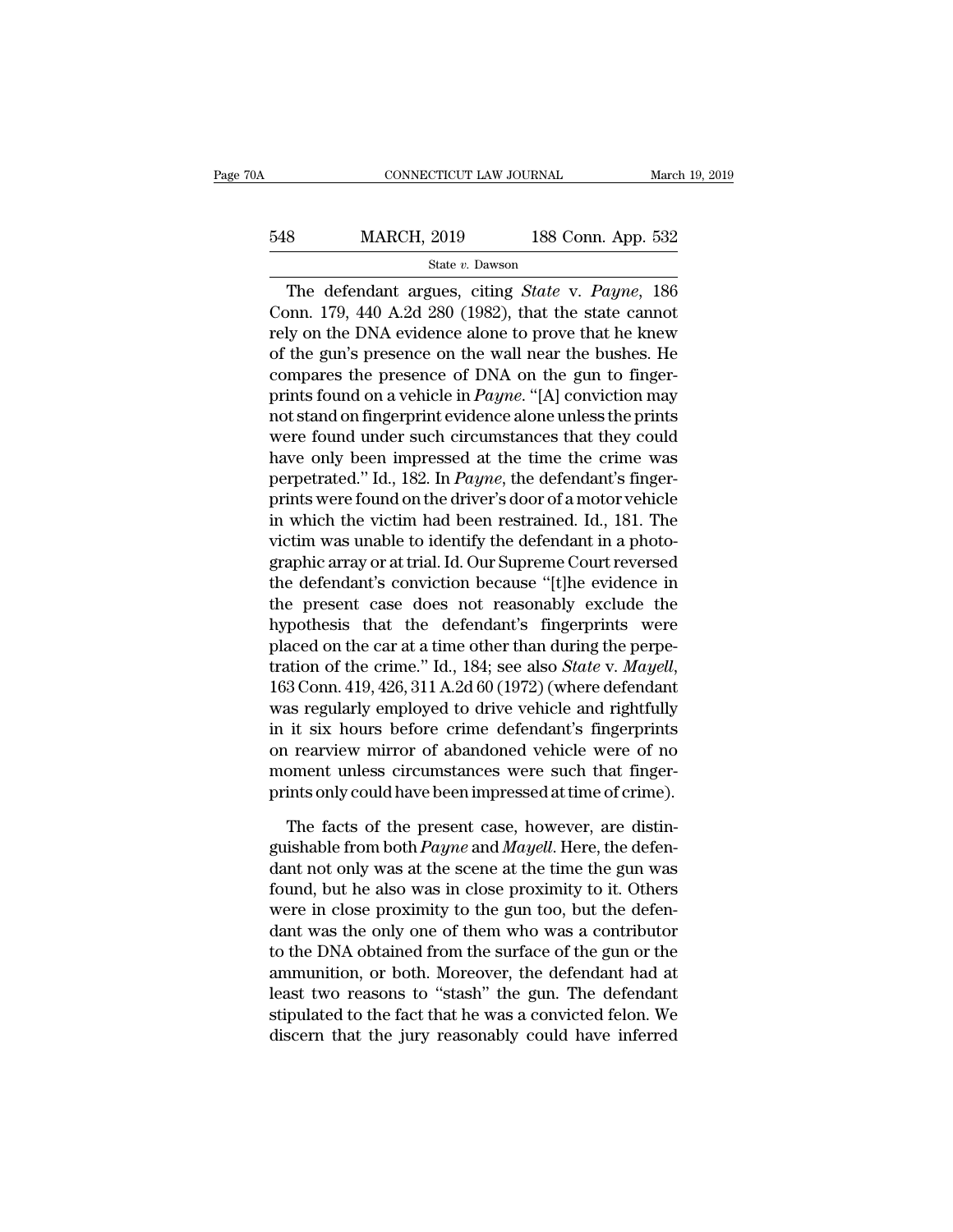| 2019               |  | CONNECTICUT LAW JOURNAL | Page 71A |  |
|--------------------|--|-------------------------|----------|--|
| 188 Conn. App. 532 |  | <b>MARCH, 2019</b>      | 549      |  |
| State v. Dawson    |  |                         |          |  |

2019 CONNECTICUT LAW JOURNAL Page 71A<br>
188 Conn. App. 532 MARCH, 2019 549<br>
State v. Dawson<br>
that because the defendant was trespassing<sup>13</sup> and, more<br>
importantly, because he was a convicted felon, he had<br>
"stashed" the su 188 Conn. App. 532 MARCH, 2019 549<br>
State v. Dawson<br>
that because the defendant was trespassing<sup>13</sup> and, more<br>
importantly, because he was a convicted felon, he had<br>
"stashed" the gun to avoid being found with the gun<br>
on 188 Conn. App. 532 MARCH, 2019 549<br>
State v. Dawson<br>
that because the defendant was trespassing<sup>13</sup> and, more<br>
importantly, because he was a convicted felon, he had<br>
"stashed" the gun to avoid being found with the gun<br>
on 188 Conn. App. 532<br>
that because the definerantly, because<br>
"stashed" the gun ton his person.<br>
The defendant all State v. Dawson<br>at because the defendant was trespassing<sup>13</sup> and, more<br>portantly, because he was a convicted felon, he had<br>tashed" the gun to avoid being found with the gun<br>his person.<br>The defendant also argues that the D that because the defendant was trespassing<sup>13</sup> and, more importantly, because he was a convicted felon, he had "stashed" the gun to avoid being found with the gun<br>on his person.<br>The defendant also argues that the DNA evid

sample contains was a convicted felon, he had<br>
"stashed" the gun to avoid being found with the gun<br>
on his person.<br>
The defendant also argues that the DNA evidence<br>
is insufficient due to "the questionable reliability of a information, because he was a convicted relation, he had<br>
"stashed" the gun to avoid being found with the gun<br>
on his person.<br>
The defendant also argues that the DNA evidence<br>
is insufficient due to "the questionable relia on his person.<br>The defendant also argues that the DNA evidence<br>is insufficient due to "the questionable reliability of a<br>sample containing only 70 picograms of DNA, when the<br>ideal amount is 1000 picograms of DNA." The def The defendant also argues that the DNA evidence<br>is insufficient due to "the questionable reliability of a<br>sample containing only 70 picograms of DNA, when the<br>ideal amount is 1000 picograms of DNA." The defendant<br>did not o The defendant also argues that the DNA evidence<br>is insufficient due to "the questionable reliability of a<br>sample containing only 70 picograms of DNA, when the<br>ideal amount is 1000 picograms of DNA." The defendant<br>did not o is insufficient due to "the questionable reliability of a<br>sample containing only 70 picograms of DNA, when the<br>ideal amount is 1000 picograms of DNA." The defendant<br>did not object to the admission of the DNA evidence<br>at tr sample containing only 70 picograms of DNA, when the<br>ideal amount is 1000 picograms of DNA." The defendant<br>did not object to the admission of the DNA evidence<br>at trial, but cites Russell's testimony regarding problems<br>that ideal amount is 1000 picograms of DNA." The defendant<br>did not object to the admission of the DNA evidence<br>at trial, but cites Russell's testimony regarding problems<br>that are inherent in testing small samples of DNA.<br>Despit did not object to the admission of the DNA evidence<br>at trial, but cites Russell's testimony regarding problems<br>that are inherent in testing small samples of DNA.<br>Despite the small sampling, however, Russell testified<br>that at trial, but cites Russell's testimony regarding problems<br>that are inherent in testing small samples of DNA.<br>Despite the small sampling, however, Russell testified<br>that she was able to analyze the DNA from the gun,<br>and th that are inherent in testing small samples of DNA.<br>Despite the small sampling, however, Russell testified<br>that she was able to analyze the DNA from the gun,<br>and that she obtained scientifically viable and accurate<br>results Despite the small sampling, however, Russell testified<br>that she was able to analyze the DNA from the gun,<br>and that she obtained scientifically viable and accurate<br>results that revealed a high likelihood that the defendant<br> that she was able to analyze the DNA from the gun,<br>and that she obtained scientifically viable and accurate<br>results that revealed a high likelihood that the defendant<br>was a contributor to the sample. Her findings were<br>revi and that she obtained scientifically viable and accurate<br>results that revealed a high likelihood that the defendant<br>was a contributor to the sample. Her findings were<br>reviewed by a forensic science examiner in the labora-<br> results that revealed a high likelihood that the defendant<br>was a contributor to the sample. Her findings were<br>reviewed by a forensic science examiner in the labora-<br>tory and no problems were identified. Defense counsel<br>vig was a contributor to the sample. Her finding<br>reviewed by a forensic science examiner in the<br>tory and no problems were identified. Defense<br>vigorously cross-examined Russell. Although i<br>den was on the state to prove its cas gorously cross-examined Russell. Although the bur-<br>
here was on the state to prove its case, the defendant<br>
resented no evidence to contradict Russell's testimony<br>
garding the accuracy of her analysis.<sup>14</sup><br>
<sup>13</sup> The state

den was on the state to prove its case, the defendant<br>presented no evidence to contradict Russell's testimony<br>regarding the accuracy of her analysis.<sup>14</sup><br><sup>13</sup> The state placed into evidence photographs of three signs poste presented no evidence to contradict Russell's testimony<br>regarding the accuracy of her analysis.<sup>14</sup><br><sup>13</sup> The state placed into evidence photographs of three signs posted in<br>the courtyard: one sign stated "PRIVATE PROPERTY **PERICULATE CONTRACT CONTRACT CONTRACT SUBSEMBERTY**<br>
<sup>13</sup> The state placed into evidence photographs of three signs posted in the courty<br>ard: one sign stated "PRIVATE PROPERTY NO TRESPASSING";<br>
another stated "NOTICE NO T Egaturing the accuracy of her antalysis.<br>
<sup>13</sup> The state placed into evidence photographs of three signs posted in the courtyard: one sign stated "PRIVATE PROPERTY NO TRESPASSING"; another stated "NOTICE NO TRESPASSING LO the courtyard: one sign stated "PRIVATE PROPERTY NO TRESPASSING"; another stated "NOTICE NO TRESPASSING LOITERING SOLICITING ON THIS PROPERTY"; and another sign stated in part "The Community Policing Division has a partner ment where and their children can enjoy their right of the courty<br>and the resident stated "PRIVATE PROPERTY NO TRESPASSING";<br>another stated "NOTICE NO TRESPASSING LOITERING SOLICITING ON<br>THIS PROPERTY"; and another sign st another stated "NOTICE NO TRESPASSING LOITERING SOLICITING ON<br>THIS PROPERTY"; and another sign stated in part "The Community Policing<br>Division has a partnership with the Norwalk Housing Authority . . . . We<br>are committed t THIS PROPERTY"; and another sign stated in part "The Community Policing<br>Division has a partnership with the Norwalk Housing Authority . . . . We<br>are committed to making our communities a better, safer, drug free environ-<br> are committed to making our communities a better, safer, drug free environment where residents and their children can enjoy their right to peace of mind. Officers will be conducting random patrols to specifically address

ment where residents and their children can enjoy their right to peace of mind. Officers will be conducting random patrols to specifically address issues . . . ."<br><sup>14</sup> Following oral argument in this court, defense counsel mind. Officers will be conducting random patrols to specifically address<br>issues . . . ."<br><sup>14</sup> Following oral argument in this court, defense counsel submitted a<br>letter pursuant to Practice Book § 67-10, in which she broug issues  $\ldots$ ."<br><sup>14</sup> Following oral argument in this court, defense counsel submitted a<br>letter pursuant to Practice Book § 67-10, in which she brought the case of<br>*State* v. *Skipper*, 228 Conn. 610, 613–24, 637 A.2d 1101 <sup>14</sup> Following oral argument in this court, defense counsel submitted a<br>letter pursuant to Practice Book § 67-10, in which she brought the case of<br>*State* v. *Skipper*, 228 Conn. 610, 613–24, 637 A.2d 1101 (1994), to our letter pursuant to Practice Book § 67-10, in which she brought the case of *State* v. *Skipper*, 228 Conn. 610, 613–24, 637 A.2d 1101 (1994), to our attention, claiming that the case was pertinent to the state's argument State v. Skipper, 228 Conn. 610, 613–24, 637 A.2d 1101 (1994), to our attention, claiming that the case was pertinent to the state's argument regarding the manner in which the defendant's DNA came in contact with the gun. State v. Skipper, 228 Conn. 610, 613–24, 637 A.2d 1101 (1994), to our attention, claiming that the case was pertinent to the state's argument regarding the manner in which the defendant's DNA came in contact with the gun.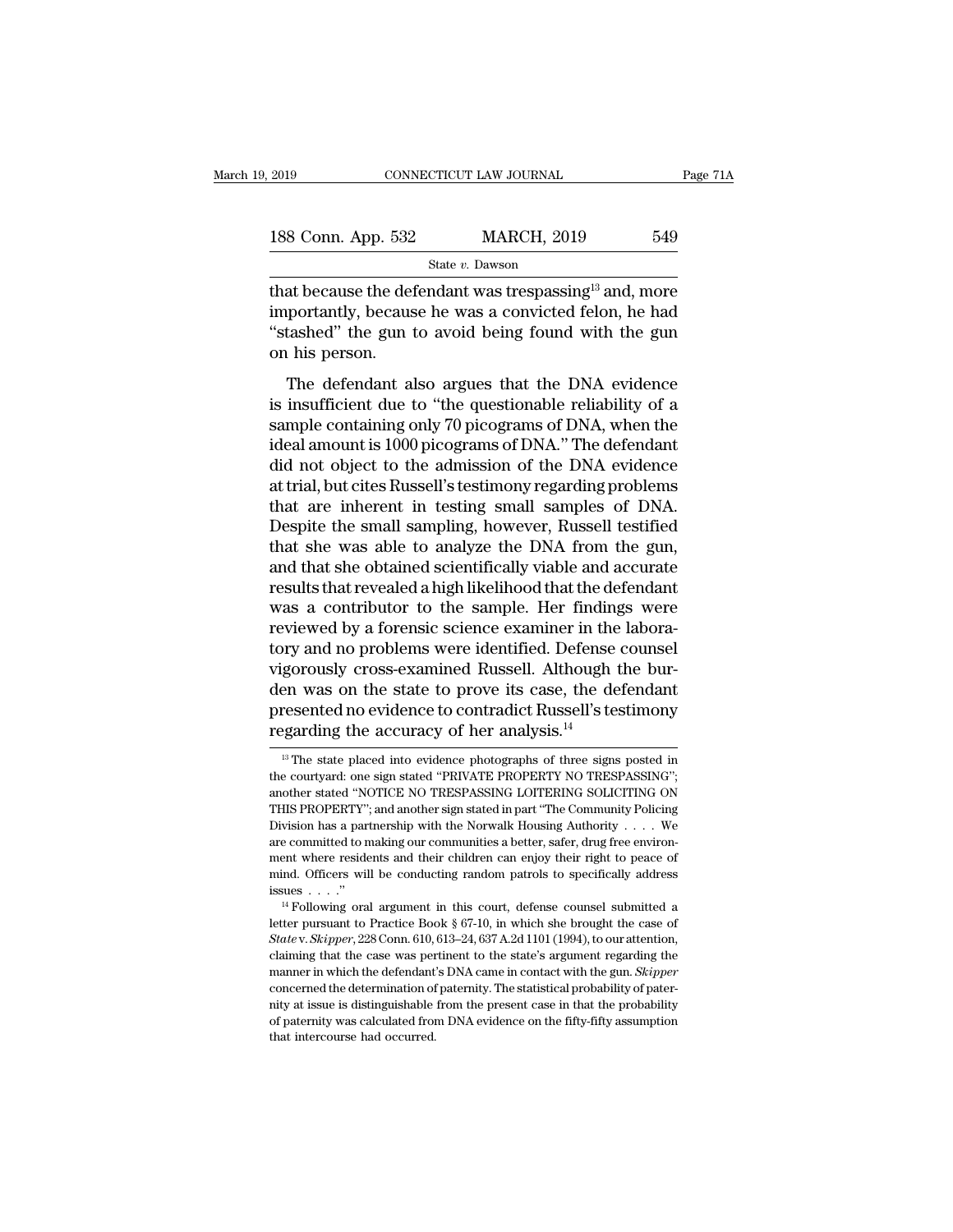# EXECUTE CONNECTICUT LAW JOURNAL March 19, 2019<br>
550 MARCH, 2019 188 Conn. App. 532<br>
5132 State v. Dawson State *v.* Dawson

CONNECTICUT LAW JOURNAL March 19, 2019<br>
0 MARCH, 2019 188 Conn. App. 532<br>  $\frac{\text{State } v. \text{ Dawson}}{\text{The defendant's claim is not that Russell's testimony}}$ <br>
garding the results of her DNA analysis was impropuly edmitted. The evidence therefore, preparly weally For the regarding the results of her DNA analysis was improperly admitted. The evidence, therefore, properly was have a series of her DNA analysis was improperly admitted. The evidence, therefore, properly was have a seri Example 188 Conn. App. 532<br>
Example 2019 188 Conn. App. 532<br>
The defendant's claim is not that Russell's testimony<br>
regarding the results of her DNA analysis was improperly admitted. The evidence, therefore, properly was<br>  $\frac{\text{MARCH, 2019}}{\text{State } v. \text{ Dawson}}$ <br>The defendant's claim is not that Russell's testimony<br>regarding the results of her DNA analysis was improp-<br>erly admitted. The evidence, therefore, properly was<br>before the jury to be considere State v. Dawson<br>
The defendant's claim is not that Russell's testimony<br>
regarding the results of her DNA analysis was improp-<br>
erly admitted. The evidence, therefore, properly was<br>
before the jury to be considered along w The defendant's claim is not that Russell's testimony<br>regarding the results of her DNA analysis was improp-<br>erly admitted. The evidence, therefore, properly was<br>before the jury to be considered along with the other<br>eviden The defendant's claim is not that Russell's testimony<br>regarding the results of her DNA analysis was improp-<br>erly admitted. The evidence, therefore, properly was<br>before the jury to be considered along with the other<br>evidenc regarding the results of her DNA analysis was improperly admitted. The evidence, therefore, properly was<br>before the jury to be considered along with the other<br>evidence. The size of the sample went to the weight of<br>the evid erly admitted. The evidence, therefore, properly was<br>before the jury to be considered along with the other<br>evidence. The size of the sample went to the weight of<br>the evidence, not its admissibility. "It is axiomatic that<br>i before the jury to be considered along with the other<br>evidence. The size of the sample went to the weight of<br>the evidence, not its admissibility. "It is axiomatic that<br>it is the jury's role as the sole trier of the facts t evidence. The size of the sample went to the weight of<br>the evidence, not its admissibility. "It is axiomatic that<br>it is the jury's role as the sole trier of the facts to weigh<br>the conflicting evidence and to determine the the evidence, not its admissibility. "It is axiomatic that<br>it is the jury's role as the sole trier of the facts to weigh<br>the conflicting evidence and to determine the credibility<br>of witnesses.... It is the right and duty it is the jury's role as the sole trier of the facts to weigh<br>the conflicting evidence and to determine the credibility<br>of witnesses.... It is the right and duty of the jury<br>to determine whether to accept or to reject the the conflicting evidence and to determine the credibility<br>of witnesses. . . . It is the right and duty of the jury<br>to determine whether to accept or to reject the testi-<br>mony of a witness . . . and what weight, if any, to<br> of witnesses. . . . It is the right and duty of the jury<br>to determine whether to accept or to reject the testi-<br>mony of a witness . . . and what weight, if any, to<br>lend to the testimony of a witness and the evidence<br>prese to determine whether to accept or to reject the testi-<br>mony of a witness . . . and what weight, if any, to<br>lend to the testimony of a witness and the evidence<br>presented at trial." (Internal quotation marks omitted.)<br>State mony of a witness . . . and what weight, if any, to<br>lend to the testimony of a witness and the evidence<br>presented at trial." (Internal quotation marks omitted.)<br>State v. Osbourne, 138 Conn. App. 518, 533–34, 53 A.3d<br>284, lend to the testimony of a witness and the evidence<br>presented at trial." (Internal quotation marks omitted.)<br>State v. Osbourne, 138 Conn. App. 518, 533–34, 53 A.3d<br>284, cert. denied, 307 Conn. 937, 56 A.3d 716 (2012).<br>The State v. Osbourne, 138 Conn. App. 518, 533–34, 53 A.3d<br>284, cert. denied, 307 Conn. 937, 56 A.3d 716 (2012).<br>The essence of the defendant's argument is that this<br>court should override the inferences drawn by the jury.<br>Thi 284, cert. denied, 307 Conn. 937, 56<br>The essence of the defendant's argu<br>court should override the inferences of<br>This we may not, and will not, do. S<br>160 Conn. App. 251, 265–66, 124 A.<br>appeal does not sit as seventh juror) urt should override the inferences drawn by the jury.<br>
is we may not, and will not, do. See *State* v. *Davis*,<br>
0 Conn. App. 251, 265–66, 124 A.3d 966 (court on<br>
peal does not sit as seventh juror), cert. denied, 320<br>
pon This we may not, and will not, do. See *State* v. *Davis*, 160 Conn. App. 251, 265–66, 124 A.3d 966 (court on appeal does not sit as seventh juror), cert. denied, 320 Conn. 901, 127 A.3d 185 (2015).<br>The defendant also cla

160 Conn. App. 251, 265–66, 124 A.3d 966 (court on<br>appeal does not sit as seventh juror), cert. denied, 320<br>Conn. 901, 127 A.3d 185 (2015).<br>The defendant also claims that even if the state pro-<br>duced sufficient evidence t appeal does not sit as seventh juror), cert. denied, 320<br>Conn. 901, 127 A.3d 185 (2015).<br>The defendant also claims that even if the state pro-<br>duced sufficient evidence that he knew of the gun's<br>presence, it failed to addu Conn. 901, 127 A.3d 185 (2015).<br>
The defendant also claims that even if the state pro-<br>
duced sufficient evidence that he knew of the gun's<br>
presence, it failed to adduce any evidence of his intent<br>
to exercise dominion or The defendant also claims that even if the state pro-<br>duced sufficient evidence that he knew of the gun's<br>presence, it failed to adduce any evidence of his intent<br>to exercise dominion or control of the gun. "The phrase<br>"to The defendant also claims that even if the state produced sufficient evidence that he knew of the gun's<br>presence, it failed to adduce any evidence of his intent<br>to exercise dominion or control of the gun. "The phrase<br>"to e duced sufficient evidence that he knew of the gun's<br>presence, it failed to adduce any evidence of his intent<br>to exercise dominion or control of the gun. "The phrase<br>'to exercise dominion or control' as commonly used<br>contem presence, it failed to adduce any evidence of his intent<br>to exercise dominion or control of the gun. "The phrase<br>"to exercise dominion or control" as commonly used<br>contemplates a continuing relationship between the<br>control to exercise dominion or control of the gun. "The phrase<br>
'to exercise dominion or control' as commonly used<br>
contemplates a continuing relationship between the<br>
controlling entity and the object being controlled. Web-<br>
st To exercise dominion or control' as commonly used<br>contemplates a continuing relationship between the<br>controlling entity and the object being controlled. Web-<br>ster's Third New International Dictionary defines the<br>noun 'cont contemplates a continuing relationship between the<br>controlling entity and the object being controlled. Web-<br>ster's Third New International Dictionary defines the<br>noun 'control' as the 'power or authority to guide or<br>manage controlling entity and the object being controlled. Webster's Third New International Dictionary defines the<br>noun 'control' as the 'power or authority to guide or<br>manage.' The essence of exercising control is not the<br>manif ster's Third New International Dictionary defines the<br>noun 'control' as the 'power or authority to guide or<br>manage.' The essence of exercising control is not the<br>manifestation of an act of control but instead *it is the*<br> noun 'control' as the 'power or authority to guide or<br>manage.' The essence of exercising control is not the<br>manifestation of an act of control but instead *it is the*<br>act of being in a position of control coupled with the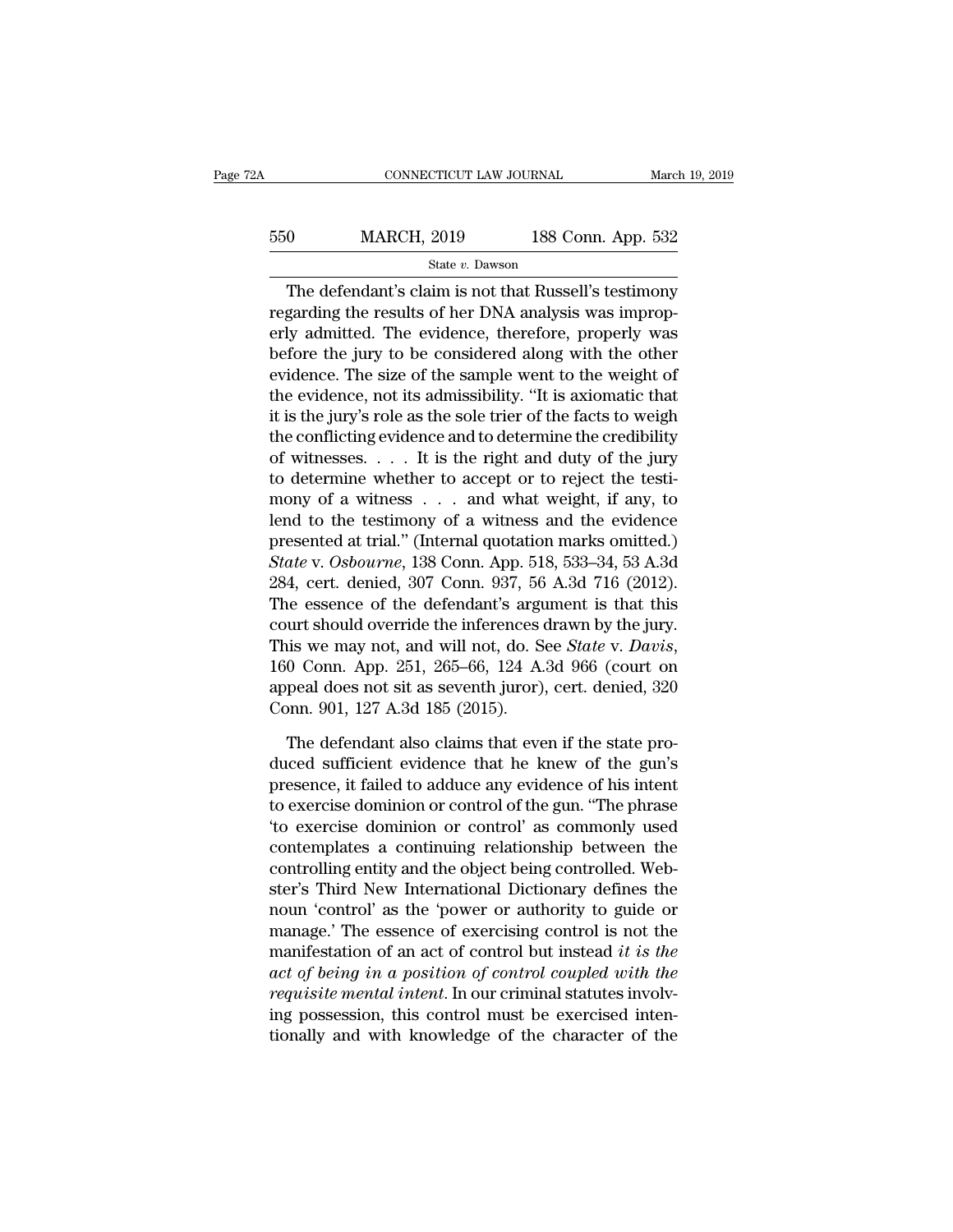| 2019               | CONNECTICUT LAW JOURNAL | Page 73A |  |
|--------------------|-------------------------|----------|--|
|                    |                         |          |  |
| 188 Conn. App. 532 | <b>MARCH, 2019</b>      | 551      |  |
|                    | State v. Dawson         |          |  |

CONNECTICUT LAW JOURNAL Page 7<br>
188 Conn. App. 532 MARCH, 2019 551<br>
<sup>State v. Dawson</sup><br>
controlled object.'' (Emphasis added.) *State* v. *Hill*, supra, 201 Conn. 516.<br>
The defendant relies on the federal case of *United* 

8 Conn. App. 532 MARCH, 2019 551<br>
State *v*. Dawson<br>
Introlled object." (Emphasis added.) *State* v. *Hill*,<br>
pra, 201 Conn. 516.<br>
The defendant relies on the federal case of *United*<br> *ates* v. *Beverly*, 750 F.2d 34 (6th *State v. Dawson*<br> *State v. Dawson*<br>
Controlled object." (Emphasis added.) *State v. Hill*,<br>
supra, 201 Conn. 516.<br> *The defendant relies on the federal case of United<br>
<i>States v. Beverly*, 750 F.2d 34 (6th Cir. 1984), to State v. Dawson<br>
controlled object." (Emphasis added.) *State* v. *Hill*,<br>
supra, 201 Conn. 516.<br>
The defendant relies on the federal case of *United*<br> *States* v. *Beverly*, 750 F.2d 34 (6th Cir. 1984), to support<br>
his c controlled object." (Emphasis added.) *State* v. *Hill*,<br>supra, 201 Conn. 516.<br>The defendant relies on the federal case of *United*<br>*States* v. *Beverly*, 750 F.2d 34 (6th Cir. 1984), to support<br>his claim of insufficient e followed object. (Emphasis added.) *State V. Trut*,<br>supra, 201 Conn. 516.<br>The defendant relies on the federal case of *United*<br>*States v. Beverly*, 750 F.2d 34 (6th Cir. 1984), to support<br>his claim of insufficient evidenc supra, 201 Colul. 510.<br>The defendant relies on the federal case of *United*<br>States v. Beverly, 750 F.2d 34 (6th Cir. 1984), to support<br>his claim of insufficient evidence of control. Although<br>Beverly also concerned construc The defendant relies on the federal case of *United*<br>States v. Beverly, 750 F.2d 34 (6th Cir. 1984), to support<br>his claim of insufficient evidence of control. Although<br>Beverly also concerned constructive possession of a<br>fi States v. *Beverly*, 750 F.2d 34 (6th Cir. 1984), to support<br>his claim of insufficient evidence of control. Although<br>*Beverly* also concerned constructive possession of a<br>firearm by a convicted felon, the facts of that cas his claim of insufficient evidence of control. Although *Beverly* also concerned constructive possession of a firearm by a convicted felon, the facts of that case are distinguishable. In the present case, a police officer *Beverly* also concerned constructive possession of a firearm by a convicted felon, the facts of that case are distinguishable. In the present case, a police officer found the gun in plain sight in a public space in close firearm by a convicted felon, the facts of that case are<br>distinguishable. In the present case, a police officer<br>found the gun in plain sight in a public space in close<br>proximity to the defendant. In *Beverly*, a police off distinguishable. In the present case, a police officer<br>found the gun in plain sight in a public space in close<br>proximity to the defendant. In *Beverly*, a police officer<br>executed a search warrant at the apartment of a thi found the gun in plain sight in a public space in close<br>proximity to the defendant. In *Beverly*, a police officer<br>executed a search warrant at the apartment of a third<br>party. Id., 35. When the officer entered the apartmen proximity to the defendant. In *Beverly*, a police officer<br>executed a search warrant at the apartment of a third<br>party. Id., 35. When the officer entered the apartment,<br>he found two men in the kitchen, one of whom was<br>Her executed a search warrant at the apartment of a third<br>party. Id., 35. When the officer entered the apartment,<br>he found two men in the kitchen, one of whom was<br>Herbert Collins Beverly, the defendant in that case. Id.<br>The of party. Id., 35. When the officer entered the apartment,<br>he found two men in the kitchen, one of whom was<br>Herbert Collins Beverly, the defendant in that case. Id.<br>The officer instructed the men to place their hands on<br>the w he found two men in the kitchen, one of whom was<br>Herbert Collins Beverly, the defendant in that case. Id.<br>The officer instructed the men to place their hands on<br>the wall while he patted them down. Id. As he was<br>conducting Herbert Collins Beverly, the defendant in that case. Id.<br>The officer instructed the men to place their hands on<br>the wall while he patted them down. Id. As he was<br>conducting the pat down, the officer noticed a waste<br>basket The officer instructed the men to place their hands on<br>the wall while he patted them down. Id. As he was<br>conducting the pat down, the officer noticed a waste<br>basket between the two men, and that it contained two<br>guns. Id. the wall while he patted them down. Id. As he was<br>conducting the pat down, the officer noticed a waste<br>basket between the two men, and that it contained two<br>guns. Id. The guns later were examined in the state<br>police crime conducting the pat down, the officer noticed a waste<br>basket between the two men, and that it contained two<br>guns. Id. The guns later were examined in the state<br>police crime laboratory, where one identifiable, latent<br>fingerp basket between the two men, and that it contained two<br>guns. Id. The guns later were examined in the state<br>police crime laboratory, where one identifiable, latent<br>fingerprint was discovered on one of the guns. Id. The<br>finge guns. Id. The guns later were examined in the state<br>police crime laboratory, where one identifiable, latent<br>fingerprint was discovered on one of the guns. Id. The<br>fingerprint belonged to Beverly. Id. He was charged<br>with vi police crime laboratory, where one identifiable, latent<br>fingerprint was discovered on one of the guns. Id. The<br>fingerprint belonged to Beverly. Id. He was charged<br>with violation of 18 U.S.C. § 922 (h) (1) (1982), which<br>pro fingerprint was discovered on one of the guns. Id. The<br>fingerprint belonged to Beverly. Id. He was charged<br>with violation of 18 U.S.C. § 922 (h) (1) (1982), which<br>prohibits "the receipt by a convicted felon of a weapon<br>tha fingerprint belonged to Beverly. Id. He was charged<br>with violation of 18 U.S.C. § 922 (h) (1) (1982), which<br>prohibits "the receipt by a convicted felon of a weapon<br>that has been shipped in interstate commerce." Id. At<br>the with violation of 18 U.S.C. § 922 (h) (1) (1982), which<br>prohibits "the receipt by a convicted felon of a weapon<br>that has been shipped in interstate commerce." Id. At<br>the close of the government's case, Beverly moved for<br>a prohibits "the receipt by a convicted felon of a weapon<br>that has been shipped in interstate commerce." Id. At<br>the close of the government's case, Beverly moved for<br>a judgment of acquittal, arguing that the evidence dem-<br>on that has been shipped in intersta<br>the close of the government's cas<br>a judgment of acquittal, arguing th<br>onstrated that he must have touce<br>point, but that it did not establish<br>the gun within the meaning of the<br>court denied E close of the government's case, beverly inoved for<br>udgment of acquittal, arguing that the evidence dem-<br>strated that he must have touched the gun at some<br>int, but that it did not establish that he had received<br>e gun with a judgment of acquittal, arguing that the evidence dem-<br>onstrated that he must have touched the gun at some<br>point, but that it did not establish that he had received<br>the gun within the meaning of the statute. Id. The trial

Instrated that he hust have touched the gun at some<br>point, but that it did not establish that he had received<br>the gun within the meaning of the statute. Id. The trial<br>court denied the motion. Id.<br>On appeal, the United Stat point, but that it du not establish that he had received<br>the gun within the meaning of the statute. Id. The trial<br>court denied the motion. Id.<br>On appeal, the United States Court of Appeals for<br>the Sixth Circuit reversed th the gun whill the meaning of the statute. Id. The that<br>court denied the motion. Id.<br>On appeal, the United States Court of Appeals for<br>the Sixth Circuit reversed the judgment of conviction.<br>Id. At trial, the government had Court defiled the hotion. Id.<br>
On appeal, the United States Court of Appeals for<br>
the Sixth Circuit reversed the judgment of conviction.<br>
Id. At trial, the government had relied on the testimony<br>
of the officer who found t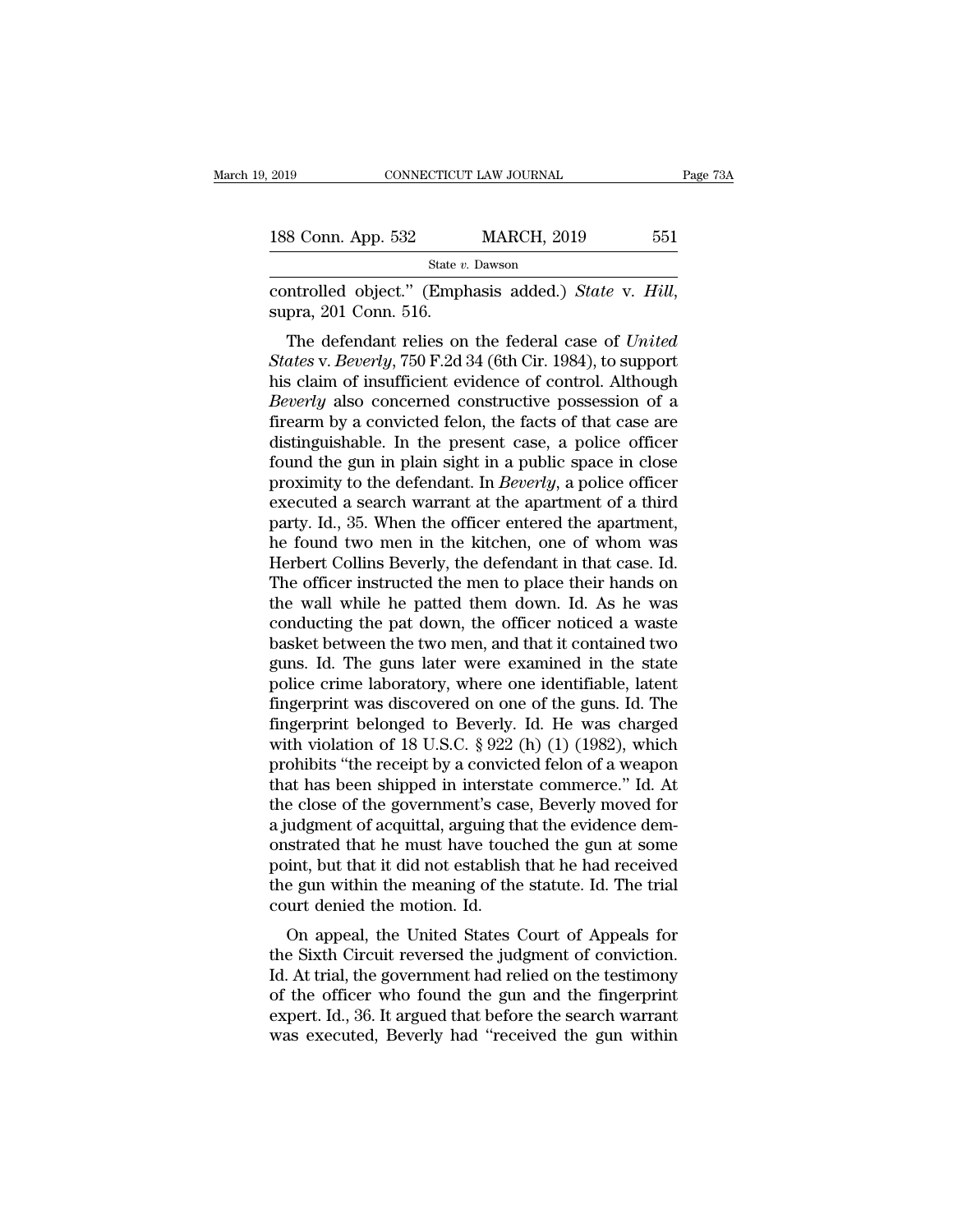| 4A  |                    | CONNECTICUT LAW JOURNAL |  |
|-----|--------------------|-------------------------|--|
|     |                    |                         |  |
| 552 | <b>MARCH, 2019</b> | 188 Conn. App. 532      |  |
|     | State v. Dawson    |                         |  |

 $\begin{tabular}{ll} \multicolumn{1}{l}{{\bf ConNECTICUT LAW JOURNAL}} & {March 19, 20\hline } \end{tabular}$   $\begin{tabular}{ll} \hline {\bf 552} & {MARCH, 2019} & {188 Conn. App. 532} \\ \hline {\bf 553} & {State v. Dawson} \\ \hline \end{tabular}$  <br> the meaning of [§] 922 because he exercise[d] control over" it. (Emphasis omitted; intern MARCH, 2019 188 Conn. App. 532<br>
state v. Dawson<br>
the meaning of [§] 922 because he exercise[d] control<br>
over" it. (Emphasis omitted; internal quotation marks<br>
omitted.) Id. The government argued that it, therefore,<br>
was e MARCH, 2019 188 Conn. App. 532<br>
State v. Dawson<br>
the meaning of [§] 922 because he exercise[d] control<br>
over" it. (Emphasis omitted; internal quotation marks<br>
omitted.) Id. The government argued that it, therefore,<br>
was e MARCH, 2019 188 Conn. App. 532<br>
State v. Dawson<br>
the meaning of [§] 922 because he exercise[d] control<br>
over" it. (Emphasis omitted; internal quotation marks<br>
omitted.) Id. The government argued that it, therefore,<br>
was e State v. Dawson<br>
State v. Dawson<br>
the meaning of [§] 922 because he exercise[d] control<br>
over" it. (Emphasis omitted; internal quotation marks<br>
omitted.) Id. The government argued that it, therefore,<br>
was entitled to prov State v. Dawson<br>the meaning of [§] 922 because he exercise[d] control<br>over" it. (Emphasis omitted; internal quotation marks<br>omitted.) Id. The government argued that it, therefore,<br>was entitled to prove Beverly received th the meaning of [§] 922 because he exercise[d] control<br>over" it. (Emphasis omitted; internal quotation marks<br>omitted.) Id. The government argued that it, therefore,<br>was entitled to prove Beverly received the gun by infer-<br>e over" it. (Emphasis omitted; internal quotation marks<br>omitted.) Id. The government argued that it, therefore,<br>was entitled to prove Beverly received the gun by infer-<br>ence of his constructive possession. Id. The Court of<br>A omitted.) Id. The government argued that it, therefore,<br>was entitled to prove Beverly received the gun by infer-<br>ence of his constructive possession. Id. The Court of<br>Appeals disagreed, concluding that the evidence did<br>not was entitled to prove Beverly received the gun by infer-<br>ence of his constructive possession. Id. The Court of<br>Appeals disagreed, concluding that the evidence did<br>not prove that Beverly was in constructive possession<br>of th ence of his constructive possession. Id. The Court of<br>Appeals disagreed, concluding that the evidence did<br>not prove that Beverly was in constructive possession<br>of the gun because the government had not proven that<br>(1) Beve Appeals disagreed, concluding that the evidence did<br>not prove that Beverly was in constructive possession<br>of the gun because the government had not proven that<br>(1) Beverly had indirect control of the kitchen, waste<br>basket, not prove that Beverly was in constructive possession<br>of the gun because the government had not proven that<br>(1) Beverly had indirect control of the kitchen, waste<br>basket, or gun; (2) Beverly was in direct control of any<br>of of the gun because the government had not proven that (1) Beverly had indirect control of the kitchen, waste basket, or gun; (2) Beverly was in direct control of any of them; and (3) he was in constructive possession of th (1) Beverly had indirect control of the kitchen, waste<br>basket, or gun; (2) Beverly was in direct control of any<br>of them; and (3) he was in constructive possession of<br>the gun. Id., 38. The evidence established only that<br>Be basket, or gun; (2) Beverly was in direct control of any<br>of them; and (3) he was in constructive possession of<br>the gun. Id., 38. The evidence established only that<br>Beverly was one of two men standing on either side of<br>a wa of them; and (3) he was in constructive possession of<br>the gun. Id., 38. The evidence established only that<br>Beverly was one of two men standing on either side of<br>a waste basket in the kitchen, that the waste basket<br>containe the gun. Id., 38. The evidence established only that<br>Beverly was one of two men standing on either side of<br>a waste basket in the kitchen, that the waste basket<br>contained two guns, and that, at some time, he had<br>touched one Beverly was one of two men standing on either side of<br>a waste basket in the kitchen, that the waste basket<br>contained two guns, and that, at some time, he had<br>touched one of the guns. Id. The Court of Appeals,<br>therefore, re a waste basket in the kitchen, that the waste basket<br>contained two guns, and that, at some time, he had<br>touched one of the guns. Id. The Court of Appeals,<br>therefore, reversed Beverly's conviction. Id. "Presence<br>alone near contained two guns, and that, at some time, he had<br>touched one of the guns. Id. The Court of Appeals,<br>therefore, reversed Beverly's conviction. Id. "Presence<br>alone near a gun . . . does not show the requisite<br>knowledge, po touched one of the guns. Id. The Court of Appeals,<br>therefore, reversed Beverly's conviction. Id. "Presence<br>alone near a gun . . . does not show the requisite<br>knowledge, power, or intention to exercise control over<br>the gun therefore, reversed Beverly's conviction. Id. "Presence<br>alone near a gun . . . does not show the requisite<br>knowledge, power, or intention to exercise control over<br>the gun to prove constructive possession." (Emphasis<br>omitte alone near a gu<br>knowledge, pow<br>the gun to prove<br>omitted; interna<br>*States* v. Arnold,<br>denied, 552 U.S<br>736 (2008).<br>More than twe owledge, power, or intention to exercise control over<br>
e gun to prove constructive possession." (Emphasis<br>
initted; internal quotation marks omitted.) *United*<br>
ates v. Arnold, 486 F.3d 177, 183 (6th Cir. 2007), cert.<br>
ini the gun to prove constructive possession." (Emphasis<br>
omitted; internal quotation marks omitted.) United<br>
States v. Arnold, 486 F.3d 177, 183 (6th Cir. 2007), cert.<br>
denied, 552 U.S. 1103, 128 S. Ct. 871, 169 L. Ed. 2d<br>
7

omitted; internal quotation marks omitted.) *United*<br> *States* v. Arnold, 486 F.3d 177, 183 (6th Cir. 2007), cert.<br>
denied, 552 U.S. 1103, 128 S. Ct. 871, 169 L. Ed. 2d<br>
736 (2008).<br>
More than twenty years later, the Unite States v. Arnold, 486 F.3d 177, 183 (6th Cir. 2007), cert.<br>denied, 552 U.S. 1103, 128 S. Ct. 871, 169 L. Ed. 2d<br>736 (2008).<br>More than twenty years later, the United States Court<br>of Appeals for the Sixth Circuit, sitting en denied, 552 U.S. 1103, 128 S. Ct. 871, 169 L. Ed. 2d<br>
736 (2008).<br>
More than twenty years later, the United States Court<br>
of Appeals for the Sixth Circuit, sitting en banc, limited<br>
the scope of *Beverly*. See id., 183–84 736 (2008).<br>
More than twenty years later, the United States Court<br>
of Appeals for the Sixth Circuit, sitting en banc, limited<br>
the scope of *Beverly*. See id., 183–84. "As an en banc<br>
court, we have subsequently distingu More than twenty years later, the United States Court<br>of Appeals for the Sixth Circuit, sitting en banc, limited<br>the scope of *Beverly*. See id., 183–84. "As an en banc<br>court, we have subsequently distinguished *Beverly* a of Appeals for the Sixth Circuit, sitting en banc, limited<br>the scope of *Beverly*. See id., 183–84. "As an en banc<br>court, we have subsequently distinguished *Beverly* as a<br>proximity-only case without any evidence connect[ the scope of *Beverly*. See id., 183–84. "As an en banc<br>court, we have subsequently distinguished *Beverly* as a<br>proximity-only case without any evidence connect[ing]<br>the gun to the defendant. [Id., 184]. We filled the evi court, we have subsequently distinguished *Beverly* as a proximity-only case without any evidence connect[ing] the gun to the defendant. [Id., 184]. We filled the evidentiary gap in *Arnold* with statements by the victim c cimity-only case without any evidence connect[ing]<br>gun to the defendant. [Id., 184]. We filled the eviden-<br>r gap in *Arnold* with statements by the victim con-<br>ing the gun to the defendant. [Id., 184–85]."<br>ernal quotation ecting the gun to the defendant. [Id., 184–85]."<br>
nternal quotation marks omitted.) *United States v.*<br> *ichitvongsa*, 819 F.3d 260, 276 (6th Cir.), cert. denied,<br>
U.S. , 137 S. Ct. 79, 196 L. Ed. 2d 70 (2016).<sup>15</sup><br>
<sup>15</sup> I (Internal quotation marks omitted.) *United States* v.<br> *Vichitvongsa*, 819 F.3d 260, 276 (6th Cir.), cert. denied,<br>
U.S., 137 S. Ct. 79, 196 L. Ed. 2d 70 (2016).<sup>15</sup><br>
<sup>15</sup> In *Arnold*, the victim stated to a 911 operator

Vichitvongsa, 819 F.3d 260, 276 (6th Cir.), cert. denied,<br>U.S., 137 S. Ct. 79, 196 L. Ed. 2d 70 (2016).<sup>15</sup><br><sup>15</sup> In *Arnold*, the victim stated to a 911 operator and responding police<br>that the defendant had a gun. *United*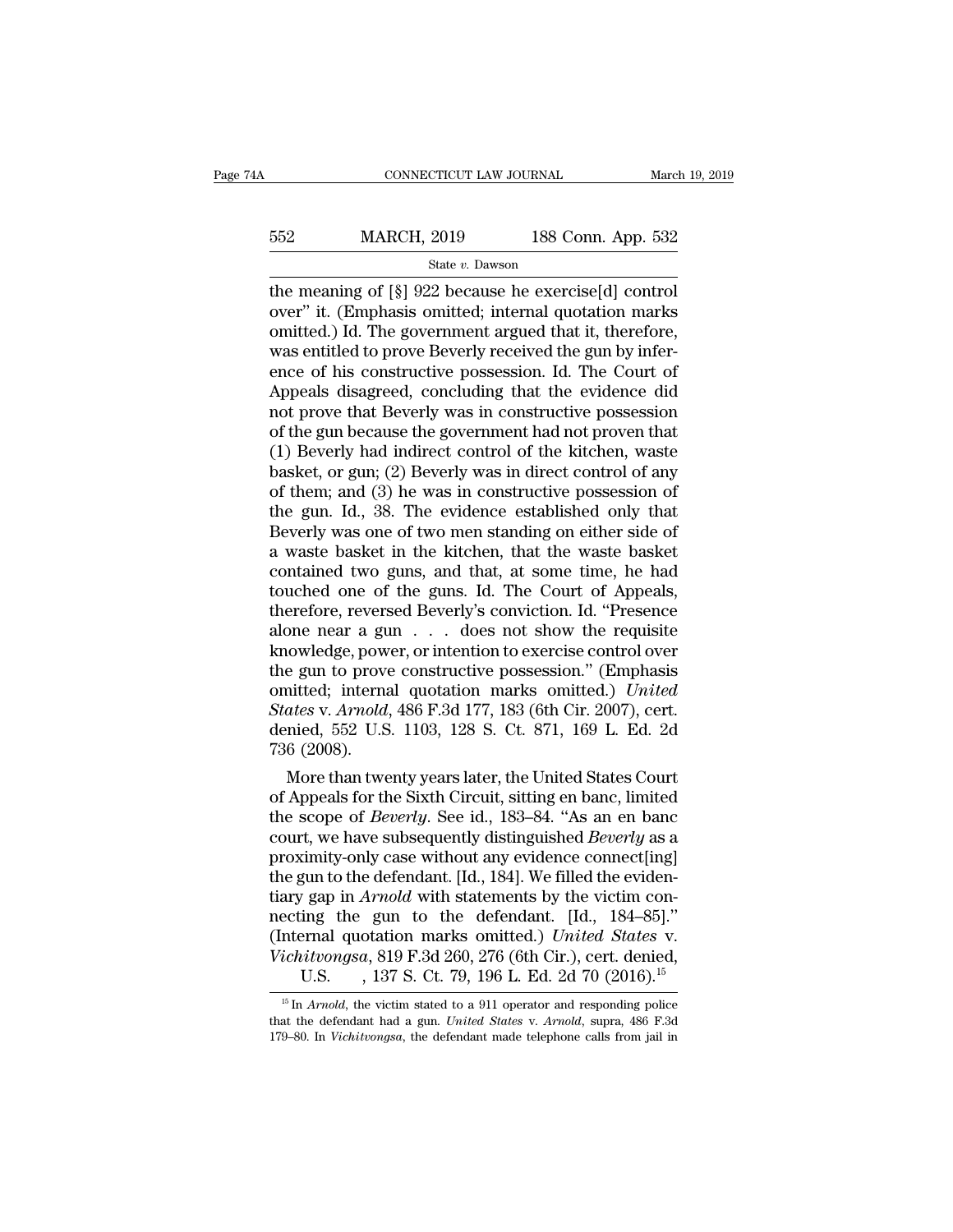2019 CONNECTICUT LAW JOURNAL Page 75A<br>188 Conn. App. 532 MARCH, 2019 553<br>State v. Dawson

State *v.* Dawson

CONNECTICUT LAW JOURNAL<br>
8 Conn. App. 532 MARCH, 2019 553<br>
State v. Dawson<br>
"While the Government is not required to prove exclu-<br>
"Ve possession, constructive possession may not be<br>
own morely by introducing oridones of p 188 Conn. App. 532 MARCH, 2019 553<br>
State v. Dawson<br>
"While the Government is not required to prove exclusive<br>
possession, constructive possession may not be<br>
shown merely by introducing evidence of proximity."<br>
United Sta 188 Conn. App. 532 MARCH, 2019 553<br>
State v. Dawson<br>
"While the Government is not required to prove exclusive possession, constructive possession may not be<br>
shown merely by introducing evidence of proximity."<br>
United Sta *UNITED 188 Conn. App.* 532 *MARCH, 2019* 553<br> *State v. Dawson*<br> *While the Government is not required to prove exclusive possession, constructive possession may not be shown merely by introducing evidence of proximity."<br>* State *v.* Dawson<br>
"While the Government is not required to prove exclusive<br>
possession, constructive possession may not be<br>
shown merely by introducing evidence of proximity."<br>
United States v. Lynch, 459 Fed. Appx. 147, State v. Dawson<br>
"While the Government is not required to prove exclusive possession, constructive possession may not be<br>
shown merely by introducing evidence of proximity."<br>
United States v. Lynch, 459 Fed. Appx. 147, 15 "While the Government is not required to prove exclusive possession, constructive possession may not be shown merely by introducing evidence of proximity."<br>*United States v. Lynch*, 459 Fed. Appx. 147, 151 (3d Cir. 2012). sive possession, constructive possession may not be<br>shown merely by introducing evidence of proximity."<br>*United States v. Lynch*, 459 Fed. Appx. 147, 151 (3d<br>Cir. 2012). In *Lynch*, the defendant was a convicted<br>felon on p shown merely by introducing evidence of proximity."<br>
United States v. Lynch, 459 Fed. Appx. 147, 151 (3d<br>
Cir. 2012). In Lynch, the defendant was a convicted<br>
felon on parole who was not permitted to possess a<br>
firearm. Id United States v. Lynch, 459 Fed. Appx. 147, 151 (3d<br>Cir. 2012). In Lynch, the defendant was a convicted<br>felon on parole who was not permitted to possess a<br>firearm. Id., 148. The defendant's parole officer became<br>aware that Cir. 2012). In *Lynch*, the defendant was a convicted<br>felon on parole who was not permitted to possess a<br>firearm. Id., 148. The defendant's parole officer became<br>aware that the defendant had violated the terms of his<br>paro felon on parole who was not permitted to possess a<br>firearm. Id., 148. The defendant's parole officer became<br>aware that the defendant had violated the terms of his<br>parole. Id., 148–49. During a permissible warrantless<br>searc firearm. Id., 148. The defendant's parole officer became<br>aware that the defendant had violated the terms of his<br>parole. Id., 148–49. During a permissible warrantless<br>search of the defendant's home; id., 149–50; police<br>foun aware that the defendant had violated the terms of his<br>parole. Id., 148–49. During a permissible warrantless<br>search of the defendant's home; id., 149–50; police<br>found a pistol in the top drawer of a dresser in his<br>bedroom, parole. Id., 148–49. During a permissible warrantless<br>search of the defendant's home; id., 149–50; police<br>found a pistol in the top drawer of a dresser in his<br>bedroom, concealed beneath the defendant's clothing.<br>Id., 149. search of the defendant's home; id., 149–50; police<br>found a pistol in the top drawer of a dresser in his<br>bedroom, concealed beneath the defendant's clothing.<br>Id., 149. "A DNA test conducted on a swab from the<br>handle of the found a pistol in the top drawer of a dresser in his<br>bedroom, concealed beneath the defendant's clothing.<br>Id., 149. "A DNA test conducted on a swab from the<br>handle of the firearm revealed a mixture of profiles<br>from which [ bedroom, concealed beneath the defendant's clothing.<br>Id., 149. "A DNA test conducted on a swab from the<br>handle of the firearm revealed a mixture of profiles<br>from which [the defendant's] profile could not be<br>excluded." Id. Id., 149. "A DNA test conducted on a swab from the<br>handle of the firearm revealed a mixture of profiles<br>from which [the defendant's] profile could not be<br>excluded." Id. At trial, the defendant stipulated that he<br>had been c handle of the firearm revealed a mixture of profiles<br>from which [the defendant's] profile could not be<br>excluded." Id. At trial, the defendant stipulated that he<br>had been convicted of a felony. Id., 150. A jury found<br>the de from which [the defendant's] profile could not be<br>excluded." Id. At trial, the defendant stipulated that he<br>had been convicted of a felony. Id., 150. A jury found<br>the defendant guilty of felony possession of a firearm.<br>Id. excluded." Id. At trial, the defendant stipulated that he<br>had been convicted of a felony. Id., 150. A jury found<br>the defendant guilty of felony possession of a firearm.<br>Id., 148. On appeal, the defendant argued that there had been convicted of a felony. Id., 150. A jury found<br>the defendant guilty of felony possession of a firearm.<br>Id., 148. On appeal, the defendant argued that there was<br>insufficient evidence that he knowingly possessed the<br> the defendant guilty of felony possession of a firearm.<br>Id., 148. On appeal, the defendant argued that there was<br>insufficient evidence that he knowingly possessed the<br>firearm. Id., 151. In support of his position, he cited Id., 148. On appeal, the defendant argued that there was<br>insufficient evidence that he knowingly possessed the<br>firearm. Id., 151. In support of his position, he cited<br>*Beverly*. The United States Court of Appeals for the<br>T insufficient evidence that he knowingly possessed the<br>firearm. Id., 151. In support of his position, he cited<br>*Beverly*. The United States Court of Appeals for the<br>Third Circuit distinguished *Beverly* in that the gun was<br> firearm. Id., 151. In support of his position, he cited *Beverly*. The United States Court of Appeals for the Third Circuit distinguished *Beverly* in that the gun was found in a dresser drawer in the defendant's home, not Beverly. The United States Court of Appeals for the<br>Third Circuit distinguished Beverly in that the gun was<br>found in a dresser drawer in the defendant's home, not<br>the kitchen of a third person. Id. The court stated that<br>it Third Circuit distinguished *Beverly* in that the gun was found in a dresser drawer in the defendant's home, not the kitchen of a third person. Id. The court stated that it was not bound to follow *Beverly*, and that alth in the defendant s nome, note is eitchen of a third person. Id. The court stated that<br>was not bound to follow *Beverly*, and that although<br>*werly* might mitigate the importance of the DNA evi-<br>nce, there was other evidence the kitchen of a third person. Id. The court stated that<br>it was not bound to follow *Beverly*, and that although<br>*Beverly* might mitigate the importance of the DNA evi-<br>dence, there was other evidence tending to show the<br>d

It was not bound to follow *Beverty*, and that although<br>*Beverty* might mitigate the importance of the DNA evi-<br>dence, there was other evidence tending to show the<br>defendant's constructive possession of the gun. Id.<br>In the Beverty might mutgate the importance of the DNA evidence, there was other evidence tending to show the defendant's constructive possession of the gun. Id.<br>In the present case, there is evidence of the defendant's proximity defendant's constructive possession of the gun. Id.<br>In the present case, there is evidence of the defen-<br>dant's proximity to the gun, which provided a DNA<br>profile from which, among those present, only the<br>defendant could n dant's proximity to the gun, which provided a DNA<br>profile from which, among those present, only the<br>defendant could not be excluded. There is circumstan-<br>tial evidence that the gun recently had been placed on<br>which he stat profile from which, among those present, only the defendant could not be excluded. There is circumstantial evidence that the gun recently had been placed on which he stated that he had been pulled over and the police caugh

defendant could not be excluded. There is circumstantial evidence that the gun recently had been placed on which he stated that he had been pulled over and the police caught him with a gun that he referred to as "[t]he Smi defendant could not be excluded. There is circumstantial evidence that the gun recently had been placed on which he stated that he had been pulled over and the police caught him with a gun that he referred to as "[t]he Smi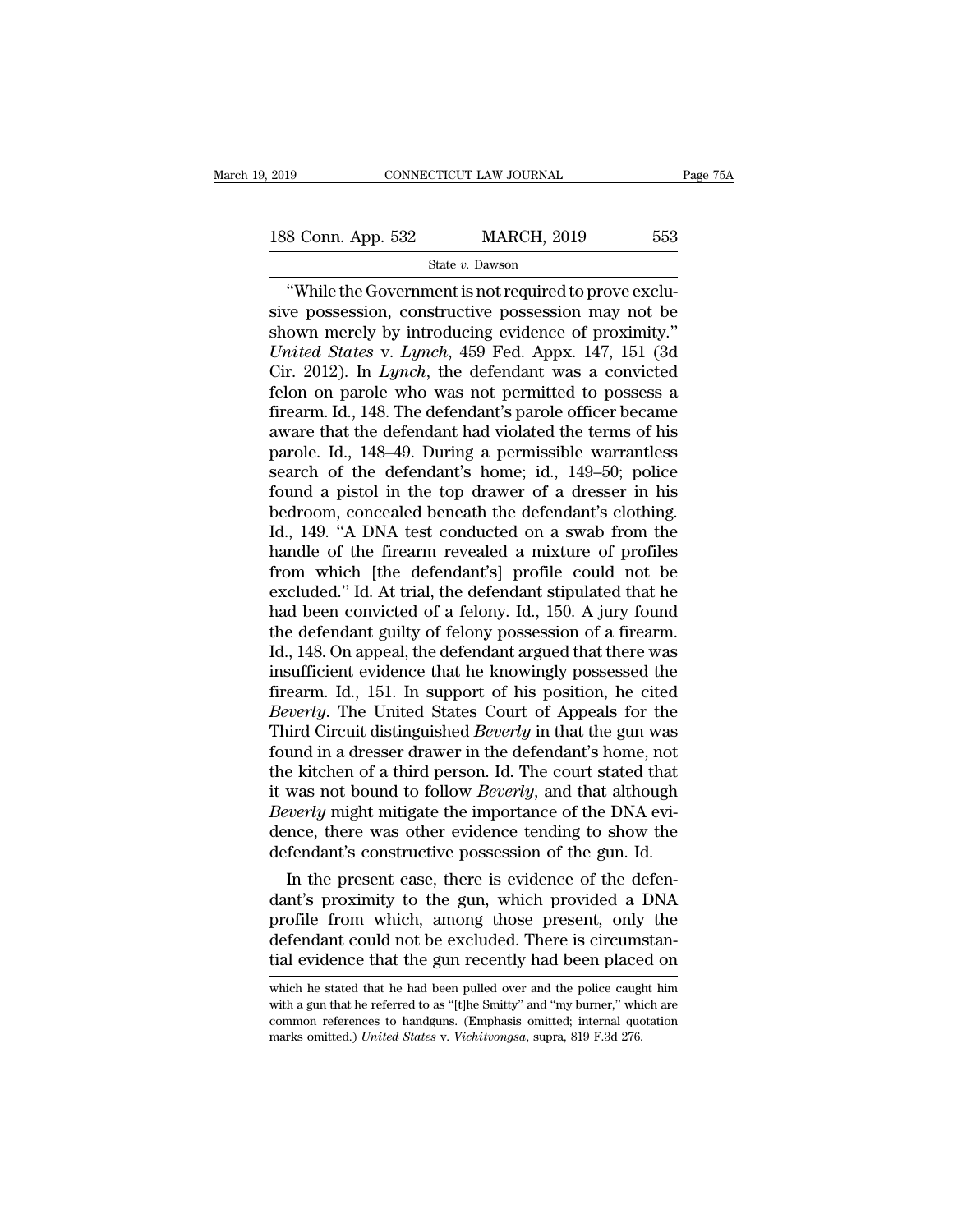## EXECUTE CONNECTICUT LAW JOURNAL March 19, 2019<br>554 MARCH, 2019 188 Conn. App. 532<br>5tate v. Dawson State *v.* Dawson

CONNECTICUT LAW JOURNAL March 19, 2019<br>
554 MARCH, 2019 188 Conn. App. 532<br>
564 State v. Dawson<br>
564 State v. Dawson<br>
564 State v. Dawson<br>
564 State v. Dawson<br>
564 State v. Dawson<br>
564 State v. Dawson<br>
564 State v. Dawson<br>  $\begin{array}{lll} \text{554} & \text{MARCH, 2019} & \text{188 Conn. App. 532} \\ & \text{State } v. \text{ Dawson} \end{array}$ <br>the wall near the bushes. The defendant, a convicted felon, had a reason not to want to be found with the gun on his person. The jury, therefore, reasonabl MARCH, 2019 188 Conn. App. 532<br>  $\frac{\text{State } v. \text{ Dawson}}{\text{the wall near the bushes. The defendant, a convicted}$ felon, had a reason not to want to be found with the gun on his person. The jury, therefore, reasonably could have inferred that he "stashed" the gun but  $\frac{\text{MARCH, 2019}}{\text{State } v. \text{ Dawson}}$ <br>
the wall near the bushes. The defendant, a convicted<br>
felon, had a reason not to want to be found with the<br>
gun on his person. The jury, therefore, reasonably could<br>
have inferred that he " State v. Dawson<br>
State v. Dawson<br>
the wall near the bushes. The defendant, a convicted<br>
felon, had a reason not to want to be found with the<br>
gun on his person. The jury, therefore, reasonably could<br>
have inferred that he the wall near the bushes. The defendant, a convicted<br>felon, had a reason not to want to be found with the<br>gun on his person. The jury, therefore, reasonably could<br>have inferred that he "stashed" the gun but remained<br>in clo e wan hear the busites. The defendant, a convicted<br>lon, had a reason not to want to be found with the<br>n on his person. The jury, therefore, reasonably could<br>we inferred that he "stashed" the gun but remained<br>close proximit something in the internal to be found with the gun on his person. The jury, therefore, reasonably could have inferred that he "stashed" the gun but remained in close proximity to it, so that he could exercise control over

gun on his person. The jury, therefore, reasonably could<br>have inferred that he "stashed" the gun but remained<br>in close proximity to it, so that he could exercise control<br>over it, and that he intended to do so.<br>We acknowled rative interfed that he stashed the gun but remained<br>in close proximity to it, so that he could exercise control<br>over it, and that he intended to do so.<br>We acknowledge that the facts of this case presented<br>some subtle issu m close proximity to it, so that he could exercise control<br>over it, and that he intended to do so.<br>We acknowledge that the facts of this case presented<br>some subtle issues for the jury and that the case against<br>the defendan We acknowledge that the facts of this case presented<br>some subtle issues for the jury and that the case against<br>the defendant is grounded in circumstantial evidence.<br>The jury, however, was fully entitled to rely on the<br>circ We acknowledge that the facts of this case presented<br>some subtle issues for the jury and that the case against<br>the defendant is grounded in circumstantial evidence.<br>The jury, however, was fully entitled to rely on the<br>circ some subtle issues for the jury and that the case against<br>the defendant is grounded in circumstantial evidence.<br>The jury, however, was fully entitled to rely on the<br>circumstantial evidence in reaching its verdict. "[T]he<br>j the defendant is grounded in circumstantial evidence.<br>The jury, however, was fully entitled to rely on the circumstantial evidence in reaching its verdict. "[T]he<br>jury must find every element proven beyond a reason-<br>able d The jury, however, was fully entitled to rely on the circumstantial evidence in reaching its verdict. "[T]he jury must find every element proven beyond a reasonable doubt in order to find the defendant guilty of the charg circumstantial evidence in reaching its verdict. "[T]he<br>jury must find every element proven beyond a reason-<br>able doubt in order to find the defendant guilty of the<br>charged offense, [but] each of the basic and inferred<br>fac jury must find every element proven beyond a reasonable doubt in order to find the defendant guilty of the charged offense, [but] each of the basic and inferred facts underlying those conclusions need not be proved beyond able doubt in order to find the defendant guilty of the charged offense, [but] each of the basic and inferred facts underlying those conclusions need not be proved beyond a reasonable doubt.  $\dots$  If it is reasonable and l charged offense, [but] each of the basic and inferred<br>facts underlying those conclusions need not be proved<br>beyond a reasonable doubt. . . . If it is reasonable and<br>logical for the jury to conclude that a basic fact or an facts underlying those conclusions need not be proved<br>beyond a reasonable doubt. . . . If it is reasonable and<br>logical for the jury to conclude that a basic fact or an<br>inferred fact is true, the jury is permitted to consi beyond a reasonable doubt. . . . If it is reasonable and logical for the jury to conclude that a basic fact or an inferred fact is true, the jury is permitted to consider the fact proven and may consider it in combination logical for the jury to conclude that a basic fact or an inferred fact is true, the jury is permitted to consider<br>the fact proven and may consider it in combination<br>with other proven facts in determining whether the<br>cumula inferred fact is true, the jury is permitted to consider<br>the fact proven and may consider it in combination<br>with other proven facts in determining whether the<br>cumulative effect of all the evidence proves the defen-<br>dant g the fact proven and may consider it in combination<br>with other proven facts in determining whether the<br>cumulative effect of all the evidence proves the defen-<br>dant guilty of all the elements of the crime charged<br>beyond a re with other proven facts in determining whether the cumulative effect of all the evidence proves the defendant guilty of all the elements of the crime charged beyond a reasonable doubt. . . . Moreover, [w]here a group of f cumulative effect of all the evidence proves the defen-<br>dant guilty of all the elements of the crime charged<br>beyond a reasonable doubt. . . . Moreover, [w]here a<br>group of facts [is] relied upon for proof of an element<br>of t dant guilty of all the elements of the crime charged<br>beyond a reasonable doubt. . . . Moreover, [w]here a<br>group of facts [is] relied upon for proof of an element<br>of the crime it is [its] *cumulative impact* that is to<br>be beyond a reasonable do<br>group of facts [is] relied<br>of the crime it is [its]<br>be weighed in deciding<br>beyond a reasonable d<br>individual fact need not<br>that standard. . . .<br>"Furthermore, [i]t is in oup of facts [is] reflect upon for proof of an element<br>the crime it is [its] *cumulative impact* that is to<br>weighed in deciding whether the standard of proof<br>yond a reasonable doubt has been met and each<br>dividual fact need of the crime it is [its] *camatative impact* that is to<br>be weighed in deciding whether the standard of proof<br>beyond a reasonable doubt has been met and each<br>individual fact need not be proved in accordance with<br>that standa

be weighed in declaing whether the standard of proof<br>beyond a reasonable doubt has been met and each<br>individual fact need not be proved in accordance with<br>that standard...<br>...<br>"Furthermore, [i]t is immaterial to the proba beyond a reasonable doubt has been met and each<br>individual fact need not be proved in accordance with<br>that standard....<br>"Furthermore, [i]t is immaterial to the probative force<br>of the evidence that it consists, in whole or marvidual fact fieed flot be proved in accordance with<br>that standard. . . .<br>"Furthermore, [i]t is immaterial to the probative force<br>of the evidence that it consists, in whole or in part, of<br>circumstantial rather than direc "Furthermore, [i]t is immaterial to the probative force<br>of the evidence that it consists, in whole or in part, of<br>circumstantial rather than direct evidence." (Citations<br>omitted; emphasis in original; internal quotation m "Furthermore, [i]t is immaterial to the probative force<br>of the evidence that it consists, in whole or in part, of<br>circumstantial rather than direct evidence." (Citations<br>omitted.) *State* v. *Otto*, 305 Conn. 51, 65–66, 4 of the evidence that it consists, in whole or in part, of<br>circumstantial rather than direct evidence." (Citations<br>omitted.) *State* v. *Otto*, 305 Conn. 51, 65–66, 43 A.3d<br>629 (2012). In fact, "circumstantial evidence may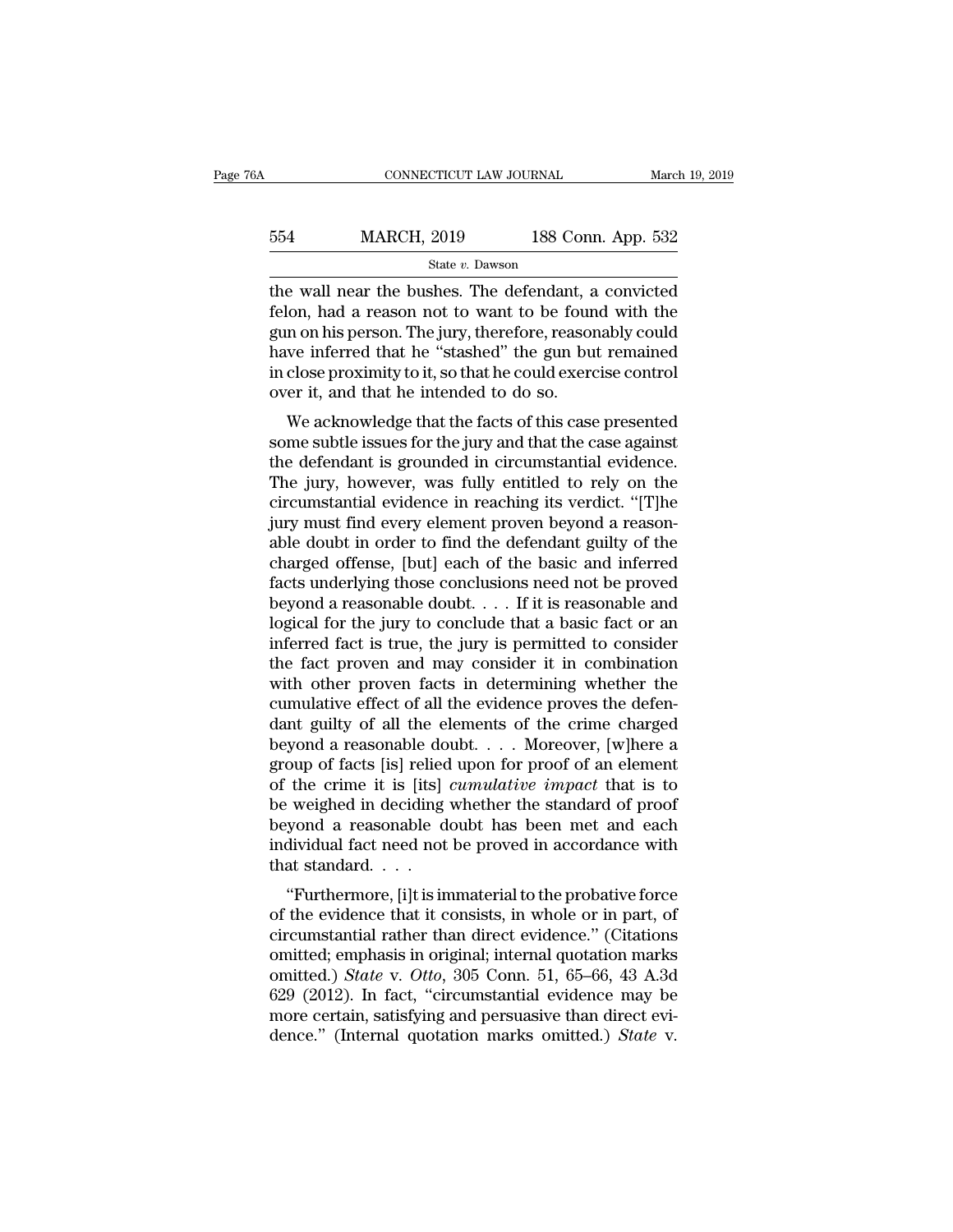<sup>2019</sup> CONNECTICUT LAW JOURNAL Page 7<br> **Sienkiewicz**, 162 Conn. App. 407, 410, 131 A.3d 1222,<br> **Sienkiewicz**, 162 Conn. App. 407, 410, 131 A.3d 1222,<br>
cert. denied, 320 Conn. 924, 134 A.3d 621 (2016). "If 188 Conn. App. 532 MARCH, 2019 555<br>
State v. Dawson<br>
Stenkiewicz, 162 Conn. App. 407, 410, 131 A.3d 1222,<br>
cert. denied, 320 Conn. 924, 134 A.3d 621 (2016). "If<br>
evidence, whether direct or circumstantial, should con-188 Conn. App. 532 MARCH, 2019 555<br>
State v. Dawson<br>
Sienkiewicz, 162 Conn. App. 407, 410, 131 A.3d 1222,<br>
cert. denied, 320 Conn. 924, 134 A.3d 621 (2016). "If<br>
evidence, whether direct or circumstantial, should con-<br>
vi 188 Conn. App. 532 MARCH, 2019 555<br>
State v. Dawson<br>
Stenkiewicz, 162 Conn. App. 407, 410, 131 A.3d 1222,<br>
cert. denied, 320 Conn. 924, 134 A.3d 621 (2016). "If<br>
evidence, whether direct or circumstantial, should con-<br>
vi State v. Dawson<br>Sienkiewicz, 162 Conn. App. 407, 410, 131 A.3d 1222,<br>cert. denied, 320 Conn. 924, 134 A.3d 621 (2016). "If<br>evidence, whether direct or circumstantial, should con-<br>vince a jury beyond a reasonable doubt tha State v. *Dawson*<br>
Sienkiewicz, 162 Conn. App. 407, 410, 131 A.3d 1222,<br>
cert. denied, 320 Conn. 924, 134 A.3d 621 (2016). "If<br>
evidence, whether direct or circumstantial, should con-<br>
vince a jury beyond a reasonable doub cert. denied, 320 Conn. 924, 134 A.3d 621 (2016). "If<br>evidence, whether direct or circumstantial, should con-<br>vince a jury beyond a reasonable doubt that an accused<br>is guilty, that is all that is required for a conviction evidence, whether direct or circumstantial, should convince a jury beyond a reasonable doubt that an accused<br>is guilty, that is all that is required for a conviction."<br>(Internal quotation marks omitted.) *State v. Jackson* vince a jury beyond a reasonable doubt that an accused<br>is guilty, that is all that is required for a conviction."<br>(Internal quotation marks omitted.) *State* v. *Jackson*,<br>257 Conn. 198, 206, 777 A.2d 591 (2001). "[P]roof (2011). From 198, 206, 777 A.2d 591 (2001). "[P]roof beyond<br>reasonable doubt does not mean proof beyond all<br>ssible doubt . . . . ." (Internal quotation marks omit-<br>d.) *State* v. *Brown*, 299 Conn. 640, 647, 11 A.3d 663<br>011).<br>Alt a reasonable doubt does not mean proof beyond all<br>possible doubt . . . ." (Internal quotation marks omit-<br>ted.) *State* v. *Brown*, 299 Conn. 640, 647, 11 A.3d 663<br>(2011).<br>Although the defendant claims that there was insu

a reasonable doubt  $\dots$ ." (Internal quotation marks omitted.) *State v. Brown*, 299 Conn. 640, 647, 11 A.3d 663 (2011).<br>(2011).<br>Although the defendant claims that there was insufficient evidence to convict him of construc fed.) *State v. Brown*, 299 Conn. 640, 647, 11 A.3d 663 (2011).<br>
Although the defendant claims that there was insuffi-<br>
cient evidence to convict him of constructive posses-<br>
sion of the gun, this is not a case in which t (2011).<br>
Although the defendant claims that there was insufficient evidence to convict him of constructive possession of the gun, this is not a case in which the state failed to present evidence regarding an element of th Although the defendant claims that there was insufficient evidence to convict him of constructive possession of the gun, this is not a case in which the state failed to present evidence regarding an element of the crime. Although the defendant claims that there was insufficient evidence to convict him of constructive posses-<br>sion of the gun, this is not a case in which the state<br>failed to present evidence regarding an element of the<br>crime. cient evidence to convict him of constructive posses-<br>sion of the gun, this is not a case in which the state<br>failed to present evidence regarding an element of the<br>crime. This is a case in which the defendant is looking<br>fo sion of the gun, this is not a case in which the state failed to present evidence regarding an element of the crime. This is a case in which the defendant is looking for a different interpretation of the evidence. This co failed to present evidence regarding an element of the<br>crime. This is a case in which the defendant is looking<br>for a different interpretation of the evidence. This court<br>has stated many times that it does "not sit as the s crime. This is a case in which the defendant is looking<br>for a different interpretation of the evidence. This court<br>has stated many times that it does "not sit as the seventh<br>juror when [it] review[s] the sufficiency of the for a different interpretation of the evidence. This court<br>has stated many times that it does "not sit as the seventh<br>juror when [it] review[s] the sufficiency of the evidence<br> $\dots$  rather, [it] must determine, in the ligh has stated many times that it does "not sit as the seventh<br>
juror when [it] review[s] the sufficiency of the evidence<br>
. . . rather, [it] must determine, in the light most favor-<br>
able to sustaining the verdict, whether th juror when [it] review[s] the sufficiency of the evidence<br>
... rather, [it] must determine, in the light most favor-<br>
able to sustaining the verdict, whether the totality of the<br>
evidence, including reasonable inferences t ... rather, [it] must determine, in the light most favorable to sustaining the verdict, whether the totality of the evidence, including reasonable inferences therefrom, supports the jury's verdict of guilt beyond a reason able to sustaining the verdict, whether the totality of the evidence, including reasonable inferences therefrom, supports the jury's verdict of guilt beyond a reasonable doubt." (Internal quotation marks omitted.) *State* evidence, including reasonable inferences therefrom,<br>supports the jury's verdict of guilt beyond a reasonable<br>doubt." (Internal quotation marks omitted.) *State* v.<br>*Glasper*, 81 Conn. App. 367, 372, 840 A.2d 48, cert.<br>den supports the jury's verdict of guilt beyond a reasonable<br>doubt." (Internal quotation marks omitted.) *State* v.<br>*Glasper*, 81 Conn. App. 367, 372, 840 A.2d 48, cert.<br>denied, 268 Conn. 913, 845 A.2d 415 (2004). In the pre-<br> doubt." (Internal quotation marks omitted.) *State* v.<br>Glasper, 81 Conn. App. 367, 372, 840 A.2d 48, cert.<br>denied, 268 Conn. 913, 845 A.2d 415 (2004). In the pre-<br>sent case, the state presented evidence of the defen-<br>dant' Glasper, 81 Conn. App. 367, 372, 840 A.2d 48, cert.<br>denied, 268 Conn. 913, 845 A.2d 415 (2004). In the pre-<br>sent case, the state presented evidence of the defen-<br>dant's proximity to the gun, which provided a DNA<br>profile fr denied, 268 Conn. 913, 845 A.2d 415 (2004). In the present case, the state presented evidence of the defendant's proximity to the gun, which provided a DNA profile from which the defendant could not be excluded. There is c sent case, the state presented evidence of the defendant's proximity to the gun, which provided a DNA<br>profile from which the defendant could not be excluded.<br>There is circumstantial evidence that the gun recently<br>had been dant's proximity to the gun, which provided a DNA<br>profile from which the defendant could not be excluded.<br>There is circumstantial evidence that the gun recently<br>had been placed on the wall near the bushes. The defen-<br>dant, profile from which the defendant could not be excluded.<br>There is circumstantial evidence that the gun recently<br>had been placed on the wall near the bushes. The defen-<br>dant, a convicted felon, had a reason not to want to be There is circumstantial evidence that the gun recently<br>had been placed on the wall near the bushes. The defen-<br>dant, a convicted felon, had a reason not to want to be<br>found with the gun on his person, and, therefore, the<br>j had been placed<br>dant, a convicte<br>found with the<br>jury reasonabl<br>"stashed" it and<br>that he could e<br>he so intended.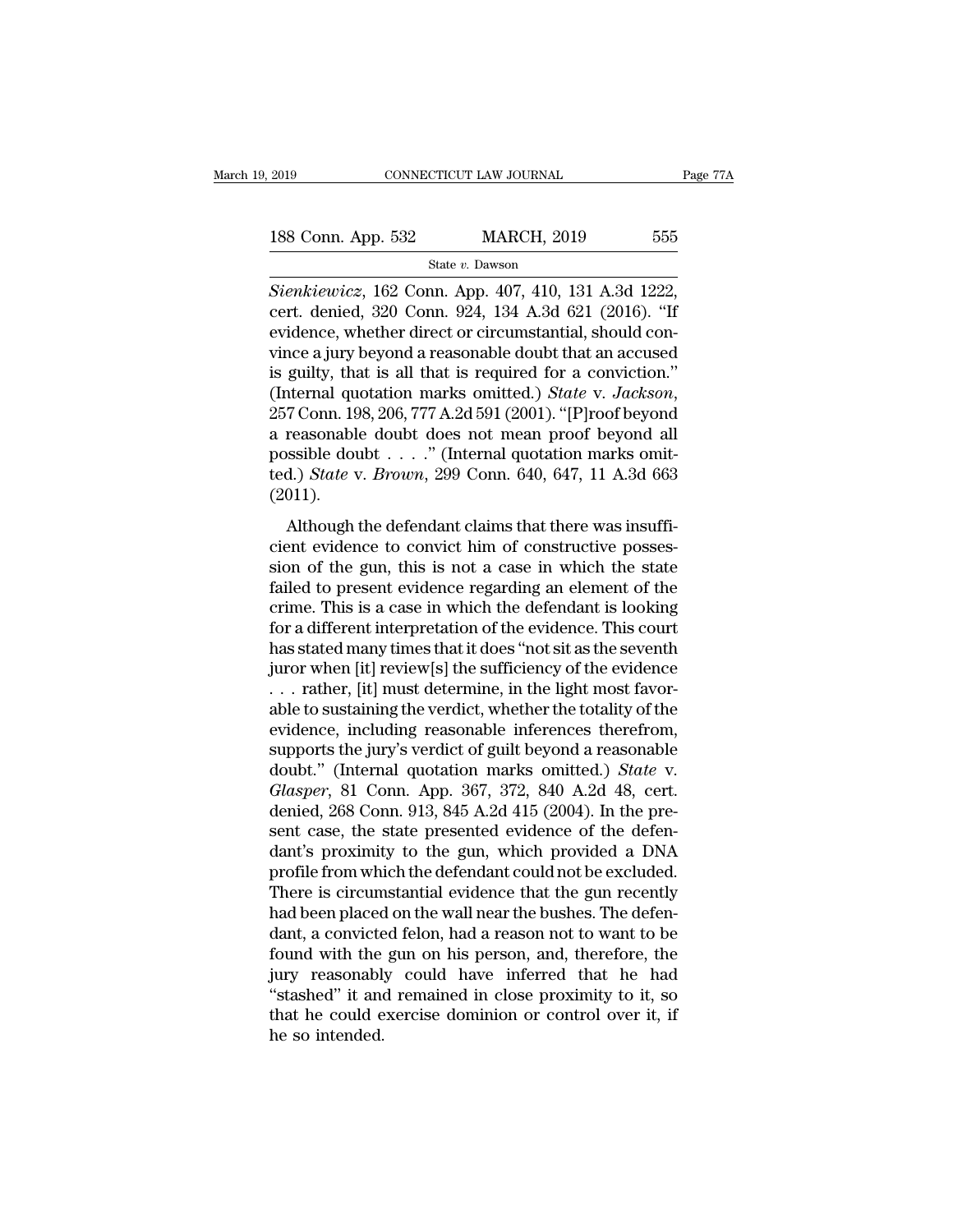| 8Α  | CONNECTICUT LAW JOURNAL |                    | March 19, 2019 |
|-----|-------------------------|--------------------|----------------|
| 556 | <b>MARCH, 2019</b>      | 188 Conn. App. 532 |                |
|     | State v. Dawson         |                    |                |

CONNECTICUT LAW JOURNAL March 19, 2019<br>
6 MARCH, 2019 188 Conn. App. 532<br>
State v. Dawson<br>
On the basis of our review of the record, we conclude<br>
at there was sufficient circumstantial evidence by<br>
and the jury reasonably  $\begin{array}{r} \text{556} & \text{MARCH, 2019} & \text{188 Conn. App. 532} \\ \text{State } v. \text{ Dawson} \end{array}$ <br>On the basis of our review of the record, we conclude that there was sufficient circumstantial evidence by which the jury reasonably could have inferred that MARCH, 2019 188 Conn. App. 532<br>
State v. Dawson<br>
On the basis of our review of the record, we conclude<br>
that there was sufficient circumstantial evidence by<br>
which the jury reasonably could have inferred that the<br>
defenda  $\frac{\text{MARCH, 2019}}{\text{State } v. \text{ Dawson}}$ <br>
On the basis of our review of the record, we conclude<br>
that there was sufficient circumstantial evidence by<br>
which the jury reasonably could have inferred that the<br>
defendant was in possess State v. Dawson<br>
On the basis of our review of the record, we conclude<br>
that there was sufficient circumstantial evidence by<br>
which the jury reasonably could have inferred that the<br>
defendant was in possession of the gun state v. Dawson<br>
On the basis of our review of the record, we conclude<br>
that there was sufficient circumstantial evidence by<br>
which the jury reasonably could have inferred that the<br>
defendant was in possession of the gun On the basis of our review of the record, we conclude<br>that there was sufficient circumstantial evidence by<br>which the jury reasonably could have inferred that the<br>defendant was in possession of the gun when he entered<br>the c that there was sufficient circumstantial evidence by<br>which the jury reasonably could have inferred that the<br>defendant was in possession of the gun when he entered<br>the courtyard, that he put it near the bushes when the<br>poli which the jury reasonably could have inferred that the defendant was in possession of the gun when he entered the courtyard, that he put it near the bushes when the police arrived so that it would not be found on his perso defendant was in possession of the gun when he entered<br>the courtyard, that he put it near the bushes when the<br>police arrived so that it would not be found on his<br>person, and that he intended to retrieve the gun when<br>the po the courtyard, that he put it near the bushes when the police arrived so that it would not be found on his person, and that he intended to retrieve the gun when the police left. Accordingly, the evidence was sufficient to police arrived sc<br>person, and that<br>the police left. Ac<br>to support the de<br>session of a pisto<br>properly denied t<br>of acquittal. support the defendant's conviction of criminal pos-<br>ssion of a pistol or revolver, and the court, therefore,<br>operly denied the defendant's motion for a judgment<br>acquittal.<br>II<br>The defendant also claims that he was deprived

II

session of a pistol or revolver, and the court, therefore,<br>properly denied the defendant's motion for a judgment<br>of acquittal.<br>II<br>The defendant also claims that he was deprived of a<br>fair trial because, during her final arg properly denied the defendant's motion for a judgment<br>of acquittal.<br>II<br>The defendant also claims that he was deprived of a<br>fair trial because, during her final argument, the prose-<br>cutor (1) misstated the law of constructi of acquittal.<br>
II<br>
The defendant also claims that he was deprived of a<br>
fair trial because, during her final argument, the prose-<br>
cutor (1) misstated the law of constructive possession<br>
and (2) mischaracterized the DNA ev II<br>In The defendant also claims that he was deprived of a<br>fair trial because, during her final argument, the prose-<br>cutor (1) misstated the law of constructive possession<br>and (2) mischaracterized the DNA evidence. We dis-<br> The defendant also clarainty<br>fair trial because, during<br>cutor (1) misstated the l<br>and (2) mischaracterize<br>agree that the defendant<br>right to a fair trial.<br>The defendant did not The defendant also claims that he was deprived of a<br>ir trial because, during her final argument, the prose-<br>tor (1) misstated the law of constructive possession<br>d (2) mischaracterized the DNA evidence. We dis-<br>ree that the ran trial because, uning her final argument, the prosecutor (1) misstated the law of constructive possession<br>and (2) mischaracterized the DNA evidence. We dis-<br>agree that the defendant was denied his constitutional<br>right t

From (1) inisstated the law of constructive possession<br>and (2) mischaracterized the DNA evidence. We dis-<br>agree that the defendant was denied his constitutional<br>right to a fair trial.<br>The defendant did not object to the p and  $(2)$  mischaracterized the DNA evidence. We disagree that the defendant was denied his constitutional right to a fair trial.<br>The defendant did not object to the prosecutor's closing argument and did not request a cura where the article and the prosecutor's clossing argument and did not request a curative instruction<br>and the court. We, therefore, review the law applicable<br>unpreserved claims of prosecutorial impropriety.<br>When a defendant The defendant did not object to the prosecutor's clos-<br>ing argument and did not request a curative instruction<br>from the court. We, therefore, review the law applicable<br>to unpreserved claims of prosecutorial impropriety.<br>Wh

The defendant did not object to the prosecutor's clos-<br>ing argument and did not request a curative instruction<br>from the court. We, therefore, review the law applicable<br>to unpreserved claims of prosecutorial impropriety.<br>W mg argument and did not request a curative instruction<br>from the court. We, therefore, review the law applicable<br>to unpreserved claims of prosecutorial impropriety.<br>When a defendant has not preserved his claims of<br>prosecuto from the court. we, therefore, review the law applicable<br>to unpreserved claims of prosecutorial impropriety.<br>When a defendant has not preserved his claims of<br>prosecutorial impropriety, "it is unnecessary for the<br>defendant to urpreserved crains of prosecutorial impropriety.<br>
When a defendant has not preserved his claims of<br>
prosecutorial impropriety, "it is unnecessary for the<br>
defendant to seek to prevail under the specific require-<br>
ments When a defendant has not preserved his claims of<br>prosecutorial impropriety, "it is unnecessary for the<br>defendant to seek to prevail under the specific require-<br>ments of  $\dots$  [*State v. Golding*, 213 Conn. 233, 239–40,<br>567 prosecutorial impropriety, "it is unnecessary for the<br>defendant to seek to prevail under the specific require-<br>ments of . . . [*State v. Golding*, 213 Conn. 233, 239–40,<br>567 A.2d 823 (1989)] and, similarly, it is unnecess defendant to seek to prevail under the specific requirements of . . . [*State v. Golding*, 213 Conn. 233, 239–40, 567 A.2d 823 (1989)] and, similarly, it is unnecessary for a reviewing court to apply the four-pronged *Gol* ments of . . . [*State* v. *Golding*, 213 Conn. 233, 239–40,<br>567 A.2d 823 (1989)] and, similarly, it is unnecessary<br>for a reviewing court to apply the four-pronged *Golding*<br>test. . . . . Our Supreme Court has articulated for a reviewing court to apply the four-pronged  $Golding$ <br>test. . . . Our Supreme Court has articulated that fol-<br>lowing a determination that prosecutorial [impropriety]<br>has occurred, regardless of whether it was objected to,<br> test. . . . Our Supreme Court has articulated that following a determination that prosecutorial [impropriety] has occurred, regardless of whether it was objected to, an appellate court must apply the [*State v. Williams*,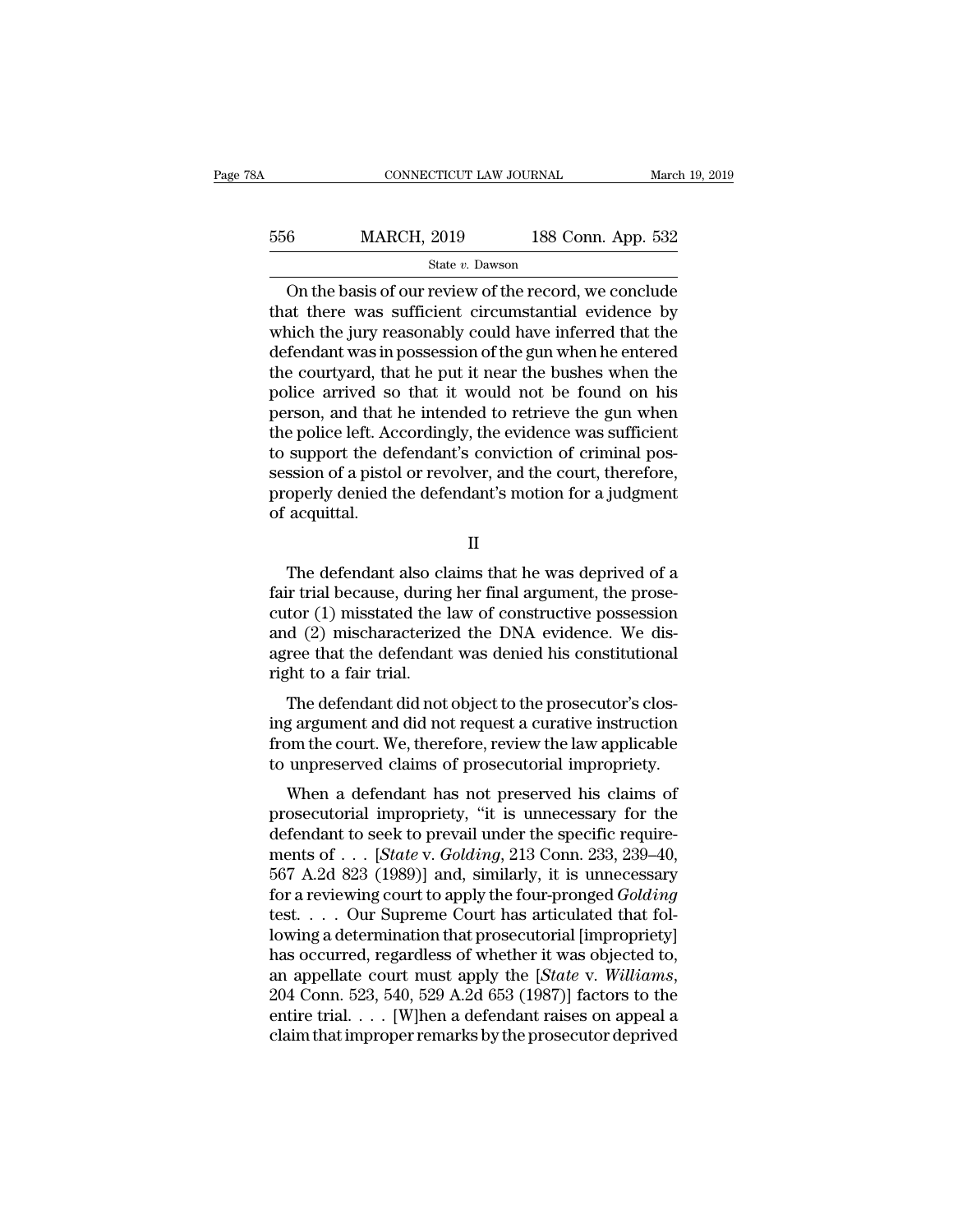2019 CONNECTICUT LAW JOURNAL Page 79A<br>188 Conn. App. 532 MARCH, 2019 557<br>State v. Dawson

State *v.* Dawson

 $t_{2019}$  connecticut LAW JOURNAL Page?<br>
188 Conn. App. 532 MARCH, 2019 557<br>  $t_{\text{state } v.}$  Dawson<br>
the defendant of his constitutional right to a fair trial,<br>
the *burden is on the defendant to show, not only that*<br>
the re 188 Conn. App. 532 MARCH, 2019 557<br>
State *v*. Dawson<br>
the defendant of his constitutional right to a fair trial,<br>
the *burden is on the defendant to show, not only that*<br> *the remarks were improper, but also that, conside* **188 Conn. App. 532 MARCH, 2019** 557<br> **the defendant of his constitutional right to a fair trial,**<br> **the burden is on the defendant to show, not only that**<br> **the remarks were improper, but also that, considered**<br> **in li** <sup>557</sup><br>
<sup>State v. Dawson<br>
<sup>State v. Dawson<br> **i**n defendant of his constitutional right to a fair trial,<br>
the burden is on the defendant to show, not only that<br> *in termarks were improper, but also that, considered*<br> *in lig</sup></sup> egregious that they amounted to a fair trial,*<br>*eggenments on the defendant to show, not only that*<br>*the remarks were improper, but also that, considered*<br>*in light of the whole trial, the improprieties were so*<br>*egregiou* <sup>cess</sup> State *v*. Dawson<br>
the defendant of his constitutional right to a fair trial,<br>
the *burden is on the defendant to show, not only that*<br> *the remarks were improper, but also that, considered*<br> *in light of the whole* the defendant of his constitutional right to a fair trial,<br>the *burden is on the defendant to show, not only that*<br>the remarks were improper, but also that, considered<br>in light of the whole trial, the improprieties were so the burden is on the defendant to show, not only that<br>the remarks were improper, but also that, considered<br>in light of the whole trial, the improprieties were so<br>egregious that they amounted to a denial of due pro-<br>cess. . the remarks were improper, but also that, considered<br>in light of the whole trial, the improprieties were so<br>egregious that they amounted to a denial of due pro-<br>cess. . . . In analyzing whether the prosecutor's com-<br>ments in light of the whole trial, the improprieties were so<br>egregious that they amounted to a denial of due pro-<br>cess.... In analyzing whether the prosecutor's com-<br>ments deprived the defendant of a fair trial, we generally<br>de egregious that<br>cess. . . . In a<br>ments deprived<br>determine, firs<br>any impropriet<br>or improprieti<br>trial. . . .<br>"When revie SS. . . . . In analyzing whether the prosecutor's contents deprived the defendant of a fair trial, we generally<br>termine, first, whether the [prosecutor] committed<br>y impropriety and, second, whether the impropriety<br>impropri ments deprived the defendant of a fail that, we generally<br>determine, first, whether the [prosecutor] committed<br>any impropriety and, second, whether the impropriety<br>or improprieties deprived the defendant of a fair<br>trial...

determine, first, whether the [prosecutor] commuted<br>any impropriety and, second, whether the impropriety<br>or improprieties deprived the defendant of a fair<br>trial....<br>"When reviewing the propriety of a prosecutor's<br>statement any impropriety and, second, whether the impropriety<br>or improprieties deprived the defendant of a fair<br>trial. . . .<br>"When reviewing the propriety of a prosecutor's<br>statements, we do not scrutinize each individual com-<br>ment or improprieties deprived the detendant or a fair<br>trial....<br>"When reviewing the propriety of a prosecutor's<br>statements, we do not scrutinize each individual com-<br>ment in a vacuum but, rather, review the comments<br>complained "When reviewing the propriety of a prosecutor's<br>statements, we do not scrutinize each individual com-<br>ment in a vacuum but, rather, review the comments<br>complained of in the context of the entire trial. . . .<br>[Impropriety] "When reviewing the propriety of a prosecutor's<br>statements, we do not scrutinize each individual com-<br>ment in a vacuum but, rather, review the comments<br>complained of in the context of the entire trial. . . .<br>[Impropriety] statements, we do not scrutinize each individual comment in a vacuum but, rather, review the comments complained of in the context of the entire trial. . . . . [Impropriety] is [impropriety], regardless of its ultimate eff ment in a vacuum l<br>complained of in the<br>[Impropriety] is [imp<br>effect on the fairness<br>priety] [was harmful<br>to a due process vi<br>question . . . .<br>"[P]rosecutorial [ mphanied of in the context of the entire trial. . . . .<br>
impropriety] is [impropriety], regardless of its ultimate<br>
fect on the fairness of the trial; whether that [impro-<br>
iety] [was harmful and thus] caused or contribute magnitude can occur in the course of closing arguments.<br>
"[P] [was harmful and thus] caused or contributed<br>
to a due process violation is a separate and distinct<br>
question . . . .<br>
"[P] rosecutorial [impropriety] of a con

enect on the raintess of the trial, whether that [impropriety] [was harmful and thus] caused or contributed<br>to a due process violation is a separate and distinct<br>question  $\ldots$ .<br>"[P]rosecutorial [impropriety] of a constit phety] [was harmula and thus] caused of contributed<br>to a due process violation is a separate and distinct<br>question . . . .<br>"[P]rosecutorial [impropriety] of a constitutional<br>magnitude can occur in the course of closing arg  $\alpha$  a due process violation is a separate and distinct<br>question . . . .<br>"[P]rosecutorial [impropriety] of a constitutional<br>magnitude can occur in the course of closing argu-<br>ments. . . . In determining whether such [impr "<br>
"[P]rosecutorial [impropriety] of a constitutional<br>
magnitude can occur in the course of closing arguments. . . . In determining whether such [impropriety]<br>
has occurred, the reviewing court must give due defer-<br>
ence "[P]rosecutorial [impropriety] of a constitutional<br>magnitude can occur in the course of closing argu-<br>ments.... In determining whether such [impropriety]<br>has occurred, the reviewing court must give due defer-<br>ence to the magnitude can occur in the course of closing arguments. . . . In determining whether such [impropriety]<br>has occurred, the reviewing court must give due defer-<br>ence to the fact that [c]ounsel must be allowed a gener-<br>ous l ments. . . . In determining whether such [impropriety]<br>has occurred, the reviewing court must give due defer-<br>ence to the fact that [c]ounsel must be allowed a gener-<br>ous latitude in argument, as the limits of legitimate<br> has occurred, the reviewing court must give due deference to the fact that [c]ounsel must be allowed a gener-<br>ous latitude in argument, as the limits of legitimate<br>argument and fair comment cannot be determined pre-<br>cisely ence to the fact that [c]ounsel must be allowed a gener-<br>ous latitude in argument, as the limits of legitimate<br>argument and fair comment cannot be determined pre-<br>cisely by rule and line, and something must be allowed<br>for ous latitude in argument, as the limits of legitimate<br>argument and fair comment cannot be determined pre-<br>cisely by rule and line, and something must be allowed<br>for the zeal of counsel in the heat of argument. . . .<br>[A]s t argument and fair comment cannot be determined precisely by rule and line, and something must be allowed<br>for the zeal of counsel in the heat of argument. . . . .<br>[A]s the state's advocate, a prosecutor may argue the<br>state' cisely by rule and line, and something must be allowed<br>for the zeal of counsel in the heat of argument. . . .<br>[A]s the state's advocate, a prosecutor may argue the<br>state's case forcefully, [provided the argument is] fair<br> for the zeal of counsel in the heat of argument. . . . . [A]s the state's advocate, a prosecutor may argue the state's case forcefully, [provided the argument is] fair and based upon the facts in evidence and the reasonab [A]s the state's advocate, a prosecutor may argue the state's case forcefully, [provided the argument is] fair and based upon the facts in evidence and the reasonable inferences to be drawn therefrom. . . . Nevertheless, state's case forcefully, [provided the argument is] fair<br>and based upon the facts in evidence and the reasonable<br>inferences to be drawn therefrom. . . . Nevertheless,<br>the prosecutor has a heightened duty to avoid argument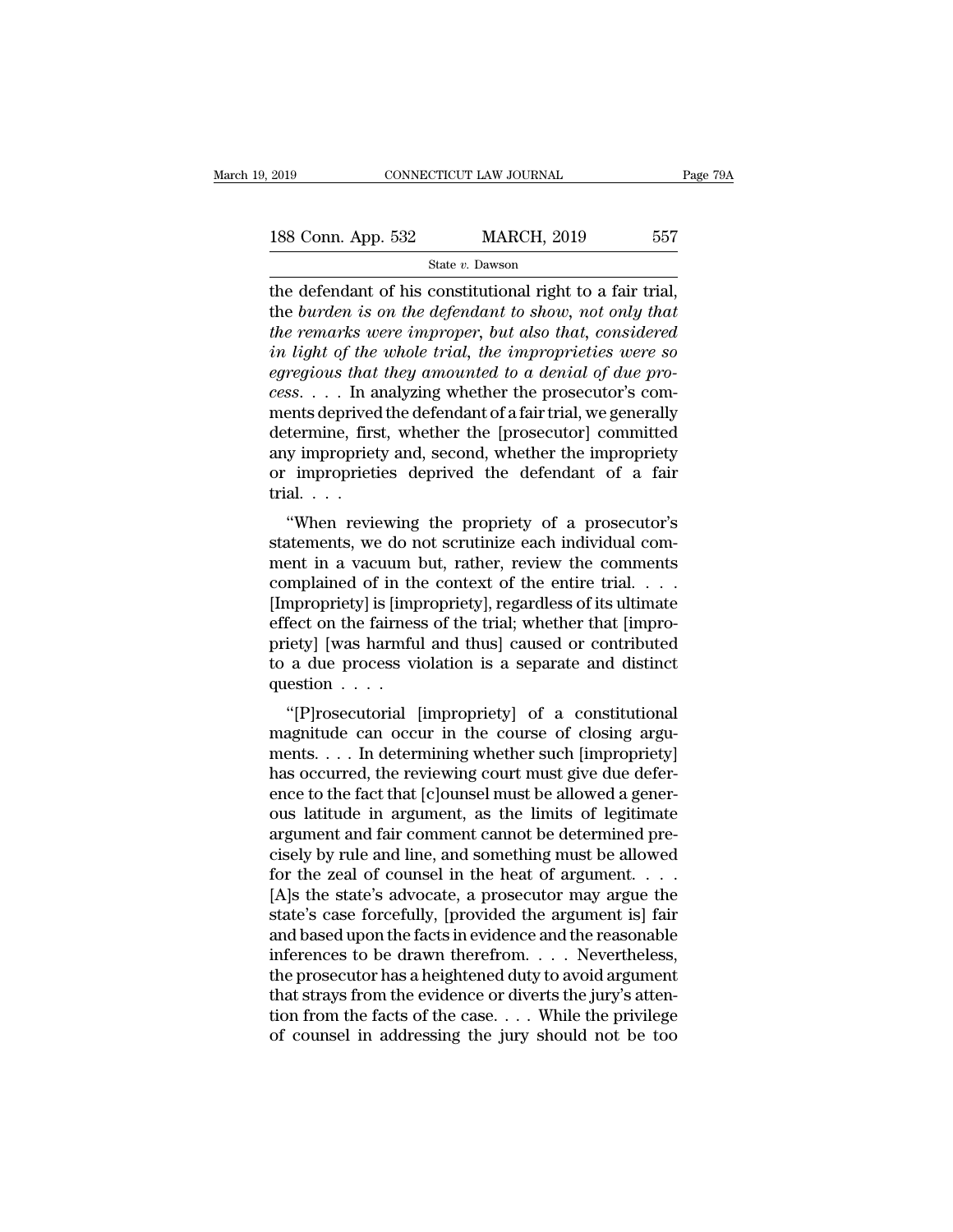| 0A  | CONNECTICUT LAW JOURNAL |                    | March 19, 2019 |
|-----|-------------------------|--------------------|----------------|
| 558 | <b>MARCH, 2019</b>      | 188 Conn. App. 532 |                |
|     | State v. Dawson         |                    |                |

CONNECTICUT LAW JOURNAL March 19, 2019<br>
558 MARCH, 2019 188 Conn. App. 532<br>
568 MARCH, 2019 188 Conn. App. 532<br>
568 State v. Dawson<br>
569 Closely narrowed or unduly hampered, it must never<br>
be used as a license to state, or  $\begin{array}{lll} \text{558} & \text{MARCH, 2019} & \text{188 Conn. App. 532} \\ & \text{State } v. \text{ Dawson} \\ \text{closely narrowed or unduly hampered, it must never be used as a license to state, or to comment upon, or to suggest an inference from, facts not in evidence, or to present matters which the jury hole! no right to a key.} \end{array}$  $\begin{array}{lll}\n & \text{MARCH, 2019} & \text{188 Conn. App. 532} \\
 \hline\n & \text{State } v. \text{ Dawson} \\
 \hline\n \text{closely narrowed or unduly hampered, it must never} \\
 \text{be used as a license to state, or to comment upon, or} \\
 \text{to suggest an inference from, facts not in evidence, or} \\
 \text{to present matters which the jury halfs] no right to} \\
 \text{consider "Citations omitted: emphasis added: internal} \n\end{array}$ 558 MARCH, 2019 188 Conn. App. 532<br>  $\frac{\text{State } v. \text{ Dawson}}{\text{closely} \text{ narrowed or unduly hampered, it must never}}$ <br>
be used as a license to state, or to comment upon, or<br>
to suggest an inference from, facts not in evidence, or<br>
to present matters which the jur State v. Dawson<br>
Closely narrowed or unduly hampered, it must never<br>
be used as a license to state, or to comment upon, or<br>
to suggest an inference from, facts not in evidence, or<br>
to present matters which the jury ha[s] n state v. Dawson<br>closely narrowed or unduly hampered, it must never<br>be used as a license to state, or to comment upon, or<br>to suggest an inference from, facts not in evidence, or<br>to present matters which the jury ha[s] no ri closely narrowed or unduly hampered, it must never<br>be used as a license to state, or to comment upon, or<br>to suggest an inference from, facts not in evidence, or<br>to present matters which the jury ha[s] no right to<br>consider. be used as a license to state, or to comment upon, or<br>to suggest an inference from, facts not in evidence, or<br>to present matters which the jury ha[s] no right to<br>consider." (Citations omitted; emphasis added; internal<br>quot suggest an interence from, facts not in evidence, or<br>present matters which the jury ha[s] no right to<br>msider." (Citations omitted.) *State v. Ruiz-Pacheco*, 185<br>pnn. App. 1, 38–40, 196 A.3d 805, cert. granted on<br>her ground to present matters which the jury happy of right to<br>consider." (Citations omitted, emphasis added; internal<br>quotation marks omitted.) *State* v. *Ruiz-Pacheco*, 185<br>Conn. App. 1, 38–40, 196 A.3d 805, cert. granted on<br>othe

consider. (Citations omitted, emphasis added, internat<br>quotation marks omitted.) State v. Ruiz-Pacheco, 185<br>Conn. App. 1, 38–40, 196 A.3d 805, cert. granted on<br>other grounds, 330 Conn. 938, 195 A.3d 385 (2018).<br>An appella quotation marks omitted.) *State* v. *Kutz-Tatheco*, 165<br>Conn. App. 1, 38–40, 196 A.3d 805, cert. granted on<br>other grounds, 330 Conn. 938, 195 A.3d 385 (2018).<br>An appellate court's "determination of whether any<br>improper co confi. App. 1, 56–40, 190 A.5d 805, cert. granted on<br>other grounds, 330 Conn. 938, 195 A.3d 385 (2018).<br>An appellate court's "determination of whether any<br>improper conduct by the state's attorney violated the<br>defendant's outer grounds, 550 Comm. 558, 159 A.5d 365 (2016).<br>
An appellate court's "determination of whether any<br>
improper conduct by the state's attorney violated the<br>
defendant's fair trial rights is predicated on the factors<br>
se An appellate court's "determination of whether any<br>improper conduct by the state's attorney violated the<br>defendant's fair trial rights is predicated on the factors<br>set forth in *State* v. Williams, [supra, 204 Conn. 540], improper conduct by the state's attorney violated the<br>defendant's fair trial rights is predicated on the factors<br>set forth in *State* v. Williams, [supra, 204 Conn. 540],<br>with due consideration of whether that [impropriet defendant's fair trial rights is predicated on the factors<br>set forth in *State* v. *Williams*, [supra, 204 Conn. 540],<br>with due consideration of whether that [impropriety]<br>was objected to at trial.... These factors includ set forth in *State* v. *Williams*, [supra, 204 Conn. 540],<br>with due consideration of whether that [impropriety]<br>was objected to at trial.... These factors include:<br>the extent to which the [impropriety] was invited by<br>def with due consideration of whether that [impropriety]<br>was objected to at trial. . . . These factors include:<br>the extent to which the [impropriety] was invited by<br>defense conduct or argument . . . the severity of the<br>[impro was objected to at trial. . . . These factors include:<br>the extent to which the [impropriety] was invited by<br>defense conduct or argument . . . the severity of the<br>[impropriety] . . . the centrality of the [impropriety] to the extent to which the [impropriety] was invited by<br>defense conduct or argument . . . the severity of the<br>[impropriety] . . . the frequency of the [impropriety]<br>. . . the centrality of the [impropriety] to the critical<br>i defense conduct or argument . . . the severity of the [impropriety] . . . the frequency of the [impropriety] . . . the centrality of the [impropriety] to the critical issues in the case . . . the strength of the curative m (2012). The centrality of the [impropriety] to the critical<br>sues in the case  $\dots$  the strength of the curative mea-<br>res adopted  $\dots$  and the strength of the state's<br>se." (Citation omitted; internal quotation marks omit-<br>d.) *Stat* issues in the case  $\ldots$  the strength of the curative measures adopted  $\ldots$  and the strength of the state's case." (Citation omitted, internal quotation marks omitted.) *State* v. *Payne*, 303 Conn. 538, 561, 34 A.3d 370

sures adopted . . . . and the strength of the state's<br>case." (Citation omitted; internal quotation marks omit-<br>ted.) *State* v. *Payne*, 303 Conn. 538, 561, 34 A.3d 370<br>(2012).<br>"[W]hen a defendant raises on appeal a claim rease. (Chanon onlined, internal quotation marks onlined.) *State v. Payne*, 303 Conn. 538, 561, 34 A.3d 370 (2012).<br>
"[W]hen a defendant raises on appeal a claim that<br>
improper remarks by the prosecutor deprived the defen *ied.) State V. I dyne, 505* Comit. 556, 501, 54 A.5d 570<br>(2012).<br>
"[W]hen a defendant raises on appeal a claim that<br>
improper remarks by the prosecutor deprived the defen-<br>
dant of his constitutional right to a fair trial (2012).<br>
"[W]hen a defendant raises on appeal a claim that<br>
improper remarks by the prosecutor deprived the defen-<br>
dant of his constitutional right to a fair trial, the burden<br>
is on the defendant to show . . . that the "[W]hen a defendant raises on appeal a claim that<br>improper remarks by the prosecutor deprived the defen-<br>dant of his constitutional right to a fair trial, *the burden*<br>is on the defendant to show . . . that the remarks we improper remarks by the prosecutor deprived the defendant of his constitutional right to a fair trial, *the burden* is on the defendant to show  $\ldots$  that the remarks were improper  $\ldots$ ." (Emphasis added.) Id., 562–63. " dant of his constitutional right to a fair trial, the burden<br>is on the defendant to show  $\dots$  that the remarks were<br>improper  $\dots$ ." (Emphasis added.) Id., 562–63. "This<br>allocation of the burden of proof is appropriate bec is on the defendant to show  $\dots$  that the remarks were<br>
improper  $\dots$ ." (Emphasis added.) Id., 562–63. "This<br>
allocation of the burden of proof is appropriate because,<br>
when a defendant raises a general due process claim, *improper* . . . . . " (Emphasis added.) Id., 562–63. "This<br>allocation of the burden of proof is appropriate because,<br>when a defendant raises a general due process claim,<br>there can be no constitutional violation in the ab allocation of the burden of proof is appropriate because,<br>when a defendant raises a general due process claim,<br>there can be no constitutional violation in the absence<br>of harm to the defendant caused by denial of his right<br> when a defendant raises a general due process claim,<br>there can be no constitutional violation in the absence<br>of harm to the defendant caused by denial of his right<br>to a fair trial." Id., 563–64. The ultimate question, ther there can be no constitutional violation in the absence<br>of harm to the defendant caused by denial of his right<br>to a fair trial." Id., 563–64. The ultimate question, there-<br>fore, is "whether the defendant has proven that th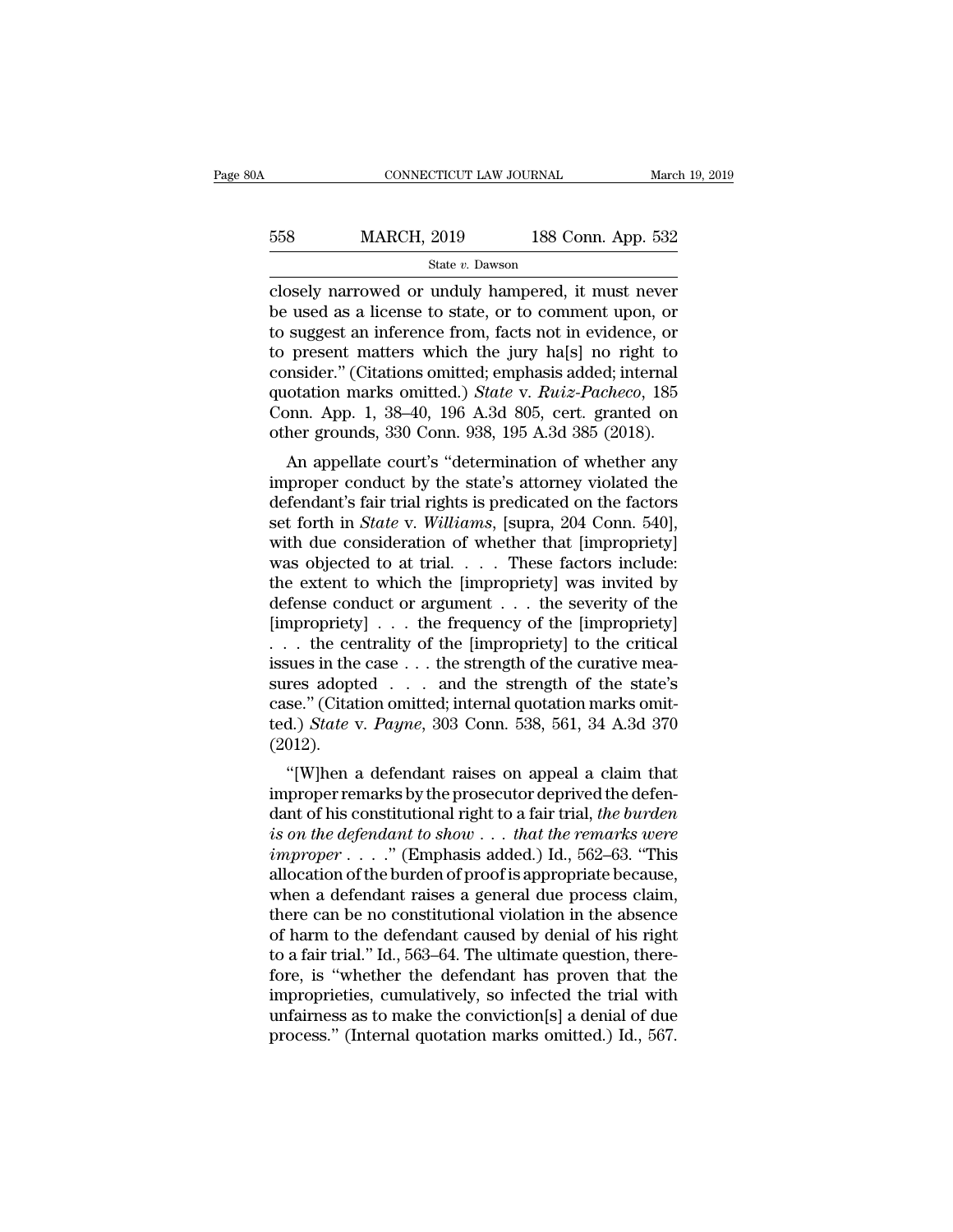<sup>19</sup> CONNECTICUT LAW JOURNAL Page 81A<br>
8 Conn. App. 532 MARCH, 2019 559<br>
<sup>3</sup> State *v*. Dawson<br>
"[T]he defendant's failure to object at trial to each<br>
the occurrences that he now raises as instances of<br>
osecutorial impropr 188 Conn. App. 532 MARCH, 2019 559<br>
State v. Dawson<br>
"[T]he defendant's failure to object at trial to each<br>
of the occurrences that he now raises as instances of<br>
prosecutorial impropriety, though relevant to our<br>
inquiry 188 Conn. App. 532 MARCH, 2019 559<br>
State v. Dawson<br>
"[T]he defendant's failure to object at trial to each<br>
of the occurrences that he now raises as instances of<br>
prosecutorial impropriety, though relevant to our<br>
inquiry 188 Conn. App. 532 MARCH, 2019 559<br>
State v. Dawson<br>
"[T]he defendant's failure to object at trial to each<br>
of the occurrences that he now raises as instances of<br>
prosecutorial impropriety, though relevant to our<br>
inquiry State v. Dawson<br>
"[T]he defendant's failure to object at trial to each<br>
of the occurrences that he now raises as instances of<br>
prosecutorial impropriety, though relevant to our<br>
inquiry, is not fatal to review of his clai State v. Dawson<br>
"[T]he defendant's failure to object at trial to each<br>
of the occurrences that he now raises as instances of<br>
prosecutorial impropriety, though relevant to our<br>
inquiry, is not fatal to review of his clai "[T]he defendant's failure to object at trial to each<br>of the occurrences that he now raises as instances of<br>prosecutorial impropriety, though relevant to our<br>inquiry, is not fatal to review of his claims. . . . This<br>does of the occurrences that he now raises as instances of<br>prosecutorial impropriety, though relevant to our<br>inquiry, is not fatal to review of his claims. . . . This<br>does not mean, however, that the absence of an objec-<br>tion prosecutorial impropriety, though relevant to our inquiry, is not fatal to review of his claims. . . . This does not mean, however, that the absence of an objection at trial does not play a significant role in the determi inquiry, is not fatal to review of his claims. . . . This<br>does not mean, however, that the absence of an objection at trial does not play a significant role in the deter-<br>mination of whether the challenged statements were does not mean, however, that the absence of an objection at trial does not play a significant role in the deter-<br>mination of whether the challenged statements were,<br>in fact, improper.  $\dots$  To the contrary, we continue<br>to tion at trial does not play a significant role in the deter-<br>mination of whether the challenged statements were,<br>in fact, improper. . . . To the contrary, we continue<br>to adhere to the well established maxim that defense<br>c tion at trial does not play a significant role in the deter-<br>mination of whether the challenged statements were,<br>in fact, improper. . . . To the contrary, we continue<br>to adhere to the well established maxim that defense<br>c in fact, improper. . . . To the contrary, we continue<br>to adhere to the well established maxim that defense<br>counsel's failure to object to the prosecutor's argument<br>when it was made suggests that defense counsel did<br>not bel to adhere to the<br>counsel's failure<br>when it was ma<br>not believe that<br>of the case at the<br>ted.) *State* v. *M*<br>503 (2013).<br>"To prove pro unsel's failure to object to the prosecutor's argument<br>
nen it was made suggests that defense counsel did<br>
of the record<br>
the case at the time." (Internal quotation marks omit-<br>
d.) *State* v. *Medrano*, 308 Conn. 604, 61 when it was made suggests that defense counsel did<br>not believe that it was [improper] in light of the record<br>of the case at the time." (Internal quotation marks omit-<br>ted.) *State* v. *Medrano*, 308 Conn. 604, 612, 65 A.3

not believe that it was [improper] in light of the record<br>of the case at the time." (Internal quotation marks omit-<br>ted.) *State* v. *Medrano*, 308 Conn. 604, 612, 65 A.3d<br>503 (2013).<br>"To prove prosecutorial [impropriety] of the case at the time." (Internal quotation marks omit-<br>ted.) *State* v. *Medrano*, 308 Conn. 604, 612, 65 A.3d<br>503 (2013).<br>"To prove prosecutorial [impropriety], the defendant<br>must demonstrate substantial prejudice.... ted.) *State* v. *Medrano*, 308 Conn. 604, 612, 65 A.3d<br>503 (2013).<br>"To prove prosecutorial [impropriety], the defendant<br>must demonstrate substantial prejudice.... In order<br>to demonstrate this, the defendant must establis 503 (2013).<br>
"To prove prosecutorial [impropriety], the defendant<br>
must demonstrate substantial prejudice. . . . In order<br>
to demonstrate this, the defendant must establish that<br>
the trial as a whole was fundamentally unf "To prove prosecutorial [impropriety], the defendant<br>must demonstrate substantial prejudice. . . . In order<br>to demonstrate this, the defendant must establish that<br>the trial as a whole was fundamentally unfair and that<br>the must demonstrate substantial prejudice.  $\dots$  In order<br>to demonstrate this, the defendant must establish that<br>the trial as a whole was fundamentally unfair and that<br>the [impropriety] so infected the trial with unfairness<br>a to demonstrate this, the defendant must establish that<br>the trial as a whole was fundamentally unfair and that<br>the [impropriety] so infected the trial with unfairness<br>as to make the conviction a denial of due process. . . . the trial as a whole was fundamentally unfair and that<br>the [impropriety] so infected the trial with unfairness<br>as to make the conviction a denial of due process. . . .<br>In weighing the significance of an instance of prosecu the [impropriety] so infected the trial with unfairness<br>as to make the conviction a denial of due process.  $\dots$ <br>In weighing the significance of an instance of prosecu-<br>torial impropriety, a reviewing court must consider t as to make the conviction a denial of due process.  $\dots$  In weighing the significance of an instance of prosecutorial impropriety, a reviewing court must consider the entire context of the trial, and [t]he question of whet In weighing the significance of an instance of prosecutorial impropriety, a reviewing court must consider the entire context of the trial, and [t]he question of whether the defendant has been prejudiced by prosecutorial [ torial impropriety, a reviewing court must consider the entire context of the trial, and [t]he question of whether the defendant has been prejudiced by prosecutorial [impropriety]  $\ldots$  depends on whether there is a reaso entire context of the trial, and [t]he question of whether<br>the defendant has been prejudiced by prosecutorial<br>[impropriety] . . . depends on whether there is a rea-<br>sonable likelihood that the jury's verdict would have<br>bee e defendant has been prejudiced by prosecutorial<br>appropriety] . . . depends on whether there is a rea-<br>nable likelihood that the jury's verdict would have<br>en different absent the sum total of the improprie-<br>s." (Citation [impropriety]  $\ldots$ <br>sonable likelihood<br>been different abs<br>ties." (Citation omi<br>ted.) State v. Long,<br>We now turn to t<br>priety claims.

A

 $\text{S.}^n$  (Citation omitted; internal quotation marks omit-<br>d.)  $State$  v.  $Long$ , 293 Conn. 31, 37, 975 A.2d 660 (2009).<br>We now turn to the defendant's prosecutorial impro-<br>iety claims.<br>A<br>The defendant claims that the prosecut ted.)  $State$  v.  $Long$ , 293 Conn. 31, 37, 975 A.2d 660 (2009).<br>
We now turn to the defendant's prosecutorial impro-<br>
priety claims.<br>
A<br>
The defendant claims that the prosecutor misstated<br>
the law of constructive possession by f We now turn to the defendant's prosecutorial impropriety claims.<br>
A<br>
The defendant claims that the prosecutor misstated<br>
the law of constructive possession by failing to state<br>
that the defendant had to intend to exercise we now turn to the defendant s prosecutorial impropriety claims.<br>A<br>The defendant claims that the prosecutor misstated<br>the law of constructive possession by failing to state<br>that the defendant had to intend to exercise domi A<br>The defendant claims that the prosecutor misstated<br>the law of constructive possession by failing to state<br>that the defendant had to intend to exercise dominion or<br>control over the gun. As a consequence, the defendant<br>arg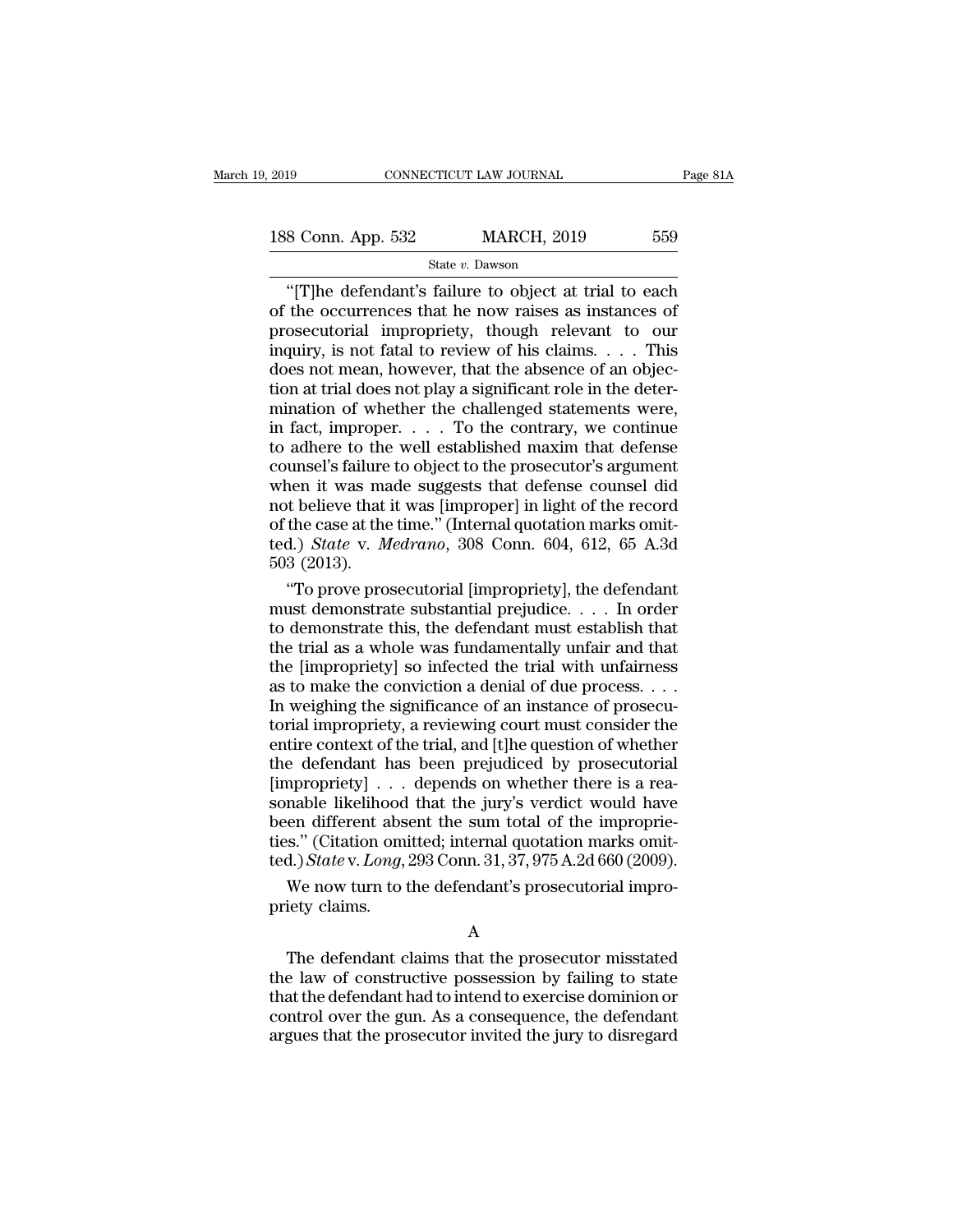| 2A  | CONNECTICUT LAW JOURNAL |                    | March 19, 2019 |
|-----|-------------------------|--------------------|----------------|
| 560 | <b>MARCH, 2019</b>      | 188 Conn. App. 532 |                |
|     | State v. Dawson         |                    |                |

CONNECTICUT LAW JOURNAL March 19, 2<br>
560 MARCH, 2019 188 Conn. App. 532<br>
5tate v. Dawson<br>
199 State v. Dawson<br>
199 March 199 State v. Dawson<br>
199 State v. Dawson<br>
200 March 201 State v. Dawson<br>
200 March 201 State v. Dawso  $\begin{array}{r} \text{MARCH, 2019} \\ \text{State } v. \text{ Dawson} \end{array}$  188 Conn. App. 532<br>tate v. Dawson<br>the dominion or control element of possession.<br>Although the prosecutor's argument did contain an<br>incomplete and, therefore, incorrect statement o  $\frac{\text{560}}{\text{State } v. \text{ Dawson}}$  188 Conn. App. 532<br>
the dominion or control element of possession.<br>
Although the prosecutor's argument did contain an incomplete and, therefore, incorrect statement of the law of constructive pos MARCH, 2019 188 Conn. App. 532<br>  $\frac{\text{State } v. \text{ Dawson}}{\text{the}\text{dominion or control element of } \text{possession}}$ <br>
Although the prosecutor's argument did contain an<br>
incomplete and, therefore, incorrect statement of the<br>
law of constructive possession, we conclude t State v. Dawson<br>
the dominion or control element of possession.<br>
Although the prosecutor's argument did contain an<br>
incomplete and, therefore, incorrect statement of the<br>
law of constructive possession, we conclude that t state<br>the dominion or con<br>Although the prosecute<br>incomplete and, therefore<br>law of constructive poserror did not deprive the<br>right to a fair trial.<br>To provide a context To provide a context for the defendant of the acomplete and, therefore, incorrect statement of the w of constructive possession, we conclude that the ror did not deprive the defendant of his constitutional sht to a fair tr France and the preservative and contain and<br>incomplete and, therefore, incorrect statement of the<br>law of constructive possession, we conclude that the<br>error did not deprive the defendant of his constitutional<br>right to a fa

flaw of constructive possession, we conclude that the<br>error did not deprive the defendant of his constitutional<br>right to a fair trial.<br>To provide a context for the defendant's claims, we<br>have reviewed the entire record, wh Example 1 constraints possessed, we constraine that the<br>error did not deprive the defendant of his constitutional<br>right to a fair trial.<br>To provide a context for the defendant's claims, we<br>have reviewed the entire record, Fight to a fair trial.<br>To provide a context for the defendant's claims, we<br>have reviewed the entire record, which discloses the<br>following procedural history that is relevant to the<br>defendant's claim that the prosecutor mis To provide a context for the defendant's claims, we<br>have reviewed the entire record, which discloses the<br>following procedural history that is relevant to the<br>defendant's claim that the prosecutor misstated the law.<br>Before To provide a context for the defendant's claims, we<br>have reviewed the entire record, which discloses the<br>following procedural history that is relevant to the<br>defendant's claim that the prosecutor misstated the law.<br>Before have reviewed the entire record, which discloses the<br>following procedural history that is relevant to the<br>defendant's claim that the prosecutor misstated the law.<br>Before the presentation of evidence, the court<br>instructed t following procedural history that is relevant to the<br>defendant's claim that the prosecutor misstated the law.<br>Before the presentation of evidence, the court<br>instructed the jury that "you should understand that<br>the argument defendant's claim that the prosecutor misstated the law.<br>Before the presentation of evidence, the court<br>instructed the jury that "you should understand that<br>the arguments of the attorneys, including the closing<br>arguments a Before the presentation of evidence, the court<br>instructed the jury that "you should understand that<br>the arguments of the attorneys, including the closing<br>arguments and any arguments made during the trial to<br>the court in c instructed the jury that "you should understand that<br>the arguments of the attorneys, including the closing<br>arguments and any arguments made during the trial to<br>the court in connection with questions of law, are not<br>eviden the arguments of the attorneys, including the closing<br>arguments and any arguments made during the trial to<br>the court in connection with questions of law, are not<br>evidence.....Closing arguments are intended to<br>assist you, arguments and any arguments made during the trial to<br>the court in connection with questions of law, are not<br>evidence. . . . . Closing arguments are intended to<br>assist you, the jury, in understanding the evidence and<br>the co the court in connection with questions of law, are not<br>evidence.  $\ldots$  Closing arguments are intended to<br>assist you, the jury, in understanding the evidence and<br>the contentions of the parties in this case.  $\ldots$  [A]t<br>the evidence.  $\ldots$  Closing arguments are intended to<br>assist you, the jury, in understanding the evidence and<br>the contentions of the parties in this case.  $\ldots$  [A]t<br>the conclusion of the final arguments of the parties, *I*<br>w assist you, the jury, in understanding the evidence and<br>the contentions of the parties in this case. . . . [A]t<br>the conclusion of the final arguments of the parties, I<br>will instruct you as to the principles of law which y the contentions of the parties in this case. . . . . [A]t<br>the conclusion of the final arguments of the parties, *I*<br>will instruct you as to the principles of law which you<br>are to apply in your deliberations when you retir the conclusion of the final arguments of the parties, I<br>
will instruct you as to the principles of law which you<br>
are to apply in your deliberations when you retire to<br>
consider your verdicts."<sup>16</sup> (Emphasis added.) Again will instruct you as to the principles of law which you<br>are to apply in your deliberations when you retire to<br>consider your verdicts."<sup>16</sup> (Emphasis added.) Again, in<br>its final charge to the jury, after thanking the jury f are to apply in your deliberations when you retire to<br>consider your verdicts."<sup>16</sup> (Emphasis added.) Again, in<br>its final charge to the jury, after thanking the jury for<br>its service, the court gave the customary charge stat consider your verdicts."<sup>16</sup> (Emphasis added.) Again, in<br>its final charge to the jury, after thanking the jury for<br>its service, the court gave the customary charge stating<br>that "it is exclusively the function of the court its final charge to the jury, after thanking the its service, the court gave the customary cha that "it is exclusively the function of the couthe rules of law that govern the case. It is your to accept the law as I state i Exercise, are searched also the calculating entage stating<br>at "it is exclusively the function of the court to state<br>e rules of law that govern the case. It is your obligation<br>accept the law as I state it. You must follow a the rules of law that govern the case. It is your obligation<br>to accept the law as I state it. You must follow all of<br>my instructions and not single out some and ignore<br>others. They are all equally important."<br>The record al

a compute the law as I state it. You must follow all of<br>my instructions and not single out some and ignore<br>others. They are all equally important."<br>The record also discloses that the court held two on-<br>the-record charge co court and simulated the draft and simple out some and ignore<br>others. They are all equally important."<br>The record also discloses that the court held two on-<br>the-record charge conferences. The court gave counsel<br>a copy of a page. They are all equally important."<br>The record also discloses that the court held two on-<br>the-record charge conferences. The court gave counsel<br>a copy of a draft of its charge and time to review it. The<br>court and couns the-record charge conferences. The court gave counsel<br>a copy of a draft of its charge and time to review it. The<br>court and counsel subsequently went through the draft<br>page by page, and counsel made several suggestions,<br> $\$ page by page, and counsel made several suggestions,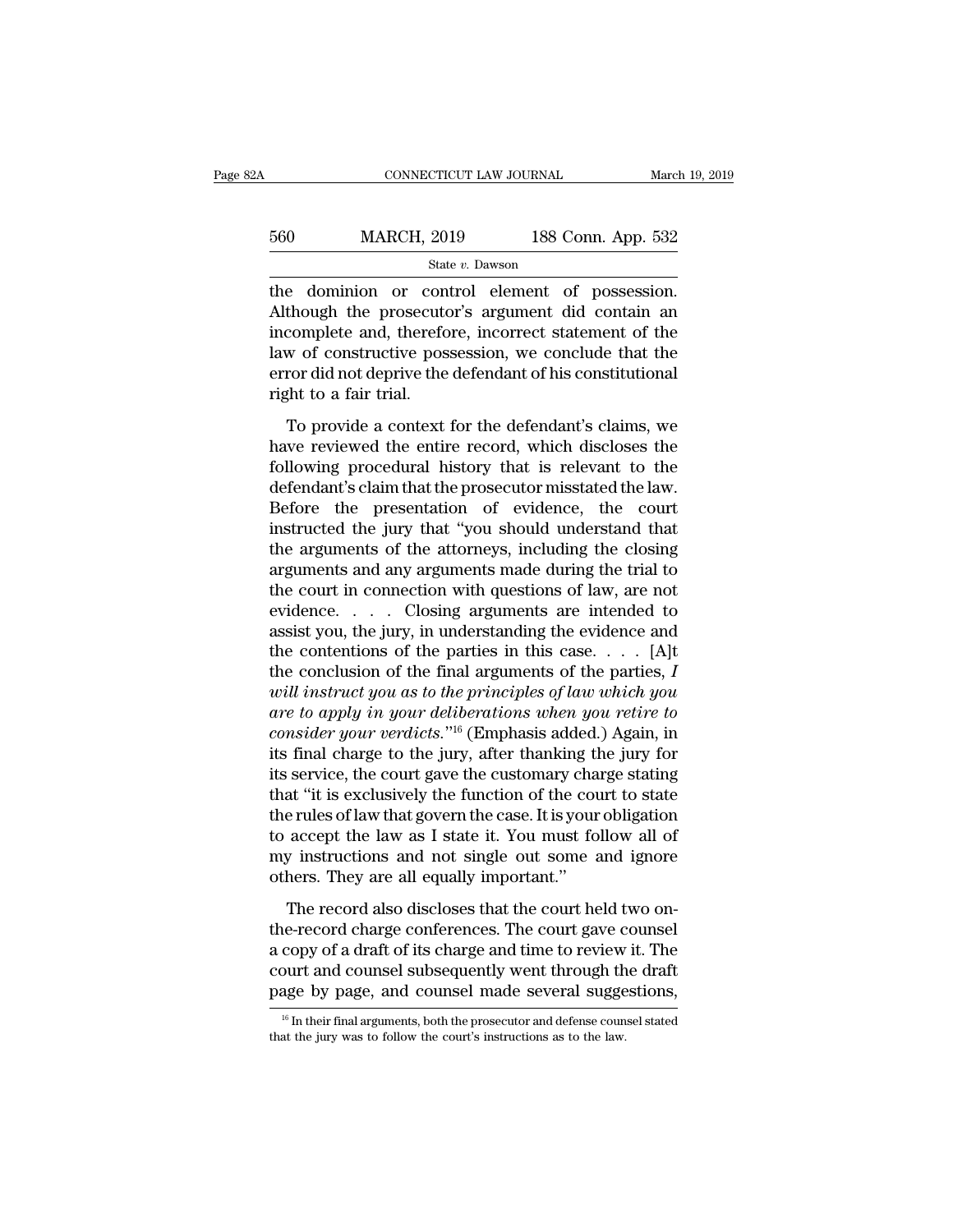| 2019               | CONNECTICUT LAW JOURNAL | Page 83A |  |
|--------------------|-------------------------|----------|--|
| 188 Conn. App. 532 | <b>MARCH, 2019</b>      | 561      |  |
|                    | State v. Dawson         |          |  |

Page 83A<br>
188 Conn. App. 532 MARCH, 2019 561<br>
State v. Dawson<br>
none of which concerned constructive possession. As<br>
a result of the charge conference, the court revised<br>
nortions of its draft charge prosented counsel with 188 Conn. App. 532 MARCH, 2019 561<br>
State v. Dawson<br>
none of which concerned constructive possession. As<br>
a result of the charge conference, the court revised<br>
portions of its draft charge, presented counsel with its<br>
rev 188 Conn. App. 532 MARCH, 2019 561<br>
State v. Dawson<br>
mone of which concerned constructive possession. As<br>
a result of the charge conference, the court revised<br>
portions of its draft charge, presented counsel with its<br>
rev 188 Conn. App. 532 MARCH, 2019 561<br>
State v. Dawson<br>
none of which concerned constructive possession. As<br>
a result of the charge conference, the court revised<br>
portions of its draft charge, presented counsel with its<br>
rev State v. Dawson<br>
The review of which concerned constructive possession. As<br>
a result of the charge conference, the court revised<br>
portions of its draft charge, presented counsel with its<br>
revised charge and provided an op State v. Dawson<br>
mone of which concerned constructive possession. As<br>
a result of the charge conference, the court revised<br>
portions of its draft charge, presented counsel with its<br>
revised charge and provided an opportuni none of which concerned constructive possession. As<br>a result of the charge conference, the court revised<br>portions of its draft charge, presented counsel with its<br>revised charge and provided an opportunity for counsel<br>to re a result of the charge conference, the couportions of its draft charge, presented couns<br>revised charge and provided an opportunity for review the revisions. At a second on-<br>charge conference, the court and counsel were<br>the rtions of its draft charge, presented counsel with its<br>vised charge and provided an opportunity for counsel<br>review the revisions. At a second on-the-record<br>arge conference, the court and counsel went through<br>reed with the revised charge and provided an opportunity for counsel<br>to review the revisions. At a second on-the-record<br>charge conference, the court and counsel went through<br>the revised charge page by page. Defense counsel orally<br>agreed

to review the revisions. At a second on-the-record<br>charge conference, the court and counsel went through<br>the revised charge page by page. Defense counsel orally<br>agreed with the court's revised charge.<br>"A review of the stat charge conterence, the court and counsel went through<br>the revised charge page by page. Defense counsel orally<br>agreed with the court's revised charge.<br>"A review of the statements made by the prosecutor,<br>in the context of th the revised charge page by page. Defense counsel orally<br>agreed with the court's revised charge.<br>"A review of the statements made by the prosecutor,<br>in the context of the entire closing argument, is neces-<br>sary to address t agreed with the court's revised charge.<br>
"A review of the statements made by the prosecutor,<br>
in the context of the entire closing argument, is neces-<br>
sary to address the defendant's challenges." State v.<br>
Otto, supra, 30 "A review of the stat in the context of the esary to address the context of the esary to address the contents of the prosecut court's instructions, we after summarize. In the first portion the context of the entire closing argument, is neces-<br>ry to address the defendant's challenges." *State v.*<br>*to*, supra, 305 Conn. 77. The record contains the argu-<br>ents of the prosecutor and defense counsel, and the<br>urt's sary to address the defendant's challenges." *State v.*<br>Otto, supra, 305 Conn. 77. The record contains the argu-<br>ments of the prosecutor and defense counsel, and the<br>court's instructions, which we have reviewed and here-<br>a

Otto, supra, 305 Conn. 77. The record contains the arguments of the prosecutor and defense counsel, and the court's instructions, which we have reviewed and hereafter summarize.<br>In the first portion of her argument, the pr ments of the prosecutor and defense counsel, and the<br>court's instructions, which we have reviewed and here-<br>after summarize.<br>In the first portion of her argument, the prosecutor<br>first thanked the jury for its service and t court's instructions, which we have reviewed and here-<br>after summarize.<br>In the first portion of her argument, the prosecutor<br>first thanked the jury for its service and then stated<br>that the court will "*remind you as to the* atter summarize.<br>In the first portion of her argument, the prosecutor<br>first thanked the jury for its service and then stated<br>that the court will "*remind you as to the elements of*<br>*the crimes that make up the charges.*" ( In the first portion of her argument, the print thanked the jury for its service and the that the court will "*remind you as to the ele the crimes that make up the charges.*" (I added.) The prosecutor then addressed the st thanked the jury for its service and then stated<br>at the court will "*remind you as to the elements of*<br>e crimes that make up the charges." (Emphasis<br>ded.) The prosecutor then addressed the elements<br>the crime of criminal that the court will "*remind you as to the elements of*<br>*the crimes that make up the charges.*" (Emphasis<br>added.) The prosecutor then addressed the elements<br>of the crime of criminal trespass in the third degree<br>and the evi

the crimes that make up the charges." (Emphasis<br>added.) The prosecutor then addressed the elements<br>of the crime of criminal trespass in the third degree<br>and the evidence related to that charge.<br>Thereafter, she stated, in p added.) The prosecutor then addressed the elements<br>of the crime of criminal trespass in the third degree<br>and the evidence related to that charge.<br>Thereafter, she stated, in part: "For you to find the<br>defendant guilty of c of the crime of criminal trespass in the third degree<br>and the evidence related to that charge.<br>Thereafter, she stated, in part: "For you to find the<br>defendant guilty of criminal possession of a pistol or<br>revolver, the stat and the evidence related to that charge.<br>
Thereafter, she stated, in part: "For you to find the<br>
defendant guilty of criminal possession of a pistol or<br>
revolver, the state must prove the following elements<br>
beyond a reaso Thereafter, she stated, in part: "For you to find the defendant guilty of criminal possession of a pistol or revolver, the state must prove the following elements beyond a reasonable doubt. The first element is that the d defendant guilty of criminal possession of a pistol or<br>revolver, the state must prove the following elements<br>beyond a reasonable doubt. The first element is that<br>the defendant possessed a pistol or revolver. *The judge<br>wi* revolver, the state must prove the following elements<br>beyond a reasonable doubt. The first element is that<br>the defendant possessed a pistol or revolver. The judge<br>will define possession as having control over an object.<br>T *ill define possession as having control over an object.*<br>hat is, knowing where it is and being able to access<br>Again, possession in this case means knowing where<br>is and being able to access it."<sup>17</sup> (Emphasis added.)<br><sup>17</sup> That is, knowing where it is and being able to access<br>it. Again, possession in this case means knowing where<br>it is and being able to access it."<sup>17</sup> (Emphasis added.)<br><sup>17</sup> The record discloses that defense counsel also ar

it. Again, possession in this case means knowing where<br>it is and being able to access it."<sup>17</sup> (Emphasis added.)<br><sup>17</sup> The record discloses that defense counsel also argued that the state<br>had "to prove, beyond a reasonable it is and being able to access it."<sup>17</sup> (Emphasis added.)<br>if is and being able to access it."<sup>17</sup> (Emphasis added.)<br><sup>17</sup> The record discloses that defense counsel also argued that the state<br>had "to prove, beyond a reasona It Is and being able to access It. <sup>21</sup> (Entipriasis added.)<br><sup>17</sup> The record discloses that defense counsel also argued that the state<br>had "to prove, beyond a reasonable doubt, that [the defendant] knew, or<br>had knowledge o <sup>17</sup> The record discloses that defense counsel also argued that the state had "to prove, beyond a reasonable doubt, that [the defendant] knew, or had knowledge of, that he was in possession of this weapon, that he knew wh had "to prove, beyond a reasonable doubt, that [the defendant] knew, or had knowledge of, that he was in possession of this weapon, that he knew where it was and that he had access to it." We note that neither argument mi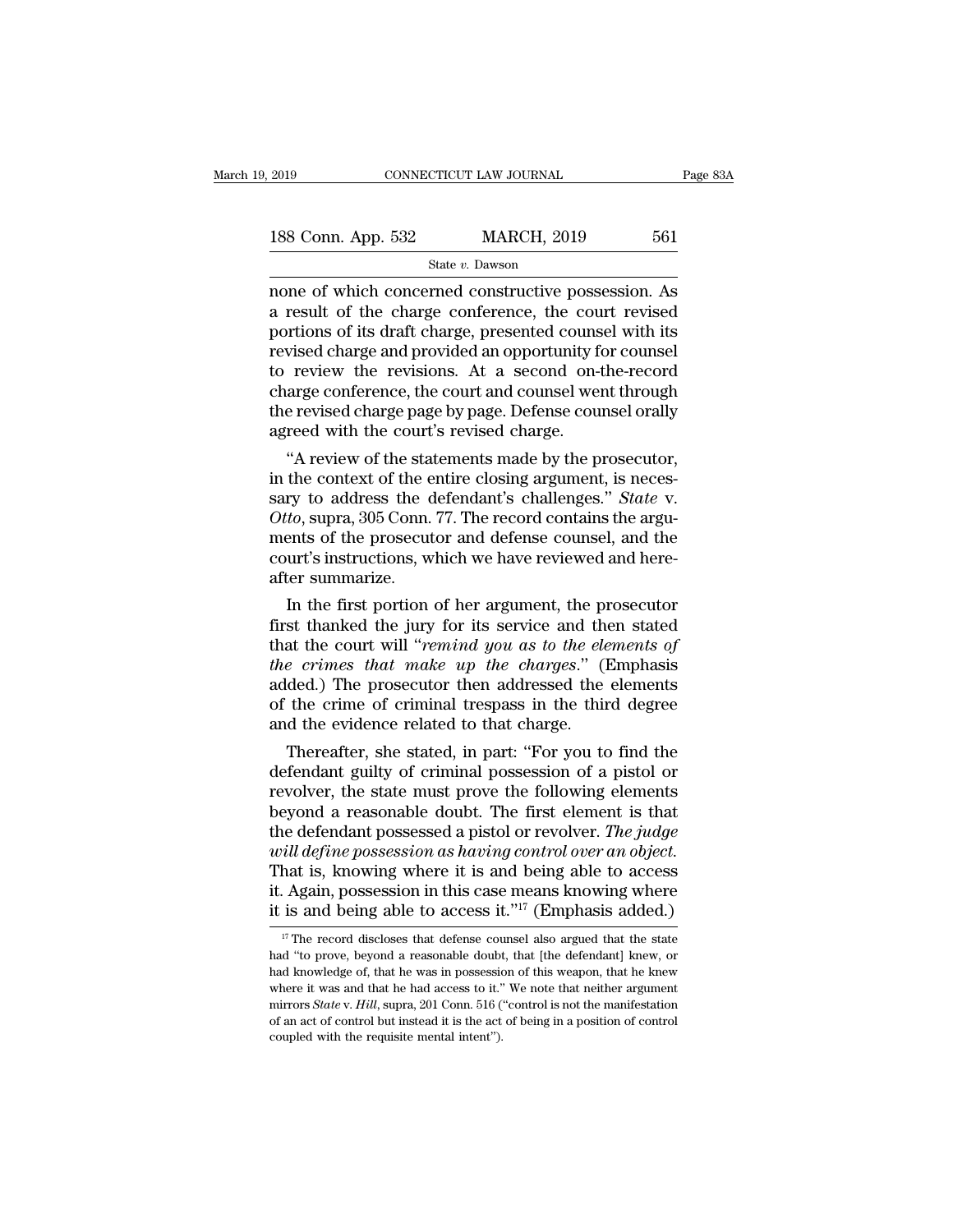| 4A  | CONNECTICUT LAW JOURNAL |                    | March 19, 2019 |
|-----|-------------------------|--------------------|----------------|
| 562 | <b>MARCH, 2019</b>      | 188 Conn. App. 532 |                |
|     | State v. Dawson         |                    |                |

CONNECTICUT LAW JOURNAL March 19, 2019<br>
2 MARCH, 2019 188 Conn. App. 532<br>
State v. Dawson<br>
The prosecutor continued: "You've heard that the gun<br>
covered from the scene was found only four to five<br>
at away from Ithe defende MARCH, 2019 188 Conn. App. 532<br>
State v. Dawson<br>
The prosecutor continued: "You've heard that the gun<br>
recovered from the scene was found only four to five<br>
feet away from [the defendant]. It was lying on top of<br>
the leave 562 MARCH, 2019 188 Conn. App. 532<br>
State v. Dawson<br>
The prosecutor continued: "You've heard that the gun<br>
recovered from the scene was found only four to five<br>
feet away from [the defendant]. It was lying on top of<br>
the 562 MARCH, 2019 188 Conn. App. 532<br>  $\frac{\text{State } v. \text{ Dawson}}{\text{The prospector continued: "You've heard that the gun  
\nrecovered from the scene was found only four to five  
\nfeet away from [the defendant]. It was lying on top of  
\nthe leaves, in good condition, as if it had been placed  
\nthere very recently. No dirt or leaves or other debris  
\nwere covering it It was easily in [the defendant'] reach$ The prosecutor continued: "You've heard that the gun<br>recovered from the scene was found only four to five<br>feet away from [the defendant]. It was lying on top of<br>the leaves, in good condition, as if it had been placed<br>ther state v. Dawson<br>The prosecutor continued: "You've heard that the gun<br>recovered from the scene was found only four to five<br>feet away from [the defendant]. It was lying on top of<br>the leaves, in good condition, as if it had b The prosecutor continued: "You've heard that the gun<br>recovered from the scene was found only four to five<br>feet away from [the defendant]. It was lying on top of<br>the leaves, in good condition, as if it had been placed<br>there recovered from the scene was found only four to five<br>feet away from [the defendant]. It was lying on top of<br>the leaves, in good condition, as if it had been placed<br>there very recently. No dirt or leaves or other debris<br>wer feet away from [the defendant]. It was lying on top of<br>the leaves, in good condition, as if it had been placed<br>there very recently. No dirt or leaves or other debris<br>were covering it. It was easily in [the defendant's] rea the leaves, in good condition, as if it had been placed<br>there very recently. No dirt or leaves or other debris<br>were covering it. It was easily in [the defendant's] reach.<br>He was about four to five feet away from it when th there very recently. No<br>were covering it. It was ea<br>He was about four to fiv<br>police arrived. The state<br>been a matter of second<br>over, and drop the gun,<br>where it was lying."<br>Later in the first portion Exercivening it. It was easily in [the detendant s] reacht.<br>
Evas about four to five feet away from it when the<br>
lice arrived. The state submits that it would have<br>
en a matter of seconds for him to stand up, or lean<br>
er, The was about four to five feet away front it when the<br>police arrived. The state submits that it would have<br>been a matter of seconds for him to stand up, or lean<br>over, and drop the gun, or even pick it up again from<br>where

poince arrived. The state submits that it would have<br>been a matter of seconds for him to stand up, or lean<br>over, and drop the gun, or even pick it up again from<br>where it was lying."<br>Later in the first portion of her argume been a matter of seconds for film to stand up, or fear<br>over, and drop the gun, or even pick it up again from<br>where it was lying."<br>Later in the first portion of her argument, the prosecu-<br>tor stated: "Here's the thing, *you* by the gun, or even pick it up again from<br>where it was lying."<br>Later in the first portion of her argument, the prosecu-<br>tor stated: "Here's the thing, *you'll hear the judge<br>instruct you on the law of possession*. And thr Later in the first portion of her argument, the prosecutor stated: "Here's the thing, *you'll hear the judge* instruct you on the law of possession. And through that you will learn that if [the defendant] walked up to the Later in the first portion of her argument, the prosecutor stated: "Here's the thing, *you'll hear the judge instruct you on the law of possession*. And through that you will learn that if [the defendant] walked up to t tor stated: "Here's the thing, *you'll hear the judge*<br>instruct you on the law of possession. And through<br>that you will learn that if [the defendant] walked up to<br>the gun and saw it there and was aware that it was<br>there, instruct you on the law of possession. And through<br>that you will learn that if [the defendant] walked up to<br>the gun and saw it there and was aware that it was<br>there, he's still in violation of the law. Because as long<br>as h that you will learn that if [the defendant] walked up to<br>the gun and saw it there and was aware that it was<br>there, he's still in violation of the law. Because as long<br>as he's aware it's there and aware it's a gun, and coul the gun and saw it there and was aware that it was<br>there, he's still in violation of the law. Because as long<br>as he's aware it's there and aware it's a gun, and could<br>grab it off the ground, that's possession. If he walked there, he's still in violation of the law. Because as long<br>as he's aware it's there and aware it's a gun, and could<br>grab it off the ground, that's possession. If he walked<br>up to it and said 'oh, no, a gun,' and ran away, i as he's aware it's there and aware it's a gun, and could<br>grab it off the ground, that's possession. If he walked<br>up to it and said 'oh, no, a gun,' and ran away, i.e., if he<br>immediately removes himself from the situation, grab it off the ground, that's possession. If he walked<br>up to it and said 'oh, no, a gun,' and ran away, i.e., if he<br>immediately removes himself from the situation, that's<br>different. Or if he saw it and immediately dialed up to it and said 'oh, no, a gun,' and ran away, i.e., if he<br>immediately removes himself from the situation, that's<br>different. Or if he saw it and immediately dialed 911 or<br>alerted the authorities, that's different, too. B immediately removes himself from the situation, that's different. Or if he saw it and immediately dialed 911 or alerted the authorities, that's different, too. But if he sees the gun and remains at the picnic table anyway, different. Or if he saw it an<br>alerted the authorities, tha<br>sees the gun and remains<br>four to five feet away from<br>like that, in an area wher<br>that's constructive posse<br>(Emphasis added.)<br>Immediately thereafter, Fried the authorities, that's different, too. But if he<br>es the gun and remains at the picnic table anyway,<br>ur to five feet away from it, not locked up or anything<br>re that, in an area where he could easily get to it,<br>at's c sees the guil and remains at the pichic table anyway,<br>four to five feet away from it, not locked up or anything<br>like that, in an area where he could easily get to it,<br>that's constructive possession. It's that simple."<br>(Emp

Four to five feet away front it, not focked up or anything<br>like that, in an area where he could easily get to it,<br>that's constructive possession. It's that simple."<br>(Emphasis added.)<br>Immediately thereafter, the prosecutor fike that, in an area where he could easily get to h,<br>that's constructive possession. It's that simple."<br>(Emphasis added.)<br>Immediately thereafter, the prosecutor argued: "So<br>for you to find him not guilty, you would have t In that is constructive possession. It's that simple.<br>
(Emphasis added.)<br>
Immediately thereafter, the prosecutor argued: "So<br>
for you to find him not guilty, you would have to believe<br>
that despite his close proximity to t (Eniphasis added.)<br>
Immediately thereafter, the prosecutor argued: "So<br>
for you to find him not guilty, you would have to believe<br>
that despite his close proximity to the gun, despite the<br>
fact that he's trespassing in the Immediately thereafter, the prosecutor argued: "So<br>for you to find him not guilty, you would have to believe<br>that despite his close proximity to the gun, despite the<br>fact that he's trespassing in the exact location the gun for you to find him not guilty, you would have to believe<br>that despite his close proximity to the gun, despite the<br>fact that he's trespassing in the exact location the gun<br>is found, and despite the fact that his DNA, and n that despite his close proximity to the gun, despite the fact that he's trespassing in the exact location the gun is found, and despite the fact that his DNA, and not the DNA of any other person around the picnic table is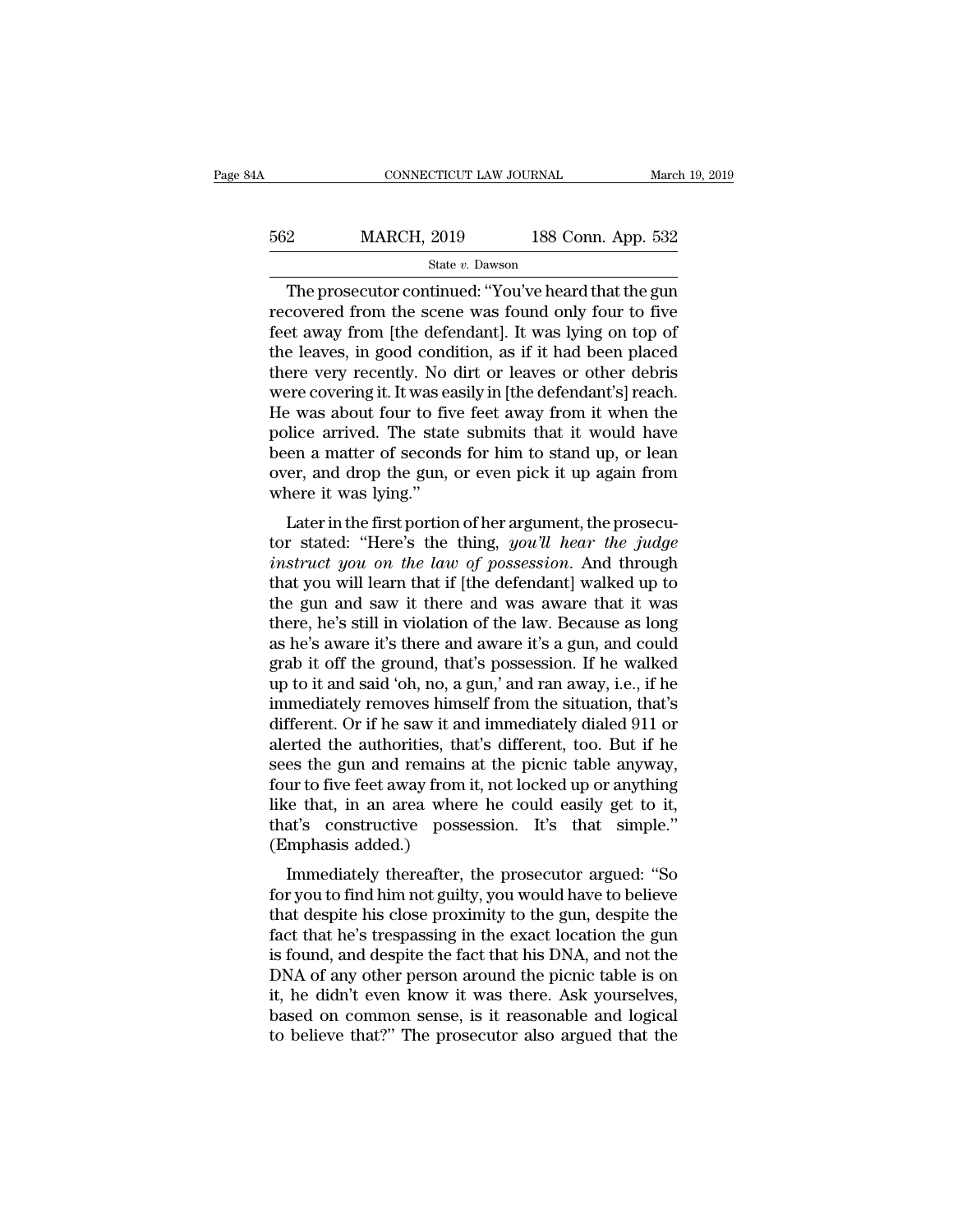| 2019               | CONNECTICUT LAW JOURNAL | Page 85A |  |
|--------------------|-------------------------|----------|--|
|                    |                         |          |  |
| 188 Conn. App. 532 | <b>MARCH, 2019</b>      | 563      |  |
|                    | State v. Dawson         |          |  |

2019 CONNECTICUT LAW JOURNAL Page 85A<br>
188 Conn. App. 532 MARCH, 2019 563<br>
State v. Dawson<br>
jury reasonably could infer that the gun belonged to<br>
the defendant. 188 Conn. App. 532<br>jury reasonably cou<br>the defendant.<br>In his closing argu

 $\frac{1}{100}$  S Conn. App. 532 MARCH, 2019 563<br>
State v. Dawson<br>
Ty reasonably could infer that the gun belonged to<br>
e defendant.<br>
In his closing argument, which immediately followed,<br>
fense counsel addressed the evidence, 188 Conn. App. 532 MARCH, 2019 563<br>
State v. Dawson<br>
jury reasonably could infer that the gun belonged to<br>
the defendant.<br>
In his closing argument, which immediately followed,<br>
defense counsel addressed the evidence, part State  $v$ . Dawson<br>
i jury reasonably could infer that the gun belonged to<br>
the defendant.<br>
In his closing argument, which immediately followed,<br>
defense counsel addressed the evidence, particularly<br>
what he considered to jury reasonably could infer that the gun belonged to<br>the defendant.<br>In his closing argument, which immediately followed,<br>defense counsel addressed the evidence, particularly<br>what he considered to be the weakness in the sta flury reasonably collid inter that the gulf beforged to<br>the defendant.<br>In his closing argument, which immediately followed,<br>defense counsel addressed the evidence, particularly<br>what he considered to be the weakness in the In his closing argument, which immediately followed,<br>defense counsel addressed the evidence, particularly<br>what he considered to be the weakness in the state's<br>case. He contended that the DNA evidence was not<br>enough to incr In his closing argument, which immediately followed,<br>defense counsel addressed the evidence, particularly<br>what he considered to be the weakness in the state's<br>case. He contended that the DNA evidence was not<br>enough to incr defense counsel addressed the evidence, particularly<br>what he considered to be the weakness in the state's<br>case. He contended that the DNA evidence was not<br>enough to incriminate the defendant because the profile<br>was small, what he considered to be the weakness in the state's<br>case. He contended that the DNA evidence was not<br>enough to incriminate the defendant because the profile<br>was small, the DNA sample was touch DNA, and the<br>sample had been case. He contended that the DNA evidence was not<br>enough to incriminate the defendant because the profile<br>was small, the DNA sample was touch DNA, and the<br>sample had been degraded. The theory of defense was<br>that the DNA evi enough to incriminate the defendant because the profile<br>was small, the DNA sample was touch DNA, and the<br>sample had been degraded. The theory of defense was<br>that the DNA evidence was problematic and insufficient<br>to prove t was small, the DNA sample was touch DNA, and the<br>sample had been degraded. The theory of defense was<br>that the DNA evidence was problematic and insufficient<br>to prove that the defendant was guilty of felony posses-<br>sion of t sample had been degraded. The theory of defense was<br>that the DNA evidence was problematic and insufficient<br>to prove that the defendant was guilty of felony posses-<br>sion of the gun. Defense counsel argued, in part, that<br>the that the DNA evidence was problematic and insufficient<br>to prove that the defendant was guilty of felony posses-<br>sion of the gun. Defense counsel argued, in part, that<br>the state had "to prove, beyond a reasonable doubt, the to prove that the defendant was guilty of felony posses-<br>sion of the gun. Defense counsel argued, in part, that<br>the state had "to prove, beyond a reasonable doubt, the<br>[the defendant] knew, or had knowledge of, that he was sion of the gun. Defense counsel argued, in part, that<br>the state had "to prove, beyond a reasonable doubt, the<br>[the defendant] knew, or had knowledge of, that he was<br>in possession of [the gun], that he knew where it was<br>an the state had "to prove, beyond a reasonable doubt, the<br>[the defendant] knew, or had knowledge of, that he was<br>in possession of [the gun], that he knew where it was<br>and that he had access to it." See footnote 17 of this<br>op [the defendant] knew, or had knowledge of, that he was<br>in possession of [the gun], that he knew where it was<br>and that he had access to it." See footnote 17 of this<br>opinion. He continued that the jury could not "infer or<br>as in possession of [the gun], that he knew where it was<br>and that he had access to it." See footnote 17 of this<br>opinion. He continued that the jury could not "infer or<br>assume that [the defendant] knew that a weapon was<br>there and that he had access to it." See footnote 17 of this<br>opinion. He continued that the jury could not "infer or<br>assume that [the defendant] knew that a weapon was<br>there, unless there are other incriminating statements<br>or ci opinion. He continued that the jury could not "infer or assume that [the defendant] knew that a weapon was there, unless there are other incriminating statements or circumstances tending to support such an inference. We ar assume that [the defendant] knew that a weapon was<br>there, unless there are other incriminating statements<br>or circumstances tending to support such an inference.<br>We argue that no such statements or circumstances<br>exist.... Y there, unless there are other incriminating statements<br>or circumstances tending to support such an inference.<br>We argue that no such statements or circumstances<br>exist.... You need context, you need corroboration,<br>and you d or chromistances tending to support such an interence.<br>We argue that no such statements or circumstances<br>exist.... You need context, you need corroboration,<br>and you don't have it. You don't have eye witnesses.<br>You don't h

we argue that ho such statements of circumstances<br>exist.... You need context, you need corroboration,<br>and you don't have it. You don't have eye witnesses.<br>You don't have fingerprints. You don't have enough."<br>In the rebutt Exist. . . . Tou need context, you need corroboration,<br>and you don't have it. You don't have eye witnesses.<br>You don't have fingerprints. You don't have enough."<br>In the rebuttal portion of her argument, the prosecu-<br>tor fir Xou don't have it. Fou don't have eye witnesses.<br>You don't have fingerprints. You don't have enough."<br>In the rebuttal portion of her argument, the prosecu-<br>tor first stated: "I just want to touch on a few things<br>that the Fou don't have ingerprints. Fou don't have enough.<br>In the rebuttal portion of her argument, the prosecu-<br>tor first stated: "I just want to touch on a few things<br>that the defense touched on. I want to start with some-<br>thing In the rebuttal portion of her argument, the prosecutor first stated: "I just want to touch on a few things that the defense touched on. I want to start with something. *The judge will instruct you* . . . and I just want t tor first stated: "I just want to touch on a few things<br>that the defense touched on. I want to start with some-<br>thing. *The judge will instruct you*  $\ldots$  and I just want<br>to make sure it's clear, that you will come to a s that the defense touched on. I want to start with something. *The judge will instruct you* . . . and I just want to make sure it's clear, that you will come to a separate verdict on each charge. *So, the state has to prov* thing. The judge will instruct you  $\ldots$  and I just want<br>to make sure it's clear, that you will come to a separate<br>verdict on each charge. So, the state has to prove every<br>element of each individual charge." (Emphasis add to make sure it's clear, that you will come to a separate<br>verdict on each charge. So, the state has to prove every<br>element of each individual charge." (Emphasis added.)<br>She extensively addressed the DNA evidence, which<br>the verdict on each charge. So, the state has to prove every<br>element of each individual charge." (Emphasis added.)<br>She extensively addressed the DNA evidence, which<br>the defendant contended was problematic and insuffi-<br>cient to element of each individual charge." (Emphasis added.)<br>She extensively addressed the DNA evidence, which<br>the defendant contended was problematic and insuffi-<br>cient to prove that the gun was his. She argued that<br>the presence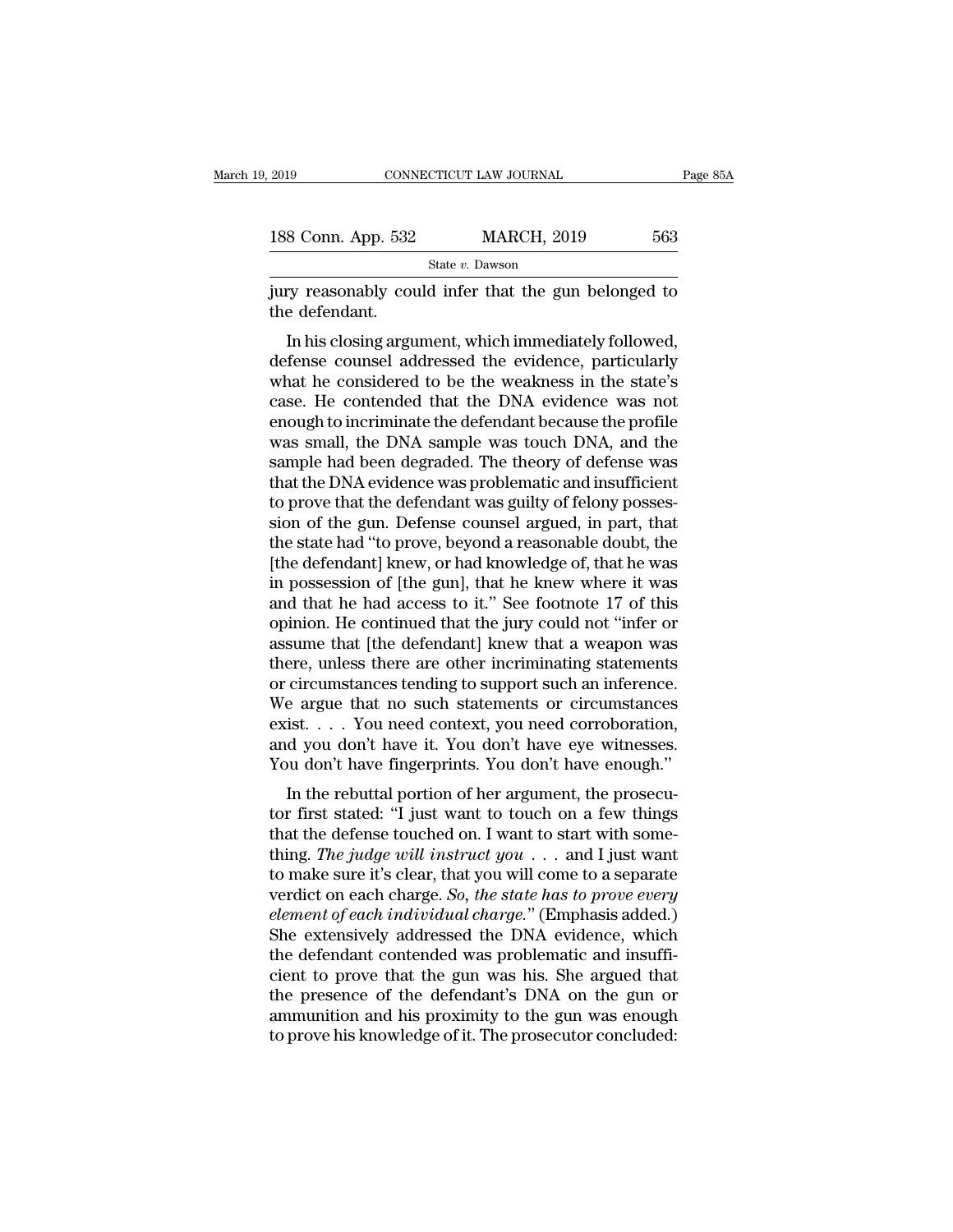| 6A  | CONNECTICUT LAW JOURNAL |                    | March 19, 2019 |
|-----|-------------------------|--------------------|----------------|
| 564 | <b>MARCH, 2019</b>      | 188 Conn. App. 532 |                |
|     | State v. Dawson         |                    |                |

CONNECTICUT LAW JOURNAL March 19, 2019<br>
S64 MARCH, 2019 188 Conn. App. 532<br>
State v. Dawson<br>
"For you to accept the defense's theory, you have to<br>
accept the idea that [the defendant] is the unluckiest<br>
man alive. That thi  $\frac{\text{MARCH}}{\text{State } v. \text{ Dawson}}$ <br>  $\frac{\text{State } v. \text{ Dawson}}{\text{For you to accept the defense's theory, you have to accept the idea that [the defendant] is the unluckiest man alive. That this set of coincidences has come out of nowhere and each and every one of them has coincides.}$ MARCH, 2019 188 Conn. App. 532<br>  $\frac{\text{State } v. \text{ Dawson}}{\text{For you to accept the defense's theory, you have to  
accept the idea that [the defendant] is the unluckiest  
man alive. That this set of coincidences has come out  
of nowhere and each and every one of them has coinci-  
dantally occurred on the same example. The conver-$ 564 MARCH, 2019 188 Conn. App. 532<br>  $\frac{64}{100}$  State v. Dawson<br>
"For you to accept the defense's theory, you have to<br>
accept the idea that [the defendant] is the unluckiest<br>
man alive. That this set of coincidences has State v. Dawson<br>
State v. Dawson<br>
"For you to accept the defense's theory, you have to<br>
accept the idea that [the defendant] is the unluckiest<br>
man alive. That this set of coincidences has come out<br>
of nowhere and each an State v. Dawson<br>
"For you to accept the defense's theory, you have to<br>
accept the idea that [the defendant] is the unluckiest<br>
man alive. That this set of coincidences has come out<br>
of nowhere and each and every one of th "For you to accept the defense's theory, you have to accept the idea that [the defendant] is the unluckiest<br>man alive. That this set of coincidences has come out<br>of nowhere and each and every one of them has coinci-<br>dental accept the idea that [the defendant] is the unluckiest<br>man alive. That this set of coincidences has come out<br>of nowhere and each and every one of them has coinci-<br>dentally occurred on the same evening. The conver-<br>gence of man alive. That this set of coincidences has come out<br>of nowhere and each and every one of them has coinci-<br>dentally occurred on the same evening. The conver-<br>gence of him trespassing, at a time when unluckily a<br>gun was ne of nowhere and each and every one of them has coincidentally occurred on the same evening. The convergence of him trespassing, at a time when unluckily a gun was nearby, within four to five feet of him, only his DNA, and n ntally occurred on the same evening. The conver-<br>nce of him trespassing, at a time when unluckily a<br>n was nearby, within four to five feet of him, only<br>s DNA, and no one else's at the scene, gets on to it,<br>a time when he h gence of him trespassing, at a time when unluckily a<br>gun was nearby, within four to five feet of him, only<br>his DNA, and no one else's at the scene, gets on to it,<br>at a time when he happens to be trespassing and hap-<br>pens

gun was nearby, within four to five feet of him, only<br>his DNA, and no one else's at the scene, gets on to it,<br>at a time when he happens to be trespassing and hap-<br>pens to be prohibited from possession of such a gun."<br>Immed *the law that in the law that a time when he happens to be trespassing and happens to be prohibited from possession of such a gun."*<br> *Immediately upon conclusion of the prosecutor's*<br> *rebuttal argument, the court began i* at a time when he happens to be trespassing and happens to be prohibited from possession of such a gun."<br>
Immediately upon conclusion of the prosecutor's<br>
rebuttal argument, the court began its charge to the<br>
jury, statin pens to be prohibited from possession of such a gun."<br>
Immediately upon conclusion of the prosecutor's<br>
rebuttal argument, the court began its charge to the<br>
jury, stating: "It is now my duty to instruct you as to<br>
the la Immediately upon conclusion of the prosecutor's<br>rebuttal argument, the court began its charge to the<br>jury, stating: "It is now my duty to instruct you as to<br>the law that you are to apply to the facts in this case.<br>. . . . rebuttal argument, the court began its charge to the<br>jury, stating: "It is now my duty to instruct you as to<br>the law that you are to apply to the facts in this case.<br> $\ldots$  The charges [are] to be considered as a whole,<br>an jury, stating: "*It is now my duty to instruct you as to*<br>the law that you are to apply to the facts in this case.<br> $\ldots$  The charges [are] to be considered as a whole,<br>and individual instructions are not [to] be considere *the law that you are to apply to the facts in this case.*<br>  $\ldots$  . The charges [are] to be considered as a whole,<br>
and individual instructions are not [to] be considered<br>
[in] artificial isolation from the overall charge ... The charges [are] to be considered as a whole,<br>and individual instructions are not [to] be considered<br>[in] artificial isolation from the overall charge.... It<br>is exclusively the function of the court to state the rule and individual instructions are not [to] be considered [in] artificial isolation from the overall charge. . . . It is exclusively the function of the court to state the rules of law that govern the case. It is *your oblig* If artificial isolation from the overall charge.... It<br>exclusively the function of the court to state the rules<br>law that govern the case. It is your obligation to<br>cept the law as I state it. You must follow all of my<br>stru is exclusively the function of the court to state the rules<br>of law that govern the case. It is your obligation to<br>accept the law as I state it. You must follow all of my<br>instructions and not single out some and ignore oth of law that govern the case. It is your obligation to<br>accept the law as I state it. You must follow all of my<br>instructions and not single out some and ignore others.<br>They are all equally important." (Emphasis added.)<br>The

The court gave general instructions applicable in any<br>
ial and then addressed the law related to the crimes<br>
ith which the defendant was charged.<sup>18</sup> The court's<br>
<sup>18</sup> On appeal, the defendant does not claim that the court The court gave general instructions applicable in any<br>trial and then addressed the law related to the crimes<br>with which the defendant was charged.<sup>18</sup> The court's<br> $\frac{18}{18}$  On appeal, the defendant does not claim that t

trial and then addressed the law related to the crimes<br>with which the defendant was charged.<sup>18</sup> The court's<br> $\frac{18}{18}$  On appeal, the defendant does not claim that the court improperly<br>charged the jury, but argues that with which the defendant was charged.<sup>18</sup> The court's<br>
<sup>18</sup> On appeal, the defendant does not claim that the court improperly<br>
charged the jury, but argues that the instruction was insufficient to clarify<br>
the element of WITH WHICH THE **GEFEHICIALL WAS CHATGED.** THE COULT S<br>
<sup>18</sup> On appeal, the defendant does not claim that the court improperly<br>
charged the jury, but argues that the instruction was insufficient to clarify<br>
the element of <sup>18</sup> On appeal, the defendant does not claim that the court improperly charged the jury, but argues that the instruction was insufficient to clarify the element of dominion or control. "[A] defendant is entitled to have t example is guidance.'' (Citation or control.''[A] defendant is entitled to have the jury the element of dominion or control.''[A] defendant is entitled to have the jury correctly and adequately instructed on the pertinent correctly and adequately instructed on the pertinent principles of substantive law. . . . Nonetheless, [the] instructions need not be perfect, as long as they are legally correct, adapted to the issues and sufficient for law. . . . Nonetheless, [the] instructions need not be perfect, as long as they are legally correct, adapted to the issues and sufficient for the jury's guidance." (Citation omitted; internal quotation marks omitted.) *Sta* they are legally correct, adapted to the issues and sufficient for the jury's guidance." (Citation omitted; internal quotation marks omitted.) *State* v. *Roger B.*, 297 Conn. 607, 618, 999 A.2d 752 (2010). More significan dance." (Citation omitted; internal quotation marks omitted.) *State* v.<br>idance." (Citation omitted; internal quotation marks omitted.) *State* v.<br>*ger B.*, 297 Conn. 607, 618, 999 A.2d 752 (2010). More significantly, app *Roger B.*, 297 Conn. 607, 618, 999 A.2d 752 (2010). More significantly, appellate courts do not review a waived claim of instructional error that is folded into a claim of prosecutorial impropriety. See *State v. Hearl*,

edges that he did not review a waived claim of instructional error that is folded<br>into a claim of prosecutorial impropriety. See *State* v. *Heart*, 182 Conn. App.<br>237, 253 n.18, 190 A.3d 42, cert. denied, 330 Conn. 903, 1 late courts do not review a waived claim of instructional error that is folded<br>into a claim of prosecutorial impropriety. See *State v. Hearl*, 182 Conn. App.<br>237, 253 n.18, 190 A.3d 42, cert. denied, 330 Conn. 903, 192 A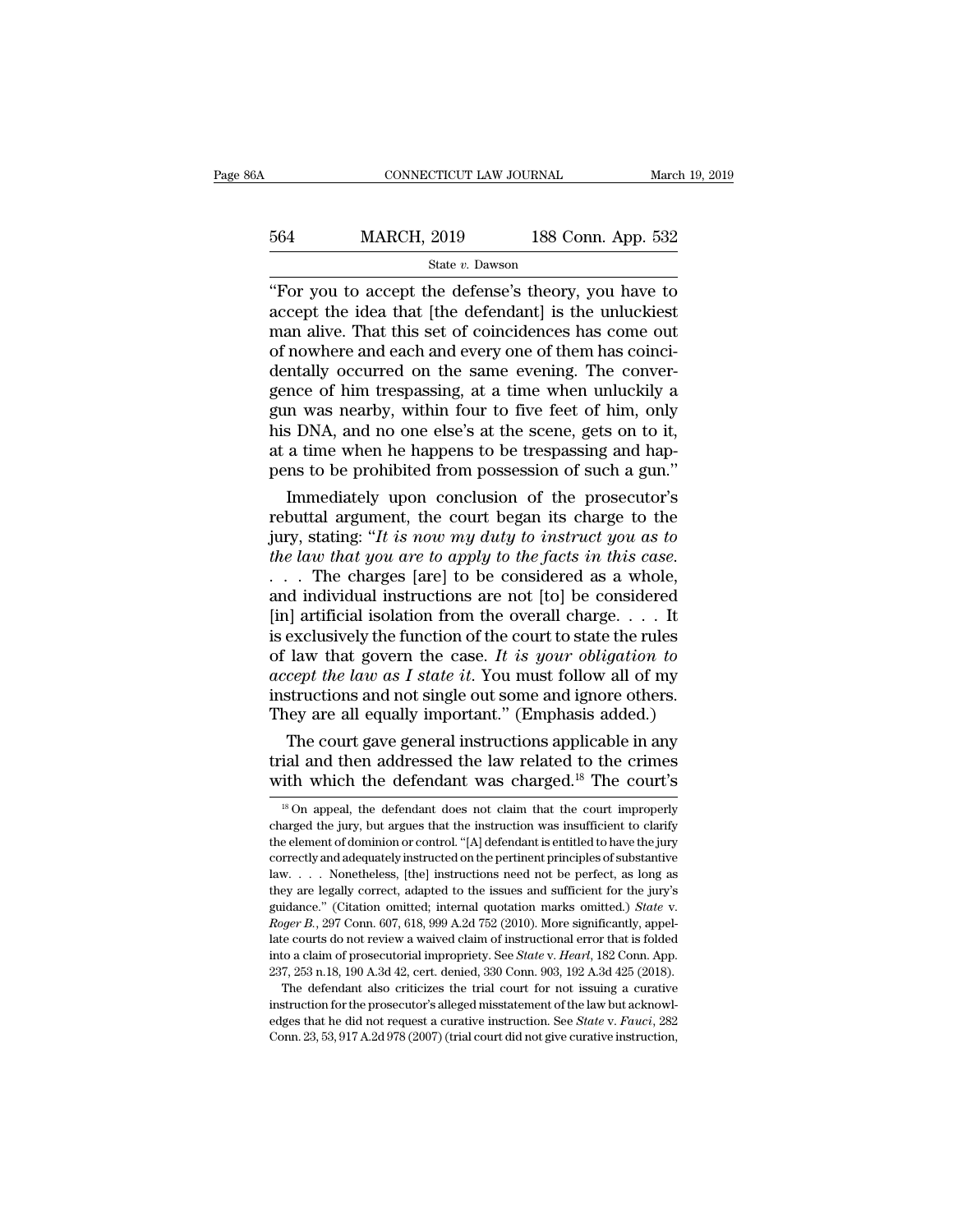2019 CONNECTICUT LAW JOURNAL Page 87A<br>
188 Conn. App. 532 MARCH, 2019 565<br>
State v. Dawson<br>
instruction included definitions of knowledge and<br>
intent. The court stated, in part: "A person *acts know-***188 Conn. App. 532 MARCH, 2019** 565<br> **instruction included definitions of knowledge and**<br> *intent*. The court stated, in part: "A person *acts know-*<br> *ingly* with respect to conduct or to a circumstance<br>
described by a **188 Conn. App. 532** MARCH, 2019 565<br> **instruction included definitions of knowledge and**<br> *intent*. The court stated, in part: "A person *acts know-*<br> *ingly* with respect to conduct or to a circumstance<br>
described by a 188 Conn. App. 532 MARCH, 2019 565<br>
State v. Dawson<br>
instruction included definitions of knowledge and<br> *intent*. The court stated, in part: "A person *acts know-*<br> *ingly* with respect to conduct or to a circumstance<br>
de State v. Dawson<br>
instruction included definitions of knowledge and<br>
intent. The court stated, in part: "A person *acts know-*<br>
ingly with respect to conduct or to a circumstance<br>
described by a statute defining an offense state v. Dawson<br>
instruction included definitions of knowledge and<br> *intent*. The court stated, in part: "A person *acts know-*<br> *ingly* with respect to conduct or to a circumstance<br>
described by a statute defining an off instruction included definitions of knowledge and<br> *intent*. The court stated, in part: "A person *acts know-*<br> *ingly* with respect to conduct or to a circumstance<br>
described by a statute defining an offense when he is<br>
a intent. The court stated, in part: "A person *acts know*-<br>ingly with respect to conduct or to a circumstance<br>described by a statute defining an offense when he is<br>aware that his conduct is of such nature or that such<br>circ ingly with respect to conduct or to a circumstance<br>described by a statute defining an offense when he is<br>aware that his conduct is of such nature or that such<br>circumstance exists." (Emphasis added.) It also stated<br>that "[ described by a statute defining an offense when he is<br>aware that his conduct is of such nature or that such<br>circumstance exists." (Emphasis added.) It also stated<br>that "[*i*]*ntent* relates to the condition of the mind of aware that his conduct is of such nature or that such<br>circumstance exists." (Emphasis added.) It also stated<br>that "[*i*]*ntent* relates to the condition of the mind of<br>the person who commits the act, his or her purpose in circumstance exists." (Emphasis added.) It also stated<br>that "[*i]ntent* relates to the condition of the mind of<br>the person who commits the act, his or her purpose in<br>doing it. Here, the state is required to prove that the that "[*i*]*ntent* relates to the condition of the mind of the person who commits the act, his or her purpose in doing it. Here, the state is required to prove that the defendant intentionally, and not inadvertently or ac the person who commits the act, his or her purpose in<br>doing it. Here, the state is required to prove that the<br>defendant intentionally, and not inadvertently or acci-<br>dentally, engaged in his actions. In other words, the<br>st The court continued: "A person is guilty of criminal<br>sets and the must prove that the defendant's actions were<br>tentional, voluntary and knowing, rather than uninten-<br>phal, involuntary and unknowing." (Emphasis added.)<br>The derendant interactionary, and not mattertently or accrediate dentally, engaged in his actions. In other words, the state must prove that the defendant's actions were intentional, involuntary and unknowing. "(Emphasis added

between the state must prove that the defendant's actions were<br>intentional, voluntary and knowing, rather than uninten-<br>tional, involuntary and unknowing." (Emphasis added.)<br>The court continued: "A person is guilty of crim intentional, voluntary and knowing, rather than unintentional, involuntary and unknowing." (Emphasis added.)<br>The court continued: "A person is guilty of criminal<br>possession of a pistol or revolver when such person<br>possesse methional, volumlary and knowing, radict dual dimeter<br>tional, involuntary and unknowing." (Emphasis added.)<br>The court continued: "A person is guilty of criminal<br>possesses a pistol or revolver and has been convicted<br>of a f The court continued: "A person is guilty of criminal<br>possession of a pistol or revolver when such person<br>possesses a pistol or revolver and has been convicted<br>of a felony. For you to find the defendant guilty of this<br>char The court continued: "A person is guilty of criminal possession of a pistol or revolver when such person possesses a pistol or revolver and has been convicted of a felony. For you to find the defendant guilty of this char possession of a pistol or revolver when such person<br>possesses a pistol or revolver and has been convicted<br>of a felony. For you to find the defendant guilty of this<br>charge, the state must prove the following elements<br>beyond possesses a pistol or revolver and has been convicted<br>of a felony. For you to find the defendant guilty of this<br>charge, the state must prove the following elements<br>beyond a reasonable doubt. . . . The first element is<br>that of a felony. For you to find the defendant guilty of this charge, the state must prove the following elements beyond a reasonable doubt. . . . The first element is that the defendant possessed a pistol or revolver. . . . charge, the state must prove the following elements<br>beyond a reasonable doubt. . . . The first element is<br>that the defendant possessed a pistol or revolver. . . .<br>Possession means either having the object on one's<br>person beyond a reasonable doubt. . . . The first element is<br>that the defendant possessed a pistol or revolver. . . .<br>Possession means either having the object on one's<br>person or otherwise having control over the object.<br>That is that the defendant possessed a pistol or revolver. . . . . Possession means either having the object on one's person or otherwise having control over the object. That is, knowing where it is and being able to access it. P Possession means<br>person or otherw<br>That is, knowing<br>it. Possession also<br>was in possession<br>aware that he was<br>of its nature.<br>"The state must The state must prove having collabor over the object.<br>
Rad is, knowing where it is and being able to access<br>
Possession also requires that the defendant knew he<br>
as in possession of the firearm. That is, that he was<br>
vare That is, knowing where it is and being able to access<br>it. Possession also requires that the defendant knew he<br>was in possession of the firearm. That is, that he was<br>aware that he was in possession of it and was aware<br>of it

the pissosion also requires and the detendant knew he<br>was in possession of the firearm. That is, that he was<br>aware of its nature.<br>"The state must prove, beyond a reasonable doubt,<br>that the defendant knew that he was in pos was in possession of the meann. That is, that he was<br>aware that he was in possession of it and was aware<br>of its nature.<br>"The state must prove, beyond a reasonable doubt,<br>that the defendant knew that he was in possession of "The state must prove, beyond a reasonable doubt,<br>that the defendant knew that he was in possession of<br>the pistol or revolver. Possession does not mean that<br>one must have the illegal object upon one's person.<br>as defense di that the defendant knew that he was in possession of<br>the pistol or revolver. Possession does not mean that<br>one must have the illegal object upon one's person.<br>as defense did not object or request curative instruction). "Gi

the pistol or revolver. Possession does not mean that<br>one must have the illegal object upon one's person.<br>as defense did not object or request curative instruction). "Given the defen-<br>dant's failure to object, only instanc one must have the illegal object upon one's person.<br>as defense did not object or request curative instruction). "Given the defendant's failure to object, only instances of grossly egregious [impropriety]<br>will be severe eno as defense did not object or request curative instruction). "Given the defendant's failure to object, only instances of grossly egregious [impropriety] will be severe enough to mandate reversal." (Internal quotation marks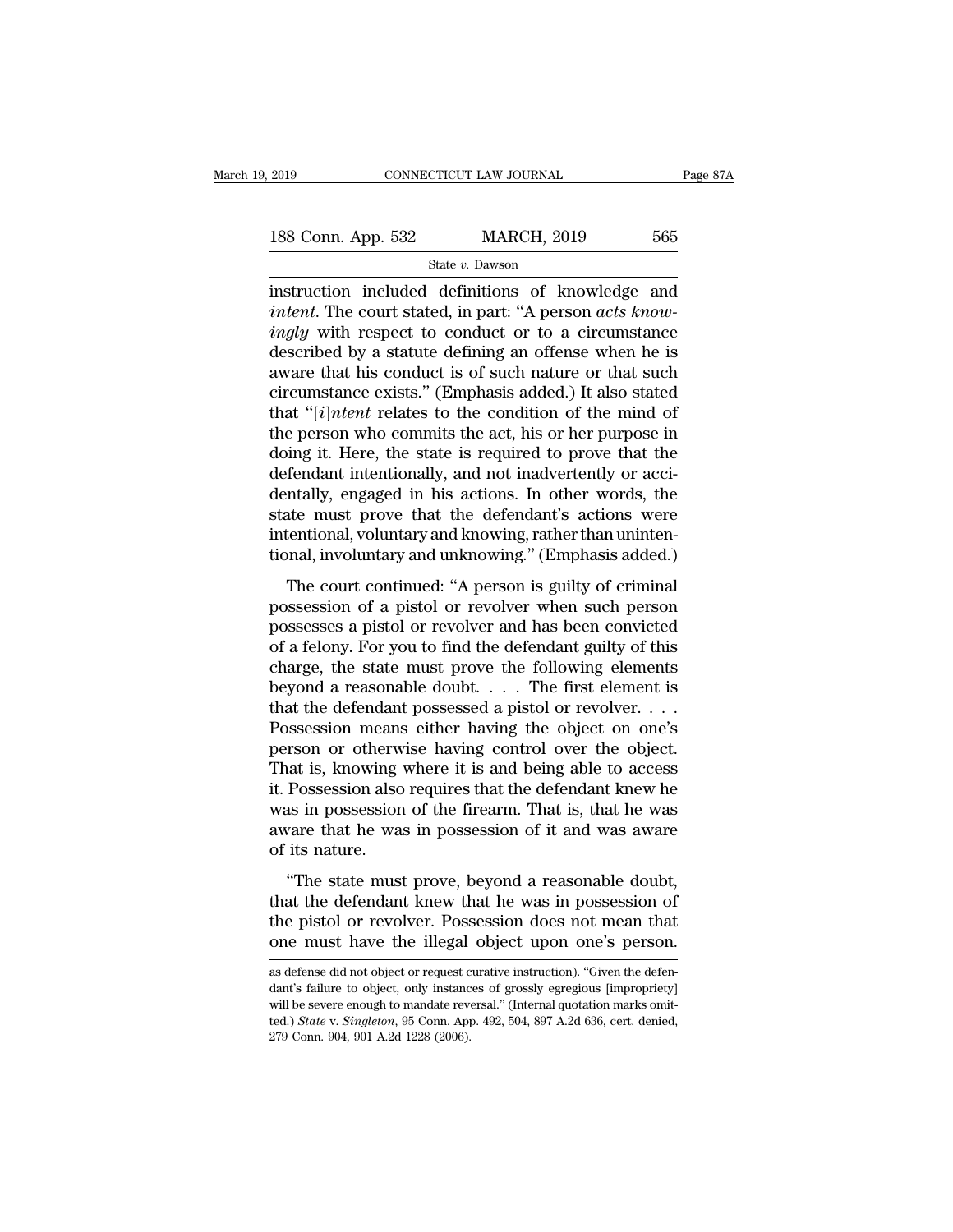| 8Α  | CONNECTICUT LAW JOURNAL |                    | March 19, 2019 |
|-----|-------------------------|--------------------|----------------|
| 566 | <b>MARCH, 2019</b>      | 188 Conn. App. 532 |                |
|     | State v. Dawson         |                    |                |

CONNECTICUT LAW JOURNAL March 19, 2<br>
State v. Dawson<br>
Rather, a person who, although not in actual possession,<br>
Rather, a person who, although not in actual possession,<br>
knowingly has the power and *the intention*, at a gi MARCH, 2019 188 Conn. App. 532<br>
State v. Dawson<br>
Rather, a person who, although not in actual possession,<br>
knowingly has the power and *the intention*, at a given<br>
time, to exercise control over a thing is deemed to be<br>
in 566 MARCH, 2019 188 Conn. App. 532<br>
State v. Dawson<br>
Rather, a person who, although not in actual possession,<br>
knowingly has the power and the *intention*, at a given<br>
time, to exercise control over a thing is deemed to b 566 MARCH, 2019 188 Conn. App. 532<br>
State v. Dawson<br>
Rather, a person who, although not in actual possession,<br>
knowingly has the power and the *intention*, at a given<br>
time, to exercise control over a thing is deemed to b State v. Dawson<br>
Rather, a person who, although not in actual possession,<br>
knowingly has the power and *the intention*, at a given<br>
time, to exercise control over a thing is deemed to be<br>
in constructive possession of tha state v. Dawson<br>
Rather, a person who, although not in actual possession,<br>
knowingly has the power and *the intention*, at a given<br>
time, to exercise control over a thing is deemed to be<br>
in constructive possession of tha Rather, a person who, although not in actual possession,<br>knowingly has the power and *the intention*, at a given<br>time, to exercise control over a thing is deemed to be<br>in constructive possession of that item. As long as t knowingly has the power and *the intention*, at a given<br>time, to exercise control over a thing is deemed to be<br>in constructive possession of that item. As long as the<br>object is or was in a place where the defendant could, time, to exercise contro<br>in constructive possess<br>object is or was in a pla<br>if he wishes, go and g<br>(Emphasis added.) Neit<br>counsel took an except<br>17 of this opinion.<br>On appeal, the defend Fighter is or was in a place where the defendant could,<br>he wishes, go and get it, it is in his possession."<sup>19</sup><br>mphasis added.) Neither the prosecutor nor defense<br>unsel took an exception to the charge. See footnote<br>of this if he wishes, go and get it, it is in his possession."<sup>19</sup><br>(Emphasis added.) Neither the prosecutor nor defense<br>counsel took an exception to the charge. See footnote<br>17 of this opinion.<br>On appeal, the defendant claims tha

(Emphasis added.) Neither the prosecutor nor defense<br>counsel took an exception to the charge. See footnote<br>17 of this opinion.<br>On appeal, the defendant claims that the prosecutor's<br>argument concerning possession "completel counsel took an exception to the charge. See footnote<br>17 of this opinion.<br>On appeal, the defendant claims that the prosecutor's<br>argument concerning possession "completely disre-<br>gards the dominion [or] control element of p 17 of this opinion.<br>
On appeal, the defendant claims that the prosecutor's<br>
argument concerning possession "completely disre-<br>
gards the dominion [or] control element of possession<br>
and was a direct invitation to the jury On appeal, the defendant claims that the prosecutor's<br>argument concerning possession "completely disre-<br>gards the dominion [or] control element of possession<br>and was a direct invitation to the jury to disregard an<br>element On appeal, the defendant claims that the prosecutor's<br>argument concerning possession "completely disre-<br>gards the dominion [or] control element of possession<br>and was a direct invitation to the jury to disregard an<br>element argument concerning possession "completely disregards the dominion [or] control element of possession<br>and was a direct invitation to the jury to disregard an<br>element of constructive possession that the state was<br>required gards the dominion [or] control element of possession<br>and was a direct invitation to the jury to disregard an<br>element of constructive possession that the state was<br>required to prove." He argues that the prosecutor<br>improper and was a direct invitation to the jury to disregard an element of constructive possession that the state was required to prove." He argues that the prosecutor improperly equated mere access with possession and that her a element of constructive possession that the state was<br>required to prove." He argues that the prosecutor<br>improperly equated mere access with possession and<br>that her argument does not conform to the definition<br>of possession required to prove." He argues that the prosecutor<br>improperly equated mere access with possession and<br>that her argument does not conform to the definition<br>of possession found in *State* v. *Hill*, supra, 201 Conn.<br>516, to improperly equated mer<br>that her argument does<br>of possession found in  $\lambda$ <br>516, to wit, "[t]o posses<br>to have actual physical p<br>cise dominion or contre<br>marks omitted.)<br>The state acknowledg possession found in *State* v. *Hill*, supra, 201 Conn.<br>6, to wit, "[t]o possess, according to § 53a-3 (2), is<br>have actual physical possession or otherwise to exer-<br>se dominion or control . . . . ." (Internal quotation<br>ar 516, to wit, "[t]o possess, according to § 53a-3 (2), is<br>to have actual physical possession or otherwise to exer-<br>cise dominion or control  $\ldots$ ." (Internal quotation<br>marks omitted.)<br>The state acknowledges that the prosec

to have actual physical possession or otherwise to exercise dominion or control  $\ldots$ ." (Internal quotation marks omitted.)<br>The state acknowledges that the prosecutor did not state explicitly that the defendant must have, cise dominion or control  $\ldots$ ." (Internal quotation<br>marks omitted.)<br>The state acknowledges that the prosecutor did not<br>state explicitly that the defendant must have, not only<br>the power, but also the intention to exercise marks omitted.)<br>The state acknowledges that the prosecutor did not<br>state explicitly that the defendant must have, not only<br>the power, but also the intention to exercise dominion<br>or control over the gun. It contends, howeve The state acknowledges that the prosecutor did not<br>state explicitly that the defendant must have, not only<br>the power, but also the intention to exercise dominion<br>or control over the gun. It contends, however, that the<br>defe The state acknowledges that the prosecutor did not<br>state explicitly that the defendant must have, not only<br>the power, but also the intention to exercise dominion<br>or control over the gun. It contends, however, that the<br>defe state explicitly that the defendant must have, not only<br>the power, but also the intention to exercise dominion<br>or control over the gun. It contends, however, that the<br>defendant has not cited any authority that the prosecuthe power, but also the intention to exercise dominion<br>or control over the gun. It contends, however, that the<br>defendant has not cited any authority that the prosecu-<br>tor needs to discuss all aspects of the relevant law i or control over the gun. It contends, however, that the defendant has not cited any authority that the prosecutor needs to discuss all aspects of the relevant law in summation. The state argues that it is the court's duty defendant has not cited any authority that the prosecutor needs to discuss all aspects of the relevant law in summation. The state argues that it is the court's duty "to give jury instructions that are accurate in law, ada 19 The court instructions that are accurate in law,<br>dapted to the issues and adequate to guide the jury in<br>acching a correct verdict . . . . ." (Citation omitted;<br>termal quotation marks omitted.) State v. Bellamy,<br> $\frac{19}{$ adapted to the issues and adequate to guide the jury in<br>reaching a correct verdict . . . . ." (Citation omitted;<br>internal quotation marks omitted.) *State* v. *Bellamy*,<br><sup>19</sup> The court instructed the jury that the parties

reaching a correct verdict . . . . ." (Citation omitted)<br>internal quotation marks omitted.) *State* v. *Bellamy*<br><sup>19</sup> The court instructed the jury that the parties had stipulated that at the<br>time of the charged offense,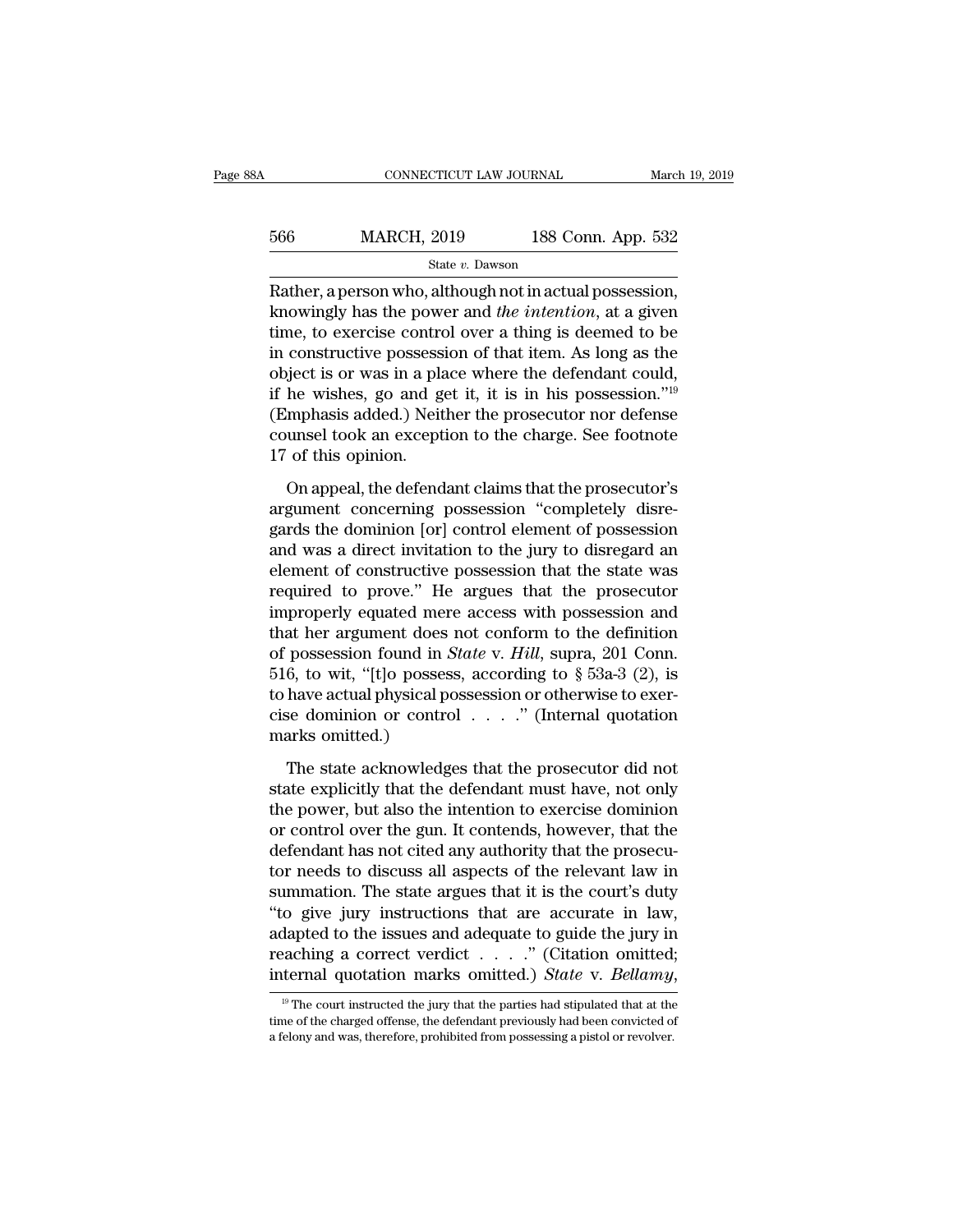| 2019               | CONNECTICUT LAW JOURNAL |                    | Page 89A |  |
|--------------------|-------------------------|--------------------|----------|--|
|                    |                         | <b>MARCH, 2019</b> | 567      |  |
| 188 Conn. App. 532 | State v. Dawson         |                    |          |  |

2019 CONNECTICUT LAW JOURNAL Page 89A<br>
188 Conn. App. 532 MARCH, 2019 567<br>
<sup>State v. Dawson</sup><br>
323 Conn. 400, 429, 147 A.3d 655 (2016). Although we<br>
agree that the court is responsible for instructing the<br>
iury on the law t 188 Conn. App. 532 MARCH, 2019 567<br>
State v. Dawson<br>
323 Conn. 400, 429, 147 A.3d 655 (2016). Although we<br>
agree that the court is responsible for instructing the<br>
jury on the law, that fact does not give the prosecutor<br> 188 Conn. App. 532 MARCH, 2019 567<br>
State v. Dawson<br>
323 Conn. 400, 429, 147 A.3d 655 (2016). Although we<br>
agree that the court is responsible for instructing the<br>
jury on the law, that fact does not give the prosecutor<br> 188 Conn. App. 532 MARCH, 2019 567<br>
State v. Dawson<br>
323 Conn. 400, 429, 147 A.3d 655 (2016). Although we<br>
agree that the court is responsible for instructing the<br>
jury on the law, that fact does not give the prosecutor<br> State v. Dawson<br>
State v. Dawson<br>
323 Conn. 400, 429, 147 A.3d 655 (2016). Although we<br>
agree that the court is responsible for instructing the<br>
jury on the law, that fact does not give the prosecutor<br>
license to misstate State v. Dawson<br>323 Conn. 400, 429, 147 A.3d 655 (2016). Although we<br>agree that the court is responsible for instructing the<br>jury on the law, that fact does not give the prosecutor<br>license to misstate the law to the jury. 323 Conn. 400, 429, 147 A.3d 655 (2016). Although we agree that the court is responsible for instructing the jury on the law, that fact does not give the prosecutor license to misstate the law to the jury. During closing agree that the court is responsible for instructing the<br>jury on the law, that fact does not give the prosecutor<br>license to misstate the law to the jury. During closing<br>argument, the prosecutor three times incorrectly told<br> jury on the law, that fact does not give the prosecutor<br>license to misstate the law to the jury. During closing<br>argument, the prosecutor three times incorrectly told<br>the jury that it could convict the defendant if he knew<br> license to misstate the law to the jury. During closing<br>argument, the prosecutor three times incorrectly told<br>the jury that it could convict the defendant if he knew<br>where the gun was located and had access to it.<br>Accordin argument, the prosecutor three times incorrectly told<br>the jury that it could convict the defendant if he knew<br>where the gun was located and had access to it.<br>According to the prosecutor, "[i]t's that simple." Of<br>course, it the jury that it could convict the defendant if he knew<br>where the gun was located and had access to it.<br>According to the prosecutor, "[i]t's that simple." Of<br>course, it is not that simple. The prosecutor's statement<br>left o where the gun was l<br>According to the pros<br>course, it is not that sin<br>left out the necessary<br>*Hill*, supra, 201 Conn. 5<br>cutor's statement of th<br>it was inaccurate.<br>Nevertheless, the jury Figure 2.1 and Shipper 3.1<br>
urse, it is not that simple. The prosecutor's statement<br>
it out the necessary element of intent. See *State v*.<br>
ill, supra, 201 Conn. 512–17. Consequently, the prose-<br>
tor's statement of the l is the prosecutor is statement<br>left out the necessary element of intent. See *State* v.<br>*Hill*, supra, 201 Conn. 512–17. Consequently, the prose-<br>cutor's statement of the law was not just incomplete,<br>it was inaccurate.<br>Nev

responsibility to instruct the jury that it was incomplete,<br>it was inaccurate.<br>Nevertheless, the jury was informed numerous times,<br>including by the prosecutor, that it was the court's<br>responsibility to instruct the jury as EVANCE SET COME ON THE VERGONAL STRING CONSEQUENCES, the procedure cutor's statement of the law was not just incomplete, it was inaccurate.<br>
Nevertheless, the jury was informed numerous times, including by the prosecutor, it was inaccurate.<br>
Nevertheless, the jury was informed numerous times,<br>
including by the prosecutor, that it was the court's<br>
responsibility to instruct the jury as to the law. In partic-<br>
ular, at the beginning of trial Nevertheless, the jury was informed numerous times,<br>including by the prosecutor, that it was the court's<br>responsibility to instruct the jury as to the law. In partic-<br>ular, at the beginning of trial and when it commenced<br> Nevertheless, the jury was informed numerous times,<br>including by the prosecutor, that it was the court's<br>responsibility to instruct the jury as to the law. In partic-<br>ular, at the beginning of trial and when it commenced<br>i including by the prosecutor, that it was the court's<br>responsibility to instruct the jury as to the law. In partic-<br>ular, at the beginning of trial and when it commenced<br>its charge, the court informed the jury that it was i responsibility to instruct the jury as to the law. In partic-<br>ular, at the beginning of trial and when it commenced<br>its charge, the court informed the jury that it was its<br>duty to instruct the jury on the law and that the ular, at the beginning of trial and when it commenced<br>its charge, the court informed the jury that it was its<br>duty to instruct the jury on the law and that the jury<br>was bound to follow the law as given by the court. See<br>*S* its charge, the court informed the jury that it was its<br>duty to instruct the jury on the law and that the jury<br>was bound to follow the law as given by the court. See<br>State v. Gordon, 104 Conn. App. 69, 83–84, 931 A.2d<br>939 duty to instruct<br>was bound to fo<br>State v. Gordon<br>939 (court remi<br>final argument tl<br>of applicable law<br>695 (2007).<br>"In the absene ate v. *Gordon*, 104 Conn. App. 69, 83–84, 931 A.2d<br>9 (court reminded jury prior to trial and following<br>al argument that court, not counsel, was sole source<br>applicable law), cert. denied, 284 Conn. 937, 937 A.2d<br>5 (2007).<br> 939 (court reminded jury prior to trial and following<br>639 (court reminded jury prior to trial and following<br>final argument that court, not counsel, was sole source<br>64 of applicable law), cert. denied, 284 Conn. 937, 937 A

final argument that court, not counsel, was sole source<br>of applicable law), cert. denied, 284 Conn. 937, 937 A.2d<br>695 (2007).<br>"In the absence of a showing that the jury failed or<br>declined to follow the court's [general] i mark argument and court, not counser, was sole solice<br>of applicable law), cert. denied, 284 Conn. 937, 937 A.2d<br>695 (2007).<br>"In the absence of a showing that the jury failed or<br>declined to follow the court's [general] inst 695 (2007).<br>
"In the absence of a showing that the jury failed or declined to follow the court's [general] instructions,<br>
we presume that it heeded them." (Internal quotation<br>
marks omitted.) *State v. Singleton*, 95 Conn "In the absence declined to followe presume that marks omitted.)  $505, 897$  A.2d 636, 1228 (2006). In his reply bri In the assence of a showing that the jarly franca of<br>clined to follow the court's [general] instructions,<br>arks omitted.) *State* v. *Singleton*, 95 Conn. App. 492,<br>5, 897 A.2d 636, cert. denied, 279 Conn. 904, 901 A.2d<br>28 the presume that it heeded them." (Internal quotations,<br>we presume that it heeded them." (Internal quotation<br>marks omitted.) *State* v. *Singleton*, 95 Conn. App. 492,<br>505, 897 A.2d 636, cert. denied, 279 Conn. 904, 901 A.

the presulte and *a* hecade atem. (internal quotation)<br>marks omitted.) *State* v. *Singleton*, 95 Conn. App. 492,<br>505, 897 A.2d 636, cert. denied, 279 Conn. 904, 901 A.2d<br>1228 (2006).<br>In his reply brief, the defendant take session by giving a full and complete instruction or possession. The state's position that the court's instructions cured the prosecutor's incorrect statement of the law of possession by giving a full and complete instruct 1228 (2006).<br>In his reply brief, the defendant takes exception to<br>the state's position that the court's instructions cured<br>the prosecutor's incorrect statement of the law of pos-<br>session by giving a full and complete inst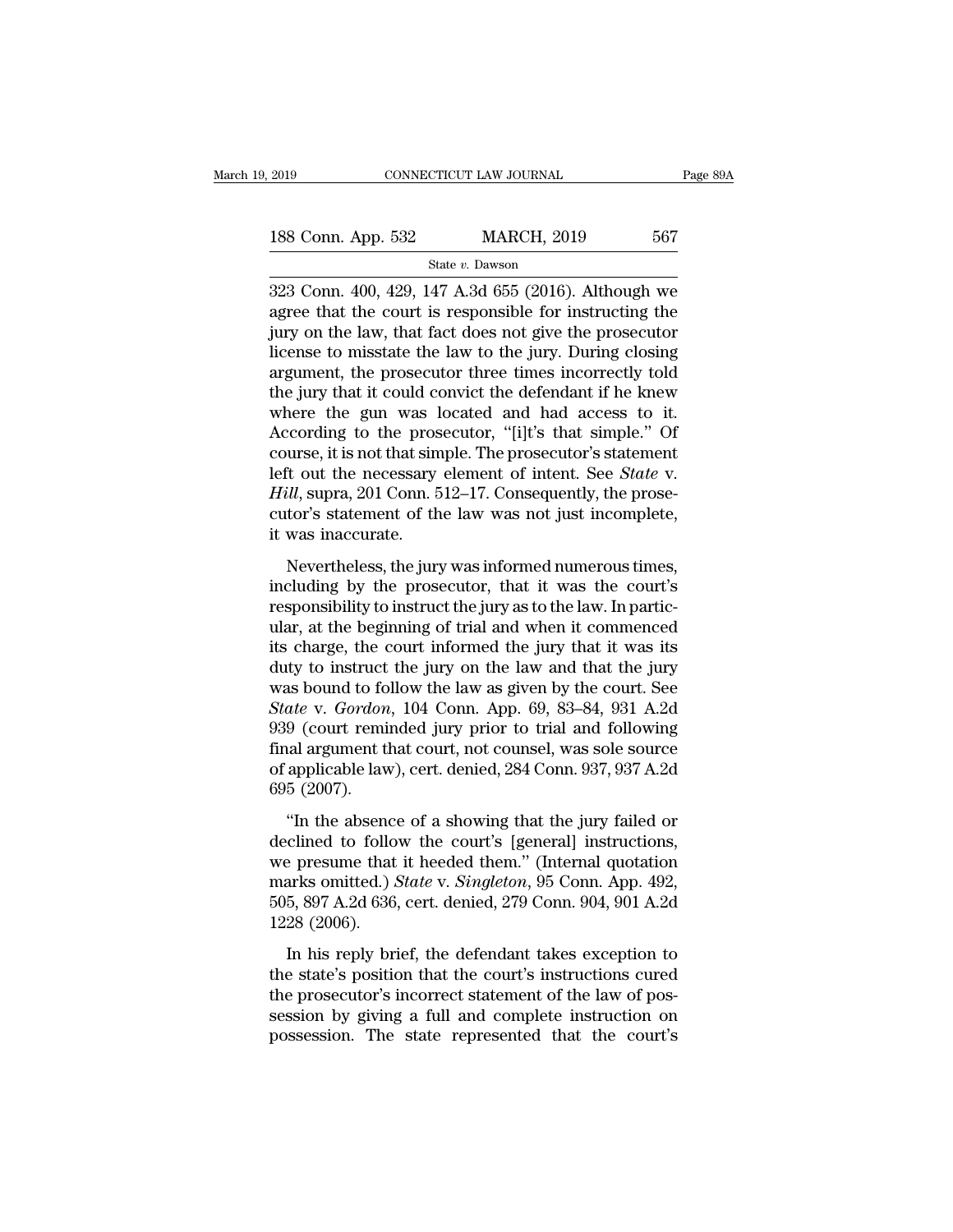## EXECUTE CONNECTICUT LAW JOURNAL March 19, 2019<br>568 MARCH, 2019 188 Conn. App. 532<br>5tate v. Dawson State *v.* Dawson

CONNECTICUT LAW JOURNAL March 19, 2019<br>
568 MARCH, 2019 188 Conn. App. 532<br>  $\frac{\text{State } v. \text{ Dawson}}{\text{instruction was "nearly identical to the model jury}}$ <br>  $\frac{\text{instruction}}{\text{institution}}$  for possession and criminal possession" of 568 MARCH, 2019 188 Conn. App. 532<br>
state v. Dawson<br>
instruction was "nearly identical to the model jury<br>
instructions for possession and criminal possession" of<br>
a gun.<sup>20</sup> The defendant recognizes that the court's charg  $\begin{array}{ll}\n 568 & \text{MARCH, } 2019 & \text{188 Conn. App. 532} \\
 \hline\n \text{State } v. \text{ Dawson} \\
 \text{instruction was "nearly identical to the model jury} \\
 \text{instructions for possession and criminal possession" of a gun.<sup>20</sup> The defendant recognizes that the court's charge \text{conformed to the model jury instructions on the elements of the message.} \\
 \text{Hence, the average of the message of the message.} \n \end{array}$ 568 MARCH, 2019 188 Conn. App. 532<br>
state v. Dawson<br>
instruction was "nearly identical to the model jury<br>
instructions for possession and criminal possession" of<br>
a gun.<sup>20</sup> The defendant recognizes that the court's charg state *v*. Dawson<br>instruction was "nearly identical to the model jury<br>instructions for possession and criminal possession" of<br>a gun.<sup>20</sup> The defendant recognizes that the court's charge<br>conformed to the model jury instruct instruction was "nearly identical to the model jury<br>instructions for possession and criminal possession" of<br>a gun.<sup>20</sup> The defendant recognizes that the court's charge<br>conformed to the model jury instructions on the ele-<br> instructions for possession and criminal possession" of<br>a gun.<sup>20</sup> The defendant recognizes that the court's charge<br>conformed to the model jury instructions on the ele-<br>ments of possession, but he argues, citing *State* v. a gun.<sup>20</sup> The defendant recognizes that the court's charge<br>conformed to the model jury instructions on the ele-<br>ments of possession, but he argues, citing *State* v. *Reyes*,<br>325 Conn. 815, 821–22 n.3, 160 A.3d 323 (2017) conformed to the model jury instructions on the elements of possession, but he argues, citing *State* v. *Reyes*, 325 Conn. 815, 821–22 n.3, 160 A.3d 323 (2017),<sup>21</sup> that the model jury instructions are not indicative of ments of possession, but he argues, citing *State* v. *Reyes*, 325 Conn. 815, 821–22 n.3, 160 A.3d 323 (2017),<sup>21</sup> that the model jury instructions are not indicative of their correctness, and, citing *State* v. *Bellamy* 325 Conn. 815, 821–22 n.3, 160 A.3d 323 (2017),<sup>21</sup> that the model jury instructions are not indicative of their correctness, and, citing *State* v. *Bellamy*, supra, 323 Conn. 500 (*Palmer*, *J*., concurring),<sup>22</sup> that t model jury instructions are not indicative of their correctness, and, citing *State* v. *Bellamy*, supra, 323 Conn.<br>500 (*Palmer*, *J*., concurring),<sup>22</sup> that the model instruc-<br>tions have been the source of constitutiona rectness, and, citing *State* v. *Bellamy*, supra, 323 Conn.<br>500 (*Palmer*, *J*., concurring),<sup>22</sup> that the model instruc-<br>tions have been the source of constitutional error.<br>Despite this argument, the defendant has not d 500 (*Palmer*, *J.*, concurring),<sup>22</sup> that the model instructions have been the source of constitutional error.<br>Despite this argument, the defendant has not demonstrated how the model jury instruction used in the present tions have been the source of constitutional error.<br>Despite this argument, the defendant has not demon-<br>strated how the model jury instruction used in the pre-<br>sent case is a source of constitutional error, as the<br>model ch Despite this argument, the defendant has not demonstrated how the model jury instruction used in the present case is a source of constitutional error, as the model charge for constructive possession, which is explicitly r codel charge for constructive possession, which is<br>explicitly referenced in the model charge for criminal<br>ossession of a pistol or revolver, requires that the state<br>rove knowledge of the gun's presence and an intent<br> $\frac{1}{$ explicitly referenced in the model charge for criminal possession of a pistol or revolver, requires that the state prove knowledge of the gun's presence and an intent  $\frac{1}{20}$  Although the parties refer to the "model" ju

Instructions, available at https://www.jud.ct.gov/JJ/Criminal/Criminal.<br>
Instructions, available at https://www.jud.ct.gov/JJ/Criminal/Criminal.pdf<br>
(last visited March 4, 2019). Nevertheless, because the parties use the The flast visited March 4, 2019). Nevertheless, because the parties use the shorthand term "model" charges, we adopt that nomenclature in this opinion.<br><sup>21</sup> In *Reyes*, the defendant asked our Supreme Court to exercise its hand term "model" charges, we adopt that nomenclature in this opinion.<br>
<sup>21</sup> In *Reyes*, the defendant asked our Supreme Court to exercise its supervisory authority over the administration of justice to require judges to <sup>21</sup> In *Reyes*, the defendant asked our Supreme Court to exercise its supervisory authority over the administration of justice to require judges to use the pattern criminal jury instructions found on the Judicial Branch sory authority over the administration of justice to require judges to use<br>the pattern criminal jury instructions found on the Judicial Branch website.<br>State v. Reyes, supra, 325 Conn. 821 n.3. Our Supreme Court declined t by a pattern criminal jury instructions found on the Judicial Branch website.<br> *State* v. *Reyes*, supra, 325 Conn. 821 n.3. Our Supreme Court declined the<br>
defendant's invitation, noting the express caution on the website sis *State* v. *Reyes*, supra, 325 Conn. 821 n.3. Our Supreme Court declined the defendant's invitation, noting the express caution on the website that the instructions are intended as a guide in constructing charges and r instructions are intended as a guide in constructing charges and requests to charge, and that their use is entirely discretionary and "their publication by the Judicial Branch *is not a guarantee of their legal sufficiency* sis in original; internal quotation marks omitted.) Id., 821-22 n.3.

to charge, and that their use is entirely discretionary and "their publication by the Judicial Branch *is not a guarantee of their legal sufficiency.*" (Emphasis in original; internal quotation marks omitted.) Id., 821–22

possession of a pistol or revolver, requires that the state<br>prove knowledge of the gun's presence and an intent<br> $\frac{1}{20}$  Although the parties refer to the "model" jury instructions, the Judicial<br>Branch does not. The coll prove knowledge of the gun's presence and an intent<br>  $\frac{1}{20}$  Although the parties refer to the "model" jury instructions, the Judicial<br>
Branch does not. The collection of jury charges for criminal cases prepared<br>
by th <sup>20</sup> Although the parties refer to the "model" jury instructions, the Judicial Branch does not. The collection of jury charges for criminal cases prepared by the Judicial Branch is simply referred to as "Criminal Jury Inst <sup>20</sup> Although the parties refer to the "model" jury instructions, the Judicial Branch does not. The collection of jury charges for criminal cases prepared by the Judicial Branch is simply referred to as "Criminal Jury Ins Franch does not. The collection of jury charges for criminal cases prepared<br>by the Judicial Branch is simply referred to as "Criminal Jury Instructions"<br>and contains the following disclaimer: "This collection of jury instr *by* the Judicial Branch is simply referred to as "Criminal Jury Instructions"<br>and contains the following disclaimer: "This collection of jury instructions"<br>... is intended as a guide for judges and attorneys in constructi and contains the following disclaimer: "This collection of jury instructions . . . is intended as a guide for judges and attorneys in constructing charges and requests to charge. The use of these instructions is entirely d ... is intended as a guide for judges and attorneys in constructing charges and requests to charge. The use of these instructions is entirely discretionary and their publication by the Judicial Branch is *not a guarantee* and requests to charge. The use of these instructions is entirely discretionary and their publication by the Judicial Branch is *not a guarantee of their legal* sufficiency." (Emphasis added.) Connecticut Judicial Branch sufficiency." (Emphasis added.) Connecticut Judicial Branch Criminal Jury<br>Instructions, available at https://www.jud.ct.gov/JI/Criminal/Criminal.pdf<br>(last visited March 4, 2019). Nevertheless, because the parties use the s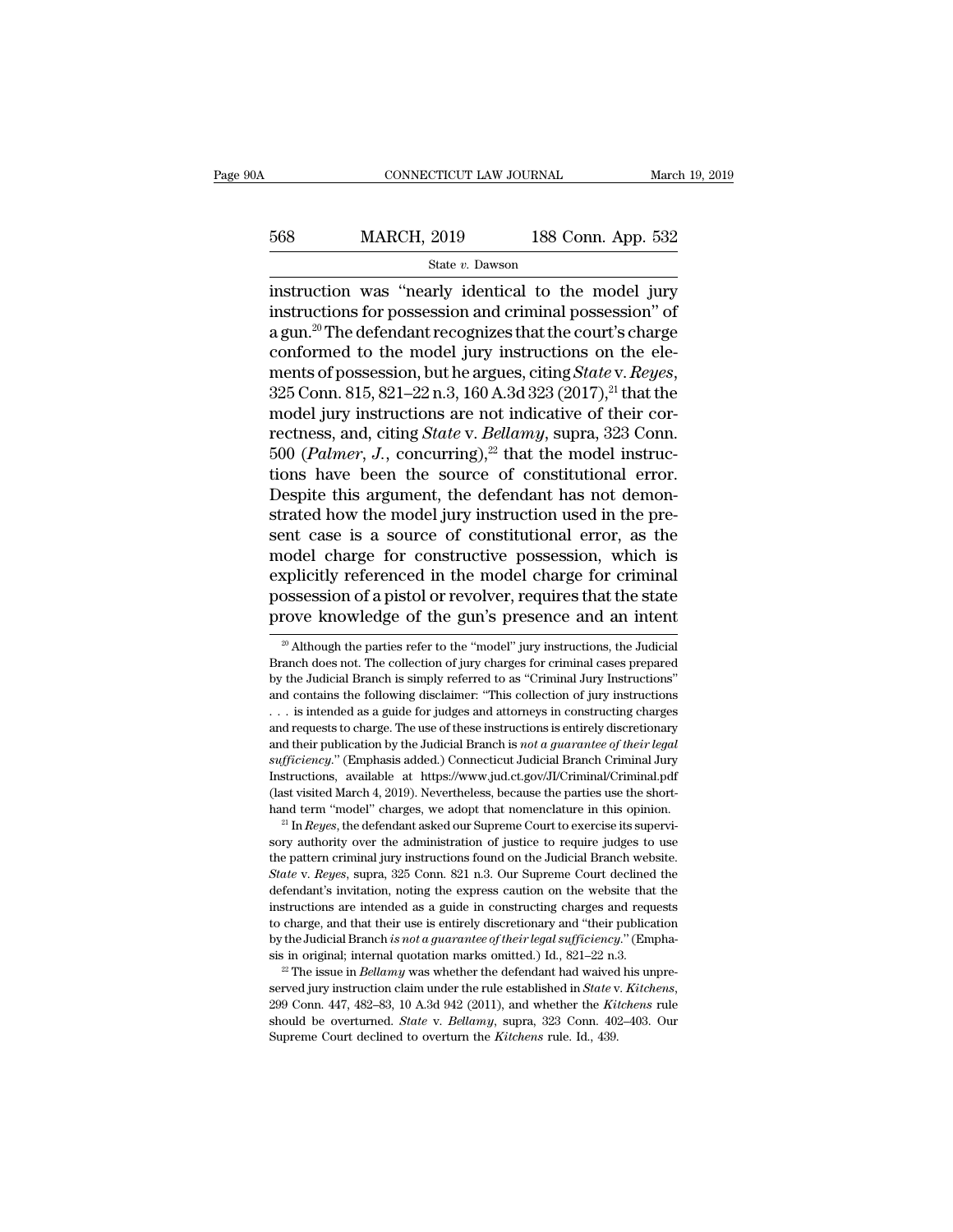| 2019               | CONNECTICUT LAW JOURNAL | Page 91A |  |
|--------------------|-------------------------|----------|--|
| 188 Conn. App. 532 | <b>MARCH, 2019</b>      | 569      |  |
|                    | State v. Dawson         |          |  |

 $t_{2019}$  CONNECTICUT LAW JOURNAL Page 91A<br>
188 Conn. App. 532 MARCH, 2019 569<br>
State v. Dawson<br>
to possess it.<sup>23</sup> Moreover, defense counsel had the<br>
opportunity to review the court's charge prior to an<br>
initial on the r 188 Conn. App. 532 MARCH, 2019 569<br>
State v. Dawson<br>
to possess it.<sup>23</sup> Moreover, defense counsel had the<br>
opportunity to review the court's charge prior to an<br>
initial on-the-record charge conference, participated in<br>
th 188 Conn. App. 532 MARCH, 2019 569<br>
State v. Dawson<br>
to possess it.<sup>23</sup> Moreover, defense counsel had the<br>
opportunity to review the court's charge prior to an<br>
initial on-the-record charge conference, participated in<br>
th 188 Conn. App. 532 MARCH, 2019 569<br>
State v. Dawson<br>
to possess it.<sup>23</sup> Moreover, defense counsel had the<br>
opportunity to review the court's charge prior to an<br>
initial on-the-record charge conference, participated in<br>
th 188 Conn. App. 532 MARCH, 2019 569<br>
State *v*. Dawson<br>
to possess it.<sup>23</sup> Moreover, defense counsel had the<br>
opportunity to review the court's charge prior to an<br>
initial on-the-record charge conference, participated in<br> state *v*. Dawson<br>to possess it.<sup>23</sup> Moreover, defense counsel had the<br>opportunity to review the court's charge prior to an<br>initial on-the-record charge conference, participated in<br>that charge conference, and offered sugg to possess it.<sup>23</sup> Moreover, defense counsel had the opportunity to review the court's charge prior to an initial on-the-record charge conference, participated in that charge conference, and offered suggestions. None of t opportunity to review the court's charge prior to an<br>initial on-the-record charge conference, participated in<br>that charge conference, and offered suggestions. None<br>of the suggestions offered related to the charge on con-<br>s initial on-the-record charge conference, participated in<br>that charge conference, and offered suggestions. None<br>of the suggestions offered related to the charge on con-<br>structive possession. The court made several changes<br>t that charge conference, and offered suggestions. None<br>of the suggestions offered related to the charge on con-<br>structive possession. The court made several changes<br>to its charge pursuant to the suggestions of counsel,<br>dist of the suggestions offered related to t<br>structive possession. The court mad<br>to its charge pursuant to the sugges<br>distributed its revised charge to co<br>second on-the-record charge conference<br>sion of the second charge confere In any event, the court made several enanges<br>its charge pursuant to the suggestions of counsel,<br>stributed its revised charge to counsel and held a<br>cond on-the-record charge conference. At the conclu-<br>on of the second charg to us charge pursuant to the suggestions of counsel,<br>distributed its revised charge to counsel and held a<br>second on-the-record charge conference. At the conclu-<br>sion of the second charge conference, defense counsel<br>agreed

distributed its revised endige to counser and field a<br>second on-the-record charge conference. At the conclu-<br>sion of the second charge conference, defense counsel<br>agreed to the revised charge.<sup>24</sup><br>In any event, the court second on-the-record charge conference. At the conclusion of the second charge conference, defense counsel<br>agreed to the revised charge.<sup>24</sup><br>In any event, the court specifically instructed the jury<br>that "a person who, alth sion of the second charge conference, detense counser<br>agreed to the revised charge.<sup>24</sup><br>In any event, the court specifically instructed the jury<br>that "a person who, although not in actual possession,<br>knowingly has the powe In any event, the court specifically instructed the jury<br>that "a person who, although not in actual possession,<br>knowingly has the power and the intention, at a given<br>time, to exercise control over a thing is deemed to be<br> In any event, the court specifically instructed the jury<br>that "a person who, although not in actual possession,<br>knowingly has the power and the intention, at a given<br>time, to exercise control over a thing is deemed to be<br> that "a person who, although not in actual possession,<br>knowingly has the power and the intention, at a given<br>time, to exercise control over a thing is deemed to be<br>in constructive possession of that item." "The jury [is]<br>p knowingly has the power and the intention, at a given<br>time, to exercise control over a thing is deemed to be<br>in constructive possession of that item." "The jury [is]<br>presumed to follow the court's directions in the absence time, to exercise control over a thing is deemed to be<br>in constructive possession of that item." "The jury [is]<br>presumed to follow the court's directions in the absence<br>of a clear indication to the contrary." (Internal quo in constructive possession of that item." "The jury [is]<br>presumed to follow the court's directions in the absence<br>of a clear indication to the contrary." (Internal quotation<br>marks omitted.) *State* v. *Fields*, 265 Conn. presumed to follow the court's directions in the absence<br>of a clear indication to the contrary." (Internal quotation<br>marks omitted.) *State* v. *Fields*, 265 Conn. 184, 207, 827<br>A.2d 690 (2003). "[P]rosecutorial [improprie of a clear indication to the contrary." (Internal quotation<br>marks omitted.) *State* v. *Fields*, 265 Conn. 184, 207, 827<br>A.2d 690 (2003). "[P]rosecutorial [impropriety] claims<br>[are] not intended to provide an avenue for th marks omitted.) *State v. Fields*, 265 Conn. 184, 207, 827<br>A.2d 690 (2003). "[P]rosecutorial [impropriety] claims<br>[are] not intended to provide an avenue for the tactical<br>sandbagging of our trial courts, but rather, to add A.2d 690 (2003). "[P]rosecutorial [impropriety] claims<br>[are] not intended to provide an avenue for the tactical<br>sandbagging of our trial courts, but rather, to address<br>*gross* prosecutorial improprieties . . . . ." (Empha [are] not intended to provide an avenue for the tactical<br>sandbagging of our trial courts, but rather, to address<br>*gross* prosecutorial improprieties . . . . " (Emphasis<br>added; internal quotation marks omitted.) *State* v. added; internal quotation marks omitted.) *State* v. *Ste-*<br>*venson*, 269 Conn. 563, 576, 849 A.2d 626 (2004). In<br>this case, the court's charge corrected the prosecutor's<br>misstatement of the law of constructive possession. *venson*, 269 Conn. 563, 576, 849 A.2d 626 (2004). In this case, the court's charge corrected the prosecutor's misstatement of the law of constructive possession.<br>
<sup>23</sup> The example cited by Justice Palmer in *Bellamy* conc

this case, the court's charge corrected the prosecutor's<br>misstatement of the law of constructive possession.<br><sup>29</sup> The example cited by Justice Palmer in *Bellamy* concerned a jury<br>instruction given in the case of *State* v misstatement of the law of constructive possession.<br>
<sup>23</sup> The example cited by Justice Palmer in *Bellamy* concerned a jury instruction given in the case of *State v. Johnson*, supra, 137 Conn. App. 760.<br>
On appeal in *Jo* The example cited by Justice Palmer in *Bellamy* concerned a jury<br>instruction given in the case of *State* v. *Johnson*, supra, 137 Conn. App. 760.<br>On appeal in *Johnson*, our Supreme Court concluded that the standard jur <sup>23</sup> The example cited by Justice Palmer in *Bellamy* concerned a jury instruction given in the case of *State* v. *Johnson*, supra, 137 Conn. App. 760. On appeal in *Johnson*, our Supreme Court concluded that the standard instruction given in the case of *State* v. *Johnson*, supra, 137 Conn. App. 760.<br>On appeal in *Johnson*, our Supreme Court concluded that the standard jury<br>instructions on nonexclusive constructive possession of contraban the trial court used at the defendant's trial was constitutionally deficient.<br>State v. Bellamy, supra, 323 Conn. 501 (Palmer, J., concurring). The instruc-<br>tion at issue in the present case was not the instruction given i the trial court used at the defendant's trial was constitutionally deficient.<br> *State* v. *Bellamy*, supra, 323 Conn. 501 (*Palmer*, *J*., concurring). The instruction at issue in the present case was not the instruction tion at issue in the present case was not the instruction given in *Johnson*.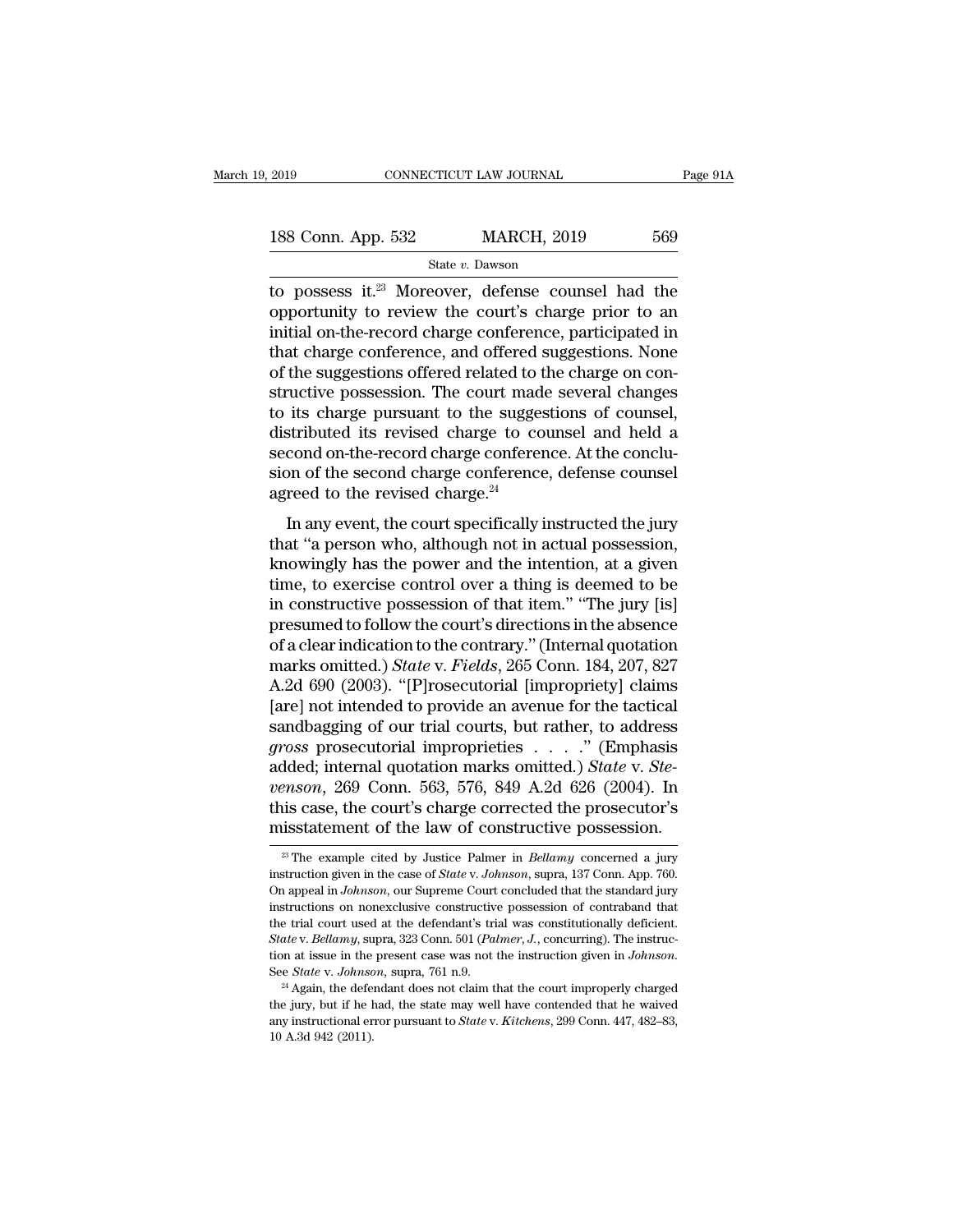## EXECUTE CONNECTICUT LAW JOURNAL March 19, 2019<br>
570 MARCH, 2019 188 Conn. App. 532<br>
State v. Dawson State *v.* Dawson

CONNECTICUT LAW JOURNAL March 19, 2019<br>
0 MARCH, 2019 188 Conn. App. 532<br>
<sup>31</sup> State v. Dawson<br>
The prosecutor's choice of words, at best, was<br>
artful, but . . . when viewed in the context of his<br>
tire closing argument  $\begin{array}{ccc}\n 570 & \text{MARCH, } 2019 & \text{188 Conn. App. 532}\n \hline\n \text{State } v. \text{ Dawson} \\
 \hline\n \text{``[T]he processor's choice of words, at best, was inartful, but . . . when viewed in the context of his entire closing argument . . . even if . . . improper, that innrenriety did not donxive the defendant of a fair.\n$ EN MARCH, 2019 188 Conn. App. 532<br>
State v. Dawson<br>
"[T]he prosecutor's choice of words, at best, was<br>
inartful, but . . . when viewed in the context of his<br>
entire closing argument . . . even if . . . improper,<br>
that imp 570 MARCH, 2019 188 Conn. App. 532<br>  $\frac{\text{State } v. \text{ Dawson}}{t}$ <br>
"[T]he prosecutor's choice of words, at best, was<br>
inartful, but . . . when viewed in the context of his<br>
entire closing argument . . . even if . . . improper,<br>
tha State *v.* Dawson<br>
"[T]he prosecutor's choice of words, at best, was<br>
inartful, but . . . when viewed in the context of his<br>
entire closing argument . . . even if . . . improper,<br>
that impropriety did not deprive the defen State v. Dawson<br>
"[T]he prosecutor's choice of words, at best, was<br>
inartful, but . . . when viewed in the context of his<br>
entire closing argument . . . even if . . . improper,<br>
that impropriety did not deprive the defend "[T]he prosecutor's choice of words, at best, was<br>inartful, but . . . when viewed in the context of his<br>entire closing argument . . . even if . . . improper,<br>that impropriety did not deprive the defendant of a fair<br>trial. inartful, but  $\ldots$  when viewed in the context of his<br>entire closing argument  $\ldots$  even if  $\ldots$  improper,<br>that impropriety did not deprive the defendant of a fair<br>trial." (Citation omitted.) *State* v. *Nicholson*, 155 entire closing argument . . . even if . . . improper,<br>that impropriety did not deprive the defendant of a fair<br>trial." (Citation omitted.) *State* v. *Nicholson*, 155 Conn.<br>App. 499, 516, 109 A.3d 1010, cert. denied, 316 C that impropriety did not deprive the defendant of a fair<br>trial." (Citation omitted.) *State* v. *Nicholson*, 155 Conn.<br>App. 499, 516, 109 A.3d 1010, cert. denied, 316 Conn.<br>913, 111 A.3d 884 (2015). Although the prosecutor trial." (Citation omitted.) *State* v. *Nicholson*, 155 Conn.<br>App. 499, 516, 109 A.3d 1010, cert. denied, 316 Conn.<br>913, 111 A.3d 884 (2015). Although the prosecutor's<br>inaccurate reference to the law of constructive posses App. 499, 516, 109 A.3d 1010, cert. denied, 316 Conn.<br>913, 111 A.3d 884 (2015). Although the prosecutor's<br>inaccurate reference to the law of constructive posses-<br>sion had the potential to confuse the jury, applying<br>the *Wi* 913, 111 A.3d 884 (2015). Although the prosecutor's<br>inaccurate reference to the law of constructive posses-<br>sion had the potential to confuse the jury, applying<br>the *Williams* factors, we conclude that any perceived<br>impro inaccurate reference to the law of constructive posses-<br>sion had the potential to confuse the jury, applying<br>the *Williams* factors, we conclude that any perceived<br>impropriety did not deprive the defendant of a fair trial sion had the potential to confuse the jury, applying<br>the *Williams* factors, we conclude that any perceived<br>impropriety did not deprive the defendant of a fair trial.<br>But we take this opportunity to remind prosecutors<br>that the *Williams* factors, we conclude that any perceived<br>impropriety did not deprive the defendant of a fair trial.<br>But we take this opportunity to remind prosecutors<br>that during the course of argument, they must take<br>care t impropriety did not deprive the defendant of a fair trial.<br>But we take this opportunity to remind prosecutors<br>that during the course of argument, they must take<br>care to accurately discuss the elements of the crimes<br>charged But we take this opportunity to remind prosecutors<br>that during the course of argument, they must take<br>care to accurately discuss the elements of the crimes<br>charged. See *State* v. *Gonzalez*, 188 Conn. App. 304,<br>339, A.3d that during the course of argument, they must take<br>care to accurately discuss the elements of the crimes<br>charged. See *State* v. *Gonzalez*, 188 Conn. App. 304,<br>339, A.3d (2019) (prosecutor summarized law<br>on home invasion) care to accurately discuss the elements of the crimes<br>charged. See *State* v. *Gonzalez*, 188 Conn. App. 304,<br>339, A.3d (2019) (prosecutor summarized law<br>on home invasion). In examining the *Williams* factors,<br>we find that charged. See *State* v. *Gonzalez*, 188 Conn. App. 304, 339, A.3d (2019) (prosecutor summarized law on home invasion). In examining the *Williams* factors, we find that the prosecutor's argument, although not invited by de 339, A.3d  $(2019)$  (prosecutor summarized law<br>on home invasion). In examining the *Williams* factors,<br>we find that the prosecutor's argument, although not<br>invited by defense counsel, was not central to the theory<br>of defen on home invasion). In examining the *Williams* factors,<br>we find that the prosecutor's argument, although not<br>invited by defense counsel, was not central to the theory<br>of defense that focused on the DNA evidence. Further-<br>m we find that the prosecutor's argument, although not<br>invited by defense counsel, was not central to the theory<br>of defense that focused on the DNA evidence. Further-<br>more, the state's case was convincing in that the defen-<br> invited by defense counsel, was not central to the theory<br>of defense that focused on the DNA evidence. Further-<br>more, the state's case was convincing in that the defen-<br>dant could not be excluded as a contributor to the DN of defense that focused on the DNA evidence. Furthermore, the state's case was convincing in that the defendant could not be excluded as a contributor to the DNA mixture obtained from the gun or ammunition. Most importantl more, the state's case was convincing in that the dant could not be excluded as a contributor to mixture obtained from the gun or ammunition<br>importantly, the court's correct charge on con possession coupled with the repeat For the foregoing reasons, we conclude that the prosessession coupled with the repeated admonitions that the jury must follow the law as given to it by the court, equately cured the prosecutor's error.<br>For the foregoing re maked collained from the garror diminimation. Most<br>importantly, the court's correct charge on constructive<br>possession coupled with the repeated admonitions that<br>the jury must follow the law as given to it by the court,<br>ade

miporality, are coards correct enarge on constractive<br>possession coupled with the repeated admonitions that<br>the jury must follow the law as given to it by the court,<br>adequately cured the prosecutor's error.<br>For the foregoi respects to coupled what are repeated admissions and the jury must follow the law as given to it by the court, adequately cured the prosecutor's error.<br>For the foregoing reasons, we conclude that the prosecutor's statement the jury mast follow are fair as graded<br>adequately cured the prosecutor'<br>For the foregoing reasons, we control existence ecutor's statement regarding the<br>possession fell well short of mis<br>respect to constructive possession utor's statement regarding the law of constructive<br>ssession fell well short of misleading the jury with<br>spect to constructive possession and did not deprive<br>e defendant of a fair trial.<br>B<br>The defendant also claims that the

B

possession fell well short of misleading the jury with<br>respect to constructive possession and did not deprive<br>the defendant of a fair trial.<br>B<br>The defendant also claims that the prosecutor's mis-<br>characterization of the DN respect to constructive posse<br>the defendant of a fair trial.<br>B<br>The defendant also claims<br>characterization of the DNA<br>a fair trial. We do not agree.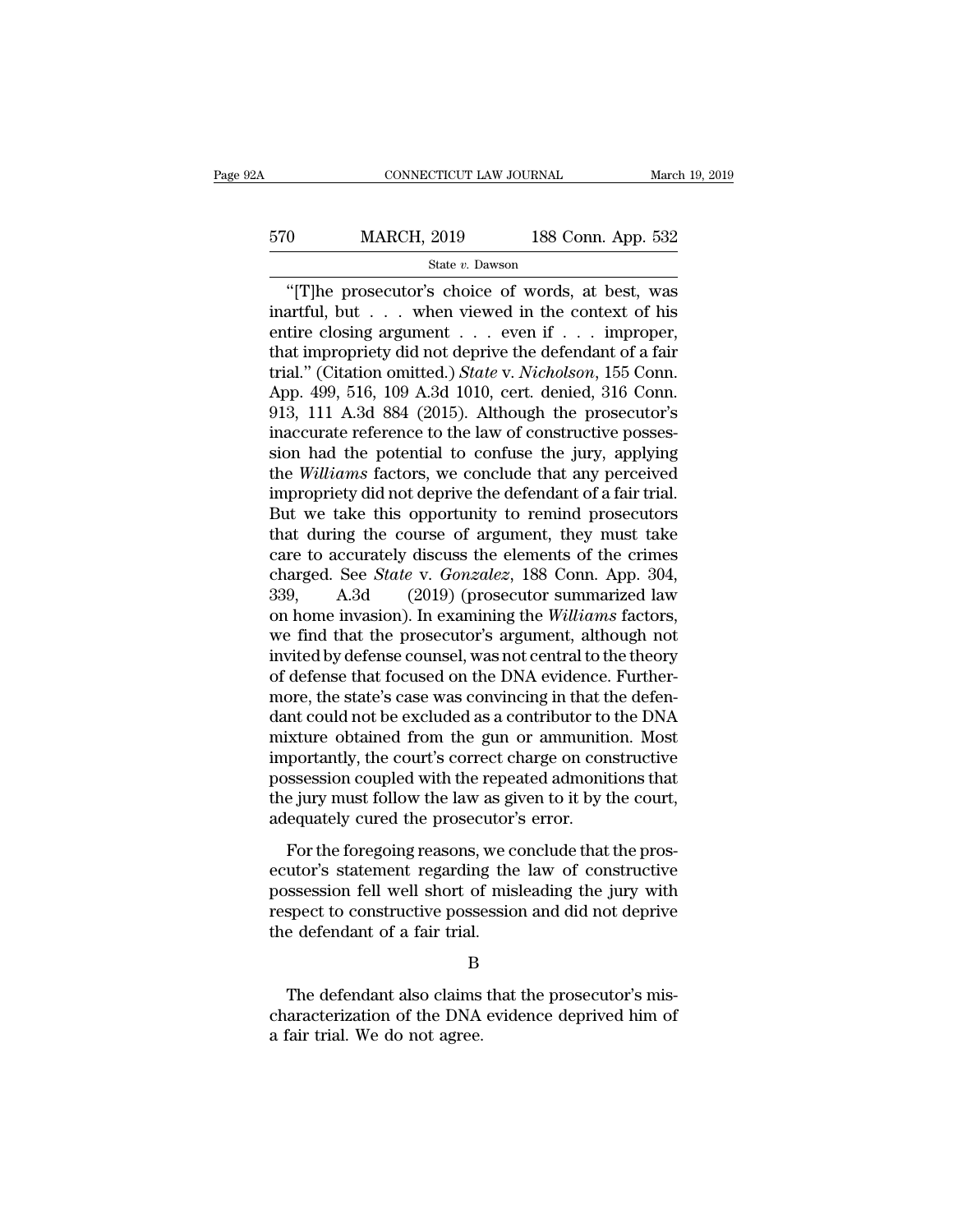2019 CONNECTICUT LAW JOURNAL Page 93A<br>
188 Conn. App. 532 MARCH, 2019 571<br>
State v. Dawson

State *v.* Dawson

The defendant claims that the state mischaracterized<br>
The defendant claims that the state mischaracterized<br>
EDNA evidence and improperly suggested that there<br>
The action of the state mischaracterized<br>
The constraints of th 188 Conn. App. 532 MARCH, 2019 571<br>
State v. Dawson<br>
The defendant claims that the state mischaracterized<br>
the DNA evidence and improperly suggested that there<br>
was no evidence to support the defense's theory that<br>
althou 188 Conn. App. 532 MARCH, 2019 571<br>
State v. Dawson<br>
The defendant claims that the state mischaracterized<br>
the DNA evidence and improperly suggested that there<br>
was no evidence to support the defense's theory that<br>
althou 188 Conn. App. 532 MARCH, 2019 571<br>
State  $v$ . Dawson<br>
The defendant claims that the state mischaracterized<br>
the DNA evidence and improperly suggested that there<br>
was no evidence to support the defense's theory that<br>
alth The defendant claims that the state mischaracterized<br>the DNA evidence and improperly suggested that there<br>was no evidence to support the defense's theory that<br>although his DNA may have been on the gun or ammuni-<br>tion, it state  $v$ . Dawson<br>The defendant claims that the state mischaracterized<br>the DNA evidence and improperly suggested that there<br>was no evidence to support the defense's theory that<br>although his DNA may have been on the gun or The defendant claims that the state mischaracterized<br>the DNA evidence and improperly suggested that there<br>was no evidence to support the defense's theory that<br>although his DNA may have been on the gun or ammuni-<br>tion, it c the DNA evidence and improperly suggested that there<br>was no evidence to support the defense's theory that<br>although his DNA may have been on the gun or ammuni-<br>tion, it came to be there in some incidental or accidental<br>fash was no evidence to support the defense's theory that<br>although his DNA may have been on the gun or ammuni-<br>tion, it came to be there in some incidental or accidental<br>fashion. The defendant contends that Russell testified<br>as although his DNA may have been on the gun or ammunition, it came to be there in some incidental or accidental<br>fashion. The defendant contends that Russell testified<br>as to the various ways in which DNA can be transferred,<br>a tion, it came to be there in some incidental or accidental<br>fashion. The defendant contends that Russell testified<br>as to the various ways in which DNA can be transferred,<br>and that she could not conclude how the defendant's<br> fashion. The defendant contends that Russell testified<br>as to the various ways in which DNA can be transferred,<br>and that she could not conclude how the defendant's<br>DNA came to be on the gun and that, therefore, the<br>followin as to the various ways in which DNA can be transferred,<br>and that she could not conclude how the defendant's<br>DNA came to be on the gun and that, therefore, the<br>following portion of the prosecutor's final argument<br>was improp and that she could not conclude how the defendant's<br>DNA came to be on the gun and that, therefore, the<br>following portion of the prosecutor's final argument<br>was improper: "You've heard no evidence that [the<br>defendant], for DNA came to be on the gun and that, therefore, the<br>following portion of the prosecutor's final argument<br>was improper: "You've heard no evidence that [the<br>defendant], for instance, sneezed on the gun. And you<br>can't assume t following portion of the prosecutor's final argument<br>was improper: "You've heard no evidence that [the<br>defendant], for instance, sneezed on the gun. And you<br>can't assume that happened because it's not in evidence.<br>. . . . was improper: "You've heard no evidence that [the defendant], for instance, sneezed on the gun. And you can't assume that happened because it's not in evidence.<br>  $\ldots$  Secondary transfer would require someone to touch [th defendant], for instance, sneezed on the gun. And you<br>can't assume that happened because it's not in evidence.<br>. . . . Secondary transfer would require someone to<br>touch [the defendant], or an object, with his DNA on<br>it, an can't assume that happened because it's not in evidence.<br>
. . . . Secondary transfer would require someone to<br>
touch [the defendant], or an object, with his DNA on<br>
it, and then to touch the gun. But there's no evidence<br>
t ... Secondary transfer would require someone to<br>touch [the defendant], or an object, with his DNA on<br>it, and then to touch the gun. But there's no evidence<br>that ever occurred. No evidence for you to consider<br>with regard t touch [the defendant], or an object, with his DNA on<br>it, and then to touch the gun. But there's no evidence<br>that ever occurred. No evidence for you to consider<br>with regard to that. . . . So, there is no evidence before<br>you it, and then to touch the gun. But there's no evidence<br>that ever occurred. No evidence for you to consider<br>with regard to that. . . . So, there is no evidence before<br>you that Officer Lipeika, or anyone else for that matter that ever occurred. No evidence for you to consider<br>with regard to that. . . . So, there is no evidence before<br>you that Officer Lipeika, or anyone else for that matter,<br>touched some object that [the defendant] touched and with regard to that. . . . So, there is no evidence before<br>you that Officer Lipeika, or anyone else for that matter,<br>touched some object that [the defendant] touched and<br>then touched the gun soon thereafter. You haven't he you that Officer Lipeika, or anyone else for that matter,<br>touched some object that [the defendant] touched and<br>then touched the gun soon thereafter. You haven't heard<br>any evidence to that effect. . . . . Again, I would rei touched some object that [the defendant] touched and<br>then touched the gun soon thereafter. You haven't heard<br>any evidence to that effect. . . . . Again, I would reiter-<br>ate, you haven't heard any evidence of a transfer DNA then touched the gun soon thereafter. You haven't heard<br>any evidence to that effect. . . . Again, I would reiter-<br>ate, you haven't heard any evidence of a transfer DNA.<br>You haven't heard evidence of someone spitting on th any evidence to that effect. . . . Again, I would reiterate, you haven't heard any evidence of a transfer DNA.<br>You haven't heard evidence of someone spitting on the gun. And if [the defendant] had spit on the gun, he woul ate, you haven't heard any evidence of a transfer DNA.<br>You haven't heard evidence of someone spitting on the gun. And if [the defendant] had spit on the gun, he would have spat around  $\dots$  Jackson from four to five feet a In And if [the defendant] had spit on the gun, he<br>n. And if [the defendant] had spit on the gun, he<br>suid have spat around . . . Jackson from four to five<br>et away. Does that seem likely? The same thing with<br>sneeze. He would and that it put accordancy had spit on the gall, he<br>would have spat around  $\ldots$  Jackson from four to five<br>feet away. Does that seem likely? The same thing with<br>a sneeze. He would have sneezed around  $\ldots$  Jackson<br>from fo

Feet away. Does that seem likely? The same thing with a sneeze. He would have sneezed around  $\ldots$  Jackson<br>from four to five feet away. That's not likely."<br>Defense counsel did not object to the prosecutor's<br>argument. As s a sneeze. He would have sneezed around  $\ldots$  Jackson<br>from four to five feet away. That's not likely."<br>Defense counsel did not object to the prosecutor's<br>argument. As stated previously, a defendant's failure to<br>object is n may be the state of the state of the prosecutor's<br>from four to five feet away. That's not likely."<br>Defense counsel did not object to the prosecutor's<br>argument. As stated previously, a defendant's failure to<br>object is not Defense counsel did not object to the prosecutor's<br>argument. As stated previously, a defendant's failure to<br>object is not fatal to his claim, but this court has stated<br>that we continue "to adhere to the well established<br>ma Defense counsel did not object to the prosecutor's<br>argument. As stated previously, a defendant's failure to<br>object is not fatal to his claim, but this court has stated<br>that we continue "to adhere to the well established<br>m argument. As stated previously, a defendant's failure to object is not fatal to his claim, but this court has stated that we continue "to adhere to the well established maxim that defense counsel's failure to object to the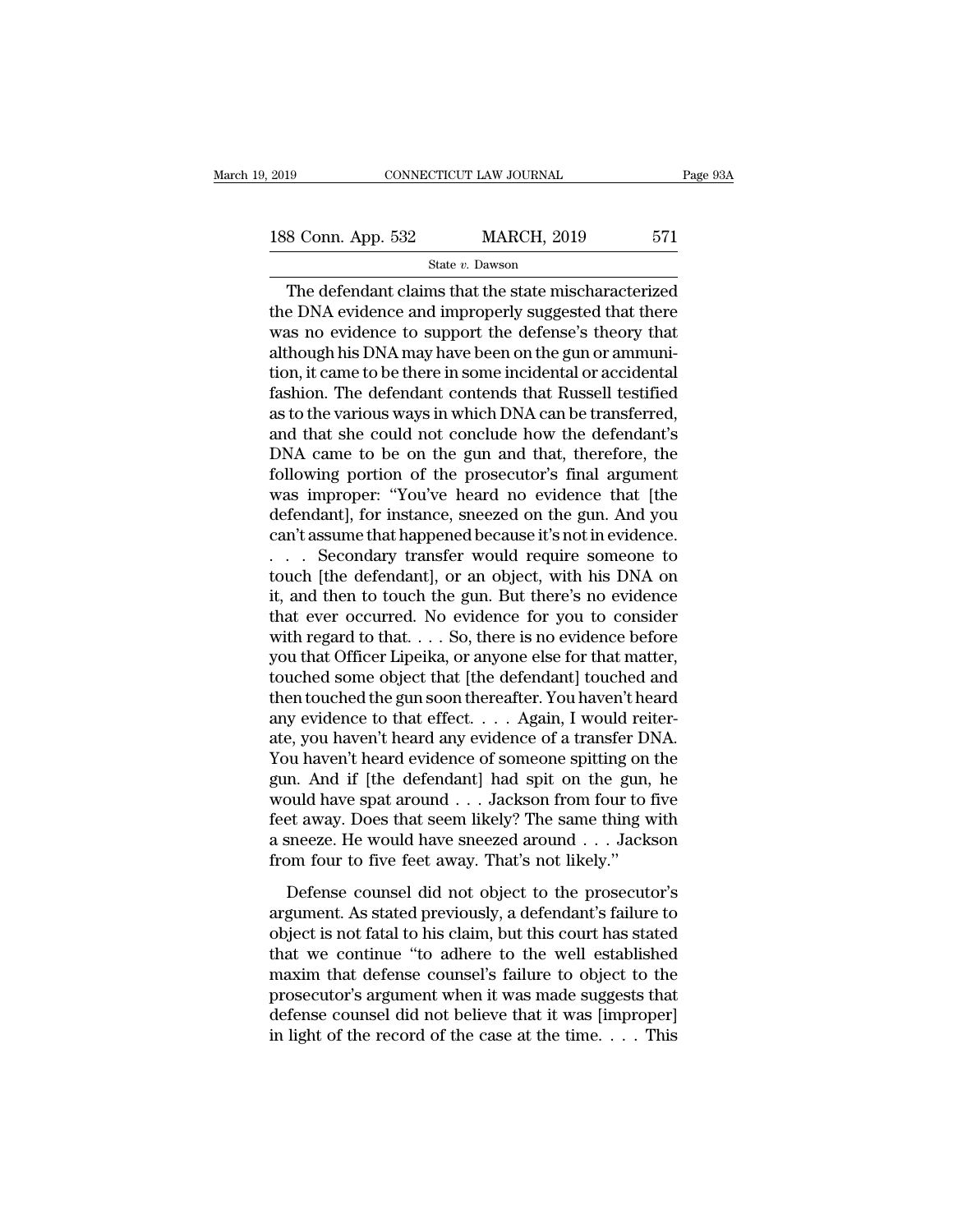| łΑ  | CONNECTICUT LAW JOURNAL |                    | March 19, 2019 |
|-----|-------------------------|--------------------|----------------|
| 572 | <b>MARCH, 2019</b>      | 188 Conn. App. 532 |                |
|     | State v. Dawson         |                    |                |

 $\begin{tabular}{ll} \multicolumn{1}{l}{{\bf ConRECTICUT LAW JOURNAL}} & & March 19, 2019\\ \hline \multicolumn{1}{l}{\bf 572} & \multicolumn{1}{l}{\bf MARCH, 2019} & \multicolumn{1}{l}{\bf 188 Conn. App. 532}\\ & & State $v$. Dawson \\ \hline \end{tabular} \end{tabular} \label{tab:2}$ 572 MARCH, 2019 188 Conn. App. 532<br>  $\frac{\text{State } v. \text{ Dawson}}{\text{is particularly true if, as in the present case, a defendant  
\nclaims prospectorial improving from a pros-  
\necutor's discussion of DNA evidence. Such discussions  
\nroquire precise and numbered distributions in pomonela$ Expediance MARCH, 2019 188 Conn. App. 532<br>
State v. Dawson<br>
is particularly true if, as in the present case, a defendant<br>
claims prosecutorial impropriety stemming from a prosecutor's discussion of DNA evidence. Such disc  $\frac{572}{\text{State } v. \text{ Dawson}}$ <br>  $\frac{\text{State } v. \text{ Dawson}}{\text{Size } u}$ <br>
is particularly true if, as in the present case, a defendant<br>
claims prosecutorial impropriety stemming from a prosecutor's discussion of DNA evidence. Such discussions<br> State v. Dawson<br>
is particularly true if, as in the present case, a defendant<br>
claims prosecutorial impropriety stemming from a pros-<br>
ecutor's discussion of DNA evidence. Such discussions<br>
require precise and nuanced dis state  $v$ . Dawson<br>
is particularly true if, as in the present case, a defendant<br>
claims prosecutorial impropriety stemming from a pros-<br>
ecutor's discussion of DNA evidence. Such discussions<br>
require precise and nuanced d is particularly true if, as in the present case, a defendant claims prosecutorial impropriety stemming from a prosecutor's discussion of DNA evidence. Such discussions require precise and nuanced distinctions in nomenclatu claims prosecutorial impropriety stemming from a prosecutor's discussion of DNA evidence. Such discussions<br>require precise and nuanced distinctions in nomencla-<br>ture that easily may be misconveyed or misunderstood,<br>especia ecutor's discussion of DNA evidence. Such discussions<br>require precise and nuanced distinctions in nomencla-<br>ture that easily may be misconveyed or misunderstood,<br>especially in light of the zealous advocacy that is part<br>and require precise and nuanced distinctions in nomenclature that easily may be misconveyed or misunderstood, especially in light of the zealous advocacy that is part and parcel of a closing argument. If a prosecutor's argumen ture that easily may be misconveyed or misunderstood,<br>especially in light of the zealous advocacy that is part<br>and parcel of a closing argument. If a prosecutor's argu-<br>ments do not portray accurately the DNA evidence as<br>i especially in light of the zealous advocacy that is part<br>and parcel of a closing argument. If a prosecutor's arguments do not portray accurately the DNA evidence as<br>it was presented to the jury or stray too far from reason and parcel of a closing argument. If a prosecutor's arguments do not portray accurately the DNA evidence as<br>it was presented to the jury or stray too far from reason-<br>able inferences that may be drawn from such evidence,<br> ments do not portray accurately the DNA evidence as<br>it was presented to the jury or stray too far from reason-<br>able inferences that may be drawn from such evidence,<br>a contemporaneous objection by defense counsel<br>would perm it was presented to the jury or stray too far from reasonable inferences that may be drawn from such evidence,<br>a contemporaneous objection by defense counsel<br>would permit any misstatements, whether inadvertent<br>or intention able inferences that may be drawn from such evidence,<br>a contemporaneous objection by defense counsel<br>would permit any misstatements, whether inadvertent<br>or intentional, to be remedied immediately." (Citation<br>omitted; inte a contemporaneous objection by defense counsel<br>would permit any misstatements, whether inadvertent<br>or intentional, to be remedied immediately." (Citation<br>omitted; internal quotation marks omitted.) *State* v.<br>*Brett B.*, would permit any misstatements, whether inadvertent<br>or intentional, to be remedied immediately." (Citation<br>omitted; internal quotation marks omitted.) *State* v.<br>*Brett B.*, 186 Conn. App. 563, 572, A.3d (2018),<br>cert. den or intentional, to be remedied immediately." (Citation<br>
omitted; internal quotation marks omitted.) *State* v.<br> *Brett B.*, 186 Conn. App. 563, 572, A.3d (2018),<br>
cert. denied, 330 Conn. 961, 199 A.3d 560 (2019).<sup>25</sup> "[If omitted; internal quotation marks omitted.) *State* v.<br> *Brett B.*, 186 Conn. App. 563, 572, A.3d (2018),<br>
cert. denied, 330 Conn. 961, 199 A.3d 560 (2019).<sup>25</sup> "[If]<br>
a defendant raises on appeal a claim that improper<br>
r *Brett B.*, 186 Conn. App. 563, 572, A.3d (2018),<br>cert. denied, 330 Conn. 961, 199 A.3d 560 (2019).<sup>25</sup> "[If]<br>a defendant raises on appeal a claim that improper<br>remarks by the prosecutor deprived the defendant of<br>his cons cert. denied, 330 Conn. 961, 199 A.3d 560 (2019).<sup>25</sup> "[If]<br>a defendant raises on appeal a claim that improper<br>remarks by the prosecutor deprived the defendant of<br>his constitutional right to a fair trial, the burden is on<br> a defendant raises on appeal a claim that improper<br>remarks by the prosecutor deprived the defendant of<br>his constitutional right to a fair trial, the burden is on<br>the defendant to show  $\dots$  that the remarks were<br>improper marks by the prosecutor deprived the defendant of<br>s constitutional right to a fair trial, the burden is on<br>e defendant to show . . . that the remarks were<br>proper . . . . ." (Internal quotation marks omitted.)<br>ate v. Grant ms constitutional right to a fair trial, the burden is on<br>the defendant to show  $\dots$  that the remarks were<br>improper  $\dots$ ." (Internal quotation marks omitted.)<br>State v. Grant, 154 Conn. App. 293, 319, 112 A.3d 175<br>(2014),

the defendant to show  $\ldots$  that the remarks were<br>improper  $\ldots$ ." (Internal quotation marks omitted.)<br>State v. Grant, 154 Conn. App. 293, 319, 112 A.3d 175<br>(2014), cert. denied, 315 Conn. 928, 109 A.3d 923 (2015).<br>On app mproper  $\ldots$  (micrimal quotation marks omitted.)<br>
State v. Grant, 154 Conn. App. 293, 319, 112 A.3d 175<br>
(2014), cert. denied, 315 Conn. 928, 109 A.3d 923 (2015).<br>
On appeal, the defendant argues that the state offered<br> state v. Grant, 154 Conn. App. 293, 319, 112 A.3d 175<br>(2014), cert. denied, 315 Conn. 928, 109 A.3d 923 (2015).<br>On appeal, the defendant argues that the state offered<br>Russell's testimony to aid the jury in its understandin (2014), cert. denied, 315 Conn. 928, 109 A.3d 923 (2015).<br>
On appeal, the defendant argues that the state offered<br>
Russell's testimony to aid the jury in its understanding<br>
of the DNA evidence. On cross-examination, defen On appeal, the defendant argues that the state offered<br>Russell's testimony to aid the jury in its understanding<br>of the DNA evidence. On cross-examination, defense<br>counsel explored the problematic issues with the DNA<br>profil Russell's testimony to aid the jury in its understanding<br>of the DNA evidence. On cross-examination, defense<br>counsel explored the problematic issues with the DNA<br>profile that were critical to the defendant's theory of<br>the c of the DNA evidence. On cross-examination, defense<br>counsel explored the problematic issues with the DNA<br>profile that were critical to the defendant's theory of<br>the case, i.e., that his DNA was deposited on the gun<br>by secon counsel explored the problematic issues with the DNA<br>profile that were critical to the defendant's theory of<br>the case, i.e., that his DNA was deposited on the gun<br>by secondary transfer or aerosolization. The defendant<br>argu profile that were critical to the defendant's the<br>the case, i.e., that his DNA was deposited on th<br>by secondary transfer or aerosolization. The defe-<br>argues that the prosecutor's final argument that<br>was no evidence of a se argues that the prosecutor's final argument that there was no evidence of a secondary transfer or aerosolization for the jury to consider mischaracterized Russell's testimony. We disagree with the defendant.<br> $\frac{1}{25}$  In was no evidence of a secondary transfer or aerosolization for the jury to consider mischaracterized Russell's testimony. We disagree with the defendant.<br> $\frac{1}{12}$  in the present case, the defendant's claim concerns the D testimony. We disagree with the defendant.

tion for the jury to consider mischaracterized Russell's<br>testimony. We disagree with the defendant.<br> $\frac{25 \text{ In the present case, the defendant's claim concerns the DNA evidence, but it is not specifically directed toward the processor's discussion of the DNA evidence itself. The defendant's claim is directed toward the logic of the processor's argument.$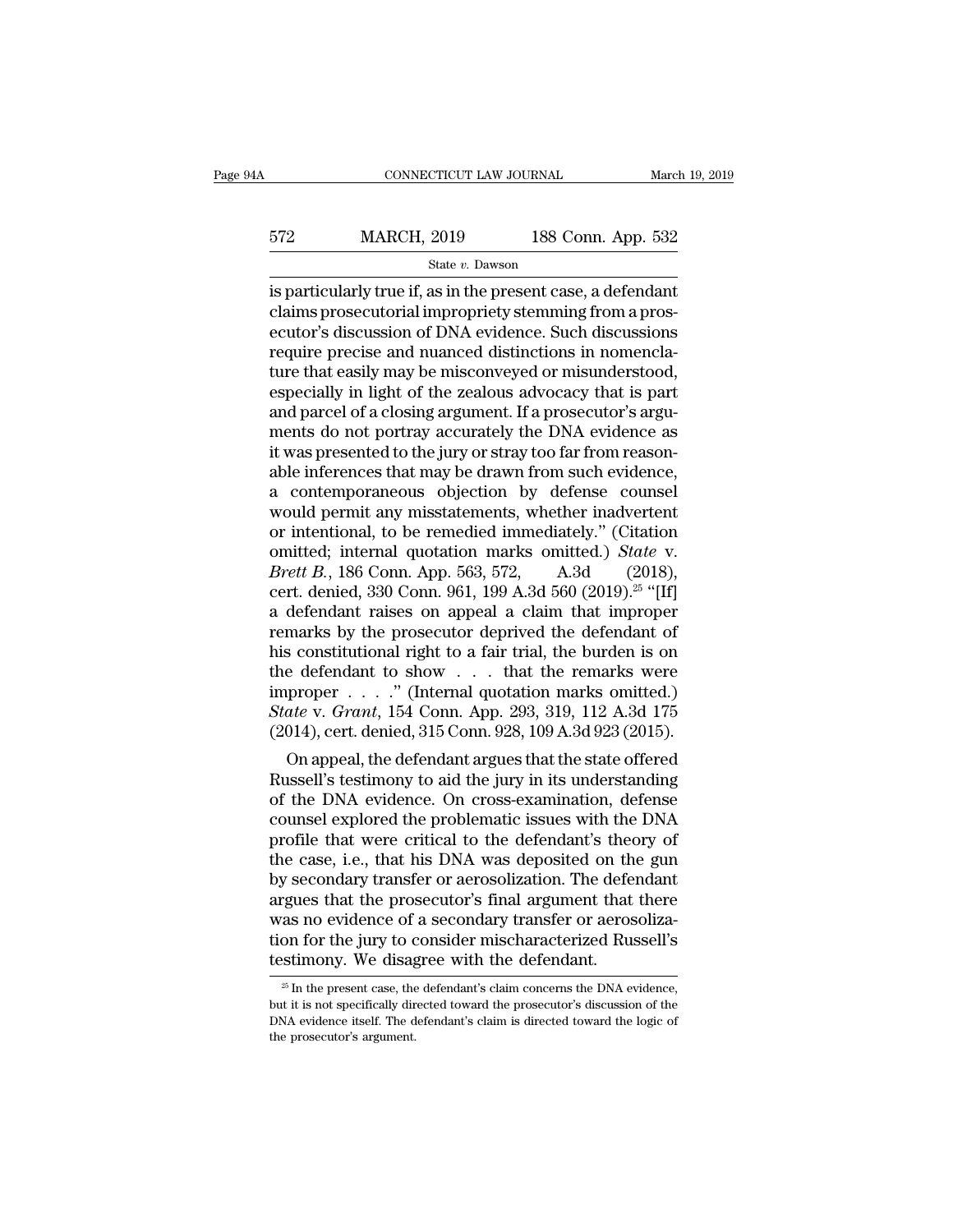EXECUTE THE SUITE OF THE PART OF THE SET ON A NORTHLET AND STAR SUITE STARS STARS STARS STARS STARS STARS STARS STARS STARS STARS STARS STARS STARS STARS STARS STARS STARS STARS STARS STARS STARS STARS STARS STARS STARS ST 188 Conn. App. 532 MARCH, 2019 573<br>
State v. Dawson<br>
Russell testified as to a number of ways in which the<br>
defendant's DNA could have been transferred to the<br>
gun and that she did not know how his DNA was depos-<br>
ited on 188 Conn. App. 532 MARCH, 2019 573<br>
State v. Dawson<br>
Russell testified as to a number of ways in which the<br>
defendant's DNA could have been transferred to the<br>
gun and that she did not know how his DNA was depos-<br>
ited on 188 Conn. App. 532 MARCH, 2019 573<br>
State v. Dawson<br>
Russell testified as to a number of ways in which the<br>
defendant's DNA could have been transferred to the<br>
gun and that she did not know how his DNA was depos-<br>
ited on State v. Dawson<br>
Russell testified as to a number of ways in which the<br>
defendant's DNA could have been transferred to the<br>
gun and that she did not know how his DNA was depos-<br>
ited on it. Russell's testimony described p state v. Dawson<br>
Russell testified as to a number of ways in which the<br>
defendant's DNA could have been transferred to the<br>
gun and that she did not know how his DNA was depos-<br>
ited on it. Russell's testimony described p Russell testified as to a number of ways in which the<br>defendant's DNA could have been transferred to the<br>gun and that she did not know how his DNA was depos-<br>ited on it. Russell's testimony described possibilities or<br>hypot defendant's DNA could have been transferred to the<br>gun and that she did not know how his DNA was depos-<br>ited on it. Russell's testimony described possibilities or<br>hypotheticals, but such testimony is not evidence of<br>how, i gun and that she did not know how his DNA was deposited on it. Russell's testimony described possibilities or hypotheticals, but such testimony is not evidence of how, in fact, the defendant's DNA came to be on the gun or ited on it. Russell's testimony described possibilities or<br>hypotheticals, but such testimony is not evidence of<br>how, in fact, the defendant's DNA came to be on the<br>gun or the ammunition. Russell, however, testified that<br>th hypotheticals, but such testimony is not evidence of<br>how, in fact, the defendant's DNA came to be on the<br>gun or the ammunition. Russell, however, testified that<br>the most common way for touch DNA to occur is<br>through direct how, in fact, the defendant's DNA came to be on the<br>gun or the ammunition. Russell, however, testified that<br>the most common way for touch DNA to occur is<br>through direct contact. The prosecutor's argument sim-<br>ply was that gun or the ammunition. Russell, however, testified that<br>the most common way for touch DNA to occur is<br>through direct contact. The prosecutor's argument sim-<br>ply was that there was *no evidence* to support the defen-<br>dant's the most common way for touch DNA to occur is<br>through direct contact. The prosecutor's argument sim-<br>ply was that there was *no evidence* to support the defen-<br>dant's theory that the defendant's DNA was deposited<br>on the gu through direct contact. The prosecutor's argument sim-<br>ply was that there was *no evidence* to support the defen-<br>dant's theory that the defendant's DNA was deposited<br>on the gun by a secondary transfer or aerosolization.<br>T ply was that there was *no evidence* to support the defendant's theory that the defendant's DNA was deposited<br>on the gun by a secondary transfer or aerosolization.<br>The court instructed the jury that its verdicts had to<br>be dant's theory that the defendant's DNA was deposited<br>on the gun by a secondary transfer or aerosolization.<br>The court instructed the jury that its verdicts had to<br>be based on evidence that it heard. "While the jury may<br>not on the gun by a secondary transfer or aerosolization.<br>The court instructed the jury that its verdicts had to<br>be based on evidence that it heard. "While the jury may<br>not speculate to reach a conclusion of guilt, [it] may<br>dr The court instructed the jury that its verdicts had to<br>be based on evidence that it heard. "While the jury may<br>not speculate to reach a conclusion of guilt, [it] may<br>draw reasonable, logical inferences from the facts<br>prove be based on evidence that it heard. "While the jury may<br>not speculate to reach a conclusion of guilt, [it] may<br>draw reasonable, logical inferences from the facts<br>proven to reach a verdict." (Internal quotation marks<br>omitt For the defendant also argues from the facts<br>oven to reach a verdict." (Internal quotation marks<br>nitted.) *State v. Stovall*, 142 Conn. App. 562, 567–68,<br>A.3d 819 (2013), rev'd in part on other grounds, 316<br>pnn. 514, 115 A proven to reach a verdict." (Internal quotation marks<br>omitted.) *State v. Stovall*, 142 Conn. App. 562, 567–68,<br>64 A.3d 819 (2013), rev'd in part on other grounds, 316<br>Conn. 514, 115 A.3d 1071 (2015).<br>The defendant also a

provided.) *State v. Stovall*, 142 Conn. App. 562, 567–68, 64 A.3d 819 (2013), rev'd in part on other grounds, 316 Conn. 514, 115 A.3d 1071 (2015).<br>The defendant also argues on appeal that the state never introduced evide 64 A.3d 819 (2013), rev'd in part on other grounds, 316<br>Conn. 514, 115 A.3d 1071 (2015).<br>The defendant also argues on appeal that the state<br>never introduced evidence to corroborate that the DNA<br>was placed on the gun or am Conn. 514, 115 A.3d 1071 (2015).<br>The defendant also argues on appeal that the state<br>never introduced evidence to corroborate that the DNA<br>was placed on the gun or ammunition by direct contact.<br>It was not required to do so Ever introduced evidence to corroborate that the DNA<br>as placed on the gun or ammunition by direct contact.<br>was not required to do so.<sup>26</sup> The state proved that<br>the defendant's DNA was contained in the DNA profile<br> $\frac{26}{1$ was placed on the gun or ammunition by direct contact.<br>It was not required to do so.<sup>26</sup> The state proved that<br>the defendant's DNA was contained in the DNA profile<br> $\frac{1}{x}$  In his brief on appeal, the defendant states in

It was not required to do so.<sup>26</sup> The state proved that<br>the defendant's DNA was contained in the DNA profile<br> $\frac{26}{10}$  In his brief on appeal, the defendant states in one sentence that the<br>state not only improperly argu the defendant's DNA was contained in the DNA profile  $\frac{26}{10}$  In his brief on appeal, the defendant states in one sentence that the state not only improperly argued that the hypotheticals posited to Russell were not ev [the defendant] and transferred the DNA." The state properly argued that Russell's testimony merely provided the jury with examples of how DNA can be transferred, and because there was no evidence in the present case  $^{26}$  In his brief on appeal, the defendant states in one sentence that the state not only improperly argued that the hypotheticals posited to Russell were not evidence, but that "it also improperly shifted the burden to state not only improperly argued that the hypotheticals posited to Russell were not evidence, but that "it also improperly shifted the burden to the defense to proffer evidence of a sneeze, or that someone else touched [th were not evidence, but that "it also improperly shifted the burden to the defense to proffer evidence of a sneeze, or that someone else touched (the defendant) and transferred the DNA." The state properly argued that Russe defense to proffer evidence of a sneeze, or that someone else touched<br>defense to proffer evidence of a sneeze, or that someone else touched<br>[the defendant] and transferred the DNA." The state properly argued that<br>Russell's The defendant] and transferred the DNA." The state properly argued that Russell's testimony merely provided the jury with examples of how DNA can be transferred, and because there was no evidence in the present case of the Fussell's testimony merely provided the jury with examples of how DNA<br>Russell's testimony merely provided the jury with examples of how DNA<br>can be transferred, and because there was no evidence in the present case<br>of the d rean be transferred, and because there was no evidence in the present case<br>of the defendant's DNA being transferred under the circumstances of any<br>hypothetical, the jury could not speculate. The defendant was under no<br>obli of the defendant's DNA being transferred under the circumstances of any hypothetical, the jury could not speculate. The defendant was under no obligation to provide any evidence as to how the DNA came to be on the gun, bu of the defendant's DNA being transferred under the circumstances of any hypothetical, the jury could not speculate. The defendant was under no obligation to provide any evidence as to how the DNA came to be on the gun, bu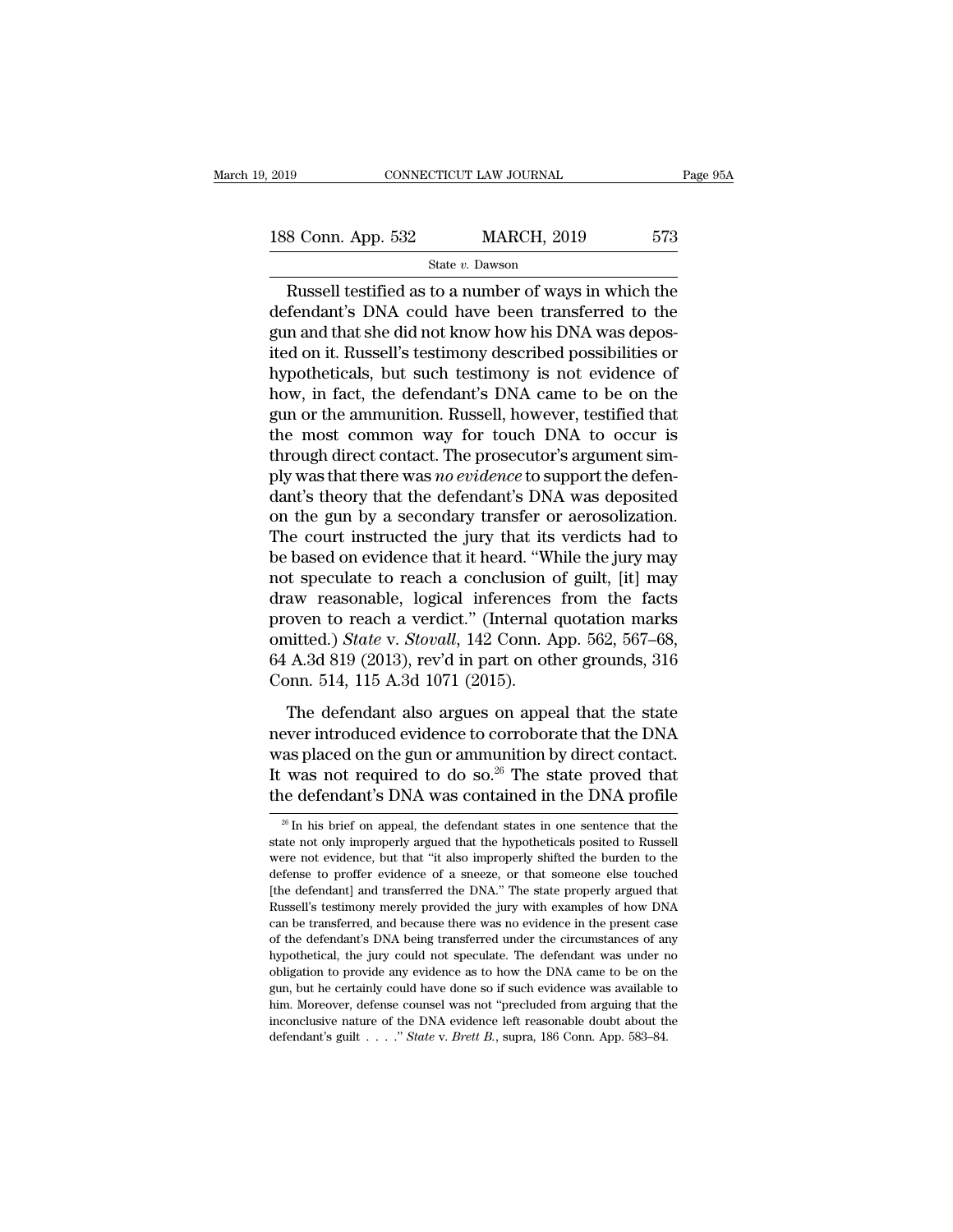## CONNECTICUT LAW JOURNAL March 19, 2019<br>574 MARCH, 2019 188 Conn. App. 574<br>Nappo v. Nappo Nappo *v.* Nappo

CONNECTICUT LAW JOURNAL March 19, 2<br>
MARCH, 2019 188 Conn. App. 574<br>
Nappo v. Nappo<br>
developed from the swab of the gun and ammunition.<br>
That fact was in evidence. The state also presented<br>
director of the gun and ammuniti  $\frac{\text{MARCH}}{\text{Nappo } v. \text{ Nappo}}$ <br>  $\frac{\text{Nappo } v. \text{ Nappo}}{\text{developed from the swab of the gun and ammunition}}$ <br>
That fact was in evidence. The state also presented<br>
circumstantial evidence permitting the jury to find the<br>
defendant guilty of criminal possession of a 574 MARCH, 2019 188 Conn. App. 574<br>
Nappo v. Nappo<br>
developed from the swab of the gun and ammunition.<br>
That fact was in evidence. The state also presented<br>
circumstantial evidence permitting the jury to find the<br>
defenda MARCH, 2019 188 Conn. App. 574<br>
Nappo v. Nappo<br>
developed from the swab of the gun and ammunition.<br>
That fact was in evidence. The state also presented<br>
circumstantial evidence permitting the jury to find the<br>
defendant g Nappo v. Nappo v. Nappo<br>
developed from the swab of the gun and ammunition.<br>
That fact was in evidence. The state also presented<br>
circumstantial evidence permitting the jury to find the<br>
defendant guilty of criminal posse sappo  $v$ . Nappo<br>developed from the swab of the gun and ammunition.<br>That fact was in evidence. The state also presented<br>circumstantial evidence permitting the jury to find the<br>defendant guilty of criminal possession of a developed from the swab of the gun and ammunition.<br>That fact was in evidence. The state also presented<br>circumstantial evidence permitting the jury to find the<br>defendant guilty of criminal possession of a pistol or<br>revolver That fact was in evidence. The state also presented<br>circumstantial evidence permitting the jury to find the<br>defendant guilty of criminal possession of a pistol or<br>revolver. Pursuant to Russell's testimony, the jury rea-<br>so circumstantial evidence permitting the jure<br>defendant guilty of criminal possession of<br>revolver. Pursuant to Russell's testimony,<br>sonably could have found that it was more<br>the defendant's DNA on the gun and ammur<br>from his For the foregoing reasons, we conclude that, although<br>the foregoing reasons of the foregoing rea-<br>nably could have found that it was more likely that<br>e defendant's DNA on the gun and ammunition came<br>om his direct contact w the provider. I distant to russen's testimony, the jury reasonably could have found that it was more likely that<br>the defendant's DNA on the gun and ammunition came<br>from his direct contact with them than from either<br>seconda

sonably could have found that it was lifer intery that<br>the defendant's DNA on the gun and ammunition came<br>from his direct contact with them than from either<br>secondary transfer or aerosolization.<br>For the foregoing reasons, the defendant S DNA on the gun and annual<br>from his direct contact with them than from either<br>secondary transfer or aerosolization.<br>For the foregoing reasons, we conclude that, although<br>the prosecutor misstated the law of c For the foregoing reasons, we conclude that, although<br>the prosecutor misstated the law of constructive pos-<br>session, the defendant has failed to carry his burden<br>to demonstrate that he was denied due process. We<br>also concl For the foregoing reasons, we conclude that, although<br>the prosecutor misstated the law of constructive pos-<br>session, the defendant has failed to carry his burden<br>to demonstrate that he was denied due process. We<br>also concl For the foregoing reasons, we conclude that, although<br>the prosecutor misstated the law of constructive pos-<br>session, the defendant has failed to carry his burden<br>to demonstrate that he was denied due process. We<br>also concl e prosecutor misstated the law<br>ssion, the defendant has failed<br>demonstrate that he was den<br>so conclude that the prosecutor<br>e the DNA evidence. The defended<br>to demonstrate that he was of<br>The judgment is affirmed.<br>In this op demonstrate that he was denied due process.<br>So conclude that the prosecutor did not mischarace the DNA evidence. The defendant, therefore,<br>iled to demonstrate that he was deprived of a fair to<br>The judgment is affirmed.<br>In

### demonstrate that he was deprived of a fair trial.<br>
udgment is affirmed.<br>
s opinion the other judges concurred.<br>
LUCILLE NAPPO *v*. WILLIAM NAPPO (AC 40613) Firmed.<br>
other judges concu<br>
PPO v. WILLIAM N.<br>
(AC 40613)<br>
Keller and Bishop, Js. LUCILLE NAPPO  $v$ . WILLIAM NAPPO<br>(AC 40613)<br>Lavine, Keller and Bishop, Js.

### *Syllabus*

The defendant, whose marriage to the plaintiff previously had been dissolved, appealed to this court from the judgment of the trial court granting in part the plaintiff's amended motion for contempt, modifying (TC 40010)<br>Lavine, Keller and Bishop, Js.<br>Syllabus<br>defendant, whose marriage to the plaintiff previously had been dis-<br>solved, appealed to this court from the judgment of the trial court<br>granting in part the plaintiff's am Lavine, Keller and Bishop, Js.<br>
Syllabus<br>
defendant, whose marriage to the plaintiff previously had been dis-<br>
solved, appealed to this court from the judgment of the trial court<br>
granting in part the plaintiff's amended m Syllabus<br>defendant, whose marriage to the plaintiff previously had been dis-<br>solved, appealed to this court from the judgment of the trial court<br>granting in part the plaintiff's amended motion for contempt, modifying<br>his a Syllabus<br>
Syllabus<br>
Selection dissolved, appealed to this court from the judgment of the trial court<br>
granting in part the plaintiff's amended motion for contempt, modifying<br>
his alimony obligation and issuing certain sanc defendant, whose marriage to the plaintiff previously had been dissolved, appealed to this court from the judgment of the trial court granting in part the plaintiff's amended motion for contempt, modifying his alimony obli solved, appealed to this court from the judgment of the trial court granting in part the plaintiff's amended motion for contempt, modifying his alimony obligation and issuing certain sanctions and remedial orders. Pursuant granting in part the plaintiff's amended motion for contempt, modifying<br>his alimony obligation and issuing certain sanctions and remedial orders.<br>Pursuant to the dissolution judgment, which was rendered in 2004, the<br>defend account the social security benefits that the plaintiff receives.<br>This alimony obligation and issuing certain sanctions and remedial orders.<br>Pursuant to the dissolution judgment, which was rendered in 2004, the<br>defendant w mony order also required the defendant of provided in 2004, the defendant was ordered to pay the plaintiff as alimony one half of his monthly benefit from his M Co. pension and so much of his social security benefits as wo defendant was ordered to pay the plaintiff as alimony one half of his monthly benefit from his M Co. pension and so much of his social security benefits as would equalize the parties' incomes, taking into account the socia monthly benefit from his M Co. pension and so much of his social<br>security benefit from his M Co. pension and so much of his social<br>security benefits as would equalize the parties' incomes, taking into<br>account the social se security benefits as would equalize the parties' incomes, taking into account the social security benefits that the plaintiff receives. The alimony order also required the defendant to provide the plaintiff with copies of security benefits as would equalize the parties' incomes, taking into account the social security benefits that the plaintiff receives. The alimony order also required the defendant to provide the plaintiff with copies of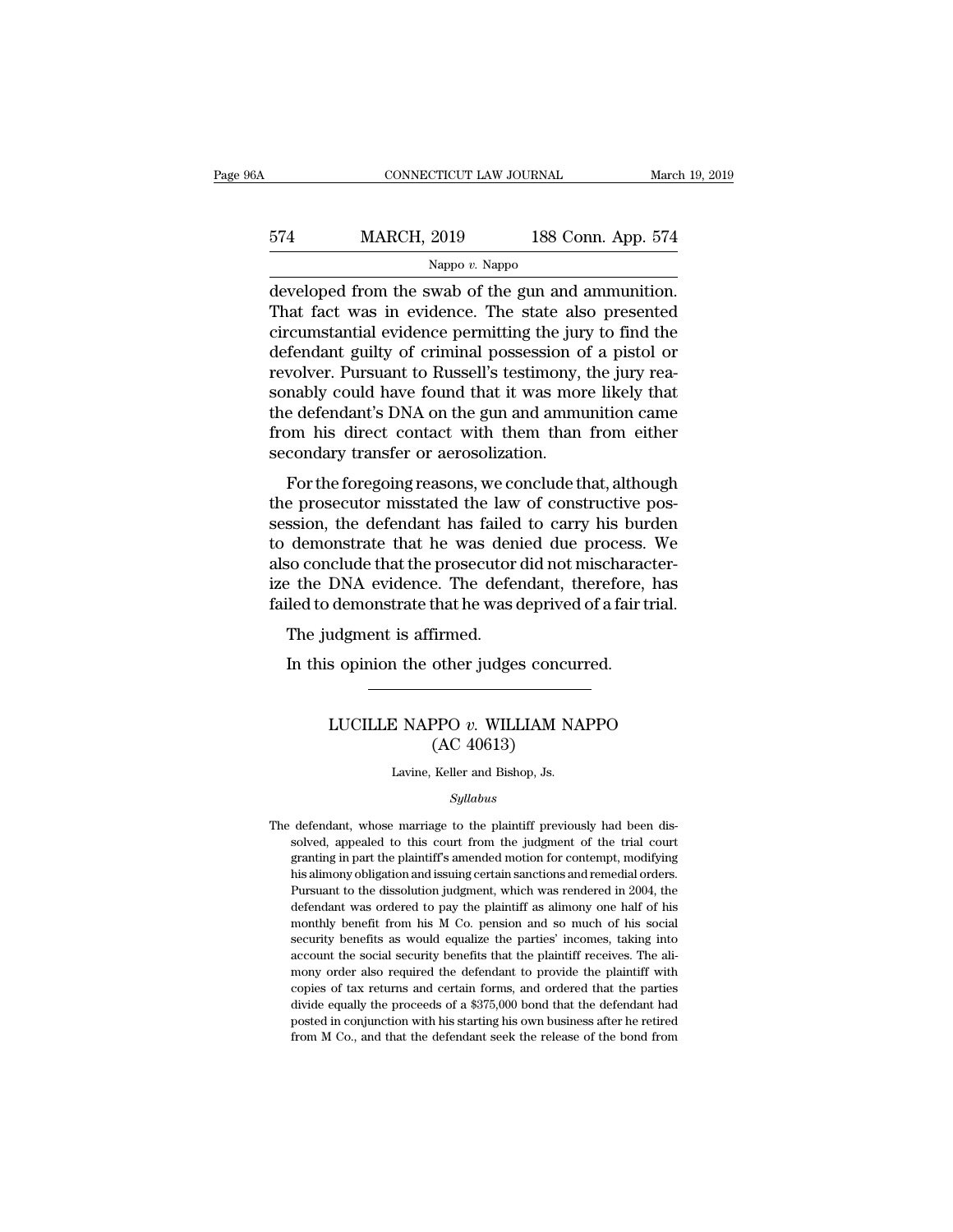### Nappo *v.* Nappo

the bonding company and share the proceeds with the plaintiff. As of<br>November, 2009, the defendant had not recovered the bond proceeds. November, 2009, the defendant had not recovered the bonding company and share the proceeds with the plaintiff. As of<br>November, 2009, the defendant had not recovered the bond proceeds.<br>Following various modifications of the Forland Schen, 2019 MARCH, 2019 575<br>
Nappo v. Nappo<br>
the bonding company and share the proceeds with the plaintiff. As of<br>
November, 2009, the defendant had not recovered the bond proceeds.<br>
Following various modifications Mappo  $v$ . Nappo<br>the bonding company and share the proceeds with the plaintiff. As of<br>November, 2009, the defendant had not recovered the bond proceeds.<br>Following various modifications of the alimony order, the plaintiff f Nappo v. Nappo<br>the bonding company and share the proceeds with the plaintiff. As of<br>November, 2009, the defendant had not recovered the bond proceeds.<br>Following various modifications of the alimony order, the plaintiff fil the bonding company and share the proceeds with the plaintiff. As of November, 2009, the defendant had not recovered the bond proceeds. Following various modifications of the alimony order, the plaintiff filed motions for November, 2009, the defendant had not recovered the bond proceeds.<br>Following various modifications of the alimony order, the plaintiff filed<br>motions for contempt and for modification of alimony, which were later<br>amended, c Following various modifications of the alimony order, the plaintiff filed motions for contempt and for modification of alimony, which were later amended, claiming, respectively, that the defendant had failed to comply with motions for contempt and for modification of alimony, which were later amended, claiming, respectively, that the defendant had failed to comply with a number of the court's orders and that there had been a substantial chan amended, claiming, respectively, that the defendant had failed to comply<br>with a number of the court's orders and that there had been a substantial<br>change of circumstances with respect to the parties' financial situations.<br> with a number of the court's orders and that there had been a substantial change of circumstances with respect to the parties' financial situations. Following a hearing on the plaintiff's motions, the trial court found wit change of circumstances with respect to the parties' financial situations.<br>Following a hearing on the plaintiff's motions, the trial court found with<br>respect to the motion for contempt that, although the plaintiff had not<br> Following a hearing on the plaintiff's motions, the trial court found with<br>respect to the motion for contempt that, although the plaintiff had not<br>proven that the defendant had wilfully violated the alimony order, the<br>orde respect to the motion for contempt that, although the plaintiff had not proven that the defendant had wilfully violated the alimony order, the order, nevertheless, had been violated because the alimony payments were improp proven that the defendant had wilfully violated the alimony order, the order, nevertheless, had been violated because the alimony payments were improperly reduced by certain bank wire transfer charges. The trial court also proven that the defendant had wilfully violated the alimony order, the order, nevertheless, had been violated because the alimony payments were improperly reduced by certain bank wire transfer charges. The trial court also were improperly reduced by certain bank wire transfer charges. The trial court also found that although the plaintiff had not proven that the defendant had wilfully violated the order directing the defendant to pay one hal trial court also found that although the plaintiff had not proven that the defendant had wilfully violated the order directing the defendant to pay one half of the bond proceeds to the plaintiff, the order had not been com defendant had wilfully violated the order directing the defendant to pay<br>one half of the bond proceeds to the plaintiff, the order had not been<br>complied with. The court did find the defendant in contempt of an order<br>that r one half of the bond proceeds to the plaintiff, the order had not been complied with. The court did find the defendant in contempt of an order that required him to provide the plaintiff with notice related to the status o complied with. The court did find the defendant in contempt of an order that required him to provide the plaintiff with notice related to the status of the bond, and for his failure to provide the plaintiff with copies of that required him to provide the plaintiff with notice related to the status of the bond, and for his failure to provide the plaintiff with copies of his tax returns and certain forms. The court issued certain remedial ord his tax returns and certain forms. The court issued certain remedial orders and ordered sanctions for the defendant's contempt and noncompliance with certain orders, and it granted the plaintiff's motion for modification

orders and ordered sanctions for the defendant's contempt and noncompliance with certain orders, and it granted the plaintiff's motion for modification of alimony. On the defendant's appeal to this court, *held*: the trial pliance with certain orders, and it granted the plaintiff's motion for modification of alimony. On the defendant's appeal to this court, *held*: the trial court did not abuse its discretion in granting the plaintiff's amen modification of alimony. On the defendant's appeal to this court, *held*:<br>The trial court did not abuse its discretion in granting the plaintiff's<br>amended motion for modification and increasing the defendant's ali-<br>mony pa The trial court did not abuse its discretion in granting the plaintiff's amended motion for modification and increasing the defendant's alimony payments to \$1300 per month, that court having properly factored into its calc amended motion for modification and increasing the defendant's ali-<br>mony payments to \$1300 per month, that court having properly factored<br>into its calculation of the defendant's weekly income certain amounts<br>advanced to hi mony payments to \$1300 per month, that court having properly factored<br>into its calculation of the defendant's weekly income certain amounts<br>advanced to him by his current wife and the expenditures she had paid<br>on his behal into its calculation of the defendant's weekly income certain amounts<br>advanced to him by his current wife and the expenditures she had paid<br>on his behalf: although the defendant claimed that the court erroneously<br>found an advanced to him by his current wife and the expenditures she had paid<br>on his behalf: although the defendant claimed that the court erroneously<br>found an increase in his weekly net income by incorrectly assuming<br>that his cur on his behalf: although the defendant claimed that the court erroneously found an increase in his weekly net income by incorrectly assuming that his current wife's contributions to him constituted gifts rather than loans t found an increase in his weekly net income by incorrectly assuming<br>that his current wife's contributions to him constituted gifts rather than<br>loans that he was obligated to pay, no promissory note or other documen-<br>tary ev that his current wife's contributions to him constituted gifts rather than loans that he was obligated to pay, no promissory note or other documentary evidence was presented to support the defendant's contention that the p loans that he was obligated to pay, no promissory note or other documentary evidence was presented to support the defendant's contention that the payment swere loans, and there was no evidence that any terms of repayment e tary evidence was presented to support the defendant's contention that<br>the payments were loans, and there was no evidence that any terms of<br>repayment existed or that any repayment had ever been made or ten-<br>dered during th tary evidence was presented to support the defendant's contention that<br>the payments were loans, and there was no evidence that any terms of<br>repayment existed or that any repayment had ever been made or ten-<br>dered during th repayment existed or that any repayment had ever been made or ten-<br>dered during the entire course of the defendant's current marriage of<br>approximately ten years, and the court correctly considered the current<br>wife's financ dered during the entire course of the defendant's current marriage of approximately ten years, and the court correctly considered the current wife's financial contributions in calculating the defendant's weekly income beca approximately ten years, and the court correctly considered the current wife's financial contributions in calculating the defendant's weekly income because they were relevant to the defendant's expenses, a material factor wife's financial contributions in calculating the defendant's weekly<br>income because they were relevant to the defendant's expenses, a mate-<br>rial factor in determining his net income and, therefore, his ability to<br>pay the i income because they were relevant to the defendant's expenses, a mate-<br>rial factor in determining his net income and, therefore, his ability to<br>pay the increased alimony; moreover, the defendant's claim that the<br>modified a rial factor in determining his net income and, therefore, his ability to pay the increased alimony; moreover, the defendant's claim that the modified alimony award of \$1300, plus \$1000 per month to be paid toward an arrear pay the increased alimony; moreover, the defendant's claim that the modified alimony award of \$1300, plus \$1000 per month to be paid toward an arrearage, was excessive was unavailing, as the award nearly equalized the part modified alimony award of \$1300, plus \$1000 per month to be paid<br>toward an arrearage, was excessive was unavailing, as the award nearly<br>equalized the parties' incomes as was originally intended in the dissolu-<br>tion judgmen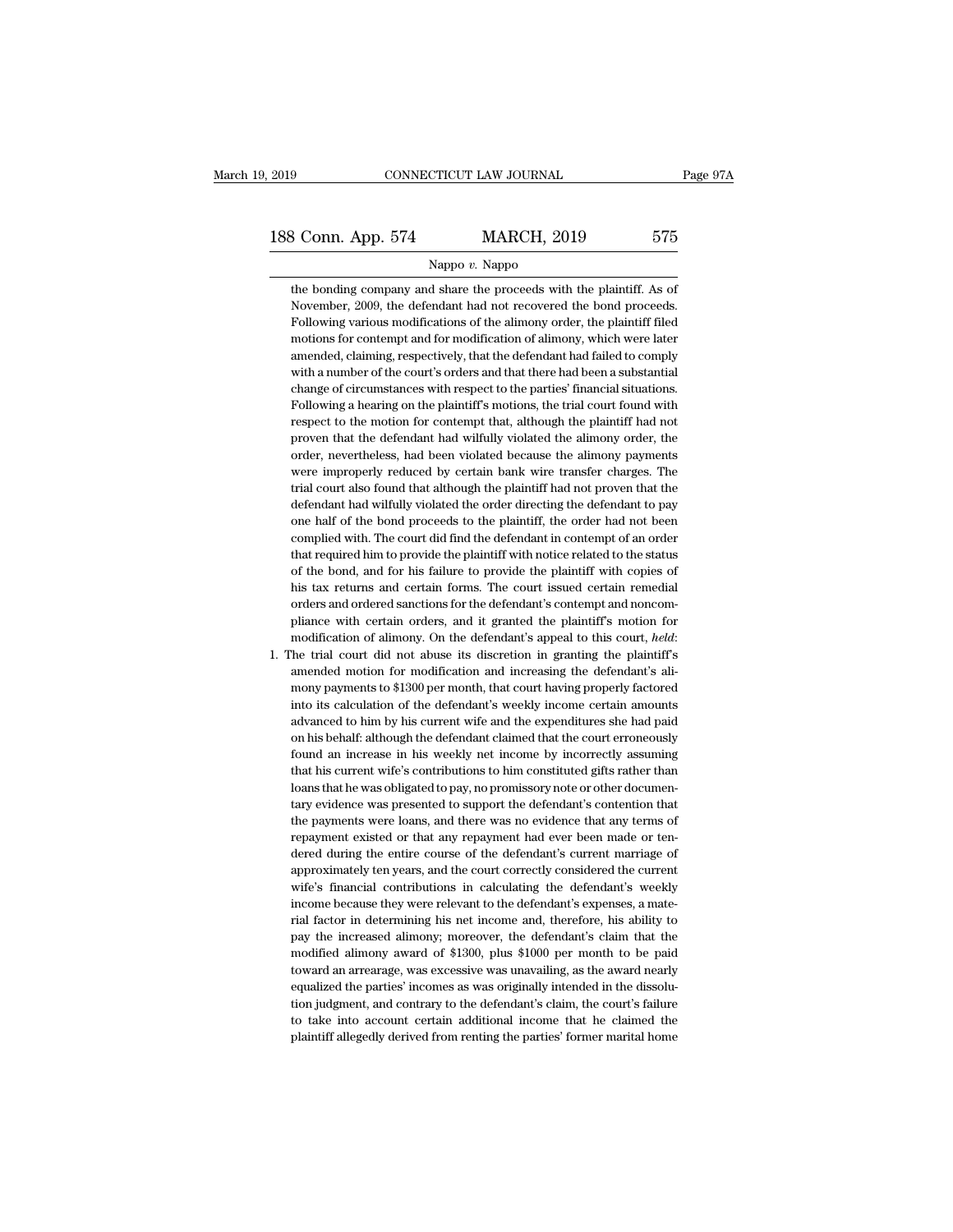|     | CONNECTICUT LAW JOURNAL |                    | March 19, 2019 |
|-----|-------------------------|--------------------|----------------|
| 576 | <b>MARCH, 2019</b>      | 188 Conn. App. 574 |                |
|     | Nappo $v$ . Nappo       |                    |                |

MARCH, 2019 188 Conn. App. 574<br>Nappo v. Nappo<br>was not clearly erroneous in light of the evidence before the court,<br>which showed that the property had been foreclosed and was no longer MARCH, 2019 188 Conn. App. 574<br>Nappo v. Nappo<br>was not clearly erroneous in light of the evidence before the court,<br>which showed that the property had been foreclosed and was no longer<br>generating rental income. MARCH, 2019<br>Napp was not clearly erroneous in<br>which showed that the propert<br>generating rental income.<br>he defendant could not prevail o Nappo v. Nappo<br>
Was not clearly erroneous in light of the evidence before the court,<br>
which showed that the property had been foreclosed and was no longer<br>
generating rental income.<br>
2. The defendant could not prevail on h

Nappo v. Nappo<br>was not clearly erroneous in light of the evidence before the court,<br>which showed that the property had been foreclosed and was no longer<br>generating rental income.<br>he defendant could not prevail on his claim was not clearly erroneous in light of the evidence before the court,<br>which showed that the property had been foreclosed and was no longer<br>generating rental income.<br>he defendant could not prevail on his claim that the trial which showed that<br>which showed that<br>generating rental is<br>actioned him for<br>additional orders<br>other orders:<br>a. This court declined are defendant could not previal on his claim that the trial court improperly<br>beneficial income.<br>a. This court declined to review the defendant's claim that it was unfair<br>other orders:<br>a. This court declined to review the d for the defendant could not prevail on his claim that the trial court improperly sanctioned him for his contempt of certain court orders and issued additional orders to remediate his failure to comply fully with certain ot

expenses as a sanction for his being found in contempt of extrain court of the and contempt open, sanctioned additional orders to remediate his failure to comply fully with certain other orders:<br>a. This court declined to r Based and orders to remediate his failure to comply fully with certain other orders.<br>a. This court declined to review the defendant's claim that it was unfair<br>for the trial court to award the plaintiff attorney's fees and dual orders:<br>a. This court declined to review the defendant's claim that it was unfair<br>for the trial court to award the plaintiff attorney's fees and travel<br>expenses as a sanction for his being found in contempt, which was a. This court declined to review the defendant's claim that it was unfair<br>for the trial court to award the plaintiff attorney's fees and travel<br>expenses as a sanction for his being found in contempt, which was<br>based on his motion for the trial court to award the plaintiff attorney's fees and travel<br>expenses as a sanction for his being found in contempt, which was<br>based on his claim that when the plaintiff failed to appear for a prior<br>hearing expenses as a sanction for his being found in contempt, which was based on his claim that when the plaintiff failed to appear for a prior hearing, the court denied his motion for sanctions for expenses related to the cost based on his claim that when the plaintiff failed to appear for a prior hearing, the court denied his motion for sanctions for expenses related to the cost of preparing for that hearing; the defendant brought his motion fo bearing, the court denied his motion for sanctions for expenses related to the cost of preparing for that hearing; the defendant brought his motion for sanctions to address the plaintiff's alleged failure to comply with ce the cost of preparing for that hearing; the defendant brought his<br>motion for sanctions to address the plaintiff's alleged failure to comply<br>with certain discovery requests and to file a financial affidavit, not<br>because of adequately raised before the trial court and, therefore, was not properly preserved for appear at the subject hearing, and his claim that he also had incurred travel expenses and attorney's fees in preparation for the hear modon for statedoms to all<br>with certain discovery re-<br>because of her failure to a<br>that he also had incurred train for the hearing at w<br>adequately raised before the<br>preserved for appeal. mate certain tascovery requests and to the definition in because of her failure to appear at the subject hearing, and his claim that he also had incurred travel expenses and attorney's fees in preparation for the hearing a that he also had incurred travel expenses and attorney's fees in preparation for the hearing at which the plaintiff failed to appear was not adequately raised before the trial court and, therefore, was not properly preserv

if the bond was not released on or before of failing to comply<br>the bond was not adequately raised before the trial court and, therefore, was not properly<br>preserved for appeal.<br>b. The trial court did not abuse its discretio and the defendant in the defendant in the defendant of the defendant of the trial court did not abuse its discretion in ordering the defendant to commence paying interest on the plaintiff's share of the bond proceeds if th mate provided and to share in the release of the bond proceeds.<br>
In the trial court did not abuse its discretion in ordering the defendant<br>
to commence paying interest on the plaintiff's share of the bond proceeds<br>
if the b. The trial court did not abuse its discretion in ordering the defendant to commence paying interest on the plaintiff's share of the bond proceeds if the bond was not released on or before October 31, 2017: although that be the bond was not release to understable in ordering the derivative to commence paying interest on the plaintiff's share of the bond proceeds if the bond was not released on or before October 31, 2017: although that cour f the bond was not released on or before October 31, 2017: although<br>that court did not find the defendant in contempt for failing to comply<br>with its order to obtain the release of the bond and to share the proceeds<br>equally The defendant of the defendant in contempt for failing to comply with its order to obtain the defendant in contempt for failing to comply with its order to obtain the release of the bond and to share the proceeds equally w deprived of its authority to enforce its order; moreover, the court reason-<br>depressed its concern that compliance was lacking and entered the remedial order to secure compliance in the near<br>future, and it would defy common equally with the plaintiff, it expressed its concern that compliance was lacking and entered the remedial order to secure compliance in the near future, and it would defy common sense to conclude that merely because the de equally with the plantin, it expressed as concern that compilance was lacking and entered the remedial order to secure compliance in the near future, and it would defy common sense to conclude that merely because the defen months to obtain the release of the bond, and the defendant admits the defendant's violation of the order was not wilful, the court was deprived of its authority to enforce its order; moreover, the court reasonably determi rature, and *n* would dely confinion sense to estimate and interety occluse the defendant's violation of the order was not wilful, the court was deprived of its authority to enforce its order; moreover, the court reasonabl deprived of its authority to enforce its order; moreover, the court reasonably determined that the defendant, in the exercise of due diligence, would be able to resolve the payment issue if given several additional months deprived of abutably defined that the defendant, in the exercise of due diligence, would be able to resolve the payment issue if given several additional months to obtain the release of the bond, and the defendant admitted the remedial order was proper even though the defendant's violational months to obtain the release of the bond, and the defendant admitted in his appellate brief that the bonding company has been willing to release the bon

the remedial order was proper even though the defendant admitted<br>in his appellate brief that the bonding company has been willing to<br>release the bond proceeds since December, 2017.<br>c. The trial court did not abuse its disc in his appellate brief that the bonding company has been willing to release the bond proceeds since December, 2017.<br>
c. The trial court did not abuse its discretion in ordering the defendant to reimburse the plaintiff \$391 release the bond proceeds since December, 2017.<br>
c. The trial court did not abuse its discretion in ordering the defendant<br>
to reimburse the plaintiff \$391.50 for the bank wire transfer charges, as<br>
the remedial order was The trial court did not abuse its discretion in ordering the defendant<br>reimburse the plaintiff \$391.50 for the bank wire transfer charges, as<br>e remedial order was proper even though the defendant's violation<br>the alimony or the remedial order was proper even though the defendant's violation<br>of the alimony order was not wilful because it compensated the plaintiff<br>for a minor alimony deficiency.<br>Argued December 4, 2018—officially released March to reimburse the plaintiff \$391.50 for the bank wire transfer charges, as<br>the remedial order was proper even though the defendant's violation<br>of the alimony order was not wilful because it compensated the plaintiff<br>for a

relief, brought to the Superior Court in the judicial district of Hartford and tried to the court, *Gruendel*, *J*.;<br>the Superior Court in the judicial district of Hartford and tried to the court, *Gruendel*, *J*.; trict and minor alimony deficiency.<br>
Argued December 4, 2018—officially released March 19, 2019<br> *Procedural History*<br>
Action for the dissolution of a marriage, and for other<br>
relief, brought to the Superior Court in the j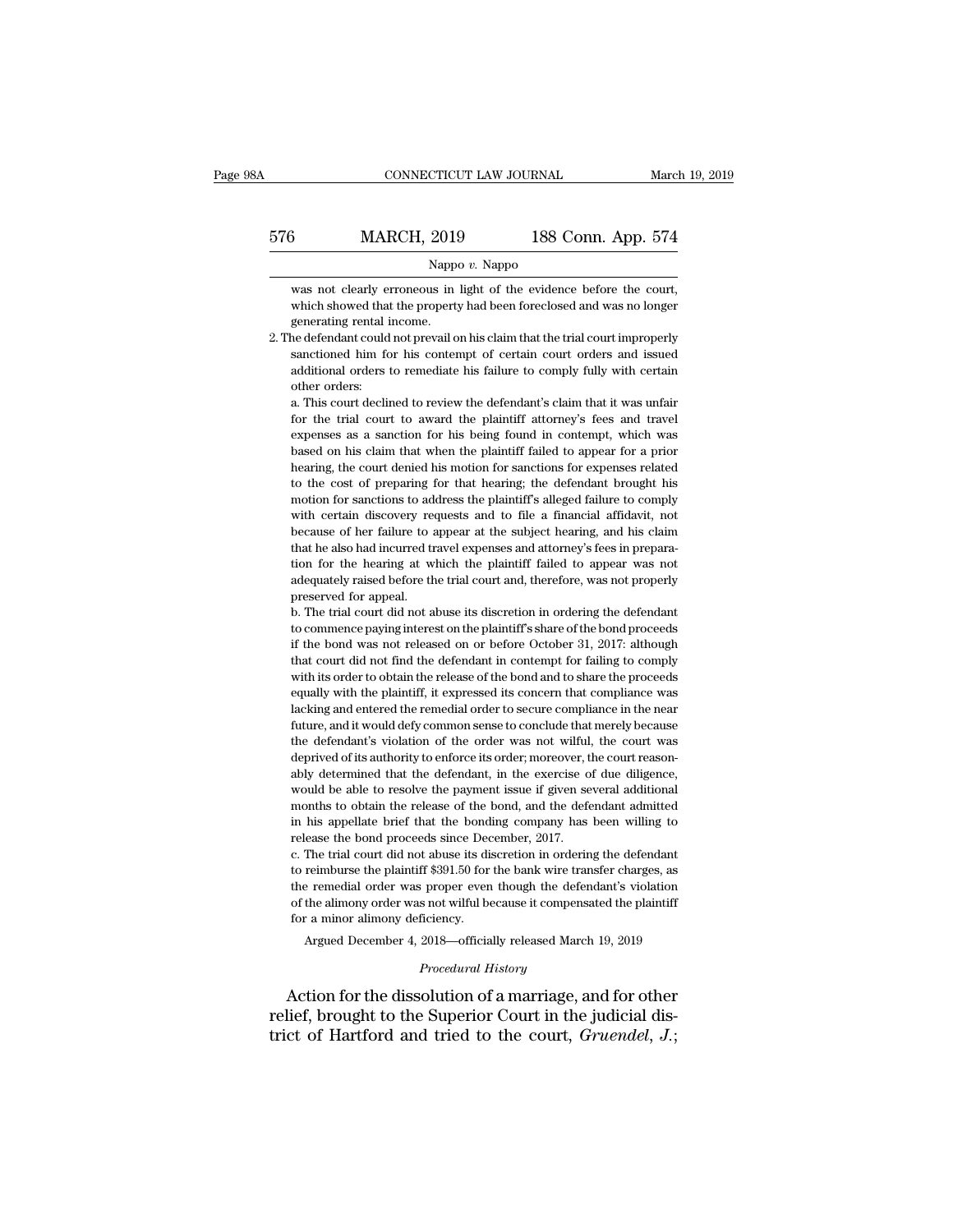| 2019               | CONNECTICUT LAW JOURNAL | Page 99A |
|--------------------|-------------------------|----------|
| 188 Conn. App. 574 | <b>MARCH, 2019</b>      | 577      |
|                    | Nappo $v$ . Nappo       |          |

2019 CONNECTICUT LAW JOURNAL Page 99A<br>
188 Conn. App. 574 MARCH, 2019 577<br>
Nappo v. Nappo<br>
judgment dissolving the marriage and granting certain<br>
other relief; thereafter, the court, *Albis*, *J*., granted in 188 Conn. App. 574 MARCH, 2019 577<br>
Nappo v. Nappo<br>
judgment dissolving the marriage and granting certain<br>
other relief; thereafter, the court, *Albis*, *J*., granted in<br>
part the plaintiff's amended motion for contempt,<br> 188 Conn. App. 574 MARCH, 2019 577<br>
Nappo v. Nappo<br>
judgment dissolving the marriage and granting certain<br>
other relief; thereafter, the court, Albis, J., granted in<br>
part the plaintiff's amended motion for contempt,<br>
gra 188 Conn. App. 574 MARCH, 2019 577<br>
Nappo v. Nappo<br>
judgment dissolving the marriage and granting certain<br>
other relief; thereafter, the court, *Albis*, *J*., granted in<br>
part the plaintiff's amended motion for contempt,<br> Nappo v. Nappo<br>
judgment dissolving the marriage and granting certain<br>
other relief; thereafter, the court, *Albis*, *J*., granted in<br>
part the plaintiff's amended motion for contempt,<br>
granted the plaintiff's amended mot Nappo v. Nappo<br>judgment dissolving the marriage and granting certain<br>other relief; thereafter, the court, *Albis*, *J*., granted in<br>part the plaintiff's amended motion for contempt,<br>granted the plaintiff's amended motion f

(defendant).

### *Opinion*

pealed to this court. *Affirmed*.<br>
William Nappo, self-represented, the appellant<br>
efendant).<br>
Opinion<br>
KELLER, J. The self-represented defendant, William<br>
uppo, appeals from the judgment of the trial court<br>
anting postdis William Nappo, self-represented, the appellant<br>
(defendant).<br>
Opinion<br>
KELLER, J. The self-represented defendant, William<br>
Nappo, appeals from the judgment of the trial court<br>
granting postdissolution motions filed by the William Nappo, self-represented, the appellant<br>
(defendant).<br>  $\qquad$ <br>
KELLER, J. The self-represented defendant, William<br>
Nappo, appeals from the judgment of the trial court<br>
granting postdissolution motions filed by the p (defendant).<br>  $\qquad$ <br>  $\qquad$  William<br>
KELLER, J. The self-represented defendant, William<br>
Nappo, appeals from the judgment of the trial court<br>
granting postdissolution motions filed by the plaintiff,<br>
Lucille Nappo, for mod **EXELTER, J. The self-represented defendant, William Nappo, appeals from the judgment of the trial court granting postdissolution motions filed by the plaintiff, Lucille Nappo, for modification of alimony and for contempt** KELLER, J. The self-represented defendant, William<br>Nappo, appeals from the judgment of the trial court<br>granting postdissolution motions filed by the plaintiff,<br>Lucille Nappo, for modification of alimony and for con-<br>tempt KELLER, J. The self-represented defendant, William<br>Nappo, appeals from the judgment of the trial court<br>granting postdissolution motions filed by the plaintiff,<br>Lucille Nappo, for modification of alimony and for con-<br>tempt Nappo, appeals from the judgment of the trial court<br>granting postdissolution motions filed by the plaintiff,<br>Lucille Nappo, for modification of alimony and for con-<br>tempt.<sup>1</sup> The defendant claims that the court erred in ( granting postdissolution motions filed by the plaintiff,<br>Lucille Nappo, for modification of alimony and for con-<br>tempt.<sup>1</sup> The defendant claims that the court erred in (1)<br>granting the plaintiff's motion for modification, Lucille Nappo, for modification of alimony and for con-<br>tempt.<sup>1</sup> The defendant claims that the court erred in (1)<br>granting the plaintiff's motion for modification, thereby<br>increasing his monthly alimony payments,<sup>2</sup> and tempt.<sup>1</sup> The defendant claims that the court erred in granting the plaintiff's motion for modification, the increasing his monthly alimony payments,<sup>2</sup> and imposing certain sanctions and fashioning additiorders directed The following factor of modification, access<br>treasing his monthly alimony payments,<sup>2</sup> and (2)<br>posing certain sanctions and fashioning additional<br>ders directed to the defendant upon finding him in<br>ntempt and/or not in com imposing certain sanctions and fashioning additional<br>orders directed to the defendant upon finding him in<br>contempt and/or not in compliance with several court<br>orders. We affirm the judgment of the court.<br>The following fac

miposing ecreant salectors and rashforing additional<br>orders directed to the defendant upon finding him in<br>contempt and/or not in compliance with several court<br>orders. We affirm the judgment of the court.<br>The following fact ontempt and/or not in compliance with several court<br>orders. We affirm the judgment of the court.<br>The following facts and procedural history are rele-<br>vant to this appeal. The parties' marriage endured for<br>forty-seven years orders. We affirm the judgment of the court.<br>The following facts and procedural history are rele-<br>vant to this appeal. The parties' marriage endured for<br>forty-seven years. After a contested trial, a judgment<br>of dissolution The following facts and procedural his<br>vant to this appeal. The parties' marriag<br>forty-seven years. After a contested tria<br>of dissolution was entered on May 6, 20<br>date of the judgment of dissolution, post<br>ceedings have con In the plantiff did not participate in this appeal. This court entered and the plaintiff did not participate in this appeal. This court entered and the plaintiff did not participate in this appeal. This court entered and t order of the judgment of dissolution, postjudgment proceedings have continued unabated.<br>
The plaintiff did not participate in this appeal. This court entered an order on June 28, 2018, that indicated that this appeal woul

date of the judgment of dissolution, postjudgment proceedings have continued unabated.<br>
<sup>1</sup>The plaintiff did not participate in this appeal. This court entered and order on June 28, 2018, that indicated that this appeal wo in light of the plaintiff's failure to comply with this court's June 1, 2018<br>order on June 28, 2018, that indicated that this appeal would be considered<br>solely on the basis of the defendant's brief and appendices, and the The plaintiff did not participate in this appeal. This court entered an order on June 28, 2018, that indicated that this appeal would be considered solely on the basis of the defendant's brief and appendices, and the reco <sup>1</sup> The plaintiff did not participate in this appeal. This court entered an order on June 28, 2018, that indicated that this appeal would be considered solely on the basis of the defendant's brief and appendices, and the order requiring her to file a brief and appendix on or before June 15, 2018.

solely on the basis of the defendant's brief and appendices, and the record<br>in light of the plaintiff's failure to comply with this court's June 1, 2018<br>order requiring her to file a brief and appendix on or before June 1 in light of the plaintiff's failure to comply with this court's June 1, 2018 order requiring her to file a brief and appendix on or before June 15, 2018.<br><sup>2</sup> In his statement of issues in his principal brief, the defendan that the court's modification of the alimony award and its order of payments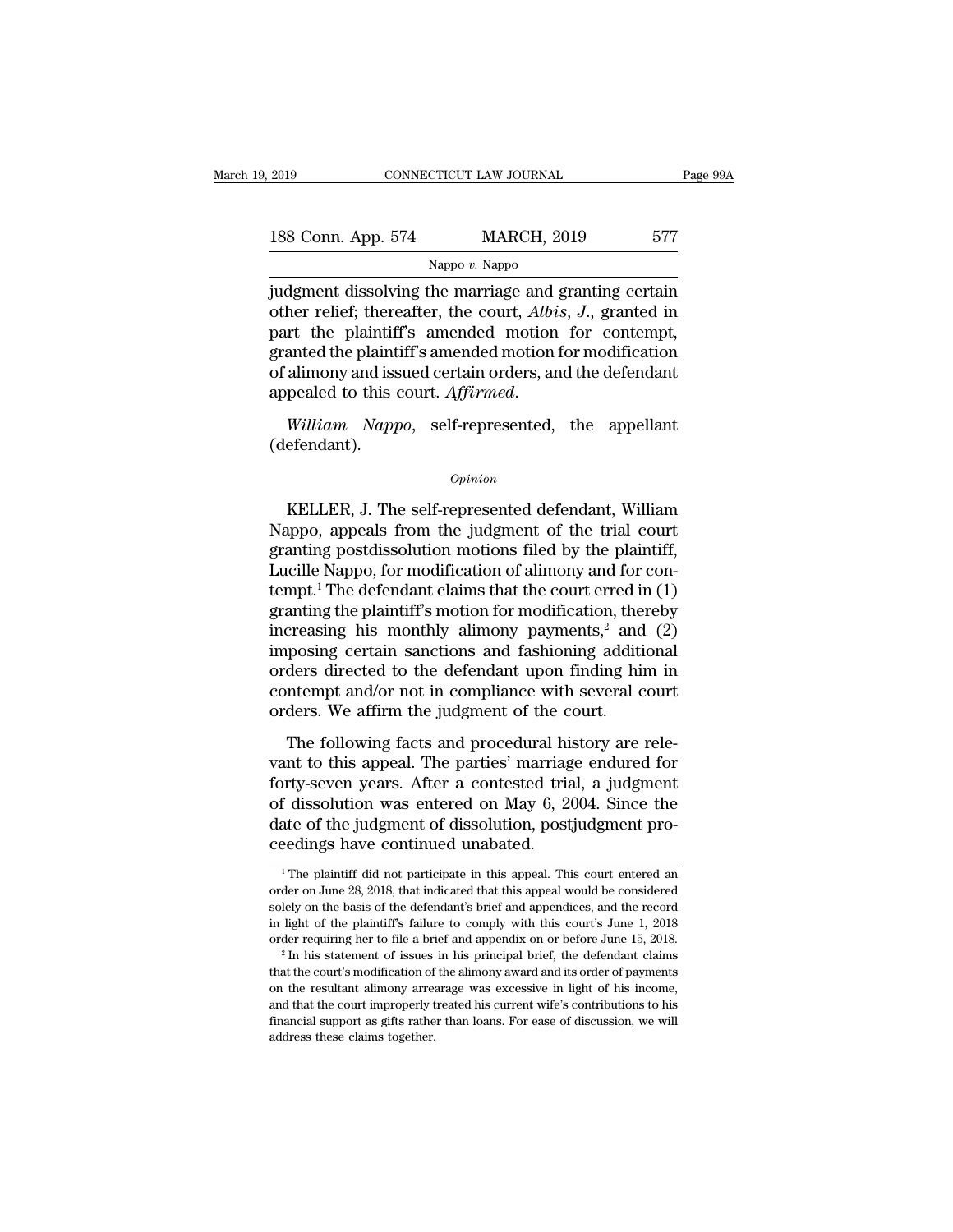## CONNECTICUT LAW JOURNAL March 19, 2019<br>578 MARCH, 2019 188 Conn. App. 574<br>Nappo v. Nappo Nappo *v.* Nappo

CONNECTICUT LAW JOURNAL March 19, 2019<br>
At the time of the judgment, both of the parties were<br>
At the time of the judgment, both of the parties were<br>
ty-five years old with limited incomes. The dissolu-<br>
Neutral however no  $\begin{array}{r} \text{578} & \text{MARCH, 2019} & \text{188 Conn. App. 574} \\ \hline \text{Nappo } v. \text{Nappo} \\ \text{At the time of the judgment, both of the parties were sixty-five years old with limited incomes. The dissolution court, however, noted that during the course of the marriage, the defendant had enjoyed significant.} \end{array}$  $\frac{\text{MARCH}}{\text{Nappo } v. \text{ Nappo}}$ <br>
At the time of the judgment, both of the parties were<br>
sixty-five years old with limited incomes. The dissolu-<br>
tion court, however, noted that during the course of<br>
the marriage, the defendant 578 MARCH, 2019 188 Conn. App. 574<br>
Nappo v. Nappo<br>
At the time of the judgment, both of the parties were<br>
sixty-five years old with limited incomes. The dissolu-<br>
tion court, however, noted that during the course of<br>
the Business Marteri, 2019<br>
Nappo v. Nappo<br>
At the time of the judgment, both of the parties were<br>
sixty-five years old with limited incomes. The dissolu-<br>
tion court, however, noted that during the course of<br>
the marriage, t Nappo v. Nappo<br>At the time of the judgment, both of the parties were<br>sixty-five years old with limited incomes. The dissolu-<br>tion court, however, noted that during the course of<br>the marriage, the defendant had enjoyed sig At the time of the judgment, both of the parties were<br>sixty-five years old with limited incomes. The dissolu-<br>tion court, however, noted that during the course of<br>the marriage, the defendant had enjoyed significant<br>busines sixty-five years old with limited incomes. The dissolution court, however, noted that during the course of the marriage, the defendant had enjoyed significant business success and a lavish lifestyle and had provided genero tion court, however, noted that during the course of<br>the marriage, the defendant had enjoyed significant<br>business success and a lavish lifestyle and had provided<br>generously for his four children without providing for<br>the p the marriage, the defendant had enjoyed significant<br>business success and a lavish lifestyle and had provided<br>generously for his four children without providing for<br>the plaintiff's future. It concluded that it was "satisfie business success and a lavish lifestyle and had provided<br>generously for his four children without providing for<br>the plaintiff's future. It concluded that it was "satisfied<br>that [the defendant] can again make a good or even generously for his four children without providing for<br>the plaintiff's future. It concluded that it was "satisfied<br>that [the defendant] can again make a good or even<br>extraordinary income.<sup>3</sup> Although he is sixty-five, his<br> the plaintiff's future. It concluded that it was "satisfied<br>that [the defendant] can again make a good or even<br>extraordinary income.<sup>3</sup> Although he is sixty-five, his<br>health is good, his experience is broad, and his abilit that [the defendant] can again make a good or even<br>extraordinary income.<sup>3</sup> Although he is sixty-five, his<br>health is good, his experience is broad, and his ability<br>to understand, create, and manage business opportuni-<br>ties extraordinary income.<sup>3</sup> Although he is sixty-five, his<br>health is good, his experience is broad, and his ability<br>to understand, create, and manage business opportuni-<br>ties is brilliant." (Footnote added.) The alimony order health is good, his experience is broad, and his ability<br>to understand, create, and manage business opportuni-<br>ties is brilliant." (Footnote added.) The alimony order<br>provided in pertinent part: "The [defendant] shall pay<br> to understand, create, and manage business opportuni-<br>ties is brilliant." (Footnote added.) The alimony order<br>provided in pertinent part: "The [defendant] shall pay<br>the [plaintiff] as alimony [one] half of his monthly bene ties is brilliant." (Footnote added.) The alimony order<br>provided in pertinent part: "The [defendant] shall pay<br>the [plaintiff] as alimony [one] half of his monthly bene-<br>fit from his Mobil [Corporation] pension immediately provided in pertinent part: "The [defendant] shall pay<br>the [plaintiff] as alimony [one] half of his monthly bene-<br>fit from his Mobil [Corporation] pension immediately<br>and so much of his social security benefit as will equa the [plaintiff] as alimony [one] half of his monthly bene-<br>fit from his Mobil [Corporation] pension immediately<br>and so much of his social security benefit as will equal-<br>ize the parties' income, taking into account the \$14 fit from his Mobil [Corporation] pension immediately<br>and so much of his social security benefit as will equal-<br>ize the parties' income, taking into account the \$149<br>per week that the [plaintiff] receives in social security and so much of his social security benefit as will equal-<br>ize the parties' income, taking into account the \$149<br>per week that the [plaintiff] receives in social security.<br>As additional alimony, the [defendant] shall pay th ize the parties' income, taking into account the \$149<br>per week that the [plaintiff] receives in social security.<br>As additional alimony, the [defendant] shall pay the<br>[plaintiff] \$1 per year and the [plaintiff's] medical in per week that the [plaintiff] receives in social security.<br>As additional alimony, the [defendant] shall pay the<br>[plaintiff] \$1 per year and the [plaintiff's] medical insur-<br>ance premium until the death of either of them or As additional alimony, the [defendant] shall pay the<br>[plaintiff] \$1 per year and the [plaintiff's] medical insur-<br>ance premium until the death of either of them or the<br>[plaintiff's] remarriage, which shall be nonmodifiable [plaintiff] \$1 per year and the [plaintiff's] medical insurance premium until the death of either of them or the [plaintiff's] remarriage, which shall be nonmodifiable as to term. Each party shall notify the other of any c returns, including 1099s and K-1s, for himself properties.<br>
Internal plaintiff's] remarriage, which shall be nonmodifiable<br>
as to term. Each party shall notify the other of any<br>
changes in income or employment within two w [plaintiff's] remarriage, which shall be nonmodifiable<br>as to term. Each party shall notify the other of any<br>changes in income or employment within two weeks<br>of the same occurring. The [defendant] shall, by April<br>15th of ea as to term. Each party shall notify the other of any<br>changes in income or employment within two weeks<br>of the same occurring. The [defendant] shall, by April<br>15th of each year, provide the [plaintiff] with all tax<br>returns, changes in income or employment within two weeks<br>of the same occurring. The [defendant] shall, by April<br>15th of each year, provide the [plaintiff] with all tax<br>returns, including 1099s and K-1s, for himself, any cor-<br>pora of the same occurring. The [defendant] shall, by April 15th of each year, provide the [plaintiff] with all tax returns, including 1099s and K-1s, for himself, any corporation in which he holds an interest of more than [15 soever.''<sup>4</sup> 5] percent  $\ldots$  and any partnership, sole proprietor-<br>ip, or other entity in which he holds an interest or<br>om which he derives any financial benefit what-<br> $\frac{1}{2}$ <br> $\frac{1}{2}$ . The court further indicated that the defenda ship, or other entity in which he holds an interest or<br>from which he derives any financial benefit what-<br>soever."<sup>4</sup><br><sup>3</sup>The court further indicated that the defendant's "testimony that he has<br>no hidden assets is not credib

from which he derives any financial benefit what-<br>soever."<sup>4</sup><br> $\frac{3}{\pi}$ The court further indicated that the defendant's "testimony that he has<br>no hidden assets is not credible, but the court has no direct evidence of<br>wha SOEVET."<sup>4</sup><br>
<sup>3</sup> The court further indicated that the defendant's "testimony that he has<br>
no hidden assets is not credible, but the court has no direct evidence of<br>
what assets he may have and therefore assigns no value to  $^3$  The court further indicated that the defendant's "testimony that he has no hidden assets is not credible, but the court has no direct evidence of what assets he may have and therefore assigns no value to any assets e what assets he may have and therefore assigns no value to any assets except

ment supports in the dissolution court has no direct evidence of<br>what assets is not credible, but the court has no direct evidence of<br>what assets he may have and therefore assigns no value to any assets except<br>those introd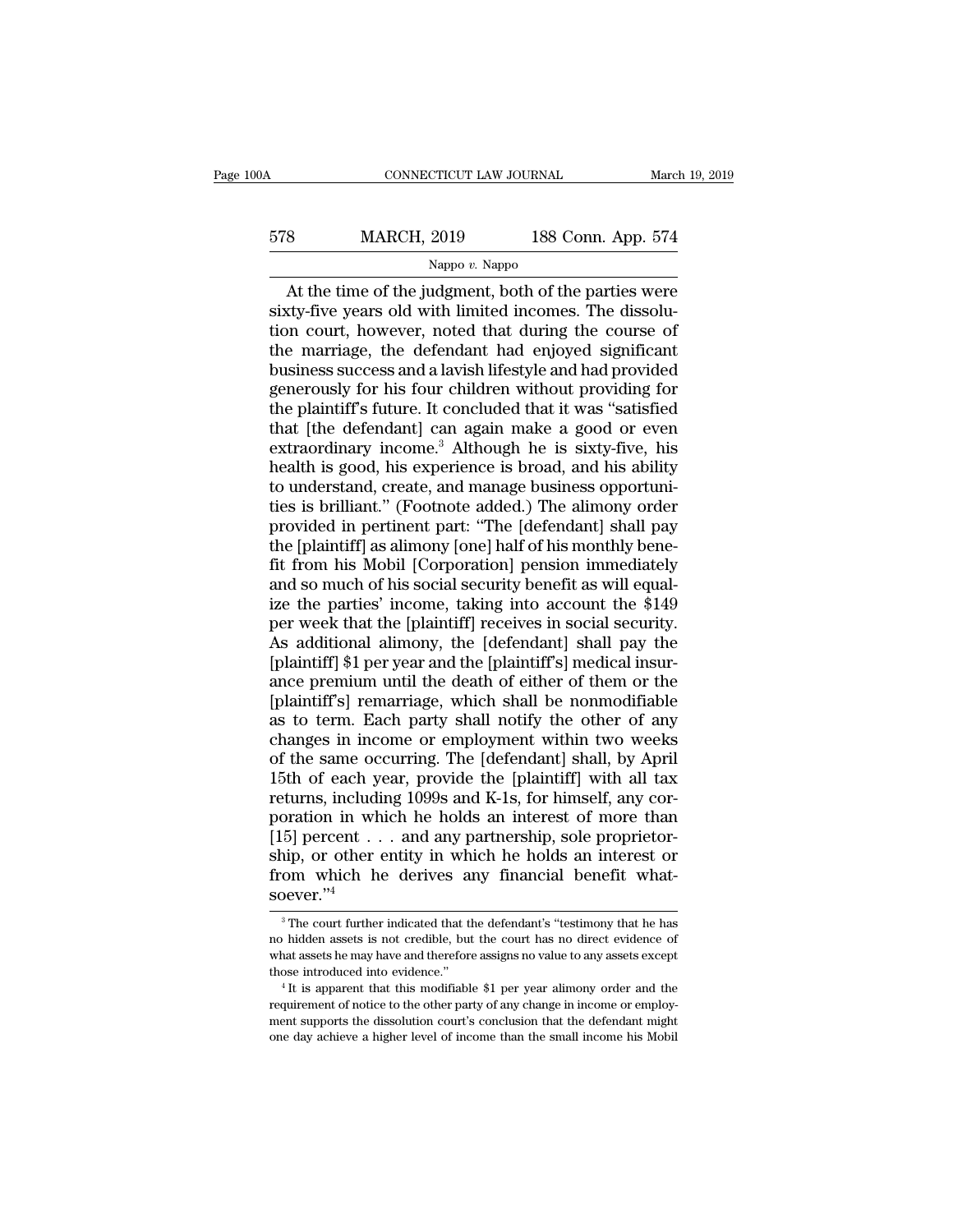2019 CONNECTICUT LAW JOURNAL Page 101A<br>188 Conn. App. 574 MARCH, 2019 579<br>Nappo v. Nappo

### Nappo *v.* Nappo

CONNECTICUT LAW JOURNAL Page 101A<br>
8 Conn. App. 574 MARCH, 2019 579<br>
Nappo v. Nappo<br>
On January 18, 2006, the alimony order was modified<br>
agreement of the parties, and the defendant was 188 Conn. App. 574 MARCH, 2019 579<br>Nappo v. Nappo<br>On January 18, 2006, the alimony order was modified<br>by agreement of the parties, and the defendant was<br>required to pay alimony at the rate of \$170 per week, 188 Conn. App. 574 MARCH, 2019 579<br>Nappo v. Nappo<br>On January 18, 2006, the alimony order was modified<br>by agreement of the parties, and the defendant was<br>required to pay alimony at the rate of \$170 per week,<br>payable in biw 188 Conn. App. 574 MARCH, 2019 579<br>
Nappo v. Nappo<br>
On January 18, 2006, the alimony order was modified<br>
by agreement of the parties, and the defendant was<br>
required to pay alimony at the rate of \$170 per week,<br>
payable i Nappo v. Nappo<br>On January 18, 2006, the alimony order was modified<br>by agreement of the parties, and the defendant was<br>required to pay alimony at the rate of \$170 per week,<br>payable in biweekly payments of \$340. The alimony On January 18, 2006, the alimony order was modified<br>by agreement of the parties, and the defendant was<br>required to pay alimony at the rate of \$170 per week,<br>payable in biweekly payments of \$340. The alimony<br>order was modi On January 18, 2006, the alimony order was modified<br>by agreement of the parties, and the defendant was<br>required to pay alimony at the rate of \$170 per week,<br>payable in biweekly payments of \$340. The alimony<br>order was modif by agreement of the parties, and the defendant was<br>required to pay alimony at the rate of \$170 per week,<br>payable in biweekly payments of \$340. The alimony<br>order was modified again on February 20, 2007, which<br>effectively re required to pay alimony at the rate of \$170 per week,<br>payable in biweekly payments of \$340. The alimony<br>order was modified again on February 20, 2007, which<br>effectively reinstated the original alimony order con-<br>tained in payable in biweekly payments of \$340. The alimony<br>order was modified again on February 20, 2007, which<br>effectively reinstated the original alimony order con-<br>tained in the judgment of dissolution. As the language of<br>that j order was modified again on February 20, 2007, which<br>effectively reinstated the original alimony order con-<br>tained in the judgment of dissolution. As the language of<br>that judgment indicates, the calculation of the alimony<br> effectively reinstated the original alimony order con-<br>tained in the judgment of dissolution. As the language of<br>that judgment indicates, the calculation of the alimony<br>payment due from the defendant to the plaintiff requi tained in the judgment of dissolution. As the language of<br>that judgment indicates, the calculation of the alimony<br>payment due from the defendant to the plaintiff requires<br>periodic recalculation as changes occur in the part that judgment indicates, the calculation of the alimony<br>payment due from the defendant to the plaintiff requires<br>periodic recalculation as changes occur in the parties'<br>respective monthly social security benefits. Although payment due from the defendant to the plaintiff requires<br>periodic recalculation as changes occur in the parties'<br>respective monthly social security benefits. Although a<br>later order was entered on January 13, 2012, it did n periodic recalculation as changes occur in the parties'<br>respective monthly social security benefits. Although a<br>later order was entered on January 13, 2012, it did not<br>change the operable alimony order but required the<br>par respective monthly social security benefits. Although a<br>later order was entered on January 13, 2012, it did not<br>change the operable alimony order but required the<br>parties to attend a status conference to discuss further<br>pa later order was entered on January 13, 2012, it did not<br>change the operable alimony order but required the<br>parties to attend a status conference to discuss further<br>payments due under the 2004 dissolution judgment. The<br>stat change the operable alimony order but required the<br>parties to attend a status conference to discuss further<br>payments due under the 2004 dissolution judgment. The<br>status conference was held on February 9, 2012, and<br>the par parties to attend a status conference to discuss further<br>payments due under the 2004 dissolution judgment. The<br>status conference was held on February 9, 2012, and<br>the parties reached an agreement about the proper com-<br>puta payments due under the 2004 dissolution jumps at also conference was held on February<br>the parties reached an agreement about the<br>putation of alimony due under the 2004 dis<br>ment as reinstated in the February 20, 2007<br>that a e parties reached an agreement about the proper com-<br>tation of alimony due under the 2004 dissolution judg-<br>ent as reinstated in the February 20, 2007 order. Under<br>at agreement, the defendant began to pay monthly<br>mony in t putation of alimony due under the 2004 dissolution judgment as reinstated in the February 20, 2007 order. Under<br>that agreement, the defendant began to pay monthly<br>alimony in the amount of \$609.15.<sup>5</sup><br>The judgment of dissol

ment as reinstated in the February 20, 2007 order. Under<br>that agreement, the defendant began to pay monthly<br>alimony in the amount of \$609.15.<sup>5</sup><br>The judgment of dissolution also ordered that the<br>parties equally divide the that agreement, the defendant began to pay monthly<br>alimony in the amount of  $$609.15.<sup>5</sup>$ <br>The judgment of dissolution also ordered that the<br>parties equally divide the proceeds of a bond in the<br>amount of  $$375,000$  that alimony in the amount of \$609.15.<sup>5</sup><br>The judgment of dissolution also ordered that the<br>parties equally divide the proceeds of a bond in the<br>amount of \$375,000 that the defendant had posted in<br>conjunction with starting his The judgment of dissolution also ordered that the<br>parties equally divide the proceeds of a bond in the<br>amount of \$375,000 that the defendant had posted in<br>conjunction with starting his own business after he<br>retired from Mo The judgment of dissolution also<br>parties equally divide the proceeds<br>amount of \$375,000 that the defenda<br>conjunction with starting his own b<br>retired from Mobil Corporation. The<br>ordered to seek "to be repaid for the b<br>the p nount of \$375,000 that the defendant had posted in<br>mjunction with starting his own business after he<br>tired from Mobil Corporation. The defendant was<br>dered to seek "to be repaid for the bond and to divide<br>e proceeds" with t conjunction with starting his own business after he<br>retired from Mobil Corporation. The defendant was<br>ordered to seek "to be repaid for the bond and to divide<br>the proceeds" with the plaintiff.<br>On June 15, 2015, the plainti

the proceeds" with the plaintiff.<br>
On June 15, 2015, the plaintiff filed a motion for<br>
contempt, which she amended on February 23, 2017<br>
Corporation pension and social security benefits were providing him at the<br>
time, whi On June 15, 2015, the plaintiff filed a motion for contempt, which she amended on February 23, 2017<br>Corporation pension and social security benefits were providing him at the time, which might justify an upward modificati

contempt, which she amended on February 23, 2017<br>Corporation pension and social security benefits were providing him at the<br>time, which might justify an upward modification of alimony.<br><sup>5</sup> The court noted that despite appa Corntentipt, which site antiended on Pebruary 25, 2017<br>Corporation pension and social security benefits were providing him at the<br>time, which might justify an upward modification of alimony.<br><sup>5</sup> The court noted that despit Corporation pension and social security benefits were providing him at the time, which might justify an upward modification of alimony.<br>  $\frac{5}{10}$  The court noted that despite apparent changes in the parties' respective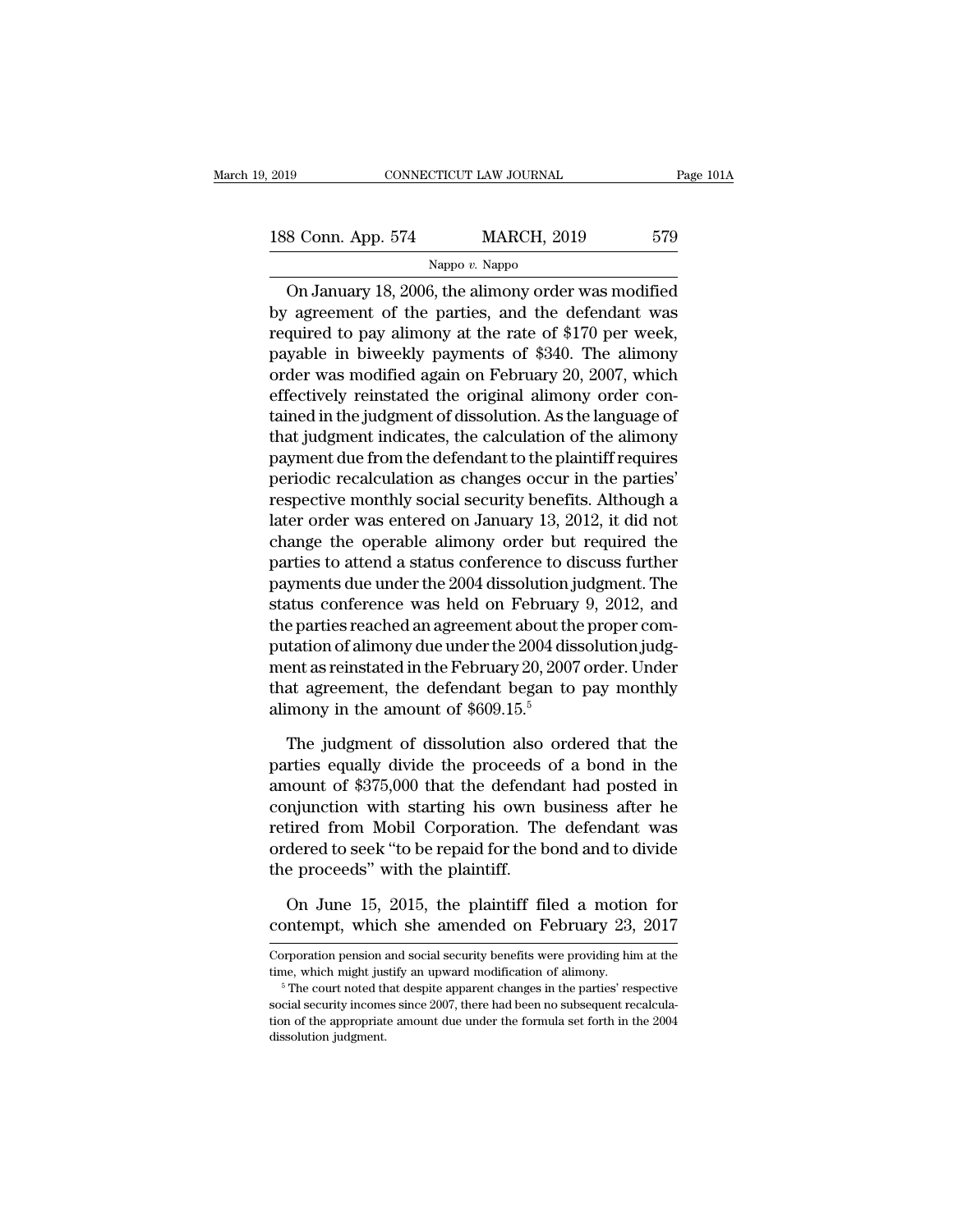| )2A | CONNECTICUT LAW JOURNAL |                    | March 19, 2019 |
|-----|-------------------------|--------------------|----------------|
| 580 | <b>MARCH, 2019</b>      | 188 Conn. App. 574 |                |
|     | Nappo $v$ . Nappo       |                    |                |

CONNECTICUT LAW JOURNAL March March (1996)<br>
MARCH, 2019 188 Conn. App. 574<br>
Nappo v. Nappo<br>
(amended motion for contempt), alleging that the defen-<br>
dant had failed: (1) to provide her with proof of tax<br>
roturns and 1000 K 580 MARCH, 2019 188 Conn. App. 574<br>
Nappo v. Nappo<br>
(amended motion for contempt), alleging that the defendant had failed: (1) to provide her with proof of tax<br>
returns and 1099, K-1, and W-2 forms as ordered by the<br>
cour For the MARCH, 2019 and 188 Conn. App. 574<br>  $\frac{\text{Nappo } v. \text{ Nappo}}{\text{(amended motion for content)}}, \text{alleging that the defendant had failed: (1) to provide her with proof of tax returns and 1099, K-1, and W-2 forms as ordered by the court; (2) to pay her one half of the value of the bond, or to comply with a court order of November 16–2000.}$ 580 MARCH, 2019 188 Conn. App. 574<br>
Nappo v. Nappo<br>
(amended motion for contempt), alleging that the defendant had failed: (1) to provide her with proof of tax<br>
returns and 1099, K-1, and W-2 forms as ordered by the<br>
cour Nappo v. Nappo<br>
(amended motion for contempt), alleging that the defendant had failed: (1) to provide her with proof of tax<br>
returns and 1099, K-1, and W-2 forms as ordered by the<br>
court; (2) to pay her one half of the va relative to provide the mounts that the form of the mounts that the defendant had failed: (1) to provide her with proof of tax<br>returns and 1099, K-1, and W-2 forms as ordered by the<br>court; (2) to pay her one half of the v (amended motion for contempt), alleging that the defendant had failed: (1) to provide her with proof of tax<br>returns and 1099, K-1, and W-2 forms as ordered by the<br>court; (2) to pay her one half of the value of the bond,<br>o dant had failed: (1) to provide her with proof of tax<br>returns and 1099, K-1, and W-2 forms as ordered by the<br>court; (2) to pay her one half of the value of the bond,<br>or to comply with a court order of November 16, 2009,<br>re returns and 1099, K-1, and W-2 forms as ordered by the court; (2) to pay her one half of the value of the bond, or to comply with a court order of November 16, 2009, relative to proof of his efforts to obtain release of th court; (2) to pay her one half of the value of the bond,<br>or to comply with a court order of November 16, 2009,<br>relative to proof of his efforts to obtain release of the<br>bond; (3) to pay alimony on a timely basis; (4) to p or to comply with a court order of November 16, 2009,<br>relative to proof of his efforts to obtain release of the<br>bond; (3) to pay alimony on a timely basis; (4) to provide<br>verification of the amounts that the federal gover relative to proof of his efforts to obtain release of the<br>bond; (3) to pay alimony on a timely basis; (4) to provide<br>verification of the amounts that the federal government<br>was deducting from his income; (5) to disclose in bond; (3) to pay alimony on a timely basis; (4) to provid<br>verification of the amounts that the federal governmen<br>was deducting from his income; (5) to disclose informa<br>tion concerning his American Express credit card on<br>hi Encurrent of the antiomals and the redering government<br>as deducting from his income; (5) to disclose informa-<br>on concerning his American Express credit card on<br>s financial affidavit as ordered by the court on Decem-<br>r 9, mas accureing nontrins income, (e) to discrete internal<br>tion concerning his American Express credit card on<br>his financial affidavit as ordered by the court on Decem-<br>ber 9, 2015; and (6) to produce a copy of his passport,

Francial affidavit as ordered by the court on December 9, 2015; and (6) to produce a copy of his passport, also ordered by the court on December 9, 2015.<br>On June 15, 2015, the plaintiff also filed a motion for modificatio Fig. 2015; and (6) to produce a copy of his passport,<br>also ordered by the court on December 9, 2015.<br>On June 15, 2015, the plaintiff also filed a motion<br>for modification of alimony, which she amended on<br>February 23, 2017 on the financial situations of the parties. On June 15, 2015, the plaintiff also filed a motion<br>for modification of alimony, which she amended on<br>February 23, 2017 (amended motion for modification),<br>claiming a substantial 27, 2016, the plaintiff also filed a motion<br>for modification of alimony, which she amended on<br>February 23, 2017 (amended motion for modification),<br>claiming a substantial change of circumstances based<br>on the financial situ On June 15, 2015, the plaintiff also filed a motion<br>for modification of alimony, which she amended on<br>February 23, 2017 (amended motion for modification),<br>claiming a substantial change of circumstances based<br>on the financi for modification of alimony, which she amended on<br>February 23, 2017 (amended motion for modification),<br>claiming a substantial change of circumstances based<br>on the financial situations of the parties. On January<br>27, 2016, February 23, 2017 (amended motion for modification),<br>claiming a substantial change of circumstances based<br>on the financial situations of the parties. On January<br>27, 2016, the plaintiff filed another motion for contempt<br>(se claiming a substantial change of circumstances based<br>on the financial situations of the parties. On January<br>27, 2016, the plaintiff filed another motion for contempt<br>(second motion for contempt), alleging that the defen-<br>d on the financial situations of the parties. On January 27, 2016, the plaintiff filed another motion for contempt (second motion for contempt), alleging that the defendant had failed to provide a true and accurate copy of 27, 2016, the plaintiff filed another motion for contempt<br>(second motion for contempt), alleging that the defen-<br>dant had failed to provide a true and accurate copy of<br>his credit report as ordered by the court on January<br> (second motion for contempt), alleging that the defen-<br>dant had failed to provide a true and accurate copy of<br>his credit report as ordered by the court on January<br>15, 2016.<sup>6</sup> On February 3, 2016, the defendant filed a<br>mo dant had failed to provide a true and accurate copy of<br>his credit report as ordered by the court on January<br>15, 2016.<sup>6</sup> On February 3, 2016, the defendant filed a<br>motion for attorney's fees for the defense of the plain-<br> tion.<sup>7</sup> orion for attorney's fees for the defense of the plain-<br>
f's pending motions. On February 5, 2016, the plaintiff<br>
ed a motion for attorney's fees incurred in pursuing<br>
r contempt motions and her motion for modifica-<br>
n.<sup>7</sup> tiff's pending motions. On February 5, 2016, the plaintiff<br>filed a motion for attorney's fees incurred in pursuing<br>her contempt motions and her motion for modifica-<br>tion.<sup>7</sup><br>On June 15, 2017, after three days of hearings, filed a motion for attorney's fees incurred in pursuing<br>ther contempt motions and her motion for modifica-<br>tion.<sup>7</sup><br>On June 15, 2017, after three days of hearings, the<br>court rendered a decision on the February 23, 2017<br>am

On June 15, 2017, after three days of hearings, the<br>ourt rendered a decision on the February 23, 2017<br>mended motion for contempt and the January 27, 2016<br><sup>6</sup>The orders of the court pertaining to the defendant's American E On June 15, 2017, after three days of hearings, the<br>court rendered a decision on the February 23, 2017<br>amended motion for contempt and the January 27, 2016<br> $\frac{1}{6}$ The orders of the court pertaining to the defendant's Am

court rendered a decision on the February 23, 2017<br>amended motion for contempt and the January 27, 2016<br> $\frac{1}{\pi}$  The orders of the court pertaining to the defendant's American Express<br>credit card, passport, and credit r The pursue of the contempt and the January 27, 2016<br>
<sup>6</sup> The orders of the court pertaining to the defendant's American Express<br>
credit card, passport, and credit report were a result of the plaintiff's ongoing<br>
attempts t  $^\mathrm{6}$  The orders of the court pertaining to the defendant's American Express credit card, passport, and credit report were a result of the plaintiff's ongoing attempts to obtain full disclosure of the defendant's financ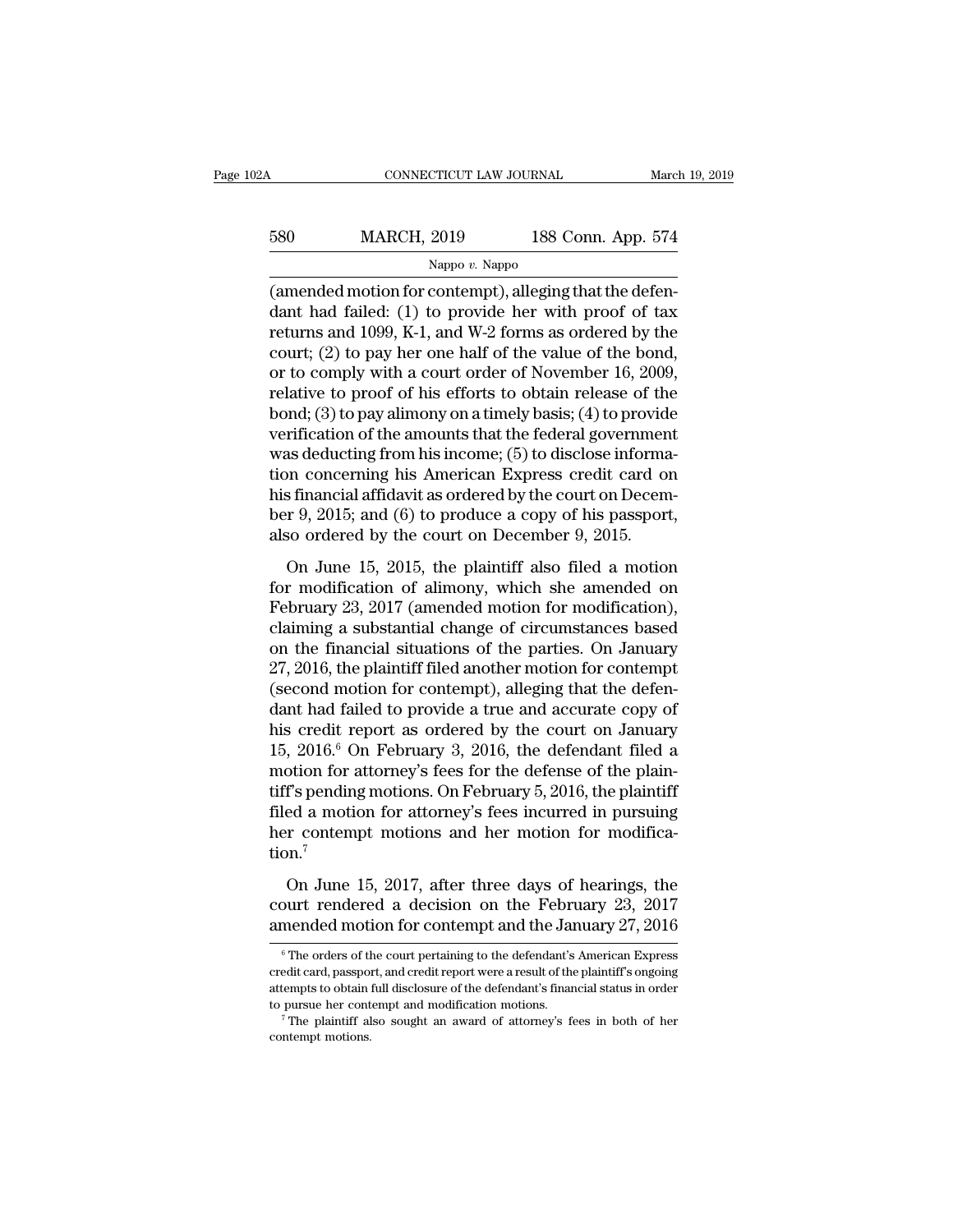| 2019               | CONNECTICUT LAW JOURNAL |                    | Page 103A |
|--------------------|-------------------------|--------------------|-----------|
| 188 Conn. App. 574 |                         | <b>MARCH, 2019</b> | 581       |
|                    | Nappo $v$ . Nappo       |                    |           |

Fage 10<br>
second motion for contempt regarding the credit report,<br>
as well as the February 23, 2017 amended motion for<br>
modification of climony. The court noted that during 188 Conn. App. 574 MARCH, 2019 581<br>
Nappo v. Nappo<br>
second motion for contempt regarding the credit report,<br>
as well as the February 23, 2017 amended motion for<br>
modification of alimony. The court noted that during<br>
the co 188 Conn. App. 574 MARCH, 2019 581<br>
Nappo v. Nappo<br>
second motion for contempt regarding the credit report,<br>
as well as the February 23, 2017 amended motion for<br>
modification of alimony. The court noted that during<br>
the c 188 Conn. App. 574 MARCH, 2019 581<br>
Nappo v. Nappo<br>
second motion for contempt regarding the credit report,<br>
as well as the February 23, 2017 amended motion for<br>
modification of alimony. The court noted that during<br>
the c Nappo v. Nappo<br>second motion for contempt regarding the credit report,<br>as well as the February 23, 2017 amended motion for<br>modification of alimony. The court noted that during<br>the course of the hearing, the plaintiff had second motion for contempt regarding the credit report,<br>as well as the February 23, 2017 amended motion for<br>modification of alimony. The court noted that during<br>the course of the hearing, the plaintiff had determined<br>that second motion for contempt regarding the credit report,<br>as well as the February 23, 2017 amended motion for<br>modification of alimony. The court noted that during<br>the course of the hearing, the plaintiff had determined<br>that as well as the February 23, 2017 amended motion for<br>modification of alimony. The court noted that during<br>the course of the hearing, the plaintiff had determined<br>that she was no longer pursuing certain claims she had<br>allege modification of alimony. The court noted that during<br>the course of the hearing, the plaintiff had determined<br>that she was no longer pursuing certain claims she had<br>alleged in her amended motion for contempt, and it<br>issued the course of the hearing, the plaintiff had determined<br>that she was no longer pursuing certain claims she had<br>alleged in her amended motion for contempt, and it<br>issued the following findings and orders: "As to the<br>plainti that she was no longer pursuing certain claims she had<br>alleged in her amended motion for contempt, and it<br>issued the following findings and orders: "As to the<br>plaintiff's claim that the defendant failed to make all<br>alimony alleged in her amended motion for contempt, and it<br>issued the following findings and orders: "As to the<br>plaintiff's claim that the defendant failed to make all<br>alimony payments in a timely manner under the terms<br>of the app issued the following findings and orders: "As to the plaintiff's claim that the defendant failed to make all alimony payments in a timely manner under the terms of the applicable order, the court finds that some payments w plaintiff's claim that the defendant failed to make all<br>alimony payments in a timely manner under the terms<br>of the applicable order, the court finds that some pay-<br>ments were made late but that the defendant generally<br>made alimony payments in a timely manner under the terms<br>of the applicable order, the court finds that some pay-<br>ments were made late but that the defendant generally<br>made the payments within a relatively short time after<br>they of the applicable order, the court finds that some pay-<br>ments were made late but that the defendant generally<br>made the payments within a relatively short time after<br>they were due. As to this ground, the court finds that<br>th ments were made late but that the defendant generally<br>made the payments within a relatively short time after<br>they were due. As to this ground, the court finds that<br>the plaintiff has not proven by clear and convincing<br>evide claim. Example plaintiff has not proven by clear and convincing<br>
idence that the defendant wilfully violated the court<br>
der, and it does not find the defendant in contempt.<br>
Derived in the plaintiff's claim that her alimony<br>
"Wit evidence that the defendant wilfully violated the court<br>order, and it does not find the defendant in contempt.<br>No remedial orders are entered with respect to this<br>claim.<br>"With respect to the plaintiff's claim that her alim

order, and it does not find the defendant in contempt.<br>No remedial orders are entered with respect to this<br>claim.<br>"With respect to the plaintiff's claim that her alimony<br>payments were improperly reduced by bank wire<br>charge No remedial orders are entered with respect to this<br>claim.<br>"With respect to the plaintiff's claim that her alimony<br>payments were improperly reduced by bank wire<br>charges, the court finds that the defendant made<br>[twenty-five claim.<br>
"With respect to the plaintiff's claim that her alimony<br>
payments were improperly reduced by bank wire<br>
charges, the court finds that the defendant made<br>
[twenty-five] monthly payments during the period<br>
between No "With respect to the plaintiff's claim that her alimony<br>payments were improperly reduced by bank wire<br>charges, the court finds that the defendant made<br>[twenty-five] monthly payments during the period<br>between November, 2013 "With respect to the plaintiff's claim that her alimony<br>payments were improperly reduced by bank wire<br>charges, the court finds that the defendant made<br>[twenty-five] monthly payments during the period<br>between November, 201 payments were improperly reduced by bank wire<br>charges, the court finds that the defendant made<br>[twenty-five] monthly payments during the period<br>between November, 2013, and February, 2016, by wire<br>transfer. Each of those pa charges, the court finds that the defendant made<br>[twenty-five] monthly payments during the period<br>between November, 2013, and February, 2016, by wire<br>transfer. Each of those payments by the defendant via<br>wire transfer was [twenty-five] monthly payments during the period<br>between November, 2013, and February, 2016, by wire<br>transfer. Each of those payments by the defendant via<br>wire transfer was reduced by a wire transfer fee charged<br>by the def between November, 2013, and February, 2016, by wire<br>transfer. Each of those payments by the defendant via<br>wire transfer was reduced by a wire transfer fee charged<br>by the defendant's sending bank and by a further fee<br>impose transfer. Each of those payments by the defendant via<br>wire transfer was reduced by a wire transfer fee charged<br>by the defendant's sending bank and by a further fee<br>imposed by the plaintiff's receiving bank. As a result<br>of wire transfer was reduced by a wire transfer fe<br>by the defendant's sending bank and by a fu<br>imposed by the plaintiff's receiving bank. As<br>of these charges, the amount actually credit<br>plaintiff's bank account for each of th posed by the plaintiff's receiving bank. As a result<br>these charges, the amount actually credited to the<br>aintiff's bank account for each of the months in ques-<br>on was less than the monthly alimony payment of<br>09.15 due under of these charges, the amount actually credited to the plaintiff's bank account for each of the months in question was less than the monthly alimony payment of \$609.15 due under the applicable order.<br>"The payment of the ali

plaintiff's bank account for each of the months in question was less than the monthly alimony payment of \$609.15 due under the applicable order.<br>
"The payment of the alimony by wire transfer was<br>
not a requirement of the j From was less than the monthly alimony payment of \$609.15 due under the applicable order.<br>"The payment of the alimony by wire transfer was not a requirement of the judgment but, rather, was agreed to by the parties informa  $$609.15$  due under the applicable order.<br>"The payment of the alimony by wire transfer was<br>not a requirement of the judgment but, rather, was<br>agreed to by the parties informally. Nevertheless, the<br>order required the defen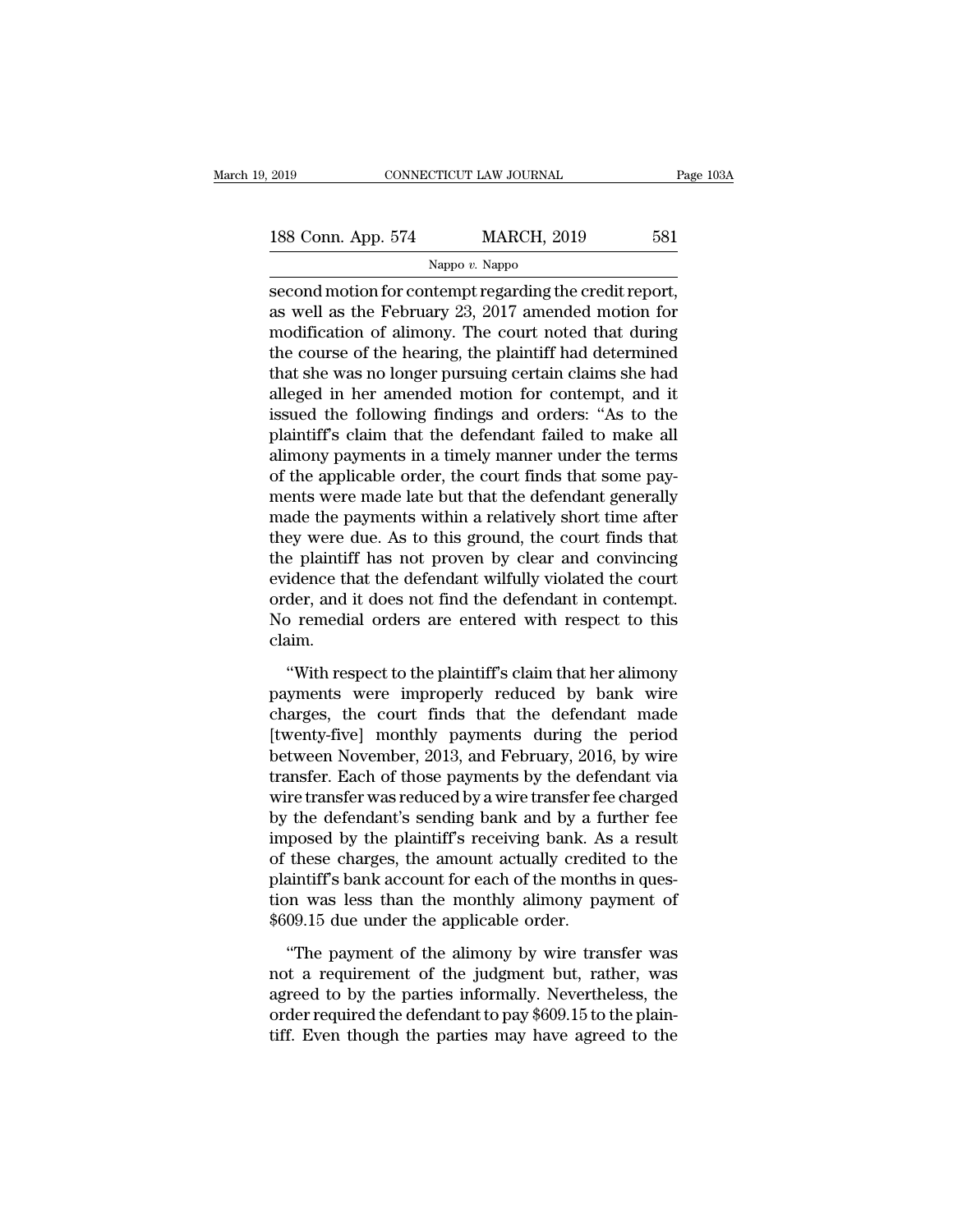| 04A | CONNECTICUT LAW JOURNAL |                    | March 19, 2019 |
|-----|-------------------------|--------------------|----------------|
| 582 | <b>MARCH, 2019</b>      | 188 Conn. App. 574 |                |
|     | Nappo $v$ . Nappo       |                    |                |

CONNECTICUT LAW JOURNAL March March (1998)<br>
MARCH, 2019 188 Conn. App. 574<br>
Nappo v. Nappo<br>
wire transfer method, it was incumbent upon the defen-<br>
dant to pay his bank's wire transfer fee rather than have<br>
it doducted fro MARCH, 2019 188 Conn. App. 574<br>
Nappo v. Nappo<br>
Wire transfer method, it was incumbent upon the defendant to pay his bank's wire transfer fee rather than have<br>
it deducted from the amount due to the plaintiff. The<br>
court f MARCH, 2019 188 Conn. App. 574<br>
Nappo v. Nappo<br>
wire transfer method, it was incumbent upon the defendant to pay his bank's wire transfer fee rather than have<br>
it deducted from the amount due to the plaintiff. The<br>
court MARCH, 2019 188 Conn. App. 574<br>
Nappo v. Nappo<br>
wire transfer method, it was incumbent upon the defendant to pay his bank's wire transfer fee rather than have<br>
it deducted from the amount due to the plaintiff. The<br>
court Nappo v. Nappo<br>Wire transfer method, it was incumbent upon the defendant to pay his bank's wire transfer fee rather than have<br>it deducted from the amount due to the plaintiff. The<br>court finds that during the relevant peri Nappo v. Nappo<br>wire transfer method, it was incumbent upon the defendant to pay his bank's wire transfer fee rather than have<br>it deducted from the amount due to the plaintiff. The<br>court finds that during the relevant peri wire transfer method, it was incumbent upon the defendant to pay his bank's wire transfer fee rather than have<br>it deducted from the amount due to the plaintiff. The<br>court finds that during the relevant period a total of<br>\$3 dant to pay his bank's wire transfer fee rather than have<br>it deducted from the amount due to the plaintiff. The<br>court finds that during the relevant period a total of<br>\$391.50 in wire transfer fees charged by the defendant' it deducted from the amount due to the plaintiff. The<br>court finds that during the relevant period a total of<br>\$391.50 in wire transfer fees charged by the defendant's<br>bank should have been paid by the defendant and not<br>pass court finds that during the relevant period a total of \$391.50 in wire transfer fees charged by the defendant's bank should have been paid by the defendant and not passed on to the plaintiff. However, the court concludes t \$391.50 in wire transi<br>bank should have be<br>passed on to the plain<br>that the defendant<br>charged by the plaint<br>receive the funds wh<br>in that manner.<br>"As to this ground The should have been paid by the defendant and not<br>ssed on to the plaintiff. However, the court concludes<br>at the defendant is not responsible for the fees<br>arged by the plaintiff's chosen banking institution to<br>ceive the fu passed on to are plantam. However, are coald concluded<br>that the defendant is not responsible for the fees<br>charged by the plaintiff's chosen banking institution to<br>receive the funds which she agreed to have paid to her<br>in t

the defendant wilfully violated the court finds that the plaintiff's chosen banking institution to receive the funds which she agreed to have paid to her in that manner.<br>"As to this ground, the court finds that the plainti enarged by the planning encourt burning instantance to<br>receive the funds which she agreed to have paid to her<br>in that manner.<br>"As to this ground, the court finds that the plaintiff<br>has not proven by clear and convincing ev order in that manner.<br>
"As to this ground, the court finds that the plaintiff<br>
has not proven by clear and convincing evidence that<br>
the defendant wilfully violated the court order. How-<br>
ever, the court finds that there w "As to this ground, the court finds that the plaintiff<br>has not proven by clear and convincing evidence that<br>the defendant wilfully violated the court order. How-<br>ever, the court finds that there was a violation of the<br>orde "As to this ground, the court finds that the plaintiff<br>has not proven by clear and convincing evidence that<br>the defendant wilfully violated the court order. How-<br>ever, the court finds that there was a violation of the<br>orde has not proven by clear and convincing evidence that<br>the defendant wilfully violated the court order. How-<br>ever, the court finds that there was a violation of the<br>order insofar as the defendant did not pay the full<br>amount the defendant wilfully violated the court order.<br>ever, the court finds that there was a violation<br>order insofar as the defendant did not pay th<br>amount of alimony due from him, and the court<br>the remedial orders below to mak Er, are court finals and after was a violation of all<br>der insofar as the defendant did not pay the full<br>nount of alimony due from him, and the court enters<br>e remedial orders below to make the plaintiff whole<br>d prevent the of all moont of alimony due from him, and the court enters<br>the remedial orders below to make the plaintiff whole<br>and prevent the defendant's [wire] transfer charges<br>from being passed on to her in the future."<br>As to the all

the remedial orders below to make the plaintiff whole<br>the remedial orders below to make the plaintiff whole<br>and prevent the defendant's [wire] transfer charges<br>from being passed on to her in the future."<br>As to the alleged and prevent the defendant's [wire] transfer charges<br>from being passed on to her in the future."<br>As to the alleged failure of the defendant to transfer<br>to the plaintiff one half of the \$375,000 bond pursuant<br>to the 2004 dis data prevent are detendant or  $[WW]$  and set enarges<br>from being passed on to her in the future."<br>As to the alleged failure of the defendant to transfer<br>to the plaintiff one half of the \$375,000 bond pursuant<br>to the 2004 di As to the alleged failure of the defendant to transfer<br>to the plaintiff one half of the \$375,000 bond pursuant<br>to the 2004 dissolution judgment, the court found that<br>"[t]he bond funds had not yet been recovered by the<br>def As to the alleged failure of the defendant to transfer<br>to the plaintiff one half of the \$375,000 bond pursuant<br>to the 2004 dissolution judgment, the court found that<br>"[t]he bond funds had not yet been recovered by the<br>def to the plaintiff one half of the \$375,000 bond pursuant<br>to the 2004 dissolution judgment, the court found that<br>"[t]he bond funds had not yet been recovered by the<br>defendant or paid to the plaintiff on November 16, 2009,<br>w to the 2004 dissolution judgment, the court found that "[t]he bond funds had not yet been recovered by the defendant or paid to the plaintiff on November 16, 2009, when the court ordered the defendant to provide the plain fendant or paid to the plaintiff on November 16, 2009,<br>
tendant or paid to the plaintiff on November 16, 2009,<br>
aen the court ordered the defendant to provide the<br>
aintiff with a written report every six months there-<br>
te determinity of putation are planning of the defendant to provide the plaintiff with a written report every six months thereafter on the status of the bond and his efforts to comply with the order to share the proceeds of i

matriff with a written report every six months thereafter on the status of the bond and his efforts to comply with the order to share the proceeds of it with her.  $\dots$  "As to the first of [the plaintiff's] claims, the cou plantant what a wholen report every six montains diete<br>after on the status of the bond and his efforts to comply<br>with the order to share the proceeds of it with her....<br>"As to the first of [the plaintiff's] claims, the co with the order to share the proceeds of it with her.  $\dots$ <br>"As to the first of [the plaintiff's] claims, the court<br>finds that the defendant has not yet obtained the bond<br>funds from the bonding company due to certain legal<br> "As to the first of [the plaintiff's] claims, the court<br>finds that the defendant has not yet obtained the bond<br>funds from the bonding company due to certain legal<br>impediments that have arisen. The cash collateral for<br>the "As to the first of [the plaintiff's] claims, the court<br>finds that the defendant has not yet obtained the bond<br>funds from the bonding company due to certain legal<br>impediments that have arisen. The cash collateral for<br>the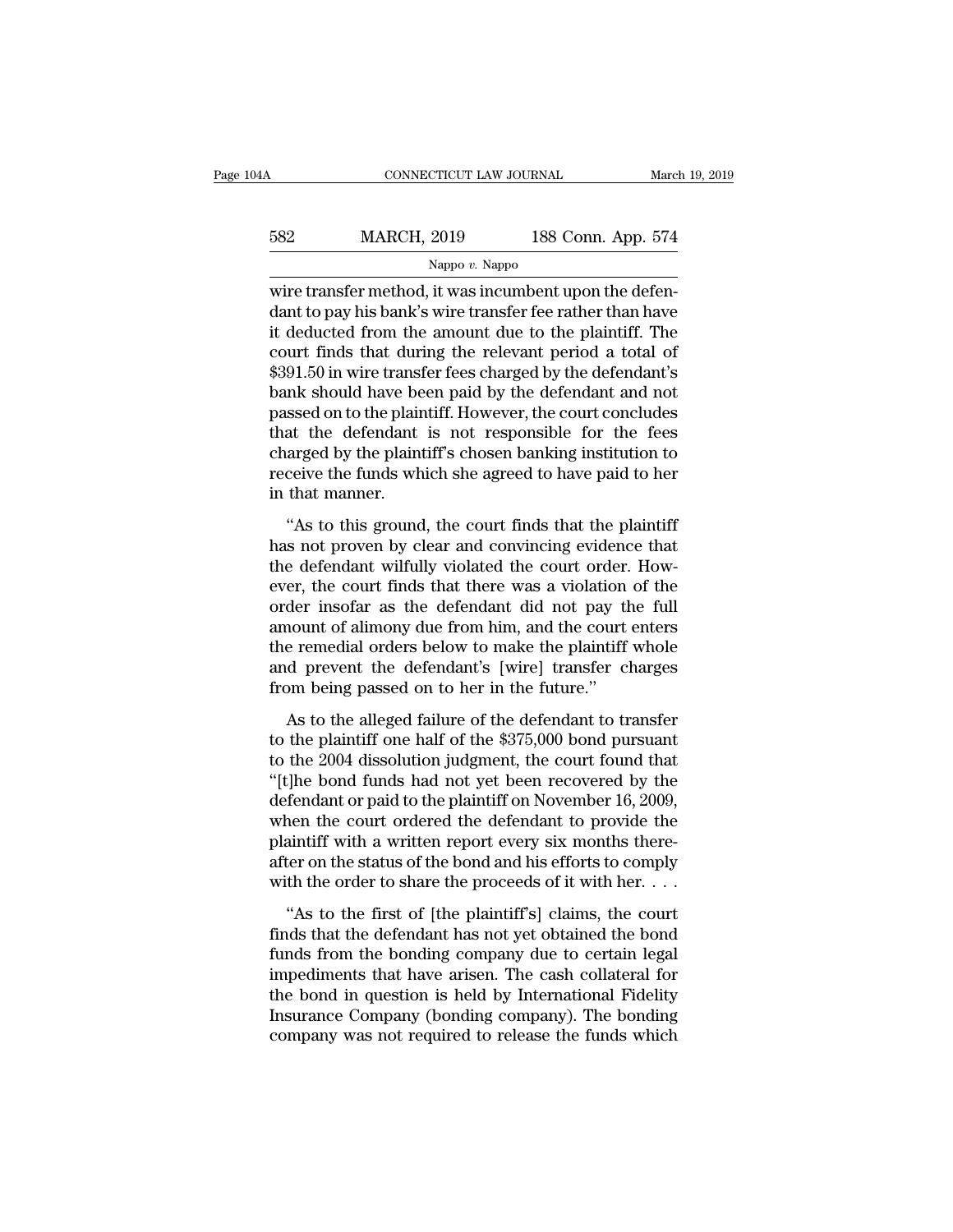2019 CONNECTICUT LAW JOURNAL Page 105A<br>188 Conn. App. 574 MARCH, 2019 583<br>Nappo v. Nappo

Nappo *v.* Nappo

EXECUTE 2019 CONNECTICUT LAW JOURNAL Page 105A<br>
188 Conn. App. 574 MARCH, 2019 583<br>
Nappo v. Nappo<br>
were posted to secure the issuance of the bond until the<br>
expiration of the statute of limitations on the liabilities<br>
whi 188 Conn. App. 574 MARCH, 2019 583<br>
Nappo v. Nappo<br>
Were posted to secure the issuance of the bond until the<br>
expiration of the statute of limitations on the liabilities<br>
which the bond was intended to protect against, a<br> 188 Conn. App. 574 MARCH, 2019 583<br>
Nappo v. Nappo<br>
were posted to secure the issuance of the bond until the<br>
expiration of the statute of limitations on the liabilities<br>
which the bond was intended to protect against, a<br> 188 Conn. App. 574 MARCH, 2019 583<br>
Nappo v. Nappo<br>
were posted to secure the issuance of the bond until the<br>
expiration of the statute of limitations on the liabilities<br>
which the bond was intended to protect against, a<br> Nappo v. Nappo<br>
Nappo v. Nappo<br>
Were posted to secure the issuance of the bond until the<br>
expiration of the statute of limitations on the liabilities<br>
which the bond was intended to protect against, a<br>
period which appare Nappo v. Nappo<br>were posted to secure the issuance of the bond until the<br>expiration of the statute of limitations on the liabilities<br>which the bond was intended to protect against, a<br>period which apparently expired on or a were posted to secure the issuance of the bond until the expiration of the statute of limitations on the liabilities which the bond was intended to protect against, a period which apparently expired on or about April 16, 2 expiration of the statute of limitations on the liabilities<br>which the bond was intended to protect against, a<br>period which apparently expired on or about April 16,<br>2016. Since the passage of that date, the release of the<br>f which the bond was intended to protect against, a<br>period which apparently expired on or about April 16,<br>2016. Since the passage of that date, the release of the<br>funds has been further delayed due to a technical error<br>in th period which apparently expired on or about April 16,<br>2016. Since the passage of that date, the release of the<br>funds has been further delayed due to a technical error<br>in the statement, in a related bankruptcy proceeding, o 2016. Since the passage of that date, the release of the funds has been further delayed due to a technical error in the statement, in a related bankruptcy proceeding, of the legal name of the entity controlled by the defen funds has been further delayed due to a technical error<br>in the statement, in a related bankruptcy proceeding, of<br>the legal name of the entity controlled by the defendant<br>which posted the collateral funds with the bonding c in the statement, in a related bankruptcy proceeding, of<br>the legal name of the entity controlled by the defendant<br>which posted the collateral funds with the bonding com-<br>pany and to which the refund of the funds is payable the legal name of the entity controlled by the defendant<br>which posted the collateral funds with the bonding com-<br>pany and to which the refund of the funds is payable.<br>As to this claim of contempt, the court finds that the<br> which posted the collateral funds with the bonding company and to which the refund of the funds is payable.<br>As to this claim of contempt, the court finds that the plaintiff has not proven by clear and convincing evidence t pany and to which the refund of the funds is payable.<br>As to this claim of contempt, the court finds that the<br>plaintiff has not proven by clear and convincing evi-<br>dence that the defendant has wilfully violated the order<br>to As to this claim of conplaintiff has not prove<br>dence that the defenda<br>to pay [one] half of th<br>However, the order ha<br>the court enters reme<br>such compliance.<br>"As to the second Find that the defendant has wilfully violated the order<br>
pay [one] half of the proceeds of the bond to her.<br>
by some pay [one] half of the proceeds of the bond to her.<br>
by some pay the second claim, the court finds that th dence that the defendant has whithly violated the otder<br>to pay [one] half of the proceeds of the bond to her.<br>However, the order has not been complied with, and<br>the court enters remedial orders intended to secure<br>such comp

to pay [one] han of the proceeds of the bond to her.<br>However, the order has not been complied with, and<br>the court enters remedial orders intended to secure<br>such compliance.<br>"As to the second claim, the court finds that the nowever, the order has not been complied while, and<br>the court enters remedial orders intended to secure<br>such compliance.<br>"As to the second claim, the court finds that the<br>plaintiff has proven the following elements of cont such compliance.<br>
"As to the second claim, the court finds that the<br>
plaintiff has proven the following elements of contempt<br>
by clear and convincing evidence. The defendant had<br>
notice of the court's order of November 16, "As to the second claim, the court finds that the plaintiff has proven the following elements of contempt<br>by clear and convincing evidence. The defendant had<br>notice of the court's order of November 16, 2009, requir-<br>ing h "As to the second claim, the court finds that the plaintiff has proven the following elements of contempt<br>by clear and convincing evidence. The defendant had<br>notice of the court's order of November 16, 2009, requir-<br>ing h plaintiff has proven the following elements of contempt<br>by clear and convincing evidence. The defendant had<br>notice of the court's order of November 16, 2009, requir-<br>ing him to provide the plaintiff with a written report<br>e by clear and convincing evidence. The defendant had<br>notice of the court's order of November 16, 2009, requir-<br>ing him to provide the plaintiff with a written report<br>every six months on the status of the bond and his<br>effort notice of the court's order of November 16, 2009, requiring him to provide the plaintiff with a written report<br>every six months on the status of the bond and his<br>efforts to comply with the order to share the proceeds<br>of i ing him to provide the plaintiff with a written report<br>every six months on the status of the bond and his<br>efforts to comply with the order to share the proceeds<br>of it with her. . . . His noncompliance was wilful. The<br>cour every six months on the status of the bond and his<br>efforts to comply with the order to share the proceeds<br>of it with her.... His noncompliance was wilful. The<br>court therefore finds the defendant in contempt of the<br>order . The court of the proceeds it with her.... His noncompliance was wilful. The urt therefore finds the defendant in contempt of the der .... The award to the plaintiff of attorney's ses and travel expenses as hereinafter set for a with her.  $\ldots$  in such compliance was wind. The court therefore finds the defendant in contempt of the order  $\ldots$ . The award to the plaintiff of attorney's fees and travel expenses as hereinafter set forth is attr

For the same that is the defendant in contempt of the order  $\ldots$ . The award to the plaintiff of attorney's fees and travel expenses as hereinafter set forth is attributable, in part, to this finding of contempt."<br>The cou From a travel expenses as hereinafter set forth is<br>attributable, in part, to this finding of contempt."<br>The court then found the defendant in contempt for<br>failing to provide the plaintiff with copies of his annual<br>income these and traver expenses as hereinater set form is<br>attributable, in part, to this finding of contempt."<br>The court then found the defendant in contempt for<br>failing to provide the plaintiff with copies of his annual<br>income authoutable, in part, to this initing of contempt.<br>The court then found the defendant in contempt for<br>failing to provide the plaintiff with copies of his annual<br>income tax returns, 1099 forms and K-1 forms by April<br>15 of e The court then found the defendant in contempt for<br>failing to provide the plaintiff with copies of his annual<br>income tax returns, 1099 forms and K-1 forms by April<br>15 of each calendar year, as well as for failing to provid failing to provide the plaintiff with copies of his annual income tax returns, 1099 forms and K-1 forms by April 15 of each calendar year, as well as for failing to provide the plaintiff with a copy of his passport. The co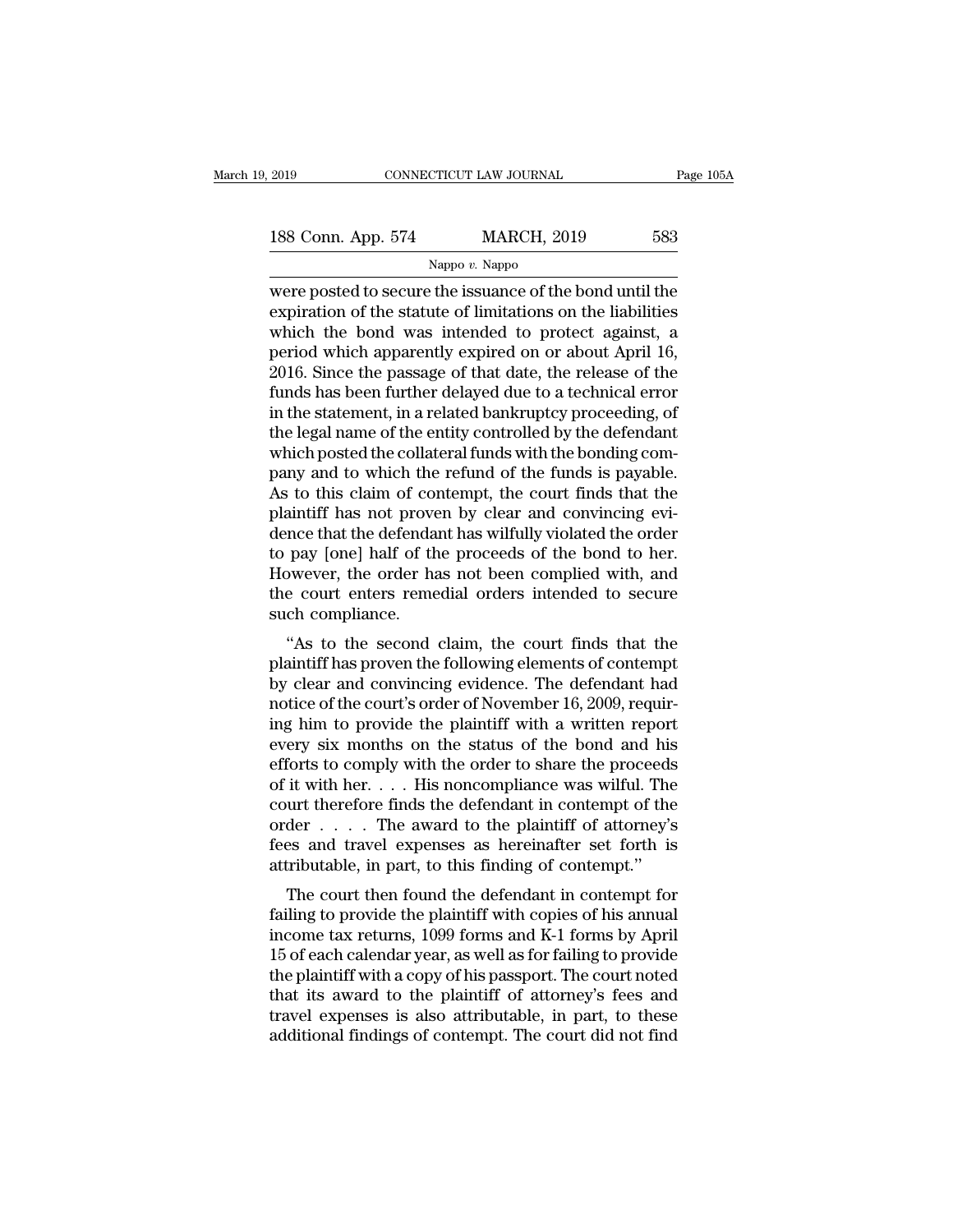| 6A  | CONNECTICUT LAW JOURNAL |                    | March 19, 2019 |
|-----|-------------------------|--------------------|----------------|
| 584 | <b>MARCH, 2019</b>      | 188 Conn. App. 574 |                |
|     | Nappo $v$ . Nappo       |                    |                |

CONNECTICUT LAW JOURNAL March 19, 2019<br>
584 MARCH, 2019 188 Conn. App. 574<br>
Nappo v. Nappo<br>
the defendant in contempt relative to the plaintiff's<br>
claims that he failed to disclose an American Express<br>
and it are that he f MARCH, 2019 188 Conn. App. 574<br>
Nappo v. Nappo<br>
the defendant in contempt relative to the plaintiff's<br>
claims that he failed to disclose an American Express<br>
credit card or that he failed to provide her with a<br>
credit repo 584 MARCH, 2019 188 Conn. App. 574<br>
Nappo v. Nappo<br>
the defendant in contempt relative to the plaintiff's<br>
claims that he failed to disclose an American Express<br>
credit card or that he failed to provide her with a<br>
credit 584 MARC<br>
the defendant in<br>
claims that he faile<br>
credit card or that<br>
credit report.<br>
As part of its ruli Nappo v. Nappo<br>
e defendant in contempt relative to the plaintiff's<br>
aims that he failed to disclose an American Express<br>
edit card or that he failed to provide her with a<br>
edit report.<br>
As part of its ruling on the Febru the defendant in contempt relative to the plaintiff's<br>claims that he failed to disclose an American Express<br>credit card or that he failed to provide her with a<br>credit report.<br>As part of its ruling on the February 23, 2017

the distribution in contempt formation of the planting<br>claims that he failed to provide her with a<br>credit report.<br>As part of its ruling on the February 23, 2017 amended<br>motion for contempt, the court ordered the defendant<br> Example that the failed to provide her with a<br>credit report.<br>As part of its ruling on the February 23, 2017 amended<br>motion for contempt, the court ordered the defendant<br>to pay to the plaintiff within thirty days the sum of ference that the range is provide for what a<br>credit report.<br>As part of its ruling on the February 23, 2017 amended<br>motion for contempt, the court ordered the defendant<br>to pay to the plaintiff within thirty days the sum of<br> As part of its ruling on the February 23, 2017 amended<br>motion for contempt, the court ordered the defendant<br>to pay to the plaintiff within thirty days the sum of<br>\$391.50 in reimbursement of the defendant's wire trans-<br>fer As part of its ruling on the February 23, 2017 amended<br>motion for contempt, the court ordered the defendant<br>to pay to the plaintiff within thirty days the sum of<br>\$391.50 in reimbursement of the defendant's wire trans-<br>fer motion for contempt, the court ordered the defendant<br>to pay to the plaintiff within thirty days the sum of<br>\$391.50 in reimbursement of the defendant's wire trans-<br>fer charges that had reduced the amount of alimony<br>the plai to pay to the plaintiff within thirty days the sum of<br>\$391.50 in reimbursement of the defendant's wire trans-<br>fer charges that had reduced the amount of alimony<br>the plaintiff received. It also ordered the defendant to<br>prov \$391.50 in reimbursement of the defendant's wire trans-<br>fer charges that had reduced the amount of alimony<br>the plaintiff received. It also ordered the defendant to<br>provide the plaintiff's attorney with a detailed monthly<br>w fer charges that had reduced the amount of alimony<br>the plaintiff received. It also ordered the defendant to<br>provide the plaintiff's attorney with a detailed monthly<br>written statement of his efforts to collect the cash coll the plaintiff received. It also ordered the defendant to<br>provide the plaintiff's attorney with a detailed monthly<br>written statement of his efforts to collect the cash collat-<br>eral held by the bonding company until he has provide the plaintiff's attorney with a detailed monthly<br>written statement of his efforts to collect the cash collat-<br>eral held by the bonding company until he has paid<br>one half of the bond proceeds as required by the 2004 written statement of his efforts to collect the cash collateral held by the bonding company until he has paid<br>one half of the bond proceeds as required by the 2004<br>dissolution judgment. The court also ordered that "[i]f<br>fo eral held by the bonding company until he has paid<br>one half of the bond proceeds as required by the 2004<br>dissolution judgment. The court also ordered that "[i]f<br>for any reason the defendant has not paid the plaintiff<br>in f one half of the bond proceeds as required by the 2004<br>dissolution judgment. The court also ordered that "[i]f<br>for any reason the defendant has not paid the plaintiff<br>in full for her [one] half of the bond proceeds . . . on dissolution judgment. The court also ordered that "[i]f<br>for any reason the defendant has not paid the plaintiff<br>in full for her [one] half of the bond proceeds . . . on<br>or before October 31, 2017, then the unpaid portion for any reason the defendant has not paid the plaintiff<br>in full for her [one] half of the bond proceeds . . . on<br>or before October 31, 2017, then the unpaid portion due<br>to the plaintiff shall accrue interest at the rate o in full for her [one] half of the bond proceeds . . . on<br>or before October 31, 2017, then the unpaid portion due<br>to the plaintiff shall accrue interest at the rate of [5<br>percent] . . . per annum commencing on November<br>1, or before October 31, 2017, then the unpaid portion due<br>to the plaintiff shall accrue interest at the rate of [5<br>percent] . . . per annum commencing on November<br>1, 2017, and continuing until the unpaid portion plus<br>accrue to the plaintiff shall accrue interest at the rate of [5]<br>percent] . . . per annum commencing on November<br>1, 2017, and continuing until the unpaid portion plus<br>accrued interest has been paid in full, with any partial<br>paym percent] . . . per annum commencing on November<br>1, 2017, and continuing until the unpaid portion plus<br>accrued interest has been paid in full, with any partial<br>payments after November 1, 2017, to be applied first<br>to interes 1, 2017, and continuing until the unpaid portion plus<br>accrued interest has been paid in full, with any partial<br>payments after November 1, 2017, to be applied first<br>to interest and then to principal." Finally, the court<br>ord hearing.<sup>8</sup> interest and then to principal." Finally, the court<br>dered the defendant to pay the plaintiff within thirty<br>ys the sum of \$2000 in attorney's fees plus \$1000<br>ward the plaintiff's travel expenses to attend the<br>aring.<sup>8</sup><br>Wit ordered the defendant to pay the plaintiff within thirty<br>days the sum of \$2000 in attorney's fees plus \$1000<br>toward the plaintiff's travel expenses to attend the<br>hearing.<sup>8</sup><br>With respect to the amended motion for modifica

fraction are determined by party and produced the sum of \$2000 in attorney's fees plus \$1000 toward the plaintiff's travel expenses to attend the hearing.<sup>8</sup><br>With respect to the amended motion for modification of alimony, toward the plaintiff's travel expenses to attend the<br>hearing.<sup>8</sup><br>With respect to the amended motion for modification<br>of alimony, the court reviewed the financial affidavits<br>filed by each party at the time of the entry of the evidence that the defendant of modification<br>of alimony, the court reviewed the financial affidavits<br>filed by each party at the time of the entry of the Febru-<br>ary 20, 2007 order and found by a preponderance of<br>the evid With respect to the amended motion for modification<br>of alimony, the court reviewed the financial affidavits<br>filed by each party at the time of the entry of the Febru-<br>ary 20, 2007 order and found by a preponderance of<br>the filed by each party at the time of the entry of the February 20, 2007 order and found by a preponderance of the evidence that the defendant's circumstances had improved substantially since that date in two ways.<br><sup>8</sup> At the improved substantially since that date in two ways.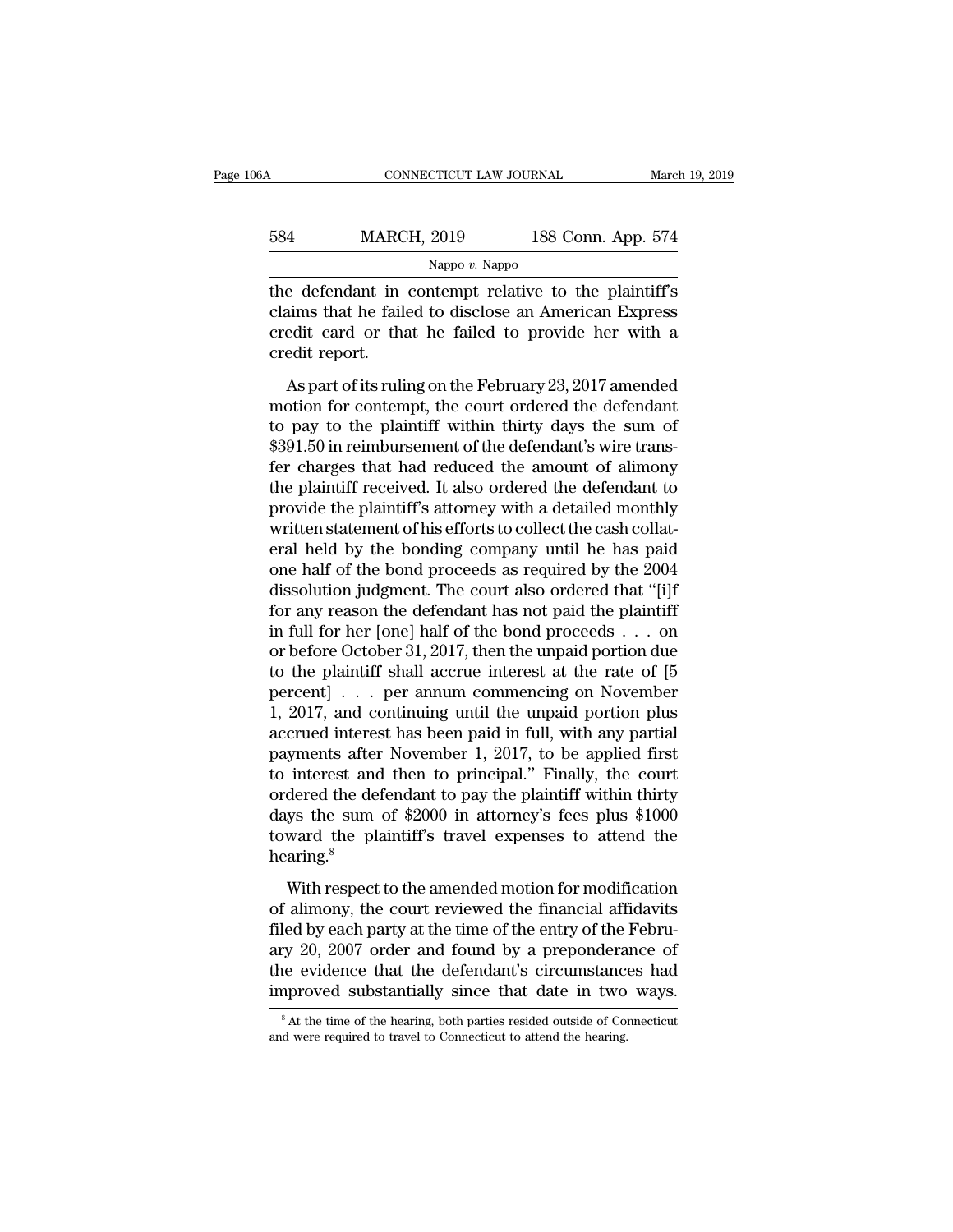# 2019 CONNECTICUT LAW JOURNAL Page 107A<br>188 Conn. App. 574 MARCH, 2019 585<br>Nappo v. Nappo

Nappo *v.* Nappo

First, the defendant had remarried, and his current wife<br>
First, the defendant had remarried, and his current wife<br>
provides the bulk of his financial support. Second, since<br>
February 20, 2007, there had been a significant 188 Conn. App. 574 MARCH, 2019 585<br>Nappo v. Nappo<br>First, the defendant had remarried, and his current wife<br>provides the bulk of his financial support. Second, since<br>February 20, 2007, there had been a significant increase<br> 188 Conn. App. 574 MARCH, 2019 585<br>
Nappo v. Nappo<br>
First, the defendant had remarried, and his current wife<br>
provides the bulk of his financial support. Second, since<br>
February 20, 2007, there had been a significant incr 188 Conn. App. 574 MARCH, 2019 585<br>
Nappo v. Nappo<br>
First, the defendant had remarried, and his current wife<br>
provides the bulk of his financial support. Second, since<br>
February 20, 2007, there had been a significant incr Nappo v. Nappo<br>First, the defendant had remarried, and his current wife<br>provides the bulk of his financial support. Second, since<br>February 20, 2007, there had been a significant increase<br>in the defendant's net worth. His First, the defendant had remarried, and his current wife<br>provides the bulk of his financial support. Second, since<br>February 20, 2007, there had been a significant increase<br>in the defendant's net worth. His assets had incr First, the defendant had remarried, and his current wife<br>provides the bulk of his financial support. Second, since<br>February 20, 2007, there had been a significant increase<br>in the defendant's net worth. His assets had incre provides the bulk of his financial support. Second, since<br>
February 20, 2007, there had been a significant increase<br>
in the defendant's net worth. His assets had increased<br>
in value by over \$400,000, and his liabilities ha February 20, 2007, there had been a significant increase<br>in the defendant's net worth. His assets had increased<br>in value by over  $$400,000$ , and his liabilities had<br>decreased by almost three million, from  $$5,371,775$  to<br> in the defendant's net worth. His assets had increased<br>in value by over \$400,000, and his liabilities had<br>decreased by almost three million, from \$5,371,775 to<br>\$2,393.818. The court noted that it found the defendant<br>"to be in value by over \$400,000, and his liabilities had<br>decreased by almost three million, from \$5,371,775 to<br>\$2,393.818. The court noted that it found the defendant<br>"to be significantly lacking in credibility," particularly<br>a decreased by almost three million, from \$5,371,775 to<br>\$2,393.818. The court noted that it found the defendant<br>"to be significantly lacking in credibility," particularly<br>as to the nature of the financial support that his cu \$2,393.818. The court noted that it found the defendant<br>"to be significantly lacking in credibility," particularly<br>as to the nature of the financial support that his current<br>wife provides him. The defendant claimed that su "to be significantly lacking in credibility," particularly<br>as to the nature of the financial support that his current<br>wife provides him. The defendant claimed that sums<br>contributed to his legal expenses and deposited into<br> as to the nature of the financial support that his current<br>wife provides him. The defendant claimed that sums<br>contributed to his legal expenses and deposited into<br>his bank account were loans from his current wife, but<br>the wife provides him. The defendant claimed that sums<br>contributed to his legal expenses and deposited into<br>his bank account were loans from his current wife, but<br>the court, noting the lack of any promissory note or<br>evidence o contributed to his legal expenses and deposited into<br>his bank account were loans from his current wife, but<br>the court, noting the lack of any promissory note or<br>evidence of any repayment, found that they were gifts,<br>and th his bank account were loans from his current wife, but<br>the court, noting the lack of any promissory note or<br>evidence of any repayment, found that they were gifts,<br>and that such gifts were continuing regularly. In addi-<br>tio the court, noting the lack of any promissory note or<br>evidence of any repayment, found that they were gifts,<br>and that such gifts were continuing regularly. In addi-<br>tion, the court found that the defendant's current wife<br>pa evidence of any repayment, found that they were gifts,<br>and that such gifts were continuing regularly. In addi-<br>tion, the court found that the defendant's current wife<br>paid for the bulk of the couple's expenses, including<br>t and that such gifts were continuing regularly. In addition, the court found that the defendant's current wife paid for the bulk of the couple's expenses, including the mortgage, taxes and other expenses for two condominium tion, the court found that the defend<br>paid for the bulk of the couple's ex<br>the mortgage, taxes and other expen<br>minium units, one in Connecticut<br>Carolina; country club membership<br>dining out, beyond that which the<br>afford on e mortgage, taxes and other expenses for two condo-<br>inium units, one in Connecticut and one in South<br>rolina; country club memberships; and travel and<br>ning out, beyond that which the defendant could<br>ford on his reported inc minium units, one in Connecticut and one in South<br>Carolina; country club memberships; and travel and<br>dining out, beyond that which the defendant could<br>afford on his reported income.<br>The court found that the defendant's net

Carolina; country club memberships; and travel and<br>dining out, beyond that which the defendant could<br>afford on his reported income.<br>The court found that the defendant's net weekly<br>income was therefore comprised of four ele dining out, beyond that which the defendant could<br>afford on his reported income.<br>The court found that the defendant's net weekly<br>income was therefore comprised of four elements: his<br>reported weekly income of \$586 on his fi afford on his reported income.<br>The court found that the defendant's net weekly<br>income was therefore comprised of four elements: his<br>reported weekly income of \$586 on his financial affida-<br>vit, the average weekly amount he The court found that the defendant's net weekly<br>income was therefore comprised of four elements: his<br>reported weekly income of \$586 on his financial affida-<br>vit, the average weekly amount he has received from<br>his current The court found that the defendant's net weekly<br>income was therefore comprised of four elements: his<br>reported weekly income of \$586 on his financial affida-<br>vit, the average weekly amount he has received from<br>his current w income was therefore comprised of four elements: his<br>reported weekly income of \$586 on his financial affida-<br>vit, the average weekly amount he has received from<br>his current wife for ongoing legal fees in the amount<br>of \$263 reported weekly income of \$586 on his financial affida-<br>vit, the average weekly amount he has received from<br>his current wife for ongoing legal fees in the amount<br>of \$263, the average weekly amount of gifts of cash<br>provided vit, the average weekly amount he has received from<br>his current wife for ongoing legal fees in the amount<br>of \$263, the average weekly amount of gifts of cash<br>provided to him by his current wife for deposit into his<br>bank ac his current wife for ongoing legal fees in the amount<br>of \$263, the average weekly amount of gifts of cash<br>provided to him by his current wife for deposit into his<br>bank account in the amount of \$90, and \$254 in excess<br>weekl of \$263, the average weekly amount of gifts of cash<br>provided to him by his current wife for deposit into his<br>bank account in the amount of \$90, and \$254 in excess<br>weekly expenditures for which the only payment source<br>in ev provided to him by his current wife for deposit into his<br>bank account in the amount of \$90, and \$254 in excess<br>weekly expenditures for which the only payment source<br>in evidence is the defendant's current wife, as the defen bank account in the amount of  $\frac{1}{3}$ <br>weekly expenditures for which the<br>in evidence is the defendant's cure<br>dant's weekly expenses and liak<br>his net weekly income. As a ress<br>of these four elements, the court<br>net weekly in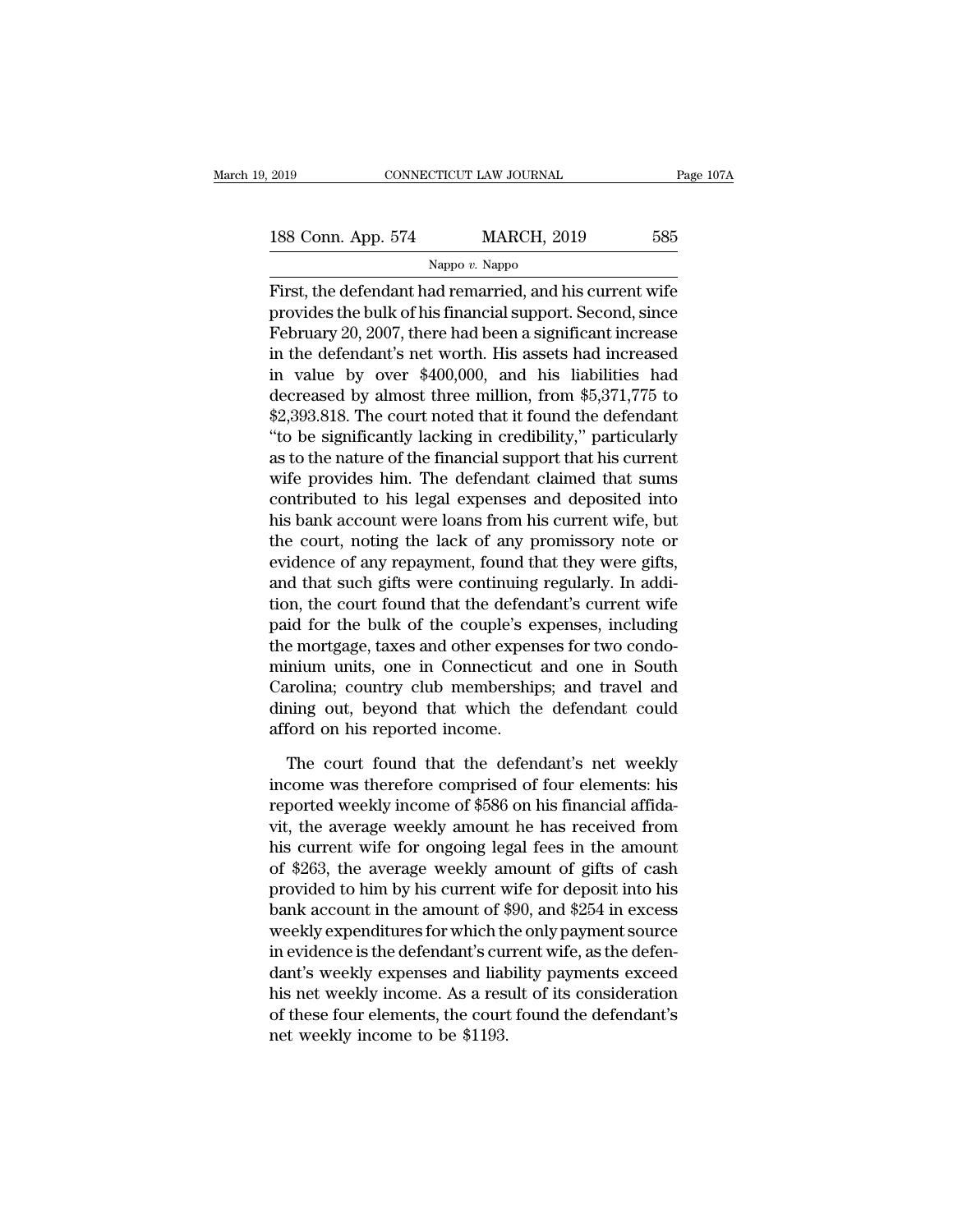| 08A | CONNECTICUT LAW JOURNAL |                    | March 19, 2019 |
|-----|-------------------------|--------------------|----------------|
| 586 | <b>MARCH, 2019</b>      | 188 Conn. App. 574 |                |
|     | Nappo $v$ . Nappo       |                    |                |

CONNECTICUT LAW JOURNAL March 19, 2019<br>
6 MARCH, 2019 188 Conn. App. 574<br>
Nappo v. Nappo<br>
The court found that the plaintiff's net weekly income<br>
of the date of the hearing was \$567, excluding ali- $\frac{\text{MARCH}}{\text{Nappo } v. \text{Nappo}}$ <br>The court found that the plaintiff's net weekly income<br>as of the date of the hearing was \$567, excluding ali-<br>mony payments. This income calculation included<br>recurring financial support from har  $\frac{\text{MARCH, 2019}}{\text{Nappo } v. \text{ Nappo}}$ <br>The court found that the plaintiff's net weekly income<br>as of the date of the hearing was \$567, excluding ali-<br>mony payments. This income calculation included<br>recurring financial support fr MARCH, 2019 188 Conn. App. 574<br>
Nappo v. Nappo<br>
The court found that the plaintiff's net weekly income<br>
as of the date of the hearing was \$567, excluding ali-<br>
mony payments. This income calculation included<br>
recurring fi Frame of the court found that the plaintiff's net weekly income<br>as of the date of the hearing was \$567, excluding ali-<br>mony payments. This income calculation included<br>recurring financial support from her son. The court<br>fu The court found that the plaintiff's net weekly income<br>as of the date of the hearing was \$567, excluding ali-<br>mony payments. This income calculation included<br>recurring financial support from her son. The court<br>further fou The court found that the plaintiff's net weekly<br>as of the date of the hearing was \$567, exclu<br>mony payments. This income calculation<br>recurring financial support from her son. T<br>further found that the plaintiff's needs and ony payments. This income calculation included<br>curring financial support from her son. The court<br>rther found that the plaintiff's needs and expenses<br>asonably required a greater amount of income than<br>e existing alimony orde recurring financial support from her son. The court<br>further found that the plaintiff's needs and expenses<br>reasonably required a greater amount of income than<br>the existing alimony order provided her.<br>Accordingly, the court

further found that the plaintiff's needs and expenses<br>reasonably required a greater amount of income than<br>the existing alimony order provided her.<br>Accordingly, the court granted the plaintiff's<br>amended motion for modificat reasonably required a greater amount of income than<br>the existing alimony order provided her.<br>Accordingly, the court granted the plaintiff's<br>amended motion for modification and ordered the<br>defendant to pay the plaintiff \$1 the existing alimony order provided her.<br>
Accordingly, the court granted the plaintiff's<br>
amended motion for modification and ordered the<br>
defendant to pay the plaintiff \$1300 per month in ali-<br>
mony retroactive to July 1 Accordingly, the court granted the plaintiff's<br>amended motion for modification and ordered the<br>defendant to pay the plaintiff \$1300 per month in ali-<br>mony retroactive to July 1, 2015, the first month follow-<br>ing the date Accordingly, the court granted the plaintiff's<br>amended motion for modification and ordered the<br>defendant to pay the plaintiff \$1300 per month in ali-<br>mony retroactive to July 1, 2015, the first month follow-<br>ing the date amended motion for modification and ordered the<br>defendant to pay the plaintiff \$1300 per month in ali-<br>mony retroactive to July 1, 2015, the first month follow-<br>ing the date of service of her initial motion for<br>modificati defendant to pay the plaintiff \$1300 per month in ali-<br>mony retroactive to July 1, 2015, the first month follow-<br>ing the date of service of her initial motion for<br>modification on the defendant.<sup>9</sup> The retroactive order<br>gen mony retroactive to July 1, 2015, the first month following the date of service of her initial motion for modification on the defendant.<sup>9</sup> The retroactive order generated an arrearage of \$16,580, which the court ordered p but denotes an arrearage of \$16,580, which the court<br>dered payable in sixteen consecutive monthly install-<br>ents of \$1000, followed immediately by a final monthly<br>stallment of \$580, commencing on July 15, 2017.<br>The court a generated an arrearage of \$16,580, which the court<br>ordered payable in sixteen consecutive monthly install-<br>ments of \$1000, followed immediately by a final monthly<br>installment of \$580, commencing on July 15, 2017.<br>The court

ordered payable in sixteen consecutive monthly install-<br>ments of \$1000, followed immediately by a final monthly<br>installment of \$580, commencing on July 15, 2017.<br>The court also denied the parties' respective motions<br>for at ments of \$1000, followed immediately by a final monthly<br>installment of \$580, commencing on July 15, 2017.<br>The court also denied the parties' respective motions<br>for attorney's fees, finding no adequate basis for either<br>requ installment of \$580, commencing on July 15, 2017.<br>The court also denied the parties' respective motions<br>for attorney's fees, finding no adequate basis for either<br>request. The court indicated that it previously had<br>awarded The court also denies<br>for attorney's fees, fin<br>request. The court is<br>awarded the plaintiff<br>the defendant was in<br>appeal followed.<br>Before addressing r attorney's fees, finding no adequate basis for either<br>quest. The court indicated that it previously had<br>varded the plaintiff attorney's fees after finding that<br>e defendant was in contempt of court orders. This<br>peal follo request. The court indicated that it previously had<br>awarded the plaintiff attorney's fees after finding that<br>the defendant was in contempt of court orders. This<br>appeal followed.<br>Before addressing the defendant's claims, we

awarded the plaintiff attorney's fees after finding that<br>the defendant was in contempt of court orders. This<br>appeal followed.<br>Before addressing the defendant's claims, we set<br>forth the standard of review that applies to ou the defendant was in contempt of court orders. This<br>appeal followed.<br>Before addressing the defendant's claims, we set<br>forth the standard of review that applies to our review<br>of the orders challenged on appeal. "An appellat appeal followed.<br>Before addressing the defendant's claims, we set<br>forth the standard of review that applies to our review<br>of the orders challenged on appeal. "An appellate court<br>will not disturb a trial court's orders in d Before addressing the defendant's claims, we set<br>forth the standard of review that applies to our review<br>of the orders challenged on appeal. "An appellate court<br>will not disturb a trial court's orders in domestic rela-<br>ti ill not disturb a trial court's orders in domestic rela-<br>ill not disturb a trial court's orders in domestic rela-<br>ons cases unless the court has abused its discretion<br>it is found that it could not reasonably conclude as<br><sup>9</sup> will not disturb a trial court's orders in domestic relations cases unless the court has abused its discretion or it is found that it could not reasonably conclude as  $\frac{9}{9}$  General Statutes § 46b-86, which governs mod

tions cases unless the court has abused its discretion<br>or it is found that it could not reasonably conclude as<br> $\frac{9}{100}$ <br> $\frac{1}{100}$ <br> $\frac{1}{100}$   $\frac{1}{100}$  subject to retroactive modification, except that the court<br>may or it is found that it could not reasonably conclude as<br>
<sup>9</sup> General Statutes § 46b-86, which governs modification of alimony, pro-<br>
vides in relevant part: "No order for periodic payment of permanent alimony<br>
or support m or It Is Found that It Could Hot Feasonabry Concrude as<br>
<sup>9</sup> General Statutes § 46b-86, which governs modification of alimony, pro-<br>
vides in relevant part: "No order for periodic payment of permanent alimony<br>
or support m <sup>9</sup> General Statutes § 46b-86, which governs modification of alimony, provides in relevant part: "No order for periodic payment of permanent alimony or support may be subject to retroactive modification, except that the c vides in relevant part: "No order for periodic payment of permanent alimony<br>or support may be subject to retroactive modification, except that the court<br>may order modification with respect to any period during which there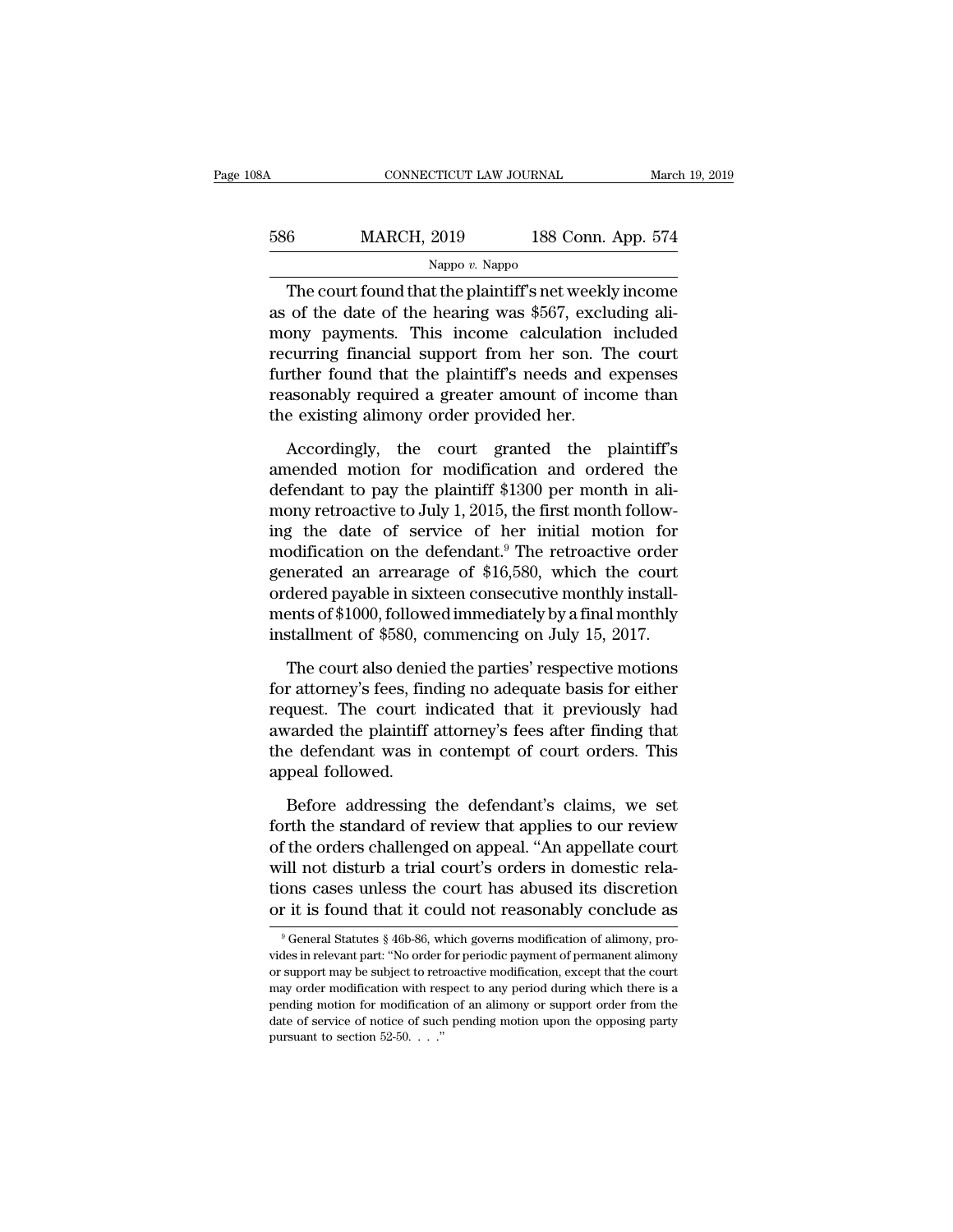# 2019 CONNECTICUT LAW JOURNAL Page 109A<br>188 Conn. App. 574 MARCH, 2019 587<br>Nappo v. Nappo

Nappo *v.* Nappo

EN 2019 CONNECTICUT LAW JOURNAL<br>
188 Conn. App. 574 MARCH, 2019 587<br>
Nappo v. Nappo<br>
it did, based on the facts presented. . . . In determin-<br>
ing whether a trial court has abused its broad discretion<br>
in demostic relation 188 Conn. App. 574 MARCH, 2019 587<br>
Nappo v. Nappo<br>
it did, based on the facts presented. . . . In determin-<br>
ing whether a trial court has abused its broad discretion<br>
in domestic relations matters, we allow every reason-188 Conn. App. 574 MARCH, 2019 587<br>
Nappo v. Nappo<br>
it did, based on the facts presented. . . . In determin-<br>
ing whether a trial court has abused its broad discretion<br>
in domestic relations matters, we allow every reason 188 Conn. App. 574 MARCH, 2019 587<br>
Nappo v. Nappo<br>
it did, based on the facts presented. . . . In determin-<br>
ing whether a trial court has abused its broad discretion<br>
in domestic relations matters, we allow every reason Nappo v. Nappo<br>it did, based on the facts presented. . . . In determin-<br>ing whether a trial court has abused its broad discretion<br>in domestic relations matters, we allow every reason-<br>able presumption in favor of the corr Nappo v. Nappo<br>it did, based on the facts presented. . . . In determin-<br>ing whether a trial court has abused its broad discretion<br>in domestic relations matters, we allow every reason-<br>able presumption in favor of the corre it did, based on the facts presented. . . . . In determining whether a trial court has abused its broad discretion<br>in domestic relations matters, we allow every reason-<br>able presumption in favor of the correctness of its<br> ing whether a trial court has abused its broad discretion<br>in domestic relations matters, we allow every reason-<br>able presumption in favor of the correctness of its<br>action." (Internal quotation marks omitted.) *Schwarz*<br>v. in domestic relations matters, we allow every reasonable presumption in favor of the correctness of its action." (Internal quotation marks omitted.) *Schwarz* v. *Schwarz*, 124 Conn. App. 472, 476, 5 A.3d 548, cert. denie able presumption in favor of the correctness of its<br>action." (Internal quotation marks omitted.) *Schwarz*<br>v. *Schwarz*, 124 Conn. App. 472, 476, 5 A.3d 548, cert.<br>denied, 299 Conn. 909, 10 A.3d 525 (2010). "As has often<br> action." (Internal quotation marks omitted.) *Schwarz*<br>v. *Schwarz*, 124 Conn. App. 472, 476, 5 A.3d 548, cert.<br>denied, 299 Conn. 909, 10 A.3d 525 (2010). "As has often<br>been explained, the foundation for this standard is v. *Schwarz*, 124 Conn. App. 472, 476, 5 A.3d 548, cert.<br>denied, 299 Conn. 909, 10 A.3d 525 (2010). "As has often<br>been explained, the foundation for this standard is that<br>the trial court is in a clearly advantageous posit denied, 299 Conn. 909, 10 A.3d 525 (2010). "As has often<br>been explained, the foundation for this standard is that<br>the trial court is in a clearly advantageous position to<br>assess the personal factors significant to a domest been explained, the foundation for this standard is that<br>the trial court is in a clearly advantageous position to<br>assess the personal factors significant to a domestic<br>relations case. . . . Notwithstanding the great defer the trial court is in a clearly advantageous position to<br>assess the personal factors significant to a domestic<br>relations case.... Notwithstanding the great defer-<br>ence accorded the trial court in dissolution proceed-<br>ings assess the personal factors significant to a domestic<br>relations case. . . . Notwithstanding the great defer-<br>ence accorded the trial court in dissolution proceed-<br>ings, a trial court's ruling . . . may be reversed if, in<br>t relations case. . . . . Notwithstandinence accorded the trial court in disings, a trial court's ruling . . . may the exercise of its discretion, the trial wrong standard of law." (Citations quotation marks omitted.) *Gabr* Exercise of its discretion, the trial court applies the<br>
cong standard of law." (Citations omitted; internal<br>
otation marks omitted.) *Gabriel* v. *Gabriel*, 324 Conn.<br>
4, 336, 152 A.2d 1230 (2017).<br>
I<br>
The defendant's fi

### I

wrong standard of law." (Citations omitted; internal<br>quotation marks omitted.)  $Gabriel$  v.  $Gabriel$ , 324 Conn.<br>324, 336, 152 A.2d 1230 (2017).<br>I<br>The defendant's first claim is that the court abused<br>its discretion when it grante quotation marks omitted.) *Gabriel* v. *Gabriel*, 324 Conn.<br>324, 336, 152 A.2d 1230 (2017).<br>I<br>The defendant's first claim is that the court abused<br>its discretion when it granted the plaintiff's amended<br>motion for modificat 324, 336, 152 A.2d 1230 (2017).<br>
I<br>
The defendant's first claim is that the court abused<br>
its discretion when it granted the plaintiff's amended<br>
motion for modification of alimony and increased his<br>
payments to \$1300 per I<br>
The defendant's first claim is that the court abused<br>
its discretion when it granted the plaintiff's amended<br>
motion for modification of alimony and increased his<br>
payments to \$1300 per month. The defendant claims<br>
that The defendant's first claim is that the court abused<br>its discretion when it granted the plaintiff's amended<br>motion for modification of alimony and increased his<br>payments to \$1300 per month. The defendant claims<br>that there The defendant's first claim is that the court abused<br>its discretion when it granted the plaintiff's amended<br>motion for modification of alimony and increased his<br>payments to \$1300 per month. The defendant claims<br>that there its discretion when it granted the plaintiff's amended<br>motion for modification of alimony and increased his<br>payments to \$1300 per month. The defendant claims<br>that there was insufficient evidence to support the<br>court's find motion for modification of alimony and increased his<br>payments to \$1300 per month. The defendant claims<br>that there was insufficient evidence to support the<br>court's finding that the money his current wife contri-<br>butes to h payments to \$1300 per month. The defendant claims<br>that there was insufficient evidence to support the<br>court's finding that the money his current wife contri-<br>butes to his expenses or advances to him were gifts,<br>rather than that there was insufficient evidence to support the court's finding that the money his current wife contributes to his expenses or advances to him were gifts, rather than loans. He also claims that the modified alimony pay court's finding that the money<br>butes to his expenses or advarather than loans. He also cla<br>alimony payment, coupled with<br>per month on the arrearage crea<br>for a total of \$2300 per month,<br>of his weekly net income.<br>Modificatio ther than loans. He also claims that the modified<br>mony payment, coupled with the order to pay \$1000<br>r month on the arrearage created by the retroactivity<br>r a total of \$2300 per month, constitutes 89 percent<br>his weekly net Figure 2.1 The disc claims and the inclined<br>alimony payment, coupled with the order to pay \$1000<br>per month on the arrearage created by the retroactivity<br>for a total of \$2300 per month, constitutes 89 percent<br>of his weekly

complex matrices of the retroactivity<br>for a total of \$2300 per month, constitutes 89 percent<br>of his weekly net income.<br>Modification of alimony after the date of a dissolution<br>judgment, unless and to the extent that the de for a total of \$2300 per month, constitutes 89 percent<br>of his weekly net income.<br>Modification of alimony after the date of a dissolution<br>judgment, unless and to the extent that the decree pre-<br>cludes modification, is gover 476. "When  $\ldots$  and  $\sqrt{2500}$  per monar, constraines to percent of his weekly net income.<br>
Modification of alimony after the date of a dissolution judgment, unless and to the extent that the decree pre-<br>
cludes modifica Modification of alimony after the date of a dissolution judgment, unless and to the extent that the decree pre-<br>cludes modification, is governed by General Statutes § 46b-86. *Schwarz* v. *Schwarz*, supra, 124 Conn. App.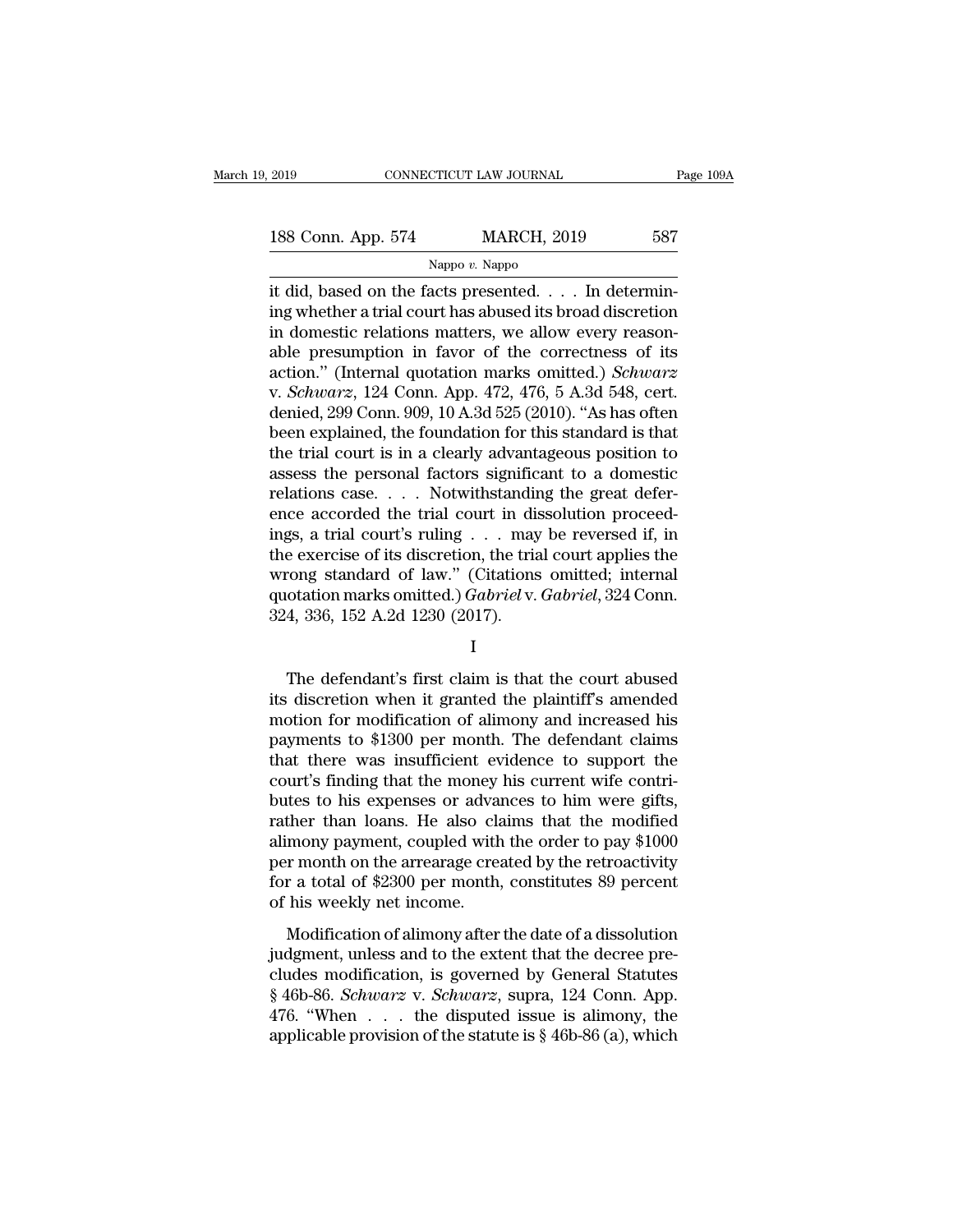| l0A | CONNECTICUT LAW JOURNAL |                    | March 19, 2019 |
|-----|-------------------------|--------------------|----------------|
| 588 | <b>MARCH, 2019</b>      | 188 Conn. App. 574 |                |
|     | Nappo v. Nappo          |                    |                |

cONNECTICUT LAW JOURNAL March 19, 2019<br>
MARCH, 2019 188 Conn. App. 574<br>
Nappo v. Nappo<br>
provides that a final order for alimony may be modified<br>
by the trial court upon a showing of a substantial change<br>
in the circumstanc  $\begin{array}{ll}\n 588 & \text{MARCH, } 2019 & \text{188 Conn. App. 574}\n \hline\n & \text{Nappo } v. \text{ Nappo}\n \end{array}$ <br>
provides that a final order for alimony may be modified<br>
by the trial court upon a showing of a substantial change<br>
in the circumstances of either p 588 MARCH, 2019 188 Conn. App. 574<br>
Nappo v. Nappo<br>
provides that a final order for alimony may be modified<br>
by the trial court upon a showing of a substantial change<br>
in the circumstances of either party. . . . . The par 588 MARCH, 2019 188 Conn. App. 574<br>
Nappo v. Nappo<br>
provides that a final order for alimony may be modified<br>
by the trial court upon a showing of a substantial change<br>
in the circumstances of either party. . . . The party Nappo v. Nappo<br>provides that a final order for alimony may be modified<br>by the trial court upon a showing of a substantial change<br>in the circumstances of either party.... The party<br>seeking modification bears the burden of **EXAMPLE THE CHANGE SET ANDREW THE CHANGE STATE STATE STATE SURVEYORD SURVEYORD ASSOCIATE SERVIS SERVISED IN the circumstances of either party. . . . The party seeking modification bears the burden of showing the existenc** provides that a final order for alimony may be modified<br>by the trial court upon a showing of a substantial change<br>in the circumstances of either party. . . . The party<br>seeking modification bears the burden of showing the<br> by the trial court upon a showing of a substantial change<br>in the circumstances of either party. . . . . The party<br>seeking modification bears the burden of showing the<br>existence of a substantial change in the circumstances in the circumstances of either party. . . . The party<br>seeking modification bears the burden of showing the<br>existence of a substantial change in the circumstances.<br>. . . The change may be in the circumstances of either<br>par seeking modification bears the burden of showing the<br>existence of a substantial change in the circumstances.<br>... The change may be in the circumstances of either<br>party.... The date of the most recent prior proceed-<br>ing in existence of a substantial change in the circumstances.<br>  $\dots$  The change may be in the circumstances of either<br>
party.  $\dots$  The date of the most recent prior proceed-<br>
ing in which an alimony order was entered is the appr *Ruberty.* . . . The change may be in the circumstances of either party. . . . The date of the most recent prior proceeding in which an alimony order was entered is the appropriate date to use in determining whether a sign party.  $\dots$  The date of ing in which an alimon priate date to use in change in circumstan alimony award." (Interaction v. Rubens A.3d 419 (2017). "In general the sand iate date to use in determining whether a significant<br>
ange in circumstances warrants a modification of an<br>
mony award." (Internal quotation marks omitted.)<br> *ibenstein* v. *Rubenstein*, 172 Conn. App. 370, 375,160<br>
3d 419 change in circumstances warrants a modification of an<br>alimony award." (Internal quotation marks omitted.)<br>*Rubenstein* v. *Rubenstein*, 172 Conn. App. 370, 375,160<br>A.3d 419 (2017).<br>"In general the same sorts of [criteria]

alimony award." (Internal quotation marks omitted.)<br> *Rubenstein* v. *Rubenstein*, 172 Conn. App. 370, 375,160<br>
A.3d 419 (2017).<br>
"In general the same sorts of [criteria] are relevant<br>
in deciding whether the decree may b Rubenstein v. Rubenstein, 172 Conn. App. 370, 375,160<br>A.3d 419 (2017).<br>"In general the same sorts of [criteria] are relevant<br>in deciding whether the decree may be modified as are<br>relevant in making the initial award of al A.3d 419 (2017).<br>
"In general the same sorts of [criteria] are relevant<br>
in deciding whether the decree may be modified as are<br>
relevant in making the initial award of alimony. . . .<br>
More specifically, these criteria, ou "In general the same sorts of [criteria] are relevant<br>in deciding whether the decree may be modified as are<br>relevant in making the initial award of alimony. . . .<br>More specifically, these criteria, outlined in General<br>Sta "In general the same sorts of [criteria] are relevant<br>in deciding whether the decree may be modified as are<br>relevant in making the initial award of alimony....<br>More specifically, these criteria, outlined in General<br>Statut in deciding whether the decree may be modified as are relevant in making the initial award of alimony. . . . More specifically, these criteria, outlined in General Statutes § 46b-82, require the court to consider the need relevant in making the initial award of alimony. . . .<br>More specifically, these criteria, outlined in General<br>Statutes § 46b-82, require the court to consider the<br>needs and financial resources of each of the parties<br> $\dots$  More specifically, these criteria, outlined in General Statutes § 46b-82, require the court to consider the needs and financial resources of each of the parties ... as well as such factors as the causes for the dissolutio Statutes § 46b-82, require the court to consider the<br>needs and financial resources of each of the parties<br>... as well as such factors as the causes for the disso-<br>lution of the marriage and the age, health, station, occu-<br> needs and financial resources of each of the parties<br>  $\dots$  as well as such factors as the causes for the disso-<br>
lution of the marriage and the age, health, station, occu-<br>
pation, employability and amount and sources of<br> ... as well as such factors as the causes for the dissolution of the marriage and the age, health, station, occupation, employability and amount and sources of income of the parties." (Internal quotation marks omitted.) lution of the marriage and the age, health, station, occupation, employability and amount and sources of income of the parties." (Internal quotation marks omitted.) Schwarz v. Schwarz, supra, 124 Conn. App. 477. When the i pation, employability and amount and sources of<br>income of the parties." (Internal quotation marks omit-<br>ted.) *Schwarz* v. *Schwarz*, supra, 124 Conn. App. 477.<br>When the initial alimony award was not sufficient to<br>fulfill income of the parties." (Internal quotation marks omit-<br>ted.) *Schwarz* v. *Schwarz*, supra, 124 Conn. App. 477.<br>When the initial alimony award was not sufficient to<br>fulfill the underlying purpose of the award, to ensure<br> ted.) *Schwarz* v. *Schwarz*, supra, 124 Conn. App. 477.<br>When the initial alimony award was not sufficient to<br>fulfill the underlying purpose of the award, to ensure<br>the continued enjoyment of the standard of living that<br>th When the initial alimony award was not sufficient<br>fulfill the underlying purpose of the award, to ensite<br>the continued enjoyment of the standard of living t<br>the supported spouse enjoyed during the marriage,<br>increase in the e continued enjoyment of the standard of living that<br>e supported spouse enjoyed during the marriage, an<br>crease in the supporting spouse's income, in and of<br>eelf, may justify an increase in the award. See Dan v.<br> $nn$ , 315 C the supported spouse enjoyed during the marriage, an increase in the supporting spouse's income, in and of itself, may justify an increase in the award. See  $Dan$  v.  $Dan$ , 315 Conn. 1, 15–16, 105 A.3d 118 (2014).<br>The defenda

increase in the supporting spouse's income, in and of<br>itself, may justify an increase in the award. See Dan v.<br>Dan, 315 Conn. 1, 15–16, 105 A.3d 118 (2014).<br>The defendant's claims concerning the modification<br>of his alimon itself, may justify an increase in the award. See *Dan v.*<br> *Dan*, 315 Conn. 1, 15–16, 105 A.3d 118 (2014).<br>
The defendant's claims concerning the modification<br>
of his alimony payments, to approximately double what<br>
he ha Dan, 315 Conn. 1, 15–16, 105 A.3d 118 (2014).<br>The defendant's claims concerning the modification<br>of his alimony payments, to approximately double what<br>he had been paying, essentially concern whether the<br>court appropriatel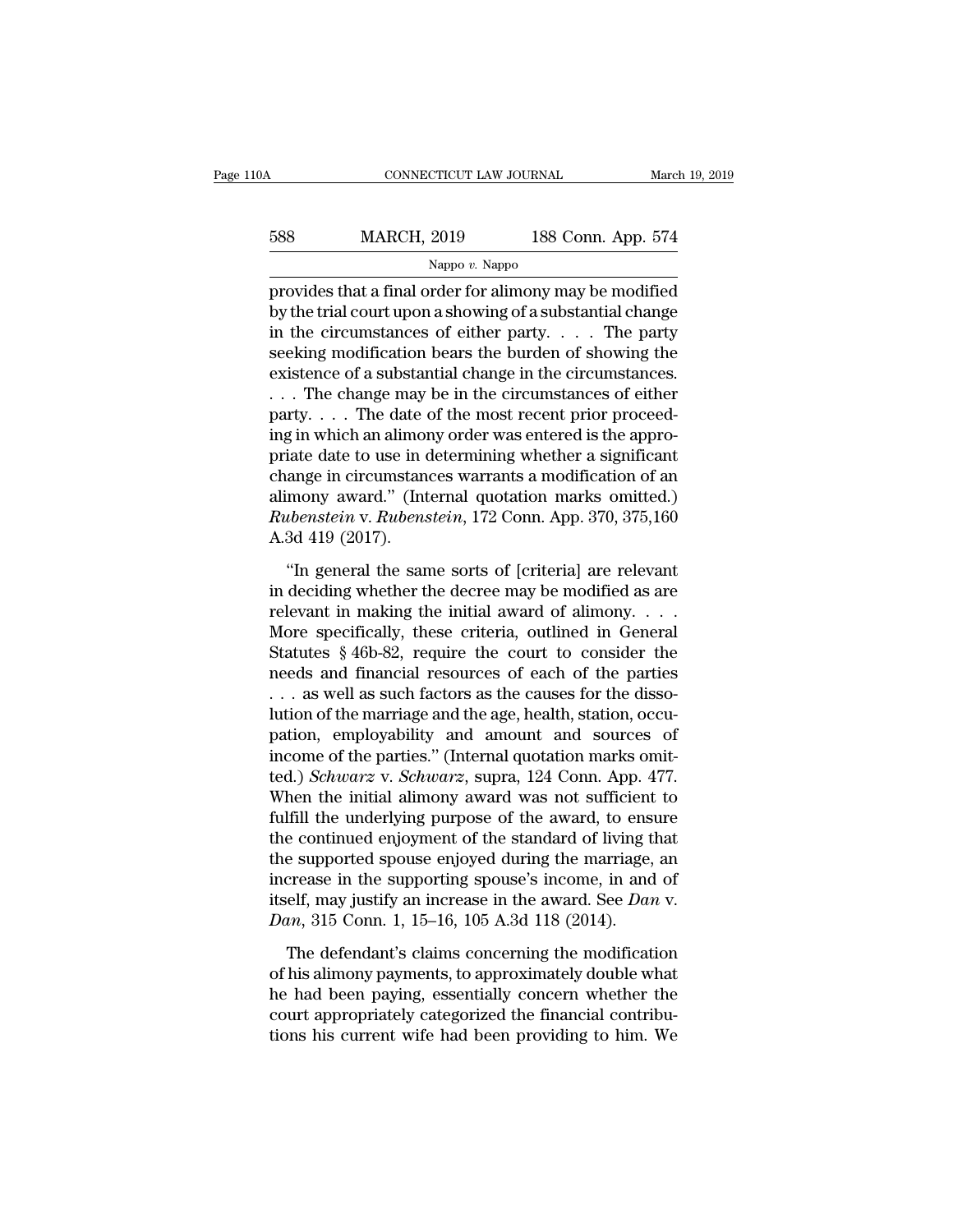| 2019               | CONNECTICUT LAW JOURNAL |                    | Page 111A |
|--------------------|-------------------------|--------------------|-----------|
| 188 Conn. App. 574 |                         | <b>MARCH, 2019</b> | 589       |
|                    | Nappo $v$ . Nappo       |                    |           |

2019 CONNECTICUT LAW JOURNAL<br>
188 Conn. App. 574 MARCH, 2019 589<br>
Nappo v. Nappo<br>
interpret his claim as an assertion that the court errone-<br>
ously found an increase in his weekly net income from<br>
\$568 which was the amount 188 Conn. App. 574 MARCH, 2019 589<br>Nappo v. Nappo<br>interpret his claim as an assertion that the court errone-<br>ously found an increase in his weekly net income from<br>\$568, which was the amount he stated on his financial<br>affid 188 Conn. App. 574 MARCH, 2019 589<br>
Nappo v. Nappo<br>
interpret his claim as an assertion that the court errone-<br>
ously found an increase in his weekly net income from<br>
\$568, which was the amount he stated on his financial<br> 188 Conn. App. 574 MARCH, 2019 589<br>
Nappo v. Nappo<br>
interpret his claim as an assertion that the court errone-<br>
ously found an increase in his weekly net income from<br>
\$568, which was the amount he stated on his financial<br> Nappo v. Nappo<br>Interpret his claim as an assertion that the court errone-<br>ously found an increase in his weekly net income from<br>\$568, which was the amount he stated on his financial<br>affidavit, to \$1193, by incorrectly ass  $\begin{array}{l} \text{Nappo $v$. Nappo} \\ \text{interpret his claim as an assertion that the court erroneously found an increase in his weekly net income from $568, which was the amount he stated on his financial affinity, to $1193, by incorrectly assuming that his current wife's contributions to him, totaling approximately $137,000, constituted gifts rather than loans that he was obligeded to repay. We disagree. \end{array}$ interpret his claim as an assertion that<br>ously found an increase in his weekly<br>\$568, which was the amount he stated<br>affidavit, to \$1193, by incorrectly assurent wife's contributions to him, totalin<br>\$137,000, constituted gi  $68$ , which was the amount he stated on his financial<br>fidavit, to \$1193, by incorrectly assuming that his cur-<br>nt wife's contributions to him, totaling approximately<br>37,000, constituted gifts rather than loans that he was  $\frac{1}{2}$  and  $\frac{1}{2}$  assuming that his current wife's contributions to him, totaling approximately \$137,000, constituted gifts rather than loans that he was obligated to repay. We disagree.<br>
"Whether money should be ch

Example 18 in the contributions to him, totaling approximately<br>
star ent wife's contributions to him, totaling approximately<br>
star, the credibility of a matter money should be characterized as income<br>
or a loan is a quest \$137,000, constituted gifts rather than loans that he was<br>\$137,000, constituted gifts rather than loans that he was<br>obligated to repay. We disagree.<br>"Whether money should be characterized as income<br>or a loan is a question whot, constanted gins rather diarroads and ite was<br>obligated to repay. We disagree.<br>"Whether money should be characterized as income<br>or a loan is a question of fact for the trial court....<br>This is often a matter that turns "Whether money should be characterized as income<br>or a loan is a question of fact for the trial court....<br>This is often a matter that turns on the credibility of<br>the parties and whether any documentation of the loans<br>was p "Whether money should be characterized as income<br>or a loan is a question of fact for the trial court....<br>This is often a matter that turns on the credibility of<br>the parties and whether any documentation of the loans<br>was p or a loan is a question of fact for the trial court. . . . This is often a matter that turns on the credibility of<br>the parties and whether any documentation of the loans<br>was provided. Compare *Zahringer* v. *Zahringer*, [ This is often a matter that turns on the credibility of<br>the parties and whether any documentation of the loans<br>was provided. Compare Zahringer v. Zahringer, [124<br>Conn. App. 672, 678–79, 6 A.3d 141 (2010)] (court, after<br>det the parties and whether any documentation of the loans<br>was provided. Compare Zahringer v. Zahringer, [124<br>Conn. App. 672, 678–79, 6 A.3d 141 (2010)] (court, after<br>determining that parties, including father's accountant,<br>we was provided. Compare Zahringer v. Zahringer, [124<br>Conn. App. 672, 678–79, 6 A.3d 141 (2010)] (court, after<br>determining that parties, including father's accountant,<br>were credible and that documentation had been cre-<br>ated, Conn. App. 672, 678–79, 6 A.3d 141 (2010)] (court, after<br>determining that parties, including father's accountant,<br>were credible and that documentation had been cre-<br>ated, held that payments were loans), with *Desai* v.<br>*D* determining that parties, including father's accountant,<br>were credible and that documentation had been cre-<br>ated, held that payments were loans), with *Desai* v.<br>*Desai*, 119 Conn. App. 224, 236–37, 987 A.2d 362 (2010)<br>(co were credible and that documentation had been cre-<br>ated, held that payments were loans), with *Desai* v.<br>*Desai*, 119 Conn. App. 224, 236–37, 987 A.2d 362 (2010)<br>(court, after determining that parties were not credible<br>and ated, held that payments were loans), with *Desc*<br>*Desai*, 119 Conn. App. 224, 236–37, 987 A.2d 362 (2<br>(court, after determining that parties were not creand that documentation was lacking, held that<br>ments were not loans). bout, The column ripp. 224, 256–51, 657 rials 652 (2016)<br>ourt, after determining that parties were not credible<br>d that documentation was lacking, held that pay-<br>ents were not loans)." (Citation omitted.) *Keller* v.<br>*elle* and that documentation was lacking, held that pay-<br>ments were not loans)." (Citation omitted.) *Keller* v.<br>*Keller*, 167 Conn. App. 138, 152, 142 A.3d 1197, cert.<br>denied, 323 Conn. 922, 150 A.3d 1151 (2016).<br>In the present

that that documentation was facting, then that pay<br>ments were not loans)." (Citation omitted.) *Keller* v.<br>*Keller*, 167 Conn. App. 138, 152, 142 A.3d 1197, cert.<br>denied, 323 Conn. 922, 150 A.3d 1151 (2016).<br>In the presen Reller, 167 Conn. App. 138, 152, 142 A.3d 1197, cert.<br>
denied, 323 Conn. 922, 150 A.3d 1151 (2016).<br>
In the present case, although the defendant asserts<br>
that the contributions from his current wife were loans<br>
that he wou the court did not find his testimon of the subject to the contributions from his current wife were loans that the contributions from his current wife were loans that he would have to repay in the future and, thus, should In the present case, although the defendant asserts<br>that the contributions from his current wife were loans<br>that he would have to repay in the future and, thus,<br>should not be considered in the alimony calculation,<br>the cour In the present case, although the defendant asserts<br>that the contributions from his current wife were loans<br>that he would have to repay in the future and, thus,<br>should not be considered in the alimony calculation,<br>the cour that the contributions from his current wife were loans<br>that he would have to repay in the future and, thus,<br>should not be considered in the alimony calculation,<br>the court did not find his testimony on the subject to<br>be cr that he would have to repay in the future and, thus,<br>should not be considered in the alimony calculation,<br>the court did not find his testimony on the subject to<br>be credible. No promissory note or other documentary<br>evidence should not be considered in the alimony calculation,<br>the court did not find his testimony on the subject to<br>be credible. No promissory note or other documentary<br>evidence was presented to support the defendant's con-<br>tentio the court did not find his testimony on the subject to<br>be credible. No promissory note or other documentary<br>evidence was presented to support the defendant's con-<br>tention that the payments were loans, and there was<br>no evid be credible. No promissory note or other docume<br>evidence was presented to support the defendant's<br>tention that the payments were loans, and there<br>no evidence that any terms of repayment exist<br>that any repayment had ever be Recince was presented to support the derentiality controlled in a property that the payments were loans, and there was evidence that any terms of repayment existed or at any repayment had ever been made or tendered ring th the defendant and payments were boths, and after was<br>no evidence that any terms of repayment existed or<br>that any repayment had ever been made or tendered<br>during the entire course of the defendant's current mar-<br>riage—a per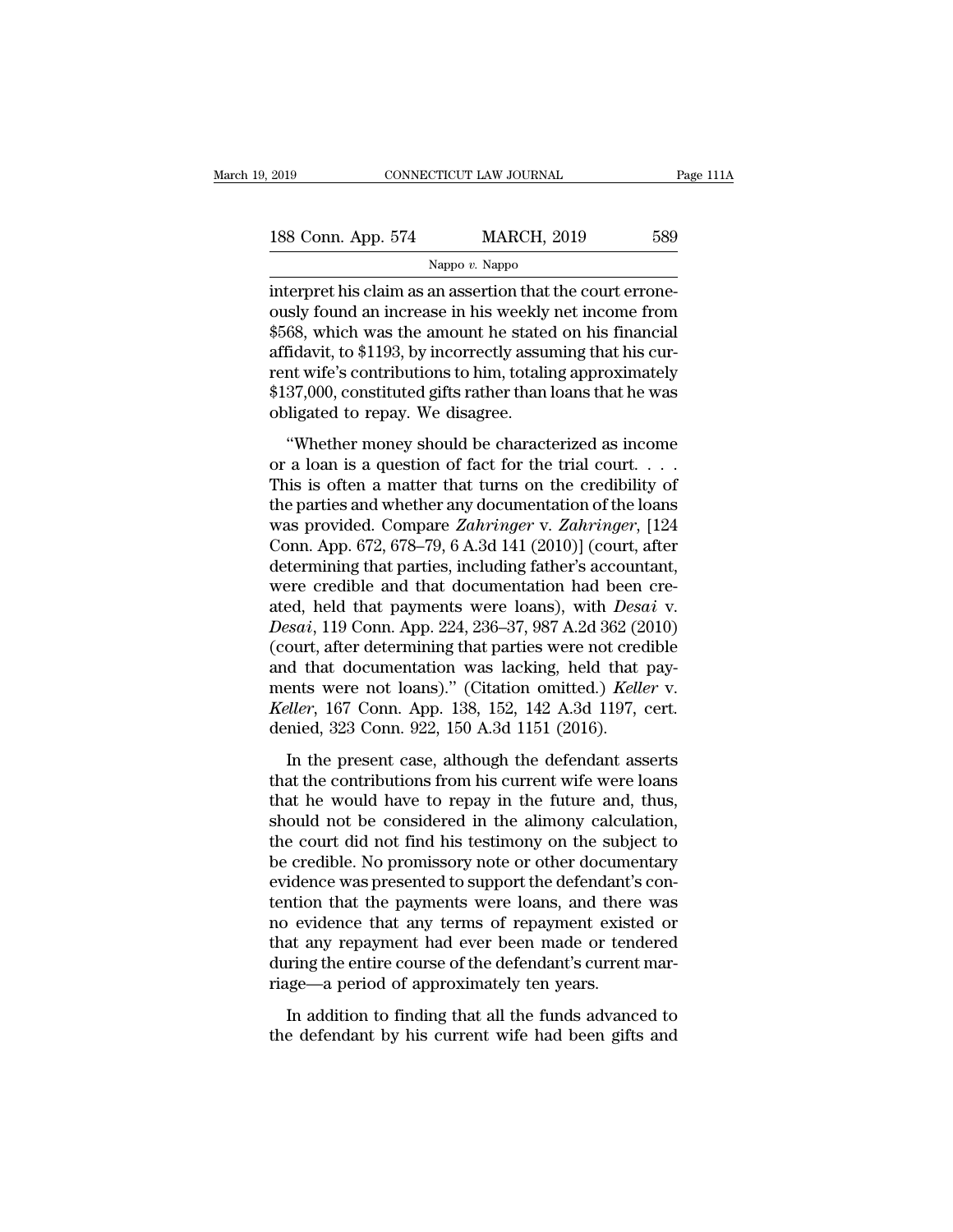| 12A | CONNECTICUT LAW JOURNAL |                    | March 19, 2019 |
|-----|-------------------------|--------------------|----------------|
| 590 | <b>MARCH, 2019</b>      | 188 Conn. App. 574 |                |
|     | Nappo $v$ . Nappo       |                    |                |

CONNECTICUT LAW JOURNAL March 19, 2019<br>
MARCH, 2019 188 Conn. App. 574<br>
Nappo v. Nappo<br>
not loans, the court also found that the evidence showed<br>
that the defendant's current wife pays the bulk of the<br>
couple's exponses. T MARCH, 2019 188 Conn. App. 574<br>
Nappo v. Nappo<br>
not loans, the court also found that the evidence showed<br>
that the defendant's current wife pays the bulk of the<br>
couple's expenses. The court noted that the plaintiff<br>
and h 590 MARCH, 2019 188 Conn. App. 574<br>
Nappo v. Nappo<br>
not loans, the court also found that the evidence showed<br>
that the defendant's current wife pays the bulk of the<br>
couple's expenses. The court noted that the plaintiff<br>  $\frac{\text{Nappo }v. \text{ Nappo}}{\text{Nappo }v. \text{ Nappo}}$ <br>
not loans, the court also found that the evidence showed<br>
that the defendant's current wife pays the bulk of the<br>
couple's expenses. The court noted that the plaintiff<br>
and his curren Nappo v. Nappo<br>
Nappo v. Nappo<br>
not loans, the court also found that the evidence showed<br>
that the defendant's current wife pays the bulk of the<br>
couple's expenses. The court noted that the plaintiff<br>
and his current wife Nappo  $v$ . Nappo<br>not loans, the court also found that the evidence showed<br>that the defendant's current wife pays the bulk of the<br>couple's expenses. The court noted that the plaintiff<br>and his current wife led a lifestyle w not loans, the court also found that the evidence showed<br>that the defendant's current wife pays the bulk of the<br>couple's expenses. The court noted that the plaintiff<br>and his current wife led a lifestyle with a level of lux that the defendant's current wife pays the bulk of the couple's expenses. The court noted that the plaintiff and his current wife led a lifestyle with a level of luxury beyond that which the defendant could afford given th couple's expenses. The court noted that the plaintiff<br>and his current wife led a lifestyle with a level of luxury<br>beyond that which the defendant could afford given the<br>income he reported on his financial affidavit. The co and his current wife led a lifestyle with a level of luxury<br>beyond that which the defendant could afford given the<br>income he reported on his financial affidavit. The court<br>noted that the defendant did not include on his fi beyond that which the defendant could afford given the<br>income he reported on his financial affidavit. The court<br>noted that the defendant did not include on his financial<br>affidavit recurring deposits of funds from his curre income he reported on his financial affidavit. The court<br>noted that the defendant did not include on his financial<br>affidavit recurring deposits of funds from his current<br>wife into his personal bank account, which the court noted that the defendant did not include on his financial<br>affidavit recurring deposits of funds from his current<br>wife into his personal bank account, which the court<br>also determined were gifts and not loans. The court<br>high affidavit recurring deposits of funds from his current<br>wife into his personal bank account, which the court<br>also determined were gifts and not loans. The court<br>highlighted the fact that some of the funds that the<br>defendant wife into his personal bank account, which the court<br>also determined were gifts and not loans. The court<br>highlighted the fact that some of the funds that the<br>defendant's current wife had given to him and spent<br>for his bene also determined were gifts and not loans. The court<br>highlighted the fact that some of the funds that the<br>defendant's current wife had given to him and spent<br>for his benefit came from income she received through<br>her positio highlighted the fact that some of the funds that the<br>defendant's current wife had given to him and spent<br>for his benefit came from income she received through<br>her position as owner and managing member in an<br>entity, Hampton defendant's current wife had given to him and spent<br>for his benefit came from income she received through<br>her position as owner and managing member in an<br>entity, Hampton Ventures, LLC, which owns and rents<br>office space wit for his benefit came from income she received through<br>her position as owner and managing member in an<br>entity, Hampton Ventures, LLC, which owns and rents<br>office space within real property located at 1100 New<br>Britain Avenue her position as owner and managing member in an<br>entity, Hampton Ventures, LLC, which owns and rents<br>office space within real property located at 1100 New<br>Britain Avenue in West Hartford. The defendant testi-<br>fied that in 2 entity, Hampton Ventures, LLC, which owns and rents<br>office space within real property located at 1100 New<br>Britain Avenue in West Hartford. The defendant testi-<br>fied that in 2005, his dissolved company, R.E.T. Capital<br>Corpo office space within real property located at 1100 New<br>Britain Avenue in West Hartford. The defendant testi-<br>fied that in 2005, his dissolved company, R.E.T. Capital<br>Corporation, of which he was the sole owner, had lent<br>his Britain Avenue in West Hartford. The defendant testi-<br>fied that in 2005, his dissolved company, R.E.T. Capital<br>Corporation, of which he was the sole owner, had lent<br>his current wife \$225,000 in order to purchase this renta fied that in 2005, his dissolved company, R.E.T. Capital<br>Corporation, of which he was the sole owner, had lent<br>his current wife \$225,000 in order to purchase this rental<br>property. He further testified that despite the fact Corporation, of which he was the sole own<br>his current wife \$225,000 in order to purchas<br>property. He further testified that despite t<br>a balloon provision in the promissory no<br>payment in full by May, 2015, the loan ha<br>repai s current wire \$225,000 in order to purchase this rental<br>operty. He further testified that despite the fact that<br>balloon provision in the promissory note required<br>yment in full by May, 2015, the loan had not been<br>paid; rat property. He further testified that despite the fact that<br>a balloon provision in the promissory note required<br>payment in full by May, 2015, the loan had not been<br>repaid; rather, the date the note was payable had been<br>"exte

a balloon provision in the promissory note required<br>payment in full by May, 2015, the loan had not been<br>repaid; rather, the date the note was payable had been<br>"extended" to some unspecified time.<br>The court based its determ payment in rull by May, 2015, the loan had not been<br>repaid; rather, the date the note was payable had been<br>"extended" to some unspecified time.<br>The court based its determination concerning the<br>financial contributions of th repaid; rather, the date the note was payable had been<br>"extended" to some unspecified time.<br>The court based its determination concerning the<br>financial contributions of the defendant's current wife<br>on the testimony of both "extended" to some unspectmed tme.<br>The court based its determination concerning the<br>financial contributions of the defendant's current wife<br>on the testimony of both parties, the defendant's finan-<br>cial situation, and his s The court based its determination concerning the<br>financial contributions of the defendant's current wife<br>on the testimony of both parties, the defendant's finan-<br>cial situation, and his spending habits, which included<br>coun financial contributions of the defendant's current wife<br>on the testimony of both parties, the defendant's finan-<br>cial situation, and his spending habits, which included<br>country club fees and the maintenance of two resi-<br>de on the testimony of both parties, the defendant's financial situation, and his spending habits, which included<br>country club fees and the maintenance of two resi-<br>dences. We conclude that the court did not abuse its<br>discret cial situation, and his spending habits, which included<br>country club fees and the maintenance of two resi-<br>dences. We conclude that the court did not abuse its<br>discretion by factoring into its calculation of the defen-<br>dan country club fees and the maintenance of two resi-<br>dences. We conclude that the court did not abuse its<br>discretion by factoring into its calculation of the defen-<br>dant's weekly income the amounts advanced to him by<br>his cur dences. We conclude that the court did not abuse its<br>discretion by factoring into its calculation of the defen-<br>dant's weekly income the amounts advanced to him by<br>his current wife and the expenditures she had paid on<br>his discretion by factoring into its calculation of the defendant's weekly income the amounts advanced to him by his current wife and the expenditures she had paid on his behalf. The court concluded that the financial needs of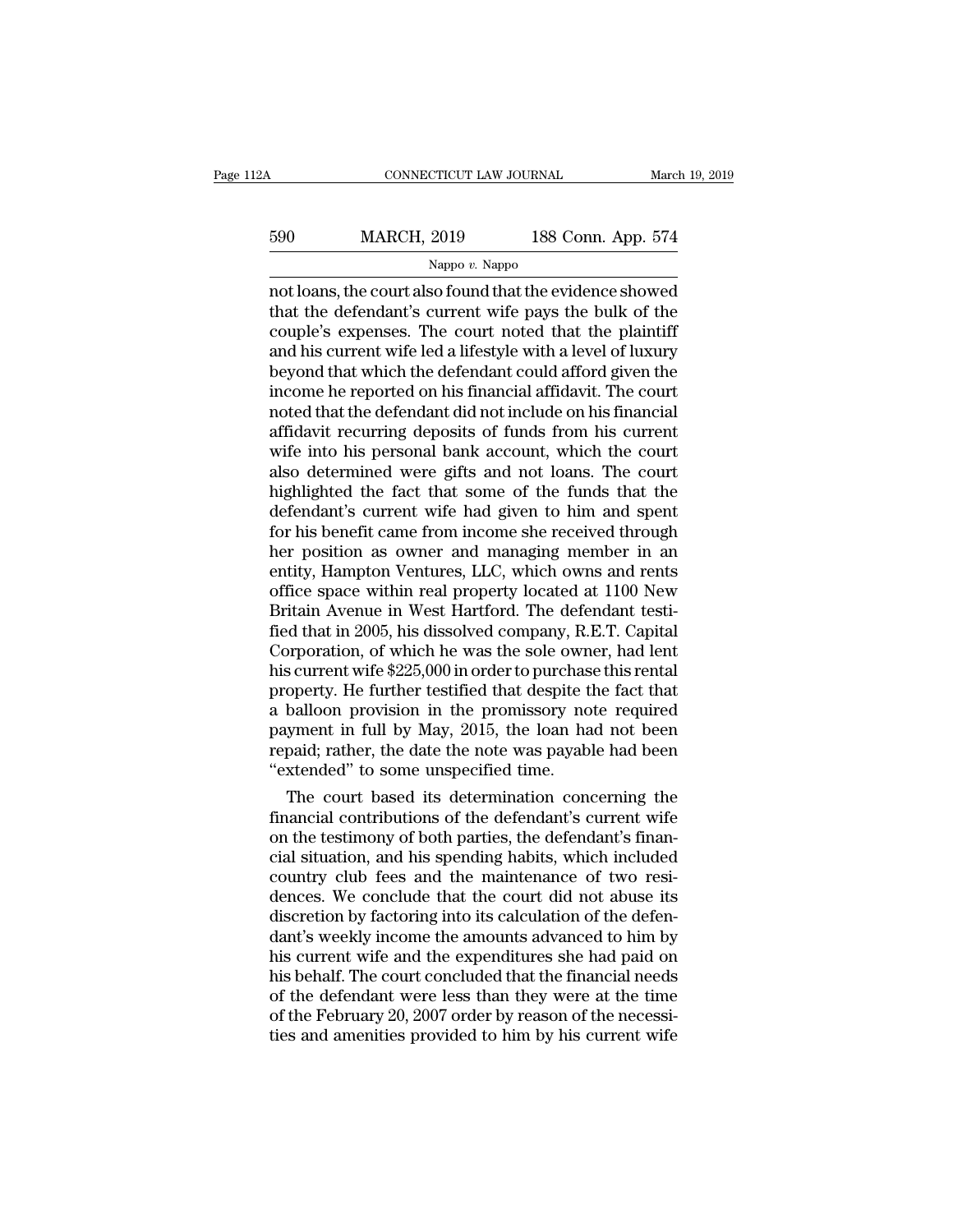Nappo *v.* Nappo

2019 CONNECTICUT LAW JOURNAL Page 113A<br>
188 Conn. App. 574 MARCH, 2019 591<br>
Nappo v. Nappo<br>
above and beyond the funds she gives to him and uses<br>
to pay his expenses. The court was correct in consider-<br>
ing the income of t 188 Conn. App. 574 MARCH, 2019 591<br>
Nappo v. Nappo<br>
above and beyond the funds she gives to him and uses<br>
to pay his expenses. The court was correct in consider-<br>
ing the income of the defendant's current wife because<br>
it 188 Conn. App. 574 MARCH, 2019 591<br>
Nappo v. Nappo<br>
above and beyond the funds she gives to him and uses<br>
to pay his expenses. The court was correct in consider-<br>
ing the income of the defendant's current wife because<br>
it 188 Conn. App. 574 MARCH, 2019 591<br>
Nappo v. Nappo<br>
above and beyond the funds she gives to him and uses<br>
to pay his expenses. The court was correct in consider-<br>
ing the income of the defendant's current wife because<br>
it Nappo v. Nappo<br>
Nappo v. Nappo<br>
Nappo v. Nappo<br>
doove and beyond the funds she gives to him and uses<br>
to pay his expenses. The court was correct in consider-<br>
ing the income of the defendant's current wife because<br>
it was Nappo v. Nappo<br>above and beyond the funds she gives to him and uses<br>to pay his expenses. The court was correct in consider-<br>ing the income of the defendant's current wife because<br>it was relevant to his current expenses, a above and beyond the funds she gives to him and uses<br>to pay his expenses. The court was correct in consider-<br>ing the income of the defendant's current wife because<br>it was relevant to his current expenses, a material factor pay his expenses. The court was correct in consider-<br>g the income of the defendant's current wife because<br>was relevant to his current expenses, a material factor<br>determining his current net income and, therefore, his<br>ilit ing the income of the defendant's current wife because<br>it was relevant to his current expenses, a material factor<br>in determining his current net income and, therefore, his<br>ability to pay the increased alimony. See  $McGuinness$ <br>

it was relevant to his current expenses, a material factor<br>in determining his current net income and, therefore, his<br>ability to pay the increased alimony. See McGuinness<br>v. McGuinness, 185 Conn. 7, 12–13, 440 A.2d 804 (19 in determining his current net income and, therefore, his<br>ability to pay the increased alimony. See McGuinness<br>v. McGuinness, 185 Conn. 7, 12–13, 440 A.2d 804 (1981).<br>We further conclude that the court's modified<br>monthly ability to pay the increased alimony. See *McGuinness*<br>v. *McGuinness*, 185 Conn. 7, 12–13, 440 A.2d 804 (1981).<br>We further conclude that the court's modified<br>monthly alimony order of \$1300 per month plus \$1000<br>per month v. *McGuinness*, 185 Conn. 7, 12–13, 440 A.2d 804 (1981).<br>We further conclude that the court's modified<br>monthly alimony order of \$1300 per month plus \$1000<br>per month on an arrearage of \$16,580 is not exces-<br>sive, as the d We further conclude that the court's modified<br>monthly alimony order of \$1300 per month plus \$1000<br>per month on an arrearage of \$16,580 is not exces-<br>sive, as the defendant's arguments suggest, in light of<br>the defendant's monthly alimony order of \$1300 per month plus \$1000<br>per month on an arrearage of \$16,580 is not exces-<br>sive, as the defendant's arguments suggest, in light of<br>the defendant's net monthly income of \$4772 (\$1193<br>multiplied b per month on an arrearage of \$16,580 is not excessive, as the defendant's arguments suggest, in light of the defendant's net monthly income of \$4772 (\$1193 multiplied by 4.3) and the needs and expenses of the plaintiff, wh sive, as the defendant's arguments suggest, in light of<br>the defendant's net monthly income of \$4772 (\$1193<br>multiplied by 4.3) and the needs and expenses of the<br>plaintiff, whose current weekly net income, exclud-<br>ing alimo the defendant's net monthly income of \$4772 (\$1193<br>multiplied by 4.3) and the needs and expenses of the<br>plaintiff, whose current weekly net income, exclud-<br>ing alimony but including additional support of \$186.05<br>per week, judgment. in the definition of state and the parties' former merids and the parties of the defendant also argues the parties' incomes, as originally intended in the dissolution dynest.<br>The defendant also argues that the court failed ing alimony but including additional support of \$186.05<br>per week, a recurring gift from her son, was deter-<br>mined to be \$567. This order nearly equalizes the par-<br>ties' incomes, as originally intended in the dissolution<br>ju

per week, a recurring gift from her son, was determined to be \$567. This order nearly equalizes the parties' incomes, as originally intended in the dissolution judgment.<br>The defendant also argues that the court failed to t mined to be \$567. This order nearly equalizes the parties' incomes, as originally intended in the dissolution<br>judgment.<br>The defendant also argues that the court failed to<br>take into account additional income he alleges that ties' incomes, as originally intended in the dissolution<br>judgment.<br>The defendant also argues that the court failed to<br>take into account additional income he alleges that the<br>plaintiff derives from renting the parties' form judgment.<br>The defendant also argues that the court failed to<br>take into account additional income he alleges that the<br>plaintiff derives from renting the parties' former marital<br>home in Avon. The only evidence with respect t The defendant also argues that the court failed to<br>take into account additional income he alleges that the<br>plaintiff derives from renting the parties' former marital<br>home in Avon. The only evidence with respect to her<br>rent The document and digital income he alleges that the plaintiff derives from renting the parties' former marital<br>home in Avon. The only evidence with respect to her<br>renting those premises came through the testimony of<br>the pl plaintiff derives from renting the parties' former marital<br>home in Avon. The only evidence with respect to her<br>renting those premises came through the testimony of<br>the plaintiff and her son, Jeffrey Nappo. Both indicated<br>t Frament Moon. The only evidence with respect to her<br>renting those premises came through the testimony of<br>the plaintiff and her son, Jeffrey Nappo. Both indicated<br>that the property had been foreclosed and there was<br>no longe renting those premises came through the testimony of<br>the plaintiff and her son, Jeffrey Nappo. Both indicated<br>that the property had been foreclosed and there was<br>no longer any rental income being generated. The defen-<br>dant at the property had been foreclosed and there was<br>longer any rental income being generated. The defen-<br>nt offered no contrary evidence and, viewed in light<br>the evidence before the court, its failure to attribute<br>ntal incom

II

mo longer any rental income being generated. The defendant offered no contrary evidence and, viewed in light<br>of the evidence before the court, its failure to attribute<br>rental income to the plaintiff is not clearly erroneo dant oriered no contrary evidence and, viewed in light<br>of the evidence before the court, its failure to attribute<br>rental income to the plaintiff is not clearly erroneous.<br> $II$ <br>The defendant's second claim is that the court or the evidence before the court, its failure to attribute<br>rental income to the plaintiff is not clearly erroneous.<br> $II$ <br>The defendant's second claim is that the court<br>improperly sanctioned him for his contempt of certain<br> Frental income to the plaintiff is not clearly erroneous.<br>
II<br>
The defendant's second claim is that the court<br>
improperly sanctioned him for his contempt of certain<br>
court orders and entered additional orders to remediate mproperly sanctioned him for his contempt of certain<br>burt orders and entered additional orders to remediate<br>is failure to fully comply with others.<sup>10</sup> The defendant<br>pecifically takes issue with (1) the court's award to t court orders and entered additional orders to remediate<br>his failure to fully comply with others.<sup>10</sup> The defendant<br>specifically takes issue with (1) the court's award to the<br><sup>10</sup> The hearing on the plaintiff's two contemp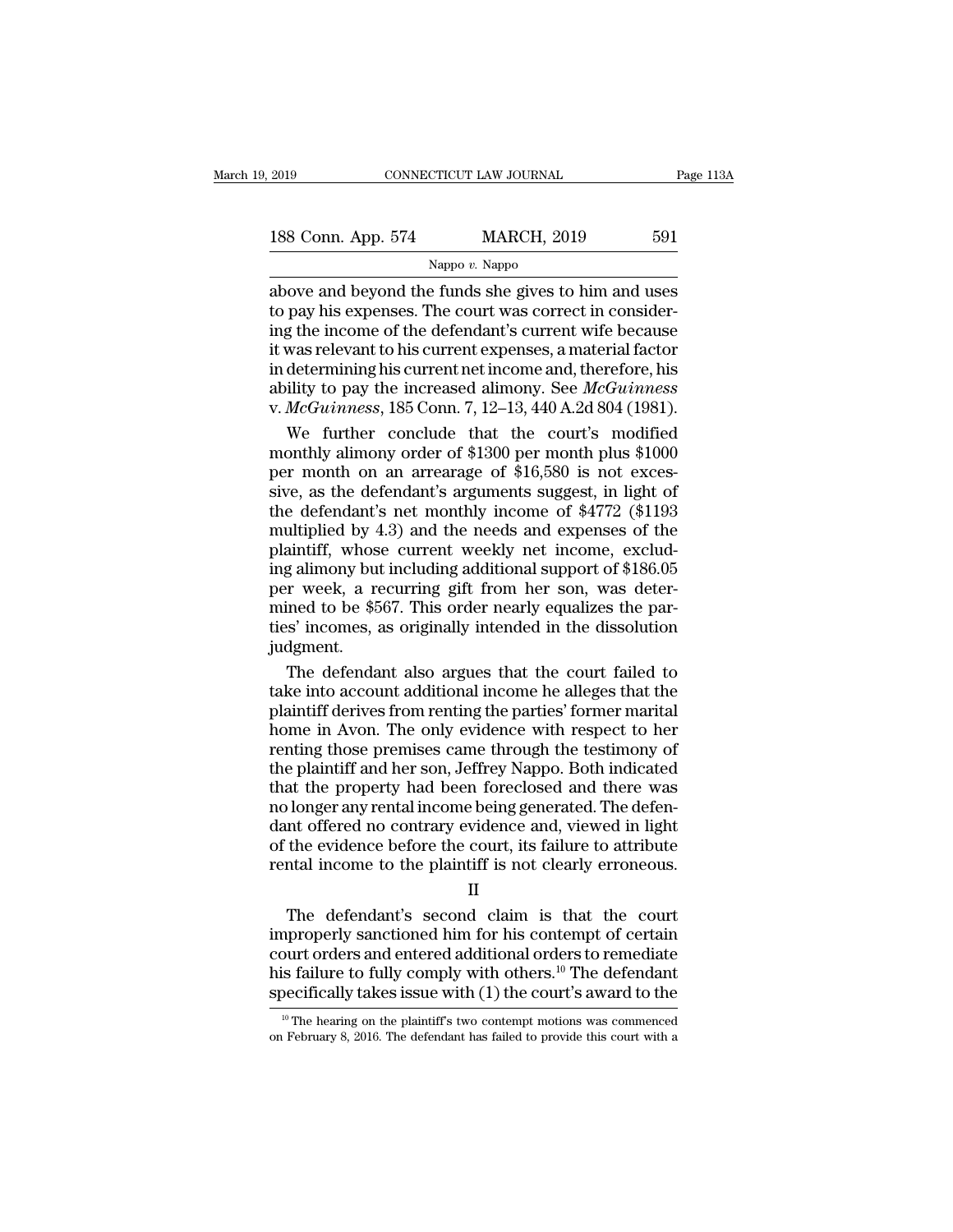| 14A | CONNECTICUT LAW JOURNAL |                    | March 19, 2019 |
|-----|-------------------------|--------------------|----------------|
| 592 | <b>MARCH, 2019</b>      | 188 Conn. App. 574 |                |
|     | Nappo $v$ . Nappo       |                    |                |

cONNECTICUT LAW JOURNAL March 19, 2019<br>
592 MARCH, 2019 188 Conn. App. 574<br>
Nappo v. Nappo<br>
plaintiff of attorney's fees and travel expenses totaling<br>
\$3000, (2) the court's remedial order that he pay 5 per-592 MARCH, 2019 188 Conn. App. 574<br>
Nappo v. Nappo<br>
plaintiff of attorney's fees and travel expenses totaling<br>
\$3000, (2) the court's remedial order that he pay 5 per-<br>
cent interest on any portion of the plaintiff's one-h 592 MARCH, 2019 188 Conn. App. 574<br>Nappo v. Nappo<br>plaintiff of attorney's fees and travel expenses totaling<br>\$3000, (2) the court's remedial order that he pay 5 per-<br>cent interest on any portion of the plaintiff's one-half Sommary MARCH, 2019 188 Conn. App. 574<br>
Nappo v. Nappo<br>
plaintiff of attorney's fees and travel expenses totaling<br>
\$3000, (2) the court's remedial order that he pay 5 per-<br>
cent interest on any portion of the plaintiff's Nappo v. Nappo<br>plaintiff of attorney's fees and travel expenses totaling<br>\$3000, (2) the court's remedial order that he pay 5 per-<br>cent interest on any portion of the plaintiff's one-half<br>share of the bond money that remai region of the plaintiff of attorney's fees and travel expenses totaling<br>\$3000, (2) the court's remedial order that he pay 5 per-<br>cent interest on any portion of the plaintiff's one-half<br>share of the bond money that remain plaintiff of attorney's fees and travel expenses totaling<br>\$3000, (2) the court's remedial order that he pay 5 per-<br>cent interest on any portion of the plaintiff's one-half<br>share of the bond money that remained unpaid after \$3000, (2) the court's remedial order that he pay 5 percent interest on any portion of the plaintiff's one-half<br>share of the bond money that remained unpaid after<br>October 31, 2017, and (3) the court's order that he<br>reimbur cent interest on any portion of the plaintiff's one-half<br>share of the bond money that remained unpaid after<br>October 31, 2017, and (3) the court's order that he<br>reimburse the plaintiff \$391.50 for unpaid alimony as a<br>result share of the bond money that remained unpaid after<br>October 31, 2017, and (3) the court's order that he<br>reimburse the plaintiff \$391.50 for unpaid alimony as a<br>result of wire transfer fees deducted by the defendant's<br>bank f October 31, 2017, and (3) the court's order that he<br>reimburse the plaintiff \$391.50 for unpaid alimony as a<br>result of wire transfer fees deducted by the defendant's<br>bank from his alimony payments. We decline to review<br>the reimburse the plaintiff \$391.50 for unpaid alimony as a<br>result of wire transfer fees deducted by the defendant's<br>bank from his alimony payments. We decline to review<br>the first aspect of this claim related to the award of<br>t result of wire transfer fees deducted by the defendant's<br>bank from his alimony payments. We decline to review<br>the first aspect of this claim related to the award of<br>travel expenses and attorney's fees because it was not<br>ra bank from his alimony payments. We decline to review<br>the first aspect of this claim related to the award of<br>travel expenses and attorney's fees because it was not<br>raised before the trial court. With respect to the other<br>as the first aspect of this claim related to the award of<br>travel expenses and attorney's fees because it was not<br>raised before the trial court. With respect to the other<br>aspects of the claim, we conclude that the remedial<br>ord travel expenses and attorney's fees because it was not<br>raised before the trial court. With respect to the other<br>aspects of the claim, we conclude that the remedial<br>orders pertaining to the wire transfer fees and the 5<br>per raised before the trial court. With respect to the other<br>aspects of the claim, we conclude that the remedial<br>orders pertaining to the wire transfer fees and the 5<br>percent interest on the unpaid balance of the plaintiff's<br>s aspects of the claim, we conclude that the remedial<br>
percent interest on the unpaid balance of the plaintiff's<br>
share of the bond money effective November 1, 2017,<br>
reflected a proper exercise of the court's inherent<br>
auth orders pertaining to the wire transfer fees and the 5<br>percent interest on the unpaid balance of the plaintiff's<br>share of the bond money effective November 1, 2017,<br>reflected a proper exercise of the court's inherent<br>author percent interest on the unpaid balance of the plaintiff's<br>share of the bond money effective November 1, 2017,<br>reflected a proper exercise of the court's inherent<br>authority to effectuate its judgment. See, e.g., *Perry v.*<br> share of the bond money effective November 1, 2017,<br>reflected a proper exercise of the court's inherent<br>authority to effectuate its judgment. See, e.g., *Perry* v.<br>*Perry*, 156 Conn. App. 587, 595, 113 A.3d 132, cert.<br>deni We first address the court's award of travel expenses<br>determined, 317 Conn. 906, 114 A.3d 1220 (2015); O'Halpin<br>O'Halpin, 144 Conn. App. 671, 677–78, 74 A.3d 465,<br>rt. denied, 310 Conn. 952, 81 A.3d 1180 (2013).<br>A<br>We first

A

v. O'Halpin, 144 Conn. 952, 81 A.3d 1180 (2019), 8 Halpin<br>v. O'Halpin, 144 Conn. 952, 81 A.3d 1180 (2013).<br>A<br>We first address the court's award of travel expenses<br>and attorney's fees to the plaintiff, which the court<br>indi in the defendant in the same of the defendant of the defendant in contempt for failure to provide the plaintiff with popularity and  $\frac{1}{2}$  and  $\frac{1}{2}$  and  $\frac{1}{2}$  at  $\frac{1}{2}$  and  $\frac{1}{2}$  at  $\frac{1}{2}$  and  $\frac{1}{2$ A<br>
We first address the court's award of travel expenses<br>
and attorney's fees to the plaintiff, which the court<br>
indicated were sanctions it was imposing upon finding<br>
the defendant in contempt for failure to provide the<br> A<br>We first address the court's award of travel expenses<br>and attorney's fees to the plaintiff, which the court<br>indicated were sanctions it was imposing upon finding<br>the defendant in contempt for failure to provide the<br>plai We first address the court's award of travel expenses<br>and attorney's fees to the plaintiff, which the court<br>indicated were sanctions it was imposing upon finding<br>the defendant in contempt for failure to provide the<br>plainti We first address the court's award of travel expenses<br>and attorney's fees to the plaintiff, which the court<br>indicated were sanctions it was imposing upon finding<br>the defendant in contempt for failure to provide the<br>plainti and attorney's fees to the plaintiff, which the court<br>indicated were sanctions it was imposing upon finding<br>the defendant in contempt for failure to provide the<br>plaintiff with periodic reports on the status of his efforts<br> plaintiff with periodic reports on the status of his efforts<br>to obtain release of the \$375,000 bond; copies of his<br>annual tax returns, 1099 forms, and K-1 forms by April<br>15 of each calendar year; and a copy of his passpor to obtain release of the \$375,000 bond; copies of his<br>annual tax returns, 1099 forms, and K-1 forms by April<br>15 of each calendar year; and a copy of his passport.<br>transcript of the proceedings that transpired on that date

annual tax returns, 1099 forms, and K-1 forms by April<br>15 of each calendar year; and a copy of his passport.<br>transcript of the proceedings that transpired on that date in accordance<br>with Practice Book § 63-8. This defect i 15 of each calendar year; and a copy of his passport.<br>
transcript of the proceedings that transpired on that date in accordance<br>
with Practice Book § 63-8. This defect in the appeal does not hamper our<br>
review, however, be To Of each Calendar year, and a Copy Of his passport.<br>
transcript of the proceedings that transpired on that date in accordance<br>
with Practice Book § 63-8. This defect in the appeal does not hamper our<br>
review, however, be transcript of the proceedings that transpire<br>with Practice Book § 63-8. This defect in the<br>review, however, because the trial court file<br>transcript of the proceedings on February 8,<br>counsel provided to the trial court at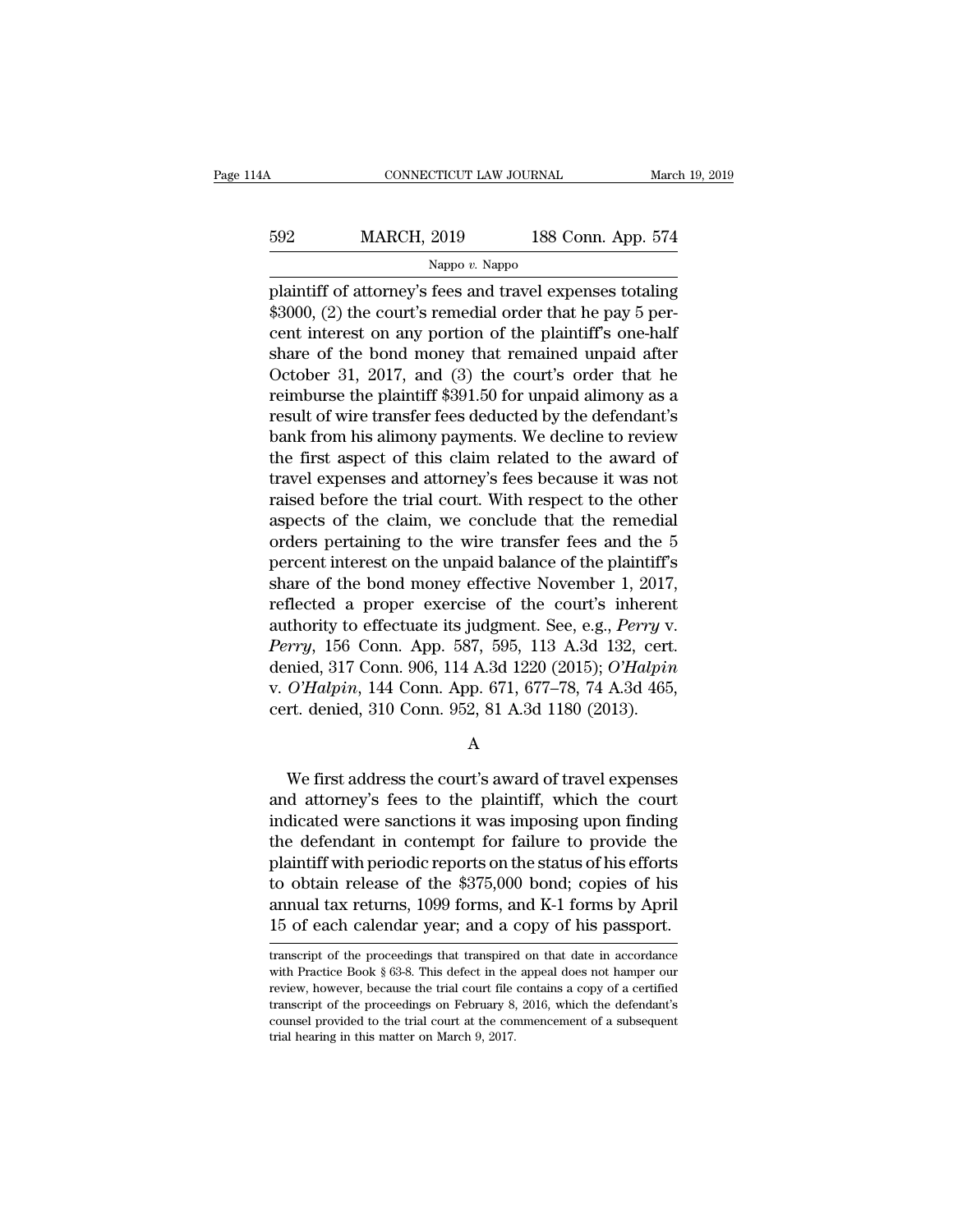2019 CONNECTICUT LAW JOURNAL Page 115A<br>188 Conn. App. 574 MARCH, 2019 593<br>Nappo v. Nappo

## Nappo *v.* Nappo

The following additional facts are relevant to this<br>
The following additional facts are relevant to this<br>
time. The plaintiff sought reimbursement for and pre-188 Conn. App. 574 MARCH, 2019 593<br>Nappo v. Nappo<br>The following additional facts are relevant to this<br>claim. The plaintiff sought reimbursement for and pre-<br>sented evidence of her travel expenses from Florida to<br>Connecticu 188 Conn. App. 574 MARCH, 2019 593<br>
Nappo v. Nappo<br>
The following additional facts are relevant to this<br>
claim. The plaintiff sought reimbursement for and pre-<br>
sented evidence of her travel expenses from Florida to<br>
Conn 188 Conn. App. 574 MARCH, 2019 593<br>
Nappo v. Nappo<br>
The following additional facts are relevant to this<br>
claim. The plaintiff sought reimbursement for and pre-<br>
sented evidence of her travel expenses from Florida to<br>
Conne The following additional facts are relevant to this<br>claim. The plaintiff sought reimbursement for and pre-<br>sented evidence of her travel expenses from Florida to<br>Connecticut on October 16, 2015, and January 15, 2016,<br>tota Suppo v. Nappo<br>The following additional facts are relevant to this<br>claim. The plaintiff sought reimbursement for and pre-<br>sented evidence of her travel expenses from Florida to<br>Connecticut on October 16, 2015, and January The following additional facts are relevant to this<br>claim. The plaintiff sought reimbursement for and pre-<br>sented evidence of her travel expenses from Florida to<br>Connecticut on October 16, 2015, and January 15, 2016,<br>tota claim. The plaintiff sought reimbursement for and pre-<br>sented evidence of her travel expenses from Florida to<br>Connecticut on October 16, 2015, and January 15, 2016,<br>totaling \$1929.35.<sup>11</sup> These trips were for previously<br>s sented evidence of her travel expenses from Florida to<br>Connecticut on October 16, 2015, and January 15, 2016,<br>totaling \$1929.35.<sup>11</sup> These trips were for previously<br>scheduled hearings on her amended motion for con-<br>tempt a Connecticut on October 16, 2015, and January 15, 2016,<br>totaling \$1929.35.<sup>11</sup> These trips were for previously<br>scheduled hearings on her amended motion for con-<br>tempt and amended motion for modification.<sup>12</sup> On Octo-<br>ber 1 totaling \$1929.35.<sup>11</sup> These trips were for previously<br>scheduled hearings on her amended motion for con-<br>tempt and amended motion for modification.<sup>12</sup> On Octo-<br>ber 16, 2015, the defendant appeared through counsel,<br>but th scheduled hearings on her amended motion for con-<br>tempt and amended motion for modification.<sup>12</sup> On Octo-<br>ber 16, 2015, the defendant appeared through counsel,<br>but the hearing did not go forward. On that date, the<br>court or tempt and amended motion for modification.<sup>12</sup> On October 16, 2015, the defendant appeared through counsel,<br>but the hearing did not go forward. On that date, the<br>court ordered a continuance to January 15, 2016, and<br>noted ber 16, 2015, the defendant appeared through counsel,<br>but the hearing did not go forward. On that date, the<br>court ordered a continuance to January 15, 2016, and<br>noted that the defendant "acknowledges his obligation<br>to appe but the hearing did not go forward. On that date, the<br>court ordered a continuance to January 15, 2016, and<br>noted that the defendant "acknowledges his obligation<br>to appear on that date." The court also reserved the<br>plaintif court ordered a continuance to January 15, 2016, and<br>noted that the defendant "acknowledges his obligation<br>to appear on that date." The court also reserved the<br>plaintiff's "right to seek reimbursement of expenses<br>incurred noted that the defendant "actomore appear on that date." The plaintiff's "right to seek reincurred for her trips to Co held today and July 14, 2018 motion for modification and representation of the mean of the scheduled to appear on that date. The court also reserved the<br>aintiff's "right to seek reimbursement of expenses<br>curred for her trips to Connecticut for the hearing<br>ld today and July 14, 2015 on which the [plaintiff's<br>botion for modifi plantin 3 Tight to seek remibulisement of expenses<br>incurred for her trips to Connecticut for the hearing<br>held today and July 14, 2015 on which the [plaintiff's<br>motion for modification and motion for contempt] were<br>schedule

he plaintiff certains and motion for the hearing<br>held today and July 14, 2015 on which the [plaintiff's<br>motion for modification and motion for contempt] were<br>scheduled to be heard."<br>On January 15, 2016, the defendant moved plants and buty 11, 2010 of which the [plants motion for modification and motion for contempt] were<br>scheduled to be heard."<br>On January 15, 2016, the defendant moved for a con-<br>tinuance, which the court granted on the condi scheduled to be heard."<br>
On January 15, 2016, the defendant moved for a continuance, which the court granted on the condition that<br>
he pay the plaintiff certain travel expenses as listed on<br>
plaintiff's exhibit 1. In its w On January 15, 2016, the defendant moved for a continuance, which the court granted on the condition that<br>he pay the plaintiff certain travel expenses as listed on<br>plaintiff's exhibit 1. In its written order, the court st On January 15, 2016, the defendant moved for a continuance, which the court granted on the condition that<br>he pay the plaintiff certain travel expenses as listed on<br>plaintiff's exhibit 1. In its written order, the court sta tinuance, which the court granted on the condition that<br>he pay the plaintiff certain travel expenses as listed on<br>plaintiff's exhibit 1. In its written order, the court stated:<br>"By agreement of the parties, [the defendant he pay the plaintiff certain travel expenses as listed on<br>plaintiff's exhibit 1. In its written order, the court stated:<br>"By agreement of the parties, [the defendant] shall pay<br>within one week of today, the sum of \$1500 to plaintiff's exhibit 1. In its written order, the court stated:<br>"By agreement of the parties, [the defendant] shall pay<br>within one week of today, the sum of \$1500 to [the<br>plaintiff] of which \$714.66 is to reimburse her for "By agreement of the parties, [the defendant] shall pay<br>within one week of today, the sum of \$1500 to [the<br>plaintiff] of which \$714.66 is to reimburse her for her<br>travel expenses to appear in court today. The balance<br>is s within one week of today, the sum of \$1500 to [the<br>plaintiff] of which \$714.66 is to reimburse her for her<br>travel expenses to appear in court today. The balance<br>is subject to adjustment and *will be applied toward the*<br>cos plaintiff] of which \$714.66 is to reimburse her for her<br>travel expenses to appear in court today. The balance<br>is subject to adjustment and *will be applied toward the*<br>cost of her return trip for the continued hearing.<sup>13</sup> travel expenses to appear in court today. The balance<br>is subject to adjustment and *will be applied toward the*<br>cost of her return trip for the continued hearing.<sup>13</sup> The<br>court continues to reserve [the plaintiff's] right burt continues to reserve [the plaintiff's] right to seek<br>
eimbursement for prior trips as previously ordered by<br>
ie court." (Emphasis added; footnote added.) During<br>
ie hearing on February 18, 2016, the court inquired of<br> reimbursement for prior trips as previously ordered by<br>the court." (Emphasis added; footnote added.) During<br>the hearing on February 18, 2016, the court inquired of<br><sup>11</sup> The hearing on the plaintiff's amended motion for con

the court." (Emphasis added; footnote added.) During<br>the hearing on February 18, 2016, the court inquired of<br> $\frac{11}{10}$  The hearing on the plaintiff's amended motion for contempt and her<br>amended motion for modification p the hearing on February 18, 2016, the court inquired of<br>
<sup>11</sup> The hearing on the plaintiff's amended motion for contempt and her<br>
amended motion for modification previously had been continued from July<br>
15 to October 16, <sup>11</sup> The hearing on the plaintiff's amended motion for contempt and her amended motion for modification previously had been continued from July 15 to October 16, 2015, with an order to the plaintiff that she serve the def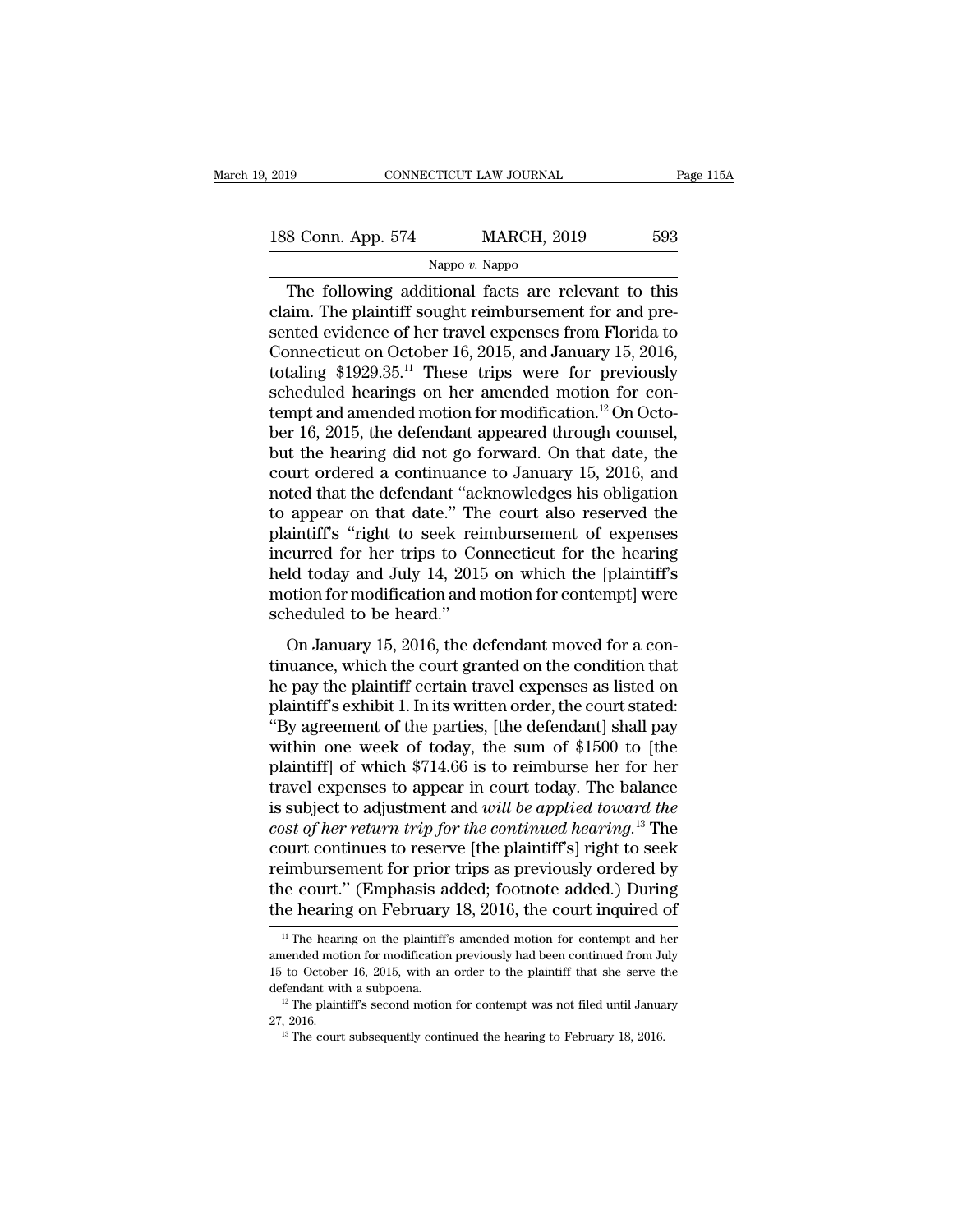# CONNECTICUT LAW JOURNAL March 19, 2019<br>594 MARCH, 2019 188 Conn. App. 574<br>Nappo v. Nappo Nappo *v.* Nappo

CONNECTICUT LAW JOURNAL March 19, 2019<br>
MARCH, 2019 188 Conn. App. 574<br>
Nappo v. Nappo<br>
the plaintiff whether the defendant had paid her funds in<br>
compliance with his January 15 order, and she indicated<br>
that she had recei  $\begin{array}{cc}\n 594 & \text{MARCH, } 2019 & \text{188 Conn. App. } 574 \\
 \hline\n \text{Nappo } v. \text{ Nappo} \\
 \text{the plaintiff whether the defendant had paid her funds in compliance with his January 15 order, and she indicated that she had received $1500. The plaintiff further testified that she had travelled from Florida to Connecticut\n\end{array}$  $\begin{tabular}{ll} \hline \textbf{594} & \textbf{MARCH, 2019} & \textbf{188 Conn. App. 574} \\ \hline \textbf{188 P} & \textbf{188 Conn. App. 574} \\ \hline \textbf{189 P} & \textbf{189 P} \\ \hline \end{tabular} \textbf{the plaintiff whether the defendant had paid her funds in compliance with his January 15 order, and she indicated that she had received $1500. The plaintiff further testified that she had traveled from Florida to Connecticut a third time for the February 18–2016 hoaring. Upon$  $\frac{\text{NAPCH, 2019}}{\text{Nappo } v. \text{ Nappo}}$ <br>
the plaintiff whether the defendant had paid her funds in<br>
compliance with his January 15 order, and she indicated<br>
that she had received \$1500. The plaintiff further testi-<br>
fied that s Nappo v. Nappo<br>
Nappo v. Nappo<br>
the plaintiff whether the defendant had paid her funds in<br>
compliance with his January 15 order, and she indicated<br>
that she had received \$1500. The plaintiff further testi-<br>
fied that she Nappo v. Nappo<br>the plaintiff whether the defendant had paid her funds in<br>compliance with his January 15 order, and she indicated<br>that she had received \$1500. The plaintiff further testi-<br>fied that she had traveled from Fl the plaintiff whether the defendant had paid her funds in<br>compliance with his January 15 order, and she indicated<br>that she had received \$1500. The plaintiff further testi-<br>fied that she had traveled from Florida to Connect expenses. In the plaintiff, through counsel, also requested that e be reimbursed for a through connecticut<br>third time for the February 18, 2016 hearing. Upon<br>ding the defendant in contempt, the court ordered<br>at he pay the plaintiff she is a third time for the February 18, 2016 hearing. Upon<br>finding the defendant in contempt, the court ordered<br>that he pay the plaintiff an additional \$1000 for travel<br>expenses.<br>The plaintiff, through counsel, also reque

contempt motion. The contempt, the court ordered<br>that he pay the plaintiff an additional \$1000 for travel<br>expenses.<br>The plaintiff, through counsel, also requested that<br>she be reimbursed for attorney's fees of \$5000 for eac that he pay the plaintiff an additional \$1000 for travel<br>expenses.<br>The plaintiff, through counsel, also requested that<br>she be reimbursed for attorney's fees of \$5000 for each<br>contempt motion. The court, having found the d expenses.<br>The plaintiff, through counsel, also requested that<br>she be reimbursed for attorney's fees of \$5000 for each<br>contempt motion. The court, having found the defen-<br>dant in contempt on some, but not all, of the allega The plaintiff, through counsel, also requested t<br>she be reimbursed for attorney's fees of \$5000 for ea<br>contempt motion. The court, having found the def<br>dant in contempt on some, but not all, of the allegatic<br>contained in h rhe plantant, anough counset, also requested that<br>e be reimbursed for attorney's fees of \$5000 for each<br>ntempt motion. The court, having found the defen-<br>nt in contempt on some, but not all, of the allegations<br>ntained in h EXECUTE CONTROLLED IN A CONTROLLED TO A CONTROLLED CONTROLLED CONTROLLED CONTROLLED AND A CONTROLLED AWARDED in altorney's fees.<br>
On appeal, the defendant does not dispute the court's calculation of the amounts awarded to

travel in contempt motion. The court, naving found are determined and the contrained in her amended motion for contempt, awarded the plaintiff \$2000 in attorney's fees.<br>On appeal, the defendant does not dispute the court's that it was unfaired in the amended motion for contempt,<br>awarded the plaintiff \$2000 in attorney's fees.<br>On appeal, the defendant does not dispute the court's<br>calculation of the amounts awarded to the plaintiff for<br>travel expedience in the antichated motion for exhicuting,<br>awarded the plaintiff \$2000 in attorney's fees.<br>On appeal, the defendant does not dispute the court's<br>calculation of the amounts awarded to the plaintiff for<br>travel expen on appeal, the defendant does not dispute the court's<br>calculation of the amounts awarded to the plaintiff for<br>travel expenses and attorney's fees. His only claim is<br>that it was unfair to award attorney's fees and travel<br>ex On appeal, the defendant does not dispute the court's<br>calculation of the amounts awarded to the plaintiff for<br>travel expenses and attorney's fees. His only claim is<br>that it was unfair to award attorney's fees and travel<br>ex calculation of the amounts awarded to the plaintiff for<br>travel expenses and attorney's fees. His only claim is<br>that it was unfair to award attorney's fees and trave<br>expenses to the plaintiff because, on December 1, 2014<br>sh and it was unfair to award attorney's fees. This only claim is<br>at it was unfair to award attorney's fees and travel<br>penses to the plaintiff because, on December 1, 2014,<br>e failed to appear for a prior hearing, and that the expenses to the plaintiff because, on December 1, 2014,<br>she failed to appear for a prior hearing, and that the<br>court denied his motion for sanctions for expenses<br>related to the cost of preparing for that hearing.<br>First, we

experises to are plaintiff because, on Becember 1, 2011,<br>she failed to appear for a prior hearing, and that the<br>court denied his motion for sanctions for expenses<br>related to the cost of preparing for that hearing.<br>First, w She hand to appear for a prior hearing, and that are<br>court denied his motion for sanctions for expenses<br>related to the cost of preparing for that hearing.<br>First, we observe that the motion for sanctions to<br>which the defend visited to the cost of preparing for that hearing.<br>
First, we observe that the motion for sanctions to<br>
which the defendant refers, filed on January 27, 2014,<br>
was brought to address the plaintiff's failure to comply<br>
with First, we observe that the motion for sanctions to<br>which the defendant refers, filed on January 27, 2014,<br>was brought to address the plaintiff's failure to comply<br>with his discovery requests and to file a financial affida-First, we observe that the motion for sanctions to<br>which the defendant refers, filed on January 27, 2014,<br>was brought to address the plaintiff's failure to comply<br>with his discovery requests and to file a financial affidawhich the defendant refers, filed on January 27, 2014,<br>was brought to address the plaintiff's failure to comply<br>with his discovery requests and to file a financial affida-<br>vit, not due to her failure to appear in court on was brought to address the plaintiff's failure to comply<br>with his discovery requests and to file a financial affida-<br>vit, not due to her failure to appear in court on Decem-<br>ber 1, 2014. Second, although, throughout his ap with his discovery requests and to file a financial affidavit, not due to her failure to appear in court on December 1, 2014. Second, although, throughout his appellate brief, the defendant has failed to cite to the record vit, not due to her failure to appear in court on December 1, 2014. Second, although, throughout his appellate brief, the defendant has failed to cite to the record, we have conducted a thorough search of the transcripts a ber 1, 2014. Second, although, throughout his appellate<br>brief, the defendant has failed to cite to the record, we<br>have conducted a thorough search of the transcripts<br>and the written motions presented to the trial court<br>and brief, the defendant has failed to cite to the record, we have conducted a thorough search of the transcripts and the written motions presented to the trial court and have determined that this particular justification for have conducted a thorough search of the transcripts<br>and the written motions presented to the trial court<br>and have determined that this particular justification<br>for denying the plaintiff's requests for travel expenses<br>and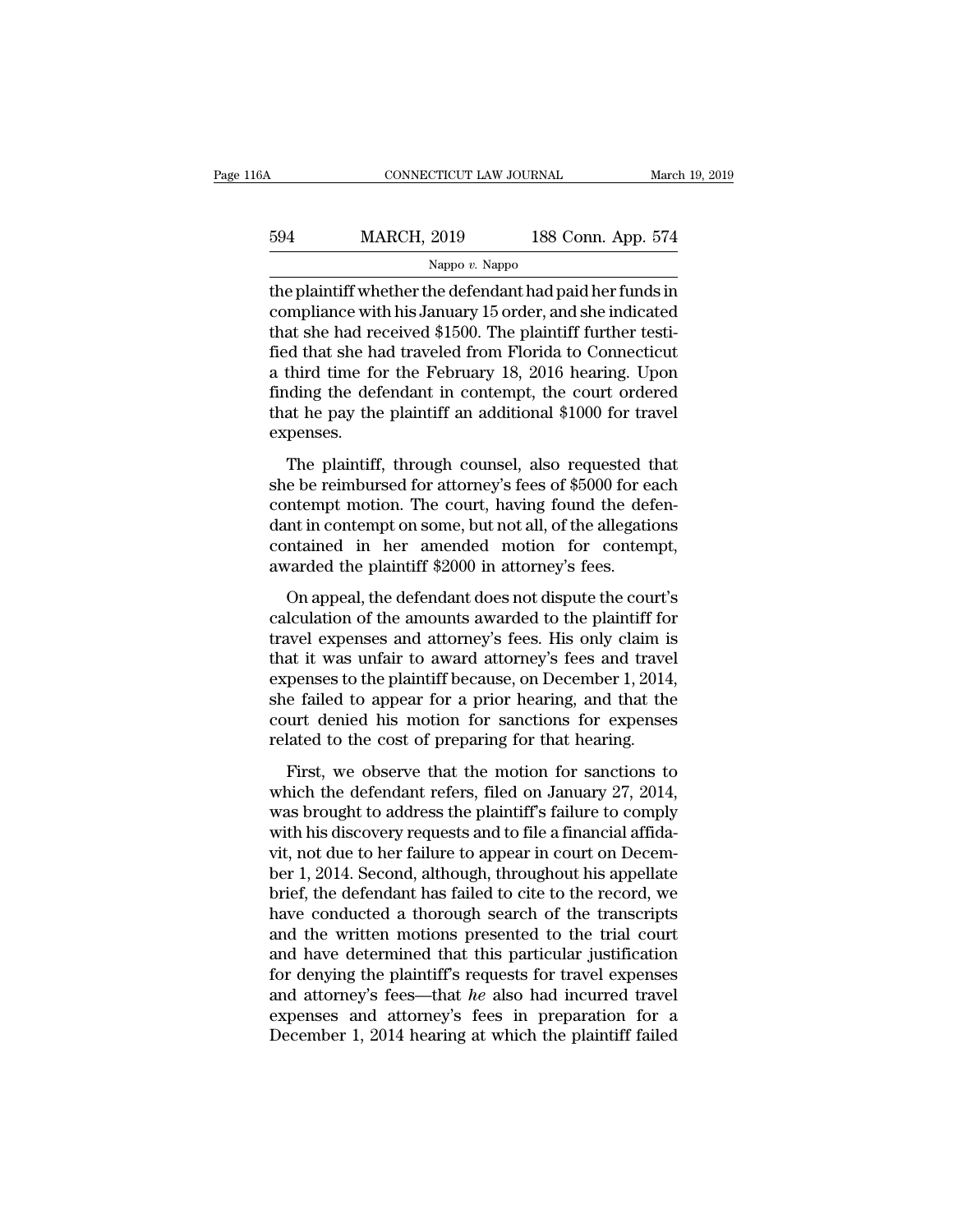| 2019                             | CONNECTICUT LAW JOURNAL                              | Page 117A |
|----------------------------------|------------------------------------------------------|-----------|
|                                  |                                                      |           |
| 188 Conn. App. 574               | <b>MARCH, 2019</b>                                   | 595       |
|                                  | Nappo $v$ . Nappo                                    |           |
| court and, thus, is unpreserved. | to appear—was not adequately raised before the trial |           |
|                                  | On February 3, 2016, the defendant filed a motion    |           |

8 Conn. App. 574 MARCH, 2019 595<br>Nappo v. Nappo<br>appear—was not adequately raised before the trial<br>urt and, thus, is unpreserved.<br>On February 3, 2016, the defendant filed a motion<br>r attorney's fees on which he presented no Nappo v. Nappo v. Nappo<br>to appear—was not adequately raised before the trial<br>court and, thus, is unpreserved.<br>On February 3, 2016, the defendant filed a motion<br>for attorney's fees on which he presented no evidence,<br>but hi but happer  $\frac{Napp0}{\epsilon}$ . Napper and the count and, thus, is unpreserved.<br>
On February 3, 2016, the defendant filed a motion for attorney's fees on which he presented no evidence, but his counsel did argue this motion at t to appear—was not adequately raised before the trial<br>court and, thus, is unpreserved.<br>On February 3, 2016, the defendant filed a motion<br>for attorney's fees on which he presented no evidence,<br>but his counsel did argue this court and, thus, is unpreserved.<br>
On February 3, 2016, the defendant filed a motion<br>
for attorney's fees on which he presented no evidence,<br>
but his counsel did argue this motion at the close of the<br>
hearing on March 10, On February 3, 2016, the defendant filed a motion<br>for attorney's fees on which he presented no evidence,<br>but his counsel did argue this motion at the close of the<br>hearing on March 10, 2017. In his motion, the defendant<br>ra on February 5, 2016, the defendant filed a motion<br>for attorney's fees on which he presented no evidence,<br>but his counsel did argue this motion at the close of the<br>hearing on March 10, 2017. In his motion, the defendant<br>ra for attorney's rees on which he presented no evidence,<br>but his counsel did argue this motion at the close of the<br>hearing on March 10, 2017. In his motion, the defendant<br>raised two claims: (1) if the court did not find the but his counser and argue this motion at the close of the<br>hearing on March 10, 2017. In his motion, the defendant<br>raised two claims: (1) if the court did not find the plain-<br>tiff in contempt, the defendant should be awarde the defendant should be awarded feeling<br>traised two claims: (1) if the court did not find the plain-<br>tiff in contempt, the defendant should be awarded fees<br>pursuant to General Statutes § 46b-87; and (2) the defen-<br>dant sh raised two claims: (1) if the court did not find the plain-<br>tiff in contempt, the defendant should be awarded fees<br>pursuant to General Statutes § 46b-87; and (2) the defen-<br>dant should be awarded attorney's fees for defen the mental statutes  $\S$  46b-87; and (2) the defendant should be awarded attorney's fees for defending<br>the plaintiff's *pending* motions because this was the<br>third time the defendant had to prepare to defend simi-<br>lar moti pursuant to General statutes  $\frac{1}{8}$  400-87; and (2) the defendant<br>dant should be awarded attorney's fees for defending<br>the plaintiff's *pending* motions because this was the<br>third time the defendant had to prepare to d dant should be awarded attorney's rees for defending<br>the plaintiff's *pending* motions because this was the<br>third time the defendant had to prepare to defend simi-<br>lar motions filed by the plaintiff. During closing argu-<br>m the plaintiff s *penaring* motions because this was the third time the defendant had to prepare to defend similar motions filed by the plaintiff. During closing arguments, however, counsel for the defendant asked the cour the defendant in the defendant in the defendant asked the<br>court to award the defendant fees if it did not find<br>the defendant in contempt<sup>14</sup> or if it did not find<br>the defendant in contempt<sup>14</sup> or if it did not grant the<br>p Figure 1.1 The plant of the defendant asked the<br>court to award the defendant fees if it did not find<br>the defendant in contempt<sup>14</sup> or if it did not grant the<br>plaintiff's amended motion for modification. The court,<br>having thents, nowever, counser for the defendant asked the<br>court to award the defendant fees if it did not find<br>the defendant in contempt<sup>14</sup> or if it did not grant the<br>plaintiff's amended motion for modification. The court,<br>ha fourt to award the defendant less y it dud not find<br>the defendant in contempt<sup>14</sup> or *if* it did not grant the<br>plaintiff's amended motion for modification. The court,<br>having found the defendant in contempt and having<br>gran the defendant in contempt. Or  $y$  it did not grant the plaintiff's amended motion for modification. The court, having found the defendant in contempt and having granted the plaintiff's amended motion for modification, den plantiful s amended motion for modification. The court,<br>having found the defendant in contempt and having<br>granted the plaintiff's amended motion for modifica-<br>tion, denied the defendant's motion for attorney's fees,<br>findi maving found the defendant in contempt and naving<br>granted the plaintiff's amended motion for modifica-<br>tion, denied the defendant's motion for attorney's fees,<br>finding there was no basis for it.<sup>15</sup> At no point did the<br>de granted the plaintiff's amended motion for modification, denied the defendant's motion for attorney's fees, finding there was no basis for it.<sup>15</sup> At no point did the defendant seek reimbursement or claim any right of set tion, denied the detendant s motion for attorney s fees,<br>finding there was no basis for it.<sup>15</sup> At no point did the<br>defendant seek reimbursement or claim any right of set<br>off for travel expenses or attorney's fees incurre maing there was no basis for it.<sup>3</sup> At no point did the<br>defendant seek reimbursement or claim any right of set<br>off for travel expenses or attorney's fees incurred in<br>attending court to defend previous motions that had<br>been defendant seek reminumsement or claim any right of set<br>off for travel expenses or attorney's fees incurred in<br>attending court to defend previous motions that had<br>been scheduled to be heard on December 1, 2014. Addi-<br>tional on for traver expenses or attorney's reattending court to defend previous movement scheduled to be heard on December tionally, he did not present any evide amount of such expenses he had incorporting the defendant is unabl mount of such expenses he had incurred. Conse-<br>
14 The defendant is unable to challenge the court's<br>
14 The defendant claimed fees for defending the contempt motions pursu-<br>
14 The defendant claimed fees for defending the amount of such expenses he had incurred. Consequently, the defendant is unable to challenge the court's order on this unpreserved ground.<br>
<sup>14</sup> The defendant claimed fees for defending the contempt motions pursuant to § 4

quently, the defendant is unable to challenge the court's<br>
order on this unpreserved ground.<br>
<sup>14</sup> The defendant claimed fees for defending the contempt motions pursuant<br>
to § 46b-87, which provides, in relevant part, tha For a this unpreserved ground.<br>
<sup>14</sup> The defendant claimed fees for defending the contempt motions pursuant to § 46b-87, which provides, in relevant part, that "if any . . . person is found *not* to be in contempt of such <sup>14</sup> The defendant claimed fees for defending the contempt motions pursu-<br><sup>14</sup> The defendant claimed fees for defending the contempt motions pursu-<br>t to § 46b-87, which provides, in relevant part, that "if any  $\ldots$  perso <sup>14</sup> The defendant claimed fees for defending the contempt motions pursu-<br>ant to § 46b-87, which provides, in relevant part, that "if any . . . person<br>is found *not* to be in contempt of such order, the court may award a<br> ant to § 46b-87, which provides, in relevant part, that "if any . . . person is found *not* to be in contempt of such order, the court may award a reasonable attorney's fee to such person. . . . " (Emphasis added.) <sup>15</sup> A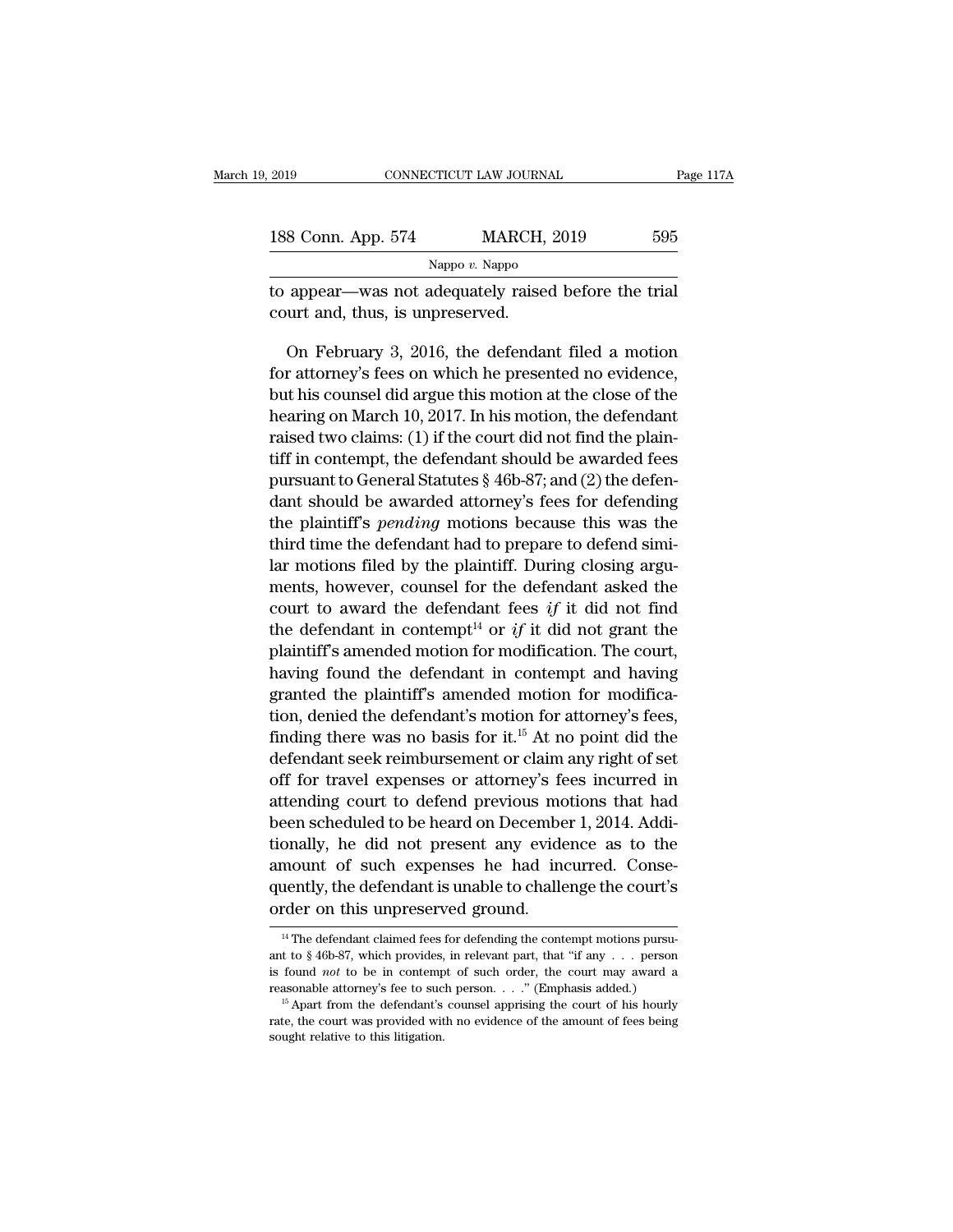| 18A | CONNECTICUT LAW JOURNAL |                    | March 19, 2019 |
|-----|-------------------------|--------------------|----------------|
|     |                         |                    |                |
| 596 | <b>MARCH, 2019</b>      | 188 Conn. App. 574 |                |
|     | Nappo $v$ . Nappo       |                    |                |
|     | B                       |                    |                |

 $\frac{\text{MARCH, 2019}}{\text{Nappo } v. \text{ Nappo}}$  188 Conn. App. 574<br>B<br>We next address the defendant's claim that the court<br>abused its discretion in ordering him to commence pay-<br>ing interest on the plaintiff's share of the bond proceeds<br> 596 MARCH, 2019 188 Conn. App. 574<br>
Nappo v. Nappo<br>
B<br>
We next address the defendant's claim that the court<br>
abused its discretion in ordering him to commence pay-<br>
ing interest on the plaintiff's share of the bond procee Nappo v. Nappo<br>
B<br>
We next address the defendant's claim that the court<br>
abused its discretion in ordering him to commence pay-<br>
ing interest on the plaintiff's share of the bond proceeds<br>
if the bond was not released on o We next add<br>abused its disc<br>ing interest on<br>if the bond v<br>31, 2017.<br>"[A] trial co We next address the defendant's claim that the court<br>used its discretion in ordering him to commence pay-<br>g interest on the plaintiff's share of the bond proceeds<br>the bond was not released on or before October<br>, 2017.<br>"[A] We next address the defendant's claim that the court<br>abused its discretion in ordering him to commence pay-<br>ing interest on the plaintiff's share of the bond proceeds<br>if the bond was not released on or before October<br>31,

abused its discretion in ordering him to commence pay-<br>ing interest on the plaintiff's share of the bond proceeds<br>if the bond was not released on or before October<br>31, 2017.<br>"[A] trial court possesses inherent authority to if the bond was not released on or before October<br>
31, 2017.<br>
"[A] trial court possesses inherent authority to make<br>
a party whole for harm caused by a violation of a court<br>
order, even when the trial court does not find t if the bond was not released on or before October<br>31, 2017.<br>"[A] trial court possesses inherent authority to make<br>a party whole for harm caused by a violation of a court<br>order, even when the trial court does not find the<br> 31, 2017.<br>
"[A] trial court possesses inherent authority to make<br>
a party whole for harm caused by a violation of a court<br>
order, even when the trial court does not find the<br>
offending party in contempt." O'Brien v. O'Bri "[A] trial court possesses inherent authority to make<br>a party whole for harm caused by a violation of a court<br>order, even when the trial court does not find the<br>offending party in contempt." O'Brien v. O'Brien, 326<br>Conn. a party whole for harm caused by a violation of a court<br>order, even when the trial court does not find the<br>offending party in contempt." *O'Brien* v. *O'Brien*, 326<br>Conn. 81, 96, 161 A.3d 1236 (2017). In addition, it has<br> order, even when the trial court does not find the<br>offending party in contempt." O'Brien v. O'Brien, 326<br>Conn. 81, 96, 161 A.3d 1236 (2017). In addition, it has<br>long been settled that a trial court has the authority to<br>enf offending party in contempt." *O'Brien* v. *O'Brien*, 326<br>Conn. 81, 96, 161 A.3d 1236 (2017). In addition, it has<br>long been settled that a trial court has the authority to<br>enforce its own orders. This authority arises from Conn. 81, 96, 161 A.3d 1236 (2017). In addition, it has<br>long been settled that a trial court has the authority to<br>enforce its own orders. This authority arises from the<br>common law and is inherent in the court's function a long been settled that a trial court has the authority to<br>enforce its own orders. This authority arises from the<br>common law and is inherent in the court's function as<br>a tribunal with the power to decide disputes. See *Papa* enforce its own orders. This authority arises from the common law and is inherent in the court's function as<br>a tribunal with the power to decide disputes. See *Papa*<br>v. New Haven Federation of Teachers, 186 Conn. 725,<br>737– common law and is inherent in the court's function as<br>a tribunal with the power to decide disputes. See *Papa*<br>v. *New Haven Federation of Teachers*, 186 Conn. 725,<br>737–78, 444 A.2d 196 (1982). A remedial award does not<br>re a tribunal with the power to decide disputes. See *Papa*<br>v. New Haven Federation of Teachers, 186 Conn. 725,<br>737–78, 444 A.2d 196 (1982). A remedial award does not<br>require a finding of contempt. Rather, "[i]n a contempt<br>pr v. *New Haven Federation of Teachers*, 186 Conn. 725, 737–78, 444 A.2d 196 (1982). A remedial award does not require a finding of contempt. Rather, "[i]n a contempt proceeding, even in the absence of a finding of contempt, 737–78, 444 A.2d 196 (1982). A remedial award does not<br>require a finding of contempt. Rather, "[i]n a contempt<br>proceeding, even in the absence of a finding of con-<br>tempt, a trial court has broad discretion to make whole<br>a require a finding of contempt. Rather, "[i]n a contempt<br>proceeding, even in the absence of a finding of con-<br>tempt, a trial court has broad discretion to make whole<br>a party who has suffered as a result of another party's<br>f proceeding, even in the absence of a finding of contempt, a trial court has broad discretion to make whole<br>a party who has suffered as a result of another party's<br>failure to comply with a court order." (Emphasis omit-<br>ted; tempt, a trial court has broad discretion to make whole<br>a party who has suffered as a result of another party's<br>failure to comply with a court order." (Emphasis omit-<br>ted; internal quotation marks omitted.) *Clement* v.<br>*C* party who has suffered as a result of another party's<br>ilure to comply with a court order." (Emphasis omit-<br>d; internal quotation marks omitted.) *Clement* v.<br>*ement*, 34 Conn. App. 641, 647, 643 A.2d 874 (1994);<br>e also *Br* failure to comply with a court order." (Emphasis omit-<br>ted; internal quotation marks omitted.) *Clement* v.<br>*Clement*, 34 Conn. App. 641, 647, 643 A.2d 874 (1994);<br>see also *Brody* v. *Brody*, 153 Conn. App. 625, 636, 103<br>

ted; internal quotation marks omitted.) *Clement* v.<br> *Clement*, 34 Conn. App. 641, 647, 643 A.2d 874 (1994);<br>
see also *Brody* v. *Brody*, 153 Conn. App. 625, 636, 103<br>
A.3d 981, cert. denied, 316 Conn. 910, 105 A.3d (201 Clement, 34 Conn. App. 641, 647, 643 A.2d 874 (1994);<br>see also *Brody* v. *Brody*, 153 Conn. App. 625, 636, 103<br>A.3d 981, cert. denied, 316 Conn. 910, 105 A.3d (2014).<br>We further recognize that "[a]lthough [a] court does<br>n see also *Brody* v. *Brody*, 153 Conn. App. 625, 636, 103<br>A.3d 981, cert. denied, 316 Conn. 910, 105 A.3d (2014).<br>We further recognize that "[a]lthough [a] court does<br>not have the authority to modify a property assignment A.3d 981, cert. denied, 316 Conn. 910, 105 A.3d (2014).<br>We further recognize that "[a]lthough [a] court does<br>not have the authority to modify a property assignment,<br>[the] court, after distributing property, which includes<br> We further recognize that "[a]lthough [a] court does<br>not have the authority to modify a property assignment,<br>[the] court, after distributing property, which includes<br>assigning the debts and liabilities of the parties, does not have the authority to modify a property assignment,<br>
[the] court, after distributing property, which includes<br>
assigning the debts and liabilities of the parties, does<br>
have the authority to issue postjudgment orders e [the] court, after distributing property, which includes<br>assigning the debts and liabilities of the parties, does<br>have the authority to issue postjudgment orders effectu-<br>ating its judgment." (Internal quotation marks omi assigning the debts and liabilities of the parties, does<br>have the authority to issue postjudgment orders effectu-<br>ating its judgment.'' (Internal quotation marks omitted.)<br> $O'Halpin$  v.  $O'Halpin$ , supra, 144 Conn. App. 677–78.<br>" have the authority to issue postjudgment orders effectuating its judgment." (Internal quotation marks omitted.)<br> *O'Halpin v. O'Halpin*, supra, 144 Conn. App. 677–78.<br>
"[A]n order effectuating an existing judgment allows<br> ating its judgment." (Internal quotational *O'Halpin* v. *O'Halpin*, supra, 144 C<br>"[A]n order effectuating an existing the court to protect the integrity of<br>by ensuring the parties timely comp<br>(Internal quotation marks omi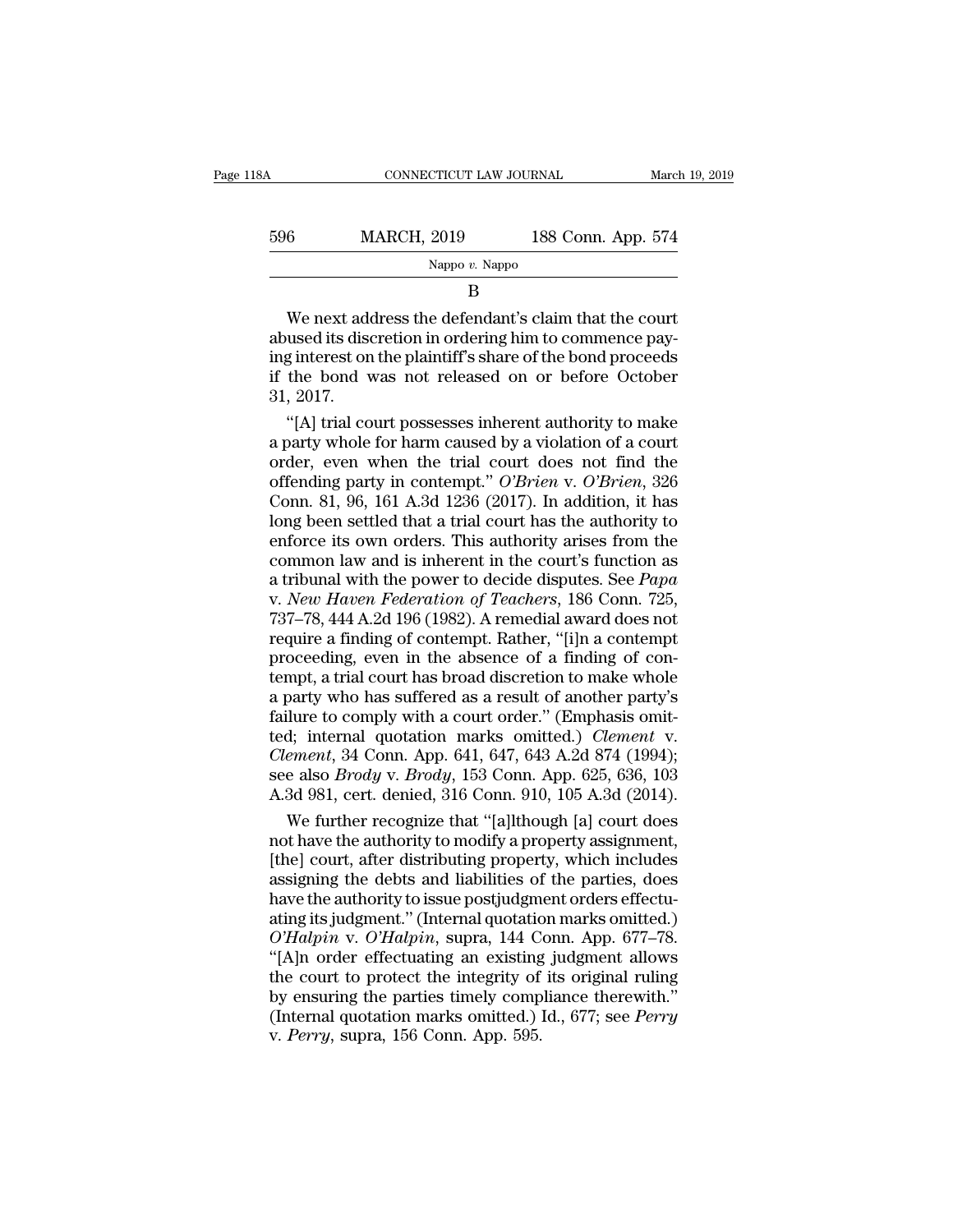| 2019               | CONNECTICUT LAW JOURNAL |                    | Page 119A |
|--------------------|-------------------------|--------------------|-----------|
| 188 Conn. App. 574 |                         | <b>MARCH, 2019</b> | 597       |
|                    | Nappo $v$ . Nappo       |                    |           |

## Nappo *v.* Nappo

The following additional state and the forder that at least since the following additional facts are relevant to this<br>
aim. The court heard evidence that at least since the fondant had received a latter dated July 11, 2016 188 Conn. App. 574 MARCH, 2019 597<br>Nappo v. Nappo<br>The following additional facts are relevant to this<br>claim. The court heard evidence that at least since the<br>defendant had received a letter dated July 11, 2016,<br>from the bo 188 Conn. App. 574 MARCH, 2019 597<br>Nappo v. Nappo<br>The following additional facts are relevant to this<br>claim. The court heard evidence that at least since the<br>defendant had received a letter dated July 11, 2016,<br>from the b 188 Conn. App. 574 MARCH, 2019 597<br>Nappo v. Nappo<br>The following additional facts are relevant to this<br>claim. The court heard evidence that at least since the<br>defendant had received a letter dated July 11, 2016,<br>from the b The following additional facts are relevant to this<br>claim. The court heard evidence that at least since the<br>defendant had received a letter dated July 11, 2016,<br>from the bonding company, he was on notice that he<br>needed to Example *v*. Nappo<br>
The following additional facts are relevant to this<br>
claim. The court heard evidence that at least since the<br>
defendant had received a letter dated July 11, 2016,<br>
from the bonding company, he was on n The following additional facts are relevant to this<br>claim. The court heard evidence that at least since the<br>defendant had received a letter dated July 11, 2016,<br>from the bonding company, he was on notice that he<br>needed to claim. The court heard evidence that at least since the<br>defendant had received a letter dated July 11, 2016,<br>from the bonding company, he was on notice that he<br>needed to move to open the bankruptcy judgment to<br>correct the defendant had received a letter dated July 11, 2016,<br>from the bonding company, he was on notice that he<br>needed to move to open the bankruptcy judgment to<br>correct the name of the entity that had posted the bond<br>in the bankr from the bonding company, he was on notice that he<br>needed to move to open the bankruptcy judgment to<br>correct the name of the entity that had posted the bond<br>in the bankruptcy order so that the order reflected "Tri-<br>State T needed to move to open the bankruptcy judgment to<br>correct the name of the entity that had posted the bond<br>in the bankruptcy order so that the order reflected "Tri-<br>State Terminals Inc." instead of "Tri-State Terminals<br>Corp correct the name of the entity that had posted the bond<br>in the bankruptcy order so that the order reflected "Tri-<br>State Terminals Inc." instead of "Tri-State Terminals<br>Corp." Acknowledging that he was familiar with this<br>le are build apply of the state of "Tri-State Terminals"<br>ate Terminals Inc." instead of "Tri-State Terminals"<br>prp." Acknowledging that he was familiar with this<br>ter, the defendant testified on March 9, 2017, that he<br>d yet to Exact Terminals The. This call of TH state Terminals<br>Corp." Acknowledging that he was familiar with this<br>letter, the defendant testified on March 9, 2017, that he<br>had yet to hire a lawyer or take any other action to<br>correc

better, the defendant testified on March 9, 2017, that he<br>had yet to hire a lawyer or take any other action to<br>correct the misnomer in the bankruptcy order.<br>As previously noted in this opinion, on the basis of<br>the evidence react, are determined on the court of the court of the and yet to hire a lawyer or take any other action to correct the misnomer in the bankruptcy order.<br>As previously noted in this opinion, on the basis of the evidence su rade yet of the a tanyer of take any other action to<br>correct the misnomer in the bankruptcy order.<br>As previously noted in this opinion, on the basis of<br>the evidence submitted to the court for its consideration<br>as to why th As previously noted in this opinion, on the basis of<br>the evidence submitted to the court for its consideration<br>as to why the defendant had failed to obtain the release<br>of the bond, the court found that the defendant had no As previously noted in this opinion, on the basis of<br>the evidence submitted to the court for its consideration<br>as to why the defendant had failed to obtain the release<br>of the bond, the court found that the defendant had no the evidence submitted to the court for its consideration<br>as to why the defendant had failed to obtain the release<br>of the bond, the court found that the defendant had not<br>yet obtained the release due to the fact that the b as to why the defendant had failed to obtain the release<br>of the bond, the court found that the defendant had not<br>yet obtained the release due to the fact that the bonding<br>company was not required to release the funds that of the bond, the court found that the defendant had not<br>yet obtained the release due to the fact that the bonding<br>company was not required to release the funds that had<br>been posted to secure the issuance of the bond until<br> yet obtained the release due to the fact that the bonding<br>company was not required to release the funds that had<br>been posted to secure the issuance of the bond until<br>the expiration of the statute of limitations on the liab company was not required to release the funds that had<br>been posted to secure the issuance of the bond until<br>the expiration of the statute of limitations on the liabili-<br>ties that the bond was intended to protect against, a been posted to secure the issuance of the bond until<br>the expiration of the statute of limitations on the liabili-<br>ties that the bond was intended to protect against, a<br>period that apparently expired on or about April 16,<br>2 the expiration of the statute of limitations on the liabilities that the bond was intended to protect against, a period that apparently expired on or about April 16, 2016. After the passage of that date, the court found th ties that the bond was intended to protect against, a<br>period that apparently expired on or about April 16,<br>2016. After the passage of that date, the court found<br>that the release of the funds had been further delayed<br>due to period that apparently expired on or about April 16,<br>2016. After the passage of that date, the court found<br>that the release of the funds had been further delayed<br>due to a technical error in the statement, in a related<br>bank 2016. After the passage of that date, the court found<br>that the release of the funds had been further delayed<br>due to a technical error in the statement, in a related<br>bankruptcy proceeding, of the legal name of the entity<br>co that the release of the funds had been further delayed<br>due to a technical error in the statement, in a related<br>bankruptcy proceeding, of the legal name of the entity<br>controlled by the defendant that posted the collateral<br>f due to a technical error in the statement, in a related<br>bankruptcy proceeding, of the legal name of the entity<br>controlled by the defendant that posted the collateral<br>funds with the bonding company and to which the<br>refund o bankruptcy proceeding, of the legal name of the entity<br>controlled by the defendant that posted the collateral<br>funds with the bonding company and to which the<br>refund of the funds is payable. Although the court found<br>that th controlled by the defendant that posted the collateral<br>funds with the bonding company and to which the<br>refund of the funds is payable. Although the court found<br>that the defendant was not in contempt, it expressed<br>its conce funds with the bonding company and to which the<br>refund of the funds is payable. Although the court found<br>that the defendant was not in contempt, it expressed<br>its concern that compliance was lacking and entered<br>remedial or refund of the funds is payable. Although the court found<br>that the defendant was not in contempt, it expressed<br>its concern that compliance was lacking and entered<br>remedial orders intended to secure compliance in the<br>near fu that the defendant was not in contempt, it expressed<br>its concern that compliance was lacking and entered<br>remedial orders intended to secure compliance in the<br>near future. In particular, the court ordered that "[i]f<br>for an its concern that compliance was lacking and entered<br>remedial orders intended to secure compliance in the<br>near future. In particular, the court ordered that "[i]f<br>for any reason the defendant has not paid the plaintiff<br>in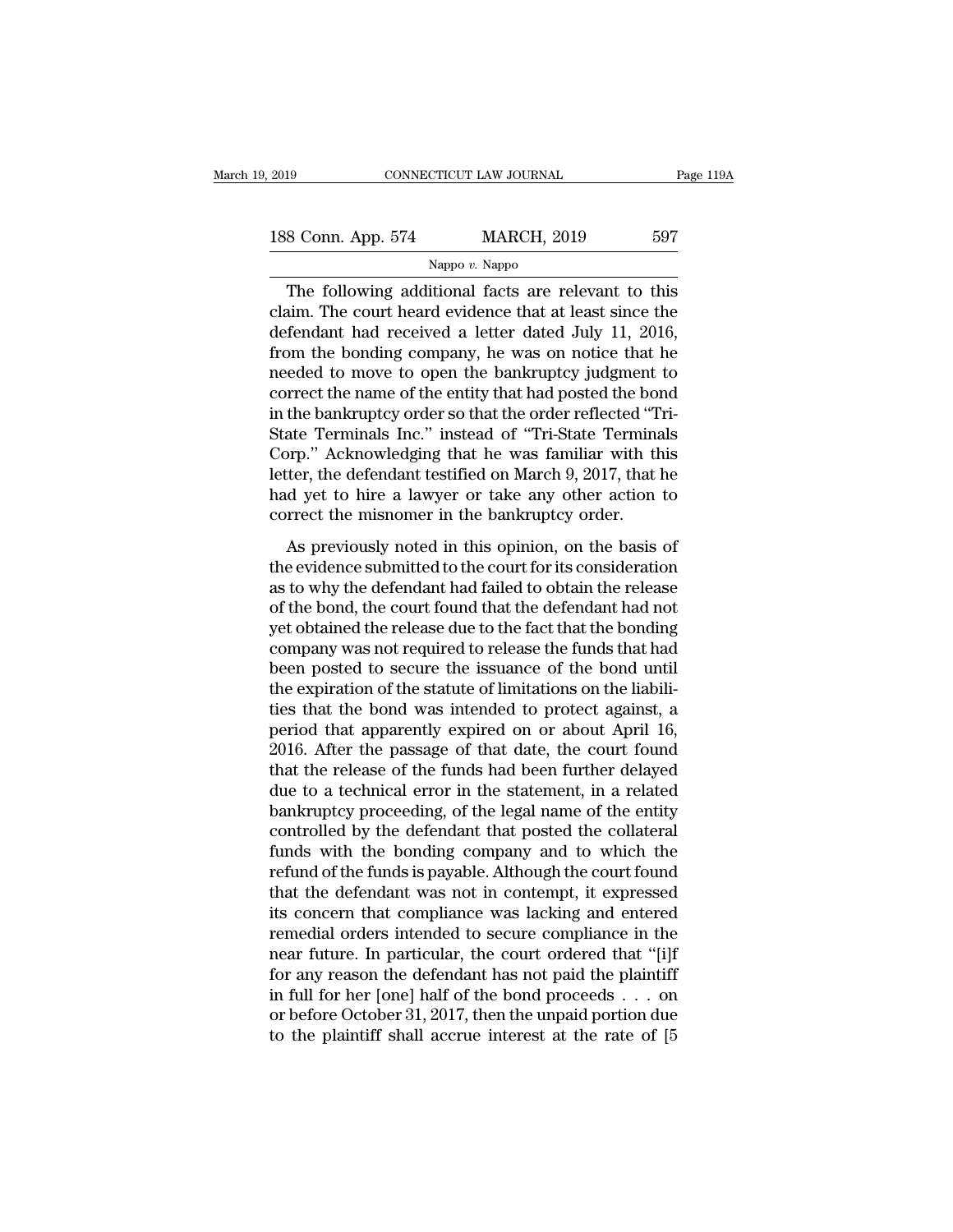| 20A | CONNECTICUT LAW JOURNAL |                    | March 19, 2019 |
|-----|-------------------------|--------------------|----------------|
| 598 | <b>MARCH, 2019</b>      | 188 Conn. App. 574 |                |
|     | Nappo $v$ . Nappo       |                    |                |

CONNECTICUT LAW JOURNAL March 19, 2019<br>
598 MARCH, 2019 188 Conn. App. 574<br>
Nappo v. Nappo<br>
percent] . . . per annum commencing on November<br>
1, 2017, and continuing until the unpaid portion plus<br>
accrued interest has been  $\begin{array}{c|c} \text{MARCH, 2019} & \text{188 Conn. App. 574} \ \hline \text{Nappo } v. \text{Nappo} \ \hline \text{percent} & \text{P.} & \text{P.} & \text{P.} \ \end{array}$  $\frac{\text{MARCH, 2019}}{\text{Nappo } v. \text{ Nappo}}$ <br>
percent] . . . per annum commencing on November<br>
1, 2017, and continuing until the unpaid portion plus<br>
accrued interest has been paid in full, with any partial<br>
payments after November 1 MARCH, 2019 188 Conn. App. 574<br>
Nappo v. Nappo<br>
percent] . . . per annum commencing on November<br>
1, 2017, and continuing until the unpaid portion plus<br>
accrued interest has been paid in full, with any partial<br>
payments af Nappo v. Nappo<br>
Nappo v. Nappo<br>
Nappo v. Nappo<br>
1, 2017, and continuing until the unpaid portion plus<br>
accrued interest has been paid in full, with any partial<br>
payments after November 1, 2017, to be applied first<br>
to int Nappo v. Nappo<br>percent] . . . per annum commencing on November<br>1, 2017, and continuing until the unpaid portion plus<br>accrued interest has been paid in full, with any partial<br>payments after November 1, 2017, to be applied percent] . . . per annum commencing on November<br>1, 2017, and continuing until the unpaid portion plus<br>accrued interest has been paid in full, with any partial<br>payments after November 1, 2017, to be applied first<br>to interes 1, 2017, and continuing until the unpaid portion plus<br>accrued interest has been paid in full, with any partial<br>payments after November 1, 2017, to be applied first<br>to interest and then to principal." The court then found<br> accrued interest has been paid in full, with any partial<br>payments after November 1, 2017, to be applied first<br>to interest and then to principal." The court then found<br>the defendant in contempt for wilfully failing to provi yments after November 1, 2017, to be applied first<br>interest and then to principal." The court then found<br>e defendant in contempt for wilfully failing to provide<br>e plaintiff with a written report every six months, as<br>dered to interest and then to principal." The court then found<br>the defendant in contempt for wilfully failing to provide<br>the plaintiff with a written report every six months, as<br>ordered by the court on November 16, 2009, as to t

the defendant in contempt for wilfully failing to provide<br>the plaintiff with a written report every six months, as<br>ordered by the court on November 16, 2009, as to the<br>status of his efforts to obtain release of the bond.<br>G the plaintiff with a written report every six months, as<br>ordered by the court on November 16, 2009, as to the<br>status of his efforts to obtain release of the bond.<br>Given the impediments of which the court was made<br>aware and ordered by the court on November 16, 2009, as to the<br>status of his efforts to obtain release of the bond.<br>Given the impediments of which the court was made<br>aware and the fact that over twelve years had elapsed<br>since the di status of his efforts to obtain release of the bond.<br>Given the impediments of which the court was made<br>aware and the fact that over twelve years had elapsed<br>since the dissolution court had ordered the defendant<br>to obtain t Given the impediments of which the court was made<br>aware and the fact that over twelve years had elapsed<br>since the dissolution court had ordered the defendant<br>to obtain the release of the bond and share the proceeds<br>equally aware and the fact that over twelve years had elapsed<br>since the dissolution court had ordered the defendant<br>to obtain the release of the bond and share the proceeds<br>equally with the plaintiff, the court reasonably deter-<br>m since the dissolution court had ordered the defendant<br>to obtain the release of the bond and share the proceeds<br>equally with the plaintiff, the court reasonably deter-<br>mined that the defendant, in the exercise of due dili-<br> to obtain the release of the bond and share the proceeds<br>equally with the plaintiff, the court reasonably deter-<br>mined that the defendant, in the exercise of due dili-<br>gence, would be able to resolve the payment issue if<br>g equally with the plaintiff, the court reasonably deter-<br>mined that the defendant, in the exercise of due dili-<br>gence, would be able to resolve the payment issue if<br>given several additional months to obtain the release<br>of Finally that the defendant, in the exercise of due diligence, would be able to resolve the payment issue if given several additional months to obtain the release of the bond. "It would defy common sense to conclude that, m gence, would be able to resolve the payment issue if<br>given several additional months to obtain the release<br>of the bond. "It would defy common sense to conclude<br>that, merely because a party's violation of a court order<br>was given several additional months to obtain the release<br>of the bond. "It would defy common sense to conclude<br>that, merely because a party's violation of a court order<br>was not wilful, the trial court is deprived of its author of the bond. "It would defy common sense to conclude<br>that, merely because a party's violation of a court order<br>was not wilful, the trial court is deprived of its authority<br>to enforce the order." *AvalonBay Communities, Inc* that, merely because a party's violation of a court order<br>was not wilful, the trial court is deprived of its authority<br>to enforce the order." AvalonBay Communities, Inc.<br>v. Plan & Zoning Commission, 260 Conn. 232, 241–42,<br> was not wilful, the trial court is deprived of its authority<br>to enforce the order." AvalonBay Communities, Inc.<br>v. Plan & Zoning Commission, 260 Conn. 232, 241–42,<br>796 A.2d 1164 (2002). In fact, the defendant now admits<br>i to enforce the order." AvalonBay Communities, Inc.<br>v. Plan & Zoning Commission, 260 Conn. 232, 241–42,<br>796 A.2d 1164 (2002). In fact, the defendant now admits<br>in his appellate brief that the bonding company has<br>been willi v. *Plan & Zoning Commission*, 260 Conn. 232, 241–42, 796 A.2d 1164 (2002). In fact, the defendant now admits in his appellate brief that the bonding company has been willing to release the bond money since December, 2017. 796 A.2d 1164 (2002). In fact, the defendant now admits<br>in his appellate brief that the bonding company has<br>been willing to release the bond money since December,<br>2017. Accordingly, we conclude that court did not abuse<br>it in his appellate<br>been willing to re<br>2017. According<br>its discretion in<br>paying interest c<br>ceeds if the bond<br> $31, 2017$ .<sup>16</sup><br> $\frac{31, 2017$ .<sup>16</sup> s discretion in ordering the defendant to commence<br>aying interest on the plaintiff's share of the bond pro-<br>eeds if the bond was not released on or before October<br> $1, 2017$ .<sup>16</sup><br><sup>16</sup> The defendant also appears to claim th paying interest on the plaintiff's share of the bond proceeds if the bond was not released on or before October 31, 2017.<sup>16</sup><br> $^{16}$  The defendant also appears to claim that the order of interest is improper because, in h

ceeds if the bond was not released on or before October  $31$ ,  $2017$ .<sup>16</sup><br> $\frac{16}{16}$  The defendant also appears to claim that the order of interest is improper<br>because, in his words, "[the bonding company] has been willi  $31, 2017$ .<sup>16</sup><br><sup>16</sup> The defendant also appears to claim that the order of interest is improper<br>because, in his words, "[the bonding company] has been willing to release<br>the [b]ond since December, 2017, if [the plaintiff] **1.**  $20111$ <br><sup>16</sup> The defendant also appears to claim that the order of interest is improper because, in his words, "[the bonding company] has been willing to release the [b]ond since December, 2017, if [the plaintiff] si <sup>16</sup> The defendant also appears to claim that the order of interest is improper because, in his words, "[the bonding company] has been willing to release the [b]ond since December, 2017, if [the plaintiff] signs the requi because, in his words, "[the bonding company] has been willing to release the [b]ond since December, 2017, if [the plaintiff] signs the required release form from [the bonding company]. Since [the plaintiff] has not signed the [b]ond since December, 2017, if [the plaintiff] signs the required release form from [the bonding company]. Since [the plaintiff] has not signed the release to date, [the defendant] was forced to file a motion to compe form from [the bonding company]. Since [the plaintiff] has not signed the release to date, [the defendant] was forced to file a motion to compel postjudgment . . . on March 23, 2018." The defendant did not raise this argu release to date, [the defendant] was forced to file a motion to compel<br>postjudgment . . . on March 23, 2018." The defendant did not raise this<br>argument before the trial court, a failing that is readily apparent in light o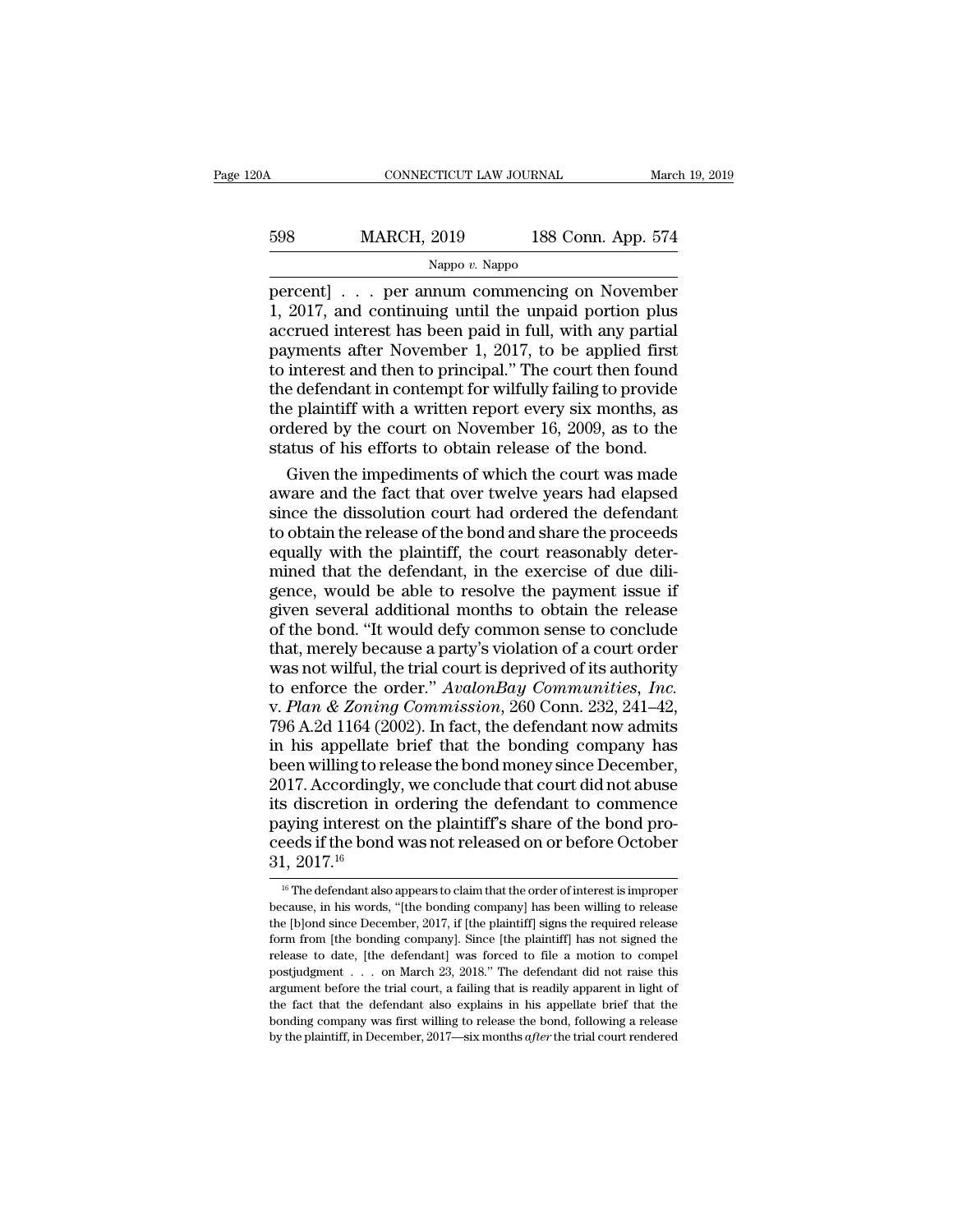| , 2019                                                                                                             | CONNECTICUT LAW JOURNAL                                                                                        | Page 121A |
|--------------------------------------------------------------------------------------------------------------------|----------------------------------------------------------------------------------------------------------------|-----------|
|                                                                                                                    |                                                                                                                |           |
| 188 Conn. App. 574                                                                                                 | <b>MARCH, 2019</b>                                                                                             | 599       |
|                                                                                                                    | Nappo $v$ . Nappo                                                                                              |           |
|                                                                                                                    | C                                                                                                              |           |
| court improperly ordered that the defendant reimburse<br>the plaintiff \$391.50, the sum deducted from his alimony | The final aspect of the defendant's claim is that the<br>payments by his bank after he agreed to wire transfer |           |

The final aspect of the defendant's claim is that the<br>
court improperly ordered that the defendant reimburse<br>
the plaintiff \$391.50, the sum deducted from his alimony<br>
payments by his bank after he agreed to wire transfer Nappo  $v$ . Nappo<br>
C<br>
The final aspect of the defendant's claim is that the<br>
court improperly ordered that the defendant reimburse<br>
the plaintiff \$391.50, the sum deducted from his alimony<br>
payments by his bank after he ag C<br>
The final aspect of the defendant's claim is that the<br>
court improperly ordered that the defendant reimburse<br>
the plaintiff \$391.50, the sum deducted from his alimony<br>
payments by his bank after he agreed to wire transf The final aspect of the defendant's claim is that the court improperly ordered that the defendant reimburse the plaintiff \$391.50, the sum deducted from his alimony payments by his bank after he agreed to wire transfer ali The final aspect of the defendant's claim is that the court improperly ordered that the defendant reimburse the plaintiff \$391.50, the sum deducted from his alimony payments by his bank after he agreed to wire transfer ali owed. Frammark by his bank after he agreed to wire transfer<br>mony payments directly to the plaintiff's bank. The<br>urt determined that this resulted in the defendant<br>iling to pay the plaintiff the full amount of alimony<br>wed.<br>We fin programmer by the remember of plaintiff's bank. The<br>court determined that this resulted in the defendant<br>failing to pay the plaintiff the full amount of alimony<br>owed.<br>We find no abuse of discretion on the part of the<br>court

the court determined that this resulted in the defendant<br>failing to pay the plaintiff the full amount of alimony<br>owed.<br>We find no abuse of discretion on the part of the<br>court in issuing this particular remedial order. Alth failing to pay the plaintiff the full amount of alimony<br>failing to pay the plaintiff the full amount of alimony<br>owed.<br>We find no abuse of discretion on the part of the<br>court in issuing this particular remedial order. Altho the particular the call allocate of discretions of the court in issuing this particular remedial order. Although the court did not find the defendant in contempt for failure to pay alimony in a timely fashion, it noted tha We find no abuse of discretion on the part of the<br>court in issuing this particular remedial order. Although<br>the court did not find the defendant in contempt for<br>failure to pay alimony in a timely fashion, it noted that<br>the We find no abuse of discretion on the part of the<br>court in issuing this particular remedial order. Although<br>the court did not find the defendant in contempt for<br>failure to pay alimony in a timely fashion, it noted that<br>the court in issuing this particular remedial order. Although<br>the court did not find the defendant in contempt for<br>failure to pay alimony in a timely fashion, it noted that<br>the parties had informally agreed to have the defenda the court did not find the defendant in contempt for<br>failure to pay alimony in a timely fashion, it noted that<br>the parties had informally agreed to have the defendant<br>wire the plaintiff's alimony payments directly to her<br>b failure to pay alimony in a timely fashion, it noted that<br>the parties had informally agreed to have the defendant<br>wire the plaintiff's alimony payments directly to her<br>bank account and that each party had incurred charges<br> the parties had informally agreed to have the defendant<br>wire the plaintiff's alimony payments directly to her<br>bank account and that each party had incurred charges<br>from their respective banks as a result. The court<br>deemed wire the plaintiff's alimony payments directly to her<br>bank account and that each party had incurred charges<br>from their respective banks as a result. The court<br>deemed it equitable, and we agree, that each party<br>should be re bank account and that each party had incurred charges<br>from their respective banks as a result. The court<br>deemed it equitable, and we agree, that each party<br>should be responsible for his or her own bank's charges,<br>and noted from their respective banks as a result. The court<br>deemed it equitable, and we agree, that each party<br>should be responsible for his or her own bank's charges,<br>and noted that as a result of the defendant having not<br>directly deemed it equitable, and we agree, that each party<br>should be responsible for his or her own bank's charges,<br>and noted that as a result of the defendant having not<br>directly paid his wire transfer costs, the plaintiff's alishould be responsible for his or her own bank's charges,<br>and noted that as a result of the defendant having not<br>directly paid his wire transfer costs, the plaintiff's ali-<br>mony checks for the period of time that her paymen and noted that as a result of the defendant having not<br>directly paid his wire transfer costs, the plaintiff's ali-<br>mony checks for the period of time that her payments<br>were wired to her bank were reduced by a total of<br>\$391 were wired to her bank were reduced by a total of \$391.50. This remedial order was proper in that it compensated the plaintiff for a minor alimony deficiency even though the defendant's violation was not wilful.<br>the judgme \$391.50. This remedial order was proper in that it compensated the plaintiff for a minor alimony deficiency even though the defendant's violation was not wilful.<br>the judgment from which he now appeals. Likewise, the defend

pensated the plaintiff for a minor alimony deficiency<br>even though the defendant's violation was not wilful.<br>the judgment from which he now appeals. Likewise, the defendant draws<br>our attention to a motion to compel, which w From though the defendant's violation was not wilful.<br>the judgment from which he now appeals. Likewise, the defendant draws<br>our attention to a motion to compel, which was filed by him in the trial<br>court approximately nine The judgment from which he now appeals. Likewise, the defendant draws<br>our attention to a motion to compel, which was filed by him in the trial<br>court approximately nine months *after* the court rendered the judgment<br>from wh the judgment from which he now appeals. Likewise, the defendant draws<br>our attention to a motion to compel, which was filed by him in the trial<br>court approximately nine months *after* the court rendered the judgment<br>from wh raise this claim concerning the release of the bond before the risk of the risk claim is court approximately nine months *after* the court rendered the judgment from which he now appeals, in which he asks the court to orde court approximately nine months *after* the court rendered the judgment from which he now appeals, in which he asks the court to order the plaintiff to sign the release so that the funds may be distributed in accordance w from which he now appeals, in which he asks the court to order the plaintiff to sign the release so that the funds may be distributed in accordance with the court's order in the dissolution judgment. Because the plaintiff to sign the release so that the funds may be distributed in accordance with the court's order in the dissolution judgment. Because the plaintiff did not raise this claim concerning the release of the bond before the trial are used to court's order in the dissolution judgment. Because the plaintiff did not raise this claim concerning the release of the bond before the trial court in connection with the judgment from which he appeals, we dec the court's order in the dissolution judgment. Because the plaintiff did not raise this claim concerning the release of the bond before the trial court in connection with the judgment from which he appeals, we decline to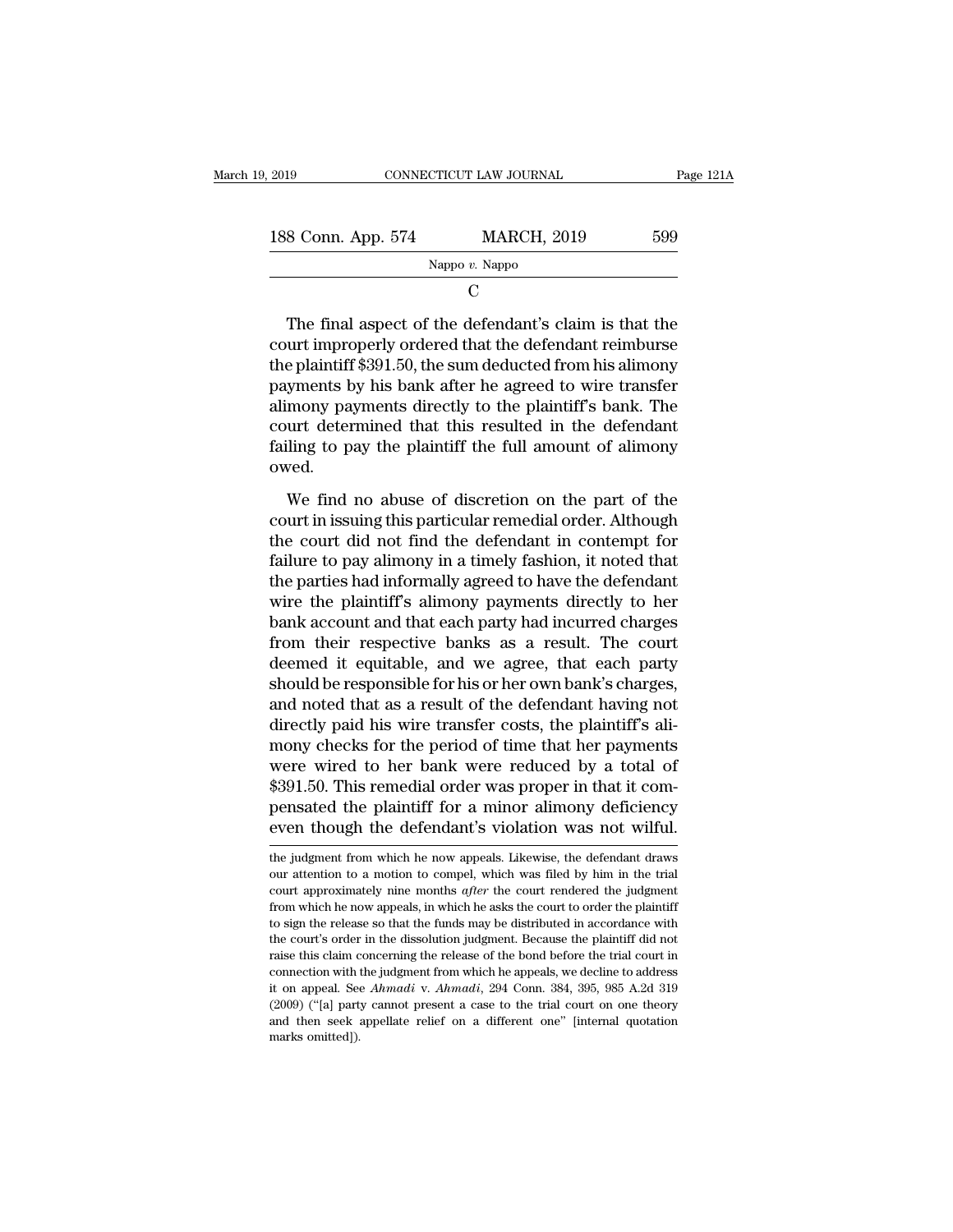| 22A | CONNECTICUT LAW JOURNAL |                    | March 19, 2019 |
|-----|-------------------------|--------------------|----------------|
| 600 | <b>MARCH, 2019</b>      | 188 Conn. App. 600 |                |
|     | State v. Weathers       |                    |                |

CONNECTICUT LAW JOURNAL March 19, 2019<br>
State v. Weathers<br>
Trespective of whether a violation is wilful, the party<br>
violating a court order properly may be held responsible<br>
for the consequences of the violation. To held o  $\begin{array}{ll}\n 600 & \text{MARCH, } 2019 & \text{188 Conn. App. 600} \\
 \hline\n & \text{State } v. \text{ Weather} \\
 \text{``Irrespective of whether a violation is will, the party violating a court order properly may be held responsible} \\
 \text{for the consequences of the violation. To hold otherwise} \\
 \text{would shift the cost of the violation to the innocent.} \n\end{array}$ 600 MARCH, 2019 188 Conn. App. 600<br>
State v. Weathers<br>
"Irrespective of whether a violation is wilful, the party<br>
violating a court order properly may be held responsible<br>
for the consequences of the violation. To hold ot MARCH, 2019 188 Conn. App. 600<br>
State v. Weathers<br>
"Irrespective of whether a violation is wilful, the party<br>
violating a court order properly may be held responsible<br>
for the consequences of the violation. To hold otherw State v. Weathers<br>
"Irrespective of whether a violation is wilful, the party<br>
violating a court order properly may be held responsible<br>
for the consequences of the violation. To hold otherwise<br>
would shift the cost of the Trespective of whether a violation is wilful, the party<br>
plating a court order properly may be held responsible<br>
r the consequences of the violation. To hold otherwise<br>
puld shift the cost of the violation to the innocent<br> Trespective of whether a violation is will tult, the party<br>violating a court order properly may be held responsible<br>for the consequences of the violation. To hold otherwise<br>would shift the cost of the violation to the inn

violating a court order properly may be neid responsible<br>for the consequences of the violation. To hold otherwise<br>would shift the cost of the violation to the innocent<br>party." O'Brien v. O'Brien, supra, 326 Conn. 101.<br>"Al for the consequences of the violation. To nota otherwise<br>would shift the cost of the violation to the innocent<br>party." O'Brien v. O'Brien, supra, 326 Conn. 101.<br>"Although ordinarily our trial courts lack jurisdiction<br>to a would shift the cost of the violation to the innocent<br>party." O'Brien v. O'Brien, supra, 326 Conn. 101.<br>"Although ordinarily our trial courts lack jurisdiction<br>to act in a case after the passage of four months from<br>the da party." *O'Brien* v. *O'Brien*, supra, 326 Conn. 101.<br>
"Although ordinarily our trial courts lack jurisdiction<br>
to act in a case after the passage of four months from<br>
the date of judgment; see General Statutes § 52-212a;<br> "Although ordinarily our trial courts lack jurisdiction<br>to act in a case after the passage of four months from<br>the date of judgment; see General Statutes  $\S 52-212a$ ;<br>there are exceptions. One exception arises when the<br>ex to act in a case after the passage of four months from<br>the date of judgment; see General Statutes § 52-212a;<br>there are exceptions. One exception arises when the<br>exercise of jurisdiction is necessary to effectuate prior<br>ju the date of judgment; see General Statutes  $\S$  52-212a;<br>there are exceptions. One exception arises when the<br>exercise of jurisdiction is necessary to effectuate prior<br>judgments or otherwise enforceable orders. . . . [Our<br>S there are exceptions. One exception arises when the<br>exercise of jurisdiction is necessary to effectuate prior<br>judgments or otherwise enforceable orders. . . . [Our<br>Supreme Court has rejected a] hypertechnical under-<br>standi exercise of jurisdiction is necessary to effectuate prior<br>judgments or otherwise enforceable orders. . . . [Our<br>Supreme Court has rejected a] hypertechnical under-<br>standing of the trial court's continuing jurisdiction to<br> judgments or otherwise enforceable orders. . . . [Our<br>Supreme Court has rejected a] hypertechnical under-<br>standing of the trial court's continuing jurisdiction to<br>effectuate prior judgments. . . . [T]he trial court's con-Supreme Court has rejected a] hypertechnical under-<br>standing of the trial court's continuing jurisdiction to<br>effectuate prior judgments. . . . [T]he trial court's con-<br>tinuing jurisdiction is not separate from, but, rathe standing of the trial court's continuing jurisdiction to<br>effectuate prior judgments. . . . [T]he trial court's con-<br>tinuing jurisdiction is not separate from, but, rather,<br>derives from, its equitable authority to vindicat effectuate prior judgments. . . . [T]he trial court's continuing jurisdiction is not separate from, but, rather, derives from, its equitable authority to vindicate judgments. . . . [S]uch equitable authority . . . [derives tinuing jurisdiction is not separate from<br>derives from, its equitable authority to<br>ments.... [S]uch equitable authority<br>from its inherent powers ... and is<br>cases wherein the noncompliant party<br>....." (Internal quotation m Fives from, its equitable author<br>ents. . . . [S]uch equitable author<br>bom its inherent powers . . .<br>ses wherein the noncompliant<br>. . ." (Internal quotation mark<br> $vdy$ , supra, 153 Conn. App. 635<br>The judgment is affirmed.<br>In In this inherent powers  $\ldots$  and is not limited ses wherein the noncompliant party is in contently is in contently. The independent of  $\log$  in this opinion the other judges concurred.<br>In this opinion the other judges con

# a, 153 Conn. App. 635.<br>
a, 153 Conn. App. 635.<br>
ment is affirmed.<br>
inion the other judges concurred.<br>
STATE OF CONNECTICUT *v.*<br>
GREGORY L. WEATHERS EVENDED FOR THE CONSUMERTY OF SCHEMENTS CONNECTICUT v.<br>
GREGORY L. WEATHERS<br>
(AC 41291) tirmed.<br>
other judges concu<br>
F CONNECTICUT<br>
RY L. WEATHERS<br>
(AC 41291)<br>
Prescott and Harper, Js. STATE OF CONNECTICUT  $v$ .<br>GREGORY L. WEATHERS<br>(AC 41291)<br>Keller, Prescott and Harper, Js.

## *Syllabus*

GREGORY L. WEATHERS<br>
(AC 41291)<br>
Keller, Prescott and Harper, Js.<br>
Syllabus<br>
Convicted by a three judge panel of the crimes of murder, criminal possession<br>
of a pistol or revolver, and carrying a pistol without a permit, t  $\left( \mathrm{AC} \ 41291 \right)$ <br>  $\mathrm{Keller}, \ \mathrm{Present}$  and Harper, Js.<br>  $\mathrm{Syllabus}$ <br>
victed by a three judge panel of the crimes of murder, criminal possession<br>
of a pistol or revolver, and carrying a pistol without a permit, the defen-<br>
da Keller, Prescott and Harper, Js.<br>Syllabus<br>victed by a three judge panel of the crimes of murder, criminal possession<br>of a pistol or revolver, and carrying a pistol without a permit, the defen-<br>dant appealed. The defendant' sim and the victed by a three judge panel of the crimes of murder, criminal possession<br>of a pistol or revolver, and carrying a pistol without a permit, the defen-<br>dant appealed. The defendant's conviction stemmed from his Syllabus<br>
Syllabus<br>
wicted by a three judge panel of the crimes of murder, criminal possession<br>
of a pistol or revolver, and carrying a pistol without a permit, the defen-<br>
dant appealed. The defendant's conviction stemmed victed by a three judge panel of the crimes of murder, criminal possession<br>of a pistol or revolver, and carrying a pistol without a permit, the defen-<br>dant appealed. The defendant's conviction stemmed from his conduct<br>in a policial or revolver, and carrying a pistol without a permit, the defendant appealed. The defendant's conviction stemmed from his conduct in approaching the victim in a construction site and shooting the victim, who died f of a pistol or revolver, and carrying a pistol without a permit, the defendant appealed. The defendant's conviction stemmed from his conduct in approaching the victim in a construction site and shooting the victim, who die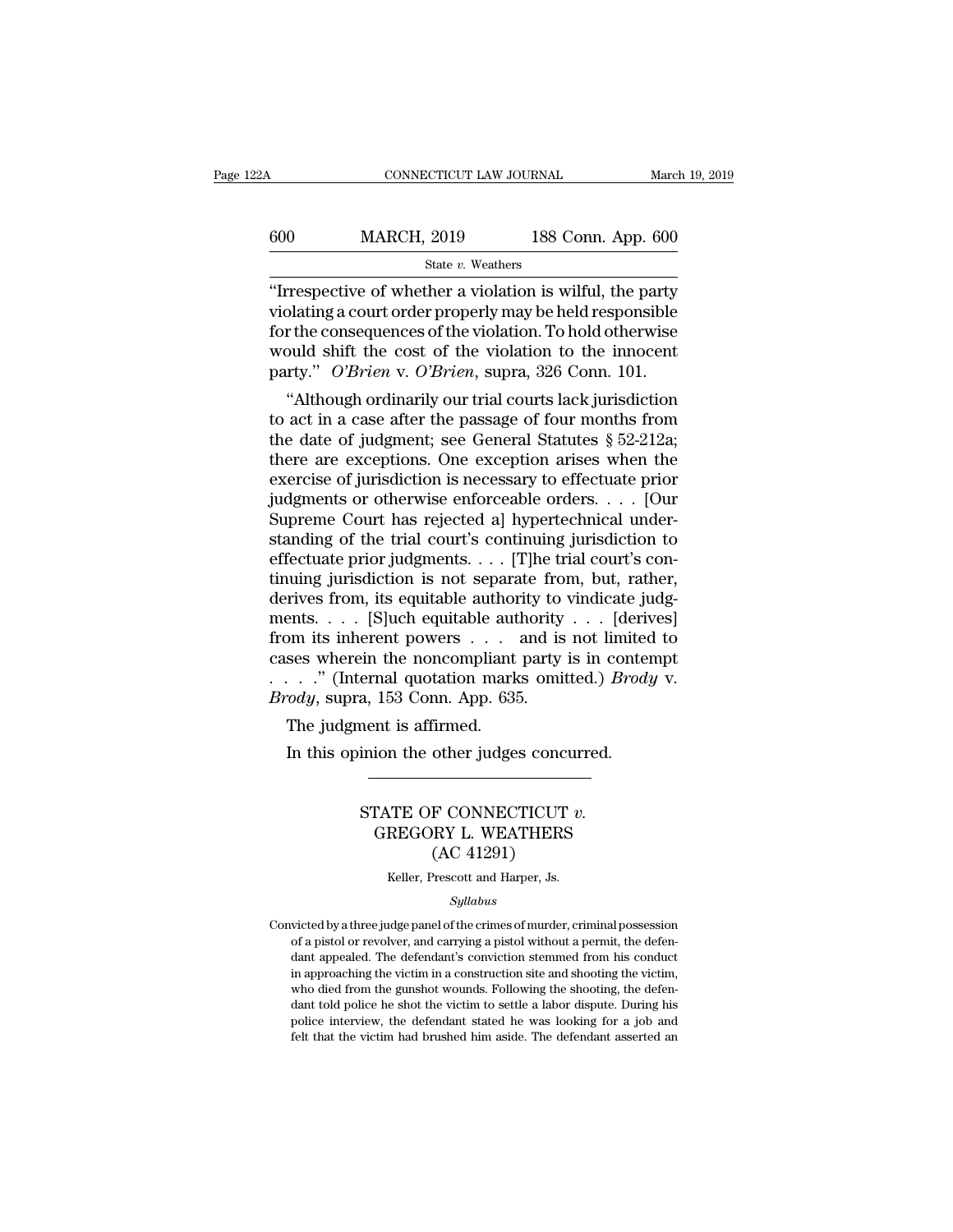2019 CONNECTICUT LAW JOURNAL Page 123A<br>188 Conn. App. 600 MARCH, 2019 601<br>State v. Weathers

## State *v.* Weathers

188 Conn. App.  $600$  MARCH,  $2019$   $601$ <br>  $\frac{601}{\text{at} \cdot \text{at}}$  affirmative defense of not guilty by reason of mental disease or defect<br>
and presented the testimony of two expert witnesses, L and A. L testified<br>
that at t 3 Conn. App. 600 MARCH, 2019 601<br>State v. Weathers<br>affirmative defense of not guilty by reason of mental disease or defect<br>and presented the testimony of two expert witnesses, L and A. L testified<br>that at the time of the o that at the time of the offense the defendant was suffering from a State v. Weathers<br>affirmative defense of not guilty by reason of mental disease or defect<br>and presented the testimony of two expert witnesses, L and A. L testified<br>that at the time of the offense the defendant was sufferin State  $v$ . Weathers<br>affirmative defense of not guilty by reason of mental disease or defect<br>and presented the testimony of two expert witnesses, L and A. L testified<br>that at the time of the offense the defendant was suffe affirmative defense of not guilty by reason of mental disease or defect<br>and presented the testimony of two expert witnesses, L and A. L testified<br>that at the time of the offense the defendant was suffering from a<br>psychotic and presented the testimony of two expert witnesses, L and A. L testified<br>that at the time of the offense the defendant was suffering from a<br>psychotic disturbance that influenced his thinking and behavior, and<br>that the def that at the time of the offense the defendant was suffering from a<br>psychotic disturbance that influenced his thinking and behavior, and<br>that the defendant had reported that on the morning of the offense he<br>experienced audi psychotic disturbance that influenced his thinking and behavior, and that the defendant had reported that on the morning of the offense he experienced auditory hallucinations, delusions and suicidal thinking, including a h that the defendant had reported that on the morning of the offense he experienced auditory hallucinations, delusions and suicidal thinking, including a hallucination of flashing lights conveying to him that the victim was experienced auditory hallucinations, delusions and suicidal thinking,<br>including a hallucination of flashing lights conveying to him that the<br>victim was dangerous and that the defendant should shoot him. L also<br>surmised tha including a hallucination of flashing lights conveying to him that the victim was dangerous and that the defendant should shoot him. L also surmised that a psychiatrist at the Department of Correction who had suspected tha victim was dangerous and that the defendant should shoot him. L also<br>surmised that a psychiatrist at the Department of Correction who had<br>suspected that the defendant may have been exaggerating or fabricating<br>his symptoms surmised that a psychiatrist at the Department of Correction who had<br>suspected that the defendant may have been exaggerating or fabricating<br>his symptoms likely had not reviewed the defendant's hospital records<br>wherein he w suspected that the defendant may have been exaggerating or fabricating<br>his symptoms likely had not reviewed the defendant's hospital records<br>wherein he was diagnosed with a psychosis, or conducted any collateral<br>interviews wherein he was diagnosed with a psychosis, or conducted any collateral interviews. A testified that the sum of the evidence provided a sufficient basis to conclude that the defendant lacked substantial capacity to control interviews. A testified that the subsais to conclude that the defector control his conduct at the time of the defendant could not prevail in of his affirmative defense of ment supported by the evidence: a. The defendant's

basis to conclude that the defendant lacked substantial capacity to control his conduct at the time of the offense. *Held:*<br>he defendant could not prevail in his claim that the trial court's rejection<br>of his affirmative de

control his conduct at the time of the offense. *Held*:<br>he defendant could not prevail in his claim that the trial court's rejection<br>of his affirmative defense of mental disease or defect was not reasonably<br>supported by th he defendant could not prevail in his claim that the trial court's rejection<br>of his affirmative defense of mental disease or defect was not reasonably<br>supported by the evidence:<br>a. The defendant's claim that the court arbi of his affirmative defense of mental disease or defect was not reasonably<br>supported by the evidence:<br>a. The defendant's claim that the court arbitrarily rejected the opinions<br>of his experts that he lacked substantial capac supported by the evidence:<br>a. The defendant's claim that the court arbitrarily rejected the opinions<br>of his experts that he lacked substantial capacity to control his conduct<br>within the requirements of the law was unavaili a. The defendant's claim that the court arbitrarily rejected the opinions of his experts that he lacked substantial capacity to control his conduct within the requirements of the law was unavailing: that court's decision w of his experts that he lacked substantial capacity to control his conduct<br>within the requirements of the law was unavailing: that court's decision<br>was based on its reasonable assessment of the evidence presented, as<br>the co within the requirements of the law was unavailing: that court's decision<br>was based on its reasonable assessment of the evidence presented, as<br>the court did not merely find that the defendant had failed to prove that<br>he lac was based on its reasonable assessment of the evidence presented, as<br>the court did not merely find that the defendant had failed to prove that<br>he lacked substantial capacity to control his conduct as a result of his<br>psycho the court did not merely find that the defendant had failed to prove that<br>he lacked substantial capacity to control his conduct as a result of his<br>psychosis but, rather, found that the defendant was acting under the<br>influe he lacked substantial capacity to control his conduct as a result of his psychosis but, rather, found that the defendant was acting under the influence of a multitude of stressful and emotional hurdles in his life not of a psychosis but, rather, found that the defendant was acting under the influence of a multitude of stressful and emotional hurdles in his life not of a psychiatric nature, and, therefore, the court, as the finder of fact, wa influence of a multitude of stressful and emotional hurdles in his life<br>not of a psychiatric nature, and, therefore, the court, as the finder<br>of fact, was entitled to adopt that nonpsychiatric explanation for the<br>defendant not of a psychiatric nature, and, therefore, the court, as the finder of fact, was entitled to adopt that nonpsychiatric explanation for the defendant's conduct and reject the expert opinions; moreover, given the experts' of fact, was entitled to adopt that nonpsychiatric explanation for the defendant's conduct and reject the expert opinions; moreover, given the experts' reliance on the defendant's own account of his symptoms and the events defendant's conduct and reject the expert opinions; moreover, given<br>the experts' reliance on the defendant's own account of his symptoms<br>and the events surrounding the shooting, it was reasonable for the court<br>to conclude the experts' reliance on the defendant's own account of his symptoms<br>and the events surrounding the shooting, it was reasonable for the court<br>to conclude that their opinions were undermined by its finding that the<br>defendan and the events surrounding the shooting, it was reasonable for the court<br>to conclude that their opinions were undermined by its finding that the<br>defendant intentionally had either embellished or fabricated psychiatric<br>symp to conclude that their opinions were undermined by its finding that the defendant intentionally had either embellished or fabricated psychiatric symptoms over time, and although L credited the defendant's explanation that defendant intentionally had either embellished or fabricated psychiatric symptoms over time, and although L credited the defendant's explanation that the victim was dangerous and should be shot, the court found that the de symptoms over time, and although L credited the defendant's explanation that the victim was dangerous and should be shot, the court found that the defendant shot the victim because he felt brushed aside after inquiring abo tion that the victim was dangerous and should be shot, the court found<br>that the defendant shot the victim because he felt brushed aside after<br>inquiring about employmnet opportunities, not because he was laboring<br>under any that the defendant shot the victim because he felt brushed aside after inquiring about employmnet opportunities, not because he was laboring under any delusional beliefs, and it reasonably could have found that evidence pe inquiring about employmnet opportunities, not because he was laboring<br>under any delusional beliefs, and it reasonably could have found that<br>evidence pertaining to L's understanding of the statutory insanity test<br>undermined under any delusional beliefs, and it reasonably could have found that<br>evidence pertaining to L's understanding of the statutory insanity test<br>undermined the value of his opinions; furthermore, the court reasonably<br>could ha evidence pertaining to L's understanding of the statutory insanity test undermined the value of his opinions; furthermore, the court reasonably could have found that A failed to account adequately for the defendant's state undermined the value of his opinions; furthermore, could have found that A failed to account adequatel; statements to police after the shooting that he shoot a perceived labor dispute, and in light of the weighte seemingly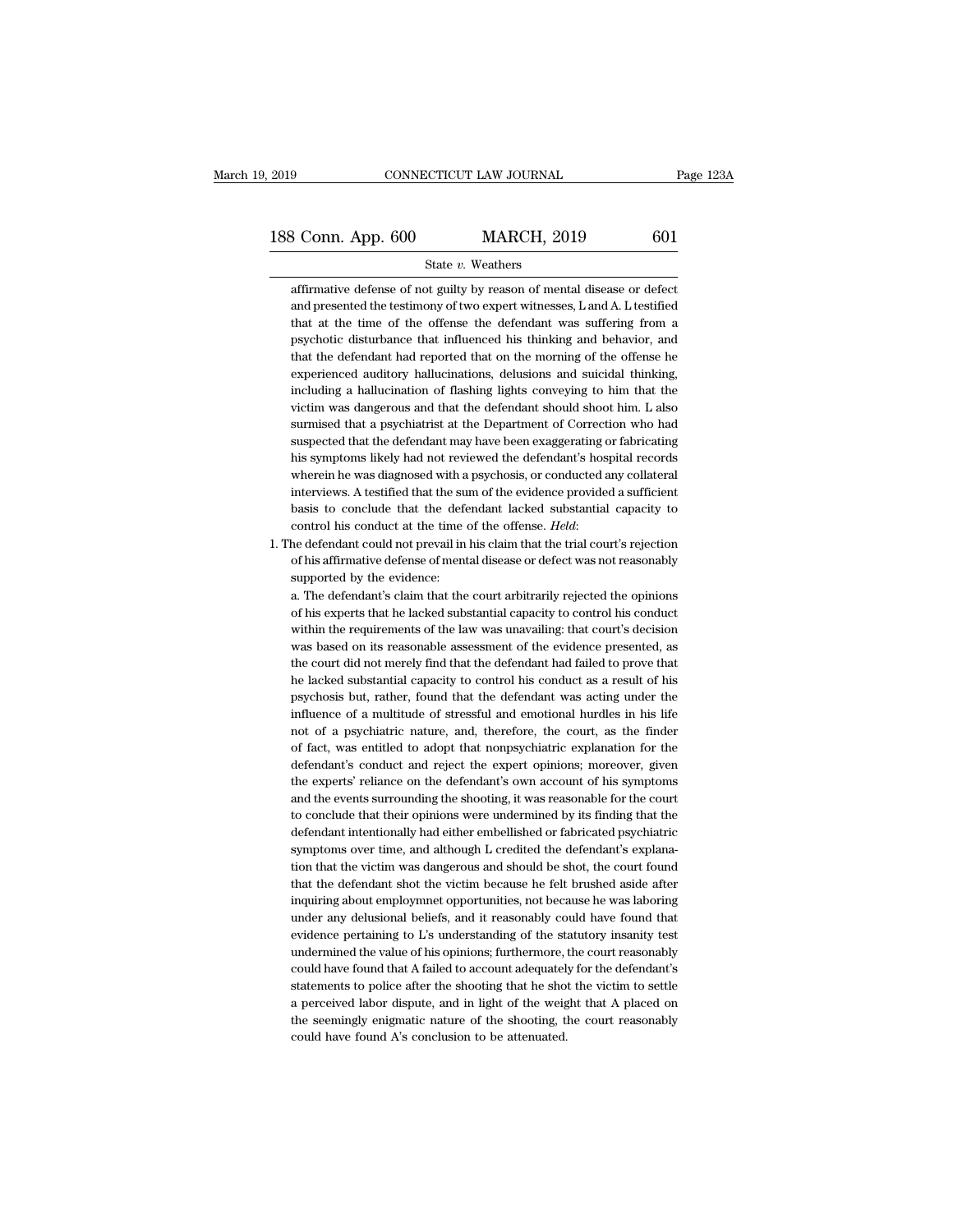# CONNECTICUT LAW JOURNAL March 19, 2019<br>602 MARCH, 2019 188 Conn. App. 600<br>State v. Weathers

# State *v.* Weathers

MARCH, 2019 188 Conn. App. 600<br>
State v. Weathers<br>
b. The trial court findings that the defendant shot the victim out of<br>
frustration and anger, that there was nothing unremarkable, untoward, Frustration and anger, that there was nothing unremarkable, untoward,<br>there was nothing unremarkable, untoward,<br>or aberrant about the defendant's conduct during his police interview<br>or aberrant about the defendant's conduc MARCH, 2019 188 Conn. App. 600<br>State v. Weathers<br>b. The trial court findings that the defendant shot the victim out of<br>frustration and anger, that there was nothing unremarkable, untoward,<br>or aberrant about the defendant's State v. Weathers<br>
b. The trial court findings that the defendant shot the victim out of<br>
frustration and anger, that there was nothing unremarkable, untoward,<br>
or aberrant about the defendant's conduct during his police i State  $v$ . Weathers<br>b. The trial court findings that the defendant shot the victim out of<br>frustration and anger, that there was nothing unremarkable, untoward,<br>or aberrant about the defendant's conduct during his police i b. The trial court findings that the defendant shot the victim out of frustration and anger, that there was nothing unremarkable, untoward, or aberrant about the defendant's conduct during his police interview and that the E. The data coal mange and are determined shot are victime to the structure of the structuring in the defendant's conduct during his police interview and that the defendant either fabricated or embellished his symptoms wer his characterization of their interaction as a dispute, and his symptoms were not clearly erroneous and were supported by evidence in the record: given the defendant's preexisting anxiety and depression regarding his unemp or abortant about the defendant of bonded or embellished his symptoms<br>were not clearly erroneous and were supported by evidence in the<br>record: given the defendant's preexisting anxiety and depression regard-<br>ing his unempl that he shot the victim to settle this dispute, the court could have found that it was that perceived slight, as opposed to a psychotic delusion or hallucination, that prompted the defendant to shoot the victim, and the fa hall unity of the defendant's previsiting anxiety and depression regarding his unemployment, his perception of the victim's response as a slight, his characterization of their interaction as a dispute, and his admission th factorial generation of their interaction of the victim's response as a slight, his characterization of their interaction as a dispute, and his admission that he shot the victim to settle this dispute, the court could have ang his characterization of their interaction as a dispute, and his admission that he shot the victim to settle this dispute, the court could have found that it was that perceived slight, as opposed to a psychotic delusion real the shot the victim to settle this dispute, the court could have found that it was that perceived slight, as opposed to a psychotic delusion or hallucination, that prompted the defendant to shoot the victim, and the f that it was that perceived slight, as opposed to a psychotic delusion or hallucination, that prompted the defendant to shoot the victim, and the fact that there was no direct evidence that the defendant was visibly angry d hallucination, that prompted the defendant to shoot the victim, and the fact that there was no direct evidence that the defendant was visibly angry did not render the finding that he shot the victim out of frustration clea materialized, and prompted are determined be shoot are viewing, and are<br>fact that there was no direct evidence that the defendant was visibly<br>angry did not render the finding that he shot the victim out of frustration<br>clea defendants to not be entirely testonian and the victim out of frustration<br>clearly erroneous; moreover, although, during the police interview, there<br>were numerous instances in which the defendant failed to answer the<br>questi digtry and not cluder the mains duate show the vielant of our of nustrialistic clearly erroneous; moreover, although, during the police interview, there were numerous instances in which the defendant failed to answer the q ciculary choncolar, indicately, daribalgit, daring are police intertient, and<br>were numerous instances in which the defendant failed to answer the<br>questions asked or gave an unresponsive answer, and some of his state-<br>ments questions asked or gave an unresponsive answer, and some of his statements could be characterized as disorganized, it is not uncommon for defendants to not be entirely responsive during a police interview and to be reticen gering in the characterized as disorganized, it is not uncommon for defendants to not be entirely responsive during a police interview and to be reticent to respond to police questioning, and inattention and confusion are records and be entirely responsive during a police interview and<br>defendants to not be entirely responsive during a police interview and<br>confusion are not necessarily indicative of a mental disease or defect;<br>furthermore, t a factorialism to not be chartery responsive during a point of the reason to be reticent to respond to police questioning, and inattention and confusion are not necessarily indicative of a mental disease or defect; further confusion are not necessarily indicative of a mental disease or defect;<br>furthermore, the defendant conceded that there was evidence of malingering in the record, namely, a psychiatrist's notations in his medical<br>records an furthermore, the defendant conceded that there was evidence of malingering in the record, namely, a psychiatrist's notations in his medical records and A's conclusion in his written evaluation, and his claim that a fact fi records and A's conclusion in his written evaluation, and his claim that<br>a fact finder could not reasonably infer his mental condition at the time<br>of the offense from evidence of his mental condition at a subsequent<br>time w 2. The defendant's claim that the trial court erred as a matter of law in the trial condition at the trime of the offense from evidence of his mental condition at a subsequent time was unavailing, as a defendant's state of records duarity conclusion in this write. Tradition, and the claim due<br>a fact finder could not reasonably infer his mental condition at a subsequent<br>time was unavailing, as a defendant's state of mind may be proven by<br>his

is a mater in the offense from evidence of his mental conductor at alter the offense from evidence of his mental conduction at a subsequent time was unavailing, as a defendant's state of mind may be proven by his conduct b of are oncluded both chacket of his included by the allowed diffuse with the was unavailing, as a defendant's state of mind may be proven by his conduct before, during, and after the offense.<br>The defendant's claim that the the defendant's claim that the trial court erred as a matter of law in<br>this conduct before, during, and after the offense.<br>The defendant's claim that the trial court erred as a matter of law in<br>rendering an opinion on a ma the defendant's claim that the trial court erred as a matter of law in rendering an opinion on a matter that required expert testimony was unavailing; although expert testimony is of assistance, the ultimate issue of sanit probability of the shooting, and the shooting and point of the shooting and opinion on a matter that required expert testimony was unavailing; although expert testimony is of assistance, the ultimate issue of sanity, inclu controlling an option of a matter dual required expert testimony was unavailing; although expert testimony is of assistance, the ultimate issue of sanity, including intent, is decided by the trier of fact, and if expert te diavaling, although expert testimoly is or assistance, are dialate issue of sanity, including intent, is decided by the trier of fact, and if expert testimony was required, there was expert testimony to support the court's or salaty, including intent, is decided by the their of nect, and it experitestimony was required, there was expert testimony to support the court's conclusion that although the defendant was suffering from a psychosis at testimony was required, there was expert testimony to support the court's conclusion that although the defendant was suffering from a psychosis at the time of the shooting, such psychosis did not impair his capacity to con psychosis at the time of the sheap characterized by control his conducted both expert witnesses testified impair an individual's capacity the requirements of the law, and have concluded as it did. Argued September 20, 2018 pacity to control his conduct within the requirements of the law, as<br>th expert witnesses testified that a psychosis does not necessarily<br>pair an individual's capacity to substantially control his conduct within<br>e requireme both expert witnesses testified that a psychosis does not necessarily impair an individual's capacity to substantially control his conduct within the requirements of the law, and, therefore, the court reasonably could have both expert witnesses testified that a psychosis does not necessarily<br>impair an individual's capacity to substantially control his conduct within<br>the requirements of the law, and, therefore, the court reasonably could<br>have

mpar an mdividual's capacity to substantially control his conduct within<br>the requirements of the law, and, therefore, the court reasonably could<br>have concluded as it did.<br>Argued September 20, 2018—officially released March steading a firearm, and carrying a pistol without a permit, brought to the Superior Court in the judicial district mit, brought to the Superior Court in the judicial district Argued September 20, 2018—officially released March 19, 2019<br>
Procedural History<br>
Information charging the defendant with the crimes<br>
of murder, criminal possession of a pistol or revolver,<br>
stealing a firearm, and carryin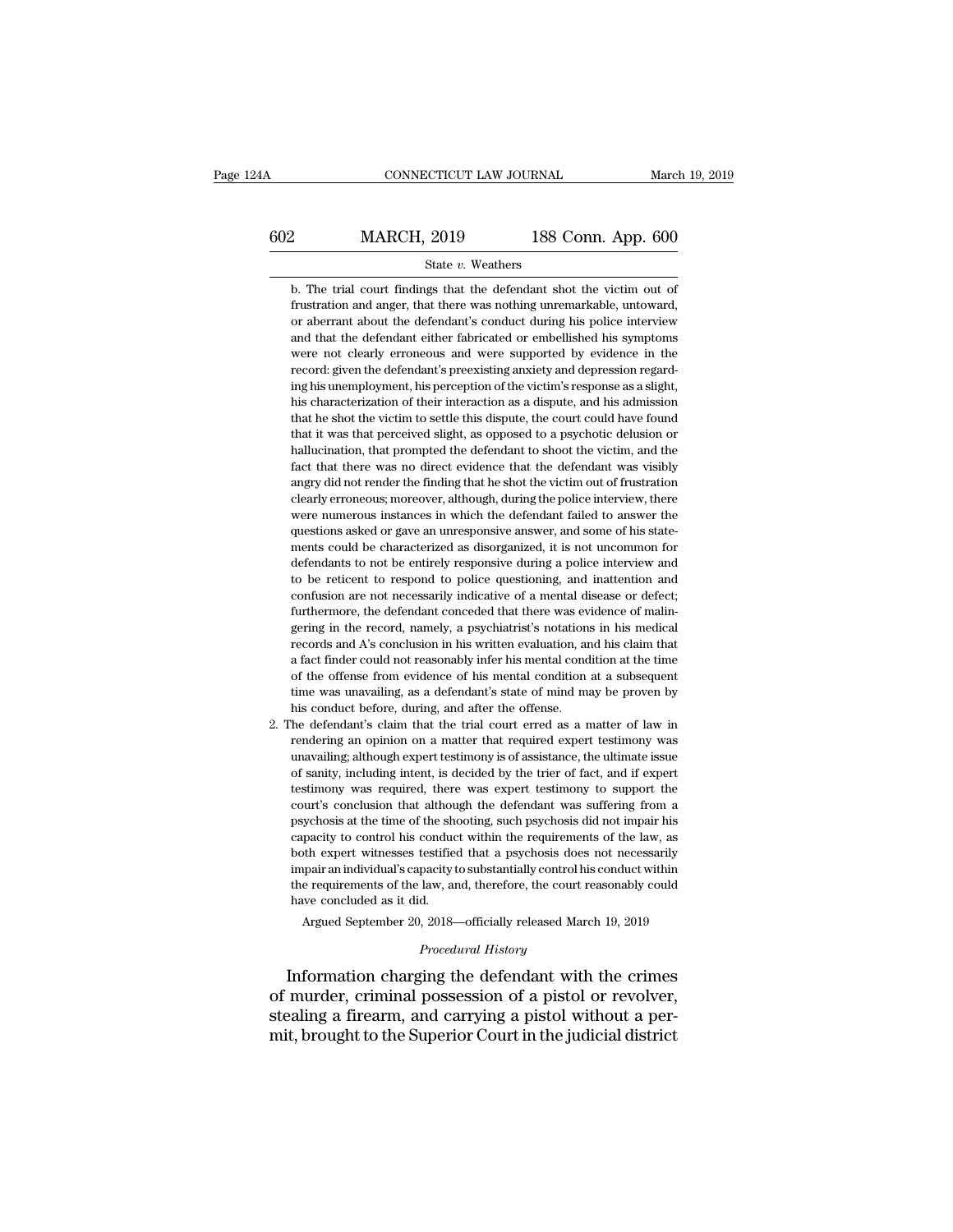| 2019               | CONNECTICUT LAW JOURNAL | Page 125A |
|--------------------|-------------------------|-----------|
| 188 Conn. App. 600 | <b>MARCH, 2019</b>      | 603       |
|                    | State v. Weathers       |           |

of Fairfield and tried to a three judge court, *Kavanew-*<br> *State v. Weathers*<br>
of Fairfield and tried to a three judge court, *Kavanew-*<br> *Sky, Pavia and E. Richards, Js.*; thereafter, the state **188 Conn. App. 600 MARCH, 2019 603**<br> **state v. Weathers**<br> **of Fairfield and tried to a three judge court,** *Kavanew-***<br>** *sky, Pavia and E. Richards, Js.***; thereafter, the state<br>
entered a nolle prosequi as to the charge** 188 Conn. App. 600 MARCH, 2019 603<br>
State v. Weathers<br>
of Fairfield and tried to a three judge court,  $Kavanew-  
sky, Pavia and E. Richards, Js.; thereafter, the state  
entered a nolle prosequi as to the charge of steadily a  
firearm; judgment of guilty, from which the defendant  
annoaled. Affamed$ 188 Conn. App. 600 MARCH, 2019 603<br>
State v. Weathers<br>
of Fairfield and tried to a three judge court, *Kavanew-*<br> *sky*, *Pavia and E. Richards*, *Js.*; thereafter, the state<br>
entered a nolle prosequi as to the charge of appealed. *Affirmed.* Fairfield and tried to a three judge court, *Kavanew-*<br>*y*, *Pavia and E. Richards*, *Js.*; thereafter, the state<br>tered a nolle prosequi as to the charge of stealing a<br>earm; judgment of guilty, from which the defendant<br>pea *The Timothy F. Costello, assistant state's attorney*, and *Finily P. Costello, assistant state's attorney, with nom, on the brief, were John C. Smriga, state's attorney, and <i>Finily P. Trydeay* assistant state's attorney,

(defendant).

entered a none prosequi as to the enlarge of steaming a<br>firearm; judgment of guilty, from which the defendant<br>appealed. Affirmed.<br>*Dina S. Fisher*, assigned counsel, for the appellant<br>(defendant).<br>*Timothy F. Costello*, as meand, jaagherd of gandy, from which the detendant<br>appealed. *Affirmed.*<br>*Dina S. Fisher*, assigned counsel, for the appellant<br>(defendant).<br>*Timothy F. Costello*, assistant state's attorney, with<br>whom, on the brief, were J *Dina S. Fisher*, assigned (defendant).<br> *Timothy F. Costello*, assist whom, on the brief, were *Joh* ney, and *Emily D. Trudeau*, for the appellee (state). Fimothy F. Costello, assistant state's attorney, with<br>nom, on the brief, were John C. Smriga, state's attor-<br>y, and Emily D. Trudeau, assistant state's attorney,<br>r the appellee (state).<br> $opinion$ <br>HARPER, J. The defendant, Greg

## *Opinion*

Finding 1: Costato, assistant state s attorney, which<br>
whom, on the brief, were John C. Smriga, state's attor-<br>
ney, and Emily D. Trudeau, assistant state's attorney,<br>
for the appellee (state).<br>  $opinion$ <br>
HARPER, J. The defen and Emily D. Trudeau, assistant state's attorney,<br>
for the appellee (state).<br>  $opinion$ <br>
HARPER, J. The defendant, Gregory L. Weathers,<br>
appeals<sup>1</sup> from the judgment of conviction, rendered<br>
after a trial by a three judge cour opinion<br>for the appellee (state).<br> $opinion$ <br>HARPER, J. The defendant, Gregory L. Weathers,<br>appeals<sup>1</sup> from the judgment of conviction, rendered<br>after a trial by a three judge court,<sup>2</sup> of murder in violation<br>of General Statute opinion<br>
opinion<br>
HARPER, J. The defendant, Gregory L. Weathers,<br>
appeals<sup>1</sup> from the judgment of conviction, rendered<br>
after a trial by a three judge court,<sup>2</sup> of murder in violation<br>
of General Statutes § 53a-54a (a), c <sup>Opinion</sup><br>
HARPER, J. The defendant, Gregory L. Weathers,<br>
appeals<sup>1</sup> from the judgment of conviction, rendered<br>
after a trial by a three judge court,<sup>2</sup> of murder in violation<br>
of General Statutes § 53a-54a (a), criminal HARPER, J. The defendant, Gregory L. Weathers,<br>appeals<sup>1</sup> from the judgment of conviction, rendered<br>after a trial by a three judge court,<sup>2</sup> of murder in violation<br>of General Statutes § 53a-54a (a), criminal possession<br>of appeals<sup>1</sup> from the judgment of conviction, rendered<br>after a trial by a three judge court,<sup>2</sup> of murder in violation<br>of General Statutes § 53a-54a (a), criminal possession<br>of a pistol or revolver in violation of General S after a trial by a three judge court,<sup>2</sup> of murder in violation<br>of General Statutes § 53a-54a (a), criminal possession<br>of a pistol or revolver in violation of General Statutes<br>§ 53a-217c (a) (1), and carrying a pistol wit of General Statutes § 53a-54a (a), criminal possession<br>of a pistol or revolver in violation of General Statutes<br>§ 53a-217c (a) (1), and carrying a pistol without a permit<br>in violation of General Statutes § 29-35 (a). On a of a pistol or revolver in violation of General Statutes  $\S$  53a-217c (a) (1), and carrying a pistol without a permit<br>in violation of General Statutes  $\S$  29-35 (a). On appeal,<br>the defendant claims that (1) the trial cour  $\S$  53a-217c (a) (1), and carrying a pistol without a permit<br>in violation of General Statutes  $\S$  29-35 (a). On appeal,<br>the defendant claims that (1) the trial court's rejection<br>of his affirmative defense of mental diseas in violation of General Statutes  $\S$  29-35 (a). On appeal,<br>the defendant claims that (1) the trial court's rejection<br>of his affirmative defense of mental disease or defect<br>was not reasonably supported by the evidence and e detendant claims that (1) the trial court's rejection<br>his affirmative defense of mental disease or defect<br>as not reasonably supported by the evidence and (2)<br>e court erred as a matter of law in deciding an issue<br>thout t of his affirmative defense of mental disease or defect<br>was not reasonably supported by the evidence and (2)<br>the court erred as a matter of law in deciding an issue<br>without the aid of expert testimony. We disagree and,<br>acco was not reasonably supported by the evidence and  $(2)$ <br>the court erred as a matter of law in deciding an issue<br>without the aid of expert testimony. We disagree and,<br>accordingly, affirm the judgment of the trial court.<br>The

The court reasonably could have found the following<br>cts from the evidence presented at trial.<sup>3</sup> On the morn-<br>ig of March 26, 2015, the victim, Jose Araujo, and sev-<br><sup>1</sup>The defendant originally appealed to our Supreme Cou The court reasonably could have found the following<br>facts from the evidence presented at trial.<sup>3</sup> On the morn-<br>ing of March 26, 2015, the victim, Jose Araujo, and sev-<br><sup>1</sup>The defendant originally appealed to our Supreme

facts from the evidence presented at trial.<sup>3</sup> On the morning of March 26, 2015, the victim, Jose Araujo, and sev-<br><sup>1</sup>The defendant originally appealed to our Supreme Court pursuant to General Statutes § 51-199 (c) and Pr

<sup>&</sup>lt;sup>1</sup> The defendant originally appealed to our Supreme Court pursuant to General Statutes § 51-199 (b) (3). The appeal subsequently was transferred to this court pursuant to § 51-199 (c) and Practice Book § 65-1.<br><sup>2</sup> The th General Statutes § 51-199 (b) (3). The appeal subsequently was transferred<br>to this court pursuant to § 51-199 (c) and Practice Book § 65-1.<br><sup>2</sup> The three judges were impaneled pursuant to General Statutes § 54-82.<br><sup>3</sup> Alt to this court pursuant to § 51-199 (c) and Practice Book § 65-1.<br>
<sup>2</sup> The three judges were impaneled pursuant to General Statutes § 54-82.<br>
<sup>3</sup> Although the court explicitly discussed only a fraction of the evidence addu <sup>2</sup> The three judges were impaneled pursuant to General Statutes § 54-82.<br><sup>3</sup> Although the court explicitly discussed only a fraction of the evidence adduced at trial in making its findings of fact, it did not indicate th <sup>2</sup> The three judges were impaneled pursuant to General Statutes § 54-82.<br><sup>3</sup> Although the court explicitly discussed only a fraction of the evidence adduced at trial in making its findings of fact, it did not indicate th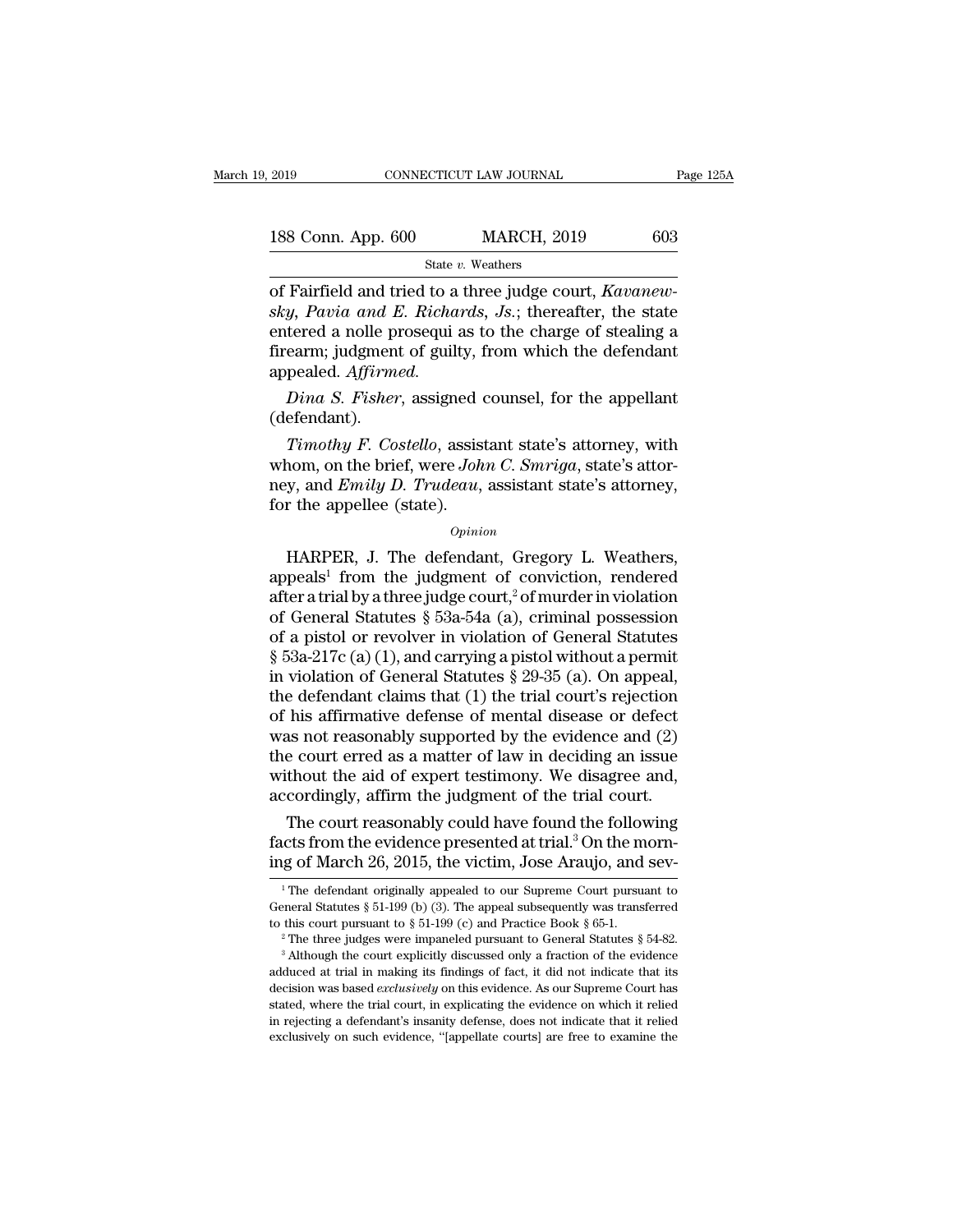| ľ6А | CONNECTICUT LAW JOURNAL |                    | March 19, 2019 |
|-----|-------------------------|--------------------|----------------|
|     |                         |                    |                |
| 604 | <b>MARCH, 2019</b>      | 188 Conn. App. 600 |                |
|     | State v. Weathers       |                    |                |

EXECUTE CONNECTICUT LAW JOURNAL March 19, 2019<br>
EXECUTE AW JOURNAL MARCH, 2019<br>
State v. Weathers<br>
Final other individuals employed by Burns Construction<br>
Were installing an underground gas main on Pond Street<br>
in Bridgepo MARCH, 2019 188 Conn. App. 600<br>
State v. Weathers<br>
Final other individuals employed by Burns Construction<br>
were installing an underground gas main on Pond Street<br>
in Bridgeport. Fernando Oquendo, a patrolman with the<br>
Brid  $\frac{\text{MARCH, 2019}}{\text{State } v. \text{ Weather}}$ <br>
eral other individuals employed by Burns Construction<br>
were installing an underground gas main on Pond Street<br>
in Bridgeport. Fernando Oquendo, a patrolman with the<br>
Bridgeport Police Depart  $\frac{\text{MARCH, 2019}}{\text{State } v. \text{ Weather}}$ <br>
eral other individuals employed by Burns Construction<br>
were installing an underground gas main on Pond Street<br>
in Bridgeport. Fernando Oquendo, a patrolman with the<br>
Bridgeport Police Departm State v. Weathers<br>
Figure 3.5 State v. Weathers<br>
Figure 3.5 State v. Weathers<br>
Figure 2.6 State and the construction<br>
were installing an underground gas main on Pond Street<br>
in Bridgeport. Fernando Oquendo, a patrolman wi State v. Weathers<br>
State v. Weathers<br>
Find of the individuals employed by Burns Construction<br>
were installing an underground gas main on Pond Street<br>
in Bridgeport. Fernando Oquendo, a patrolman with the<br>
Bridgeport Polic eral other individuals employed by Burns Construction<br>were installing an underground gas main on Pond Street<br>in Bridgeport. Fernando Oquendo, a patrolman with the<br>Bridgeport Police Department, was working overtime<br>duty at were installing an underground gas main on Pond Street<br>in Bridgeport. Fernando Oquendo, a patrolman with the<br>Bridgeport Police Department, was working overtime<br>duty at the construction site and had blocked off Pond<br>Street in Bridgeport. Fernando Oquendo, a patrolman with the<br>Bridgeport Police Department, was working overtime<br>duty at the construction site and had blocked off Pond<br>Street near Chopsey Hill Road.<sup>4</sup> Around the time in<br>question, Bridgeport Police Department, was working overtime<br>duty at the construction site and had blocked off Pond<br>Street near Chopsey Hill Road.<sup>4</sup> Around the time in<br>question, Officer Oquendo had gone to retrieve coffee<br>for the c duty at the construction site and had blocked off Pond<br>Street near Chopsey Hill Road.<sup>4</sup> Around the time in<br>question, Officer Oquendo had gone to retrieve coffee<br>for the construction crew, who were in the process of<br>backfi Street near Chopsey Hill Road.<sup>4</sup> Around the time in<br>question, Officer Oquendo had gone to retrieve coffee<br>for the construction crew, who were in the process of<br>backfilling a trench that had been dug along the side<br>of the question, Officer Oquendo had gone to retrieve coffee<br>for the construction crew, who were in the process of<br>backfilling a trench that had been dug along the side<br>of the road. Matthew Girdzis, one of the crew members,<br>was s for the construction of<br>backfilling a trench t<br>of the road. Matthew of<br>was seated in a dump<br>The victim was standi<br>speaking with Girdzis<br>the fill material.<br>While the victim an Exhiming a trench that had been dug along the side<br>the road. Matthew Girdzis, one of the crew members,<br>as seated in a dump truck positioned near the trench.<br>le victim was standing on the driver's side of the truck<br>eaking w of the road. Matthew GHu2s, one of the crew members,<br>was seated in a dump truck positioned near the trench.<br>The victim was standing on the driver's side of the truck<br>speaking with Girdzis about where they should dump<br>the f

was seated in a dump truck positioned near the trench.<br>The victim was standing on the driver's side of the truck<br>speaking with Girdzis about where they should dump<br>the fill material.<br>While the victim and Girdzis were talki The victilit was standing on the driver's side of the truck<br>speaking with Girdzis about where they should dump<br>the fill material.<br>While the victim and Girdzis were talking, the defen-<br>dant walked into the work zone and app Speaking with Ghuzis about where they should dump<br>the fill material.<br>While the victim and Girdzis were talking, the defen-<br>dant walked into the work zone and approached the<br>victim. Girdzis had never seen the defendant ther While the victim and Girdzis were talking, the defendant walked into the work zone and approached the victim. Girdzis had never seen the defendant there before; he was not an employee of Burns Construction.<br>The defendant g While the victim and Girdzis were talking, the defen-<br>dant walked into the work zone and approached the<br>victim. Girdzis had never seen the defendant there<br>before; he was not an employee of Burns Construction.<br>The defendant dant walked into the work zone and approached the<br>victim. Girdzis had never seen the defendant there<br>before; he was not an employee of Burns Construction.<br>The defendant greeted the victim with a seemingly ami-<br>cable "fist victim. Girdzis had never seen the defendant there<br>before; he was not an employee of Burns Construction.<br>The defendant greeted the victim with a seemingly ami-<br>cable "fist bump" and asked the victim whether the<br>constructio before; he was not an employee of Burns Construction.<br>The defendant greeted the victim with a seemingly amicable "fist bump" and asked the victim whether the<br>construction company was hiring. The victim, in turn,<br>relayed th The defendant greeted the victim with a seemingly amicable "fist bump" and asked the victim whether the construction company was hiring. The victim, in turn, relayed the question to Girdzis. Speaking to the defendant direc cable "fist bump" and asked the victim whether the<br>construction company was hiring. The victim, in turn,<br>relayed the question to Girdzis. Speaking to the defen-<br>dant directly, Girdzis suggested that he go to the con-<br>struc construction company was hiring. The victim, in turn,<br>relayed the question to Girdzis. Speaking to the defen-<br>dant directly, Girdzis suggested that he go to the con-<br>struction company's office downtown to fill out an<br>appli relayed the question to Girdzis. Speaking to the defen-<br>dant directly, Girdzis suggested that he go to the con-<br>struction company's office downtown to fill out an<br>application and "see what happens." By all accounts,<br>there application and "see what happens." By all accounts,<br>there was nothing unusual or remarkable about the<br>defendant's demeanor during his initial interaction with<br>the victim and Girdzis.<sup>5</sup> There was nothing to suggest<br>entire there was nothing unusual or remarkable about the<br>defendant's demeanor during his initial interaction with<br>the victim and Girdzis.<sup>5</sup> There was nothing to suggest<br>entire record to determine whether a fact finder reasonably

defendant's demeanor during his initial interaction with<br>the victim and Girdzis.<sup>5</sup> There was nothing to suggest<br>entire record to determine whether a fact finder reasonably could have<br>concluded that the defendant had faile extractive victility and GITUZIS. There was notiting to suggest<br>entire record to determine whether a fact finder reasonably could have<br>concluded that the defendant had failed to establish that he lacked substan-<br>tial capac entire record to determine whether a fact finder reasonably could have<br>concluded that the defendant had failed to establish that he lacked substan-<br>tial capacity to control his desire to commit [the charged offense]." Sta concluded that the defendant had failed to establish that he lacked substantial capacity to control his desire to commit [the charged offense]." *State* v. *Quinet*, 253 Conn. 392, 410–11, 752 A.2d 490 (2000). Consequently properly may consider all of the evidence presented at trial in determining<br>whether the court's rejection of the defendant's affirmative defense is reasonably<br>supported by the record.<br>"Another police officer was blocking o whether the court's rejection of the defendant's affirmative defense is reason-

direction.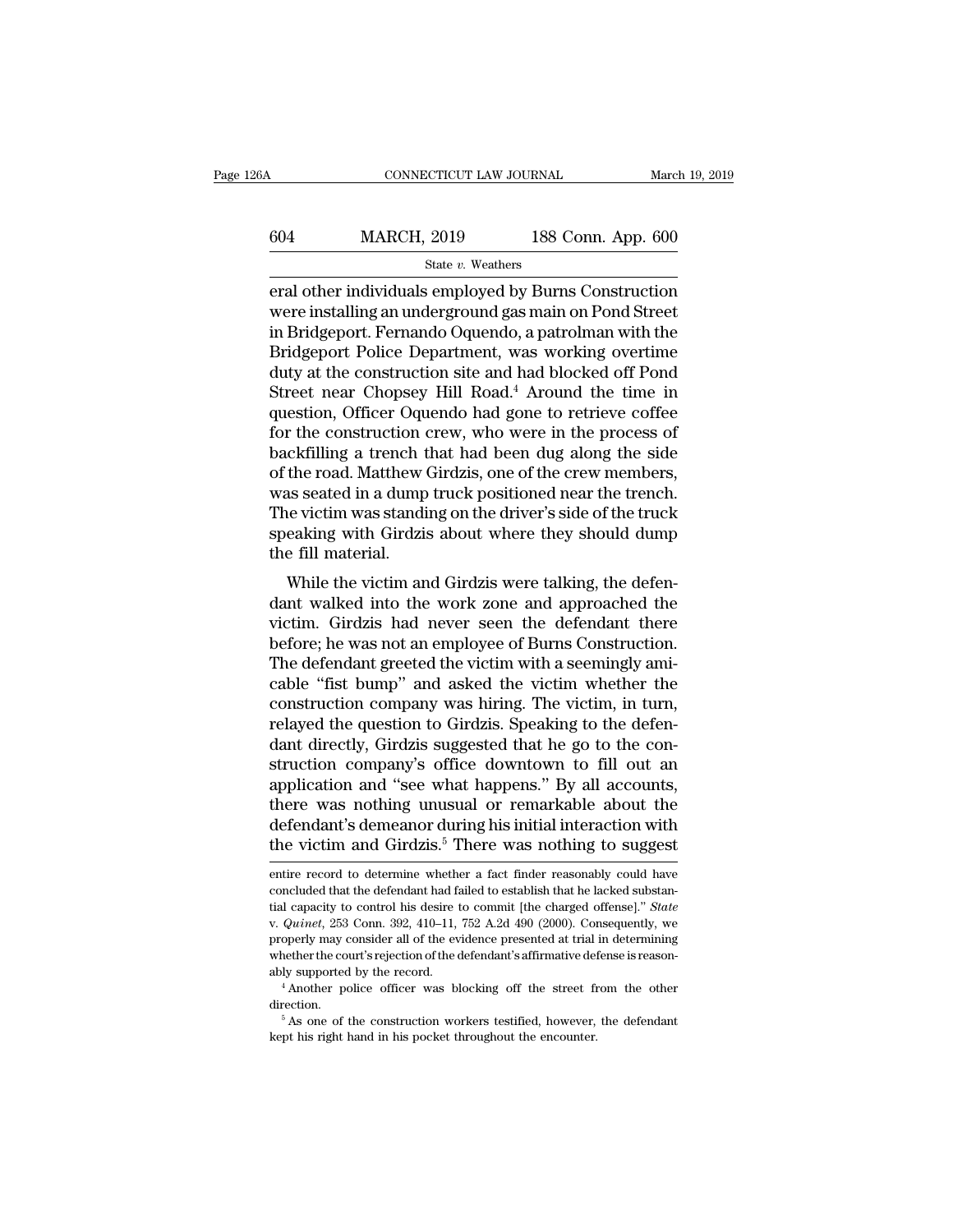| 2019               | CONNECTICUT LAW JOURNAL | Page 127A |
|--------------------|-------------------------|-----------|
| 188 Conn. App. 600 | <b>MARCH, 2019</b>      | 605       |
|                    | State v. Weathers       |           |

2019 CONNECTICUT LAW JOURNAL Page 1271<br>
188 Conn. App. 600 MARCH, 2019 605<br>
State v. Weathers<br>
that any sort of argument or altercation ensued or that<br>
the defendant harbored any animosity toward the victim<br>
or Girdzis. T 188 Conn. App.  $600$  MARCH,  $2019$   $605$ <br>  $\frac{805}{100}$  State v. Weathers<br>
that any sort of argument or altercation ensued or that<br>
the defendant harbored any animosity toward the victim<br>
or Girdzis. The defendant did not 188 Conn. App.  $600$  MARCH,  $2019$   $605$ <br>
State v. Weathers<br>
that any sort of argument or altercation ensued or that<br>
the defendant harbored any animosity toward the victim<br>
or Girdzis. The defendant did not appear to be 188 Conn. App.  $600$  MARCH,  $2019$  605<br>
State v. Weathers<br>
that any sort of argument or altercation ensued or that<br>
the defendant harbored any animosity toward the victim<br>
or Girdzis. The defendant did not appear to be ac  $\begin{array}{r}\n\hline\n\text{State } v.\n\hline\n\text{that any sort of argument of the defendant, a motor and the defendant, a stronger thread, and a strategy of the current. The defendant, a strategy of the current that was being said. Following this, the amount of the current and the current that is the current. \end{array}$ at any sort of argument or altercation ensued or that<br>e defendant harbored any animosity toward the victim<br>Girdzis. The defendant did not appear to be acting<br>cangely; he appeared to be rational and to understand<br>nat was be and any sort of argument of antereation ensued of that<br>the defendant harbored any animosity toward the victim<br>or Girdzis. The defendant did not appear to be acting<br>strangely; he appeared to be rational and to understand<br>wh

merelectrician introducting antificially conducted to the acting<br>or Girdzis. The defendant did not appear to be acting<br>strangely; he appeared to be rational and to understand<br>what was being said.<br>Following this encounter, or directly; he appeared to be rational and to understand<br>strangely; he appeared to be rational and to understand<br>what was being said.<br>Following this encounter, the defendant walked<br>away, seemingly leaving the work zone, b Birangery, it appeared to be rational and to dideristand<br>what was being said.<br>Following this encounter, the defendant walked<br>away, seemingly leaving the work zone, but, in fact, he<br>merely walked around to the other side of Following this encounter, the defendant walked<br>away, seemingly leaving the work zone, but, in fact, he<br>merely walked around to the other side of the truck<br>and stood near the passenger side door. Meanwhile,<br>Girdzis and the Following this encounter, the defendant walked<br>away, seemingly leaving the work zone, but, in fact, he<br>merely walked around to the other side of the truck<br>and stood near the passenger side door. Meanwhile,<br>Girdzis and the away, seemingly leaving the work zone, but, in fact, he<br>merely walked around to the other side of the truck<br>and stood near the passenger side door. Meanwhile,<br>Girdzis and the victim had begun walking toward the<br>trench. Aft merely walked around to the other side of the truck<br>and stood near the passenger side door. Meanwhile,<br>Girdzis and the victim had begun walking toward the<br>trench. After a few seconds, the defendant looked up<br>and down the s and stood near the passenger side door. Meanwhile,<br>Girdzis and the victim had begun walking toward the<br>trench. After a few seconds, the defendant looked up<br>and down the street and, seeing the street empty, pro-<br>ceeded to w Girdzis and the victim had begun walking toward the<br>trench. After a few seconds, the defendant looked up<br>and down the street and, seeing the street empty, pro-<br>ceeded to walk back around the truck and reapproach<br>the victim trench. After a few seconds, the<br>and down the street and, seeing<br>ceeded to walk back around the<br>the victim. In a matter of seconds<br>out saying a word, removed a rev<br>and shot the victim several times.<br>died from gunshot wound Immediately after the shooting, the shoot empty, pro-<br>eded to walk back around the truck and reapproach<br>e victim. In a matter of seconds, the defendant, with-<br>it saying a word, removed a revolver from his pocket<br>d shot the recused to wank stack around the track and recepproach<br>the victim. In a matter of seconds, the defendant, with-<br>out saying a word, removed a revolver from his pocket<br>and shot the victim several times. The victim ultimately

Free victim: In a master of seconds, the defendant, what<br>out saying a word, removed a revolver from his pocket<br>and shot the victim several times. The victim ultimately<br>died from gunshot wounds.<br>Immediately after the shooti out stying a word, removed a revolver from his poeted<br>and shot the victim several times. The victim ultimately<br>died from gunshot wounds.<br>Immediately after the shooting, the defendant began<br>running up the street, zig-zaggin died from gunshot wounds.<br>
Immediately after the shooting, the defendant began<br>
running up the street, zig-zagging across it several times.<br>
Several of the victim's coworkers chased the defendant<br>
on foot. The defendant, s Immediately after the shooting, the defendant began<br>running up the street, zig-zagging across it several times.<br>Several of the victim's coworkers chased the defendant<br>on foot. The defendant, seeing that he was being pur-<br>s Immediately after the shooting, the defendant began<br>running up the street, zig-zagging across it several times.<br>Several of the victim's coworkers chased the defendant<br>on foot. The defendant, seeing that he was being pur-<br>s running up the street, zig-zagging across it several times.<br>Several of the victim's coworkers chased the defendant<br>on foot. The defendant, seeing that he was being pur-<br>sued, stopped momentarily at a parked pickup truck<br>an Several of the vict<br>on foot. The defe<br>sued, stopped mand opened its do<br>resumed running<br>ued chasing the<br>two houses.<br>Members of the Frood. The determinate, seeing that he was being pured, stopped momentarily at a parked pickup truck<br>d opened its door but then quickly shut it again and<br>sumed running up the street. The coworkers contin-<br>d chasing the def and opened its door but then quickly shut it again and<br>and opened its door but then quickly shut it again and<br>resumed chasing the defendant until he ran in between<br>two houses.<br>Members of the Bridgeport Police Department so

The defendant eventually share a gaint and<br>resumed running up the street. The coworkers contin-<br>ued chasing the defendant until he ran in between<br>two houses.<br>Members of the Bridgeport Police Department soon<br>arrived on the Estance running up the street. The coworkers contributed chasing the defendant until he ran in between two houses.<br>
Members of the Bridgeport Police Department soon<br>
arrived on the scene and began canvassing the area.<br>
The two houses.<br>
Members of the Bridgeport Police Department soon<br>
arrived on the scene and began canvassing the area.<br>
The defendant eventually was located by Officer Darryl<br>
Wilson, who found the defendant hiding in some tal Members of the Bridgeport Police Department soon<br>arrived on the scene and began canvassing the area.<br>The defendant eventually was located by Officer Darryl<br>Wilson, who found the defendant hiding in some tall<br>bushes in a ba Members of the Bridgeport Police Department soon<br>arrived on the scene and began canvassing the area.<br>The defendant eventually was located by Officer Darryl<br>Wilson, who found the defendant hiding in some tall<br>bushes in a ba arrived on the scene and began canvassing the area.<br>The defendant eventually was located by Officer Darryl<br>Wilson, who found the defendant hiding in some tall<br>bushes in a backyard. Wilson ordered the defendant to<br>show his The defendant eventually was located by Officer Darryl<br>Wilson, who found the defendant hiding in some tall<br>bushes in a backyard. Wilson ordered the defendant to<br>show his hands, at which point the defendant began to<br>run. Wi Wilson, who found the defendant hiding in some tall<br>bushes in a backyard. Wilson ordered the defendant to<br>show his hands, at which point the defendant began to<br>run. Wilson ordered the defendant to stop and again<br>demanded t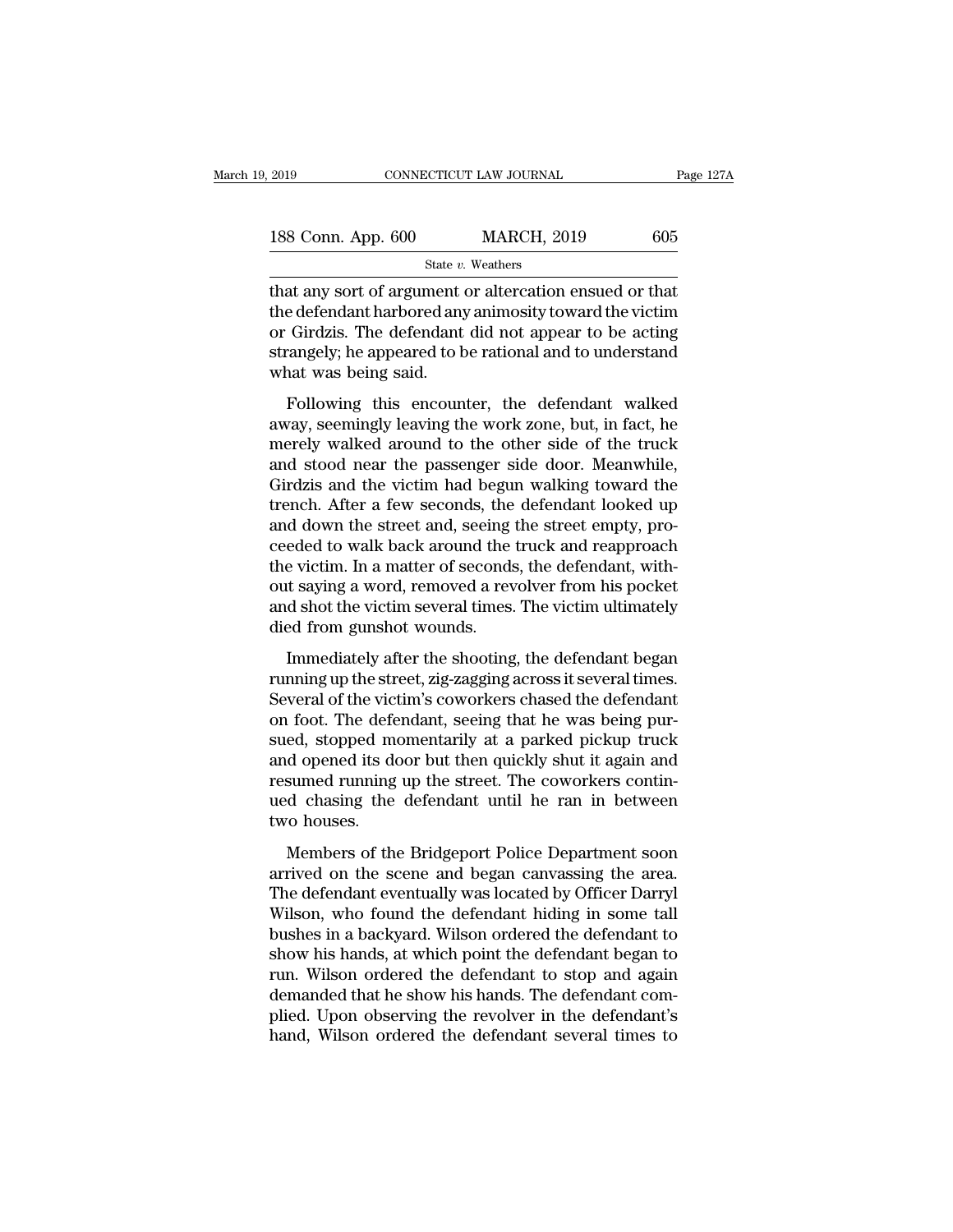| 28A | CONNECTICUT LAW JOURNAL |                    | March 19, 2019 |
|-----|-------------------------|--------------------|----------------|
| 606 | <b>MARCH, 2019</b>      | 188 Conn. App. 600 |                |
|     | State v. Weathers       |                    |                |

 $\begin{tabular}{ll} \multicolumn{2}{l}{{\bf CONRECTICUT LAW JOURNAL}} & March 19, 2019 \\ \hline & & 188 \text{ Conn. App. 600} \\ & State $v$. Weaters \\ \hline drop the weapon and warned the defendant that he was prepared to shoot if the defendant did not comply. After\\ \textbf{repos tinst this order, the defendant diamond his women.} \end{tabular}$  $\begin{array}{ll} \text{606} & \text{MARCH, 2019} & \text{188 Conn. App. 600} \ \text{State } v. \text{ Weather} \ \text{drop the weapon and warned the defendant that he was prepared to shoot if the defendant did not comply. After repeating this order, the defendant dropped his weapon. Additional policy units arrived a four seconds later, and$  $\begin{tabular}{r|c} \hline & \multicolumn{1}{c}{\textbf{MARCH, 2019}} & \multicolumn{1}{c}{\textbf{188 Conn. App. 600}} \\ \hline & \multicolumn{1}{c}{\textbf{State $v$}. Weather} \\ \hline \text{drop the weapon and warned the defendant that he was prepared to shoot if the defendant did not comply. After repeating this order, the defendant dropped his weapon. Additional police units arrived a few seconds later, and the defendant was arrested. As he was being arrested. \end{tabular}$  $\frac{\text{MARCH, 2019}}{\text{State } v. \text{ Weather}}$ <br>  $\text{drop the weapon and warned the defendant that he was prepared to shoot if the defendant did not comply. After repeating this order, the defendant dropped his weapon. Additional police units arrived a few seconds later, and the defendant was arrested. As he was being arrested, the defendant cumulative conditions to the effect of "it's$ State v. Weathers<br>
drop the weapon and warned the defendant that he was<br>
prepared to shoot if the defendant did not comply. After<br>
repeating this order, the defendant dropped his weapon.<br>
Additional police units arrived a state v. weathers<br>drop the weapon and warned the defendant that he was<br>prepared to shoot if the defendant did not comply. After<br>repeating this order, the defendant dropped his weapon.<br>Additional police units arrived a few drop the weapon and warned the defer<br>prepared to shoot if the defendant did r<br>repeating this order, the defendant drop<br>Additional police units arrived a few se<br>the defendant was arrested. As he wa<br>the defendant mumbled som peating this order, the defendant dropped his weapon.<br>Iditional police units arrived a few seconds later, and<br>e defendant was arrested. As he was being arrested,<br>e defendant mumbled something to the effect of, "it's<br>messed beheading and state, are determined in p-p-same order and<br>Additional police units arrived a few seconds later, and<br>the defendant mumbled something to the effect of, "it's<br>all messed up" or "I messed up."<br>Following his arre

Taurabana police and the defendant was arrested. As he was being arrested,<br>the defendant mumbled something to the effect of, "it's<br>all messed up" or "I messed up."<br>Following his arrest, the defendant was led out from<br>behin state defendant mumbled something to the effect of, "it's<br>all messed up" or "I messed up."<br>Following his arrest, the defendant was led out from<br>behind the house and into the street, at which point<br>Lieutenant Christopher La all messed up" or "I messed up."<br>
Following his arrest, the defendant was led out from<br>
behind the house and into the street, at which point<br>
Lieutenant Christopher LaMaine heard the defendant<br>
state spontaneously that he Following his arrest, the defendant was led out from<br>behind the house and into the street, at which point<br>Lieutenant Christopher LaMaine heard the defendant<br>state spontaneously that he had been involved in a<br>"labor dispute Following his arrest, the defendant was led out from<br>behind the house and into the street, at which point<br>Lieutenant Christopher LaMaine heard the defendant<br>state spontaneously that he had been involved in a<br>"labor dispute behind the house and into the street, at which point<br>Lieutenant Christopher LaMaine heard the defendant<br>state spontaneously that he had been involved in a<br>"labor dispute." When approached by LaMaine, the<br>defendant again cl Lieutenant Christopher LaMaine heard the defendant<br>state spontaneously that he had been involved in a<br>"labor dispute." When approached by LaMaine, the<br>defendant again claimed that there had been a "labor<br>dispute." After ad state spontaneously that he had been involved in a<br>"labor dispute." When approached by LaMaine, the<br>defendant again claimed that there had been a "labor<br>dispute." After advising the defendant of his constitu-<br>tional rights "labor dispute." When approached by LaMaine, the<br>defendant again claimed that there had been a "labor<br>dispute." After advising the defendant of his constitu-<br>tional rights, which the defendant waived, LaMaine<br>questioned hi defendant again claimed that there had been a "labor<br>dispute." After advising the defendant of his constitu-<br>tional rights, which the defendant waived, LaMaine<br>questioned him. The defendant seemed to have diffi-<br>culty focu dispute." After advising the defendant of his constitutional rights, which the defendant waived, LaMaine questioned him. The defendant seemed to have difficulty focusing, putting his thoughts together, and answering LaMain tional rights, which the defendant waived, LaMaine<br>questioned him. The defendant seemed to have diffi-<br>culty focusing, putting his thoughts together, and<br>answering LaMaine's questions fully, and, at times, he<br>rambled on in questioned him. The defendant seemed to have difficulty focusing, putting his thoughts together, and<br>answering LaMaine's questions fully, and, at times, he<br>rambled on incoherently, causing LaMaine to suspect<br>that the defen culty focusing, putting his thoughts together, and<br>answering LaMaine's questions fully, and, at times, he<br>rambled on incoherently, causing LaMaine to suspect<br>that the defendant either had a mental illness or was<br>under the answering LaMaine's questions fully, and, at times, he rambled on incoherently, causing LaMaine to suspect that the defendant either had a mental illness or was under the influence of phencyclidine (PCP). Upon further ques dispute. the influence of phencyclidine (PCP). Upon fur-<br>der the influence of phencyclidine (PCP). Upon fur-<br>er questioning, the defendant stated that the victim<br>as a foreman and was not "letting anyone out here<br>ork" and that he h ther questioning, the defendant stated that the victim<br>was a foreman and was not "letting anyone out here<br>work" and that he had shot the victim to settle this<br>dispute.<br>The defendant subsequently was transported to the<br>pol

From questioning, the distribution stated that the Tream<br>was a foreman and was not "letting anyone out here<br>work" and that he had shot the victim to settle this<br>dispute.<br>The defendant subsequently was transported to the<br>po work" and that he had shot the victim to settle this<br>dispute.<br>The defendant subsequently was transported to the<br>police station, where he was interviewed by Detective<br>Paul Ortiz and another detective.<sup>6</sup> As Ortiz observed, The defendant subsequently was transported to the<br>police station, where he was interviewed by Detective<br>Paul Ortiz and another detective.<sup>6</sup> As Ortiz observed,<br>there were numerous instances throughout the inter-<br>view wher The defendant subsequently was transported to the<br>police station, where he was interviewed by Detective<br>Paul Ortiz and another detective.<sup>6</sup> As Ortiz observed,<br>there were numerous instances throughout the inter-<br>view where The defendant subsequently was transported to the<br>police station, where he was interviewed by Detective<br>Paul Ortiz and another detective.<sup>6</sup> As Ortiz observed,<br>there were numerous instances throughout the inter-<br>view where police station, where he was interviewed by Detective Paul Ortiz and another detective.<sup>6</sup> As Ortiz observed, there were numerous instances throughout the interview where the defendant either entirely failed to respond to Paul Ortiz and another detective.<sup>6</sup> As Ortiz observed,<br>there were numerous instances throughout the inter-<br>view where the defendant either entirely failed to<br>respond to questions or gave less than responsive<br>answers, and respond to questions or gave less than responsive answers, and some of his statements seemed disorganized. Given his interactions with the defendant, Ortiz thought it was appropriate to have him evaluated at a  $\frac{1}{\pi}$  thought it was appropriate to have him evaluated at a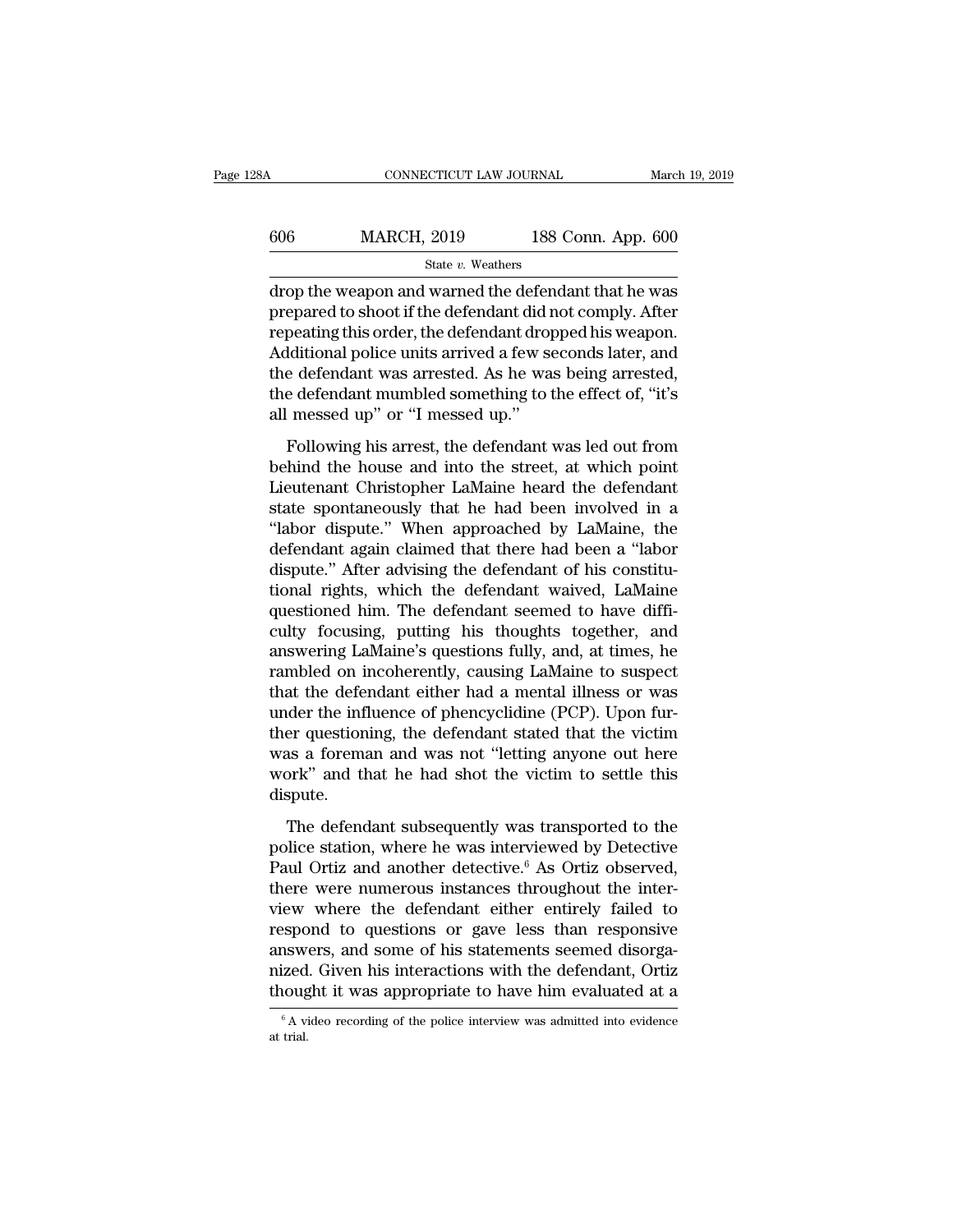| 2019               | CONNECTICUT LAW JOURNAL | Page 129A |
|--------------------|-------------------------|-----------|
| 188 Conn. App. 600 | <b>MARCH, 2019</b>      | 607       |
|                    | State v. Weathers       |           |

2019 CONNECTICUT LAW JOURNAL Page 12<br>
188 Conn. App. 600 MARCH, 2019 607<br>
State v. Weathers<br>
hospital for possible mental health or drug problems.<br>
Nevertheless, the defendant appeared to understand<br>
the detectives' suesti  $\frac{188 \text{ Conn. App. } 600}{\text{State } v. \text{ Weather}}$   $\frac{607}{\text{State } v. \text{ Weather}}$ <br>
hospital for possible mental health or drug problems.<br>
Nevertheless, the defendant appeared to understand<br>
the detectives' questions. He admitted to shooting the<br>
v 188 Conn. App. 600 MARCH, 2019 607<br>
State v. Weathers<br>
hospital for possible mental health or drug problems.<br>
Nevertheless, the defendant appeared to understand<br>
the detectives' questions. He admitted to shooting the<br>
vic 188 Conn. App. 600 MARCH, 2019 607<br>
state v. Weathers<br>
hospital for possible mental health or drug problems.<br>
Nevertheless, the defendant appeared to understand<br>
the detectives' questions. He admitted to shooting the<br>
vic State v. Weathers<br>
hospital for possible mental health or drug problems.<br>
Nevertheless, the defendant appeared to understand<br>
the detectives' questions. He admitted to shooting the<br>
victim and expressed remorse for it. He state  $v$ . weathers<br>hospital for possible mental health or drug problems.<br>Nevertheless, the defendant appeared to understand<br>the detectives' questions. He admitted to shooting the<br>victim and expressed remorse for it. He s hospital for possible mental health or drug problems.<br>Nevertheless, the defendant appeared to understand<br>the detectives' questions. He admitted to shooting the<br>victim and expressed remorse for it. He stated that he<br>had bee Nevertheless, the defendant appeared to understand<br>the detectives' questions. He admitted to shooting the<br>victim and expressed remorse for it. He stated that he<br>had been looking for a job and felt that the victim<br>had "brus the detectives' questions. He admitted to shooting the victim and expressed remorse for it. He stated that he had been looking for a job and felt that the victim had "brushed [him] off." Following the interview, the defend victim and expressed remorse for it. He shad been looking for a job and felt th<br>had "brushed [him] off." Following the i<br>defendant was transported to Bridgepor<br>evaluation and, the next day, was remand<br>tody of the Commissio d "brushed [him] off." Following the interview, the<br>fendant was transported to Bridgeport Hospital for<br>aluation and, the next day, was remanded to the cus-<br>dy of the Commissioner of Correction. Additional<br>cts will be set f defendant was transported to Bridgeport Hospital for<br>evaluation and, the next day, was remanded to the cus-<br>tody of the Commissioner of Correction. Additional<br>facts will be set forth as necessary.<br>The defendant subsequentl

evaluation and, the next day, was remanded to the custody of the Commissioner of Correction. Additional facts will be set forth as necessary.<br>The defendant subsequently was charged with, inter alia,<sup>7</sup> murder, criminal po tody of the Commissioner of Correction. Additional<br>facts will be set forth as necessary.<br>The defendant subsequently was charged with, inter<br>alia,<sup>7</sup> murder, criminal possession of a firearm, and car-<br>rying a pistol withou facts will be set forth as necessary.<br>
The defendant subsequently was charged with, inter<br>
alia,<sup>7</sup> murder, criminal possession of a firearm, and car-<br>
rying a pistol without a permit. The defendant elected to<br>
be tried b The defendant subsequently was charged with, inter<br>alia,<sup>7</sup> murder, criminal possession of a firearm, and car-<br>rying a pistol without a permit. The defendant elected to<br>be tried by a three judge court and raised the affir The defendant subsequently was charged with, inter<br>alia,<sup>7</sup> murder, criminal possession of a firearm, and car-<br>rying a pistol without a permit. The defendant elected to<br>be tried by a three judge court and raised the affir alia,' murder, criminal possession of a firearm, and carrying a pistol without a permit. The defendant elected to<br>be tried by a three judge court and raised the affirmative<br>defense of mental disease or defect pursuant to G rying a pistol without a permit. The defendant elected to<br>be tried by a three judge court and raised the affirmative<br>defense of mental disease or defect pursuant to General<br>Statutes § 53a-13 (a), otherwise known as the ins be tried by a three judge court and raised the affirmative<br>defense of mental disease or defect pursuant to General<br>Statutes § 53a-13 (a), otherwise known as the insanity<br>defense. "This defense has both a cognitive and a vo defense of mental disease or defect pursuant to General<br>Statutes § 53a-13 (a), otherwise known as the insanity<br>defense. "This defense has both a cognitive and a voli-<br>tional prong.... Under the cognitive prong [of the<br>insa Statutes § 53a-13 (a), otherwise known as the insanity<br>defense. "This defense has both a cognitive and a voli-<br>tional prong. . . . Under the cognitive prong [of the<br>insanity defense], a person is considered legally insane defense. "This defense has both a cognitive and a voli-<br>tional prong, . . . Under the cognitive prong [of the<br>insanity defense], a person is considered legally insane<br>if, as a result of mental disease or defect, he lacks<br>s tional prong. . . . Under the cognitive prong [of the<br>insanity defense], a person is considered legally insane<br>if, as a result of mental disease or defect, he lacks<br>substantial capacity . . . to appreciate the . . .<br>[wron insanity defense], a person is considered legally insane<br>if, as a result of mental disease or defect, he lacks<br>substantial capacity  $\ldots$  to appreciate the  $\ldots$ .<br>[wrongfulness] of his conduct.  $\ldots$  Under the voli-<br>tiona if, as a result of mental disease or defect, he lacks<br>substantial capacity  $\ldots$  to appreciate the  $\ldots$ <br>[wrongfulness] of his conduct.  $\ldots$  Under the voli-<br>tional prong, a person also would be considered legally<br>insane substantial capacity . . . to appreciate the . . .<br>[wrongfulness] of his conduct. . . . Under the voli-<br>tional prong, a person also would be considered legally<br>insane if he lacks substantial capacity . . . to [control]<br>his [wrongfulness] of his conduct. . . . . Under the volitional prong, a person also would be considered legally insane if he lacks substantial capacity . . . to [control] his conduct to the requirements of law." (Citation om tional prong, a person also would be considered legally<br>insane if he lacks substantial capacity  $\dots$  to [control]<br>his conduct to the requirements of law." (Citation omit-<br>ted; internal quotation marks omitted.) *Porter* v insane if he lacks substantial capacity .<br>his conduct to the requirements of law." (ted; internal quotation marks omitted.) *l* missioner of Correction, 120 Conn. Ap n.17, 991 A.2d 720, cert. denied, 298 Cor 71 (2010). Th d; internal quotation marks omitted.) *Porter* v. *Com-*<br>issioner of Correction, 120 Conn. App. 437, 449–50<br>17, 991 A.2d 720, cert. denied, 298 Conn. 901, 3 A.3d<br>(2010). The matter subsequently was tried to the<br>urt over th missioner of Correction, 120 Conn. App. 437, 449–50<br>n.17, 991 A.2d 720, cert. denied, 298 Conn. 901, 3 A.3d<br>71 (2010). The matter subsequently was tried to the<br>court over the course of two days.<br>In its oral decision, the c n.17, 991 A.2d 720, cert. denied, 298 Conn. 901, 3 A.3d 71 (2010). The matter subsequently was tried to the court over the course of two days.<br>In its oral decision, the court rejected the defendant's insanity defense and f

In its oral decision, the court rejected the defendant's sanity defense and found him guilty of the charged ffenses. With respect to the insanity defense, the court  $\frac{7}{7}$  The defendant also was charged with stealing a In its oral decision, the court rejected the defendant's<br>insanity defense and found him guilty of the charged<br>offenses. With respect to the insanity defense, the court<br> $\frac{1}{7}$ The defendant also was charged with stealing

insanity defenses<br>
offenses. With respect to this count.<br>
Free to this count.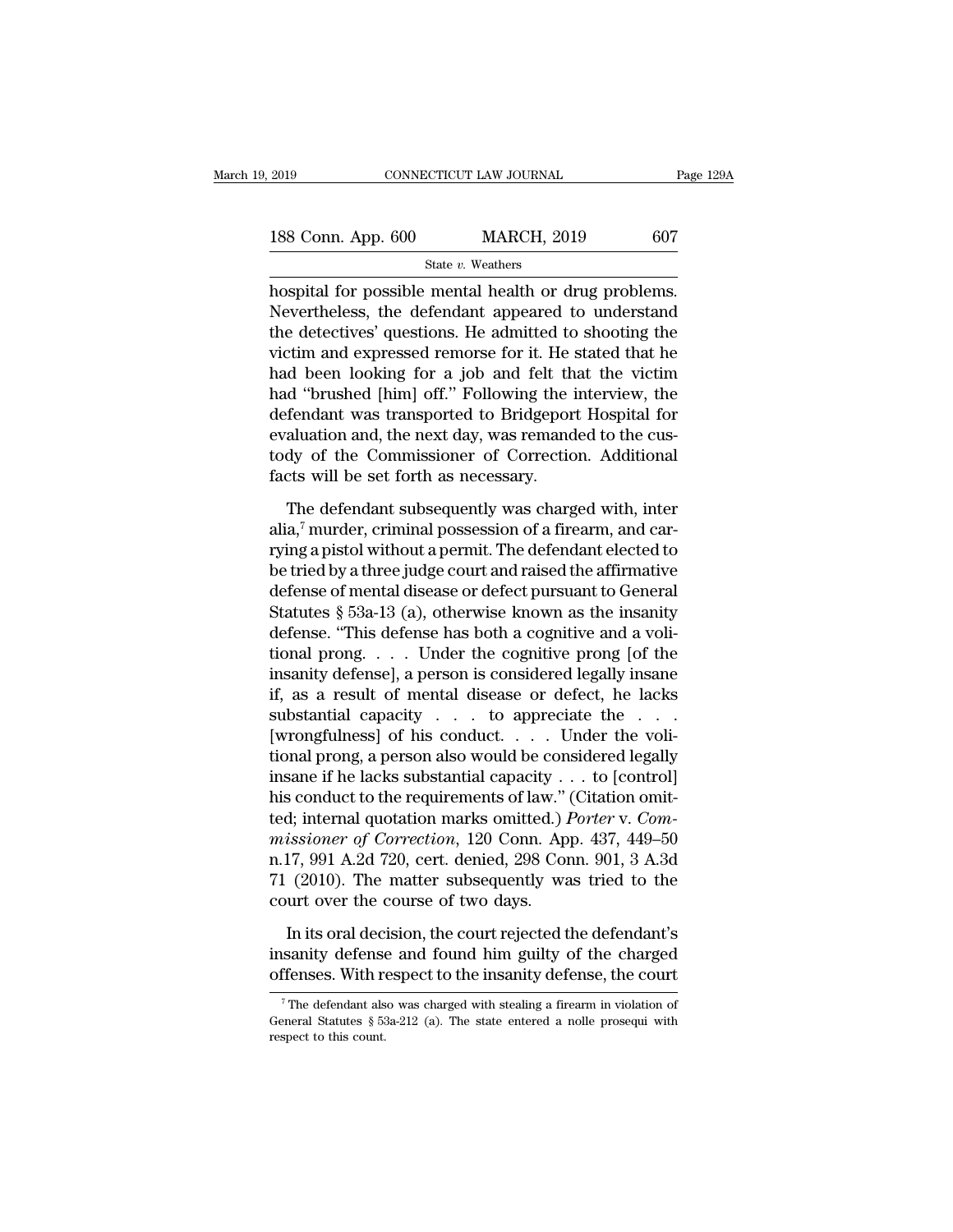| 30A | CONNECTICUT LAW JOURNAL |                    | March 19, 2019 |
|-----|-------------------------|--------------------|----------------|
| 608 | <b>MARCH, 2019</b>      | 188 Conn. App. 600 |                |
|     | State v. Weathers       |                    |                |

FORMENTICUT LAW JOURNAL March March 2019<br>
State v. Weathers<br>
Found that there was credible evidence that the defen-<br>
dant did suffer from a mental disease or defect, specifi-<br>
really payabosis of an ungressific nature. Nev  $\begin{array}{ll}\n 608 & \text{MARCH, } 2019 & \text{188 Conn. App. 600} \\
 \text{State } v. \text{ Weather} \\
 \text{found that there was credible evidence that the defendant did suffer from a mental disease or defect, specifically, psychosis of an unspecified nature. Nevertheless, the court determined that the defendant had failed to be used. \n\n$ 608 MARCH, 2019 188 Conn. App. 600<br>  $\frac{\text{State } v. \text{ Weather}}{\text{found that there was credible evidence that the defendant did suffer from a mental disease or defect, specifically, psychosis of an unspecified nature. Nevertheless, the court determined that the defendant had failed to establish that, as a result of his expressions be leded.$ MARCH, 2019 188 Conn. App. 600<br>  $\frac{\text{State } v. \text{ Weather}}{\text{found that there was credible evidence that the defen-}}$ <br>
dant did suffer from a mental disease or defect, specifically, psychosis of an unspecific nature. Nevertheless,<br>
the court determined that the defendant had State v. Weathers<br>
found that there was credible evidence that the defen-<br>
dant did suffer from a mental disease or defect, specifi-<br>
cally, psychosis of an unspecific nature. Nevertheless,<br>
the court determined that the suae v. weathers<br>found that there was credible evidence that the defen-<br>dant did suffer from a mental disease or defect, specifi-<br>cally, psychosis of an unspecific nature. Nevertheless,<br>the court determined that the defend found that there was credible evidence that the defendant did suffer from a mental disease or defect, specifically, psychosis of an unspecific nature. Nevertheless, the court determined that the defendant had failed to est dant did suffer from a r<br>cally, psychosis of an u<br>the court determined t<br>establish that, as a res<br>substantial capacity to<br>his conduct or to contro<br>ments of the law.<br>With regard to the vo Let the velocity for the velocity of the velocity of the velocity to the velocity to appreciate the wrongfulness of sconduct or to control his conduct within the require-<br>ents of the law.<br>With regard to the volitional pron establish that, as a result of his psychosis, he lacked<br>substantial capacity to appreciate the wrongfulness of<br>his conduct or to control his conduct within the require-<br>ments of the law.<br>With regard to the volitional prong

substantial capacity to appreciate the wrongfulness of<br>his conduct or to control his conduct within the require-<br>ments of the law.<br>With regard to the volitional prong in particular—the<br>only prong at issue in this appeal—th his conduct or to control his conduct within the require-<br>ments of the law.<br>With regard to the volitional prong in particular—the<br>only prong at issue in this appeal—the court found that<br>"the defendant's mental disease did ments of the law.<br>With regard to the volitional prong in particular—the<br>only prong at issue in this appeal—the court found that<br>"the defendant's mental disease did not diminish his<br>ability to conform his behavior. The defe With regard to the volitional prong in particular—the<br>only prong at issue in this appeal—the court found that<br>"the defendant's mental disease did not diminish his<br>ability to conform his behavior. The defendant's actions<br>in With regard to the volitional prong in particular—the<br>only prong at issue in this appeal—the court found that<br>"the defendant's mental disease did not diminish his<br>ability to conform his behavior. The defendant's actions<br>in only prong at issue in this appeal—the court found that<br>"the defendant's mental disease did not diminish his<br>ability to conform his behavior. The defendant's actions<br>in shooting [the victim] were not borne out of his psy-<br> "the defendant's mental disease did not diminish his<br>ability to conform his behavior. The defendant's actions<br>in shooting [the victim] were not borne out of his psy-<br>chosis. Simply put, he was acting out of frustration and ability to conform his behavior. The defendant's actions<br>in shooting [the victim] were not borne out of his psy-<br>chosis. Simply put, he was acting out of frustration and<br>anger. The defendant was faced with a multitude of<br>s in shooting [the victim] were not borne out of his psychosis. Simply put, he was acting out of frustration and<br>anger. The defendant was faced with a multitude of<br>stressful and emotional hurdles in his life not of a psy-<br>c chosis. Simply put, he was acting out of frustration and<br>anger. The defendant was faced with a multitude of<br>stressful and emotional hurdles in his life not of a psy-<br>chiatric nature which motivated his actions that day.<br>. anger. The defendant was faced with a multitude of<br>stressful and emotional hurdles in his life not of a psy-<br>chiatric nature which motivated his actions that day.<br> $\dots$  The evidence suggests that he made overtures for<br>a jo stressful and emotional hurdles in his life not of a psy-<br>chiatric nature which motivated his actions that day.<br>... The evidence suggests that he made overtures for<br>a job, and when he was directed to make an application<br>el chiatric nature which motivated his actions that day.<br>  $\ldots$  The evidence suggests that he made overtures for<br>
a job, and when he was directed to make an application<br>
elsewhere, he felt rebuffed and in his own words, felt . . . The evidence suggests that he made overtures for<br>a job, and when he was directed to make an application<br>elsewhere, he felt rebuffed and in his own words, felt<br>that he had been brushed off." The court further found<br>th a job, and when he was directed to make an application<br>elsewhere, he felt rebuffed and in his own words, felt<br>that he had been brushed off." The court further found<br>that the defendant had obeyed police commands and<br>that "t elsewhere, he felt rebuffed and in his own words, felt<br>that he had been brushed off." The court further found<br>that the defendant had obeyed police commands and<br>that "there was nothing remarkable, untoward or aber-<br>rant abo that he had been brushed off." The court further found<br>that the defendant had obeyed police commands and<br>that "there was nothing remarkable, untoward or aber-<br>rant about the defendant's conduct" during the police<br>interview that the defendant had obeyed police commands and<br>that "there was nothing remarkable, untoward or aber-<br>rant about the defendant's conduct" during the police<br>interview.<sup>8</sup> On the basis of these findings, the court<br>determin that "there was nothing remarkable, untoward or aber-<br>rant about the defendant's conduct" during the police<br>interview.<sup>8</sup> On the basis of these findings, the court<br>determined that "the credible evidence [did] not sup-<br>port rant about the defendant's conduct" during the police<br>interview.<sup>8</sup> On the basis of these findings, the court<br>determined that "the credible evidence [did] not sup-<br>port a finding that as a result of his mental disease, the interview.<sup>8</sup> On the basis of these findings, the court<br>determined that "the credible evidence [did] not sup-<br>port a finding that as a result of his mental disease, the<br>defendant lacked the substantial capacity to control determined that "the credible evidence [diport a finding that as a result of his mental defendant lacked the substantial capacity to conduct within the requirements of the law. rendered judgment accordingly and sen defenda conduct within the requirements of the law." The court<br>rendered judgment accordingly and sentenced the<br>defendant to a total effective term of imprisonment of<br>forty-five years. This appeal followed.<br><sup>8</sup>The original language rendered judgment accordingly and sentenced the<br>defendant to a total effective term of imprisonment of<br>forty-five years. This appeal followed.<br><sup>8</sup>The original language from the transcript of the court's oral decision<br>provi

defendant to a total effective term of imprisonment of<br>
forty-five years. This appeal followed.<br>
<sup>\*</sup>The original language from the transcript of the court's oral decision<br>
provides, "there was nothing remarkable, untoward forty-five years. This appeal followed.<br><sup>8</sup>The original language from the transcript of the court's oral decision<br>provides, "there was nothing remarkable, untoward or *admirant* about the<br>defendant's conduct." (Emphasis ad The original language<br>
<sup>8</sup>The original language<br>
provides, "there was noth<br>
defendant's conduct." (E<br>
motion for rectification,<br>
"admirant" to "aberrant."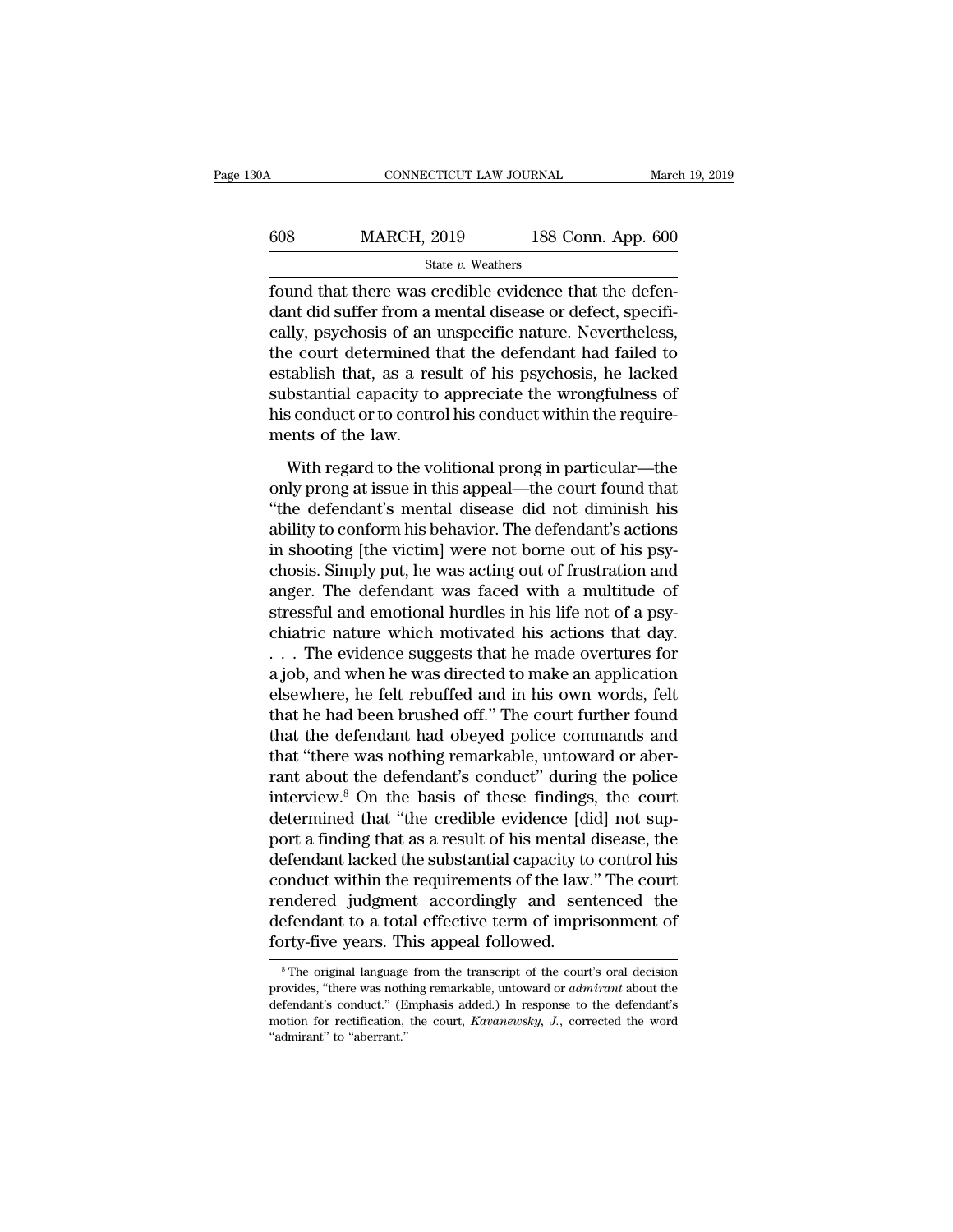| 9, 2019                                                | CONNECTICUT LAW JOURNAL                                                                                                                                                      | Page 131A |
|--------------------------------------------------------|------------------------------------------------------------------------------------------------------------------------------------------------------------------------------|-----------|
|                                                        |                                                                                                                                                                              |           |
| 188 Conn. App. 600                                     | <b>MARCH, 2019</b>                                                                                                                                                           | 609       |
|                                                        | State $v$ . Weathers                                                                                                                                                         |           |
|                                                        |                                                                                                                                                                              |           |
| rejection of his affirmative defense of mental disease | On appeal, the defendant first claims that the court's<br>or defect was not reasonably supported by the evidence.<br>He argues that the court improperly rejected bis expert |           |

188 Conn. App. 600 MARCH, 2019 609<br>
State v. Weathers<br>
I<br>
On appeal, the defendant first claims that the court's<br>
rejection of his affirmative defense of mental disease<br>
or defect was not reasonably supported by the evide State  $v$ . Weathers<br>
I<br>
On appeal, the defendant first claims that the court's<br>
rejection of his affirmative defense of mental disease<br>
or defect was not reasonably supported by the evidence.<br>
He argues that the court imp I<br>
On appeal, the defendant first claims that the court's<br>
rejection of his affirmative defense of mental disease<br>
or defect was not reasonably supported by the evidence.<br>
He argues that the court improperly rejected his e If the defendant first claims that the court's<br>rejection of his affirmative defense of mental disease<br>or defect was not reasonably supported by the evidence.<br>He argues that the court improperly rejected his expert<br>witness On appeal, the defendant first claims that the court's<br>rejection of his affirmative defense of mental disease<br>or defect was not reasonably supported by the evidence.<br>He argues that the court improperly rejected his expert rejection of his affirmative defense<br>or defect was not reasonably suppor<br>He argues that the court improperly<br>witnesses' conclusions that he lacke<br>ity to conform his conduct within<br>argues that the court made certain<br>finding between the court improperly rejected his expert<br>thesses' conclusions that he lacked substantial capac-<br>to conform his conduct within the law. He further<br>gues that the court made certain clearly erroneous<br>idings of fact.<sup></sup> review. Solutions that he lacked substantial capacity to conform his conduct within the law. He further argues that the court made certain clearly erroneous findings of fact.<sup>9</sup> We disagree.<br>As an initial matter, we set fo

whiesses conclusions that he lacked substantial capacity to conform his conduct within the law. He further argues that the court made certain clearly erroneous findings of fact.<sup>9</sup> We disagree.<br>As an initial matter, we se In the second of the conduct whill the law. He further<br>argues that the court made certain clearly erroneous<br>findings of fact.<sup>9</sup> We disagree.<br>As an initial matter, we set forth our standard of<br>review. "The evaluation of . review of fact.<sup>9</sup> We disagree.<br>As an initial matter, we set forth our standard of<br>review. "The evaluation of  $\ldots$  evidence on the issue<br>of legal insanity is [within] the province of the finder<br>of fact  $\ldots$ . We have rep Initial matter, we usagree.<br>
As an initial matter, we set forth our standard of<br>
review. "The evaluation of . . . evidence on the issue<br>
of legal insanity is [within] the province of the finder<br>
of fact . . . . . We have As an initial matter, we set forth our standard of<br>review. "The evaluation of  $\ldots$  evidence on the issue<br>of legal insanity is [within] the province of the finder<br>of fact  $\ldots$ . We have repeatedly stated that our<br>review o review. "The evaluation of . . . evidence on the issue<br>of legal insanity is [within] the province of the finder<br>of fact . . . . We have repeatedly stated that our<br>review of the conclusions of the trier of fact . . . is<br>li eview of the conclusions of the trier of fact  $\ldots$  is<br>mited.  $\ldots$  This court will construe the evidence in<br>ne light most favorable to sustaining the trial court's<br>udgment] and will affirm the conclusion of the trier<br> $\frac$ limited.... This court will construe the evidence in the light most favorable to sustaining the trial court's [judgment] and will affirm the conclusion of the trier  $\frac{1}{\pi}$  The defendant also argues that the court "unr

presented at the court acted properly." (Internal quotaton marks omitted.) *Moye v. Commissioner of Correction*, 168 Conn. App. 207, 229, 145 A.3d 362 (2016), cert. denied, 324 Conn. 905, 153 A.3d 653 (2017). In the presen tred.) Moye v. Commissioner of Correction, 168 Conn. App. 207, 229, 145 A.3d 362 (2016), cert. denied, 324 Conn. 905, 153 A.3d 653 (2017). In the present case, the defendant does not point to any specific evidence that th A.3d 362 (2016), cert. denied, 324 Conn. 905, 153 A.3d 653 (2017). In the present case, the defendant does not point to any specific evidence that the court purportedly failed to consider. The defendant merely speculates In the present case, the defendant does not point to any specific evidence that the court purportedly failed to consider. The defendant merely speculates that the court considered only a fraction of the evidence presented that the court purportedly failed to consider. The defendant merely speculates that the court considered only a fraction of the evidence presented at trial and asserts, in a conclusory fashion, that the court therefore "ig and a lates that the court considered only a fraction of the evidence presented at trial and asserts, in a conclusory fashion, that the court therefore "ignore[d] a vast array of undisputed facts." The court expressly stat trial and asserts, in a conclusory fashion, that the court therefore "ignore[d] a vast array of undisputed facts." The court expressly stated in its oral decision, however, that it had "reviewed and considered all applica a wast array of undisputed facts." The court expressly stated in its oral decision, however, that it had "reviewed and considered all applicable stat-<br>utes, testimony, exhibits, and arguments of counsel in deliberations up utes, testimony, exhibits, and arguments of counsel in deliberations upon<br>this matter." "Ultimately, the court was not required to mention [any specific<br>piece of evidence] because [t]he [trier of fact] can disbelieve any this matter." "Ultimately, the court was not required to mention [any specific piece of evidence] because [t]he [trier of fact] can disbelieve any or all of the evidence on insanity  $\ldots$ ." (Internal quotation marks omitt

the light most favorable to sustaining the trial court's [judgment] and will affirm the conclusion of the trier<br><sup>9</sup>The defendant also argues that the court "unreasonably ignored the totality of the record." This argument l and subset for all the conclusion of the trier<br>
Findgment] and will affirm the conclusion of the trier<br>
<sup>9</sup> The defendant also argues that the court "unreasonably ignored the<br>
totality of the record." This argument lacks m The defendant also argues that the contrusion of the thermulation of the time of the totality of the record." This argument lacks merit. "[T]he trier [of fact] is bound to consider all the evidence which has been admitted <sup>9</sup> The defendant also argues that the court "unreasonably ignored the totality of the record." This argument lacks merit. "[T]he trier [of fact] is bound to consider all the evidence which has been admitted, as far as ad totality of the record." This argument lacks merit. "[T]he trier [of fact] is bound to consider all the evidence which has been admitted, as far as admissible, for all the purposes for which it was offered and claimed. . bound to consider all the evidence which has been admitted, as far as admissible, for all the purposes for which it was offered and claimed. . . . [W] e are not justified in finding error upon pure assumptions as to what admissible, for all the purposes for which it was offered and claimed. . . . . [W] eare not justified in finding error upon pure assumptions as to what the court may have done. . . . We cannot assume that the court's conc EWIE are not justified in finding error upon pure assumptions as to what<br>the court may have done. . . . We cannot assume that the court's conclu-<br>sions were reached without due weight having been given to the evidence<br>pres the court may have done. . . . We cannot assume that the court's conclusions were reached without due weight having been given to the evidence presented and the facts found. . . . Unless the contrary appears, this court w In the presented without due weight having been given to the evidence essented and the facts found. . . . Unless the contrary appears, this court ill assume that the court acted properly." (Internal quotation marks omitd. presented and the facts found. . . . Unless the contrary appears, this court<br>will assume that the court acted properly." (Internal quotation marks omit-<br>ted.) *Moye* v. *Commissioner of Correction*, 168 Conn. App. 207, 22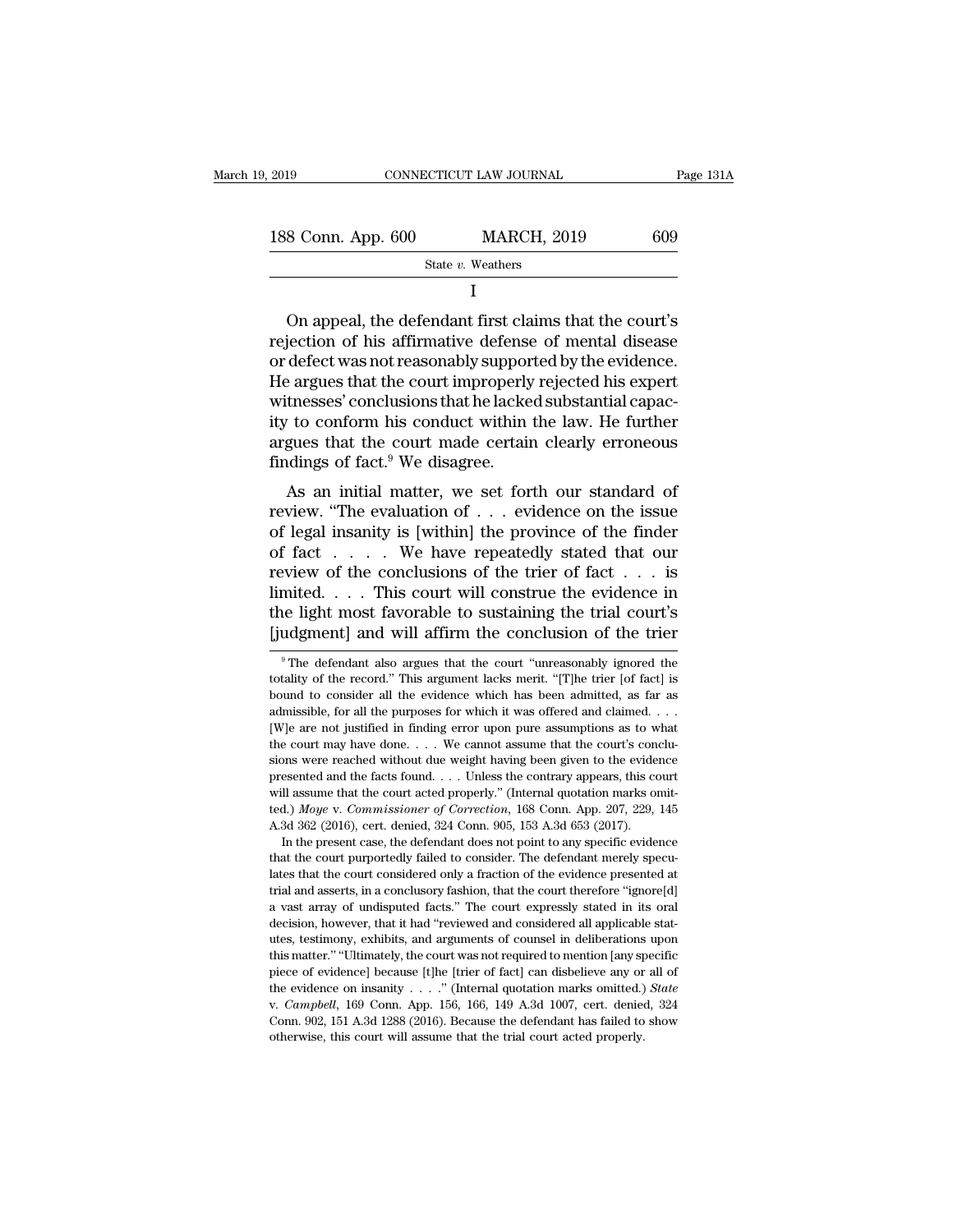# CONNECTICUT LAW JOURNAL March 19, 2019<br>610 MARCH, 2019 188 Conn. App. 600<br>State v. Weathers State *v.* Weathers

CONNECTICUT LAW JOURNAL March 19, 2019<br>
610 MARCH, 2019 188 Conn. App. 600<br>
5tate v. Weathers<br>
of fact if it is reasonably supported by the evidence<br>
and the logical inferences drawn therefrom. . . . The<br>
probative force o  $\begin{array}{c|c} \n610 & \text{MARCH, } 2019 & \text{188 Conn. App. 600} \\
 \hline\n\text{State } v. \text{ Weathers} \\
\hline\n\end{array}$  of fact if it is reasonably supported by the evidence and the logical inferences drawn therefrom. . . . The probative force of direct and circumsta 610 MARCH, 2019 188 Conn. App. 600<br>
State v. Weathers<br>
of fact if it is reasonably supported by the evidence<br>
and the logical inferences drawn therefrom. . . . The<br>
probative force of direct and circumstantial evidence<br>
i 610 MARCH, 2019 188 Conn. App. 600<br>  $\frac{\text{State } v. \text{ Weather}}{\text{of } \text{fact if it is reasonably supported by the evidence}}$ <br>
and the logical inferences drawn therefrom. . . . The<br>
probative force of direct and circumstantial evidence<br>
is the same. . . . The credibility of e State v. Weathers<br>
State v. Weathers<br>
of fact if it is reasonably supported by the evidence<br>
and the logical inferences drawn therefrom.  $\dots$ . The<br>
probative force of direct and circumstantial evidence<br>
is the same.  $\dots$ . State v. Weathers<br>
of fact if it is reasonably supported by the evidence<br>
and the logical inferences drawn therefrom. . . . The<br>
probative force of direct and circumstantial evidence<br>
is the same. . . . The credibility of of fact if it is reasonably supported by the evidence<br>and the logical inferences drawn therefrom. . . . The<br>probative force of direct and circumstantial evidence<br>is the same. . . . The credibility of expert witnesses<br>and d the logical inferences drawn therefrom. . . . The<br>obative force of direct and circumstantial evidence<br>the same. . . . The credibility of expert witnesses<br>d the weight to be given to their testimony and to<br>at of lay witn probative force of direct and circumstantial evidence<br>is the same.... The credibility of expert witnesses<br>and the weight to be given to their testimony and to<br>that of lay witnesses on the issue of sanity is determined<br>by

is the same. . . . The credibility of expert witnesses<br>and the weight to be given to their testimony and to<br>that of lay witnesses on the issue of sanity is determined<br>by the trier of fact. . . .<br>"The affirmative defense o and the weight to be given to their testimony and to<br>that of lay witnesses on the issue of sanity is determined<br>by the trier of fact. . . .<br>"The affirmative defense of mental disease or defect<br>is codified in . . . § 53a-1 that of lay witnesses on the issue of sanity is determined<br>by the trier of fact....<br>"The affirmative defense of mental disease or defect<br>is codified in ... § 53a-13 (a) and provides that [i]n<br>any prosecution for an offens by the trier of fact.  $\dots$ <br>"The affirmative defense of mental disease or defect<br>is codified in  $\dots$  § 53a-13 (a) and provides that [i]n<br>any prosecution for an offense, it shall be an affirmative<br>defense that the defendant "The affirmative defense of mental disease or defect<br>is codified in  $\dots$  § 53a-13 (a) and provides that [i]n<br>any prosecution for an offense, it shall be an affirmative<br>defense that the defendant, at the time he committed<br> is codified in  $\dots$  § 53a-13 (a) and provides that [i]n<br>any prosecution for an offense, it shall be an affirmative<br>defense that the defendant, at the time he committed<br>the proscribed act or acts, lacked substantial capaci any prosecution for an offense, it shall be an affirmative<br>defense that the defendant, at the time he committed<br>the proscribed act or acts, lacked substantial capacity,<br>as a result of mental disease or defect, either to ap defense that the defendant, at the time he committed<br>the proscribed act or acts, lacked substantial capacity,<br>as a result of mental disease or defect, either to appreci-<br>ate the wrongfulness of his conduct or to control hi the proscribed act or acts, lacked substantial capacity,<br>as a result of mental disease or defect, either to appreci-<br>ate the wrongfulness of his conduct or to control his<br>conduct within the requirements of the law. Whereas as a result of mental disease or defect, either to appreciate the wrongfulness of his conduct or to control his conduct within the requirements of the law. Whereas an *affirmative defense* requires the defendant to establi ate the wrongfulness of his conduct or to control his<br>conduct within the requirements of the law. Whereas<br>an *affirmative defense* requires the defendant to estab-<br>lish his claim by a preponderance of the evidence, a<br>prope conduct within the requirements of the law. Whereas<br>an *affirmative defense* requires the defendant to estab-<br>lish his claim by a preponderance of the evidence, a<br>properly raised *defense* places the burden on the state<br>to an *affirmative defense* requires the defendant to establish his claim by a preponderance of the evidence, a properly raised *defense* places the burden on the state to disprove the defendant's claim beyond a reasonable do lish his claim by a preponderance of the evidence, a<br>properly raised *defense* places the burden on the state<br>to disprove the defendant's claim beyond a reasonable<br>doubt." (Citation omitted; emphasis in original; foot-<br>no oubt." (Citation omitted; emphasis in original; foot-<br>ote omitted; internal quotation marks omitted.) *State*<br>*Campbell*, 169 Conn. App. 156, 161–62, 149 A.3d 1007,<br>prt. denied, 324 Conn. 902, 151 A.3d 1288 (2016).<sup>10</sup><br><sup>10</sup> note omitted; internal quotation marks omitted.) *State* v. *Campbell*, 169 Conn. App. 156, 161–62, 149 A.3d 1007, cert. denied, 324 Conn. 902, 151 A.3d 1288 (2016).<sup>10</sup> <sup>10</sup> The state argues that our standard of review o

v. *Campbell*, 169 Conn. App. 156, 161–62, 149 A.3d 1007,<br>cert. denied, 324 Conn. 902, 151 A.3d 1288 (2016).<sup>10</sup><br><sup>10</sup> The state argues that our standard of review of the rejection of a defendant's affirmative defenes is l cert. denied, 324 Conn. 902, 151 A.3d 1288 (2016).<sup>10</sup><br>
<sup>10</sup> The state argues that our standard of review of the rejection of a defendant's affirmative defense is limited. According to the state, where the evidence was su dant's affirmative defense is limited. According to the state, where the evidence was sufficient to prove that the defendant committed the charged offenses, "analysis of the evidence presented in support of his defense is  $\,$ l<sup>0</sup> The state argues that our standard of review of the rejection of a defendant's affirmative defense is limited. According to the state, where the evidence was sufficient to prove that the defendant committed the c dant's affirmative defense is limited. According to the state, where the evidence was sufficient to prove that the defendant committed the charged offenses, "analysis of the evidence presented in support of his defense is evidence was sufficient to prove that the defendant committed the charged offenses, "analysis of the evidence presented in support of his defense is unnecessary and inappropriate." This argument is inconsistent with contro offenses, "analysis of the evidence presented in support of his defense is unnecessary and inappropriate." This argument is inconsistent with controlling case law. Numerous decisions of both our Supreme Court and this cour unnecessary and inappropriate." This argument is inconsistent with control-<br>ling case law. Numerous decisions of both our Supreme Court and this<br>court confirm that, in reviewing the fact finder's rejection of a defendant's ling case law. Numerous decisions of both our Supreme Court and this court confirm that, in reviewing the fact finder's rejection of a defendant's affirmative defense, we consider the evidence presented at trial concerning court confirm that, in reviewing the fact finder's rejection of a defendant's affirmative defense, we consider the evidence presented at trial concerning the defendant's affirmative defense and determine whether, on the ba affirmative defense, we consider the evidence presented at trial concerning<br>the defense, we consider the evidence presented at trial concerning<br>that evidence, the fact finder's rejection of the defense was reasonable.<br>See is that evidence, the fact finder's rejection of the defense was reasonable.<br>See, e.g., *State* v. *Patterson*, 229 Conn. 328, 334–42, 641 A.2d 123 (1994)<br>(summarizing evidence on defendant's affirmative defenses and concl See, e.g., *State v. Patterson*, 229 Conn. 328, 334–42, 641 A.2d 123 (1994) (summarizing evidence on defendant's affirmative defenses and concluding that, "because the court's rejection of the defendant's affirmative defe burden of establishing evidence on defendant's affirmative defenses and concluding that, "because the court's rejection of the defendant's affirmative defenses is reasonably supported by the evidence, his claim must fail" is reasonably supported by the evidence, his claim must fail"); State v.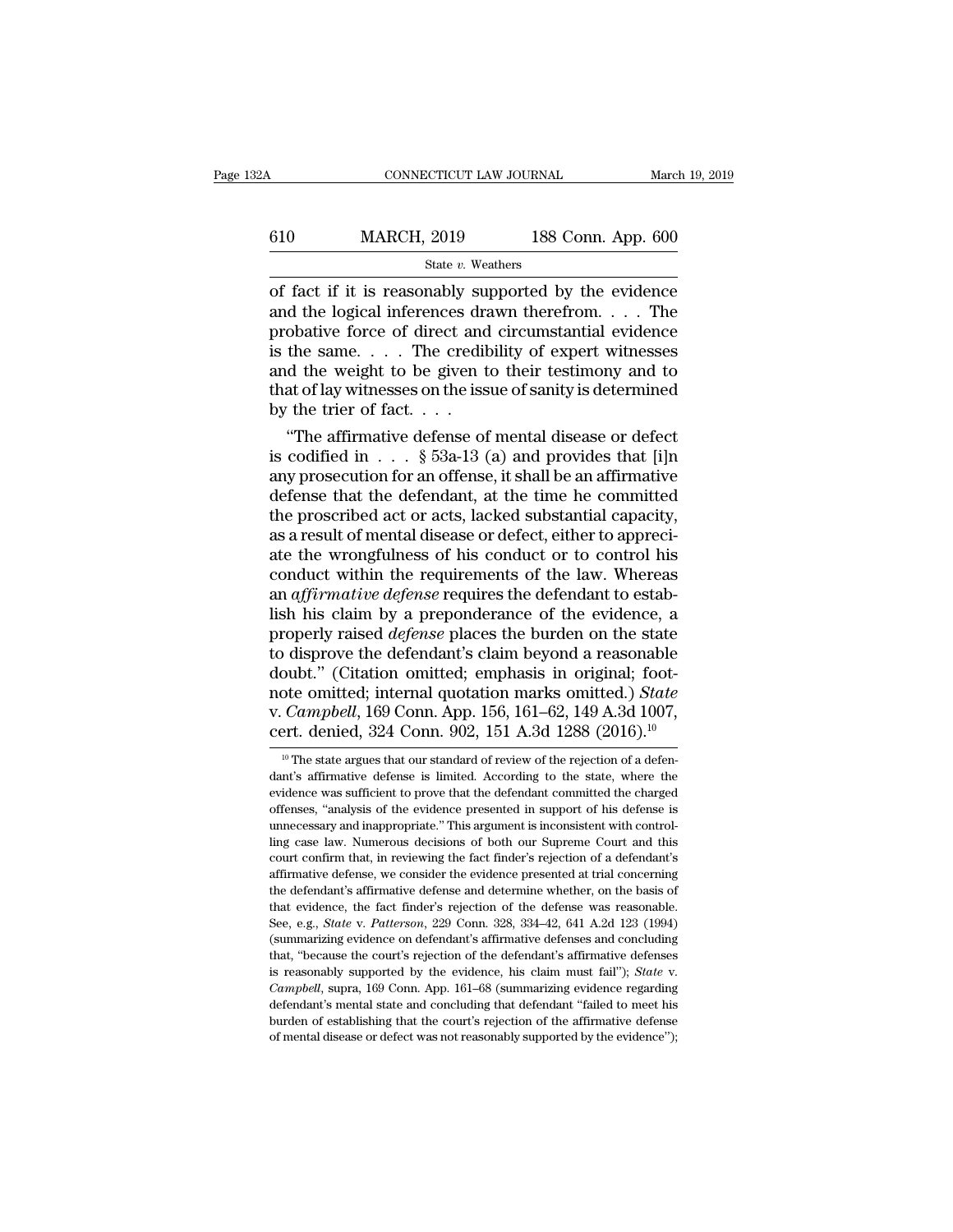| 2019               | CONNECTICUT LAW JOURNAL |     | Page 133A |
|--------------------|-------------------------|-----|-----------|
|                    |                         |     |           |
| 188 Conn. App. 600 | <b>MARCH, 2019</b>      | 611 |           |
|                    | State v. Weathers       |     |           |

# State *v.* Weathers

To the extent that the defendant challenges the<br>
Solomon. App. 600 MARCH, 2019 611<br>
State v. Weathers<br>
To the extent that the defendant challenges the<br>
urt's factual determinations, "[o]ur review . . . is<br>
wise the whole t 188 Conn. App. 600 MARCH, 2019 611<br>
State v. Weathers<br>
To the extent that the defendant challenges the<br>
court's factual determinations, "[o]ur review . . . is<br>
limited to whether those findings are clearly erroneous. 188 Conn. App. 600 MARCH, 2019 611<br>
State v. Weathers<br>
To the extent that the defendant challenges the<br>
court's factual determinations, "[o]ur review . . . is<br>
limited to whether those findings are clearly erroneous.<br>
. . 188 Conn. App. 600 MARCH, 2019 611<br>
State v. Weathers<br>
To the extent that the defendant challenges the<br>
court's factual determinations, "[o]ur review . . . is<br>
limited to whether those findings are clearly erroneous .<br>
. State v. Weathers<br>
To the extent that the defendant challenges the<br>
court's factual determinations, "[o]ur review . . . is<br>
limited to whether those findings are clearly erroneous.<br>
. . . A court's finding of fact is clea For the extent that the defendant challenges the<br>court's factual determinations, "[o]ur review  $\ldots$  is<br>limited to whether those findings are clearly erroneous.<br> $\ldots$  A court's finding of fact is clearly erroneous and<br>its To the extent that the defendant challenges the<br>court's factual determinations, "[o]ur review  $\dots$  is<br>limited to whether those findings are clearly erroneous.<br> $\dots$  A court's finding of fact is clearly erroneous and<br>its co court's factual determinations, "[o]ur review  $\ldots$  is<br>limited to whether those findings are clearly erroneous.<br> $\ldots$  A court's finding of fact is clearly erroneous and<br>its conclusions drawn from that finding lack suffici limited to whether those findings are clearly erroneous.<br>  $\ldots$  A court's finding of fact is clearly erroneous and<br>
its conclusions drawn from that finding lack sufficient<br>
evidence when there is *no evidence in the recor* ... A court's finding of fact is clearly erroneous and<br>its conclusions drawn from that finding lack sufficient<br>evidence when there is *no evidence in the record* to<br>support it or when although there is evidence to support its conclusions drawn from that finding lack sufficient<br>evidence when there is *no evidence in the record* to<br>support it or when although there is evidence to support<br>it, the reviewing court on the entire evidence is left<br> evidence when there is *no evidence in the record* to<br>support it or when although there is evidence to support<br>it, the reviewing court on the entire evidence is left<br>with the definite and firm conviction that a mistake has support it or when although there is e<br>it, the reviewing court on the enti-<br>with the definite and firm conviction<br>been committed." (Citation omitted<br>internal quotation marks omitted.) S<br>Conn. App. 383, 387–88, 11 A.3d 112<br> th the definite and firm conviction that a mistake has<br>en committed." (Citation omitted; emphasis added;<br>ternal quotation marks omitted.) State v. Altayeb, 126<br>pnn. App. 383, 387–88, 11 A.3d 1122, cert. denied, 300<br>pnn. 9 been committed." (Citation omitted; emphasis added;<br>internal quotation marks omitted.) *State* v. *Altayeb*, 126<br>Conn. App. 383, 387–88, 11 A.3d 1122, cert. denied, 300<br>Conn. 927, 15 A.3d 628 (2011).<br>The following addition

internal quotation marks omitted.) *State* v. *Altayeb*, 126<br>Conn. App. 383, 387–88, 11 A.3d 1122, cert. denied, 300<br>Conn. 927, 15 A.3d 628 (2011).<br>The following additional facts are relevant to this<br>issue. In support of Conn. App. 383, 387–88, 11 A.3d 1122, cert. denied, 300<br>Conn. 927, 15 A.3d 628 (2011).<br>The following additional facts are relevant to this<br>issue. In support of his affirmative defense, the defen-<br>dant presented the testim Conn. 927, 15 A.3d 628 (2011).<br>The following additional facts are relevant to this<br>issue. In support of his affirmative defense, the defen-<br>dant presented the testimony of two expert witnesses,<br>David Lovejoy and Paul Ambl The following additional facts are relevant to this<br>issue. In support of his affirmative defense, the defen-<br>dant presented the testimony of two expert witnesses,<br>David Lovejoy and Paul Amble, both of whom produced<br>written The following additional facts are relevant to this<br>issue. In support of his affirmative defense, the defen-<br>dant presented the testimony of two expert witnesses,<br>David Lovejoy and Paul Amble, both of whom produced<br>written issue. In support of his affirmative defense, the defen-<br>dant presented the testimony of two expert witnesses,<br>David Lovejoy and Paul Amble, both of whom produced<br>written evaluations that were admitted into evidence.<sup>11</sup><br>L dant presented the testimony of two expert witnesses,<br>David Lovejoy and Paul Amble, both of whom produced<br>written evaluations that were admitted into evidence.<sup>11</sup><br>Lovejoy, a board certified neuropsychologist hired<br>by the David Lovejoy and Paul Amble, both of whom produced<br>written evaluations that were admitted into evidence.<sup>11</sup><br>Lovejoy, a board certified neuropsychologist hired<br>by the defense, examined the defendant on three sep-<br>arate oc written evaluations that were admitted into evidence.<sup>11</sup><br>Lovejoy, a board certified neuropsychologist hired<br>by the defense, examined the defendant on three sep-<br>arate occasions in July, September, and November,<br>2015. Love Lovejoy, a board ce<br>by the defense, exami<br>arate occasions in Jı<br>2015. Lovejoy also rev<br>ducted interviews wit<br>of his friends, and wa<br>police interview.<br>According to Lovej ate occasions in July, September, and November,<br>15. Lovejoy also reviewed a variety of records, concreted interviews with the defendant's wife and two<br>his friends, and watched the video recording of the<br>lice interview.<br>Acc 2015. Lovejoy also reviewed a variety of records, conducted interviews with the defendant's wife and two of his friends, and watched the video recording of the police interview.<br>According to Lovejoy, the defendant and his ducted interviews with the defendant's wife and two<br>of his friends, and watched the video recording of the<br>police interview.<br>According to Lovejoy, the defendant and his wife<br>reported that in the two years leading up to the

According to Lovejoy, the defendant and his wife<br>reported that in the two years leading up to the offense,<br>the defendant had been experiencing multiple ongoing<br>see also *State* v. *Steiger*, 218 Conn. 349, 376, 590 A.2d 40 According to Lovejoy, the defendant and his wife<br>reported that in the two years leading up to the offense,<br>the defendant had been experiencing multiple ongoing<br>see also *State* v. *Steiger*, 218 Conn. 349, 376, 590 A.2d 4

reported that in the two years leading up to the offense,<br>the defendant had been experiencing multiple ongoing<br>see also *State* v. *Steiger*, 218 Conn. 349, 376, 590 A.2d 408 (1991) (in appeal<br>challenging trial court's rej the defendant had been experiencing multiple ongoing<br>see also *State* v. *Steiger*, 218 Conn. 349, 376, 590 A.2d 408 (1991) (in appeal<br>challenging trial court's rejection of defendant's affirmative defenses of<br>insanity an see also *State* v. *Steiger*, 218 Conn. 349, 376, 590 A.2d 408 (1991) (in appeal challenging trial court's rejection of defendant's affirmative defenses of insanity and extreme emotional disturbance, Supreme Court, "[t]o see also *State* v. *Steiger*, 218 Conn. 349, 376, 590 A.2d 408 (1991) (in appeal challenging trial court's rejection of defendant's affirmative defenses of insanity and extreme emotional disturbance, Supreme Court, "[t]o insanity and extreme emotional disturbance, Supreme Court, "[t]o consider these claims properly . . . must necessarily summarize the voluminous evidence presented by the defendant and the state concerning the defendant's these claims properly . . . must necessarily summarize the voluminous evi-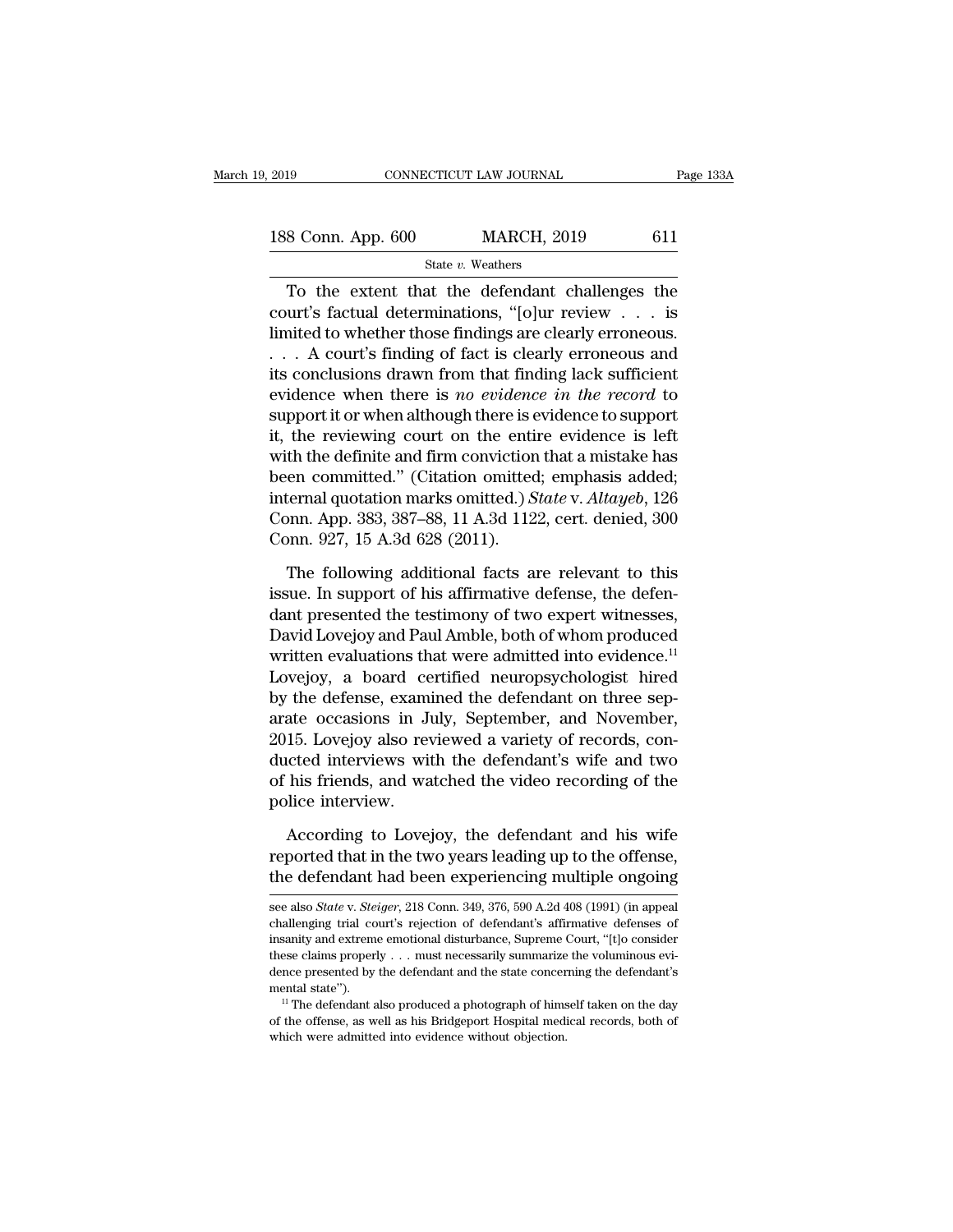# CONNECTICUT LAW JOURNAL March 19, 2019<br>612 MARCH, 2019 188 Conn. App. 600<br>State v. Weathers State *v.* Weathers

CONNECTICUT LAW JOURNAL March March (1998)<br>
State v. Weathers<br>
Stressors. Lovejoy's evaluation revealed that the defen-<br>
dant had lost his job as a truck driver in 2013 and<br>
that he had remained unemployed thereafter despi MARCH, 2019 188 Conn. App. 600<br>
State v. Weathers<br>
Stressors. Lovejoy's evaluation revealed that the defendant had lost his job as a truck driver in 2013 and<br>
that he had remained unemployed thereafter, despite<br>
continuin MARCH, 2019 188 Conn. App. 600<br>
State v. Weathers<br>
stressors. Lovejoy's evaluation revealed that the defendant had lost his job as a truck driver in 2013 and<br>
that he had remained unemployed thereafter, despite<br>
continuin MARCH,  $2019$  188 Conn. App. 600<br>
state v. Weathers<br>
stressors. Lovejoy's evaluation revealed that the defendant had lost his job as a truck driver in 2013 and<br>
that he had remained unemployed thereafter, despite<br>
continu State v. Weathers<br>
State v. Weathers<br>
Stressors. Lovejoy's evaluation revealed that the defen-<br>
dant had lost his job as a truck driver in 2013 and<br>
that he had remained unemployed thereafter, despite<br>
continuing efforts t state v. weathers<br>stressors. Lovejoy's evaluation revealed that the defen-<br>dant had lost his job as a truck driver in 2013 and<br>that he had remained unemployed thereafter, despite<br>continuing efforts to secure employment. F stressors. Lovejoy's evaluation revealed that the defendant had lost his job as a truck driver in 2013 and that he had remained unemployed thereafter, despite continuing efforts to secure employment. Following the loss of dant had lost his job as a truck driver in 2013 and<br>that he had remained unemployed thereafter, despite<br>continuing efforts to secure employment. Following the<br>loss of his job, the defendant began drinking heavily,<br>which re that he had remained unemployed thereafter, despite<br>continuing efforts to secure employment. Following the<br>loss of his job, the defendant began drinking heavily,<br>which resulted in criminal charges for operating a motor<br>veh continuing efforts to secure employment. Following the<br>loss of his job, the defendant began drinking heavily,<br>which resulted in criminal charges for operating a motor<br>vehicle while under the influence of intoxicating liquo loss of his job, the defendant began drinking heavily,<br>which resulted in criminal charges for operating a motor<br>vehicle while under the influence of intoxicating liquor<br>or drugs. In January, 2015, the defendant, aware that which resulted in criminal charges for operating a motor<br>vehicle while under the influence of intoxicating liquor<br>or drugs. In January, 2015, the defendant, aware that<br>there was a warrant out for his arrest in connection<br>w vehicle while under the influence of intoxicating liquor<br>or drugs. In January, 2015, the defendant, aware that<br>there was a warrant out for his arrest in connection<br>with these charges, turned himself in to authorities. The<br> or drugs. In January, 2015, the defendant, aware that<br>there was a warrant out for his arrest in connection<br>with these charges, turned himself in to authorities. The<br>defendant remained in prison until his wife was able<br>to s there was a warrant out for his arrest in connection<br>with these charges, turned himself in to authorities. The<br>defendant remained in prison until his wife was able<br>to secure a bail bond in March, 2015—shortly before<br>the of with these charges, turned himself in to authorities. The<br>defendant remained in prison until his wife was able<br>to secure a bail bond in March, 2015—shortly before<br>the offense in question took place. According to the<br>defend defendant remained in prison until his wife was able<br>to secure a bail bond in March, 2015—shortly before<br>the offense in question took place. According to the<br>defendant's representations to Lovejoy, after his release<br>from p to secure a bail bond in<br>the offense in question<br>defendant's representation<br>from prison, he began<br>finances and, over time<br>experience thoughts of<br>marks omitted.)<br>According to Lovejoy Fendant's representations to Lovejoy, after his release<br>the fendant's representations to Lovejoy, after his release<br>om prison, he began to worry about his family's<br>ances and, over time, started to "feel crazy" and<br>perience defendant s representations to Lovejoy, after his refease<br>from prison, he began to worry about his family's<br>finances and, over time, started to "feel crazy" and<br>experience thoughts of suicide. (Internal quotation<br>marks omi

finances and, over time, started to "feel crazy" and<br>experience thoughts of suicide. (Internal quotation<br>marks omitted.)<br>According to Lovejoy, "[i]nformation collected dur-<br>ing the clinical interviews with [the defendant] miances and, over time, started to heer crazy and<br>experience thoughts of suicide. (Internal quotation<br>marks omitted.)<br>According to Lovejoy, "[i]nformation collected dur-<br>ing the clinical interviews with [the defendant] and experience thoughts of suicide. (Internal quotation<br>marks omitted.)<br>According to Lovejoy, "[i]nformation collected dur-<br>ing the clinical interviews with life defendant] and the<br>collateral interviews with his wife and frien harts onlined.)<br>According to Lovejoy, "[i]nformation collected during the clinical interviews with [the defendant] and the<br>collateral interviews with his wife and friends indicated<br>that [the defendant] began to decompensat According to Lovejoy, "[i]nformation collected during the clinical interviews with [the defendant] and the collateral interviews with his wife and friends indicated that [the defendant] began to decompensate psychiatricall ing the clinical interviews with [the defendant] and the collateral interviews with his wife and friends indicated that [the defendant] began to decompensate psychiatrically, beginning on [March 22 or 23, 2015]. Strange be collateral interviews with his wife and friends indicated<br>that [the defendant] began to decompensate psychiatri-<br>cally, beginning on [March 22 or 23, 2015]. Strange<br>behaviors, disrupted sleep, ruminative pacing, tangen-<br>ti that [the defendant] began to decompensate psychiatrically, beginning on [March 22 or 23, 2015]. Strange<br>behaviors, disrupted sleep, ruminative pacing, tangen-<br>tial and confused thinking, and moments of appearing<br>'spaced o cally, beginning on [March 22 or 23, 2015]. Strange<br>behaviors, disrupted sleep, ruminative pacing, tangential and confused thinking, and moments of appearing<br>'spaced out' were observed by those who were with<br>him.'' The def behaviors, disrupted sle<br>tial and confused thinki<br>'spaced out' were obser<br>him.'' The defendant's v<br>that she had observed the<br>paranoid thoughts relate<br>to hurt or kill him.<br>Regarding the defenda and contused thinking, and moments of appearing<br>paced out' were observed by those who were with<br>m." The defendant's wife also indicated to Lovejoy<br>at she had observed the defendant begin to espouse<br>ranoid thoughts related spaced out were observed by those who were whither<br>him." The defendant's wife also indicated to Lovejoy<br>that she had observed the defendant begin to espouse<br>paranoid thoughts related to a belief that she wanted<br>to hurt or

rimit. The defendant s whe also indicated to Lovejoy<br>that she had observed the defendant begin to espouse<br>paranoid thoughts related to a belief that she wanted<br>to hurt or kill him.<br>Regarding the defendant's conduct and sta paranoid thoughts related to a belief that she wanted<br>to hurt or kill him.<br>Regarding the defendant's conduct and state of mind<br>later that week, Lovejoy's interviews with the defendant<br>revealed that "[b]y the evening [befor paranoid thoughts related to a belief that site walted<br>to hurt or kill him.<br>Regarding the defendant's conduct and state of mind<br>later that week, Lovejoy's interviews with the defendant<br>revealed that "[b]y the evening [befo (delusions).<br>'' Moreology's interviews with the defendant<br>revealed that "[b]y the evening [before and/or morning<br>of the offense, the defendant] appeared to be under the<br>influence of strong beliefs that were not based in re Regarding the defendant's conduct and state of mind<br>later that week, Lovejoy's interviews with the defendant<br>revealed that "[b]y the evening [before and/or morning<br>of the offense, the defendant] appeared to be under the<br>in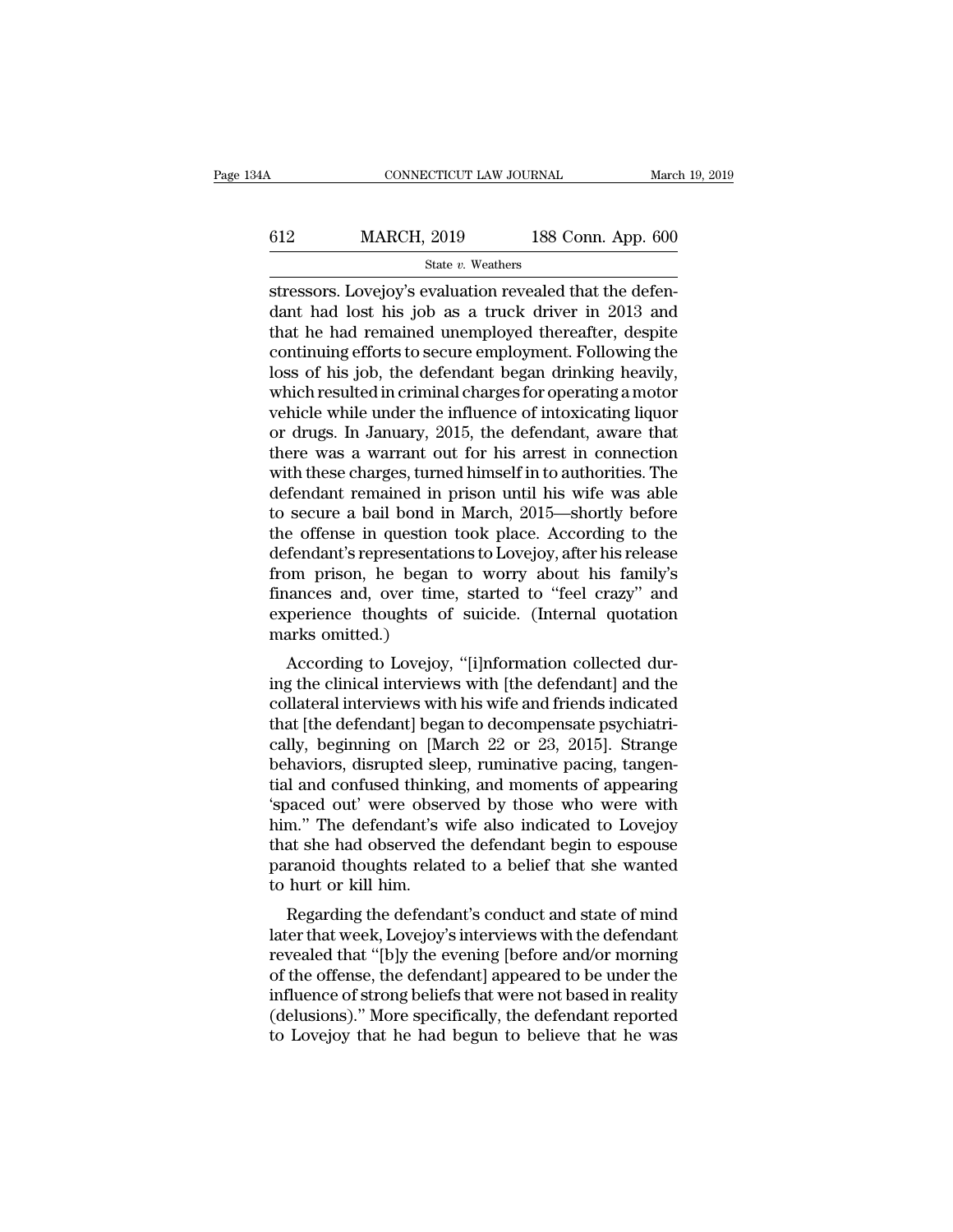| 2019               | CONNECTICUT LAW JOURNAL | Page 135A |
|--------------------|-------------------------|-----------|
| 188 Conn. App. 600 | <b>MARCH, 2019</b>      | 613       |
|                    | State v. Weathers       |           |

 $\begin{array}{r} \text{2019} & \text{CONRECTICUT LAW JOURNAL} \ \end{array}$  Page 135/<br>
188 Conn. App. 600 MARCH, 2019 613<br>
State v. Weathers<br>
receiving messages via flashing lights emanating out of<br>
his computer screen. In Lovejoy's view, "[t]hese beliefs<br>
h 188 Conn. App. 600 MARCH, 2019 613<br>
State v. Weathers<br>
Teceiving messages via flashing lights emanating out of<br>
his computer screen. In Lovejoy's view, "[t]hese beliefs<br>
had become a prominent part of [the defendant's] cl 188 Conn. App. 600 MARCH, 2019 613<br>
State v. Weathers<br>
receiving messages via flashing lights emanating out of<br>
his computer screen. In Lovejoy's view, "[t]hese beliefs<br>
had become a prominent part of [the defendant's] cli 188 Conn. App.  $600$  MARCH,  $2019$   $613$ <br>  $\frac{1}{2}$   $\frac{1}{2}$   $\frac{1}{2}$   $\frac{1}{2}$   $\frac{1}{2}$   $\frac{1}{2}$   $\frac{1}{2}$   $\frac{1}{2}$   $\frac{1}{2}$   $\frac{1}{2}$   $\frac{1}{2}$   $\frac{1}{2}$   $\frac{1}{2}$   $\frac{1}{2}$   $\frac{1}{2}$   $\frac{1}{2}$   $\frac{1}{2}$   $\frac{1}{2}$ State v. Weathers<br>
receiving messages via flashing lights emanating out of<br>
his computer screen. In Lovejoy's view, "[t]hese beliefs<br>
had become a prominent part of [the defendant's] clini-<br>
cal presentation, at that time. state v. weathers<br>receiving messages via flashing lights emanating out of<br>his computer screen. In Lovejoy's view, "[t]hese beliefs<br>had become a prominent part of [the defendant's] clini-<br>cal presentation, at that time." T receiving messages via flashing lights emanating out of<br>his computer screen. In Lovejoy's view, "[t]hese beliefs<br>had become a prominent part of [the defendant's] clini-<br>cal presentation, at that time." The defendant also<br>r his computer screen. In Lovejoy's view, "[t]hese beliefs<br>had become a prominent part of [the defendant's] clini-<br>cal presentation, at that time." The defendant also<br>reported to Lovejoy that he had begun to hear voices<br>that had become a prominent part of [the defendant's] clini-<br>cal presentation, at that time." The defendant also<br>reported to Lovejoy that he had begun to hear voices<br>that made critical comments about him. He described<br>these voi cal presentation, at that time." The defendant also<br>reported to Lovejoy that he had begun to hear voices<br>that made critical comments about him. He described<br>these voices as sounding like "me talking to myself<br>from the insi reported to Lovejoy that he had begun to hear voices<br>that made critical comments about him. He described<br>these voices as sounding like "me talking to myself<br>from the inside." (Internal quotation marks omitted.)<br>The defenda that made critical comments about him. He described<br>these voices as sounding like "me talking to myself<br>from the inside." (Internal quotation marks omitted.)<br>The defendant further represented to Lovejoy that, by<br>the night these voices as sounding like "me talking to myself<br>from the inside." (Internal quotation marks omitted.)<br>The defendant further represented to Lovejoy that, by<br>the night before the offense, he had resolved to kill<br>himself from the inside." (Internal quotation marks omitted.)<br>The defendant further represented to Lovejoy that, by<br>the night before the offense, he had resolved to kill<br>himself because he "was tired of trying to get [his]<br>though The defendant further represented to Lovejoy that, by<br>the night before the offense, he had resolved to kill<br>himself because he "was tired of trying to get [his]<br>thoughts together and . . . wanted the voices to go<br>away," bu the night before the of<br>himself because he "way"<br>thoughts together and<br>away," but he decided<br>because he did not want<br>to find his body in th<br>marks omitted.)<br>Lovejoy's interviews Lovejoy's interviews with the defendant further vealed that, by the morning of the offense, "auditory" and daughter to have find his body in the house. (Internal quotation arks omitted.)<br>Lovejoy's interviews with the defe are apply. By the decided against doing it at that time<br>because he did not want his wife and daughter to have<br>to find his body in the house. (Internal quotation<br>marks omitted.)<br>Lovejoy's interviews with the defendant furt

hallucinations, the methods and summary and supplementary of the defendant further to have to find his body in the house. (Internal quotation marks omitted.)<br>Lovejoy's interviews with the defendant further revealed that, b present and hot want his whe and adapted to have<br>to find his body in the house. (Internal quotation<br>marks omitted.)<br>Lovejoy's interviews with the defendant further<br>revealed that, by the morning of the offense, "auditory<br>ha the defendant further marks omitted.)<br>
Lovejoy's interviews with the defendant further<br>
revealed that, by the morning of the offense, "auditory<br>
hallucinations, delusions and suicidal thinking were<br>
present and appeared to Lovejoy's interviews with the defendant further<br>revealed that, by the morning of the offense, "auditory<br>hallucinations, delusions and suicidal thinking were<br>present and appeared to be overarching influences on<br>[the defenda Lovejoy's interviews with the defendant further<br>revealed that, by the morning of the offense, "auditory<br>hallucinations, delusions and suicidal thinking were<br>present and appeared to be overarching influences on<br>[the defenda revealed that, by the morning of the offense, "auditory<br>hallucinations, delusions and suicidal thinking were<br>present and appeared to be overarching influences on<br>[the defendant's] thinking and behavior." More specifi-<br>call hallucinations, delusions and suicidal thinking were<br>present and appeared to be overarching influences on<br>[the defendant's] thinking and behavior." More specifi-<br>cally, the defendant reported to Lovejoy that, on the<br>mornin present and appeared to be overarching influences on<br>[the defendant's] thinking and behavior." More specifically, the defendant reported to Lovejoy that, on the<br>morning of the offense, he had believed that the flashing<br>lig [the defendant's] thinking and behavior." More specifically, the defendant reported to Lovejoy that, on the morning of the offense, he had believed that the flashing lights from his computer screen were sending him a messa cally, the defendant reported to Lovejoy that, on the<br>morning of the offense, he had believed that the flashing<br>lights from his computer screen were sending him a<br>message indicating, "[g]et your gun. You are worthless<br>and morning of the offense, he had believed that the flashing<br>lights from his computer screen were sending him a<br>message indicating, "[g]et your gun. You are worthless<br>and others are evil." (Internal quotation marks omitted.)<br> lights from his computer screen were sending him a<br>message indicating, "[g]et your gun. You are worthless<br>and others are evil." (Internal quotation marks omitted.)<br>The defendant reported that the message also had indi-<br>cat message indicating, "[g]et your gun. You are worthless<br>and others are evil." (Internal quotation marks omitted.)<br>The defendant reported that the message also had indi-<br>cated that he would receive additional messages from<br>l and others are evil." (Internal quotation marks omitted.)<br>The defendant reported that the message also had indicated that he would receive additional messages from<br>lights outside of his home. The defendant reported that,<br>b The defendant reported that the message also had indicated that he would receive additional messages from lights outside of his home. The defendant reported that, by this point, he had decided to kill himself at a local ce cated that he would receive additional messages from<br>lights outside of his home. The defendant reported that,<br>by this point, he had decided to kill himself at a local<br>cemetery. He further reported, however, that he came<br>up lights outside of his home. The defendant reported that,<br>by this point, he had decided to kill himself at a local<br>cemetery. He further reported, however, that he came<br>upon a construction site displaying a range of colored<br> by this point, he had decided to kill himself at a local<br>cemetery. He further reported, however, that he came<br>upon a construction site displaying a range of colored<br>lights that were flashing at him and that these lights<br>an cemetery. He further reported, however, that he came<br>upon a construction site displaying a range of colored<br>lights that were flashing at him and that these lights<br>and the voices inside of him told him to stop. According<br>to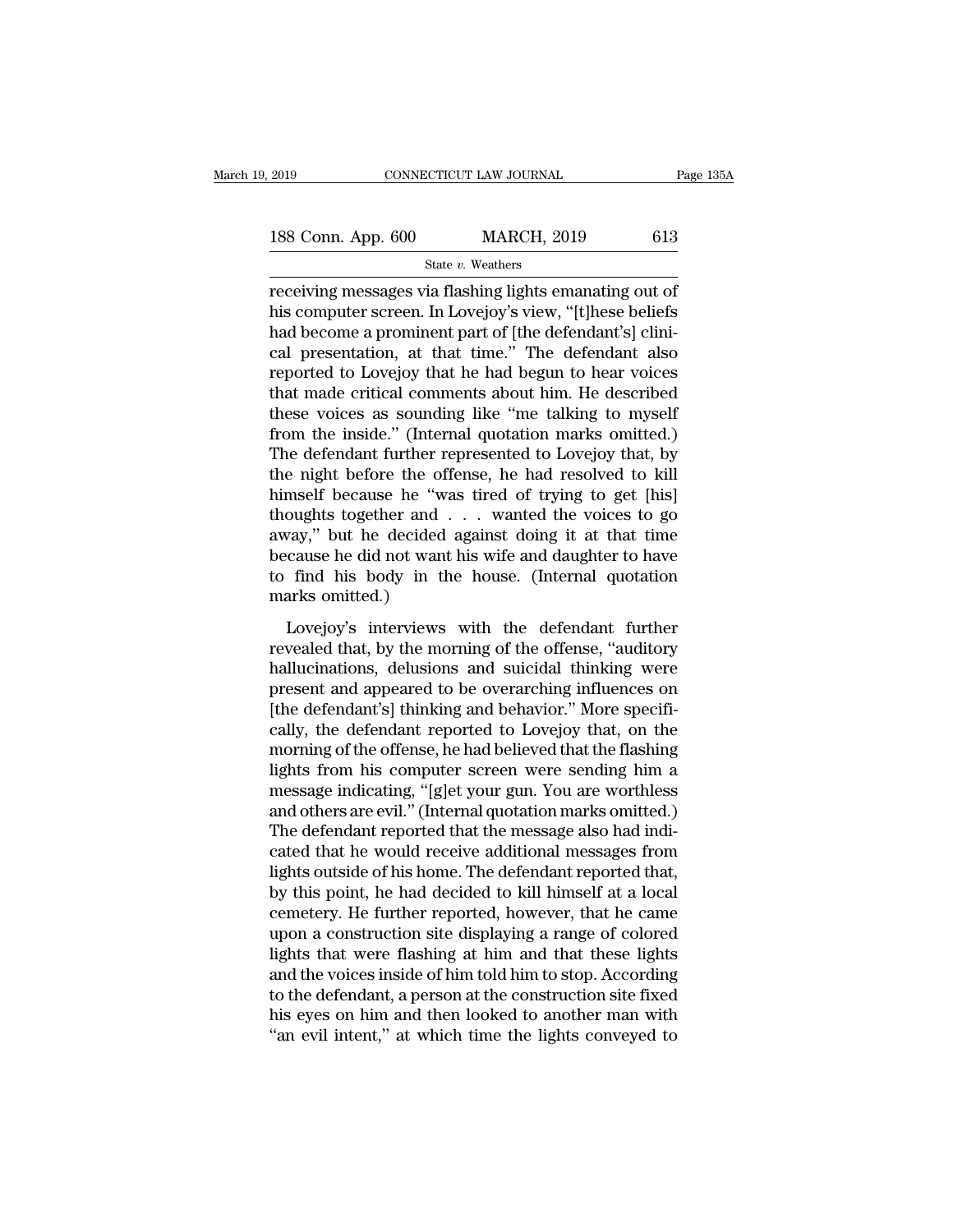| 6А  | CONNECTICUT LAW JOURNAL                                                       |                    | March 19, 2019 |
|-----|-------------------------------------------------------------------------------|--------------------|----------------|
|     |                                                                               |                    |                |
| 614 | <b>MARCH, 2019</b>                                                            | 188 Conn. App. 600 |                |
|     | State v. Weathers                                                             |                    |                |
|     | the defendant that this person was dangerous and that<br>he should shoot him. |                    |                |
|     | In addition to interviewing the defendant and collat-                         |                    |                |

 $\frac{\text{MARCH, 2019}}{\text{State } v. \text{ Weather}}$ <br>
e defendant that this person was dangerous and that<br>  $\frac{1}{100}$  should shoot him.<br>
In addition to interviewing the defendant and collat-<br>
al sources, Lovejoy also reviewed the defendant's<br>
a MARCH, 2019 188 Conn. App. 600<br>  $\frac{\text{State } v. \text{ Weather}}{\text{the defendant that this person was dangerous and that}}$ <br>
the defendant that this person was dangerous and that<br>
the should shoot him.<br>
In addition to interviewing the defendant and collat-<br>
eral sources, Lovejoy als State  $v$ . Weathers<br>the defendant that this person was dangerous and that<br>he should shoot him.<br>In addition to interviewing the defendant and collat-<br>eral sources, Lovejoy also reviewed the defendant's<br>medical records from state *i*. weakers<br>the defendant that this person was dangerous and that<br>he should shoot him.<br>In addition to interviewing the defendant and collat-<br>eral sources, Lovejoy also reviewed the defendant's<br>medical records from a the defendant that this person was dangerous and that<br>he should shoot him.<br>In addition to interviewing the defendant and collat-<br>eral sources, Lovejoy also reviewed the defendant's<br>medical records from after the offense. R he should shoot him.<br>In addition to interviewing the defendant and collat-<br>eral sources, Lovejoy also reviewed the defendant's<br>medical records from after the offense. Regarding the<br>defendant's Bridgeport Hospital records, In addition to interviewing the defendant and collateral sources, Lovejoy also reviewed the defendant's medical records from after the offense. Regarding the defendant's Bridgeport Hospital records, which were admitted int eral sources, Lovejoy also reviewed the defendant's<br>medical records from after the offense. Regarding the<br>defendant's Bridgeport Hospital records, which were<br>admitted into evidence at trial, Lovejoy noted that men-<br>tal hea medical records from after the offense. Regarding the defendant's Bridgeport Hospital records, which were admitted into evidence at trial, Lovejoy noted that mental health experts there had diagnosed him with "psychosis no defendant's Bridgeport Hospital records, which were<br>admitted into evidence at trial, Lovejoy noted that men-<br>tal health experts there had diagnosed him with "psy-<br>chosis not otherwise specified" and that his Global<br>Assessm admitted into evidence at trial, Lovejoy noted that mental health experts there had diagnosed him with "psychosis not otherwise specified" and that his Global Assessment of Functioning score indicated "the presence of very tal health experts there had diagnosed him with "psychosis not otherwise specified" and that his Global Assessment of Functioning score indicated "the presence of very severe psychiatric symptoms and associated functional chosis not otherwise specified" and that his Global<br>Assessment of Functioning score indicated "the pres-<br>ence of very severe psychiatric symptoms and associ-<br>ated functional impairments." Lovejoy further noted<br>that the hos Assessment of Functioning score indicated "the presence of very severe psychiatric symptoms and associated functional impairments." Lovejoy further noted that the hospital records described a number of symptoms consistent ence of very severe psychiatric symptoms and associated functional impairments." Lovejoy further noted that the hospital records described a number of symptoms consistent with a thought disorder, including tangential think ated functional impairments." Lovejoy further noted<br>that the hospital records described a number of symptoms consistent with a thought disorder, including tan-<br>gential thinking, thought blocking, confused and<br>disorganized that the hospital records described a number of symptoms consistent with a thought disorder, including tangential thinking, thought blocking, confused and disorganized thinking, the inaccurate interpretation of reality, su toms consistent with a thought disorder, including tangential thinking, thought blocking, confused and disorganized thinking, the inaccurate interpretation of reality, suspicious and paranoid thinking, difficulty following gential thinking, thought blocking, confused and<br>disorganized thinking, the inaccurate interpretation of<br>reality, suspicious and paranoid thinking, difficulty fol-<br>lowing conversations and responding to questions, a<br>povert disorganized thinking, the inaccurate interpretation of<br>reality, suspicious and paranoid thinking, difficulty fol-<br>lowing conversations and responding to questions, a<br>poverty of speech, and impaired impulse control. The<br>de reality, suspicious and paranoid thinking, difficulty fol-<br>lowing conversations and responding to questions, a<br>poverty of speech, and impaired impulse control. The<br>defendant also was observed to be internally preoccu-<br>pie lowing conversations and responding to questions, a<br>poverty of speech, and impaired impulse control. The<br>defendant also was observed to be internally preoccu-<br>pied and staring suspiciously. Regarding the defen-<br>dant's medi poverty of speech, and impaired impulse control. The<br>defendant also was observed to be internally preoccu-<br>pied and staring suspiciously. Regarding the defen-<br>dant's medical records from the Department of<br>Correction (depar defendant also was observed to be internally preoccu-<br>pied and staring suspiciously. Regarding the defen-<br>dant's medical records from the Department of<br>Correction (department), Lovejoy testified that they<br>were largely, but pied and staring suspiciously. Regarding the defendant's medical records from the Department of Correction (department), Lovejoy testified that they were largely, but not entirely, consistent with the hospital records.<sup>12</sup> dant's medical records from the Department of Correction (department), Lovejoy testified that they were largely, but not entirely, consistent with the hospital records.<sup>12</sup> Lovejoy testified that, early on in the defendan Correction (department), Lovejoy testified that they<br>were largely, but not entirely, consistent with the hospi-<br>tal records.<sup>12</sup> Lovejoy testified that, early on in the defen-<br>dant's treatment at the department, a psychia ant's treatment at the department, a psychiatrist,<br>llison Downer, had suspected that the defendant may<br>ave been exaggerating or fabricating his mental health<br>mptoms.<sup>13</sup> Lovejoy surmised, however, that Downer<br><sup>12</sup> The defe Allison Downer, had suspected that the defendant may<br>have been exaggerating or fabricating his mental health<br>symptoms.<sup>13</sup> Lovejoy surmised, however, that Downer<br> $\frac{12}{12}$  The defendant's medical records from the depart

symptoms.<sup>13</sup> Lovejoy surmised, however, that Downer<br><sup>12</sup> The defendant's medical records from the department were not in evidence, although they were reviewed by both experts.<br><sup>13</sup> In his written evaluation, Amble provid Symptoms. Lovejoy surmised, nowever, that Downer<br>
<sup>12</sup> The defendant's medical records from the department were not in evi-<br>
<sup>13</sup> In his written evaluation, Amble provided excerpts of the relevant por-<br>
<sup>13</sup> In his writte <sup>12</sup> The defendant's medical records from the department were not in evidence, although they were reviewed by both experts.<br><sup>13</sup> In his written evaluation, Amble provided excerpts of the relevant portions of the defendant dence, although they were reviewed by both experts.<br><sup>13</sup> In his written evaluation, Amble provided excerpts of the relevant por-<br><sup>13</sup> In his written evaluation, Amble provided excerpts of the relevant por-<br>tions of the def <sup>13</sup> In his written evaluation, Amble provided exerpts of the relevant por-<br><sup>13</sup> In his written evaluation, Amble provided exerpts of the relevant to<br>to Amble, Downer completed an initial psychiatric evaluation of the defe tions of the defendant's medical records from the department. According to Amble, Downer completed an initial psychiatric evaluation of the defendant on March 31, 2015, and noted: "While he presented as odd, the undersigne to Amble, Downer completed an initial psychiatric evaluation of the defendant on March 31, 2015, and noted: "While he presented as odd, the undersigned believes his behavior was intentional as he is trying to feign mental to Amble, Downer completed an initial psychiatric evaluation of the defendant on March 31, 2015, and noted: "While he presented as odd, the undersigned believes his behavior was intentional as he is trying to feign mental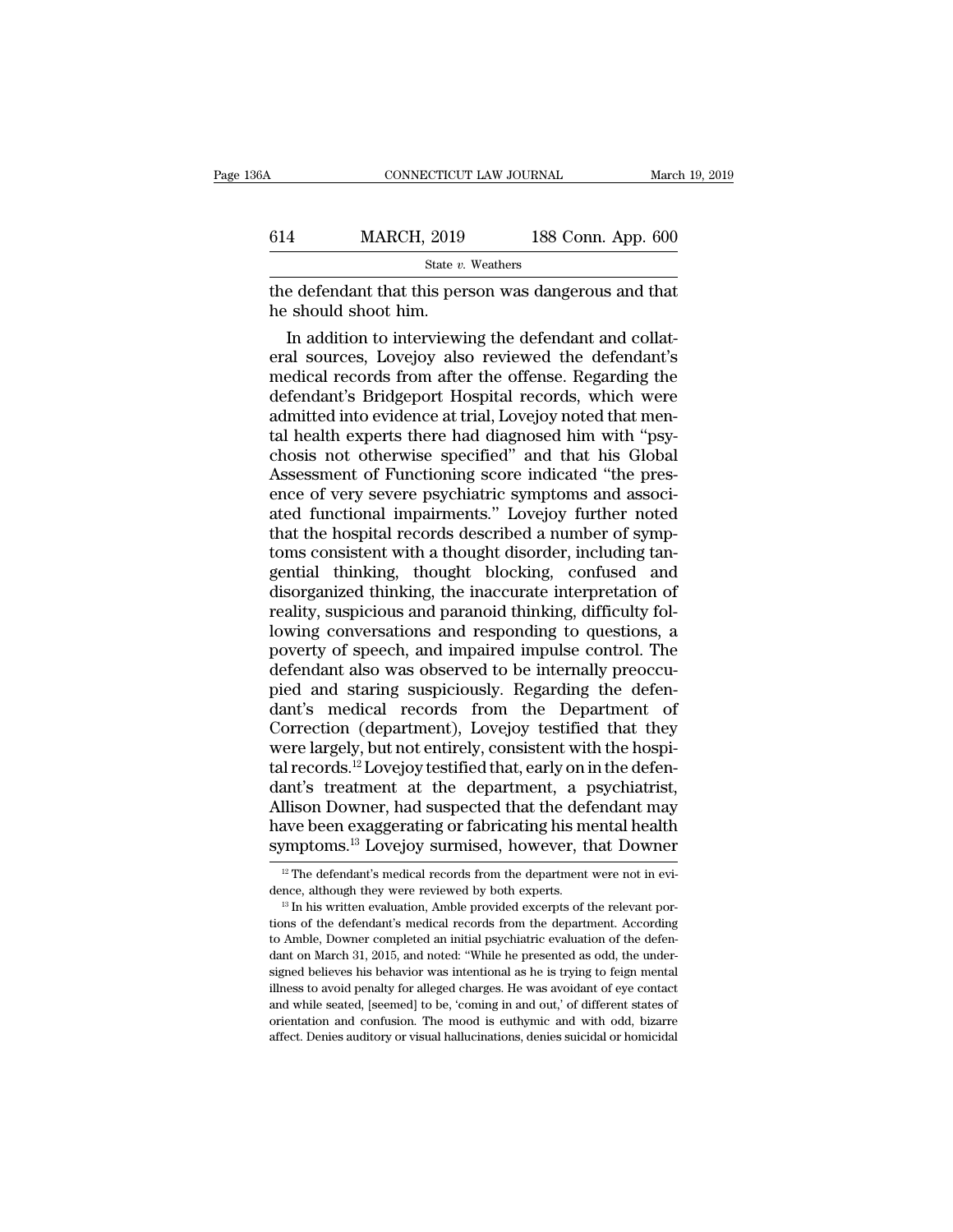| 2019               | CONNECTICUT LAW JOURNAL | Page 137A |
|--------------------|-------------------------|-----------|
| 188 Conn. App. 600 | <b>MARCH, 2019</b>      | 615       |
|                    | State v. Weathers       |           |

2019 CONNECTICUT LAW JOURNAL Page 137A<br>
188 Conn. App. 600 MARCH, 2019 615<br>
<sup>State v.</sup> Weathers<br>
likely had not reviewed the defendant's hospital records<br>
nor conducted any collateral interviews. 188 Conn. App. 600 MARCH, 2019<br>
State v. Weathers<br>
likely had not reviewed the defendant's hospita<br>
nor conducted any collateral interviews.<br>
Finally, as part of his evaluation, Lovejoy a

8 Conn. App. 600 MARCH, 2019 615<br>
State v. Weathers<br>
The very dividend the defendant's hospital records<br>
Finally, as part of his evaluation, Lovejoy also con-<br>
Interventing the defendant Lovejoy testified that this testing 188 Conn. App. 600 MARCH, 2019 615<br>
State v. Weathers<br>
likely had not reviewed the defendant's hospital records<br>
nor conducted any collateral interviews.<br>
Finally, as part of his evaluation, Lovejoy also con-<br>
ducted psyc State v. Weathers<br>
likely had not reviewed the defendant's hospital records<br>
nor conducted any collateral interviews.<br>
Finally, as part of his evaluation, Lovejoy also con-<br>
ducted psychological and neuropsychological tes likely had not reviewed the defendant's hospital records<br>nor conducted any collateral interviews.<br>Finally, as part of his evaluation, Lovejoy also con-<br>ducted psychological and neuropsychological testing<br>on the defendant. mer, nathorteviewed are determining prospical records<br>nor conducted any collateral interviews.<br>Finally, as part of his evaluation, Lovejoy also con-<br>ducted psychological and neuropsychological testing<br>on the defendant. Lov Finally, as part of his evaluation, Lovejoy also conducted psychological and neuropsychological testing<br>on the defendant. Lovejoy testified that this testing<br>gave no indication that the defendant had been exagger-<br>ating hi Finally, as part of his evaluation, Lovejoy also conducted psychological and neuropsychological testing<br>on the defendant. Lovejoy testified that this testing<br>gave no indication that the defendant had been exagger-<br>ating hi ducted psychological and neuropsychological testing<br>on the defendant. Lovejoy testified that this testing<br>gave no indication that the defendant had been exagger-<br>ating his cognitive complaints or had been attempting<br>to fab on the defendant. Lovejoy testified that this testing<br>gave no indication that the defendant had been exagger-<br>ating his cognitive complaints or had been attempting<br>to fabricate or exaggerate his psychiatric symptoms.<br>Accor gave no indication that the defendant had been exagger-<br>ating his cognitive complaints or had been attempting<br>to fabricate or exaggerate his psychiatric symptoms.<br>According to Lovejoy, the testing revealed the pres-<br>ence o ating his cognitive complaints or had been<br>to fabricate or exaggerate his psychiatric<br>According to Lovejoy, the testing reveale<br>ence of likely delusions, auditory hallucina<br>tendency to experience confused thinking,<br>consist rashedde of enaggerate his psychiaatre symptoms.<br>
coording to Lovejoy, the testing revealed the pres-<br>
ce of likely delusions, auditory hallucinations, and a<br>
mdency to experience confused thinking, which was<br>
msistent wit the of likely delusions, auditory hallucinations, and a<br>tendency to experience confused thinking, which was<br>consistent with the defendant's self-report of his psy-<br>chological and psychiatric symptoms.<br>On the basis of the f

of the offense, the defendant is self-report of his psychological and psychiatric symptoms.<br>On the basis of the foregoing information, Lovejoy<br>testified that his overall opinion was that, at the time<br>of the offense, the de consistent with the defendant's self-report of his psychological and psychiatric symptoms.<br>On the basis of the foregoing information, Lovejoy<br>testified that his overall opinion was that, at the time<br>of the offense, the def consideration with the determinities sentreport of the position<br>chological and psychiatric symptoms.<br>On the basis of the foregoing information, Lovejoy<br>testified that his overall opinion was that, at the time<br>of the offens on the basis of the foregoing information, Lovejoy<br>testified that his overall opinion was that, at the time<br>of the offense, the defendant had been suffering from<br>a psychotic disturbance that significantly influenced<br>his th On the basis of the foregoing information, Lovejoy<br>testified that his overall opinion was that, at the time<br>of the offense, the defendant had been suffering from<br>a psychotic disturbance that significantly influenced<br>his th testified that his overall opinion was that, at the time<br>of the offense, the defendant had been suffering from<br>a psychotic disturbance that significantly influenced<br>his thinking and behavior, although he was not able<br>to ar of the offense, the defendant had been suffering from<br>a psychotic disturbance that significantly influenced<br>his thinking and behavior, although he was not able<br>to arrive at any specific diagnosis for the defendant.<br>Althoug a psychotic disturbance that significantly influenced<br>his thinking and behavior, although he was not able<br>to arrive at any specific diagnosis for the defendant.<br>Although he did not opine in his written evaluation as<br>to whe his thinking and behavior, although he was not able<br>to arrive at any specific diagnosis for the defendant.<br>Although he did not opine in his written evaluation as<br>to whether this psychotic disturbance had impacted the<br>defen to arrive at any s<br>Although he did r<br>to whether this ps<br>defendant's abilit<br>upon questioning<br>that the defendant<br>in that way.''<br>Amble, a board and the term of the mass of the mass of the state of the fendant's ability to conform his conduct to the law,<br>oon questioning by defense counsel, Lovejoy testified<br>at the defendant's "psychotic disorder did impact him<br>that by the state and provided interpreted and defendant's ability to conform his conduct to the law, upon questioning by defense counsel, Lovejoy testified that the defendant's "psychotic disorder did impact him in that way."<br> ated that the defendant's "psychotic disorder did impact him<br>that the defendant's "psychotic disorder did impact him<br>in that way."<br>Amble, a board certified forensic psychiatrist hired<br>by the state, also testified for the d

Amble, a board certified forensic psychiatrist hired<br>by the state, also testified for the defense. Amble evalu-<br>ated the defendant for three and one-half hours in April,<br>ideation." According to Amble, on April 6, 2015, Dow Amble, a board certified forensic psychiatrist hired<br>by the state, also testified for the defense. Amble evalu-<br>ated the defendant for three and one-half hours in April,<br>ideation." According to Amble, on April 6, 2015, Dow

by the state, also testified for the defense. Amble evaluated the defendant for three and one-half hours in April, ideation." According to Amble, on April 6, 2015, Downer further noted: "In light of collateral information, Explore Beates, and Constant of three and one-half hours in April,<br>ated the defendant for three and one-half hours in April,<br>ideation." According to Amble, on April 6, 2015, Downer further noted: "In<br>light of collateral in himself or others. With the exception of the initial encounter, [the defendant]<br>hight of collateral information, past custody records and presentation over<br>his time in the infirmary, it can be stated with confidence [that ideation." According to Amble, on April 6, 2015, Downer further noted: "In light of collateral information, past custody records and presentation over his time in the infirmary, it can be stated with confidence [that the d psychotic disturbance, or the stated with confidence [that the defendant]<br>light of collateral information, past custody records and presentation over<br>his time in the infirmary, it can be stated with confidence [that the de light of collateral information, past custody records and presentation over<br>his time in the infirmary, it can be stated with confidence [that the defendant]<br>does not suffer with a mental illness and is not in acute risk of does not suffer with a mental illness and is not in acute rise<br>does not suffer with a mental illness and is not in acute ris<br>himself or others. With the exception of the initial encounter, [tl]<br>has been clear, logical and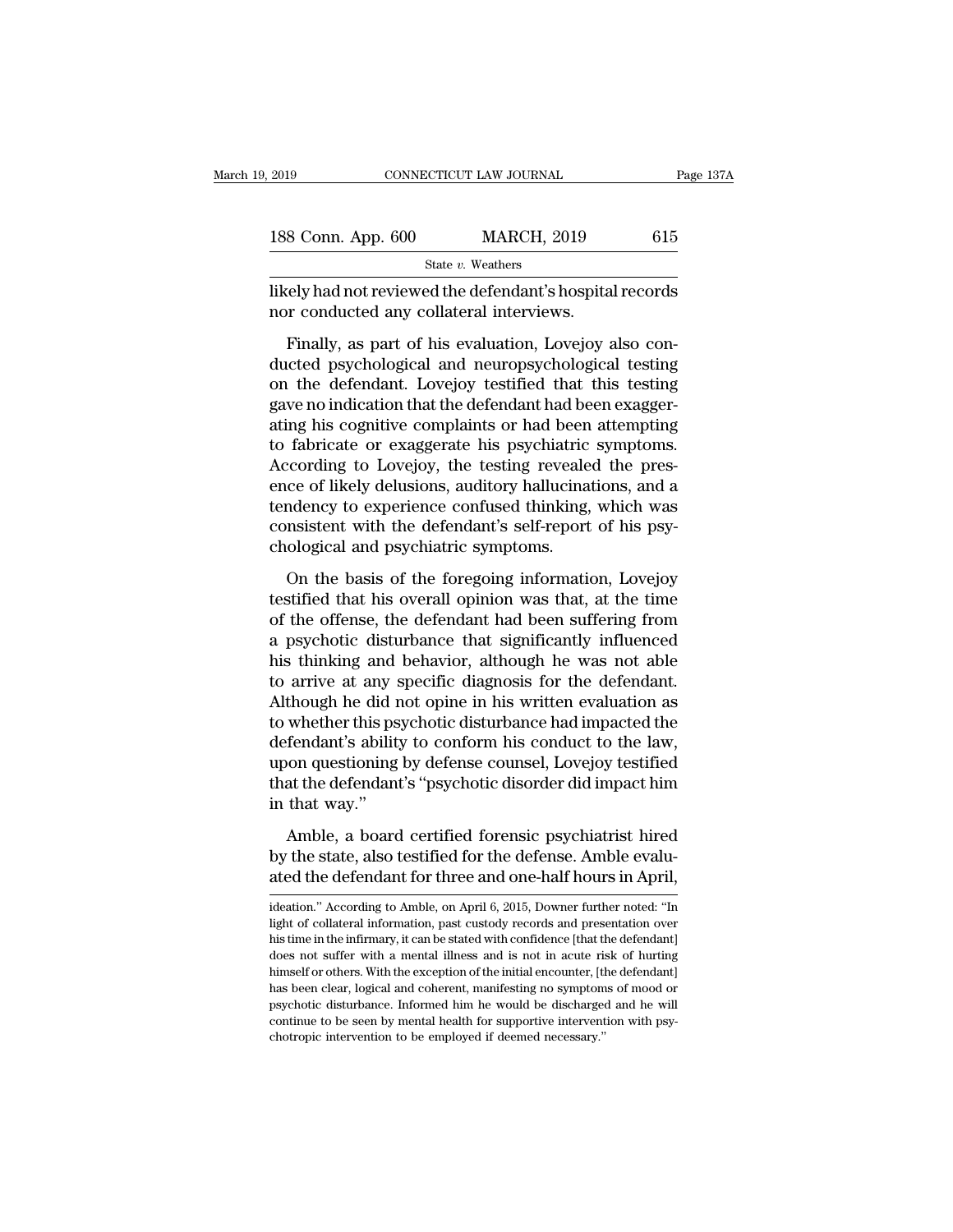| 8Α  | CONNECTICUT LAW JOURNAL |                    | March 19, 2019 |
|-----|-------------------------|--------------------|----------------|
| 616 | <b>MARCH, 2019</b>      | 188 Conn. App. 600 |                |
|     | State v. Weathers       |                    |                |

CONNECTICUT LAW JOURNAL March 19, 2019<br>
2016. Amble reviewed the same reports, records, and<br>
2016. Amble reviewed the same reports, records, and<br>
2016. Amble reviewed the same reports, records, and<br>
2016 ame collateral sou Video MARCH, 2019 188 Conn. App. 600<br>State v. Weathers<br>2016. Amble reviewed the same reports, records, and<br>video recording reviewed by Lovejoy and interviewed<br>the same collateral sources. He also reviewed Lovejoy's<br>written the same collateral sources. He also reviewed Lovejoy's written evaluation.<br>
Examences. He also reviewed Lovejoy's written evaluation. 616 MARCH, 20<br>
state<br>
2016. Amble reviewed t<br>
video recording reviewe<br>
the same collateral sour<br>
written evaluation.<br>
Amble testified that th State v. Weathers<br>
16. Amble reviewed the same reports, records, and<br>
16. Amble reviewed the same reports, records, and<br>
16. amble testified that the information he obtained dur-<br>
16. Amble testified that the information 2016. Amble reviewed the same reports, records, and<br>video recording reviewed by Lovejoy and interviewed<br>the same collateral sources. He also reviewed Lovejoy's<br>written evaluation.<br>Amble testified that the information he ob

zoro. Allible reviewed the same reports, records, and<br>video recording reviewed by Lovejoy and interviewed<br>the same collateral sources. He also reviewed Lovejoy's<br>written evaluation.<br>Amble testified that the information he video recording reviewed by Lovejoy and interviewed<br>the same collateral sources. He also reviewed Lovejoy's<br>written evaluation.<br>Amble testified that the information he obtained dur-<br>ing his interviews with the collateral s rounding the same contateral sources. He also reviewed Lovejoy s<br>written evaluation.<br>Amble testified that the information he obtained dur-<br>ing his interviews with the collateral sources was con-<br>sistent with that reported Amble testified that the information he obtained during his interviews with the collateral sources was consistent with that reported by Lovejoy. The defendant's account of his symptoms and the circumstances surrounding the Amble testified that the information he obtained during his interviews with the collateral sources was consistent with that reported by Lovejoy. The defendant's account of his symptoms and the circumstances surrounding the ing his interviews with the collateral sources was consistent with that reported by Lovejoy. The defendant's<br>account of his symptoms and the circumstances sur-<br>rounding the offense, as reported in Amble's written<br>evaluatio sistent with that reported by Lovejoy. The defendant's<br>account of his symptoms and the circumstances sur-<br>rounding the offense, as reported in Amble's written<br>evaluation, were also generally consistent with that pro-<br>vided account of his symptoms and the circumstances sur-<br>rounding the offense, as reported in Amble's written<br>evaluation, were also generally consistent with that pro-<br>vided to Lovejoy, but it also included some additional<br>infor rounding the offense, as reported in Amble's written<br>evaluation, were also generally consistent with that pro-<br>vided to Lovejoy, but it also included some additional<br>information. Regarding his auditory hallucinations, the<br> evaluation, were also generally consistent with that provided to Lovejoy, but it also included some additional<br>information. Regarding his auditory hallucinations, the<br>defendant reported to Amble that he had first begun to<br> vided to Lovejoy, but it also included some additional<br>information. Regarding his auditory hallucinations, the<br>defendant reported to Amble that he had first begun to<br>hear voices while still incarcerated on the operating a<br> information. Regarding his auditory hallucinations, the<br>defendant reported to Amble that he had first begun to<br>hear voices while still incarcerated on the operating a<br>motor vehicle while under the influence charges. He<br>als defendant reported to Amble that he had first begun to<br>hear voices while still incarcerated on the operating a<br>motor vehicle while under the influence charges. He<br>also reported that these voices had indicated to him on<br>mul hear voices while still incarcerated on the operating a<br>motor vehicle while under the influence charges. He<br>also reported that these voices had indicated to him on<br>multiple occasions that he should kill himself, and on<br>the motor vehicle while under the influence charges. He<br>also reported that these voices had indicated to him on<br>multiple occasions that he should kill himself, and on<br>the morning of the offense he heard his own voice<br>confirmin also reported that these voices had indicated to him on<br>multiple occasions that he should kill himself, and on<br>the morning of the offense he heard his own voice<br>confirming the plan. The defendant further reported<br>that, in multiple occasions that he should kill himself, and on<br>the morning of the offense he heard his own voice<br>confirming the plan. The defendant further reported<br>that, in addition to the auditory hallucinations, he also<br>had exp the morning of the offense he heard his own voice<br>confirming the plan. The defendant further reported<br>that, in addition to the auditory hallucinations, he also<br>had experienced visual hallucinations in the form of<br>his decea confirming the plan. The defendant further reported<br>that, in addition to the auditory hallucinations, he also<br>had experienced visual hallucinations in the form of<br>his deceased father. Most notably, upon questioning by<br>Ambl that, in addition to the auditory hallucinations, he also<br>had experienced visual hallucinations in the form of<br>his deceased father. Most notably, upon questioning by<br>Amble as to what exactly had prompted him to shoot<br>the v had experienced visual hallucinations in the form of<br>his deceased father. Most notably, upon questioning by<br>Amble as to what exactly had prompted him to shoot<br>the victim,<sup>14</sup> the defendant reported that, at the time of<br>the his deceased father. Most notably, upon questioning by Amble as to what exactly had prompted him to shoot the victim,  $^{14}$  the defendant reported that, at the time of the offense, he had perceived himself to be possesse ted.) e victim," the defendant reported that, at the time of<br>e offense, he had perceived himself to be possessed<br>a demon and that, afterward, he had continued to<br>possessed until "people in jail prayed over [him] and<br>lease[d] the the oriense, he had perceived nimself to be possessed<br>by a demon and that, afterward, he had continued to<br>be possessed until "people in jail prayed over [him] and<br>release[d] the demon." (Internal quotation marks omit-<br>ted.

14 Specifically, Amble asked the defendant, "[d]id you feel your body was ertaken by an evil spirit who took control of you and shot the man?"

overtaken by an evil spirit who took control of you and shot the man?''<br>
<sup>14</sup> Specifically, Amble asked the defendant, "[d]id you feel your body was<br>
overtaken by an evil spirit who took control of you and shot the man?''<br> On the basis of his review of the records, Amble concluded that the department's diagnosis of psychosis  $\frac{14}{4}$  Specifically, Amble asked the defendant, "[d]id you feel your body was overtaken by an evil spirit who too Oncluded that the department's diagnosis of psychosis<br>
<sup>14</sup> Specifically, Amble asked the defendant, "[d]id you feel your body was<br>
overtaken by an evil spirit who took control of you and shot the man?"<br>
(Internal quotatio CONCIUGE LIFT THE DEPARTMENT SURGIVESTS OF PSYCHOSIS<br>
<sup>14</sup> Specifically, Amble asked the defendant, "[d]id you feel your body was<br>
overtaken by an evil spirit who took control of you and shot the man?"<br>
(Internal quotatio  $^{14}$  Specifically, Amble asked the defendant, "[d]id you feel your body was overtaken by an evil spirit who took control of you and shot the man?" (Internal quotation marks omitted.) The defendant responded affirmativel overtaken by an evil spirit who took control of you and shot the man?" (Internal quotation marks omitted.) The defendant responded affirmatively. When asked to explain, the defendant initially stated that "something from t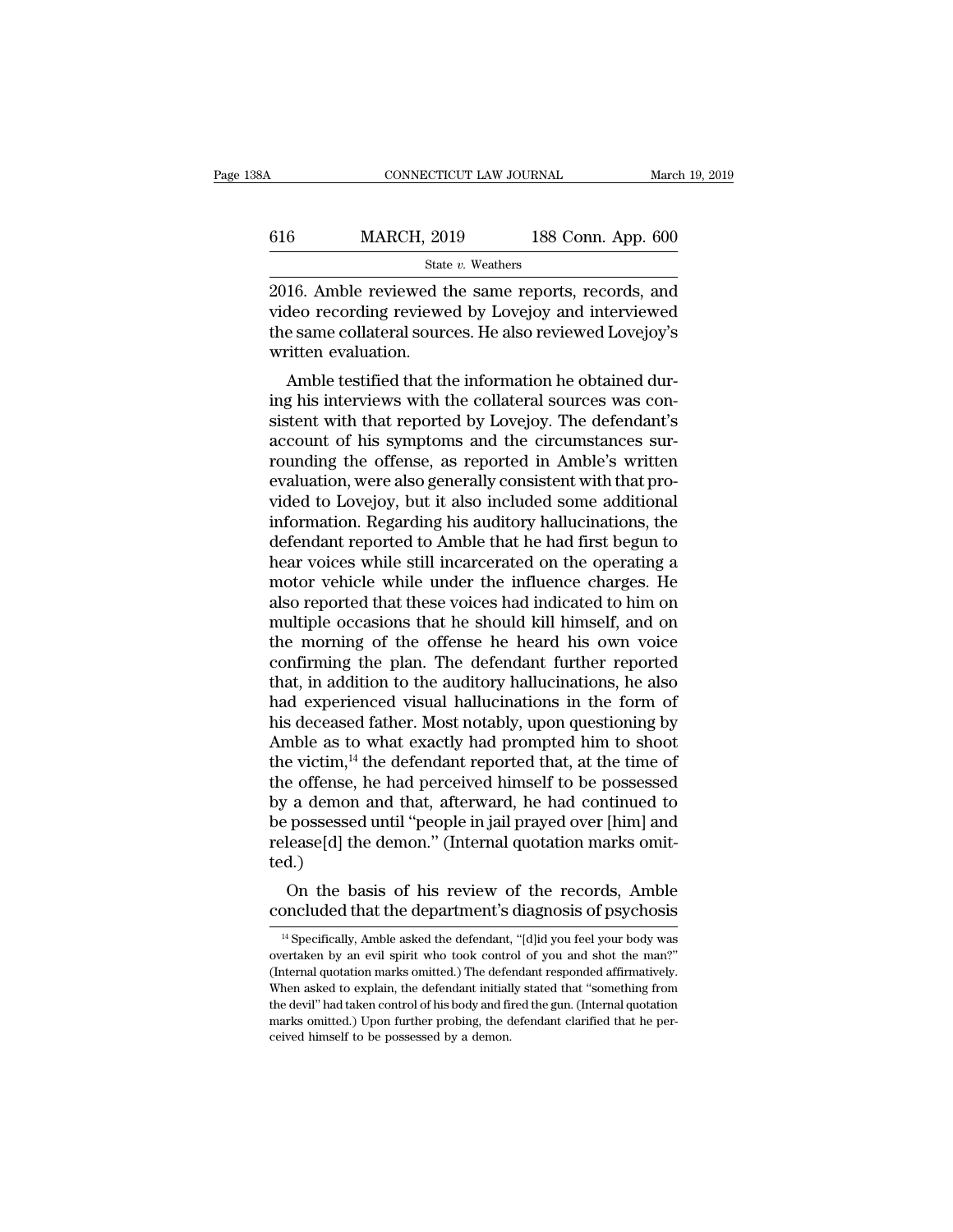| 2019               | CONNECTICUT LAW JOURNAL | Page 139A |
|--------------------|-------------------------|-----------|
| 188 Conn. App. 600 | <b>MARCH, 2019</b>      | 617       |
|                    | State v. Weathers       |           |

2019 CONNECTICUT LAW JOURNAL Page 139A<br>
188 Conn. App. 600 MARCH, 2019 617<br>
State v. Weathers<br>
not otherwise specified was reasonable, although he<br>
was likewise unable to make his own diagnosis. As to<br>
the defendant's insp 188 Conn. App. 600 MARCH, 2019 617<br>
State v. Weathers<br>
not otherwise specified was reasonable, although he<br>
was likewise unable to make his own diagnosis. As to<br>
the defendant's insanity defense, Amble testified that<br>
his 188 Conn. App. 600 MARCH, 2019 617<br>
State v. Weathers<br>
not otherwise specified was reasonable, although he<br>
was likewise unable to make his own diagnosis. As to<br>
the defendant's insanity defense, Amble testified that<br>
his 188 Conn. App. 600 MARCH, 2019 617<br>
State v. Weathers<br>
not otherwise specified was reasonable, although he<br>
was likewise unable to make his own diagnosis. As to<br>
the defendant's insanity defense, Amble testified that<br>
his State v. Weathers<br>
not otherwise specified was reasonable, although he<br>
was likewise unable to make his own diagnosis. As to<br>
the defendant's insanity defense, Amble testified that<br>
his overall opinion was that, at the ti state v. weathers<br>not otherwise specified was reasonable, although he<br>was likewise unable to make his own diagnosis. As to<br>the defendant's insanity defense, Amble testified that<br>his overall opinion was that, at the time o not otherwise specified was reasonable, although he<br>was likewise unable to make his own diagnosis. As to<br>the defendant's insanity defense, Amble testified that<br>his overall opinion was that, at the time of the offense,<br>the was likewise unable to make his own diagnosis. As to<br>the defendant's insanity defense, Amble testified that<br>his overall opinion was that, at the time of the offense,<br>the defendant "had some impairments in his ability to<br>co the defendant's insanity defense, Amble testified that<br>his overall opinion was that, at the time of the offense,<br>the defendant "had some impairments in his ability to<br>conform his conduct to the law." As Amble explained<br>in his overall opinii<br>the defendant "l<br>conform his con<br>in more detail in<br>were several pie<br>militated against<br>of insanity.<br>First, Amble r First, Amble noted that the defendant had failed to<br>are several pieces of countervailing information that<br>litted against the veracity of the defendant's claim<br>insanity.<br>First, Amble noted that the defendant had failed to<br>a solidation and conduct to the law. The finite explained<br>in more detail in his written evaluation, however, there<br>were several pieces of countervailing information that<br>militated against the veracity of the defendant's clai

In these deals in this written evaluation, however, and<br>the were several pieces of countervailing information that<br>militated against the veracity of the defendant's claim<br>of insanity.<br>First, Amble noted that the defendant militated against the veracity of the defendant's claim<br>of insanity.<br>First, Amble noted that the defendant had failed to<br>share with anyone, including Lovejoy, that he was hav-<br>ing severe visual hallucinations and auditory of insanity.<br>
First, Amble noted that the defendant had failed to<br>
share with anyone, including Lovejoy, that he was hav-<br>
ing severe visual hallucinations and auditory hallucina-<br>
tions while incarcerated prior to the off First, Amble noted that the defendant had failed to<br>share with anyone, including Lovejoy, that he was hav-<br>ing severe visual hallucinations and auditory hallucina-<br>tions while incarcerated prior to the offense. Second,<br>the First, Amble noted that the defendant had failed to<br>share with anyone, including Lovejoy, that he was hav-<br>ing severe visual hallucinations and auditory hallucina-<br>tions while incarcerated prior to the offense. Second,<br>the share with anyone, including Lovejoy, that he was having severe visual hallucinations and auditory hallucinations while incarcerated prior to the offense. Second, the defendant had never before claimed to have been possess ing severe visual hallucinations and auditory hallucinations while incarcerated prior to the offense. Second, the defendant had never before claimed to have been possessed by a demon until after repeated questioning by Amb tions while incarcerated prior to the offense. Second,<br>the defendant had never before claimed to have been<br>possessed by a demon until after repeated questioning<br>by Amble. Amble opined that these two pieces of infor-<br>mation the defendant had never before claimed to have been<br>possessed by a demon until after repeated questioning<br>by Amble. Amble opined that these two pieces of infor-<br>mation, taken together, strongly suggested the possibil-<br>ity possessed by a demon until after repeated questioning<br>by Amble. Amble opined that these two pieces of infor-<br>mation, taken together, strongly suggested the possibil-<br>ity that the defendant was embellishing his psychiatric<br> by Amble. Amble opined that these two pieces of information, taken together, strongly suggested the possibility that the defendant was embellishing his psychiatric symptoms and was providing a malingered explanation for wh mation, taken together, strongly suggested the possibility that the defendant was embellishing his psychiatric<br>symptoms and was providing a malingered explanation<br>for why he shot the victim. Third, the mental health<br>evalua ity that the defendant was embellishing his psychiatric<br>symptoms and was providing a malingered explanation<br>for why he shot the victim. Third, the mental health<br>evaluations by Downer at the department drew clear<br>conclusion symptoms and was providing a malingered explanation<br>for why he shot the victim. Third, the mental health<br>evaluations by Downer at the department drew clear<br>conclusions that the defendant was fabricating symp-<br>toms of a men for why he shot the victim. Third, the mental health<br>evaluations by Downer at the department drew clear<br>conclusions that the defendant was fabricating symp-<br>toms of a mental illness. Fourth, the defendant's<br>account of his evaluations by Downer at the department drew clear<br>conclusions that the defendant was fabricating symp-<br>toms of a mental illness. Fourth, the defendant's<br>account of his symptoms was not typical for individuals<br>with a psych conclusions that the defendant was fabricating symptoms of a mental illness. Fourth, the defendant's account of his symptoms was not typical for individuals with a psychotic illness. Specifically, Amble stated that it was toms of a mental illness. Fourth, the defendant's<br>account of his symptoms was not typical for individuals<br>with a psychotic illness. Specifically, Amble stated that<br>it was atypical for an individual to experience auditory<br>h account of his symptoms was not typical for individuals<br>with a psychotic illness. Specifically, Amble stated that<br>it was atypical for an individual to experience auditory<br>hallucinations in one's own voice and to experience with a psychotic illness. Specifically, Amble stated that<br>it was atypical for an individual to experience auditory<br>hallucinations in one's own voice and to experience<br>visual hallucinations as distinctive as those described it was atypical for an individual to experience auditory<br>hallucinations in one's own voice and to experience<br>visual hallucinations as distinctive as those described<br>by the defendant. Finally, Amble raised doubts about<br>the hallucinations in one's own voice and to experience<br>visual hallucinations as distinctive as those described<br>by the defendant. Finally, Amble raised doubts about<br>the claimed impulsivity of the shooting. He found it<br>curious visual hallucinations as distinctive as those described<br>by the defendant. Finally, Amble raised doubts about<br>the claimed impulsivity of the shooting. He found it<br>curious that, although the defendant purportedly had<br>experie by the defendant. Finally, Amble raised doubts about<br>the claimed impulsivity of the shooting. He found it<br>curious that, although the defendant purportedly had<br>experienced auditory hallucinations telling him to kill<br>himself the claimed impulsivity of the shooting.<br>curious that, although the defendant purexperienced auditory hallucinations tellin<br>himself on numerous occasions and had<br>do so on the day of the offense, the single<br>at the construct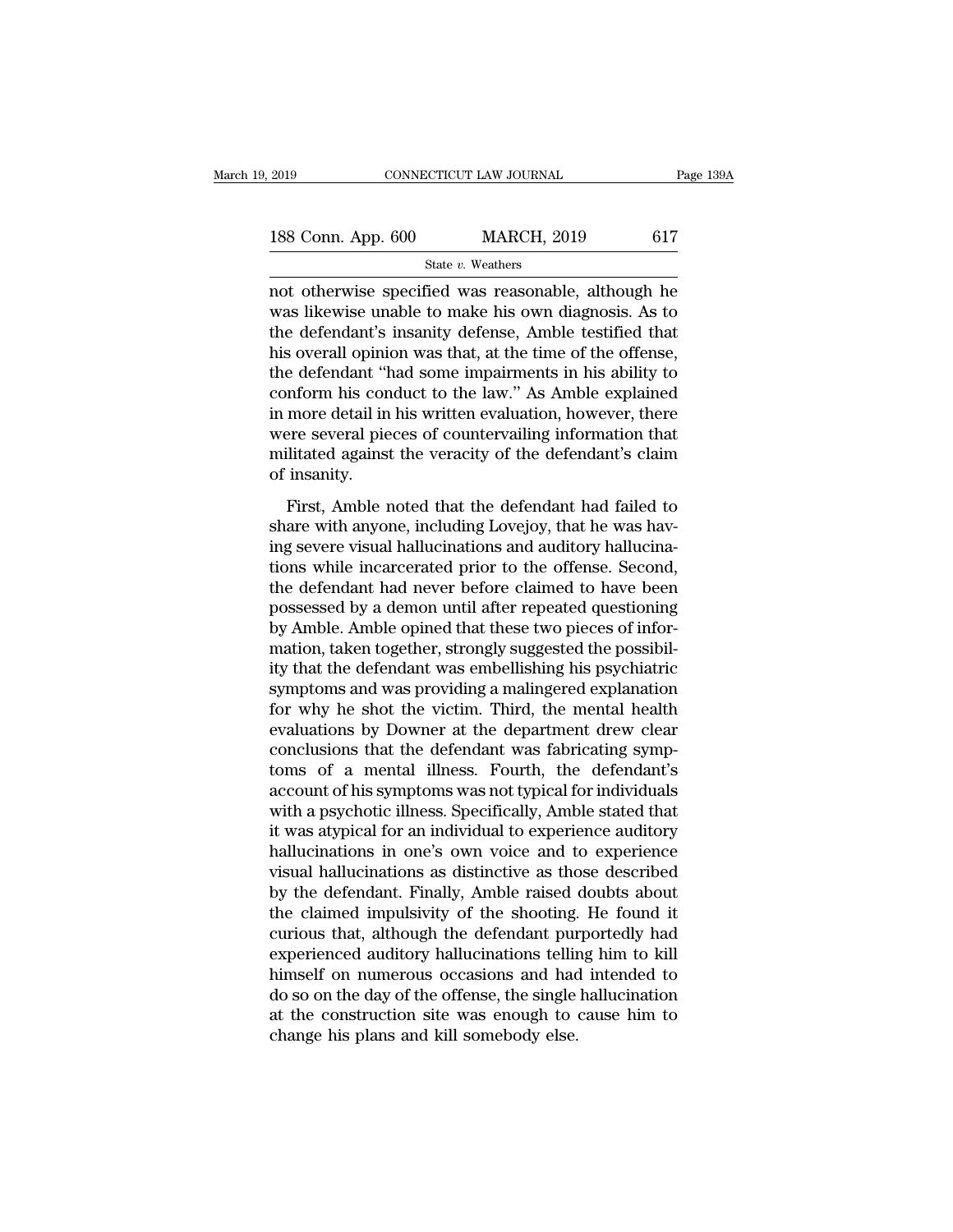# CONNECTICUT LAW JOURNAL March 19, 2019<br>618 MARCH, 2019 188 Conn. App. 600<br>State v. Weathers State *v.* Weathers

CONNECTICUT LAW JOURNAL March 19, 2019<br>
8 MARCH, 2019 188 Conn. App. 600<br>
State v. Weathers<br>
Ultimately, Amble concluded that, despite these<br>
untervailing considerations, "the sum of the evi-<br>
presincluding reports of the Example 188 Conn. App. 600<br>
State v. Weathers<br>
Ultimately, Amble concluded that, despite these<br>
countervailing considerations, "the sum of the evi-<br>
dence, including reports of the defendant's spouse and<br>
friends the illo MARCH, 2019 188 Conn. App. 600<br>
State v. Weathers<br>
Ultimately, Amble concluded that, despite these<br>
countervailing considerations, "the sum of the evi-<br>
dence, including reports of the defendant's spouse and<br>
friends, the 618 MARCH, 2019 188 Conn. App. 600<br>  $\frac{\text{State } v. \text{ Weathers}}{\text{Ultimately, Amble concluded that, despite these} }$ <br>
Ultimately, Amble concluded that, despite these<br>
countervailing considerations, "the sum of the evi-<br>
dence, including reports of the defendant's spou State v. Weathers<br>
Ultimately, Amble concluded that, despite these<br>
countervailing considerations, "the sum of the evi-<br>
dence, including reports of the defendant's spouse and<br>
friends, the illogical nature of the act, th State v. Weathers<br>
Ultimately, Amble concluded that, despite these<br>
countervailing considerations, "the sum of the evi-<br>
dence, including reports of the defendant's spouse and<br>
friends, the illogical nature of the act, th Ultimately, Amble concluded that, despite these<br>countervailing considerations, "the sum of the evi-<br>dence, including reports of the defendant's spouse and<br>friends, the illogical nature of the act, the lack of pri-<br>mary gai countervailing considerations, "the sum of the evi-<br>dence, including reports of the defendant's spouse and<br>friends, the illogical nature of the act, the lack of pri-<br>mary gain, and mental health assessments immediately<br>aft dence, including reports of the defendant's spouse and<br>friends, the illogical nature of the act, the lack of pri-<br>mary gain, and mental health assessments immediately<br>after the crime concluding that he was suffering from<br>a friends, the illogical nature of the act, the lack of pri-<br>mary gain, and mental health assessments immediately<br>after the crime concluding that he was suffering from<br>a psychiatric illness, provide[s] a sufficient basis to<br> mary gain, and mental health assessments immediately<br>after the crime concluding that he was suffering from<br>a psychiatric illness, provide[s] a sufficient basis to<br>conclude that the defendant lacked substantial capacity<br>to after the crime concluding that he was suffering from<br>a psychiatric illness, provide[s] a sufficient basis to<br>conclude that the defendant lacked substantial capacity<br>to control his conduct at the time of his crime." In<br>res a psychiatric illness, provide[s] a sufficient basis to<br>conclude that the defendant lacked substantial capacity<br>to control his conduct at the time of his crime." In<br>response to questioning by the court, Amble clarified<br>tha conclude that the defendant lacked substantial capacity<br>to control his conduct at the time of his crime." In<br>response to questioning by the court, Amble clarified<br>that his conclusion was "[t]o some extent based on<br>[the def to control his conduct at the time of his crime." In response to questioning by the court, Amble clarified that his conclusion was "[t]o some extent based on [the defendant's own] report" but also noted that the collateral sponse to questioning by the court, Amble clarified<br>at his conclusion was "[t]o some extent based on<br>ne defendant's own] report" but also noted that the<br>llateral information was "very important." He also<br>tributed moderate that his conclusion was "[t]o some extent based on<br>[the defendant's own] report" but also noted that the<br>collateral information was "very important." He also<br>attributed moderate weight to what he described as the<br>seemingly

[the defendant's own] report" but also noted that the collateral information was "very important." He also attributed moderate weight to what he described as the seemingly illogical, senseless nature of the shooting.<br>In re collateral information was "very important." He also<br>attributed moderate weight to what he described as the<br>seemingly illogical, senseless nature of the shooting.<br>In rebuttal to the defendant's insanity defense, the<br>state attributed moderate weight to what he described as the<br>seemingly illogical, senseless nature of the shooting.<br>In rebuttal to the defendant's insanity defense, the<br>state relied on its cross-examination of the defendant's<br>tw seemingly illogical, senseless nature of the shooting.<br>
In rebuttal to the defendant's insanity defense, the<br>
state relied on its cross-examination of the defendant's<br>
two experts and the evidence adduced in its case-in-<br> In rebuttal to the defendant's insanity defense, the<br>state relied on its cross-examination of the defendant's<br>two experts and the evidence adduced in its case-in-<br>chief. A significant portion of the state's cross-examinastate relied on its cross-examination of the defendant's<br>two experts and the evidence adduced in its case-in-<br>chief. A significant portion of the state's cross-examina-<br>tions was focused on the possibility that the defenda ons was focused on the possibility that the defendant's<br>tental state had been caused by the use of PCP or<br>path salts."<sup>15</sup> See General Statutes § 53a-13 (b) ("[i]t<br>nall not be a defense under this section if such mental<br>mental state had been caused by the use of PCP or "bath salts."<sup>15</sup> See General Statutes § 53a-13 (b) ("[i]t shall not be a defense under this section if such mental  $\frac{15}{15}$  Evidence pertaining to the possible use of

<sup>&</sup>quot;bath salts."<sup>15</sup> See General Statutes § 53a-13 (b) ("[i]t shall not be a defense under this section if such mental  $\frac{15 \text{ Evidence pertaining to the possible use of PCP or bath salts is as follows. The defendant reported to Lovejoy that he had "experimental with substances such as cocaine, hallucinogens and PCP" but that "he did not like the way that he felt after taking the substances and did not continue [using them]." According to Amble, one of the defendant's friends whom$ shall not be a defense under this section if such mental  $\frac{15}{15}$  Evidence pertaining to the possible use of PCP or bath salts is as follows. The defendant reported to Lovejoy that he had "experimented with substances  $\frac{15}{15}$  Evidence pertaining to the possible use of PCP or bath salts is as follows. The defendant reported to Lovejoy that he had "experimented with substances such as cocaine, hallucinogens and PCP" but that "he did <sup>15</sup> Evidence pertaining to the possible use of PCP or bath salts is as follows. The defendant reported to Lovejoy that he had "experimented with substances such as cocaine, hallucinogens and PCP" but that "he did not thi follows. The defendant reported to Lovejoy that he had "experimented with substances such as cocaine, hallucinogens and PCP" but that "he did not like the way that he felt after taking the substances and did not continue [ substances such as cocaine, hallucinogens and PCP" but that "he did not like the way that he felt after taking the substances and did not continue [using them]." According to Amble, one of the defendant's friends whom he blike the way that he felt after taking the substances and did not continue [using them]." According to Amble, one of the defendant's friends whom he interviewed—identified only by the nickname "Dread"—claimed that the def Insing them]." According to Amble, one of the defendant's friends whom<br>he interviewed—identified only by the nickname "Dread"—claimed that the<br>defendant's wife had mentioned to Dread that she had smelled PCP on<br>the defenda he interviewed—identified only by the nickname "Dread"—claimed that the defendant's wife had mentioned to Dread that she had smelled PCP on the defendant's breath two weeks before the incident. At this point in the telepho defendant's wife had mentioned to Dread that she had smelled PCP on<br>the defendant's breath two weeks before the incident. At this point in the<br>telephonic interview, the call was disconnected, and Amble's subsequent<br>attempt the defendant's breath two weeks before the incident. At this point in the thelephonic interview, the call was disconnected, and Amble's subsequent attempts to contact Dread were unsuccessful. As Amble noted, the defendant screen performed at Bridgeport Hospital had tested positive for PCP, which are the defendant's wife denied any awareness of the defendant having used PCP. In summarizing the defendant's medical records, Amble also noted th attempts to contact Dread were unsuccessful. As Amble noted, the defendant's wife denied any awareness of the defendant having used PCP. In summarizing the defendant's medical records, Amble also noted that there was a not dant's wife denied any awareness of the defendant having used PCP. In summarizing the defendant's medical records, Amble also noted that there was a notation in the department's records indicating that a urine toxicology s summarizing the defendant's medical records, Amble also noted that there was a notation in the department's records indicating that a urine toxicology screen performed at Bridgeport Hospital had tested positive for PCP, wh screen performed at Bridgeport Hospital had tested positive for PCP, which,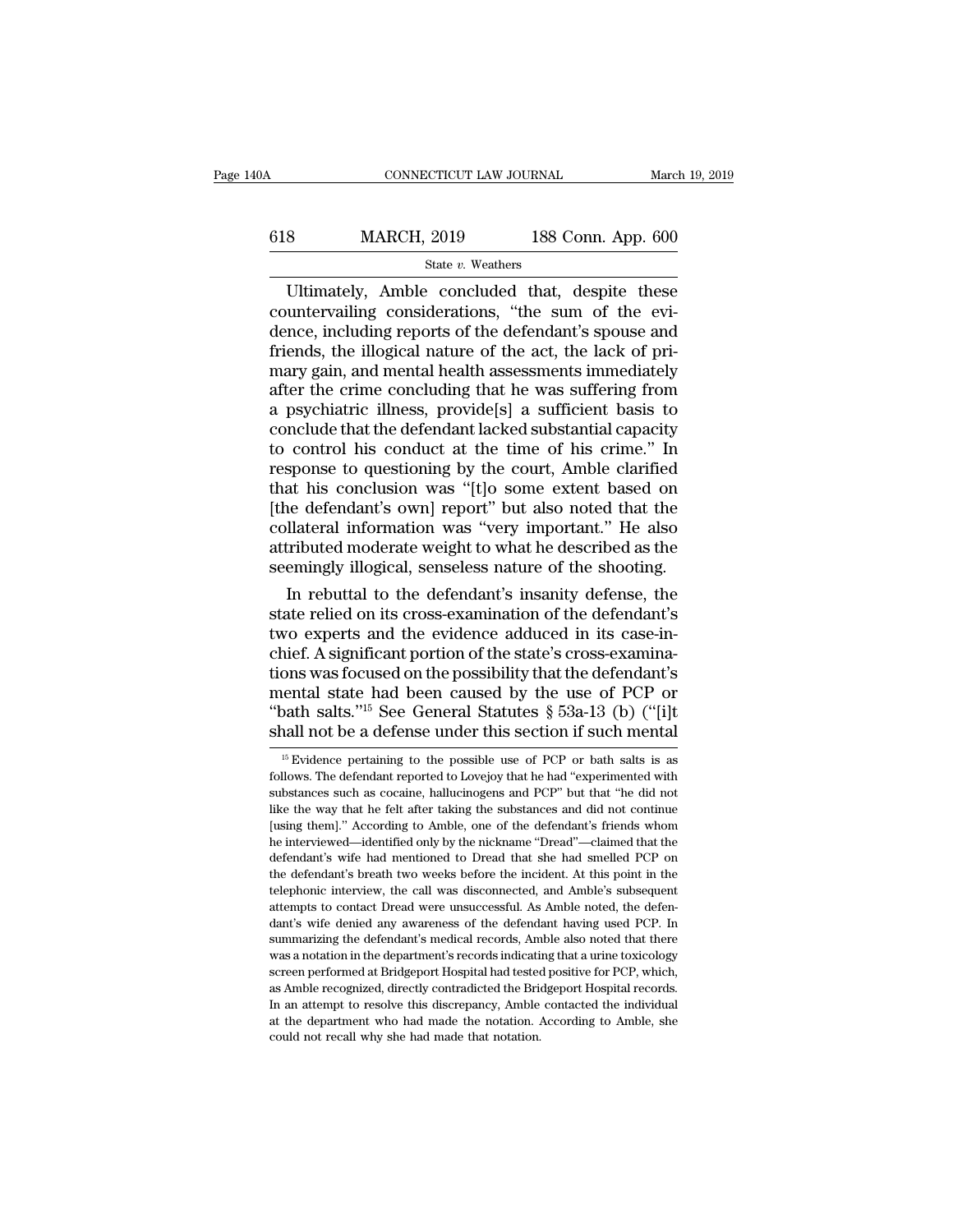| 2019               | CONNECTICUT LAW JOURNAL |     | Page 141A |
|--------------------|-------------------------|-----|-----------|
|                    |                         |     |           |
| 188 Conn. App. 600 | <b>MARCH, 2019</b>      | 619 |           |
|                    | State v. Weathers       |     |           |

2019 CONNECTICUT LAW JOURNAL<br>
188 Conn. App. 600 MARCH, 2019 619<br>
3tate v. Weathers<br>
disease or defect was proximately caused by the volun-<br>
tary ingestion, inhalation or injection of intoxicating<br>
liquor or any drug or su 188 Conn. App. 600 MARCH, 2019 619<br>
State v. Weathers<br>
disease or defect was proximately caused by the volun-<br>
tary ingestion, inhalation or injection of intoxicating<br>
liquor or any drug or substance, or any combination<br>
t 188 Conn. App. 600 MARCH, 2019 619<br>
State v. Weathers<br>
disease or defect was proximately caused by the volun-<br>
tary ingestion, inhalation or injection of intoxicating<br>
liquor or any drug or substance, or any combination<br> 188 Conn. App. 600 MARCH, 2019 619<br>
State v. Weathers<br>
disease or defect was proximately caused by the volun-<br>
tary ingestion, inhalation or injection of intoxicating<br>
liquor or any drug or substance, or any combination<br> State v. Weathers<br>
disease or defect was proximately caused by the volun-<br>
tary ingestion, inhalation or injection of intoxicating<br>
liquor or any drug or substance, or any combination<br>
thereof"). Nevertheless, the state a state  $v$ . weathers<br>disease or defect was proximately caused by the volun-<br>tary ingestion, inhalation or injection of intoxicating<br>liquor or any drug or substance, or any combination<br>thereof"). Nevertheless, the state als disease or defect was proximately caused by the voluntary ingestion, inhalation or injection of intoxicating<br>liquor or any drug or substance, or any combination<br>thereof"). Nevertheless, the state also challenged the<br>expert tary ingestion, inhalation or injection of intoxicating<br>liquor or any drug or substance, or any combination<br>thereof"). Nevertheless, the state also challenged the<br>experts' conclusions regarding the defendant's ability<br>to c liquor or any drug or substance, or any combination<br>thereof"). Nevertheless, the state also challenged the<br>experts' conclusions regarding the defendant's ability<br>to control his conduct. On cross-examination, Lovejoy<br>conced thereof"). Nevertheless, the state also challenged the<br>experts' conclusions regarding the defendant's ability<br>to control his conduct. On cross-examination, Lovejoy<br>conceded that not all people who suffer from psychotic<br>sym experts' conclusions regarding the defendant's ability<br>to control his conduct. On cross-examination, Lovejoy<br>conceded that not all people who suffer from psychotic<br>symptoms lose the ability to control their conduct<br>within to control his conduct. On cross-examination, Lovejoy<br>conceded that not all people who suffer from psychotic<br>symptoms lose the ability to control their conduct<br>within the requirements of the law and that the majority<br>of pe conceded that not all people who suffer from psychotic<br>symptoms lose the ability to control their conduct<br>within the requirements of the law and that the majority<br>of people who suffer from some sort of psychosis do<br>not com symptoms lose the ability to control their conduct<br>within the requirements of the law and that the majority<br>of people who suffer from some sort of psychosis do<br>not come into contact with the law. Regarding his famil-<br>iarit within the requirements of the law and that the majority<br>of people who suffer from some sort of psychosis do<br>not come into contact with the law. Regarding his famil-<br>iarity with the meaning of the statutory insanity defens of people who suffer from some sort of psychosis do<br>not come into contact with the law. Regarding his famil-<br>iarity with the meaning of the statutory insanity defense,<br>Lovejoy acknowledged that it was "difficult for [him]<br> not come into contact with the law. Regarding his familiarity with the meaning of the statutory insanity defense,<br>Lovejoy acknowledged that it was "difficult for [him]<br>to separate conceptually in [his] head" the cognitive<br> iarity with the meaning of the statutory insanity defense,<br>Lovejoy acknowledged that it was "difficult for [him]<br>to separate conceptually in [his] head" the cognitive<br>and volitional prongs because "[f]or [him] the notion<br>o Lovejoy acknowledged that it was "difficult for [him] to separate conceptually in [his] head" the cognitive and volitional prongs because "[f]or [him] the notion of understanding the wrongfulness of your action and the no to separate conceptually in [his] head" the cognitive<br>and volitional prongs because "[f]or [him] the notion<br>of understanding the wrongfulness of your action and<br>the notion of being in control of your actions when you<br>are s and controllar prongle because  $\frac{1}{2}$  or  $\frac{1}{2}$  and  $\frac{1}{2}$  in the method in understanding the wrongfulness of your action and e notion of being in control of your actions when you be separated from reality are so a psychosis does not necessarily impair a person when you are separated from reality are somewhat intertwined<br>  $\ldots$  and  $\ldots$  are separated from reality are somewhat intertwined<br>  $\ldots$  and  $\ldots$  a philosophical differenc

are separated from reality are somewhat intertwined<br>  $\ldots$ ." Lovejoy agreed that this was "sort of a philo-<br>
sophical difference from the way the law is written."<br>
Amble likewise conceded on cross-examination that<br>
a psyc of the law and that the majority of the majority of the sophical difference from the way the law is written."<br>Amble likewise conceded on cross-examination that<br>a psychosis does not necessarily impair a person's abil-<br>ity the interaction of the way the law is written."<br>Sophical difference from the way the law is written."<br>Amble likewise conceded on cross-examination that<br>a psychosis does not necessarily impair a person's abil-<br>ity to contro Amble likewise conceded on cross-examination that<br>a psychosis does not necessarily impair a person's abil-<br>ity to control his or her conduct within the requirements<br>of the law and that the majority of people experiencing<br>t Amble likewise conceded on cross-examination that<br>a psychosis does not necessarily impair a person's abil-<br>ity to control his or her conduct within the requirements<br>of the law and that the majority of people experiencing<br>t a psychosis does not necessarily impair a person's ability to control his or her conduct within the requirements of the law and that the majority of people experiencing their first episode of psychosis do not commit violen ity to control his or her conduct within the requirements<br>of the law and that the majority of people experiencing<br>their first episode of psychosis do not commit violent<br>acts. Amble further conceded that the fact that a cri trial, Ambie further conceded that the fact that a crime<br>poorly thought out does not necessarily indicate that<br>is a product of psychosis. Similarly, Amble agreed<br>at the fact that someone may have reacted violently to<br>At tr is poorly thought out does not necessarily indicate that<br>it is a product of psychosis. Similarly, Amble agreed<br>that the fact that someone may have reacted violently to<br>At trial, Amble conceded that the defendant's behavior

it is a product of psychosis. Similarly, Amble agreed<br>that the fact that someone may have reacted violently to<br>At trial, Amble conceded that the defendant's behavior around the time<br>of the shooting could also be consistent shows that the fact that someone may have reacted violently to<br>At trial, Amble conceded that the defendant's behavior around the time<br>of the shooting could also be consistent with PCP use or with the use of<br>"bath salts," a In the fact that someone may have reacted violently to<br>At trial, Amble conceded that the defendant's behavior around the time<br>of the shooting could also be consistent with PCP use or with the use of<br>"bath salts," also know At trial, Amble conceded that the defendant's behavior around the time<br>of the shooting could also be consistent with PCP use or with the use of<br>"bath salts," also known as "synthetic marijuana." According to Amble,<br>synthe At trial, Amble conceded that the defendant's behavior around the time<br>of the shooting could also be consistent with PCP use or with the use of<br>"bath salts," also known as "synthetic marijuana." According to Amble,<br>synthe "bath salts," also known as "synthetic marijuana." According to Amble, synthetic marijuana "has a much more potent . . . psychogenic effect on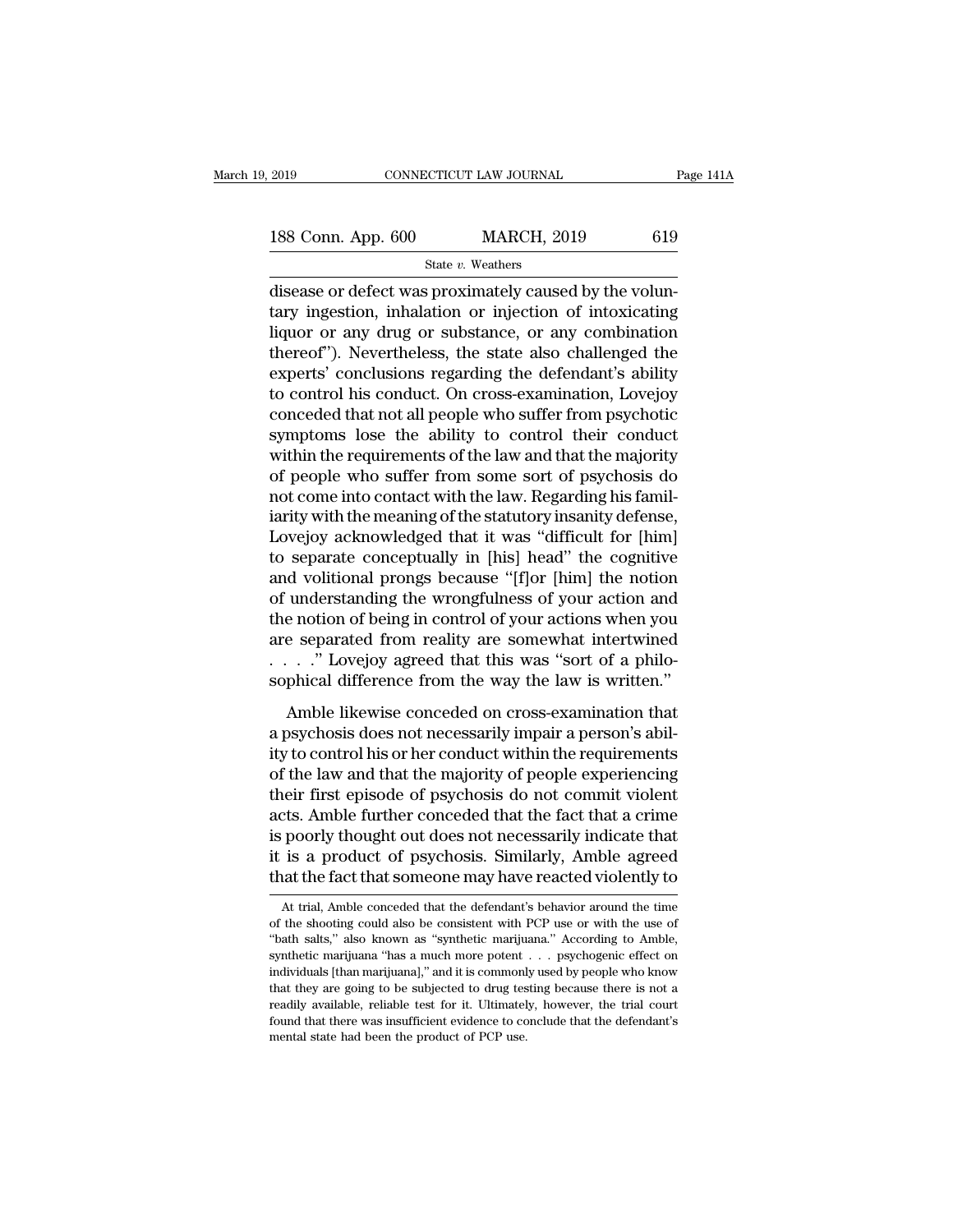| 42A | CONNECTICUT LAW JOURNAL |                    | March 19, 2019 |
|-----|-------------------------|--------------------|----------------|
| 620 | <b>MARCH, 2019</b>      | 188 Conn. App. 600 |                |
|     | State v. Weathers       |                    |                |

CONNECTICUT LAW JOURNAL March 19, 2019<br>
620 MARCH, 2019 188 Conn. App. 600<br>
5tate v. Weathers<br>
an apparently minor slight does not necessarily indicate<br>
that he was operating under the influence of a psycho-<br>
sign Moreover  $t_{\text{stack}}$  MARCH, 2019 188 Conn. App. 600<br>  $t_{\text{state } v. \text{ Weather}}$ <br>
an apparently minor slight does not necessarily indicate<br>
that he was operating under the influence of a psycho-<br>
sis. Moreover, in response to questioning by th  $\begin{tabular}{r|c} \multicolumn{1}{l}{\textbf{620}} & \multicolumn{1}{l}{\textbf{MARCH, 2019}} & \multicolumn{1}{l}{\textbf{188 Conn. App. 600}} \\ \hline & \multicolumn{1}{l}{\textbf{State }v. \textbf{Weather}} \\ \hline \textbf{an apparently minor slight does not necessarily indicate} \\ \textbf{that he was operating under the influence of a psychosis. Moreover, in response to questioning by the court,} \\ \textbf{Amble agreed that people who act illogically and commit illogical gets are not necessarily unable to conformal.} \end{tabular}$  $\frac{\text{620}}{\text{844}}$  MARCH, 2019 188 Conn. App. 600<br>  $\frac{\text{844}}{\text{84}}$  an apparently minor slight does not necessarily indicate<br>
that he was operating under the influence of a psychosis.<br>
Moreover, in response to questionin  $\begin{array}{l} \hline \text{State $v$. Weathers} \end{array}$  an apparently minor slight does not necessarily indicate that he was operating under the influence of a psychosis. Moreover, in response to questioning by the court, Amble agreed that people state  $v$ . weathers<br>an apparently minor slight does not necessarily indicate<br>that he was operating under the influence of a psycho-<br>sis. Moreover, in response to questioning by the court,<br>Amble agreed that people who act an apparently minor slight does not necessarily indicate<br>that he was operating under the influence of a psycho-<br>sis. Moreover, in response to questioning by the court,<br>Amble agreed that people who act illogically and com-<br> that he was operating under the influence of a psychosis. Moreover, in response to questioning by the court,<br>Amble agreed that people who act illogically and commit illogical acts are not necessarily unable to conform<br>thei sis. Moreover, in response to questioning by the court,<br>Amble agreed that people who act illogically and com-<br>mit illogical acts are not necessarily unable to conform<br>their behavior to the requirements of the law. He also<br> Amble agreed that people who act illogically and commit illogical acts are not necessarily unable to conform their behavior to the requirements of the law. He also acknowledged that there was some evidence that the defenda mit illogical acts are<br>their behavior to the<br>acknowledged that t<br>defendant had "men<br>dispute at the time o<br>the information that<br>make sense."<sup>16</sup> Fendant had "mention[ed] something about a labor<br>spute at the time of his arrest" but stated that, from<br>e information that Amble had, this "didn't seem to<br>ake sense."<sup>16</sup><br>A<br>The defendant first argues that the court arbitr

A

dispute at the time of his arrest" but stated that, from<br>the information that Amble had, this "didn't seem to<br>make sense."<sup>16</sup><br>A<br>The defendant first argues that the court arbitrarily<br>rejected Lovejoy and Amble's expert op the information that Amble had, this "didn't seem to<br>make sense."<sup>16</sup><br>A<br>The defendant first argues that the court arbitrarily<br>rejected Lovejoy and Amble's expert opinions that the<br>defendant lacked substantial capacity to c A<br>
The defendant first argues that the court arbitrarily<br>
rejected Lovejoy and Amble's expert opinions that the<br>
defendant lacked substantial capacity to control his<br>
conduct within the requirements of the law. According<br> A<br>
The defendant first argues that the court arbitrarily<br>
rejected Lovejoy and Amble's expert opinions that the<br>
defendant lacked substantial capacity to control his<br>
conduct within the requirements of the law. According<br> The defendant first argues that the court arbitrarily<br>rejected Lovejoy and Amble's expert opinions that the<br>defendant lacked substantial capacity to control his<br>conduct within the requirements of the law. According<br>to the The defendant first argues that the court arbitrarily<br>rejected Lovejoy and Amble's expert opinions that the<br>defendant lacked substantial capacity to control his<br>conduct within the requirements of the law. According<br>to the rejected Lovejoy and An<br>defendant lacked subst:<br>conduct within the requi<br>to the defendant, there<br>adduced at trial to und<br>and, thus, the court had<br>them. We disagree.<br>Preliminarily, we set fo Preliminarily in the requirements of the law. According<br>
the defendant, there was no conflicting evidence<br>
duced at trial to undermine the experts' opinions,<br>
d, thus, the court had an insufficient basis to reject<br>
em. We For the defendant, there was no conflicting evidence<br>adduced at trial to undermine the experts' opinions,<br>and, thus, the court had an insufficient basis to reject<br>them. We disagree.<br>Preliminarily, we set forth the standard

es are accordantly after that its continuating character<br>adduced at trial to undermine the experts' opinions,<br>and, thus, the court had an insufficient basis to reject<br>them. We disagree.<br>Preliminarily, we set forth the stan and, thus, the court had an insufficient basis to reject<br>them. We disagree.<br>Preliminarily, we set forth the standard for reviewing<br>a fact finder's rejection of expert testimony. "It is well<br>established that [i]n a case tri The with the standard for reviewing<br>them. We disagree.<br>Preliminarily, we set forth the standard for reviewing<br>a fact finder's rejection of expert testimony. "It is well<br>established that [i]n a case tried before a court, t Freliminarily, we set forth the standard for reviewing<br>a fact finder's rejection of expert testimony. "It is well<br>established that [i]n a case tried before a court, the<br>[panel of judges] is the sole arbiter of the credibi Preliminarily, we set forth the standard for reviewing<br>a fact finder's rejection of expert testimony. "It is well<br>established that [i]n a case tried before a court, the<br>[panel of judges] is the sole arbiter of the credibil a fact finder's rejection of expert testimony. "It is well<br>established that [i]n a case tried before a court, the<br>[panel of judges] is the sole arbiter of the credibility<br>of the witnesses and the weight to be given specif established that [i]n a case tried before a court, the<br>[panel of judges] is the sole arbiter of the credibility<br>of the witnesses and the weight to be given specific<br>testimony.....The credibility and the weight of<br>expert t [panel of judges] is the sole arbiter of the credibility<br>of the witnesses and the weight to be given specific<br>testimony. . . . The credibility and the weight of<br>expert testimony is judged by the same standard, and<br>the tri of the witnesses and the weight to be given specific<br>testimony..... The credibility and the weight of<br>expert testimony is judged by the same standard, and<br>the trial court is privileged to adopt whatever testimony<br>[it] rea 16 Regarding the "labor dispute" explanation he had given to LaMaine, the fendant told Amble, "[i]t was like I was a mechanic and this was a labor dispute." explanation he had given to LaMaine, the fendant told Amble, "[i [it] reasonably believes to be credible. . . . On appeal,<br>we do not retry the facts or pass on the credibility of<br>witnesses." (Internal quotation marks omitted.) *State*<br> $\frac{16}{16}$  Regarding the "labor dispute" explanati

we do not retry the facts or pass on the credibility of<br>witnesses." (Internal quotation marks omitted.) State<br> $\frac{16}{16}$  Regarding the "labor dispute" explanation he had given to LaMaine, the<br>defendant told Amble, "[i]t w witnesses." (Internal quotation marks omitted.) State<br>
<sup>16</sup> Regarding the "labor dispute" explanation he had given to LaMaine, the<br>
defendant told Amble, "[i]t was like I was a mechanic and this was a labor<br>
dispute." (In <sup>16</sup> Regarding the "labor dispute" explanation he had given to LaMaine, the defendant told Amble, "[i]t was like I was a mechanic and this was a labor dispute." (Internal quotation marks omitted.) When asked what was spec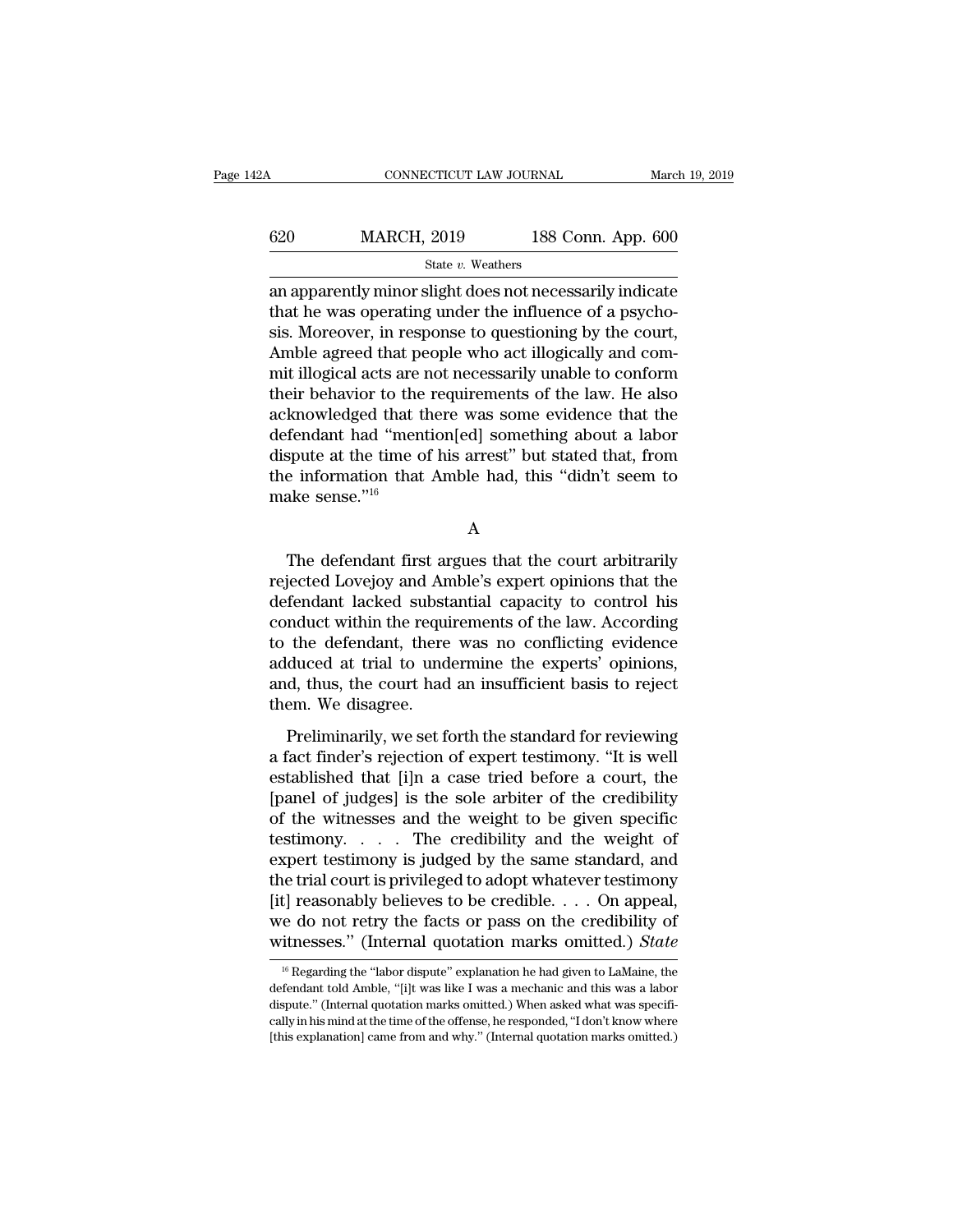# 2019 CONNECTICUT LAW JOURNAL Page 143A<br>188 Conn. App. 600 MARCH, 2019 621<br>State v. Weathers

# State *v.* Weathers

v. 2019 CONNECTICUT LAW JOURNAL Page 143A<br>
188 Conn. App. 600 MARCH, 2019 621<br>
State v. Weathers<br>
v. *Campbell*, supra, 169 Conn. App. 165. "The trier may<br>
not, however, arbitrarily disregard, disbelieve or reject<br>
an expe 188 Conn. App. 600 MARCH, 2019 621<br>
State v. Weathers<br>
v. Campbell, supra, 169 Conn. App. 165. "The trier may<br>
not, however, arbitrarily disregard, disbelieve or reject<br>
an expert's testimony in the first instance. . . . 188 Conn. App. 600 MARCH, 2019 621<br>
State v. Weathers<br>
v. Campbell, supra, 169 Conn. App. 165. "The trier may<br>
not, however, arbitrarily disregard, disbelieve or reject<br>
an expert's testimony in the first instance. . . . 188 Conn. App. 600 MARCH, 2019 621<br>
State v. Weathers<br>
v. Campbell, supra, 169 Conn. App. 165. "The trier may<br>
not, however, arbitrarily disregard, disbelieve or reject<br>
an expert's testimony in the first instance.... The State v. Weathers<br>
v. Campbell, supra, 169 Conn. App. 165. "The trier may<br>
not, however, arbitrarily disregard, disbelieve or reject<br>
an expert's testimony in the first instance.... There<br>
are times ... that the [fact fin state v. Weathers<br>v. *Campbell*, supra, 169 Conn. App. 165. "The trier may<br>not, however, arbitrarily disregard, disbelieve or reject<br>an expert's testimony in the first instance.... There<br>are times ... that the [fact finde v. *Campbell*, supra, 169 Conn. App. 165. "The trier may<br>not, however, arbitrarily disregard, disbelieve or reject<br>an expert's testimony in the first instance. . . . There<br>are times . . . that the [fact finder], despite hi not, however, arbitrarily disregard, disbelieve or reject<br>an expert's testimony in the first instance. . . . There<br>are times . . . that the [fact finder], despite his supe-<br>rior vantage point, has erred in his assessment an expert's testimony in the first instance. . . . There<br>are times . . . that the [fact finder], despite his supe-<br>rior vantage point, has erred in his assessment of the<br>testimony . . . . Where the [panel] rejects the tes are times . . . that the [fact finder], despite his superior vantage point, has erred in his assessment of the testimony . . . . Where the [panel] rejects the testimony of a plaintiff's expert, there must be some basis in rior vantage point, has erred in his assessment of the test<br>imony.....Where the [panel] rejects the testi-<br>mony of a plaintiff's expert, there must be some basis<br>in the record to support the conclusion that the evi-<br>dence sumony. . . . . where the [panel] rejects the testi-<br>
ony of a plaintiff's expert, there must be some basis<br>
the record to support the conclusion that the evi-<br>
ince of the [expert witness] is unworthy of belief."<br>
iterna mony or a pianuit s expert, there must be some basis<br>in the record to support the conclusion that the evi-<br>dence of the [expert witness] is unworthy of belief."<br>(Internal quotation marks omitted.) *Wyszomierski* v.<br>Siracu

In the record to support the conclusion that the evidence of the [expert witness] is unworthy of belief."<br>(Internal quotation marks omitted.) *Wyszomierski* v.<br>Siracusa, 290 Conn. 225, 244, 963 A.2d 943 (2009).<br>"[I]n its dence of the [expert witness] is unworthy of belief."<br>(Internal quotation marks omitted.) Wyszomierski v.<br>Siracusa, 290 Conn. 225, 244, 963 A.2d 943 (2009).<br>"[I]n its consideration of the testimony of an expert<br>witness, th (internal quotation marks omitted.)  $Wyszomiersk$  v.<br>
Siracusa, 290 Conn. 225, 244, 963 A.2d 943 (2009).<br>
"[I]n its consideration of the testimony of an expert<br>
witness, the [fact finder] might weigh, as it sees fit,<br>
the expe stracusa, 290 Conn. 225, 244, 963 A.2d 943 (2009).<br>
"[I]n its consideration of the testimony of an expert<br>
witness, the [fact finder] might weigh, as it sees fit,<br>
the expert's expertise, his opportunity to observe the<br>
d "[I]n its consideration of the testimony of an expert<br>witness, the [fact finder] might weigh, as it sees fit,<br>the expert's expertise, his opportunity to observe the<br>defendant and to form an opinion, and his thorough-<br>ness witness, the [fact finder] might weigh, as it sees fit,<br>the expert's expertise, his opportunity to observe the<br>defendant and to form an opinion, and his thorough-<br>ness. It might consider also the reasonableness of his<br>jud the expert's expertise, his opportunity to observe the defendant and to form an opinion, and his thoroughness. It might consider also the reasonableness of his judgments about the underlying facts and of the conclusions w defendant and to form an opinion, and his thoroughness. It might consider also the reasonableness of his judgments about the underlying facts and of the conclusions which he drew from them. . . . [T]he [fact finder] can di ness. It might consider also the reasonableness of his<br>judgments about the underlying facts and of the conclu-<br>sions which he drew from them. . . . [T]he [fact finder]<br>can disbelieve any or all of the evidence on insanity judgments about the underlying facts and of the conclusions which he drew from them. . . . [T]he [fact finder]<br>can disbelieve any or all of the evidence on insanity<br>and can construe that evidence in a manner different<br>fro sions which he drew from them. . . . [T]he [fact finder]<br>can disbelieve any or all of the evidence on insanity<br>and can construe that evidence in a manner different<br>from the parties' assertions. . . . It is the trier of fa can disbelieve any or all of the evidence on insanity<br>and can construe that evidence in a manner different<br>from the parties' assertions.... It is the trier of fact's<br>function to consider, sift and weigh all the evidence<br>i and can construe that evidence in a manner different<br>from the parties' assertions. . . . It is the trier of fact's<br>function to consider, sift and weigh all the evidence<br>including a determination as to whether any opinions<br> from the parties' assertions. . . . It is the trier of fact's<br>function to consider, sift and weigh all the evidence<br>including a determination as to whether any opinions<br>given concerning the defendant's sanity were undercut function to consider, sift and weigh all the evidence<br>including a determination as to whether any opinions<br>given concerning the defendant's sanity were undercut<br>or attenuated under all the circumstances." (Citation<br>omitted including a determination as to whether any opinions<br>given concerning the defendant's sanity were undercut<br>or attenuated under all the circumstances." (Citation<br>omitted; internal quotation marks omitted.) *State* v.<br>*Campb* given concerning the defendant's sanity were undercut<br>or attenuated under all the circumstances." (Citation<br>omitted; internal quotation marks omitted.) *State* v.<br>*Campbell*, supra, 169 Conn. App. 165; see also *State* v.<br> or attenuated under all the circumstances." (Citation<br>omitted; internal quotation marks omitted.) *State* v.<br>*Campbell*, supra, 169 Conn. App. 165; see also *State* v.<br>*Cobb*, 251 Conn. 285, 490, 743 A.2d 1 (1999) ("the st omitted; internal quotation marks omitted.) *State* v.<br> *Campbell*, supra, 169 Conn. App. 165; see also *State* v.<br> *Cobb*, 251 Conn. 285, 490, 743 A.2d 1 (1999) ("the state<br>
can weaken the force of the defendant's present Campbell, supra, 169 Conn. App. 165; see also *State* v.<br>Cobb, 251 Conn. 285, 490, 743 A.2d 1 (1999) ("the state<br>can weaken the force of the defendant's presentation<br>by cross-examination and by pointing to inconsistencies<br> Cobb, 251 Conn. 285, 490, 743 A.2d 1 (1999) ("the state<br>can weaken the force of the defendant's presentation<br>by cross-examination and by pointing to inconsistencies<br>in the evidence" [internal quotation marks omitted]),<br>ce can weaken the force of the defendant's presentation<br>by cross-examination and by pointing to inconsistencies<br>in the evidence" [internal quotation marks omitted]),<br>cert. denied, 531 U.S. 841, 121 S. Ct. 106, 148 L. Ed. 2d 6 by cross-examination and by pointing to inconsistencies<br>in the evidence" [internal quotation marks omitted]),<br>cert. denied, 531 U.S. 841, 121 S. Ct. 106, 148 L. Ed. 2d 64<br>(2000). "The fact, therefore, that both of the defe in the evidence" [internal quotation marks omitted]),<br>cert. denied, 531 U.S. 841, 121 S. Ct. 106, 148 L. Ed. 2d 64<br>(2000). "The fact, therefore, that both of the defendant's<br>expert witnesses supported his claim of insanity cert. denied, 531 U.S. 841, 121 S. Ct. 106, 148 L. Ed. 2d 64 (2000). "The fact, therefore, that both of the defendant's expert witnesses supported his claim of insanity while the state chose to call no expert witnesses, bu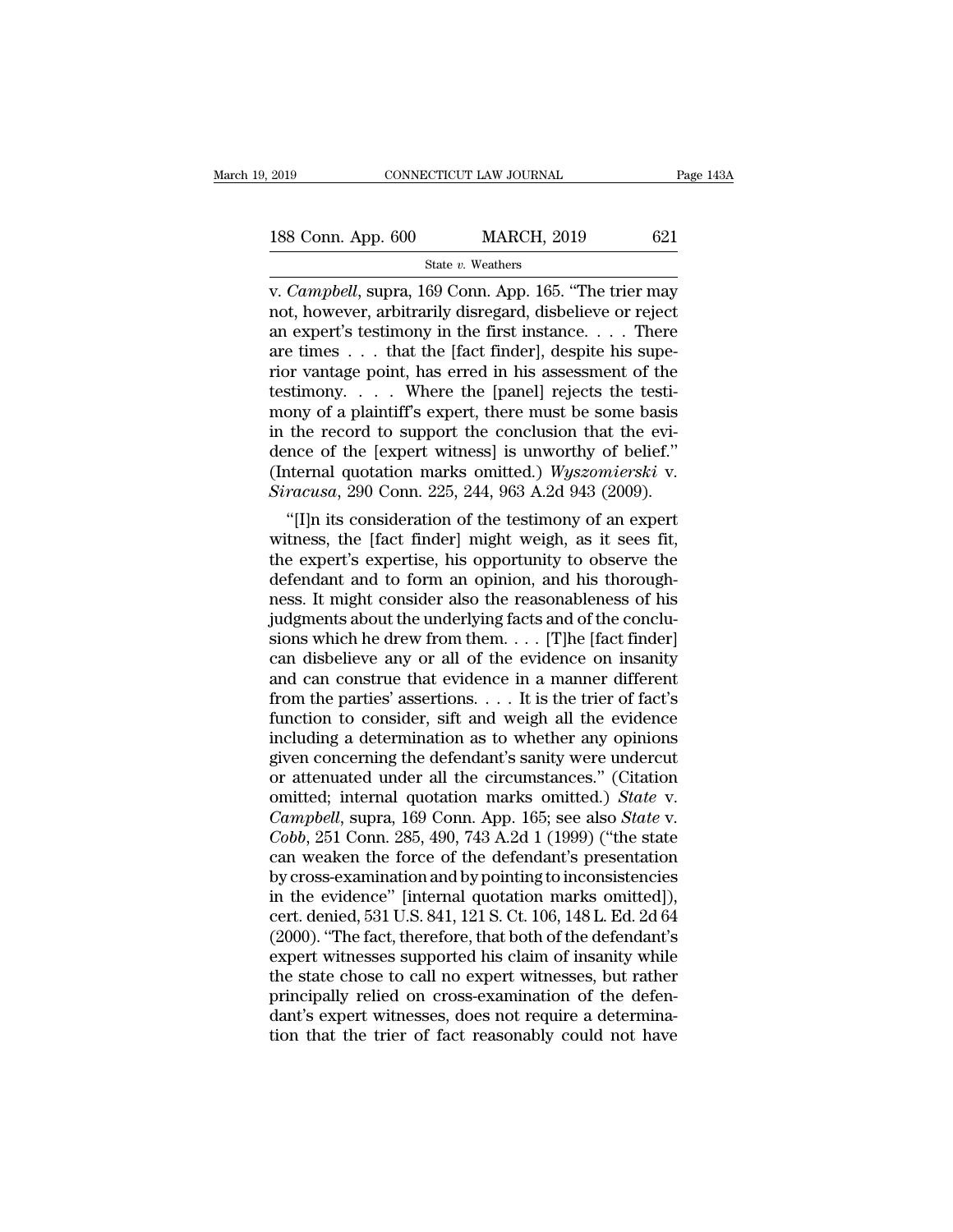| 14A | CONNECTICUT LAW JOURNAL |                    | March 19, 2019 |
|-----|-------------------------|--------------------|----------------|
| 622 | <b>MARCH, 2019</b>      | 188 Conn. App. 600 |                |
|     | State v. Weathers       |                    |                |

CONNECTICUT LAW JOURNAL March March (1992)<br>
State v. Weathers<br>
Concluded that the defendant had failed to prove insan-<br>
ity by the required standard." State v. DeJesus, 236<br>
Conn 180 201 672 A 2d 488 (1996) MARCH, 2019 188 Conn. App. 600<br>
State v. Weathers<br>
concluded that the defendant had failed to prove insan-<br>
ity by the required standard.'' *State* v. *DeJesus*, 236<br>
Conn. 189, 201, 672 A.2d 488 (1996).  $\begin{array}{r} \n 622 \quad \text{MARCH, 2019} \quad \text{188 Co} \ \n \text{State } v. \text{ Weathers} \ \n \text{concluded that the defendant had failed to} \n \text{ity by the required standard." State v. I} \n \text{Conn. 189, 201, 672 A.2d 488 (1996).} \n \text{In its oral decision, the court explicate} \n\end{array}$ MARCH, 2019 188 Conn. App. 600<br>
State v. Weathers<br>
Included that the defendant had failed to prove insan-<br>
by the required standard." *State* v. *DeJesus*, 236<br>
Donn. 189, 201, 672 A.2d 488 (1996).<br>
In its oral decision,

State v. Weathers<br>
concluded that the defendant had failed to prove insan-<br>
ity by the required standard." *State* v. *DeJesus*, 236<br>
Conn. 189, 201, 672 A.2d 488 (1996).<br>
In its oral decision, the court explicated that i concluded that the defendant had failed to prove insan-<br>ity by the required standard." *State* v. *DeJesus*, 236<br>Conn. 189, 201, 672 A.2d 488 (1996).<br>In its oral decision, the court explicated that it was<br>unpersuaded by t ity by the required standard." *State v. DeJesus*, 236<br>Conn. 189, 201, 672 A.2d 488 (1996).<br>In its oral decision, the court explicated that it was<br>unpersuaded by the experts' testimony because it found<br>that the defendant h the Fequineu standard: *State V. Desesus*, 250<br>Conn. 189, 201, 672 A.2d 488 (1996).<br>In its oral decision, the court explicated that it was<br>unpersuaded by the experts' testimony because it found<br>that the defendant had (1) " Commands immediately after the shooting and behaved appropriately in the subsequent pole of  $(1390)$ .<br>
In its oral decision, the court explicated that it was unpersuaded by the experts' testimony because it found<br>
that th In its oral decision, the court explicated that it was<br>unpersuaded by the experts' testimony because it found<br>that the defendant had (1) "had a perceived motivation,<br>a reason, to commit these crimes," i.e., to seek retrib unpersuaded by the experts' testimony because it found<br>that the defendant had (1) "had a perceived motivation,<br>a reason, to commit these crimes," i.e., to seek retribu-<br>tion for having been "brushed off"; (2) obeyed police that the defendant had (1) "had a perceived motivation,<br>a reason, to commit these crimes," i.e., to seek retribu-<br>tion for having been "brushed off"; (2) obeyed police<br>commands immediately after the shooting and behaved<br>ap a reason, to commit these crimes," i.e., to seek retribution for having been "brushed off"; (2) obeyed police<br>commands immediately after the shooting and behaved<br>appropriately in the subsequent police interview; and<br>(3) "w tion for having been "brushed off"; (2) obeyed police<br>commands immediately after the shooting and behaved<br>appropriately in the subsequent police interview; and<br>(3) "willingly either fabricated or embellished his symp-<br>toms commands immediately after the shooting and behaved<br>appropriately in the subsequent police interview; and<br>(3) "willingly either fabricated or embellished his symp-<br>toms selectively over time."<sup>17</sup> As discussed, in a trial appropriately in the subsequent police interview; and<br>
(3) "willingly either fabricated or embellished his symptoms selectively over time."<sup>17</sup> As discussed, in a trial to<br>
the court, the court acts as the fact finder to (3) "willingly either fabricated or embellished his symptoms selectively over time."<sup>17</sup> As discussed, in a trial to the court, the court acts as the fact finder to "consider, sift and weigh all the evidence including a d toms selectively over time."<sup>17</sup> As discussed, in a trial to<br>the court, the court acts as the fact finder to "consider,<br>sift and weigh all the evidence including a determination<br>as to whether any opinions given concerning the court, the court acts as the fact finder to "consider,<br>sift and weigh all the evidence including a determination<br>as to whether any opinions given concerning the defen-<br>dant's sanity were undercut or attenuated under al sift and weigh all the evidence<br>as to whether any opinions g<br>dant's sanity were undercu<br>the circumstances." (Interna<br>*State* v. *Campbell*, supra, 16<br>clude that the court prope<br>weighed the evidence.<br>Our review of the recor to whether any opinions given concerning the definited in the circumstances." (Internal quotation marks omitted.) ate v. *Campbell*, supra, 169 Conn. App. 167. We conde that the court properly considered, sifted, and eighe dant's samty were underedted of attenuated under an<br>the circumstances." (Internal quotation marks omitted.)<br>State v. Campbell, supra, 169 Conn. App. 167. We con-<br>clude that the court properly considered, sifted, and<br>weighe

*State v. Campbell,* supra, 169 Conn. App. 167. We conclude that the court properly considered, sifted, and weighed the evidence.<br>Our review of the record leads us to conclude that the court's decision was based on its rea Blatte v. Campbett, supra, 109 Collit. App. 107. We conclude that the court properly considered, sifted, and weighed the evidence.<br>
Our review of the record leads us to conclude that<br>
the court's decision was based on its defined that the court property considered, sinced, and<br>weighed the evidence.<br>Our review of the record leads us to conclude that<br>the court's decision was based on its reasonable assess-<br>ment of the evidence presented. Prel 19 In discussing its rejection of the experts' opinions, the court of the experts and failed to prove that he lacked substantial capacity  $\frac{17}{17}$  In discussing its rejection of the experts' opinions, the court observe ment of the evidence presented. Preliminarily, we note that the court did not merely find that the defendant had failed to prove that he lacked substantial capacity  $\frac{17}{17}$  In discussing its rejection of the experts'

that the court did not merely find that the defendant<br>had failed to prove that he lacked substantial capacity<br> $\frac{17}{17}$  In discussing its rejection of the experts' opinions, the court observed<br>that "their testimony and And failed to prove that he lacked substantial capacity<br>  $\frac{17}{17}$  In discussing its rejection of the experts' opinions, the court observed<br>
that "their testimony and . . . reports show at least as much divergence<br>
as t The different conclude that the factor of the experts' opinions, the court observed that "their testimony and  $\ldots$  reports show at least as much divergence as they do uniformity in the basis for their opinions." The defe <sup>17</sup> In discussing its rejection of the experts' opinions, the court observed that "their testimony and  $\ldots$  reports show at least as much divergence as they do uniformity in the basis for their opinions." The defendant that "their testimony and . . . reports show at least as much divergence as they do uniformity in the basis for their opinions." The defendant argues that "this observation does not justify rejecting both experts' conclusi as they do uniformity in the basis for their opinions." The defendant argues that "this observation does not justify rejecting both experts' conclusions." We conclude that this claim is inadequately briefed. "We are not r that "this observation does not justify rejecting both experts' conclusions."<br>We conclude that this claim is inadequately briefed. "We are not required<br>to review issues that have been improperly presented to this court thr We conclude that this claim is inadequately briefed. "We are not required to review issues that have been improperly presented to this court through an inadequate brief. . . . Analysis, rather than mere abstract assertion to review issues that have been improperly presented to this court through an inadequate brief. . . . Analysis, rather than mere abstract assertion, is required in order to avoid abandoning an issue by failure to brief th an inadequate brief. . . . Analysis, rather than mere abstract assertion, is required in order to avoid abandoning an issue by failure to brief the issue properly." (Internal quotation marks omitted.) *State v. Fowler*, 1 required in order to avoid abandoning an issue by failure to brief the issue<br>properly." (Internal quotation marks omitted.) *State* v. *Fowler*, 178 Conn.<br>App. 332, 345, 175 A.3d 76 (2017), cert. denied, 327 Conn. 999, 17 properly." (Internal quotation marks omitted.) State v. Fowler, 178 Conn.<br>App. 332, 345, 175 A.3d 76 (2017), cert. denied, 327 Conn. 999, 176 A.3d 556<br>(2018). The defendant devotes less than one page of his brief to his cl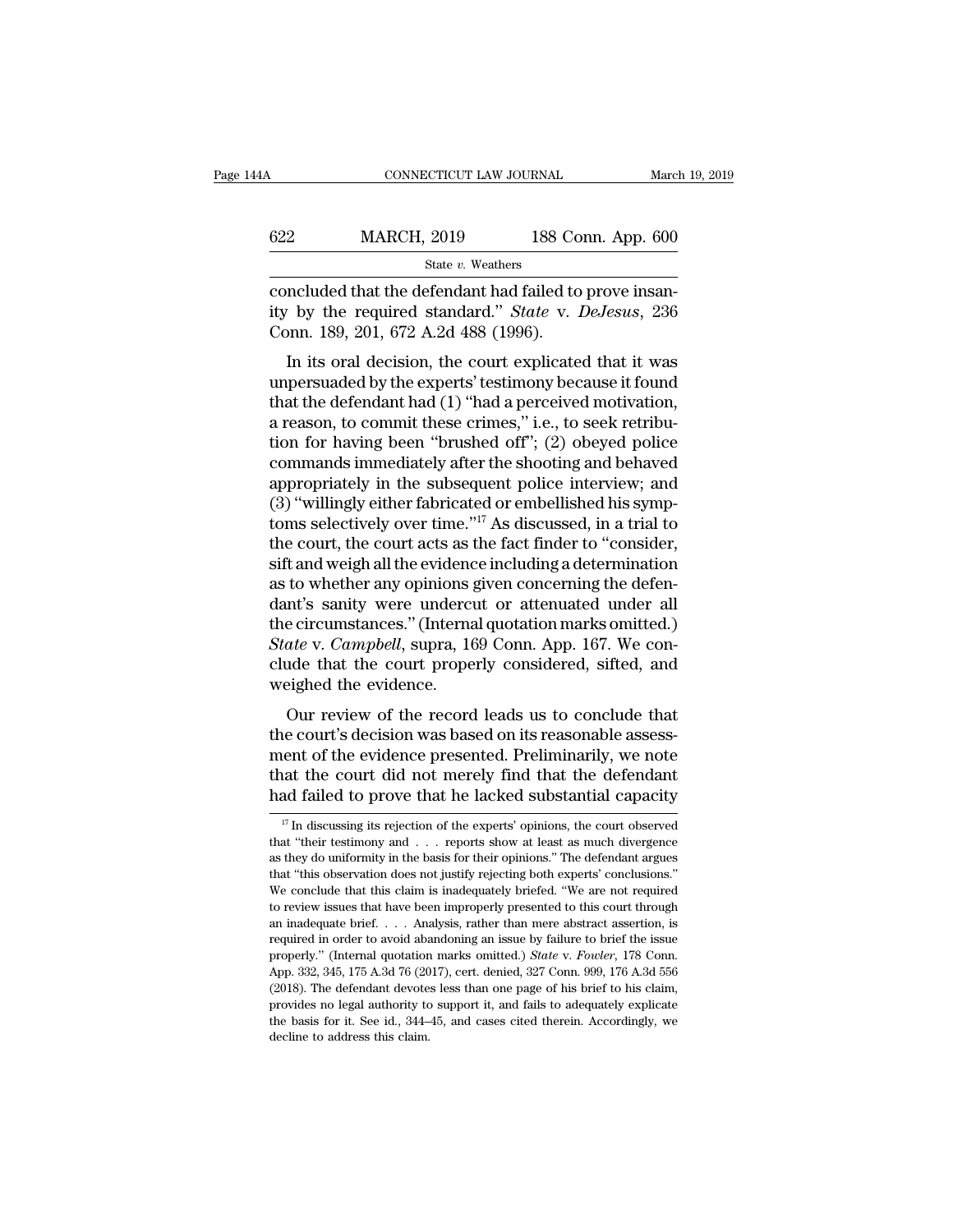2019 CONNECTICUT LAW JOURNAL Page 145A<br>188 Conn. App. 600 MARCH, 2019 623<br>State v. Weathers

State *v.* Weathers

The control his conduct as a result of his psychosis. The<br>
to control his conduct as a result of his psychosis. The<br>
to control his conduct as a result of his psychosis. The<br>
to control his conduct as a result of his psych 188 Conn. App. 600 MARCH, 2019 623<br>
State v. Weathers<br>
to control his conduct as a result of his psychosis. The<br>
court also found that the defendant had been acting<br>
under the influence of "a multitude of stressful and<br>
e 188 Conn. App. 600 MARCH, 2019 623<br>
State v. Weathers<br>
to control his conduct as a result of his psychosis. The<br>
court also found that the defendant had been acting<br>
under the influence of "a multitude of stressful and<br>
e 188 Conn. App.  $600$  MARCH,  $2019$   $623$ <br>
state *v*. Weathers<br>
to control his conduct as a result of his psychosis. The<br>
court also found that the defendant had been acting<br>
under the influence of "a multitude of stressfu State v. Weathers<br> **nature 11 and State v. Weathers**<br> **nature** also found that the defendant had been acting<br>
under the influence of "a multitude of stressful and<br>
emotional hurdles in his life *not of a psychiatric*<br> *nat* state v. weathers<br>to control his conduct as a result of his psychosis. The<br>court also found that the defendant had been acting<br>under the influence of "a multitude of stressful and<br>emotional hurdles in his life *not of a p* to control his conduct as a result of his psychosis. The<br>court also found that the defendant had been acting<br>under the influence of "a multitude of stressful and<br>emotional hurdles in his life *not of a psychiatric*<br>*natur* court also found that the defendant had been acting<br>under the influence of "a multitude of stressful and<br>emotional hurdles in his life *not of a psychiatric*<br>*nature*," and, thus, it affirmatively found that "the<br>defendan under the influence of "a multitude of stressful and<br>emotional hurdles in his life *not of a psychiatric*<br>*nature*," and, thus, it affirmatively found that "the<br>defendant's mental disease did not diminish his ability<br>to c emotional hurdles in his life *not of a psychiatric*<br>*nature*," and, thus, it affirmatively found that "the<br>defendant's mental disease did not diminish his ability<br>to conform his behavior." (Emphasis added.).<sup>18</sup> This<br>con nature," and, thus, it affirmatively found that "the<br>defendant's mental disease did not diminish his ability<br>to conform his behavior." (Emphasis added.).<sup>18</sup> This<br>conclusion directly conflicts with Lovejoy and Amble's<br>opin defendant's mental disease did not diminish his ability<br>to conform his behavior." (Emphasis added.).<sup>18</sup> This<br>conclusion directly conflicts with Lovejoy and Amble's<br>opinions. Therefore, the court, as the finder of fact, wa to conform his behavior." (Emphasis added.).<sup>18</sup> This<br>conclusion directly conflicts with Lovejoy and Amble's<br>opinions. Therefore, the court, as the finder of fact, was<br>entitled to adopt this nonpsychiatric explanation for conclusion directly conflicts with Lovejoy and Amble's<br>opinions. Therefore, the court, as the finder of fact, was<br>entitled to adopt this nonpsychiatric explanation for<br>the defendant's conduct and, accordingly, to reject th opinions. Therefore, the court, as the finder of fact, was<br>entitled to adopt this nonpsychiatric explanation for<br>the defendant's conduct and, accordingly, to reject the<br>expert opinions. Moreover, given the experts' relianc entitled to adopt this nonpsychiatric explanation for<br>the defendant's conduct and, accordingly, to reject the<br>expert opinions. Moreover, given the experts' reliance<br>on the defendant's own account of his symptoms and<br>the ev the defendant's conduct and, accordingly, to reject the expert opinions. Moreover, given the experts' reliance<br>on the defendant's own account of his symptoms and<br>the events surrounding the shooting, it was reasonable<br>for expert opinions. Moreover, given the experts' reliance<br>on the defendant's own account of his symptoms and<br>the events surrounding the shooting, it was reasonable<br>for the court to conclude that the experts' opinions were<br>und the events surrounding the shooting, it was reasonable<br>for the court to conclude that the experts' opinions were<br>undermined by the court's finding that the defendant<br>intentionally had either embellished or fabricated psy-<br> for the court to conclude that the experts' opinions were<br>undermined by the court's finding that the defendant<br>intentionally had either embellished or fabricated psy-<br>chiatric symptoms over time. See *State* v. Patterson, undermined by the court's finding that the defendant<br>intentionally had either embellished or fabricated psy-<br>chiatric symptoms over time. See *State* v. Patterson,<br>229 Conn. 328, 338, 641 A.2d 123 (1994) (trial court<br>reaso intentionally had either embellished or fabricated psy-<br>chiatric symptoms over time. See *State v. Patterson*,<br>229 Conn. 328, 338, 641 A.2d 123 (1994) (trial court<br>reasonably rejected expert opinion because opinion<br>was bas reasonably rejected expert opinion because opinion<br>was based on "generally self-serving interview state-<br>ments of the defendant and his family members"); *State*<br>v. *Medina*, 228 Conn. 281, 310, 636 A.2d 351 (1994)<br><sup>18</sup> T was based on "generally self-serving interview statements of the defendant and his family members"); *State* v. *Medina*, 228 Conn. 281, 310, 636 A.2d 351 (1994)<br><sup>18</sup> The defendant argues that the court's ultimate conclus

ments of the defendant and his family members"); State<br>v. Medina, 228 Conn. 281, 310, 636 A.2d 351 (1994)<br><sup>18</sup> The defendant argues that the court's ultimate conclusion that his mental<br>illness did not diminish his ability v. *Medina*, 228 Conn. 281, 310, 636 A.2d 351 (1994)<br>
<sup>18</sup> The defendant argues that the court's ultimate conclusion that his mental<br>
illness did not diminish his ability to control his behavior is not reasonably<br>
support illness did not diminish his ability to control his behavior is not reasonably supported by the evidence. More specifically, the defendant contends that this conclusion is not logically supported by the court's subsidiary <sup>18</sup> The defendant argues that the court's ultimate conclusion that his mental illness did not diminish his ability to control his behavior is not reasonably supported by the evidence. More specifically, the defendant con illness did not diminish his ability to control his behavior is not reasonably supported by the evidence. More specifically, the defendant contends that this conclusion is not logically supported by the court's subsidiary supported by the evidence. More specifically, the defendant contends that this conclusion is not logically supported by the court's subsidiary findings of fact—namely, that he greeted and exchanged pleasantries with the co other words, the defendant of the court's subsidiary findings of fact—namely, that he greeted and exchanged pleasantries with the construction workers, made overtures for a job, and behaved appropriately during the police of fact—namely, that he greeted and exchanged pleasantries with the construction workers, made overtures for a job, and behaved appropriately during the police interview—because these findings are not necessarily inconsist struction workers, made overtures for a job, and behaved appropriately during the police interview—because these findings are not necessarily inconsistent with a conclusion that the defendant was legally insane. In other w during the police interview—because these findings are not necessarily inconsistent with a conclusion that the defendant was legally insane. In other words, the defendant's position appears to be that, in order to reasonab almonsistent with a conclusion that the defendant was legally insane. In inconsistent with a conclusion that the defendant was legally insane. In other words, the defendant's position appears to be that, in order to reason other words, the defendant's position appears to be that, in order to reasonably infer that he was legally sane from circumstantial evidence of his state of mind, such evidence must be so strong as to exclude every other ably infer that he was legally sane from circumstantial evidence of his state of mind, such evidence must be so strong as to exclude every other possible inference. This argument plainly lacks merit, as it contravenes the ary mind, such evidence must be so strong as to exclude every other possible inference. This argument plainly lacks merit, as it contravenes the well-established principle that "[p]roof of a material fact by inference from inference. This argument plainly lacks merit, as it contravenes the well-established principle that "[p]roof of a material fact by inference from circumstantial evidence need not be so conclusive as to exclude every other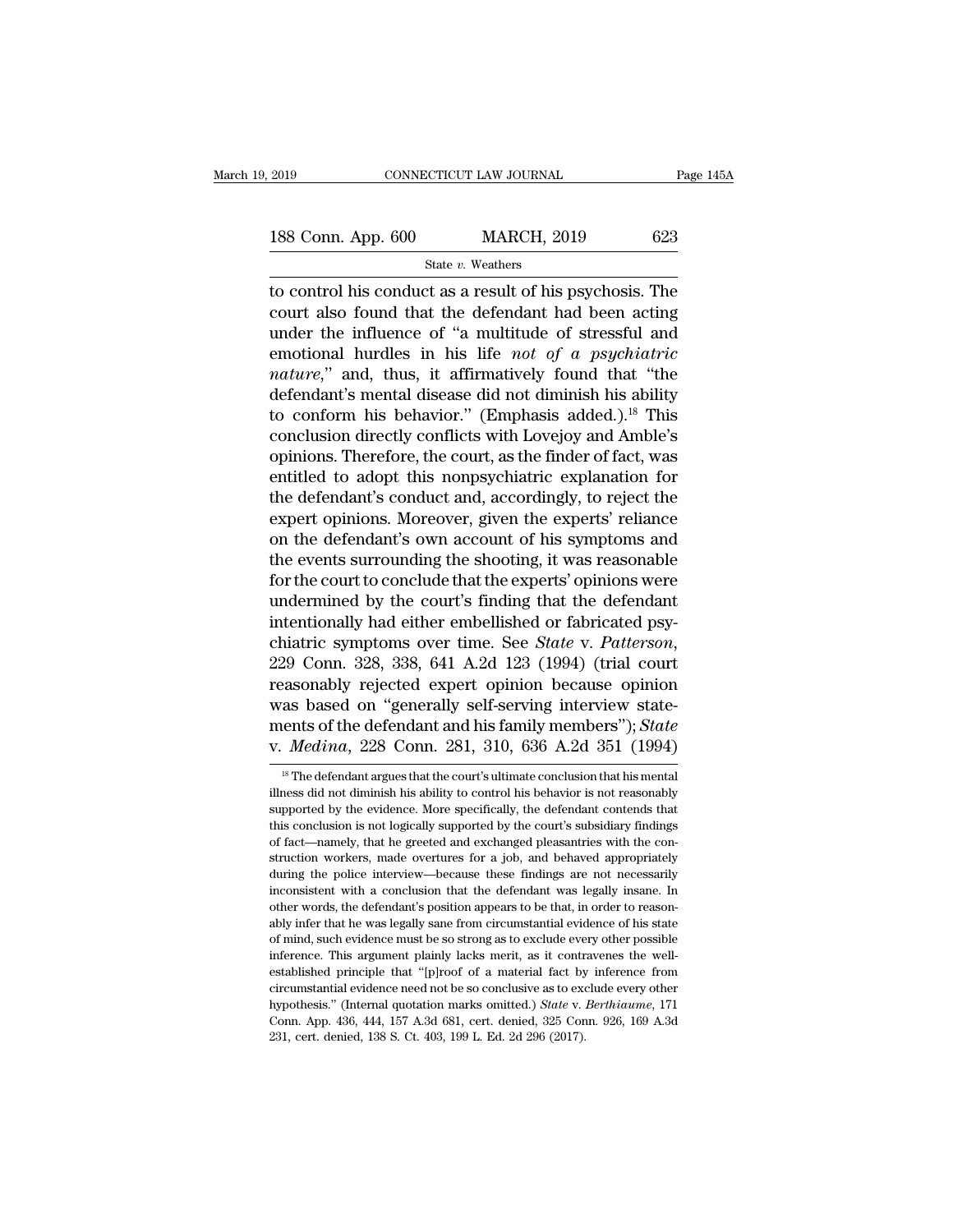| l6A | CONNECTICUT LAW JOURNAL |                    | March 19, 2019 |
|-----|-------------------------|--------------------|----------------|
|     |                         |                    |                |
| 624 | <b>MARCH, 2019</b>      | 188 Conn. App. 600 |                |
|     | State v. Weathers       |                    |                |

CONNECTICUT LAW JOURNAL March March (624 MARCH, 2019 188 Conn. App. 600<br>
State v. Weathers<br>
(because state elicited on cross-examination of defen-<br>
dant's experts that state medical personnel had concluded that defendant w  $\begin{tabular}{ll} \multicolumn{1}{l}{{\textbf{624}}} & \multicolumn{1}{l}{{\textbf{MARCH, 2019}}} & \multicolumn{1}{l}{\textbf{188 Conn. App. 600}}\\ & \multicolumn{1}{l}{\textbf{State $v$}. Weathers} \end{tabular} \vspace{5pt} \begin{tabular}{ll}{{\textbf{(because state elicited on cross-examination of defen-dant's experts that state medical personnel had concluded that defendant was malingerer who did not suffer from serious mental illness, it is to read it.} \end{tabular} \end{tabular}$ 624 MARCH, 2019 188 Conn. App. 600<br>
State v. Weathers<br>
(because state elicited on cross-examination of defendant's experts that state medical personnel had concluded that defendant was malingerer who did not suffer from s State v. Weathers<br>
State v. Weathers<br>
(because state elicited on cross-examination of defendant's experts that state medical personnel had concluded that defendant was malingerer who did not suffer from serious mental ill State v. Weathers<br>
(because state elicited on cross-examination of def<br>
dant's experts that state medical personnel had coluded that defendant was malingerer who did is<br>
suffer from serious mental illness, jury was free t Example 3. Modular, and also account of defen-<br>and that state in the medical personnel had con-<br>ded that defendant was malingerer who did not<br>ffer from serious mental illness, jury was free to credit<br>ch conclusion and reje (because state elicited on cross-examination of defendant's experts that state medical personnel had concluded that defendant was malingerer who did not suffer from serious mental illness, jury was free to credit such con

dant's experts that state medical personnel had concluded that defendant was malingerer who did not suffer from serious mental illness, jury was free to credit such conclusion and reject expert testimony). With respect to cluded that defendant was malingerer who did not<br>suffer from serious mental illness, jury was free to credit<br>such conclusion and reject expert testimony).<br>With respect to Lovejoy in particular, the court rea-<br>sonably coul suffer from serious mental illness, jury was free to credit<br>such conclusion and reject expert testimony).<br>With respect to Lovejoy in particular, the court rea-<br>sonably could have found his opinion to be unworthy<br>of belief such conclusion and reject expert testimony).<br>With respect to Lovejoy in particular, the court reasonably could have found his opinion to be unworthy<br>of belief due to inconsistencies in the defendant's ver-<br>sion of events. With respect to Lovejoy in particular, the court reasonably could have found his opinion to be unworthy<br>of belief due to inconsistencies in the defendant's ver-<br>sion of events.<sup>19</sup> It is clear from his testimony and writsonably could have found his opinion to be unworthy<br>of belief due to inconsistencies in the defendant's ver-<br>sion of events.<sup>19</sup> It is clear from his testimony and writ-<br>ten evaluation that Lovejoy credited and viewed as<br>s of belief due to inconsistencies in the defendant's version of events.<sup>19</sup> It is clear from his testimony and written evaluation that Lovejoy credited and viewed as significant the defendant's explanation that he had shot sion of events.<sup>19</sup> It is clear from his testimony and written evaluation that Lovejoy credited and viewed as<br>significant the defendant's explanation that he had shot<br>the victim because of a delusional belief that the vict ten evaluation that Lovejoy credited and viewed as<br>significant the defendant's explanation that he had shot<br>the victim because of a delusional belief that the victim<br>was dangerous and should be shot. The court, however,<br>fo significant the defendant's explanation that he had shot<br>the victim because of a delusional belief that the victim<br>was dangerous and should be shot. The court, however,<br>found that the defendant had shot the victim because<br> the victim because of a delusional belief that the victim<br>was dangerous and should be shot. The court, however,<br>found that the defendant had shot the victim because<br>he felt brushed aside after inquiring about employment<br>op was dangerous and should be shot. The court, however,<br>found that the defendant had shot the victim because<br>he felt brushed aside after inquiring about employment<br>opportunities—not because he was laboring under any<br>delusion found that the defendant had shot the victim because<br>he felt brushed aside after inquiring about employment<br>opportunities—not because he was laboring under any<br>delusional beliefs. If an expert's opinion of the defen-<br>dant' he felt brushed aside after inquiring about employment<br>opportunities—not because he was laboring under any<br>delusional beliefs. If an expert's opinion of the defen-<br>dant's mental state at the time of the offense is based<br>in opportunities—not because he was laboring under any<br>delusional beliefs. If an expert's opinion of the defen-<br>dant's mental state at the time of the offense is based<br>in part on information obtained from the defendant<br>himsel delusional beliefs. If an expert's opinion of the defendant's mental state at the time of the offense is based<br>in part on information obtained from the defendant<br>himself during the expert's interview with him, the fact<br>fin dant's mental state at the time of the offense is based<br>in part on information obtained from the defendant<br>himself during the expert's interview with him, the fact<br>finder may reasonably discredit this opinion if it finds<br>t in part on information obtained from the defendant<br>himself during the expert's interview with him, the fact<br>finder may reasonably discredit this opinion if it finds<br>the defendant's account to the expert to be inconsistent himself during the expert's interview with him, the fact finder may reasonably discredit this opinion if it finds the defendant's account to the expert to be inconsistent with other evidence adduced at trial. See *State* finder may reasonably discredit this opinion if it finds<br>the defendant's account to the expert to be inconsistent<br>with other evidence adduced at trial. See *State* v. *Can-*<br>non, 165 Conn. App. 324, 337, 138 A.3d 1139 ("t the defendant's account to the expert to be inconsistent<br>with other evidence adduced at trial. See *State* v. *Can-*<br>non, 165 Conn. App. 324, 337, 138 A.3d 1139 ("the incon-<br>sistencies in the defendant's [trial] testimony with other evidence adduced at trial. See *State* v. *Cannon*, 165 Conn. App. 324, 337, 138 A.3d 1139 ("the inconsistencies in the defendant's [trial] testimony further weakened [the expert's] . . . assessment of the defe non, 165 Conn. App. 324, 337, 138 A.3d 1139 ("the inconsistencies in the defendant's [trial] testimony further<br>weakened [the expert's]  $\ldots$  assessment of the defendant's state of mind because [the expert's] opinion,<br>deve sistencies in the defendant's [trial] testimony further<br>weakened [the expert's] . . . assessment of the defen-<br>dant's state of mind because [the expert's] opinion,<br>developed by interviewing the defendant, relied on the<br>ass weakened [the expert's] . . . assessment of the defendant's state of mind because [the expert's] opinion, developed by interviewing the defendant, relied on the assumption that the defendant's version of events was accurat dant's state of mind because [the expert's] opinion,<br>developed by interviewing the defendant, relied on the<br>assumption that the defendant's version of events was<br>accurate''), cert. denied, 321 Conn. 924, 138 A.3d 285<br>(2016 developed by interviewing the defendant, relied on the assumption that the defendant's version of events was accurate"), cert. denied, 321 Conn. 924, 138 A.3d 285 (2016); see also *State* v. *Crespo*, 246 Conn. 665, 680–81 assumption that the defendant's version of events was<br>accurate"), cert. denied, 321 Conn. 924, 138 A.3d 285<br>(2016); see also *State* v. *Crespo*, 246 Conn. 665, 680–81,<br>718 A.2d 925 (1998) (because expert opined that defen accurate"), cert. denied, 321 Conn. 924, 138 A.3d 285<br>(2016); see also *State* v. *Crespo*, 246 Conn. 665, 680–81,<br>718 A.2d 925 (1998) (because expert opined that defen-<br>dant had been suffering from disorder characterized (2016); see also *State* v. *Crespo*, 246 Conn. 665, 680–81, 718 A.2d 925 (1998) (because expert opined that defendant had been suffering from disorder characterized by tendency to be unable to remember events and that th tendency to be unable to remember events and that<br>this disorder rendered him unable to control his anger in<br>highly stressful situations, trial court reasonably could<br>have discredited expert opinion because court was enti-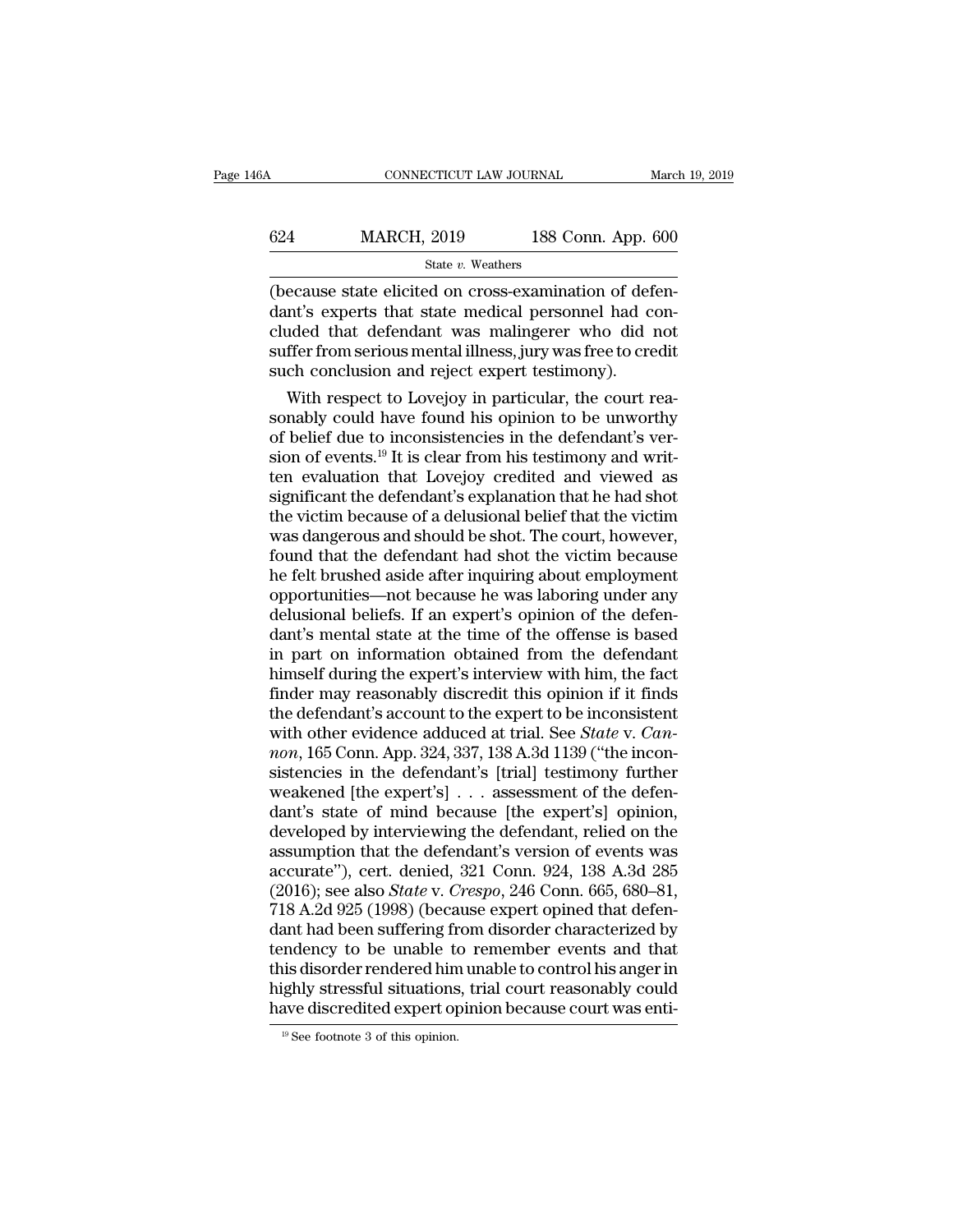| 2019               | CONNECTICUT LAW JOURNAL |     | Page 147A |
|--------------------|-------------------------|-----|-----------|
|                    |                         |     |           |
| 188 Conn. App. 600 | <b>MARCH, 2019</b>      | 625 |           |
|                    | State v. Weathers       |     |           |

### State *v.* Weathers

2019 CONNECTICUT LAW JOURNAL Page 147/2<br>
188 Conn. App. 600 MARCH, 2019 625<br>
State v. Weathers<br>
tled to disbelieve defendant when he told expert that<br>
the could not remember killing victim), cert. denied, 525<br>
11 S 1125 1 188 Conn. App. 600 MARCH, 2019 625<br>
State v. Weathers<br>
Hed to disbelieve defendant when he told expert that<br>
the could not remember killing victim), cert. denied, 525<br>
U.S. 1125, 119 S. Ct. 911, 142 L. Ed. 2d 909 (1999); 188 Conn. App. 600 MARCH, 2019 625<br>
State v. Weathers<br>
tled to disbelieve defendant when he told expert that<br>
he could not remember killing victim), cert. denied, 525<br>
U.S. 1125, 119 S. Ct. 911, 142 L. Ed. 2d 909 (1999); 188 Conn. App. 600 MARCH, 2019 625<br>
State v. Weathers<br>
tled to disbelieve defendant when he told expert that<br>
he could not remember killing victim), cert. denied, 525<br>
U.S. 1125, 119 S. Ct. 911, 142 L. Ed. 2d 909 (1999); State v. Weathers<br>
(details to disbelieve defendant when he told expert that<br>
he could not remember killing victim), cert. denied, 525<br>
U.S. 1125, 119 S. Ct. 911, 142 L. Ed. 2d 909 (1999); *State*<br>
v. *Steiger*, 218 Conn. State v. Weathers<br>tled to disbelieve defendant when he told expert that<br>he could not remember killing victim), cert. denied, 525<br>U.S. 1125, 119 S. Ct. 911, 142 L. Ed. 2d 909 (1999); *State*<br>v. *Steiger*, 218 Conn. 349, 381 tled to disbelieve defendant when he told expert that<br>he could not remember killing victim), cert. denied, 525<br>U.S. 1125, 119 S. Ct. 911, 142 L. Ed. 2d 909 (1999); *State*<br>v. *Steiger*, 218 Conn. 349, 381–83, 590 A.2d 408 he could not remember killing victim), cert. denied, 525<br>U.S. 1125, 119 S. Ct. 911, 142 L. Ed. 2d 909 (1999); *State*<br>v. *Steiger*, 218 Conn. 349, 381–83, 590 A.2d 408 (1991)<br>(court's rejection of defendant's insanity defe U.S. 1125, 119 S. Ct. 911, 142 L. Ed. 2d 909 (1999); State<br>v. Steiger, 218 Conn. 349, 381–83, 590 A.2d 408 (1991)<br>(court's rejection of defendant's insanity defense was<br>supported in part by evidence from which trial court<br> v. *Steiger*, 218 Conn. 349, 381–83, 590 (court's rejection of defendant's insat supported in part by evidence from versionally could have determined offense defendant was not, as he had interview with expert, in delusiona ourt's rejection of defendant's insanity defense was<br>pported in part by evidence from which trial court<br>asonably could have determined that at time of<br>fense defendant was not, as he had claimed during<br>terview with expert, supported in part by evidence from which trial court<br>reasonably could have determined that at time of<br>offense defendant was not, as he had claimed during<br>interview with expert, in delusional state in which he<br>thought victi

reasonably could have determined that at time of<br>offense defendant was not, as he had claimed during<br>interview with expert, in delusional state in which he<br>thought victims were terrorists).<br>The court also reasonably could offense defendant was not, as he had claimed during<br>interview with expert, in delusional state in which he<br>thought victims were terrorists).<br>The court also reasonably could have found that the<br>evidence pertaining to Lovejo interview with expert, in delusional state in which he<br>thought victims were terrorists).<br>The court also reasonably could have found that the<br>evidence pertaining to Lovejoy's understanding of the<br>statutory insanity test und thought victims were terrorists).<br>The court also reasonably could have found that the<br>evidence pertaining to Lovejoy's understanding of the<br>statutory insanity test undermined the value of his opin-<br>ion. As Lovejoy himself The court also reasonably could have found that the evidence pertaining to Lovejoy's understanding of the statutory insanity test undermined the value of his opinion. As Lovejoy himself acknowledged, he found it difficult The defendant's contract the defendant's evidence pertaining to Lovejoy's understanding of the statutory insanity test undermined the value of his opinion. As Lovejoy himself acknowledged, he found it difficult to distingu extractive percentry is a material of the value of his opin-<br>statutory insanity test undermined the value of his opin-<br>ion. As Lovejoy himself acknowledged, he found it diffi-<br>cult to distinguish between the cognitive and but made absolutely determined and the definition. As Lovejoy himself acknowledged, he found it difficult to distinguish between the cognitive and volitional prongs of the test. This difficulty appears to be borne out in h can Le Lovegoy Himbert weaked mediate in control and volitional<br>cult to distinguish between the cognitive and volitional<br>prongs of the test. This difficulty appears to be borne<br>out in his written evaluation, in which he op bear to such a start, and the volition prongs of the test. This difficulty appears to be borne<br>out in his written evaluation, in which he opined that<br>the defendant's psychosis had impaired the defendant's<br>capacity to appre prongs of the transmission, in which he opined that<br>the defendant's psychosis had impaired the defendant's<br>capacity to appreciate the wrongfulness of his conduct<br>but made absolutely no mention of the defendant's<br>capacity t one in the defendant's psychosis had impaired the defendant's<br>capacity to appreciate the wrongfulness of his conduct<br>but made absolutely no mention of the defendant's<br>capacity to *control* his conduct. It was not until Lov and any analysis and imputed are distincted<br>capacity to appreciate the wrongfulness of his conduct<br>but made absolutely no mention of the defendant's<br>capacity to *control* his conduct. It was not until Lovejoy<br>explicitly wa but made absolutely no mention of the defendant's<br>capacity to *control* his conduct. It was not until Lovejoy<br>explicitly was asked at trial to opine on the volitional<br>aspect of the affirmative defense that he offered an<br>op expacity to *control* his conduct. It was not until Lovejoy explicitly was asked at trial to opine on the volitional aspect of the affirmative defense that he offered an opinion. Given the conclusory nature of this opinion the court was asked at trial to opine on the volitional<br>aspect of the affirmative defense that he offered an<br>opinion. Given the conclusory nature of this opinion,<br>his failure to offer such opinion in his written evalua-<br>ti Exercise of the affirmative despinion. Given the concluso<br>his failure to offer such opir<br>tion, and his apparent misap<br>tion between the two prongs<br>the court reasonably could h<br>ion to be unpersuasive.<br>With respect to Amble, inion. Given the conclusory nature of this opinion,<br>is failure to offer such opinion in his written evalua-<br>in, and his apparent misapprehension of the distinc-<br>on between the two prongs of the affirmative defense,<br>e court his failure to offer such opinion in his written evaluation, and his apparent misapprehension of the distinction between the two prongs of the affirmative defense, the court reasonably could have found Lovejoy's opinion to

tion, and his apparent misapprehension of the distinction between the two prongs of the affirmative defense,<br>the court reasonably could have found Lovejoy's opin-<br>ion to be unpersuasive.<br>With respect to Amble, the court re tion between the two prongs of the affirmative defense,<br>the court reasonably could have found Lovejoy's opin-<br>ion to be unpersuasive.<br>With respect to Amble, the court reasonably could<br>have found that he had failed to accou the court reasonably could have found Lovejoy's opin-<br>ion to be unpersuasive.<br>With respect to Amble, the court reasonably could<br>have found that he had failed to account adequately for<br>the defendant's statements to police i ion to be unpersuasive.<br>With respect to Amble, the court reasonably could<br>have found that he had failed to account adequately for<br>the defendant's statements to police immediately after<br>the shooting. As indicated in his wri With respect to Amble, the court reasonably could<br>have found that he had failed to account adequately for<br>the defendant's statements to police immediately after<br>the shooting. As indicated in his written evaluation,<br>Amble f man respect to Finally, the column respectively for<br>have found that he had failed to account adequately for<br>the defendant's statements to police immediately after<br>the shooting. As indicated in his written evaluation,<br>Amble the defendant's statements to police immediately after<br>the shooting. As indicated in his written evaluation,<br>Amble found the defendant's reason for shooting the<br>victim to be "a mystery" and relied on the apparent<br>"randomne the shooting. As indicated in his written evaluation,<br>Amble found the defendant's reason for shooting the<br>victim to be "a mystery" and relied on the apparent<br>"randomness" and "illogical" nature of the shooting to<br>conclude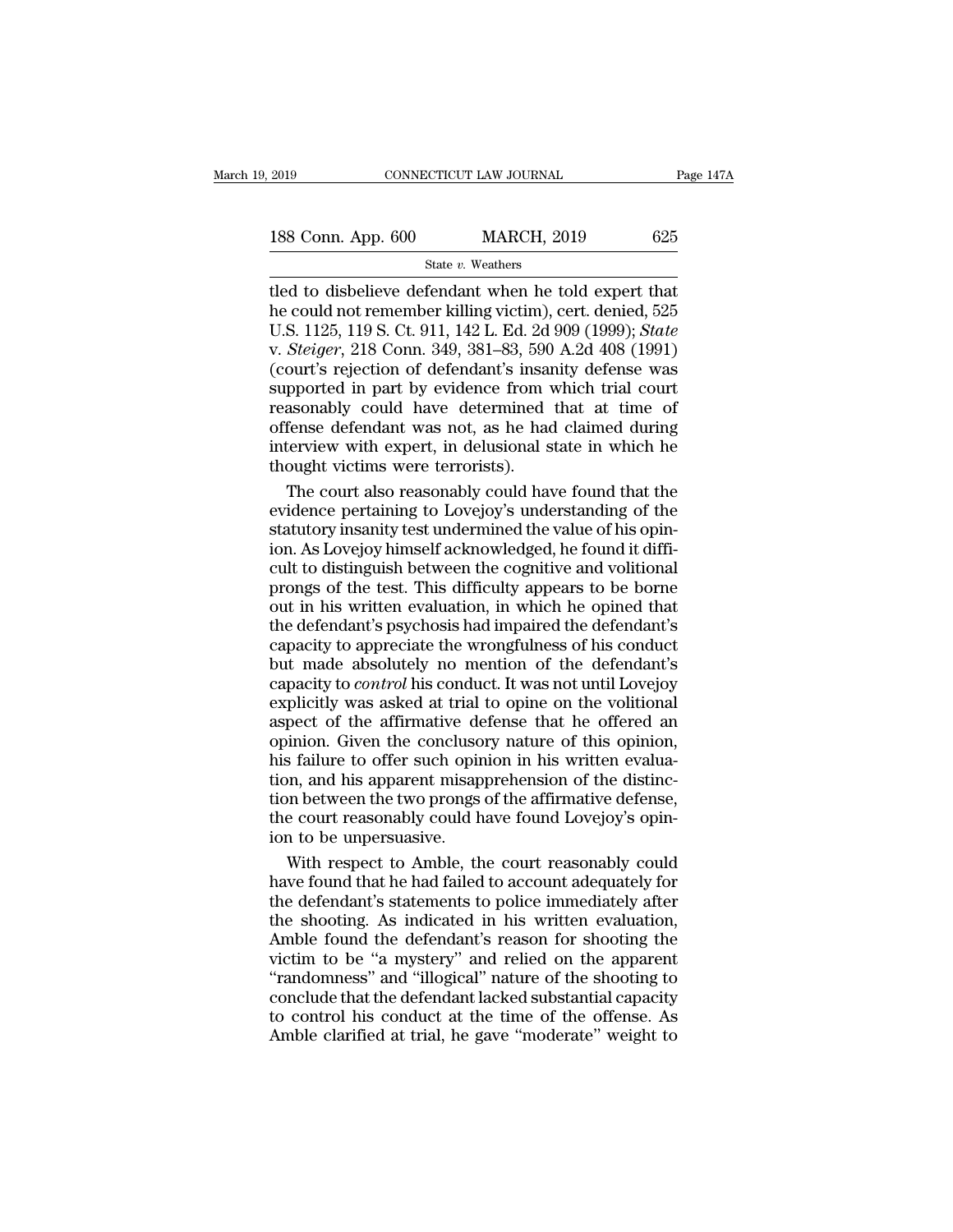## CONNECTICUT LAW JOURNAL March 19, 2019<br>626 MARCH, 2019 188 Conn. App. 600<br>State v. Weathers State *v.* Weathers

CONNECTICUT LAW JOURNAL March 19, 2019<br>  $\begin{array}{r}\n 626 \text{ } \text{MARCH, 2019} \\
 \text{State } v. \text{ Weather}\n \end{array}$ The seemingly senseless, illogical nature of the act. As<br>
previously noted, however, the defendant himself told<br>
police immediately  $\begin{array}{r} \text{626} & \text{MARCH, 2019} & \text{188 Conn. App. 600} \\ & \text{State } v. \text{ Weather} \end{array}$ <br>the seemingly senseless, illogical nature of the act. As<br>previously noted, however, the defendant himself told<br>police immediately after the shooting that th  $\frac{\text{626}}{\text{State } v. \text{ Weather}}$  weathers<br>the seemingly senseless, illogical nature of the act. As<br>previously noted, however, the defendant himself told<br>police immediately after the shooting that the victim<br>had not been "letting a  $\frac{\text{626}}{\text{State } v. \text{ Weather}}$ <br>  $\frac{\text{State } v. \text{ Weather}}{\text{the seemingly senseless, illogical nature of the act. As}}$ <br>
previously noted, however, the defendant himself told<br>
police immediately after the shooting that the victim<br>
had not been "letting anyone out [there] work" and<br> State v. Weathers<br>
The seemingly senseless, illogical nature of the act. As<br>
previously noted, however, the defendant himself told<br>
police immediately after the shooting that the victim<br>
had not been "letting anyone out [ state  $v$ . Weathers<br>the seemingly senseless, illogical nature of the act. As<br>previously noted, however, the defendant himself told<br>police immediately after the shooting that the victim<br>had not been "letting anyone out [th the seemingly senseless, illogical nature of the act. As<br>previously noted, however, the defendant himself told<br>police immediately after the shooting that the victim<br>had not been "letting anyone out [there] work" and<br>that h previously noted, however, the defendant himself told<br>police immediately after the shooting that the victim<br>had not been "letting anyone out [there] work" and<br>that he had shot the victim to settle a perceived "labor<br>disput In d not been "letting anyone out [there] work" and<br>at he had shot the victim to settle a perceived "labor<br>spute." When confronted with this contradictory evi-<br>nce at trial, Amble's only response was that the defen-<br>nt's s mad not been letting anyone out [there] work and<br>that he had shot the victim to settle a perceived "labor<br>dispute." When confronted with this contradictory evi-<br>dence at trial, Amble's only response was that the defen-<br>dan

that he had shot the victim to settle a perceived Tabor<br>dispute." When confronted with this contradictory evi-<br>dence at trial, Amble's only response was that the defen-<br>dant's statements to police "didn't seem to make sens dence at trial, Amble's only response was that the defen-<br>dant's statements to police "didn't seem to make sense."<br>In light of the weight that Amble placed on the seem-<br>ingly enigmatic nature of the shooting, the court rea dence at trial, Ambie s only response was that the defendant's statements to police "didn't seem to make sense."<br>In light of the weight that Amble placed on the seemingly enigmatic nature of the shooting, the court reasona dant's statements to police "didn't seem to make sense."<br>
In light of the weight that Amble placed on the seem-<br>
ingly enigmatic nature of the shooting, the court rea-<br>
sonably could have found Amble's conclusion to be<br>
a In light of the weight that Amble placed on the seem-<br>ingly enigmatic nature of the shooting, the court rea-<br>sonably could have found Amble's conclusion to be<br>attenuated. See *State* v. Patterson, supra, 229 Conn. 338<br>(tri ingly enigmatic nature of the shooting, the court reasonably could have found Amble's conclusion to be attenuated. See *State* v. *Patterson*, supra, 229 Conn. 338 (trial court's finding that experts had failed adequately sonably could have found Amble's conclusion to be<br>attenuated. See *State* v. *Patterson*, supra, 229 Conn. 338<br>(trial court's finding that experts had failed adequately<br>to account for defendant's apparently premeditated<br>at attenuated. See *State* v. *Patterson*, supra, 229 Conn. 338<br>(trial court's finding that experts had failed adequately<br>to account for defendant's apparently premeditated<br>attack on victim, his efforts thereafter to avoid de (trial court's finding the<br>to account for defend<br>attack on victim, his est<br>tion and apprehension,<br>manipulate hospital sta<br>that defendant had faile<br>insanity defense).<br>Because the court' account for defendants apparently premeditated<br>tack on victim, his efforts thereafter to avoid detec-<br>on and apprehension, and his calculated attempts to<br>anipulate hospital staff supported court's conclusion<br>at defendant h attack on victim, his eriorts thereafter to avoid detection and apprehension, and his calculated attempts to<br>manipulate hospital staff supported court's conclusion<br>that defendant had failed to meet burden of establishing<br>i

tion and apprenension, and his calculated attempts to<br>manipulate hospital staff supported court's conclusion<br>that defendant had failed to meet burden of establishing<br>insanity defense).<br>Because the court's rejection of Lov manipulate nospital start supported court's concl<br>that defendant had failed to meet burden of establi<br>insanity defense).<br>Because the court's rejection of Lovejoy's<br>Amble's expert opinions is reasonably supported l<br>court's Because the court's rejection of Lovejoy's and<br>mble's expert opinions is reasonably supported by the<br>urt's findings of fact and the evidence adduced at<br>al, the defendant's first argument fails.<sup>20</sup><br>B<br>The defendant also arg

B

Amble's expert opinions is reasonably supported by the<br>court's findings of fact and the evidence adduced at<br>trial, the defendant's first argument fails.<sup>20</sup><br>B<br>The defendant also argues that some of the court's<br>express sub Fourth and the evidence adduced at trial, the defendant's first argument fails.<sup>20</sup><br>B<br>The defendant also argues that some of the court's<br>express subordinate findings of fact are clearly errone-<br>ous. Specifically, the defen trial, the defendant's first argument fails.<sup>20</sup><br>B<br>The defendant also argues that some of the court's<br>express subordinate findings of fact are clearly errone-<br>ous. Specifically, the defendant assigns as clearly erro-<br>neou The defendant also argues that some of the court's<br>spress subordinate findings of fact are clearly errone-<br>us. Specifically, the defendant assigns as clearly erro-<br>eous the court's findings that (1) the defendant shot<br><sup>20</sup> express subordinate findings of fact are clearly errone-<br>ous. Specifically, the defendant assigns as clearly erro-<br>neous the court's findings that (1) the defendant shot<br><sup>20</sup> Relying on our Supreme Court's decision in *Lap* 

ous. Specifically, the defendant assigns as clearly erromeous the court's findings that (1) the defendant shot  $\frac{1}{\sqrt{2}}$  Relying on our Supreme Court's decision in *Lapointe* v. *Commissioner* of *Correction*, 316 Conn trial court's decision in *Lapointe v. Commissioner*<br>
<sup>20</sup> Relying on our Supreme Court's decision in *Lapointe v. Commissioner* of *Correction*, 316 Comn. 225, 112 A.3d 1 (2015), the defendant argues in the alternative t dependent on the court is infidently that (1) the determinant shot as  $\frac{1}{2}$  Relying on our Supreme Court's decision in *Lapointe* v. *Commissioner* of *Correction*, 316 Conn. 225, 112 A.3d 1 (2015), the defendant argu <sup>20</sup> Relying on our Supreme Court's decision in *Lapointe* v. *Commissioner* of *Correction*, 316 Conn. 225, 112 A.3d 1 (2015), the defendant argues in the alternative that a "reviewing court may assess the reasonableness *Correction*, 316 Conn. 225, 112 A.3d 1 (2015), the defendant argues in the alternative that a "reviewing court may assess the reasonableness of a trial court's decision regarding an expert's opinion when it is based not <sup>2</sup> of the alternative that a "reviewing court may assess the reasonableness of a trial court's decision regarding an expert's opinion when it is based not on demeanor but on the foundation of the opinions and the factual factually similar cases involving an expert's opinion when it is based not on<br>demeanor but on the foundation of the opinions and the factual record"<br>and that, therefore, "this court is not bound to defer to the [trial cour trial court's decision regarding an expert's opinion when it is based not on demeanor but on the foundation of the opinions and the factual record" and that, therefore, "this court is not bound to defer to the [trial cour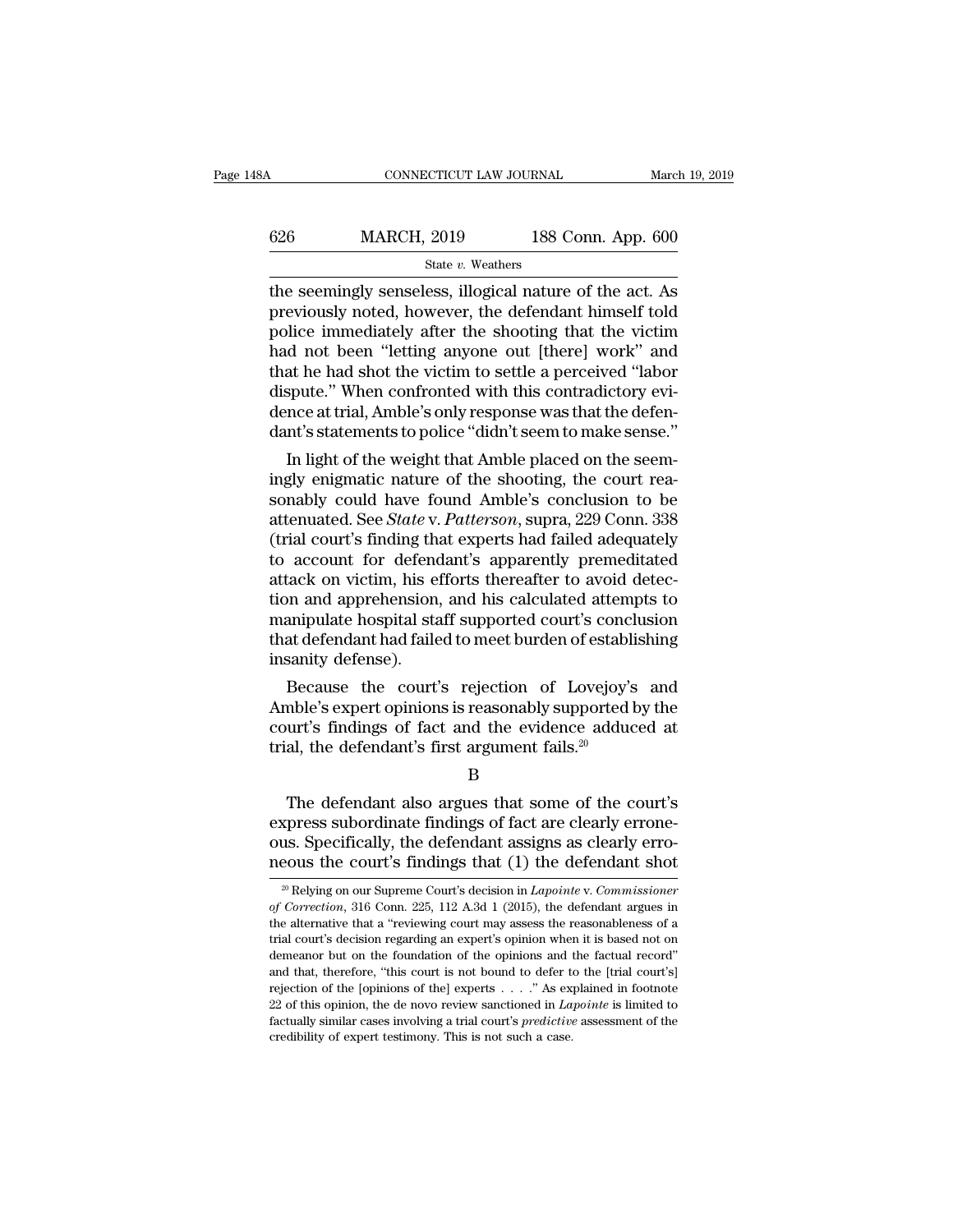| 2019               | CONNECTICUT LAW JOURNAL | Page 149A |
|--------------------|-------------------------|-----------|
| 188 Conn. App. 600 | <b>MARCH, 2019</b>      | 627       |
|                    | State v. Weathers       |           |

2019 CONNECTICUT LAW JOURNAL Page 149A<br>
188 Conn. App. 600 MARCH, 2019 627<br>
State v. Weathers<br>
the victim out of "frustration and anger"; (2) "there was<br>
nothing unremarkable, untoward or aberrant about the<br>
defendant's c 188 Conn. App. 600 MARCH, 2019 627<br>
State v. Weathers<br>
the victim out of "frustration and anger"; (2) "there was<br>
nothing unremarkable, untoward or aberrant about the<br>
defendant's conduct [in the police interview]"; and ( 188 Conn. App. 600 MARCH, 2019 627<br>
State v. Weathers<br>
the victim out of "frustration and anger"; (2) "there was<br>
nothing unremarkable, untoward or aberrant about the<br>
defendant's conduct [in the police interview]"; and ( 188 Conn. App. 600 MARCH, 2019 627<br>
State v. Weathers<br>
the victim out of "frustration and anger"; (2) "there was<br>
nothing unremarkable, untoward or aberrant about the<br>
defendant's conduct [in the police interview]"; and ( state v. Weathers<br>
state v. Weathers<br>
the victim out of "frustration and anger"; (2) "there was<br>
nothing unremarkable, untoward or aberrant about the<br>
defendant's conduct [in the police interview]"; and (3)<br>
the defendant State v. Weathers<br>the victim out of "frustration and anger"; (2) "there was<br>nothing unremarkable, untoward or aberrant about the<br>defendant's conduct [in the police interview]"; and (3)<br>the defendant either fabricated or e the victim out of "frustration and anger"; (2) "there was<br>nothing unremarkable, untoward or aberrant about the<br>defendant's conduct [in the police interview]"; and (3)<br>the defendant either fabricated or embellished his<br>symp nothing unremarkable, untoward or aberrant about the defendant's conduct [in the police interview]"; and (3) the defendant either fabricated or embellished his symptoms over time. Because there is evidence in the record to defendant's conduct [in the police in<br>the defendant either fabricated of<br>symptoms over time. Because there<br>record to support the court's factuare not left with the definite and fin<br>a mistake has been made, we conclu<br>ings a e defendant either fabricated or embellished his<br>mptoms over time. Because there is evidence in the<br>cord to support the court's factual findings and we<br>e not left with the definite and firm conviction that<br>mistake has been symptoms over time. Because there is evidence in the record to support the court's factual findings and we are not left with the definite and firm conviction that a mistake has been made, we conclude that these findings ar

record to support the court's factual findings and we<br>are not left with the definite and firm conviction that<br>a mistake has been made, we conclude that these find-<br>ings are not clearly erroneous.<br>The defendant first conten are not left with the definite and firm conviction that<br>a mistake has been made, we conclude that these find-<br>ings are not clearly erroneous.<br>The defendant first contends that the court's finding<br>that he shot the victim ou a mistake has been made, we conclude that these find-<br>ings are not clearly erroneous.<br>The defendant first contends that the court's finding<br>that he shot the victim out of frustration and anger "is<br>not supported by the test ings are not clearly erroneous.<br>The defendant first contends that the court's finding<br>that he shot the victim out of frustration and anger "is<br>not supported by the testimony of any witness." In<br>support of this argument, th The defendant first contends that the court's finding<br>that he shot the victim out of frustration and anger "is<br>not supported by the testimony of any witness." In<br>support of this argument, the defendant points out that,<br>not First definition and anger "is<br>that he shot the victim out of frustration and anger "is<br>not supported by the testimony of any witness." In<br>support of this argument, the defendant points out that,<br>not only did none of the v and its street divided by the testimony of any witness." In support of this argument, the defendant points out that, not only did none of the victim's coworkers testify that the defendant had appeared angry, their testimon For experience by the existency of any manusum support of this argument, the defendant points out that, not only did none of the victim's coworkers testify that the defendant had appeared angry, their testimony suggested t or and any of the victim's coworkers testify that<br>the defendant had appeared angry, their testimony suggested the opposite—that there was "nothing unusual"<br>about the defendant's demeanor during his initial inter-<br>action wi The defendant had appeared angry, their testimony suggested the opposite—that there was "nothing unusual"<br>about the defendant's demeanor during his initial inter-<br>action with the victim and Girdzis and there did not<br>appear and the directed the direct and directed the defendant's demeanor during inisiant interaction with the victim and Girdzis and there did not appear to be any argument or altercation between the defendant and any of the vict about the defendant's demeanor during his<br>action with the victim and Girdzis and the<br>appear to be any argument or altercation is<br>defendant and any of the victim's coworkers<br>dant also notes that it was Girdzis and no<br>who ha tion with the victim and Girdzis and there did not<br>pear to be any argument or altercation between the<br>fendant and any of the victim's coworkers. The defen-<br>nt also notes that it was Girdzis and not the victim<br>no had direct appear to be any argument or altercation between the<br>defendant and any of the victim's coworkers. The defen-<br>dant also notes that it was Girdzis and not the victim<br>who had directed the defendant to fill out an application<br>

defendant and any of the victim's coworkers. The defendant also notes that it was Girdzis and not the victim<br>who had directed the defendant to fill out an application<br>at the construction company's office.<br>As to the defenda dant also notes that it was Girdzis and not the victim<br>who had directed the defendant to fill out an application<br>at the construction company's office.<br>As to the defendant's state of mind in the period<br>leading up to the off who had directed the defendant to fill out an application<br>at the construction company's office.<br>As to the defendant's state of mind in the period<br>leading up to the offense, the defendant's wife reported<br>to Lovejoy that, af at the construction company's office.<br>As to the defendant's state of mind in the period<br>leading up to the offense, the defendant's wife reported<br>to Lovejoy that, after losing his job in 2013, the defen-<br>dant began on a dow As to the defendant's state of mind in the period<br>leading up to the offense, the defendant's wife reported<br>to Lovejoy that, after losing his job in 2013, the defen-<br>dant began on a downward emotional spiral cha-<br>racterized Frames and the offense, the defendant's wife reported<br>to Lovejoy that, after losing his job in 2013, the defen-<br>dant began on a downward emotional spiral cha-<br>racterized by significant depression and feelings of<br>hopelessne Fouring applies and structure, and is job in 2013, the defendant began on a downward emotional spiral characterized by significant depression and feelings of hopelessness about his future. She further reported that the def Financial pressures. The defendant of the defendant of the defendant had become increasingly desperate for work in 2014 and that, upon his release from prison in March, 2015, he quickly became overwhelmed by financial pres France with a similar account of the defendant of the defendant had become increasingly desperate for work in 2014 and that, upon his release from prison in March, 2015, he quickly became overwhelmed by financial pressures colorelessness about his future. She further reported that<br>the defendant had become increasingly desperate for<br>work in 2014 and that, upon his release from prison<br>in March, 2015, he quickly became overwhelmed by<br>financial reported to a back and the correlation of the defendant had become increasingly desperate for work in 2014 and that, upon his release from prison in March, 2015, he quickly became overwhelmed by financial pressures. The de work in 2014 and that, upon his release from prison<br>in March, 2015, he quickly became overwhelmed by<br>financial pressures. The defendant's wife provided<br>Amble with a similar account of the defendant's finan-<br>cial and emotio where the state of the principle prior in March, 2015, he quickly became overwhelmed by financial pressures. The defendant's wife provided Amble with a similar account of the defendant's financial and emotional circumstanc Financial pressures. The defendant's wife provided<br>Amble with a similar account of the defendant's finan-<br>cial and emotional circumstances. Moreover, the defen-<br>dant himself reported to Lovejoy that he had begun to<br>worry a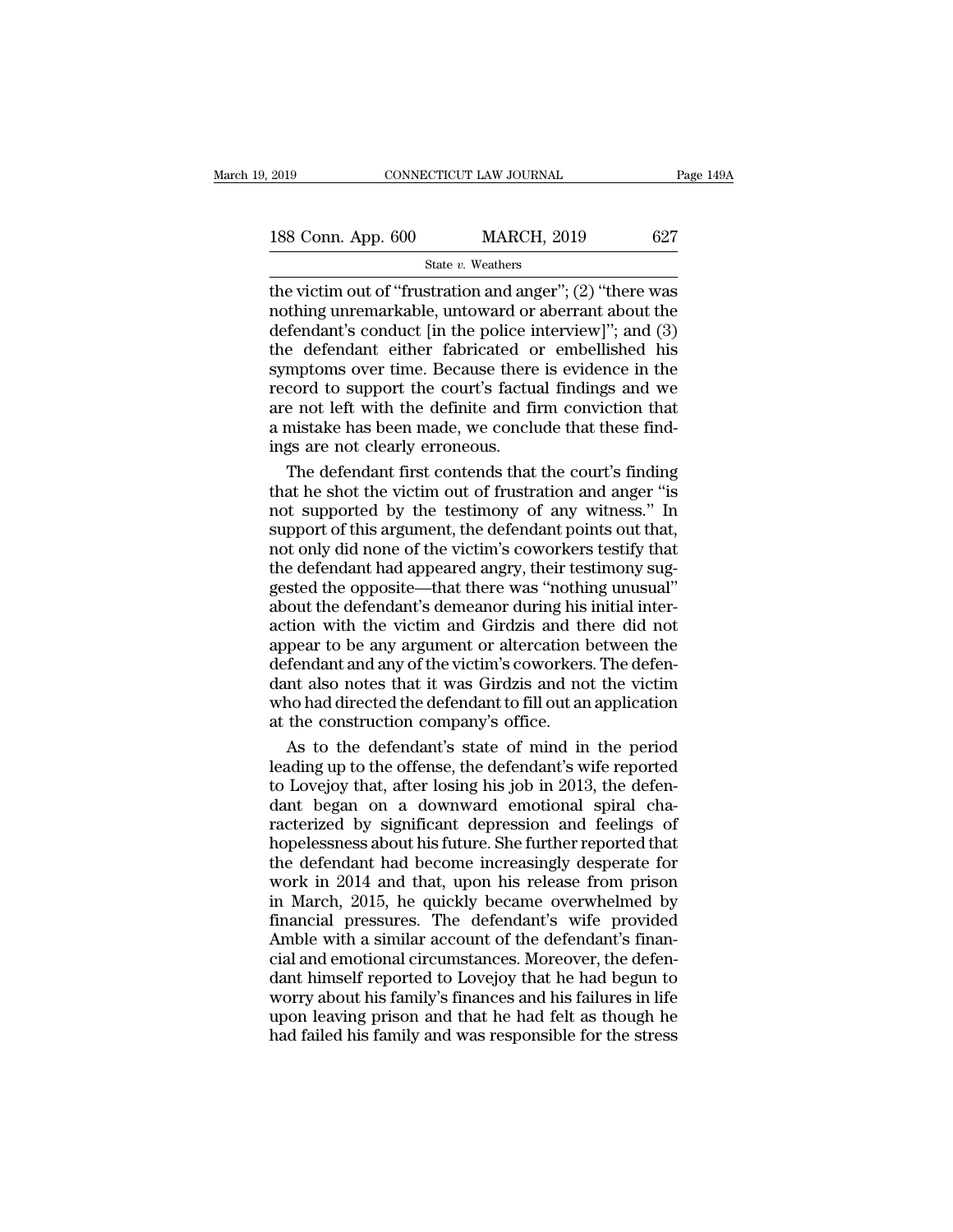## CONNECTICUT LAW JOURNAL March 19, 2019<br>628 MARCH, 2019 188 Conn. App. 600<br>State v. Weathers State *v.* Weathers

CONNECTICUT LAW JOURNAL March March (1998)<br>
State v. Weathers<br>
in their lives. Similarly, Lovejoy testified that the defen-<br>
dant had reported experiencing significant financial districts related to his lack of employment,  $\begin{tabular}{ll} \multicolumn{1}{l}{{\textbf{628}}}&\multicolumn{1}{l}{\textbf{MARCH, 2019}}&\multicolumn{1}{l}{\textbf{188 Conn. App. 600}}\\ &\multicolumn{1}{l}{\textbf{State $v$}. Weathers} \end{tabular} \begin{tabular}{ll} \multicolumn{1}{l}{\textbf{State $v$}. Weathers} \end{tabular} \end{tabular} \begin{tabular}{ll} \multicolumn{1}{l}{\textbf{State $v$}. Weistified that the defendant had reported experiencing significant financial distances related to his lack of employment, the potential foroclosura of his home, and his his high bond obligation.} \end{tabular}$  $\begin{tabular}{ll} \multicolumn{1}{l}{{\textbf{628}}}&\multicolumn{1}{l}{\textbf{MARCH, 2019}}&\multicolumn{1}{l}{\textbf{188 Conn. App. 600}}\\ \hline & \multicolumn{1}{l}{\textbf{State $v$}. Weather} \\ \hline \textbf{in their lives. Similarly, Lovejoy testified that the defen-  
dant had reported experiencing significant financial dis-  
trees related to his lack of employment, the potential  
forcelosure of his home, and his bail bond obligation. \\ \textbf{Given this evidence, it was reasonable for the court to} \end{tabular}$  $f(x) = \frac{628}{x}$  MARCH, 2019 188 Conn. App. 600<br>  $f(x) = \frac{600}{x}$ <br>
in their lives. Similarly, Lovejoy testified that the defendant had reported experiencing significant financial distress related to his lack of employment, State v. Weathers<br>State v. Weathers<br>in their lives. Similarly, Lovejoy testified that the defen-<br>dant had reported experiencing significant financial dis-<br>tress related to his lack of employment, the potential<br>foreclosure state  $v$ . Weathers<br>in their lives. Similarly, Lovejoy testified that the defen-<br>dant had reported experiencing significant financial dis-<br>tress related to his lack of employment, the potential<br>foreclosure of his home, an in their lives. Similarly, Lovejoy testified that the defendant had reported experiencing significant financial distress related to his lack of employment, the potential foreclosure of his home, and his bail bond obligati dant had reported experiencing<br>tress related to his lack of em<br>foreclosure of his home, and l<br>Given this evidence, it was rea<br>find that the defendant had b<br>of stressful and emotional hui<br>psychiatric nature . . . ."<br>After t Figure 1.1 The offense, and his bail bond obligation.<br>
The overthe of this home, and his bail bond obligation.<br>
Ven this evidence, it was reasonable for the court to<br>
d that the defendant had been facing a "multitude<br>
str Given this evidence, it was reasonable for the court to<br>find that the defendant had been facing a "multitude<br>of stressful and emotional hurdles in his life not of a<br>psychiatric nature  $\dots$ ."<br>After the offense, the defenda

find that the defendant had been facing a "multitude<br>of stressful and emotional hurdles in his life not of a<br>psychiatric nature  $\cdots$ ".<br>After the offense, the defendant stated in his inter-<br>view with Detective Ortiz that ind that the detendant had been facing a middled of stressful and emotional hurdles in his life not of a psychiatric nature  $\ldots$ ."<br>After the offense, the defendant stated in his inter-<br>view with Detective Ortiz that he h psychiatric nature  $\dots$ ."<br>After the offense, the defendant stated in his inter-<br>view with Detective Ortiz that he had been out of work<br>for more than a year and that, after approaching the<br>victim and his coworkers looking After the offense, the defendant stated in his inter-<br>view with Detective Ortiz that he had been out of work<br>for more than a year and that, after approaching the<br>victim and his coworkers looking for a job, "they sent<br>[him After the offense, the defendant stated in his inter-<br>view with Detective Ortiz that he had been out of work<br>for more than a year and that, after approaching the<br>victim and his coworkers looking for a job, "they sent<br>[him] view with Detective Ortiz that he had been out of work<br>for more than a year and that, after approaching the<br>victim and his coworkers looking for a job, "they sent<br>[him] to the office." When asked by Ortiz whether the<br>victi for more than a year and that, after approaching the victim and his coworkers looking for a job, "they sent [him] to the office." When asked by Ortiz whether the victim had said anything that upset him, the defendant respo victim and his coworkers looking for a job, "they sent<br>[him] to the office." When asked by Ortiz whether the<br>victim had said anything that upset him, the defend-<br>ant responded, "he did, he brushed me off." Simi-<br>larly, Det [him] to the office." When asked by Ortiz whether the victim had said anything that upset him, the defend-<br>ant responded, "he did, he brushed me off." Similarly, Detective LaMaine testified that, immediately<br>after being ap victim had said anything that upset him, the defend-<br>ant responded, "he did, he brushed me off." Simi-<br>larly, Detective LaMaine testified that, immediately<br>after being apprehended, the defendant had stated that<br>the victim ant responded, "he did, he brushed me off." Similarly, Detective LaMaine testified that, immediately<br>after being apprehended, the defendant had stated that<br>the victim was not "letting anyone out here work"<br>and that he had larly, Detective LaMaine testified that, immediately<br>after being apprehended, the defendant had stated that<br>the victim was not "letting anyone out here work"<br>and that he had shot the victim to settle a "labor dis-<br>pute."<sup>2</sup> after being apprehended, the defendant had stated that<br>the victim was not "letting anyone out here work"<br>and that he had shot the victim to settle a "labor dis-<br>pute."<sup>21</sup> Given the defendant's preexisting anxiety and<br>dep depression regarding his prolonged unemployment, his<br>perception of the victim's response as a slight, his char-<br>acterization of their interaction as a dispute, and his<br> $\frac{21 \text{ LAMaine}}{21 \text{ LAMaine}}$  also testified that the defe depression regarding his prolonged unemployment, his<br>perception of the victim's response as a slight, his char-<br>acterization of their interaction as a dispute, and his<br> $\frac{21}{4}$  LaMaine also testified that the defendant

perception of the victim's response as a slight, his characterization of their interaction as a dispute, and his  $\frac{21}{21}$ LaMaine also testified that the defendant had stated that he was employed as a mechanic by a comp acterization of their interaction as a dispute, and his  $\frac{1}{2}$  and  $\frac{1}{2}$  and  $\frac{1}{2}$  and  $\frac{1}{2}$  and  $\frac{1}{2}$  and  $\frac{1}{2}$  and  $\frac{1}{2}$  and  $\frac{1}{2}$  and  $\frac{1}{2}$  as a mechanic by a company called "AA." The acterization of their interaction as a dispute, and its<br>
<sup>21</sup> LaMaine also testified that the defendant had stated that he was<br>
employed as a mechanic by a company called "AA." There was no evidence<br>
presented at trial to <sup>21</sup> LaMaine also testified that the defendant had stated that he was employed as a mechanic by a company called "AA." There was no evidence presented at trial to indicate that the defendant had ever worked as a mechanic employed as a mechanic by a company called "AA." There was no evidence<br>presented at trial to indicate that the defendant had ever worked as a<br>mechanic or for a company called "AA," which fact the defendant cites on<br>appeal enverse a trial to indicate that the defendant had ever worked as a mechanic or for a company called "AA," which fact the defendant cites on appeal as an indication of his delusional thinking at the time of the shooting. T mechanic or for a company called "AA," which fact the defendant cites on appeal as an indication of his delusional thinking at the time of the shooting. The only mention of "AA" in the record is in Lovejoy's written evalua appeal as an indication of his delusional thinking at the time of the shooting.<br>The only mention of "AA" in the record is in Lovejoy's written evaluation.<br>The defendant reported to Lovejoy that, on the night before the sho The only mention of "AA" in the record is in Lovejoy's written evaluation.<br>The defendant reported to Lovejoy that, on the night before the shooting,<br>he had been placing pages from a phone book into neighbors' mailboxes<br>in The defendant reported to Lovejoy that, on the night before the shooting, the had been placing pages from a phone book into neighbors' mailboxes in the belief that the pages represented messages. According to Lovejoy, the The had been placing pages from a phone book into neighbors' mailboxes<br>in the belief that the pages represented messages. According to Lovejoy,<br>the defendant believed that one of these messages related to "AA Automo-<br>tive. In the belief that the pages represented messages. According to Lovejoy, the defendant believed that one of these messages related to "AA Automotive." As the defendant appears to suggest, this evidence reasonably might be the defendant believed that one of these messages related to "AA Automotive." As the defendant appears to suggest, this evidence reasonably might be construed to support the defendant's contention that he was delusional at tive." As the defendant appears to suggest, this evidence reasonably might<br>be construed to support the defendant's contention that he was delusional<br>at the time of the shooting. The trial court, however, evidently did not be construed to support the defendant's contention that he was delusional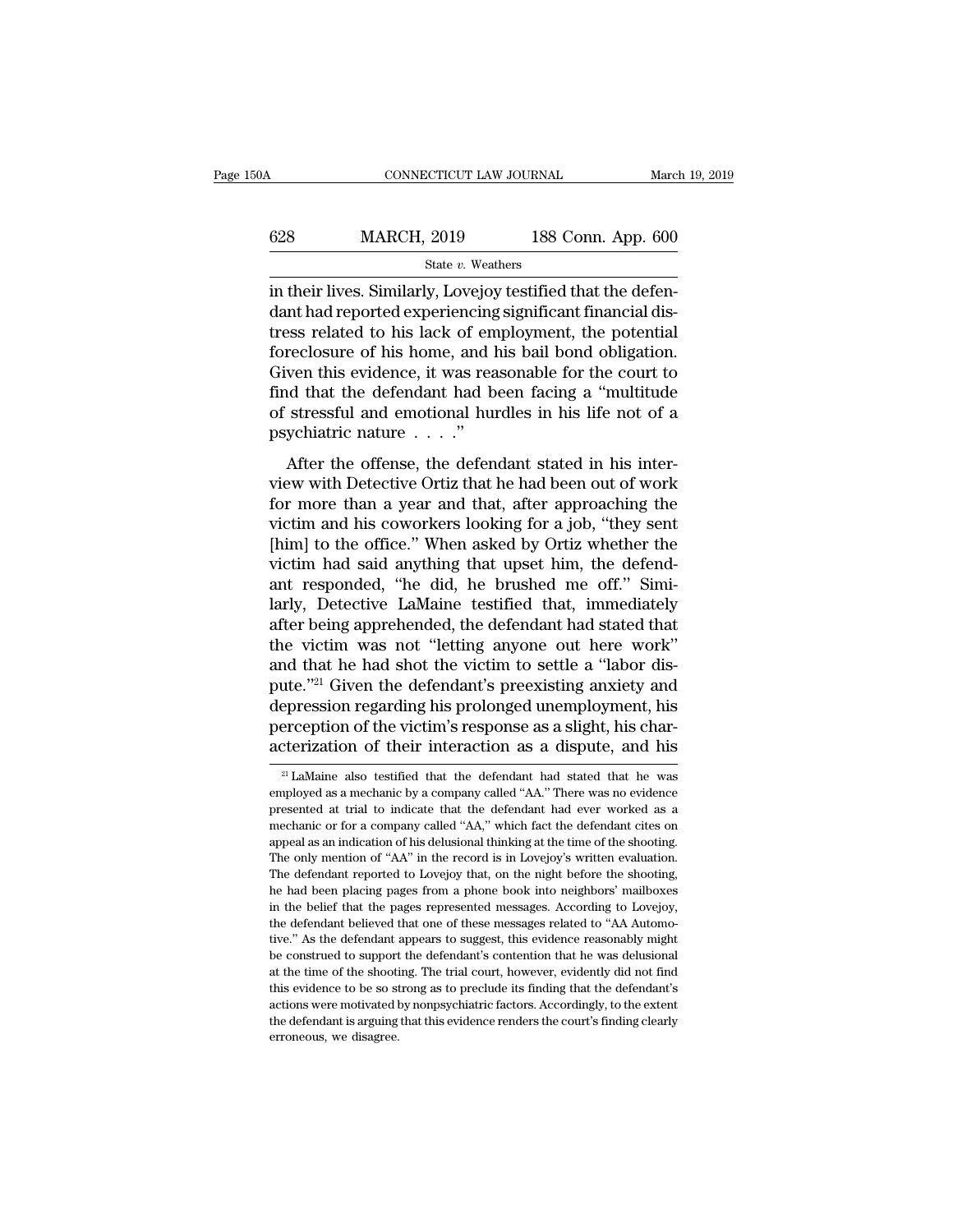2019 CONNECTICUT LAW JOURNAL Page 151A<br>188 Conn. App. 600 MARCH, 2019 629<br>State v. Weathers

State *v.* Weathers

2019 CONNECTICUT LAW JOURNAL Page 15<br>
188 Conn. App. 600 MARCH, 2019 629<br>  $\frac{\text{State } v. \text{ Weather}}{\text{admission that he shot the victim to settle this dispute,}}$ the court could have properly found that it was this 188 Conn. App.  $600$  MARCH,  $2019$   $629$ <br>  $\frac{844 \text{ ft} \cdot v \cdot \text{Weather}}{2 \text{ d}m}$ <br>
admission that he shot the victim to settle this dispute,<br>
the court could have properly found that it was this<br>
perceived slight—as opposed to 188 Conn. App. 600 MARCH, 2019 629<br>
State v. Weathers<br>
admission that he shot the victim to settle this dispute,<br>
the court could have properly found that it was this<br>
perceived slight—as opposed to a psychotic delusion<br> 188 Conn. App. 600 MARCH, 2019 629<br>
State v. Weathers<br>
admission that he shot the victim to settle this dispute,<br>
the court could have properly found that it was this<br>
perceived slight—as opposed to a psychotic delusion<br> State v. Weathers<br>
admission that he shot the victim to settle this dispute,<br>
the court could have properly found that it was this<br>
perceived slight—as opposed to a psychotic delusion<br>
or hallucination—that prompted the d state  $v$ . weathers<br>admission that he shot the victim to settle this dispute,<br>the court could have properly found that it was this<br>perceived slight—as opposed to a psychotic delusion<br>or hallucination—that prompted the def admission that he shot the victim to settle this dispute,<br>the court could have properly found that it was this<br>perceived slight—as opposed to a psychotic delusion<br>or hallucination—that prompted the defendant to shoot<br>the v the court could have properly found that it was this<br>perceived slight—as opposed to a psychotic delusion<br>or hallucination—that prompted the defendant to shoot<br>the victim. Consequently, it was reasonable for the court<br>to fi perceived slight—as opposed to a psychotic delusion<br>or hallucination—that prompted the defendant to shoot<br>the victim. Consequently, it was reasonable for the court<br>to find that "[t]he defendant's actions in shooting [the<br>v or hallucination—that prompted the defendant to shoot<br>the victim. Consequently, it was reasonable for the court<br>to find that "[t]he defendant's actions in shooting [the<br>victim] were not borne out of his psychosis" and that the victim. Consequently, it was reasonable for the court<br>to find that "[t]he defendant's actions in shooting [the<br>victim] were not borne out of his psychosis" and that<br>he was simply "acting out of frustration and anger."<br> to find that "[t]he defendant's actions in shooting [the<br>victim] were not borne out of his psychosis" and that<br>he was simply "acting out of frustration and anger."<br>The fact that there was no *direct* evidence that the<br>def victim] were not borne out of his psychosis" and that<br>he was simply "acting out of frustration and anger."<br>The fact that there was no *direct* evidence that the<br>defendant had been *visibly* angry does not render this<br>find he was simply "acting out of frustration and anger."<br>The fact that there was no *direct* evidence that the<br>defendant had been *visibly* angry does not render this<br>finding clearly erroneous. See *Keeley* v. *Ayala*, 328<br>Co The fact that there was no *direct* evidence that the<br>defendant had been *visibly* angry does not render this<br>finding clearly erroneous. See *Keeley* v. *Ayala*, 328<br>Conn. 393, 419–20, 179 A.3d 1249 (2018) ("[A] finding<br>i defendant had been *visibly* angry does not render this<br>finding clearly erroneous. See *Keeley v. Ayala*, 328<br>Conn. 393, 419–20, 179 A.3d 1249 (2018) ("[A] finding<br>is not clearly erroneous merely because it relies on<br>circu finding clearly erroneous. See *Keeley v. Ayala*, 328<br>Conn. 393, 419–20, 179 A.3d 1249 (2018) ("[A] finding<br>is not clearly erroneous merely because it relies on<br>circumstantial evidence.... [T]riers of fact must<br>often rely Conn. 393, 419–20, 179 A.3d 1249 (2018) ("[A] finding<br>is not clearly erroneous merely because it relies on<br>circumstantial evidence.... [T]riers of fact must<br>often rely on circumstantial evidence and draw infer-<br>ences from is not clearly erroneous merely because it relies on circumstantial evidence.  $\ldots$  [T]riers of fact must often rely on circumstantial evidence and draw inferences from it.  $\ldots$  Proof of a material fact by inference need circumstantial evidence. . . . . [T]riers of fact must<br>often rely on circumstantial evidence and draw infer-<br>ences from it. . . . Proof of a material fact by inference<br>need not be so conclusive as to exclude every other<br>h often rely on circumstantial evidence and draw infer-<br>ences from it. . . . Proof of a material fact by inference<br>need not be so conclusive as to exclude every other<br>hypothesis. It is sufficient if the evidence produces in ences from it. . . . Proof of a material fact by inference<br>need not be so conclusive as to exclude every other<br>hypothesis. It is sufficient if the evidence produces in<br>the mind of the trier a reasonable belief in the prob need not be so conclusive as to exclude every other<br>hypothesis. It is sufficient if the evidence produces in<br>the mind of the trier a reasonable belief in the probabil-<br>ity of the existence of the material fact. . . . . In hypothesis. It is sufficient if the evidence produces in<br>the mind of the trier a reasonable belief in the probabil-<br>ity of the existence of the material fact.  $\dots$  In short,<br>the court, as fact finder, may draw whatever in the mind of the trier a reasonable belief in the probability of the existence of the material fact.  $\dots$  In short, the court, as fact finder, may draw whatever inferences from the evidence or facts established by the evid ity of the existence of the material fact.  $\dots$  In short,<br>the court, as fact finder, may draw whatever inferences<br>from the evidence or facts established by the evidence it<br>deems to be reasonable and logical." [Citation om the court, as fact finder, may draw whatever inferences<br>from the evidence or facts established by the evidence it<br>deems to be reasonable and logical." [Citation omitted;<br>internal quotation marks omitted.]). Nor does the p from the evidence or facts established by the evidence it<br>deems to be reasonable and logical." [Citation omitted;<br>internal quotation marks omitted.]). Nor does the possi-<br>bility that the court might have reached a differe deems to be reasonable and logical." [Citation omitted;<br>internal quotation marks omitted.]). Nor does the possi-<br>bility that the court might have reached a different<br>conclusion, given that it was Girdzis who ultimately<br>res internal quotation marks omitted.]). Nor does the possi-<br>bility that the court might have reached a different<br>conclusion, given that it was Girdzis who ultimately<br>responded to the defendant's inquiry, render clearly<br>errone bility that the court might have reached a different<br>conclusion, given that it was Girdzis who ultimately<br>responded to the defendant's inquiry, render clearly<br>erroneous the conclusion that the court did reach. See<br>Skakel v conclusion, given that it was Girdzis who ultimately<br>responded to the defendant's inquiry, render clearly<br>erroneous the conclusion that the court did reach. See<br>Skakel v. State, 295 Conn. 447, 543 n.11, 991 A.2d 414<br>(2010) responded to the defendant's inquiry, render clearly<br>erroneous the conclusion that the court did reach. See<br>Skakel v. State, 295 Conn. 447, 543 n.11, 991 A.2d 414<br>(2010) ("[A]ppellate courts do not examine the record to<br>de erroneous the conclusion that the court did reach. See<br>Skakel v. State, 295 Conn. 447, 543 n.11, 991 A.2d 414<br>(2010) ("[A]ppellate courts do not examine the record to<br>determine whether the trier of fact could have reached Skakel v. State, 295 Conn. 447, 543 n.11, 991 A.2d 414<br>(2010) ("[A]ppellate courts do not examine the record to<br>determine whether the trier of fact could have reached<br>a different conclusion. Instead, [they] examine the tr (2010) ("[A]ppellate courts do not examine the record to<br>determine whether the trier of fact could have reached<br>a different conclusion. Instead, [they] examine the trial<br>court's conclusion in order to determine whether it determine whether the trier of fact could have reached<br>a different conclusion. Instead, [they] examine the trial<br>court's conclusion in order to determine whether it<br>was legally correct and factually supported. . . . This<br>d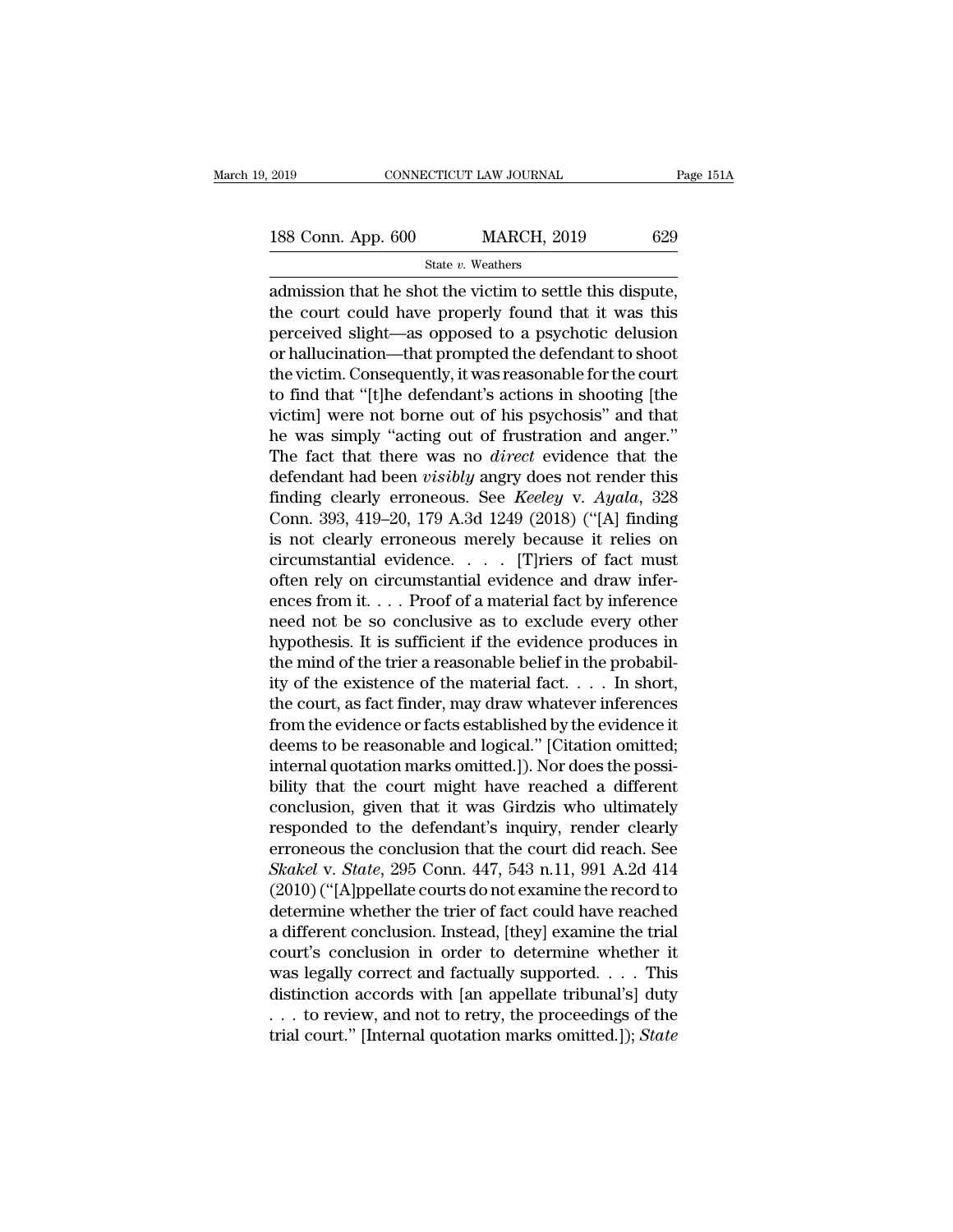## CONNECTICUT LAW JOURNAL March 19, 2019<br>630 MARCH, 2019 188 Conn. App. 600<br>5tate v. Weathers State *v.* Weathers

CONNECTICUT LAW JOURNAL March 19, 2019<br> **Barnes**, 27 Conn. App. 713, 723, 610 A.2d 689 (under<br>
clearly erroneous standard of review, "[t]he issue is not<br>
whether the trial court could have reached a different 630 MARCH, 2019 188 Conn. App. 600<br>
State v. Weathers<br>
v. *Barnes*, 27 Conn. App. 713, 723, 610 A.2d 689 (under<br>
clearly erroneous standard of review, "[t]he issue is not<br>
whether the trial court could have reached a diff 630 MARCH, 2019 188 Conn. App. 600<br>
State v. Weathers<br>
v. Barnes, 27 Conn. App. 713, 723, 610 A.2d 689 (under<br>
clearly erroneous standard of review, "[t]he issue is not<br>
whether the trial court could have reached a differ 630 MARCH, 2019 188 Conn. App. 600<br>
State v. Weathers<br>
v. *Barnes*, 27 Conn. App. 713, 723, 610 A.2d 689 (under<br>
clearly erroneous standard of review, "[t]he issue is not<br>
whether the trial court could have reached a diff State v. Weathers<br>
v. Barnes, 27 Conn. App. 713, 723, 610 A.2d 689 (under<br>
clearly erroneous standard of review, "[t]he issue is not<br>
whether the trial court could have reached a different<br>
conclusion but whether the conc State v. Weathers<br>
v. *Barnes*, 27 Conn. App. 713, 723, 610 A.2d 689 (under<br>
clearly erroneous standard of review, "[t]he issue is not<br>
whether the trial court could have reached a different<br>
conclusion but whether the co (1992). early erroneous standard of review, "[t]he issue is not<br>nether the trial court could have reached a different<br>nclusion but whether the conclusion which it did<br>ach is clearly erroneous" [internal quotation marks<br>nitted]), c whether the trial court could have reached a different<br>
conclusion but whether the conclusion which it did<br>
reach is clearly erroneous" [internal quotation marks<br>
omitted]), cert. denied, 223 Conn. 914, 614 A.2d 826<br>
(1992

conclusion but whether the conclusion which it did<br>reach is clearly erroneous" [internal quotation marks<br>omitted]), cert. denied, 223 Conn. 914, 614 A.2d 826<br>(1992).<br>The defendant next challenges the court's finding that<br>" reach is clearly erroneous" [internal quotation marks<br>omitted]), cert. denied, 223 Conn. 914, 614 A.2d 826<br>(1992).<br>The defendant next challenges the court's finding that<br>"there was nothing remarkable, untoward or aberrant<br> omitted]), cert. denied, 223 Conn. 914, 614 A.2d 826<br>(1992).<br>The defendant next challenges the court's finding that<br>"there was nothing remarkable, untoward or aberrant<br>about the defendant's conduct [in the police inter-<br>vi (1992).<br>The defendant next challenges the court's finding that<br>"there was nothing remarkable, untoward or aberrant<br>about the defendant's conduct [in the police inter-<br>view]." In support of this contention, the defendant<br>n The defendant next challenges the court's finding that<br>
"there was nothing remarkable, untoward or aberrant<br>
about the defendant's conduct [in the police inter-<br>
view]." In support of this contention, the defendant<br>
notes "there was nothing remarkable, untoward or aberrant<br>about the defendant's conduct [in the police inter-<br>view]." In support of this contention, the defendant<br>notes the extended periods of time during which he<br>was unrespons about the defendant's conduct [in the police inter-<br>view]." In support of this contention, the defendant<br>notes the extended periods of time during which he<br>was unresponsive and asserts that he appeared dis-<br>tracted and co view]." In support of thin<br>notes the extended peric<br>was unresponsive and as<br>tracted and confused durin<br>testimony and the video re<br>port the court's finding,<br>clearly erroneous.<sup>22</sup><br> $\frac{2}{\pi}$ The defendant appears to argu acted and confused during the interview. Because trial<br>estimony and the video recording of the interview sup-<br>ort the court's finding, we conclude that it is not<br>early erroneous.<sup>22</sup><br> $\frac{22}{100}$  The defendant appears to a testimony and the video recording of the interview support the court's finding, we conclude that it is not clearly erroneous.<sup>22</sup><br> $\frac{1}{2}$  The defendant appears to argue that we may review this finding de novo because "[

port the court's finding, we conclude that it is not clearly erroneous.<sup>22</sup><br> $\frac{2}{\sqrt{2}}$ The defendant appears to argue that we may review this finding de novo because "[t]here was no live witness whose credibility could o port the court's finding, we conclude that it is not<br>clearly erroneous.<sup>22</sup><br><sup>22</sup> The defendant appears to argue that we may review this finding de<br>novo because "[t]here was no live witness whose credibility could only be<br>a **Clearly erroneous.**<sup>22</sup><br>
<sup>22</sup> The defendant appears to argue that we may review this finding de novo because "[t]here was no live witness whose credibility could only be assessed by the fact finder," and that, therefore, <sup>22</sup> The defendant appears to argue that we may review this finding de novo because "[t]here was no live witness whose credibility could only be assessed by the fact finder," and that, therefore, this court is in as good % assessed by the fact finder," and that, therefore, this court is in as good a position as the trial court to assess the defendant's demean<br>or during the interview. For this proposition, the defendant relies on our Supre In *Lapointe*, the habeas court was tasked with evaluating the sessed by the fact finder," and that, therefore, this court is in as good a sition as the trial court to assess the defendant's demeanor during the terview. Fo assessed by the fact finder," and that, therefore, this court is in as good a<br>position as the trial court to assess the defendant's demeanor during the<br>interview. For this proposition, the defendant relies on our Supreme C

position as the trial court to assess the defendant's demeanor during the<br>interview. For this proposition, the defendant relies on our Supreme Court's<br>decision in *Lapointe* v. *Commissioner of Correction*, supra, 316 Conn mterview. For this proposition, the defendant relies on our Supreme Court's<br>decision in *Lapointe* v. *Commissioner of Correction*, supra, 316 Conn. 225.<br>We are not persuaded.<br>In *Lapointe*, the habeas court was tasked wit decision in *Laponte* v. *Commissioner of Correction*, supra, 316 Conn. 225.<br>
We are not persuaded.<br>
In *Lapointe*, the habeas court was tasked with evaluating the materiality<br>
of a petitioner's claims under *Brady* v. *Ma* We are not persuaded.<br>
In *Lapointe*, the habeas court was tasked with evaluating the materiality<br>
of a petitioner's claims under *Brady* v. *Maryland*, 373 U.S. 83, 83 S. Ct.<br>
1194, 10 L. Ed. 2d 215 (1963), and *Strickla* In *Laponnte*, the habeas court was tasked with evaluating the materiality of a petitioner's claims under *Brady* v. *Maryland*, 373 U.S. 83, 83 S. Ct. 1194, 10 L. Ed. 2d 215 (1963), and *Strickland v. Washington*, 466 U. of a petitioner's claims under *Brady v. Maryland*, 373 U.S. 83, 83 S. Ct. 1194, 10 L. Ed. 2d 215 (1963), and *Strickland v. Washington*, 466 U.S. 668, 104 S. Ct. 2052, 80 L. Ed. 2d 674 (1984). *Lapointe v. Commissioner o* 1194, 10 L. Ed. 2d 21b (1963), and *Strickland v. Washington*, 460 U.S. 668, 104 S. Ct. 2052, 80 L. Ed. 2d 674 (1984). *Lapointe v. Commissioner of Correction*, supra, 316 Conn. 266–67. Our Supreme Court applied de novo r 104 S. Ct. 2052, 80 L. Ed. 2d 674 (1984). *Lapointe v. Commissioner of Correction*, supra, 316 Conn. 266–67. Our Supreme Court applied de novo review when assessing the habeas court's determination "that the testimony of *Correction*, supra, 316 Conn. 266–67. Our Supreme Court applied de novo<br>review when assessing the habeas court's determination "that the testimony<br>of the petitioner's experts, when viewed in light of [the respondent's ex review when assessing the habeas court's determination "that the testimony<br>of the petitioner's experts, when viewed in light of [the respondent's expert's]<br>testimony, was not sufficiently credible to give rise to a reasona of the petitioner's experts, when viewed in light of [the respondent's expert's]<br>testimony, was not sufficiently credible to give rise to a reasonable probabil-<br>ity of a different result at the original trial . . . . " Id. testimony, was not sufficiently credible to give rise to a reasonable probability of a different result at the original trial  $\ldots$ ." Id., 267. Our Supreme Court concluded that the "habeas court's assessment of the testim ty of a different result at the original trial  $\ldots$   $\ldots$   $\ldots$   $\ldots$   $\ldots$   $\ldots$   $\ldots$   $\ldots$   $\ldots$   $\ldots$   $\ldots$   $\ldots$   $\ldots$   $\ldots$   $\ldots$   $\ldots$   $\ldots$   $\ldots$   $\ldots$   $\ldots$   $\ldots$   $\ldots$   $\ldots$   $\ldots$   $\ldots$   $\ldots$   $\ldots$   $\ldots$   $\ldots$  Court concluded that the "habeas court's assessment of the testimony of<br>
[the petitioner's experts] was not predicated on their demeanor or conduct<br>
on the witness stand, nor was it related to anything else that would refl [the petitioner's experts] was not predicated on their demeanor or conduct<br>on the witness stand, nor was it related to anything else that would reflect<br>adversely on their credibility, such as untruthfulness, bias, poor mem on the witness stand, nor was it related to anything else that would reflect adversely on their credibility, such as untruthfulness, bias, poor memory or substandard powers of observation. That assessment also was not depe adversely on their credibility, such as untruthiumess, bias, poor memory or<br>substandard powers of observation. That assessment also was not dependent<br>on any underlying factual findings requiring the trial court's firsthand substandard powers of observation. That assessment also was not dependent<br>on any underlying factual findings requiring the trial court's firsthand observation and determination of the credibility or reliability of other w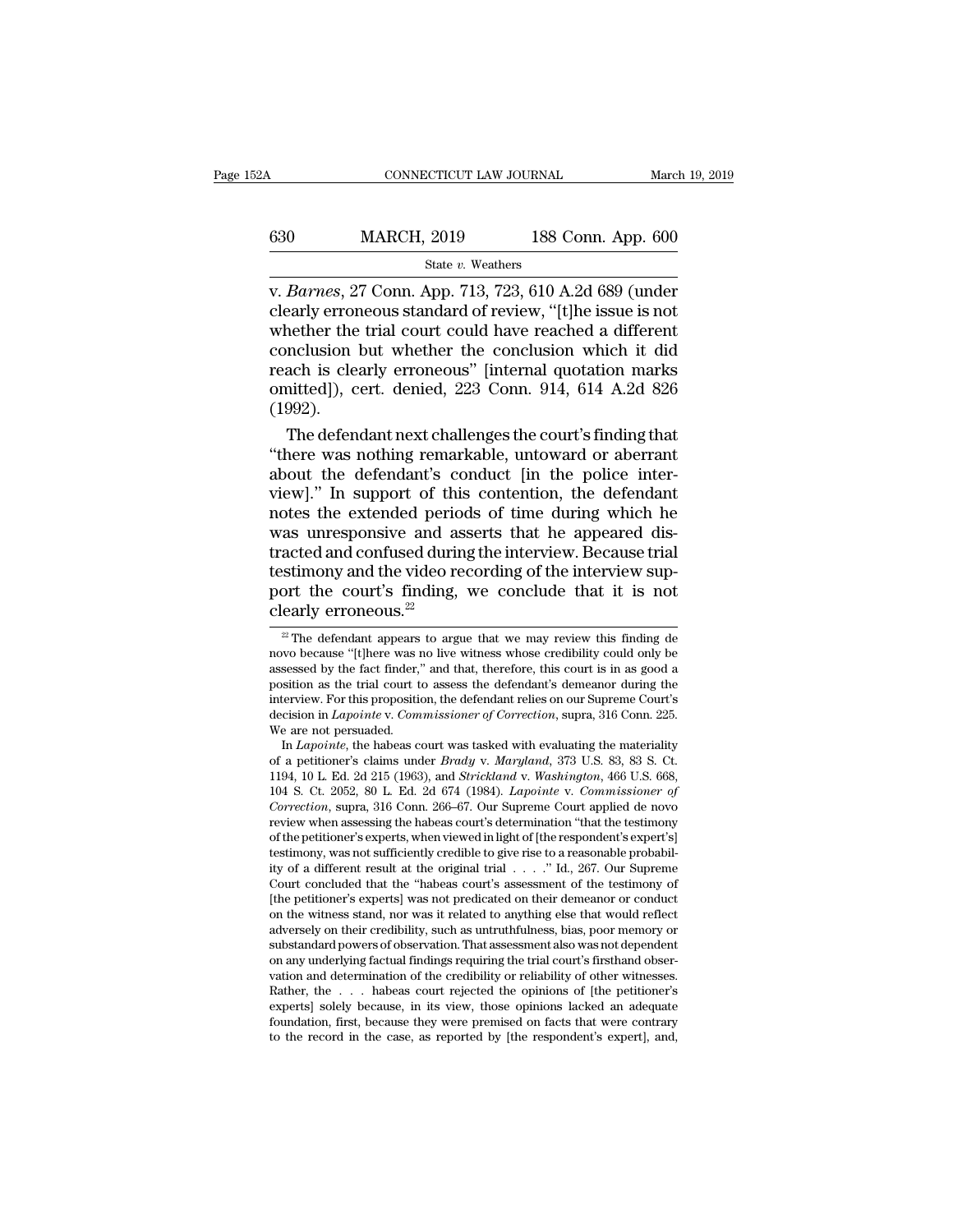2019 CONNECTICUT LAW JOURNAL Page 153A<br>188 Conn. App. 600 MARCH, 2019 631<br>State v. Weathers

### State *v.* Weathers

CONNECTICUT LAW JOURNAL Page 153A<br>
8 Conn. App. 600 MARCH, 2019 631<br>
State v. Weathers<br>
As revealed by the video recording and conceded by<br>
tective Ortiz, there were numerous instances during<br>
a course of the interview tha 188 Conn. App. 600 MARCH, 2019 631<br>
State v. Weathers<br>
As revealed by the video recording and conceded by<br>
Detective Ortiz, there were numerous instances during<br>
the course of the interview that the defendant either<br>
fail 188 Conn. App. 600 MARCH, 2019 631<br>
State v. Weathers<br>
As revealed by the video recording and conceded by<br>
Detective Ortiz, there were numerous instances during<br>
the course of the interview that the defendant either<br>
fail 188 Conn. App.  $600$  MARCH,  $2019$   $631$ <br>  $\frac{31}{100}$  State v. Weathers<br>
As revealed by the video recording and conceded by<br>
Detective Ortiz, there were numerous instances during<br>
the course of the interview that the def State v. Weathers<br>
State v. Weathers<br>
As revealed by the video recording and conceded by<br>
Detective Ortiz, there were numerous instances during<br>
the course of the interview that the defendant either<br>
failed to answer the q State  $v$ . Weathers<br>As revealed by the video recording and conceded by<br>Detective Ortiz, there were numerous instances during<br>the course of the interview that the defendant either<br>failed to answer the questions asked or ga As revealed by the video recording and conceded by<br>Detective Ortiz, there were numerous instances during<br>the course of the interview that the defendant either<br>failed to answer the questions asked or gave an unre-<br>sponsive failed to answer the questions asked or gave an unre-<br>sponsive answer, and some of his statements could<br>rightly be characterized as disorganized. Ortiz also testi-<br>fied, however, that it is not uncommon for defendants to<br>s sponsive answer, and some of his statements could<br>rightly be characterized as disorganized. Ortiz also testi-<br>fied, however, that it is not uncommon for defendants to<br>second, because the court did not credit the scientific

of the expert testimony has nothing to do with the personal credit in the expert testimony has nothing to do with the personal credibility of the expert testimony has nothing to do with the personal credibility of the expe fied, however, that it is not uncommon for defendants to<br>second, because the court did not credit the scientific underpinnings of<br>those opinions. In such circumstances, when the habeas court's assessment<br>of the expert test fied, however, that it is not uncommon for defendants to<br>second, because the court did not credit the scientific underpinnings of<br>those opinions. In such circumstances, when the habeas court's assessment<br>of the expert test second, because the court did not credit the scientific underpinnings of those opinions. In such circumstances, when the habeas court's assessment of the expert testimony has nothing to do with the personal credibility of second, because the court did not credit the scientific underpinnings of<br>those opinions. In such circumstances, when the habeas court's assessment<br>of the expert vitness but instead is based entirely on the court's evaluati those opmons. In such circumstances, when the habeas court's assessment<br>of the expert testimony has nothing to do with the personal credibility of<br>the expert witness but instead is based entirely on the court's evaluation<br> of the expert<br>the expert w<br>of the found<br>court is as w<br>*Brady* purpos<br>to the habeas<br>Id., 272.<br>Importantl! e expert witness but instead is based entirely on the court's evaluation<br>the foundational soundness of the witness' professional opinion, this<br>urt is as well situated as the habeas court to assess that testimony for<br> $\alpha dy$  of the foundational soundness of the witness' professional opinion, this court is as well situated as the habeas court to assess that testimony for *Brady* purposes." Id., 268–69. Accordingly, the court saw no reason to d

court is as well situated as the habeas court to assess that testimony for *Brady* purposes." Id., 268–69. Accordingly, the court saw no reason to defer to the habeas court's assessment of the materiality of the expert tes *Brady* purposes." Id., 268–69. Accordingly, the court saw no reason to deter to the habeas court's assessment of the materiality of the expert testimony. Id., 272. Importantly, however, our Supreme Court was careful to e Id., 272.<br>
Id., 272.<br>
Importantly, however, our Supreme Court was careful to emphasize that<br>
"[its] conclusion . . . [was] limited to the kind of fact-finding that is impli-<br>
cated in the *Brady* context." Id., 272 n.42. 1d., 272.<br>
Importantly, however, our Supreme Court was careful to emphasize that<br>
"[its] conclusion . . . [was] limited to the kind of fact-finding that is impli-<br>
cated in the *Brady* context." Id., 272 n.42. That is to Importantly, however, our Supreme Court was careful to emphasize that "[its] conclusion . . . [was] limited to the kind of fact-finding that is implicated in the *Brady* context." Id., 272 n.42. That is to say, its conclu "[Its] conclusion  $\ldots$  [was] imited to the kind of fact-finding that is implicated in the *Brady* context." Id., 272 n.42. That is to say, its conclusion was limited to a habeas court's "predictive or probabilistic judgm cated in the *Brady* context." Id., 272 n.42. That is to say, its conclusion was limited to a habeas court's "predictive or probabilistic judgment as to whether the original jury reasonably might have credited the testimo was limited to a habeas court's "predictive or probabilistic judgment as to whether the original jury reasonably might have credited the testimony of the petitioner's experts"; id., 272; as opposed to a "trial court's fin whether the original jury reasonably might have credited the testimony of<br>the petitioner's experts"; id., 272; as opposed to a "trial court's findings with<br>respect to the underlying historical facts  $\ldots$ ." (Internal quot the petitioner's experts'; id., 272; as opposed to a "trial court's findings with<br>respect to the underlying historical facts  $\ldots$ ." (Internal quotation marks<br>omitted.) Id., 273 n.43. As the court explained, "a habeas cou % omitted.) Id., 273 n.43. As the court explained, "a habeas court's credibility determination [in the context of a *Brady* claim] is not an 'absolute' finding, as the factual findings of the ultimate finder of fact are, nitted.) Id., 273 n.43. As the court explained, "a habeas court's credibility<br>termination [in the context of a *Brady* claim] is not an 'absolute' finding,<br>the factual findings of the ultimate finder of fact are, but merel determination [in the context of a *Brady* claim] is not an 'absolute' inding,<br>as the factual findings of the ultimate finder of fact are, but merely is a<br>threshold evidentiary assessment required for the purpose of deter

as the factual findings of the ultimate finder of fact are, but merely is a<br>threshold evidentiary assessment required for the purpose of determining<br>whether the ultimate finder of fact reasonably could credit the evidence<br> threshold evidentiary assessment required for the purpose of determining<br>whether the ultimate finder of fact reasonably could credit the evidence<br> $\dots$ ." Id., 272 n.42.<br>The present case clearly is not one of the rare cases whether the ultimate inder of lact reasonably could credit the evidence . . . ." Id., 272 n.42.<br>
The present case clearly is not one of the rare cases for which *Lapointe* requires de novo review. See id., 307 ("only in t  $\therefore$   $\therefore$   $\therefore$   $\therefore$   $\therefore$   $\therefore$   $\therefore$   $\therefore$   $\therefore$   $\therefore$   $\therefore$   $\therefore$   $\therefore$   $\therefore$   $\therefore$   $\therefore$   $\therefore$   $\therefore$   $\therefore$   $\therefore$   $\therefore$   $\therefore$   $\therefore$   $\therefore$   $\therefore$   $\therefore$   $\therefore$   $\therefore$   $\therefore$   $\therefore$   $\therefore$   $\therefore$   $\therefore$   $\therefore$   $\therefore$   $\therefore$   $\therefore$ The present case clearly is not one of the rare cases for which *Lapomte*<br>requires de novo review. See id., 307 ("only in the rare case that a litigant<br>can establish that his case is materially similar to [that in *Lapoint* requires de novo review. See id., 307 ("only in the rare case that a litigant<br>can establish that his case is materially similar to [that in *Lapointe*] will he<br>be entitled to de novo review of the lower court's materiality can establish that his case is materially similar to [that in *Lapointe*] will he<br>be entitled to de novo review of the lower court's materiality determination").<br>In the present case, the court heard testimony from Detectiv be entitled to de novo review of the lower court's materiality determination").<br>In the present case, the court heard testimony from Detective Ortiz regarding<br>his interview of the defendant, reviewed the video recording ma In the present case, the court heard testimony from Detective Ortiz regarding<br>his interview of the defendant, reviewed the video recording made of that<br>interview, and, on the basis of this evidence, made an "absolute findi his interview of the defendant, reviewed the video recording made of that<br>interview, and, on the basis of this evidence, made an "absolute finding"<br>regarding the defendant's conduct and demeanor during the interview. (Int mterview, and, on the basis of this evidence, made an "absolute finding"<br>regarding the defendant's conduct and demeanor during the interview. (Inter-<br>nal quotation marks omitted.) See id., 272 n.42. Thus, the court's factu regarding the detendant's conduct and demeanor during the interview. (Inter-<br>nal quotation marks omitted.) See id., 272 n.42. Thus, the court's factual<br>finding does not constitute the sort of predictive or probabilistic j mal quotation marks omitted.) See id., 272 n.42. Thus, the court's factual<br>finding does not constitute the sort of predictive or probabilistic judgment<br>at issue in *Lapointe*, and, consequently, the defendant's reliance on finding does not constitute the sort of predictive or probabilistic judgment<br>at issue in *Lapointe*, and, consequently, the defendant's reliance on *Lapointe*<br>in unavailing. We therefore limit our review to whether that f at issue in *Lapontie*, and, consequently, the detendant s reliance on *Laponte* in unavailing. We therefore limit our review to whether that finding is clearly erroneous. See *State* v. *Smith*, 107 Conn. App. 666, 675, 9 in unavailing. We therefore limit our review to whether that finding is clearly erroneous. See *State* v. *Smith*, 107 Conn. App. 666, 675, 946 A.2d 319 (reviewing for clear error trial court's finding that photographs in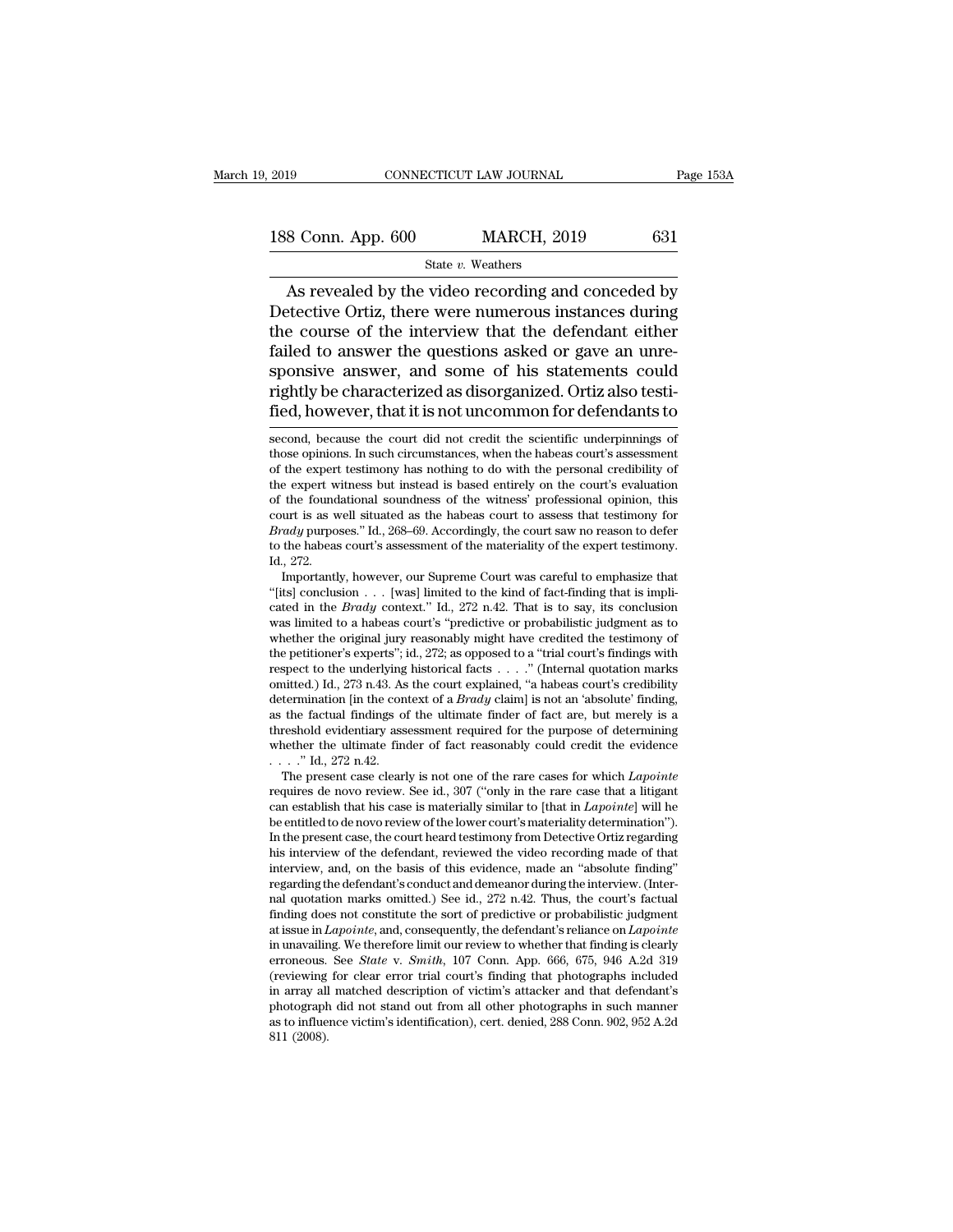## CONNECTICUT LAW JOURNAL March 19, 2019<br>632 MARCH, 2019 188 Conn. App. 600<br>5tate v. Weathers State *v.* Weathers

not be entirely responsive during an interview. Indeed,  $\begin{array}{r} \n 632 \quad \text{MARCH, 2019} \quad \text{188 Conn. App. 600} \n \end{array}$ <br>
state v. Weathers<br>
not be entirely responsive during an interview. Indeed,<br>
it is a matter of common knowledge that an individual<br>
involved in the commission of a ser  $\begin{array}{r} \n 632 \text{ } \text{MARCH, 2019} \text{ 188 Conn. App. 600} \\
 \hline \n 841 \text{ K} & v. \text{Weather} \n \end{array}$ <br>
mot be entirely responsive during an interview. Indeed, it is a matter of common knowledge that an individual involved in the commission of MARCH,  $2019$  188 Conn. App. 600<br>
state v. Weathers<br>
not be entirely responsive during an interview. Indeed,<br>
it is a matter of common knowledge that an individual<br>
involved in the commission of a serious offense might<br>
u State v. Weathers<br>
The vertex of the common structure of the entirely responsive during an interview. Indeed,<br>
it is a matter of common knowledge that an individual<br>
involved in the commission of a serious offense might<br> state v. weathers<br>
interview. Indeed,<br>
it is a matter of common knowledge that an individual<br>
involved in the commission of a serious offense might<br>
understandably be reticent to respond to police ques-<br>
tioning; "[triers not be entirely responsive during an interview. Indeed,<br>it is a matter of common knowledge that an individual<br>involved in the commission of a serious offense might<br>understandably be reticent to respond to police ques-<br>tio it is a matter of common knowledge that an individual<br>involved in the commission of a serious offense might<br>understandably be reticent to respond to police ques-<br>tioning; "[triers of fact] are not required to leave com-<br>m involved in the commission of a serious offense might<br>understandably be reticent to respond to police ques-<br>tioning; "[triers of fact] are not required to leave com-<br>mon sense at the courtroom door . . . nor are they<br>expec understandably be reticent to respond to police questioning; "[triers of fact] are not required to leave com-<br>mon sense at the courtroom door . . . nor are they<br>expected to lay aside matters of common knowledge<br>or their ow tioning; "[triers of fact] are not required to leave com-<br>mon sense at the courtroom door . . . nor are they<br>expected to lay aside matters of common knowledge<br>or their own observations and experience of the affairs<br>of lif mon sense at the courtroom door  $\ldots$  nor are they<br>expected to lay aside matters of common knowledge<br>or their own observations and experience of the affairs<br>of life  $\ldots$ ." (Internal quotation marks omitted.) *State*<br>v. \$ expected to lay aside matters of common knowledge<br>or their own observations and experience of the affairs<br>of life . . . ." (Internal quotation marks omitted.) *State*<br>v.  $$7379.54$  *United States Currency*, 80 Conn. App.<br> or their own observations and experience of the affairs<br>of life . . . ." (Internal quotation marks omitted.) *State*<br>v. \$7379.54 United States Currency, 80 Conn. App.<br>471, 476, 844 A.2d 220 (2003). Common sense similarly<br> of life . . . ." (Internal quotation marks omitted.) *State* v.  $$7379.54$  United States Currency, 80 Conn. App. 471, 476, 844 A.2d 220 (2003). Common sense similarly dictates that inattention and confusion are not necess v.  $$7379.54$  United States Currency, 80 Conn. App.<br>471, 476, 844 A.2d 220 (2003). Common sense similarly<br>dictates that inattention and confusion are not necessar-<br>ily indicative of a mental disease or defect. Moreover,<br>A 471, 476, 844 A.2d 220 (2003). Common sense similarly<br>dictates that inattention and confusion are not necessar-<br>ily indicative of a mental disease or defect. Moreover,<br>Amble testified that the defendant's unresponsiveness<br> dictates that inattention and confusion are not necessarily indicative of a mental disease or defect. Moreover,<br>Amble testified that the defendant's unresponsiveness<br>and blank gaze are "such . . . non-specific observa-<br>tio ily indicative of a mental disease or defect. Moreover,<br>Amble testified that the defendant's unresponsiveness<br>and blank gaze are "such  $\ldots$  non-specific observa-<br>tion[s] that  $\ldots$  [these] certainly could be [indicative<br> Amble testified that the defendant's unresponsiveness<br>and blank gaze are "such . . . non-specific observa-<br>tion[s] that . . . [these] certainly could be [indicative<br>of psychosis], and then it might not be; it all depends. and blank gaze are "such . . . non-specific observation[s] that . . . [these] certainly could be [indicative of psychosis], *and then it might not be*; it all depends." (Emphasis added.) Given this evidence and the great d tion[s] that . . . [these] certainly could be [indicative of psychosis], *and then it might not be*; it all depends."<br>(Emphasis added.) Given this evidence and the great deference we afford the trier of fact's findings in of psychosis], *and then it might not be*; it all depends."<br>(Emphasis added.) Given this evidence and the great<br>deference we afford the trier of fact's findings in view<br>of its function "to weigh and interpret the evidence<br> (Emphasis added.) Given this evidence and the great<br>deference we afford the trier of fact's findings in view<br>of its function "to weigh and interpret the evidence<br>before it"; (internal quotation marks omitted) *State* v.<br> deference we afford the trier of fact's findings in view<br>of its function "to weigh and interpret the evidence<br>before it"; (internal quotation marks omitted) *State* v.<br>*Campbell*, 328 Conn. 444, 487, 180 A.3d 882 (2018); w % of its function "to weigh and interpret the evidence it"; (internal quotation marks omitted)  $Sta$   $Campbell$ , 328  $Conn. 444$ , 487, 180  $A.3d 882$  (2018) cannot agree with the defendant's contention that "reasonable fact finder Finally, 328 Conn. 444, 487, 180 A.3d 882 (2018); we<br>mort agree with the defendant's contention that "[n]o<br>asonable fact finder could view this interview and<br>nclude that the defendant was not experiencing a<br>ental breakdow campoon, 525 Sommartin, 157, 158 Thou 622 (2010), we<br>cannot agree with the defendant's contention that "[n]o<br>reasonable fact finder could view this interview and<br>conclude that the defendant was not experiencing a<br>mental b

Example fact finder could view this interview and<br>conclude that the defendant was not experiencing a<br>mental breakdown of some sort at the time."<br>Finally, the defendant argues that the court's finding<br>that he either fabrica conclude that the defendant was not experiencing a<br>mental breakdown of some sort at the time."<br>Finally, the defendant argues that the court's finding<br>that he either fabricated or embellished his symptoms<br>is clearly erroneo substantial breakdown of some sort at the time."<br>Finally, the defendant argues that the court's finding<br>that he either fabricated or embellished his symptoms<br>is clearly erroneous because the evidence on which the<br>court bas Finally, the defendant argues that the court's finding<br>that he either fabricated or embellished his symptoms<br>is clearly erroneous because the evidence on which the<br>court based this finding "cannot reasonably be called<br>subs Finally, the defendant argues that the court's finding<br>that he either fabricated or embellished his symptoms<br>is clearly erroneous because the evidence on which the<br>court based this finding "cannot reasonably be called<br>subs that he either fabricated or embellished his symptoms<br>is clearly erroneous because the evidence on which the<br>court based this finding "cannot reasonably be called<br>substantial evidence." This argument clearly lacks<br>merit. " is clearly erroneous because the evidence on which the<br>court based this finding "cannot reasonably be called<br>substantial evidence." This argument clearly lacks<br>merit. "Under the clearly erroneous standard of review,<br>an app court based this finding "cannot reasonably be called<br>substantial evidence." This argument clearly lacks<br>merit. "Under the clearly erroneous standard of review,<br>an appellate tribunal does not weigh the quantum of<br>evidence substantial evidence." This argument clearly lacks<br>merit. "Under the clearly erroneous standard of review,<br>an appellate tribunal does not weigh the quantum of<br>evidence submitted; it simply inquires as to whether<br>there is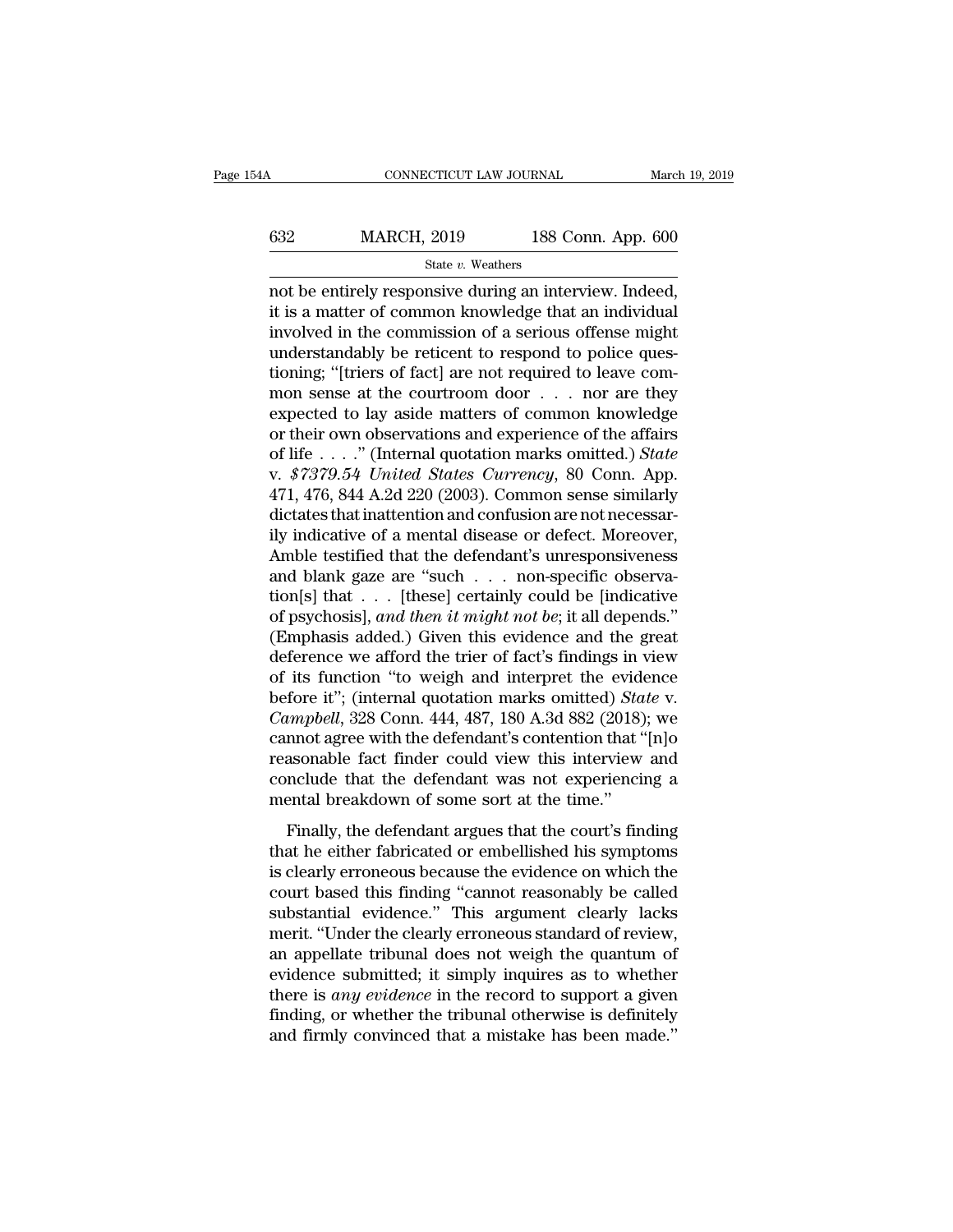# 2019 CONNECTICUT LAW JOURNAL Page 155A<br>188 Conn. App. 600 MARCH, 2019 633<br>State v. Weathers

State *v.* Weathers

(Emphasis added.) *Jalbert* v. *Mulligan*, 153 Conn. App. (Emphasis added.) *Jalbert* v. *Mulligan*, 153 Conn. App. 124, 138, 101 A.3d 279, cert. denied, 315 Conn. 901, 104 188 Conn. App. 600 MARCH, 2019 633<br>
State v. Weathers<br>
(Emphasis added.) Jalbert v. Mulligan, 153 Conn. App.<br>
124, 138, 101 A.3d 279, cert. denied, 315 Conn. 901, 104<br>
A.3d 107 (2014). Moreover, "[p]roof of a material fact 188 Conn. App. 600 MARCH, 2019 633<br>
State v. Weathers<br>
(Emphasis added.) Jalbert v. Mulligan, 153 Conn. App.<br>
124, 138, 101 A.3d 279, cert. denied, 315 Conn. 901, 104<br>
A.3d 107 (2014). Moreover, "[p]roof of a material fac 188 Conn. App. 600 MARCH, 2019 633<br>
State v. Weathers<br>
(Emphasis added.) Jalbert v. Mulligan, 153 Conn. App.<br>
124, 138, 101 A.3d 279, cert. denied, 315 Conn. 901, 104<br>
A.3d 107 (2014). Moreover, "[p]roof of a material fac State v. Weathers<br>
(Emphasis added.) Jalbert v. Mulligan, 153 Conn. App.<br>
124, 138, 101 A.3d 279, cert. denied, 315 Conn. 901, 104<br>
A.3d 107 (2014). Moreover, "[p]roof of a material fact<br>
by inference need not be so concl State v. Weathers<br>
(Emphasis added.) Jalbert v. Mulligan, 153 Conn. App.<br>
124, 138, 101 A.3d 279, cert. denied, 315 Conn. 901, 104<br>
A.3d 107 (2014). Moreover, "[p]roof of a material fact<br>
by inference need not be so concl (Emphasis added.) *Jalbert v. Mulligan*, 153 Conn. App.<br>124, 138, 101 A.3d 279, cert. denied, 315 Conn. 901, 104<br>A.3d 107 (2014). Moreover, "[p]roof of a material fact<br>by inference need not be so conclusive as to exclude<br> 124, 138, 101 A.3d 279, cert. denied, 315 Conn. 901, 104<br>A.3d 107 (2014). Moreover, "[p]roof of a material fact<br>by inference need not be so conclusive as to exclude<br>every other hypothesis. It is sufficient if the evidence<br> A.3d 107 (2014). Moreover, "[p]roof of a material fact<br>by inference need not be so conclusive as to exclude<br>every other hypothesis. It is sufficient if the evidence<br>produces in the mind of the trier a reasonable belief tha by inference need not be so conclusive as to exclude<br>every other hypothesis. It is sufficient if the evidence<br>produces in the mind of the trier a reasonable belief that<br>the material fact is more probable than not." (Intern every other hypothesis. It is sufficient if the evidence<br>produces in the mind of the trier a reasonable belief that<br>the material fact is more probable than not." (Internal<br>quotation marks omitted.) *Patrick* v. *Burns*, 5 produces in the mind of the trier a reasonable belief that<br>the material fact is more probable than not." (Internal<br>quotation marks omitted.) *Patrick* v. *Burns*, 5 Conn.<br>App. 663, 669–70, 502 A.2d 432 (1985), cert. denied the material fact is more probable than not." (Internal<br>quotation marks omitted.) *Patrick* v. *Burns*, 5 Conn.<br>App. 663, 669–70, 502 A.2d 432 (1985), cert. denied, 198<br>Conn. 805, 504 A.2d 1059 (1986). Because the defendan quotation marks omitted.) *Patrick v. Burns*, 5 Conn.<br>App. 663, 669–70, 502 A.2d 432 (1985), cert. denied, 198<br>Conn. 805, 504 A.2d 1059 (1986). Because the defendant<br>concedes that there is some evidence of malingering in<br>t App. 663, 669–70, 502 A.2d 432 (1985), cert. denied, 198<br>Conn. 805, 504 A.2d 1059 (1986). Because the defendant<br>concedes that there is some evidence of malingering in<br>the record—namely, Downer's notations in the defen-<br>dan Finit. 805, 504 A.2d 1059 (1980). Because the defendant<br>needes that there is some evidence of malingering in<br>e record—namely, Downer's notations in the defen-<br>nt's medical records with the department and Amble's<br>nelusion i concedes that there is some evidence of maintgering in<br>the record—namely, Downer's notations in the defen-<br>dant's medical records with the department and Amble's<br>conclusion in his written evaluation—we cannot con-<br>clude th

the record—hainery, Downer's notations in the defendant's medical records with the department and Amble's conclusion in his written evaluation—we cannot conclude that the court's finding is clearly erroneous.<br>The defendant dant sinedical records with the department and Ambie s<br>conclusion in his written evaluation—we cannot con-<br>clude that the court's finding is clearly erroneous.<br>The defendant further argues that, even if this finding<br>is not conclusion in his written evaluation—we cannot conclude that the court's finding is clearly erroneous.<br>The defendant further argues that, even if this finding<br>is not clearly erroneous, it does not logically support<br>the co The defendant further argues that, even if this finding<br>is not clearly erroneous, it does not logically support<br>the court's conclusion that the defendant's psychosis<br>did not diminish his ability to control his behavior. Mo The defendant further argues that, even if this finding<br>is not clearly erroneous, it does not logically support<br>the court's conclusion that the defendant's psychosis<br>did not diminish his ability to control his behavior. M is not clearly erroneous, it does not logically support<br>the court's conclusion that the defendant's psychosis<br>did not diminish his ability to control his behavior. More<br>specifically, the defendant contends that the fact th the court's conclusion that the defendant's psychosis<br>did not diminish his ability to control his behavior. More<br>specifically, the defendant contends that the fact that<br>he was fabricating or exaggerating his symptoms *afte* did not diminish his ability to control his behavior. More<br>specifically, the defendant contends that the fact that<br>he was fabricating or exaggerating his symptoms *after*<br>the offense "does not prove anything about [his] m specifically, the defendant contends that the fact that<br>he was fabricating or exaggerating his symptoms *after*<br>the offense "does not prove anything about [his] mental<br>state *at the time of the shooting.*" (Emphasis in or he was fabricating or exaggerating his symptoms *after* the offense "does not prove anything about [his] mental state *at the time of the shooting.*" (Emphasis in original.) In other words, the defendant appears to be arg the offense "does not prove anything about [his] mental<br>state *at the time of the shooting.*" (Emphasis in origi-<br>nal.) In other words, the defendant appears to be<br>arguing that a fact finder cannot reasonably infer a<br>defe state *at the time of the shooting.*" (Emphasis in original.) In other words, the defendant appears to be arguing that a fact finder cannot reasonably infer a defendant's mental condition at the time of the offense from e nal.) In other words, the defendant appears to be arguing that a fact finder cannot reasonably infer a defendant's mental condition at the time of the offense from evidence of his mental condition at a subsequent time. Thi arguing that a fact finder cannot reasonably infer a<br>defendant's mental condition at the time of the offense<br>from evidence of his mental condition at a subsequent<br>time. This argument plainly lacks merit and requires<br>littl defendant's mental condition at the time of the offense<br>from evidence of his mental condition at a subsequent<br>time. This argument plainly lacks merit and requires<br>little discussion, as it is well established that a "defenfrom evidence of his mental condition at a subsequent<br>time. This argument plainly lacks merit and requires<br>little discussion, as it is well established that a "defen-<br>dant's state of mind may be proven by his conduct<br>befor time. This argument<br>little discussion, as it<br>dant's state of mind<br>before, during and aft<br>tion marks omitted.)<br>192, 204, 11 A.3d 699<br>A.3d 628 (2011).<br>We conclude that the discussion, as it is well established that a defen-<br>int's state of mind may be proven by his conduct<br>fore, during and after the [offense]." (Internal quota-<br>in marks omitted.) *State* v. *Douglas*, 126 Conn. App.<br>2, 20 dant s state of find flay be proven by his conduct<br>before, during and after the [offense]." (Internal quota-<br>tion marks omitted.) *State v. Douglas*, 126 Conn. App.<br>192, 204, 11 A.3d 699, cert. denied, 300 Conn. 926, 15<br>A. before, during and after the [offense]. (Internat quotation marks omitted.) *State v. Douglas*, 126 Conn. App. 192, 204, 11 A.3d 699, cert. denied, 300 Conn. 926, 15 A.3d 628 (2011).<br>We conclude that the court's express su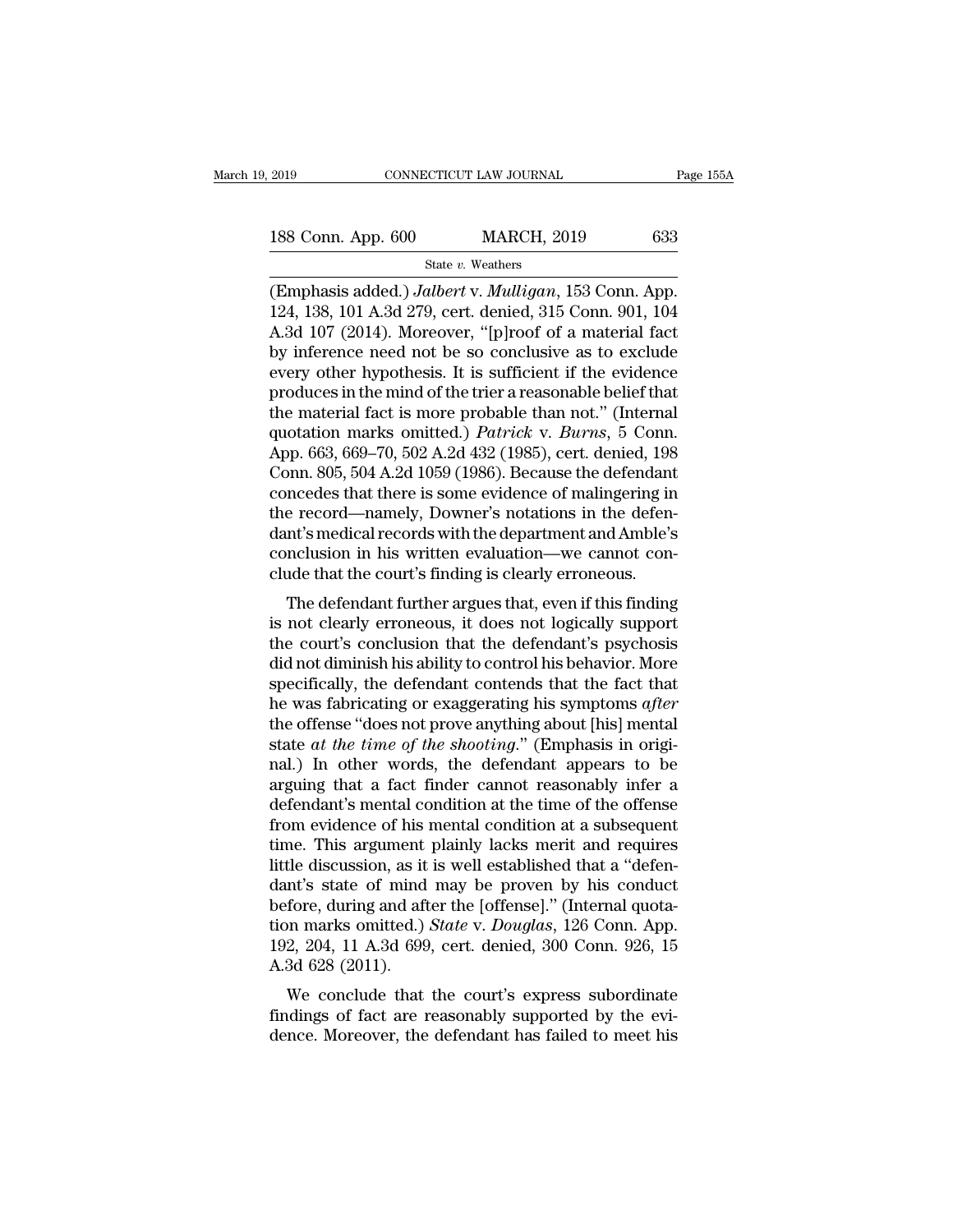| 6A  | CONNECTICUT LAW JOURNAL                                                                                                                                  |                    | March 19, 2019 |
|-----|----------------------------------------------------------------------------------------------------------------------------------------------------------|--------------------|----------------|
| 634 | <b>MARCH, 2019</b>                                                                                                                                       | 188 Conn. App. 600 |                |
|     | State v. Weathers                                                                                                                                        |                    |                |
|     | burden to establish that the court's rejection of his<br>affirmative defense of mental disease or defect was not<br>reasonably supported by the evidence |                    |                |

MARCH, 2019 188 Conn. App. 600<br>
State v. Weathers<br>
burden to establish that the court's rejection of his<br>
affirmative defense of mental disease or defect was not<br>
reasonably supported by the evidence.  $\begin{tabular}{ll} \multicolumn{1}{l}{{\textbf{634}}}&\multicolumn{1}{l}{\textbf{MARCH, 2019}}&\multicolumn{1}{l}{\textbf{188 Conn}}\\ \hline &\textbf{State $v$. Weathers} \\ \hline{\end{tabular} \end{tabular} \begin{tabular}{l} \multicolumn{1}{l}{\textbf{State $v$}}&\multicolumn{1}{l}{\textbf{Weathers}}\\ \multicolumn{1}{l}{\textbf{But den to establish that the court's reject}}\\ \multicolumn{1}{l}{\textbf{affirmative defense of mental disease or defect}}\\ \multicolumn{1}{l}{\textbf{reasonably supported by the evidence.}}\\ \$ State v. weathers<br>
In the court's rejection of his<br>
differentiative defense of mental disease or defect was not<br>
asonably supported by the evidence.<br>  $\Pi$ <br>
The defendant additionally claims that the court<br>
rred as a matte

II

burden to establish that the court's rejection of his<br>affirmative defense of mental disease or defect was not<br>reasonably supported by the evidence.<br>II<br>The defendant additionally claims that the court<br>"erred as a matter of affirmative defense of mental disease or defect was not<br>reasonably supported by the evidence.<br>II<br>The defendant additionally claims that the court<br>"erred as a matter of law in rendering an opinion on a<br>matter that required reasonably supported by the evidence.<br>
II<br>
The defendant additionally claims that the court<br>
"erred as a matter of law in rendering an opinion on a<br>
matter that required expert testimony." The defendant<br>
asserts that, once II<br>The defendant additionally claims that the court<br>"erred as a matter of law in rendering an opinion on a<br>matter that required expert testimony." The defendant<br>asserts that, once a fact finder determines that a defen-<br>dan The defendant additionally claims that the court<br>
"erred as a matter of law in rendering an opinion on a<br>
matter that required expert testimony." The defendant<br>
asserts that, once a fact finder determines that a defen-<br>
da The defendant additionally claims that the court<br>"erred as a matter of law in rendering an opinion on a<br>matter that required expert testimony." The defendant<br>asserts that, once a fact finder determines that a defen-<br>dant h "erred as a matter of law in rendering an opinion on a<br>matter that required expert testimony." The defendant<br>asserts that, once a fact finder determines that a defen-<br>dant had been suffering from a mental illness, the fact matter that required expert testimony." The defendant<br>asserts that, once a fact finder determines that a defendant<br>had been suffering from a mental illness, the fact<br>finder cannot make a finding as to whether that illness<br> asserts that, once a fact finder determines that a defendant had been suffering from a mental illness, the fact<br>finder cannot make a finding as to whether that illness<br>impaired the defendant's capacity to control his con-<br> dant had been suffering from a mental illness, the fact<br>finder cannot make a finding as to whether that illness<br>impaired the defendant's capacity to control his con-<br>duct unless there is expert evidence in the record<br>regar finder cannot make a finding as to whether that illness<br>impaired the defendant's capacity to control his con-<br>duct unless there is expert evidence in the record<br>regarding the effects of that illness on the defendant's<br>beha impaired the defendant's capacity to control his conduct unless there is expert evidence in the record regarding the effects of that illness on the defendant's behavioral controls. The defendant thus appears to argue that, duct unless there is expert evidence in the record<br>regarding the effects of that illness on the defendant's<br>behavioral controls. The defendant thus appears to<br>argue that, because the court rejected the opinions of<br>Lovejoy regarding the effects of that illness on the defendant's<br>behavioral controls. The defendant thus appears to<br>argue that, because the court rejected the opinions of<br>Lovejoy and Amble, and the state did not offer any<br>rebuttal behavioral controls. The defendan<br>argue that, because the court reject<br>Lovejoy and Amble, and the state<br>rebuttal expert testimony, the court l<br>on which to conclude that "the defe<br>ease did not diminish his ability to co<br>Thi Suce that, because the court rejected the opmions of<br>wejoy and Amble, and the state did not offer any<br>buttal expert testimony, the court had no proper basis<br>is which to conclude that "the defendant's mental dis-<br>se did not Europey and Thibic, and the state did not offer any<br>rebuttal expert testimony, the court had no proper basis<br>on which to conclude that "the defendant's mental dis-<br>ease did not diminish his ability to control his behavior

rebutan expert testimony, the court had no proper basis<br>on which to conclude that "the defendant's mental dis-<br>ease did not diminish his ability to control his behavior."<br>This claim clearly lacks merit.<br>It is well establis on which to conclude that the decidual is included size<br>ease did not diminish his ability to control his behavior."<br>This claim clearly lacks merit.<br>It is well established that, although "expert testimony<br>is of great assist This claim clearly lacks merit.<br>
It is well established that, although "expert testimony<br>
is of great assistance, the ultimate issue of sanity,<br>
including intent, is decided by the trier of fact." State<br>
v. Evans, 203 Conn It is well established that, although "expert testimony<br>is of great assistance, the ultimate issue of sanity,<br>including intent, is decided by the trier of fact." State<br>v. Evans, 203 Conn. 212, 242, 523 A.2d 1306 (1987).<br>T It is well established that, although "expert testimony<br>is of great assistance, the ultimate issue of sanity,<br>including intent, is decided by the trier of fact." *State*<br>v. Evans, 203 Conn. 212, 242, 523 A.2d 1306 (1987). is of great assistance, the ultimate issue of sanity,<br>including intent, is decided by the trier of fact." *State*<br>v. *Evans*, 203 Conn. 212, 242, 523 A.2d 1306 (1987).<br>Thus, this court has stated—albeit in the context of including intent, is decided by the trier of fact." *State*<br>v. *Evans*, 203 Conn. 212, 242, 523 A.2d 1306 (1987).<br>Thus, this court has stated—albeit in the context of a<br>petition by the state for an order of continued comm v. Evans, 203 Conn. 212, 242, 523 A.2d 1306 (1987).<br>Thus, this court has stated—albeit in the context of a<br>petition by the state for an order of continued commit-<br>ment of an insanity acquittee pursuant to General Stat-<br>ut ment of an insanity acquittee pursuant to General Statures § 17a-593 (c)<sup>23</sup>—that "[t]he ultimate determination of mental illness . . . is a legal decision. . . . . . Although psychiatric testimony as to the defendant's utes § 17a-593 (c)<sup>23</sup>—that "[t]he ultimate determination<br>of mental illness . . . is a legal decision. . . . .<br>Although psychiatric testimony as to the defendant's<br> $\frac{23}{4}$  General Statutes § 17a-593 (c) provides: "If r

a person with intellectual disability to the extent that his discharge at the Although psychiatric testimony as to the defendant's<br>  $\frac{1}{23}$  General Statutes § 17a-593 (c) provides: "If reasonable cause exists to<br>
believe that the acquittee remains a person with psychiatric disabilities or<br>
a per Example 1 And Hought polyerinative testimionly as to the determinant s<br>  $\frac{1}{2}$  General Statutes § 17a-593 (c) provides: "If reasonable cause exists to<br>
believe that the acquittee remains a person with psychiatric disab <sup>23</sup> General Statutes § 17a-593 (c) provides: "If reasonable cause exists to believe that the acquittee remains a person with psychiatric disabilities or a person with intellectual disability to the extent that his discha believe that the acquittee remains a person with psychiatric disabilities or a person with intellectual disability to the extent that his discharge at the expiration of his maximum term of commitment would constitute a dan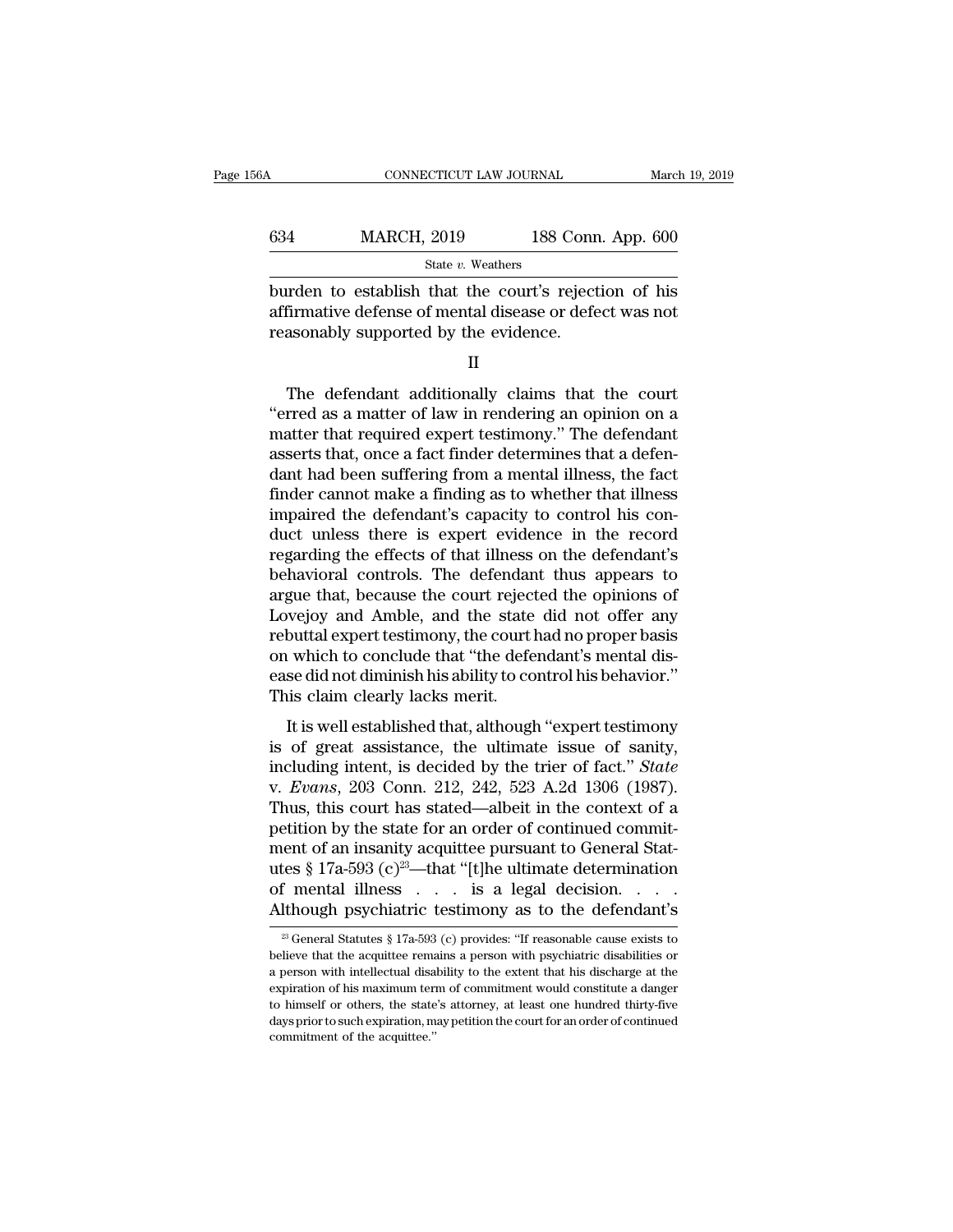| 2019               | CONNECTICUT LAW JOURNAL | Page 157A |
|--------------------|-------------------------|-----------|
| 188 Conn. App. 635 | <b>MARCH, 2019</b>      | 635       |
|                    | State $v$ . Dunbar      |           |

2019 CONNECTICUT LAW JOURNAL Page 157A<br>
188 Conn. App. 635 MARCH, 2019 635<br>
State v. Dunbar<br>
condition may form an important part of the trial court's<br>
ultimate determination, the court is not bound by this<br>
cydence 188 Conn. App. 635 MARCH, 2019 635<br>
State v. Dunbar<br>
condition may form an important part of the trial court's<br>
ultimate determination, the court is not bound by this<br>
evidence.... It may, in its discretion, accept all, p 188 Conn. App. 635 MARCH, 2019 635<br>
State v. Dunbar<br>
condition may form an important part of the trial court's<br>
ultimate determination, the court is not bound by this<br>
evidence.... It may, in its discretion, accept all, p 188 Conn. App. 635 MARCH, 2019 635<br>
State v. Dunbar<br>
condition may form an important part of the trial court's<br>
ultimate determination, the court is not bound by this<br>
evidence.... It may, in its discretion, accept all, p state *v*. *Dunbar*<br>
state *v*. *Dunbar*<br>
condition may form an important part of the trial court's<br>
ultimate determination, the court is not bound by this<br>
evidence.... It may, in its discretion, accept all, part,<br>
or non condition may form an important part of the trial court's<br>ultimate determination, the court is not bound by this<br>evidence. . . . It may, in its discretion, accept all, part,<br>or none of the experts' testimony." (Citation om *Romeo*, 148 Conn. App. 277, 283, 699 A.2d 217 ("[o]ur courts have held that experts' accept all, part, 148 Conn. App. 137, 167 n.13, 83 A.3d 1227, cert. denied, 311 Conn. 936, 88 A.3d 550 (2014); see also *Ciarlelli v. Ro* evidence. . . . It may, in its discretion, accept all, part,<br>or none of the experts' testimony." (Citation omitted;<br>internal quotation marks omitted.) *State* v. *Damone*,<br>148 Conn. App. 137, 167 n.13, 83 A.3d 1227, cert. or none of the experts' testimony." (Citation omitted;<br>internal quotation marks omitted.) *State* v. *Damone*,<br>148 Conn. App. 137, 167 n.13, 83 A.3d 1227, cert. denied,<br>311 Conn. 936, 88 A.3d 550 (2014); see also *Ciarlel* internal quotation marks omitted.) *State v. Damone*, 148 Conn. App. 137, 167 n.13, 83 A.3d 1227, cert. denied, 311 Conn. 936, 88 A.3d 550 (2014); see also *Ciarlelli v. Romeo*, 46 Conn. App. 277, 283, 699 A.2d 217 ("[o]ur 148 Conn. App. 137, 167 n.13, 83<br>
311 Conn. 936, 88 A.3d 550 (20<br> *Romeo*, 46 Conn. App. 277, 28<br>
courts have held that expert to<br>
to prove . . . that a criminal<br>
he raises an insanity defense'')<br>
929, 701 A.2d 657 (1997) 1 Conn. 936, 88 A.3d 550 (2014); see also *Ciartelli* v.<br> *meo*, 46 Conn. App. 277, 283, 699 A.2d 217 ("[o]ur<br>
urts have held that expert testimony is not required<br>
prove . . . that a criminal defendant is sane after<br>
rai Romeo, 46 Conn. App. 277, 283, 699 A.2d 217 (" $[o]$ ur<br>courts have held that expert testimony is not required<br>to prove . . . that a criminal defendant is sane after<br>he raises an insanity defense"), cert. denied, 243 Conn.<br>

courts have held that expert testimony is not required<br>to prove  $\dots$  that a criminal defendant is sane after<br>he raises an insanity defense"), cert. denied, 243 Conn.<br>929, 701 A.2d 657 (1997).<br>Moreover, even if we assume, to prove . . . that a criminal defendant is sane after<br>he raises an insanity defense"), cert. denied, 243 Conn.<br>929, 701 A.2d 657 (1997).<br>Moreover, even if we assume, arguendo, that expert<br>testimony is generally required i he raises an insanity defense"), cert. denied, 243 Conn.<br>929, 701 A.2d 657 (1997).<br>Moreover, even if we assume, arguendo, that expert<br>testimony is generally required in such instances, the<br>defendant's argument would still 929, 701 A.2d 657 (1997).<br>
Moreover, even if we assume, arguendo, that expert<br>
testimony is generally required in such instances, the<br>
defendant's argument would still fail. Contrary to the<br>
defendant's assertion, there wa Moreover, even if we assume, arguendo, that expert<br>testimony is generally required in such instances, the<br>defendant's argument would still fail. Contrary to the<br>defendant's assertion, there was expert testimony to<br>support testimony is generally required in such instances, the defendant's argument would still fail. Contrary to the defendant's assertion, there was expert testimony to support the court's ultimate conclusion. As both expert wit defendant's argument would still fail. Contrary to the<br>defendant's assertion, there was expert testimony to<br>support the court's ultimate conclusion. As both expert<br>witnesses testified, a psychosis does not necessarily<br>impa defendant's assertion, there was expert testimony to<br>support the court's ultimate conclusion. As both expert<br>witnesses testified, a psychosis does not necessarily<br>impair an individual's capacity to substantially control<br>hi support the court's ultimate conclusion. As both expert<br>witnesses testified, a psychosis does not necessarily<br>impair an individual's capacity to substantially control<br>his conduct within the requirements of the law. Conse-<br> witnesses testified, a psychosis does not necessarily<br>impair an individual's capacity to substantially control<br>his conduct within the requirements of the law. Conse-<br>quently, the court reasonably could have concluded<br>that, impair an individual's capacity to<br>his conduct within the requiremer<br>quently, the court reasonably co<br>that, although the defendant had<br>a psychosis at the time of the shoo<br>did not impair his capacity to contr<br>the requiremen is conduct within the requiremently, the court reasonably containt, although the defendant had psychosis at the time of the should not impair his capacity to contraction is affirmed.<br>The judgment is affirmed.<br>In this opini In this opinion the other judges concurred.<br>In this opportunity of the shooting, such psychosis at the time of the shooting, such psychd not impair his capacity to control his conduct with e requirements of the law.<br>The ju

### Experiments of the law.<br>
The judgment is affirmed.<br>
In this opinion the other judges concurred.<br>
STATE OF CONNECTICUT *v*. TIMOLYN DUNBAR<br>
(AC 40924) firmed.<br>
other judges concu<br>
TTICUT v. TIMOLY<br>
(AC 40924)<br>
J., and Alvord and Flynn, In this opinion the other judges concurred.<br>  $\fbox{\parbox{1.5cm}{}$STATE OF CONNECTICUT $v$. TIMOLYN DUNBAR (AC 40924)\n \quad \quad \text{Differential, C. J., and Alvord and Flynn, Js.}$

*Syllabus*

STATE OF CONNECTICUT  $v$ . TIMOLYN DUNBAR<br>
(AC 40924)<br>
DiPentima, C. J., and Alvord and Flynn, Js.<br>  $Syllabus$ <br>
The defendant, who had been on probation in connection with her conviction<br>
of the crimes of sale of narcotics and  ${\rm (AC~40924)}$  DiPentima, C. J., and Alvord and Flynn, Js.<br>Syllabus<br>defendant, who had been on probation in connection with her conviction<br>of the crimes of sale of narcotics and failure to appear in the first degree,<br>appea DiPentima, C. J., and Alvord and Flynn, Js.<br>
Syllabus<br>
defendant, who had been on probation in connection with her conviction<br>
of the crimes of sale of narcotics and failure to appear in the first degree,<br>
appealed to this in violation, C. J., and Alvord and Flynn, Js.<br>Syllabus<br>defendant, who had been on probation in connection with her conviction<br>of the crimes of sale of narcotics and failure to appear in the first degree,<br>appealed to this The defendant, who had been on probation in connection with her conviction of the crimes of sale of narcotics and failure to appear in the first degree, appealed to this court from the judgment of the trial court finding h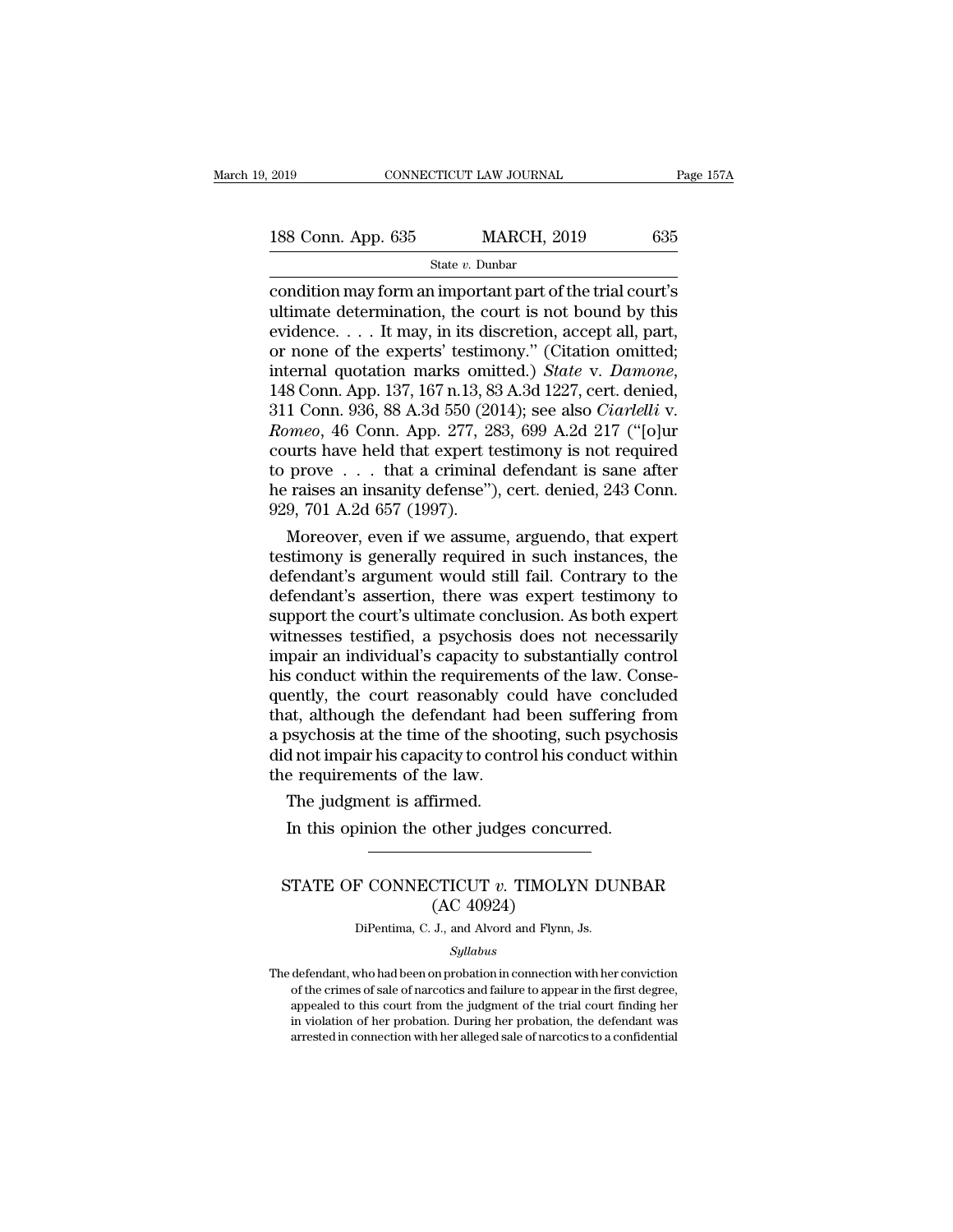# CONNECTICUT LAW JOURNAL March 19, 2019<br>636 MARCH, 2019 188 Conn. App. 635<br>54the v. Dunbar informant. H, a police detective and member of a narcotics task force,<br>arranged for the confidential informant to make a controlled purchase

State *v.* Dunbar

3<br> **arrow MARCH, 2019** 188 Conn. App. 635<br>
State *v*. Dunbar<br>
informant H, a police detective and member of a narcotics task force,<br>
arranged for the confidential informant to make a controlled purchase<br>
of crack cocaine. **Solution:** MARCH, 2019 188 Conn. App. 635<br>
state *v*. Dunbar<br>
informant. H, a police detective and member of a narcotics task force,<br>
arranged for the confidential informant to make a controlled purchase<br>
of crack cocain State  $v$ . Dunbar<br>
informant. H, a police detective and member of a narcotics task force,<br>
arranged for the confidential informant to make a controlled purchase<br>
of crack cocaine. During the transaction, H and other task State  $v$ . Dunbar<br>informant. H, a police detective and member of a narcotics task force,<br>arranged for the confidential informant to make a controlled purchase<br>of crack cocaine. During the transaction, H and other task for informant. H, a police detective and member of a narcotics task force, arranged for the confidential informant to make a controlled purchase of crack cocaine. During the transaction, H and other task force members kept the arranged for the confidential informant to make a controlled purchase<br>of crack cocaine. During the transaction, H and other task force members<br>kept the informant under constant surveillance. From a distance of 100<br>feet, H of crack cocaine. During the transaction, H and other task force members<br>kept the informant under constant surveillance. From a distance of 100<br>feet, H observed a woman approach the confidential informant and<br>engage in a h kept the informant under constant surveillance. From a distance of 100 feet, H observed a woman approach the confidential informant and engage in a hand-to-hand drug transaction. As the seller walked away, she approached H feet, H observed a woman approach the confidential informant and<br>engage in a hand-to-hand drug transaction. As the seller walked away,<br>she approached H's location, walking past him at a distance of approxi-<br>mately five fee engage in a hand-to-hand drug transaction. As the seller walked away,<br>she approached H's location, walking past him at a distance of approxi-<br>mately five feet. The confidential informant later provided H with a<br>written sta she approached H's location, walking past him at a distance of approximately five feet. The confidential informant later provided H with a written statement about the drug transaction and told H the name by which the selle mately five feet. The confidential informant later provided H with a<br>written statement about the drug transaction and told H the name by<br>which the seller had identified herself. After learning the possible identity<br>of the written statement about the drug transaction and told H the name by<br>which the seller had identified herself. After learning the possible identity<br>of the seller from a fellow police officer, H entered the information<br>into a which the seller had identified herself. After learning the possible identity<br>of the seller from a fellow police officer, H entered the information<br>into a probation database, obtained a photograph of the defendant and<br>imme of the seller from a fellow police officer, H entered the information<br>into a probation database, obtained a photograph of the defendant and<br>immediately identified her as the seller. During the evidentiary phase<br>of the viol into a probation database, obtained a photograph of the defendant and<br>immediately identified her as the seller. During the evidentiary phase<br>of the violation of probation hearing, H identified the defendant in court<br>as the into a probation database, obtained a photograph of the defendant and immediately identified her as the seller. During the evidentiary phase of the violation of probation hearing, H identified the defendant in court as th of the violation of probation hearing, H identified the defendant in court<br>as the seller of the crack cocaine. H also testified as to the reliability<br>of the confidential informant and the details of the drug transaction,<br>i as the seller of the crack cocaine. H also testified as to the reliability of the confidential informant and the details of the drug transaction, including how the seller had identified herself to the informant. The trial of the confidential informant and the details of the drug transaction, including how the seller had identified herself to the informant. The trial court also admitted, without objection, the photograph of the defendant fro including how the seller had identified herself to the informant. The trial court also admitted, without objection, the photograph of the defendant from the probation database. At the conclusion of the hearing, the trial c dant from the probation database. At the conclusion of the hearing, the trial court found that the defendant had violated the condition of her probation that she not violate any criminal law of the United States or this st

- trial court found that the defendant had violated the condition of her probation that she not violate any criminal law of the United States or this state. On the defendant's appeal to this court, *held*: he trial court's f probation that she not violate any criminal law of the United States or<br>this state. On the defendant's appeal to this court, *held*:<br>he trial court's finding that the defendant violated her probation was<br>not clearly errone this state. On the defendant's appeal to this court, *held*:<br>the trial court's finding that the defendant violated her probation was<br>not clearly erroneous and was supported by sufficient evidence and<br>testimony in the recor he trial court's finding that the defendant violated her probation was not clearly erroneous and was supported by sufficient evidence and testimony in the record; that court properly relied on and was free to credit H's te not clearly erroneous and was supported by sufferentimony in the record; that court properly relied credit H's testimony regarding the drug transaction of the defendant as the seller of the crack cocaine given to the evide testimony in the record; that court properly relied on and was free to credit H's testimony regarding the drug transaction and his identification of the defendant as the seller of the crack cocaine, as the weight to be giv credit H's testimony regarding the drug transaction and his identification<br>of the defendant as the seller of the crack cocaine, as the weight to be<br>given to the evidence and credibility determinations were solely within<br>th
- of the defendant as the seller of the crack cocaine, as the weight to be given to the evidence and credibility determinations were solely within the province of the court as the trier of fact.<br>he record was inadequate to r given to the evidence and credibility determinations were solely within<br>the province of the court as the trier of fact.<br>he record was inadequate to review the defendant's unpreserved claim<br>that her right to due process was the province of the court as the trier of fact.<br>
he record was inadequate to review the defendant's unpreserved claim<br>
that her right to due process was violated because the trial court failed<br>
to conduct an analysis pursu he record was inadequate to review the defendant's unpreserved claim<br>that her right to due process was violated because the trial court failed<br>to conduct an analysis pursuant to *Neil* v. *Biggers* (409 U.S. 188) concern-<br> that her right to due process was violated because the trial court failed<br>to conduct an analysis pursuant to *Neil* v. *Biggers* (409 U.S. 188) concerning the reliability of H's out-of-court identification of the defendan to conduct an analysis pursuant to *Neil* v. *Biggers* (409 U.S. 188) concerning the reliability of H's out-of-court identification of the defendant, which was based on the photograph of the defendant that H had obtained ing the reliability of H's out-of-court identification of the defendant, which was based on the photograph of the defendant that H had obtained from the probation database: the defendant did not move to suppress or object which was based on the photograph of the defendant that H had obtained<br>from the probation database: the defendant did not move to suppress<br>or object to the admission of the subject photograph, or ask the court<br>to conduct from the probation database: the defendant did not move to suppress<br>or object to the admission of the subject photograph, or ask the court<br>to conduct an analysis pursuant to *Neil*, and, therefore, the trial court<br>did not or object to the admission of the subject photograph, or ask the court<br>to conduct an analysis pursuant to *Neil*, and, therefore, the trial court<br>did not make any factual findings concerning the suggestiveness of the<br>ident to conduct an analysis pursuant to *Neil*, and, therefore, the trial court did not make any factual findings concerning the suggestiveness of the identification procedure or the reliability of the out-of-out identificatio did not make any factual findings concerning the suggestiveness of the identification procedure or the reliability of the out-of-out identification by H, which rendered the record inadequate for review of the claim pursuan identification procedure or the reliability of the out-of-out identification<br>by H, which rendered the record inadequate for review of the claim<br>pursuant to *State* v. *Golding* (213 Conn. 233); moreover, because the<br>defend by H, which rendered the record inadequate for review of the claim<br>pursuant to *State* v. *Golding* (213 Conn. 233); moreover, because the<br>defendant's due process challenge to the out-of-court identification was<br>not review pursuant to *State* v. *Golding* (213 C<br>defendant's due process challenge to<br>not reviewable, her derivative claim<br>her violated her right to due process b<br>the state's use of the unnecessarily su<br>procedure necessarily failed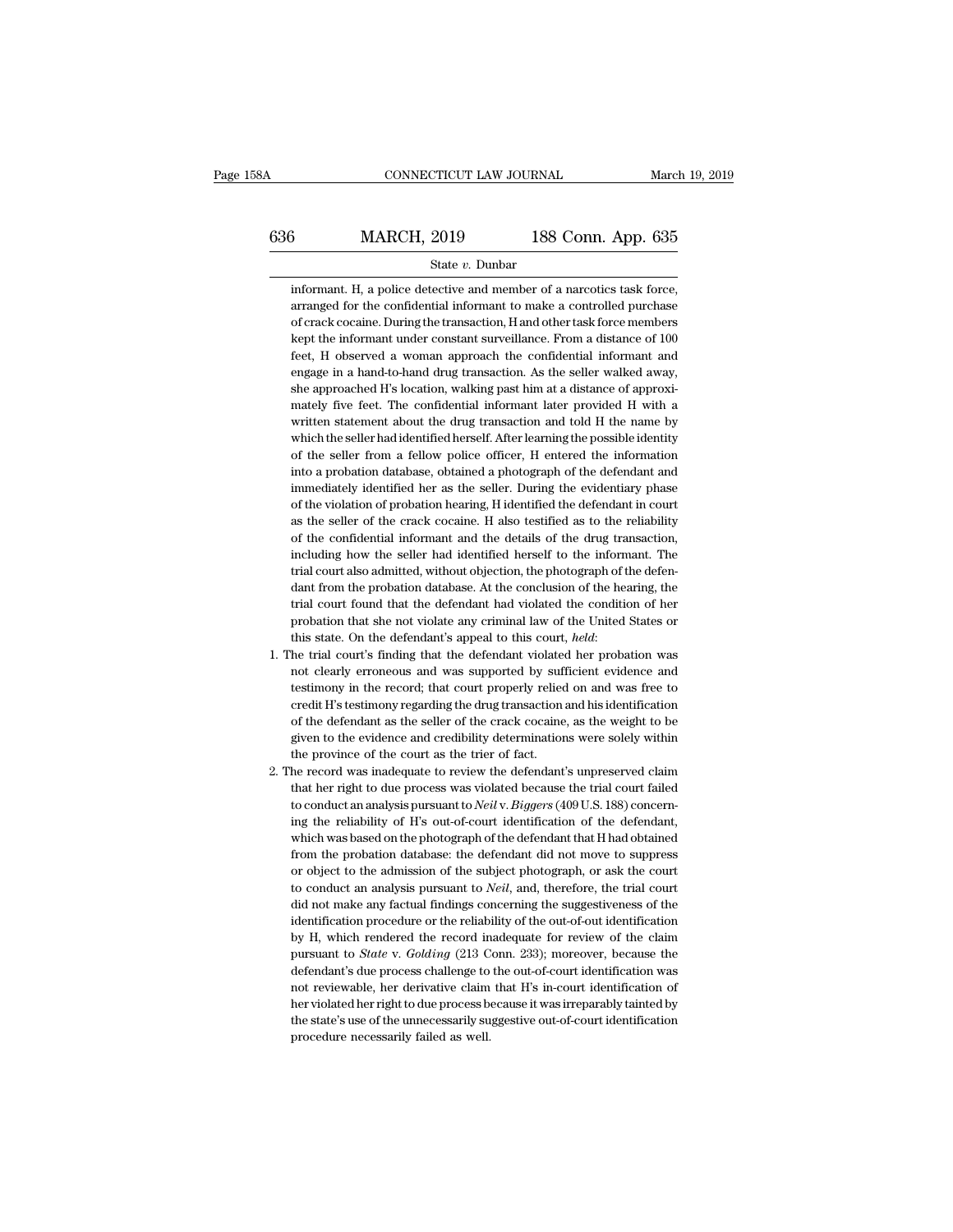# 2019 CONNECTICUT LAW JOURNAL Page 159A<br>
188 Conn. App. 635 MARCH, 2019 637<br>
State v. Dunbar

### State *v.* Dunbar

188 Conn. App. 635 MARCH, 2019 637<br>
State v. Dunbar<br>
3. This court declined to review the defendant's unpreserved claim that her<br>
due process right to confront an adverse witness was violated when H  $\begin{array}{c|c} \text{3.5} & \text{MARCH, 2019} & \text{637} \\ \text{State } v. & \text{Dunbar} \\ \text{this court declined to review the defendant's unpreserved claim that her due process right to confront an adverse witness was violated when H testified at the violation of the period is about how the seller had.} \end{array}$  $\begin{array}{r} \text{3.635} \text{1.44} \text{1.55} \text{1.55} \text{1.637} \end{array}$ <br>  $\begin{array}{r} \text{State } v. \text{ Dunbar} \text{1.54} \text{1.65} \end{array}$ <br>
this court declined to review the defendant's unpreserved claim that her<br>
due process right to confront an adverse wit 188 Conn. App. 635 MARCH, 2019 637<br>
State v. Dunbar<br>
3. This court declined to review the defendant's unpreserved claim that her<br>
due process right to confront an adverse witness was violated when H<br>
testified at the viol State  $v$ . Dunbar<br>
this court declined to review the defendant's unpreserved claim that her<br>
due process right to confront an adverse witness was violated when H<br>
testified at the violation of probation hearing about how his court declined to review the defendant's unpreserved claim that her due process right to confront an adverse witness was violated when H testified at the violation of probation hearing about how the seller had identifi the state's reasons for not variable the information of probability due process right to confront an adverse witness was violated when H testified at the violation of probation hearing about how the seller had identified h testified at the violation of probation hearing about how the seller had identified herself to the confidential informant during the drug transaction, which was based on her claim that the trial court had failed to balance identified herself to the confidential informant during the drug transaction, which was based on her claim that the trial court had failed to balance her interest in confronting the confidential informant against the state violation, which was based on her claim that the trial court had failed to balance her interest in confronting the confidential informant against the state's reasons for not producing the informant at the hearing and the r balance her interest in confronting the confidential informant against the state's reasons for not producing the informant at the hearing and the reliability of the proffered hearsay; at the hearing, the defendant did not the state's reasons for not producing the informant at the hearing and the reliability of the proffered hearsay; at the hearing, the defendant did not object to that testimony or specifically argue that the identification the reliability of the proffered hearsay; at the hearing, the defendant did not object to that testimony or specifically argue that the identification violated her due process right as a result of the inability to confron record for review of her unpreserved claim pursuant to *State* v. *Golding* (213 Conn. 233).<br>
State of the interview of the interview of the interview of the adverse witness, nor did she request that the trial court conduc not object to that testimony or specifically argue that the identification violated her due process right as a result of the inability to confront the adverse witness, nor did she request that the trial court conduct a ba balancing test pursuant to *State* v. *Shakir* (130 Conn. App. 458), and, therefore, she failed to sustain her burden of establishing an adequate record for review of her unpreserved claim pursuant to *State* v. *Golding* therefore, she failed to sustain her burden of establishing an adequate<br>record for review of her unpreserved claim pursuant to *State* v. *Golding*<br>(213 Conn. 233).<br>Argued January 10—officially released March 19, 2019<br>*Pro* 

Argued January 10—officially released March 19, 2019<br>*Procedural History*<br>Information charging the defendant with violation of record for review of her unpreserved claim pursuant to *State* v. *Golding*<br>
(213 Conn. 233).<br>
Argued January 10—officially released March 19, 2019<br>
Procedural History<br>
Information charging the defendant with violation of<br> (213 Conn. 233).<br>
Argued January 10—officially released March 19, 2019<br>  $Precedural History$ <br>
Information charging the defendant with violation of<br>
probation, brought to the Superior Court in the judicial<br>
district of Fairfield, geogra Argued January 10—officially released March 19, 2019<br> *Procedural History*<br>
Information charging the defendant with violation of<br>
probation, brought to the Superior Court in the judicial<br>
district of Fairfield, geographica *Procedural History*<br>Information charging the defendant with violation of<br>probation, brought to the Superior Court in the judicial<br>district of Fairfield, geographical area number two,<br>where the court, *Holden*, *J*., denie Information charging the defendant with violation of<br>probation, brought to the Superior Court in the judicial<br>district of Fairfield, geographical area number two,<br>where the court, *Holden*, *J*., denied the defendant's<br>mot Information charging the defendant with violation of<br>probation, brought to the Superior Court in the judicial<br>district of Fairfield, geographical area number two,<br>where the court,  $Holden$ ,  $J$ ., denied the defendant's<br>motio probation, brought to the Superior Court in the judicial<br>district of Fairfield, geographical area number two,<br>where the court, *Holden*, *J.*, denied the defendant's<br>motion for disclosure of the identity of a confidential<br> motion for disclosure of the identity of a confidential<br>informant; thereafter, the matter was tried to the court;<br>judgment finding the defendant in violation of proba-<br>tion, from which the defendant appealed to this<br>court. modern for discressing<br>informant; thereafter,<br>judgment finding the<br>tion, from which the<br>court. Affirmed.<br>David B. Bachman,<br>lant (defendant).<br>Brett R. Aiello, spec *Breth,* from which the defendant in violation of proba-<br>*Brett Affirmed.*<br>*Bavid B. Bachman*, assigned counsel, for the appel-<br>*Brett R. Aiello*, special deputy assistant state's attor-<br>*Brett R. Aiello*, special deputy a

ney, from which the defendant appealed to this court. Affirmed.<br>
David B. Bachman, assigned counsel, for the appel-<br>
lant (defendant).<br> *Brett R. Aiello*, special deputy assistant state's attor-<br>
mey, with whom, on the bri David B. Bachman, assigned counsel, for the appear (defendant).<br>Brett R. Aiello, special deputy assistant state's a ney, with whom, on the brief, were John C. Smn state's attorney, and Nicholas J. Bove, Jr., senior a tant *Brett R. Aiello*, special deputy assistant state's attor-<br>y, with whom, on the brief, were *John C. Smriga*,<br>ate's attorney, and *Nicholas J. Bove*, *Jr.*, senior assis-<br>int state's attorney, for the appellee (state).<br>*Op* 

### *Opinion*

mey, with whom, on the brief, were *John C. Smriga*,<br>state's attorney, and *Nicholas J. Bove*, *Jr.*, senior assistant state's attorney, for the appellee (state).<br> $o_{pinion}$ <br>DiPENTIMA, C. J. The defendant, Timolyn Dunbar,<br>ap state's attorney, and *Nicholas J. Bove, Jr.*, senior assistant state's attorney, for the appellee (state).<br> *Opinion*<br>
DiPENTIMA, C. J. The defendant, Timolyn Dunbar,<br>
appeals from the judgment of the trial court finding<br> tant state's attorney, for the appellee (state).<br>  $\phi_{pinion}$ <br>
DiPENTIMA, C. J. The defendant, Timolyn Dunbar,<br>
appeals from the judgment of the trial court finding<br>
her in violation of her probation pursuant to General<br>
Sta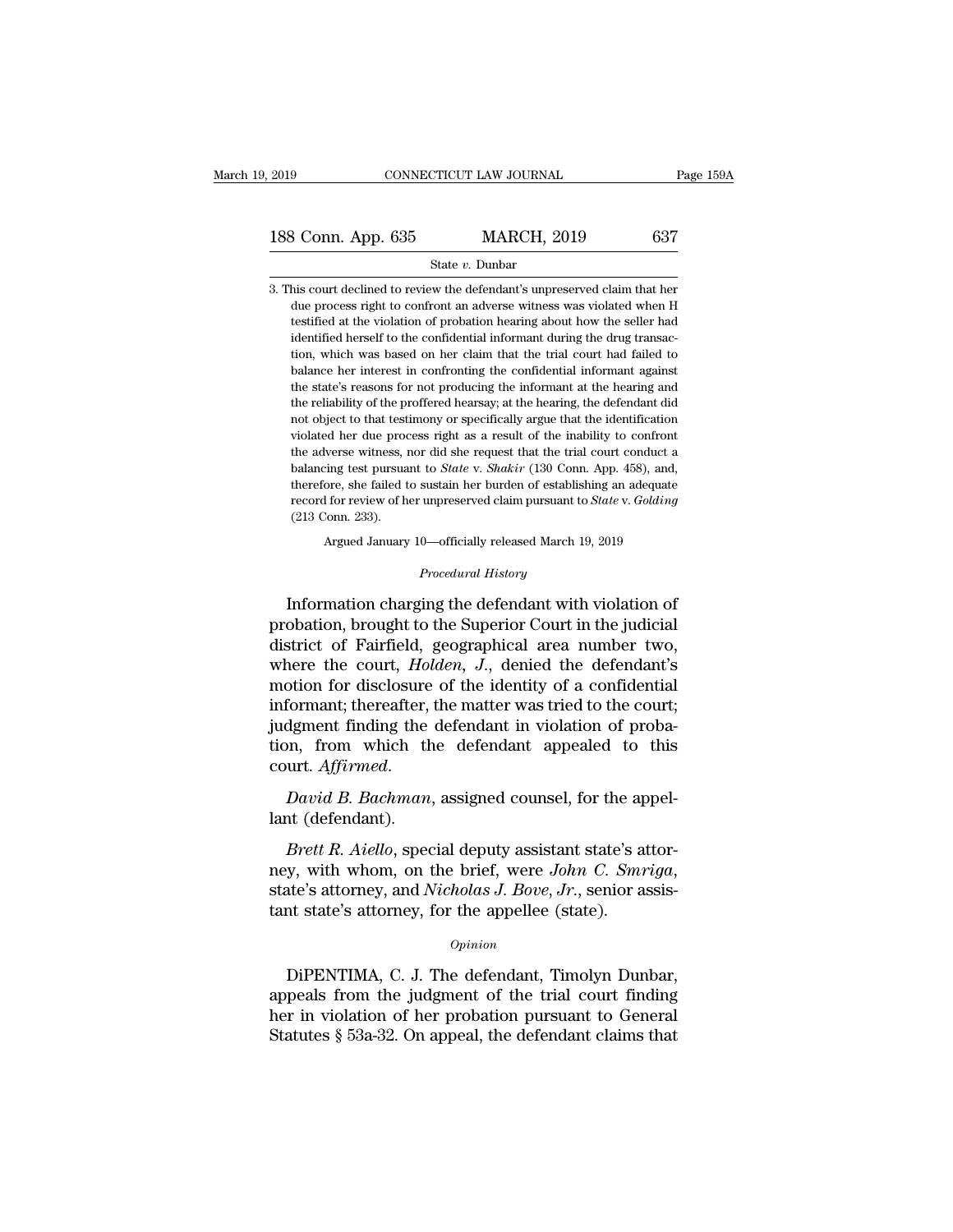| 60A | CONNECTICUT LAW JOURNAL |                    | March 19, 2019 |
|-----|-------------------------|--------------------|----------------|
| 638 | <b>MARCH, 2019</b>      | 188 Conn. App. 635 |                |
|     | State $v$ . Dunbar      |                    |                |

(1) the court improperly found a violation of probation<br>the basis of insufficient evidence, (2) her right to<br>the process was violated by the identification process 638 MARCH, 2019 188 Conn. App. 635<br>
state v. Dunbar<br>
(1) the court improperly found a violation of probation<br>
on the basis of insufficient evidence, (2) her right to<br>
due process was violated by the identification proce-<br> 638 MARCH, 2019 188 Conn. App. 635<br>
State v. Dunbar<br>
(1) the court improperly found a violation of probation<br>
on the basis of insufficient evidence, (2) her right to<br>
due process was violated by the identification proce-<br> MARCH, 2019 188 Conn. App. 635<br>
state v. Dunbar<br>
(1) the court improperly found a violation of probation<br>
on the basis of insufficient evidence, (2) her right to<br>
due process was violated by the identification proce-<br>
dur State v. Dunbar<br>State v. Dunbar<br>(1) the court improperly found a violation of probation<br>on the basis of insufficient evidence, (2) her right to<br>due process was violated by the identification proce-<br>dures used in this case state v. Dunbar<br>
(1) the court improperly found a violation of probation<br>
on the basis of insufficient evidence, (2) her right to<br>
due process was violated by the identification proce-<br>
dures used in this case and (3) her (1) the court improper<br>on the basis of insuffi<br>due process was viola<br>dures used in this case<br>was violated when the<br>confront an adverse w<br>of the trial court.<br>The record reveals th The record in this case and (3) her right to due process<br>tres used in this case and (3) her right to due process<br>as violated when the court denied her the right to<br>infront an adverse witness. We affirm the judgment<br>the tr due process was violated by the identification procedures used in this case and (3) her right to due process<br>was violated when the court denied her the right to<br>confront an adverse witness. We affirm the judgment<br>of the tr

the state of the court denied her the right to confront an adverse witness. We affirm the judgment of the trial court.<br>The record reveals the following facts and procedural history. On December 2, 2011, the defendant was was violated when the court denied her the right to<br>confront an adverse witness. We affirm the judgment<br>of the trial court.<br>The record reveals the following facts and procedural<br>history. On December 2, 2011, the defendant contront an adverse witness. We attirn the judgment<br>of the trial court.<br>The record reveals the following facts and procedural<br>history. On December 2, 2011, the defendant was sen-<br>tenced to fifteen years of incarceration, or the trial court.<br>
The record reveals the following facts and procedural<br>
history. On December 2, 2011, the defendant was sen-<br>
tenced to fifteen years of incarceration, execution sus-<br>
pended after three years, and thr The record reveals the following facts and procedural<br>history. On December 2, 2011, the defendant was sen-<br>tenced to fifteen years of incarceration, execution sus-<br>pended after three years, and three years of probation<br>fo history. On December 2, 2011, the defendant was sentenced to fifteen years of incarceration, execution sus-<br>pended after three years, and three years of probation<br>following her guilty plea and conviction for selling nar-<br> tenced to fifteen years of incarceration, execution sus-<br>pended after three years, and three years of probation<br>following her guilty plea and conviction for selling nar-<br>cotics in violation of General Statutes  $\S 21a-277$ pended after three years, and three years of probation<br>following her guilty plea and conviction for selling nar-<br>cotics in violation of General Statutes § 21a-277 (a) and<br>failure to appear in the first degree in violation following her guilty plea and conviction for selling narcotics in violation of General Statutes  $\S 21a-277$  (a) and failure to appear in the first degree in violation of General Statutes  $\S 53a-172$ . The defendant was rel cotics in violation of General Statutes  $\S$  21a-277 (a) and<br>failure to appear in the first degree in violation of General Statutes  $\S$  53a-172. The defendant was released<br>from the custody of the Commissioner of Correction failure to appear in the first degree in violation of General Statutes  $\S$  53a-172. The defendant was released from the custody of the Commissioner of Correction on February 14, 2014, and signed her conditions of probatio an Statutes  $\frac{1}{2}$  53a-172. The defendant was released<br>om the custody of the Commissioner of Correction<br>February 14, 2014, and signed her conditions of<br>obation five days later. These conditions included the<br>andard requ portom the custody of the Commissioner of Correction<br>on February 14, 2014, and signed her conditions of<br>probation five days later. These conditions included the<br>standard requirement that the defendant not violate any<br>crimi

on February 14, 2014, and signed her conditions or<br>probation five days later. These conditions included the<br>standard requirement that the defendant not violate any<br>criminal law of the United States or Connecticut.<br>In 2015, probation five days later. These conditions included the<br>standard requirement that the defendant not violate any<br>criminal law of the United States or Connecticut.<br>In 2015, Mark Heinmiller, a detective with the West-<br>port P standard requirement that the defendant not violate any<br>criminal law of the United States or Connecticut.<br>In 2015, Mark Heinmiller, a detective with the West-<br>port Police Department, was a member of the South-<br>west Narcoti criminal law of the United States or Connecticut.<br>In 2015, Mark Heinmiller, a detective with the West-<br>port Police Department, was a member of the South-<br>west Narcotics Task Force (task force).<sup>1</sup> On December<br>10, 2015, Hei In 2015, Mark Heinmiller, a detective with the West-<br>port Police Department, was a member of the South-<br>west Narcotics Task Force (task force).<sup>1</sup> On December<br>10, 2015, Heinmiller spoke with a confidential informant<br>and se port Police Department, was a member of the S<br>west Narcotics Task Force (task force).<sup>1</sup> On Decen<br>10, 2015, Heinmiller spoke with a confidential inform<br>and set up a controlled purchase of crack cocaine. I<br>miller personally SET Narcoucs Task Force (task force).<br>
2015, Heinmiller spoke with a confidential informant<br>
d set up a controlled purchase of crack cocaine. Hein-<br>
iller personally had used this confidential informant<br>
proximately thirty To, 2015, Hemmuler spoke with a confidential informant<br>and set up a controlled purchase of crack cocaine. Hein-<br>miller personally had used this confidential informant<br>approximately thirty times in the past and described<br>th

and set up a controlled purchase of crack cocaine. Helm-<br>miller personally had used this confidential informant<br>approximately thirty times in the past and described<br>this individual as "proven and very reliable."<br>Later that muler personally had used this confidential informant<br>approximately thirty times in the past and described<br>this individual as "proven and very reliable."<br>Later that day, Heinmiller and other members of the<br>task force obser approximately thirty times in the past and described<br>this individual as "proven and very reliable."<br>Later that day, Heinmiller and other members of the<br>task force observed the defendant approach the confi-<br>dential informan this individual as "proven and very reliable."<br>Later that day, Heinmiller and other members of the<br>task force observed the defendant approach the confi-<br>dential informant in the area of Park Avenue and Olive<br>Street in Brid ential informant in the area of Park Avenue and Olive<br>treet in Bridgeport. The defendant provided the confi-<br>ential informant with crack cocaine in exchange for<br>oney. The defendant then left the area, coming within<br><sup>1</sup>The Street in Bridgeport. The defendant provided the confi-<br>dential informant with crack cocaine in exchange for<br>money. The defendant then left the area, coming within<br><sup>1</sup>The court did not set forth a detailed memorandum of de dential informant with crack cocaine in e<br>money. The defendant then left the area, co<br><sup>1</sup>The court did not set forth a detailed memorandum of<br>cally listing all of the facts set forth herein. On two occas<br>specifically state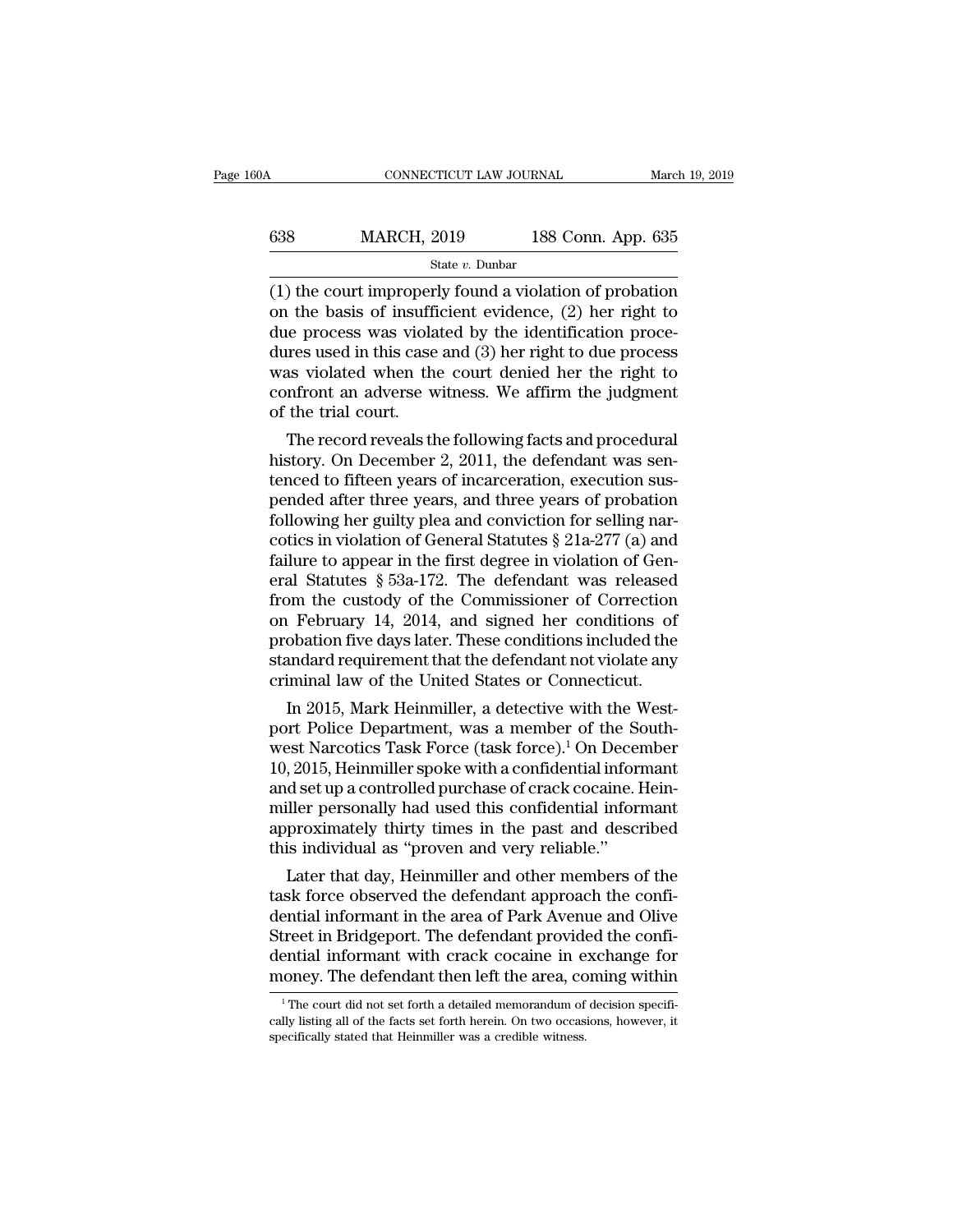| 2019               | CONNECTICUT LAW JOURNAL | Page 161A |
|--------------------|-------------------------|-----------|
| 188 Conn. App. 635 | <b>MARCH, 2019</b>      | 639       |
|                    | State $v$ . Dunbar      |           |

Five feet of Heinmiller as he conducted his surveillance.<br>The confidential informant later provided Heinmiller<br>with a written statement about the drug sale. Heinmiller  $\begin{tabular}{l l l l} \hline & \multicolumn{1}{l}{{\bf 188}}\,{\bf Conn.} \text{ App. 635} & \multicolumn{1}{l}{{\bf 188}}\,{\bf Conn.} \text{ App. 635} & \multicolumn{1}{l}{{\bf 188}}\,{\bf 189} & \multicolumn{1}{l}{{\bf 188}}\,{\bf 188} & \multicolumn{1}{l}{{\bf 188}}\,{\bf 188} & \multicolumn{1}{l}{{\bf 188}}\,{\bf 188} & \multicolumn{1}{l}{{\bf 188}}\,{\bf 188$ 188 Conn. App. 635 MARCH, 2019 639<br>
State v. Dunbar<br>
Tive feet of Heinmiller as he conducted his surveillance.<br>
The confidential informant later provided Heinmiller<br>
with a written statement about the drug sale. Heinmille 188 Conn. App. 635 MARCH, 2019 639<br>  $\frac{\text{State } v. \text{ Dunbar}}{\text{five feet of Heinmiller as he conducted his surveillance.}}$ <br>
The confidential informant later provided Heinmiller<br>
with a written statement about the drug sale. Heinmiller<br>
also noted that the confidential infor State v. Dunbar<br>
State v. Dunbar<br>
Tive feet of Heinmiller as he conducted his surveillance.<br>
The confidential informant later provided Heinmiller<br>
with a written statement about the drug sale. Heinmiller<br>
also noted that State  $v$ . Dunbar<br>
five feet of Heinmiller as he conducted<br>
The confidential informant later pro<br>
with a written statement about the dru<br>
also noted that the confidential inform<br>
that the seller of the crack cocaine<br>
as " re feet of Heinmiller as he conducted his surveillance.<br>
he confidential informant later provided Heinmiller<br>
th a written statement about the drug sale. Heinmiller<br>
so noted that the confidential informant had told him<br>
a The confidential informant later provided Heinmiller<br>with a written statement about the drug sale. Heinmiller<br>also noted that the confidential informant had told him<br>that the seller of the crack cocaine identified herself<br>

with a written statement about the drug sale. Heinmiller<br>also noted that the confidential informant had told him<br>that the seller of the crack cocaine identified herself<br>as "Timberlyn" or "Timberland."<br>At a later date, one also noted that the confidential informant had told him<br>that the seller of the crack cocaine identified herself<br>as "Timberlyn" or "Timberland."<br>At a later date, one of the officers who had par-<br>ticipated in the surveillanc that the seller of the crack cocaine identified herself<br>as "Timberlyn" or "Timberland."<br>At a later date, one of the officers who had par-<br>ticipated in the surveillance of this controlled drug<br>purchase attended a meeting of as "Timberlyn" or "Timberland."<br>At a later date, one of the officers who had par-<br>ticipated in the surveillance of this controlled drug<br>purchase attended a meeting of the task force. At this<br>meeting, he informed the other At a later date, one of the officers who had participated in the surveillance of this controlled drug<br>purchase attended a meeting of the task force. At this<br>meeting, he informed the other members that the<br>person who had so ticipated in the surveillance of this controlled drug<br>purchase attended a meeting of the task force. At this<br>meeting, he informed the other members that the<br>person who had sold illegal drugs to the confidential<br>informant w purchase attended a meeting of the task force. At this<br>meeting, he informed the other members that the<br>person who had sold illegal drugs to the confidential<br>informant went by the name of "Timberlyn" or "Timber-<br>land."<sup>2</sup> O meeting, he informed the other members that the<br>person who had sold illegal drugs to the confidential<br>informant went by the name of "Timberlyn" or "Timber-<br>land."<sup>2</sup> Other officers suggested that this person could<br>have bee person who had sold illegal drugs to the confidential<br>informant went by the name of "Timberlyn" or "Timber-<br>land."<sup>2</sup> Other officers suggested that this person could<br>have been the defendant. Following the meeting, Hein-<br>mi informant went by the name land."<sup>2</sup> Other officers sugges<br>have been the defendant. Fo<br>miller entered the defendan<br>database" and, using a phot<br>identified her as the seller c<br>confidential informant.<br>Heinmiller prepared an a nd."<sup>2</sup> Other officers suggested that this person could<br>we been the defendant. Following the meeting, Hein-<br>iller entered the defendant's name into a "probation<br>tabase" and, using a photograph contained therein,<br>entified h have been the defendant. Following the meeting, Hein-<br>miller entered the defendant's name into a "probation<br>database" and, using a photograph contained therein,<br>identified her as the seller of the crack cocaine to the<br>conf

miller entered the defendant's name into a "probation<br>database" and, using a photograph contained therein,<br>identified her as the seller of the crack cocaine to the<br>confidential informant.<br>Heinmiller prepared an arrest warr database" and, using a photograph contained therein,<br>identified her as the seller of the crack cocaine to the<br>confidential informant.<br>Heinmiller prepared an arrest warrant for the defen-<br>dant and executed it in March, 2016 identified her as the seller of the crack cocaine to<br>confidential informant.<br>Heinmiller prepared an arrest warrant for the dot<br>and and executed it in March, 2016. The defen<br>subsequently spoke with Heinmiller. She told him<br> Heinmiller prepared an arrest warrant for the defen-<br>nt and executed it in March, 2016. The defendant<br>bsequently spoke with Heinmiller. She told him that<br>e could not recall the events of December 10, 2015,<br>d that she was Heinmiller prepared an arrest warrant for the defendant<br>dant and executed it in March, 2016. The defendant<br>subsequently spoke with Heinmiller. She told him that<br>she could not recall the events of December 10, 2015,<br>and th

dant and executed it in March, 2016. The defendant<br>subsequently spoke with Heinmiller. She told him that<br>she could not recall the events of December 10, 2015,<br>and that she was "using drugs" at that time.<br>The state subseque subsequently spoke with Heinmiller. She told him that<br>she could not recall the events of December 10, 2015,<br>and that she was "using drugs" at that time.<br>The state subsequently charged the defendant with<br>violating her prob she could not recall the events of December 10, 2015,<br>and that she was "using drugs" at that time.<br>The state subsequently charged the defendant with<br>violating her probation pursuant to § 53a-32. The court,<br>*Holden*, *J*., olating her probation pursuant to § 53a-32. The court,<br>folden, J., found that the defendant had violated the<br>ponditions of her probation by violating the criminal<br>ws of this state or the United States.<sup>3</sup> It further order Holden, J., found that the defendant had violated the conditions of her probation by violating the criminal laws of this state or the United States.<sup>3</sup> It further ordered  $\frac{2 \text{ In his report setting forth the details of the drug sale, Heinmiller indicated that the confidential informal had told him that the seller of the drugs identified herself as "Timberlyn" or "Timberland$ 

conditions of her probation by violating the criminal<br>laws of this state or the United States.<sup>3</sup> It further ordered<br> $\frac{1}{2}$  In his report setting forth the details of the drug sale, Heinmiller indicated<br>that the confid Laws of this state or the United States.<sup>3</sup> It further ordered<br>
<sup>2</sup> In his report setting forth the details of the drug sale, Heinmiller indicated<br>
that the confidential informant had told him that the seller of the drugs

<sup>&</sup>lt;sup>2</sup> In his report setting forth the details of the drug sale, Heinmiller indicated that the confidential informant had told him that the seller of the drugs identified herself as "Timberlyn" or "Timberland." This report w that the confidential informant had told him that the seller of the drugs identified herself as "Timberlyn" or "Timberland." This report was not admitted into evidence at the violation of probation hearing.<br>
<sup>3</sup> The recor identified herself as "Timberlyn" or "Timberland." This report was not admitted into evidence at the violation of probation hearing.<br>
<sup>3</sup> The record does not contain a transcript of the court's decision, as is required by note that we could be the violation of probation hearing.<br>
<sup>3</sup> The record does not contain a transcript of the court's decision, as is<br>
required by Practice Book § 64-1 (a). Additionally, the defendant failed to<br>
take any <sup>3</sup> The record does not contain a transcript of the court's decision, as is required by Practice Book § 64-1 (a). Additionally, the defendant failed to take any steps to obtain a decision in compliance with our rules of p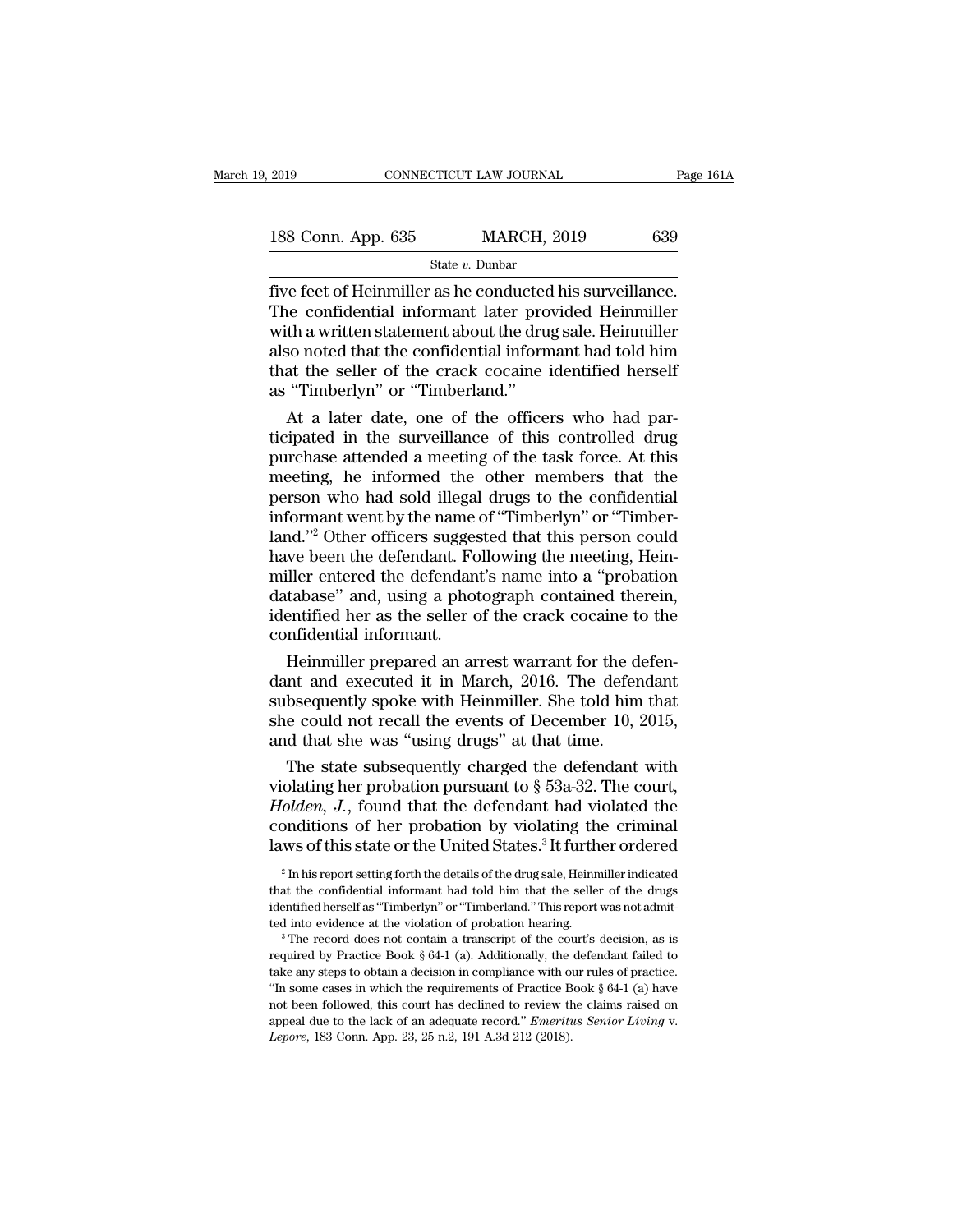| 2Α  | CONNECTICUT LAW JOURNAL                                                                                                                                               |                    | March 19, 2019 |
|-----|-----------------------------------------------------------------------------------------------------------------------------------------------------------------------|--------------------|----------------|
|     |                                                                                                                                                                       |                    |                |
| 640 | <b>MARCH, 2019</b>                                                                                                                                                    | 188 Conn. App. 635 |                |
|     | State $v$ . Dunbar                                                                                                                                                    |                    |                |
|     | that the defendant continue on probation and that the<br>original sentence remain in effect. This appeal followed.<br>Additional facts will be set forth as necessary |                    |                |

MARCH, 2019 188 Conn. App. 635<br>
state v. Dunbar<br>
that the defendant continue on probation and that the<br>
original sentence remain in effect. This appeal followed.<br>
Additional facts will be set forth as necessary.  $\begin{array}{r} \n 640 \quad \text{MARCH, } 2019 \quad \text{188 Conn. App. 6} \\
 \hline \n 840 \quad \text{State } v. \text{ Dunbar} \\
 \n that the defendant continue on~ probability and that to the original sentence remain in effect. This appeal follows. \n Additionally, additional facts will be set for the as necessary. \n \n I\n\end{array}$ state *t*. Bullional<br>at the defendant continue on probation and that the<br>iginal sentence remain in effect. This appeal followed.<br>diditional facts will be set forth as necessary.<br>I<br>The defendant first claims that the court

I

that the defendant continue on probation and that the<br>original sentence remain in effect. This appeal followed.<br>Additional facts will be set forth as necessary.<br>I<br>The defendant first claims that the court improperly<br>found original sentence remain in effect. This appeal followed.<br>Additional facts will be set forth as necessary.<br>I<br>The defendant first claims that the court improperly<br>found a violation of probation on the basis of insuffi-<br>cien Additional facts will be set forth as necessary.<br>
I<br>
The defendant first claims that the court improperly<br>
found a violation of probation on the basis of insuffi-<br>
cient evidence. Specifically, she argues that she was<br>
ide I<br>
I<br>
The defendant first claims that the court improperly<br>
found a violation of probation on the basis of insuffi-<br>
cient evidence. Specifically, she argues that she was<br>
identified as the seller of the crack cocaine "ent The defendant first claims that the court improperly<br>found a violation of probation on the basis of insuffi-<br>cient evidence. Specifically, she argues that she was<br>identified as the seller of the crack cocaine "entirely<br>on The defendant first claims that the court improperly<br>found a violation of probation on the basis of insuffi-<br>cient evidence. Specifically, she argues that she was<br>identified as the seller of the crack cocaine "entirely<br>on found a violation of probation on the basis of insufficient evidence. Specifically, she argues that she was<br>identified as the seller of the crack cocaine "entirely<br>on unreliable hearsay from an unknown confidential<br>informa cient evidence. Specifically, she argues that she was<br>identified as the seller of the crack cocaine "entirely<br>on unreliable hearsay from an unknown confidential<br>informant related in court by a law enforcement offi-<br>cer."<sup>4</sup> identified as the seller of the crack cocaine "entirely<br>on unreliable hearsay from an unknown confidential<br>informant related in court by a law enforcement offi-<br>cer."<sup>4</sup> The state counters that the court properly relied<br>on on unreliable hearsay from an unknown confidential<br>informant related in court by a law enforcement offi-<br>cer."<sup>4</sup> The state counters that the court properly relied<br>on Heinmiller's testimony regarding his observations<br>of th informant rela<br>cer."<sup>4</sup> The state<br>on Heinmiller'<br>of the drug sal<br>as the seller of<br>sion that she h<br>the state.<br>As an initial As an initial matter, we set forth the relevant legal<br>and intervals and his identification of the defendant<br>the seller of the crack cocaine to support its conclu-<br>on that she had violated her probation. We agree with<br>e st of the drug sale and his identification of the defendant<br>as the seller of the crack cocaine to support its conclu-<br>sion that she had violated her probation. We agree with<br>the state.<br>As an initial matter, we set forth the r

of the drag sate and his rachametation of the determined as the seller of the crack cocaine to support its conclusion that she had violated her probation. We agree with the state.<br>As an initial matter, we set forth the rel as are sener of the clack escaline to support its conclusion that she had violated her probation. We agree with the state.<br>
As an initial matter, we set forth the relevant legal principles and our standard of review. "[T] chient to support a revolution of probability. We agree with<br>the state.<br>As an initial matter, we set forth the relevant legal<br>principles and our standard of review. "[T]he purpose<br>of a probation revocation hearing is to de As an initial matter, we set forth the relevant legal<br>principles and our standard of review. "[T]he purpose<br>of a probation revocation hearing is to determine<br>whether a defendant's conduct constituted an act suffi-<br>cient t As an initial matter, we set forth the relevant legal<br>principles and our standard of review. "[T]he purpose<br>of a probation revocation hearing is to determine<br>whether a defendant's conduct constituted an act suffi-<br>cient t principles and our standard of review. "[T]he purpose<br>of a probation revocation hearing is to determine<br>whether a defendant's conduct constituted an act suffi-<br>cient to support a revocation of probation  $\dots$  rather<br>than w of a probation revocation hearing is to determine<br>whether a defendant's conduct constituted an act suffi-<br>cient to support a revocation of probation  $\dots$  rather<br>than whether the defendant had, beyond a reasonable<br>doubt, v In the present case, the ability of this court to review the conduct of the hearing need not be sufficient to sustain a violation of a criminal law.... Thus, a probation violation  $\ln$  the present case, the ability of thi doubt, violated a criminal law. The proof of the conduct<br>at the hearing need not be sufficient to sustain a viola-<br>tion of a criminal law. . . . Thus, a probation violation<br>In the present case, the ability of this court t

at the hearing need not be sufficient to sustain a violation of a criminal law.  $\ldots$  Thus, a probation violation  $\overline{\phantom{a}}$  In the present case, the ability of this court to review the claims raised by the defendant in tion of a criminal law.  $\ldots$  Thus, a probation violation<br>In the present case, the ability of this court to review the claims raised<br>by the defendant in this appeal has not been hampered by the failure to<br>comply with our In the present case, the ability of this court to review the claims raised<br>In the present case, the ability of this court to review the claims raised<br>by the defendant in this appeal has not been hampered by the failure to<br> by the defendant in this appeal has not been hampered by the failure to comply with our rules of practice. Nevertheless, we remind counsel of the obligation to provide this court with a signed transcript or a written memo

for the obligation to provide this court with a signed transcript or a written<br>memorandum of decision in accordance with Practice Book § 64-1. See *State*<br>v. *Gansel*, 174 Conn. App. 525, 526 n.1, 166 A.3d 904 (2017).<br><sup>4</sup> memorandum of decision in accordance with Practice Book § 64-1. See *State* v. *Gansel*, 174 Conn. App. 525, 526 n.1, 166 A.3d 904 (2017).<br>
<sup>4</sup> The defendant also contends that Heinmiller's identification was "tainted by t v. *Gansel*, 174 Conn. App. 525, 526 n.1, 166 A.3d 904 (2017).<br>
<sup>4</sup> The defendant also contends that Heinmiller's identification was "tainted<br>
by the unnecessarily suggestive procedure utilized by the police" and, there-<br> <sup>4</sup> The defendant also contends that Heinmiller's identification was "tainted<br>by the unnecessarily suggestive procedure utilized by the police" and, there-<br>fore, was unreliable and cannot form the basis for the finding tha by the unnecessarily suggestive procedure utilized by the police" and, therefore, was unreliable and cannot form the basis for the finding that she violated her probation. As we conclude in part II of this opinion, the rec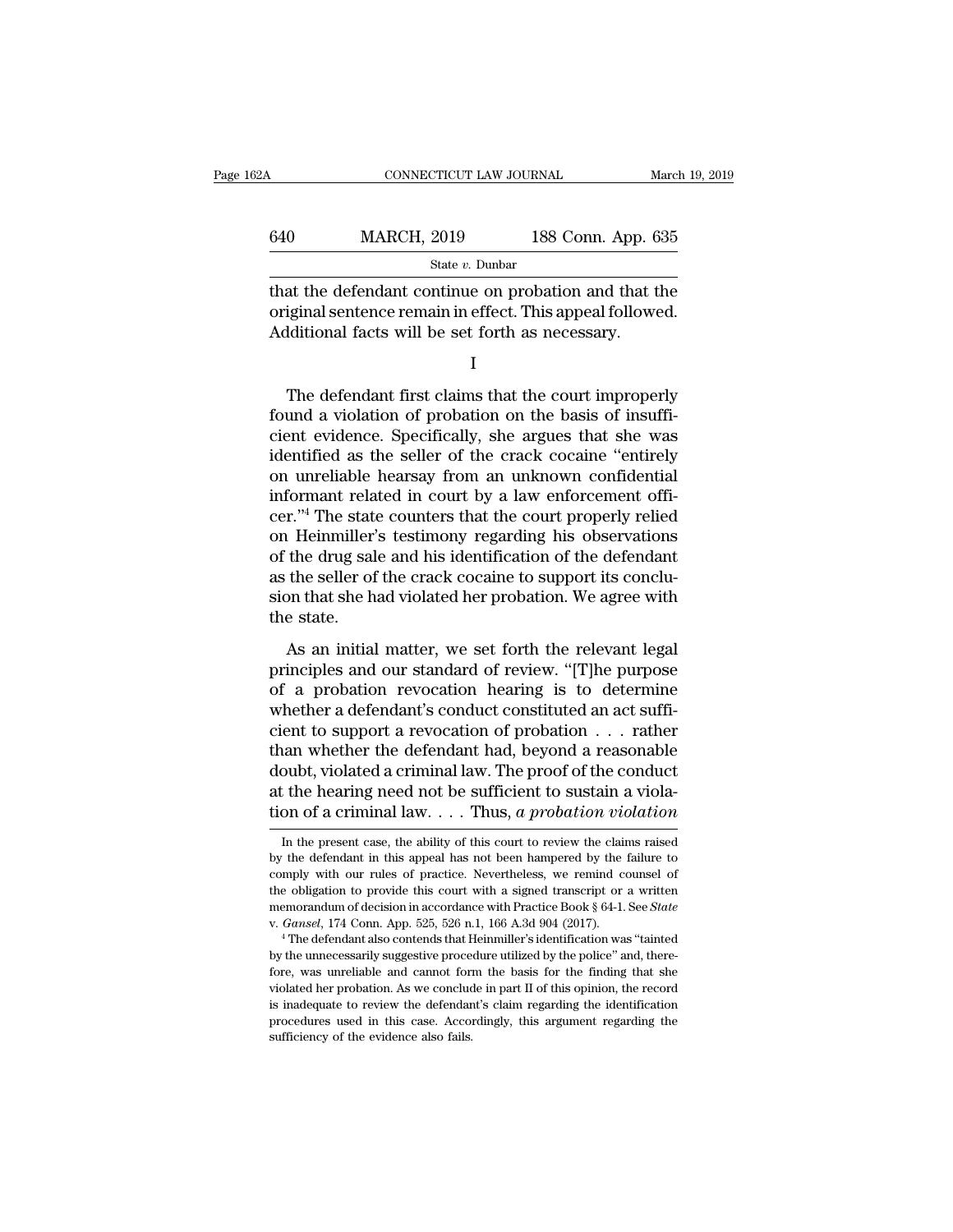| 2019               | CONNECTICUT LAW JOURNAL | Page 163A |
|--------------------|-------------------------|-----------|
| 188 Conn. App. 635 | <b>MARCH, 2019</b>      | 641       |
|                    | State $v$ . Dunbar      |           |

*need be proven only by a preponderance of the evi-*<br>*need be proven only by a preponderance of the evi-*<br>*need be proven only by a preponderance of the evi-*<br>*dence.*" (Citation omitted; emphasis in original; internal<br>aus **188 Conn. App. 635 MARCH**, 2019 **641**<br> **state v. Dunbar**<br> **need be proven only by a preponderance of the evi-**<br> **dence.**" (Citation omitted; emphasis in original; internal<br> **quotation marks omitted.) State v. Megos, 176** 188 Conn. App. 635 MARCH, 2019 641<br>
State v. Dunbar<br>
meed be proven only by a preponderance of the evi-<br>
dence." (Citation omitted; emphasis in original; internal<br>
quotation marks omitted.) *State* v. *Megos*, 176 Conn.<br>
A  $\begin{tabular}{ll} \bf 188 \,\, Conn. \,\, App. \,\, 635 & \quad \, \text{MARCH, 20:} \\ & \quad \ \text{State $v$. Dunbar} \\ \hline \end{tabular} \end{tabular} \begin{tabular}{ll} \bf 188 \,\, 120 & \quad \, \text{State $v$. Dunbar} \\ \bf 201 & \quad \, \text{Meon} \\ \bf 212 & \quad \, \text{Re} \\ \bf 22 & \quad \, \text{Re} \\ \bf 23 & \quad \, \text{Re} \\ \bf 24 & \quad \, \text{Re} \\ \bf 25 & \quad \, \text{Re} \\ \bf 2$ State v. Dunbar<br>
ed be proven only by a preponderance of the evi-<br>
nce." (Citation omitted; emphasis in original; internal<br>
otation marks omitted.) State v. Megos, 176 Conn.<br>
pp. 133, 139, 170 A.3d 120 (2017).<br>
A violatio read be proven only by a preponderance of the evidence." (Citation omitted; emphasis in original; internal quotation marks omitted.) *State* v. *Megos*, 176 Conn.<br>
App. 133, 139, 170 A.3d 120 (2017).<br>
A violation of probat

*tonies to a proven only by a preponderance by the evidence.*" (Citation omitted; emphasis in original; internal quotation marks omitted.) *State v. Megos*, 176 Conn. App. 133, 139, 170 A.3d 120 (2017).<br>A violation of pr dente. (Chanon onlitted, enfphasis in original, internation<br>quotation marks omitted.) *State v. Megos*, 176 Conn.<br>App. 133, 139, 170 A.3d 120 (2017).<br>A violation of probation hearing is comprised of an<br>evidentiary phase an quotation marks omitted.) *State v. megos*, 170 Comi.<br>App. 133, 139, 170 A.3d 120 (2017).<br>A violation of probation hearing is comprised of an<br>evidentiary phase and dispositional phase. *State v. Pres-*<br>ton, 286 Conn. 367, App. 135, 139, 170 A.3d 120 (2017).<br>
A violation of probation hearing is comprised of an evidentiary phase and dispositional phase. *State v. Preston*, 286 Conn. 367, 375–76, 944 A.2d 276 (2008). "In the evidentiary phase A violation of probation hearing is comprised of an evidentiary phase and dispositional phase. *State* v. *Preston*, 286 Conn. 367, 375–76, 944 A.2d 276 (2008). "In the evidentiary phase, [a] factual determination by a tr evidentiary phase and dispositional phase. *State* v. *Preston*, 286 Conn. 367, 375–76, 944 A.2d 276 (2008). "In the evidentiary phase, [a] factual determination by a trial court as to whether a probationer has violated a ton, 286 Conn. 367, 375–76, 944 A.2d 276 (2008). "In the evidentiary phase, [a] factual determination by a trial<br>court as to whether a probationer has violated a condi-<br>tion of probation must first be made.... In the disp evidentiary phase, [a] factual determination by a trial<br>court as to whether a probationer has violated a condi-<br>tion of probation must first be made.... In the dispo-<br>sitional phase, [i]f a violation is found, a court mus court as to whether a probationer has violated a condition of probation must first be made. . . . In the dispositional phase, [i]f a violation is found, a court must next determine whether probation should be revoked becau tion of probation must first be made. . . . In the dispositional phase, [i]f a violation is found, a court must<br>next determine whether probation should be revoked<br>because the beneficial aspects of probation are no<br>longer sitional phase, [i]f a violation is found, a cournext determine whether probation should be re<br>because the beneficial aspects of probation :<br>longer being served." (Internal quotation marks<br>ted.) *State* v. *Fletcher*, 183 XI determine whether probation should be revoked<br>
cause the beneficial aspects of probation are no<br>
nger being served." (Internal quotation marks omit-<br>
d.) *State* v. *Fletcher*, 183 Conn. App. 1, 8, 191 A.3d<br>
68, cert. d because the beheficial aspects of probation are no<br>longer being served." (Internal quotation marks omit-<br>ted.) *State v. Fletcher*, 183 Conn. 9pp. 1, 8, 191 A.3d<br>1068, cert. denied, 330 Conn. 918, 193 A.3d 1212 (2018);<br>*St* 

ted.) *State v. Fletcher*, 183 Conn. App. 1, 8, 191 A.3d<br>1068, cert. denied, 330 Conn. 918, 193 A.3d 1212 (2018);<br>*State v. Megos*, supra, 176 Conn. App. 139.<br>"With respect to the evidentiary phase of a revocation<br>proceedi ied.) state v. Fletcher, 165 Collii. App. 1, 6, 191 A.5d<br>1068, cert. denied, 330 Conn. 918, 193 A.3d 1212 (2018);<br>*State* v. *Megos*, supra, 176 Conn. App. 139.<br>"With respect to the evidentiary phase of a revocation<br>proce violation, the evidentiary phase of a revocation<br>State v. Megos, supra, 176 Conn. App. 139.<br>
"With respect to the evidentiary phase of a revocation<br>proceeding, [t] o support a finding of probation viola-<br>
tion, the eviden State v. megos, supra, 170 Court. App. 159.<br>
"With respect to the evidentiary phase of a revocation<br>
proceeding, [t]o support a finding of probation viola-<br>
tion, the evidence must induce a reasonable belief that<br>
it is m "With respect to the evidentiary phase of a revocation<br>proceeding, [t]o support a finding of probation viola-<br>tion, the evidence must induce a reasonable belief that<br>it is more probable than not that the defendant has<br>vio proceeding, [t]o support a finding of probation violation, the evidence must induce a reasonable belief that it is more probable than not that the defendant has violated a condition of his or her probation. . . . This cou tion, the evidence must induce a reasonable belief that<br>it is more probable than not that the defendant has<br>violated a condition of his or her probation. . . . This<br>court may reverse the trial court's initial factual dete it is more probable than not that the defendant has<br>violated a condition of his or her probation. . . . This<br>court may reverse the trial court's initial factual deter-<br>mination that a condition of probation has been viola violated a condition of his or her probation. . . . This<br>court may reverse the trial court's initial factual deter-<br>mination that a condition of probation has been violated<br>only if we determine that such a finding was cle court may reverse the trial court's initial factual deter-<br>mination that a condition of probation has been violated<br>only if we determine that such a finding was clearly<br>erroneous.... A finding of fact is clearly erroneous mination that a condition of probation has been violated<br>only if we determine that such a finding was clearly<br>erroneous.... A finding of fact is clearly erroneous<br>when there is no evidence to support it ... or when<br>althou only if we determine that such a finding was clearly<br>erroneous.... A finding of fact is clearly erroneous<br>when there is no evidence to support it ... or when<br>although there is evidence to support it, the reviewing<br>court o erroneous. . . . A finding of fact is clearly erroneous<br>when there is no evidence to support it . . . or when<br>although there is evidence to support it, the reviewing<br>court on the entire evidence is left with the definite<br> when there is no evidence to support it . . . . or when<br>although there is evidence to support it, the reviewing<br>court on the entire evidence is left with the definite<br>and firm conviction that a mistake has been committed. although there is evidence to support it, the reviewing<br>court on the entire evidence is left with the definite<br>and firm conviction that a mistake has been committed.<br>. . . . In making this determination, every reasonable<br>p court on the entire evidence is left with the definite<br>and firm conviction that a mistake has been committed.<br>... In making this determination, every reasonable<br>presumption must be given in favor of the trial court's<br>ruli and firm conviction that a mistake has been committed.<br>
. . . In making this determination, every reasonable<br>
presumption must be given in favor of the trial court's<br>
ruling." (Citation omitted; internal quotation marks<br>
o ... In making this detern<br>presumption must be given<br>ruling." (Citation omitted;<br>omitted.) *State* v. *Tucker*, 1<br>178 A.3d 1103, cert. denied<br>963 (2018); see also *State* v.<br>26–27, 31 A.3d 1063 (2011).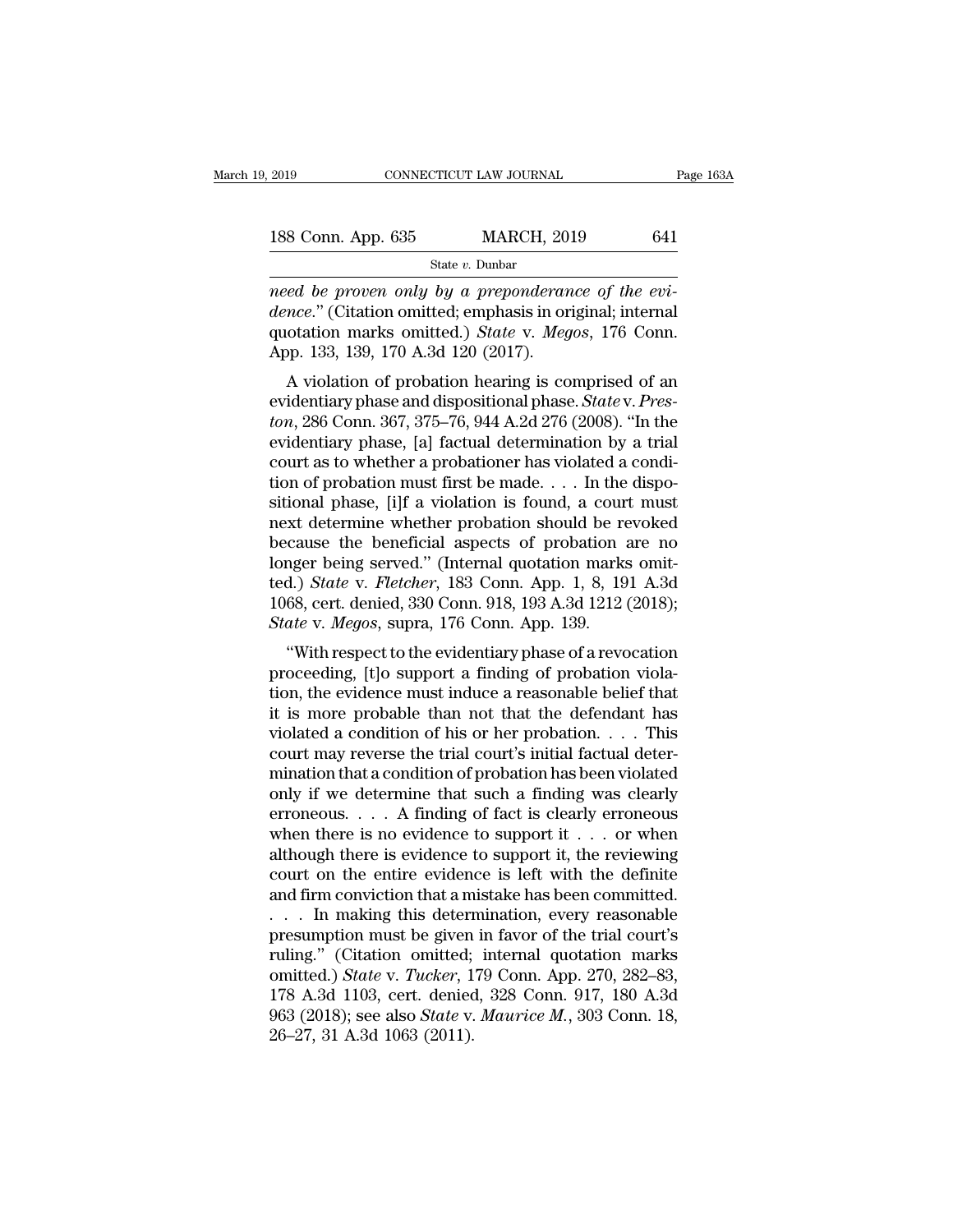| 64A | CONNECTICUT LAW JOURNAL |                    | March 19, 2019 |
|-----|-------------------------|--------------------|----------------|
|     |                         |                    |                |
| 642 | <b>MARCH, 2019</b>      | 188 Conn. App. 635 |                |
|     | State $v$ . Dunbar      |                    |                |

CONNECTICUT LAW JOURNAL March March 2019<br>
22 MARCH, 2019 188 Conn. App. 635<br>
5tate v. Dunbar<br>
In the present case, Heinmiller arranged for the confi-<br>
10.2015 After placing the  $\begin{array}{r} \n 642 \quad \text{MARCH, 2019} \quad \text{188 Conn. App. 635} \text{State } v. \text{ Dunbar} \n \hline \n \boxed{\text{In the present case, Heinmiller arranged for the confidential information to make a controlled purchase of crack cocaine on December 10, 2015. After placing the order the confidential information proceeded to the area.} \n \end{array}$ 642 MARCH, 2019 188 Conn. App. 635<br>  $\frac{\text{State } v. \text{ Dunbar}}{1}$ <br>
In the present case, Heinmiller arranged for the confidential informant to make a controlled purchase of crack cocaine on December 10, 2015. After placing the orde MARCH, 2019 188 Conn. App. 635<br>  $\frac{\text{State } v. \text{ Dunbar}}{\text{In the present case, Heinmiller arranged for the confi-  
dential information to make a controlled purchase of  
crack cocaine on December 10, 2015. After placing the  
order, the confidential information proceeded to the area  
of Park Avenue and Oliver Street to obtain the drugs.  
Heimuller along with other members of the task force$ SERVIE TO COLUMBER AND STREET THE STREET THE PRESENT IN the present case, Heinmiller arranged for the confidential informant to make a controlled purchase of crack cocaine on December 10, 2015. After placing the order, th State  $v$ . Dunbar<br>In the present case, Heinmiller arranged for the confi-<br>dential informant to make a controlled purchase of<br>crack cocaine on December 10, 2015. After placing the<br>order, the confidential informant proceede In the present case, Heinmiller arranged for the confidential informant to make a controlled purchase of crack cocaine on December 10, 2015. After placing the order, the confidential informant proceeded to the area of Park dential informant to make a controlled purchase of<br>crack cocaine on December 10, 2015. After placing the<br>order, the confidential informant proceeded to the area<br>of Park Avenue and Olive Street to obtain the drugs.<br>Heinmill crack cocaine on December 10, 2015. After placing the<br>order, the confidential informant proceeded to the area<br>of Park Avenue and Olive Street to obtain the drugs.<br>Heinmiller, along with other members of the task force,<br>kep order, the confidential informant proceeded to the area<br>of Park Avenue and Olive Street to obtain the drugs.<br>Heinmiller, along with other members of the task force,<br>kept the confidential informant under constant surveil-<br>l of Park Avenue and Olive Street to obtain the drugs.<br>Heinmiller, along with other members of the task force,<br>kept the confidential informant under constant surveil-<br>lance. From a distance of 100 feet, Heinmiller observed<br>a Heinmiller, along with other members of the task force,<br>kept the confidential informant under constant surveil-<br>lance. From a distance of 100 feet, Heinmiller observed<br>a woman approach the confidential informant and<br>engage feet. nce. From a distance of 100 feet, Heinmiller observed<br>woman approach the confidential informant and<br>gage in a hand-to-hand drug transaction. As the seller<br>alked away, she approached Heinmiller's location,<br>alking past him a a woman approach the confidential informant and<br>engage in a hand-to-hand drug transaction. As the seller<br>walked away, she approached Heinmiller's location,<br>walking past him at a distance of approximately five<br>feet.<br>After l

engage in a hand-to-hand drug transaction. As the seller<br>walked away, she approached Heinmiller's location,<br>walking past him at a distance of approximately five<br>feet.<br>After learning the possible identity of the seller from walked away, she approached Heinmiller's location,<br>walking past him at a distance of approximately five<br>feet.<br>After learning the possible identity of the seller from<br>a fellow officer, Heinmiller entered the information int walking past him at a distance of approximately five<br>feet.<br>After learning the possible identity of the seller from<br>a fellow officer, Heinmiller entered the information into<br>a database, obtained a photograph of her and "imm Feet.<br>After learning the pos<br>a fellow officer, Heinmil<br>a database, obtained a p<br>ately identified her as<br>identified the defendant<br>probation hearing.<br>We cannot conclude After learning the possible identity of the seller from<br>
iellow officer, Heinmiller entered the information into<br>
latabase, obtained a photograph of her and "immedi-<br>
ely identified her as [the] suspect." Heinmiller also<br> a fellow officer, Heinmiller entered the information into<br>a database, obtained a photograph of her and "immedi-<br>ately identified her as [the] suspect." Heinmiller also<br>identified the defendant as the seller at the violatio

a database, obtained a photograph of her and "immediately identified her as [the] suspect." Heinmiller also<br>identified the defendant as the seller at the violation of<br>probation hearing.<br>We cannot conclude that the evidence ately identified her as [the] suspect." Heinmiller also<br>identified the defendant as the seller at the violation of<br>probation hearing.<br>We cannot conclude that the evidence was insuffi-<br>cient to support the court's finding t identified the defendant as the seller at the violation of<br>probation hearing.<br>We cannot conclude that the evidence was insuffi-<br>cient to support the court's finding that the defendant<br>had violated her probation. The court probation hearing.<br>We cannot conclude that the evidence was insufficient to support the court's finding that the defendant<br>had violated her probation. The court was free to credit<br>Heinmiller's observations and identificati We cannot conclude that the evidence was insufficient to support the court's finding that the defendant had violated her probation. The court was free to credit Heinmiller's observations and identifications. On the basis o cient to support the court's finding that the defendant<br>had violated her probation. The court was free to credit<br>Heinmiller's observations and identifications. On the<br>basis of the evidence presented at the violation of pro had violated her probation. The court was free to credit<br>Heinmiller's observations and identifications. On the<br>basis of the evidence presented at the violation of proba-<br>tion hearing, the court's finding was not clearly er Heinmiller's observations and identifications. On the basis of the evidence presented at the violation of probation hearing, the court's finding was not clearly errone-<br>ous. See, e.g., *State* v. *Shakir*, 130 Conn. App. 4 basis of the evidence presented at the violation of probation hearing, the court's finding was not clearly errone-<br>ous. See, e.g., *State* v. *Shakir*, 130 Conn. App. 458,<br>468–69, 22 A.3d 1285, cert. denied, 302 Conn. 931 tion hearing, the court's finding was not clearly errone-<br>ous. See, e.g., *State* v. *Shakir*, 130 Conn. App. 458,<br>468–69, 22 A.3d 1285, cert. denied, 302 Conn. 931, 28<br>A.3d 345 (2011). To the extent that the defendant con ous. See, e.g., *State* v. *Shakir*, 130 Conn. App. 458, 468–69, 22 A.3d 1285, cert. denied, 302 Conn. 931, 28 A.3d 345 (2011). To the extent that the defendant contends that we should disregard Heinmiller's identification  $468-69$ ,  $22$  A.3<br>A.3d  $345$  ( $2011$ <br>tends that we simply<br>the evidence and solely by the transit fail. The defendant next claims that her right to be given to<br>the evidence and credibility determinations are decided<br>lely by the trier of fact. Id., 469. This claim, therefore,<br>ust fail.<br>The defendant next claims that her right cess was violated by the defendant next claims that here right to due process was violated by the identification procedures used<br>in this case. Specifically, the defendant ragues that the<br>court failed to perform the analysi

II

ine evidence and credibility determinations are decided<br>solely by the trier of fact. Id., 469. This claim, therefore,<br>must fail.<br>II<br>The defendant next claims that her right to due pro-<br>cess was violated by the identificati solely by the ther of fact. fd., 409. This claim, therefore,<br>must fail.<br>II<br>The defendant next claims that her right to due pro-<br>cess was violated by the identification procedures used<br>in this case. Specifically, the defend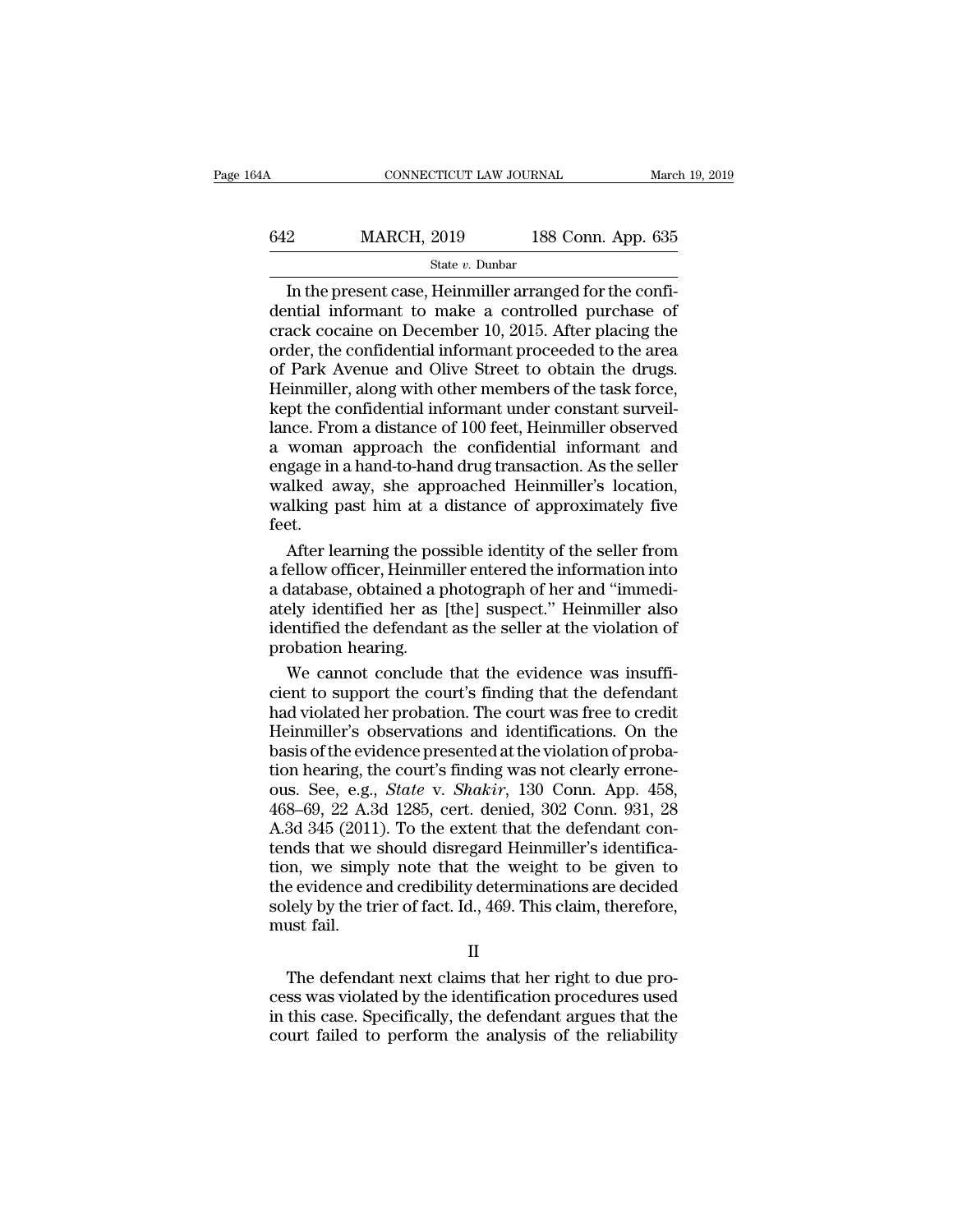# 2019 CONNECTICUT LAW JOURNAL Page 165A<br>188 Conn. App. 635 MARCH, 2019 643<br>State v. Dunbar

### State *v.* Dunbar

CONNECTICUT LAW JOURNAL Page 16<br>
188 Conn. App. 635 MARCH, 2019 643<br>
State v. Dunbar<br>
of the out-of-court identification pursuant to *Neil* v.<br> *Biggers*, 409 U.S. 188, 93 S. Ct. 375, 34 L. Ed. 2d 401 **188 Conn. App. 635 MARCH, 2019 643**<br> **Biggers**, 409 U.S. 188, 93 S. Ct. 375, 34 L. Ed. 2d 401<br> **Biggers**, 409 U.S. 188, 93 S. Ct. 375, 34 L. Ed. 2d 401<br> **Biggers**, 409 U.S. 188, 93 S. Ct. 375, 34 L. Ed. 2d 401 188 Conn. App. 635 MARCH, 2019 643<br>
State v. Dunbar<br>
of the out-of-court identification pursuant to *Neil* v.<br> *Biggers*, 409 U.S. 188, 93 S. Ct. 375, 34 L. Ed. 2d 401<br>
(1972),<sup>5</sup> and that, as a result, her federal right 188 Conn. App. 635 MARCH, 2019 643<br>
State v. Dunbar<br>
of the out-of-court identification pursuant to *Neil* v.<br> *Biggers*, 409 U.S. 188, 93 S. Ct. 375, 34 L. Ed. 2d 401<br>
(1972),<sup>5</sup> and that, as a result, her federal right State v. Dunbar<br>
of the out-of-court identification pursuant to *Neil* v.<br> *Biggers*, 409 U.S. 188, 93 S. Ct. 375, 34 L. Ed. 2d 401<br>
(1972),<sup>5</sup> and that, as a result, her federal right to due<br>
process was violated.<sup>6</sup> She siate v. bundar<br>
of the out-of-court identification pursuant to *Neil* v.<br> *Biggers*, 409 U.S. 188, 93 S. Ct. 375, 34 L. Ed. 2d 401<br>
(1972),<sup>5</sup> and that, as a result, her federal right to due<br>
process was violated.<sup>6</sup> She of the out-of-court identification pursuant to *Neil* v. *Biggers*, 409 U.S. 188, 93 S. Ct. 375, 34 L. Ed. 2d 401 (1972),<sup>5</sup> and that, as a result, her federal right to due process was violated.<sup>6</sup> She further contends th Biggers, 409 U.S. 188, 93 S. Ct. 375, 34 L. Ed. 2d 401 (1972),<sup>5</sup> and that, as a result, her federal right to due process was violated.<sup>6</sup> She further contends that the in-court identification by Heinmiller violated her r (1972),<sup>5</sup> and that, as a result, her federal right to due<br>process was violated.<sup>6</sup> She further contends that the<br>in-court identification by Heinmiller violated her right<br>to due process because it was "irreparably tainted process was violated.<sup>6</sup> She further contends that the<br>in-court identification by Heinmiller violated her right<br>to due process because it was "irreparably tainted" by<br>the use of an unnecessarily suggestive out-of-court<br>id in-court identification by Heinmiller violated her right<br>to due process because it was "irreparably tainted" by<br>the use of an unnecessarily suggestive out-of-court<br>identification procedure.<sup>7</sup> The state counters that the<br>d to due process because it was "irreparably tainted" by<br>the use of an unnecessarily suggestive out-of-court<br>identification procedure.<sup>7</sup> The state counters that the<br>defendant failed to preserve her claim pertaining to<br>the the out-of-court identification and that the record is<br>inadequate to review it under *State* v. *Golding*, 213<br>Conn. 233, 239–40, 567 A.2d 823 (1989), as modified by<br><sup>5</sup> Our Supreme Court recently stated: "The test for de the out-of-court identification and that the record is<br>inadequate to review it under *State* v. *Golding*, 213<br>Conn. 233, 239–40, 567 A.2d 823 (1989), as modified by<br> $\frac{1}{10}$ <br> $\frac{1}{10}$  our Supreme Court recently stated

inadequate to review it under *State* v. *Golding*, 213<br>Conn. 233, 239–40, 567 A.2d 823 (1989), as modified by<br><sup>5</sup> Our Supreme Court recently stated: "The test for determining whether the<br>state's use of an unnecessarily s Conn. 233, 239–40, 567 A.2d 823 (1989), as modified by<br>
<sup>5</sup> Our Supreme Court recently stated: "The test for determining whether the state's use of an unnecessarily suggestive identification procedure violates<br>
a defendant COTIT. 250, 259–40, 507 A.2d 625 (1969), as fitodified by<br>
<sup>5</sup> Our Supreme Court recently stated: "The test for determining whether the<br>
state's use of an unnecessarily suggestive identification procedure violates<br>
a defen <sup>5</sup> Our Supreme Court recently stated: "The test for determining whether the state's use of an unnecessarily suggestive identification procedure violates a defendant's federal due process rights derives from the decisions state's use of an unnecessarily suggestive identification procedure violates a defendant's federal due process rights derives from the decisions of the United States Supreme Court in *Neil v. Biggers*, [supra, 409 U.S. 19 a defendant's federal due process rights derives from the decisions of the United States Supreme Court in *Neil* v. *Biggers*, [supra, 409 U.S. 196–97], and *Manson v. Brathwaite*, 432 U.S. 98, 113–14, 97 S. Ct. 2243, 53 United States Supreme Court in *Neil v. Biggers*, [supra, 409 U.S. 196–97], and *Manson v. Brathwaite*, 432 U.S. 98, 113–14, 97 S. Ct. 2243, 53 L. Ed. 2d 140 (1977). As the court explained in *Brathwaite*, fundamental fair *first, it must be determined whether the identification procedure was finite standard underlying due process, and, consequently, reliability is the standard underlying due process, and, consequently, reliability is the und 1977).* As the court explained in *Brathwaite*, fundamental fairness is the standard underlying due process, and, consequently, reliability is the linchpin in determining the admissibility of identification testimony To  $(F(t), H)$  are courted painted in Dialocative, randahedual intriess is<br>the standard underlying due process, and, consequently, reliability is the<br>linchpin in determining the admissibility of identification testimony . . . the standard underlying due process, and, consequently, reliability is the linchpin in determining the admissibility of identification testimony  $\ldots$ . Thus, the required inquiry is made on an ad hoc basis and is two-pron Thus, the required inquiry is made on an ad hoc basis and is two-pronged:<br>first, it must be determined whether the identification procedure was<br>unnecessarily suggestive; and second, if it is found to have been so, it<br>must must be determined whether the identification was nevertheless reliable based on examination of the totality of the circumstances." (Citation omitted; emphasis added; internal quotation marks omitted.) *State* v. *Harris*,

based on examination of the totality of the circumstances." (Citation omitted; emphasis added; internal quotation marks omitted.) *State* v. *Harris*, 330 Conn. 91, 101, 191 A.3d 119 (2018).<br>
<sup>6</sup> As noted by the state, su ted; emphasis added; internal quotation marks omitted.) *State v. Harris*, 330 Conn. 91, 101, 191 A.3d 119 (2018).<br>
<sup>6</sup> As noted by the state, subsequent to the filing of the defendant's appellate brief, our Supreme Court 330 Conn. 91, 101, 191 A.3d 119 (2018).<br>
<sup>6</sup> As noted by the state, subsequent to the filing of the defendant's appellate<br>
brief, our Supreme Court issued its decision in *State v. Harris*, 330 Conn.<br>
91, 191 A.3d 119 (20 <sup>6</sup> As noted by the state, subsequent to the filing of the defendant's appellate brief, our Supreme Court issued its decision in *State v. Harris*, 330 Conn. 91, 191 A.3d 119 (2018). In that case, the defendant argued, in brief, our Supreme Court issued its decision in *State* v. *Harris*, 330 Conn.<br>91, 191 A.3d 119 (2018). In that case, the defendant argued, inter alia, that<br>our Supreme Court should reject the framework of *Neil* v. *Bigge* 91, 191 A.3d 119 (2018). In that case, the defendant argued, inter alia, that our Supreme Court should reject the framework of *Neil* v. *Biggers*, supra, 409 U.S. 199–200, for purposes of determining whether article first the factors established in *State* v. *Geisler*, 222 Conn. 672, 684–85, 610 A.2d 1225 (1992), it concluded that our state constitution afforded greater protec-109 U.S. 199–200, for purposes of determining whether article first, § 8, of the Connecticut constitution requires suppression of out-of-court and incourt witness identifications. *State* v. *Harris*, supra, 114–15. After the factors established in *State* v. *Geisler*, 222 Conn. 672, 684–85, 610 A.2d 1225 (1992), it concluded that our state constitution afforded greater protection than the minimum standard set forth in the federal constit v. Harris, supra, 116.

<sup>1225 (1992),</sup> it concluded that our state constitution afforded greater protection than the minimum standard set forth in the federal constitution. *State* v. *Harris*, supra, 116.<br>
<sup>7</sup> See, e.g., *State* v. *Dickson*, 322 tion than the minimum standard set forth in the federal constitution. State v. Harris, supra, 116.<br>
<sup>7</sup> See, e.g., State v. Dickson, 322 Conn. 410, 420, 141 A.3d 810 (2016) (both initial identification, if unduly suggesti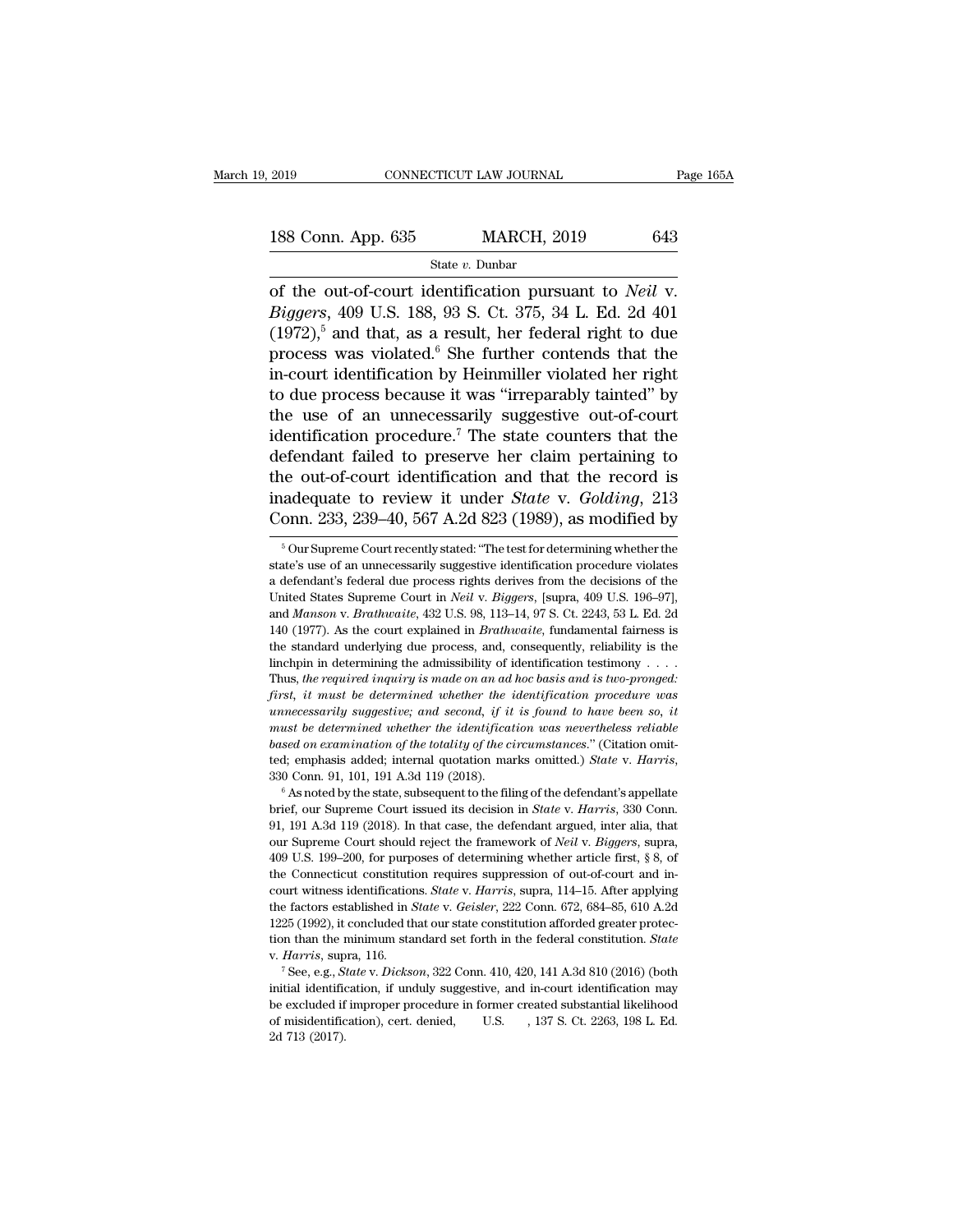## CONNECTICUT LAW JOURNAL March 19, 2019<br>644 MARCH, 2019 188 Conn. App. 635<br>544 MARCH, 2019 188 Conn. App. 635 State *v.* Dunbar

CONNECTICUT LAW JOURNAL March 19, 2<br> **ISS Conn. App. 635**<br> *In re Yasiel R.*, 317 Conn. 773, 781, 120 A.3d 1188 (2015).<br>
Finally, the state asserts that the defendant's derivative<br>
claim regarding the in gourt identificati Finally, the state asserts that the defendant's derivative<br>
Finally, the state asserts that the defendant's derivative<br>
the regarding the in-court identification necessarily<br>
fails if we decline to review the merits of th 644 MARCH, 2019 188 Conn. App. 635<br>
state v. Dunbar<br> *In re Yasiel R.*, 317 Conn. 773, 781, 120 A.3d 1188 (2015).<br>
Finally, the state asserts that the defendant's derivative<br>
claim regarding the in-court identification ne 644 MARCH, 2019 188 Conn. App. 635<br>  $\frac{\text{State } v. \text{ Dunbar}}{m \text{ } re \text{ } Yasiel } R., 317 \text{ Conn. } 773, 781, 120 \text{ A}.3d \text{ } 1188 \text{ } (2015).$ <br>
Finally, the state asserts that the defendant's derivative<br>
claim regarding the in-court identifica Sim State v. Dunbar<br>
In re Yasiel R., 317 Conn. 773, 781, 120 A.3d 1188 (2015).<br>
Finally, the state asserts that the defendant's derivative<br>
claim regarding the in-court identification necessarily<br>
fails if we decline to State v. Dunbar<br> *In re Yasiel R.*, 317 Conn. 773, 781, 120 A.3d 1188 (2015).<br>
Finally, the state asserts that the defendant's derivative<br>
claim regarding the in-court identification necessarily<br>
fails if we decline to rev In re Yasiel R., 317 Conn. 773, 781, 120<br>Finally, the state asserts that the defered in regarding the in-court identific<br>fails if we decline to review the merits of<br>challenge to the out-of-court identific<br>*State* v. *Harri* many, the state asserts that the defendant s derivative<br>im regarding the in-court identification necessarily<br>ils if we decline to review the merits of the due process<br>allenge to the out-of-court identification. See, e.g.,<br> Early regarding the in-court identification necessarily<br>fails if we decline to review the merits of the due process<br>challenge to the out-of-court identification. See, e.g.,<br>*State v. Harris*, 330 Conn. 91, 113–14, 191 A.3

rails in we decline to review the merns of the due process<br>challenge to the out-of-court identification. See, e.g.,<br>State v. Harris, 330 Conn. 91, 113–14, 191 A.3d 119<br>(2018). We agree with the state.<br>The following facts a Chainlenge to the out-on-court identification. See, e.g., State v. Harris, 330 Conn. 91, 113–14, 191 A.3d 119 (2018). We agree with the state.<br>The following facts are necessary for our discussion.<br>As we previously stated, State V. Harris, 350 Coluit. 91, 115–14, 191 A.5d 119 (2018). We agree with the state.<br>The following facts are necessary for our discussion.<br>As we previously stated, Heinmiller had observed the<br>controlled narcotics purcha (2016). We agree with the state.<br>The following facts are necessary for our discussion.<br>As we previously stated, Heinmiller had observed the<br>controlled narcotics purchase from a distance of 100<br>feet and viewed the seller as The following facts are necessary for our discussion.<br>As we previously stated, Heinmiller had observed the<br>controlled narcotics purchase from a distance of 100<br>feet and viewed the seller as she came within five feet<br>of his As we previously stated, Heinmiller had observed the controlled narcotics purchase from a distance of 100 feet and viewed the seller as she came within five feet of his location following the transaction. Using information controlled narcotics purchase from a distance of 100<br>feet and viewed the seller as she came within five feet<br>of his location following the transaction. Using informa-<br>tion from the confidential informant and other members<br> feet and viewed the seller as she came within five feet<br>of his location following the transaction. Using informa-<br>tion from the confidential informant and other members<br>of the task force, he learned the possible name of th of his location following the transaction. Using information from the confidential informant and other members<br>of the task force, he learned the possible name of the<br>seller. He entered this name into a probation database,<br> tion from the confidential informant and other members<br>of the task force, he learned the possible name of the<br>seller. He entered this name into a probation database,<br>which then displayed a photograph. He "immediately<br>ident of the task force, he learned the possible name of the<br>seller. He entered this name into a probation database,<br>which then displayed a photograph. He "immediately<br>identified her as [the seller he had observed on Decem-<br>ber seller. He entered this name into a probation database,<br>which then displayed a photograph. He "immediately<br>identified her as [the seller he had observed on Decem-<br>ber 10, 2015]." The state offered this photograph from<br>the which then displayed a photograph. He "immediately<br>identified her as [the seller he had observed on Decem-<br>ber 10, 2015]." The state offered this photograph from<br>the probation database for admission into evidence. In<br>the a identified her as [the seller he had observed on Decem<br>ber 10, 2015]." The state offered this photograph from<br>the probation database for admission into evidence. In<br>the absence of an objection from the defendant, the<br>court In 10, 2015]. The state offered this photograph from<br>e probation database for admission into evidence. In<br>e absence of an objection from the defendant, the<br>urt admitted this photograph into evidence. Hein-<br>iller previously the probation database for admission into evidence. In<br>the absence of an objection from the defendant, the<br>court admitted this photograph into evidence. Hein-<br>miller previously had identified the defendant in the<br>courtroom

the absence of an objection from the defendant, the<br>court admitted this photograph into evidence. Hein-<br>miller previously had identified the defendant in the<br>courtroom at the violation of probation hearing.<br>In her appellat request the violation of probability that is pure<br>miller previously had identified the defendant in the courtroom at the violation of probation hearing.<br>In her appellate brief, the defendant does not claim<br>to have objected Findler previously had definited the defendant in the<br>
courtroom at the violation of probation hearing.<br>
In her appellate brief, the defendant does not claim<br>
to have objected to the admission of the photograph into<br>
evide request a different conduction of probation rearing.<br>
In her appellate brief, the defendant does not claim<br>
to have objected to the admission of the photograph into<br>
evidence and acknowledges that she did not specifically<br> In her appellate brief, the defendant does not claim<br>to have objected to the admission of the photograph into<br>evidence and acknowledges that she did not specifically<br>request the court to conduct an analysis pursuant to<br>*N* to have objected to the admission of the photograph into<br>evidence and acknowledges that she did not specifically<br>request the court to conduct an analysis pursuant to<br> $Neil$  v. Biggers, supra, 409 U.S. 188. Instead, she<br>reque evidence and acknowledges that she did not specifically<br>request the court to conduct an analysis pursuant to<br>*Neil* v. *Biggers*, supra, 409 U.S. 188. Instead, she<br>requests *Golding* review of her due process claim.<br>Under request the court to conduct an analysis pursuant to<br> *Neil* v. *Biggers*, supra, 409 U.S. 188. Instead, she<br>
requests *Golding* review of her due process claim.<br>
Under this familiar test, "[a] defendant can prevail on<br>
a Neil v. Biggers, supra, 409 U.S. 188. Instead, she<br>requests *Golding* review of her due process claim.<br>Under this familiar test, "[a] defendant can prevail on<br>a claim of constitutional error not preserved at trial<br>only if requests *Golding* review of her due process claim.<br>Under this familiar test, "[a] defendant can prevail on<br>a claim of constitutional error not preserved at trial<br>only if *all* of the following conditions are met: (1) the Under this familiar test, "[a] defendant can prevail on<br>a claim of constitutional error not preserved at trial<br>only if *all* of the following conditions are met: (1) the<br>record is adequate to review the alleged claim of e a claim of constitutional error not preserved at trial<br>only if *all* of the following conditions are met: (1) the<br>record is adequate to review the alleged claim of error;<br>(2) the claim is of constitutional magnitude alleg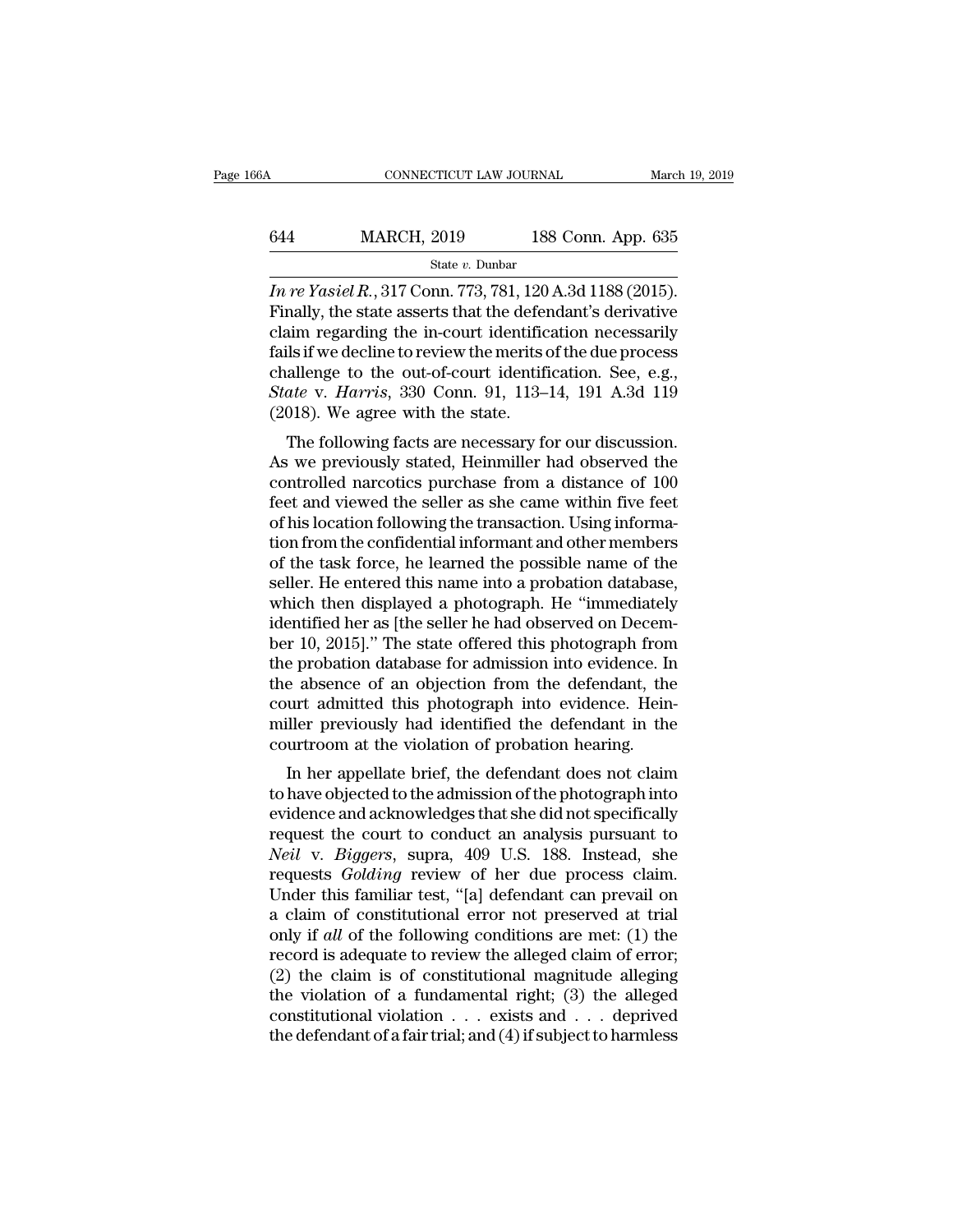State *v.* Dunbar

error analysis, the state has failed to demonstrate harm-<br>
error analysis, the state has failed to demonstrate harm-<br>
error analysis, the state has failed to demonstrate harm-<br>
essness of the alleged constitutional violat 188 Conn. App. 635 MARCH, 2019 645<br>
State v. Dunbar<br>
error analysis, the state has failed to demonstrate harm-<br>
lessness of the alleged constitutional violation beyond<br>
a reasonable doubt. In the absence of any one of the 188 Conn. App. 635 MARCH, 2019 645<br>
State v. Dunbar<br>
error analysis, the state has failed to demonstrate harm-<br>
lessness of the alleged constitutional violation beyond<br>
a reasonable doubt. In the absence of any one of the 188 Conn. App. 635 MARCH, 2019 645<br>
State v. Dunbar<br>
error analysis, the state has failed to demonstrate harm-<br>
lessness of the alleged constitutional violation beyond<br>
a reasonable doubt. In the absence of any one of the State  $v$ . Dunbar<br>
error analysis, the state has failed to demonstrate harm-<br>
lessness of the alleged constitutional violation beyond<br>
a reasonable doubt. In the absence of any one of these<br>
conditions, the defendant's cl state *v*. Button between the conditions extending the state has failed to demonstrate harm-<br>lessness of the alleged constitutional violation beyond<br>a reasonable doubt. In the absence of any one of these<br>conditions, the d error analysis, the state has failed to demonstrate harm-<br>lessness of the alleged constitutional violation beyond<br>a reasonable doubt. In the absence of any one of these<br>conditions, the defendant's claim will fail. The app lessness of the alleged constitutional violation beyond<br>a reasonable doubt. In the absence of any one of these<br>conditions, the defendant's claim will fail. The appellate<br>tribunal is free, therefore, to respond to the defen a reasonable doubt. In the absence of any one of these<br>conditions, the defendant's claim will fail. The appellate<br>tribunal is free, therefore, to respond to the defendant's<br>claim by focusing on whichever condition is most conditions, the defendant's claim will fail. The appellate<br>tribunal is free, therefore, to respond to the defendant's<br>claim by focusing on whichever condition is most rele-<br>vant in the particular circumstances." (Emphasis tribunal is free, therefore, to respond to the defendant's<br>claim by focusing on whichever condition is most rele-<br>vant in the particular circumstances." (Emphasis in<br>original; internal quotation marks omitted.) *State* v.<br> claim by focusing on whichever condition is most relevant in the particular circumstances." (Emphasis in original; internal quotation marks omitted.) *State* v. *Davis*, 186 Conn. App. 385, 393–94, A.3d (2018), cert. denie vant in the particu<br>original; internal q<br>Davis, 186 Conn. Ap<br>cert. denied, 330 C<br>also *State* v. *Brown*<br>687 (2018) (defenda<br>quate record).<br>The state argues *uvis*, 186 Conn. App. 385, 393–94, A.3d (2018),<br>rt. denied, 330 Conn. 965, A.3d (2019); see<br>so *State* v. *Brown*, 185 Conn. App. 806, 810, 198 A.3d<br>7 (2018) (defendant bears burden of providing ade-<br>ate record).<br>The stat cert. denied, 330 Conn. 965, A.3d (2019); see<br>also *State* v. *Brown*, 185 Conn. App. 806, 810, 198 A.3d<br>687 (2018) (defendant bears burden of providing ade-<br>quate record).<br>The state argues that this issue is controlled by

also *State* v. *Brown*, 185 Conn. App. 806, 810, 198 A.3d 687 (2018) (defendant bears burden of providing adequate record).<br>The state argues that this issue is controlled by *State* v. *Collins*, 124 Conn. App. 249, 5 A.3 687 (2018) (defendant bears burden of providing adequate record).<br>The state argues that this issue is controlled by *State* v. *Collins*, 124 Conn. App. 249, 5 A.3d 492, cert. denied, 299 Conn. 906, 10 A.3d 523 (2010). In quate record).<br>
The state argues that this issue is controlled by *State*<br>
v. Collins, 124 Conn. App. 249, 5 A.3d 492, cert. denied,<br>
299 Conn. 906, 10 A.3d 523 (2010). In that case, the<br>
defendant claimed, inter alia, th The state argues that this issue is controlled by *State* v. *Collins*, 124 Conn. App. 249, 5 A.3d 492, cert. denied, 299 Conn. 906, 10 A.3d 523 (2010). In that case, the defendant claimed, inter alia, that a pretrial iden The state argues that this issue is controlled by *State*<br>v. Collins, 124 Conn. App. 249, 5 A.3d 492, cert. denied,<br>299 Conn. 906, 10 A.3d 523 (2010). In that case, the<br>defendant claimed, inter alia, that a pretrial identi v. Collins, 124 Conn. App. 249, 5 A.3d 492, cert. denied,<br>299 Conn. 906, 10 A.3d 523 (2010). In that case, the<br>defendant claimed, inter alia, that a pretrial identifi-<br>cation procedure was unnecessarily suggestive, thus<br>ta 299 Conn. 906, 10 A.3d 523 (2010). In that case, the<br>defendant claimed, inter alia, that a pretrial identifi-<br>cation procedure was unnecessarily suggestive, thus<br>tainting an in-court identification at his violation of<br>pro defendant claimed, inter alia, that a pretrial identification procedure was unnecessarily suggestive, thus tainting an in-court identification at his violation of probation hearing. Id., 251–52. In declining to review this cation procedure was unnecessarily suggestive, thus<br>tainting an in-court identification at his violation of<br>probation hearing. Id., 251–52. In declining to review<br>this unpreserved claim, we stated: "Defense counsel<br>did not tainting an in-court identification at his violation of<br>probation hearing. Id., 251–52. In declining to review<br>this unpreserved claim, we stated: "Defense counsel<br>did not make a motion to suppress the identification<br>or obj probation hearing. Id., 251–52. In declining to review<br>this unpreserved claim, we stated: "Defense counsel<br>did not make a motion to suppress the identification<br>or object to the admission of [the pretrial] identification,<br>a this unpreserved claim, we stated: "Defense counsel<br>did not make a motion to suppress the identification<br>or object to the admission of [the pretrial] identification,<br>and no evidentiary hearing was held regarding the evi-<br>d did not make a motion to suppress the identification<br>or object to the admission of [the pretrial] identification,<br>and no evidentiary hearing was held regarding the evi-<br>dence. Consequently, the court did not make any fact or object to the admission of [the pretrial] identification,<br>and no evidentiary hearing was held regarding the evi-<br>dence. Consequently, the court did not make any factual<br>findings or legal conclusions concerning the sugge and no evidentiary hearing was held regarding the evidence. Consequently, the court did not make any factual findings or legal conclusions concerning the suggestiveness of the procedures employed or the reliability of [the dence. Consequently, the court did not make any factual<br>findings or legal conclusions concerning the sugges-<br>tiveness of the procedures employed or the reliability<br>of [the] in-court identification. Without such findings,<br>t findings or legal conclusions concerning the sugges-<br>tiveness of the procedures employed or the reliability<br>of [the] in-court identification. Without such findings,<br>the record is inadequate for our review. See *State* v.<br> tiveness of the procedures employed or the reliability<br>of [the] in-court identification. Without such findings,<br>the record is inadequate for our review. See *State* v.<br>*Necaise*, 97 Conn. App. 214, 219, 904 A.2d 245 (res-<br> of [the] in-court identification. Without such findings,<br>the record is inadequate for our review. See *State* v.<br>*Necaise*, 97 Conn. App. 214, 219, 904 A.2d 245 (res-<br>olution of whether pretrial identification procedure<br>vi the record is inadequate for our review. See *State v.*<br> *Necaise*, 97 Conn. App. 214, 219, 904 A.2d 245 (res-<br>
olution of whether pretrial identification procedure<br>
violates defendant's due process rights requires fact-<br> Necaise, 97 Conn. App. 214, 219, 904 A.2d 245 (res-<br>olution of whether pretrial identification procedure<br>violates defendant's due process rights requires fact-<br>finding function of trial court), cert. denied, 280 Conn.<br>942,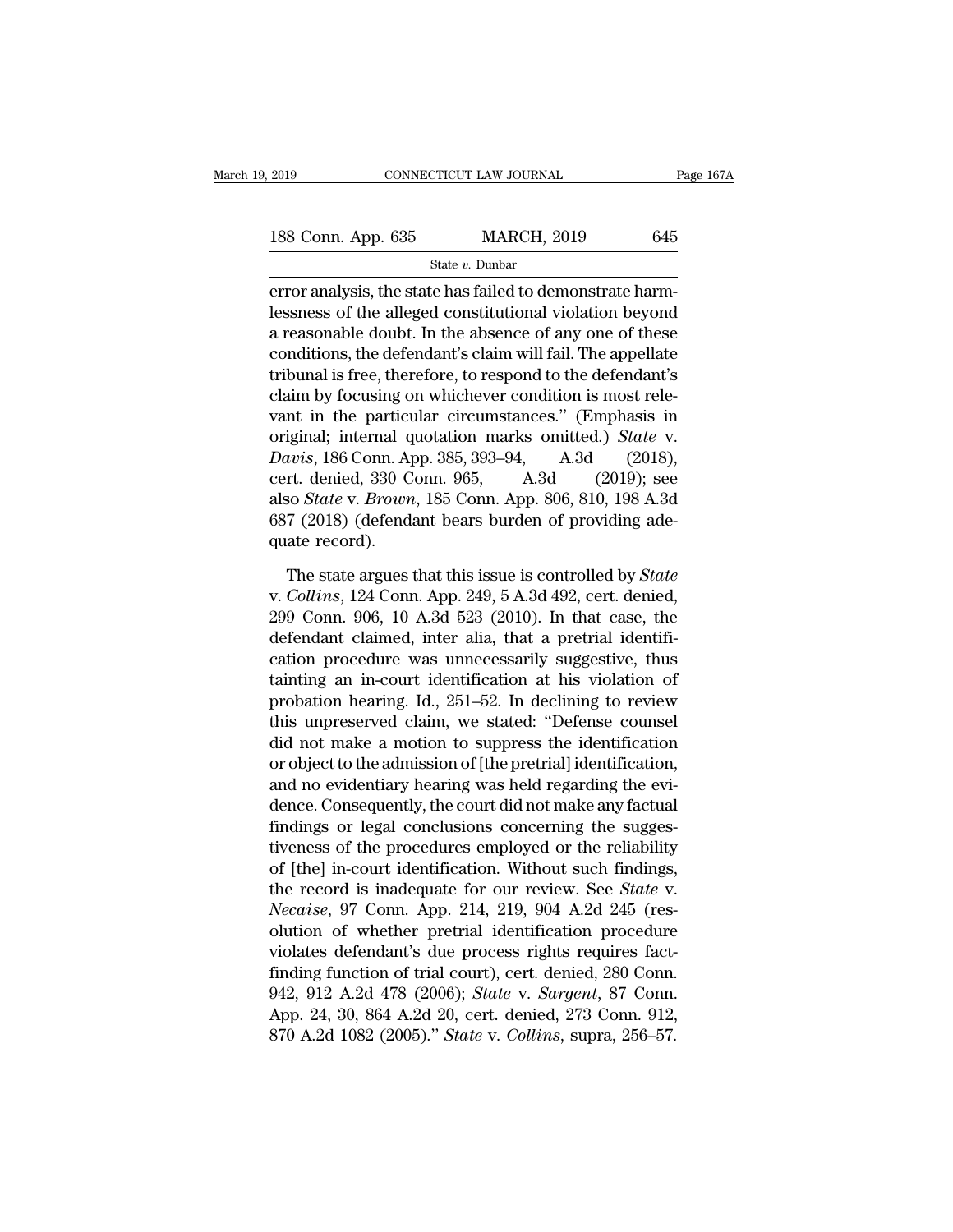| 68A | CONNECTICUT LAW JOURNAL |                    | March 19, 2019 |
|-----|-------------------------|--------------------|----------------|
| 646 | <b>MARCH, 2019</b>      | 188 Conn. App. 635 |                |
|     | State $v$ . Dunbar      |                    |                |

CONNECTICUT LAW JOURNAL March 19, 2019<br>
Similarly, in the present case, the court, in the<br>
Similarly, in the present case, the court, in the<br>
sence of a motion to suppress or challenge to the<br>
mission into suridone of the  $\frac{\text{MARCH, 2019}}{\text{State } v. \text{ Dunbar}}$ <br>Similarly, in the present case, the court, in the absence of a motion to suppress or challenge to the admission into evidence of the photograph from the prechation database did not make factu 646 MARCH, 2019 188 Conn. App. 635<br>
state v. Dunbar<br>
Similarly, in the present case, the court, in the<br>
absence of a motion to suppress or challenge to the<br>
admission into evidence of the photograph from the<br>
probation da 646 MARCH, 2019 188 Conn. App. 635<br>  $\frac{\text{State } v. \text{ Dunbar}}{\text{Similarly, in the present case, the court, in the absence of a motion to suppress or challenge to the admission into evidence of the photograph from the problem database, did not make factual findings concerning the out-of-court identification by Heinmiller. As a result of the grid on the regard is in each.$ Similarly, in the present case, the court, in the absence of a motion to suppress or challenge to the admission into evidence of the photograph from the probation database, did not make factual findings concerning the out Similarly, in the present case, the court, in the absence of a motion to suppress or challenge to the admission into evidence of the photograph from the probation database, did not make factual findings concerning the out Similarly, in the present case, the court, in the<br>absence of a motion to suppress or challenge to the<br>admission into evidence of the photograph from the<br>probation database, did not make factual findings con-<br>cerning the ou absence of a motion to suppress or challenge to the<br>admission into evidence of the photograph from the<br>probation database, did not make factual findings con-<br>cerning the out-of-court identification by Heinmiller. As<br>a resu admission into evidence of the photograph from the<br>probation database, did not make factual findings con-<br>cerning the out-of-court identification by Heinmiller. As<br>a result of the evidentiary lacuna, the record is inade-<br>q probation database, did not make factual findings concerning the out-of-court identification by Heinmiller. As<br>a result of the evidentiary lacuna, the record is inade-<br>quate, and the defendant's claim regarding the out-of-Example 18 and the defendant schain regarding the out-on-<br>
urt identification fails to satisfy the first prong of<br> *Maing*. Additionally, the defendant's dependent claim<br>
garding the in-court identification also must fail.

III

Folding. Additionally, the defendant's dependent claim<br>regarding the in-court identification also must fail.<br>III<br>The defendant finally claims that the court violated<br>her right to due process when it denied her the right<br>to toolating. Additionally, the determinant subpendent claim<br>regarding the in-court identification also must fail.<br>III<br>The defendant finally claims that the court violated<br>her right to due process when it denied her the right III<br>III<br>III<br>The defendant finally claims that the court violated<br>her right to due process when it denied her the right<br>to confront an adverse witness, namely, the confidential<br>informant. Specifically, she contends that the III<br>The defendant finally claims that the court violated<br>her right to due process when it denied her the right<br>to confront an adverse witness, namely, the confidential<br>informant. Specifically, she contends that the court<br>s The defendant finally claims that the court violated<br>her right to due process when it denied her the right<br>to confront an adverse witness, namely, the confidential<br>informant. Specifically, she contends that the court<br>shoul The defendant finally claims that the court violated<br>her right to due process when it denied her the right<br>to confront an adverse witness, namely, the confidential<br>informant. Specifically, she contends that the court<br>shoul her right to due process when it denied her the right<br>to confront an adverse witness, namely, the confidential<br>informant. Specifically, she contends that the court<br>should have concluded that her strong interest in con-<br>fro to confront an adverse witness<br>informant. Specifically, she<br>should have concluded that h<br>frontation outweighed the stat<br>the identity of informants.<sup>8</sup> Th<br>record is inadequate to reviev<br>We agree with the state.<br>The followin ould have concluded that her strong interest in con-<br>ontation outweighed the state's interest in protecting<br>e identity of informants.<sup>8</sup> The state counters that the<br>cord is inadequate to review this due process claim.<br>e ag frontation outweighed the state's interest in protecting<br>the identity of informants.<sup>8</sup> The state counters that the<br>record is inadequate to review this due process claim.<br>We agree with the state.<br>The following additional f

the identity of informants.<sup>8</sup> The state counters that the record is inadequate to review this due process claim.<br>We agree with the state.<br>The following additional facts are necessary for our discussion. Prior to the start record is inadequate to review this due process claim.<br>We agree with the state.<br>The following additional facts are necessary for our<br>discussion. Prior to the start of the violation of proba-<br>tion hearing, the defendant fil We agree with the state.<br>
The following additional facts are necessary for our<br>
discussion. Prior to the start of the violation of proba-<br>
tion hearing, the defendant filed a motion for disclosure<br>
of the identity of the c The following additional facts are necessary for our<br>discussion. Prior to the start of the violation of proba-<br>tion hearing, the defendant filed a motion for disclosure<br>of the identity of the confidential informant. In her The following additional facts are necessary for our<br>discussion. Prior to the start of the violation of proba-<br>tion hearing, the defendant filed a motion for disclosure<br>of the identity of the confidential informant. In her discussion. Prior to the start of the violation of probation hearing, the defendant filed a motion for disclosure of the identity of the confidential informant. In her motion, dated January 17, 2017, the defendant argued t tion hearing, the defendant filed a motion for disclosure<br>of the identity of the confidential informant. In her<br>motion, dated January 17, 2017, the defendant argued<br>that the confidential informant was a necessary witness<br>b of the identity of the confidential informant. In her<br>motion, dated January 17, 2017, the defendant argued<br>that the confidential informant was a necessary witness<br>because that individual was "the only other person that<br>was motion, dated January 17, 2017, the defendant argued<br>that the confidential informant was a necessary witness<br>because that individual was "the only other person that<br>was present during the alleged transaction." She further<br> was present during the alleged transaction." She further posited that the testimony of the confidential informant would be beneficial to her, was material to the issues, and would enable her to prepare an adequate defense posited that the testimony of the confidential informant<br>would be beneficial to her, was material to the issues,<br>and would enable her to prepare an adequate defense.<br><sup>8</sup>The defendant does not argue that there was a violati

would be beneficial to her, was material to the issues,<br>and would enable her to prepare an adequate defense.<br><sup>8</sup>The defendant does not argue that there was a violation of her constitu-<br>tional rights under the confrontation and would enable<br><sup>8</sup> The defendant does<br>tional rights under the e<br>United States constituti<br>fourteenth amendment.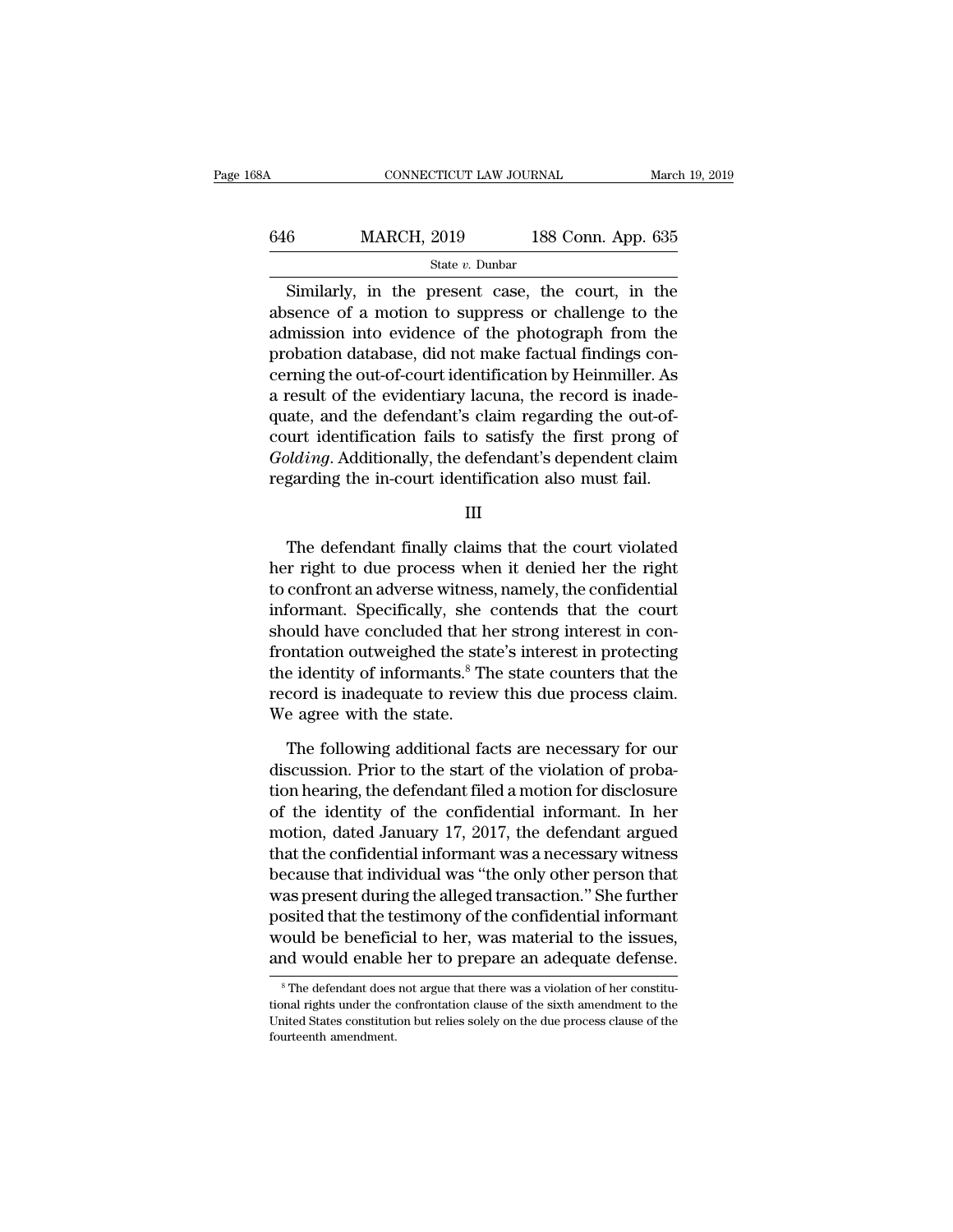| 2019               | CONNECTICUT LAW JOURNAL | Page 169A |
|--------------------|-------------------------|-----------|
| 188 Conn. App. 635 | <b>MARCH, 2019</b>      | 647       |
|                    | State $v$ . Dunbar      |           |

2019 CONNECTICUT LAW JOURNAL Page 16<br>
188 Conn. App. 635 MARCH, 2019 647<br>
State v. Dunbar<br>
In support of her motion, the defendant relied on *Rovi-*<br>
aro v. United States, 353 U.S. 53, 61, 77 S. Ct. 623, 1 L. **188 Conn. App. 635** MARCH, 2019 647<br> **aro** v. *United States*, 353 U.S. 53, 61, 77 S. Ct. 623, 1 L.<br> **Ed.** 2d 639 (1957)<sup>9</sup> and *State* v. *Hernandez*, 254 Conn. 188 Conn. App. 635 MARCH, 2019 647<br>
State *v*. *Dunbar*<br>
In support of her motion, the defendant relied on *Roviaro* v. *United States*, 353 U.S. 53, 61, 77 S. Ct. 623, 1 L.<br>
Ed. 2d 639 (1957)<sup>9</sup> and *State* v. *Hernandez* 188 Conn. App. 635 MA<br>
State v. Dunb<br>
In support of her motion, the de<br>
aro v. United States, 353 U.S. 5:<br>
Ed. 2d 639 (1957)<sup>9</sup> and *State* v.<br>
659, 759 A.2d 79 (2000).<sup>10</sup><br>
On February 22, 2017, prior to State v. Dunbar<br>
support of her motion, the defendant relied on *Rovi-*<br>
o v. *United States*, 353 U.S. 53, 61, 77 S. Ct. 623, 1 L.<br>
1. 2d 639 (1957)<sup>9</sup> and *State* v. *Hernandez*, 254 Conn.<br>
9, 759 A.2d 79 (2000).<sup>10</sup><br>
O In support of her motion, the defendant relied on *Rovi*-<br>aro v. United States, 353 U.S. 53, 61, 77 S. Ct. 623, 1 L.<br>Ed. 2d 639 (1957)<sup>9</sup> and *State v. Hernandez*, 254 Conn.<br>659, 759 A.2d 79 (2000).<sup>10</sup><br>On February 22, 20

aro v. United States, 353 U.S. 53, 61, 77 S. Ct. 623, 1 L.<br>Ed. 2d 639 (1957)<sup>9</sup> and *State v. Hernandez*, 254 Conn.<br>659, 759 A.2d 79 (2000).<sup>10</sup><br>On February 22, 2017, prior to the start of the eviden-<br>tiary phase of the v Ed. 2d 639 (1957)<sup>9</sup> and *State* v. *Hernandez*, 254 Conn.<br>659, 759 A.2d 79 (2000).<sup>10</sup><br>On February 22, 2017, prior to the start of the eviden-<br>tiary phase of the violation of probation hearing, the<br>court heard argument r 659, 759 A.2d 79 (2000).<sup>10</sup><br>On February 22, 2017, prior to the start of the evidentiary phase of the violation of probation hearing, the<br>court heard argument regarding the motion for disclo-<br>sure. Defense counsel emphasi On February 22, 2017, prior to the start of the evidentiary phase of the violation of probation hearing, the court heard argument regarding the motion for disclosure. Defense counsel emphasized the ability of the confident On February 22, 2017, prior to the start of the evidentiary phase of the violation of probation hearing, the court heard argument regarding the motion for disclosure. Defense counsel emphasized the ability of the confident tiary phase of the violation of probation hearing, the<br>court heard argument regarding the motion for disclo-<br>sure. Defense counsel emphasized the ability of the<br>confidential informant to identify the seller of the crack<br>c Transferred Informant to identify the seller of the crack<br>
caine. In response, the state questioned whether the<br>
e process concerns raised by the defendant applied<br>
a violation of probation hearing. Defense counsel<br>
"In *R* cocaine. In response, the state questioned whether the due process concerns raised by the defendant applied in a violation of probation hearing. Defense counsel  $\frac{9 \text{ "In Roviar v. United States}}{9 \text{ Time}}$  Court had occasion to define the

<sup>&</sup>lt;sup>9</sup> "In *Roviaro v. United States*, [supra, 353 U.S. 53], the United States due process concerns raised by the defendant applied<br>in a violation of probation hearing. Defense counsel<br><sup>9</sup> "In *Roviaro* v. *United States*, [supra, 353 U.S. 53], the United States<br>Supreme Court had occasion to define t in a violation of probation hearing. Defense counsel<br>  $\frac{1}{2}$  "In *Roviaro* v. *United States*, [supra, 353 U.S. 53], the United States<br>
Supreme Court had occasion to define the nature and scope of the infor-<br>
mant's pr In a violation of probation fiearing. Deferise counser<br>
<sup>9</sup> "In *Roviaro* v. *United States*, [supra, 353 U.S. 53], the United States<br>
Supreme Court had occasion to define the nature and scope of the informant's privilege <sup>9</sup> "In *Roviaro* v. *United States*, [supra, 353 U.S. 53], the United States Supreme Court had occasion to define the nature and scope of the informant's privilege. What is usually referred to as the informer's privilege Supreme Court had occasion to define the nature and scope of the informant's privilege. What is usually referred to as the informer's privilege is in reality the Government's privilege to withhold from disclosure the ident Experience what is usually referred to as the informer's privilege is<br>in reality the Government's privilege to withhold from disclosure the identity<br>of persons who furnish information of violations of law to officers charg the comment's privilege to withhold from disclosure the identity<br>of persons who furnish information of violations of law to officers charged<br>with enforcement of that law.... The purpose of the privilege is the<br>furtherance and, by preserving their anonymity, encourages them to perform that officers charged with enforcement of that law.  $\ldots$ . The purpose of the privilege is the furtherance and protection of the public interest in effective or with enforcement.<br>
furtherance and the private and the private and the private and the privation.<br>  $\therefore$  ...<br>
"Roviaro est" The triangulary of the public interest in effective law enforce-<br>ent. The privilege recognizes the obligation of citizens to communicate<br>eir knowledge of the commission of crimes to law-enforcement officials<br>d, by preservi ment. The privilege recognizes the obligation of citizens to communicate their knowledge of the commission of crimes to law-enforcement officials and, by preserving their anonymity, encourages them to perform that obligati

interests: (1) the preservation of the underlying purpose of the privilege; and, by preserving their anonymity, encourages them to perform that obligation.<br>
"Roviaro established a test for assessing challenges to the applicability<br>
of the informant's privilege. This test involves the balancing of many  $\sigma$  preserving and anonymay, shootings unan to perform that stages<br>tion...<br>"Roviaro established a test for assessing challenges to the applicability<br>of the informant's privilege. This test involves the balancing of "Roviaro established a test for assessing challenges to the applicability of the informant's privilege. This test involves the balancing of two competing interests: (1) the preservation of the underlying purpose of the pr of the informant's privilege. This test involves the balancing of two competing interests: (1) the preservation of the underlying purpose of the privilege; and (2) the fundamental requirements of fairness. . . . The under interests: (1) the preservation of the underlying purpose of the privilege;<br>interests: (1) the preservation of the underlying purpose of the privilege;<br>and (2) the fundamental requirements of fairness. . . . The underlyin and (2) the fundamental requirements of fairness. . . . The underlying purpose of the privilege is to protect the public interest in the flow of information to law enforcement officials. The fundamental requirements of fa pose of the privilege is to protect the public interest in the flow of information to law enforcement officials. The fundamental requirements of fairness comprise the defendant's right to a fair trial, including the right to law enforcement officials. The fundamental requirements of fairness<br>comprise the defendant's right to a fair trial, including the right to obtain<br>information relevant and helpful to a defense.... Whether [disclosure is comprise the defendant's right to a fair trial, including the right to obtain information relevant and helpful to a defense. . . . Whether [disclosure is warranted depends] on the particular circumstances of each case, tak information relevant and helpful to a defense. . . . Whether [disclosure is warranted depends] on the particular circumstances of each case, taking into consideration the crime charged, the possible defenses, the possible into consideration the crime charged, the possible defenses, the possible significance of the informer's testimony, and other relevant factors." (Internal quotation marks omitted.) *State v. Crespo*, 145 Conn. App. 547, 5

significance of the informer's testimony, and other relevant factors." (Internal quotation marks omitted.) *State v. Crespo*, 145 Conn. App. 547, 568–69, 76 A.3d 664 (2013), aff d, 317 Conn. 1, 115 A.3d 447 (2015).<br><sup>10</sup> I nal quotation marks omitted.) *State v. Crespo*, 145 Conn. App. 547, 568–69, 76 A.3d 664 (2013), aff d, 317 Conn. 1, 115 A.3d 447 (2015).<br><sup>10</sup> In *State v. Hernandez*, supra, 254 Conn. 665, our Supreme Court noted that th T6 A.3d 664 (2013), aff<sup>r</sup>d, 317 Conn. 1, 115 A.3d 447 (2015).<br><sup>10</sup> In *State* v. *Hernandez*, supra, 254 Conn. 665, our Supreme Court noted<br>that the determination of whether the identity of a confidential informant<br>should <sup>10</sup> In State v. Hernandez, supra, 254 Conn. 665, our Supreme Court noted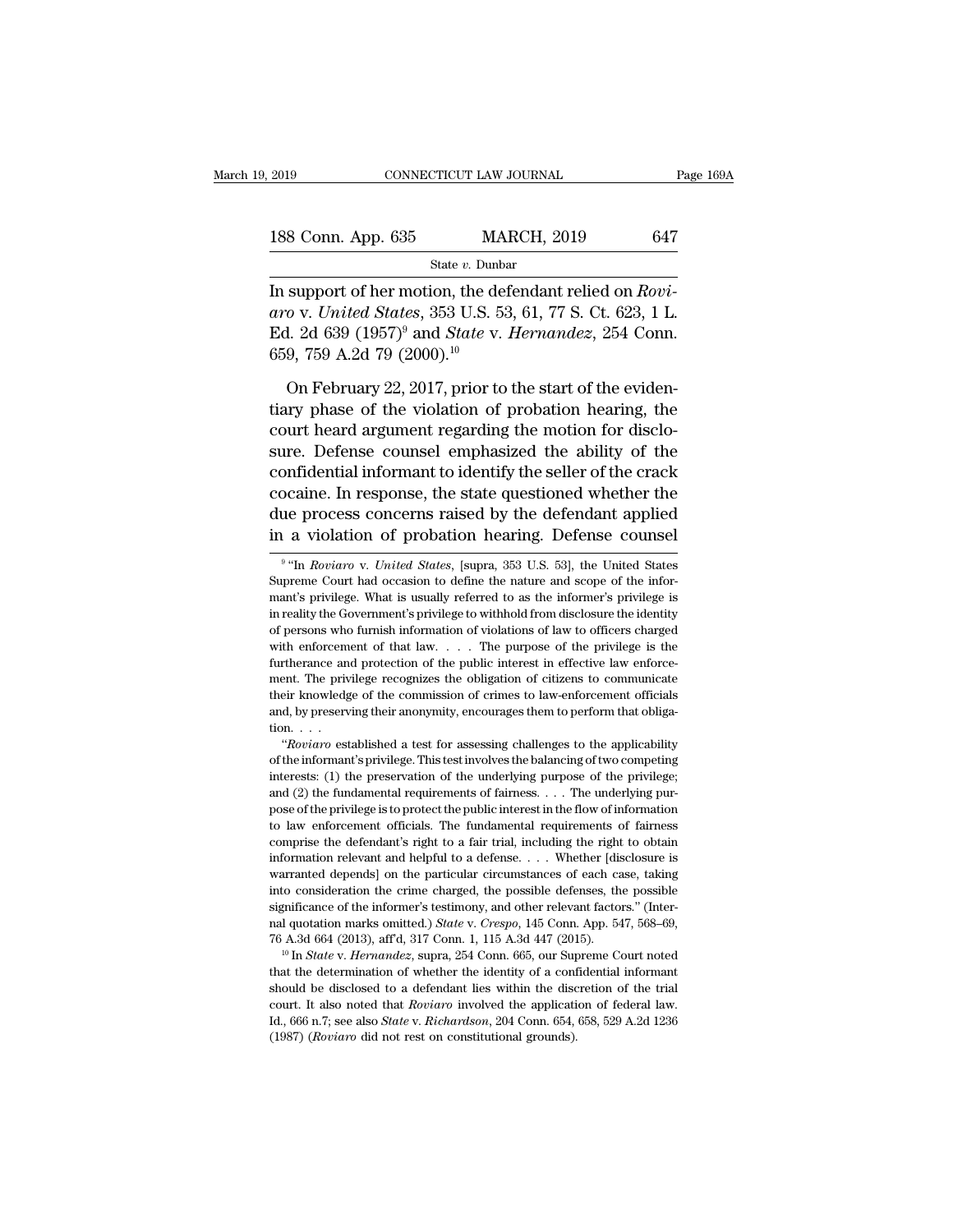## CONNECTICUT LAW JOURNAL March 19, 2019<br>648 MARCH, 2019 188 Conn. App. 635<br>544 State v. Dunbar State *v.* Dunbar

CONNECTICUT LAW JOURNAL March 19, 2<br>  $\begin{array}{r}\n 648 \text{ MARCH, } 2019 \text{ 188 Conn. App. 635} \\
 \hline\n \text{State } v. \text{ Dunbar} \n\end{array}$ <br>
countered that even in a violation of probation hearing,<br>
the defendant was entitled to due process, which<br>
include the defendant was entitled to due process, which<br>witnesses against her including the confidential<br>witnesses against her including the confidential MARCH, 2019 188 Conn. App. 635<br>  $\frac{\text{State } v. \text{ Dunbar}}{\text{countered that even in a violation of~} \text{probation hearing,}}$ <br>
the defendant was entitled to due process, which<br>
included the right to confront and cross-examine the<br>
witnesses against her, including the confide MARCH, 2019 188 Conn. App. 635<br>
state v. Dunbar<br>
countered that even in a violation of probation hearing,<br>
the defendant was entitled to due process, which<br>
included the right to confront and cross-examine the<br>
witnesses informant.<sup>11</sup> state *v*. Dunbar<br>
untered that even in a violation of probation hearing,<br>
e defendant was entitled to due process, which<br>
cluded the right to confront and cross-examine the<br>
thesses against her, including the confidentia countered that even in a violation of probation hearing,<br>the defendant was entitled to due process, which<br>included the right to confront and cross-examine the<br>witnesses against her, including the confidential<br>informant.<sup>11</sup>

the defendant was entitled to due process, which<br>included the right to confront and cross-examine the<br>witnesses against her, including the confidential<br>informant.<sup>11</sup><br>After hearing from the parties, the court noted that<br>it included the right to confront and cross-examine the<br>witnesses against her, including the confidential<br>informant.<sup>11</sup><br>After hearing from the parties, the court noted that<br>it was not deciding the defendant's guilt with resp witnesses against her, including the confidential<br>informant.<sup>11</sup><br>After hearing from the parties, the court noted that<br>it was not deciding the defendant's guilt with respect<br>to the underlying charges, but, rather, whether s informant.<sup>11</sup><br>After hearing from the parties, the court noted that<br>it was not deciding the defendant's guilt with respect<br>to the underlying charges, but, rather, whether she had<br>violated the terms of her probation. It the After hearing from the parties, the court noted that<br>it was not deciding the defendant's guilt with respect<br>to the underlying charges, but, rather, whether she had<br>violated the terms of her probation. It then stated: "Evi-Frace Roading the defendant's guilt with respect<br>to the underlying charges, but, rather, whether she had<br>violated the terms of her probation. It then stated: "Evi-<br>dentiary concerns that are presented in a hearing [con-<br>ce In the underlying charges, but, rather, whether she had<br>violated the terms of her probation. It then stated: "Evi-<br>dentiary concerns that are presented in a hearing [con-<br>cerning a] violation of probation are such that eve violated the terms of her probation. It then stated: "Evidentiary concerns that are presented in a hearing [concerning a] violation of probation are such that even hearsay is admitted and the question becomes the reliabil requested in the state of the presence of the state of dentiting and determing all violation of probation are such that even<br>hearsay is admitted and the question becomes the relia-<br>bility of the hearsay offer and the rules name of probation are such that eventually comming all violation of probation are such that every hearsay is admitted and the question becomes the red bility of the hearsay offer and the rules of evidence in fact in terms arsay is admitted and the question becomes the relia-<br>lity of the hearsay offer and the rules of evidence are<br>fact in terms of violation of probation proceeding,<br>ite relaxed in essence and  $\dots$  at this point  $\dots$ <br>ur reque bility of the hearsay offer and the rules of evidence are<br>in fact in terms of violation of probation proceeding,<br>quite relaxed in essence and  $\dots$  at this point  $\dots$ <br>your request  $\dots$  for the state to disclose  $\dots$  the<br>na

in fact in terms of violation of probation proceeding,<br>quite relaxed in essence and  $\dots$  at this point  $\dots$ <br>your request  $\dots$  for the state to disclose  $\dots$  the<br>name of the confidential informant is denied."<br>During the ev quite relaxed in essence and . . . at this point . . .<br>your request . . . for the state to disclose . . . the<br>name of the confidential informant is denied."<br>During the evidentiary phase of the violation of proba-<br>tion hear your request . . . for the state to disclose . . . the<br>name of the confidential informant is denied."<br>During the evidentiary phase of the violation of proba-<br>tion hearing, Heinmiller testified that he personally had<br>worked name of the confidential informant is denied."<br>During the evidentiary phase of the violation of probation hearing, Heinmiller testified that he personally had<br>worked with this confidential informant a minimum of<br>thirty-tim During the evidentiary phase of the violation of probation hearing, Heinmiller testified that he personally had<br>worked with this confidential informant a minimum of<br>thirty times and characterized this individual as<br>"proven During the evidentiary phase of the violation of probation hearing, Heinmiller testified that he personally had worked with this confidential informant a minimum of thirty times and characterized this individual as "proven morked with this confidential informant a minimum of<br>thirty times and characterized this individual as<br>"proven" and "very reliable." Heinmiller also stated that<br>disclosure of the confidential informant's identity<br>would jeo filiar the confidential information into the confidential informative intervalse.<br>
"proven" and "very reliable." Heinmiller also stated that<br>
disclosure of the confidential informant's identity<br>
would jeopardize both futur "proven" and "very reliable." Heinmiller also stated that<br>disclosure of the confidential informant's identity<br>would jeopardize both future police investigations and<br>his or her physical safety. At some point during Hein-<br>m disclosure of the confidential informant's identity<br>would jeopardize both future police investigations and<br>his or her physical safety. At some point during Hein-<br>miller's testimony, the state offered a written statement<br>f would jeopardize both<br>his or her physical sa<br>miller's testimony, the<br>from the confidentia<br>court admitted this st<br>defendant's objection<br>cess violation.<sup>12</sup> om the confidential informant into evidence. The<br>burt admitted this statement into evidence, over the<br>efendant's objection that it constituted a due pro-<br>ss violation.<sup>12</sup><br><sup>11</sup> Specifically, defense counsel stated: "At a v court admitted this statement into evidence, over the defendant's objection that it constituted a due process violation.<sup>12</sup><br> $\frac{1}{1}$  Specifically, defense counsel stated: "At a violation of probation hearing, the defend

defendant's objection that it constituted a due process violation.<sup>12</sup><br>
<sup>11</sup> Specifically, defense counsel stated: "At a violation of probation hearing, the defendant is still afforded due process based on the fourteenth cess violation.<sup>12</sup><br>
<sup>11</sup> Specifically, defense counsel stated: "At a violation of probation hearing,<br>
the defendant is still afforded due process based on the fourteenth amend-<br>
ment of the [United States] constitution a **CESS VIOIALION.**<sup>--</sup><br><sup>11</sup> Specifically, defense counsel stated: "At a violation of probation hearing,<br>the defendant is still afforded due process based on the fourteenth amend-<br>ment of the [United States] constitution an the defendant is still afforded due process based on the fourteenth amendment of the [United States] constitution and the right to confront and cross-<br>examine witnesses, so I do think that the ability to do that to the co

ment of the [United States] constitution and the right to confront and cross-<br>examine witnesses, so I do think that the ability to do that to the complaining<br>witness is applicable here."<br><sup>22</sup> Defense counsel objected as fo examine witnesses, so I do think that the ability to do that to the complaining witness is applicable here."<br><sup>12</sup> Defense counsel objected as follows: "I'm not objecting based on hear-<br>say. I'm objecting based on [the def witness is applicable here."<br>
<sup>12</sup> Defense counsel objected as foll<br>
say. I'm objecting based on [the defen<br>
tional right to due process. She doe<br>
witnesses against her. That's a constiting."<br>
in a violation of probation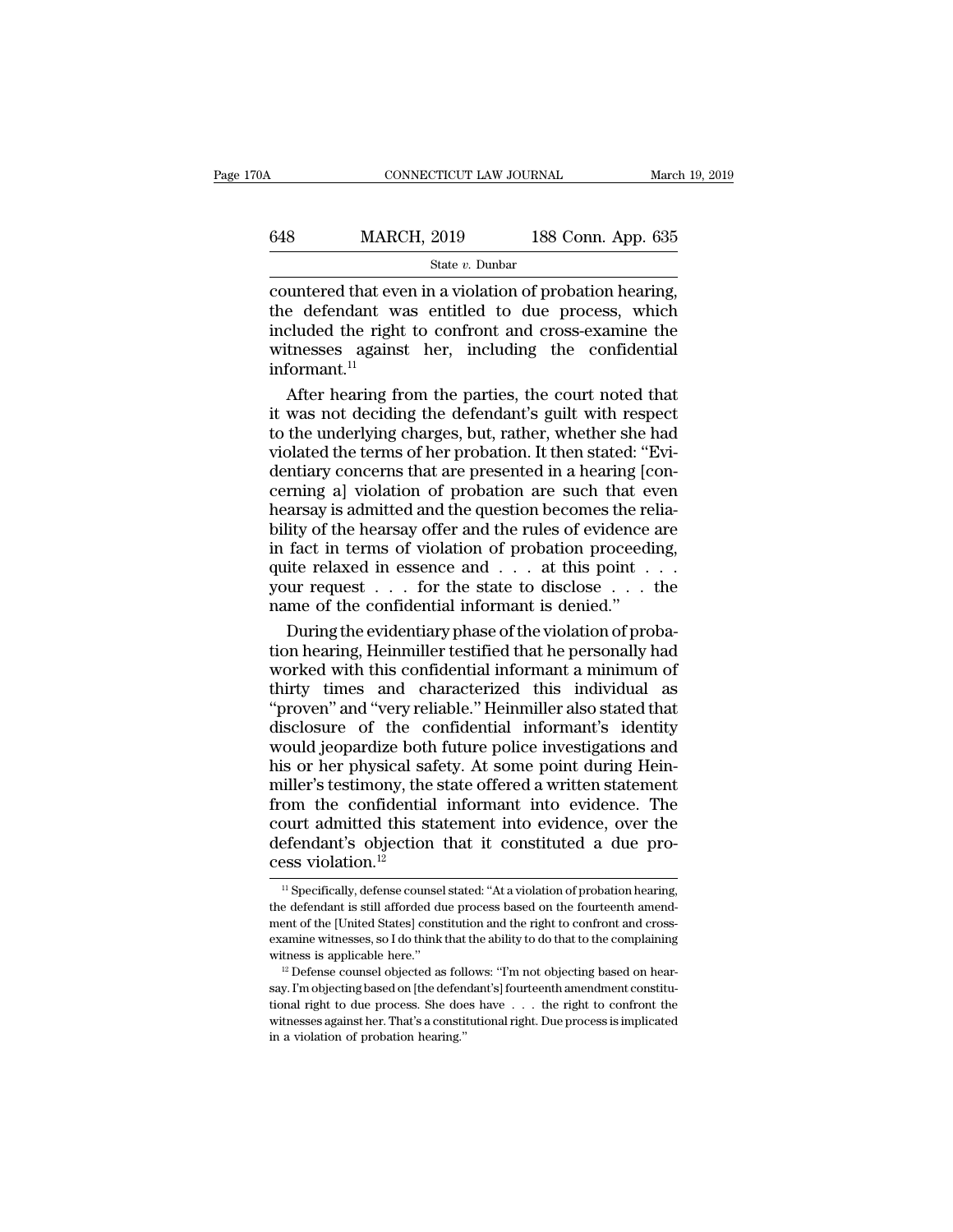| 2019               | CONNECTICUT LAW JOURNAL | Page 171A |
|--------------------|-------------------------|-----------|
| 188 Conn. App. 635 | <b>MARCH, 2019</b>      | 649       |
|                    | State $v$ . Dunbar      |           |

### State *v.* Dunbar

CONNECTICUT LAW JOURNAL Page 17<br>
8 Conn. App. 635 MARCH, 2019 649<br>
State v. Dunbar<br>
Although the defendant directly challenged the denial<br>
her motion for disclosure of the identity of the confi-<br>
partial informant before t 188 Conn. App. 635 MARCH, 2019 649<br>
State v. Dunbar<br>
Although the defendant directly challenged the denial<br>
of her motion for disclosure of the identity of the confi-<br>
dential informant before the trial court, citing *Rov* 188 Conn. App. 635 MARCH, 2019 649<br>
State v. Dunbar<br>
Although the defendant directly challenged the denial<br>
of her motion for disclosure of the identity of the confi-<br>
dential informant before the trial court, citing *Rov* 188 Conn. App. 635 MARCH, 2019 649<br> **Example 188 Conn.** App. 635<br> **Example 188 Connandez**<br>
Although the defendant directly challenged the denial<br>
of her motion for disclosure of the identity of the confi-<br>
dential informa State v. Dunbar<br>
State v. Dunbar<br>
Although the defendant directly challenged the denial<br>
of her motion for disclosure of the identity of the confi-<br>
dential informant before the trial court, citing *Roviario*<br>
and *Hernan* State v. Dunbar<br>
Although the defendant directly challenged the denial<br>
of her motion for disclosure of the identity of the confi-<br>
dential informant before the trial court, citing *Roviario*<br>
and *Hernandez*, she has not Although the defendant directly challenged the denial<br>of her motion for disclosure of the identity of the confi-<br>dential informant before the trial court, citing *Roviario*<br>and *Hernandez*, she has not done so in this appe of her motion for disclosure of the identity of the confi-<br>dential informant before the trial court, citing *Roviario*<br>and *Hernandez*, she has not done so in this appeal.<br>Instead, the defendant has enlarged her due proces dential informant before the trial court, citing *Roviario*<br>and *Hernandez*, she has not done so in this appeal.<br>Instead, the defendant has enlarged her due process<br>claim beyond her objection to the admission of the<br>confid Stead, the defendant has enlarged her due process<br>sim beyond her objection to the admission of the<br>infidential informant's written statement to include<br>e name of the seller. Moreover, she has amalgamated<br>r due process clai mosead, are determined into entarged fier due process<br>claim beyond her objection to the admission of the<br>confidential informant's written statement to include<br>the name of the seller. Moreover, she has amalgamated<br>her due p

Early sey one has a confidential informant's written statement to include<br>the name of the seller. Moreover, she has amalgamated<br>her due process claim with the denial of her motion.<br>Our focus, therefore, is directed to the best a morthands written statement to increase<br>the name of the seller. Moreover, she has amalgamated<br>her due process claim with the denial of her motion.<br>Our focus, therefore, is directed to the legal issue<br>presented in th From the hand of the senet. Moreover, she has an<br>algorithmed the heind of her motion.<br>Our focus, therefore, is directed to the legal issue<br>presented in the defendant's appellate brief, that is,<br>whether her due process righ For the process claim with the definal of her motion.<br>Our focus, therefore, is directed to the legal issue<br>presented in the defendant's appellate brief, that is,<br>whether her due process right to confront an adverse<br>witness Our focus, therefore, is directed to the legal issue<br>presented in the defendant's appellate brief, that is,<br>whether her due process right to confront an adverse<br>witness in a violation of probation hearing was violated<br>when presented in the defendant's appellate brief, that is,<br>whether her due process right to confront an adverse<br>witness in a violation of probation hearing was violated<br>when Heinmiller testified that he had learned how the<br>sel whether her due process right to confront an adverse<br>witness in a violation of probation hearing was violated<br>when Heinmiller testified that he had learned how the<br>seller had identified herself to the confidential infor-<br>m witness in a violation of probation hearing was violated<br>when Heinmiller testified that he had learned how the<br>seller had identified herself to the confidential infor-<br>mant during the illicit drug transaction. Specifically when Heinmiller testified that he had learned how the<br>seller had identified herself to the confidential infor-<br>mant during the illicit drug transaction. Specifically, the<br>defendant argues in her appellate brief that the c seller had identified herself to the confidential informant during the illicit drug transaction. Specifically, the defendant argues in her appellate brief that the court failed to balance her interest in confronting the co mant during the illicit drug transaction. Specifically, the<br>defendant argues in her appellate brief that the court<br>failed to balance her interest in confronting the confi-<br>dential informant against the state's reasons for defendant argues in her appellate brief that the court<br>failed to balance her interest in confronting the confi-<br>dential informant against the state's reasons for not<br>producing the confidential informant at the hearing and<br> failed to balance her interest in confronting the confidential informant against the state's reasons for not producing the confidential informant at the hearing and the reliability of the proffered hearsay. See, e.g., *Sta* dential informant against the state's reasons for not<br>producing the confidential informant at the hearing and<br>the reliability of the proffered hearsay. See, e.g., *State*<br>v. *Giovanni P.*, 155 Conn. App. 322, 335, 110 A.3d producing the confidential informant at the hearing and<br>the reliability of the proffered hearsay. See, e.g., *State*<br>v. *Giovanni P.*, 155 Conn. App. 322, 335, 110 A.3d 442,<br>cert. denied, 316 Conn. 909, 111 A.3d 883 (2015) the reliability of the proffered hearsay. See, e.g., *State* v. *Giovanni P.*, 155 Conn. App. 322, 335, 110 A.3d 442, cert. denied, 316 Conn. 909, 111 A.3d 883 (2015). At the hearing, the defendant did not object to this v. *Giovanni P.*, 155 Conn. App. 322, 335, 110 A.3d 442,<br>cert. denied, 316 Conn. 909, 111 A.3d 883 (2015). At the<br>hearing, the defendant did not object to this testimony,<br>nor did she specifically argue that this identific cert. denied, 316 Conn. 909, 111 A.3d 883 (2015). At the<br>hearing, the defendant did not object to this testimony,<br>nor did she specifically argue that this identification<br>violated her due process right as a result of the in hearing, the defendant did not object to this testimony,<br>nor did she specifically argue that this identification<br>violated her due process right as a result of the inability<br>to confront the adverse witness. The trial court, nor did she specifically argue that this identification<br>violated her due process right as a result of the inability<br>to confront the adverse witness. The trial court, there-<br>fore, was not provided fair notice of claim artic violated her due process right as a result of the inability<br>to confront the adverse witness. The trial court, there-<br>fore, was not provided fair notice of claim articulated<br>to this court. See *State* v. Jorge P., 308 Conn. to confront the adverse witness. The trial court, therefore, was not provided fair notice of claim articulated<br>to this court. See *State v. Jorge P.*, 308 Conn. 740, 753–<br>54, 66 A.3d 869 (2013); *State v. McKethan*, 184 C fore, was not provided fair notice of claim articulated<br>to this court. See *State* v. Jorge P., 308 Conn. 740, 753–<br>54, 66 A.3d 869 (2013); *State* v. *McKethan*, 184 Conn.<br>App. 187, 193 n.2, 194 A.3d 293, cert. denied, 3 to this court. See *State* v. *Jorge P.*, 308 Conn. 740, 753–54, 66 A.3d 869 (2013); *State* v. *McKethan*, 184 Conn. App. 187, 193 n.2, 194 A.3d 293, cert. denied, 330 Conn. 931, 194 A.3d 779 (2018). We recently stated: 54, 66 A.3d 869 (2013); *State* v. *McKethan*, 184 Conn.<br>App. 187, 193 n.2, 194 A.3d 293, cert. denied, 330 Conn.<br>931, 194 A.3d 779 (2018). We recently stated: "This court<br>has held that a defendant's due process claim is u App. 187, 193 n.2, 194 A.3d 293, cert. denied, 330 Conn.<br>931, 194 A.3d 779 (2018). We recently stated: "This court<br>has held that a defendant's due process claim is unpre-<br>served where the defendant never argued to the tria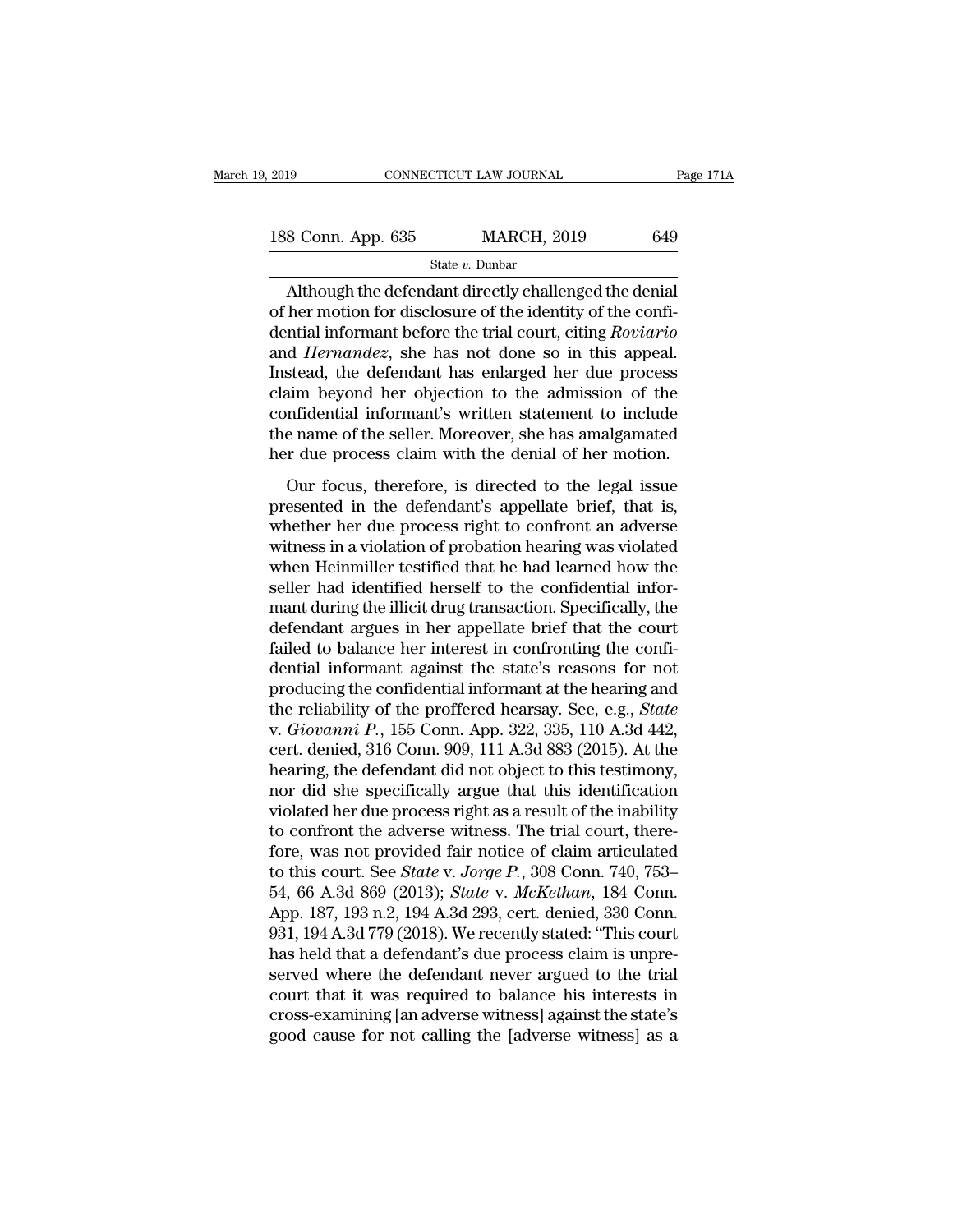| 2A  | CONNECTICUT LAW JOURNAL |                    | March 19, 2019 |
|-----|-------------------------|--------------------|----------------|
| 650 | <b>MARCH, 2019</b>      | 188 Conn. App. 635 |                |
|     | State $v$ . Dunbar      |                    |                |

CONNECTICUT LAW JOURNAL March 19, 2019<br> **MARCH**, 2019 188 Conn. App. 635<br>
State *v*. Dunbar<br>
Witness." *State* v. *Tucker*, supra, 179 Conn. App. 278<br>
n.4. Accordingly, we conclude that this issue was not 650 MARCH, 2019 188 Conn. App. 635<br>
State v. Dunbar<br>
witness." *State* v. *Tucker*, supra, 179 Conn. App. 278<br>
n.4. Accordingly, we conclude that this issue was not<br>
preserved for appellate review.  $\begin{tabular}{ll} \multicolumn{1}{l}{{\textbf{650}}} & \multicolumn{1}{l}{\textbf{MARCH, 2019}} & \multicolumn{1}{l}{18}\\ \multicolumn{1}{l}{\textbf{State $v$}} & \multicolumn{1}{l}{\textbf{State $v$}} & \multicolumn{1}{l}{\textbf{Dunbar}}\\ \hline \multicolumn{1}{l}{\textbf{witness."} }\end{tabular} \vspace{5pt} \begin{tabular}{ll} \multicolumn{1}{l}{\textbf{State $v$}} & \multicolumn{1}{l}{\textbf{Dunbar}}\\ \multicolumn{1}{l}{\textbf{m.4. Accordingly, we conclude that 1$  $\frac{0}{0}$  MARCH, 2019 188 Conn. App. 635<br>  $\frac{0}{0}$  State v. Tucker, supra, 179 Conn. App. 278<br>
4. Accordingly, we conclude that this issue was not<br>
eserved for appellate review.<br>
The defendant requests that we review her

State *v.* Dunbar<br>witness." State v. Tucker, supra, 179 Conn. App. 278<br>n.4. Accordingly, we conclude that this issue was not<br>preserved for appellate review.<br>The defendant requests that we review her constitu-<br>tional claim witness." *State* v. *Tucker*, supra, 179 Conn. App. 278<br>n.4. Accordingly, we conclude that this issue was not<br>preserved for appellate review.<br>The defendant requests that we review her constitu-<br>tional claim pursuant to t witness." *State* v. *Tucker*, supra, 179 Conn. App. 278<br>n.4. Accordingly, we conclude that this issue was not<br>preserved for appellate review.<br>The defendant requests that we review her constitu-<br>tional claim pursuant to th n.4. Accordingly, we conclude that this issue was not<br>preserved for appellate review.<br>The defendant requests that we review her constitu-<br>tional claim pursuant to the *Golding* doctrine. We con-<br>clude that the record is in preserved for appellate review.<br>
The defendant requests that we review her constitu-<br>
tional claim pursuant to the *Golding* doctrine. We con-<br>
clude that the record is inadequate, and, thus, this claim<br>
fails to satisfy t The defendant requests that we review her constitu-<br>tional claim pursuant to the *Golding* doctrine. We con-<br>clude that the record is inadequate, and, thus, this claim<br>fails to satisfy the first prong of *Golding*. See, e tional claim pursuant to the *Golding* doctrine. We conclude that the record is inadequate, and, thus, this claim<br>fails to satisfy the first prong of *Golding*. See, e.g., *State*<br>v. *Medina*, 170 Conn. App. 609, 613, 155 clude that the record is inadeque fails to satisfy the first prong of<br>v. *Medina*, 170 Conn. App. 609,<br>defendant has demonstrated the<br>appellate review, appellate tri<br>merits of defendant's claim),<br>914, 159 A.3d 231 (2017).<br> lls to satisfy the first prong of  $Goldung$ . See, e.g.,  $State$ <br> *Medina*, 170 Conn. App. 609, 613, 155 A.3d 285 (unless<br>
fendant has demonstrated that record is adequate for<br>
pellate review, appellate tribunal will not consider<br> v. *Medina*, 170 Conn. App. 609, 613, 155 A.3d 285 (unless<br>defendant has demonstrated that record is adequate for<br>appellate review, appellate tribunal will not consider<br>merits of defendant's claim), cert. denied, 325 Conn.

defendant has demonstrated that record is adequate for<br>appellate review, appellate tribunal will not consider<br>merits of defendant's claim), cert. denied, 325 Conn.<br>914, 159 A.3d 231 (2017).<br>We begin our analysis by setting appellate review, appellate tribunal will not consider<br>merits of defendant's claim), cert. denied, 325 Conn.<br>914, 159 A.3d 231 (2017).<br>We begin our analysis by setting forth the limited due<br>process rights afforded to a def merits of defendant's claim), cert. denied, 325 Conn.<br>914, 159 A.3d 231 (2017).<br>We begin our analysis by setting forth the limited due<br>process rights afforded to a defendant in a violation of<br>probation hearing. "Probation 914, 159 A.3d 231 (2017).<br>We begin our analysis by setting forth the limited due<br>process rights afforded to a defendant in a violation of<br>probation hearing. "Probation revocation proceedings<br>fall within the protections gu We begin our analysis by setting forth the limited due<br>process rights afforded to a defendant in a violation of<br>probation hearing. "Probation revocation proceedings<br>fall within the protections guaranteed by the due pro-<br>c process rights afforded to a defendant in a violation of<br>probation hearing. "Probation revocation proceedings<br>fall within the protections guaranteed by the due pro-<br>cess clause of the fourteenth amendment to the federal<br>co probation hearing. "Probation revocation proceedings<br>fall within the protections guaranteed by the due process clause of the fourteenth amendment to the federal<br>constitution  $\ldots$ . Probation itself is a constitution-<br>ally fall within the protections guaranteed by the due process clause of the fourteenth amendment to the federal constitution  $\ldots$ . Probation itself is a conditional liberty and a privilege that, once granted, is a constituti cess clause of the fourteenth amendment to the federal constitution . . . . Probation itself is a conditional liberty and a privilege that, once granted, is a constitutionally protected interest . . . . . The revocation p constitution . . . . Probation itself is a conditional liberty and a privilege that, once granted, is a constitution-<br>ally protected interest . . . . . The revocation<br>proceeding must comport with the basic requirements<br>of erty and a privilege that, once granted, is a constitution-<br>ally protected interest . . . . . The revocation<br>proceeding must comport with the basic requirements<br>of due process because termination of that privilege<br>results ally protected interest . . . . . The revocation<br>proceeding must comport with the basic requirements<br>of due process because termination of that privilege<br>results in a loss of liberty." (Internal quotation marks<br>omitted.) proceeding must comport with the basic requirements<br>of due process because termination of that privilege<br>results in a loss of liberty." (Internal quotation marks<br>omitted.) *State* v. *Andaz*, 181 Conn. App. 228, 232–33,<br>18 of due process because termination of that privilege<br>results in a loss of liberty." (Internal quotation marks<br>omitted.) *State* v. *Andaz*, 181 Conn. App. 228, 232–33,<br>186 A.3d 66, cert. denied, 329 Conn. 901, 184 A.3d 121 results in a loss of liberty." (Internal quotation marks<br>omitted.) *State* v. *Andaz*, 181 Conn. App. 228, 232–33,<br>186 A.3d 66, cert. denied, 329 Conn. 901, 184 A.3d 1214<br>(2018). "[T]he minimum due process requirements for omitted.) *State* v. *Andaz*, 181 Conn. App. 228, 232–33, 186 A.3d 66, cert. denied, 329 Conn. 901, 184 A.3d 1214 (2018). "[T]he minimum due process requirements for revocation of [probation] include written notice of the 186 A.3d 66, cert. denied, 329 Conn. 901, 184 A.3d 1214 (2018). "[T]he minimum due process requirements for revocation of [probation] include written notice of the claimed [probation] violation, disclosure to the [probati (2018). "[T]he minimum due process requirements for<br>revocation of [probation] include written notice of the<br>claimed [probation] violation, disclosure to the [proba-<br>tioner] of the evidence against him, the opportunity<br>to b revocation of [probation] include written notice of the<br>claimed [probation] violation, disclosure to the [proba-<br>tioner] of the evidence against him, the opportunity<br>to be heard in person and to present witnesses and<br>docum claimed [probation] violation, disclosure to the [probationer] of the evidence against him, the opportunity to be heard in person and to present witnesses and documentary evidence, the right to confront and cross-<br>examine tioner] of the evidence against him, the opportunity<br>to be heard in person and to present witnesses and<br>documentary evidence, the right to confront and cross-<br>examine adverse witnesses in most instances, a neutral<br>hearing to be heard in person and to present witnesses and<br>documentary evidence, the right to confront and cross-<br>examine adverse witnesses in most instances, a neutral<br>hearing body, and a written statement as to the evidence<br>for documentary evidence, the right to confront and cross-<br>examine adverse witnesses in most instances, a neutral<br>hearing body, and a written statement as to the evidence<br>for and reasons for [a probation] violation. . . . .<br>De examine adverse witnesses in most instances, a neutral<br>hearing body, and a written statement as to the evidence<br>for and reasons for [a probation] violation. . . . .<br>Despite that panoply of requirements, a probation revo-<br>c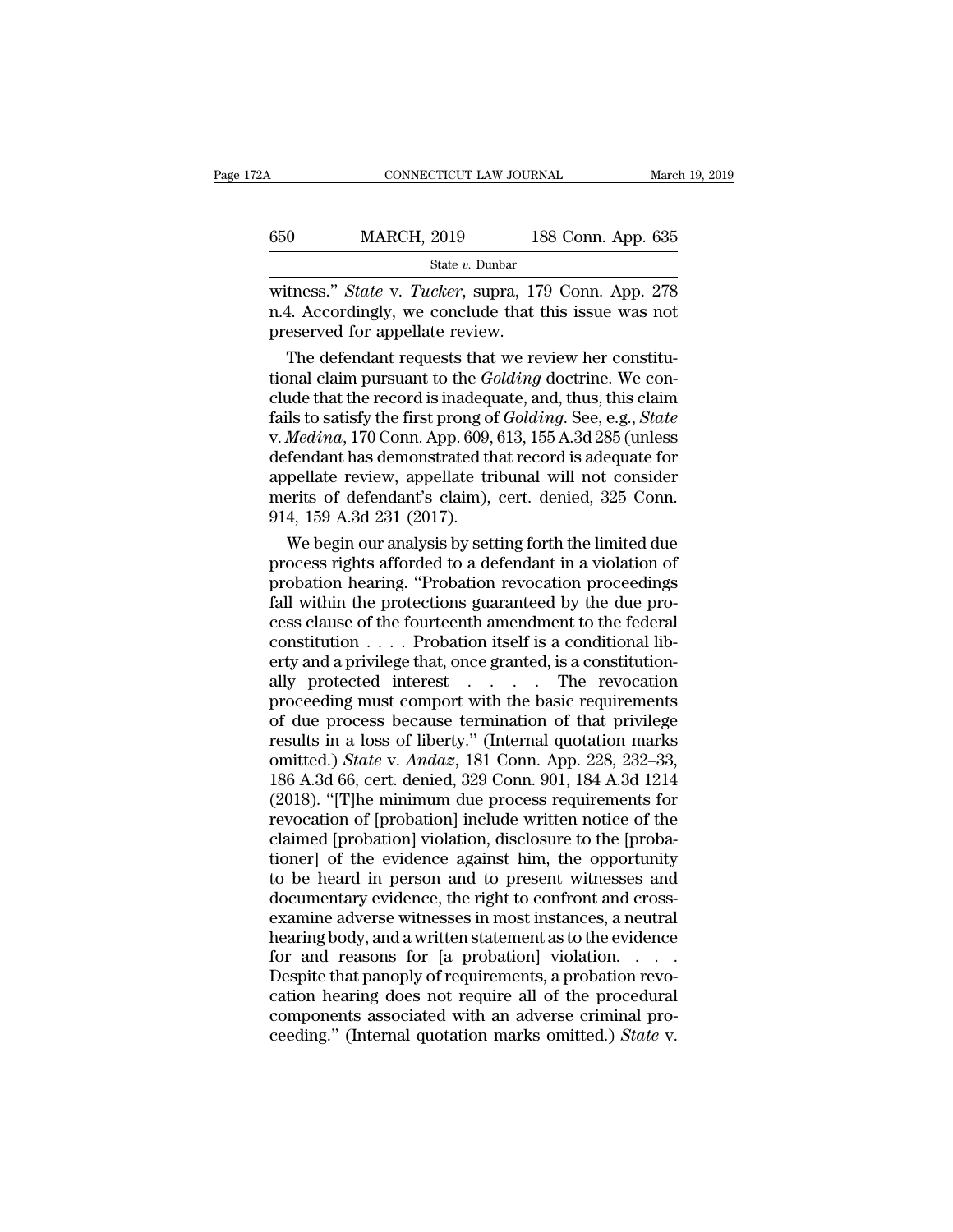| 2019               | CONNECTICUT LAW JOURNAL | Page 173A |  |
|--------------------|-------------------------|-----------|--|
| 188 Conn. App. 635 | <b>MARCH, 2019</b>      | 651       |  |
|                    | State $v$ . Dunbar      |           |  |

*Barnes*, 116 Conn. App. 635<br>*Barnes*, 116 Conn. App. 76, 79, 974 A.2d 815, cert.<br>*Barnes*, 116 Conn. App. 76, 79, 974 A.2d 815, cert.<br>**denied**, 293 Conn. 925, 980 A.2d 913 (2009); see also<br>*State v. Giovanni P*. supra 1 188 Conn. App. 635 MARCH, 2019 651<br>
State v. Dunbar<br>
Barnes, 116 Conn. App. 76, 79, 974 A.2d 815, cert.<br>
denied, 293 Conn. 925, 980 A.2d 913 (2009); see also<br>
State v. Giovanni P., supra, 155 Conn. App. 334–35. **188 Conn. App. 635** MARCH, 2019 651<br> **State v. Dunbar**<br> *State v. Dunbar*<br> *Barnes*, 116 Conn. App. 76, 79, 974 A.2d 815, cert.<br>
denied, 293 Conn. 925, 980 A.2d 913 (2009); see also<br> *State* v. *Giovanni P.*, supra, 155 C 8 Conn. App. 635 MARCH, 2019 651<br>
State v. Dunbar<br>
urnes, 116 Conn. App. 76, 79, 974 A.2d 815, cert.<br>
nied, 293 Conn. 925, 980 A.2d 913 (2009); see also<br>
ate v. Giovanni P., supra, 155 Conn. App. 334–35.<br>
This court, on se

State v. Dunbar<br>
Barnes, 116 Conn. App. 76, 79, 974 A.2d 815, cert.<br>
denied, 293 Conn. 925, 980 A.2d 913 (2009); see also<br>
State v. Giovanni P., supra, 155 Conn. App. 334–35.<br>
This court, on several occasions, has conside Frames, 116 Conn. App. 76, 79, 974 A.2d 815, cert.<br>denied, 293 Conn. 925, 980 A.2d 913 (2009); see also<br>*State v. Giovanni P.*, supra, 155 Conn. App. 334–35.<br>This court, on several occasions, has considered an<br>unpreserved Barnes, 116 Conn. App. 76, 79, 974 A.2d 815, cert.<br>denied, 293 Conn. 925, 980 A.2d 913 (2009); see also<br>State v. Giovanni P., supra, 155 Conn. App. 334–35.<br>This court, on several occasions, has considered an<br>unpreserved du denied, 293 Conn. 925, 980 A.2d 913 (2009); see also<br> *State* v. *Giovanni P.*, supra, 155 Conn. App. 334–35.<br>
This court, on several occasions, has considered an<br>
unpreserved due process claim that originated in the<br>
inab State v. Giovanni P., supra, 155 Conn. App. 334–35.<br>This court, on several occasions, has considered an<br>unpreserved due process claim that originated in the<br>inability to confront and cross-examine an adverse wit-<br>ness in a This court, on several occasions, has considered an unpreserved due process claim that originated in the inability to confront and cross-examine an adverse witness in a violation of probation hearing. For example, in *Stat* unpreserved due process claim that originated in the<br>inability to confront and cross-examine an adverse wit-<br>ness in a violation of probation hearing. For example,<br>in *State* v. *Shakir*, supra, 130 Conn. App. 468, this c inability to confront and cross-examine an adverse witness in a violation of probation hearing. For example, in *State* v. *Shakir*, supra, 130 Conn. App. 468, this court noted that the right to confront a witness in a vi  $\frac{1}{2}$  and  $\frac{1}{2}$  are solution of probation hearing. For example, in *State* v. *Shakir*, supra, 130 Conn. App. 468, this court noted that the right to confront a witness in a violation of probation hearing is not a ness in a violation of probation hearing. For example, in *State* v. *Shakir*, supra, 130 Conn. App. 468, this court noted that the right to confront a witness in a violation of probation hearing is not absolute. Furtherm moted that the right to confront a witness in a violation<br>of probation hearing is not absolute. Furthermore, the<br>constitutional requirements for such a hearing were<br>codified in rule 32.1 of the Federal Rules of Criminal<br>P record and are right of solution dimension of probation hearing is not absolute. Furthermore, the constitutional requirements for such a hearing were codified in rule 32.1 of the Federal Rules of Criminal Procedure, which constitutional requirements for such a hearing were<br>codified in rule 32.1 of the Federal Rules of Criminal<br>Procedure, which provides that a defendant is entitled<br>to "question any adverse witness unless the court deter-<br>mi codified in rule 32.1 of the Federal Rules of Criminal<br>Procedure, which provides that a defendant is entitled<br>to "question any adverse witness unless the court deter-<br>mined that the interest of justice does not require th Procedure, which provides that a defendant is entitled<br>to "question any adverse witness unless the court deter-<br>mined that the interest of justice does not require the<br>witness to appear  $\dots$ ." (Internal quotation marks<br>om to "question any adverse witness unless the court determined that the interest of justice does not require the<br>witness to appear  $\dots$ ." (Internal quotation marks<br>omitted.) Id., 467. Stated differently, "the court should<br>b and that the interest of justice does not require the witness to appear  $\dots$ ." (Internal quotation marks omitted.) Id., 467. Stated differently, "the court should balance, on the one hand, the defendant's interest in conf marks to appear  $\dots$ . " (Internal quotation marks omitted.) Id., 467. Stated differently, "the court should balance, on the one hand, the defendant's interest in confronting the [witness], against, on the other hand, the concluded that the reasons for not procedure interest in confronting the lwitness], against, on the other hand, the government's reasons for not producing the witness and the reliability of the proffered hearsay." (Intern balance, on the one hand, the defendant's interest in<br>confronting the [witness], against, on the other hand,<br>the government's reasons for not producing the witness<br>and the reliability of the proffered hearsay." (Internal<br> before the trial court, and state of the defendant's claim<br>the government's reasons for not producing the witness<br>and the reliability of the proffered hearsay." (Internal<br>quotation marks omitted.) Id., 468. This court ulti inadequate for *Golding* review. In the sovernment's reasons for not producing the witness<br>and the reliability of the proffered hearsay." (Internal<br>quotation marks omitted.) Id., 468. This court ultimately<br>concluded that t and the reliability of the proffered hearsay." (Internal quotation marks omitted.) Id., 468. This court ultimately concluded that the reasons for not producing the adverse witness were not established in the proceeding bef muotation ma<br>concluded the<br>adverse witne<br>before the tr<br>inadequate fo<br>declined to co<br>Id., 466.<br>More recen ncluded that the reasons for not producing the<br>verse witness were not established in the proceeding<br>fore the trial court, and, therefore, the record was<br>adequate for *Golding* review. Id. As a result, this court<br>clined to adverse witness were not established in the proceeding<br>before the trial court, and, therefore, the record was<br>inadequate for *Golding* review. Id. As a result, this court<br>declined to consider the merits of the defendant's

before the trial court, and, therefore, the record was<br>inadequate for *Golding* review. Id. As a result, this court<br>declined to consider the merits of the defendant's claim.<br>Id., 466.<br>More recently, in *State* v. *Tucker*, inadequate for *Golding* review. Id. As a result, this court<br>declined to consider the merits of the defendant's claim.<br>Id., 466.<br>More recently, in *State* v. *Tucker*, supra, 179 Conn.<br>App. 281, this court expressly stated declined to consider the merits of the defendant's claim.<br>Id., 466.<br>More recently, in *State* v. *Tucker*, supra, 179 Conn.<br>App. 281, this court expressly stated that "where the<br>defendant does not request that the court co Id., 466.<br>More recently, in *State* v. *Tucker*, supra, 179 Conn.<br>App. 281, this court expressly stated that "where the<br>defendant does not request that the court conduct the<br>*Shakir* balancing test or make a good cause fin More recently, in *State* v. *Tucker*, supra, 179 Conn.<br>App. 281, this court expressly stated that "where the<br>defendant does not request that the court conduct the<br>*Shakir* balancing test or make a good cause finding,<br>the App. 281, this court expressly stated that "where the<br>defendant does not request that the court conduct the<br>*Shakir* balancing test or make a good cause finding,<br>the record is inadequate for review of a due process<br>claim u defendant does not request that the court conduct the *Shakir* balancing test or make a good cause finding, the record is inadequate for review of a due process claim under the first prong of *Golding.*" In *Tucker*, we r *Shakir* balancing test or make a good cause finding, the record is inadequate for review of a due process claim under the first prong of *Golding.*" In *Tucker*, we reasoned that the defendant had failed to sustain his b the record is inadequate for review of a due process<br>claim under the first prong of *Golding.*" In *Tucker*, we<br>reasoned that the defendant had failed to sustain his<br>burden of establishing an adequate record for *Golding*<br>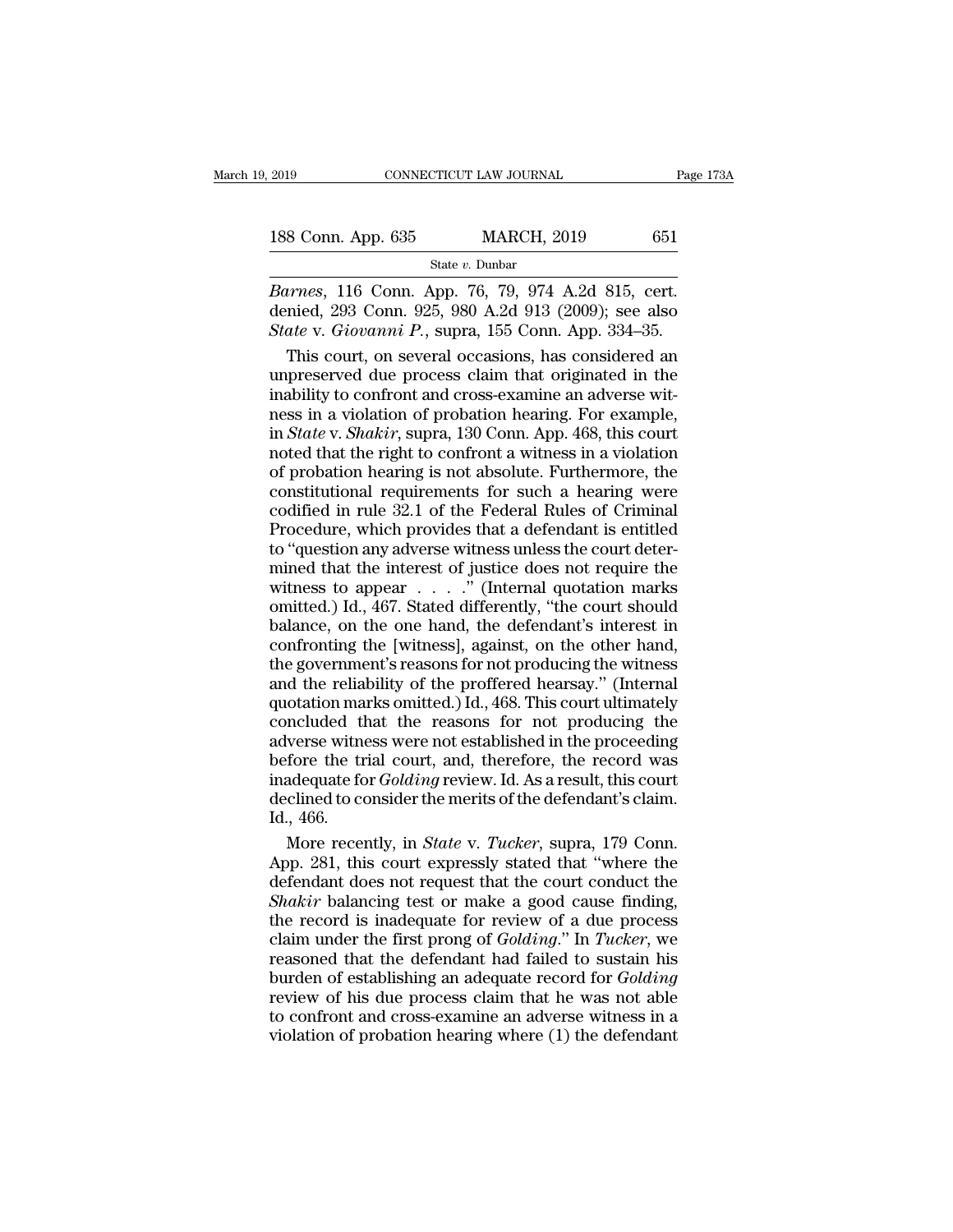| 174A | CONNECTICUT LAW JOURNAL       |                    | March 19, 2019 |
|------|-------------------------------|--------------------|----------------|
| 652  | <b>MARCH, 2019</b>            | 188 Conn. App. 652 |                |
|      | Andrade v. Lego Systems, Inc. |                    |                |

CONNECTICUT LAW JOURNAL March 19, 2019<br> **MARCH**, 2019 188 Conn. App. 652<br>
Andrade v. Lego Systems, Inc.<br>
had failed to request the court to conduct the *Shakir*<br>
balancing test, (2) the state had no notice of the due<br>
proc  $\begin{array}{r} \text{MARCH, 2019} \\ \text{Andrade } v. \text{ Lego Systems, Inc.} \end{array}$ <br>
had failed to request the court to conduct the *Shakir*<br>
balancing test, (2) the state had no notice of the due<br>
process claim and, therefore, did not present its reasons<br>
fo MARCH, 2019 188 Conn. App. 652<br>Andrade v. Lego Systems, Inc.<br>had failed to request the court to conduct the *Shakir*<br>balancing test, (2) the state had no notice of the due<br>process claim and, therefore, did not present its MARCH, 2019 188 Conn. App. 652<br>Andrade v. Lego Systems, Inc.<br>had failed to request the court to conduct the *Shakir*<br>balancing test, (2) the state had no notice of the due<br>process claim and, therefore, did not present its Andrade v. Lego Systems, Inc.<br>
had failed to request the court to conduct the *Shakir*<br>
balancing test, (2) the state had no notice of the due<br>
process claim and, therefore, did not present its reasons<br>
for not producing Andrade v. Lego Systems, Inc.<br>
had failed to request the court to conduct the *Shakir*<br>
balancing test, (2) the state had no notice of the due<br>
process claim and, therefore, did not present its reasons<br>
for not producing had failed to request the court to conduct the *Shakir* balancing test, (2) the state had no notice of the due process claim and, therefore, did not present its reasons for not producing the witness at the hearing, (3) th balancing test, (2) the state had no notice of the due<br>process claim and, therefore, did not present its reasons<br>for not producing the witness at the hearing, (3) the<br>record was silent as why a 911 recording was used in<br>pl process claim and, therefore, did not present its reasons<br>for not producing the witness at the hearing, (3) the<br>record was silent as why a 911 recording was used in<br>place of the witness and (4) the record was silent as<br>to for not producing the witness at the hearing, (3) the<br>record was silent as why a 911 recording was used in<br>place of the witness and (4) the record was silent as<br>to whether the reasons for not producing the witness<br>amounte record was silent as why a 911 recording was used in<br>place of the witness and (4) the record was silent as<br>to whether the reasons for not producing the witness<br>amounted to good cause. Id. We concluded that "[u]nder<br>these place of the witness and (4) the record was silent as<br>to whether the reasons for not producing the witness<br>amounted to good cause. Id. We concluded that "[u]nder<br>these circumstances, the state was not responsible for<br>the g to whether the reasons for not producing the witness<br>amounted to good cause. Id. We concluded that "[u]nder<br>these circumstances, the state was not responsible for<br>the gap in the evidence, and it would be patently unfair<br>to amounted to good cause. Id. We concluded that "[u<br>these circumstances, the state was not responsib<br>the gap in the evidence, and it would be patently t<br>to address the defendant's due process claim o<br>basis of this record." I ese circumstances, the state was not responsible for<br>e gap in the evidence, and it would be patently unfair<br>address the defendant's due process claim on the<br>sis of this record." Id., 281–82; see also *State* v.<br> $lanco$ , 165 the gap in the evidence, and it would be patently unfair<br>to address the defendant's due process claim on the<br>basis of this record." Id., 281–82; see also *State* v.<br>*Polanco*, 165 Conn. App. 563, 575–76, 140 A.3d 230, cert

to address the detendant's due process claim on the<br>basis of this record." Id., 281–82; see also *State* v.<br>*Polanco*, 165 Conn. App. 563, 575–76, 140 A.3d 230, cert.<br>denied, 322 Conn. 906, 139 A.3d 708 (2016).<br>In the pres basis of this record." Id., 281–82; see also *State v.*<br> *Polanco*, 165 Conn. App. 563, 575–76, 140 A.3d 230, cert.<br>
denied, 322 Conn. 906, 139 A.3d 708 (2016).<br>
In the present case, the defendant failed to request<br>
that t Potanco, 165 Conn. App. 563, 575–76, 140 A.3d 230, cert.<br>denied, 322 Conn. 906, 139 A.3d 708 (2016).<br>In the present case, the defendant failed to request<br>that the trial court conduct the *Shakir* balancing test.<br>We theref denied, 322 Conn. 906, 139 A.3d 708 (2016).<br>
In the present case, the defendant failed to request<br>
that the trial court conduct the *Shakir* balancing test.<br>
We therefore conclude, as we did in *Tucker*, Polanco<br>
and *Shak* In the present case, the defendant failed to request<br>that the trial court conduct the *Shakir* balancing test.<br>We therefore conclude, as we did in *Tucker*, *Polanco*<br>and *Shakir*, that the defendant failed to sustain her<br> that the trial court complement of We therefore conclusional state in the burden of establishing as required by the firm we decline to consider appellate claim.<br>The judgment is at the vertex of the propellate claim. e therefore conclude, as we did of Shakir, that the defendant<br>inden of establishing an adequa<br>required by the first prong of  $\ell$ <br>e decline to consider the merits<br>pellate claim.<br>The judgment is affirmed.<br>In this opinion t In the of establishing an adequate record for reviver-<br>
In the original reduced by the first prong of *Golding*. Accordin<br>
Exercise decline to consider the merits of this unpreser<br>
pellate claim.<br>
The judgment is affirmed.

### DREY ANDRADE *v.* LEGO SYSTEMS, INC.<br>
(AC 41322) firmed.<br>
other judges concu<br>
E v. LEGO SYSTEM<br>(AC 41322)<br>
e, Moll and Bear, Js. DREY ANDRADE v. LEGO SYSTEMS, INC.<br>(AC 41322)<br>Lavine, Moll and Bear, Js.

### *Syllabus*

The plaintiff brought this action against the defendant for alleged employ-<br>ment discrimination after the defendant terminated his employment.  $\left( \mathrm{AC} \ 41322 \right)$ <br>Lavine, Moll and Bear, Js.<br>Syllabus<br>plaintiff brought this action against the defendant for alleged employ-<br>ment discrimination after the defendant terminated his employment,<br>claiming that the defenda Lavine, Moll and Bear, Js.<br>  $Syllabus$ <br>
plaintiff brought this action against the defendant for alleged employment<br>
discrimination after the defendant terminated his employment,<br>
claiming that the defendant had discriminated a Syllabus<br>
Syllabus<br>
Syllabus<br>
plaintiff brought this action against the defendant for alleged employ-<br>
ment discrimination after the defendant terminated his employment,<br>
claiming that the defendant had discriminated again  $Syllabus$ <br>plaintiff brought this action against the defendant for alleged employ-<br>ment discrimination after the defendant terminated his employment,<br>claiming that the defendant had discriminated against him on the basis<br>of h plaintiff brought this action against the defendant for alleged employment discrimination after the defendant terminated his employment, claiming that the defendant had discriminated against him on the basis of his sexual plantif brought dila action against the detendant for antiged employment, claiming that the defendant had discriminated against him on the basis of his sexual orientation in violation of statute (§ 46a-60 [a] [1]). The tri claiming that the defendant had discriminated against him on the basis<br>of his sexual orientation in violation of statute  $(\S 46a-60 \text{ [a] } [1])$ . The<br>trial court granted the defendant's motion for summary judgment and<br>rende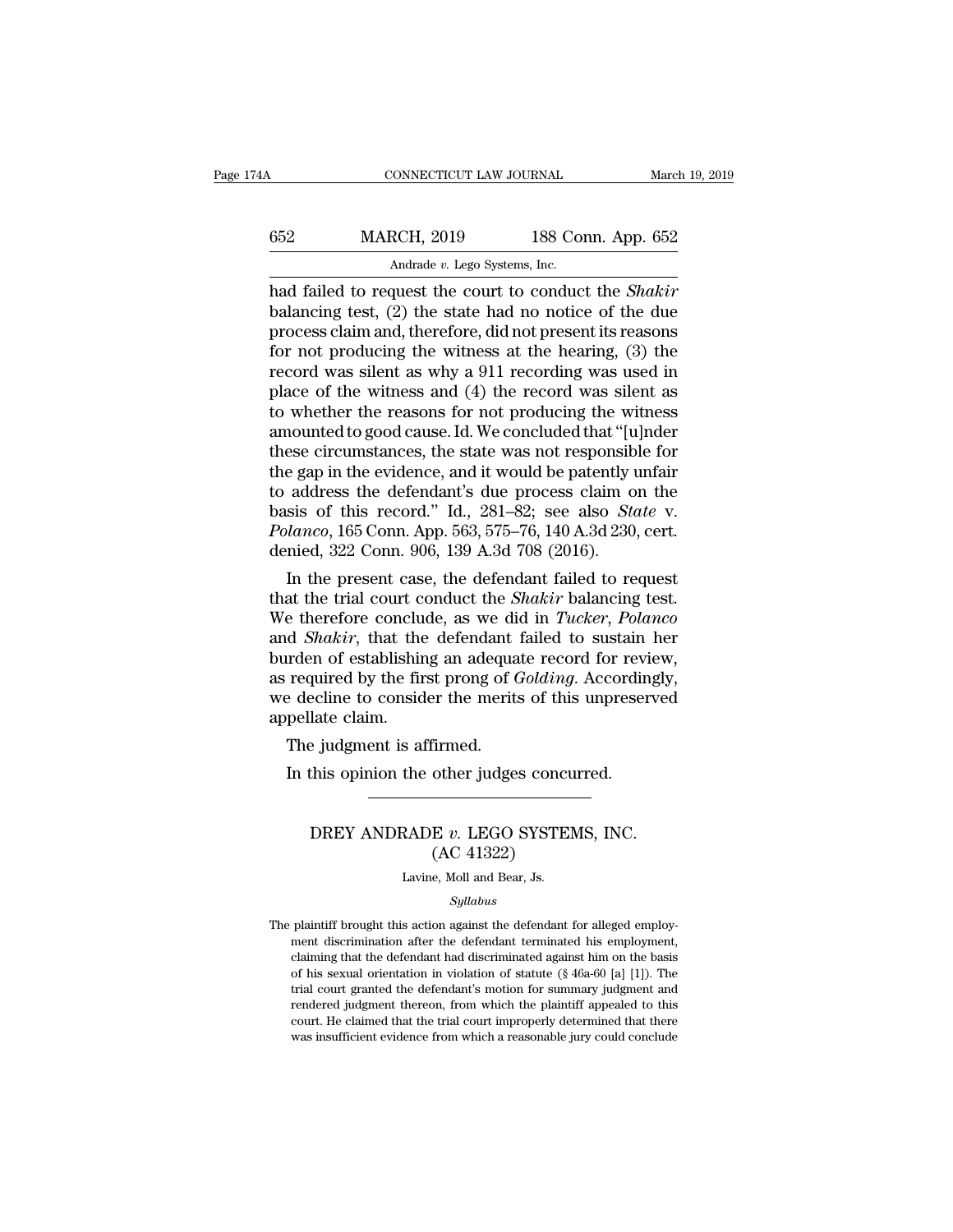3 Conn. App. 652 MARCH, 2019 653<br>Andrade v. Lego Systems, Inc.<br>that the circumstances surrounding the termination of his employment<br>could give rise to an inference of discrimination on the basis of his **could give rise to an inference of discrimination** of his employment could give rise to an inference of discrimination on the basis of his sexual orientation. *Held* that trial court properly rendered summary 8 Conn. App. 652 MARCH, 2019 653<br>Andrade *v*. Lego Systems, Inc.<br>that the circumstances surrounding the termination of his employment<br>could give rise to an inference of discrimination on the basis of his<br>sexual orientation Andrade v. Lego Systems, Inc.<br>
that the circumstances surrounding the termination of his employment<br>
could give rise to an inference of discrimination on the basis of his<br>
sexual orientation. *Held* that trial court proper Andrade v. Lego Systems, Inc.<br>
that the circumstances surrounding the termination of his employment<br>
could give rise to an inference of discrimination on the basis of his<br>
sexual orientation. *Held* that trial court proper that the circumstances surrounding the termination of his employment could give rise to an inference of discrimination on the basis of his sexual orientation. *Held* that trial court properly rendered summary judgment in f and all the chromometers surrounding are errimination or the basis of h<br>could give rise to an inference of discrimination on the basis of h<br>sexual orientation. *Held* that trial court properly rendered summa<br>judgment in fa sexual orientation. *Held* that trial court properly rendered summary judgment in favor of the defendant; that court's memorandum of decision thoroughly addressed the claim and arguments raised in this appeal, and this co proper statement of the facts and applicable law on the issues.<br> *Argued February 7—officially released March 19, 2019*<br> *Procedural History*<br> **Action to recover damages for alleged employment** judgment in favor of the defendant; that court's memorandum of decision<br>thoroughly addressed the claim and arguments raised in this appeal,<br>and this court adopted the trial court's well reasoned decision as a<br>proper statem

thoroughly addressed the claim and arguments raised in this appeal,<br>and this court adopted the trial court's well reasoned decision as a<br>proper statement of the facts and applicable law on the issues.<br>Argued February 7—off and this court adopted the trial court's well reasoned decision as a<br>proper statement of the facts and applicable law on the issues.<br>Argued February 7—officially released March 19, 2019<br>*Procedural History*<br>Action to recov proper statement of are faces and applicable faw of the issues.<br>Argued February 7—officially released March 19, 2019<br>*Procedural History*<br>**Action to recover damages for alleged employment**<br>discrimination, and for other rel Frocedural History<br>
Procedural History<br>
Action to recover damages for alleged employment<br>
discrimination, and for other relief, brought to the Supe-<br>
rior Court in the judicial district of Hartford, where the<br>
court, *Brig* Frocedural History<br>Action to recover damages for alleged employment<br>discrimination, and for other relief, brought to the Supe-<br>rior Court in the judicial district of Hartford, where the<br>court, *Bright*, *J*., granted the d discrimination, and for other relief, brought to the Superior Court in the judicial district of Hartford, where the court, *Bright*, *J*., granted the defendant's motion for summary judgment and rendered judgment thereon, *Victoria Micropolitical Microsoft, Western Collinia Woodin Charlond, Where and tendered judgment thereon,*<br>*Microsoft Woodin Chaintiff appealed to this court.*<br>*Firmed.*<br>*James V. Sabatini, for the appellant (plaintiff). Court, Bright, 5., granded the determinis modelli summary judgment and rendered judgment therefrom which the plaintiff appealed to this coffirmed.<br><i>James V. Sabatini*, for the appellant (plaintiff).<br>*Victoria Woodin Chave Scott Madeo* files are plaintiff appealed to this court.<br> *Sames V. Sabatini*, for the appellant (plaintiff).<br> *Victoria Woodin Chavey*, with whom was *Collin*<br> *Connor Udell*, for the appellee (defendant).<br> *Scott Madeo* 

Affirmed.<br>
James V. Sabatini, for the appellant (plaintiff).<br>
Victoria Woodin Chavey, with whom was Collin<br>
O'Connor Udell, for the appellee (defendant).<br>
Scott Madeo filed a brief for the Commission on<br>
Human Rights and O

### *Opinion*

Victoria Woodin Chavey, with whom was Collin<br>
Connor Udell, for the appellee (defendant).<br>
Scott Madeo filed a brief for the Commission on<br>
iman Rights and Opportunities as amicus curiae.<br>
Opinion<br>
PER CURIAM. In this empl  $O'Connor Udell$ , for the appellee (defendant).<br>  $ScottMadeo$  filed a brief for the Commission on<br>
Human Rights and Opportunities as amicus curiae.<br>  $opinion$ <br>
PER CURIAM. In this employment discrimination<br>
action, the plaintiff, Drey Andr **Scott Madeo filed a brief for the Commission on Human Rights and Opportunities as amicus curiae.**<br>  $\omega_{pinion}$ <br>
PER CURIAM. In this employment discrimination action, the plaintiff, Drey Andrade, appeals from the summary jud From Rights and Opportunities as amicus curiae.<br>  $\frac{Opinion}{opinion}$ <br>
PER CURIAM. In this employment discrimination<br>
action, the plaintiff, Drey Andrade, appeals from the<br>
summary judgment rendered by the trial court in favor<br>
o opinion<br>opinion<br>plantiff, Drey Andrade, appeals from the<br>summary judgment rendered by the trial court in favor<br>of the defendant, Lego Systems, Inc. On appeal, the<br>plaintiff claims that the trial court improperly con-<br>clude  $o_{pinion}$ <br>
PER CURIAM. In this employment discrimination<br>
action, the plaintiff, Drey Andrade, appeals from the<br>
summary judgment rendered by the trial court in favor<br>
of the defendant, Lego Systems, Inc. On appeal, the<br>
pl PER CURIAM. In this employment discrimination<br>action, the plaintiff, Drey Andrade, appeals from the<br>summary judgment rendered by the trial court in favor<br>of the defendant, Lego Systems, Inc. On appeal, the<br>plaintiff claims action, the plaintiff, Drey Andrade, appeals from the<br>summary judgment rendered by the trial court in favor<br>of the defendant, Lego Systems, Inc. On appeal, the<br>plaintiff claims that the trial court improperly con-<br>cluded t summary judgment rendered by the trial court in favor<br>of the defendant, Lego Systems, Inc. On appeal, the<br>plaintiff claims that the trial court improperly con-<br>cluded that there was insufficient evidence from which<br>a reaso of the defendant, Lego Systems, Inc. On appeal, the plaintiff claims that the trial court improperly concluded that there was insufficient evidence from which a reasonable jury could conclude that the circumstances surroun plaintiff claims that the trial court improper<br>cluded that there was insufficient evidence from<br>a reasonable jury could conclude that the<br>stances surrounding the defendant's termination<br>plaintiff's employment could give ri reasonable jury could conclude that the circum-<br>reasonable jury could conclude that the circum-<br>ances surrounding the defendant's termination of the<br>aintiff's employment could give rise to an inference<br>discrimination on th a reasonable jury could conclude that the circum-<br>stances surrounding the defendant's termination of the<br>plaintiff's employment could give rise to an inference<br>of discrimination on the basis of his sexual orientation.<br>We a

stances surrounding the defendant's termination of the<br>plaintiff's employment could give rise to an inference<br>of discrimination on the basis of his sexual orientation.<br>We affirm the judgment of the trial court.<br>The record plantiff's employment could give rise to an interence<br>of discrimination on the basis of his sexual orientation.<br>We affirm the judgment of the trial court.<br>The record and the trial court's opinion reveal the<br>following relev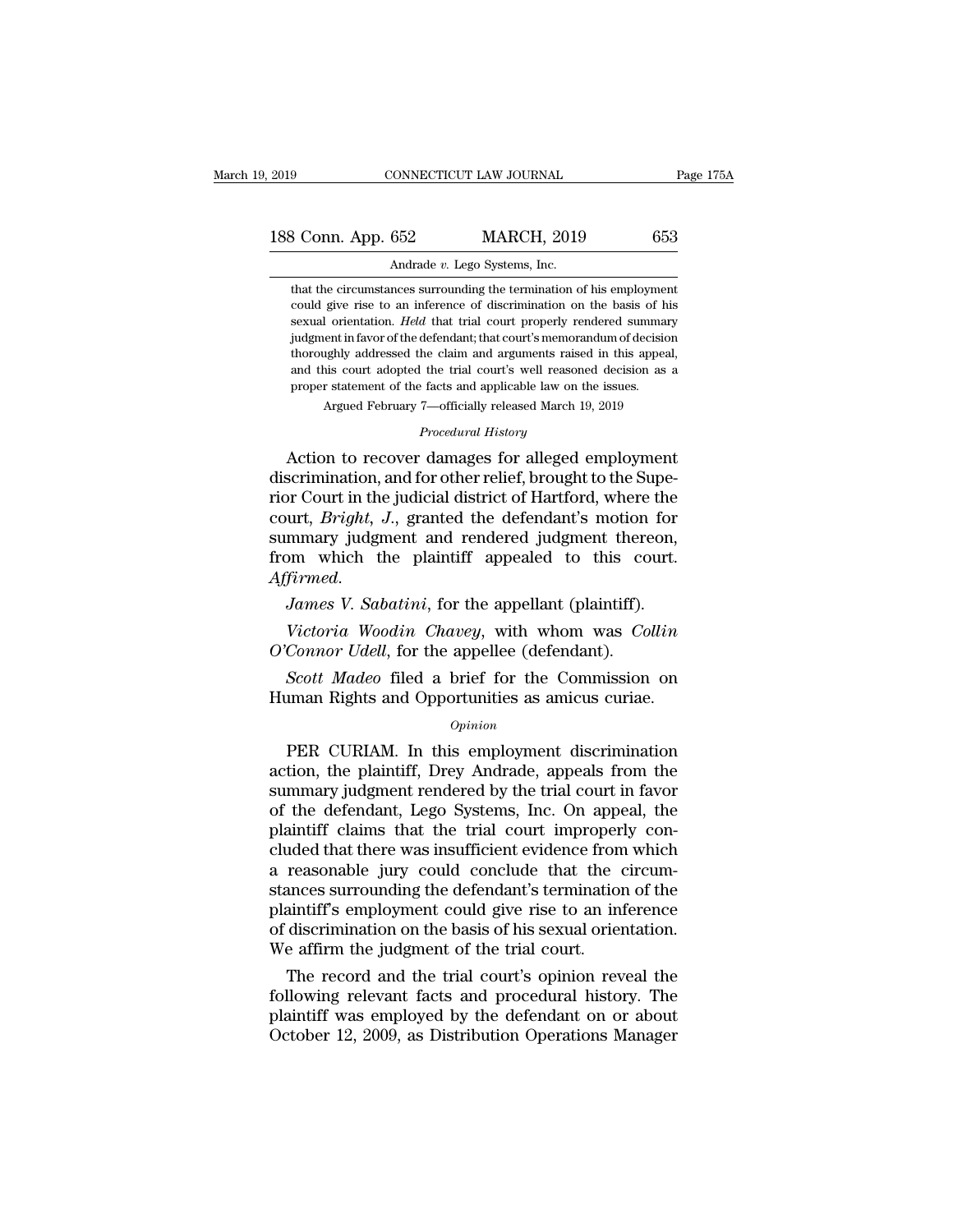# CONNECTICUT LAW JOURNAL March 19, 2019<br>654 MARCH, 2019 188 Conn. App. 652<br>Andrade v. Lego Systems, Inc. MONNECTICUT LAW JOURNAL<br>RCH, 2019 188 Co:<br>Andrade *v.* Lego Systems, Inc.<br>ition the plaintiff reported

CONNECTICUT LAW JOURNAL March March (1994)<br>
CED. In that position, the plaintiff reported to the defendant's Director of Distribution, Americas (director). In this completive the plaintiff cllosed that he is a homogoup MARCH, 2019 188 Conn. App. 652<br>Andrade v. Lego Systems, Inc.<br>CED. In that position, the plaintiff reported to the defendant's Director of Distribution, Americas (director). In<br>his complaint, the plaintiff alleged that he  $\frac{\text{MARCH}}{\text{Andrade } v. \text{ Lego Systems, Inc.}}$ <br>
CED. In that position, the plaintiff reported to the defendant's Director of Distribution, Americas (director). In his complaint, the plaintiff alleged that he is a homosex-<br>
ual and that the MARCH, 2019 188 Conn. App. 652<br>  $\overline{\phantom{0}}$  Andrade v. Lego Systems, Inc.<br>
CED. In that position, the plaintiff reported to the defendant's Director of Distribution, Americas (director). In<br>
his complaint, the plaintiff a Andrade  $v$ . Lego Systems, Inc.<br>
CED. In that position, the plaintiff reported to the defen-<br>
dant's Director of Distribution, Americas (director). In<br>
his complaint, the plaintiff alleged that he is a homosex-<br>
ual and t  $\overline{\text{A}}$  and alle *v*. Lego Systems, Inc.<br>
CED. In that position, the plaintiff reported to the defen-<br>
dant's Director of Distribution, Americas (director). In<br>
his complaint, the plaintiff alleged that he is a homosex CED. In that position, the plaintiff reported to the defen-<br>dant's Director of Distribution, Americas (director). In<br>his complaint, the plaintiff alleged that he is a homosex-<br>ual and that the defendant was aware of his se dant's Director of Distribution, Americas (director). In<br>his complaint, the plaintiff alleged that he is a homosex-<br>ual and that the defendant was aware of his sexual<br>orientation. He further alleged that the director treat his complaint, the plaintiff alleged that he is a homosex-<br>ual and that the defendant was aware of his sexual<br>orientation. He further alleged that the director treated<br>him in an adversely different manner than she treated<br> ual and that the defendant was aware of his sexual<br>orientation. He further alleged that the director treated<br>him in an adversely different manner than she treated<br>other employees who reported directly to her. During<br>a perf orientation. He further alleged that the director treated<br>him in an adversely different manner than she treated<br>other employees who reported directly to her. During<br>a performance review in September, 2010, the director<br>inf him in an adversely different manner than she treated<br>other employees who reported directly to her. During<br>a performance review in September, 2010, the director<br>informed the plaintiff that his performance with respect<br>to h other employees who reported directly to her. During<br>a performance review in September, 2010, the director<br>informed the plaintiff that his performance with respect<br>to his communication skills, collaboration, and trust<br>buil a performance review in September, 2010, the director<br>informed the plaintiff that his performance with respect<br>to his communication skills, collaboration, and trust<br>building with his manager and employees whom he<br>supervise informed the plaintiff that his performance with respect<br>to his communication skills, collaboration, and trust<br>building with his manager and employees whom he<br>supervised was deficient, and that he needed to<br>improve. She pr to his communication skills, collaboration, and trust<br>building with his manager and employees whom he<br>supervised was deficient, and that he needed to<br>improve. She provided him with a performance plan. In<br>subsequent perform building with his manager and employees whom he<br>supervised was deficient, and that he needed to<br>improve. She provided him with a performance plan. In<br>subsequent performance reviews, the director informed<br>the plaintiff of h supervised was deficient, and that he needed to<br>improve. She provided him with a performance plan. In<br>subsequent performance reviews, the director informed<br>the plaintiff of her continuing concerns regarding his<br>job perform improve. She provided him with a performance plan. In<br>subsequent performance reviews, the director informed<br>the plaintiff of her continuing concerns regarding his<br>job performance and once offered to transfer him to<br>another subsequent performance reviews, the director informed<br>the plaintiff of her continuing concerns regarding his<br>job performance and once offered to transfer him to<br>another position where he could apply his operational<br>strengt the plaintiff of her continuing concerns regarding his<br>job performance and once offered to transfer him to<br>another position where he could apply his operational<br>strengths, but would be free from managing other<br>employees. T job performance and once offered to transfer him to<br>another position where he could apply his operational<br>strengths, but would be free from managing other<br>employees. The plaintiff addressed some of his deficient<br>performanc another position where he could apply his opera<br>strengths, but would be free from managing<br>employees. The plaintiff addressed some of his de<br>performance issues, but concerns remained. The<br>tiff was again placed on a perform nployees. The plaintiff addressed some of his deficient<br>rformance issues, but concerns remained. The plain-<br>f was again placed on a performance plan, which he<br>d not satisfactorily address. The defendant terminated<br>e plaint performance issues, but concerns remained. The plaintiff was again placed on a performance plan, which he<br>did not satisfactorily address. The defendant terminated<br>the plaintiff's employment on May 9, 2013.<br>The plaintiff co

tiff was again placed on a performance plan, which he<br>did not satisfactorily address. The defendant terminated<br>the plaintiff's employment on May 9, 2013.<br>The plaintiff commenced an action against the defen-<br>dant on August did not satisfactorily address. The defendant terminated<br>the plaintiff's employment on May 9, 2013.<br>The plaintiff commenced an action against the defen-<br>dant on August 22, 2014, alleging that the defendant<br>discriminated ag the plaintiff's employment on May 9, 2013.<br>
The plaintiff commenced an action against the defendant<br>
discriminated against him on the basis of his sexual<br>
orientation in violation of General Statutes § 46a-60 (a)<br>
(1). Aft The plaintiff commenced an action against the defendant<br>discriminated against him on the basis of his sexual<br>orientation in violation of General Statutes § 46a-60 (a)<br>(1). After the pleadings were closed, the defendant fil The plaintiff commenced an action against the defendant<br>discriminated against him on the basis of his sexual<br>orientation in violation of General Statutes § 46a-60 (a)<br>(1). After the pleadings were closed, the defendant fil dant on August 22, 2014, alleging that the defendant<br>discriminated against him on the basis of his sexual<br>orientation in violation of General Statutes  $\S$  46a-60 (a)<br>(1). After the pleadings were closed, the defendant fil discriminated against him on the basis of his sexual<br>orientation in violation of General Statutes  $\S$  46a-60 (a)<br>(1). After the pleadings were closed, the defendant filed<br>a motion for summary judgment, claiming that judgorientation in violation of General Statutes § 46a-60 (a)<br>(1). After the pleadings were closed, the defendant filed<br>a motion for summary judgment, claiming that judg-<br>ment should be rendered in its favor because the plain-(1). After the pleadings were closed, the defendant filed<br>a motion for summary judgment, claiming that judg-<br>ment should be rendered in its favor because the plain-<br>tiff had failed to present evidence from which a rational a motion for summary judgment, claiming that judg-<br>ment should be rendered in its favor because the plain-<br>tiff had failed to present evidence from which a rational<br>fact finder could infer that the defendant terminated<br>his appealed.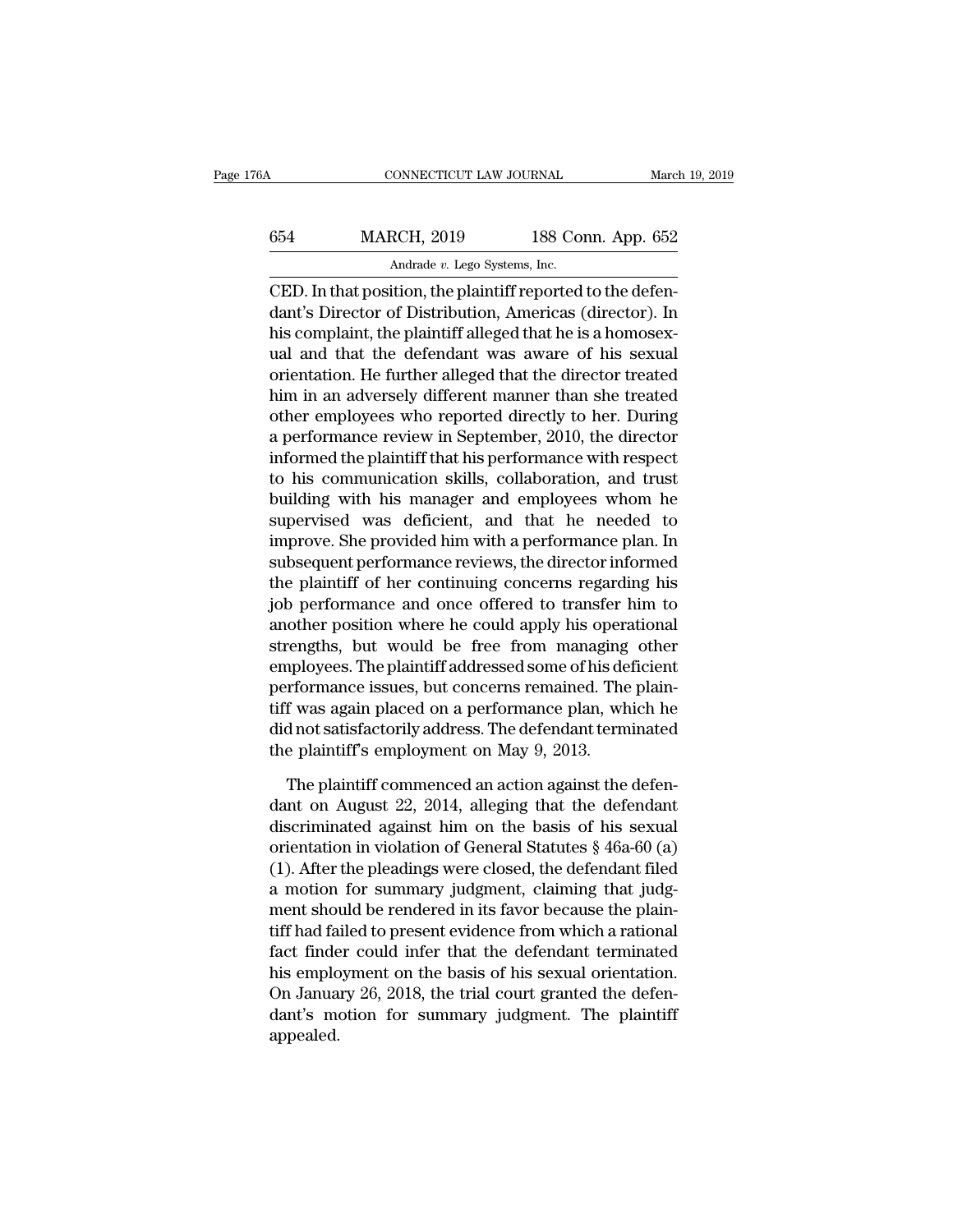| 2019               | CONNECTICUT LAW JOURNAL       |                                                     | Page 177A |  |
|--------------------|-------------------------------|-----------------------------------------------------|-----------|--|
| 188 Conn. App. 652 |                               | <b>MARCH, 2019</b>                                  | 655       |  |
|                    | Andrade v. Lego Systems, Inc. |                                                     |           |  |
|                    |                               | On the hasis of our review of the record the briefs |           |  |

CONNECTICUT LAW JOURNAL Page 17<br>
8 Conn. App. 652 MARCH, 2019 655<br>
Andrade v. Lego Systems, Inc.<br>
On the basis of our review of the record, the briefs,<br>
d the arguments of the parties, we conclude that the<br>
doment of the t 188 Conn. App. 652 MARCH, 2019 655<br>Andrade v. Lego Systems, Inc.<br>On the basis of our review of the record, the briefs,<br>and the arguments of the parties, we conclude that the<br>judgment of the trial court should be affirmed. 188 Conn. App. 652 MARCH, 2019 655<br>Andrade v. Lego Systems, Inc.<br>On the basis of our review of the record, the briefs,<br>and the arguments of the parties, we conclude that the<br>judgment of the trial court should be affirmed. 188 Conn. App. 652 MARCH, 2019 655<br>Andrade v. Lego Systems, Inc.<br>On the basis of our review of the record, the briefs,<br>and the arguments of the parties, we conclude that the<br>judgment of the trial court should be affirmed. and arguments of the particle in the briefs,<br>and the arguments of the parties, we conclude that the<br>judgment of the trial court should be affirmed. Because<br>the court's memorandum of decision thoroughly<br>addresses the claim Andrade *v*. Lego Systems, Inc.<br>
On the basis of our review of the record, the briefs,<br>
and the arguments of the parties, we conclude that the<br>
judgment of the trial court should be affirmed. Because<br>
the court's memorand On the basis of our review of the record, the briefs,<br>and the arguments of the parties, we conclude that the<br>judgment of the trial court should be affirmed. Because<br>the court's memorandum of decision thoroughly<br>addresses t and the arguments of the parties, we conclude that the<br>judgment of the trial court should be affirmed. Because<br>the court's memorandum of decision thoroughly<br>addresses the claim and arguments raised in this appeal,<br>we adopt judgment of the trial court should be affirmed. Because<br>the court's memorandum of decision thoroughly<br>addresses the claim and arguments raised in this appeal,<br>we adopt its well reasoned decision as a proper state-<br>ment of the court's memorandum of decision thoroughly<br>addresses the claim and arguments raised in this appeal,<br>we adopt its well reasoned decision as a proper state-<br>ment of the facts and the applicable law on the issues.<br>See *An* resses the claim and arguments raised in this appeal,<br>adopt its well reasoned decision as a proper state-<br>t of the facts and the applicable law on the issues.<br>Andrade v. Lego Systems, Inc., Superior Court,<br>cial district of we adopt its well reasoned decision as a proper statement of the facts and the applicable law on the issues.<br>See *Andrade* v. *Lego Systems*, *Inc.*, Superior Court, judicial district of Hartford, Docket No. CV-14-6053523

ment of the facts and the applicable law on the issues.<br>
See *Andrade* v. *Lego Systems, Inc.*, Superior Court,<br>
judicial district of Hartford, Docket No. CV-14-6053523-<br>
S (January 26, 2018) (reprinted at 188 Conn. App. 6 See *Andrade* v. *Lego Systems*, *Inc.*, Superior Court,<br>judicial district of Hartford, Docket No. CV-14-6053523-<br>S (January 26, 2018) (reprinted at 188 Conn. App. 655,<br>A.3d ). It would serve no useful purpose for this<br>cou judicial district of Hartford, Docket No. CV-14-6053523-<br> *S* (January 26, 2018) (reprinted at 188 Conn. App. 655,<br> *A.3d* ). It would serve no useful purpose for this<br>
court to engage in any further discussion. See, e.g., (January 26, 2018) (reprinted at A.3d ). It would serve no u<br>urt to engage in any further (*makaab v. Dept. of Social Server*, 54, 173 A.3d 1004 (2017); s<br>emingway, 297 Conn. 317, 321, The judgment is affirmed. 4, 173 A.3d 1004 (2017); see also *woodruff* v.<br> *ingway*, 297 Conn. 317, 321, 2 A.3d 857 (2010).<br>
e judgment is affirmed.<br> **APPENDIX**<br>
DREY ANDRADE *v.* LEGO SYSTEMS, INC.\*<br>
Superior Court, Judicial District of Hartford<br>

### APPENDIX

APPENDIX<br>ANDRADE v. LEGO SYSTEMS, INC.\*<br>Superior Court, Judicial District of Hartford<br>File No. CV-14-6053523-S APPENDIX<br>ADE  $v$ . LEGO SYSTEMS, I<br>Court, Judicial District of Hartford<br>File No. CV-14-6053523-S<br>prandum filed January 26, 2018  $\rm{APPENDIX}$ <br>
NDRADE  $v$ . LEGO SYSTEMS, INC<br>
erior Court, Judicial District of Hartford<br>
File No. CV-14-6053523-S<br>
Memorandum filed January 26, 2018<br>  $\it Proceedings$ 

*Proceedings*

MEMORADE *v*. LEGO SYSTEMS, INC.\*<br>
Superior Court, Judicial District of Hartford<br>
File No. CV-14-6053523-S<br>
Memorandum filed January 26, 2018<br> *Proceedings*<br>
Memorandum of decision on defendant's motion for<br>
mmary judgment DREY ANDRADE v. LEGO SYSTEMS,<br>
superior Court, Judicial District of Hartford<br>
File No. CV-14-6053523-S<br> *Memorandum filed January 26, 2018<br>
Proceedings*<br> **Memorandum of decision on defendant's**<br>
summary judgment. *Motion g Proceedings*<br>*Proceedings*<br>Memorandum of decision on defendant's motion :<br>mmary judgment. *Motion granted.*<br>James V. Sabatini, for the plaintiff.<br>Victoria Woodin Chavey, for the defendant.<br>opinion Memorandum of<br>mmary judgmen<br>*James V. Sabati*<br>*Victoria Woodin*<br>BRIGHT, J.

*Opinion*

### I

### INTRODUCTION

Victoria Woodin Chavey, for the defendant.<br>
Opinion<br>
BRIGHT, J.<br>
INTRODUCTION<br>
This action arises out of the defendant's, Lego Sys-<br>
ms, Inc. (Lego), termination of the plaintiff's, Drey opinion<br>
I<br>
INTRODUCTION<br>
This action arises out of the defendant's, Lego Sys-<br>
tems, Inc. (Lego), termination of the plaintiff's, Drey<br>
\*Affirmed Andrade v. Lego Systems, Inc., 188 Conn. App. 652, A.3d This action arises out of the defendant's, Lego Systems, Inc. (Lego), termination of the plaintiff's, Drey<br>\* Affirmed. *Andrade* v. *Lego Systems, Inc.*, 188 Conn. App. 652, A.3d

<sup>(2019).</sup>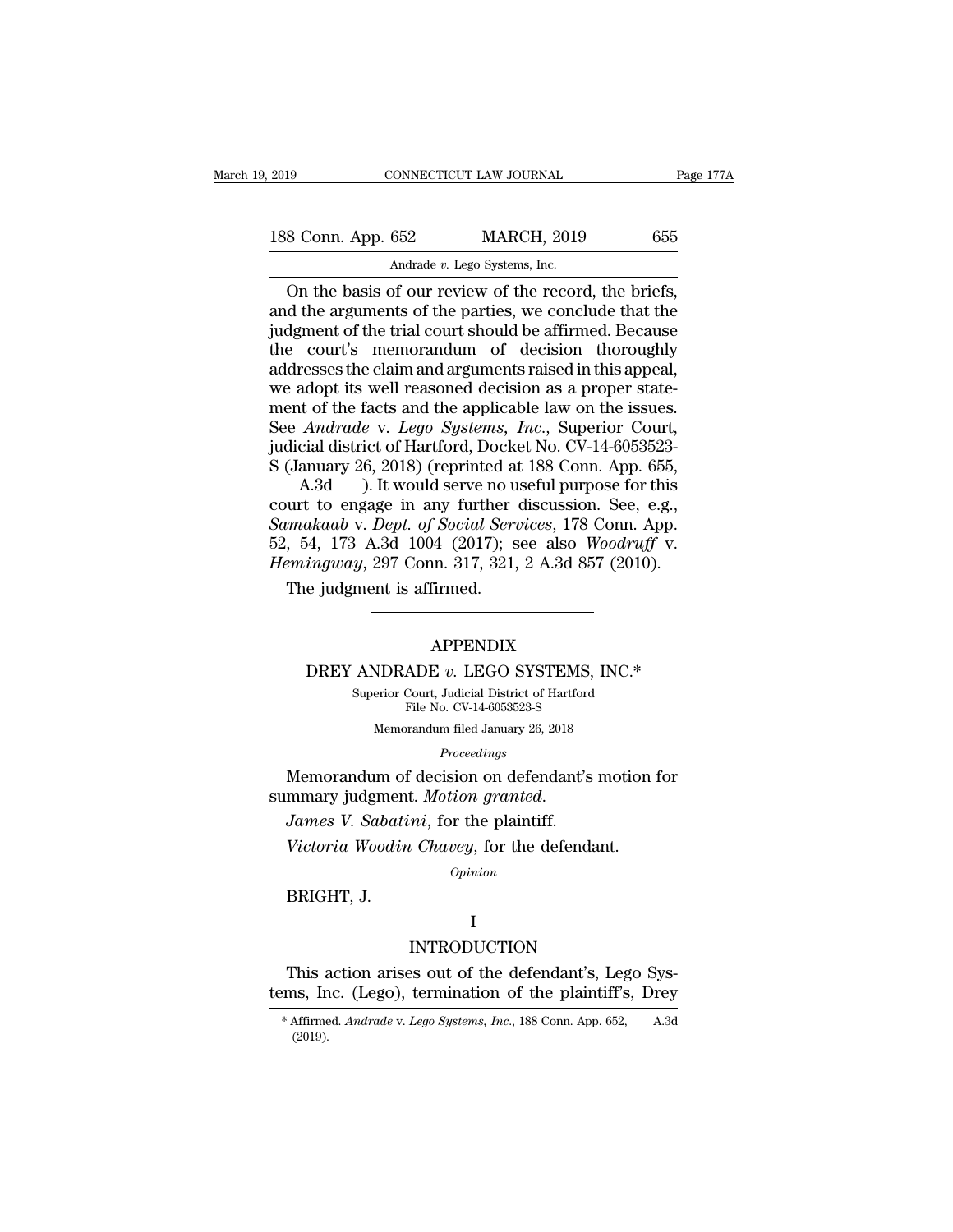| 78A | CONNECTICUT LAW JOURNAL                                                                                                                                                  |                    | March 19, 2019 |
|-----|--------------------------------------------------------------------------------------------------------------------------------------------------------------------------|--------------------|----------------|
| 656 | <b>MARCH, 2019</b>                                                                                                                                                       | 188 Conn. App. 652 |                |
|     | Andrade v. Lego Systems, Inc.                                                                                                                                            |                    |                |
|     | Andrade, employment. The plaintiff alleges in the sole<br>count of his complaint that he was terminated based<br>on discrimination against him due to his sexual erienta |                    |                |

MARCH, 2019 188 Conn. App. 652<br>Andrade, employment. The plaintiff alleges in the sole<br>count of his complaint that he was terminated based<br>on discrimination against him due to his sexual orienta-<br>tion in violation of Gonora 656 MARCH, 2019 188 Conn. App. 652<br>Andrade, employment. The plaintiff alleges in the sole<br>count of his complaint that he was terminated based<br>on discrimination against him due to his sexual orienta-<br>tion in violation of G MARCH, 2019 188 Conn. App. 652<br>
Andrade *v.* Lego Systems, Inc.<br>
Andrade, employment. The plaintiff alleges in the sole<br>
count of his complaint that he was terminated based<br>
on discrimination against him due to his sexual Andrade, employment. The plaintiff alleges in the sole<br>count of his complaint that he was terminated based<br>on discrimination against him due to his sexual orienta-<br>tion in violation of General Statutes § 46a-60 (a) (1).<br>T Andrade, employment. The plaintiff alleges in the sole<br>count of his complaint that he was terminated based<br>on discrimination against him due to his sexual orienta-<br>tion in violation of General Statutes  $\S$  46a-60 (a) (1). Andrade, employment. The plaintiff alleges in the sole<br>count of his complaint that he was terminated based<br>on discrimination against him due to his sexual orienta-<br>tion in violation of General Statutes  $\S$  46a-60 (a) (1). count of his complaint that he was terminated based<br>on discrimination against him due to his sexual orienta-<br>tion in violation of General Statutes  $\S$  46a-60 (a) (1).<br>The defendant has moved for summary judgment,<br>claiming on discrimination against him due to his sexual orientation in violation of General Statutes  $\S$  46a-60 (a) (1).<br>The defendant has moved for summary judgment, claiming that there are no genuine issues of material fact tha tion in violation of General Statutes  $\S$  46a-60 (a) (1).<br>The defendant has moved for summary judgment,<br>claiming that there are no genuine issues of material<br>fact that: (1) the person who made the termination<br>decision did The defendant has moved for summary judgment,<br>claiming that there are no genuine issues of material<br>fact that: (1) the person who made the termination<br>decision did not know of the plaintiff's sexual orienta-<br>tion; and (2) claiming that there are no genuine issues of material<br>fact that: (1) the person who made the termination<br>decision did not know of the plaintiff's sexual orienta-<br>tion; and (2) the plaintiff was terminated for reasons<br>wholl fact that: (1) the person who made the termination<br>decision did not know of the plaintiff's sexual orienta-<br>tion; and (2) the plaintiff was terminated for reasons<br>wholly unrelated to his sexual orientation. The plaintiff<br>a decision did not know of the plaintiff's sexual orientation; and (2) the plaintiff was terminated for reasons wholly unrelated to his sexual orientation. The plaintiff argues that he has produced sufficient evidence from w tion; and (2) the plaint<br>wholly unrelated to his :<br>argues that he has prod<br>which a reasonable jury<br>termination was based<br>the reasons set forth me<br>motion is granted. termination was based on his sexual orientation. For<br>the reasons set forth more fully below, the defendant's<br>motion is granted.<br>II<br>FACTS<br>The evidence submitted, viewed in a light most favor-<br>able to the plaintiff, establis

II

### FACTS

motion is granted.<br>
II<br>
FACTS<br>
The evidence submitted, viewed in a light most favorable to the plaintiff, establishes the following facts. The<br>
plaintiff began working for the defendant on or about<br>
October 12, 2000, as Di FACTS<br>
The evidence submitted, viewed in a light most favorable to the plaintiff, establishes the following facts. The<br>
plaintiff began working for the defendant on or about<br>
October 12, 2009, as Distribution Operations Ma II<br>FACTS<br>The evidence submitted, viewed in a light most favorable to the plaintiff, establishes the following facts. The<br>plaintiff began working for the defendant on or about<br>October 12, 2009, as Distribution Operations Ma FACTS<br>The evidence submitted, viewed in a light most favorable to the plaintiff, establishes the following facts. The<br>plaintiff began working for the defendant on or about<br>October 12, 2009, as Distribution Operations Manag The evidence submitted, viewed in a light most favorable to the plaintiff, establishes the following facts. The plaintiff began working for the defendant on or about October 12, 2009, as Distribution Operations Manager CED The evidence submitted, viewed in a light most favorable to the plaintiff, establishes the following facts. The plaintiff began working for the defendant on or about October 12, 2009, as Distribution Operations Manager CED able to the plaintiff, establishes the following facts. The plaintiff began working for the defendant on or about October 12, 2009, as Distribution Operations Manager CED. In that role, he reported to Julie Bianchi, Direct plaintiff began working for the defendant on or about October 12, 2009, as Distribution Operations Manager CED. In that role, he reported to Julie Bianchi, Director of Distribution, Americas. The plaintiff is homosexual. A October 12, 2009, as Distribution Operations Manager<br>CED. In that role, he reported to Julie Bianchi, Director<br>of Distribution, Americas. The plaintiff is homosexual.<br>Approximately six months after the plaintiff began<br>work CED. In that role, he reported to Julie Bianchi, Director<br>of Distribution, Americas. The plaintiff is homosexual.<br>Approximately six months after the plaintiff began<br>working for the defendant, the plaintiff and Bianchi<br>were of Distribution, Americas. The plaintiff is homosexual.<br>Approximately six months after the plaintiff began<br>working for the defendant, the plaintiff and Bianchi<br>were having a conversation about their pets. The plain-<br>tiff h Approximately six months after the plaintiff began<br>working for the defendant, the plaintiff and Bianchi<br>were having a conversation about their pets. The plain-<br>tiff had several dogs, and Bianchi asked him who took<br>care of working for the defendant, the plaintiff and Bianchi<br>were having a conversation about their pets. The plain-<br>tiff had several dogs, and Bianchi asked him who took<br>care of his animals. The plaintiff responded that his<br>partn were having a conversation about their pets. The plain-<br>tiff had several dogs, and Bianchi asked him who took<br>care of his animals. The plaintiff responded that his<br>partner does at home. The plaintiff did not identify the<br>s tiff had several dogs, and Bianchi asked him who took<br>care of his animals. The plaintiff responded that his<br>partner does at home. The plaintiff did not identify the<br>sex of his partner and never told Bianchi that he was<br>gay care of his animals. The plaintiff responded that his<br>partner does at home. The plaintiff did not identify the<br>sex of his partner and never told Bianchi that he was<br>gay. The plaintiff did not recall any reaction by Bianchi partner does at home. The plaintiff did not identify the sex of his partner and never told Bianchi that he was gay. The plaintiff did not recall any reaction by Bianchi to his comment. At no other point during his employme sex of his partner and never told Bianchi that he was<br>gay. The plaintiff did not recall any reaction by Bianchi<br>to his comment. At no other point during his employ-<br>ment with the defendant did the plaintiff ever discuss<br>hi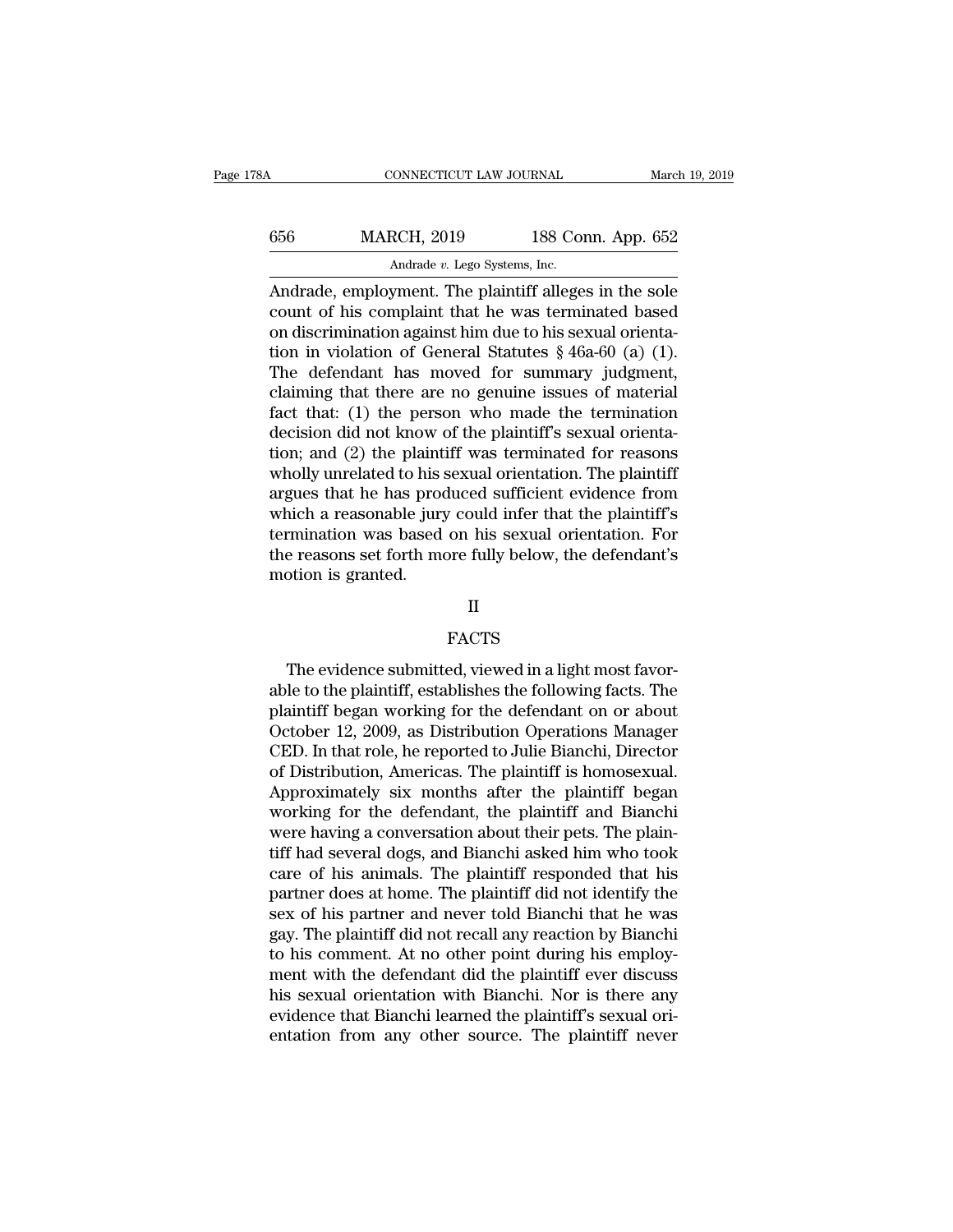| 2019               | CONNECTICUT LAW JOURNAL                                 | Page 179A |
|--------------------|---------------------------------------------------------|-----------|
| 188 Conn. App. 652 | <b>MARCH, 2019</b>                                      | 657       |
|                    | Andrade v. Lego Systems, Inc.                           |           |
|                    | heard Rianchi refer to him as heing gay and never heard |           |

Page 179A<br>
188 Conn. App. 652 MARCH, 2019 657<br>
Andrade v. Lego Systems, Inc.<br>
heard Bianchi refer to him as being gay and never heard<br>
Bianchi make any derogatory statements or jokes about<br>
189 Poople 188 Conn. App. 652 MARCH, 2019 657<br>Andrade v. Lego Systems, Inc.<br>heard Bianchi refer to him as being gay and never heard<br>Bianchi make any derogatory statements or jokes about<br>gay people. 188 Conn. App. (1)<br>heard Bianchi ref<br>Bianchi make ang<br>gay people.<br>On September  $\begin{array}{r} \text{8 Conn. App. 652} \end{array} \begin{array}{r} \text{MARCH, 2019} \end{array} \begin{array}{r} \text{657} \ \text{4ndrade } v. \text{ Lego Systems, Inc.} \end{array}$ <br>
and Bianchi refer to him as being gay and never heard<br>
anchi make any derogatory statements or jokes about<br>
y people.<br>
On Septemb

Andrade v. Lego Systems, Inc.<br>
heard Bianchi refer to him as being gay and never heard<br>
Bianchi make any derogatory statements or jokes about<br>
gay people.<br>
On September 23, 2010, Bianchi placed the plaintiff<br>
on a performa heard Bianchi refer to him as being gay and never heard<br>Bianchi make any derogatory statements or jokes about<br>gay people.<br>On September 23, 2010, Bianchi placed the plaintiff<br>on a performance plan. The plan required the pla provided that if the plantiff failed to meet the required that if the plaintiff on a performance plan. The plan required the plaintiff on a performance plan. The plan required the plaintiff to take specific actions over a manchi make any derogatory statements or jokes about<br>gay people.<br>On September 23, 2010, Bianchi placed the plaintiff<br>on a performance plan. The plan required the plaintiff<br>to take specific actions over a period of ninety d gay people.<br>
On September 23, 2010, Bianchi placed the plaintiff<br>
on a performance plan. The plan required the plaintiff<br>
to take specific actions over a period of ninety days. It<br>
provided that if the plaintiff failed to On September 23, 2010, Bianchi placed the plaintiff<br>on a performance plan. The plan required the plaintiff<br>to take specific actions over a period of ninety days. It<br>provided that if the plaintiff failed to meet the require on a performance plan. The plan required the plaintiff<br>to take specific actions over a period of ninety days. It<br>provided that if the plaintiff failed to meet the require-<br>ments of the plan, additional actions would be tak to take specific actions over a period of ninety days. It<br>provided that if the plaintiff failed to meet the require-<br>ments of the plan, additional actions would be taken,<br>including the possibility of termination. The plan provided that if the plaintiff failed to meet the requirements of the plan, additional actions would be taken, including the possibility of termination. The plan was detailed in a memo from Bianchi to the plaintiff. The me ments of the plan, additional actions would be taken,<br>including the possibility of termination. The plan was<br>detailed in a memo from Bianchi to the plaintiff. The<br>memo set forth Bianchi's concern about the plaintiff's<br>unav including the possibility of termination. The plan was<br>detailed in a memo from Bianchi to the plaintiff. The<br>memo set forth Bianchi's concern about the plaintiff's<br>unavailability on site and his lack of responsiveness.<br>Fur detailed in a memo from Bianchi to the plaintiff. The<br>memo set forth Bianchi's concern about the plaintiff's<br>unavailability on site and his lack of responsiveness.<br>Furthermore, while Bianchi stated her belief that the<br>plai memo set forth Bianchi's concern about the plaintiff's<br>unavailability on site and his lack of responsiveness.<br>Furthermore, while Bianchi stated her belief that the<br>plaintiff had the hard skills necessary to be a strong<br>per unavailability on site and his lack of responsiveness.<br>Furthermore, while Bianchi stated her belief that the<br>plaintiff had the hard skills necessary to be a strong<br>performer, she stated that the plaintiff had not demon-<br>st Furthermore, while Bianchi stated her belief that the plaintiff had the hard skills necessary to be a strong performer, she stated that the plaintiff had not demonstrated the necessary competencies around communication, co plaintiff had the hard skills necessary to be a strong<br>performer, she stated that the plaintiff had not demon-<br>strated the necessary competencies around communi-<br>cation, collaboration, and building trust. Both Bianchi<br>and performer, she stated that the plaintiff had not demonstrated the necessary competencies around communication, collaboration, and building trust. Both Bianchi and the plaintiff signed the plan. There is no evidence that th strated the necessary competencies around communication, collaboration, and building trust. Both Bianchi<br>and the plaintiff signed the plan. There is no evidence<br>that the plaintiff ever disputed the specific issues raised<br>b cation, collaboration, and building trust. Both Bianchi<br>and the plaintiff signed the plan. There is no evidence<br>that the plaintiff ever disputed the specific issues raised<br>by Bianchi in the plan. There is also no evidence and the plaint<br>that the plaint<br>by Bianchi in<br>the plaintiff d<br>Nor is there a<br>actions were<br>the plan.<br>In the plain In the plaintiff ever uspided the specific issues raised<br>
In the plaint of the plan. There is also no evidence that<br>
in the plaintiff did not comply with the ninety day plan.<br>
In the review for 2011, Bianchi<br>
In the plaint by Blanch in the plant. There is also no evidence that<br>the plaintiff did not comply with the ninety day plan.<br>Nor is there any evidence that any further disciplinary<br>actions were taken against the plaintiff as a result of<br>

the plant of the comply with the filler way plant.<br>Nor is there any evidence that any further disciplinary<br>actions were taken against the plaintiff as a result of<br>the plan.<br>In the plaintiff's midyear review for 2011, Bianc Not is there any evidence that any further disciplinary<br>actions were taken against the plaintiff as a result of<br>the plan.<br>In the plaintiff's midyear review for 2011, Bianchi<br>noted further concerns she had about the plainti actions were taken against the plaintin as a result of<br>the plan.<br>In the plaintiff's midyear review for 2011, Bianchi<br>noted further concerns she had about the plaintiff's<br>performance. She rated his performance as "Medium/<br>L In the plaintiff's midyear review for 2011, Bianchi<br>noted further concerns she had about the plaintiff's<br>performance. She rated his performance as "Medium/<br>Low." The review noted that the plaintiff is talented<br>and capable In the plaintiff's midyear review for 2011, Bianchi<br>noted further concerns she had about the plaintiff's<br>performance. She rated his performance as "Medium/<br>Low." The review noted that the plaintiff is talented<br>and capable noted further concerns she had about the plaintiff's<br>performance. She rated his performance as "Medium/<br>Low." The review noted that the plaintiff is talented<br>and capable in both operation and transportation. The<br>review pro performance. She rated his performance as "Medium/<br>Low." The review noted that the plaintiff is talented<br>and capable in both operation and transportation. The<br>review provided specific examples of where the plaintiff<br>had pe Low." The review noted that the plaintiff is talented<br>and capable in both operation and transportation. The<br>review provided specific examples of where the plaintiff<br>had performed well in these areas. Nevertheless, Bian-<br>ch and capable in both operation and transportation. The<br>review provided specific examples of where the plaintiff<br>had performed well in these areas. Nevertheless, Bian-<br>chi noted that the plaintiff was not meeting expectation review provided specific examples of where the plaintiff<br>had performed well in these areas. Nevertheless, Bian-<br>chi noted that the plaintiff was not meeting expectations<br>in developing employees who reported to him. The<br>rev had performed well in these areas. Nevertheless, Bian-<br>chi noted that the plaintiff was not meeting expectations<br>in developing employees who reported to him. The<br>review further noted that Bianchi had discussed with<br>the pla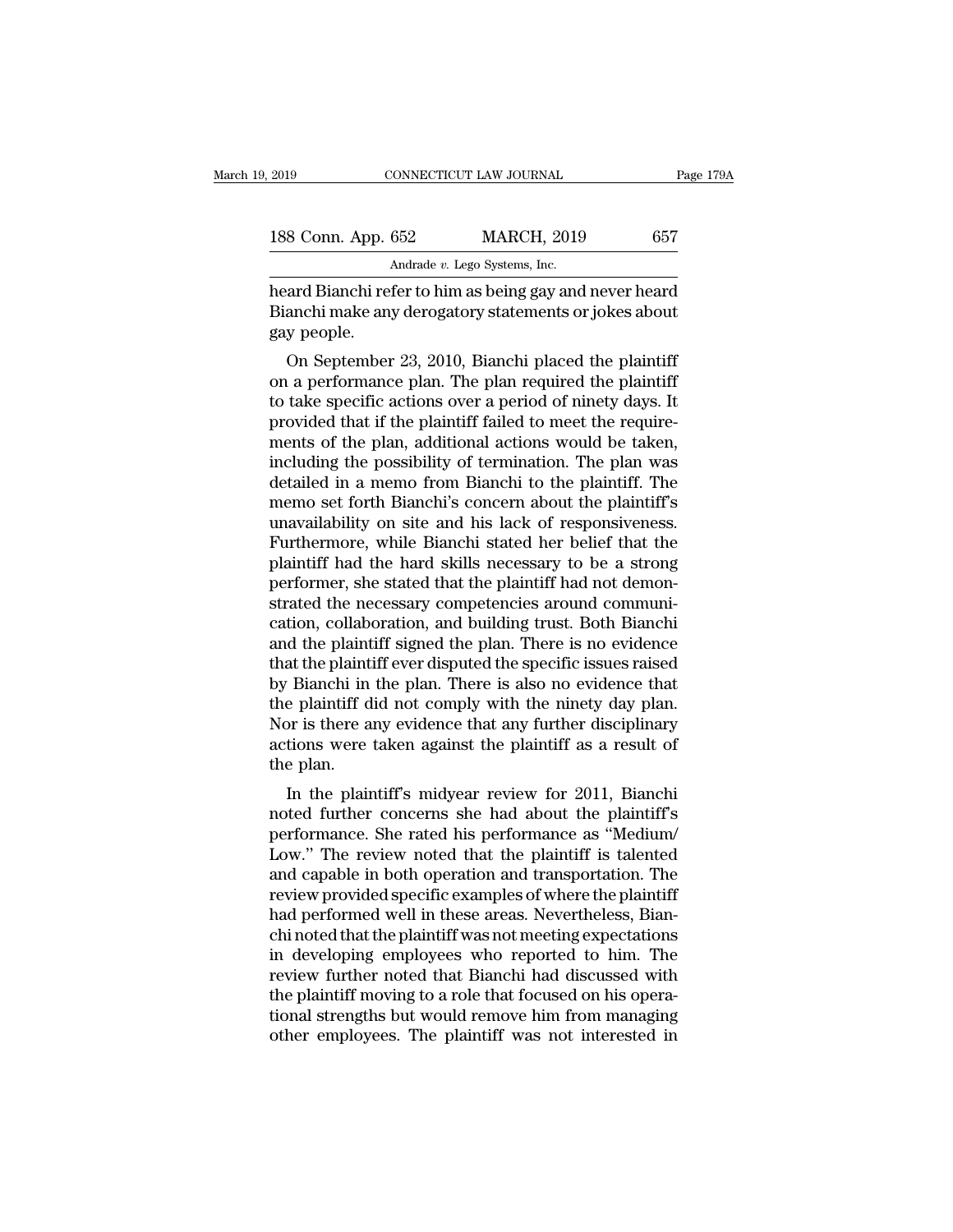|                    |                    | March 19, 2019                                           |
|--------------------|--------------------|----------------------------------------------------------|
| <b>MARCH, 2019</b> | 188 Conn. App. 652 |                                                          |
|                    |                    |                                                          |
|                    |                    | CONNECTICUT LAW JOURNAL<br>Andrade v. Lego Systems, Inc. |

SUPER TRANSITY CONNECTICUT LAW JOURNAL March 19, 2019<br>
SUPER TRANSITY AND MARCH, 2019<br>
Andrade v. Lego Systems, Inc.<br>
Such a move. Instead, he acknowledged to Bianchi that<br>
the needed to work on and improve his employee ma MARCH, 2019 188 Conn. App. 652<br>Andrade v. Lego Systems, Inc.<br>Such a move. Instead, he acknowledged to Bianchi that<br>he needed to work on and improve his employee man-<br>agement skills. The review concluded by Bianchi, not-<br>in  $\frac{\text{MARCH}}{\text{Andrade } v \text{ } \text{Lego Systems, Inc.}}$ <br>  $\frac{\text{Andrade } v \text{ } \text{Lego Systems, Inc.}}{\text{such a move. Instead, he acknowledged to Bianchi that}}$ <br>
he needed to work on and improve his employee management skills. The review concluded by Bianchi, not-<br>
ing: "I very much want to see you succeed  $\begin{array}{r} \text{MARCH, 2019} \end{array}$  188 Conn. App. 652<br>  $\begin{array}{r} \text{Andrade } v. \text{ Lego Systems, Inc.} \end{array}$ <br>
such a move. Instead, he acknowledged to Bianchi that<br>
he needed to work on and improve his employee man-<br>
agement skills. The review conclu Andrade *v.* Lego Systems, Inc.<br>
such a move. Instead, he acknowledged to Bianchi that<br>
he needed to work on and improve his employee man-<br>
agement skills. The review concluded by Bianchi, not-<br>
ing: "I very much want to s Andrade  $v$ . Lego Systems, Inc.<br>
such a move. Instead, he acknowledged to Bianchi that<br>
he needed to work on and improve his employee man-<br>
agement skills. The review concluded by Bianchi, not-<br>
ing: "I very much want to such a move. Instead, he acknowledged to Bianchi that<br>he needed to work on and improve his employee man-<br>agement skills. The review concluded by Bianchi, not-<br>ing: "I very much want to see you succeed Drey, and<br>will suppor The plaintiff's 2012 midyear review prepared by the plaintiff in any way disputed the issues raised by anchi or her overall assessment of his performance.<br>The plaintiff in any way disputed the issues raised by anchi or her agement skins. The review concluded by Blanchi, hol-<br>ing: "I very much want to see you succeed Drey, and<br>will support you in this effort." There is no evidence<br>that the plaintiff in any way disputed the issues raised by<br>Bi

mg. They much want to see you succeed Drey, and<br>will support you in this effort." There is no evidence<br>that the plaintiff in any way disputed the issues raised by<br>Bianchi or her overall assessment of his performance.<br>The p win support you in this enort. There is no evidence<br>that the plaintiff in any way disputed the issues raised by<br>Bianchi or her overall assessment of his performance.<br>The plaintiff's 2012 midyear review prepared by<br>Bianchi that the plaintiff in any way usputed the issues raised by<br>Bianchi or her overall assessment of his performance.<br>The plaintiff's 2012 midyear review prepared by<br>Bianchi reflects her conclusion that the plaintiff had<br>addres Bianchi of her overan assessment of his performance.<br>The plaintiff's 2012 midyear review prepared by<br>Bianchi reflects her conclusion that the plaintiff had<br>addressed the area of people development and was now<br>meeting expec The plaintiff's 2012 midyear review prepared by<br>Bianchi reflects her conclusion that the plaintiff had<br>addressed the area of people development and was now<br>meeting expectations. Nevertheless, the review noted<br>two other are Bianchi reflects her conclusion that the plaintiff had<br>addressed the area of people development and was now<br>meeting expectations. Nevertheless, the review noted<br>two other areas where the plaintiff was performing<br>below expe addressed the area of people development and was now<br>meeting expectations. Nevertheless, the review noted<br>two other areas where the plaintiff was performing<br>below expectations. First, Bianchi noted that the plain-<br>tiff nee meeting expectations. Nevertheless, the review noted<br>two other areas where the plaintiff was performing<br>below expectations. First, Bianchi noted that the plain-<br>tiff needed to do better to understand the retail side of<br>the two other areas where the plaintiff was performing<br>below expectations. First, Bianchi noted that the plain-<br>tiff needed to do better to understand the retail side of<br>the defendant's business. Second, Bianchi noted that<br>the below expectations. First, Bianchi noted that the plaintiff needed to do better to understand the retail side of the defendant's business. Second, Bianchi noted that the plaintiff needed to focus on collaboration. In parti tiff needed to do better to understand the retail side of<br>the defendant's business. Second, Bianchi noted that<br>the plaintiff needed to focus on collaboration. In partic-<br>ular, Bianchi stated that she found the plaintiff's the defendant's business. Second, Bianchi noted that<br>the plaintiff needed to focus on collaboration. In partic-<br>ular, Bianchi stated that she found the plaintiff's collab-<br>oration with her not acceptable and that his behav the plaintiff needed to focus on collaboration. In particular, Bianchi stated that she found the plaintiff's collaboration with her not acceptable and that his behavior resulted in a lack of trust. Bianchi provided specifi ation with her not acceptable and that his behavior<br>sulted in a lack of trust. Bianchi provided specific<br>amples of a lack of communication and coordination<br>pm the plaintiff to her. Again, there is no evidence<br>at the plaint bration with her not acceptable and that his behavior<br>resulted in a lack of trust. Bianchi provided specific<br>examples of a lack of communication and coordination<br>from the plaintiff to her. Again, there is no evidence<br>that

placed the plaintiff to her. Blanchi provided specific<br>examples of a lack of communication and coordination<br>from the plaintiff to her. Again, there is no evidence<br>that the plaintiff disputed the issues raised by Bianchi.<br>T Examples of a fack of communication and coordination<br>from the plaintiff to her. Again, there is no evidence<br>that the plaintiff disputed the issues raised by Bianchi.<br>The concerns raised by Bianchi at the midyear review<br>wer performance plan was the plaintiff's failure to achieve that the plaintiff disputed the issues raised by Bianchi.<br>The concerns raised by Bianchi at the midyear review<br>were not addressed to her satisfaction because Bianchi<br> The concerns raised by Bianchi at the midyear review<br>were not addressed to her satisfaction because Bianchi<br>placed the plaintiff on a second performance plan on<br>October 26, 2012. The specific reason given for the<br>performan The concerns raised by Bianchi at the midyear review<br>were not addressed to her satisfaction because Bianchi<br>placed the plaintiff on a second performance plan on<br>October 26, 2012. The specific reason given for the<br>performan were not addressed to her satisfaction because Bianchi<br>placed the plaintiff on a second performance plan on<br>October 26, 2012. The specific reason given for the<br>performance plan was the plaintiff's failure to achieve<br>target placed the plaintiff on a second performance plan on<br>October 26, 2012. The specific reason given for the<br>performance plan was the plaintiff's failure to achieve<br>target performance level in collaboration and strategic<br>orien October 26, 2012. The specific reason given for the<br>performance plan was the plaintiff's failure to achieve<br>target performance level in collaboration and strategic<br>orientation. The plan provided nine detailed examples<br>betw performance plan was the plaintiff's failure to achieve<br>target performance level in collaboration and strategic<br>orientation. The plan provided nine detailed examples<br>between February and September, 2012, of what Bian-<br>chi target performance level in collaboration and strategic<br>orientation. The plan provided nine detailed examples<br>between February and September, 2012, of what Bian-<br>chi viewed as a lack of collaboration between the plain-<br>tif orientation. The plan provided nine detailed examples<br>between February and September, 2012, of what Bian-<br>chi viewed as a lack of collaboration between the plain-<br>tiff and either her, other Lego employees or third parties<br> between February and September, 2012, of what Bian-<br>chi viewed as a lack of collaboration between the plain-<br>tiff and either her, other Lego employees or third parties<br>with whom the plaintiff dealt. Almost all of the examp chi viewed as a lack of collaboration between the plaintiff and either her, other Lego employees or third parties<br>with whom the plaintiff dealt. Almost all of the examples<br>centered on Bianchi's perception that the plaintif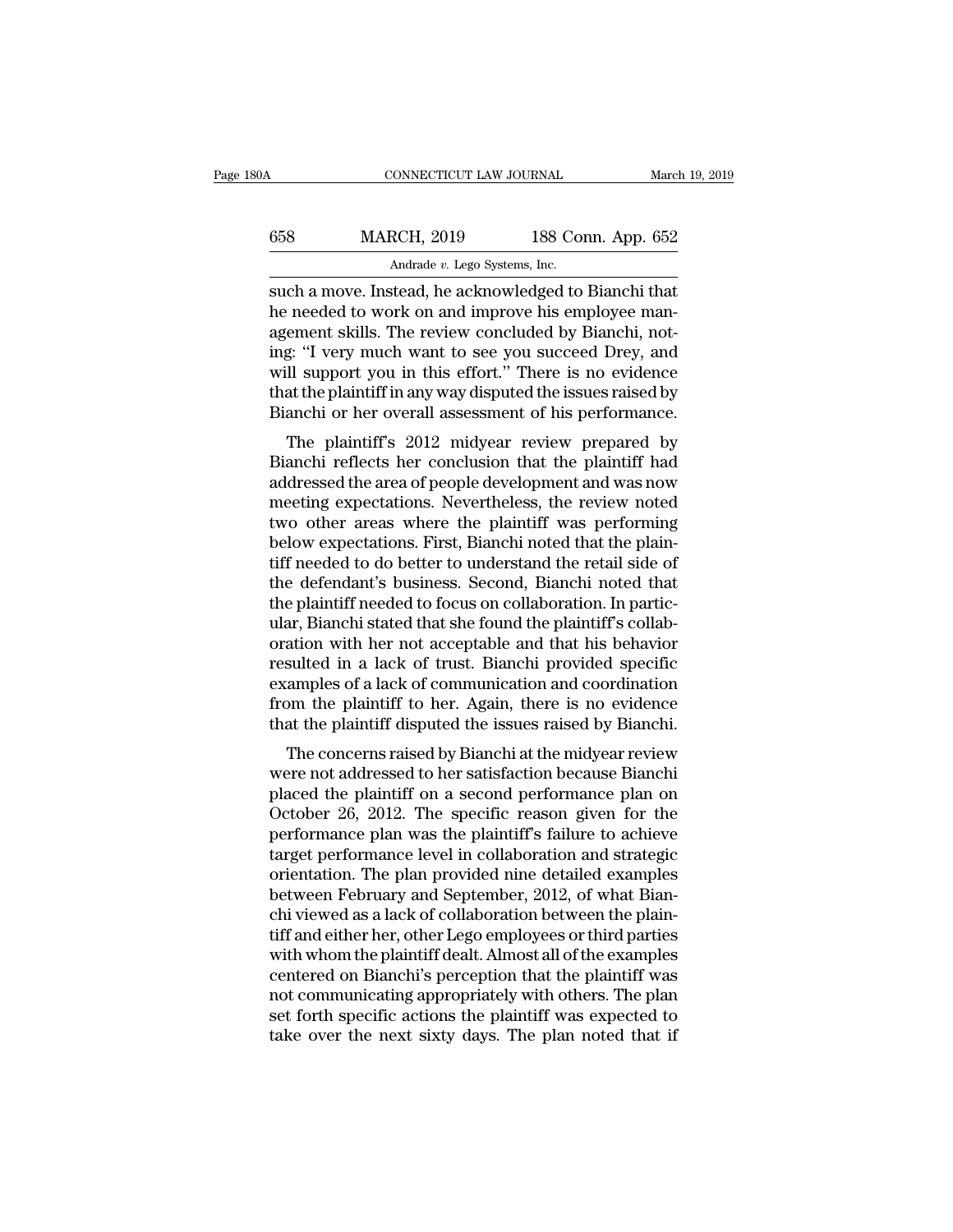| 2019               | CONNECTICUT LAW JOURNAL       |                                                           | Page 181A |
|--------------------|-------------------------------|-----------------------------------------------------------|-----------|
|                    |                               |                                                           |           |
| 188 Conn. App. 652 |                               | <b>MARCH, 2019</b>                                        | 659       |
|                    | Andrade v. Lego Systems, Inc. |                                                           |           |
|                    |                               | the plaintiff failed to meet the expectations of the plan |           |

The plaintiff failed to meet the expectations of the plan,<br>the plaintiff failed to meet the expectations of the plan,<br>further disciplinary action, including termination, could<br>the televal of the plan, further disciplinary 188 Conn. App. 652 MARCH, 2019 659<br>Andrade v. Lego Systems, Inc.<br>the plaintiff failed to meet the expectations of the plan,<br>further disciplinary action, including termination, could<br>be taken. It concluded by stating: "By s 188 Conn. App. 652 MARCH, 2019 659<br>Andrade v. Lego Systems, Inc.<br>the plaintiff failed to meet the expectations of the plan,<br>further disciplinary action, including termination, could<br>be taken. It concluded by stating: "By 188 Conn. App. 652 MARCH, 2019 659<br>Andrade v. Lego Systems, Inc.<br>the plaintiff failed to meet the expectations of the plan,<br>further disciplinary action, including termination, could<br>be taken. It concluded by stating: "By Andrade v. Lego Systems, Inc.<br>
the plaintiff failed to meet the expectations of the plan,<br>
further disciplinary action, including termination, could<br>
be taken. It concluded by stating: "By signing this docu-<br>
ment, you ar Andrade v. Lego Systems, Inc.<br>
the plaintiff failed to meet the expectations of the plan,<br>
further disciplinary action, including termination, could<br>
be taken. It concluded by stating: "By signing this docu-<br>
ment, you are the plaintiff failed to meet the expectations of the plan,<br>further disciplinary action, including termination, could<br>be taken. It concluded by stating: "By signing this docu-<br>ment, you are agreeing to execute on the detail further disciplinary action, including termination, could<br>be taken. It concluded by stating: "By signing this docu-<br>ment, you are agreeing to execute on the details of<br>the plan outlined above and that you understand the<br>pe be taken. It concluded by stating: "By signing this document, you are agreeing to execute on the details of<br>the plan outlined above and that you understand the<br>performance plan as presented to you." The plaintiff<br>signed th ment, you are agreeing to execute on the details of<br>the plan outlined above and that you understand the<br>performance plan as presented to you." The plaintiff<br>signed the plan and handwrote next to his signature:<br>"I will prov the plan outlined above and<br>performance plan as preser<br>signed the plan and handwi<br>"I will provide written feedb<br>11/2/12." There is no evider<br>such feedback or otherwise<br>by Bianchi in the plan.<br>On January 31, 2013, th From ance plant as presented to you. The plant and speed the plan and handwrote next to his signature:<br>will provide written feedback on items addressed by  $/2/12$ ." There is no evidence that he ever provided<br>ch feedback o signed the plant and handwrote flext to fils signature.<br>
"I will provide written feedback on items addressed by<br>  $11/2/12$ ." There is no evidence that he ever provided<br>
such feedback or otherwise disputed the issues raise

T will provide written reedback on items addressed by<br>11/2/12." There is no evidence that he ever provided<br>such feedback or otherwise disputed the issues raised<br>by Bianchi in the plan.<br>On January 31, 2013, the performance FIZZ 12. There is no evidence that he ever provided<br>such feedback or otherwise disputed the issues raised<br>by Bianchi in the plan.<br>On January 31, 2013, the performance plan was<br>extended until March 15, 2013, because the pla by Bianchi in the plan.<br>
On January 31, 2013, the performance plan was<br>
extended until March 15, 2013, because the plaintiff had<br>
met some, but not all, of the expectations of the plan.<br>
Bianchi also identified further spe by Blanchi in the plant.<br>
On January 31, 2013, the performance plan was<br>
extended until March 15, 2013, because the plaintiff had<br>
met some, but not all, of the expectations of the plan.<br>
Bianchi also identified further sp On January 31, 2013, the performance plan was<br>extended until March 15, 2013, because the plaintiff had<br>met some, but not all, of the expectations of the plan.<br>Bianchi also identified further specific examples of the<br>plaint extended until March 15, 2013, because the plaintiff had<br>met some, but not all, of the expectations of the plan.<br>Bianchi also identified further specific examples of the<br>plaintiff's performance shortcomings. She further pr met some, but not all, of the expectations of the plan.<br>Bianchi also identified further specific examples of the<br>plaintiff's performance shortcomings. She further pro-<br>vided specific expectations to be met by the plaintiff anchi also dentified further specific examples of the<br>aintiff's performance shortcomings. She further pro-<br>ded specific expectations to be met by the plaintiff<br>March 15, 2013. The plaintiff signed the extension<br>the plan. A plantiff speriorinance shortcontings. She further provided specific expectations to be met by the plaintiff<br>by March 15, 2013. The plaintiff signed the extension<br>of the plan. Again, he has provided no evidence that he<br>in a

by March 15, 2013. The plaintiff signed the extension<br>of the plan. Again, he has provided no evidence that he<br>in any way disputed any of the issues raised by Bianchi.<br>On March 6, 2013, the plaintiff and Bianchi met to<br>disc by Match 15, 2015. The plaintiff signed the extension<br>of the plan. Again, he has provided no evidence that he<br>in any way disputed any of the issues raised by Bianchi.<br>On March 6, 2013, the plaintiff and Bianchi met to<br>disc of the plant. Again, he has provided no evidence that he<br>in any way disputed any of the issues raised by Bianchi.<br>On March 6, 2013, the plaintiff and Bianchi met to<br>discuss the plaintiff's response to the performance plan In any way usputed any of the issues raised by Blanchi.<br>
On March 6, 2013, the plaintiff and Bianchi met to<br>
discuss the plaintiff's response to the performance plan.<br>
The plaintiff had submitted a response on February 28, On March 6, 2013, the plaintiff and Bianchi met to<br>discuss the plaintiff's response to the performance plan.<br>The plaintiff had submitted a response on February 28,<br>2013. Bianchi's memo from the meeting reflects that<br>she h discuss the plaintiff's response to the performance plan.<br>The plaintiff had submitted a response on February 28,<br>2013. Bianchi's memo from the meeting reflects that<br>she had already recommended that the plaintiff's<br>employme The plaintiff had submitted a response on February 28,<br>2013. Bianchi's memo from the meeting reflects that<br>she had already recommended that the plaintiff's<br>employment be terminated because he had not met the<br>expectations o 2013. Bianchi's memo from the meeting reflects that<br>she had already recommended that the plaintiff's<br>employment be terminated because he had not met the<br>expectations of the October 26, 2012 plan. It also<br>reflects that Bian she had already recommended that the plaintiff's<br>employment be terminated because he had not met the<br>expectations of the October 26, 2012 plan. It also<br>reflects that Bianchi was concerned that the plaintiff's<br>February 28, employment be terminated because he had not met the expectations of the October 26, 2012 plan. It also reflects that Bianchi was concerned that the plaintiff's February 28, 2013 response was focused on his team's past succ expectations of the October 26, 2012 plan. It also<br>reflects that Bianchi was concerned that the plaintiff's<br>February 28, 2013 response was focused on his team's<br>past successes and not on addressing the areas of con-<br>cern i reflects that Bianchi was concerned that the plaintiff's<br>February 28, 2013 response was focused on his team's<br>past successes and not on addressing the areas of con-<br>cern identified in the performance plan. Bianchi also<br>dis February 28, 2013 response was focused on his team's<br>past successes and not on addressing the areas of con-<br>cern identified in the performance plan. Bianchi also<br>discussed with the plaintiff his PMP and KPI scores,<br>which a past successes and not on addressing the areas of concern identified in the performance plan. Bianchi also<br>discussed with the plaintiff his PMP and KPI scores,<br>which are mathematical metrics the defendant uses to<br>measure e cern identified in the performance plan. Bianchi also<br>discussed with the plaintiff his PMP and KPI scores,<br>which are mathematical metrics the defendant uses to<br>measure employee performance. Bianchi acknowl-<br>edged that the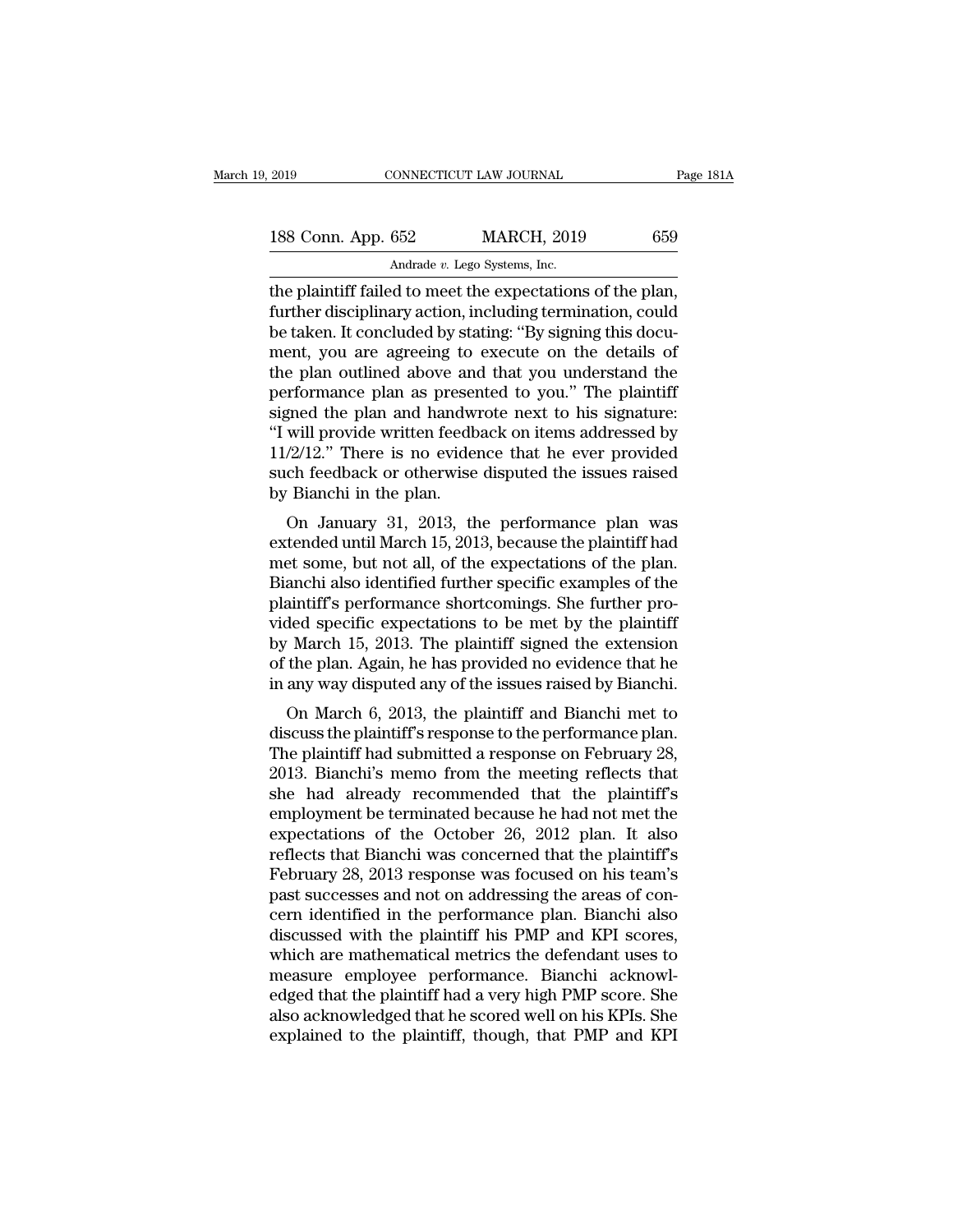| 82A | CONNECTICUT LAW JOURNAL                                                                                                                                            |                    | March 19, 2019 |
|-----|--------------------------------------------------------------------------------------------------------------------------------------------------------------------|--------------------|----------------|
| 660 | <b>MARCH, 2019</b>                                                                                                                                                 | 188 Conn. App. 652 |                |
|     | Andrade v. Lego Systems, Inc.                                                                                                                                      |                    |                |
|     | scores are based on operational metrics, and did not<br>address the collaboration and strategic orientation<br>iccuos that were the bases for the performance plan |                    |                |

MARCH, 2019 188 Conn. App. 652<br>Andrade v. Lego Systems, Inc.<br>Scores are based on operational metrics, and did not<br>address the collaboration and strategic orientation<br>issues that were the bases for the performance plan.<br>She MARCH, 2019 188 Conn. App. 652<br>
Andrade v. Lego Systems, Inc.<br>
scores are based on operational metrics, and did not<br>
address the collaboration and strategic orientation<br>
issues that were the bases for the performance plan  $\frac{\text{MARCH, 2019}}{\text{Andrade } v. \text{ Lego Systems, Inc.}}$ <br>
scores are based on operational metrics, and did not<br>
address the collaboration and strategic orientation<br>
issues that were the bases for the performance plan.<br>
She also told the plaint Andrade v. Lego Systems, Inc.<br>
scores are based on operational metrics, and did not<br>
address the collaboration and strategic orientation<br>
issues that were the bases for the performance plan.<br>
She also told the plaintiff he Andrade  $v$ . Lego Systems, Inc.<br>
scores are based on operational metrics, and did not<br>
address the collaboration and strategic orientation<br>
issues that were the bases for the performance plan.<br>
She also told the plaintiff scores are based on operational metrics, and did not<br>address the collaboration and strategic orientation<br>issues that were the bases for the performance plan.<br>She also told the plaintiff her belief that his performance<br>scor address the collaboration and strategic orientation<br>issues that were the bases for the performance plan.<br>She also told the plaintiff her belief that his performance<br>scores would be negatively impacted if he did not<br>address issues that were the bases for the She also told the plaintiff her belies<br>scores would be negatively impaddress the issues identified in the Bianchi told the plaintiff that she<br>review his submittal, and they se<br>meeting for ores would be negatively impacted if he did not<br>dress the issues identified in the performance plan.<br>anchi told the plaintiff that she needed more time to<br>view his submittal, and they scheduled a follow-up<br>eeting for March scores would be hegatively impacted if he uld not<br>address the issues identified in the performance plan.<br>Bianchi told the plaintiff that she needed more time to<br>review his submittal, and they scheduled a follow-up<br>meeting

address the issues identified in the performance plan.<br>Bianchi told the plaintiff that she needed more time to<br>review his submittal, and they scheduled a follow-up<br>meeting for March 15, 2013.<br>On March 21, 2013, the October blanch told the plaintif that she heeded infore this to<br>review his submittal, and they scheduled a follow-up<br>meeting for March 15, 2013.<br>On March 21, 2013, the October 26, 2012 performance<br>plan was extended for a second ti heview his subhitital, and they scheduled a follow-up<br>meeting for March 15, 2013.<br>On March 21, 2013, the October 26, 2012 performance<br>plan was extended for a second time. The extension<br>noted that the plaintiff first respon on March 13, 2013.<br>
On March 21, 2013, the October 26, 2012 performance<br>
plan was extended for a second time. The extension<br>
noted that the plaintiff first responded to the delivera-<br>
bles requested in the January 31, 2013 On March 21, 2013, the October 26, 2012 performance<br>plan was extended for a second time. The extension<br>noted that the plaintiff first responded to the delivera-<br>bles requested in the January 31, 2013 extension in<br>his Febru plan was extended for a second time. The extension<br>noted that the plaintiff first responded to the delivera-<br>bles requested in the January 31, 2013 extension in<br>his February 28, 2013 response. The March 21, 2013<br>extension noted that the plaintiff first responded to the delivera-<br>bles requested in the January 31, 2013 extension in<br>his February 28, 2013 response. The March 21, 2013<br>extension detailed eight specific reasons why the plain-<br>tiff bles requested in the January 31, 2013 extension in<br>his February 28, 2013 response. The March 21, 2013<br>extension detailed eight specific reasons why the plain-<br>tiff's February 28, 2013 submittal did not meet Bianchi's<br>expe his February 28, 2013 response. The March 21, 2013<br>extension detailed eight specific reasons why the plain-<br>tiff's February 28, 2013 submittal did not meet Bianchi's<br>expectations. In particular, Bianchi noted that the plai extension detailed eight specific reasons why the plain-<br>tiff's February 28, 2013 submittal did not meet Bianchi's<br>expectations. In particular, Bianchi noted that the plain-<br>tiff's response was focused on what had happened tiff's February 28, 2013 submittal did not meet Bianchi's<br>expectations. In particular, Bianchi noted that the plain-<br>tiff's response was focused on what had happened in the<br>past and did not address how things would be impr expectations. In particular, Bianchi noted that the plain-<br>tiff's response was focused on what had happened in the<br>past and did not address how things would be improved<br>going forward. Furthermore, Bianchi noted the plain-<br> tiff's response was focused on what had happened in the<br>past and did not address how things would be improved<br>going forward. Furthermore, Bianchi noted the plain-<br>tiff's failure to submit a complete transportation strat-<br>e past and did not address how things would be improved<br>going forward. Furthermore, Bianchi noted the plain-<br>tiff's failure to submit a complete transportation strat-<br>egy and a distribution recall process, both of which<br>were going forward. Furthermore, Bianchi noted the plaintiff's failure to submit a complete transportation strategy and a distribution recall process, both of which were overdue. She also noted continuing communication issues, tiff's failure to submit a complete transportation strat-<br>egy and a distribution recall process, both of which<br>were overdue. She also noted continuing communica-<br>tion issues, including a failure to respond properly and<br>tim egy and a distribution recall process, both of which<br>were overdue. She also noted continuing communica-<br>tion issues, including a failure to respond properly and<br>timely to multiple customer logistics requests. The<br>plaintiff were overdue. She also noted continuing communication issues, including a failure to respond properly and<br>timely to multiple customer logistics requests. The<br>plaintiff was given specific expectations that he was<br>required t tion issues, including a failure to respond properly and<br>timely to multiple customer logistics requests. The<br>plaintiff was given specific expectations that he was<br>required to meet by May 3, 2013. The plaintiff signed<br>the p timely to multiple customer logistics requests. The<br>plaintiff was given specific expectations that he was<br>required to meet by May 3, 2013. The plaintiff signed<br>the performance plan extension. He has submitted no<br>evidence t plaintiff was given specific expectations that he was<br>required to meet by May 3, 2013. The plaintiff signed<br>the performance plan extension. He has submitted no<br>evidence that he ever disputed the specific issues raised<br>by B required to meet by May 3, 2013. The plaintiff sig<br>the performance plan extension. He has submitted<br>evidence that he ever disputed the specific issues rai<br>by Bianchi in that document. The defendant termina<br>the plaintiff on re performance plant extension. The flass subfinited no<br>idence that he ever disputed the specific issues raised<br>Bianchi in that document. The defendant terminated<br>a plaintiff on May 9, 2013. The defendant hired an<br>dividual by Bianchi in that document. The defendant terminated<br>the plaintiff on May 9, 2013. The defendant hired an<br>individual to replace the plaintiff. The defendant does<br>not know this individual's sexual orientation.<br>The plaintif

by Blanchi in that document. The defendant terminated<br>the plaintiff on May 9, 2013. The defendant hired an<br>individual to replace the plaintiff. The defendant does<br>not know this individual's sexual orientation.<br>The plaintif the plant of May 3, 2015. The defendant fined and<br>individual to replace the plaintiff. The defendant does<br>not know this individual's sexual orientation.<br>The plaintiff testified, and the court accepts as true<br>for purposes o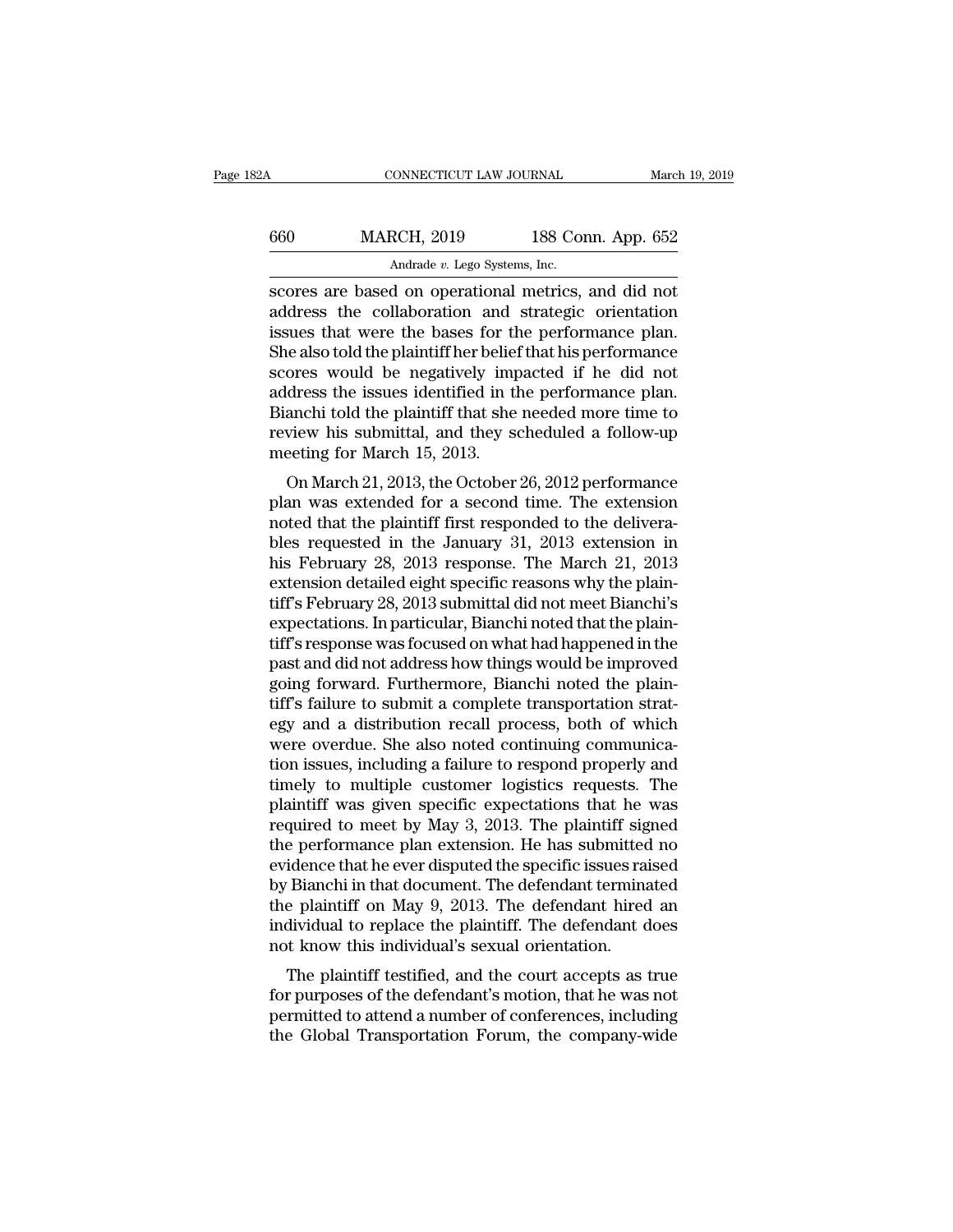| 2019               | CONNECTICUT LAW JOURNAL                             | Page 183A |
|--------------------|-----------------------------------------------------|-----------|
|                    |                                                     |           |
| 188 Conn. App. 652 | <b>MARCH, 2019</b>                                  | 661       |
|                    | Andrade v. Lego Systems, Inc.                       |           |
|                    | sales conference, a strategy meeting with PFSweb, a |           |

Fage 183A<br>
Sales Conn. App. 652 MARCH, 2019 661<br>
Andrade v. Lego Systems, Inc.<br>
Sales conference, a strategy meeting with PFSweb, a<br>
third-party vendor the plaintiff was responsible to man-188 Conn. App. 652 MARCH, 2019 661<br>Andrade v. Lego Systems, Inc.<br>Sales conference, a strategy meeting with PFSweb, a<br>third-party vendor the plaintiff was responsible to man-<br>age, and a meeting in Canada to discuss the Cana 188 Conn. App. 652 MARCH, 2019 661<br>Andrade v. Lego Systems, Inc.<br>Sales conference, a strategy meeting with PFSweb, a<br>third-party vendor the plaintiff was responsible to man-<br>age, and a meeting in Canada to discuss the Can 188 Conn. App. 652 MARCH, 2019 661<br>
Andrade v. Lego Systems, Inc.<br>
sales conference, a strategy meeting with PFSweb, a<br>
third-party vendor the plaintiff was responsible to man-<br>
age, and a meeting in Canada to discuss the Andrade v. Lego Systems, Inc.<br>
sales conference, a strategy meeting with PFSweb, a<br>
third-party vendor the plaintiff was responsible to man-<br>
age, and a meeting in Canada to discuss the Canadian<br>
distribution market. The Andrade  $v$ . Lego Systems, Inc.<br>
sales conference, a strategy meeting with PFSweb, a<br>
third-party vendor the plaintiff was responsible to man-<br>
age, and a meeting in Canada to discuss the Canadian<br>
distribution market. Th sales conference, a strategy meeting with PFSweb, a<br>third-party vendor the plaintiff was responsible to man-<br>age, and a meeting in Canada to discuss the Canadian<br>distribution market. The plaintiff testified that other<br>simi third-party vendor the plaintiff was responsible to man-<br>age, and a meeting in Canada to discuss the Canadian<br>distribution market. The plaintiff testified that other<br>similarly situated managers who were not gay were<br>permit age, and a meeting in Canada to discuss the Canadian<br>distribution market. The plaintiff testified that other<br>similarly situated managers who were not gay were<br>permitted to go to these meetings. The plaintiff further<br>testif distribution market. The plaintiff testified that other<br>similarly situated managers who were not gay were<br>permitted to go to these meetings. The plaintiff further<br>testified that excluding the plaintiff from these meetings<br> similarly situated managers who were not gay were<br>permitted to go to these meetings. The plaintiff further<br>testified that excluding the plaintiff from these meetings<br>allowed Bianchi to criticize the plaintiff's performance permitted to go to these meetings. The plaintiff further<br>testified that excluding the plaintiff from these meetings<br>allowed Bianchi to criticize the plaintiff's performance<br>in the areas of strategic orientation, collaborat testified that excluding the plaintiff from these meetings<br>allowed Bianchi to criticize the plaintiff's performance<br>in the areas of strategic orientation, collaboration and<br>communication. At the same time, the plaintiff ac allowed Bianchi to criticize the plaintiff's performance<br>in the areas of strategic orientation, collaboration and<br>communication. At the same time, the plaintiff acknowl-<br>edged that he attended monthly meetings with PFSweb<br> in the areas of strategic orientation, collaboration and<br>communication. At the same time, the plaintiff acknowl-<br>edged that he attended monthly meetings with PFSweb<br>at its offices in Memphis, Tennessee. The plaintiff also<br> communication. At the same time, the plaintiff acknowledged that he attended monthly meetings with PFSweb at its offices in Memphis, Tennessee. The plaintiff also attended meetings with a vendor in Pennsylvania, Minnesota, edged that he attended monthly!<br>at its offices in Memphis, Tenne<br>attended meetings with a vendor<br>nesota, Kansas and Florida, atte<br>nece in Prague, and visited t<br>headquarters in Billund, Denmar<br>be discussed as necessary.<br>III

### III

## DISCUSSION

adquarters in Billund, Denmark. Additional facts will<br>discussed as necessary.<br>III<br>DISCUSSION<br>The summary judgment standard is well established.<br>ractice Book [§ 17-49] provides that summary judg-<br>ant shall be rendered forth the discussed as necessary.<br>
III<br>
DISCUSSION<br>
The summary judgment standard is well established.<br>
"Practice Book [§ 17-49] provides that summary judg-<br>
ment shall be rendered forthwith if the pleadings, affida-<br>
with and a ment shall be rendered forthwith if the pleadings, affidational and any other proof submitted show that there is<br>the same shall be rendered forthwith if the pleadings, affida-<br>vits and any other proof submitted show that t III<br>DISCUSSION<br>The summary judgment standard is well established.<br>"Practice Book [§ 17-49] provides that summary judg-<br>ment shall be rendered forthwith if the pleadings, affida-<br>vits and any other proof submitted show that DISCUSSION<br>The summary judgment standard is well established.<br>"Practice Book [§ 17-49] provides that summary judgment shall be rendered forthwith if the pleadings, affidavits and any other proof submitted show that there The summary judgment standard is well established.<br>
"Practice Book [§ 17-49] provides that summary judgment shall be rendered forthwith if the pleadings, affida-<br>
vits and any other proof submitted show that there is<br>
no The summary judgment standard is well established.<br>
"Practice Book [§ 17-49] provides that summary judgment shall be rendered forthwith if the pleadings, affida-<br>
vits and any other proof submitted show that there is<br>
no g ment shall be rendered forthwith if the pleadings, affidavits and any other proof submitted show that there is<br>no genuine issue as to any material fact and that the<br>moving party is entitled to judgment as a matter of law." vits and any other proof submitted show that there is<br>no genuine issue as to any material fact and that the<br>moving party is entitled to judgment as a matter of law."<br>(Internal quotation marks omitted.) *Stuart* v. *Freiber* no genuine issue as to any material fact and that the<br>moving party is entitled to judgment as a matter of law."<br>(Internal quotation marks omitted.) *Stuart* v. *Freiberg*,<br>316 Conn. 809, 820, 116 A.3d 1195 (2015). "[T]he moving party is entitled to judgment as a matter of law."<br>(Internal quotation marks omitted.) *Stuart v. Freiberg*,<br>316 Conn. 809, 820, 116 A.3d 1195 (2015). "[T]he genuine<br>issue aspect of summary judgment requires the pa (Internal quotation marks omitted.) *Stuart v. Freiberg*, 316 Conn. 809, 820, 116 A.3d 1195 (2015). "[T]he genuine issue aspect of summary judgment requires the parties to bring forward before trial evidentiary facts, or 316 Conn. 809, 820, 116 A.3d 1195 (2015). "[T]he genuine<br>issue aspect of summary judgment requires the parties<br>to bring forward before trial evidentiary facts, or sub-<br>stantial evidence outside the pleadings, from which t issue aspect of summary judgment requires the parties<br>to bring forward before trial evidentiary facts, or sub-<br>stantial evidence outside the pleadings, from which the<br>material facts alleged in the pleadings can warrantabl to bring forward before trial evidentiary facts, or substantial evidence outside the pleadings, from which the material facts alleged in the pleadings can warrantably be inferred.  $\dots$  A material fact has been defined ade *Increate Stantial evidence outside the pleadings, from which the material facts alleged in the pleadings can warrantably be inferred.... A material fact has been defined adequately and simply as a fact which will make a d*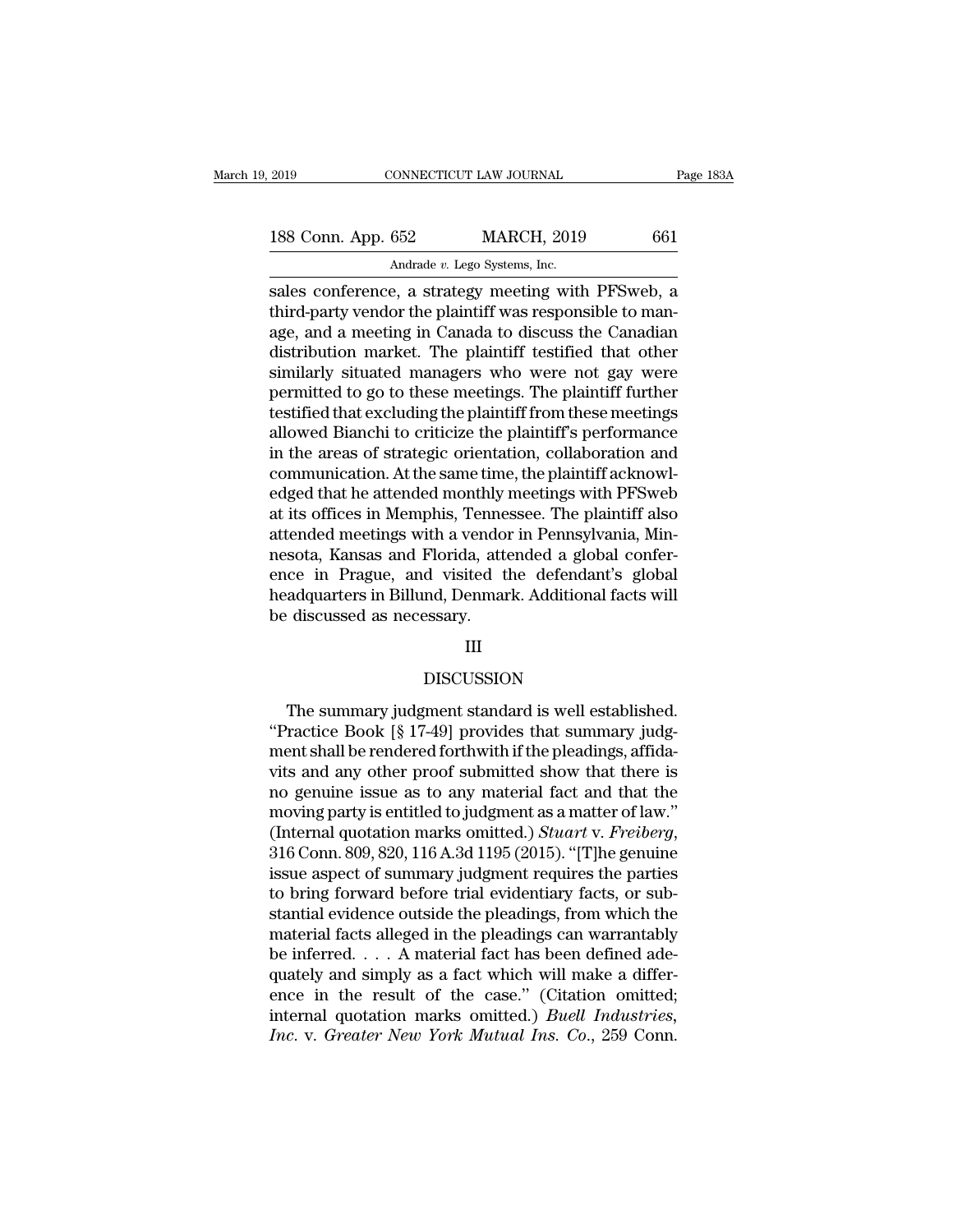| 34A  | CONNECTICUT LAW JOURNAL                          |                    | March 19, 2019 |
|------|--------------------------------------------------|--------------------|----------------|
| 662  | <b>MARCH, 2019</b>                               | 188 Conn. App. 652 |                |
|      | Andrade v. Lego Systems, Inc.                    |                    |                |
| 527. | 556 791 A 2d 489 (2002) "[T]be burden of showing |                    |                |

CONNECTICUT LAW JOURNAL March 19, 2019<br>
527, 556, 791 A.2d 489 (2002). "[T]he burden of showing<br>
the nonexistence of any material fact is on the party<br>
cooling summary indepent." (Internal suctation marks MARCH, 2019 188 Conn. App. 652<br>Andrade v. Lego Systems, Inc.<br>527, 556, 791 A.2d 489 (2002). "[T]he burden of showing<br>the nonexistence of any material fact is on the party<br>seeking summary judgment." (Internal quotation mark  $\begin{tabular}{l l l l} \hline & MARCH, 2019 & 188 Conn. App. 652 \\ \hline \multicolumn{3}{c}{\text{Andrade $v$. Lego Systems, Inc.}} \\ \hline 527, 556, 791 A.2d 489 (2002). ``[T]he burden of showing the nonexistence of any material fact is on the party seeking summary judgment." (Internal quotation marks omitted.) *Tuccio Development, Inc. v. Neumann*, 114 Conn. 123, 126, 068, A.2d, 056 (2000). "To satisfy \end{tabular}$ MARCH, 2019 188 Conn. App. 652<br>
Andrade *v*. Lego Systems, Inc.<br>
527, 556, 791 A.2d 489 (2002). "[T]he burden of showing<br>
the nonexistence of any material fact is on the party<br>
seeking summary judgment." (Internal quotatio Andrade v. Lego Systems, Inc.<br>
527, 556, 791 A.2d 489 (2002). "[T]he burden of showing<br>
the nonexistence of any material fact is on the party<br>
seeking summary judgment." (Internal quotation marks<br>
omitted.) *Tuccio Develop* Andrade *v.* Lego systems, mc.<br>
527, 556, 791 A.2d 489 (2002). "[T]he burden of showing<br>
the nonexistence of any material fact is on the party<br>
seeking summary judgment." (Internal quotation marks<br>
omitted.) *Tuccio Devel* 527, 556, 791 A.2d 489 (2002). "[T]he burden of showing<br>the nonexistence of any material fact is on the party<br>seeking summary judgment." (Internal quotation marks<br>omitted.) *Tuccio Development*, *Inc.* v. *Neumann*, 114<br>C the nonexistence of any material fact is on the party<br>seeking summary judgment." (Internal quotation marks<br>omitted.) *Tuccio Development*, *Inc.* v. *Neumann*, 114<br>Conn. App. 123, 126, 968 A.2d 956 (2009). "To satisfy<br>his seeking summary judgment." (Internal quotation marks<br>omitted.) *Tuccio Development*, *Inc.* v. *Neumann*, 114<br>Conn. App. 123, 126, 968 A.2d 956 (2009). "To satisfy<br>his burden the movant must make a showing that it is<br>quite omitted.) *Tuccio Development*, *Inc.* v. *Neumann*, 114<br>Conn. App. 123, 126, 968 A.2d 956 (2009). "To satisfy<br>his burden the movant must make a showing that it is<br>quite clear what the truth is, and that excludes any<br>real Conn. App. 123, 126, 968 A.2d 956 (2009). "To satisfy<br>his burden the movant must make a showing that it is<br>quite clear what the truth is, and that excludes any<br>real doubt as to the existence of any genuine issue of<br>materi his burden the movant must make a showing that it is<br>quite clear what the truth is, and that excludes any<br>real doubt as to the existence of any genuine issue of<br>material fact.... As the burden of proof is on the<br>movant, t quite clear what the truth is, and that excludes any<br>real doubt as to the existence of any genuine issue of<br>material fact.... As the burden of proof is on the<br>movant, the evidence must be viewed in the light most<br>favorabl real doubt as to the existence of any genuine issue of<br>material fact. . . . As the burden of proof is on the<br>movant, the evidence must be viewed in the light most<br>favorable to the opponent. . . . When documents sub-<br>mitte material fact. . . . . As the burden of proof is on the<br>movant, the evidence must be viewed in the light most<br>favorable to the opponent. . . . When documents sub-<br>mitted in support of a motion for summary judgment<br>fail to movant, the evidence must be viewed in the light most<br>favorable to the opponent. . . . When documents sub-<br>mitted in support of a motion for summary judgment<br>fail to establish that there is no genuine issue of material<br>fa favorable to the opponent. . . . When documents sub-<br>mitted in support of a motion for summary judgment<br>fail to establish that there is no genuine issue of material<br>fact, the nonmoving party has no obligation to submit<br>do mitted in support of a motion for summary judgment<br>fail to establish that there is no genuine issue of material<br>fact, the nonmoving party has no obligation to submit<br>documents establishing the existence of such an issue.<br> fail to establish that there is no genuine issue of material fact, the nonmoving party has no obligation to submit documents establishing the existence of such an issue.<br>
. . . Once the moving party has met its burden, how fact, the nonmoving party has no obligation to submit<br>documents establishing the existence of such an issue.<br>... Once the moving party has met its burden, how-<br>ever, the opposing party must present evidence that<br>demonstrat . Once the moving party has met its burden, how-<br>er, the opposing party must present evidence that<br>monstrates the existence of some disputed factual<br>sue." (Internal quotation marks omitted.) *Ferri* v.<br>*well-Ferri*, 317 C ever, the opposing party must present evidence that<br>demonstrates the existence of some disputed factual<br>issue." (Internal quotation marks omitted.) *Ferri* v.<br>*Powell-Ferri*, 317 Conn. 223, 228, 116 A.3d 297 (2015).<br>"[T]yp

demonstrates the existence of some disputed factual<br>issue." (Internal quotation marks omitted.) *Ferri* v.<br>*Powell-Ferri*, 317 Conn. 223, 228, 116 A.3d 297 (2015).<br>"[T]ypically, [d]emonstrating a genuine issue requires<br>a issue." (Internal quotation marks omitted.) *Ferri* v.<br> *Powell-Ferri*, 317 Conn. 223, 228, 116 A.3d 297 (2015).<br>
"[T]ypically, [d]emonstrating a genuine issue requires<br>
a showing of evidentiary facts or substantial evide Powell-Ferri, 317 Conn. 223, 228, 116 A.3d 297 (2015).<br>
"[T]ypically, [d]emonstrating a genuine issue requires<br>
a showing of evidentiary facts or substantial evidence<br>
outside the pleadings from which material facts allege "[T]ypically, [d]emonstrating a genuine issue requires<br>a showing of evidentiary facts or substantial evidence<br>outside the pleadings from which material facts alleged<br>in the pleadings can be warrantably inferred. . . . .<br>M "[T]ypically, [d]emonstrating a genuine issue requires<br>a showing of evidentiary facts or substantial evidence<br>outside the pleadings from which material facts alleged<br>in the pleadings can be warrantably inferred. . . . .<br>M a showing of evidentiary facts or substantial evidence<br>outside the pleadings from which material facts alleged<br>in the pleadings can be warrantably inferred. . . .<br>Moreover, [t]o establish the existence of a material fact,<br> outside the pleadings from which material facts alleged<br>in the pleadings can be warrantably inferred. . . . .<br>Moreover, [t]o establish the existence of a material fact,<br>it is not enough for the party opposing summary judgin the pleadings can be warrantably inferred. . . . .<br>Moreover, [t]o establish the existence of a material fact,<br>it is not enough for the party opposing summary judg-<br>ment merely to assert the existence of a disputed issu Moreover, [t]o establish the existence of a material fact,<br>it is not enough for the party opposing summary judg-<br>ment merely to assert the existence of a disputed issue.<br>. . . . Such assertions are insufficient regardless it is not enough for the party opposing<br>ment merely to assert the existence of a<br> $\ldots$  Such assertions are insufficien<br>whether they are contained in a compl<br> $\ldots$ . Further, unadmitted allegations in<br>do not constitute proo . Such assertions are insufficient regardless of<br>
nether they are contained in a complaint or a brief.<br>
Further, unadmitted allegations in the pleadings<br>
not constitute proof of the existence of a genuine<br>
sue as to any ma whether they are contained in a complaint or a brief.<br>  $\dots$  Further, unadmitted allegations in the pleadings<br>
do not constitute proof of the existence of a genuine<br>
issue as to any material fact.<br>
"Although the court must

Further, unadmitted allegations in the pleadings<br>do not constitute proof of the existence of a genuine<br>issue as to any material fact. . . .<br>"Although the court must view the inferences to be<br>drawn from the facts in the li do not constitute proof of the existence of a genuine<br>issue as to any material fact.  $\dots$ <br>"Although the court must view the inferences to be<br>drawn from the facts in the light most favorable to the<br>party opposing the motio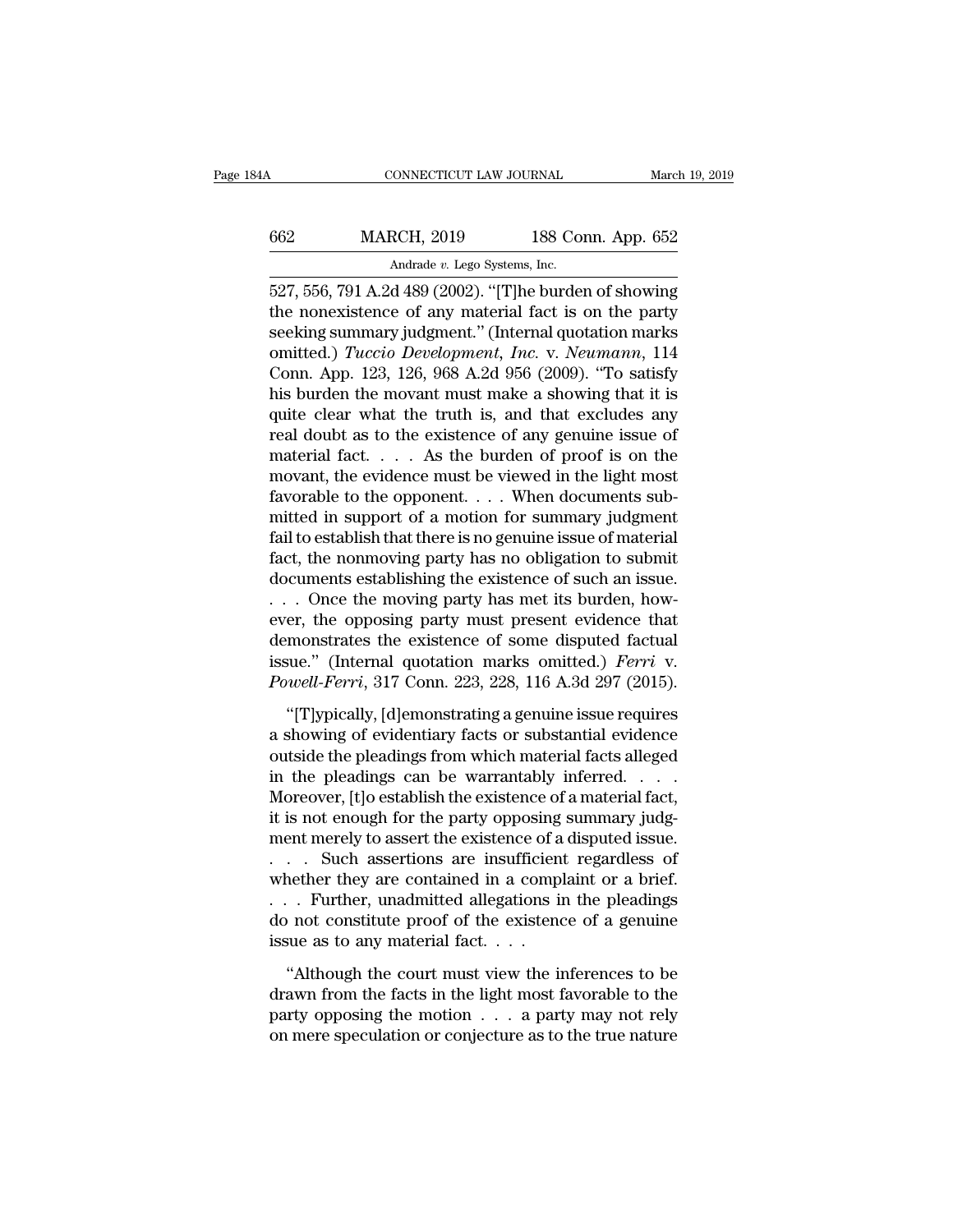| 2019               | CONNECTICUT LAW JOURNAL                             | Page 185A |
|--------------------|-----------------------------------------------------|-----------|
| 188 Conn. App. 652 | <b>MARCH, 2019</b>                                  | 663       |
|                    | Andrade v. Lego Systems, Inc.                       |           |
|                    | of the facts to overcome a motion for summary judg- |           |

CONNECTICUT LAW JOURNAL<br>
188 Conn. App. 652 MARCH, 2019 663<br>
Andrade v. Lego Systems, Inc.<br>
of the facts to overcome a motion for summary, judg-<br>
ment.... Only evidence that would be admissible at<br>
trial may be used to sum 188 Conn. App. 652 MARCH, 2019 663<br>Andrade v. Lego Systems, Inc.<br>of the facts to overcome a motion for summary, judg-<br>ment.... Only evidence that would be admissible at<br>trial may be used to support or oppose a motion for 188 Conn. App. 652 MARCH, 2019 663<br>Andrade v. Lego Systems, Inc.<br>of the facts to overcome a motion for summary, judg-<br>ment.... Only evidence that would be admissible at<br>trial may be used to support or oppose a motion for 188 Conn. App. 652 MARCH, 2019 663<br>Andrade v. Lego Systems, Inc.<br>of the facts to overcome a motion for summary, judg-<br>ment. . . . Only evidence that would be admissible at<br>trial may be used to support or oppose a motion fo Andrade v. Lego Systems, Inc.<br>
of the facts to overcome a motion for summary, judg-<br>
ment. . . . Only evidence that would be admissible at<br>
trial may be used to support or oppose a motion for sum-<br>
mary judgment. . . . . Andrade v. Lego Systems, Inc.<br>
of the facts to overcome a motion for summary, judg-<br>
ment.... Only evidence that would be admissible at<br>
trial may be used to support or oppose a motion for sum-<br>
mary judgment.... Requirin of the facts to overcome a motion for summary, judgment. . . . Only evidence that would be admissible at trial may be used to support or oppose a motion for summary judgment. . . . Requiring the nonmovant to produce such ment. . . . Only evidence that would be admissible at<br>trial may be used to support or oppose a motion for sum-<br>mary judgment. . . . Requiring the nonmovant to pro-<br>duce such evidence does not shift the burden of proof.<br>Ra trial may be used to support or oppose a motion for sum-<br>mary judgment. . . . . Requiring the nonmovant to pro-<br>duce such evidence does not shift the burden of proof.<br>Rather, it ensures that the nonmovant has not raised a<br> mary judgment. . . . . Requiring the nonmovant to produce such evidence does not shift the burden of proof.<br>Rather, it ensures that the nonmovant has not raised a specious issue for the sole purpose of forcing the case<br>to duce such evidence does not shift the bulkather, it ensures that the nonmovant h<br>specious issue for the sole purpose of fo<br>to trial." (Citations omitted; internal qu<br>omitted.) Walker v. Dept. of Children &<br>Conn. App. 863, Exercise Sular the Hombovant has not raised a<br>ecious issue for the sole purpose of forcing the case<br>trial." (Citations omitted; internal quotation marks<br>nitted.) Walker v. Dept. of Children & Families, 146<br>pnn. App. 863, specious issue for the sofe purpose of forcing the case<br>to trial." (Citations omitted; internal quotation marks<br>omitted.) Walker v. Dept. of Children & Families, 146<br>Conn. App. 863, 870–71, 80 A.3d 94 (2013), cert. denied,

the plantiff of the plaintiff claims discrete plantiff claims of the shifting and the conn. App. 863, 870–71, 80 A.3d 94 (2013), cert. denied, 311 Conn. 917, 85 A.3d 653 (2014).<br>The plaintiff's sole claim is that his termi From App. 863, 870–71, 80 A.3d 94 (2013), cert. denied,<br>
311 Conn. 917, 85 A.3d 653 (2014).<br>
The plaintiff's sole claim is that his termination was<br>
the result of illegal discrimination by Bianchi because<br>
the plaintiff i plant. App. 000, 070–71, 00 A.5d 54 (2015), ecre. uched, 311 Conn. 917, 85 A.3d 653 (2014).<br>The plaintiff's sole claim is that his termination was<br>the result of illegal discrimination by Bianchi because<br>the plaintiff is g The plaintiff's sole claim is that his termination was<br>the result of illegal discrimination by Bianchi because<br>the plaintiff is gay. The shifting burdens of proof for<br>establishing such a claim are well settled. "When a<br>pl The plaintiff's sole claim is that his termination was<br>the result of illegal discrimination by Bianchi because<br>the plaintiff is gay. The shifting burdens of proof for<br>establishing such a claim are well settled. "When a<br>pla the result of illegal discrimination by Bianchi because<br>the plaintiff is gay. The shifting burdens of proof for<br>establishing such a claim are well settled. "When a<br>plaintiff claims disparate treatment under a facially neuthe plaintiff is gay. The shifting burdens of proof for<br>establishing such a claim are well settled. "When a<br>plaintiff claims disparate treatment under a facially neu-<br>tral employment policy, this court employs the burden-<br> establishing such a claim are well settled. "When a<br>plaintiff claims disparate treatment under a facially neu-<br>tral employment policy, this court employs the burden-<br>shifting analysis set out by the United States Supreme<br>C plaintiff claims disparate treatment under a facially neu-<br>tral employment policy, this court employs the burden-<br>shifting analysis set out by the United States Supreme<br>Court in *McDonnell Douglas Corp.* v. *Green*, 411 U. tral employment policy, this court employs the burden-<br>shifting analysis set out by the United States Supreme<br>Court in *McDonnell Douglas Corp.* v. *Green*, 411 U.S.<br>792, 93 S. Ct. 1817, 36 L. Ed. 2d 668 (1973).<sup>1</sup> Under t shifting analysis set out by the United States Supreme<br>Court in *McDonnell Douglas Corp.* v. *Green*, 411 U.S.<br>792, 93 S. Ct. 1817, 36 L. Ed. 2d 668 (1973).<sup>1</sup> Under this<br>analysis, the employee must first make a prima faci Court in *McDonnell Douglas Corp.* v. *Green*, 411 U.S.<br>792, 93 S. Ct. 1817, 36 L. Ed. 2d 668 (1973).<sup>1</sup> Under this<br>analysis, the employee must first make a prima facie<br>case of discrimination. The employer may then rebut<br>t 792, 93 S. Ct. 1817, 36 L. Ed. 2d 668  $(1973).<sup>1</sup>$  Under this<br>analysis, the employee must first make a prima facie<br>case of discrimination. The employer may then rebut<br>the prima facie case by stating a legitimate, nondi analysis, the employee must first make a prima facie<br>case of discrimination. The employer may then rebut<br>the prima facie case by stating a legitimate, nondiscrimi-<br>natory justification for the employment decision in<br>questi case of discrimination. The endepth<br>the prima facie case by stating anatory justification for the equestion. The employee then m<br>reason proffered by the emple<br>and that the decision actually<br>discriminatory bias.  $\dots$ <br>"The Firma facte case by stating a regitimate, nondisemi-<br>
tory justification for the employment decision in<br>
estion. The employee then must demonstrate that the<br>
ason proffered by the employer is merely a pretext<br>
d that the d matory justineation for the employment decision in<br>question. The employee then must demonstrate that the<br>reason proffered by the employer is merely a pretext<br>and that the decision actually was motivated by illegal<br>discrimi

question. The employee then must demonstrate that the<br>reason proffered by the employer is merely a pretext<br>and that the decision actually was motivated by illegal<br>discriminatory bias. . . .<br>"The burden of establishing a pr Fraction profiled by the employer is increfy a pretext<br>and that the decision actually was motivated by illegal<br>discriminatory bias. . . .<br>"The burden of establishing a prima facie case [of<br>discrimination] is a burden of p discriminatory bias.  $\dots$ <br>
"The burden of establishing a prima facie case [of<br>
discrimination] is a burden of production, not a burden<br>
of proof, and therefore involves no credibility assess-<br>
ment by the fact finder.  $\dots$ discrimination] is a burden of production, not a burden<br>of proof, and therefore involves no credibility assess-<br>ment by the fact finder. . . . The level of proof required<br>to establish a prima facie case is minimal and need

ment by the fact finder. . . . The level of proof required<br>to establish a prima facie case is minimal and need not<br> $\frac{1}{1}$ While the plaintiff argues that meeting the *McDonnell Douglas Corp*.<br>test is not the only way to to establish a prima facie case is minimal  $\overline{\epsilon}$ <br><sup>1</sup> While the plaintiff argues that meeting the *McDonne* test is not the only way to establish illegal discrimination this case lends itself to an analysis under that t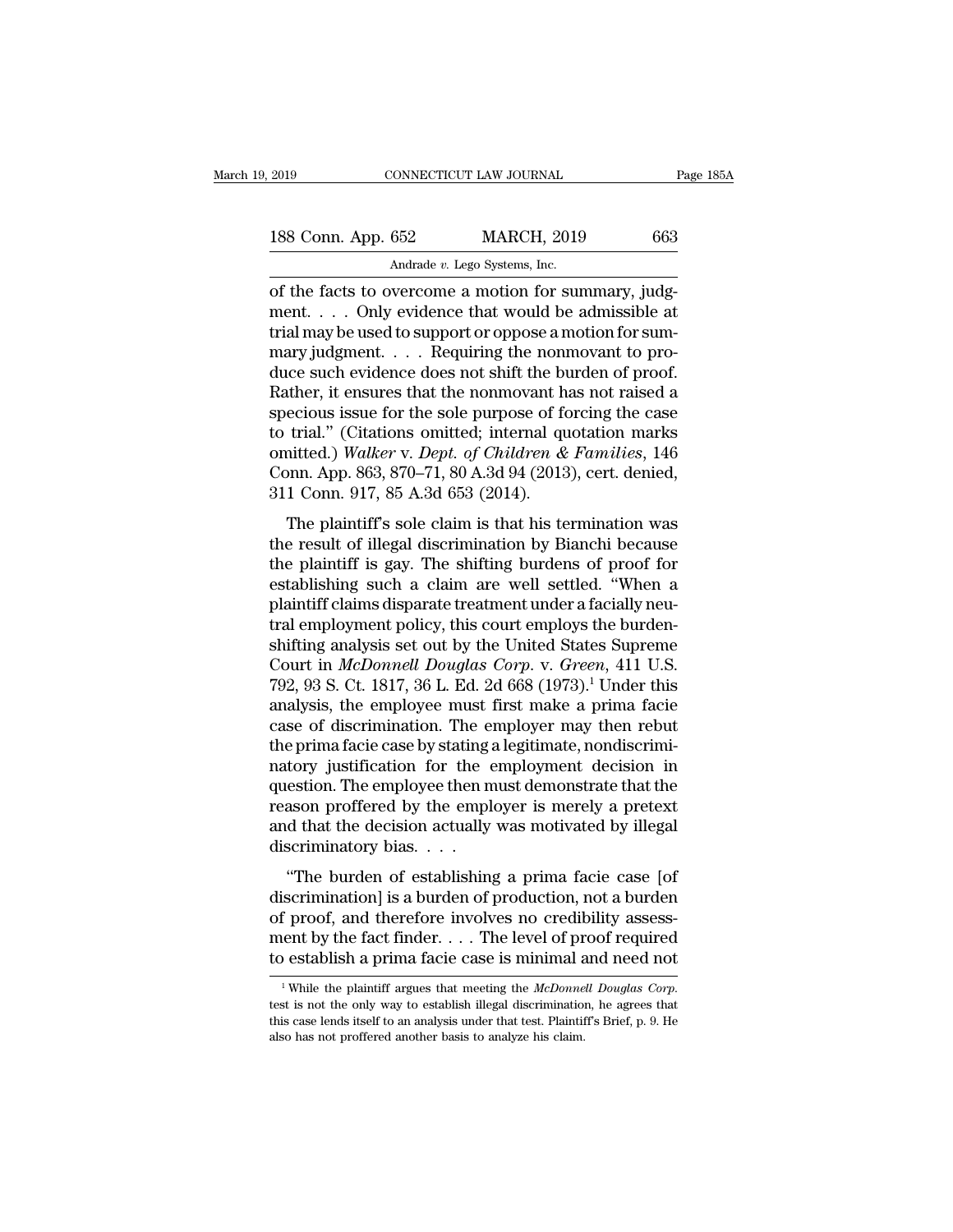# CONNECTICUT LAW JOURNAL March 19, 2019<br>664 MARCH, 2019 188 Conn. App. 652<br>Andrade v. Lego Systems, Inc. EXECTICUT LAW JOURNAL<br>RCH, 2019 188 Co:<br>Andrade *v.* Lego Systems, Inc.<br>equired to support a jury y

CONNECTICUT LAW JOURNAL March 19, 2019<br>
664 MARCH, 2019 188 Conn. App. 652<br>
Andrade v. Lego Systems, Inc.<br>
Freach the level required to support a jury verdict in the plaintiff's favor. . . . To establish a prima facie case MARCH, 2019 188 Conn. App. 652<br>Andrade v. Lego Systems, Inc.<br>reach the level required to support a jury verdict in the<br>plaintiff's favor. . . . To establish a prima facie case of<br>discrimination in the employment context, MARCH, 2019 188 Conn. App. 652<br>
Andrade v. Lego Systems, Inc.<br>
reach the level required to support a jury verdict in the<br>
plaintiff's favor.... To establish a prima facie case of<br>
discrimination in the employment context, MARCH, 2019 188 Conn. App. 652<br>
Andrade v. Lego Systems, Inc.<br>
reach the level required to support a jury verdict in the<br>
plaintiff's favor. . . . To establish a prima facie case of<br>
discrimination in the employment conte Andrade v. Lego Systems, Inc.<br>
reach the level required to support a jury verdict in the<br>
plaintiff's favor. . . . To establish a prima facie case of<br>
discrimination in the employment context, the plaintiff<br>
must present manuale v. Lego systems, mc.<br>
reach the level required to support a jury verdict in the<br>
plaintiff's favor.... To establish a prima facie case of<br>
discrimination in the employment context, the plaintiff<br>
must present evid reach the level required to support a jury verdict in the plaintiff's favor. . . . To establish a prima facie case of discrimination in the employment context, the plaintiff must present evidence that: (1) [he] belongs to plaintiff's favor. . . . To establish a prima facie case of<br>discrimination in the employment context, the plaintiff<br>must present evidence that: (1) [he] belongs to a pro-<br>tected class; (2) [he] was subject to an adverse e discrimination in the employment context, the plaintiff<br>must present evidence that: (1) [he] belongs to a pro-<br>tected class; (2) [he] was subject to an adverse employ-<br>ment action; and (3) the adverse action took place un must present evidence that: (1) [he] belongs to a pro-<br>tected class; (2) [he] was subject to an adverse employ-<br>ment action; and (3) the adverse action took place under<br>circumstances permitting an inference of discriminatected class; (2) [he] was subject to an adverse employ-<br>ment action; and (3) the adverse action took place under<br>circumstances permitting an inference of discrimina-<br>tion.... To establish the third prong, a litigant may<br> ment action; and (3) the adverse action took place under<br>circumstances permitting an inference of discrimina-<br>tion. . . . To establish the third prong, a litigant may<br>present circumstantial evidence from which an infer-<br>e circumstances permitting an inference of discrimina-<br>tion. . . . To establish the third prong, a litigant may<br>present circumstantial evidence from which an infer-<br>ence may be drawn that similarly situated individuals<br>were tion. . . . To establish the third prong, a litigant may<br>present circumstantial evidence from which an infer-<br>ence may be drawn that similarly situated individuals<br>were treated more favorably than [he] was. . . . To be<br>pr present circumstantial evidence from which an infer-<br>ence may be drawn that similarly situated individuals<br>were treated more favorably than [he] was. . . . To be<br>probative, this evidence must establish that the plaintiff<br> ence may be drawn that similarly situated individuals<br>were treated more favorably than [he] was. . . . To be<br>probative, this evidence must establish that the plaintiff<br>and the individuals to whom [he] seeks to compare<br>[hi were treated more favorably than [he] was. . . . To be<br>probative, this evidence must establish that the plaintiff<br>and the individuals to whom [he] seeks to compare<br>[himself] were similarly situated in all material respect probative, this evidence must establish that the plaintiff<br>and the individuals to whom [he] seeks to compare<br>[himself] were similarly situated in all material respects<br> $\ldots$  [A]n employee offered for comparison will be<br>de and the individuals to whom [he] seeks to compare<br>[himself] were similarly situated in all material respects<br> $\ldots$  [A]n employee offered for comparison will be<br>deemed to be similarly situated in all material respects<br>if [himself] were similarly situated in all material respects<br>  $\ldots$  [A]n employee offered for comparison will be<br>
deemed to be similarly situated in all material respects<br>
if (1)  $\ldots$  the plaintiff and those [he] maintains .... [A]n employee offered for comparison will be<br>deemed to be similarly situated in all material respects<br>if  $(1)$ ... the plaintiff and those [he] maintains were<br>similarly situated were subject to the same workplace<br>stan deemed to be similarly situated in all material respects<br>if (1) . . . the plaintiff and those [he] maintains were<br>similarly situated were subject to the same workplace<br>standards and (2) . . . the conduct for which the<br>empl *If* (1) . . . the plaintiff and those [he] maintains were<br>similarly situated were subject to the same workplace<br>standards and (2) . . . the conduct for which the<br>employer imposed discipline was of comparable seri-<br>ousness similarly situated were subject to the same workplace<br>standards and  $(2)$ ... the conduct for which the<br>employer imposed discipline was of comparable seri-<br>ousness." (Citations omitted; emphasis omitted; foot-<br>note added; standards and  $(2)$ ... the conduct for which the<br>employer imposed discipline was of comparable seri-<br>ousness." (Citations omitted; emphasis omitted; foot-<br>note added; internal quotation marks omitted.) *Perez-*<br> $Dickson$  v. employer imposed discipline was of comparable seri-<br>ousness." (Citations omitted; emphasis omitted; foot-<br>note added; internal quotation marks omitted.) *Perez-*<br>Dickson v. Bridgeport, 304 Conn. 483, 513–14, 43 A.3d<br>69 (20 ousness." (Citations omitted; emphasis omitted; foot-<br>note added; internal quotation marks omitted.) *Perez-*<br>Dickson v. Bridgeport, 304 Conn. 483, 513–14, 43 A.3d<br>69 (2012). "Moreover, as discrimination will seldom<br>manif note added; internal quotation marks omitted.) *Perez-*<br>*Dickson v. Bridgeport*, 304 Conn. 483, 513–14, 43 A.3d<br>69 (2012). "Moreover, as discrimination will seldom<br>manifest itself overtly, courts must be alert to the fact Dickson v. Bridgeport, 304 Conn. 483, 513–14, 43 A.3d<br>69 (2012). "Moreover, as discrimination will seldom<br>manifest itself overtly, courts must be alert to the fact<br>that [e]mployers are rarely so cooperative as to include<br>a 69 (2012). "Moreover, as discrimination will seldom<br>manifest itself overtly, courts must be alert to the fact<br>that [e]mployers are rarely so cooperative as to include<br>a notation in the personnel file that the firing is fo manifest itself overtly, courts must be alert to the fact<br>that [e]mployers are rarely so cooperative as to include<br>a notation in the personnel file that the firing is for a<br>reason expressly forbidden by law. . . . However, that [e]mployers are rarely so cooperative as to include<br>a notation in the personnel file that the firing is for a<br>reason expressly forbidden by law.  $\dots$  However, they<br>must also carefully distinguish between evidence tha a notation in the personnel file that the firing is for a<br>reason expressly forbidden by law. . . . However, they<br>must also carefully distinguish between evidence that<br>allows for a reasonable inference of discrimination and reason expressly forbidden by law. . . . However, they<br>must also carefully distinguish between evidence that<br>allows for a reasonable inference of discrimination and<br>evidence that gives rise to mere speculation and conjec-<br> must also carefully distinguish between evidence that<br>allows for a reasonable inference of discrimination and<br>evidence that gives rise to mere speculation and conjec-<br>ture. This undertaking is not one of guesswork or theor allows for a reasonable inference of discrimination and<br>evidence that gives rise to mere speculation and conjec-<br>ture. This undertaking is not one of guesswork or theori-<br>zation. After all, [a]n inference is not a suspicio evidence that gives rise to mere speculation and conjecture. This undertaking is not one of guesswork or theorization. After all, [a]n inference is not a suspicion or a guess. It is a reasoned, logical decision to conclude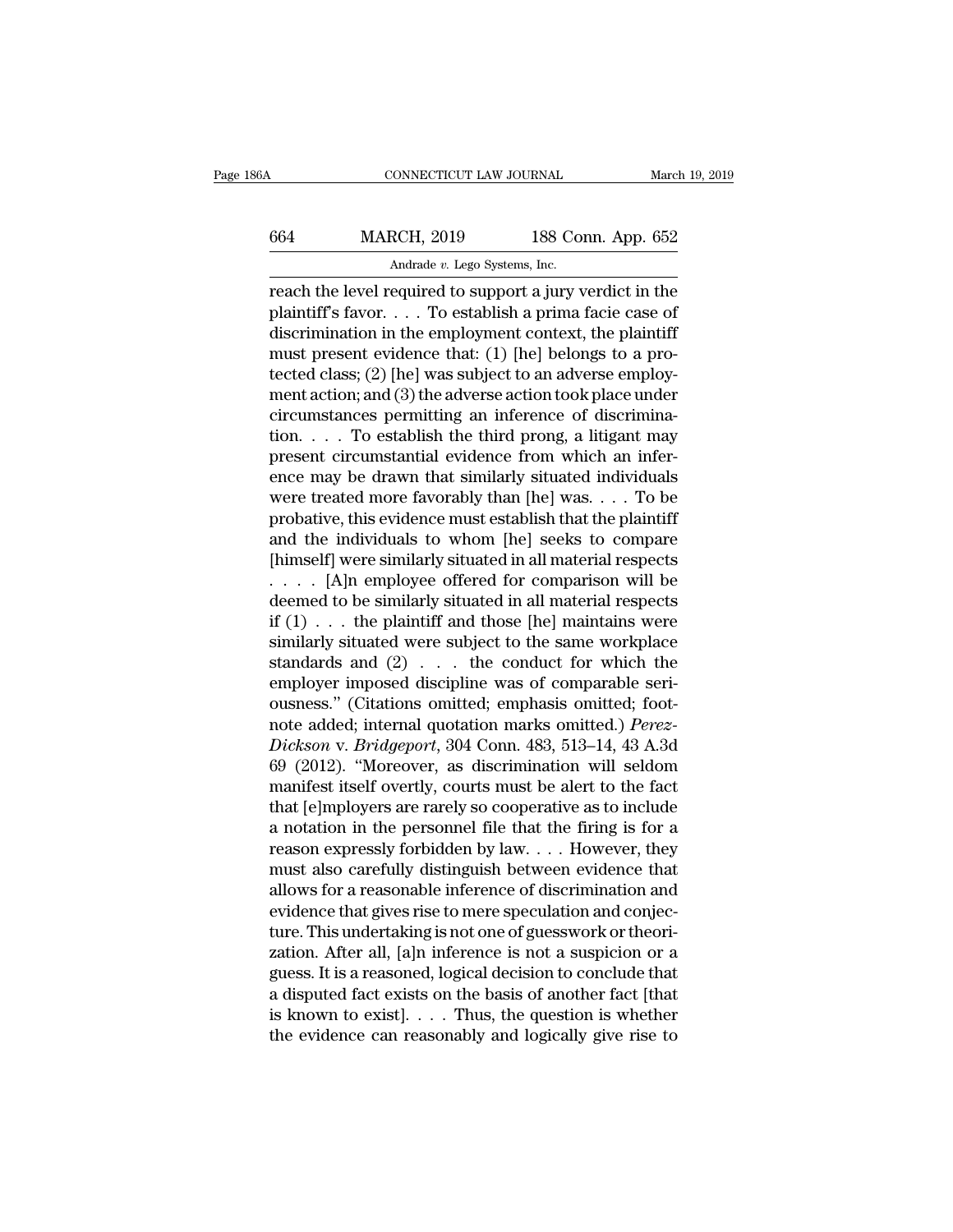| 2019               | CONNECTICUT LAW JOURNAL       |                                                         | Page 187A |
|--------------------|-------------------------------|---------------------------------------------------------|-----------|
|                    |                               |                                                         |           |
| 188 Conn. App. 652 |                               | <b>MARCH, 2019</b>                                      | 665       |
|                    | Andrade v. Lego Systems, Inc. |                                                         |           |
|                    |                               | an inference of discrimination under all of the circum- |           |

2019 CONNECTICUT LAW JOURNAL<br>
188 Conn. App. 652 MARCH, 2019 665<br>
Andrade v. Lego Systems, Inc.<br>
an inference of discrimination under all of the circum-<br>
stances. As a jury would be entitled to review the evi-<br>
donce as a 188 Conn. App. 652 MARCH, 2019 665<br>Andrade v. Lego Systems, Inc.<br>an inference of discrimination under all of the circum-<br>stances. As a jury would be entitled to review the evi-<br>dence as a whole, courts must not view the ev 188 Conn. App. 652 MARCH, 2019 665<br>Andrade v. Lego Systems, Inc.<br>an inference of discrimination under all of the circumstances. As a jury would be entitled to review the evidence<br>in piecemeal fashion in determining whethe 188 Conn. App. 652 MARCH, 2019 665<br>
Andrade v. Lego Systems, Inc.<br>
an inference of discrimination under all of the circum-<br>
stances. As a jury would be entitled to review the evi-<br>
dence as a whole, courts must not view t Andrade v. Lego Systems, Inc.<br>
an inference of discrimination under all of the circum-<br>
stances. As a jury would be entitled to review the evi-<br>
dence as a whole, courts must not view the evidence<br>
in piecemeal fashion in Andrade *v*. Lego systems, mc.<br>
an inference of discrimination under all of the circum-<br>
stances. As a jury would be entitled to review the evi-<br>
dence as a whole, courts must not view the evidence<br>
in piecemeal fashion in an inference of discrimination under all of the circum-<br>stances. As a jury would be entitled to review the evi-<br>dence as a whole, courts must not view the evidence<br>in piecemeal fashion in determining whether there is a<br>tri stances. As a jury would be entitled to review<br>dence as a whole, courts must not view the  $\epsilon$ <br>in piecemeal fashion in determining whether tl<br>trial-worthy issue." (Citations omitted; internation marks omitted.) *Bickerstaf* rice as a *nition*, soarly make not from the channel piecemeal fashion in determining whether there is a al-worthy issue." (Citations omitted; internal quota-<br>on marks omitted.) *Bickerstaff* v. *Vassar College*, 196<br>3d 43

reflat that the issue." (Citations omitted; internal quotation marks omitted.) *Bickerstaff* v. *Vassar College*, 196<br>F.3d 435, 448 (2d Cir. 1999), cert. denied, 530 U.S. 1242,<br>120 S. Ct. 2688, 147 L. Ed. 2d 960 (2000).<br>Th ion marks omitted.) *Bickerstaff* v. Vassar College, 196<br>F.3d 435, 448 (2d Cir. 1999), cert. denied, 530 U.S. 1242,<br>120 S. Ct. 2688, 147 L. Ed. 2d 960 (2000).<br>The evidence, viewed in a light most favorable to the<br>plaintiff F.3d 435, 448 (2d Cir. 1999), cert. denied, 530 U.S. 1242,<br>120 S. Ct. 2688, 147 L. Ed. 2d 960 (2000).<br>The evidence, viewed in a light most favorable to the<br>plaintiff, establishes that he is a member of a protected<br>class a 120 S. Ct. 2688, 147 L. Ed. 2d 960 (2000).<br>The evidence, viewed in a light most favorable to the<br>plaintiff, establishes that he is a member of a protected<br>class and was subject to an adverse employment action.<br>The question The evidence, viewed in a light most favorable to the plaintiff, establishes that he is a member of a protected class and was subject to an adverse employment action. The question is whether the plaintiff has presented suf The evidence, viewed in a light most favorable to the plaintiff, establishes that he is a member of a protected class and was subject to an adverse employment action.<br>The question is whether the plaintiff has presented suf plaintiff, establishes that he is a member of a protected<br>class and was subject to an adverse employment action.<br>The question is whether the plaintiff has presented suffi-<br>cient evidence that he was terminated under circum class and was subject to an adverse employment action.<br>The question is whether the plaintiff has presented suffi-<br>cient evidence that he was terminated under circum-<br>stances that give rise to an inference of discrimination The question is whether the plaintiff has presented sufficient evidence that he was terminated under circumstances that give rise to an inference of discrimination.<br>The defendant argues that such an inference is impossibl cient evidence that he was terminated under circum-<br>stances that give rise to an inference of discrimination.<br>The defendant argues that such an inference is impossi-<br>ble because the person responsible for terminating the<br>p stances that give rise to an inference of discrimination.<br>The defendant argues that such an inference is impossi-<br>ble because the person responsible for terminating the<br>plaintiff, Bianchi, did not know that the plaintiff w The defendant argues that such an inference is impossi-<br>ble because the person responsible for terminating the<br>plaintiff, Bianchi, did not know that the plaintiff was<br>gay. Bianchi testified in her affidavit that (1) she ne ble because the<br>plaintiff, Bian<br>gay. Bianchi t<br>knew that the<br>nor anyone els<br>never did or<br>was gay.<br>In response y. Bianchi testified in her affidavit that (1) she never<br>tew that the plaintiff was gay; (2) neither the plaintiff<br>or anyone else told her he was gay; and (3) the plaintiff<br>ver did or said anything that led her to believe knew that the plaintiff was gay; (2) neither the plaintiff<br>nor anyone else told her he was gay; and (3) the plaintiff<br>never did or said anything that led her to believe he<br>was gay.<br>In response, the plaintiff does not clai

nor anyone else told her he was gay; and (3) the plaintiff<br>never did or said anything that led her to believe he<br>was gay.<br>In response, the plaintiff does not claim that he ever<br>told Bianchi that he was gay. Nor does he cl the ever did or said anything that led her to believe he<br>was gay.<br>In response, the plaintiff does not claim that he ever<br>told Bianchi that he was gay. Nor does he claim that<br>anyone else told her that he was gay. Nor does h was gay.<br>
In response, the plaintiff does not claim that he ever<br>
told Bianchi that he was gay. Nor does he claim that<br>
anyone else told her that he was gay. Nor does he claim<br>
that he ever heard Bianchi refer to him as ga In response, the plaintiff does not claim that he ever<br>told Bianchi that he was gay. Nor does he claim that<br>anyone else told her that he was gay. Nor does he claim<br>that he ever heard Bianchi refer to him as gay. The<br>plaint In response, the plaintiff does not claim that he ever<br>told Bianchi that he was gay. Nor does he claim that<br>anyone else told her that he was gay. Nor does he claim<br>that he ever heard Bianchi refer to him as gay. The<br>plaint told Bianchi that he was gay. Nor does he claim that<br>anyone else told her that he was gay. Nor does he claim<br>that he ever heard Bianchi refer to him as gay. The<br>plaintiff's claim that Bianchi knew of his sexual orienta-<br>ti anyone else told her that he was gay. Nor does he claim<br>that he ever heard Bianchi refer to him as gay. The<br>plaintiff's claim that Bianchi knew of his sexual orienta-<br>tion is based entirely on his testimony that he once to that he ever heard Bianchi refer to him as gay. The plaintiff's claim that Bianchi knew of his sexual orientation is based entirely on his testimony that he once told Bianchi that his partner stayed at home with his dogs. plaintiff's claim that Bianchi knew of his sexual orientation is based entirely on his testimony that he once told Bianchi that his partner stayed at home with his dogs. He did not tell Bianchi the name or sex of his partn tion is based entirely on his testimony that he once told<br>Bianchi that his partner stayed at home with his dogs.<br>He did not tell Bianchi the name or sex of his partner<br>and she did not ask. From this one statement the plain Bianchi that his partner stayed at home with his dogs.<br>He did not tell Bianchi the name or sex of his partner<br>and she did not ask. From this one statement the plain-<br>tiff argues that a reasonable jury could infer that Bian He did not tell Bianchi the name or sex of his partne<br>and she did not ask. From this one statement the plain<br>tiff argues that a reasonable jury could infer that Biancl<br>would understand the plaintiff's reference to his part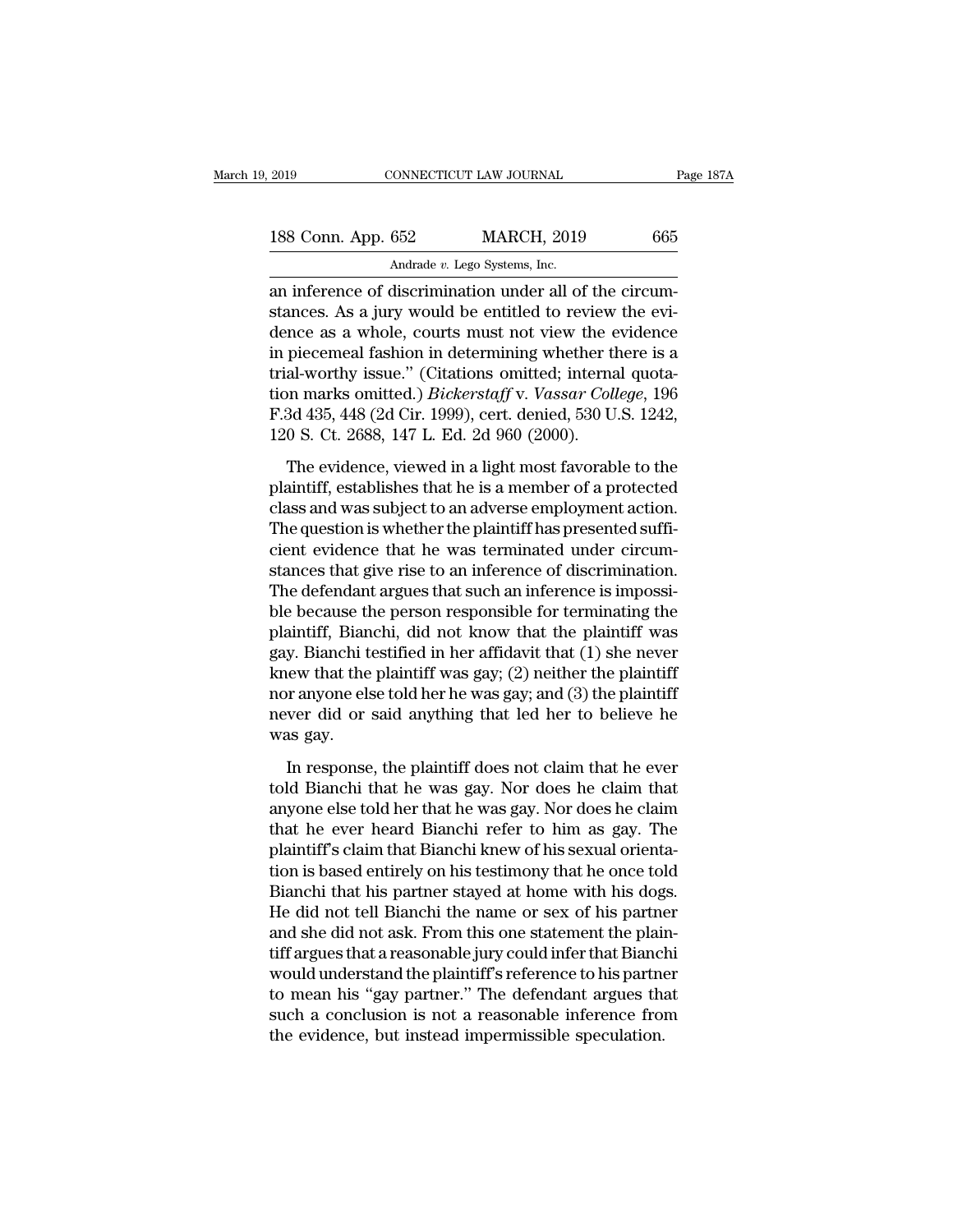| 88A | CONNECTICUT LAW JOURNAL                           |                    | March 19, 2019 |
|-----|---------------------------------------------------|--------------------|----------------|
| 666 | <b>MARCH, 2019</b>                                | 188 Conn. App. 652 |                |
|     | Andrade v. Lego Systems, Inc.                     |                    |                |
|     | The court agrees with the defendant The reference |                    |                |

CONNECTICUT LAW JOURNAL March 19, 2019<br>
6 MARCH, 2019 188 Conn. App. 652<br>
Andrade v. Lego Systems, Inc.<br>
The court agrees with the defendant. The reference<br>
his partner could have several meanings, including  $\begin{array}{r} \text{MARCH, 2019} \\ \text{Andrade } v. \text{ Lego Systems, Inc.} \end{array}$ <br>
The court agrees with the defendant. The reference to his partner could have several meanings, including his unmarried heterosexual partner. For a jury to conclude from this  $\frac{\text{MARCH}}{\text{Andrew}}$ , 2019 188 Conn. App. 652<br>
Andrade v. Lego Systems, Inc.<br>
The court agrees with the defendant. The reference<br>
to his partner could have several meanings, including<br>
his unmarried heterosexual partner. For a MARCH,  $2019$  188 Conn. App. 652<br>
Andrade v. Lego Systems, Inc.<br>
The court agrees with the defendant. The reference<br>
to his partner could have several meanings, including<br>
his unmarried heterosexual partner. For a jury to Andrade  $v$ . Lego Systems, Inc.<br>
The court agrees with the defendant. The reference<br>
to his partner could have several meanings, including<br>
his unmarried heterosexual partner. For a jury to con-<br>
clude from this single co The court agrees with the defendant. The reference<br>to his partner could have several meanings, including<br>his unmarried heterosexual partner. For a jury to con-<br>clude from this single comment that Bianchi knew that<br>the pla The court agrees with the defendant. The reference<br>to his partner could have several meanings, including<br>his unmarried heterosexual partner. For a jury to con-<br>clude from this single comment that Bianchi knew that<br>the plai to his partner could have several meanings, including<br>his unmarried heterosexual partner. For a jury to con-<br>clude from this single comment that Bianchi knew that<br>the plaintiff was gay would require it to speculate or<br>gues his unmarried heterosexual partner. For a jury to conclude from this single comment that Bianchi knew that<br>the plaintiff was gay would require it to speculate or<br>guess that Bianchi took meaning from words that did<br>not expr clude from this single comment that Bianchi knew that<br>the plaintiff was gay would require it to speculate or<br>guess that Bianchi took meaning from words that did<br>not express this meaning. Such speculation is particu-<br>larly the plaintiff was gay would require it to speculate or<br>guess that Bianchi took meaning from words that did<br>not express this meaning. Such speculation is particu-<br>larly troubling here when the plaintiff admits that there<br>is guess that Bianchi took meaning from words that did<br>not express this meaning. Such speculation is particu-<br>larly troubling here when the plaintiff admits that there<br>is absolutely no other evidence to support the inference<br> not express this meaning. Such speculation is particularly troubling here when the plaintiff admits that there is absolutely no other evidence to support the inference the plaintiff suggests. The plaintiff has not offered larly troubling here wh<br>is absolutely no other e<br>the plaintiff suggests. '<br>testimony of a former<br>gest that there was rea<br>cryptic statement to be<br>plaintiff was gay.<br>In addition, even ass Explaintiff suggests. The plaintiff has not offered the stimony of a former coworker or anyone else to sug-<br>st that there was reason beyond the plaintiff's single<br>yptic statement to believe that Bianchi knew that the<br>ainti testimony of a former coworker or anyone else to suggest that there was reason beyond the plaintiff's single<br>cryptic statement to believe that Bianchi knew that the<br>plaintiff was gay.<br>In addition, even assuming that Bianch

rounding that there was reason beyond the plaintiff's single<br>cryptic statement to believe that Bianchi knew that the<br>plaintiff was gay.<br>In addition, even assuming that Bianchi knew of the<br>plaintiff's sexual orientation, th cryptic statement to believe that Bianchi knew that the plaintiff was gay.<br>In addition, even assuming that Bianchi knew of the plaintiff's sexual orientation, the circumstances surrounding his termination do not permit an plaintiff was gay.<br>In addition, even assuming that Bianchi knew of the<br>plaintiff's sexual orientation, the circumstances sur-<br>rounding his termination do not permit an inference of<br>discrimination by a reasonable jury. Firs In addition, even assuming that Bianchi knew of the plaintiff's sexual orientation, the circumstances surrounding his termination do not permit an inference of discrimination by a reasonable jury. First, while the plaintif In addition, even assuming that Bianchi knew of the<br>plaintiff's sexual orientation, the circumstances sur-<br>rounding his termination do not permit an inference of<br>discrimination by a reasonable jury. First, while the<br>plaint plaintiff's sexual orientation, the circumstances sur-<br>rounding his termination do not permit an inference of<br>discrimination by a reasonable jury. First, while the<br>plaintiff claims that he was not given the same opportu-<br>n rounding his termination do not permit an inference of<br>discrimination by a reasonable jury. First, while the<br>plaintiff claims that he was not given the same opportu-<br>nity to attend conferences and meetings that were given<br> discrimination by a reasonable jury. First, while the<br>plaintiff claims that he was not given the same opportu-<br>nity to attend conferences and meetings that were given<br>to similarly situated heterosexual male colleagues, the plaintiff claims that he was not given the same opportunity to attend conferences and meetings that were given<br>to similarly situated heterosexual male colleagues, the<br>evidence he has submitted fails to establish that those nty to attend conferences and meetings that were given<br>to similarly situated heterosexual male colleagues, the<br>evidence he has submitted fails to establish that those<br>other employees were in fact similarly situated ordi-<br>m to similarly situated heterosexual male colleagues, the<br>evidence he has submitted fails to establish that those<br>other employees were in fact similarly situated.<br>"[W]hether two employees are similarly situated ordi-<br>narily evidence he has submitted fails to establish that those<br>
other employees were in fact similarly situated.<br>
"[W]hether two employees are similarly situated ordi-<br>
narily presents a question of fact . . . . [However], a<br>
co other employees were in fact similarly situated.<br>
"[W]hether two employees are similarly situated ordinarily presents a question of fact . . . . [However], a<br>
court can properly grant summary judgment [on a dis-<br>
criminat "[W]hether two employees are similarly situated ordinarily presents a question of fact . . . . . [However], a court can properly grant summary judgment [on a discrimination claim] where it is clear that no reasonable [fact narily presents a question of fact  $\ldots$ . [However], a<br>court can properly grant summary judgment [on a dis-<br>crimination claim] where it is clear that no reasonable<br>[fact finder] could find the similarly situated prong<br>met court can properly grant summary judgment [on a discrimination claim] where it is clear that no reasonable<br>[fact finder] could find the similarly situated prong<br>met." (Emphasis omitted; internal quotation marks<br>omitted.) W crimination claim] where it is clear that no reasonable<br>[fact\_finder]\_could\_find\_the\_similarly\_situated\_prong<br>met." (Emphasis\_omitted;\_internal\_quotation\_marks<br>omitted.) Walkerv. Dept. of Children & Families, supra,<br>146 Co [fact finder] could find the similarly situated prong<br>met." (Emphasis omitted; internal quotation marks<br>omitted.) Walker v. Dept. of Children & Families, supra,<br>146 Conn. App. 876 n.11. There is no evidence that any of<br>tho met." (Emphasis omitted; internal quotation marks<br>omitted.) Walker v. Dept. of Children & Families, supra,<br>146 Conn. App. 876 n.11. There is no evidence that any of<br>those employees were ever the subject of a performance<br>pl omitted.) Walker v. Dept. of Children & Families, supra, 146 Conn. App. 876 n.11. There is no evidence that any of those employees were ever the subject of a performance plan. Nor is there any evidence that Bianchi or any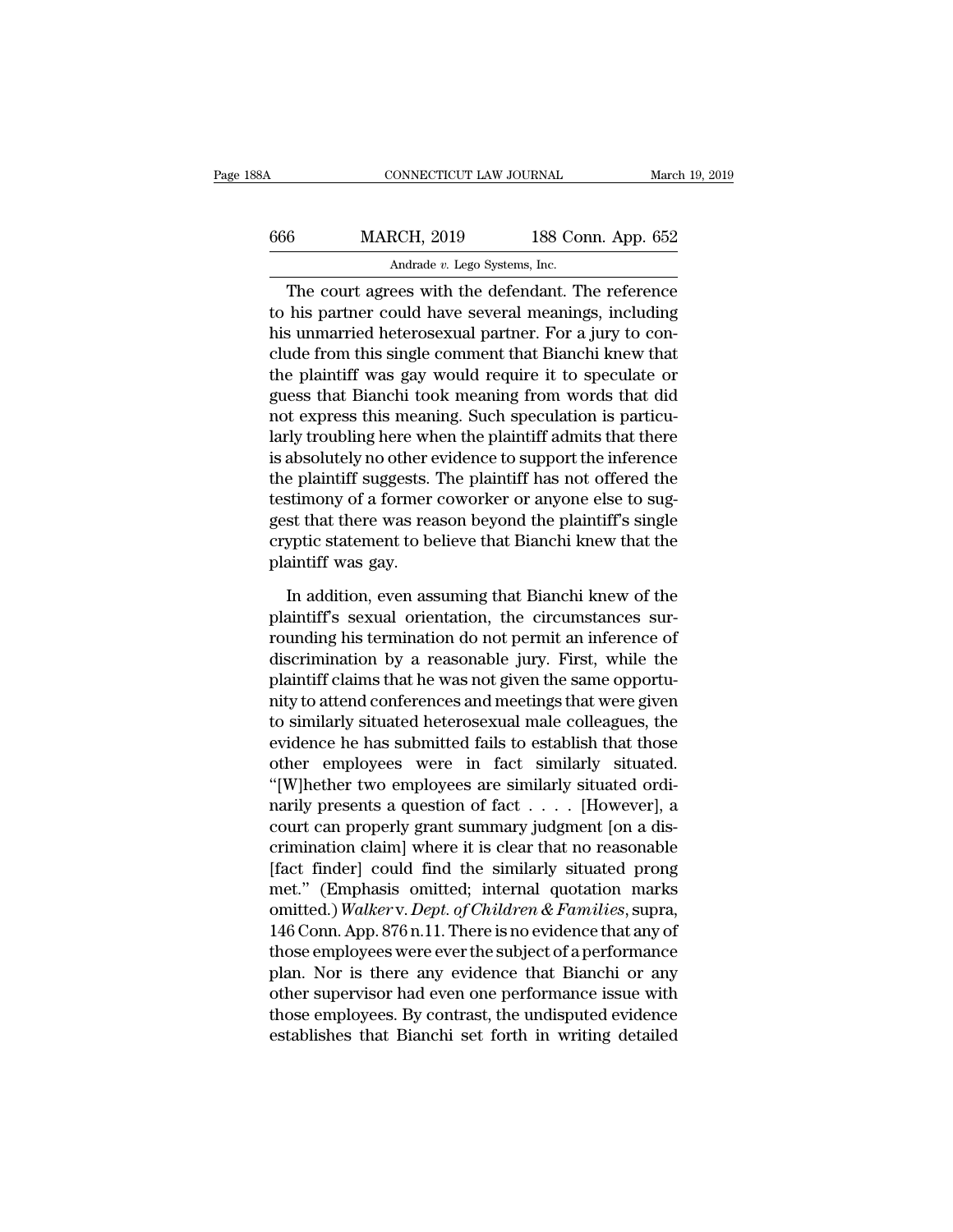connectricut LAW JOURNAL<br>
188 Conn. App. 652 MARCH, 2019 667<br>
Andrade v. Lego Systems, Inc.<br>
concerns with the plaintiff's job performance. The plain-<br>
tiff received each of these writings and signed each of<br>
the performan 188 Conn. App. 652 MARCH, 2019 667<br>Andrade v. Lego Systems, Inc.<br>Concerns with the plaintiff's job performance. The plain-<br>tiff received each of these writings and signed each of<br>the performance plans that set forth Bianc 188 Conn. App. 652 MARCH, 2019 667<br>Andrade v. Lego Systems, Inc.<br>Concerns with the plaintiff's job performance. The plain-<br>tiff received each of these writings and signed each of<br>the performance plans that set forth Bianc 188 Conn. App.  $652$  MARCH,  $2019$  667<br>
Andrade *v*. Lego Systems, Inc.<br>
concerns with the plaintiff's job performance. The plain-<br>
tiff received each of these writings and signed each of<br>
the performance plans that set f Andrade v. Lego Systems, Inc.<br>
concerns with the plaintiff's job performance. The plain-<br>
tiff received each of these writings and signed each of<br>
the performance plans that set forth Bianchi's issues.<br>
There is no evidenc Andrade  $v$ . Lego Systems, Inc.<br>
concerns with the plaintiff's job performance. The plain-<br>
tiff received each of these writings and signed each of<br>
the performance plans that set forth Bianchi's issues.<br>
There is no evid concerns with the plaintiff's job performance. The plaintiff received each of these writings and signed each of the performance plans that set forth Bianchi's issues. There is no evidence that the plaintiff ever disputed a tiff received each of these writings and signed each of<br>the performance plans that set forth Bianchi's issues.<br>There is no evidence that the plaintiff ever disputed<br>any of the issues raised by Bianchi. In fact, the plainti the performance plans that set forth Bianchi's issues.<br>There is no evidence that the plaintiff ever disputed<br>any of the issues raised by Bianchi. In fact, the plaintiff<br>has not submitted a single performance related docu-<br> There is no evidence that the plaintiff ever disputed<br>any of the issues raised by Bianchi. In fact, the plaintiff<br>has not submitted a single performance related docu-<br>ment in opposition to the defendant's motion. No rea-<br>s any of the issues raised by Bianchi. In fact, the plaintiff<br>has not submitted a single performance related docu-<br>ment in opposition to the defendant's motion. No rea-<br>sonable jury could find that the plaintiff has proved t has not submitted a single performance related document in opposition to the defendant's motion. No reasonable jury could find that the plaintiff has proved that similarly situated employees were treated differently when h ment in opposition to the defendant's motion. No reasonable jury could find that the plaintiff has proved that<br>similarly situated employees were treated differently<br>when he has failed to show that any of the employees<br>were sonable jury could find that the plaintiff has proved that<br>similarly situated employees were treated differently<br>when he has failed to show that any of the employees<br>were in fact similarly situated. Without knowing<br>whether similarly situated employees were treated differently<br>when he has failed to show that any of the employees<br>were in fact similarly situated. Without knowing<br>whether any of those employees ever did anything that<br>might subjec when he has failed to show that any of the employees<br>were in fact similarly situated. Without knowing<br>whether any of those employees ever did anything that<br>might subject them to discipline makes it impossible<br>for a reasona In the similarly statuted. While a his wing<br>
nether any of those employees ever did anything that<br>
ght subject them to discipline makes it impossible<br>
r a reasonable jury to address whether the termination<br>
the plaintiff f might subject them to discipline makes it impossible<br>for a reasonable jury to address whether the termination<br>of the plaintiff for his undisputed underperformance<br>was motivated by bias against his sexual orientation.<br>In re

decision to the plaintiff for his undisputed underperformance<br>was motivated by bias against his sexual orientation.<br>In response, the plaintiff appears to argue that any<br>shortcoming in his performance was due to Bianchi's<br>d metals and the plaintiff for his undisputed underperformance<br>was motivated by bias against his sexual orientation.<br>In response, the plaintiff appears to argue that any<br>shortcoming in his performance was due to Bianchi's<br>de a reasonable by bias against his sexual orientation.<br>
In response, the plaintiff appears to argue that any<br>
shortcoming in his performance was due to Bianchi's<br>
decision to exclude him from certain conferences and<br>
meeting In response, the plaintiff appears to argue that any<br>shortcoming in his performance was due to Bianchi's<br>decision to exclude him from certain conferences and<br>meetings. The undisputed evidence would not permit<br>a reasonable In response, the plaintiff appears to argue that any<br>shortcoming in his performance was due to Bianchi's<br>decision to exclude him from certain conferences and<br>meetings. The undisputed evidence would not permit<br>a reasonable shortcoming in his performance was due to Bianchi's<br>decision to exclude him from certain conferences and<br>meetings. The undisputed evidence would not permit<br>a reasonable jury to draw such an inference. Most of<br>the issues ra decision to exclude him from certain conferences and<br>meetings. The undisputed evidence would not permit<br>a reasonable jury to draw such an inference. Most of<br>the issues raised by Bianchi related to the plaintiff's<br>communica meetings. The undisputed evidence would not permit<br>a reasonable jury to draw such an inference. Most of<br>the issues raised by Bianchi related to the plaintiff's<br>communication with her and others both inside and<br>outside Lego a reasonable jury to draw such an inference. Most of<br>the issues raised by Bianchi related to the plaintiff's<br>communication with her and others both inside and<br>outside Lego. In addition, Bianchi raised concerns with<br>the pla the issues raised by Bianchi related to the plaintiff's<br>communication with her and others both inside and<br>outside Lego. In addition, Bianchi raised concerns with<br>the plaintiff's failure to timely complete projects and<br>foll communication with her and others both inside and<br>outside Lego. In addition, Bianchi raised concerns with<br>the plaintiff's failure to timely complete projects and<br>follow through on various commitments he made. No<br>reasonable outside Lego. In addition, Bianchi raised concerns with<br>the plaintiff's failure to timely complete projects and<br>follow through on various commitments he made. No<br>reasonable jury could conclude that such failures would<br>not the plaintiff's failure to timely complete projects and<br>follow through on various commitments he made. No<br>reasonable jury could conclude that such failures would<br>not have occurred had the plaintiff been permitted to<br>attend follow through on various commitments he made. No<br>reasonable jury could conclude that such failures would<br>not have occurred had the plaintiff been permitted to<br>attend various conference and meetings. Furthermore,<br>the plain reasonable jury could conclude that such failures would<br>not have occurred had the plaintiff been permitted to<br>attend various conference and meetings. Furthermore,<br>the plaintiff has provided nothing but his own conclu-<br>sory not have occurred had the plaintiff been permitted to<br>attend various conference and meetings. Furthermore,<br>the plaintiff has provided nothing but his own conclu-<br>sory statements as to the relationship between these<br>confere attend various conference and meetings. Furthermore,<br>the plaintiff has provided nothing but his own conclu-<br>sory statements as to the relationship between these<br>conferences and meetings and his job performance.<br>He has prov the plaintiff has provided nothing but his own conclusory statements as to the relationship between these conferences and meetings and his job performance. He has provided no documentation or other evidence regarding what sory statements as to the relationship between these conferences and meetings and his job performance.<br>He has provided no documentation or other evidence regarding what occurred at these conferences and how it related to h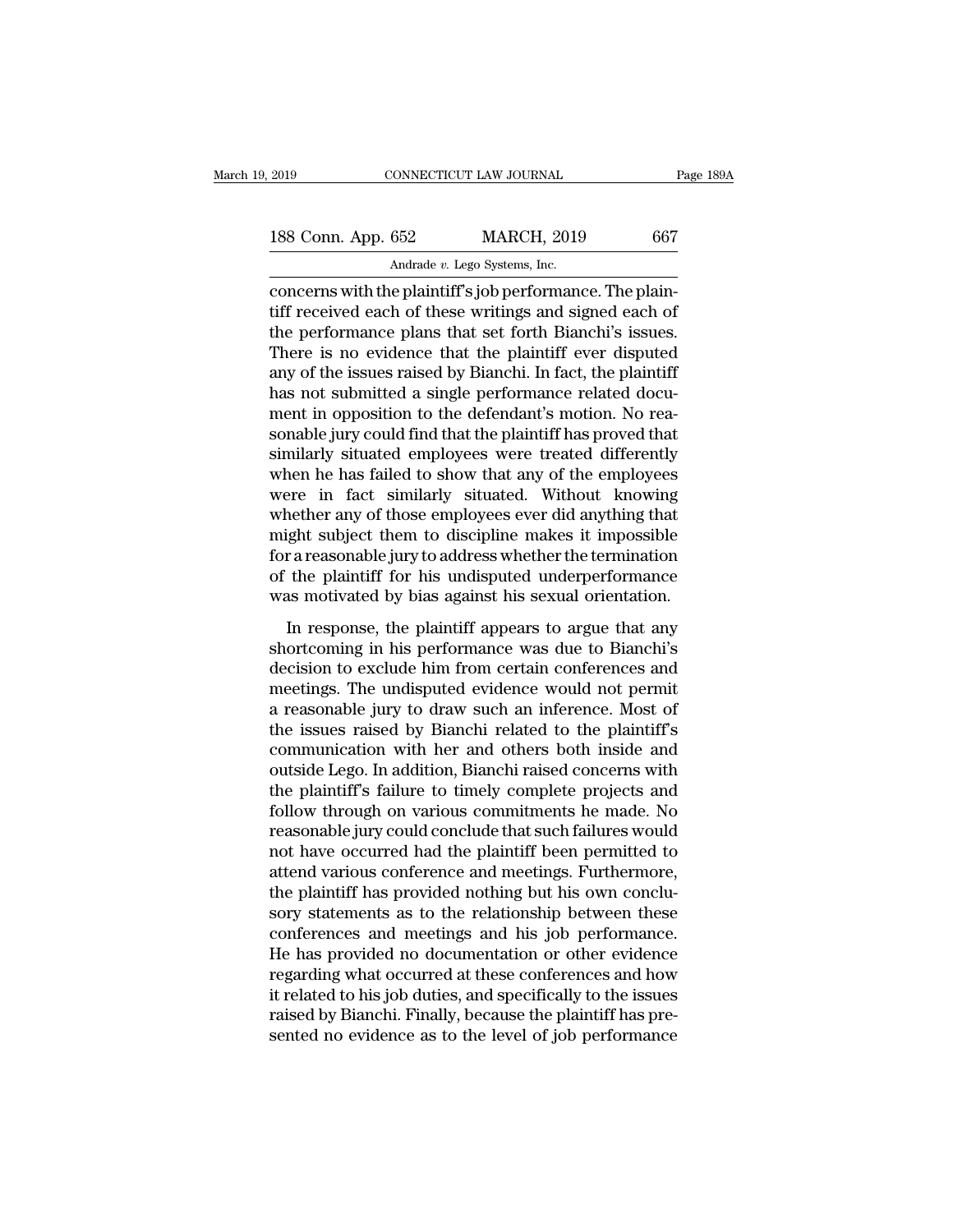| 190A | CONNECTICUT LAW JOURNAL       |                    | March 19, 2019 |
|------|-------------------------------|--------------------|----------------|
| 668  | <b>MARCH, 2019</b>            | 188 Conn. App. 652 |                |
|      | Andrade v. Lego Systems, Inc. |                    |                |

MARCH, 2019 188 Conn. App. 652<br>Andrade v. Lego Systems, Inc.<br>of the purportedly similarly situated heterosexual<br>employees, there is no factual basis for a jury to con-<br>clude that any of those employees should have been<br>don MARCH, 2019 188 Conn. App. 652<br>Andrade  $v$ . Lego Systems, Inc.<br>of the purportedly similarly situated heterosexual<br>employees, there is no factual basis for a jury to con-<br>clude that any of those employees should have been<br> MARCH, 2019 188 Conn. App. 652<br>
Andrade v. Lego Systems, Inc.<br>
of the purportedly similarly situated heterosexual<br>
employees, there is no factual basis for a jury to conclude that any of those employees should have been<br>
d Andrade *v*. Lego Systems, Inc.<br>
of the purportedly similarly situated heterosexual<br>
employees, there is no factual basis for a jury to con-<br>
clude that any of those employees should have been<br>
denied permission to go to t Andrade<br>
of the purportedly s<br>
employees, there is no<br>
clude that any of thos<br>
denied permission to go<br>
ings due to performane<br>
with the plaintiff.<br>
The plaintiff also arg The purportedly sinuarly situated ineterosexual<br>ployees, there is no factual basis for a jury to con-<br>ide that any of those employees should have been<br>mied permission to go to those conferences and meet-<br>gs due to performa employees, there is no factual basis for a jury to conclude that any of those employees should have been<br>denied permission to go to those conferences and meet-<br>ings due to performance issues like those documented<br>with the

Ende that any of those employees should have been<br>denied permission to go to those conferences and meet-<br>ings due to performance issues like those documented<br>with the plaintiff.<br>The plaintiff also argues that his high PMP beined permission to go to those conferences and meet-<br>ings due to performance issues like those documented<br>with the plaintiff.<br>The plaintiff also argues that his high PMP and KPI<br>scores belie any problems with his job per those those incomented with the plaintiff.<br>The plaintiff also argues that his high PMP and KPI<br>scores belie any problems with his job performance.<br>This argument ignores, though, that the issues raised<br>by Bianchi were unrel Which the plaintiff also argues that his high PMP and KPI<br>scores belie any problems with his job performance.<br>This argument ignores, though, that the issues raised<br>by Bianchi were unrelated to the metrics measured by<br>those The plaintiff also argues that his high PMP and KPI<br>scores belie any problems with his job performance.<br>This argument ignores, though, that the issues raised<br>by Bianchi were unrelated to the metrics measured by<br>those score scores belie any problems with his job performance.<br>This argument ignores, though, that the issues raised<br>by Bianchi were unrelated to the metrics measured by<br>those scores. It also ignores that the only evidence<br>presented This argument ignores, though, that the issues raised<br>by Bianchi were unrelated to the metrics measured by<br>those scores. It also ignores that the only evidence<br>presented to the court regarding the KPI score is that<br>it also by Bianchi were unrelated to the metrics measured by<br>those scores. It also ignores that the only evidence<br>presented to the court regarding the KPI score is that<br>it also measures team or regional performance, and<br>global per those scores. It also ignores that the only evidence<br>presented to the court regarding the KPI score is that<br>it also measures team or regional performance, and<br>global performance, with a trend toward heavier<br>emphasis on glo presented to the court regarding the KPI score is that<br>it also measures team or regional performance, and<br>global performance, with a trend toward heavier<br>emphasis on global company performance. Conse-<br>quently, according to it also measures team or regional performance, and<br>global performance, with a trend toward heavier<br>emphasis on global company performance. Conse-<br>quently, according to Bianchi, a high KPI score might<br>not indicate strong jo global performance, with a trend toward heavier<br>emphasis on global company performance. Conse-<br>quently, according to Bianchi, a high KPI score might<br>not indicate strong job performance by the individual<br>employee. The plain emphasis on global company performance. Consequently, according to Bianchi, a high KPI score might<br>not indicate strong job performance by the individual<br>employee. The plaintiff has offered no evidence to the<br>contrary. Fina quently, according to Bianchi, a high KPI score might<br>not indicate strong job performance by the individual<br>employee. The plaintiff has offered no evidence to the<br>contrary. Finally, the plaintiff has not provided the court not indicate strong job performance by the individual<br>employee. The plaintiff has offered no evidence to the<br>contrary. Finally, the plaintiff has not provided the court<br>with the actual PMP or KPI scores for him or the puremployee. The plaintiff has offered<br>contrary. Finally, the plaintiff has no<br>with the actual PMP or KPI scores<br>ported similarly situated employees<br>court is in no position to evaluate<br>these scores in how the plaintiff or :<br>w Intrary. Finany, the plantificants hot provided the court<br>th the actual PMP or KPI scores for him or the pur-<br>preted similarly situated employees. Consequently, the<br>urt is in no position to evaluate the significance of<br>ese with the actuar I MI of KI I scores for film of the pur-<br>ported similarly situated employees. Consequently, the<br>court is in no position to evaluate the significance of<br>these scores in how the plaintiff or any other employe

ported sininary situated employees. Consequently, the<br>court is in no position to evaluate the significance of<br>these scores in how the plaintiff or any other employee<br>was treated by the defendant.<br>Despite these issues, the Example 18 in hold position to evaluate the significance of<br>these scores in how the plaintiff or any other employee<br>was treated by the defendant.<br>Despite these issues, the plaintiff argues that the<br>court may not grant summ mask discrimination. The plaintiff argues that the<br>court may not grant summary judgment when the<br>employer's action is based solely on the subjective eval-<br>uation of the employee because such subjectivity may<br>mask discrimin was treated by the defendant.<br>Despite these issues, the plaintiff argues that the<br>court may not grant summary judgment when the<br>employer's action is based solely on the subjectively may<br>mask discrimination. The plaintiff e Despite these issues, the plaintiff argues that the<br>court may not grant summary judgment when the<br>employer's action is based solely on the subjective eval-<br>uation of the employee because such subjectivity may<br>mask discrimi court may not grant summary judgment when the<br>employer's action is based solely on the subjective eval-<br>uation of the employee because such subjectivity may<br>mask discrimination. The plaintiff erroneously equates<br>subjectivi employer's action is based solely on the subjective evaluation of the employee because such subjectivity may<br>mask discrimination. The plaintiff erroneously equates<br>subjectivity with a lack of objectively measured numeri-<br>c uation of the employee because such subjectivity may<br>mask discrimination. The plaintiff erroneously equates<br>subjectivity with a lack of objectively measured numeri-<br>cal data supporting the employment action. That has<br>never mask discrimination. The plaintiff erroneously equates<br>subjectivity with a lack of objectively measured numeri-<br>cal data supporting the employment action. That has<br>never been the case. When courts talk about unreliable<br>sub subjectivity with a lack of objectively measured numerical data supporting the employment action. That has never been the case. When courts talk about unreliable subjective reasons they are referring to actions taken with cal data supporting the employment action. That has<br>never been the case. When courts talk about unreliable<br>subjective reasons they are referring to actions taken<br>with little or no reason given for them other than the<br>subje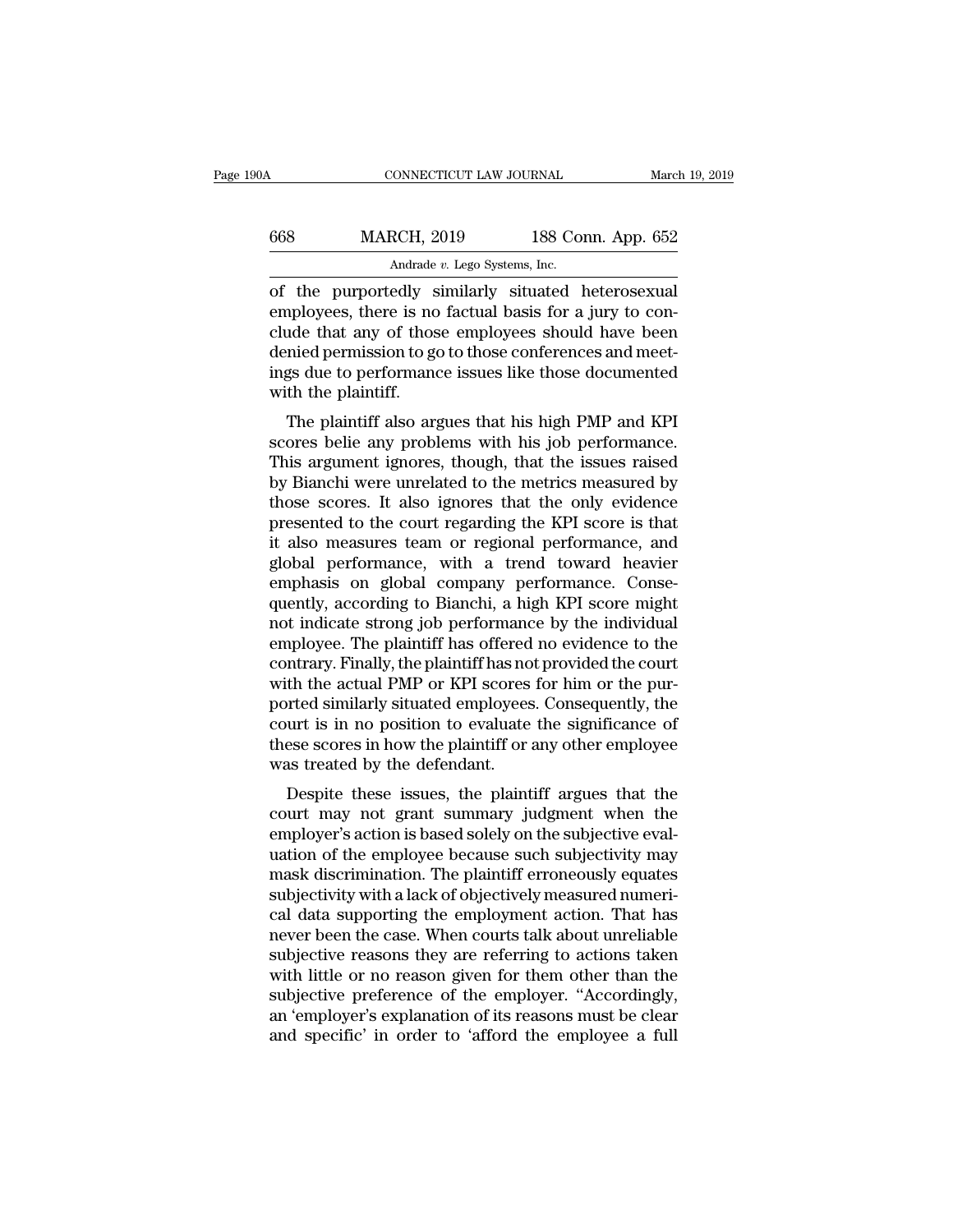2019 CONNECTICUT LAW JOURNAL Page 19<br>
188 Conn. App. 652 MARCH, 2019 669<br>
Andrade v. Lego Systems, Inc.<br>
and fair opportunity to demonstrate pretext.' *Meiri* v.<br> *Dacon*, 759 F.2d 989, 996–97 [2d Cir.] [cert. denied, 474<br> **188 Conn. App. 652 MARCH, 2019** 669<br> **Dacon**, 759 F.2d 989, 996–97 [2d Cir.] [cert. denied, 474<br> **Dacon**, 759 F.2d 989, 996–97 [2d Cir.] [cert. denied, 474<br> **Dacon**, 759 F.2d 989, 996–97 [2d Cir.] [cert. denied, 474<br> **D** 188 Conn. App. 652 MARCH, 2019 669<br>Andrade v. Lego Systems, Inc.<br>and fair opportunity to demonstrate pretext.' Meiri v.<br>Dacon, 759 F.2d 989, 996–97 [2d Cir.] [cert. denied, 474<br>U.S. 829, 106 S. Ct. 91, 88 L. Ed. 2d 74 (19 188 Conn. App. 652 MARCH, 2019 669<br>
Andrade v. Lego Systems, Inc.<br>
and fair opportunity to demonstrate pretext.' *Meiri* v.<br> *Dacon*, 759 F.2d 989, 996–97 [2d Cir.] [cert. denied, 474<br>
U.S. 829, 106 S. Ct. 91, 88 L. Ed. 2 Andrade v. Lego Systems, Inc.<br>
and fair opportunity to demonstrate pretext.' Meiri v.<br>
Dacon, 759 F.2d 989, 996–97 [2d Cir.] [cert. denied, 474<br>
U.S. 829, 106 S. Ct. 91, 88 L. Ed. 2d 74 (1985)]. Where<br>
an employer's expla Andrade v. Lego Systems, Inc.<br>
and fair opportunity to demonstrate pretext.' Meiri v.<br>
Dacon, 759 F.2d 989, 996–97 [2d Cir.] [cert. denied, 474<br>
U.S. 829, 106 S. Ct. 91, 88 L. Ed. 2d 74 (1985)]. Where<br>
an employer's expla and fair opportunity to demonstrate pretext.' Meiri v.<br>
Dacon, 759 F.2d 989, 996–97 [2d Cir.] [cert. denied, 474<br>
U.S. 829, 106 S. Ct. 91, 88 L. Ed. 2d 74 (1985)]. Where<br>
an employer's explanation, offered in clear and sp *Kahn v. Fairfield University*, 357 F. Supp. 2d 496, 504 (D. Conn. 2005). Here, Bianchi repeatedly set forth in U.S. 829, 106 S. Ct. 91, 88 L. Ed. 2d 74 (1985)]. Where<br>an employer's explanation, offered in clear and specific<br>terms, 'is reasonably attributable to an honest even<br>though partially subjective evaluation of . . . qualific an employer's explanation, offered in clear and specific<br>terms, 'is reasonably attributable to an honest even<br>though partially subjective evaluation of . . . qualifica-<br>tions, no inference of discrimination can be drawn.' terms, 'is reasonably attributable to an honest even<br>though partially subjective evaluation of . . . qualifica-<br>tions, no inference of discrimination can be drawn.'<br>Lieberman v. Gant, 630 F.2d 60, 67 (2d Cir. 1980)."<br>Kahn though partially subjective evaluation of . . . qualifica-<br>tions, no inference of discrimination can be drawn.'<br>Lieberman v. Gant, 630 F.2d 60, 67 (2d Cir. 1980)."<br>Kahn v. Fairfield University, 357 F. Supp. 2d 496, 504<br>(D tions, no inference of discrimination can be drawn.'<br>Lieberman v. Gant, 630 F.2d 60, 67 (2d Cir. 1980)."<br>Kahn v. Fairfield University, 357 F. Supp. 2d 496, 504<br>(D. Conn. 2005). Here, Bianchi repeatedly set forth in<br>clear Lieberman v. Gant, 630 F.2d 60, 67 (2d Cir. 1980)."<br>Kahn v. Fairfield University, 357 F. Supp. 2d 496, 504<br>(D. Conn. 2005). Here, Bianchi repeatedly set forth in<br>clear and specific terms the issues with the plaintiff<br>s job Kahn v. Fairfield University, 357 F. Supp. 2d 496, 504 (D. Conn. 2005). Here, Bianchi repeatedly set forth in clear and specific terms the issues with the plaintiff s job performance. As noted above, the plaintiff has subm ear and specific terms the issues with the plaintiff<br>job performance. As noted above, the plaintiff has<br>bmitted no evidence to dispute the issues raised by<br>anchi. Given these undisputed facts, there is simply<br>basis to draw s job performance. As noted above, the plaintiff has<br>submitted no evidence to dispute the issues raised by<br>Bianchi. Given these undisputed facts, there is simply<br>no basis to draw an inference of discrimination.<br>Finally, no

submitted no evidence to dispute the issues raised by<br>Bianchi. Given these undisputed facts, there is simply<br>no basis to draw an inference of discrimination.<br>Finally, no reasonable jury could draw an inference<br>of discrimin Bianchi. Given these undisputed facts, there is simply<br>no basis to draw an inference of discrimination.<br>Finally, no reasonable jury could draw an inference<br>of discrimination given the manner in which Bianchi<br>handled the pl no basis to draw an inference of discrimination.<br>Finally, no reasonable jury could draw an inference<br>of discrimination given the manner in which Bianchi<br>handled the plaintiff's job performance issues. The<br>plaintiff claims Finally, no reasonable jury could draw an inference<br>of discrimination given the manner in which Bianchi<br>handled the plaintiff's job performance issues. The<br>plaintiff claims that Bianchi learned of his sexual orien-<br>tation Finally, no reasonable jury could draw an inference<br>of discrimination given the manner in which Bianchi<br>handled the plaintiff's job performance issues. The<br>plaintiff claims that Bianchi learned of his sexual orien-<br>tation of discrimination given the manner in which Bianchi<br>handled the plaintiff's job performance issues. The<br>plaintiff claims that Bianchi learned of his sexual orien-<br>tation sometime in the spring or summer of 2010,<br>approximat handled the plaintiff's job performance issues. The<br>plaintiff claims that Bianchi learned of his sexual orien-<br>tation sometime in the spring or summer of 2010,<br>approximately six months after he started working for<br>the defe plaintiff claims that Bianchi learned of his sexual orientation sometime in the spring or summer of 2010, approximately six months after he started working for the defendant. Yet, he was not terminated until three years la tation sometime in the spring or summer of 2010,<br>approximately six months after he started working for<br>the defendant. Yet, he was not terminated until three<br>years later, in May, 2013. During that three year period<br>it is un approximately six months after he started working for<br>the defendant. Yet, he was not terminated until three<br>years later, in May, 2013. During that three year period<br>it is undisputed that Bianchi gave the plaintiff repeated the defendant. Yet, he was not terminated until three<br>years later, in May, 2013. During that three year period<br>it is undisputed that Bianchi gave the plaintiff repeated<br>warnings about his inadequate job performance. She<br>pr years later, in May, 2013. During that three year period<br>it is undisputed that Bianchi gave the plaintiff repeated<br>warnings about his inadequate job performance. She<br>provided the plaintiff with specific examples of defi-<br>c it is undisputed that Bianchi gave the plaintiff repeated<br>warnings about his inadequate job performance. She<br>provided the plaintiff with specific examples of defi-<br>cient performance and gave him an opportunity to<br>address t warnings about his inadequate job performance. She<br>provided the plaintiff with specific examples of defi-<br>cient performance and gave him an opportunity to<br>address them. Bianchi also provided the plaintiff with<br>encouragemen provided the plaintiff with specific examples of deficient performance and gave him an opportunity to address them. Bianchi also provided the plaintiff with encouragement, and praised him for his positive attributes. She a cient performance and gave him an opportunity to<br>address them. Bianchi also provided the plaintiff with<br>encouragement, and praised him for his positive attri-<br>butes. She also offered the plaintiff an opportunity to<br>transit address them. Bianchi also provided the plaintiff with<br>encouragement, and praised him for his positive attri-<br>butes. She also offered the plaintiff an opportunity to<br>transition to another position that seemed to be a bette encouragement, and praised him for his positive attributes. She also offered the plaintiff an opportunity to transition to another position that seemed to be a better fit for his skills. The defendant twice extended the Oc butes. She also offered the plaintiff an opportunity to<br>transition to another position that seemed to be a better<br>fit for his skills. The defendant twice extended the Octo-<br>ber 26, 2012 performance plan to give the plainti